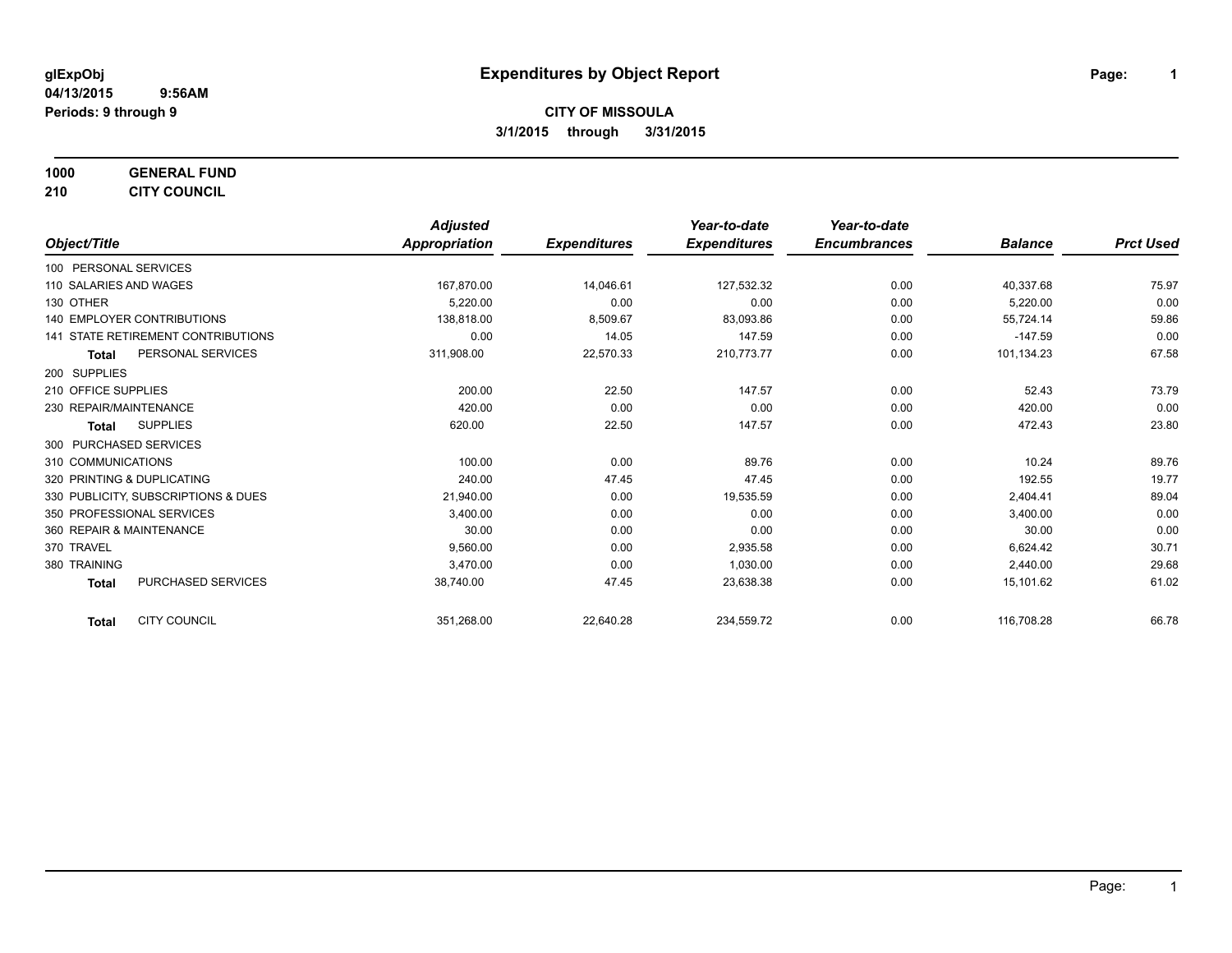**1000 GENERAL FUND**

**220 MAYOR**

|                                     | <b>Adjusted</b> |                     | Year-to-date        | Year-to-date        |                |                  |
|-------------------------------------|-----------------|---------------------|---------------------|---------------------|----------------|------------------|
| Object/Title                        | Appropriation   | <b>Expenditures</b> | <b>Expenditures</b> | <b>Encumbrances</b> | <b>Balance</b> | <b>Prct Used</b> |
| 100 PERSONAL SERVICES               |                 |                     |                     |                     |                |                  |
| 110 SALARIES AND WAGES              | 368,075.00      | 28,761.93           | 278,976.80          | 0.00                | 89,098.20      | 75.79            |
| 120 OVERTIME/TERMINATION            | 500.00          | 0.00                | 0.00                | 0.00                | 500.00         | 0.00             |
| 130 OTHER                           | 6.600.00        | 0.00                | 0.00                | 0.00                | 6,600.00       | 0.00             |
| <b>140 EMPLOYER CONTRIBUTIONS</b>   | 113,197.00      | 8,934.83            | 87,634.89           | 0.00                | 25,562.11      | 77.42            |
| 141 STATE RETIREMENT CONTRIBUTIONS  | 0.00            | 28.76               | 322.47              | 0.00                | $-322.47$      | 0.00             |
| PERSONAL SERVICES<br><b>Total</b>   | 488,372.00      | 37,725.52           | 366,934.16          | 0.00                | 121,437.84     | 75.13            |
| 200 SUPPLIES                        |                 |                     |                     |                     |                |                  |
| 210 OFFICE SUPPLIES                 | 1,004.00        | 10.80               | 695.36              | 0.00                | 308.64         | 69.26            |
| 220 OPERATING SUPPLIES              | 1,120.00        | 31.00               | 335.93              | 0.00                | 784.07         | 29.99            |
| 230 REPAIR/MAINTENANCE              | 100.00          | 0.00                | 0.00                | 0.00                | 100.00         | 0.00             |
| 231 GASOLINE                        | 108.00          | 0.00                | 47.58               | 0.00                | 60.42          | 44.06            |
| 240 OTHER SUPPLIES                  | 400.00          | 0.00                | 0.00                | 0.00                | 400.00         | 0.00             |
| <b>SUPPLIES</b><br><b>Total</b>     | 2,732.00        | 41.80               | 1,078.87            | 0.00                | 1,653.13       | 39.49            |
| 300 PURCHASED SERVICES              |                 |                     |                     |                     |                |                  |
| 310 COMMUNICATIONS                  | 712.00          | 20.73               | 459.92              | 0.00                | 252.08         | 64.60            |
| 320 PRINTING & DUPLICATING          | 3,056.00        | 0.00                | 310.10              | 0.00                | 2,745.90       | 10.15            |
| 330 PUBLICITY, SUBSCRIPTIONS & DUES | 9,680.00        | 64.00               | 9,901.77            | 0.00                | $-221.77$      | 102.29           |
| 344 TELEPHONE SERVICE               | 6.076.00        | 737.31              | 3,827.50            | 0.00                | 2,248.50       | 62.99            |
| 350 PROFESSIONAL SERVICES           | 3,307.00        | 152.95              | 855.16              | 0.00                | 2,451.84       | 25.86            |
| 360 REPAIR & MAINTENANCE            | 1,305.00        | 36.06               | 301.31              | 0.00                | 1,003.69       | 23.09            |
| 370 TRAVEL                          | 2,008.00        | 0.00                | 348.36              | 0.00                | 1,659.64       | 17.35            |
| 380 TRAINING                        | 2,020.00        | 0.00                | 100.00              | 0.00                | 1,920.00       | 4.95             |
| 390 OTHER PURCHASED SERVICES        | 1,250.00        | 111.30              | 816.75              | 0.00                | 433.25         | 65.34            |
| PURCHASED SERVICES<br><b>Total</b>  | 29,414.00       | 1,122.35            | 16,920.87           | 0.00                | 12,493.13      | 57.53            |
| <b>MAYOR</b><br><b>Total</b>        | 520,518.00      | 38,889.67           | 384,933.90          | 0.00                | 135,584.10     | 73.95            |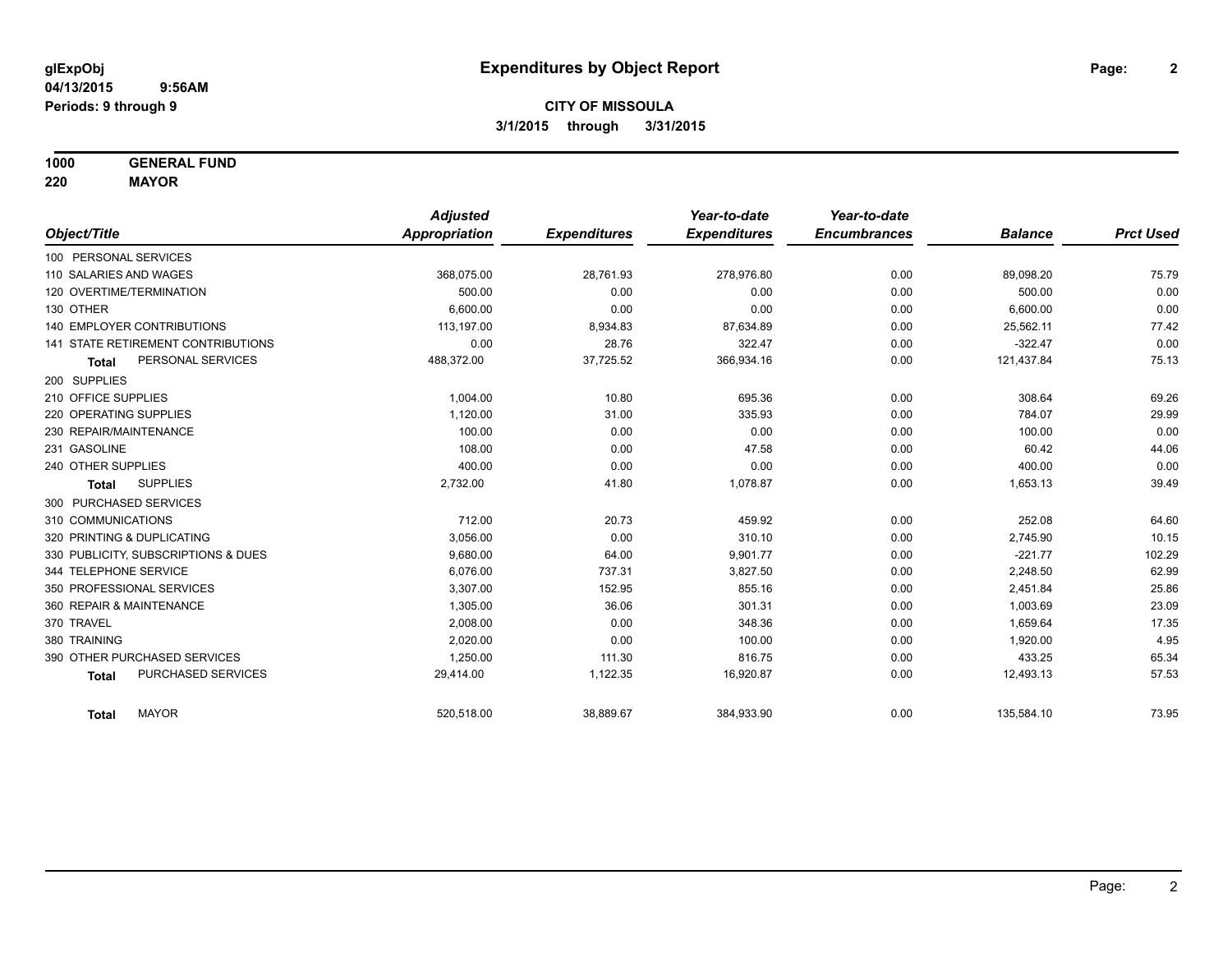## **1000 GENERAL FUND**

**221 HUMAN RESOURCES**

|                                           | <b>Adjusted</b>      |                     | Year-to-date        | Year-to-date        |                |                  |
|-------------------------------------------|----------------------|---------------------|---------------------|---------------------|----------------|------------------|
| Object/Title                              | <b>Appropriation</b> | <b>Expenditures</b> | <b>Expenditures</b> | <b>Encumbrances</b> | <b>Balance</b> | <b>Prct Used</b> |
| 100 PERSONAL SERVICES                     |                      |                     |                     |                     |                |                  |
| 110 SALARIES AND WAGES                    | 214,440.00           | 19,320.40           | 136,699.71          | 0.00                | 77,740.29      | 63.75            |
| <b>140 EMPLOYER CONTRIBUTIONS</b>         | 76.197.00            | 6,259.35            | 47,292.25           | 0.00                | 28,904.75      | 62.07            |
| <b>141 STATE RETIREMENT CONTRIBUTIONS</b> | 0.00                 | 19.32               | 152.17              | 0.00                | $-152.17$      | 0.00             |
| PERSONAL SERVICES<br><b>Total</b>         | 290,637.00           | 25,599.07           | 184, 144. 13        | 0.00                | 106,492.87     | 63.36            |
| 200 SUPPLIES                              |                      |                     |                     |                     |                |                  |
| 210 OFFICE SUPPLIES                       | 3,115.00             | 42.08               | 901.41              | 0.00                | 2,213.59       | 28.94            |
| 220 OPERATING SUPPLIES                    | 0.00                 | 0.00                | 0.00                | 0.00                | 0.00           | 0.00             |
| <b>SUPPLIES</b><br><b>Total</b>           | 3,115.00             | 42.08               | 901.41              | 0.00                | 2,213.59       | 28.94            |
| 300 PURCHASED SERVICES                    |                      |                     |                     |                     |                |                  |
| 310 COMMUNICATIONS                        | 150.00               | 20.89               | 300.81              | 0.00                | $-150.81$      | 200.54           |
| 320 PRINTING & DUPLICATING                | 1,932.00             | 0.00                | 669.00              | 0.00                | 1,263.00       | 34.63            |
| 330 PUBLICITY, SUBSCRIPTIONS & DUES       | 2.091.00             | 0.00                | 1,475.90            | 0.00                | 615.10         | 70.58            |
| 344 TELEPHONE SERVICE                     | 190.00               | 5.21                | 69.61               | 0.00                | 120.39         | 36.64            |
| 350 PROFESSIONAL SERVICES                 | 11,000.00            | 2,350.00            | 10,490.00           | 0.00                | 510.00         | 95.36            |
| 360 REPAIR & MAINTENANCE                  | 5.992.00             | 0.00                | 476.13              | 0.00                | 5,515.87       | 7.95             |
| 370 TRAVEL                                | 3,088.00             | 298.03              | 721.16              | 0.00                | 2,366.84       | 23.35            |
| 380 TRAINING                              | 1,050.00             | 693.60              | 1,188.60            | 0.00                | $-138.60$      | 113.20           |
| 390 OTHER PURCHASED SERVICES              | 17,490.00            | 369.84              | 13,642.12           | 0.00                | 3,847.88       | 78.00            |
| <b>PURCHASED SERVICES</b><br>Total        | 42,983.00            | 3,737.57            | 29,033.33           | 0.00                | 13,949.67      | 67.55            |
| 900 CAPITAL OUTLAY                        |                      |                     |                     |                     |                |                  |
| 940 MACHINERY & EQUIPMENT                 | 0.00                 | 0.00                | 0.00                | 0.00                | 0.00           | 0.00             |
| <b>CAPITAL OUTLAY</b><br><b>Total</b>     | 0.00                 | 0.00                | 0.00                | 0.00                | 0.00           | 0.00             |
|                                           |                      |                     |                     |                     |                |                  |
| <b>HUMAN RESOURCES</b><br><b>Total</b>    | 336,735.00           | 29,378.72           | 214,078.87          | 0.00                | 122,656.13     | 63.57            |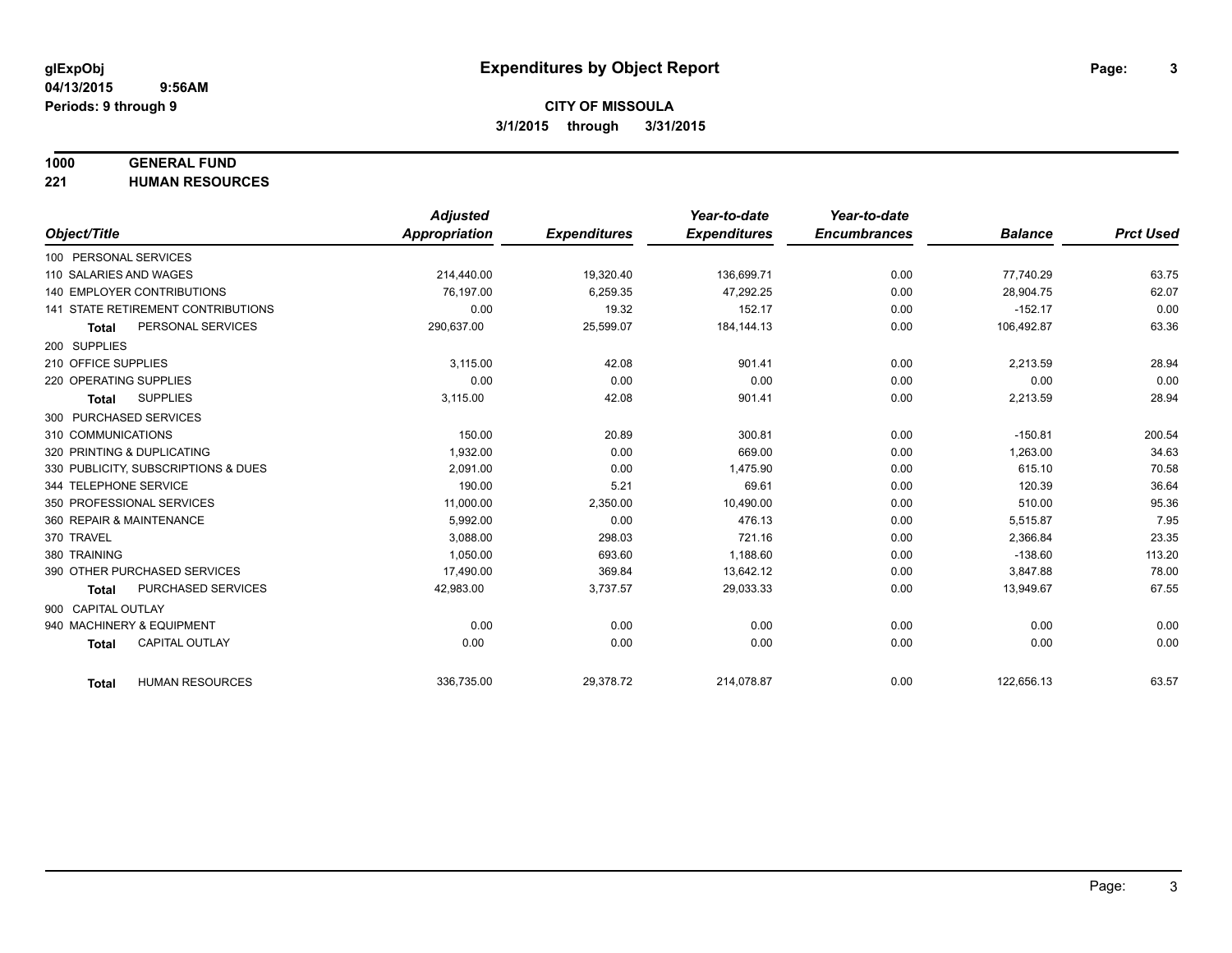#### **1000 GENERAL FUND**

**223 CITY CLERK**

|                                                   | <b>Adjusted</b>      |                     | Year-to-date        | Year-to-date        |                |                  |
|---------------------------------------------------|----------------------|---------------------|---------------------|---------------------|----------------|------------------|
| Object/Title                                      | <b>Appropriation</b> | <b>Expenditures</b> | <b>Expenditures</b> | <b>Encumbrances</b> | <b>Balance</b> | <b>Prct Used</b> |
| 100 PERSONAL SERVICES                             |                      |                     |                     |                     |                |                  |
| 110 SALARIES AND WAGES                            | 209,441.00           | 16,211.94           | 139,254.52          | 0.00                | 70,186.48      | 66.49            |
| 120 OVERTIME/TERMINATION                          | 0.00                 | 0.00                | 0.00                | 0.00                | 0.00           | 0.00             |
| 140 EMPLOYER CONTRIBUTIONS                        | 87,881.00            | 6,630.39            | 55,257.38           | 0.00                | 32,623.62      | 62.88            |
| 141 STATE RETIREMENT CONTRIBUTIONS                | 0.00                 | 16.21               | 155.52              | 0.00                | $-155.52$      | 0.00             |
| PERSONAL SERVICES<br>Total                        | 297,322.00           | 22,858.54           | 194,667.42          | 0.00                | 102,654.58     | 65.47            |
| 200 SUPPLIES                                      |                      |                     |                     |                     |                |                  |
| 210 OFFICE SUPPLIES                               | 2,200.00             | 97.69               | 1,955.99            | 0.00                | 244.01         | 88.91            |
| 220 OPERATING SUPPLIES                            | 250.00               | 0.00                | 1,491.26            | 0.00                | $-1,241.26$    | 596.50           |
| 230 REPAIR/MAINTENANCE                            | 0.00                 | 0.00                | 97.50               | 0.00                | $-97.50$       | 0.00             |
| 231 GASOLINE                                      | 250.00               | 5.46                | 114.78              | 0.00                | 135.22         | 45.91            |
| 240 OTHER SUPPLIES                                | 224.00               | 0.00                | 160.00              | 0.00                | 64.00          | 71.43            |
| <b>SUPPLIES</b><br>Total                          | 2,924.00             | 103.15              | 3,819.53            | 0.00                | $-895.53$      | 130.63           |
| 300 PURCHASED SERVICES                            |                      |                     |                     |                     |                |                  |
| 310 COMMUNICATIONS                                | 18,738.00            | 2,543.49            | 7,624.30            | 0.00                | 11,113.70      | 40.69            |
| 320 PRINTING & DUPLICATING                        | 700.00               | 107.50              | 835.17              | 0.00                | $-135.17$      | 119.31           |
| 330 PUBLICITY, SUBSCRIPTIONS & DUES               | 1,925.00             | 34.00               | 1,744.54            | 0.00                | 180.46         | 90.63            |
| 344 TELEPHONE SERVICE                             | 200.00               | 1.95                | 43.60               | 0.00                | 156.40         | 21.80            |
| 350 PROFESSIONAL SERVICES                         | 14,800.00            | $-387.25$           | 3,715.23            | 0.00                | 11,084.77      | 25.10            |
| 360 REPAIR & MAINTENANCE                          | 1,100.00             | 0.00                | 561.15              | 0.00                | 538.85         | 51.01            |
| 370 TRAVEL                                        | 5,500.00             | 302.76              | 2,363.65            | 0.00                | 3,136.35       | 42.98            |
| 380 TRAINING                                      | 4,270.00             | 1,957.00            | 3.257.00            | 0.00                | 1,013.00       | 76.28            |
| 390 OTHER PURCHASED SERVICES                      | 3,500.00             | 815.00              | 1,480.79            | 0.00                | 2,019.21       | 42.31            |
| PURCHASED SERVICES<br><b>Total</b>                | 50,733.00            | 5,374.45            | 21,625.43           | 0.00                | 29,107.57      | 42.63            |
| 500 FIXED CHARGES                                 |                      |                     |                     |                     |                |                  |
| 500 FIXED CHARGES                                 | 0.00                 | 0.00                | 0.00                | 0.00                | 0.00           | 0.00             |
| <b>FIXED CHARGES</b><br>Total                     | 0.00                 | 0.00                | 0.00                | 0.00                | 0.00           | 0.00             |
| 700 GRANTS & CONTRIBUTIONS                        |                      |                     |                     |                     |                |                  |
| 700 GRANTS & CONTRIBUTIONS                        | 74,413.00            | 839.92              | 13,506.21           | 0.00                | 60,906.79      | 18.15            |
| <b>GRANTS &amp; CONTRIBUTIONS</b><br><b>Total</b> | 74,413.00            | 839.92              | 13,506.21           | 0.00                | 60,906.79      | 18.15            |
| 800 OTHER OBJECTS                                 |                      |                     |                     |                     |                |                  |
| 845 CONTINGENCY                                   | 0.00                 | 0.00                | 0.00                | 0.00                | 0.00           | 0.00             |
| OTHER OBJECTS<br><b>Total</b>                     | 0.00                 | 0.00                | 0.00                | 0.00                | 0.00           | 0.00             |
|                                                   |                      |                     |                     |                     |                |                  |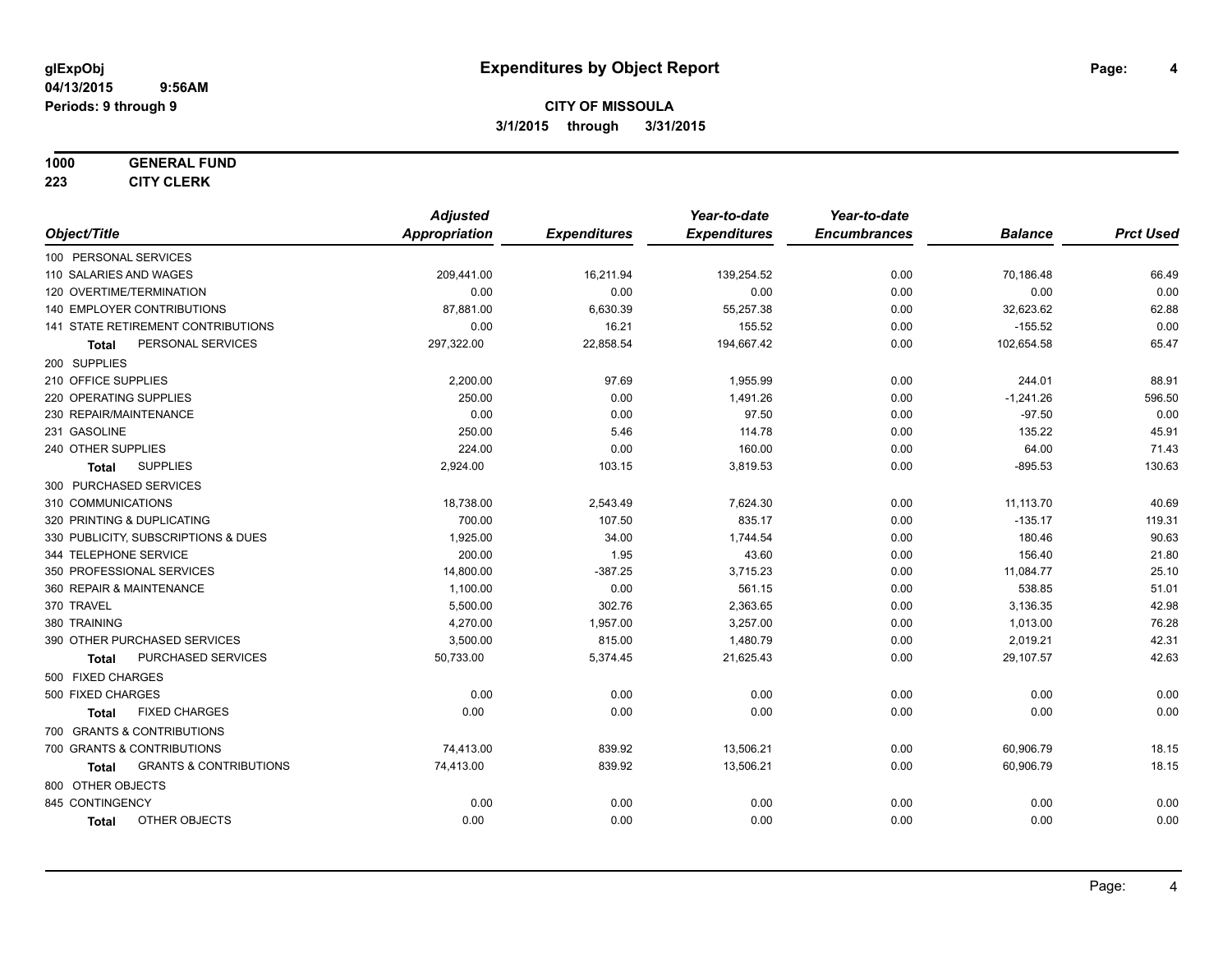#### **04/13/2015 9:56AM Periods: 9 through 9**

## **CITY OF MISSOULA 3/1/2015 through 3/31/2015**

# **1000 GENERAL FUND**

**223 CITY CLERK**

| Object/Title                          | <b>Adjusted</b><br>Appropriation | <b>Expenditures</b> | Year-to-date<br><b>Expenditures</b> | Year-to-date<br><b>Encumbrances</b> | <b>Balance</b> | <b>Prct Used</b> |
|---------------------------------------|----------------------------------|---------------------|-------------------------------------|-------------------------------------|----------------|------------------|
| 900 CAPITAL OUTLAY                    |                                  |                     |                                     |                                     |                |                  |
| 930 IMPROVEMENTS                      | 0.00                             | 0.00                | 465.00                              | 0.00                                | $-465.00$      | 0.00             |
| 940 MACHINERY & EQUIPMENT             | 0.00                             | 0.00                | 435.00                              | 0.00                                | $-435.00$      | 0.00             |
| <b>CAPITAL OUTLAY</b><br><b>Total</b> | 0.00                             | 0.00                | 900.00                              | 0.00                                | $-900.00$      | 0.00             |
| <b>CITY CLERK</b><br><b>Total</b>     | 425,392.00                       | 29,176.06           | 234,518.59                          | 0.00                                | 190.873.41     | 55.13            |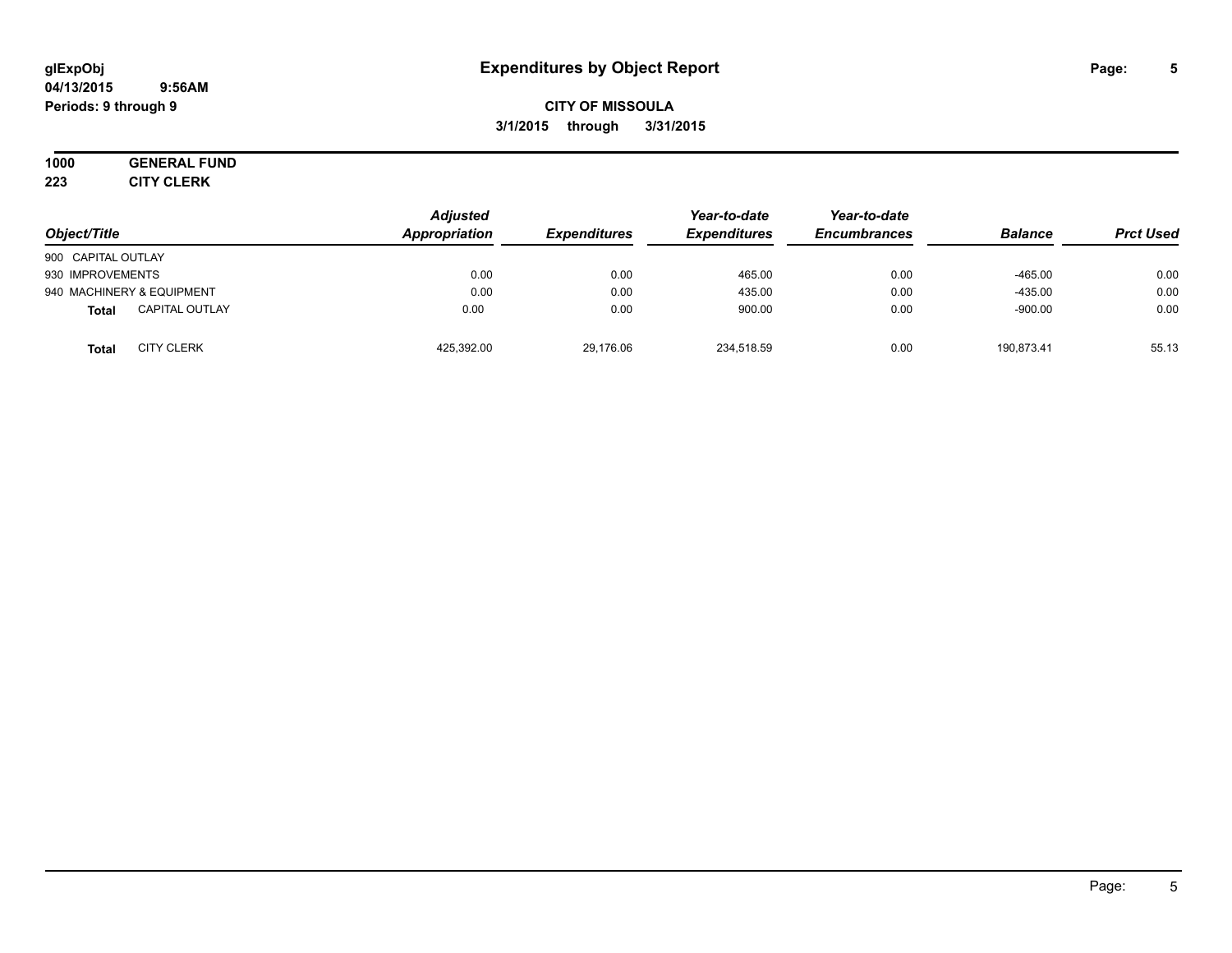#### **1000 GENERAL FUND**

**224 INFORMATION SERVICES**

|                            |                                           | <b>Adjusted</b>      |                     | Year-to-date        | Year-to-date        |                |                  |
|----------------------------|-------------------------------------------|----------------------|---------------------|---------------------|---------------------|----------------|------------------|
| Object/Title               |                                           | <b>Appropriation</b> | <b>Expenditures</b> | <b>Expenditures</b> | <b>Encumbrances</b> | <b>Balance</b> | <b>Prct Used</b> |
| 100 PERSONAL SERVICES      |                                           |                      |                     |                     |                     |                |                  |
| 110 SALARIES AND WAGES     |                                           | 338,436.00           | 25,552.40           | 237,136.17          | 0.00                | 101,299.83     | 70.07            |
| 120 OVERTIME/TERMINATION   |                                           | 0.00                 | 0.00                | 0.00                | 0.00                | 0.00           | 0.00             |
| 130 OTHER                  |                                           | 5,400.00             | 0.00                | 0.00                | 0.00                | 5,400.00       | 0.00             |
|                            | 140 EMPLOYER CONTRIBUTIONS                | 113,521.00           | 9,037.99            | 85,355.22           | 0.00                | 28,165.78      | 75.19            |
|                            | <b>141 STATE RETIREMENT CONTRIBUTIONS</b> | 0.00                 | 25.55               | 273.23              | 0.00                | $-273.23$      | 0.00             |
| <b>Total</b>               | PERSONAL SERVICES                         | 457,357.00           | 34,615.94           | 322,764.62          | 0.00                | 134,592.38     | 70.57            |
| 200 SUPPLIES               |                                           |                      |                     |                     |                     |                |                  |
| 210 OFFICE SUPPLIES        |                                           | 1,135.00             | 0.00                | 980.90              | 0.00                | 154.10         | 86.42            |
| 220 OPERATING SUPPLIES     |                                           | 12,525.00            | 1,146.01            | 4,815.44            | 0.00                | 7,709.56       | 38.45            |
| 230 REPAIR/MAINTENANCE     |                                           | 3.000.00             | 94.99               | 680.41              | 0.00                | 2,319.59       | 22.68            |
| 231 GASOLINE               |                                           | 250.00               | 34.13               | 87.79               | 0.00                | 162.21         | 35.12            |
| 240 OTHER SUPPLIES         |                                           | 3,500.00             | 143.96              | 3,356.04            | 0.00                | 143.96         | 95.89            |
| Total                      | <b>SUPPLIES</b>                           | 20,410.00            | 1,419.09            | 9,920.58            | 0.00                | 10,489.42      | 48.61            |
| 300 PURCHASED SERVICES     |                                           |                      |                     |                     |                     |                |                  |
| 310 COMMUNICATIONS         |                                           | 100.00               | 0.00                | 0.00                | 0.00                | 100.00         | 0.00             |
| 320 PRINTING & DUPLICATING |                                           | 350.00               | 0.00                | 74.35               | 0.00                | 275.65         | 21.24            |
|                            | 330 PUBLICITY, SUBSCRIPTIONS & DUES       | 179,199.00           | 184.00              | 159,697.28          | 0.00                | 19,501.72      | 89.12            |
| 344 TELEPHONE SERVICE      |                                           | 135,330.00           | 16,008.86           | 90,215.68           | 0.00                | 45,114.32      | 66.66            |
| 350 PROFESSIONAL SERVICES  |                                           | 57,090.00            | 915.00              | 48,395.09           | 0.00                | 8,694.91       | 84.77            |
| 360 REPAIR & MAINTENANCE   |                                           | 1,350.00             | 0.00                | 0.00                | 0.00                | 1,350.00       | 0.00             |
| 370 TRAVEL                 |                                           | 6,809.00             | 120.00              | 2,223.24            | 0.00                | 4,585.76       | 32.65            |
| 380 TRAINING               |                                           | 11,981.00            | 7,974.00            | 13,404.32           | 0.00                | $-1,423.32$    | 111.88           |
| <b>Total</b>               | PURCHASED SERVICES                        | 392,209.00           | 25,201.86           | 314,009.96          | 0.00                | 78,199.04      | 80.06            |
| 500 FIXED CHARGES          |                                           |                      |                     |                     |                     |                |                  |
| 500 FIXED CHARGES          |                                           | 0.00                 | 0.00                | 0.00                | 0.00                | 0.00           | 0.00             |
| <b>Total</b>               | <b>FIXED CHARGES</b>                      | 0.00                 | 0.00                | 0.00                | 0.00                | 0.00           | 0.00             |
| 900 CAPITAL OUTLAY         |                                           |                      |                     |                     |                     |                |                  |
| 940 MACHINERY & EQUIPMENT  |                                           | 0.00                 | 0.00                | 0.00                | 0.00                | 0.00           | 0.00             |
| <b>Total</b>               | <b>CAPITAL OUTLAY</b>                     | 0.00                 | 0.00                | 0.00                | 0.00                | 0.00           | 0.00             |
|                            |                                           |                      |                     |                     |                     |                |                  |
| <b>Total</b>               | <b>INFORMATION SERVICES</b>               | 869,976.00           | 61,236.89           | 646,695.16          | 0.00                | 223,280.84     | 74.33            |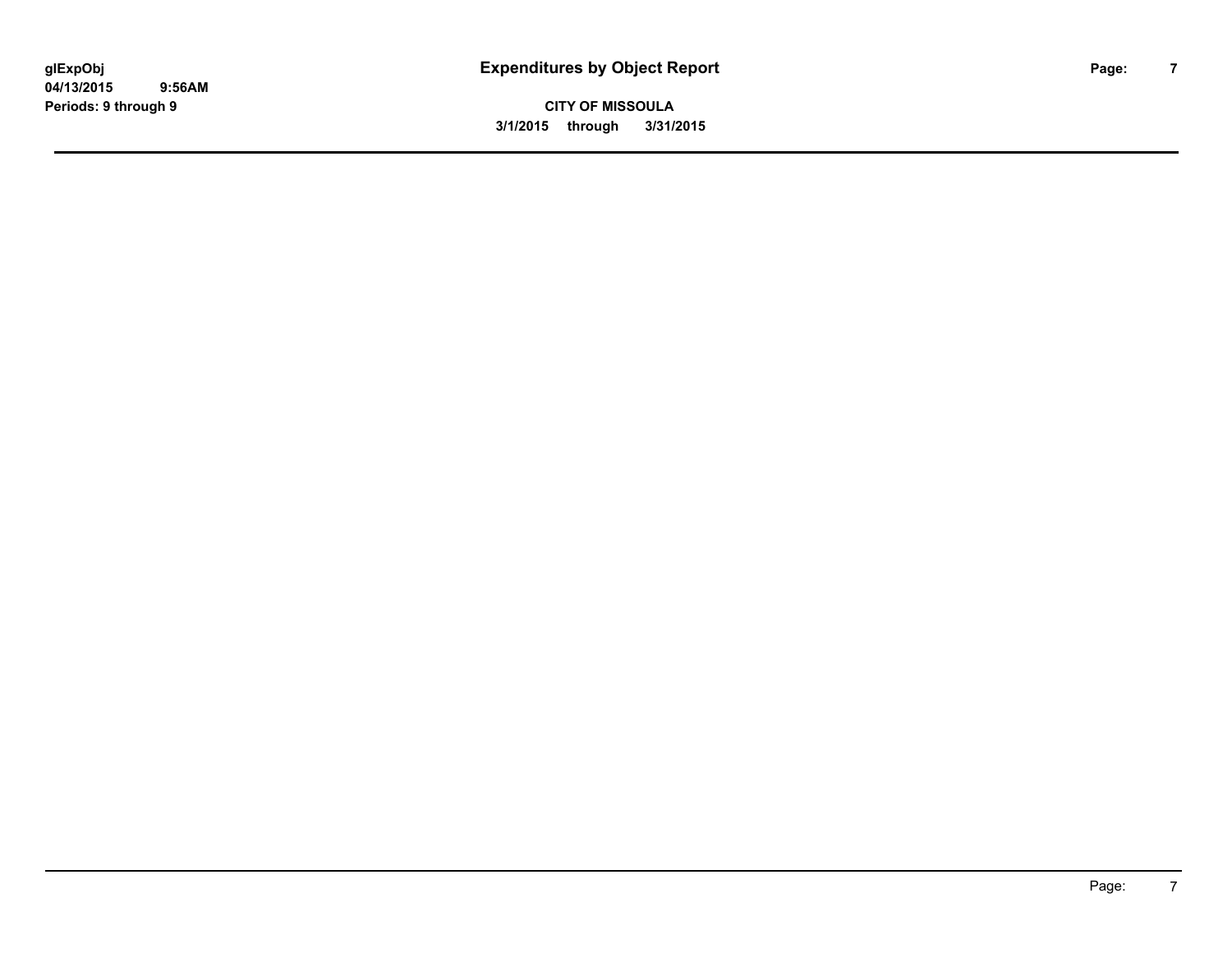## **1000 GENERAL FUND**

**230 MUNICIPAL COURT**

|                                        | <b>Adjusted</b>      |                     | Year-to-date        | Year-to-date        |                |                  |
|----------------------------------------|----------------------|---------------------|---------------------|---------------------|----------------|------------------|
| Object/Title                           | <b>Appropriation</b> | <b>Expenditures</b> | <b>Expenditures</b> | <b>Encumbrances</b> | <b>Balance</b> | <b>Prct Used</b> |
| 100 PERSONAL SERVICES                  |                      |                     |                     |                     |                |                  |
| 110 SALARIES AND WAGES                 | 745,063.00           | 54,335.48           | 491,705.00          | 0.00                | 253,358.00     | 66.00            |
| 120 OVERTIME/TERMINATION               | 10.000.00            | 296.31              | 5,296.49            | 0.00                | 4,703.51       | 52.96            |
| 140 EMPLOYER CONTRIBUTIONS             | 299,318.00           | 21,592.07           | 202,270.77          | 0.00                | 97,047.23      | 67.58            |
| 141 STATE RETIREMENT CONTRIBUTIONS     | 0.00                 | 54.34               | 567.38              | 0.00                | $-567.38$      | 0.00             |
| PERSONAL SERVICES<br><b>Total</b>      | 1,054,381.00         | 76,278.20           | 699,839.64          | 0.00                | 354,541.36     | 66.37            |
| 200 SUPPLIES                           |                      |                     |                     |                     |                |                  |
| 210 OFFICE SUPPLIES                    | 4,756.00             | 694.47              | 5,675.82            | 0.00                | $-919.82$      | 119.34           |
| 220 OPERATING SUPPLIES                 | 4,972.00             | 106.05              | 226.04              | 0.00                | 4,745.96       | 4.55             |
| 230 REPAIR/MAINTENANCE                 | 0.00                 | 0.00                | 0.00                | 0.00                | 0.00           | 0.00             |
| 240 OTHER SUPPLIES                     | 3,540.00             | 1,962.77            | 2,387.54            | 0.00                | 1,152.46       | 67.44            |
| <b>SUPPLIES</b><br>Total               | 13,268.00            | 2,763.29            | 8,289.40            | 0.00                | 4,978.60       | 62.48            |
| 300 PURCHASED SERVICES                 |                      |                     |                     |                     |                |                  |
| 310 COMMUNICATIONS                     | 11,500.00            | 640.33              | 7,957.09            | 0.00                | 3,542.91       | 69.19            |
| 320 PRINTING & DUPLICATING             | 1,187.00             | 280.89              | 280.89              | 0.00                | 906.11         | 23.66            |
| 330 PUBLICITY, SUBSCRIPTIONS & DUES    | 10.196.00            | 1,267.00            | 7,282.57            | 0.00                | 2,913.43       | 71.43            |
| 344 TELEPHONE SERVICE                  | 1,584.00             | 228.88              | 989.51              | 0.00                | 594.49         | 62.47            |
| 350 PROFESSIONAL SERVICES              | 220,707.00           | 240.00              | 103,944.28          | 0.00                | 116,762.72     | 47.10            |
| 360 REPAIR & MAINTENANCE               | 3,790.00             | 20.00               | 7,859.96            | 0.00                | $-4,069.96$    | 207.39           |
| 370 TRAVEL                             | 5,174.00             | 66.00               | 2,379.42            | 0.00                | 2,794.58       | 45.99            |
| 380 TRAINING                           | 9,000.00             | 2,013.15            | 6,478.95            | 0.00                | 2,521.05       | 71.99            |
| 390 OTHER PURCHASED SERVICES           | 6,263.00             | 193.28              | 3,255.13            | 0.00                | 3,007.87       | 51.97            |
| PURCHASED SERVICES<br><b>Total</b>     | 269,401.00           | 4,949.53            | 140,427.80          | 0.00                | 128,973.20     | 52.13            |
| 500 FIXED CHARGES                      |                      |                     |                     |                     |                |                  |
| 500 FIXED CHARGES                      | 0.00                 | 0.00                | 0.00                | 0.00                | 0.00           | 0.00             |
| <b>FIXED CHARGES</b><br>Total          | 0.00                 | 0.00                | 0.00                | 0.00                | 0.00           | 0.00             |
| 900 CAPITAL OUTLAY                     |                      |                     |                     |                     |                |                  |
| 940 MACHINERY & EQUIPMENT              | 0.00                 | 0.00                | 0.00                | 0.00                | 0.00           | 0.00             |
| <b>CAPITAL OUTLAY</b><br><b>Total</b>  | 0.00                 | 0.00                | 0.00                | 0.00                | 0.00           | 0.00             |
| <b>MUNICIPAL COURT</b><br><b>Total</b> | 1,337,050.00         | 83,991.02           | 848,556.84          | 0.00                | 488,493.16     | 63.46            |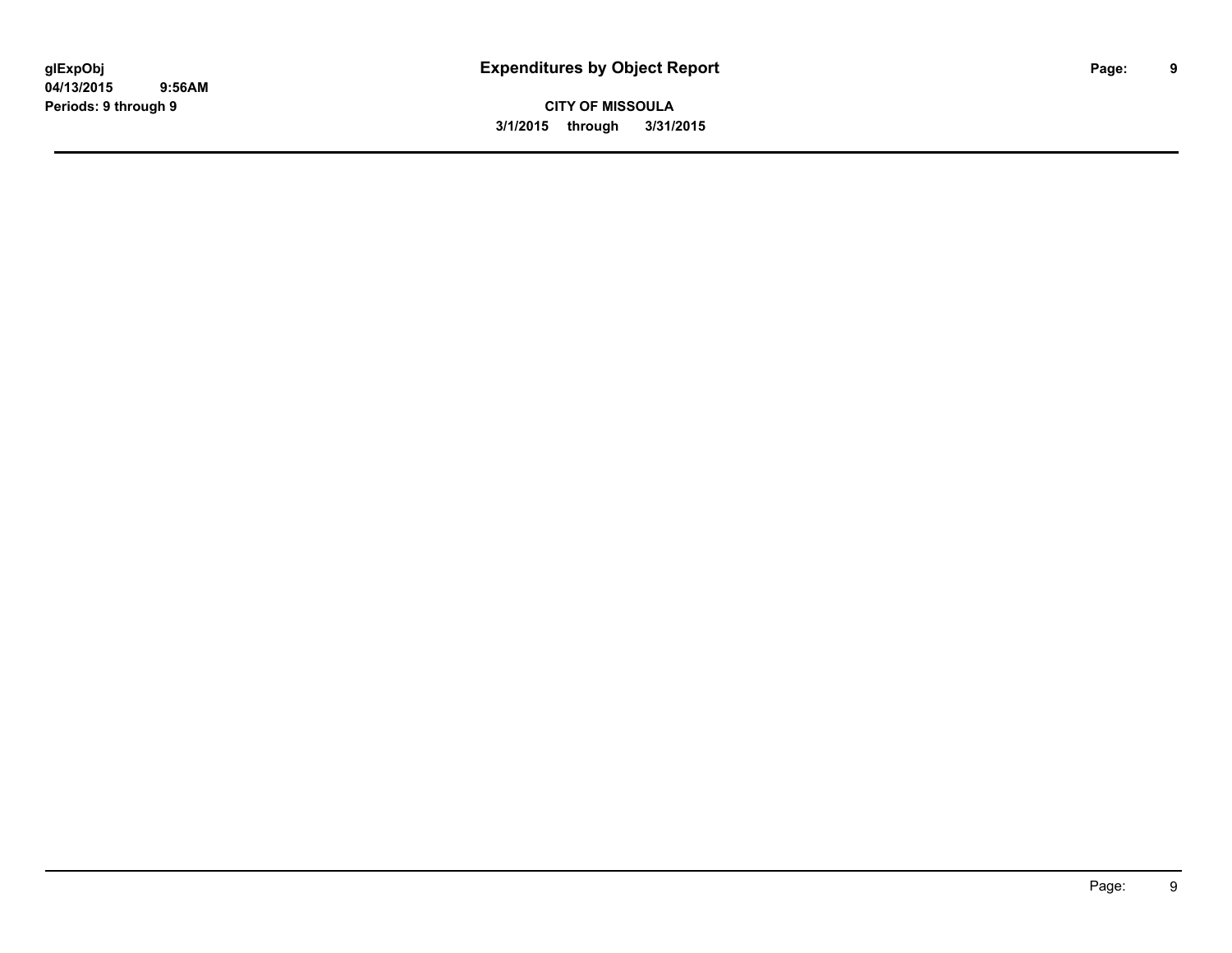**1000 GENERAL FUND**

**240 FINANCE**

|                                     |                       | <b>Adjusted</b>      |                     | Year-to-date        | Year-to-date        |                |                  |
|-------------------------------------|-----------------------|----------------------|---------------------|---------------------|---------------------|----------------|------------------|
| Object/Title                        |                       | <b>Appropriation</b> | <b>Expenditures</b> | <b>Expenditures</b> | <b>Encumbrances</b> | <b>Balance</b> | <b>Prct Used</b> |
| 100 PERSONAL SERVICES               |                       |                      |                     |                     |                     |                |                  |
| 110 SALARIES AND WAGES              |                       | 646,059.00           | 45,791.03           | 442,950.84          | 0.00                | 203,108.16     | 68.56            |
| 120 OVERTIME/TERMINATION            |                       | 1,000.00             | 0.00                | 0.00                | 0.00                | 1,000.00       | 0.00             |
| 140 EMPLOYER CONTRIBUTIONS          |                       | 237,134.00           | 17,797.31           | 174,488.89          | 0.00                | 62,645.11      | 73.58            |
| 141 STATE RETIREMENT CONTRIBUTIONS  |                       | 0.00                 | 45.79               | 513.83              | 0.00                | $-513.83$      | 0.00             |
| <b>Total</b>                        | PERSONAL SERVICES     | 884,193.00           | 63,634.13           | 617,953.56          | 0.00                | 266,239.44     | 69.89            |
| 200 SUPPLIES                        |                       |                      |                     |                     |                     |                |                  |
| 210 OFFICE SUPPLIES                 |                       | 4,925.00             | 273.19              | 3,880.80            | 0.00                | 1,044.20       | 78.80            |
| 220 OPERATING SUPPLIES              |                       | 2,674.00             | 0.00                | 296.36              | 0.00                | 2,377.64       | 11.08            |
| 230 REPAIR/MAINTENANCE              |                       | 300.00               | 0.00                | 0.00                | 0.00                | 300.00         | 0.00             |
| 231 GASOLINE                        |                       | 91.00                | 0.00                | 0.00                | 0.00                | 91.00          | 0.00             |
| 240 OTHER SUPPLIES                  |                       | 500.00               | 0.00                | 0.00                | 0.00                | 500.00         | 0.00             |
| <b>Total</b>                        | <b>SUPPLIES</b>       | 8,490.00             | 273.19              | 4,177.16            | 0.00                | 4,312.84       | 49.20            |
| 300 PURCHASED SERVICES              |                       |                      |                     |                     |                     |                |                  |
| 310 COMMUNICATIONS                  |                       | 36,780.00            | 612.05              | 36,310.17           | 0.00                | 469.83         | 98.72            |
| 320 PRINTING & DUPLICATING          |                       | 8.746.00             | 275.68              | 3,388.86            | 0.00                | 5,357.14       | 38.75            |
| 330 PUBLICITY, SUBSCRIPTIONS & DUES |                       | 2,326.00             | 332.35              | 911.29              | 0.00                | 1,414.71       | 39.18            |
| 344 TELEPHONE SERVICE               |                       | 2,125.00             | 130.19              | 594.08              | 0.00                | 1,530.92       | 27.96            |
| 350 PROFESSIONAL SERVICES           |                       | 165,136.00           | 3,883.00            | 154,007.30          | 0.00                | 11,128.70      | 93.26            |
| 360 REPAIR & MAINTENANCE            |                       | 1,305.00             | 0.00                | 75.00               | 0.00                | 1,230.00       | 5.75             |
| 370 TRAVEL                          |                       | 8,245.00             | 0.00                | 513.90              | 0.00                | 7,731.10       | 6.23             |
| 380 TRAINING                        |                       | 7,330.00             | 674.20              | 1,073.20            | 0.00                | 6,256.80       | 14.64            |
| 390 OTHER PURCHASED SERVICES        |                       | 0.00                 | 0.00                | 0.00                | 0.00                | 0.00           | 0.00             |
| <b>Total</b>                        | PURCHASED SERVICES    | 231,993.00           | 5,907.47            | 196,873.80          | 0.00                | 35,119.20      | 84.86            |
| 500 FIXED CHARGES                   |                       |                      |                     |                     |                     |                |                  |
| 500 FIXED CHARGES                   |                       | 500.00               | 0.00                | 0.00                | 0.00                | 500.00         | 0.00             |
| <b>Total</b>                        | <b>FIXED CHARGES</b>  | 500.00               | 0.00                | 0.00                | 0.00                | 500.00         | 0.00             |
| 900 CAPITAL OUTLAY                  |                       |                      |                     |                     |                     |                |                  |
| 940 MACHINERY & EQUIPMENT           |                       | 0.00                 | 0.00                | 0.00                | 0.00                | 0.00           | 0.00             |
| <b>Total</b>                        | <b>CAPITAL OUTLAY</b> | 0.00                 | 0.00                | 0.00                | 0.00                | 0.00           | 0.00             |
| <b>FINANCE</b><br><b>Total</b>      |                       | 1,125,176.00         | 69,814.79           | 819,004.52          | 0.00                | 306,171.48     | 72.79            |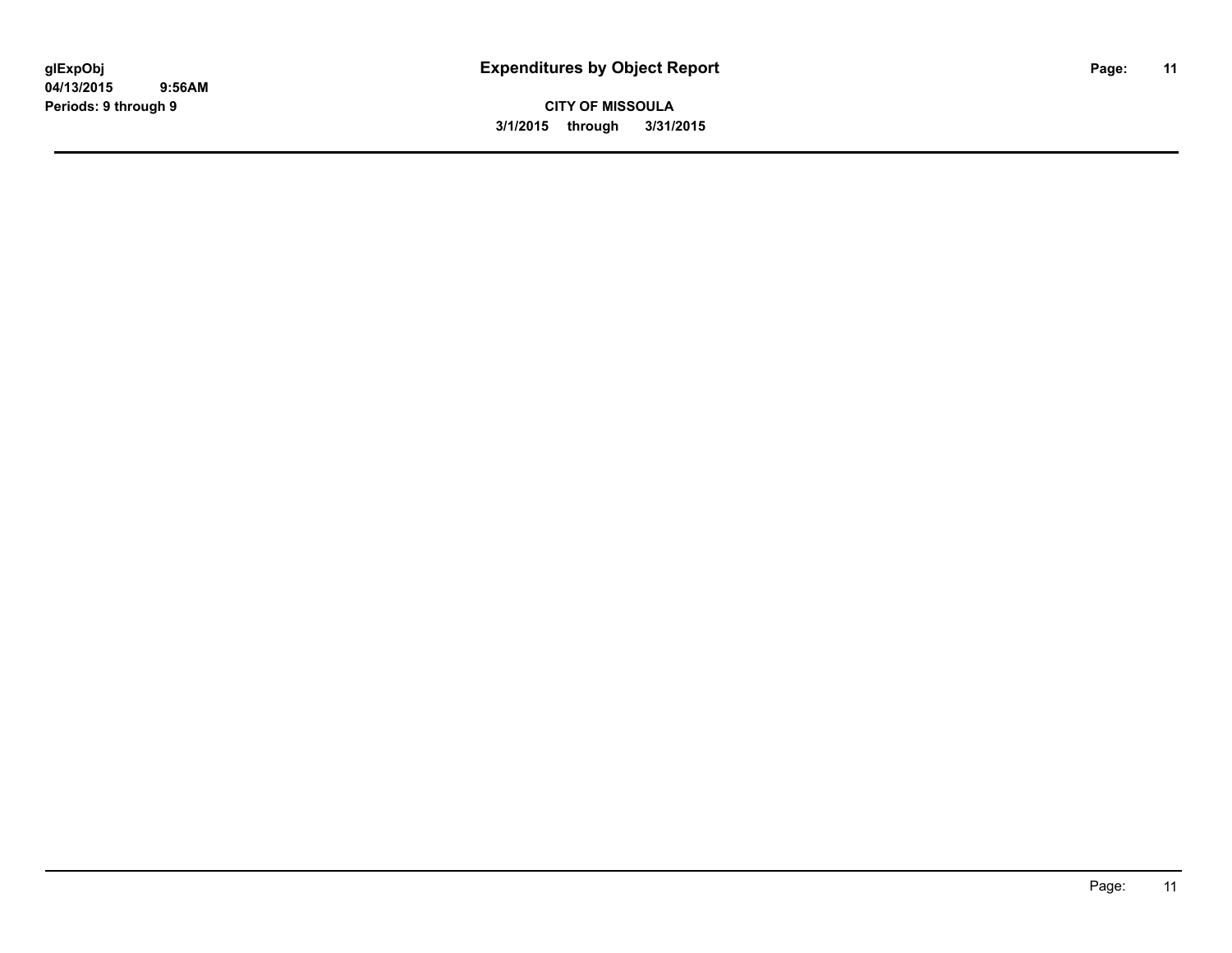#### **1000 GENERAL FUND**

**245 CENTRALIZED SERVICES**

|                            |                                     | <b>Adjusted</b>      |                     | Year-to-date        | Year-to-date        |                |                  |
|----------------------------|-------------------------------------|----------------------|---------------------|---------------------|---------------------|----------------|------------------|
| Object/Title               |                                     | <b>Appropriation</b> | <b>Expenditures</b> | <b>Expenditures</b> | <b>Encumbrances</b> | <b>Balance</b> | <b>Prct Used</b> |
| 100 PERSONAL SERVICES      |                                     |                      |                     |                     |                     |                |                  |
| 110 SALARIES AND WAGES     |                                     | 253,475.00           | 19,391.36           | 184,251.46          | 0.00                | 69,223.54      | 72.69            |
|                            | <b>140 EMPLOYER CONTRIBUTIONS</b>   | 73,267.00            | 5,883.32            | 56,385.54           | 0.00                | 16,881.46      | 76.96            |
|                            | 141 STATE RETIREMENT CONTRIBUTIONS  | 0.00                 | 19.39               | 210.83              | 0.00                | $-210.83$      | 0.00             |
| <b>Total</b>               | PERSONAL SERVICES                   | 326,742.00           | 25,294.07           | 240,847.83          | 0.00                | 85,894.17      | 73.71            |
| 200 SUPPLIES               |                                     |                      |                     |                     |                     |                |                  |
| 210 OFFICE SUPPLIES        |                                     | 900.00               | 0.00                | 4.99                | 0.00                | 895.01         | 0.55             |
| 220 OPERATING SUPPLIES     |                                     | 700.00               | 0.00                | 0.00                | 0.00                | 700.00         | 0.00             |
| 231 GASOLINE               |                                     | 178.00               | 52.55               | 52.55               | 0.00                | 125.45         | 29.52            |
| <b>Total</b>               | <b>SUPPLIES</b>                     | 1,778.00             | 52.55               | 57.54               | 0.00                | 1,720.46       | 3.24             |
| 300 PURCHASED SERVICES     |                                     |                      |                     |                     |                     |                |                  |
| 310 COMMUNICATIONS         |                                     | 100.00               | 0.00                | 0.00                | 0.00                | 100.00         | 0.00             |
| 320 PRINTING & DUPLICATING |                                     | 200.00               | 2.12                | 48.38               | 0.00                | 151.62         | 24.19            |
|                            | 330 PUBLICITY, SUBSCRIPTIONS & DUES | 185.00               | 0.00                | 335.00              | 0.00                | $-150.00$      | 181.08           |
| 344 TELEPHONE SERVICE      |                                     | 793.00               | 136.13              | 571.19              | 0.00                | 221.81         | 72.03            |
| 350 PROFESSIONAL SERVICES  |                                     | 8,000.00             | 0.00                | 7,765.00            | 0.00                | 235.00         | 97.06            |
| 370 TRAVEL                 |                                     | 2,000.00             | 0.00                | 543.73              | 0.00                | 1,456.27       | 27.19            |
| 380 TRAINING               |                                     | 2,000.00             | 0.00                | 385.85              | 0.00                | 1,614.15       | 19.29            |
|                            | 390 OTHER PURCHASED SERVICES        | 0.00                 | 0.00                | 0.00                | 0.00                | 0.00           | 0.00             |
| <b>Total</b>               | <b>PURCHASED SERVICES</b>           | 13,278.00            | 138.25              | 9,649.15            | 0.00                | 3,628.85       | 72.67            |
|                            | 700 GRANTS & CONTRIBUTIONS          |                      |                     |                     |                     |                |                  |
|                            | 700 GRANTS & CONTRIBUTIONS          | 0.00                 | 0.00                | 50.00               | 0.00                | $-50.00$       | 0.00             |
| <b>Total</b>               | <b>GRANTS &amp; CONTRIBUTIONS</b>   | 0.00                 | 0.00                | 50.00               | 0.00                | $-50.00$       | 0.00             |
|                            |                                     |                      |                     |                     |                     |                |                  |
| <b>Total</b>               | <b>CENTRALIZED SERVICES</b>         | 341,798.00           | 25,484.87           | 250,604.52          | 0.00                | 91,193.48      | 73.32            |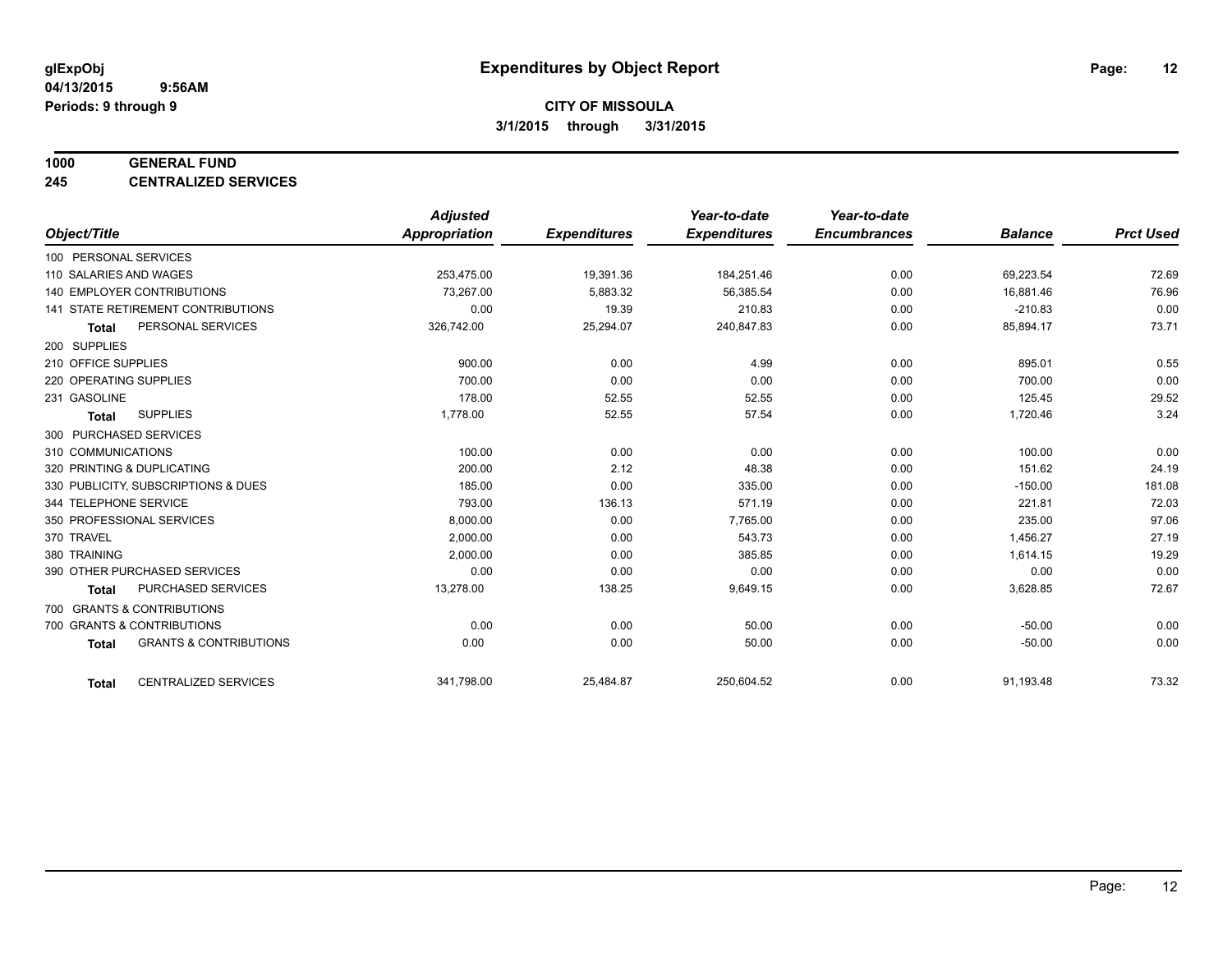#### **1000 GENERAL FUND**

**250 DEVELOPMENT SERVICES**

|                                      | <b>Adjusted</b>      |                     | Year-to-date        | Year-to-date        |                |                  |
|--------------------------------------|----------------------|---------------------|---------------------|---------------------|----------------|------------------|
| Object/Title                         | <b>Appropriation</b> | <b>Expenditures</b> | <b>Expenditures</b> | <b>Encumbrances</b> | <b>Balance</b> | <b>Prct Used</b> |
| 100 PERSONAL SERVICES                |                      |                     |                     |                     |                |                  |
| 110 SALARIES AND WAGES               | 1,229,719.00         | 105,877.41          | 837,515.36          | 0.00                | 392,203.64     | 68.11            |
| 120 OVERTIME/TERMINATION             | 4,276.00             | 0.00                | $-16.91$            | 0.00                | 4,292.91       | $-0.40$          |
| 130 OTHER                            | 0.00                 | 0.00                | 0.00                | 0.00                | 0.00           | 0.00             |
| <b>140 EMPLOYER CONTRIBUTIONS</b>    | 419,955.00           | 39,200.31           | 313,046.75          | 0.00                | 106,908.25     | 74.54            |
| 141 STATE RETIREMENT CONTRIBUTIONS   | 0.00                 | 105.88              | 1,116.19            | 0.00                | $-1,116.19$    | 0.00             |
| PERSONAL SERVICES<br>Total           | 1,653,950.00         | 145,183.60          | 1,151,661.39        | 0.00                | 502,288.61     | 69.63            |
| 200 SUPPLIES                         |                      |                     |                     |                     |                |                  |
| 210 OFFICE SUPPLIES                  | 15,758.00            | 1,229.70            | 8,099.49            | 0.00                | 7,658.51       | 51.40            |
| 220 OPERATING SUPPLIES               | 1,406.00             | 285.13              | 2,577.45            | 0.00                | $-1,171.45$    | 183.32           |
| 230 REPAIR/MAINTENANCE               | 3,000.00             | 140.09              | 682.98              | 0.00                | 2,317.02       | 22.77            |
| 231 GASOLINE                         | 15,968.00            | 640.26              | 6,058.95            | 0.00                | 9,909.05       | 37.94            |
| 240 OTHER SUPPLIES                   | 1,405.00             | 0.00                | 277.15              | 0.00                | 1,127.85       | 19.73            |
| <b>SUPPLIES</b><br>Total             | 37,537.00            | 2,295.18            | 17,696.02           | 0.00                | 19,840.98      | 47.14            |
| 300 PURCHASED SERVICES               |                      |                     |                     |                     |                |                  |
| 310 COMMUNICATIONS                   | 16,013.00            | 1,160.34            | 3,412.54            | 0.00                | 12,600.46      | 21.31            |
| 320 PRINTING & DUPLICATING           | 8,354.00             | 202.95              | 838.60              | 0.00                | 7,515.40       | 10.04            |
| 330 PUBLICITY, SUBSCRIPTIONS & DUES  | 12,050.00            | 583.50              | 6,402.30            | 0.00                | 5,647.70       | 53.13            |
| 341 ELECTRICITY & NATURAL GAS        | 0.00                 | 0.00                | 0.00                | 0.00                | 0.00           | 0.00             |
| 344 TELEPHONE SERVICE                | 8,830.00             | 2,033.35            | 9,286.12            | 0.00                | $-456.12$      | 105.17           |
| 350 PROFESSIONAL SERVICES            | 86,085.00            | 630.00              | 29,699.20           | 0.00                | 56,385.80      | 34.50            |
| 360 REPAIR & MAINTENANCE             | 2,495.00             | 177.97              | 338.97              | 0.00                | 2,156.03       | 13.59            |
| 370 TRAVEL                           | 20,611.00            | 1,195.83            | 4,221.37            | 0.00                | 16,389.63      | 20.48            |
| 380 TRAINING                         | 5,525.00             | 2,172.00            | 5,630.60            | 0.00                | $-105.60$      | 101.91           |
| 390 OTHER PURCHASED SERVICES         | 1,550.00             | 0.00                | 0.00                | 0.00                | 1,550.00       | 0.00             |
| PURCHASED SERVICES<br>Total          | 161,513.00           | 8,155.94            | 59,829.70           | 0.00                | 101,683.30     | 37.04            |
| 500 FIXED CHARGES                    |                      |                     |                     |                     |                |                  |
| 500 FIXED CHARGES                    | 0.00                 | 0.00                | 0.00                | 0.00                | 0.00           | 0.00             |
| 550 MERCHANT SERVICE FEES            | 0.00                 | 1,465.26            | 6,589.49            | 0.00                | $-6,589.49$    | 0.00             |
| <b>FIXED CHARGES</b><br><b>Total</b> | 0.00                 | 1,465.26            | 6,589.49            | 0.00                | $-6,589.49$    | 0.00             |
| 700 GRANTS & CONTRIBUTIONS           |                      |                     |                     |                     |                |                  |
| 700 GRANTS & CONTRIBUTIONS           | 0.00                 | 0.00                | 0.00                | 0.00                | 0.00           | 0.00             |
| 780 INTERGOVERNMENTAL TRANSFER       | 0.00                 | 0.00                | 0.00                | 0.00                | 0.00           | 0.00             |
|                                      |                      |                     |                     |                     |                |                  |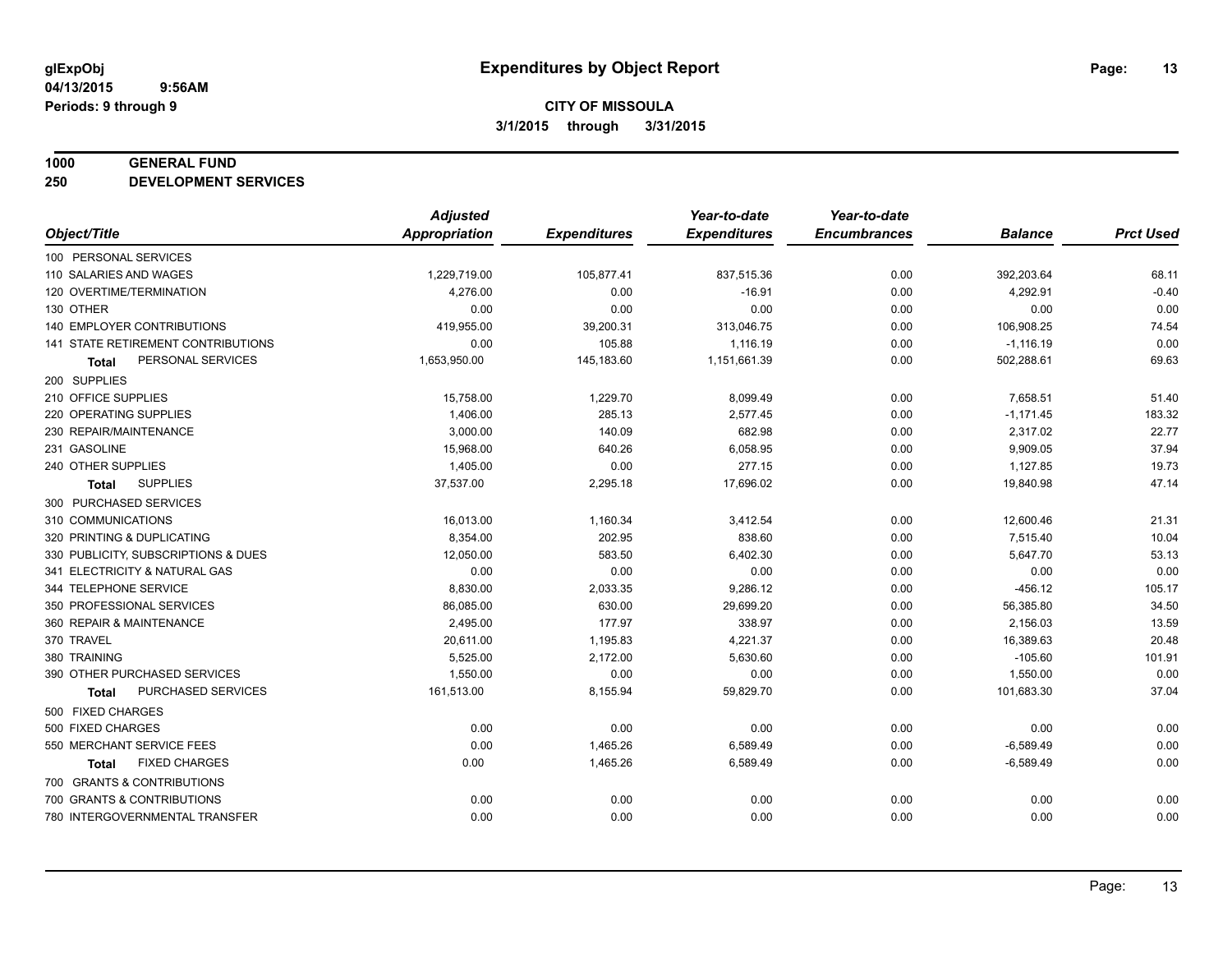#### **1000 GENERAL FUND**

**250 DEVELOPMENT SERVICES**

|                           |                                   | <b>Adjusted</b>      |                     | Year-to-date        | Year-to-date        |                |                  |
|---------------------------|-----------------------------------|----------------------|---------------------|---------------------|---------------------|----------------|------------------|
| Object/Title              |                                   | <b>Appropriation</b> | <b>Expenditures</b> | <b>Expenditures</b> | <b>Encumbrances</b> | <b>Balance</b> | <b>Prct Used</b> |
| <b>Total</b>              | <b>GRANTS &amp; CONTRIBUTIONS</b> | 0.00                 | 0.00                | 0.00                | 0.00                | 0.00           | 0.00             |
| 800 OTHER OBJECTS         |                                   |                      |                     |                     |                     |                |                  |
| 845 CONTINGENCY           |                                   | 0.00                 | 0.00                | 0.00                | 0.00                | 0.00           | 0.00             |
| <b>Total</b>              | OTHER OBJECTS                     | 0.00                 | 0.00                | 0.00                | 0.00                | 0.00           | 0.00             |
| 900 CAPITAL OUTLAY        |                                   |                      |                     |                     |                     |                |                  |
| 940 MACHINERY & EQUIPMENT |                                   | 8.576.00             | 0.00                | 0.00                | 0.00                | 8.576.00       | 0.00             |
| <b>Total</b>              | <b>CAPITAL OUTLAY</b>             | 8.576.00             | 0.00                | 0.00                | 0.00                | 8,576.00       | 0.00             |
| <b>Total</b>              | <b>DEVELOPMENT SERVICES</b>       | 1.861.576.00         | 157.099.98          | 1.235.776.60        | 0.00                | 625.799.40     | 66.38            |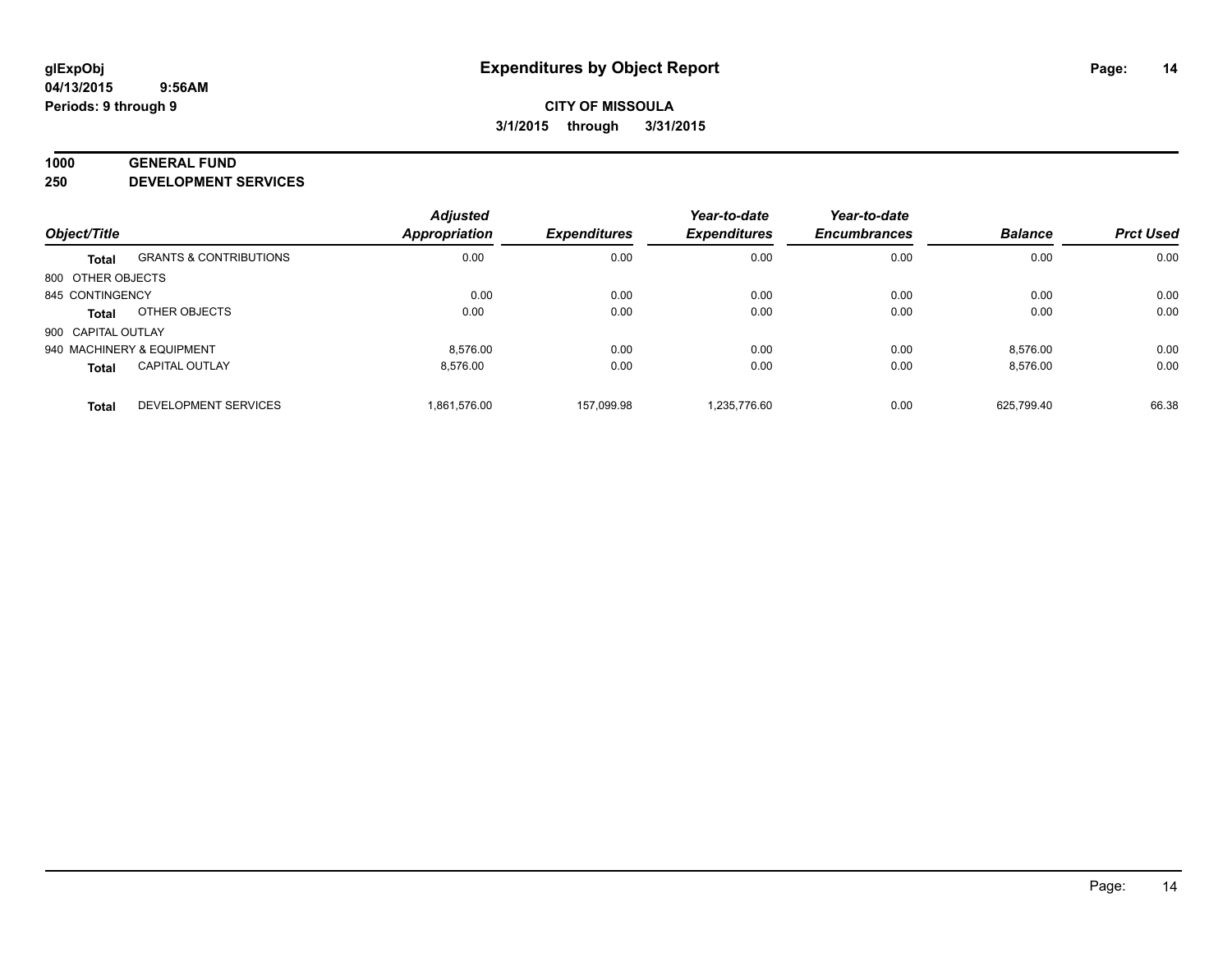# **1000 GENERAL FUND**

**260 GIS SERVICES**

|                                           | <b>Adjusted</b> |                     | Year-to-date        | Year-to-date        |                |                  |
|-------------------------------------------|-----------------|---------------------|---------------------|---------------------|----------------|------------------|
| Object/Title                              | Appropriation   | <b>Expenditures</b> | <b>Expenditures</b> | <b>Encumbrances</b> | <b>Balance</b> | <b>Prct Used</b> |
| 100 PERSONAL SERVICES                     |                 |                     |                     |                     |                |                  |
| 110 SALARIES AND WAGES                    | 160.098.00      | 7,598.56            | 108.823.82          | 0.00                | 51,274.18      | 67.97            |
| 120 OVERTIME/TERMINATION                  | 0.00            | 0.00                | 0.00                | 0.00                | 0.00           | 0.00             |
| <b>140 EMPLOYER CONTRIBUTIONS</b>         | 57,165.00       | 3,015.02            | 40,433.53           | 0.00                | 16,731.47      | 70.73            |
| <b>141 STATE RETIREMENT CONTRIBUTIONS</b> | 0.00            | 7.60                | 126.91              | 0.00                | $-126.91$      | 0.00             |
| PERSONAL SERVICES<br><b>Total</b>         | 217,263.00      | 10,621.18           | 149,384.26          | 0.00                | 67,878.74      | 68.76            |
| 200 SUPPLIES                              |                 |                     |                     |                     |                |                  |
| 210 OFFICE SUPPLIES                       | 3,500.00        | 0.00                | 1.247.79            | 0.00                | 2,252.21       | 35.65            |
| 220 OPERATING SUPPLIES                    | 684.00          | 0.00                | 81.98               | 0.00                | 602.02         | 11.99            |
| 230 REPAIR/MAINTENANCE                    | 2,140.00        | 0.00                | 259.20              | 0.00                | 1,880.80       | 12.11            |
| 231 GASOLINE                              | 500.00          | 0.00                | 0.00                | 0.00                | 500.00         | 0.00             |
| 240 OTHER SUPPLIES                        | 1.000.00        | 0.00                | 0.00                | 0.00                | 1,000.00       | 0.00             |
| <b>SUPPLIES</b><br><b>Total</b>           | 7,824.00        | 0.00                | 1,588.97            | 0.00                | 6,235.03       | 20.31            |
| 300 PURCHASED SERVICES                    |                 |                     |                     |                     |                |                  |
| 310 COMMUNICATIONS                        | 1,220.00        | 61.98               | 371.59              | 0.00                | 848.41         | 30.46            |
| 330 PUBLICITY, SUBSCRIPTIONS & DUES       | 500.00          | 0.00                | 91.90               | 0.00                | 408.10         | 18.38            |
| 344 TELEPHONE SERVICE                     | 2,000.00        | 15.75               | 33.23               | 0.00                | 1,966.77       | 1.66             |
| 350 PROFESSIONAL SERVICES                 | 380.00          | 0.00                | 10.00               | 0.00                | 370.00         | 2.63             |
| 360 REPAIR & MAINTENANCE                  | 172,800.00      | 0.00                | 159,806.09          | 0.00                | 12,993.91      | 92.48            |
| 370 TRAVEL                                | 2,450.00        | 0.00                | 1,946.46            | 0.00                | 503.54         | 79.45            |
| 380 TRAINING                              | 2,425.00        | 0.00                | 0.00                | 0.00                | 2,425.00       | 0.00             |
| 390 OTHER PURCHASED SERVICES              | 1,550.00        | 450.00              | 450.00              | 0.00                | 1,100.00       | 29.03            |
| <b>PURCHASED SERVICES</b><br><b>Total</b> | 183,325.00      | 527.73              | 162,709.27          | 0.00                | 20,615.73      | 88.75            |
| <b>GIS SERVICES</b><br><b>Total</b>       | 408,412.00      | 11,148.91           | 313,682.50          | 0.00                | 94,729.50      | 76.81            |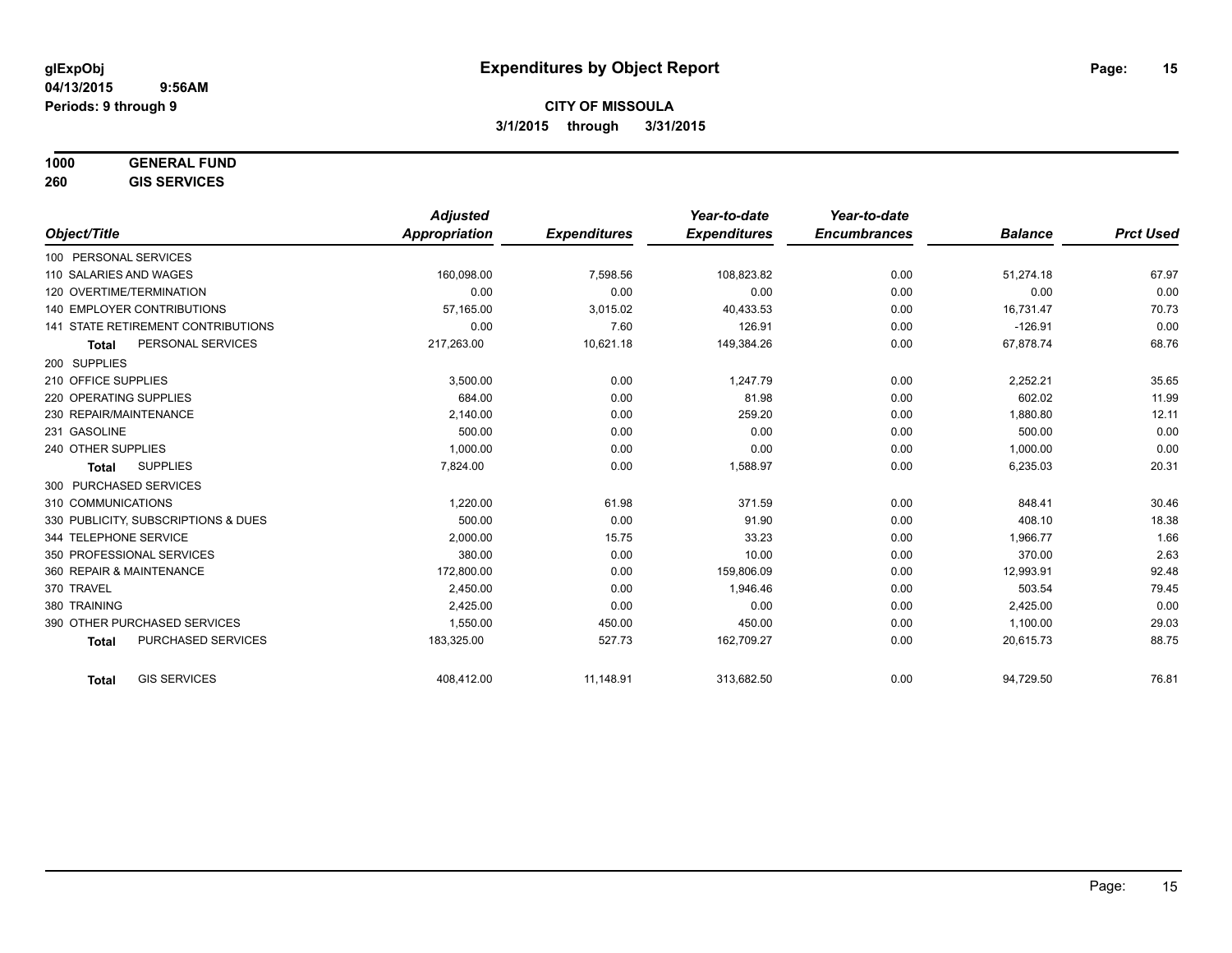#### **1000 GENERAL FUND 270 CITY ATTORNEY**

|                        |                                     | <b>Adjusted</b> |                     | Year-to-date        | Year-to-date        |                |                  |
|------------------------|-------------------------------------|-----------------|---------------------|---------------------|---------------------|----------------|------------------|
| Object/Title           |                                     | Appropriation   | <b>Expenditures</b> | <b>Expenditures</b> | <b>Encumbrances</b> | <b>Balance</b> | <b>Prct Used</b> |
| 100 PERSONAL SERVICES  |                                     |                 |                     |                     |                     |                |                  |
| 110 SALARIES AND WAGES |                                     | 901,692.00      | 69,008.24           | 652,063.04          | 0.00                | 249,628.96     | 72.32            |
|                        | 120 OVERTIME/TERMINATION            | 2,270.00        | 0.00                | 2,268.44            | 0.00                | 1.56           | 99.93            |
|                        | 140 EMPLOYER CONTRIBUTIONS          | 302,143.00      | 23,832.02           | 231,216.79          | 0.00                | 70,926.21      | 76.53            |
|                        | 141 STATE RETIREMENT CONTRIBUTIONS  | 0.00            | 69.01               | 756.42              | 0.00                | $-756.42$      | 0.00             |
| Total                  | PERSONAL SERVICES                   | 1,206,105.00    | 92,909.27           | 886,304.69          | 0.00                | 319,800.31     | 73.48            |
| 200 SUPPLIES           |                                     |                 |                     |                     |                     |                |                  |
| 210 OFFICE SUPPLIES    |                                     | 5,618.00        | 318.12              | 3,107.56            | 0.00                | 2,510.44       | 55.31            |
| 220 OPERATING SUPPLIES |                                     | 1,750.00        | 0.00                | 200.00              | 0.00                | 1,550.00       | 11.43            |
| 231 GASOLINE           |                                     | 263.00          | 0.00                | 205.12              | 0.00                | 57.88          | 77.99            |
| <b>Total</b>           | <b>SUPPLIES</b>                     | 7,631.00        | 318.12              | 3,512.68            | 0.00                | 4,118.32       | 46.03            |
| 300 PURCHASED SERVICES |                                     |                 |                     |                     |                     |                |                  |
| 310 COMMUNICATIONS     |                                     | 1,350.00        | 125.67              | 798.05              | 0.00                | 551.95         | 59.11            |
|                        | 320 PRINTING & DUPLICATING          | 650.00          | 34.95               | 201.37              | 0.00                | 448.63         | 30.98            |
|                        | 330 PUBLICITY, SUBSCRIPTIONS & DUES | 17,150.00       | 4,702.96            | 7,819.85            | 0.00                | 9,330.15       | 45.60            |
| 344 TELEPHONE SERVICE  |                                     | 264.00          | 18.52               | 135.23              | 0.00                | 128.77         | 51.22            |
|                        | 350 PROFESSIONAL SERVICES           | 11,665.00       | 171.50              | 2,090.55            | 0.00                | 9,574.45       | 17.92            |
|                        | 360 REPAIR & MAINTENANCE            | 17,446.00       | 124.16              | 16,147.68           | 0.00                | 1,298.32       | 92.56            |
| 370 TRAVEL             |                                     | 5,000.00        | 0.00                | 2,766.68            | 0.00                | 2,233.32       | 55.33            |
| 380 TRAINING           |                                     | 9,000.00        | 198.00              | 2,940.80            | 0.00                | 6,059.20       | 32.68            |
| <b>Total</b>           | PURCHASED SERVICES                  | 62,525.00       | 5,375.76            | 32,900.21           | 0.00                | 29,624.79      | 52.62            |
| 500 FIXED CHARGES      |                                     |                 |                     |                     |                     |                |                  |
| 500 FIXED CHARGES      |                                     | 0.00            | 0.00                | 0.00                | 0.00                | 0.00           | 0.00             |
| <b>Total</b>           | <b>FIXED CHARGES</b>                | 0.00            | 0.00                | 0.00                | 0.00                | 0.00           | 0.00             |
| 800 OTHER OBJECTS      |                                     |                 |                     |                     |                     |                |                  |
| 845 CONTINGENCY        |                                     | 0.00            | 0.00                | 0.00                | 0.00                | 0.00           | 0.00             |
| <b>Total</b>           | OTHER OBJECTS                       | 0.00            | 0.00                | 0.00                | 0.00                | 0.00           | 0.00             |
| 900 CAPITAL OUTLAY     |                                     |                 |                     |                     |                     |                |                  |
| 920 BUILDINGS          |                                     | 0.00            | 0.00                | 0.00                | 0.00                | 0.00           | 0.00             |
|                        | 940 MACHINERY & EQUIPMENT           | 0.00            | 0.00                | 616.26              | 0.00                | $-616.26$      | 0.00             |
| <b>Total</b>           | <b>CAPITAL OUTLAY</b>               | 0.00            | 0.00                | 616.26              | 0.00                | $-616.26$      | 0.00             |
|                        |                                     |                 |                     |                     |                     |                |                  |
| <b>Total</b>           | <b>CITY ATTORNEY</b>                | 1,276,261.00    | 98,603.15           | 923,333.84          | 0.00                | 352,927.16     | 72.35            |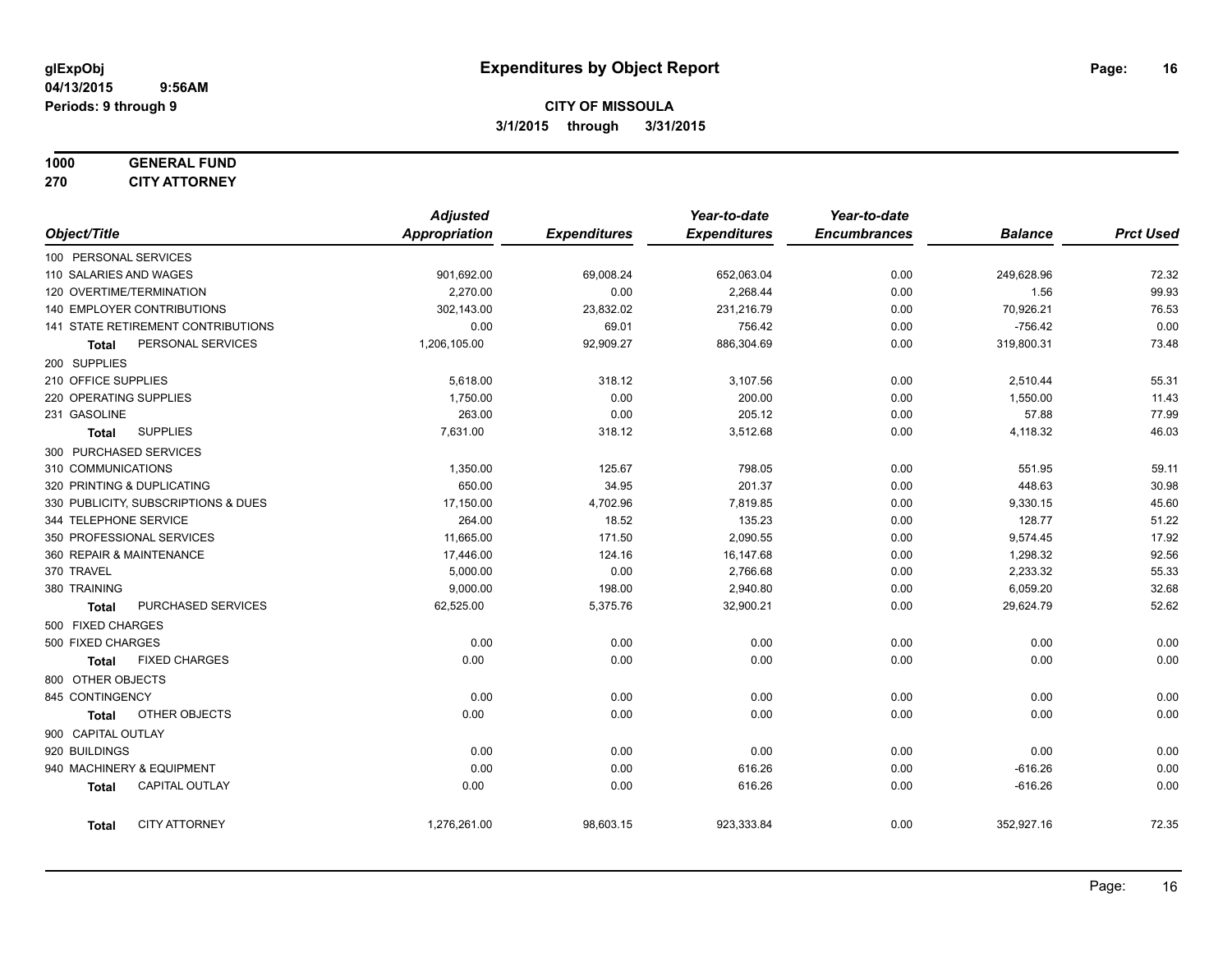**CITY OF MISSOULA**

**3/1/2015 through 3/31/2015**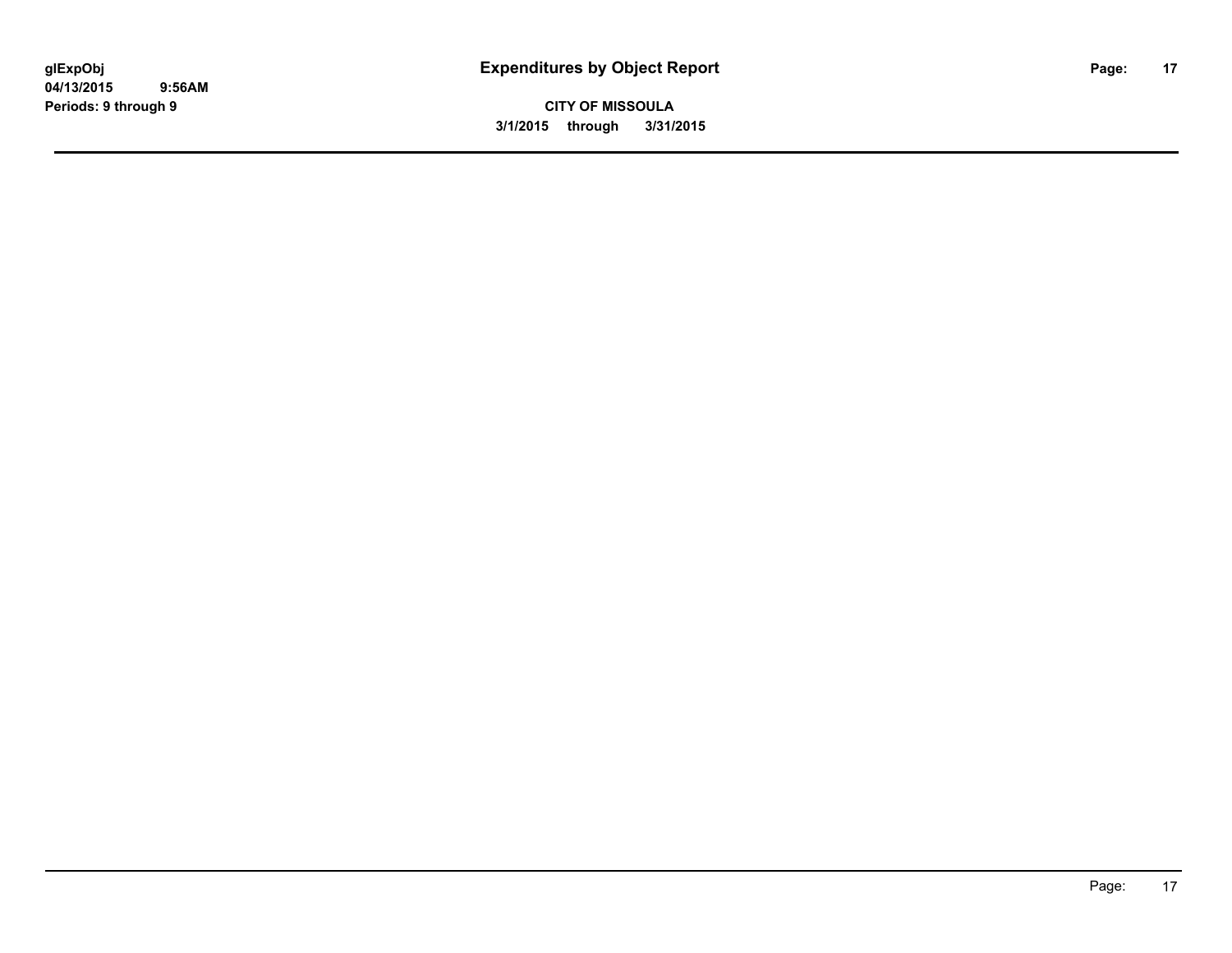#### **1000 GENERAL FUND**

**280 PUBLIC WORKS ADMIN/ENGINEERING**

|                                                | <b>Adjusted</b>      |                     | Year-to-date        | Year-to-date        |                |                  |
|------------------------------------------------|----------------------|---------------------|---------------------|---------------------|----------------|------------------|
| Object/Title                                   | <b>Appropriation</b> | <b>Expenditures</b> | <b>Expenditures</b> | <b>Encumbrances</b> | <b>Balance</b> | <b>Prct Used</b> |
| 100 PERSONAL SERVICES                          |                      |                     |                     |                     |                |                  |
| 110 SALARIES AND WAGES                         | 434,224.00           | 37,191.44           | 298,443.03          | 0.00                | 135,780.97     | 68.73            |
| 120 OVERTIME/TERMINATION                       | 2,235.00             | 0.00                | 1,506.55            | 0.00                | 728.45         | 67.41            |
| 130 OTHER                                      | 15,250.00            | 0.00                | 247.07              | 0.00                | 15,002.93      | 1.62             |
| 140 EMPLOYER CONTRIBUTIONS                     | 199,870.00           | 14,018.32           | 139,428.64          | 0.00                | 60,441.36      | 69.76            |
| <b>141 STATE RETIREMENT CONTRIBUTIONS</b>      | 0.00                 | 37.19               | 345.11              | 0.00                | $-345.11$      | 0.00             |
| PERSONAL SERVICES<br><b>Total</b>              | 651,579.00           | 51,246.95           | 439,970.40          | 0.00                | 211,608.60     | 67.52            |
| 200 SUPPLIES                                   |                      |                     |                     |                     |                |                  |
| 210 OFFICE SUPPLIES                            | 950.00               | 687.22              | 1,147.04            | 0.00                | $-197.04$      | 120.74           |
| 220 OPERATING SUPPLIES                         | 1,935.00             | 349.00              | 1,343.16            | 0.00                | 591.84         | 69.41            |
| 230 REPAIR/MAINTENANCE                         | 59,860.00            | 1,139.55            | 9,060.22            | 0.00                | 50,799.78      | 15.14            |
| 231 GASOLINE                                   | 9,280.00             | 982.06              | 5,519.30            | 0.00                | 3,760.70       | 59.48            |
| 240 OTHER SUPPLIES                             | 31.090.00            | 1,308.32            | 17,638.33           | 0.00                | 13,451.67      | 56.73            |
| <b>SUPPLIES</b><br><b>Total</b>                | 103,115.00           | 4,466.15            | 34,708.05           | 0.00                | 68,406.95      | 33.66            |
| 300 PURCHASED SERVICES                         |                      |                     |                     |                     |                |                  |
| 310 COMMUNICATIONS                             | 500.00               | 3.68                | 516.74              | 0.00                | $-16.74$       | 103.35           |
| 320 PRINTING & DUPLICATING                     | 200.00               | 0.00                | 0.00                | 0.00                | 200.00         | 0.00             |
| 330 PUBLICITY, SUBSCRIPTIONS & DUES            | 1,100.00             | 293.88              | 1,776.63            | 0.00                | $-676.63$      | 161.51           |
| 341 ELECTRICITY & NATURAL GAS                  | 135,778.00           | 11,953.41           | 91,218.53           | 0.00                | 44,559.47      | 67.18            |
| 344 TELEPHONE SERVICE                          | 1,804.00             | 310.21              | 1,662.70            | 0.00                | 141.30         | 92.17            |
| 345 GARBAGE                                    | 457.00               | 15.60               | 140.40              | 0.00                | 316.60         | 30.72            |
| 350 PROFESSIONAL SERVICES                      | 870.00               | 0.00                | 355.00              | 0.00                | 515.00         | 40.80            |
| 360 REPAIR & MAINTENANCE                       | 15,900.00            | 0.00                | 4,963.42            | 0.00                | 10,936.58      | 31.22            |
| 370 TRAVEL                                     | 1,550.00             | 35.00               | 35.00               | 0.00                | 1,515.00       | 2.26             |
| 380 TRAINING                                   | 2,200.00             | 1,014.64            | 913.75              | 0.00                | 1,286.25       | 41.53            |
| PURCHASED SERVICES<br><b>Total</b>             | 160,359.00           | 13,626.42           | 101,582.17          | 0.00                | 58,776.83      | 63.35            |
| 500 FIXED CHARGES                              |                      |                     |                     |                     |                |                  |
| 500 FIXED CHARGES                              | 0.00                 | 1,988.80            | 1,988.80            | 0.00                | $-1,988.80$    | 0.00             |
| <b>FIXED CHARGES</b><br><b>Total</b>           | 0.00                 | 1,988.80            | 1,988.80            | 0.00                | $-1,988.80$    | 0.00             |
| PUBLIC WORKS ADMIN/ENGINEERING<br><b>Total</b> | 915,053.00           | 71,328.32           | 578,249.42          | 0.00                | 336,803.58     | 63.19            |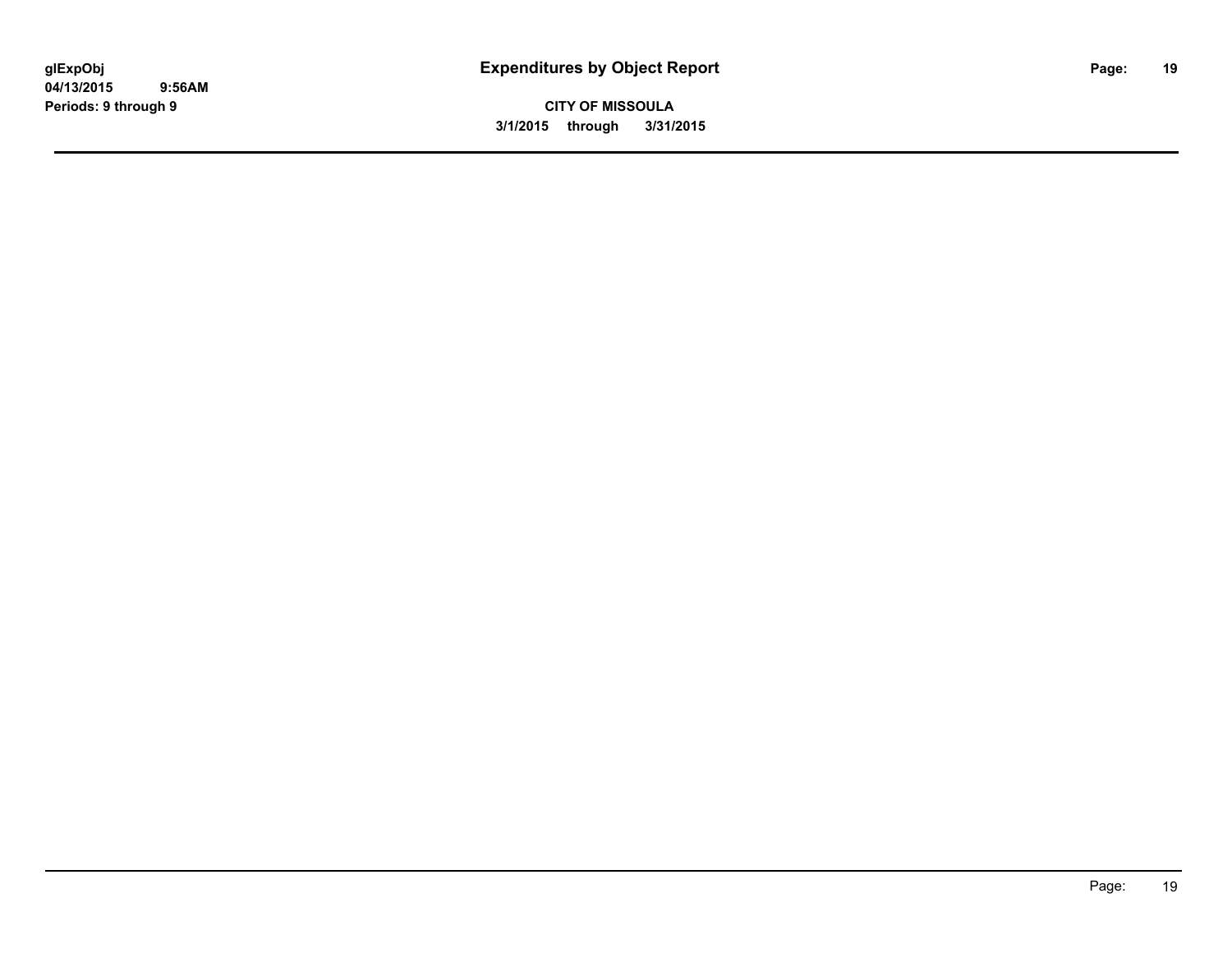**1000 GENERAL FUND**

**290 POLICE**

|                                                   | <b>Adjusted</b> |                     | Year-to-date        | Year-to-date        |                 |                  |
|---------------------------------------------------|-----------------|---------------------|---------------------|---------------------|-----------------|------------------|
| Object/Title                                      | Appropriation   | <b>Expenditures</b> | <b>Expenditures</b> | <b>Encumbrances</b> | <b>Balance</b>  | <b>Prct Used</b> |
| 100 PERSONAL SERVICES                             |                 |                     |                     |                     |                 |                  |
| 110 SALARIES AND WAGES                            | 8,219,412.00    | 577,831.37          | 5,494,070.46        | 0.00                | 2,725,341.54    | 66.84            |
| 115 SALARIES/HEALTH INSURANCE BENEFIT             | 0.00            | 57,000.00           | 482,790.00          | 0.00                | -482,790.00     | 0.00             |
| 120 OVERTIME/TERMINATION                          | 247,083.00      | 20,600.91           | 219,397.74          | 0.00                | 27,685.26       | 88.80            |
| 121 OUTSIDE HIRE OVERTIME                         | 75,000.00       | 2,261.27            | 74,386.88           | 0.00                | 613.12          | 99.18            |
| 122 COURT OVERTIME                                | 0.00            | 1,232.74            | 9,916.03            | 0.00                | $-9,916.03$     | 0.00             |
| 130 OTHER                                         | 69,326.00       | 0.00                | 67,026.87           | 0.00                | 2,299.13        | 96.68            |
| 140 EMPLOYER CONTRIBUTIONS                        | 4,520,567.00    | 173,815.11          | 1,650,610.15        | 0.00                | 2,869,956.85    | 36.51            |
| <b>141 STATE RETIREMENT CONTRIBUTIONS</b>         | 0.00            | 170,186.57          | 1,604,961.42        | 0.00                | $-1,604,961.42$ | 0.00             |
| PERSONAL SERVICES<br>Total                        | 13,131,388.00   | 1,002,927.97        | 9,603,159.55        | 0.00                | 3,528,228.45    | 73.13            |
| 200 SUPPLIES                                      |                 |                     |                     |                     |                 |                  |
| 210 OFFICE SUPPLIES                               | 44,874.00       | 1,296.17            | 34,940.01           | 0.00                | 9,933.99        | 77.86            |
| 220 OPERATING SUPPLIES                            | 80,295.00       | 18,599.94           | 72,251.15           | 0.00                | 8,043.85        | 89.98            |
| 230 REPAIR/MAINTENANCE                            | 45,735.00       | 4,996.74            | 33,975.36           | 0.00                | 11,759.64       | 74.29            |
| 231 GASOLINE                                      | 172,871.00      | 19,300.56           | 114,202.74          | 0.00                | 58,668.26       | 66.06            |
| <b>SUPPLIES</b><br><b>Total</b>                   | 343,775.00      | 44,193.41           | 255,369.26          | 0.00                | 88,405.74       | 74.28            |
| 300 PURCHASED SERVICES                            |                 |                     |                     |                     |                 |                  |
| 310 COMMUNICATIONS                                | 14,397.00       | 542.38              | 11,279.20           | 0.00                | 3,117.80        | 78.34            |
| 320 PRINTING & DUPLICATING                        | 10,824.00       | 122.33              | 2,171.97            | 0.00                | 8,652.03        | 20.07            |
| 330 PUBLICITY, SUBSCRIPTIONS & DUES               | 14,938.00       | 827.22              | 12,379.69           | 0.00                | 2,558.31        | 82.87            |
| 344 TELEPHONE SERVICE                             | 47,692.00       | 6,488.28            | 29,014.24           | 0.00                | 18,677.76       | 60.84            |
| 350 PROFESSIONAL SERVICES                         | 106,399.00      | 11,181.55           | 109,043.51          | 0.00                | $-2,644.51$     | 102.49           |
| 360 REPAIR & MAINTENANCE                          | 33,245.00       | 4,774.65            | 36,807.49           | 0.00                | $-3,562.49$     | 110.72           |
| 370 TRAVEL                                        | 26,000.00       | 3,775.95            | 16,808.20           | 0.00                | 9,191.80        | 64.65            |
| 380 TRAINING                                      | 31,300.00       | 0.00                | 21,644.94           | 0.00                | 9,655.06        | 69.15            |
| 390 OTHER PURCHASED SERVICES                      | 25,000.00       | 3,132.44            | 7,459.37            | 0.00                | 17,540.63       | 29.84            |
| PURCHASED SERVICES<br><b>Total</b>                | 309,795.00      | 30,844.80           | 246,608.61          | 0.00                | 63,186.39       | 79.60            |
| 500 FIXED CHARGES                                 |                 |                     |                     |                     |                 |                  |
| 500 FIXED CHARGES                                 | 125,344.00      | 5,732.98            | 46,727.98           | 0.00                | 78,616.02       | 37.28            |
| <b>FIXED CHARGES</b><br><b>Total</b>              | 125,344.00      | 5,732.98            | 46,727.98           | 0.00                | 78,616.02       | 37.28            |
| 700 GRANTS & CONTRIBUTIONS                        |                 |                     |                     |                     |                 |                  |
| 700 GRANTS & CONTRIBUTIONS                        | 4,000.00        | 1,000.00            | 1,000.00            | 0.00                | 3,000.00        | 25.00            |
| <b>GRANTS &amp; CONTRIBUTIONS</b><br><b>Total</b> | 4,000.00        | 1,000.00            | 1,000.00            | 0.00                | 3,000.00        | 25.00            |
|                                                   |                 |                     |                     |                     |                 |                  |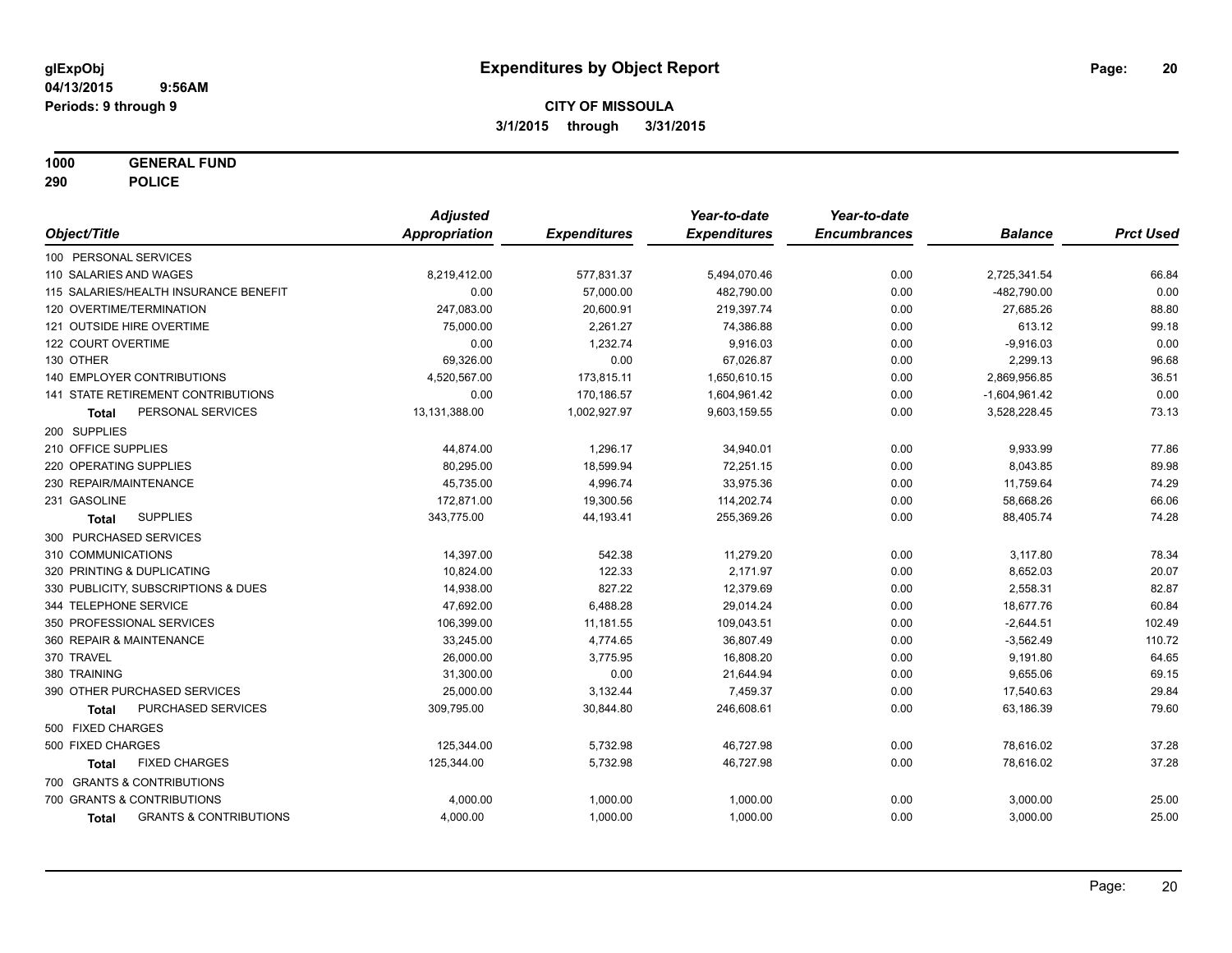**1000 GENERAL FUND 290 POLICE**

| Object/Title                          | <b>Adjusted</b><br>Appropriation | <b>Expenditures</b> | Year-to-date<br><b>Expenditures</b> | Year-to-date<br><b>Encumbrances</b> | <b>Balance</b> | <b>Prct Used</b> |
|---------------------------------------|----------------------------------|---------------------|-------------------------------------|-------------------------------------|----------------|------------------|
| 800 OTHER OBJECTS                     |                                  |                     |                                     |                                     |                |                  |
| 820 TRANSFERS TO OTHER FUNDS          | 0.00                             | 0.00                | 0.00                                | 0.00                                | 0.00           | 0.00             |
| OTHER OBJECTS<br><b>Total</b>         | 0.00                             | 0.00                | 0.00                                | 0.00                                | 0.00           | 0.00             |
| 900 CAPITAL OUTLAY                    |                                  |                     |                                     |                                     |                |                  |
| 940 MACHINERY & EQUIPMENT             | 0.00                             | 0.00                | 0.00                                | 0.00                                | 0.00           | 0.00             |
| <b>CAPITAL OUTLAY</b><br><b>Total</b> | 0.00                             | 0.00                | 0.00                                | 0.00                                | 0.00           | 0.00             |
| <b>POLICE</b><br>Total                | 13,914,302.00                    | 1.084.699.16        | 10,152,865.40                       | 0.00                                | 3,761,436.60   | 72.97            |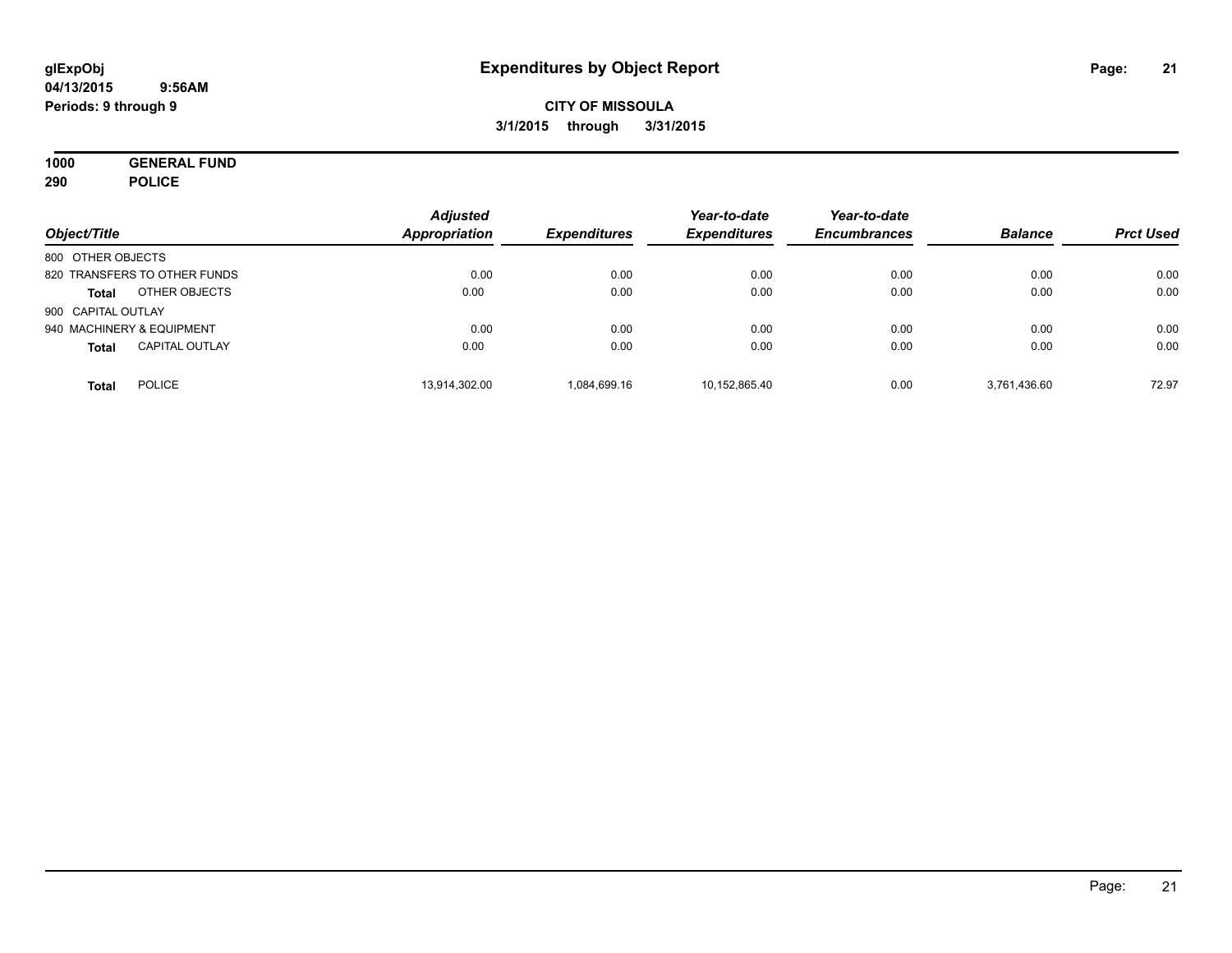**1000 GENERAL FUND**

**300 FIRE**

|                                       | <b>Adjusted</b>      |                     | Year-to-date        | Year-to-date        |                |                  |
|---------------------------------------|----------------------|---------------------|---------------------|---------------------|----------------|------------------|
| Object/Title                          | <b>Appropriation</b> | <b>Expenditures</b> | <b>Expenditures</b> | <b>Encumbrances</b> | <b>Balance</b> | <b>Prct Used</b> |
| 100 PERSONAL SERVICES                 |                      |                     |                     |                     |                |                  |
| 110 SALARIES AND WAGES                | 6,457,868.00         | 490,801.25          | 4,647,146.44        | 0.00                | 1,810,721.56   | 71.96            |
| 115 SALARIES/HEALTH INSURANCE BENEFIT | 629,280.00           | 50,730.00           | 435,679.50          | 0.00                | 193,600.50     | 69.23            |
| 120 OVERTIME/TERMINATION              | 697,773.00           | 22,034.69           | 503,688.39          | 0.00                | 194,084.61     | 72.19            |
| 130 OTHER                             | 54,464.00            | 0.00                | 53,872.00           | 0.00                | 592.00         | 98.91            |
| <b>140 EMPLOYER CONTRIBUTIONS</b>     | 1,736,824.00         | 131,003.67          | 1,254,823.37        | 0.00                | 482,000.63     | 72.25            |
| 141 STATE RETIREMENT CONTRIBUTIONS    | 2,264,770.00         | 173,712.05          | 1,633,127.91        | 0.00                | 631,642.09     | 72.11            |
| PERSONAL SERVICES<br>Total            | 11,840,979.00        | 868,281.66          | 8,528,337.61        | 0.00                | 3,312,641.39   | 72.02            |
| 200 SUPPLIES                          |                      |                     |                     |                     |                |                  |
| 210 OFFICE SUPPLIES                   | 16,004.00            | 237.55              | 5,854.23            | 0.00                | 10,149.77      | 36.58            |
| 220 OPERATING SUPPLIES                | 207,744.00           | 15,422.90           | 117,553.33          | 0.00                | 90,190.67      | 56.59            |
| 230 REPAIR/MAINTENANCE                | 61,500.00            | 1,747.46            | 33,270.93           | 0.00                | 28,229.07      | 54.10            |
| 231 GASOLINE                          | 61,827.00            | 5,330.11            | 37,923.39           | 0.00                | 23,903.61      | 61.34            |
| 240 OTHER SUPPLIES                    | 2,848.00             | 0.00                | 0.00                | 0.00                | 2,848.00       | 0.00             |
| <b>SUPPLIES</b><br>Total              | 349,923.00           | 22,738.02           | 194,601.88          | 0.00                | 155,321.12     | 55.61            |
| 300 PURCHASED SERVICES                |                      |                     |                     |                     |                |                  |
| 310 COMMUNICATIONS                    | 577.00               | 10.59               | 200.68              | 0.00                | 376.32         | 34.78            |
| 320 PRINTING & DUPLICATING            | 1,488.00             | 0.00                | 682.05              | 0.00                | 805.95         | 45.84            |
| 330 PUBLICITY, SUBSCRIPTIONS & DUES   | 9,863.00             | 2,881.00            | 6,266.50            | 0.00                | 3,596.50       | 63.54            |
| 340 SEWER                             | 1,394.00             | 0.00                | 1,181.16            | 0.00                | 212.84         | 84.73            |
| 341 ELECTRICITY & NATURAL GAS         | 65,579.00            | 7,279.05            | 51,338.13           | 0.00                | 14,240.87      | 78.28            |
| 343 WATER CHARGES                     | 14,677.00            | 870.87              | 8,645.88            | 0.00                | 6,031.12       | 58.91            |
| 344 TELEPHONE SERVICE                 | 20,485.00            | 1,404.00            | 10,024.40           | 0.00                | 10,460.60      | 48.94            |
| 345 GARBAGE                           | 5,462.00             | 428.50              | 3,856.50            | 0.00                | 1,605.50       | 70.61            |
| 350 PROFESSIONAL SERVICES             | 24,272.00            | 2,750.00            | 8,852.00            | 0.00                | 15,420.00      | 36.47            |
| 360 REPAIR & MAINTENANCE              | 49,983.00            | 2,467.36            | 42,742.76           | 0.00                | 7,240.24       | 85.51            |
| 370 TRAVEL                            | 20,017.00            | 1,696.88            | 5,955.05            | 0.00                | 14,061.95      | 29.75            |
| 380 TRAINING                          | 13,416.00            | 3,520.88            | 8,341.68            | 0.00                | 5,074.32       | 62.18            |
| 390 OTHER PURCHASED SERVICES          | 11,580.00            | 56.16               | 2,152.82            | 0.00                | 9,427.18       | 18.59            |
| PURCHASED SERVICES<br>Total           | 238,793.00           | 23,365.29           | 150,239.61          | 0.00                | 88,553.39      | 62.92            |
| 500 FIXED CHARGES                     |                      |                     |                     |                     |                |                  |
| 500 FIXED CHARGES                     | 226.00               | 0.00                | 0.00                | 0.00                | 226.00         | 0.00             |
| 530 EQUIPMENT RENTAL                  | 0.00                 | 69.00               | 69.00               | 0.00                | $-69.00$       | 0.00             |
| <b>FIXED CHARGES</b><br>Total         | 226.00               | 69.00               | 69.00               | 0.00                | 157.00         | 30.53            |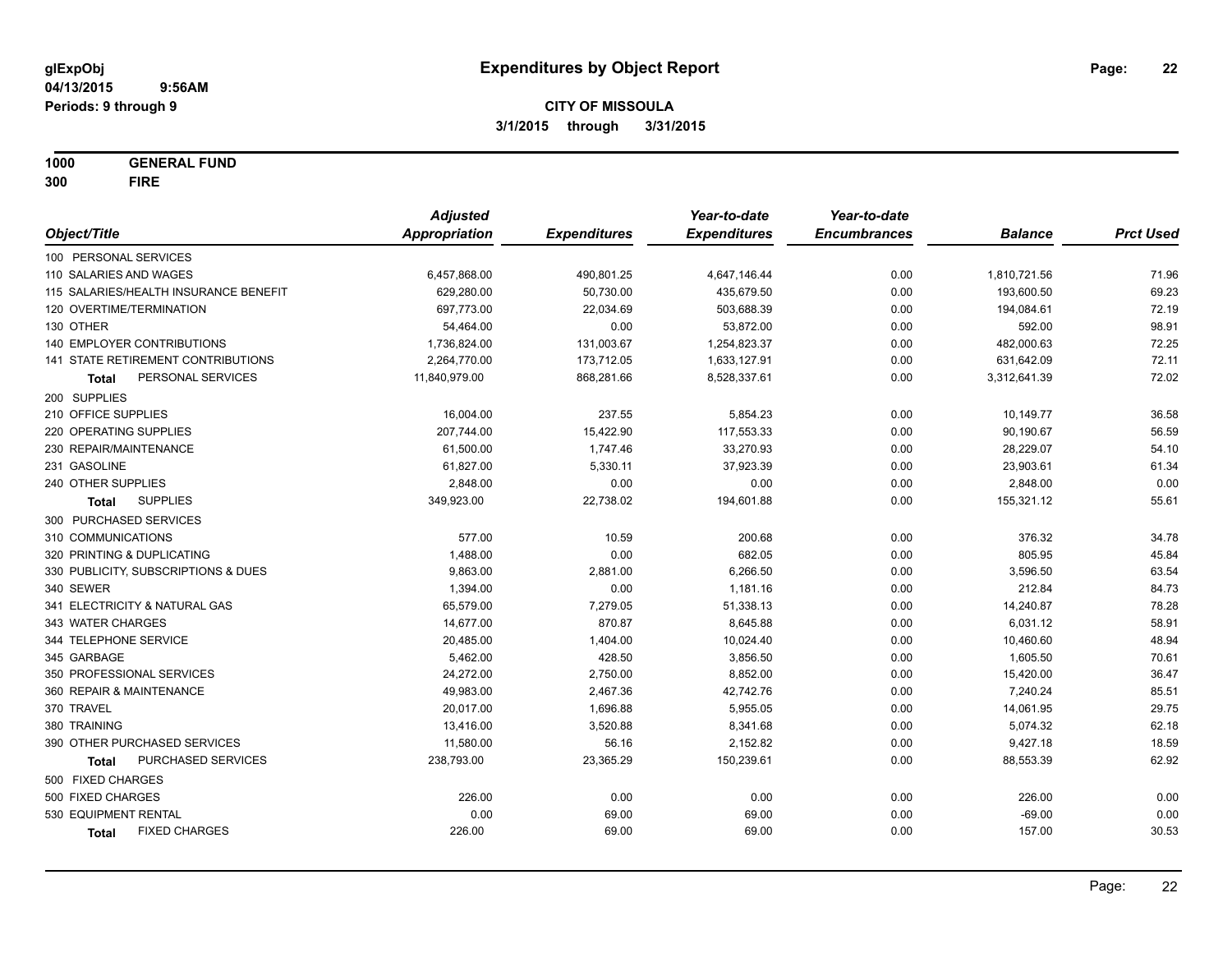#### **04/13/2015 9:56AM Periods: 9 through 9**

## **CITY OF MISSOULA 3/1/2015 through 3/31/2015**

**1000 GENERAL FUND 300 FIRE**

| Object/Title       |                           | <b>Adjusted</b><br>Appropriation | <b>Expenditures</b> | Year-to-date<br><b>Expenditures</b> | Year-to-date<br><b>Encumbrances</b> | <b>Balance</b> | <b>Prct Used</b> |
|--------------------|---------------------------|----------------------------------|---------------------|-------------------------------------|-------------------------------------|----------------|------------------|
| 900 CAPITAL OUTLAY |                           |                                  |                     |                                     |                                     |                |                  |
|                    | 940 MACHINERY & EQUIPMENT | 0.00                             | 0.00                | 0.00                                | 0.00                                | 0.00           | 0.00             |
| <b>Total</b>       | <b>CAPITAL OUTLAY</b>     | 0.00                             | 0.00                | 0.00                                | 0.00                                | 0.00           | 0.00             |
| <b>Total</b>       | <b>FIRE</b>               | 12.429.921.00                    | 914.453.97          | 8.873.248.10                        | 0.00                                | 3,556,672.90   | 71.39            |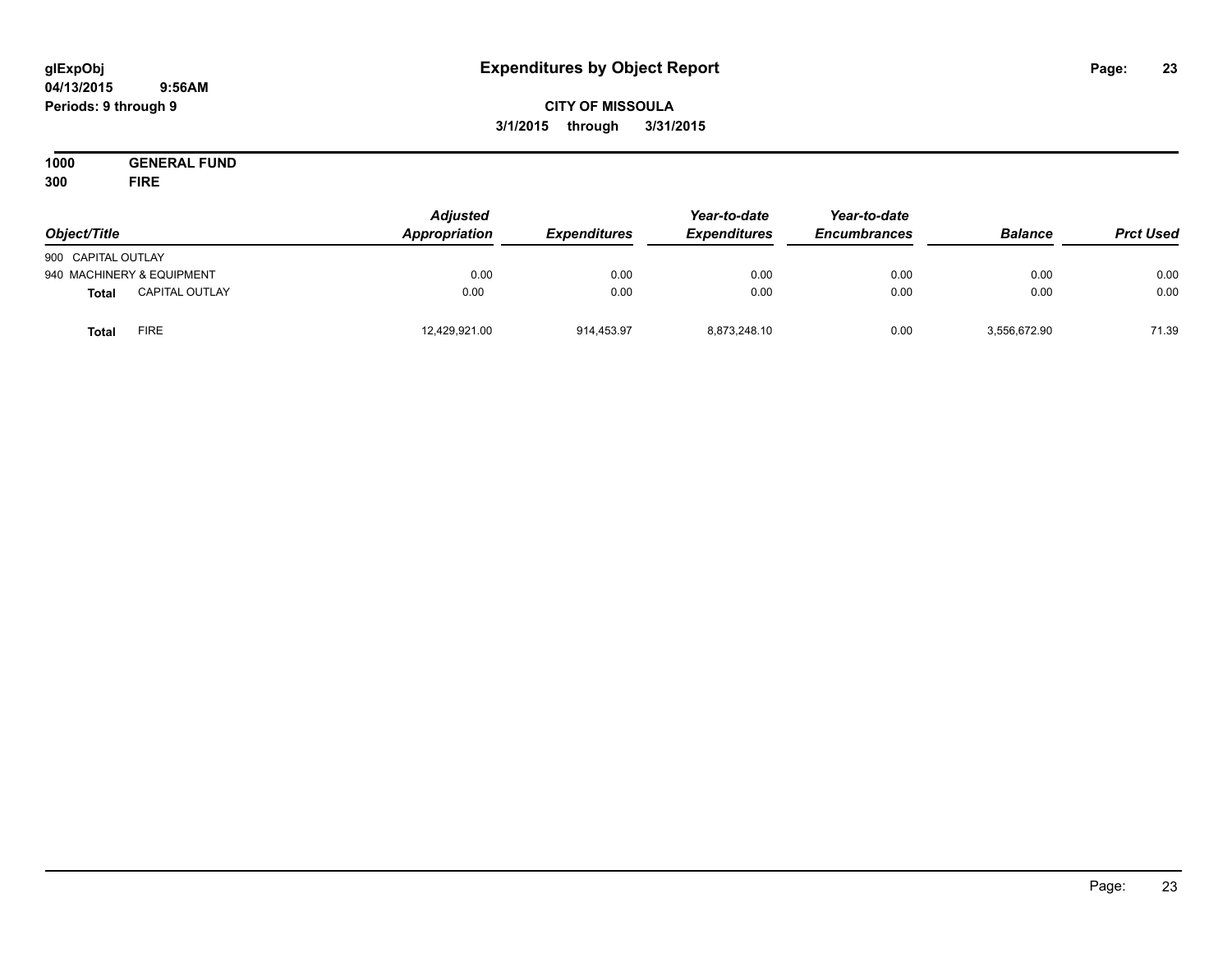#### **1000 GENERAL FUND**

**320 STREET MAINTENANCE**

|                                     | <b>Adjusted</b>      |                     | Year-to-date        | Year-to-date        |                |                  |
|-------------------------------------|----------------------|---------------------|---------------------|---------------------|----------------|------------------|
| Object/Title                        | <b>Appropriation</b> | <b>Expenditures</b> | <b>Expenditures</b> | <b>Encumbrances</b> | <b>Balance</b> | <b>Prct Used</b> |
| 100 PERSONAL SERVICES               |                      |                     |                     |                     |                |                  |
| 110 SALARIES AND WAGES              | 1,281,781.00         | 98,191.09           | 962,255.36          | 0.00                | 319,525.64     | 75.07            |
| 120 OVERTIME/TERMINATION            | 15,000.00            | 0.00                | 30,270.97           | 0.00                | $-15,270.97$   | 201.81           |
| 130 OTHER                           | 6,000.00             | 0.00                | 0.00                | 0.00                | 6,000.00       | 0.00             |
| 140 EMPLOYER CONTRIBUTIONS          | 716,841.00           | 57,525.30           | 571,910.69          | 0.00                | 144,930.31     | 79.78            |
| 141 STATE RETIREMENT CONTRIBUTIONS  | 0.00                 | 98.19               | 1,113.34            | 0.00                | $-1,113.34$    | 0.00             |
| PERSONAL SERVICES<br>Total          | 2,019,622.00         | 155,814.58          | 1,565,550.36        | 0.00                | 454,071.64     | 77.52            |
| 200 SUPPLIES                        |                      |                     |                     |                     |                |                  |
| 210 OFFICE SUPPLIES                 | 1,600.00             | 54.45               | 633.15              | 0.00                | 966.85         | 39.57            |
| 220 OPERATING SUPPLIES              | 170,317.00           | 8,776.65            | 170,490.31          | 0.00                | $-173.31$      | 100.10           |
| 230 REPAIR/MAINTENANCE              | 84,214.00            | 27,677.36           | 75,026.14           | 0.00                | 9,187.86       | 89.09            |
| 231 GASOLINE                        | 218,603.00           | 28,994.87           | 140,243.40          | 0.00                | 78,359.60      | 64.15            |
| 240 OTHER SUPPLIES                  | 0.00                 | 0.00                | 0.00                | 0.00                | 0.00           | 0.00             |
| 250 SUPPLIES FOR RESALE             | 0.00                 | 0.00                | 0.00                | 0.00                | 0.00           | 0.00             |
| <b>SUPPLIES</b><br><b>Total</b>     | 474,734.00           | 65,503.33           | 386,393.00          | 0.00                | 88,341.00      | 81.39            |
| 300 PURCHASED SERVICES              |                      |                     |                     |                     |                |                  |
| 310 COMMUNICATIONS                  | 7,000.00             | 0.00                | 0.00                | 0.00                | 7,000.00       | 0.00             |
| 320 PRINTING & DUPLICATING          | 3,000.00             | 132.00              | 2,725.83            | 0.00                | 274.17         | 90.86            |
| 330 PUBLICITY, SUBSCRIPTIONS & DUES | 0.00                 | 817.86              | 3,738.61            | 0.00                | $-3,738.61$    | 0.00             |
| 341 ELECTRICITY & NATURAL GAS       | 0.00                 | 0.00                | 0.00                | 0.00                | 0.00           | 0.00             |
| 343 WATER CHARGES                   | 6,000.00             | 1,150.27            | 5,618.66            | 0.00                | 381.34         | 93.64            |
| 344 TELEPHONE SERVICE               | 1,821.00             | 200.45              | 1,534.31            | 0.00                | 286.69         | 84.26            |
| 345 GARBAGE                         | 7,280.00             | 238.38              | 708.75              | 0.00                | 6,571.25       | 9.74             |
| 350 PROFESSIONAL SERVICES           | 5,150.00             | 0.00                | 691.50              | 0.00                | 4,458.50       | 13.43            |
| 360 REPAIR & MAINTENANCE            | 21,000.00            | 3,598.58            | 8,042.62            | 0.00                | 12,957.38      | 38.30            |
| 370 TRAVEL                          | 3,300.00             | 0.00                | 768.76              | 0.00                | 2,531.24       | 23.30            |
| 380 TRAINING                        | 1,500.00             | 0.00                | 540.00              | 0.00                | 960.00         | 36.00            |
| PURCHASED SERVICES<br><b>Total</b>  | 56,051.00            | 6,137.54            | 24,369.04           | 0.00                | 31,681.96      | 43.48            |
| 400 BUILDING MATERIALS              |                      |                     |                     |                     |                |                  |
| <b>400 BUILDING MATERIALS</b>       | 71,263.00            | 1,893.00            | 31,087.09           | 0.00                | 40,175.91      | 43.62            |
| <b>BUILDING MATERIALS</b><br>Total  | 71,263.00            | 1,893.00            | 31,087.09           | 0.00                | 40,175.91      | 43.62            |
| 500 FIXED CHARGES                   |                      |                     |                     |                     |                |                  |
| 500 FIXED CHARGES                   | 21,500.00            | 0.00                | 9,125.00            | 0.00                | 12,375.00      | 42.44            |
|                                     |                      |                     |                     |                     |                |                  |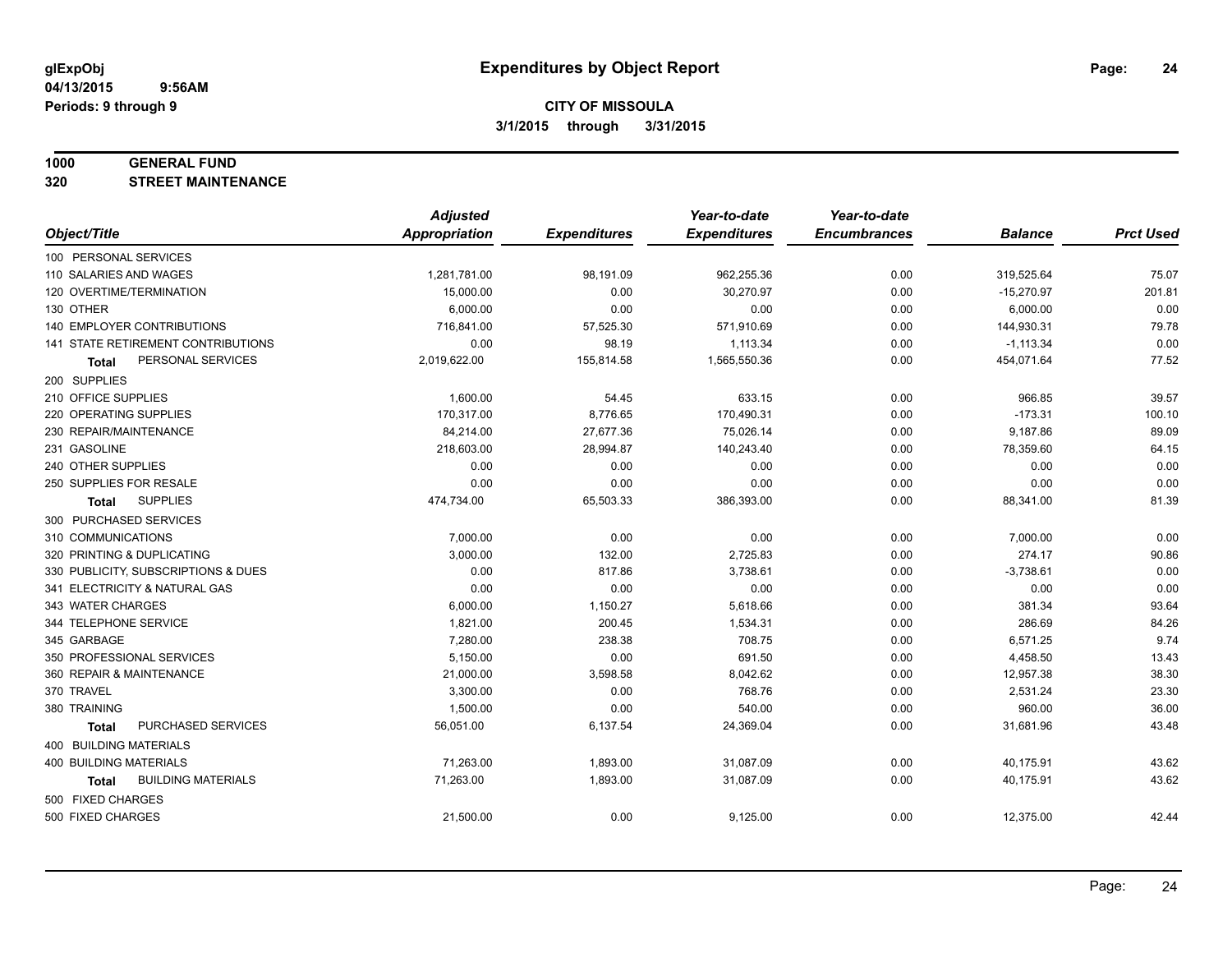#### **1000 GENERAL FUND**

**320 STREET MAINTENANCE**

| Object/Title       |                             | <b>Adjusted</b> | <b>Expenditures</b> | Year-to-date<br><b>Expenditures</b> | Year-to-date<br><b>Encumbrances</b> | <b>Balance</b> | <b>Prct Used</b> |
|--------------------|-----------------------------|-----------------|---------------------|-------------------------------------|-------------------------------------|----------------|------------------|
|                    |                             | Appropriation   |                     |                                     |                                     |                |                  |
| <b>Total</b>       | <b>FIXED CHARGES</b>        | 21,500.00       | 0.00                | 9,125.00                            | 0.00                                | 12,375.00      | 42.44            |
| 600 DEBT SERVICE   |                             |                 |                     |                                     |                                     |                |                  |
| 610 PRINCIPAL      |                             | 0.00            | 0.00                | 0.00                                | 0.00                                | 0.00           | 0.00             |
|                    | 620 INTEREST / SERVICE FEES | 0.00            | 0.00                | 0.00                                | 0.00                                | 0.00           | 0.00             |
| Total              | <b>DEBT SERVICE</b>         | 0.00            | 0.00                | 0.00                                | 0.00                                | 0.00           | 0.00             |
| 900 CAPITAL OUTLAY |                             |                 |                     |                                     |                                     |                |                  |
| 930 IMPROVEMENTS   |                             | 196.558.00      | 0.00                | 150,254.62                          | 0.00                                | 46,303.38      | 76.44            |
|                    | 940 MACHINERY & EQUIPMENT   | 0.00            | 0.00                | 0.00                                | 0.00                                | 0.00           | 0.00             |
| <b>Total</b>       | <b>CAPITAL OUTLAY</b>       | 196,558.00      | 0.00                | 150,254.62                          | 0.00                                | 46,303.38      | 76.44            |
| <b>Total</b>       | <b>STREET MAINTENANCE</b>   | 2.839.728.00    | 229.348.45          | 2,166,779.11                        | 0.00                                | 672.948.89     | 76.30            |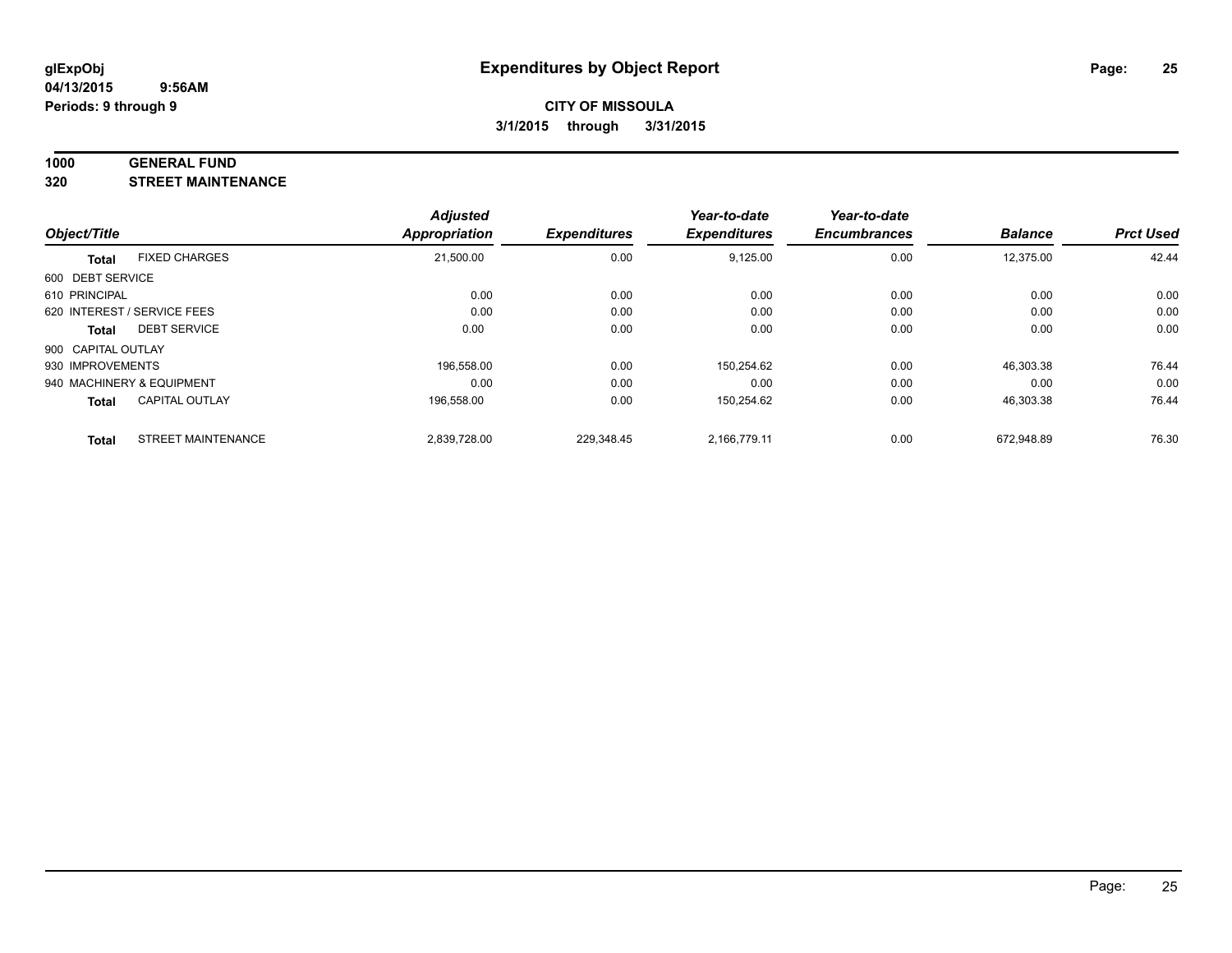#### **1000 GENERAL FUND**

**321 VEHICLE MAINTENANCE**

|                                     | <b>Adjusted</b> |                     | Year-to-date        | Year-to-date        |                |                  |
|-------------------------------------|-----------------|---------------------|---------------------|---------------------|----------------|------------------|
| Object/Title                        | Appropriation   | <b>Expenditures</b> | <b>Expenditures</b> | <b>Encumbrances</b> | <b>Balance</b> | <b>Prct Used</b> |
| 100 PERSONAL SERVICES               |                 |                     |                     |                     |                |                  |
| 110 SALARIES AND WAGES              | 518,162.00      | 44,869.86           | 414,177.85          | 0.00                | 103,984.15     | 79.93            |
| 120 OVERTIME/TERMINATION            | 2,000.00        | 0.00                | 191.17              | 0.00                | 1,808.83       | 9.56             |
| 130 OTHER                           | 75,168.00       | 0.00                | 0.00                | 0.00                | 75,168.00      | 0.00             |
| 140 EMPLOYER CONTRIBUTIONS          | 243,319.00      | 19,782.84           | 183,596.63          | 0.00                | 59,722.37      | 75.46            |
| 141 STATE RETIREMENT CONTRIBUTIONS  | 0.00            | 44.87               | 475.65              | 0.00                | $-475.65$      | 0.00             |
| PERSONAL SERVICES<br>Total          | 838,649.00      | 64,697.57           | 598,441.30          | 0.00                | 240,207.70     | 71.36            |
| 200 SUPPLIES                        |                 |                     |                     |                     |                |                  |
| 210 OFFICE SUPPLIES                 | 1,000.00        | 279.24              | 1,003.51            | 0.00                | $-3.51$        | 100.35           |
| 220 OPERATING SUPPLIES              | 28,306.00       | 2,747.53            | 14,478.63           | 0.00                | 13,827.37      | 51.15            |
| 230 REPAIR/MAINTENANCE              | 34,631.00       | 6,442.70            | 34,191.66           | 0.00                | 439.34         | 98.73            |
| 231 GASOLINE                        | 4,813.00        | 311.46              | 2,679.78            | 0.00                | 2,133.22       | 55.68            |
| 240 OTHER SUPPLIES                  | 11,010.00       | 538.57              | 4,437.67            | 0.00                | 6,572.33       | 40.31            |
| <b>SUPPLIES</b><br>Total            | 79,760.00       | 10,319.50           | 56,791.25           | 0.00                | 22,968.75      | 71.20            |
| 300 PURCHASED SERVICES              |                 |                     |                     |                     |                |                  |
| 310 COMMUNICATIONS                  | 150.00          | 0.00                | 0.00                | 0.00                | 150.00         | 0.00             |
| 320 PRINTING & DUPLICATING          | 350.00          | 0.00                | 0.00                | 0.00                | 350.00         | 0.00             |
| 330 PUBLICITY, SUBSCRIPTIONS & DUES | 230.00          | 0.00                | 240.00              | 0.00                | $-10.00$       | 104.35           |
| 340 SEWER                           | 2,580.00        | 0.00                | 1,513.78            | 0.00                | 1,066.22       | 58.67            |
| 341 ELECTRICITY & NATURAL GAS       | 162,002.00      | 32,060.05           | 139,488.39          | 0.00                | 22,513.61      | 86.10            |
| 343 WATER CHARGES                   | 12,356.00       | 10.02               | 4,238.18            | 0.00                | 8,117.82       | 34.30            |
| 344 TELEPHONE SERVICE               | 2,590.00        | 147.70              | 1,079.64            | 0.00                | 1,510.36       | 41.68            |
| 345 GARBAGE                         | 9,815.00        | 849.11              | 5,808.59            | 0.00                | 4,006.41       | 59.18            |
| 350 PROFESSIONAL SERVICES           | 12,895.00       | 1,975.00            | 6,778.06            | 0.00                | 6,116.94       | 52.56            |
| 360 REPAIR & MAINTENANCE            | 212,326.00      | 11,039.46           | 136,018.34          | 0.00                | 76,307.66      | 64.06            |
| 370 TRAVEL                          | 1,050.00        | 0.00                | 0.00                | 0.00                | 1,050.00       | 0.00             |
| 380 TRAINING                        | 850.00          | 0.00                | 746.70              | 0.00                | 103.30         | 87.85            |
| 390 OTHER PURCHASED SERVICES        | 0.00            | 0.00                | 0.00                | 0.00                | 0.00           | 0.00             |
| PURCHASED SERVICES<br>Total         | 417,194.00      | 46,081.34           | 295,911.68          | 0.00                | 121,282.32     | 70.93            |
| 800 OTHER OBJECTS                   |                 |                     |                     |                     |                |                  |
| 845 CONTINGENCY                     | 0.00            | 0.00                | 0.00                | 0.00                | 0.00           | 0.00             |
| OTHER OBJECTS<br>Total              | 0.00            | 0.00                | 0.00                | 0.00                | 0.00           | 0.00             |
| 900 CAPITAL OUTLAY                  |                 |                     |                     |                     |                |                  |
| 940 MACHINERY & EQUIPMENT           | 0.00            | 0.00                | 21,560.00           | 0.00                | $-21,560.00$   | 0.00             |
|                                     |                 |                     |                     |                     |                |                  |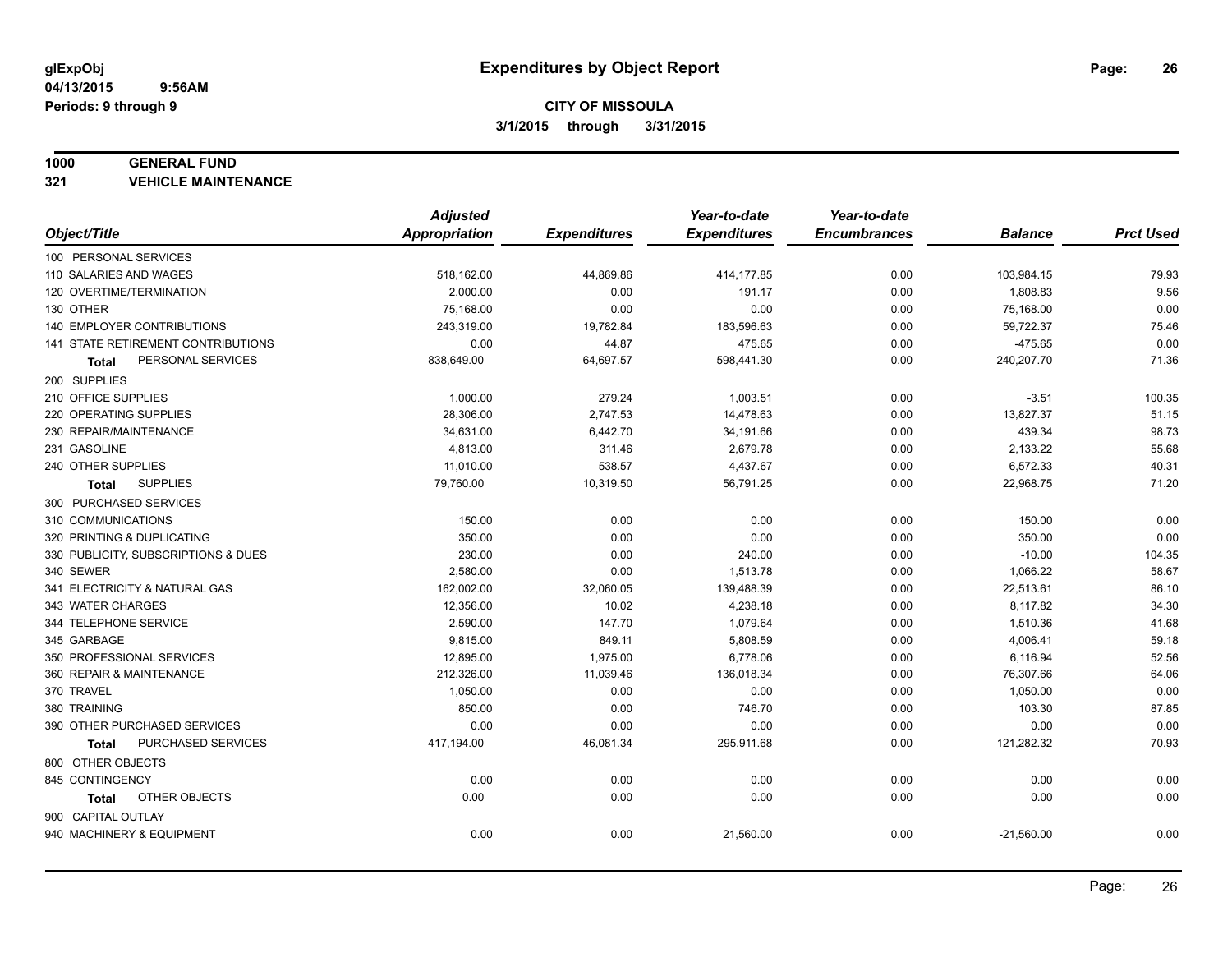#### **04/13/2015 9:56AM Periods: 9 through 9**

**CITY OF MISSOULA 3/1/2015 through 3/31/2015**

# **1000 GENERAL FUND**

**321 VEHICLE MAINTENANCE**

|              |                            | <b>Adjusted</b><br>Appropriation<br><i><b>Expenditures</b></i> | Year-to-date        | Year-to-date        |                |                  |       |
|--------------|----------------------------|----------------------------------------------------------------|---------------------|---------------------|----------------|------------------|-------|
| Object/Title |                            |                                                                | <b>Expenditures</b> | <b>Encumbrances</b> | <b>Balance</b> | <b>Prct Used</b> |       |
| <b>Total</b> | CAPITAL OUTLAY             | 0.00                                                           | 0.00                | 21,560.00           | 0.00           | $-21,560.00$     | 0.00  |
| <b>Total</b> | <b>VEHICLE MAINTENANCE</b> | 1,335,603.00                                                   | 121,098.41          | 972.704.23          | 0.00           | 362,898.77       | 72.83 |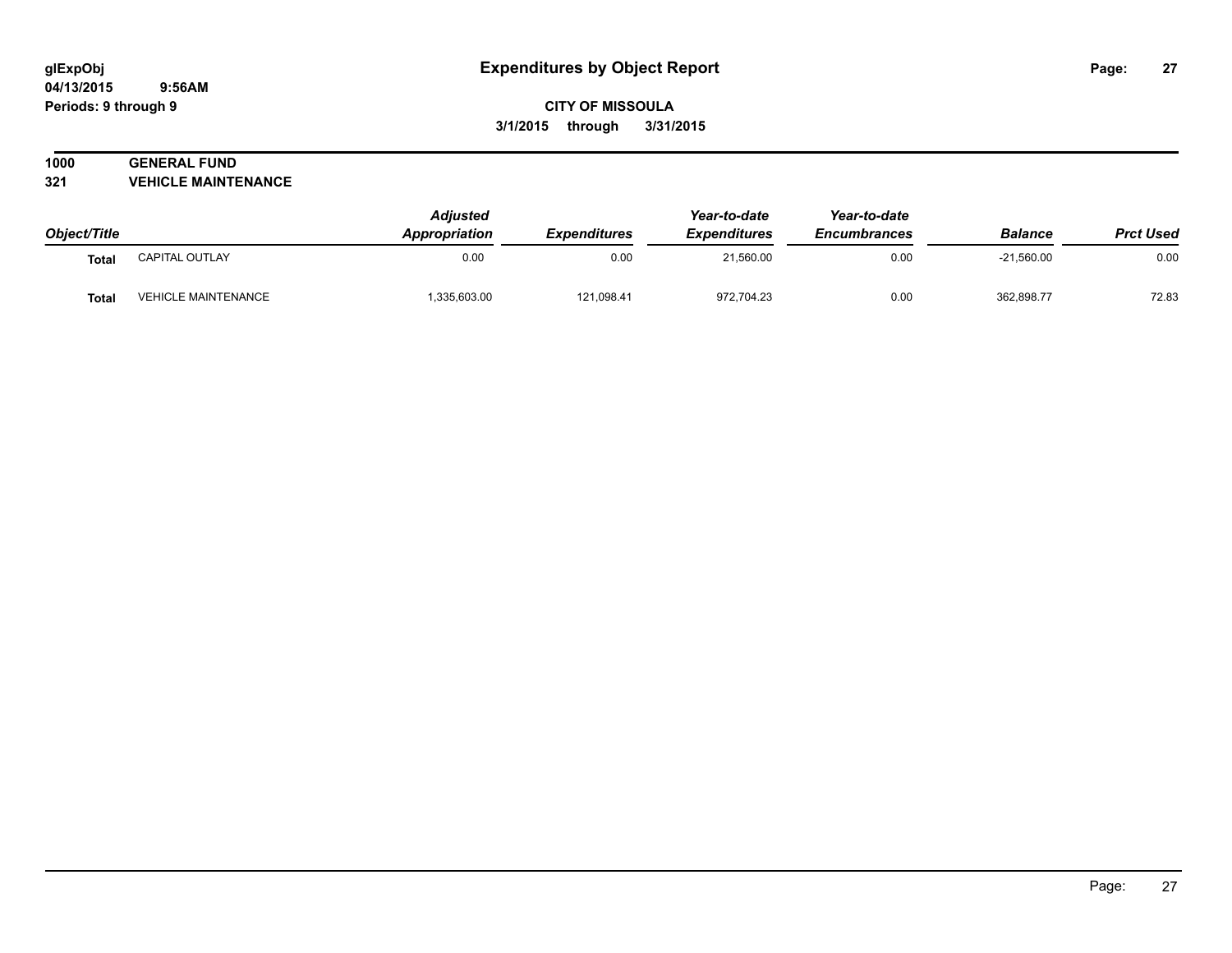## **1000 GENERAL FUND**

**340 CEMETERY**

|                                           | <b>Adjusted</b>      |                     | Year-to-date        | Year-to-date        |                |                  |
|-------------------------------------------|----------------------|---------------------|---------------------|---------------------|----------------|------------------|
| Object/Title                              | <b>Appropriation</b> | <b>Expenditures</b> | <b>Expenditures</b> | <b>Encumbrances</b> | <b>Balance</b> | <b>Prct Used</b> |
| 100 PERSONAL SERVICES                     |                      |                     |                     |                     |                |                  |
| 110 SALARIES AND WAGES                    | 387,911.00           | 23,255.64           | 262,660.54          | 0.00                | 125,250.46     | 67.71            |
| 120 OVERTIME/TERMINATION                  | 5,000.00             | 0.00                | 2,211.54            | 0.00                | 2,788.46       | 44.23            |
| 140 EMPLOYER CONTRIBUTIONS                | 163,453.00           | 11,075.71           | 118,972.92          | 0.00                | 44,480.08      | 72.79            |
| 141 STATE RETIREMENT CONTRIBUTIONS        | 0.00                 | 23.26               | 307.70              | 0.00                | $-307.70$      | 0.00             |
| PERSONAL SERVICES<br>Total                | 556,364.00           | 34,354.61           | 384,152.70          | 0.00                | 172,211.30     | 69.05            |
| 200 SUPPLIES                              |                      |                     |                     |                     |                |                  |
| 210 OFFICE SUPPLIES                       | 2,770.00             | 101.54              | 688.71              | 0.00                | 2,081.29       | 24.86            |
| 220 OPERATING SUPPLIES                    | 35,802.00            | 2,361.36            | 15,565.21           | 0.00                | 20,236.79      | 43.48            |
| 230 REPAIR/MAINTENANCE                    | 20,120.00            | 62.20               | 18,868.04           | 0.00                | 1,251.96       | 93.78            |
| 231 GASOLINE                              | 14,398.00            | 231.66              | 7,757.14            | 0.00                | 6,640.86       | 53.88            |
| 240 OTHER SUPPLIES                        | 0.00                 | 0.00                | 0.00                | 0.00                | 0.00           | 0.00             |
| 250 SUPPLIES FOR RESALE                   | 0.00                 | 0.00                | 0.00                | 0.00                | 0.00           | 0.00             |
| <b>SUPPLIES</b><br>Total                  | 73,090.00            | 2,756.76            | 42,879.10           | 0.00                | 30,210.90      | 58.67            |
| 300 PURCHASED SERVICES                    |                      |                     |                     |                     |                |                  |
| 310 COMMUNICATIONS                        | 1,933.00             | 332.76              | 1,160.68            | 0.00                | 772.32         | 60.05            |
| 320 PRINTING & DUPLICATING                | 775.00               | 0.00                | 129.95              | 0.00                | 645.05         | 16.77            |
| 330 PUBLICITY, SUBSCRIPTIONS & DUES       | 814.00               | 0.00                | 0.00                | 0.00                | 814.00         | 0.00             |
| 341 ELECTRICITY & NATURAL GAS             | 17,865.00            | 983.98              | 12,013.13           | 0.00                | 5,851.87       | 67.24            |
| 343 WATER CHARGES                         | 1,082.00             | 65.36               | 575.09              | 0.00                | 506.91         | 53.15            |
| 344 TELEPHONE SERVICE                     | 2,400.00             | 151.33              | 1,198.05            | 0.00                | 1,201.95       | 49.92            |
| 345 GARBAGE                               | 1,070.00             | 161.50              | 773.50              | 0.00                | 296.50         | 72.29            |
| 350 PROFESSIONAL SERVICES                 | 1,000.00             | 0.00                | 300.00              | 0.00                | 700.00         | 30.00            |
| 360 REPAIR & MAINTENANCE                  | 3,700.00             | 239.55              | 2,157.69            | 0.00                | 1,542.31       | 58.32            |
| 370 TRAVEL                                | 500.00               | 0.00                | 0.00                | 0.00                | 500.00         | 0.00             |
| 380 TRAINING                              | 1,006.00             | 0.00                | 755.44              | 0.00                | 250.56         | 75.09            |
| 390 OTHER PURCHASED SERVICES              | 3,342.00             | 257.25              | 1,937.05            | 0.00                | 1,404.95       | 57.96            |
| PURCHASED SERVICES<br><b>Total</b>        | 35,487.00            | 2,191.73            | 21,000.58           | 0.00                | 14,486.42      | 59.18            |
| 400 BUILDING MATERIALS                    |                      |                     |                     |                     |                |                  |
| <b>400 BUILDING MATERIALS</b>             | 0.00                 | 0.00                | 0.00                | 0.00                | 0.00           | 0.00             |
| <b>BUILDING MATERIALS</b><br><b>Total</b> | 0.00                 | 0.00                | 0.00                | 0.00                | 0.00           | 0.00             |
| 500 FIXED CHARGES                         |                      |                     |                     |                     |                |                  |
| 500 FIXED CHARGES                         | 0.00                 | 0.00                | 0.00                | 0.00                | 0.00           | 0.00             |
| 530 EQUIPMENT RENTAL                      | 500.00               | 10.50               | 319.00              | 0.00                | 181.00         | 63.80            |
|                                           |                      |                     |                     |                     |                |                  |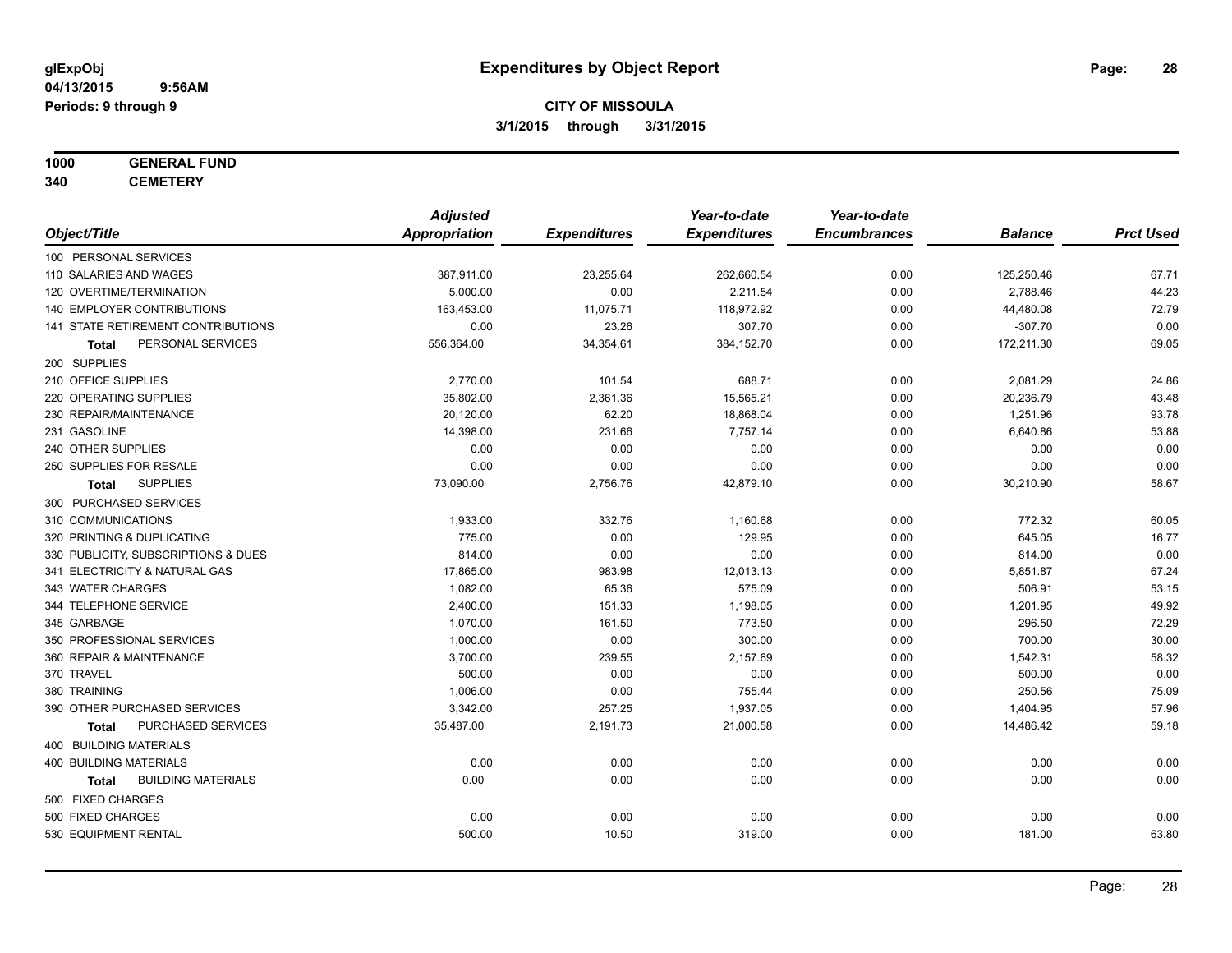## **1000 GENERAL FUND**

**340 CEMETERY**

|                    |                           | <b>Adjusted</b> |                     | Year-to-date        | Year-to-date        |                |                  |
|--------------------|---------------------------|-----------------|---------------------|---------------------|---------------------|----------------|------------------|
| Object/Title       |                           | Appropriation   | <b>Expenditures</b> | <b>Expenditures</b> | <b>Encumbrances</b> | <b>Balance</b> | <b>Prct Used</b> |
| Total              | <b>FIXED CHARGES</b>      | 500.00          | 10.50               | 319.00              | 0.00                | 181.00         | 63.80            |
| 800 OTHER OBJECTS  |                           |                 |                     |                     |                     |                |                  |
| 845 CONTINGENCY    |                           | 8,185.00        | 2,692.00            | 8,081.00            | 0.00                | 104.00         | 98.73            |
| Total              | OTHER OBJECTS             | 8,185.00        | 2,692.00            | 8,081.00            | 0.00                | 104.00         | 98.73            |
| 900 CAPITAL OUTLAY |                           |                 |                     |                     |                     |                |                  |
| 920 BUILDINGS      |                           | 0.00            | 0.00                | 0.00                | 0.00                | 0.00           | 0.00             |
| 930 IMPROVEMENTS   |                           | 0.00            | 0.00                | 0.00                | 0.00                | 0.00           | 0.00             |
|                    | 940 MACHINERY & EQUIPMENT | 0.00            | 0.00                | 0.00                | 0.00                | 0.00           | 0.00             |
| <b>Total</b>       | <b>CAPITAL OUTLAY</b>     | 0.00            | 0.00                | 0.00                | 0.00                | 0.00           | 0.00             |
| <b>Total</b>       | <b>CEMETERY</b>           | 673,626.00      | 42,005.60           | 456,432.38          | 0.00                | 217.193.62     | 67.76            |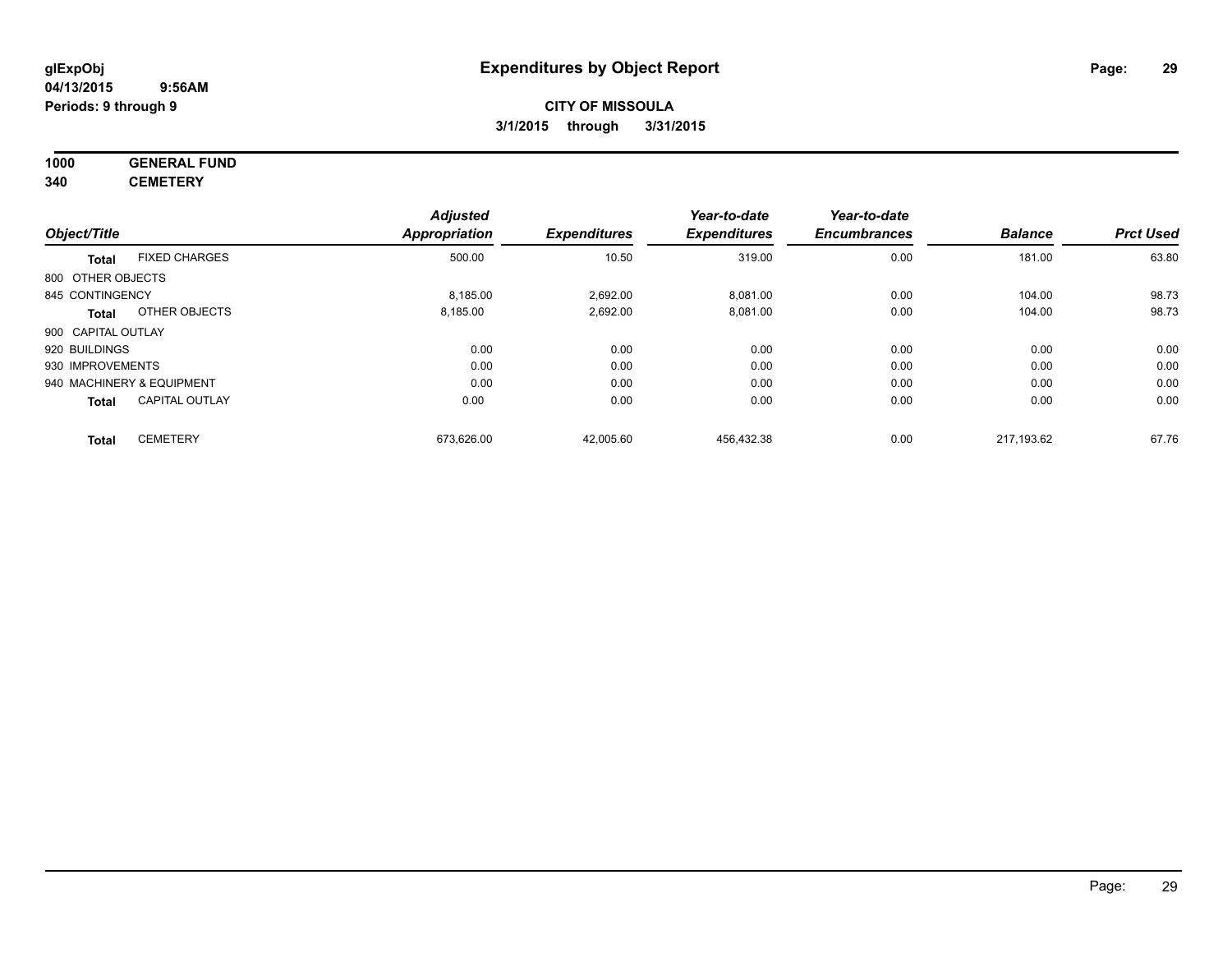#### **1000 GENERAL FUND**

**370 PARKS & RECREATION**

|                                     | <b>Adjusted</b>      |                     | Year-to-date        | Year-to-date        |                |                  |
|-------------------------------------|----------------------|---------------------|---------------------|---------------------|----------------|------------------|
| Object/Title                        | <b>Appropriation</b> | <b>Expenditures</b> | <b>Expenditures</b> | <b>Encumbrances</b> | <b>Balance</b> | <b>Prct Used</b> |
| 100 PERSONAL SERVICES               |                      |                     |                     |                     |                |                  |
| 110 SALARIES AND WAGES              | 2,104,068.00         | 111,349.25          | 1,376,878.88        | 0.00                | 727,189.12     | 65.44            |
| 120 OVERTIME/TERMINATION            | 7,000.00             | 0.00                | 3,186.73            | 0.00                | 3,813.27       | 45.52            |
| 130 OTHER                           | 12,760.00            | 0.00                | 0.00                | 0.00                | 12,760.00      | 0.00             |
| 140 EMPLOYER CONTRIBUTIONS          | 759,476.00           | 50,138.77           | 541,199.38          | 0.00                | 218,276.62     | 71.26            |
| 141 STATE RETIREMENT CONTRIBUTIONS  | 0.00                 | 111.35              | 1,671.92            | 0.00                | $-1,671.92$    | 0.00             |
| PERSONAL SERVICES<br>Total          | 2,883,304.00         | 161,599.37          | 1,922,936.91        | 0.00                | 960,367.09     | 66.69            |
| 200 SUPPLIES                        |                      |                     |                     |                     |                |                  |
| 210 OFFICE SUPPLIES                 | 5,465.00             | 247.17              | 4,073.46            | 0.00                | 1,391.54       | 74.54            |
| 220 OPERATING SUPPLIES              | 101,401.00           | 4,500.72            | 38,423.02           | 0.00                | 62,977.98      | 37.89            |
| 230 REPAIR/MAINTENANCE              | 68,649.00            | 7,855.67            | 46,187.41           | 0.00                | 22,461.59      | 67.28            |
| 231 GASOLINE                        | 79,836.00            | 1,314.92            | 47,313.19           | 0.00                | 32,522.81      | 59.26            |
| 240 OTHER SUPPLIES                  | 0.00                 | 0.00                | 14.99               | 0.00                | $-14.99$       | 0.00             |
| <b>SUPPLIES</b><br><b>Total</b>     | 255,351.00           | 13,918.48           | 136,012.07          | 0.00                | 119,338.93     | 53.26            |
| 300 PURCHASED SERVICES              |                      |                     |                     |                     |                |                  |
| 310 COMMUNICATIONS                  | 4,369.00             | 816.25              | 1,430.72            | 0.00                | 2,938.28       | 32.75            |
| 320 PRINTING & DUPLICATING          | 8,700.00             | 0.00                | 1,548.90            | 0.00                | 7,151.10       | 17.80            |
| 330 PUBLICITY, SUBSCRIPTIONS & DUES | 9,140.00             | $-608.62$           | 4,711.14            | 0.00                | 4,428.86       | 51.54            |
| 340 SEWER                           | 2,154.00             | 0.00                | 2,092.11            | 0.00                | 61.89          | 97.13            |
| 341 ELECTRICITY & NATURAL GAS       | 105,462.00           | 7,110.81            | 53,768.94           | 0.00                | 51,693.06      | 50.98            |
| 343 WATER CHARGES                   | 156,801.00           | 49.34               | 129,910.49          | 0.00                | 26,890.51      | 82.85            |
| 344 TELEPHONE SERVICE               | 20,021.00            | 1,023.57            | 10,041.57           | 0.00                | 9,979.43       | 50.16            |
| 345 GARBAGE                         | 28,283.00            | 799.35              | 16,530.83           | 0.00                | 11,752.17      | 58.45            |
| 350 PROFESSIONAL SERVICES           | 59,750.00            | 661.05              | 16,526.80           | 0.00                | 43,223.20      | 27.66            |
| 360 REPAIR & MAINTENANCE            | 47,756.00            | 733.73              | 12,325.07           | 0.00                | 35,430.93      | 25.81            |
| 370 TRAVEL                          | 6,194.00             | 476.80              | 1,962.73            | 0.00                | 4,231.27       | 31.69            |
| 380 TRAINING                        | 5,236.00             | 199.00              | 5,047.68            | 0.00                | 188.32         | 96.40            |
| 390 OTHER PURCHASED SERVICES        | 44,371.00            | 4,675.02            | 21,351.17           | 0.00                | 23,019.83      | 48.12            |
| PURCHASED SERVICES<br><b>Total</b>  | 498,237.00           | 15,936.30           | 277,248.15          | 0.00                | 220,988.85     | 55.65            |
| 800 OTHER OBJECTS                   |                      |                     |                     |                     |                |                  |
| 820 TRANSFERS TO OTHER FUNDS        | 10,000.00            | 0.00                | 10,000.00           | 0.00                | 0.00           | 100.00           |
| OTHER OBJECTS<br>Total              | 10,000.00            | 0.00                | 10,000.00           | 0.00                | 0.00           | 100.00           |
| 900 CAPITAL OUTLAY                  |                      |                     |                     |                     |                |                  |
| 930 IMPROVEMENTS                    | 15,280.00            | 0.00                | 15,280.00           | 0.00                | 0.00           | 100.00           |
|                                     |                      |                     |                     |                     |                |                  |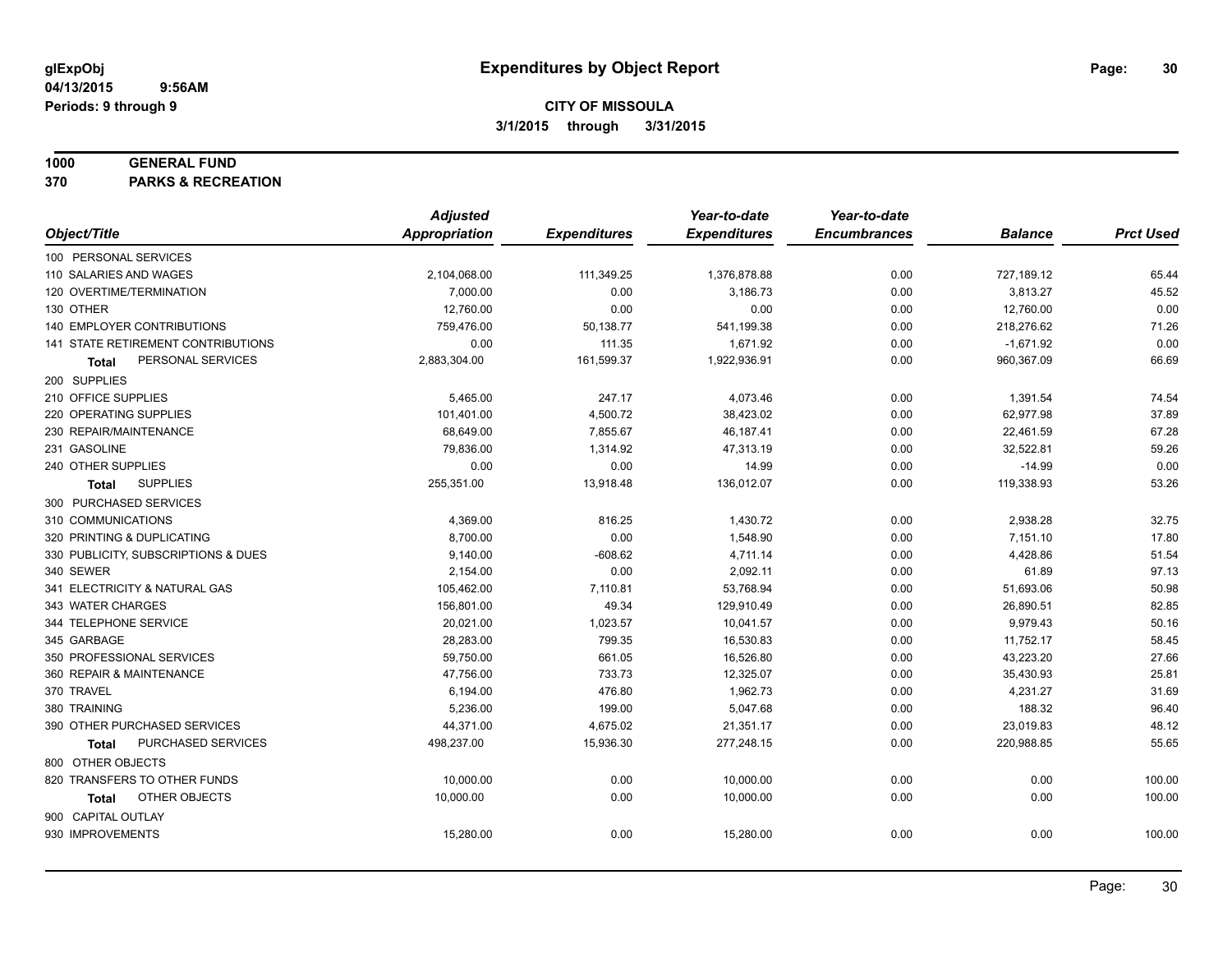#### **04/13/2015 9:56AM Periods: 9 through 9**

## **CITY OF MISSOULA 3/1/2015 through 3/31/2015**

## **1000 GENERAL FUND**

**370 PARKS & RECREATION**

| Object/Title |                           | <b>Adjusted</b><br>Appropriation | <i><b>Expenditures</b></i> | Year-to-date<br><b>Expenditures</b> | Year-to-date<br><b>Encumbrances</b> | <b>Balance</b> | <b>Prct Used</b> |
|--------------|---------------------------|----------------------------------|----------------------------|-------------------------------------|-------------------------------------|----------------|------------------|
|              | 940 MACHINERY & EQUIPMENT | 0.00                             | 0.00                       | 0.00                                | 0.00                                | 0.00           | 0.00             |
| Total        | <b>CAPITAL OUTLAY</b>     | 15,280.00                        | 0.00                       | 15,280.00                           | 0.00                                | 0.00           | 100.00           |
| Total        | PARKS & RECREATION        | 3,662,172.00                     | 191,454.15                 | 2,361,477.13                        | 0.00                                | 1,300,694.87   | 64.48            |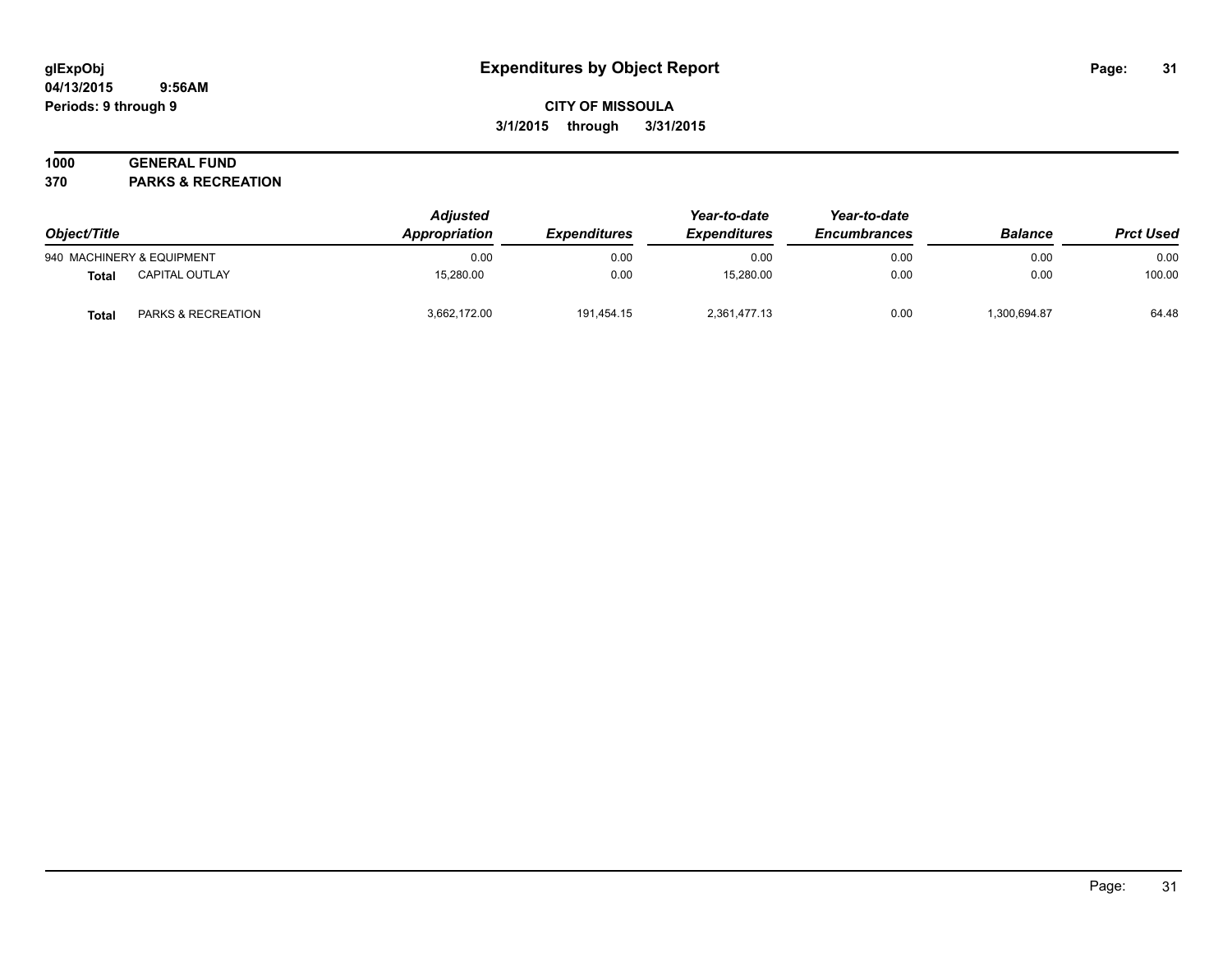#### **1000 GENERAL FUND**

**390 NON-DEPARTMENTAL**

|                                                   | <b>Adjusted</b> |                     | Year-to-date        | Year-to-date        |                |                  |
|---------------------------------------------------|-----------------|---------------------|---------------------|---------------------|----------------|------------------|
| Object/Title                                      | Appropriation   | <b>Expenditures</b> | <b>Expenditures</b> | <b>Encumbrances</b> | <b>Balance</b> | <b>Prct Used</b> |
| 100 PERSONAL SERVICES                             |                 |                     |                     |                     |                |                  |
| 110 SALARIES AND WAGES                            | 44,976.00       | 0.00                | $-2.85$             | 0.00                | 44,978.85      | $-0.01$          |
| 120 OVERTIME/TERMINATION                          | 25,000.00       | 0.00                | 0.00                | 0.00                | 25,000.00      | 0.00             |
| 140 EMPLOYER CONTRIBUTIONS                        | $-22,556.00$    | $-8.05$             | 397.07              | 0.00                | $-22,953.07$   | $-1.76$          |
| PERSONAL SERVICES<br>Total                        | 47,420.00       | $-8.05$             | 394.22              | 0.00                | 47,025.78      | 0.83             |
| 200 SUPPLIES                                      |                 |                     |                     |                     |                |                  |
| 220 OPERATING SUPPLIES                            | 0.00            | 0.00                | 0.00                | 0.00                | 0.00           | 0.00             |
| 230 REPAIR/MAINTENANCE                            | 50,000.00       | 0.00                | 1,949.84            | 0.00                | 48,050.16      | 3.90             |
| 231 GASOLINE                                      | 0.00            | 0.00                | 0.00                | 0.00                | 0.00           | 0.00             |
| 240 OTHER SUPPLIES                                | 37,622.30       | 7,051.75            | 15,382.75           | 0.00                | 22,239.55      | 40.89            |
| <b>SUPPLIES</b><br>Total                          | 87,622.30       | 7,051.75            | 17,332.59           | 0.00                | 70,289.71      | 19.78            |
| 300 PURCHASED SERVICES                            |                 |                     |                     |                     |                |                  |
| 310 COMMUNICATIONS                                | 0.00            | 0.00                | 0.00                | 0.00                | 0.00           | 0.00             |
| 330 PUBLICITY, SUBSCRIPTIONS & DUES               | 0.00            | 0.00                | 0.00                | 0.00                | 0.00           | 0.00             |
| 341 ELECTRICITY & NATURAL GAS                     | 0.00            | 0.00                | 0.00                | 0.00                | 0.00           | 0.00             |
| 350 PROFESSIONAL SERVICES                         | 88,766.00       | 7,500.00            | 40,836.78           | 0.00                | 47,929.22      | 46.00            |
| 360 REPAIR & MAINTENANCE                          | 0.00            | 0.00                | 1,004.90            | 0.00                | $-1,004.90$    | 0.00             |
| 390 OTHER PURCHASED SERVICES                      | 330,197.00      | 0.00                | 129,039.50          | 0.00                | 201,157.50     | 39.08            |
| PURCHASED SERVICES<br><b>Total</b>                | 418,963.00      | 7,500.00            | 170,881.18          | 0.00                | 248,081.82     | 40.79            |
| 400 BUILDING MATERIALS                            |                 |                     |                     |                     |                |                  |
| <b>400 BUILDING MATERIALS</b>                     | 0.00            | 0.00                | 0.00                | 0.00                | 0.00           | 0.00             |
| <b>BUILDING MATERIALS</b><br><b>Total</b>         | 0.00            | 0.00                | 0.00                | 0.00                | 0.00           | 0.00             |
| 500 FIXED CHARGES                                 |                 |                     |                     |                     |                |                  |
| 500 FIXED CHARGES                                 | 1,029,863.00    | 16,194.69           | 733,129.67          | 0.00                | 296,733.33     | 71.19            |
| 550 MERCHANT SERVICE FEES                         | 29,700.00       | 0.00                | 0.00                | 0.00                | 29,700.00      | 0.00             |
| <b>FIXED CHARGES</b><br><b>Total</b>              | 1,059,563.00    | 16,194.69           | 733,129.67          | 0.00                | 326,433.33     | 69.19            |
| 600 DEBT SERVICE                                  |                 |                     |                     |                     |                |                  |
| 610 PRINCIPAL                                     | 409,805.00      | 0.00                | 539,850.82          | 0.00                | $-130,045.82$  | 131.73           |
| 620 INTEREST / SERVICE FEES                       | 15,179.00       | 0.00                | 14,245.86           | 0.00                | 933.14         | 93.85            |
| <b>DEBT SERVICE</b><br><b>Total</b>               | 424,984.00      | 0.00                | 554,096.68          | 0.00                | $-129, 112.68$ | 130.38           |
| 700 GRANTS & CONTRIBUTIONS                        |                 |                     |                     |                     |                |                  |
| 700 GRANTS & CONTRIBUTIONS                        | 2,212,267.00    | 220, 147.54         | 1,345,817.10        | 0.00                | 866,449.90     | 60.83            |
| <b>GRANTS &amp; CONTRIBUTIONS</b><br><b>Total</b> | 2,212,267.00    | 220, 147.54         | 1,345,817.10        | 0.00                | 866,449.90     | 60.83            |
|                                                   |                 |                     |                     |                     |                |                  |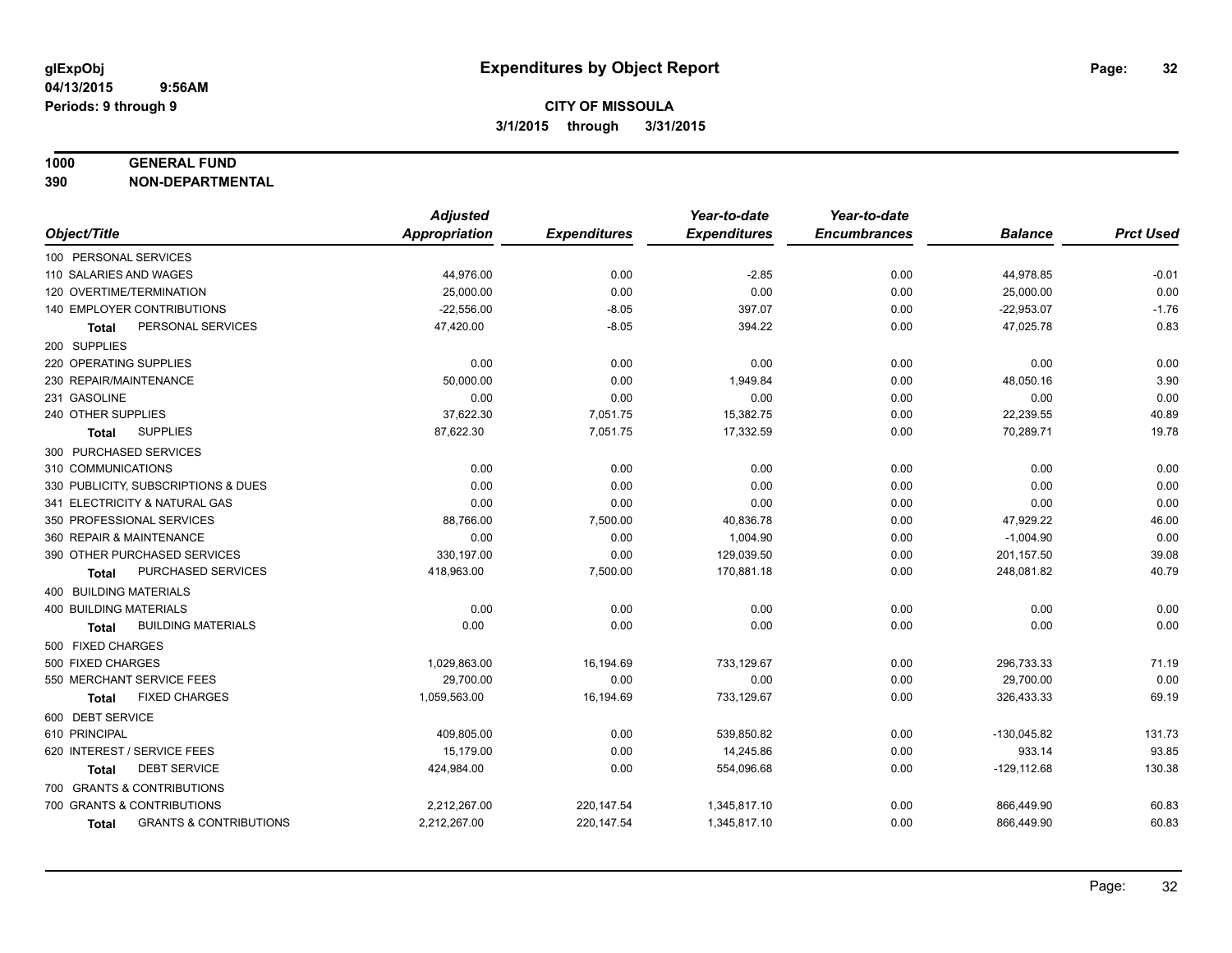## **1000 GENERAL FUND**

**390 NON-DEPARTMENTAL**

|                           |                              | <b>Adjusted</b> |                     | Year-to-date        | Year-to-date        |                |                  |
|---------------------------|------------------------------|-----------------|---------------------|---------------------|---------------------|----------------|------------------|
| Object/Title              |                              | Appropriation   | <b>Expenditures</b> | <b>Expenditures</b> | <b>Encumbrances</b> | <b>Balance</b> | <b>Prct Used</b> |
| 800 OTHER OBJECTS         |                              |                 |                     |                     |                     |                |                  |
|                           | 820 TRANSFERS TO OTHER FUNDS | 1.973.577.00    | 6.336.45            | 66.280.24           | 0.00                | 1.907.296.76   | 3.36             |
| 845 CONTINGENCY           |                              | 158.000.00      | 0.00                | 344.910.41          | 0.00                | $-186.910.41$  | 218.30           |
| <b>Total</b>              | OTHER OBJECTS                | 2.131.577.00    | 6,336.45            | 411,190.65          | 0.00                | 1,720,386.35   | 19.29            |
| 900 CAPITAL OUTLAY        |                              |                 |                     |                     |                     |                |                  |
| 940 MACHINERY & EQUIPMENT |                              | 0.00            | 0.00                | 0.00                | 0.00                | 0.00           | 0.00             |
| <b>Total</b>              | <b>CAPITAL OUTLAY</b>        | 0.00            | 0.00                | 0.00                | 0.00                | 0.00           | 0.00             |
| <b>Total</b>              | NON-DEPARTMENTAL             | 6.382.396.30    | 257.222.38          | 3.232.842.09        | 0.00                | 3.149.554.21   | 50.65            |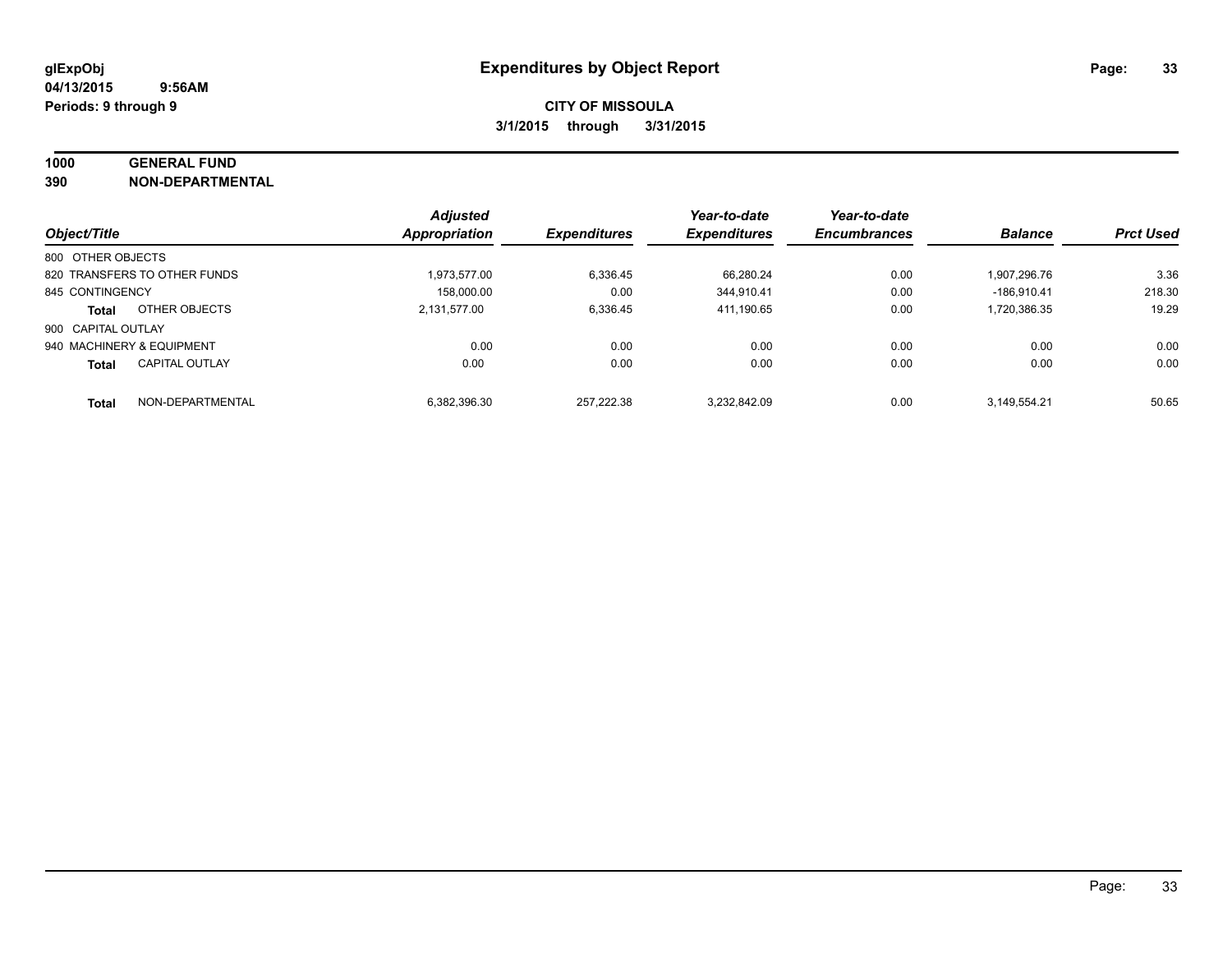**1000 GENERAL FUND**

|                                           | <b>Adjusted</b>      |                     | Year-to-date        | Year-to-date        |                |                  |
|-------------------------------------------|----------------------|---------------------|---------------------|---------------------|----------------|------------------|
| Object/Title                              | <b>Appropriation</b> | <b>Expenditures</b> | <b>Expenditures</b> | <b>Encumbrances</b> | <b>Balance</b> | <b>Prct Used</b> |
| 100 PERSONAL SERVICES                     |                      |                     |                     |                     |                |                  |
| 110 SALARIES AND WAGES                    | 24,682,770.00        | 1,789,385.26        | 17,092,538.75       | 0.00                | 7,590,231.25   | 69.25            |
| 115 SALARIES/HEALTH INSURANCE BENEFIT     | 629,280.00           | 107,730.00          | 918,469.50          | 0.00                | -289.189.50    | 145.96           |
| 120 OVERTIME/TERMINATION                  | 1,019,137.00         | 42,931.91           | 768,001.11          | 0.00                | 251,135.89     | 75.36            |
| 121 OUTSIDE HIRE OVERTIME                 | 75,000.00            | 2,261.27            | 74,386.88           | 0.00                | 613.12         | 99.18            |
| 122 COURT OVERTIME                        | 0.00                 | 1,232.74            | 9,916.03            | 0.00                | $-9,916.03$    | 0.00             |
| 130 OTHER                                 | 250,188.00           | 0.00                | 121,145.94          | 0.00                | 129,042.06     | 48.42            |
| 140 EMPLOYER CONTRIBUTIONS                | 10,236,390.00        | 608,043.95          | 5,837,414.72        | 0.00                | 4,398,975.28   | 57.03            |
| 141 STATE RETIREMENT CONTRIBUTIONS        | 2,264,770.00         | 344,619.38          | 3,246,345.59        | 0.00                | $-981,575.59$  | 143.34           |
| PERSONAL SERVICES<br>Total                | 39, 157, 535.00      | 2,896,204.51        | 28,068,218.52       | 0.00                | 11,089,316.48  | 71.68            |
| 200 SUPPLIES                              |                      |                     |                     |                     |                |                  |
| 210 OFFICE SUPPLIES                       | 115,774.00           | 5,591.89            | 75,037.79           | 0.00                | 40,736.21      | 64.81            |
| 220 OPERATING SUPPLIES                    | 651,881.00           | 54,326.29           | 440,129.27          | 0.00                | 211,751.73     | 67.52            |
| 230 REPAIR/MAINTENANCE                    | 433,669.00           | 50,156.76           | 254,249.69          | 0.00                | 179,419.31     | 58.63            |
| 231 GASOLINE                              | 579,236.00           | 57,198.04           | 362,205.71          | 0.00                | 217,030.29     | 62.53            |
| 240 OTHER SUPPLIES                        | 93,139.30            | 11,005.37           | 43,654.47           | 0.00                | 49,484.83      | 46.87            |
| 250 SUPPLIES FOR RESALE                   | 0.00                 | 0.00                | 0.00                | 0.00                | 0.00           | 0.00             |
| <b>SUPPLIES</b><br><b>Total</b>           | 1,873,699.30         | 178,278.35          | 1,175,276.93        | 0.00                | 698,422.37     | 62.72            |
| 300 PURCHASED SERVICES                    |                      |                     |                     |                     |                |                  |
| 310 COMMUNICATIONS                        | 115,689.00           | 6,891.14            | 71,912.25           | 0.00                | 43,776.75      | 62.16            |
| 320 PRINTING & DUPLICATING                | 50,752.00            | 1,205.87            | 13,952.87           | 0.00                | 36,799.13      | 27.49            |
| 330 PUBLICITY, SUBSCRIPTIONS & DUES       | 293,327.00           | 11,379.15           | 244,310.56          | 0.00                | 49,016.44      | 83.29            |
| 340 SEWER                                 | 6,128.00             | 0.00                | 4,787.05            | 0.00                | 1,340.95       | 78.12            |
| 341 ELECTRICITY & NATURAL GAS             | 486,686.00           | 59,387.30           | 347,827.12          | 0.00                | 138,858.88     | 71.47            |
| 343 WATER CHARGES                         | 190,916.00           | 2,145.86            | 148,988.30          | 0.00                | 41,927.70      | 78.04            |
| 344 TELEPHONE SERVICE                     | 254,205.00           | 29,041.69           | 160,320.66          | 0.00                | 93,884.34      | 63.07            |
| 345 GARBAGE                               | 52,367.00            | 2,492.44            | 27,818.57           | 0.00                | 24,548.43      | 53.12            |
| 350 PROFESSIONAL SERVICES                 | 880,672.00           | 32,022.80           | 544,355.46          | 0.00                | 336,316.54     | 61.81            |
| 360 REPAIR & MAINTENANCE                  | 591,523.00           | 23,211.52           | 429,628.58          | 0.00                | 161,894.42     | 72.63            |
| 370 TRAVEL                                | 129,056.00           | 7,967.25            | 46,493.29           | 0.00                | 82,562.71      | 36.03            |
| 380 TRAINING                              | 113,579.00           | 20,416.47           | 73,479.51           | 0.00                | 40,099.49      | 64.69            |
| 390 OTHER PURCHASED SERVICES              | 446,093.00           | 10,060.29           | 181,584.70          | 0.00                | 264,508.30     | 40.71            |
| <b>PURCHASED SERVICES</b><br><b>Total</b> | 3,610,993.00         | 206,221.78          | 2,295,458.92        | 0.00                | 1,315,534.08   | 63.57            |
| 400 BUILDING MATERIALS                    |                      |                     |                     |                     |                |                  |
| <b>400 BUILDING MATERIALS</b>             | 71,263.00            | 1,893.00            | 31,087.09           | 0.00                | 40,175.91      | 43.62            |
|                                           |                      |                     |                     |                     |                |                  |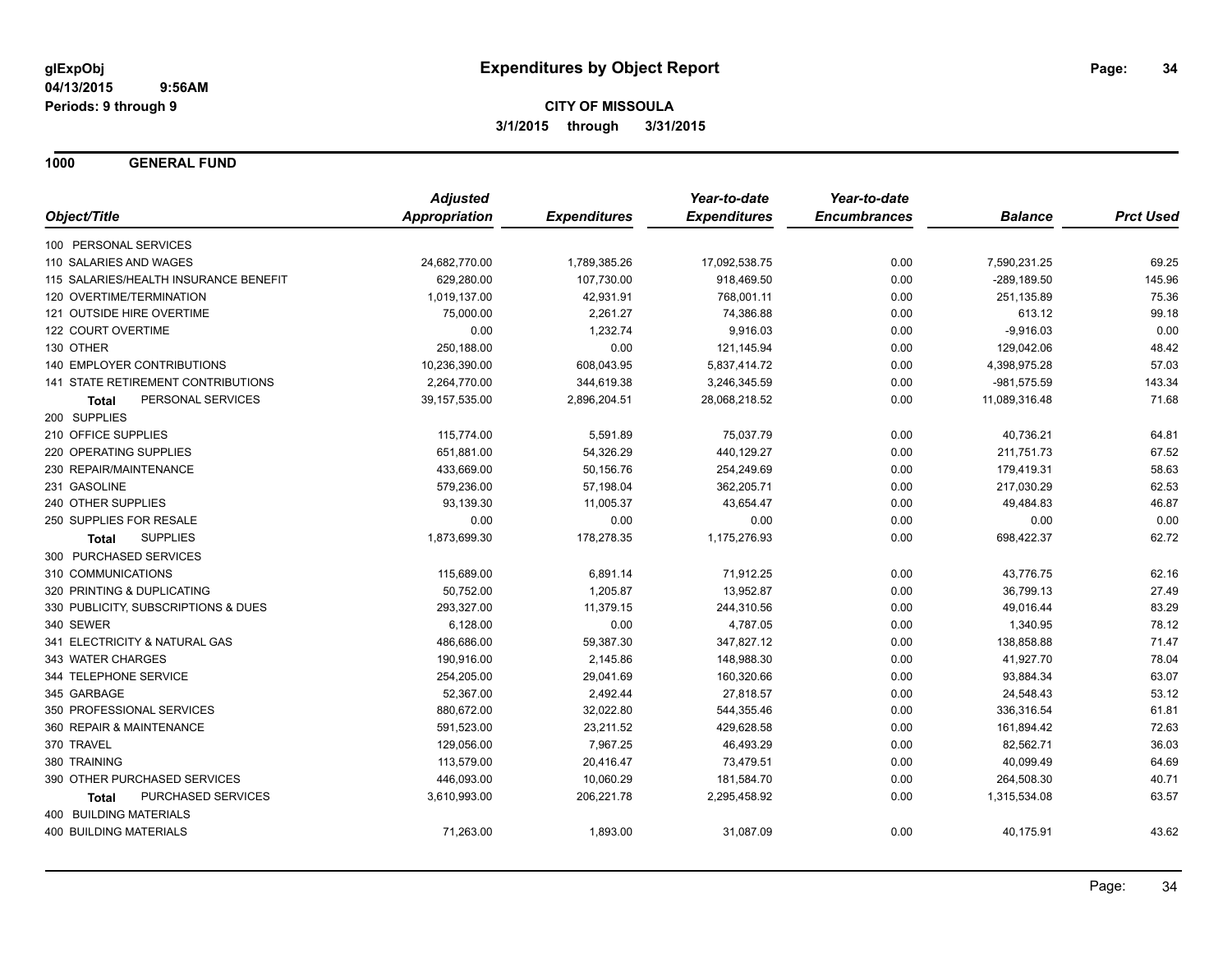**1000 GENERAL FUND**

|                                                   | <b>Adjusted</b>      |                     | Year-to-date        | Year-to-date        |                |                  |
|---------------------------------------------------|----------------------|---------------------|---------------------|---------------------|----------------|------------------|
| Object/Title                                      | <b>Appropriation</b> | <b>Expenditures</b> | <b>Expenditures</b> | <b>Encumbrances</b> | <b>Balance</b> | <b>Prct Used</b> |
| <b>BUILDING MATERIALS</b><br><b>Total</b>         | 71,263.00            | 1,893.00            | 31,087.09           | 0.00                | 40,175.91      | 43.62            |
| 500 FIXED CHARGES                                 |                      |                     |                     |                     |                |                  |
| 500 FIXED CHARGES                                 | 1,177,433.00         | 23,916.47           | 790,971.45          | 0.00                | 386,461.55     | 67.18            |
| 530 EQUIPMENT RENTAL                              | 500.00               | 79.50               | 388.00              | 0.00                | 112.00         | 77.60            |
| 550 MERCHANT SERVICE FEES                         | 29,700.00            | 1,465.26            | 6,589.49            | 0.00                | 23.110.51      | 22.19            |
| <b>FIXED CHARGES</b><br><b>Total</b>              | 1,207,633.00         | 25,461.23           | 797,948.94          | 0.00                | 409,684.06     | 66.08            |
| 600 DEBT SERVICE                                  |                      |                     |                     |                     |                |                  |
| 610 PRINCIPAL                                     | 409,805.00           | 0.00                | 539,850.82          | 0.00                | $-130.045.82$  | 131.73           |
| 620 INTEREST / SERVICE FEES                       | 15.179.00            | 0.00                | 14,245.86           | 0.00                | 933.14         | 93.85            |
| <b>DEBT SERVICE</b><br><b>Total</b>               | 424,984.00           | 0.00                | 554,096.68          | 0.00                | $-129, 112.68$ | 130.38           |
| 700 GRANTS & CONTRIBUTIONS                        |                      |                     |                     |                     |                |                  |
| 700 GRANTS & CONTRIBUTIONS                        | 2,290,680.00         | 221,987.46          | 1,360,373.31        | 0.00                | 930,306.69     | 59.39            |
| 780 INTERGOVERNMENTAL TRANSFER                    | 0.00                 | 0.00                | 0.00                | 0.00                | 0.00           | 0.00             |
| <b>GRANTS &amp; CONTRIBUTIONS</b><br><b>Total</b> | 2,290,680.00         | 221,987.46          | 1,360,373.31        | 0.00                | 930,306.69     | 59.39            |
| 800 OTHER OBJECTS                                 |                      |                     |                     |                     |                |                  |
| 820 TRANSFERS TO OTHER FUNDS                      | 1,983,577.00         | 6,336.45            | 76,280.24           | 0.00                | 1,907,296.76   | 3.85             |
| 845 CONTINGENCY                                   | 166,185.00           | 2,692.00            | 352,991.41          | 0.00                | $-186,806.41$  | 212.41           |
| <b>OTHER OBJECTS</b><br><b>Total</b>              | 2,149,762.00         | 9,028.45            | 429,271.65          | 0.00                | 1,720,490.35   | 19.97            |
| 900 CAPITAL OUTLAY                                |                      |                     |                     |                     |                |                  |
| 920 BUILDINGS                                     | 0.00                 | 0.00                | 0.00                | 0.00                | 0.00           | 0.00             |
| 930 IMPROVEMENTS                                  | 211.838.00           | 0.00                | 165,999.62          | 0.00                | 45,838.38      | 78.36            |
| 940 MACHINERY & EQUIPMENT                         | 8,576.00             | 0.00                | 22,611.26           | 0.00                | $-14,035.26$   | 263.66           |
| <b>CAPITAL OUTLAY</b><br><b>Total</b>             | 220,414.00           | 0.00                | 188,610.88          | 0.00                | 31,803.12      | 85.57            |
| <b>GENERAL FUND</b><br><b>Total</b>               | 51,006,963.30        | 3,539,074.78        | 34,900,342.92       | 0.00                | 16,106,620.38  | 68.42            |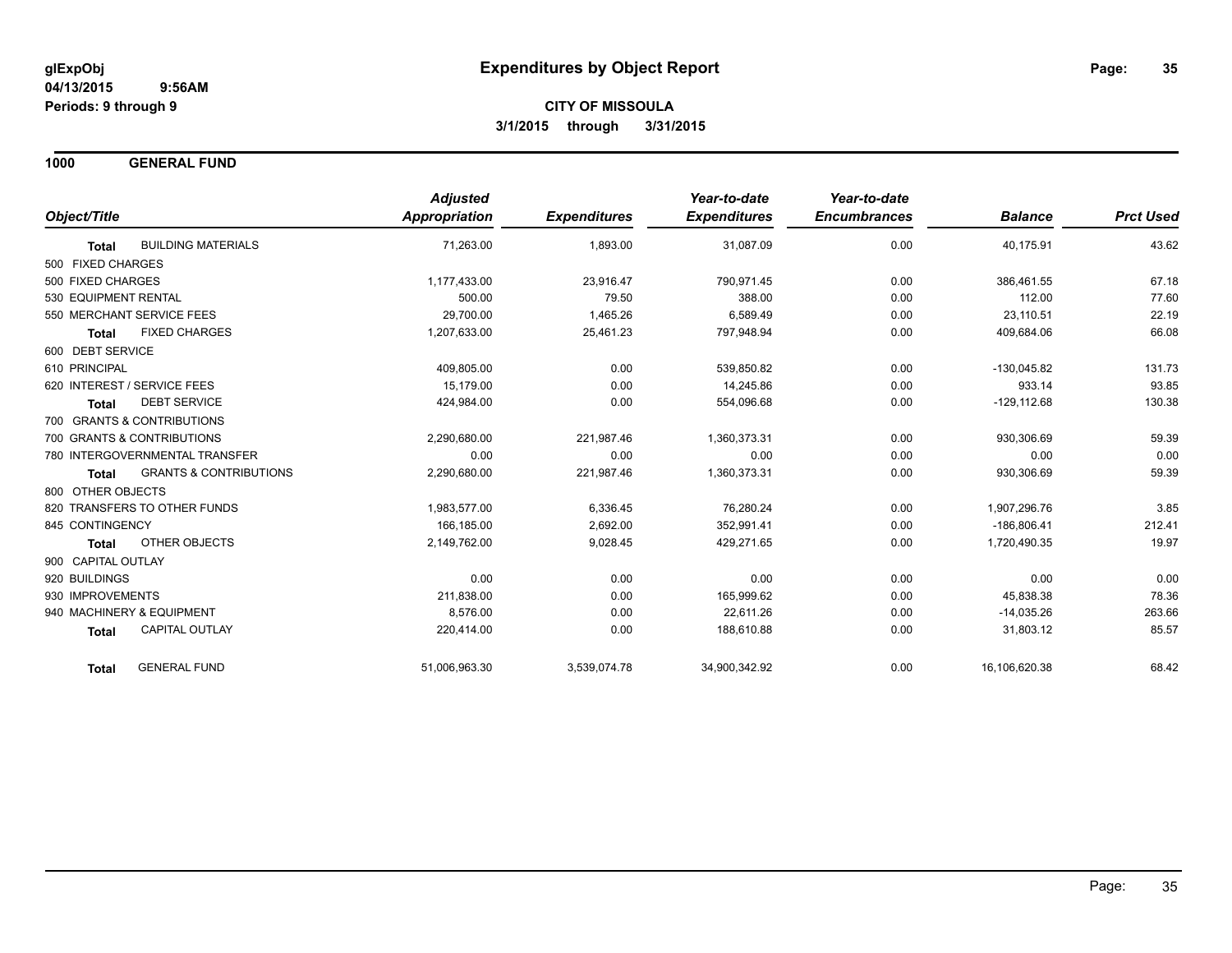#### **04/13/2015 9:56AM Periods: 9 through 9**

### **CITY OF MISSOULA 3/1/2015 through 3/31/2015**

#### **1211 PARK ACQUISITION & DEVELOPMENT**

**370 PARKS & RECREATION**

|                    |                              | <b>Adjusted</b>      |                     | Year-to-date        | Year-to-date        |                |                  |
|--------------------|------------------------------|----------------------|---------------------|---------------------|---------------------|----------------|------------------|
| Object/Title       |                              | <b>Appropriation</b> | <b>Expenditures</b> | <b>Expenditures</b> | <b>Encumbrances</b> | <b>Balance</b> | <b>Prct Used</b> |
| 200 SUPPLIES       |                              |                      |                     |                     |                     |                |                  |
|                    | 220 OPERATING SUPPLIES       | 10,000.00            | 0.00                | 0.00                | 0.00                | 10,000.00      | 0.00             |
| <b>Total</b>       | <b>SUPPLIES</b>              | 10,000.00            | 0.00                | 0.00                | 0.00                | 10,000.00      | 0.00             |
|                    | 300 PURCHASED SERVICES       |                      |                     |                     |                     |                |                  |
|                    | 350 PROFESSIONAL SERVICES    | 25,000.00            | 0.00                | 0.00                | 0.00                | 25,000.00      | 0.00             |
|                    | 360 REPAIR & MAINTENANCE     | 0.00                 | 0.00                | 0.00                | 0.00                | 0.00           | 0.00             |
|                    | 390 OTHER PURCHASED SERVICES | 10,000.00            | 0.00                | 0.00                | 0.00                | 10,000.00      | 0.00             |
| Total              | PURCHASED SERVICES           | 35,000.00            | 0.00                | 0.00                | 0.00                | 35,000.00      | 0.00             |
| 800 OTHER OBJECTS  |                              |                      |                     |                     |                     |                |                  |
|                    | 820 TRANSFERS TO OTHER FUNDS | 0.00                 | 0.00                | 0.00                | 0.00                | 0.00           | 0.00             |
| <b>Total</b>       | OTHER OBJECTS                | 0.00                 | 0.00                | 0.00                | 0.00                | 0.00           | 0.00             |
| 900 CAPITAL OUTLAY |                              |                      |                     |                     |                     |                |                  |
| 930 IMPROVEMENTS   |                              | 243,120.00           | 0.00                | 0.00                | 0.00                | 243,120.00     | 0.00             |
| <b>Total</b>       | <b>CAPITAL OUTLAY</b>        | 243,120.00           | 0.00                | 0.00                | 0.00                | 243,120.00     | 0.00             |
| <b>Total</b>       | PARKS & RECREATION           | 288,120.00           | 0.00                | 0.00                | 0.00                | 288,120.00     | 0.00             |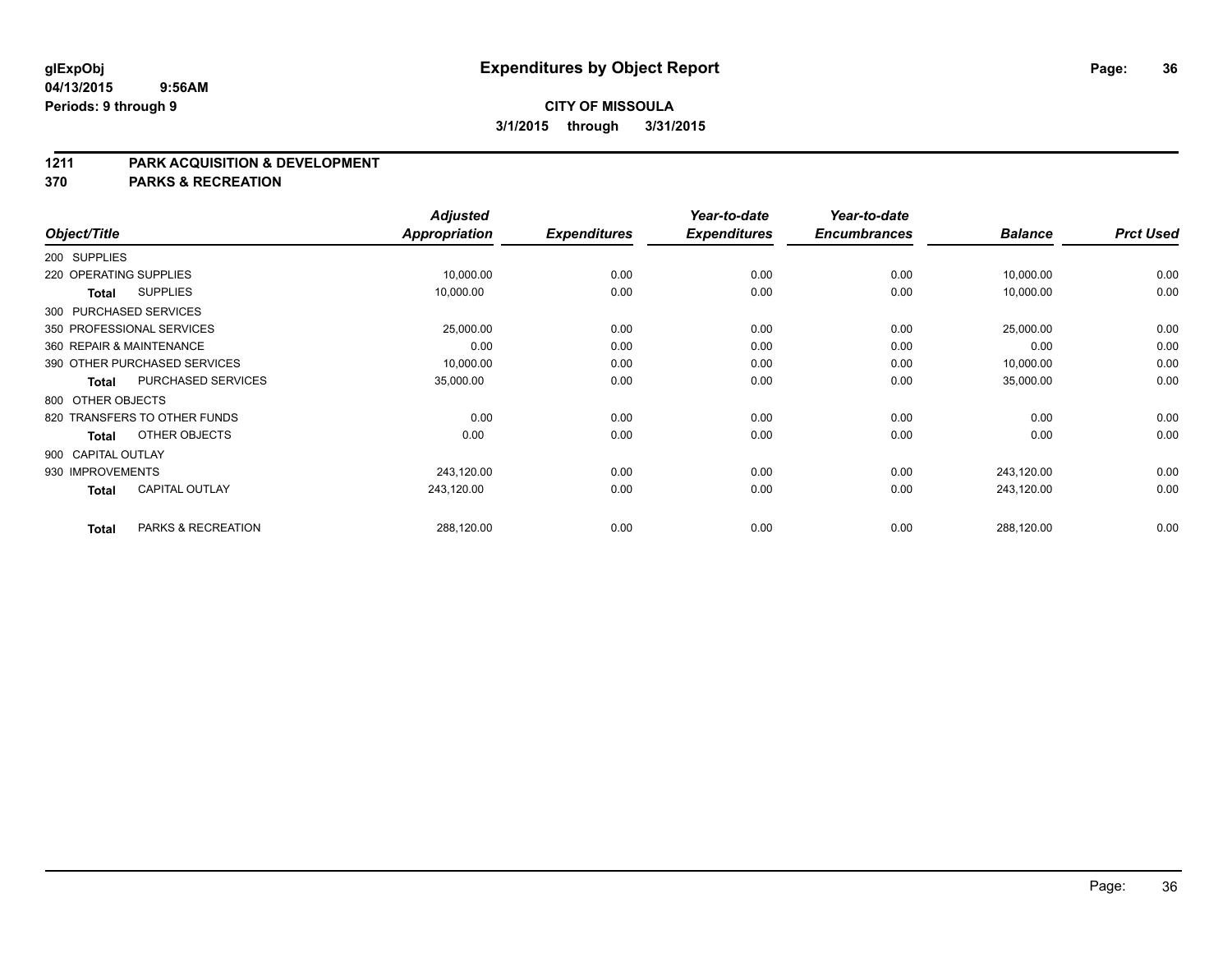### **1211 PARK ACQUISITION & DEVELOPMENT**

| Object/Title           |                                | <b>Adjusted</b><br>Appropriation | <b>Expenditures</b> | Year-to-date<br><b>Expenditures</b> | Year-to-date<br><b>Encumbrances</b> | <b>Balance</b> | <b>Prct Used</b> |
|------------------------|--------------------------------|----------------------------------|---------------------|-------------------------------------|-------------------------------------|----------------|------------------|
| 200 SUPPLIES           |                                |                                  |                     |                                     |                                     |                |                  |
| 220 OPERATING SUPPLIES |                                | 10,000.00                        | 0.00                | 0.00                                | 0.00                                | 10,000.00      | 0.00             |
| Total                  | <b>SUPPLIES</b>                | 10,000.00                        | 0.00                | 0.00                                | 0.00                                | 10,000.00      | 0.00             |
|                        | 300 PURCHASED SERVICES         |                                  |                     |                                     |                                     |                |                  |
|                        | 350 PROFESSIONAL SERVICES      | 25,000.00                        | 0.00                | 0.00                                | 0.00                                | 25,000.00      | 0.00             |
|                        | 360 REPAIR & MAINTENANCE       | 0.00                             | 0.00                | 0.00                                | 0.00                                | 0.00           | 0.00             |
|                        | 390 OTHER PURCHASED SERVICES   | 10,000.00                        | 0.00                | 0.00                                | 0.00                                | 10,000.00      | 0.00             |
| <b>Total</b>           | PURCHASED SERVICES             | 35,000.00                        | 0.00                | 0.00                                | 0.00                                | 35,000.00      | 0.00             |
| 800 OTHER OBJECTS      |                                |                                  |                     |                                     |                                     |                |                  |
|                        | 820 TRANSFERS TO OTHER FUNDS   | 0.00                             | 0.00                | 0.00                                | 0.00                                | 0.00           | 0.00             |
| <b>Total</b>           | <b>OTHER OBJECTS</b>           | 0.00                             | 0.00                | 0.00                                | 0.00                                | 0.00           | 0.00             |
| 900 CAPITAL OUTLAY     |                                |                                  |                     |                                     |                                     |                |                  |
| 930 IMPROVEMENTS       |                                | 243,120.00                       | 0.00                | 0.00                                | 0.00                                | 243,120.00     | 0.00             |
| <b>Total</b>           | <b>CAPITAL OUTLAY</b>          | 243,120.00                       | 0.00                | 0.00                                | 0.00                                | 243,120.00     | 0.00             |
| <b>Total</b>           | PARK ACQUISITION & DEVELOPMENT | 288,120.00                       | 0.00                | 0.00                                | 0.00                                | 288,120.00     | 0.00             |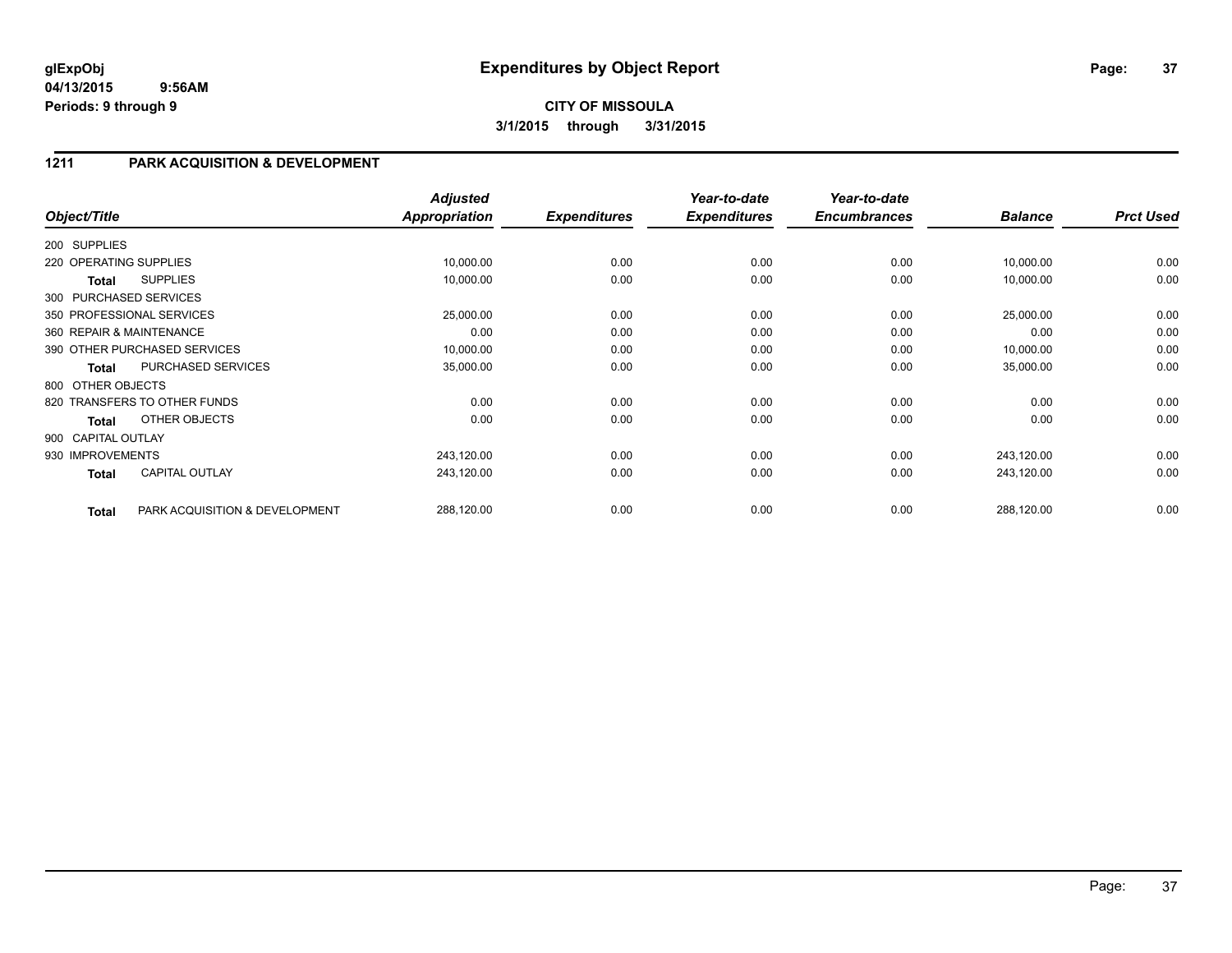#### **1212 PARK ENTERPRISE FUND**

**370 PARKS & RECREATION**

|                        |                              | <b>Adjusted</b> |                     | Year-to-date        | Year-to-date        |                |                  |
|------------------------|------------------------------|-----------------|---------------------|---------------------|---------------------|----------------|------------------|
| Object/Title           |                              | Appropriation   | <b>Expenditures</b> | <b>Expenditures</b> | <b>Encumbrances</b> | <b>Balance</b> | <b>Prct Used</b> |
| 200 SUPPLIES           |                              |                 |                     |                     |                     |                |                  |
| 220 OPERATING SUPPLIES |                              | 20,000.00       | 0.00                | 4,900.00            | 0.00                | 15,100.00      | 24.50            |
|                        | 230 REPAIR/MAINTENANCE       | 15,000.00       | 0.00                | 0.00                | 0.00                | 15,000.00      | 0.00             |
| 240 OTHER SUPPLIES     |                              | 0.00            | 0.00                | 0.00                | 0.00                | 0.00           | 0.00             |
| <b>Total</b>           | <b>SUPPLIES</b>              | 35,000.00       | 0.00                | 4,900.00            | 0.00                | 30,100.00      | 14.00            |
|                        | 300 PURCHASED SERVICES       |                 |                     |                     |                     |                |                  |
|                        | 350 PROFESSIONAL SERVICES    | 10,000.00       | 0.00                | 102.98              | 0.00                | 9,897.02       | 1.03             |
|                        | 390 OTHER PURCHASED SERVICES | 20,000.00       | 0.00                | 0.00                | 0.00                | 20,000.00      | 0.00             |
| <b>Total</b>           | PURCHASED SERVICES           | 30,000.00       | 0.00                | 102.98              | 0.00                | 29,897.02      | 0.34             |
| 800 OTHER OBJECTS      |                              |                 |                     |                     |                     |                |                  |
|                        | 820 TRANSFERS TO OTHER FUNDS | 0.00            | 0.00                | 0.00                | 0.00                | 0.00           | 0.00             |
| <b>Total</b>           | OTHER OBJECTS                | 0.00            | 0.00                | 0.00                | 0.00                | 0.00           | 0.00             |
| 900 CAPITAL OUTLAY     |                              |                 |                     |                     |                     |                |                  |
| 930 IMPROVEMENTS       |                              | 152,000.00      | 0.00                | 0.00                | 0.00                | 152,000.00     | 0.00             |
|                        | 940 MACHINERY & EQUIPMENT    | 30,000.00       | 0.00                | 0.00                | 0.00                | 30,000.00      | 0.00             |
| <b>Total</b>           | <b>CAPITAL OUTLAY</b>        | 182,000.00      | 0.00                | 0.00                | 0.00                | 182,000.00     | 0.00             |
| <b>Total</b>           | PARKS & RECREATION           | 247,000.00      | 0.00                | 5,002.98            | 0.00                | 241,997.02     | 2.03             |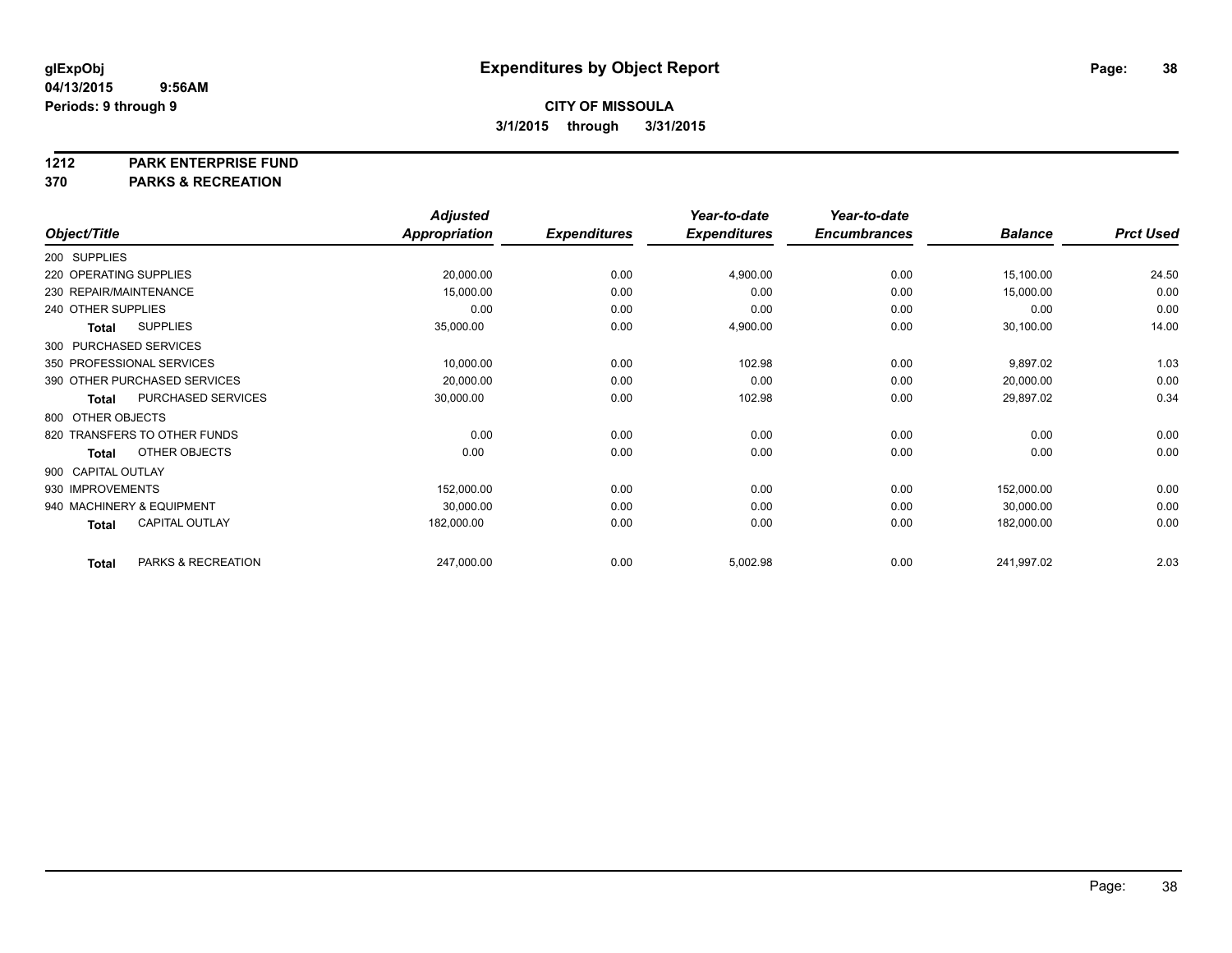## **CITY OF MISSOULA 3/1/2015 through 3/31/2015**

### **1212 PARK ENTERPRISE FUND**

|                                      | <b>Adjusted</b>      |                     | Year-to-date        | Year-to-date        |                |                  |
|--------------------------------------|----------------------|---------------------|---------------------|---------------------|----------------|------------------|
| Object/Title                         | <b>Appropriation</b> | <b>Expenditures</b> | <b>Expenditures</b> | <b>Encumbrances</b> | <b>Balance</b> | <b>Prct Used</b> |
| 200 SUPPLIES                         |                      |                     |                     |                     |                |                  |
| 220 OPERATING SUPPLIES               | 20,000.00            | 0.00                | 4,900.00            | 0.00                | 15,100.00      | 24.50            |
| 230 REPAIR/MAINTENANCE               | 15,000.00            | 0.00                | 0.00                | 0.00                | 15,000.00      | 0.00             |
| 240 OTHER SUPPLIES                   | 0.00                 | 0.00                | 0.00                | 0.00                | 0.00           | 0.00             |
| <b>SUPPLIES</b><br>Total             | 35,000.00            | 0.00                | 4,900.00            | 0.00                | 30,100.00      | 14.00            |
| 300 PURCHASED SERVICES               |                      |                     |                     |                     |                |                  |
| 350 PROFESSIONAL SERVICES            | 10,000.00            | 0.00                | 102.98              | 0.00                | 9,897.02       | 1.03             |
| 390 OTHER PURCHASED SERVICES         | 20,000.00            | 0.00                | 0.00                | 0.00                | 20,000.00      | 0.00             |
| PURCHASED SERVICES<br>Total          | 30,000.00            | 0.00                | 102.98              | 0.00                | 29,897.02      | 0.34             |
| 800 OTHER OBJECTS                    |                      |                     |                     |                     |                |                  |
| 820 TRANSFERS TO OTHER FUNDS         | 0.00                 | 0.00                | 0.00                | 0.00                | 0.00           | 0.00             |
| OTHER OBJECTS<br>Total               | 0.00                 | 0.00                | 0.00                | 0.00                | 0.00           | 0.00             |
| 900 CAPITAL OUTLAY                   |                      |                     |                     |                     |                |                  |
| 930 IMPROVEMENTS                     | 152,000.00           | 0.00                | 0.00                | 0.00                | 152,000.00     | 0.00             |
| 940 MACHINERY & EQUIPMENT            | 30,000.00            | 0.00                | 0.00                | 0.00                | 30,000.00      | 0.00             |
| <b>CAPITAL OUTLAY</b><br>Total       | 182,000.00           | 0.00                | 0.00                | 0.00                | 182,000.00     | 0.00             |
| PARK ENTERPRISE FUND<br><b>Total</b> | 247,000.00           | 0.00                | 5,002.98            | 0.00                | 241,997.02     | 2.03             |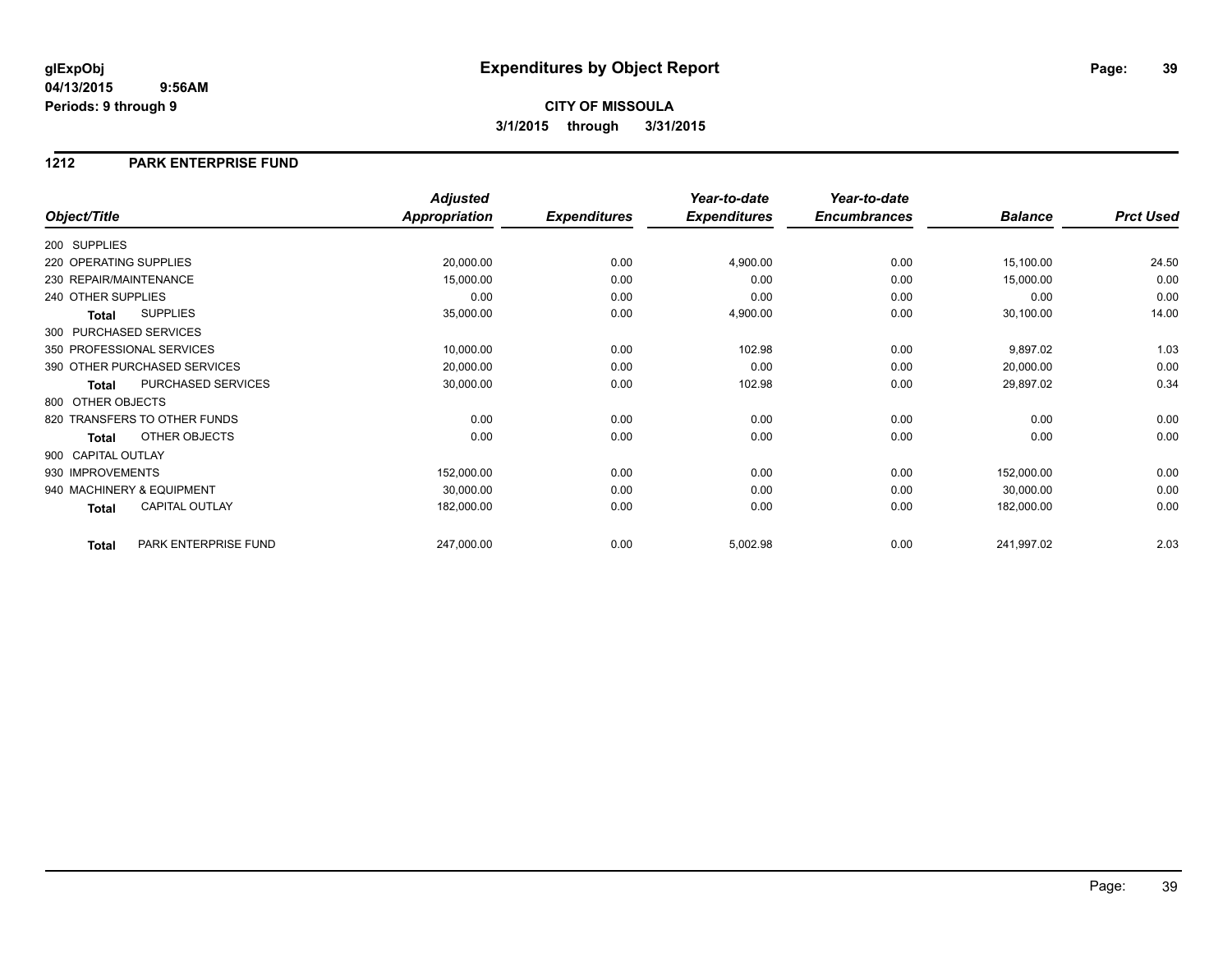**1216 PARKS & REC TRAILS, DEV**

**370 PARKS & RECREATION**

|                                            | <b>Adjusted</b>      |                     | Year-to-date        | Year-to-date        |                |                  |
|--------------------------------------------|----------------------|---------------------|---------------------|---------------------|----------------|------------------|
| Object/Title                               | <b>Appropriation</b> | <b>Expenditures</b> | <b>Expenditures</b> | <b>Encumbrances</b> | <b>Balance</b> | <b>Prct Used</b> |
| 100 PERSONAL SERVICES                      |                      |                     |                     |                     |                |                  |
| 110 SALARIES AND WAGES                     | 11,291.00            | 79.51               | 3,963.45            | 0.00                | 7,327.55       | 35.10            |
| 120 OVERTIME/TERMINATION                   | 0.00                 | 0.00                | 216.13              | 0.00                | $-216.13$      | 0.00             |
| 130 OTHER                                  | 0.00                 | 0.00                | 0.00                | 0.00                | 0.00           | 0.00             |
| <b>140 EMPLOYER CONTRIBUTIONS</b>          | 1,909.00             | 17.93               | 1,046.80            | 0.00                | 862.20         | 54.83            |
| 141 STATE RETIREMENT CONTRIBUTIONS         | 0.00                 | 0.08                | 4.38                | 0.00                | $-4.38$        | 0.00             |
| PERSONAL SERVICES<br>Total                 | 13,200.00            | 97.52               | 5,230.76            | 0.00                | 7,969.24       | 39.63            |
| 200 SUPPLIES                               |                      |                     |                     |                     |                |                  |
| 210 OFFICE SUPPLIES                        | 0.00                 | 0.00                | 0.00                | 0.00                | 0.00           | 0.00             |
| 220 OPERATING SUPPLIES                     | 67,000.00            | 1,681.88            | 8,972.28            | 0.00                | 58,027.72      | 13.39            |
| 230 REPAIR/MAINTENANCE                     | 48,200.00            | 0.00                | 23,875.36           | 0.00                | 24,324.64      | 49.53            |
| 240 OTHER SUPPLIES                         | 1,100.00             | 0.00                | 0.00                | 0.00                | 1,100.00       | 0.00             |
| <b>SUPPLIES</b><br>Total                   | 116,300.00           | 1,681.88            | 32,847.64           | 0.00                | 83,452.36      | 28.24            |
| 300 PURCHASED SERVICES                     |                      |                     |                     |                     |                |                  |
| 330 PUBLICITY, SUBSCRIPTIONS & DUES        | 0.00                 | 0.00                | 0.00                | 0.00                | 0.00           | 0.00             |
| 341 ELECTRICITY & NATURAL GAS              | 0.00                 | 0.00                | 0.00                | 0.00                | 0.00           | 0.00             |
| 350 PROFESSIONAL SERVICES                  | 146,700.00           | 0.00                | 6,371.39            | 0.00                | 140,328.61     | 4.34             |
| 360 REPAIR & MAINTENANCE                   | 10,000.00            | 0.00                | 0.00                | 0.00                | 10,000.00      | 0.00             |
| 370 TRAVEL                                 | 150.00               | 0.00                | 0.00                | 0.00                | 150.00         | 0.00             |
| 380 TRAINING                               | 150.00               | 0.00                | 0.00                | 0.00                | 150.00         | 0.00             |
| 390 OTHER PURCHASED SERVICES               | 100,000.00           | 0.00                | 0.00                | 0.00                | 100,000.00     | 0.00             |
| PURCHASED SERVICES<br>Total                | 257,000.00           | 0.00                | 6,371.39            | 0.00                | 250,628.61     | 2.48             |
| 700 GRANTS & CONTRIBUTIONS                 |                      |                     |                     |                     |                |                  |
| 700 GRANTS & CONTRIBUTIONS                 | 0.00                 | 0.00                | 0.00                | 0.00                | 0.00           | 0.00             |
| 751 RECREATION SCHOLARSHIPS                | 0.00                 | 0.00                | 0.00                | 0.00                | 0.00           | 0.00             |
| <b>GRANTS &amp; CONTRIBUTIONS</b><br>Total | 0.00                 | 0.00                | 0.00                | 0.00                | 0.00           | 0.00             |
| 800 OTHER OBJECTS                          |                      |                     |                     |                     |                |                  |
| 820 TRANSFERS TO OTHER FUNDS               | 50,000.00            | 0.00                | 0.00                | 0.00                | 50,000.00      | 0.00             |
| 845 CONTINGENCY                            | 25,000.00            | 0.00                | 0.00                | 0.00                | 25,000.00      | 0.00             |
| OTHER OBJECTS<br>Total                     | 75,000.00            | 0.00                | 0.00                | 0.00                | 75,000.00      | 0.00             |
| 900 CAPITAL OUTLAY                         |                      |                     |                     |                     |                |                  |
| 920 BUILDINGS                              | 100,000.00           | 0.00                | 0.00                | 0.00                | 100,000.00     | 0.00             |
| 930 IMPROVEMENTS                           | 706,093.00           | 0.00                | 240,057.13          | 0.00                | 466,035.87     | 34.00            |
|                                            |                      |                     |                     |                     |                |                  |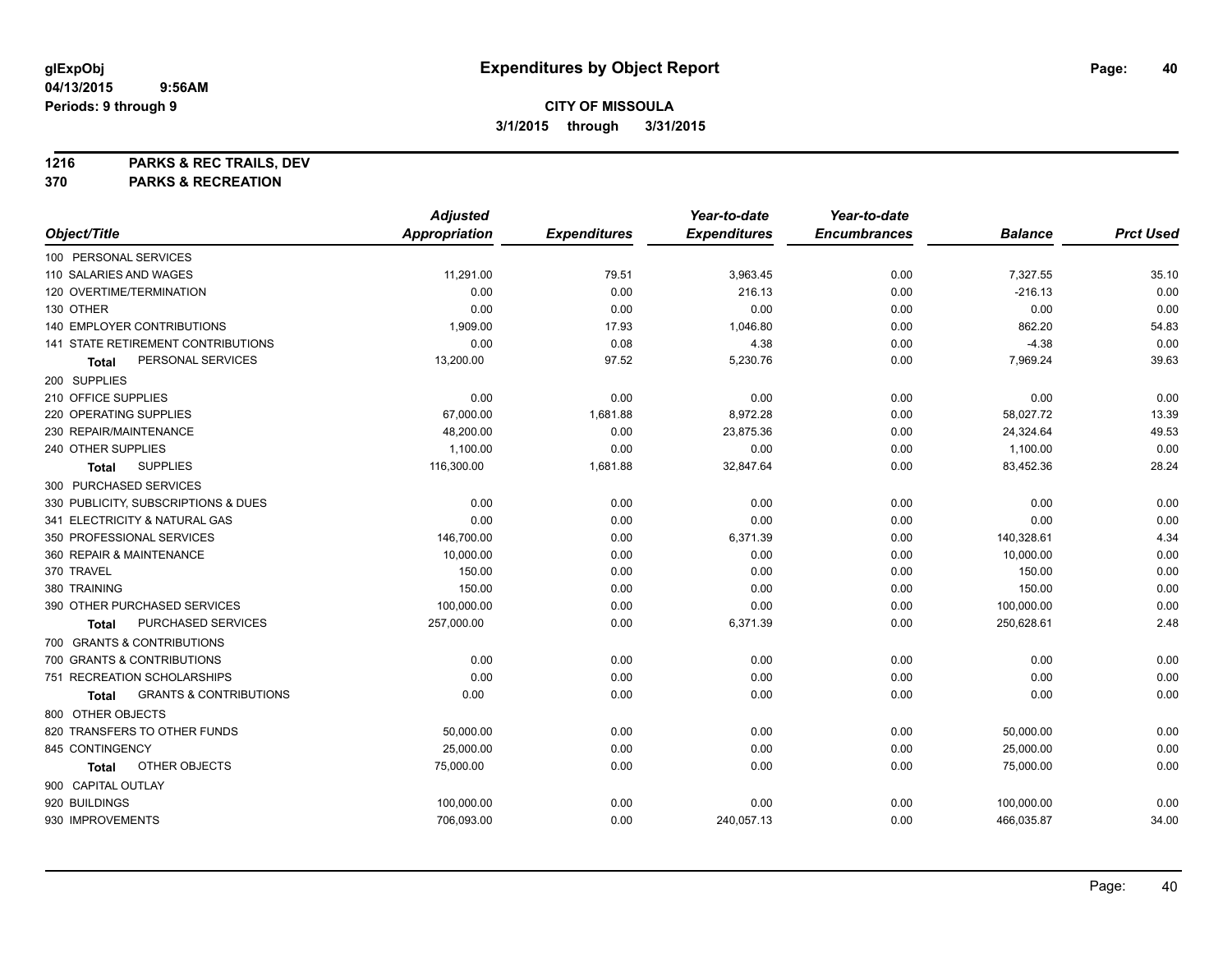## **CITY OF MISSOULA 3/1/2015 through 3/31/2015**

**1216 PARKS & REC TRAILS, DEV**

**370 PARKS & RECREATION**

| Object/Title |                               | <b>Adjusted</b><br>Appropriation | <i><b>Expenditures</b></i> | Year-to-date<br><b>Expenditures</b> | Year-to-date<br>Encumbrances | <b>Balance</b> | <b>Prct Used</b> |
|--------------|-------------------------------|----------------------------------|----------------------------|-------------------------------------|------------------------------|----------------|------------------|
|              | 940 MACHINERY & EQUIPMENT     | 0.00                             | 0.00                       | 0.00                                | 0.00                         | 0.00           | 0.00             |
| Total        | <b>CAPITAL OUTLAY</b>         | 806.093.00                       | 0.00                       | 240.057.13                          | 0.00                         | 566.035.87     | 29.78            |
| <b>Total</b> | <b>PARKS &amp; RECREATION</b> | ,267,593.00                      | 1.779.40                   | 284,506.92                          | 0.00                         | 983.086.08     | 22.44            |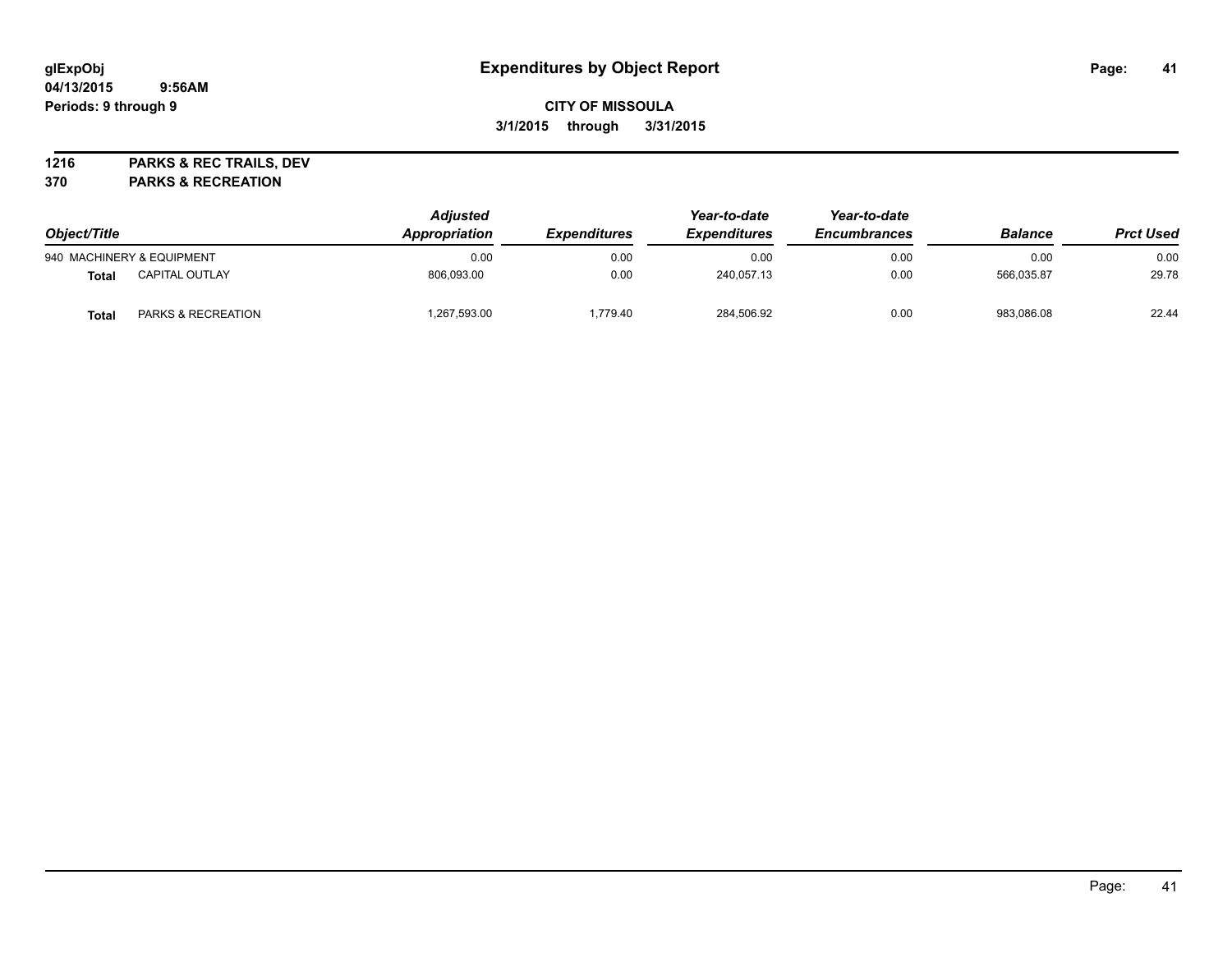### **1216 PARKS & REC TRAILS, DEV**

|                                                   | <b>Adjusted</b>      |                     | Year-to-date        | Year-to-date        |                |                  |
|---------------------------------------------------|----------------------|---------------------|---------------------|---------------------|----------------|------------------|
| Object/Title                                      | <b>Appropriation</b> | <b>Expenditures</b> | <b>Expenditures</b> | <b>Encumbrances</b> | <b>Balance</b> | <b>Prct Used</b> |
| 100 PERSONAL SERVICES                             |                      |                     |                     |                     |                |                  |
| 110 SALARIES AND WAGES                            | 11.291.00            | 79.51               | 3,963.45            | 0.00                | 7,327.55       | 35.10            |
| 120 OVERTIME/TERMINATION                          | 0.00                 | 0.00                | 216.13              | 0.00                | $-216.13$      | 0.00             |
| 130 OTHER                                         | 0.00                 | 0.00                | 0.00                | 0.00                | 0.00           | 0.00             |
| <b>140 EMPLOYER CONTRIBUTIONS</b>                 | 1,909.00             | 17.93               | 1,046.80            | 0.00                | 862.20         | 54.83            |
| <b>141 STATE RETIREMENT CONTRIBUTIONS</b>         | 0.00                 | 0.08                | 4.38                | 0.00                | $-4.38$        | 0.00             |
| PERSONAL SERVICES<br>Total                        | 13,200.00            | 97.52               | 5,230.76            | 0.00                | 7,969.24       | 39.63            |
| 200 SUPPLIES                                      |                      |                     |                     |                     |                |                  |
| 210 OFFICE SUPPLIES                               | 0.00                 | 0.00                | 0.00                | 0.00                | 0.00           | 0.00             |
| 220 OPERATING SUPPLIES                            | 67,000.00            | 1,681.88            | 8,972.28            | 0.00                | 58,027.72      | 13.39            |
| 230 REPAIR/MAINTENANCE                            | 48,200.00            | 0.00                | 23,875.36           | 0.00                | 24,324.64      | 49.53            |
| 240 OTHER SUPPLIES                                | 1,100.00             | 0.00                | 0.00                | 0.00                | 1,100.00       | 0.00             |
| <b>SUPPLIES</b><br><b>Total</b>                   | 116,300.00           | 1,681.88            | 32,847.64           | 0.00                | 83,452.36      | 28.24            |
| 300 PURCHASED SERVICES                            |                      |                     |                     |                     |                |                  |
| 330 PUBLICITY, SUBSCRIPTIONS & DUES               | 0.00                 | 0.00                | 0.00                | 0.00                | 0.00           | 0.00             |
| 341 ELECTRICITY & NATURAL GAS                     | 0.00                 | 0.00                | 0.00                | 0.00                | 0.00           | 0.00             |
| 350 PROFESSIONAL SERVICES                         | 146,700.00           | 0.00                | 6,371.39            | 0.00                | 140,328.61     | 4.34             |
| 360 REPAIR & MAINTENANCE                          | 10,000.00            | 0.00                | 0.00                | 0.00                | 10,000.00      | 0.00             |
| 370 TRAVEL                                        | 150.00               | 0.00                | 0.00                | 0.00                | 150.00         | 0.00             |
| 380 TRAINING                                      | 150.00               | 0.00                | 0.00                | 0.00                | 150.00         | 0.00             |
| 390 OTHER PURCHASED SERVICES                      | 100,000.00           | 0.00                | 0.00                | 0.00                | 100,000.00     | 0.00             |
| <b>PURCHASED SERVICES</b><br>Total                | 257,000.00           | 0.00                | 6,371.39            | 0.00                | 250,628.61     | 2.48             |
| 700 GRANTS & CONTRIBUTIONS                        |                      |                     |                     |                     |                |                  |
| 700 GRANTS & CONTRIBUTIONS                        | 0.00                 | 0.00                | 0.00                | 0.00                | 0.00           | 0.00             |
| 751 RECREATION SCHOLARSHIPS                       | 0.00                 | 0.00                | 0.00                | 0.00                | 0.00           | 0.00             |
| <b>GRANTS &amp; CONTRIBUTIONS</b><br><b>Total</b> | 0.00                 | 0.00                | 0.00                | 0.00                | 0.00           | 0.00             |
| 800 OTHER OBJECTS                                 |                      |                     |                     |                     |                |                  |
| 820 TRANSFERS TO OTHER FUNDS                      | 50,000.00            | 0.00                | 0.00                | 0.00                | 50,000.00      | 0.00             |
| 845 CONTINGENCY                                   | 25,000.00            | 0.00                | 0.00                | 0.00                | 25,000.00      | 0.00             |
| OTHER OBJECTS<br>Total                            | 75,000.00            | 0.00                | 0.00                | 0.00                | 75,000.00      | 0.00             |
| 900 CAPITAL OUTLAY                                |                      |                     |                     |                     |                |                  |
| 920 BUILDINGS                                     | 100,000.00           | 0.00                | 0.00                | 0.00                | 100,000.00     | 0.00             |
| 930 IMPROVEMENTS                                  | 706,093.00           | 0.00                | 240,057.13          | 0.00                | 466,035.87     | 34.00            |
| 940 MACHINERY & EQUIPMENT                         | 0.00                 | 0.00                | 0.00                | 0.00                | 0.00           | 0.00             |
|                                                   |                      |                     |                     |                     |                |                  |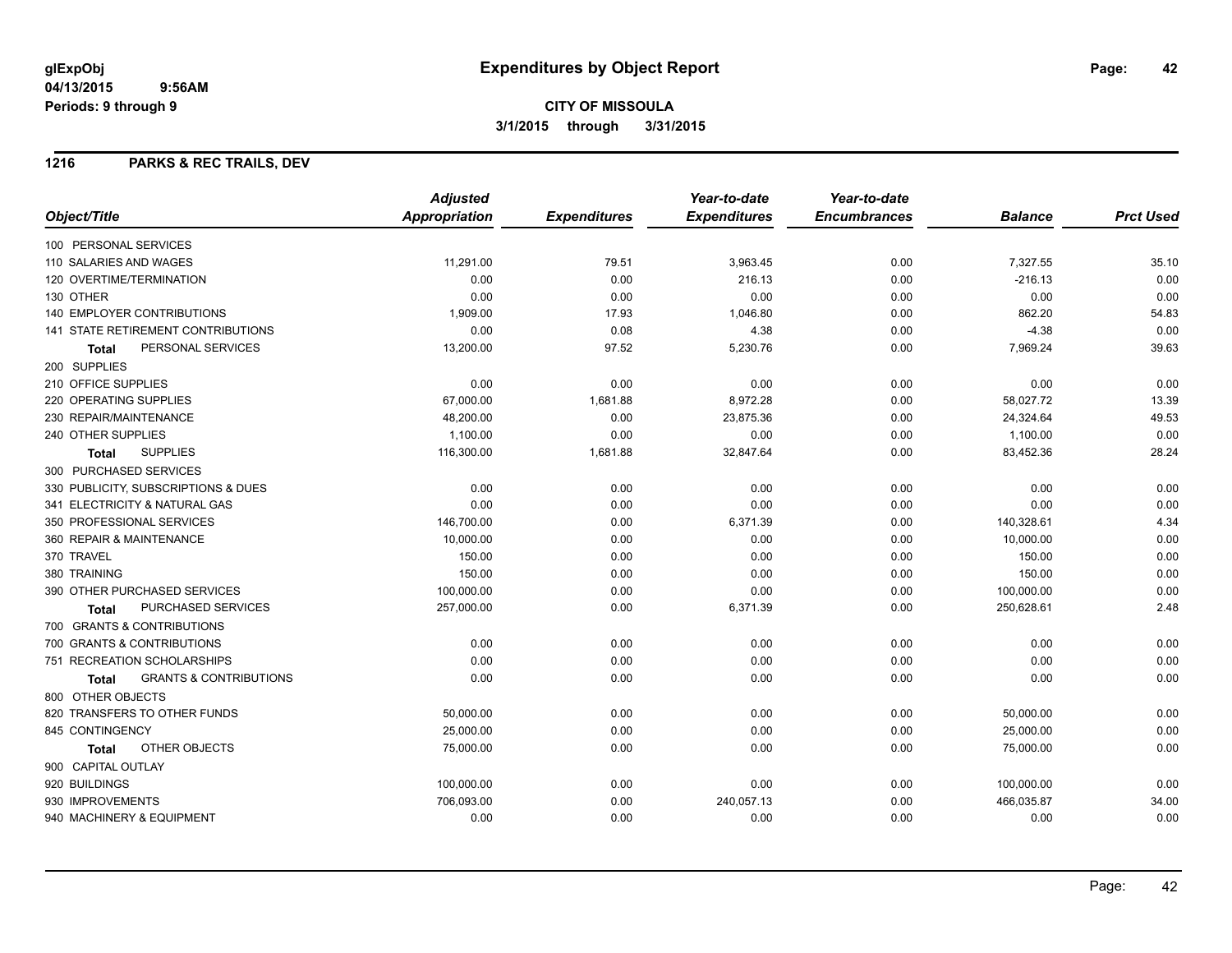**CITY OF MISSOULA 3/1/2015 through 3/31/2015**

### **1216 PARKS & REC TRAILS, DEV**

| Object/Title |                         | <b>Adiusted</b><br><b>Appropriation</b> | <i><b>Expenditures</b></i> | Year-to-date<br><b>Expenditures</b> | Year-to-date<br><b>Encumbrances</b> | <b>Balance</b> | <b>Prct Used</b> |
|--------------|-------------------------|-----------------------------------------|----------------------------|-------------------------------------|-------------------------------------|----------------|------------------|
| Tota.        | <b>CAPITAL OUTLAY</b>   | 806,093.00                              | 0.00                       | 240.057.13                          | 0.00                                | 566,035.87     | 29.78            |
| Tota.        | PARKS & REC TRAILS, DEV | ,267,593.00                             | ,779.40                    | 284,506.92                          | 0.00                                | 983,086.08     | 22.44            |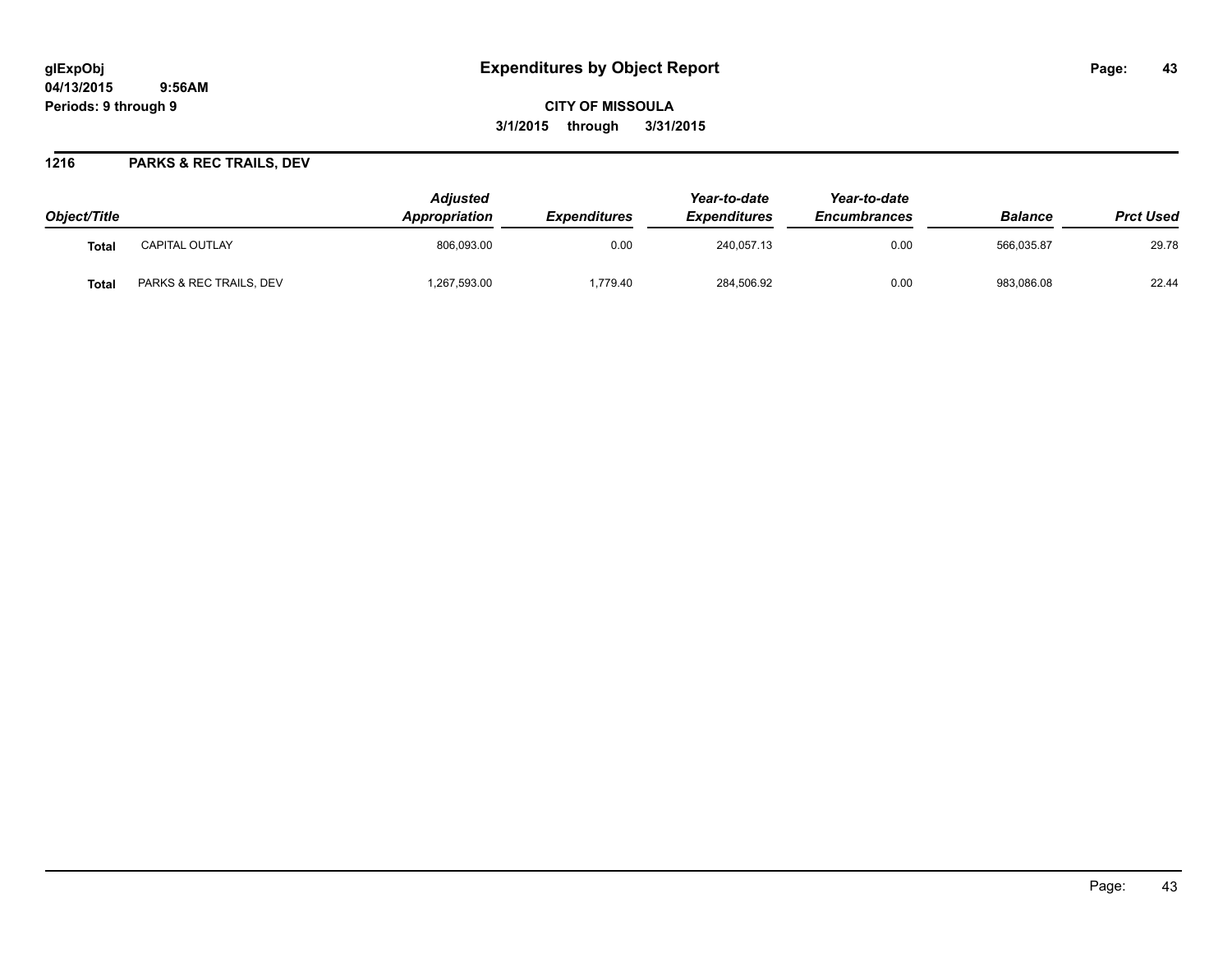# **1217 PARKS CITY LIFE GYM LEASE**

## **370 PARKS & RECREATION**

|                        |                                           | <b>Adjusted</b>      |                     | Year-to-date        | Year-to-date        |                |                  |
|------------------------|-------------------------------------------|----------------------|---------------------|---------------------|---------------------|----------------|------------------|
| Object/Title           |                                           | <b>Appropriation</b> | <b>Expenditures</b> | <b>Expenditures</b> | <b>Encumbrances</b> | <b>Balance</b> | <b>Prct Used</b> |
| 100 PERSONAL SERVICES  |                                           |                      |                     |                     |                     |                |                  |
| 110 SALARIES AND WAGES |                                           | 12,000.00            | 0.00                | 0.00                | 0.00                | 12,000.00      | 0.00             |
|                        | 120 OVERTIME/TERMINATION                  | 0.00                 | 0.00                | 0.00                | 0.00                | 0.00           | 0.00             |
|                        | 140 EMPLOYER CONTRIBUTIONS                | 0.00                 | 0.00                | 0.00                | 0.00                | 0.00           | 0.00             |
|                        | <b>141 STATE RETIREMENT CONTRIBUTIONS</b> | 0.00                 | 0.00                | 0.00                | 0.00                | 0.00           | 0.00             |
| <b>Total</b>           | PERSONAL SERVICES                         | 12,000.00            | 0.00                | 0.00                | 0.00                | 12,000.00      | 0.00             |
| 200 SUPPLIES           |                                           |                      |                     |                     |                     |                |                  |
| 210 OFFICE SUPPLIES    |                                           | 0.00                 | 0.00                | 0.00                | 0.00                | 0.00           | 0.00             |
| 220 OPERATING SUPPLIES |                                           | 2,500.00             | 66.34               | 147.38              | 0.00                | 2,352.62       | 5.90             |
| 230 REPAIR/MAINTENANCE |                                           | 2,500.00             | 0.00                | 878.83              | 0.00                | 1,621.17       | 35.15            |
| <b>Total</b>           | <b>SUPPLIES</b>                           | 5,000.00             | 66.34               | 1,026.21            | 0.00                | 3,973.79       | 20.52            |
| 300 PURCHASED SERVICES |                                           |                      |                     |                     |                     |                |                  |
|                        | 320 PRINTING & DUPLICATING                | 1,000.00             | 0.00                | 0.00                | 0.00                | 1,000.00       | 0.00             |
|                        | 330 PUBLICITY, SUBSCRIPTIONS & DUES       | 1,000.00             | 0.00                | 0.00                | 0.00                | 1,000.00       | 0.00             |
| <b>Total</b>           | PURCHASED SERVICES                        | 2,000.00             | 0.00                | 0.00                | 0.00                | 2,000.00       | 0.00             |
| 500 FIXED CHARGES      |                                           |                      |                     |                     |                     |                |                  |
| 500 FIXED CHARGES      |                                           | 24,000.00            | 4,000.00            | 20,000.00           | 0.00                | 4,000.00       | 83.33            |
| <b>Total</b>           | <b>FIXED CHARGES</b>                      | 24,000.00            | 4,000.00            | 20,000.00           | 0.00                | 4,000.00       | 83.33            |
| <b>Total</b>           | PARKS & RECREATION                        | 43,000.00            | 4,066.34            | 21,026.21           | 0.00                | 21,973.79      | 48.90            |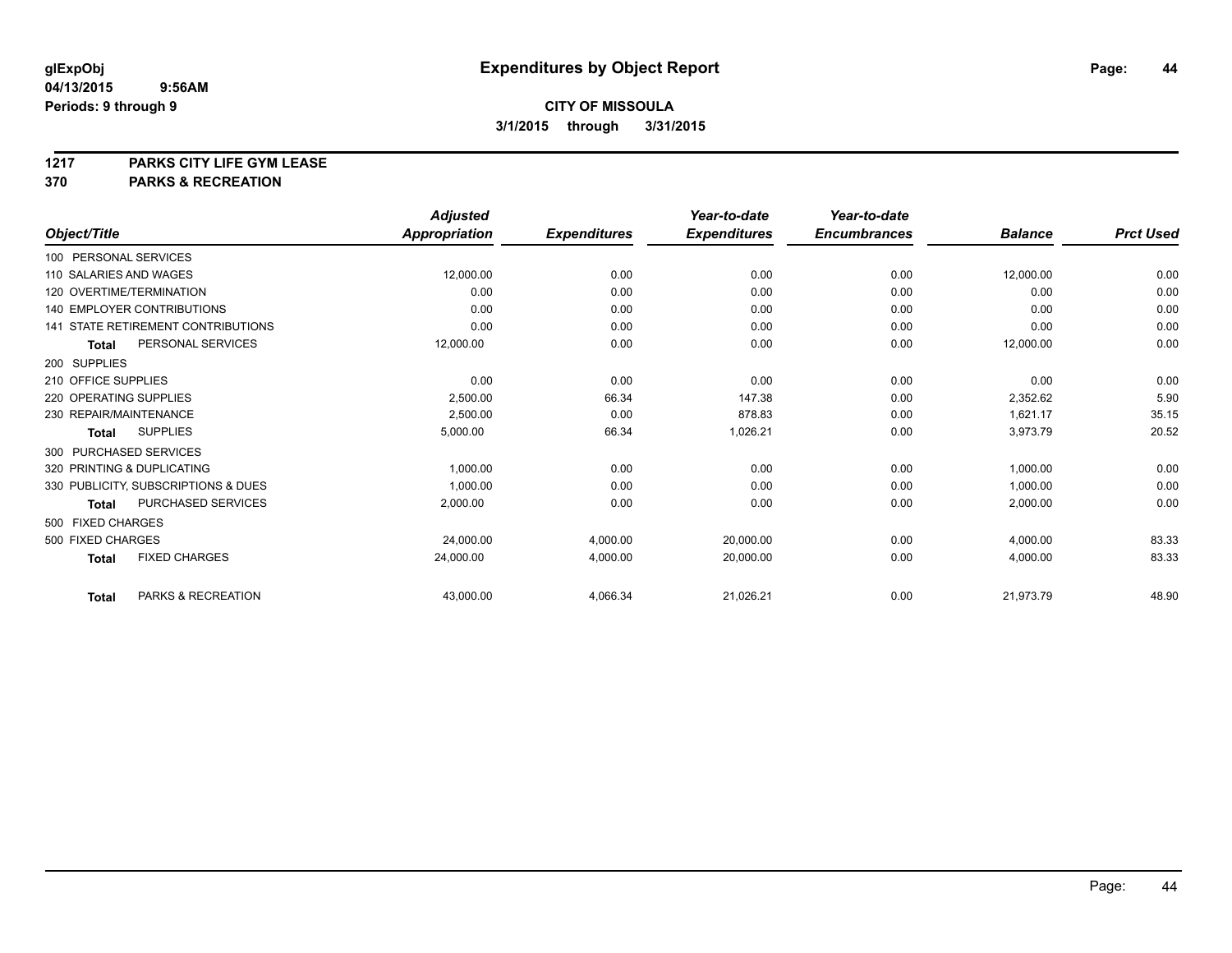**CITY OF MISSOULA 3/1/2015 through 3/31/2015**

### **1217 PARKS CITY LIFE GYM LEASE**

|                                           | <b>Adjusted</b>      |                     | Year-to-date        | Year-to-date        |                |                  |
|-------------------------------------------|----------------------|---------------------|---------------------|---------------------|----------------|------------------|
| Object/Title                              | <b>Appropriation</b> | <b>Expenditures</b> | <b>Expenditures</b> | <b>Encumbrances</b> | <b>Balance</b> | <b>Prct Used</b> |
| 100 PERSONAL SERVICES                     |                      |                     |                     |                     |                |                  |
| 110 SALARIES AND WAGES                    | 12,000.00            | 0.00                | 0.00                | 0.00                | 12,000.00      | 0.00             |
| 120 OVERTIME/TERMINATION                  | 0.00                 | 0.00                | 0.00                | 0.00                | 0.00           | 0.00             |
| <b>140 EMPLOYER CONTRIBUTIONS</b>         | 0.00                 | 0.00                | 0.00                | 0.00                | 0.00           | 0.00             |
| <b>141 STATE RETIREMENT CONTRIBUTIONS</b> | 0.00                 | 0.00                | 0.00                | 0.00                | 0.00           | 0.00             |
| PERSONAL SERVICES<br><b>Total</b>         | 12,000.00            | 0.00                | 0.00                | 0.00                | 12,000.00      | 0.00             |
| 200 SUPPLIES                              |                      |                     |                     |                     |                |                  |
| 210 OFFICE SUPPLIES                       | 0.00                 | 0.00                | 0.00                | 0.00                | 0.00           | 0.00             |
| 220 OPERATING SUPPLIES                    | 2,500.00             | 66.34               | 147.38              | 0.00                | 2,352.62       | 5.90             |
| 230 REPAIR/MAINTENANCE                    | 2,500.00             | 0.00                | 878.83              | 0.00                | 1,621.17       | 35.15            |
| <b>SUPPLIES</b><br><b>Total</b>           | 5,000.00             | 66.34               | 1,026.21            | 0.00                | 3,973.79       | 20.52            |
| 300 PURCHASED SERVICES                    |                      |                     |                     |                     |                |                  |
| 320 PRINTING & DUPLICATING                | 1,000.00             | 0.00                | 0.00                | 0.00                | 1,000.00       | 0.00             |
| 330 PUBLICITY, SUBSCRIPTIONS & DUES       | 1,000.00             | 0.00                | 0.00                | 0.00                | 1,000.00       | 0.00             |
| PURCHASED SERVICES<br><b>Total</b>        | 2,000.00             | 0.00                | 0.00                | 0.00                | 2,000.00       | 0.00             |
| 500 FIXED CHARGES                         |                      |                     |                     |                     |                |                  |
| 500 FIXED CHARGES                         | 24,000.00            | 4,000.00            | 20,000.00           | 0.00                | 4.000.00       | 83.33            |
| <b>FIXED CHARGES</b><br><b>Total</b>      | 24,000.00            | 4,000.00            | 20,000.00           | 0.00                | 4,000.00       | 83.33            |
| PARKS CITY LIFE GYM LEASE<br><b>Total</b> | 43,000.00            | 4,066.34            | 21,026.21           | 0.00                | 21,973.79      | 48.90            |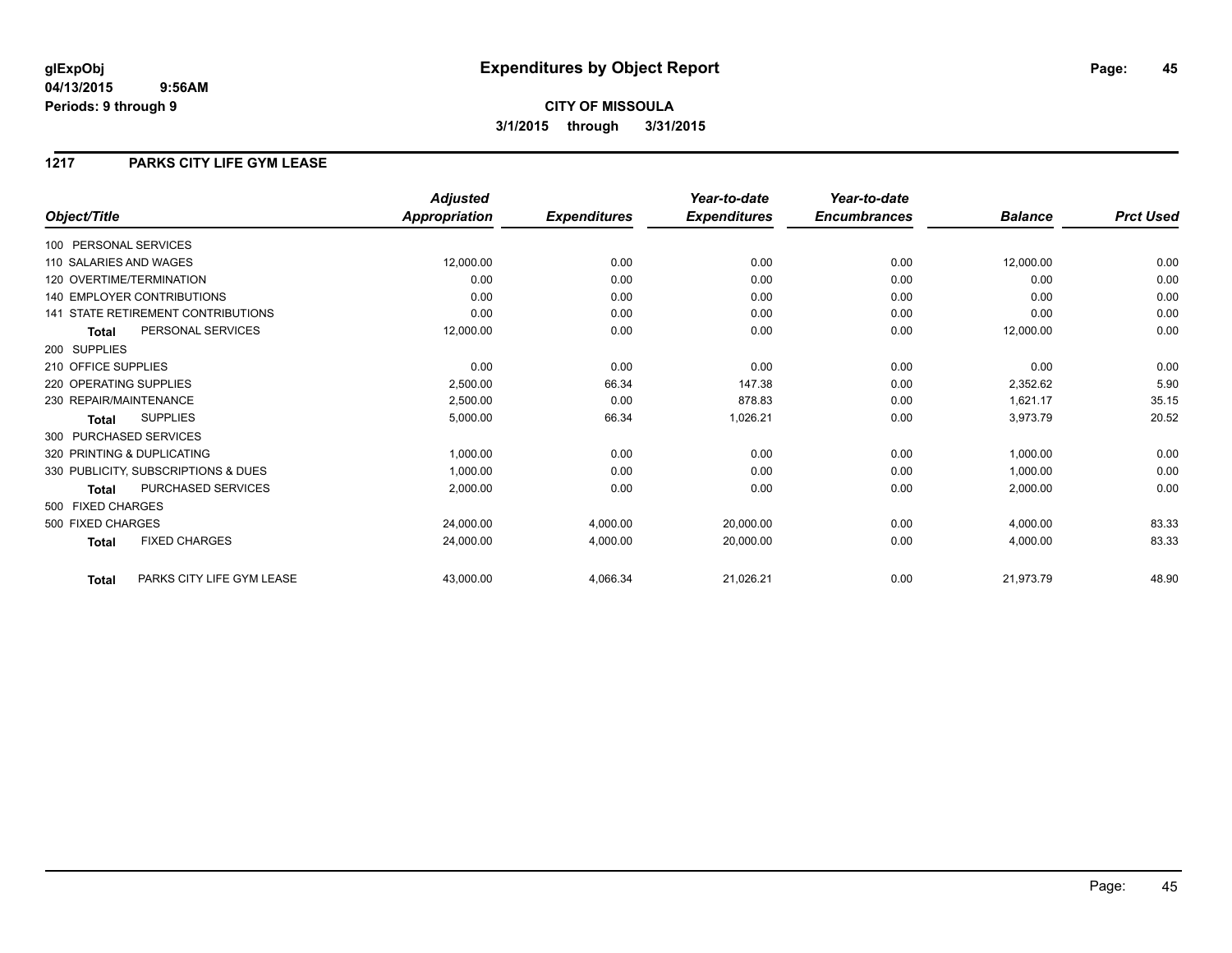**1218 ALL ABILITIES PLAYGROUND**

**370 PARKS & RECREATION**

|                          |                           | <b>Adjusted</b>      |                     | Year-to-date        | Year-to-date        |                |                  |
|--------------------------|---------------------------|----------------------|---------------------|---------------------|---------------------|----------------|------------------|
| Object/Title             |                           | <b>Appropriation</b> | <b>Expenditures</b> | <b>Expenditures</b> | <b>Encumbrances</b> | <b>Balance</b> | <b>Prct Used</b> |
| 300 PURCHASED SERVICES   |                           |                      |                     |                     |                     |                |                  |
|                          | 350 PROFESSIONAL SERVICES | 50.000.00            | 0.00                | 213.713.71          | 0.00                | $-163.713.71$  | 427.43           |
| 360 REPAIR & MAINTENANCE |                           | 0.00                 | 0.00                | 340.80              | 0.00                | $-340.80$      | 0.00             |
| <b>Total</b>             | <b>PURCHASED SERVICES</b> | 50,000.00            | 0.00                | 214.054.51          | 0.00                | $-164.054.51$  | 428.11           |
| 900 CAPITAL OUTLAY       |                           |                      |                     |                     |                     |                |                  |
| 930 IMPROVEMENTS         |                           | 736.092.00           | 0.00                | 0.00                | 0.00                | 736.092.00     | 0.00             |
| <b>Total</b>             | <b>CAPITAL OUTLAY</b>     | 736.092.00           | 0.00                | 0.00                | 0.00                | 736.092.00     | 0.00             |
| <b>Total</b>             | PARKS & RECREATION        | 786.092.00           | 0.00                | 214.054.51          | 0.00                | 572.037.49     | 27.23            |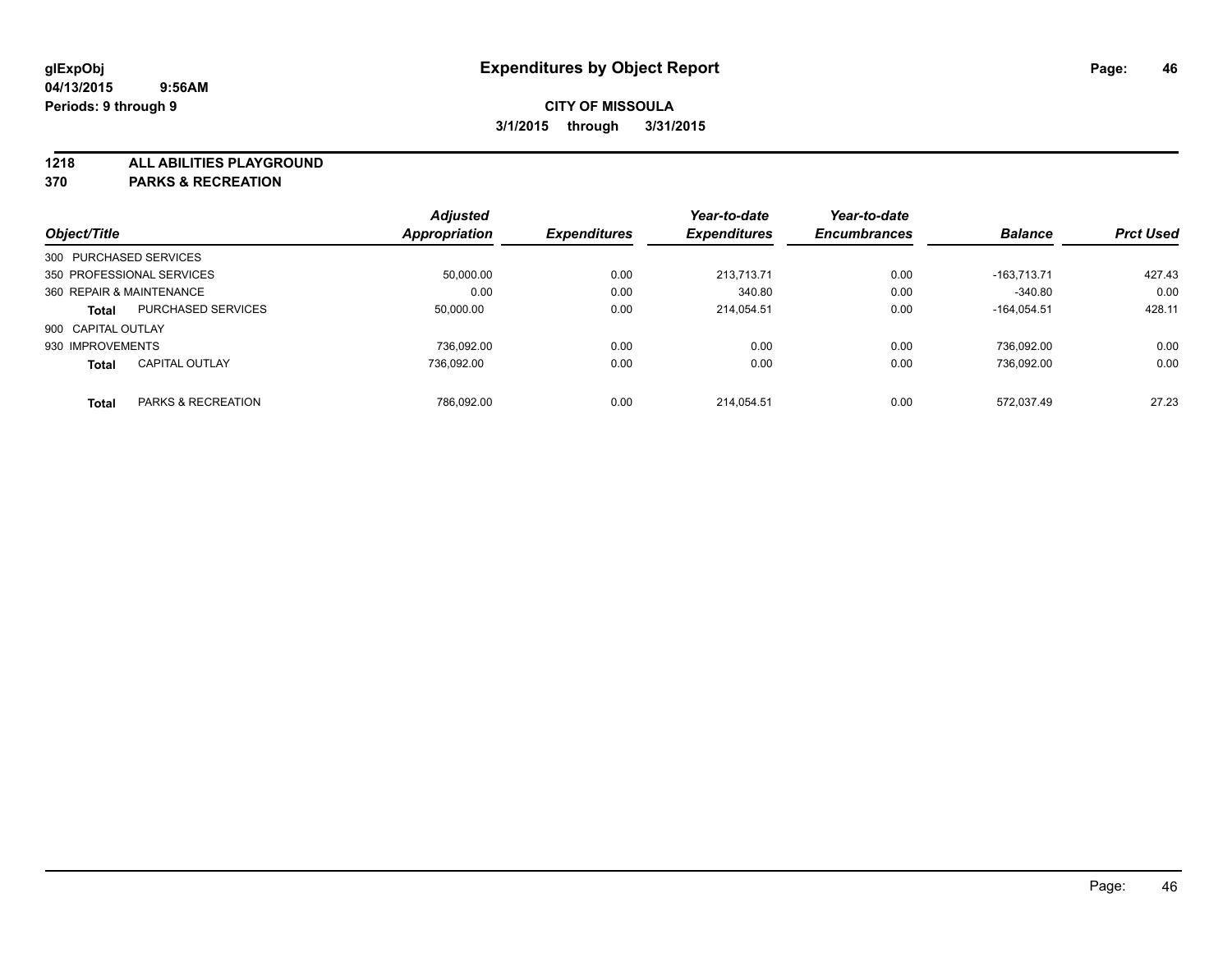### **1218 ALL ABILITIES PLAYGROUND**

| Object/Title           |                           | <b>Adjusted</b><br><b>Appropriation</b> | <b>Expenditures</b> | Year-to-date<br><b>Expenditures</b> | Year-to-date<br><b>Encumbrances</b> | <b>Balance</b> | <b>Prct Used</b> |
|------------------------|---------------------------|-----------------------------------------|---------------------|-------------------------------------|-------------------------------------|----------------|------------------|
| 300 PURCHASED SERVICES |                           |                                         |                     |                                     |                                     |                |                  |
|                        | 350 PROFESSIONAL SERVICES | 50.000.00                               | 0.00                | 213.713.71                          | 0.00                                | $-163.713.71$  | 427.43           |
|                        | 360 REPAIR & MAINTENANCE  | 0.00                                    | 0.00                | 340.80                              | 0.00                                | $-340.80$      | 0.00             |
| <b>Total</b>           | <b>PURCHASED SERVICES</b> | 50.000.00                               | 0.00                | 214.054.51                          | 0.00                                | $-164.054.51$  | 428.11           |
| 900 CAPITAL OUTLAY     |                           |                                         |                     |                                     |                                     |                |                  |
| 930 IMPROVEMENTS       |                           | 736.092.00                              | 0.00                | 0.00                                | 0.00                                | 736.092.00     | 0.00             |
| <b>Total</b>           | <b>CAPITAL OUTLAY</b>     | 736.092.00                              | 0.00                | 0.00                                | 0.00                                | 736.092.00     | 0.00             |
| <b>Total</b>           | ALL ABILITIES PLAYGROUND  | 786.092.00                              | 0.00                | 214.054.51                          | 0.00                                | 572.037.49     | 27.23            |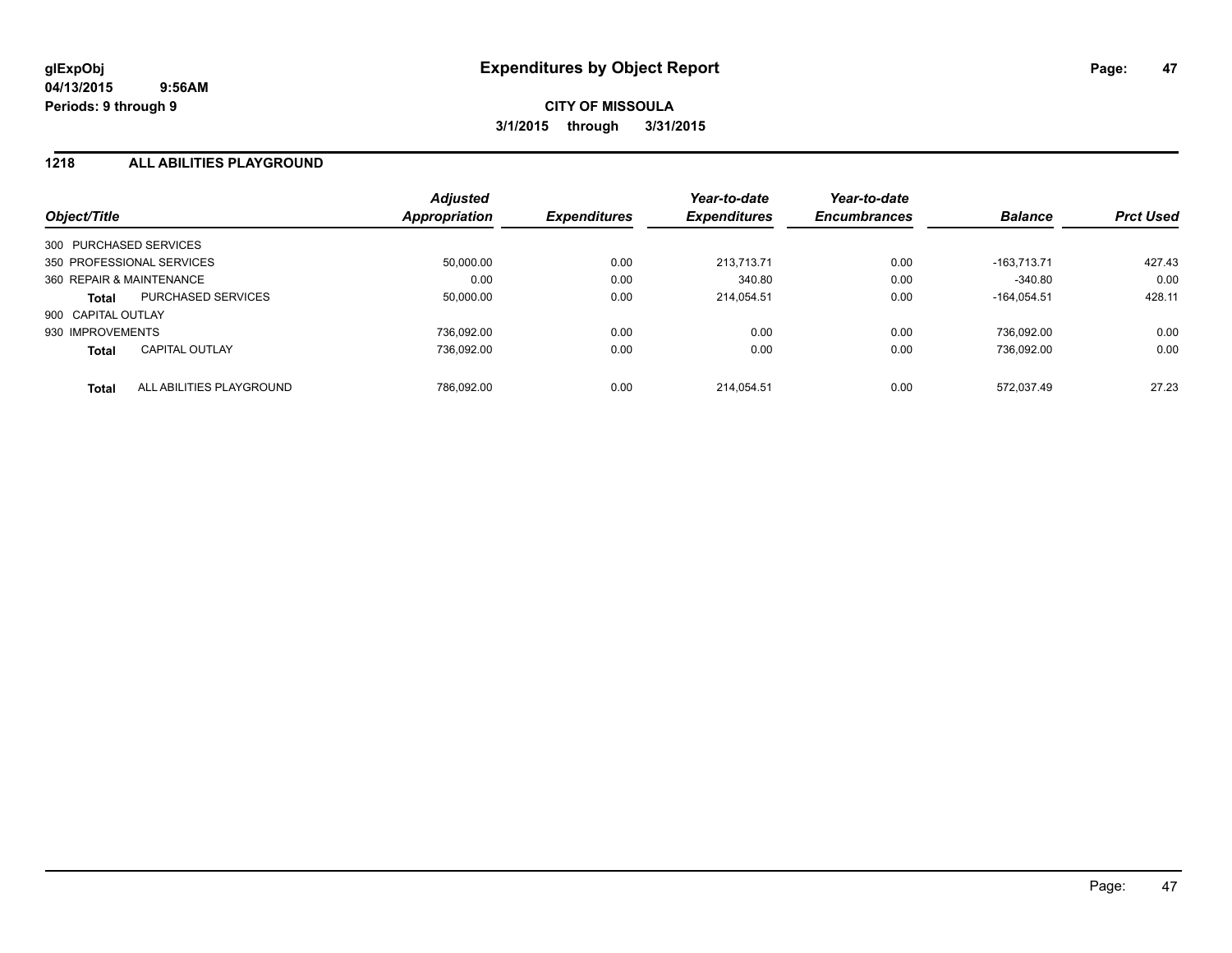#### **1219 FY14 PARK & TRAIL BOND**

**370 PARKS & RECREATION**

|                        |                           | <b>Adjusted</b> |                     | Year-to-date        | Year-to-date        |                |                  |
|------------------------|---------------------------|-----------------|---------------------|---------------------|---------------------|----------------|------------------|
| Object/Title           |                           | Appropriation   | <b>Expenditures</b> | <b>Expenditures</b> | <b>Encumbrances</b> | <b>Balance</b> | <b>Prct Used</b> |
| 200 SUPPLIES           |                           |                 |                     |                     |                     |                |                  |
| 220 OPERATING SUPPLIES |                           | 0.00            | 0.00                | 0.00                | 0.00                | 0.00           | 0.00             |
| <b>Total</b>           | <b>SUPPLIES</b>           | 0.00            | 0.00                | 0.00                | 0.00                | 0.00           | 0.00             |
| 300 PURCHASED SERVICES |                           |                 |                     |                     |                     |                |                  |
|                        | 350 PROFESSIONAL SERVICES | 0.00            | 0.00                | 0.00                | 0.00                | 0.00           | 0.00             |
| <b>Total</b>           | <b>PURCHASED SERVICES</b> | 0.00            | 0.00                | 0.00                | 0.00                | 0.00           | 0.00             |
| 900 CAPITAL OUTLAY     |                           |                 |                     |                     |                     |                |                  |
|                        | 940 MACHINERY & EQUIPMENT | 0.00            | 19.496.51           | 19.496.51           | 0.00                | $-19.496.51$   | 0.00             |
| <b>Total</b>           | <b>CAPITAL OUTLAY</b>     | 0.00            | 19,496.51           | 19,496.51           | 0.00                | $-19,496.51$   | 0.00             |
| <b>Total</b>           | PARKS & RECREATION        | 0.00            | 19,496.51           | 19.496.51           | 0.00                | $-19.496.51$   | 0.00             |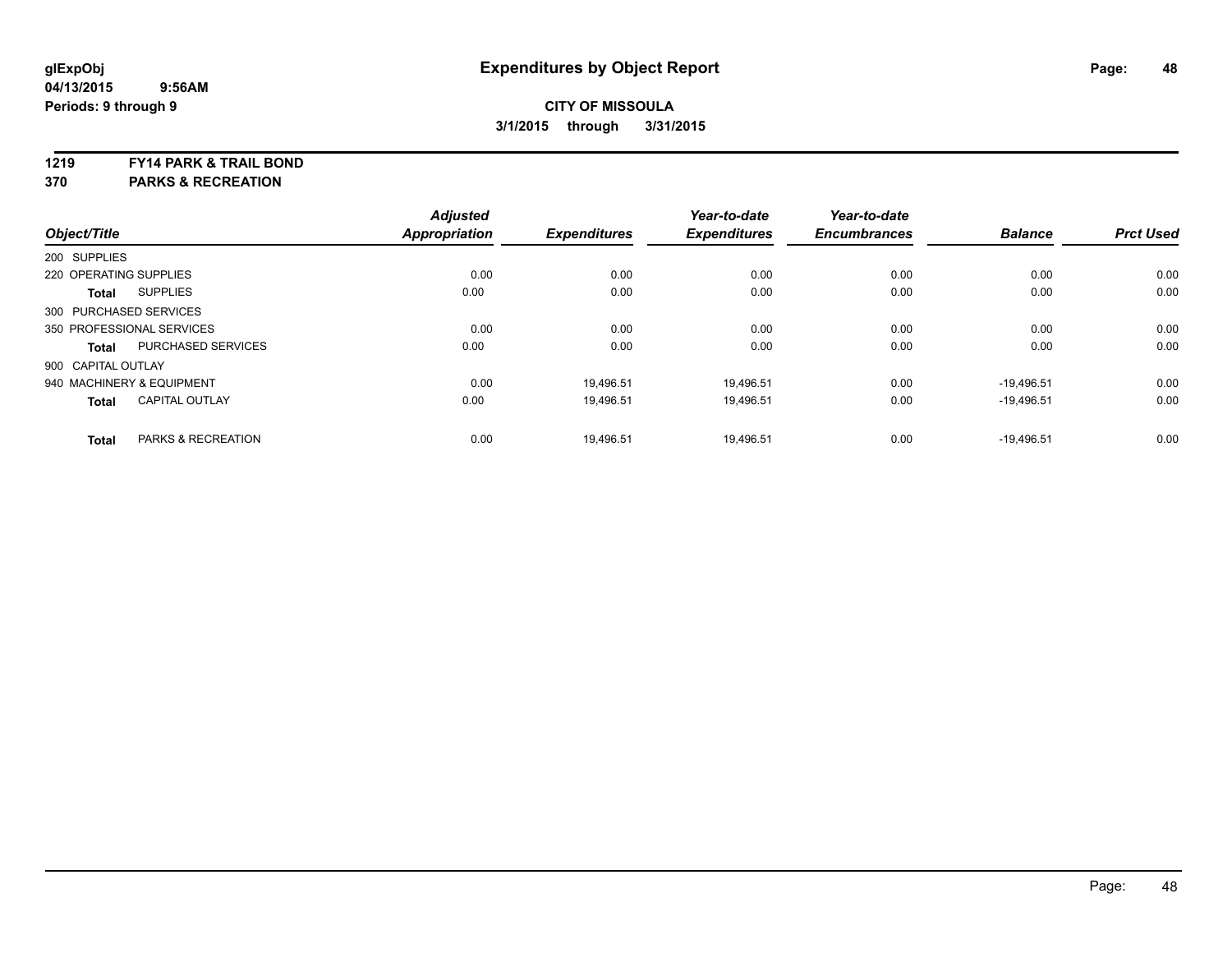### **1219 FY14 PARK & TRAIL BOND**

| Object/Title           |                                   | <b>Adjusted</b><br><b>Appropriation</b> | <b>Expenditures</b> | Year-to-date<br><b>Expenditures</b> | Year-to-date<br><b>Encumbrances</b> | <b>Balance</b> | <b>Prct Used</b> |
|------------------------|-----------------------------------|-----------------------------------------|---------------------|-------------------------------------|-------------------------------------|----------------|------------------|
|                        |                                   |                                         |                     |                                     |                                     |                |                  |
| 200 SUPPLIES           |                                   |                                         |                     |                                     |                                     |                |                  |
| 220 OPERATING SUPPLIES |                                   | 0.00                                    | 0.00                | 0.00                                | 0.00                                | 0.00           | 0.00             |
| <b>Total</b>           | <b>SUPPLIES</b>                   | 0.00                                    | 0.00                | 0.00                                | 0.00                                | 0.00           | 0.00             |
| 300 PURCHASED SERVICES |                                   |                                         |                     |                                     |                                     |                |                  |
|                        | 350 PROFESSIONAL SERVICES         | 0.00                                    | 0.00                | 0.00                                | 0.00                                | 0.00           | 0.00             |
| <b>Total</b>           | PURCHASED SERVICES                | 0.00                                    | 0.00                | 0.00                                | 0.00                                | 0.00           | 0.00             |
| 900 CAPITAL OUTLAY     |                                   |                                         |                     |                                     |                                     |                |                  |
|                        | 940 MACHINERY & EQUIPMENT         | 0.00                                    | 19.496.51           | 19.496.51                           | 0.00                                | $-19.496.51$   | 0.00             |
| <b>Total</b>           | <b>CAPITAL OUTLAY</b>             | 0.00                                    | 19,496.51           | 19,496.51                           | 0.00                                | $-19.496.51$   | 0.00             |
| <b>Total</b>           | <b>FY14 PARK &amp; TRAIL BOND</b> | 0.00                                    | 19.496.51           | 19.496.51                           | 0.00                                | $-19.496.51$   | 0.00             |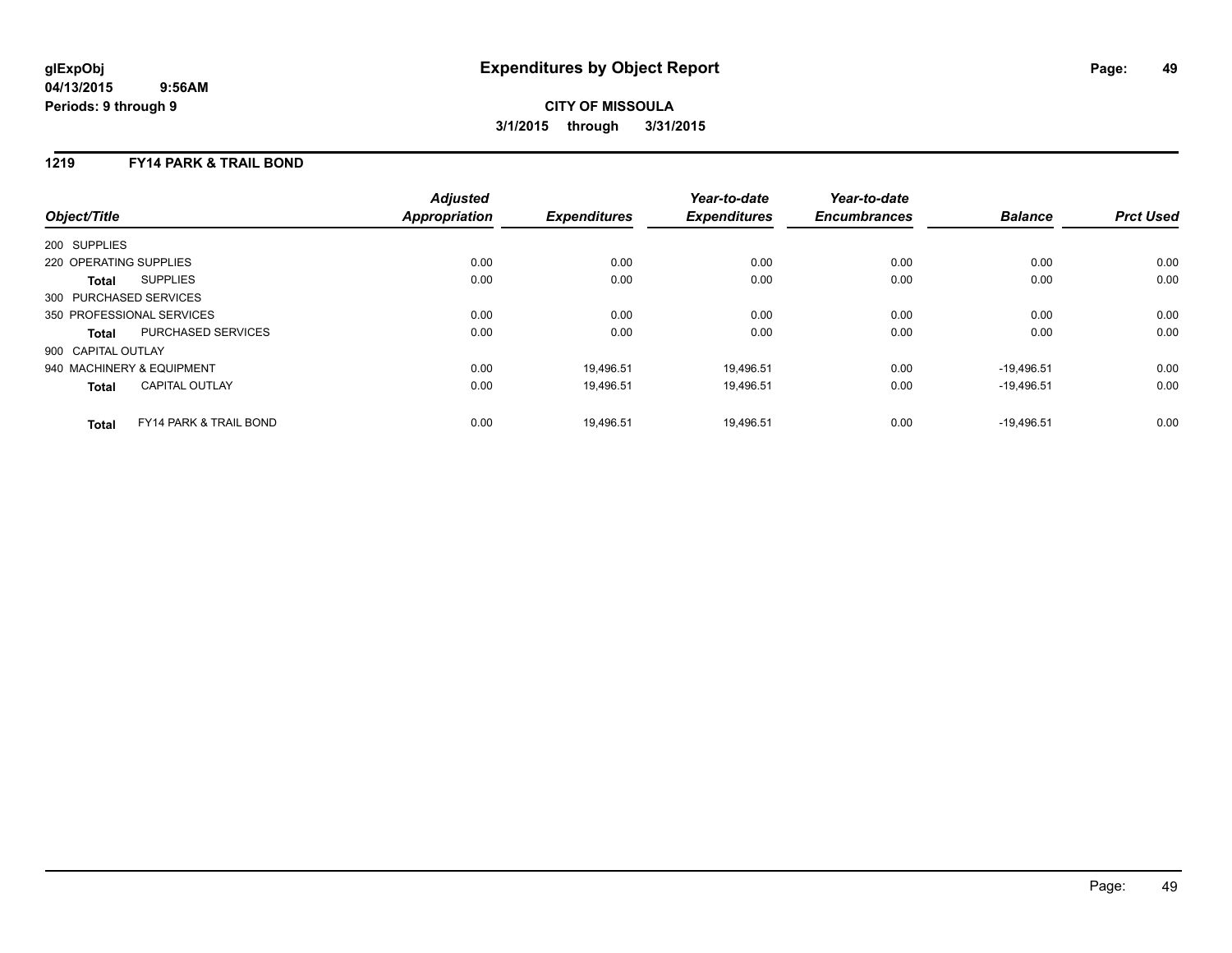### **CITY OF MISSOULA 3/1/2015 through 3/31/2015**

### **1241 CREMAIN WALL & CEMETERY DONATIONS FUND**

**340 CEMETERY**

| Object/Title       |                       | <b>Adjusted</b><br>Appropriation | <b>Expenditures</b> | Year-to-date<br><b>Expenditures</b> | Year-to-date<br><b>Encumbrances</b> | <b>Balance</b> | <b>Prct Used</b> |
|--------------------|-----------------------|----------------------------------|---------------------|-------------------------------------|-------------------------------------|----------------|------------------|
| 900 CAPITAL OUTLAY |                       |                                  |                     |                                     |                                     |                |                  |
| 930 IMPROVEMENTS   |                       | 2,500.00                         | 223.00              | 1,113.00                            | 0.00                                | 1,387.00       | 44.52            |
| <b>Total</b>       | <b>CAPITAL OUTLAY</b> | 2,500.00                         | 223.00              | 1,113.00                            | 0.00                                | 1,387.00       | 44.52            |
| <b>Total</b>       | CEMETERY              | 2,500.00                         | 223.00              | 1.113.00                            | 0.00                                | 1,387.00       | 44.52            |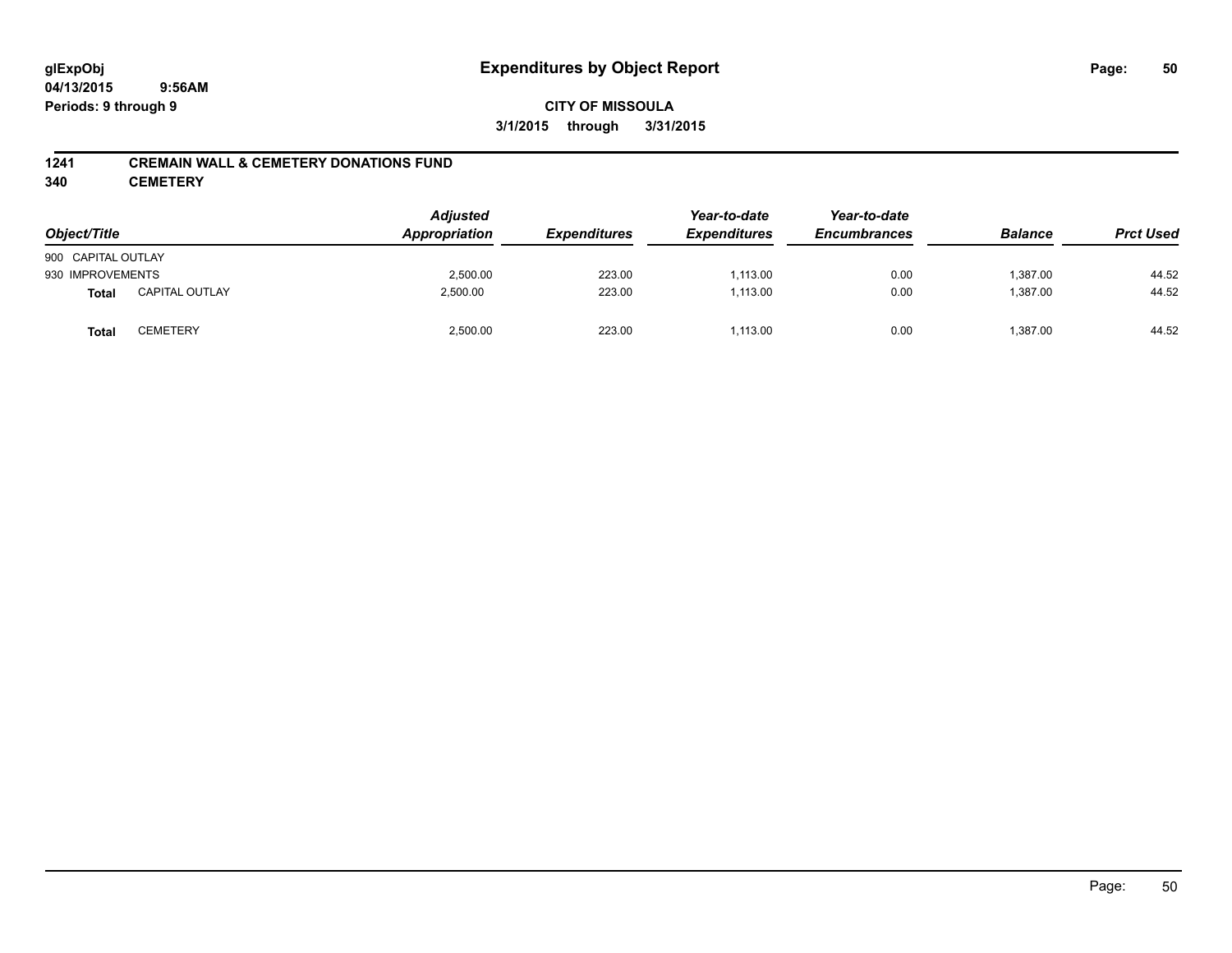**CITY OF MISSOULA 3/1/2015 through 3/31/2015**

### **1241 CREMAIN WALL & CEMETERY DONATIONS FUND**

| Object/Title       |                                  | <b>Adjusted</b><br>Appropriation | <b>Expenditures</b> | Year-to-date<br><b>Expenditures</b> | Year-to-date<br><b>Encumbrances</b> | <b>Balance</b> | <b>Prct Used</b> |
|--------------------|----------------------------------|----------------------------------|---------------------|-------------------------------------|-------------------------------------|----------------|------------------|
| 900 CAPITAL OUTLAY |                                  |                                  |                     |                                     |                                     |                |                  |
| 930 IMPROVEMENTS   |                                  | 2,500.00                         | 223.00              | 1,113.00                            | 0.00                                | 1,387.00       | 44.52            |
| <b>Total</b>       | <b>CAPITAL OUTLAY</b>            | 2,500.00                         | 223.00              | 1.113.00                            | 0.00                                | 1,387.00       | 44.52            |
| <b>Total</b>       | CREMAIN WALL & CEMETERY DONATION | 2,500.00                         | 223.00              | 1.113.00                            | 0.00                                | 1.387.00       | 44.52            |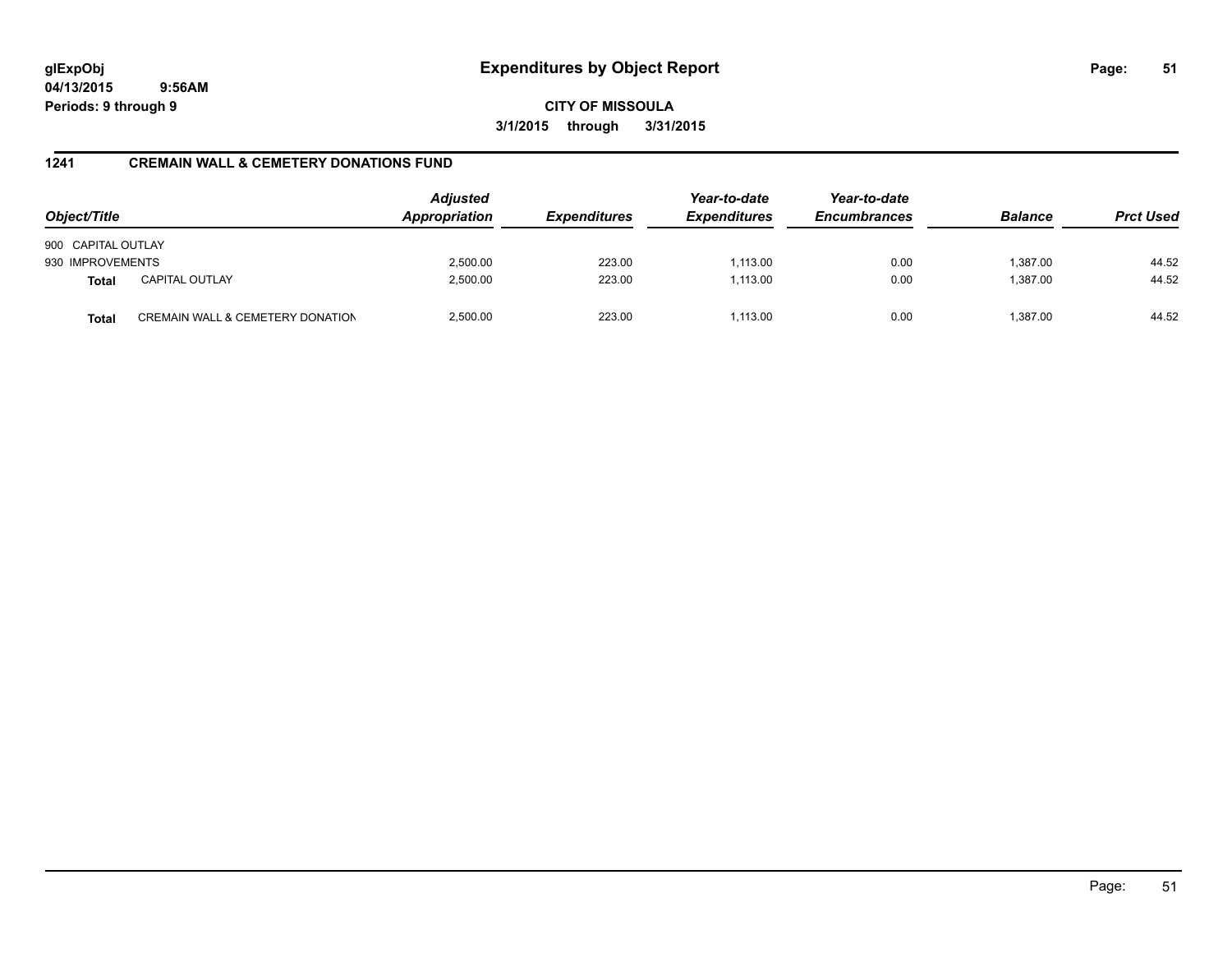## **CITY OF MISSOULA 3/1/2015 through 3/31/2015**

# **1242 CEMETERY CARE FUND**

**340 CEMETERY**

|                                       | <b>Adjusted</b> |                     | Year-to-date        | Year-to-date        |                |                  |
|---------------------------------------|-----------------|---------------------|---------------------|---------------------|----------------|------------------|
| Object/Title                          | Appropriation   | <b>Expenditures</b> | <b>Expenditures</b> | <b>Encumbrances</b> | <b>Balance</b> | <b>Prct Used</b> |
| 800 OTHER OBJECTS                     |                 |                     |                     |                     |                |                  |
| 845 CONTINGENCY                       | 10,000.00       | 0.00                | 0.00                | 0.00                | 10,000.00      | 0.00             |
| OTHER OBJECTS<br><b>Total</b>         | 10.000.00       | 0.00                | 0.00                | 0.00                | 10,000.00      | 0.00             |
| 900 CAPITAL OUTLAY                    |                 |                     |                     |                     |                |                  |
| 930 IMPROVEMENTS                      | 0.00            | 0.00                | 0.00                | 0.00                | 0.00           | 0.00             |
| 940 MACHINERY & EQUIPMENT             | 65,000.00       | 0.00                | 0.00                | 0.00                | 65,000.00      | 0.00             |
| <b>CAPITAL OUTLAY</b><br><b>Total</b> | 65.000.00       | 0.00                | 0.00                | 0.00                | 65,000.00      | 0.00             |
| <b>CEMETERY</b><br>Total              | 75.000.00       | 0.00                | 0.00                | 0.00                | 75,000.00      | 0.00             |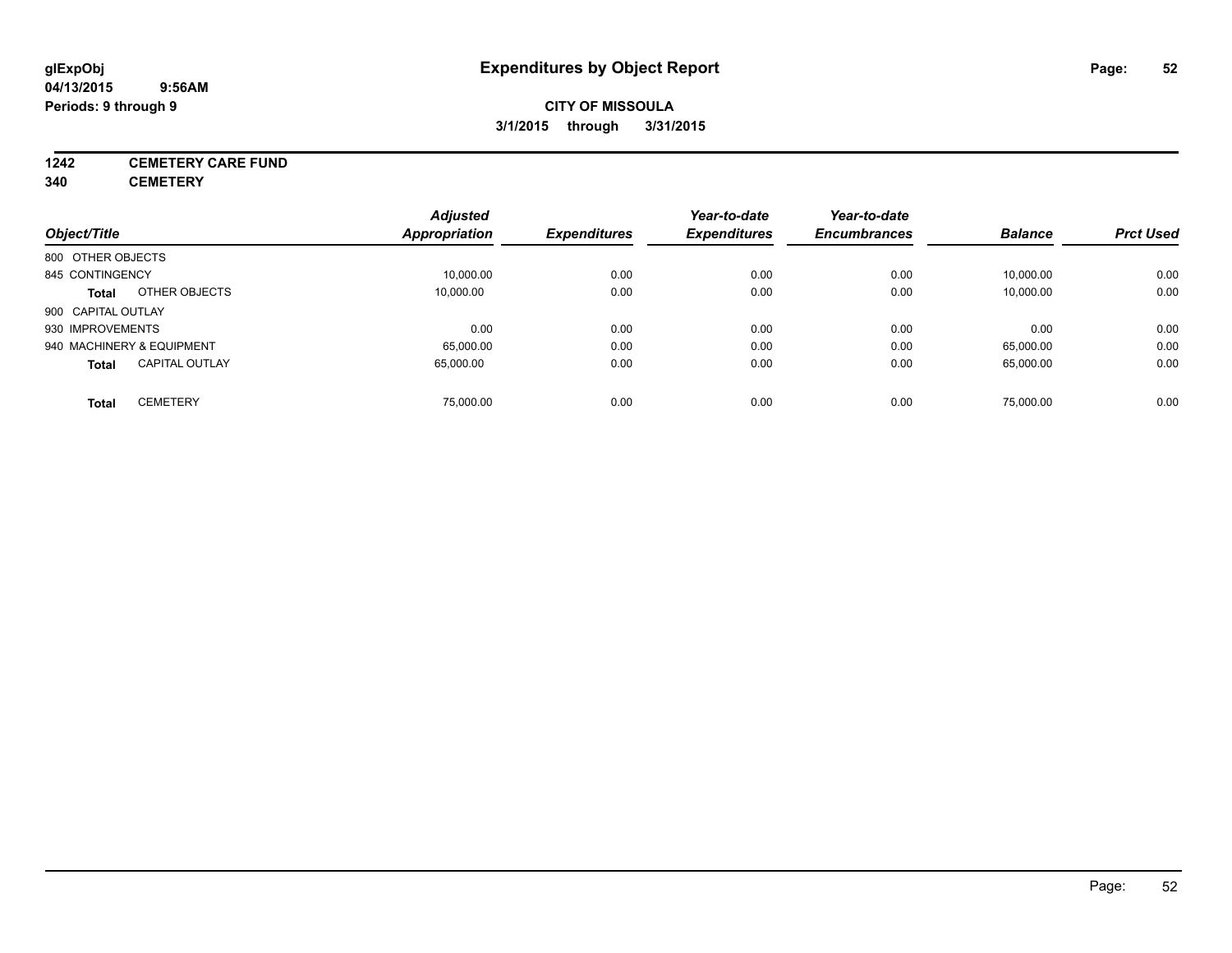### **1242 CEMETERY CARE FUND**

| Object/Title                              | <b>Adjusted</b><br>Appropriation | <b>Expenditures</b> | Year-to-date<br><b>Expenditures</b> | Year-to-date<br><b>Encumbrances</b> | <b>Balance</b> | <b>Prct Used</b> |
|-------------------------------------------|----------------------------------|---------------------|-------------------------------------|-------------------------------------|----------------|------------------|
| 800 OTHER OBJECTS                         |                                  |                     |                                     |                                     |                |                  |
| 845 CONTINGENCY                           | 10.000.00                        | 0.00                | 0.00                                | 0.00                                | 10.000.00      | 0.00             |
| OTHER OBJECTS<br>Total                    | 10.000.00                        | 0.00                | 0.00                                | 0.00                                | 10.000.00      | 0.00             |
| 900 CAPITAL OUTLAY                        |                                  |                     |                                     |                                     |                |                  |
| 930 IMPROVEMENTS                          | 0.00                             | 0.00                | 0.00                                | 0.00                                | 0.00           | 0.00             |
| 940 MACHINERY & EQUIPMENT                 | 65.000.00                        | 0.00                | 0.00                                | 0.00                                | 65.000.00      | 0.00             |
| <b>CAPITAL OUTLAY</b><br><b>Total</b>     | 65.000.00                        | 0.00                | 0.00                                | 0.00                                | 65.000.00      | 0.00             |
| <b>CEMETERY CARE FUND</b><br><b>Total</b> | 75,000.00                        | 0.00                | 0.00                                | 0.00                                | 75,000.00      | 0.00             |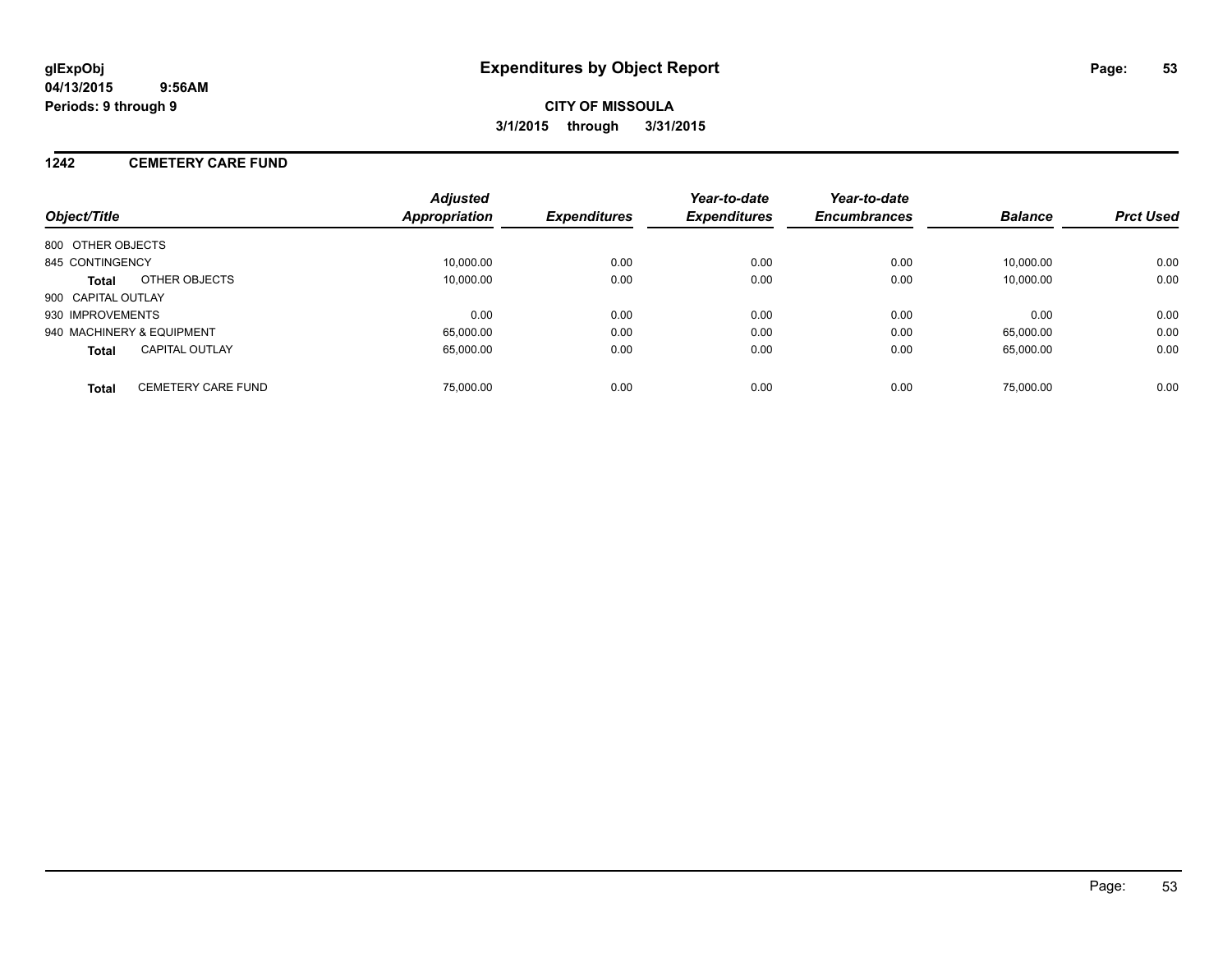**CITY OF MISSOULA 3/1/2015 through 3/31/2015**

### **1243 CEMETERY MEMORIAL FUND**

**340 CEMETERY**

| Object/Title       |                       | <b>Adjusted</b><br>Appropriation | <b>Expenditures</b> | Year-to-date<br><b>Expenditures</b> | Year-to-date<br><b>Encumbrances</b> | <b>Balance</b> | <b>Prct Used</b> |
|--------------------|-----------------------|----------------------------------|---------------------|-------------------------------------|-------------------------------------|----------------|------------------|
| 900 CAPITAL OUTLAY |                       |                                  |                     |                                     |                                     |                |                  |
| 930 IMPROVEMENTS   |                       | 2,000.00                         | 0.00                | 189.42                              | 0.00                                | 1,810.58       | 9.47             |
| <b>Total</b>       | <b>CAPITAL OUTLAY</b> | 2,000.00                         | 0.00                | 189.42                              | 0.00                                | 1,810.58       | 9.47             |
| Total              | <b>CEMETERY</b>       | 2,000.00                         | 0.00                | 189.42                              | 0.00                                | 1,810.58       | 9.47             |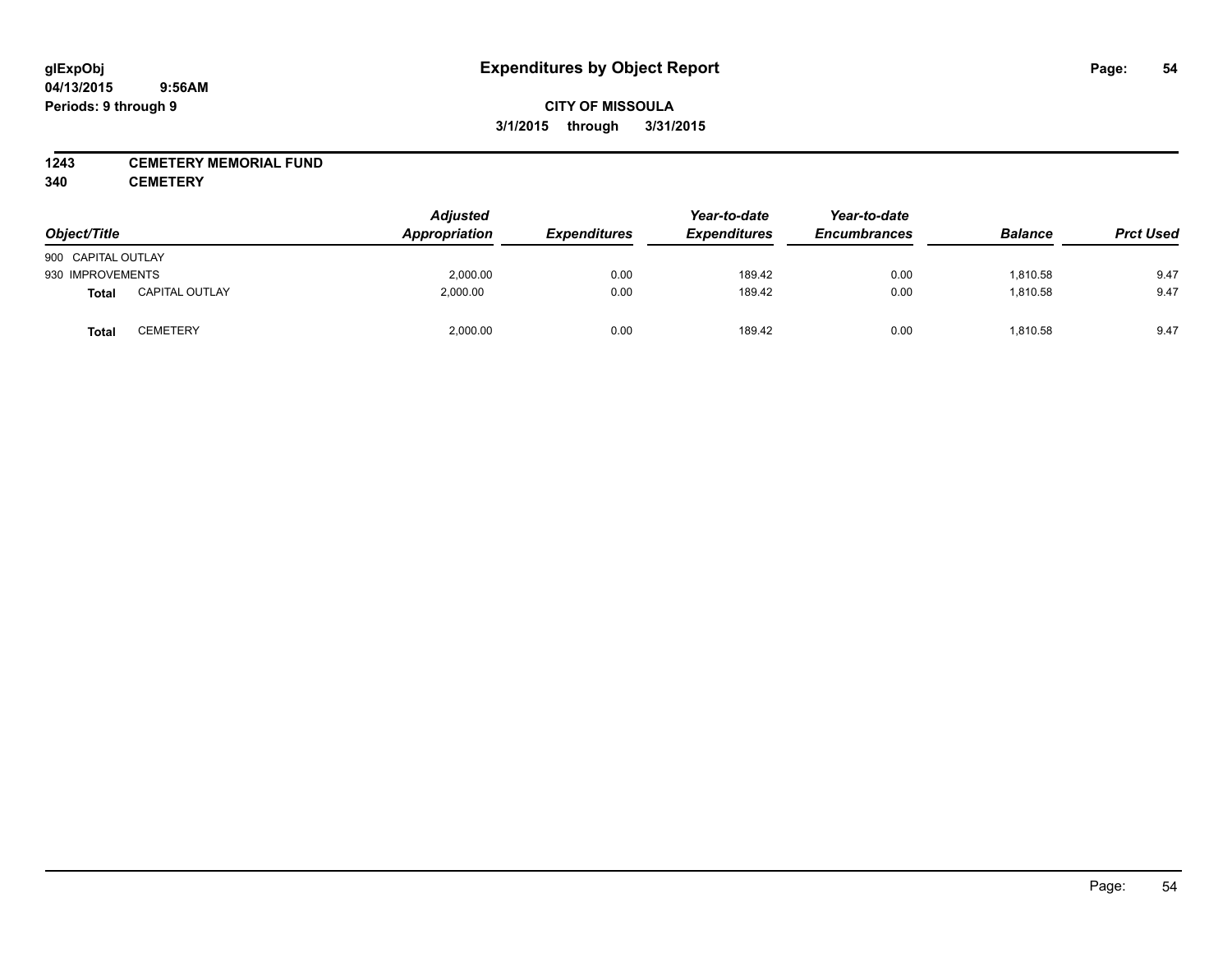**CITY OF MISSOULA 3/1/2015 through 3/31/2015**

### **1243 CEMETERY MEMORIAL FUND**

| Object/Title       |                        | <b>Adjusted</b><br>Appropriation | <b>Expenditures</b> | Year-to-date<br><b>Expenditures</b> | Year-to-date<br><b>Encumbrances</b> | <b>Balance</b> | <b>Prct Used</b> |
|--------------------|------------------------|----------------------------------|---------------------|-------------------------------------|-------------------------------------|----------------|------------------|
| 900 CAPITAL OUTLAY |                        |                                  |                     |                                     |                                     |                |                  |
| 930 IMPROVEMENTS   |                        | 2,000.00                         | 0.00                | 189.42                              | 0.00                                | 1,810.58       | 9.47             |
| <b>Total</b>       | <b>CAPITAL OUTLAY</b>  | 2,000.00                         | 0.00                | 189.42                              | 0.00                                | 1,810.58       | 9.47             |
| Total              | CEMETERY MEMORIAL FUND | 2.000.00                         | 0.00                | 189.42                              | 0.00                                | 1.810.58       | 9.47             |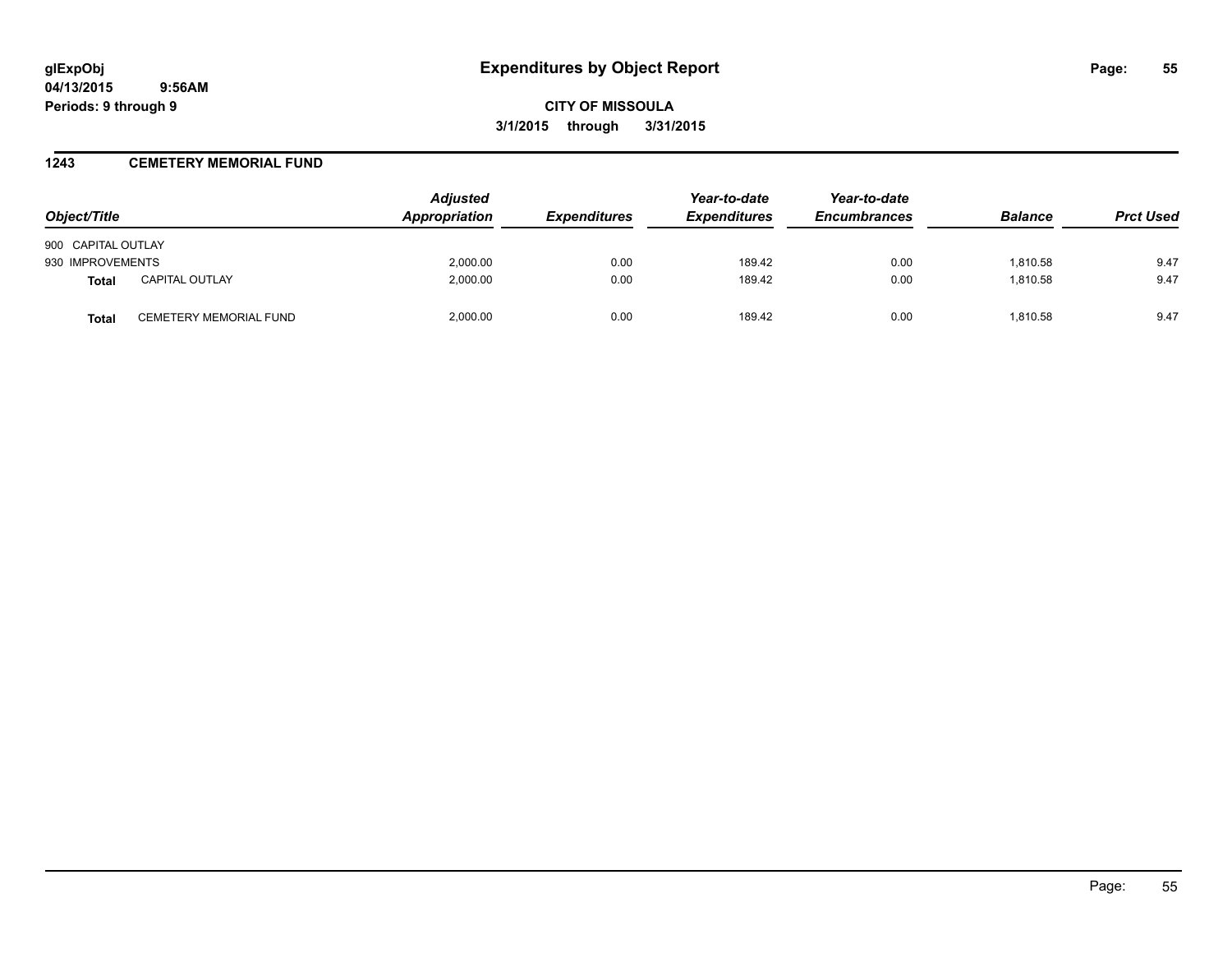## **1265 TITLE 1 PROJECTS FUND**

**240 FINANCE**

| Object/Title      |                                   | <b>Adjusted</b><br><b>Appropriation</b> | <b>Expenditures</b> | Year-to-date<br><b>Expenditures</b> | Year-to-date<br><b>Encumbrances</b> | <b>Balance</b> | <b>Prct Used</b> |
|-------------------|-----------------------------------|-----------------------------------------|---------------------|-------------------------------------|-------------------------------------|----------------|------------------|
| 500 FIXED CHARGES |                                   |                                         |                     |                                     |                                     |                |                  |
| 500 FIXED CHARGES |                                   | 0.00                                    | 0.00                | 0.00                                | 0.00                                | 0.00           | 0.00             |
| <b>Total</b>      | <b>FIXED CHARGES</b>              | 0.00                                    | 0.00                | 0.00                                | 0.00                                | 0.00           | 0.00             |
|                   | 700 GRANTS & CONTRIBUTIONS        |                                         |                     |                                     |                                     |                |                  |
|                   | 700 GRANTS & CONTRIBUTIONS        | 59,088.00                               | 0.00                | 0.00                                | 0.00                                | 59,088.00      | 0.00             |
| <b>Total</b>      | <b>GRANTS &amp; CONTRIBUTIONS</b> | 59,088.00                               | 0.00                | 0.00                                | 0.00                                | 59,088.00      | 0.00             |
| 800 OTHER OBJECTS |                                   |                                         |                     |                                     |                                     |                |                  |
|                   | 820 TRANSFERS TO OTHER FUNDS      | 0.00                                    | 0.00                | 0.00                                | 0.00                                | 0.00           | 0.00             |
| 845 CONTINGENCY   |                                   | 0.00                                    | 0.00                | 0.00                                | 0.00                                | 0.00           | 0.00             |
| <b>Total</b>      | OTHER OBJECTS                     | 0.00                                    | 0.00                | 0.00                                | 0.00                                | 0.00           | 0.00             |
| Total             | <b>FINANCE</b>                    | 59,088.00                               | 0.00                | 0.00                                | 0.00                                | 59,088.00      | 0.00             |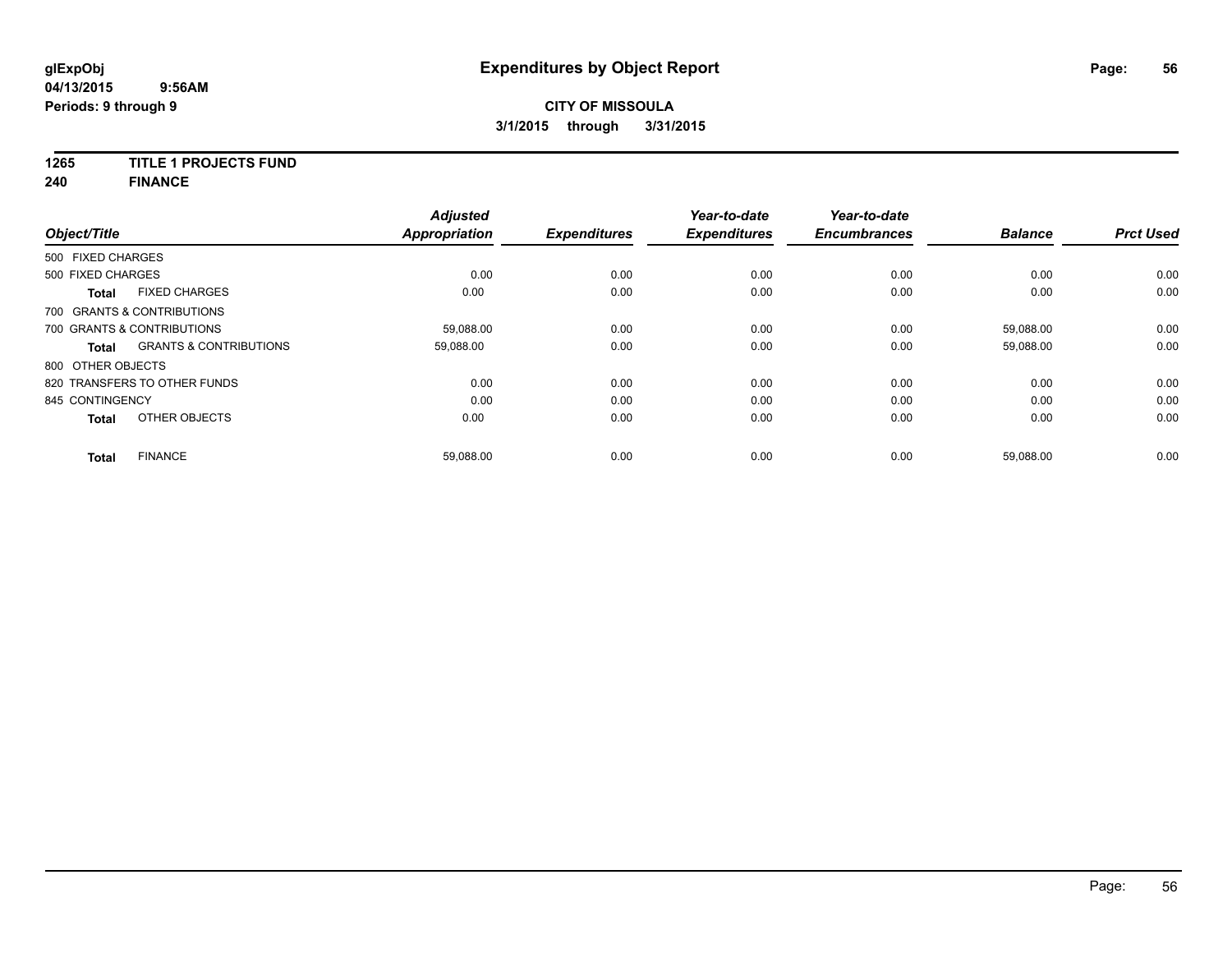## **CITY OF MISSOULA 3/1/2015 through 3/31/2015**

### **1265 TITLE 1 PROJECTS FUND**

| Object/Title      |                                   | <b>Adjusted</b><br><b>Appropriation</b> | <b>Expenditures</b> | Year-to-date<br><b>Expenditures</b> | Year-to-date<br><b>Encumbrances</b> | <b>Balance</b> | <b>Prct Used</b> |
|-------------------|-----------------------------------|-----------------------------------------|---------------------|-------------------------------------|-------------------------------------|----------------|------------------|
| 500 FIXED CHARGES |                                   |                                         |                     |                                     |                                     |                |                  |
| 500 FIXED CHARGES |                                   | 0.00                                    | 0.00                | 0.00                                | 0.00                                | 0.00           | 0.00             |
| <b>Total</b>      | <b>FIXED CHARGES</b>              | 0.00                                    | 0.00                | 0.00                                | 0.00                                | 0.00           | 0.00             |
|                   | 700 GRANTS & CONTRIBUTIONS        |                                         |                     |                                     |                                     |                |                  |
|                   | 700 GRANTS & CONTRIBUTIONS        | 59,088.00                               | 0.00                | 0.00                                | 0.00                                | 59,088.00      | 0.00             |
| Total             | <b>GRANTS &amp; CONTRIBUTIONS</b> | 59,088.00                               | 0.00                | 0.00                                | 0.00                                | 59,088.00      | 0.00             |
| 800 OTHER OBJECTS |                                   |                                         |                     |                                     |                                     |                |                  |
|                   | 820 TRANSFERS TO OTHER FUNDS      | 0.00                                    | 0.00                | 0.00                                | 0.00                                | 0.00           | 0.00             |
| 845 CONTINGENCY   |                                   | 0.00                                    | 0.00                | 0.00                                | 0.00                                | 0.00           | 0.00             |
| <b>Total</b>      | OTHER OBJECTS                     | 0.00                                    | 0.00                | 0.00                                | 0.00                                | 0.00           | 0.00             |
| <b>Total</b>      | TITLE 1 PROJECTS FUND             | 59,088.00                               | 0.00                | 0.00                                | 0.00                                | 59,088.00      | 0.00             |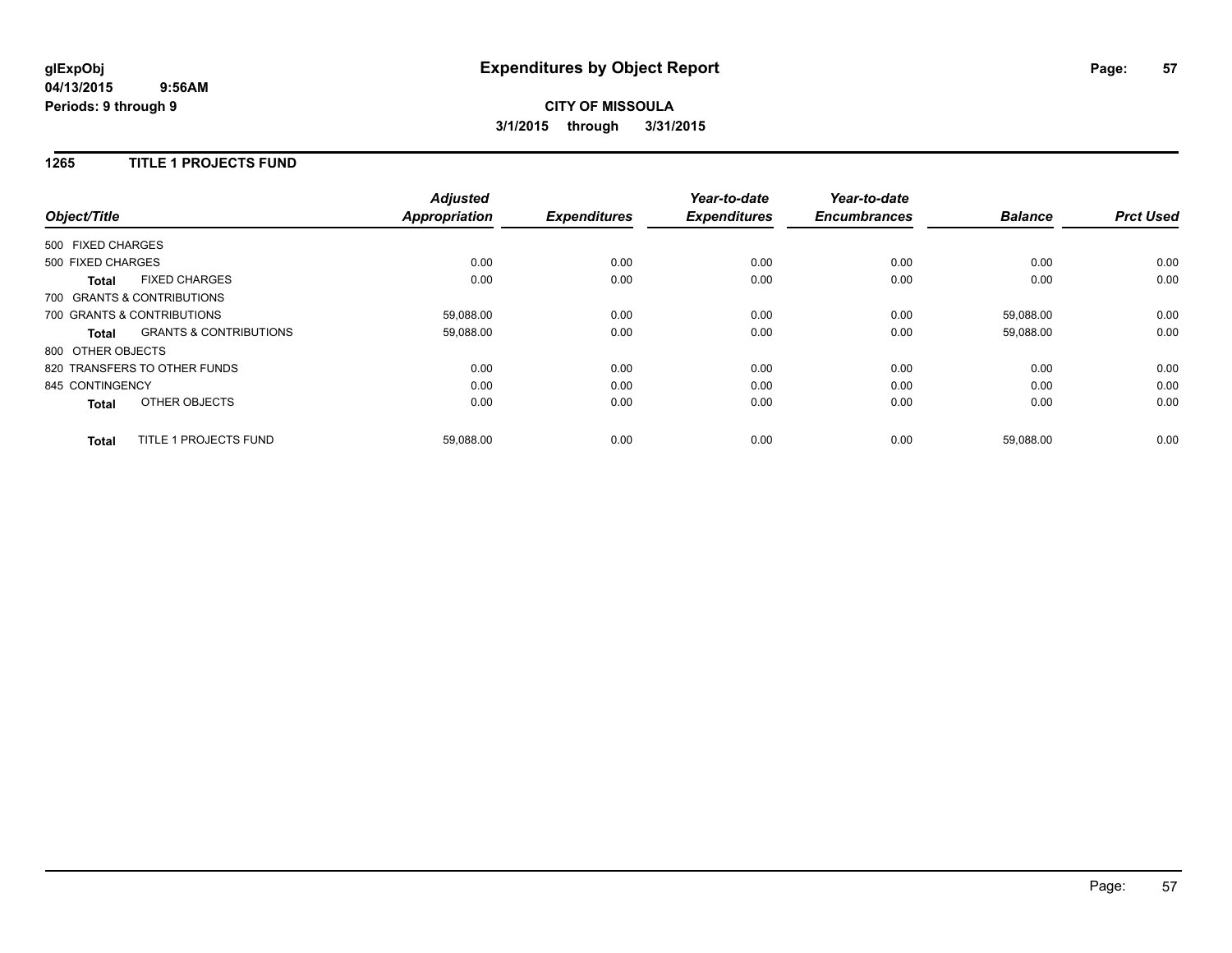### **1396 PROGRAM INCOME REVOLVING LOAN PROGRAM**

**390 NON-DEPARTMENTAL**

| Object/Title           |                                   | <b>Adjusted</b><br><b>Appropriation</b> | <b>Expenditures</b> | Year-to-date<br><b>Expenditures</b> | Year-to-date<br><b>Encumbrances</b> | <b>Balance</b> | <b>Prct Used</b> |
|------------------------|-----------------------------------|-----------------------------------------|---------------------|-------------------------------------|-------------------------------------|----------------|------------------|
| 300 PURCHASED SERVICES |                                   |                                         |                     |                                     |                                     |                |                  |
|                        | 350 PROFESSIONAL SERVICES         | 0.00                                    | 0.00                | 0.00                                | 0.00                                | 0.00           | 0.00             |
| <b>Total</b>           | PURCHASED SERVICES                | 0.00                                    | 0.00                | 0.00                                | 0.00                                | 0.00           | 0.00             |
|                        | 700 GRANTS & CONTRIBUTIONS        |                                         |                     |                                     |                                     |                |                  |
|                        | 700 GRANTS & CONTRIBUTIONS        | 51.791.00                               | 0.00                | 0.00                                | 0.00                                | 51.791.00      | 0.00             |
| <b>Total</b>           | <b>GRANTS &amp; CONTRIBUTIONS</b> | 51.791.00                               | 0.00                | 0.00                                | 0.00                                | 51.791.00      | 0.00             |
| <b>Total</b>           | NON-DEPARTMENTAL                  | 51.791.00                               | 0.00                | 0.00                                | 0.00                                | 51.791.00      | 0.00             |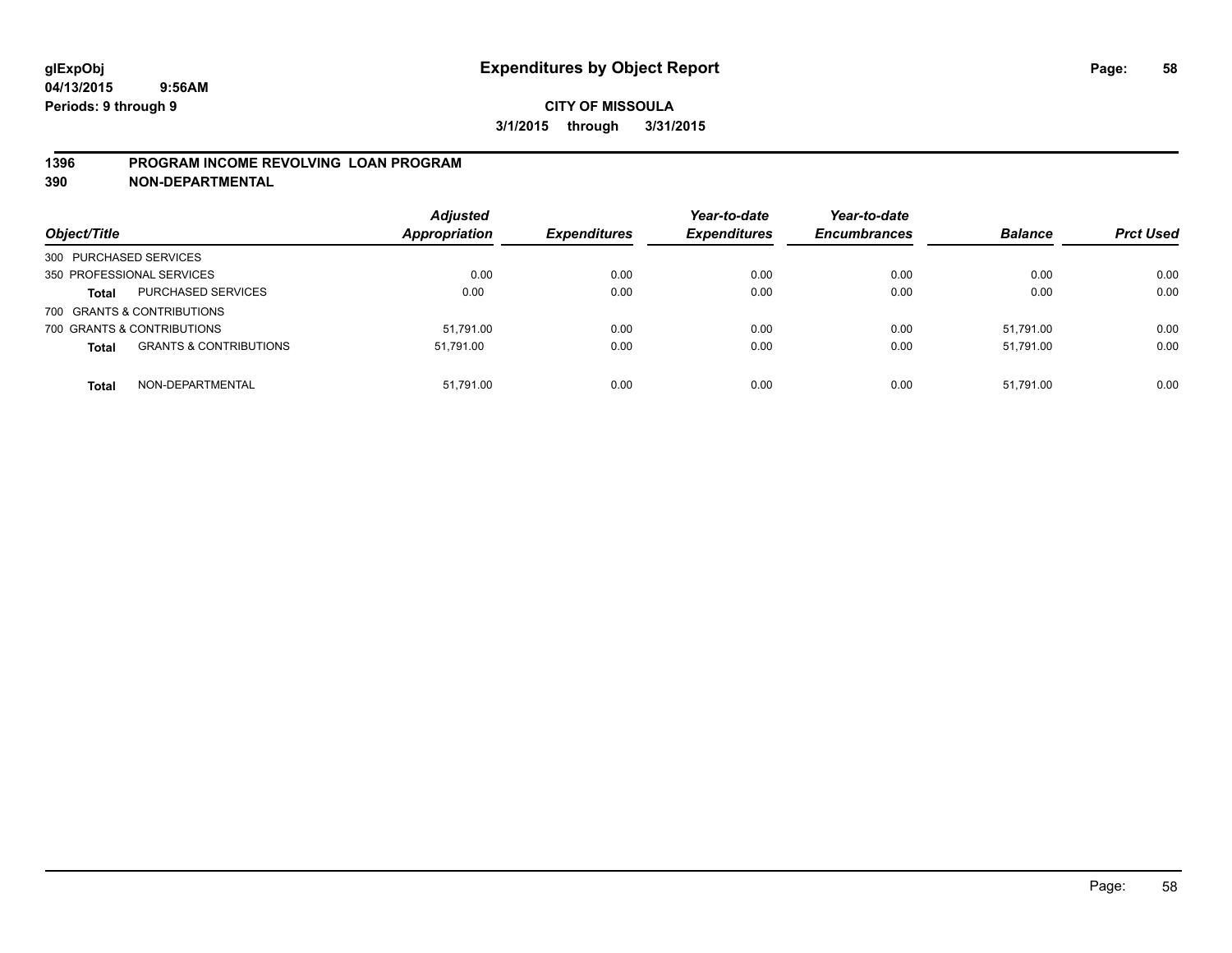**CITY OF MISSOULA 3/1/2015 through 3/31/2015**

### **1396 PROGRAM INCOME REVOLVING LOAN PROGRAM**

| Object/Title           |                                   | <b>Adjusted</b><br>Appropriation | <b>Expenditures</b> | Year-to-date<br><b>Expenditures</b> | Year-to-date<br><b>Encumbrances</b> | <b>Balance</b> | <b>Prct Used</b> |
|------------------------|-----------------------------------|----------------------------------|---------------------|-------------------------------------|-------------------------------------|----------------|------------------|
| 300 PURCHASED SERVICES |                                   |                                  |                     |                                     |                                     |                |                  |
|                        | 350 PROFESSIONAL SERVICES         | 0.00                             | 0.00                | 0.00                                | 0.00                                | 0.00           | 0.00             |
| Total                  | <b>PURCHASED SERVICES</b>         | 0.00                             | 0.00                | 0.00                                | 0.00                                | 0.00           | 0.00             |
|                        | 700 GRANTS & CONTRIBUTIONS        |                                  |                     |                                     |                                     |                |                  |
|                        | 700 GRANTS & CONTRIBUTIONS        | 51,791.00                        | 0.00                | 0.00                                | 0.00                                | 51,791.00      | 0.00             |
| <b>Total</b>           | <b>GRANTS &amp; CONTRIBUTIONS</b> | 51,791.00                        | 0.00                | 0.00                                | 0.00                                | 51.791.00      | 0.00             |
| <b>Total</b>           | PROGRAM INCOME REVOLVING LOAN P   | 51,791.00                        | 0.00                | 0.00                                | 0.00                                | 51,791.00      | 0.00             |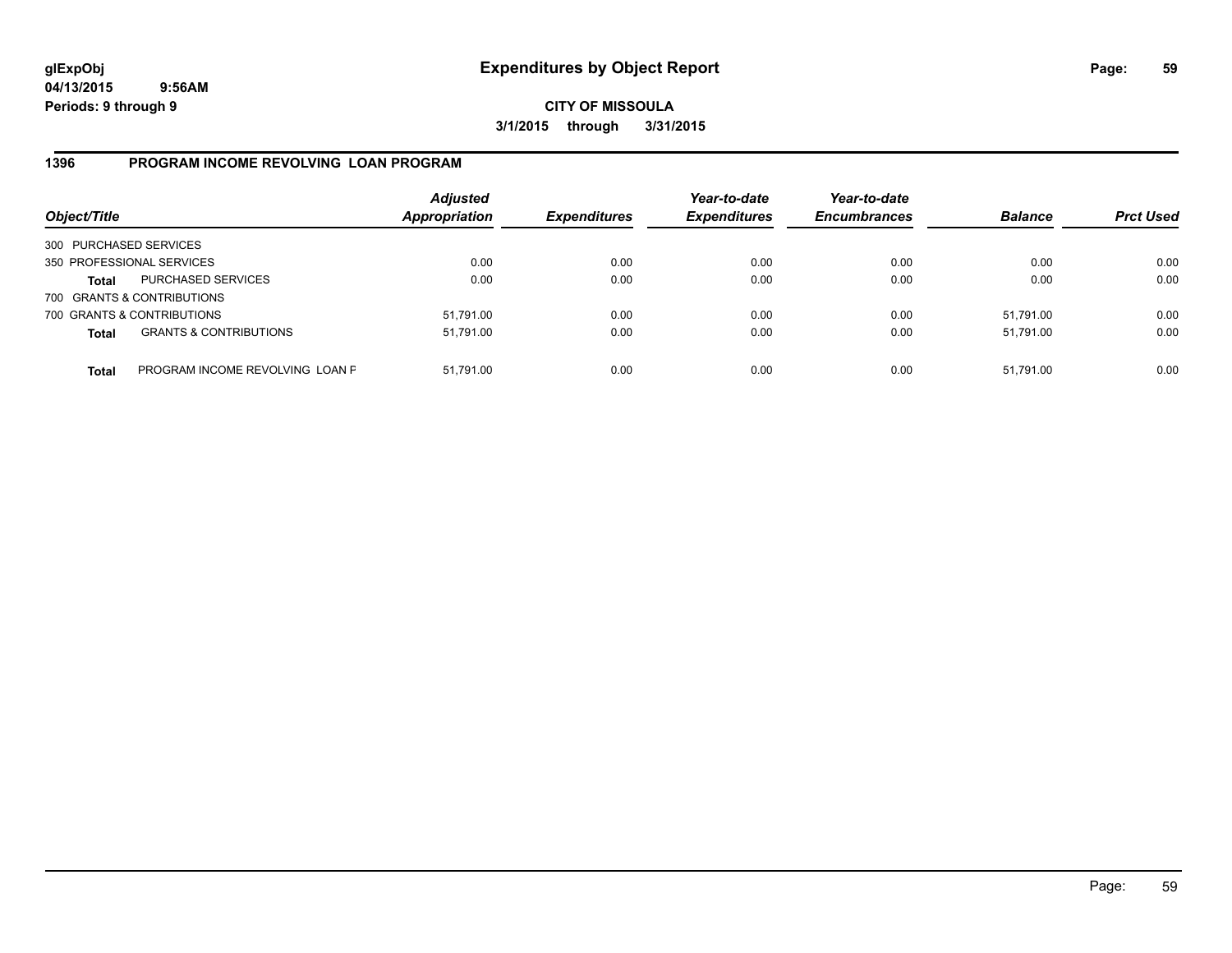#### **1397 STATE HOME PROGRAM INCOME**

**390 NON-DEPARTMENTAL**

| Object/Title           |                           | <b>Adjusted</b><br><b>Appropriation</b> | <b>Expenditures</b> | Year-to-date<br><b>Expenditures</b> | Year-to-date<br><b>Encumbrances</b> | <b>Balance</b> | <b>Prct Used</b> |
|------------------------|---------------------------|-----------------------------------------|---------------------|-------------------------------------|-------------------------------------|----------------|------------------|
| 300 PURCHASED SERVICES |                           |                                         |                     |                                     |                                     |                |                  |
|                        | 350 PROFESSIONAL SERVICES | 600,000.00                              | 0.00                | 0.00                                | 0.00                                | 600,000.00     | 0.00             |
| <b>Total</b>           | <b>PURCHASED SERVICES</b> | 600.000.00                              | 0.00                | 0.00                                | 0.00                                | 600.000.00     | 0.00             |
| <b>Total</b>           | NON-DEPARTMENTAL          | 600,000.00                              | 0.00                | 0.00                                | 0.00                                | 600,000.00     | 0.00             |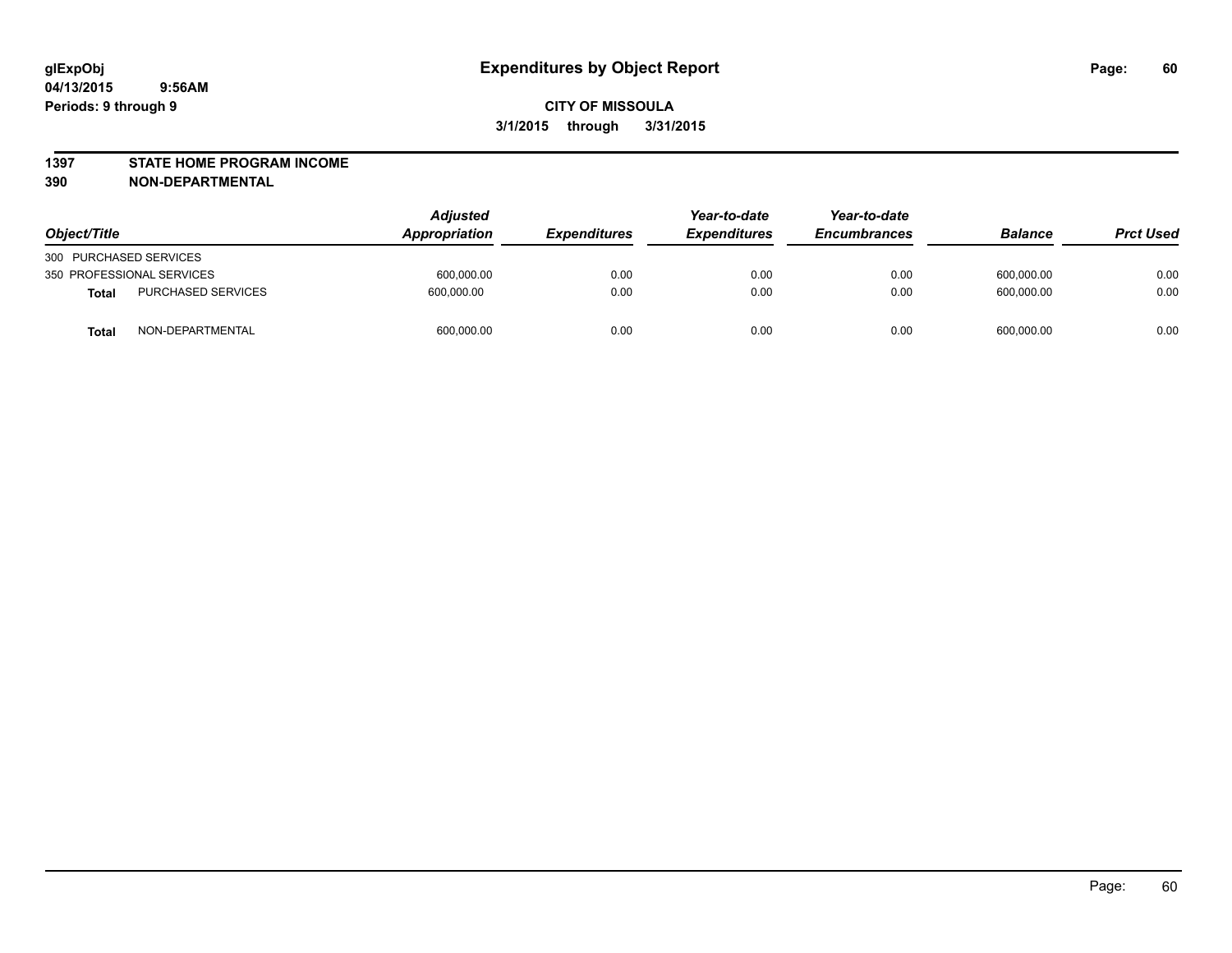**CITY OF MISSOULA 3/1/2015 through 3/31/2015**

#### **1397 STATE HOME PROGRAM INCOME**

| Object/Title                              | <b>Adjusted</b><br><b>Appropriation</b> | <b>Expenditures</b> | Year-to-date<br><b>Expenditures</b> | Year-to-date<br><b>Encumbrances</b> | <b>Balance</b> | <b>Prct Used</b> |
|-------------------------------------------|-----------------------------------------|---------------------|-------------------------------------|-------------------------------------|----------------|------------------|
| 300 PURCHASED SERVICES                    |                                         |                     |                                     |                                     |                |                  |
| 350 PROFESSIONAL SERVICES                 | 600,000.00                              | 0.00                | 0.00                                | 0.00                                | 600.000.00     | 0.00             |
| PURCHASED SERVICES<br><b>Total</b>        | 600,000.00                              | 0.00                | 0.00                                | 0.00                                | 600.000.00     | 0.00             |
| STATE HOME PROGRAM INCOME<br><b>Total</b> | 600,000.00                              | 0.00                | 0.00                                | 0.00                                | 600.000.00     | 0.00             |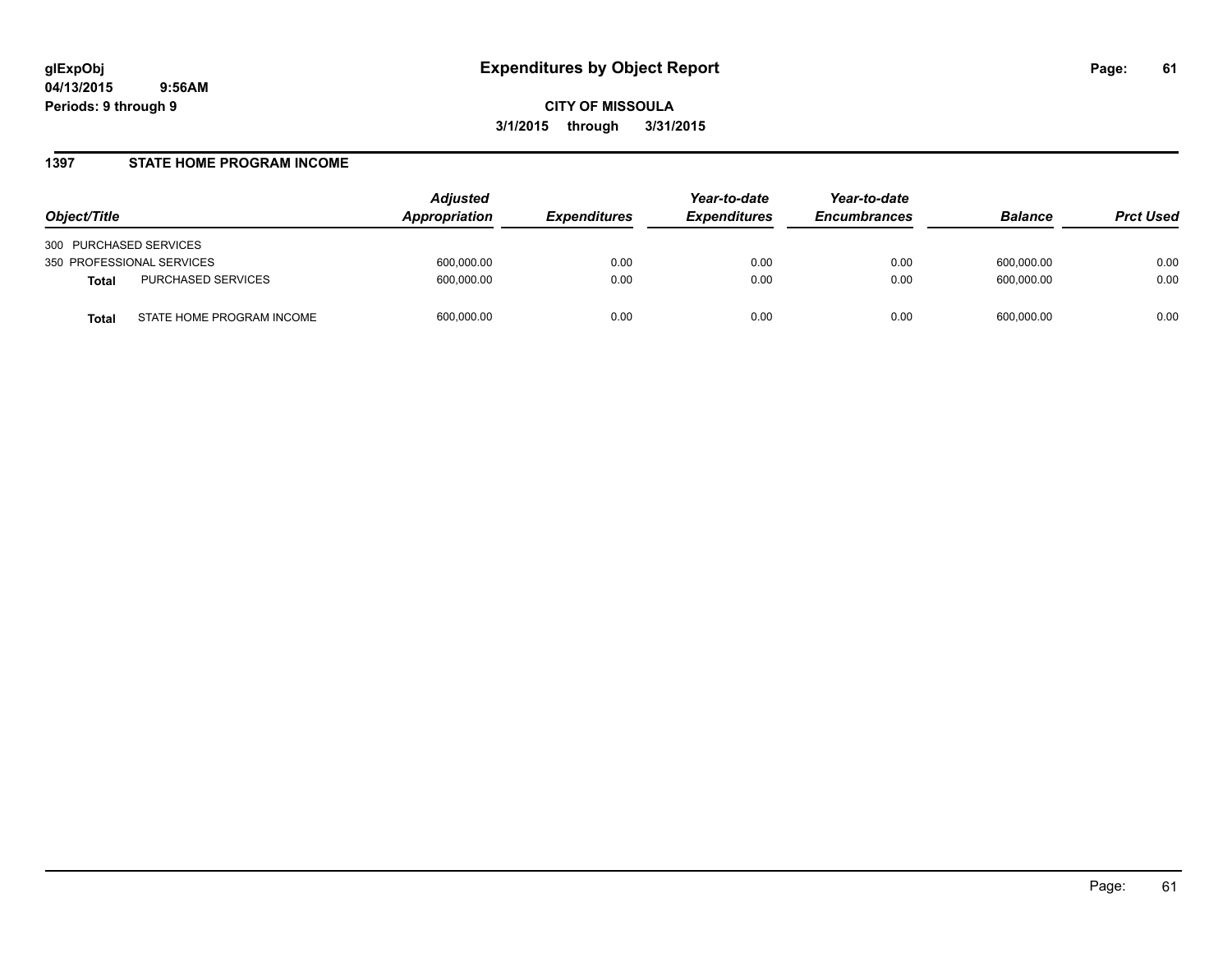#### **2250 PLANNING FUND**

**250 DEVELOPMENT SERVICES**

|                                             | <b>Adjusted</b>      |                     | Year-to-date        | Year-to-date        |                |                  |
|---------------------------------------------|----------------------|---------------------|---------------------|---------------------|----------------|------------------|
| Object/Title                                | <b>Appropriation</b> | <b>Expenditures</b> | <b>Expenditures</b> | <b>Encumbrances</b> | <b>Balance</b> | <b>Prct Used</b> |
| 100 PERSONAL SERVICES                       |                      |                     |                     |                     |                |                  |
| 110 SALARIES AND WAGES                      | 296,680.00           | 17,994.29           | 281,750.55          | 0.00                | 14,929.45      | 94.97            |
| 140 EMPLOYER CONTRIBUTIONS                  | 90,685.00            | 7,101.03            | 103,760.37          | 0.00                | $-13,075.37$   | 114.42           |
| 141 STATE RETIREMENT CONTRIBUTIONS          | 0.00                 | 17.99               | 284.01              | 0.00                | $-284.01$      | 0.00             |
| PERSONAL SERVICES<br><b>Total</b>           | 387,365.00           | 25,113.31           | 385,794.93          | 0.00                | 1,570.07       | 99.59            |
| 200 SUPPLIES                                |                      |                     |                     |                     |                |                  |
| 210 OFFICE SUPPLIES                         | 2,550.00             | 77.32               | 1,194.54            | 0.00                | 1,355.46       | 46.84            |
| 220 OPERATING SUPPLIES                      | 1,300.00             | 14.99               | 28.96               | 0.00                | 1,271.04       | 2.23             |
| 231 GASOLINE                                | 0.00                 | 0.00                | 0.00                | 0.00                | 0.00           | 0.00             |
| 240 OTHER SUPPLIES                          | 0.00                 | 138.83              | 588.09              | 0.00                | $-588.09$      | 0.00             |
| <b>SUPPLIES</b><br><b>Total</b>             | 3,850.00             | 231.14              | 1,811.59            | 0.00                | 2,038.41       | 47.05            |
| 300 PURCHASED SERVICES                      |                      |                     |                     |                     |                |                  |
| 310 COMMUNICATIONS                          | 1,100.00             | 1.62                | 945.98              | 0.00                | 154.02         | 86.00            |
| 320 PRINTING & DUPLICATING                  | 9,300.00             | 0.00                | 52.88               | 0.00                | 9,247.12       | 0.57             |
| 330 PUBLICITY, SUBSCRIPTIONS & DUES         | 3,306.00             | 583.50              | 3,767.11            | 0.00                | $-461.11$      | 113.95           |
| 344 TELEPHONE SERVICE                       | 125.00               | 19.06               | 113.13              | 0.00                | 11.87          | 90.50            |
| 350 PROFESSIONAL SERVICES                   | 100,000.00           | 9,025.00            | 48,878.79           | 0.00                | 51,121.21      | 48.88            |
| 360 REPAIR & MAINTENANCE                    | 1,540.00             | 0.00                | 300.00              | 0.00                | 1,240.00       | 19.48            |
| 370 TRAVEL                                  | 5,185.00             | 0.00                | 965.08              | 0.00                | 4,219.92       | 18.61            |
| 380 TRAINING                                | 3,595.00             | 1,615.00            | 2,330.00            | 0.00                | 1,265.00       | 64.81            |
| 390 OTHER PURCHASED SERVICES                | 4,750.00             | 50.00               | 1,344.85            | 0.00                | 3,405.15       | 28.31            |
| PURCHASED SERVICES<br><b>Total</b>          | 128,901.00           | 11,294.18           | 58,697.82           | 0.00                | 70,203.18      | 45.54            |
| 500 FIXED CHARGES                           |                      |                     |                     |                     |                |                  |
| 500 FIXED CHARGES                           | 24,000.00            | 0.00                | 0.00                | 0.00                | 24,000.00      | 0.00             |
| <b>FIXED CHARGES</b><br>Total               | 24,000.00            | 0.00                | 0.00                | 0.00                | 24,000.00      | 0.00             |
| 800 OTHER OBJECTS                           |                      |                     |                     |                     |                |                  |
| 820 TRANSFERS TO OTHER FUNDS                | 0.00                 | 0.00                | 0.00                | 0.00                | 0.00           | 0.00             |
| 845 CONTINGENCY                             | 149,604.00           | 0.00                | 0.00                | 0.00                | 149,604.00     | 0.00             |
| OTHER OBJECTS<br><b>Total</b>               | 149,604.00           | 0.00                | 0.00                | 0.00                | 149,604.00     | 0.00             |
| <b>DEVELOPMENT SERVICES</b><br><b>Total</b> | 693,720.00           | 36,638.63           | 446,304.34          | 0.00                | 247,415.66     | 64.33            |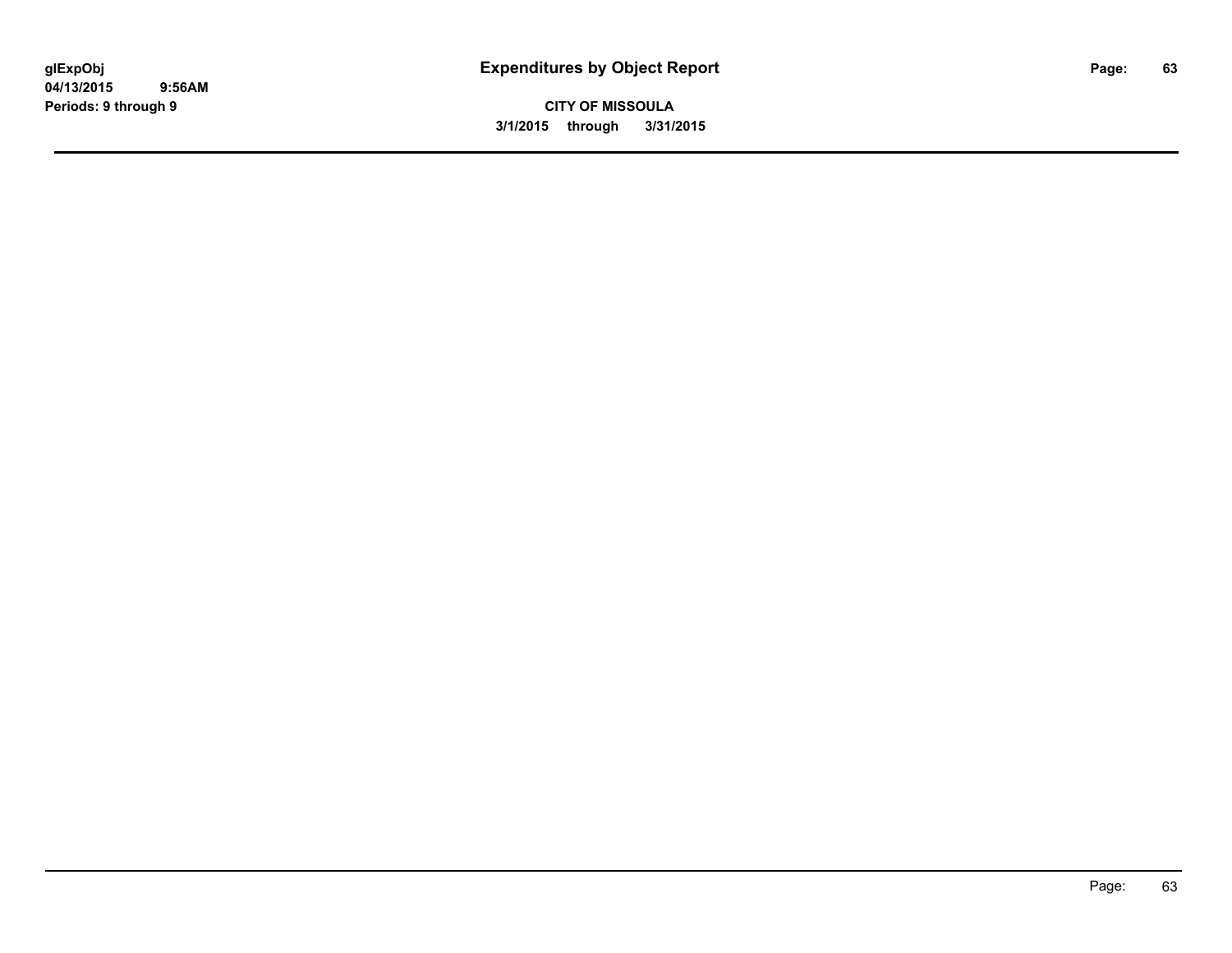**2250 PLANNING FUND**

|                                      | <b>Adjusted</b>      |                     | Year-to-date        | Year-to-date        |                |                  |
|--------------------------------------|----------------------|---------------------|---------------------|---------------------|----------------|------------------|
| Object/Title                         | <b>Appropriation</b> | <b>Expenditures</b> | <b>Expenditures</b> | <b>Encumbrances</b> | <b>Balance</b> | <b>Prct Used</b> |
| 100 PERSONAL SERVICES                |                      |                     |                     |                     |                |                  |
| 110 SALARIES AND WAGES               | 296,680.00           | 17,994.29           | 281,750.55          | 0.00                | 14,929.45      | 94.97            |
| <b>140 EMPLOYER CONTRIBUTIONS</b>    | 90,685.00            | 7,101.03            | 103,760.37          | 0.00                | $-13,075.37$   | 114.42           |
| 141 STATE RETIREMENT CONTRIBUTIONS   | 0.00                 | 17.99               | 284.01              | 0.00                | $-284.01$      | 0.00             |
| PERSONAL SERVICES<br><b>Total</b>    | 387,365.00           | 25,113.31           | 385,794.93          | 0.00                | 1,570.07       | 99.59            |
| 200 SUPPLIES                         |                      |                     |                     |                     |                |                  |
| 210 OFFICE SUPPLIES                  | 2,550.00             | 77.32               | 1,194.54            | 0.00                | 1,355.46       | 46.84            |
| 220 OPERATING SUPPLIES               | 1,300.00             | 14.99               | 28.96               | 0.00                | 1,271.04       | 2.23             |
| 231 GASOLINE                         | 0.00                 | 0.00                | 0.00                | 0.00                | 0.00           | 0.00             |
| 240 OTHER SUPPLIES                   | 0.00                 | 138.83              | 588.09              | 0.00                | $-588.09$      | 0.00             |
| <b>SUPPLIES</b><br><b>Total</b>      | 3,850.00             | 231.14              | 1,811.59            | 0.00                | 2,038.41       | 47.05            |
| 300 PURCHASED SERVICES               |                      |                     |                     |                     |                |                  |
| 310 COMMUNICATIONS                   | 1,100.00             | 1.62                | 945.98              | 0.00                | 154.02         | 86.00            |
| 320 PRINTING & DUPLICATING           | 9,300.00             | 0.00                | 52.88               | 0.00                | 9,247.12       | 0.57             |
| 330 PUBLICITY, SUBSCRIPTIONS & DUES  | 3,306.00             | 583.50              | 3,767.11            | 0.00                | $-461.11$      | 113.95           |
| 344 TELEPHONE SERVICE                | 125.00               | 19.06               | 113.13              | 0.00                | 11.87          | 90.50            |
| 350 PROFESSIONAL SERVICES            | 100,000.00           | 9,025.00            | 48,878.79           | 0.00                | 51,121.21      | 48.88            |
| 360 REPAIR & MAINTENANCE             | 1,540.00             | 0.00                | 300.00              | 0.00                | 1,240.00       | 19.48            |
| 370 TRAVEL                           | 5,185.00             | 0.00                | 965.08              | 0.00                | 4,219.92       | 18.61            |
| 380 TRAINING                         | 3,595.00             | 1,615.00            | 2,330.00            | 0.00                | 1,265.00       | 64.81            |
| 390 OTHER PURCHASED SERVICES         | 4,750.00             | 50.00               | 1,344.85            | 0.00                | 3,405.15       | 28.31            |
| PURCHASED SERVICES<br><b>Total</b>   | 128,901.00           | 11,294.18           | 58,697.82           | 0.00                | 70,203.18      | 45.54            |
| 500 FIXED CHARGES                    |                      |                     |                     |                     |                |                  |
| 500 FIXED CHARGES                    | 24,000.00            | 0.00                | 0.00                | 0.00                | 24,000.00      | 0.00             |
| <b>FIXED CHARGES</b><br><b>Total</b> | 24,000.00            | 0.00                | 0.00                | 0.00                | 24,000.00      | 0.00             |
| 800 OTHER OBJECTS                    |                      |                     |                     |                     |                |                  |
| 820 TRANSFERS TO OTHER FUNDS         | 0.00                 | 0.00                | 0.00                | 0.00                | 0.00           | 0.00             |
| 845 CONTINGENCY                      | 149,604.00           | 0.00                | 0.00                | 0.00                | 149,604.00     | 0.00             |
| OTHER OBJECTS<br><b>Total</b>        | 149,604.00           | 0.00                | 0.00                | 0.00                | 149,604.00     | 0.00             |
| <b>PLANNING FUND</b><br><b>Total</b> | 693,720.00           | 36,638.63           | 446,304.34          | 0.00                | 247,415.66     | 64.33            |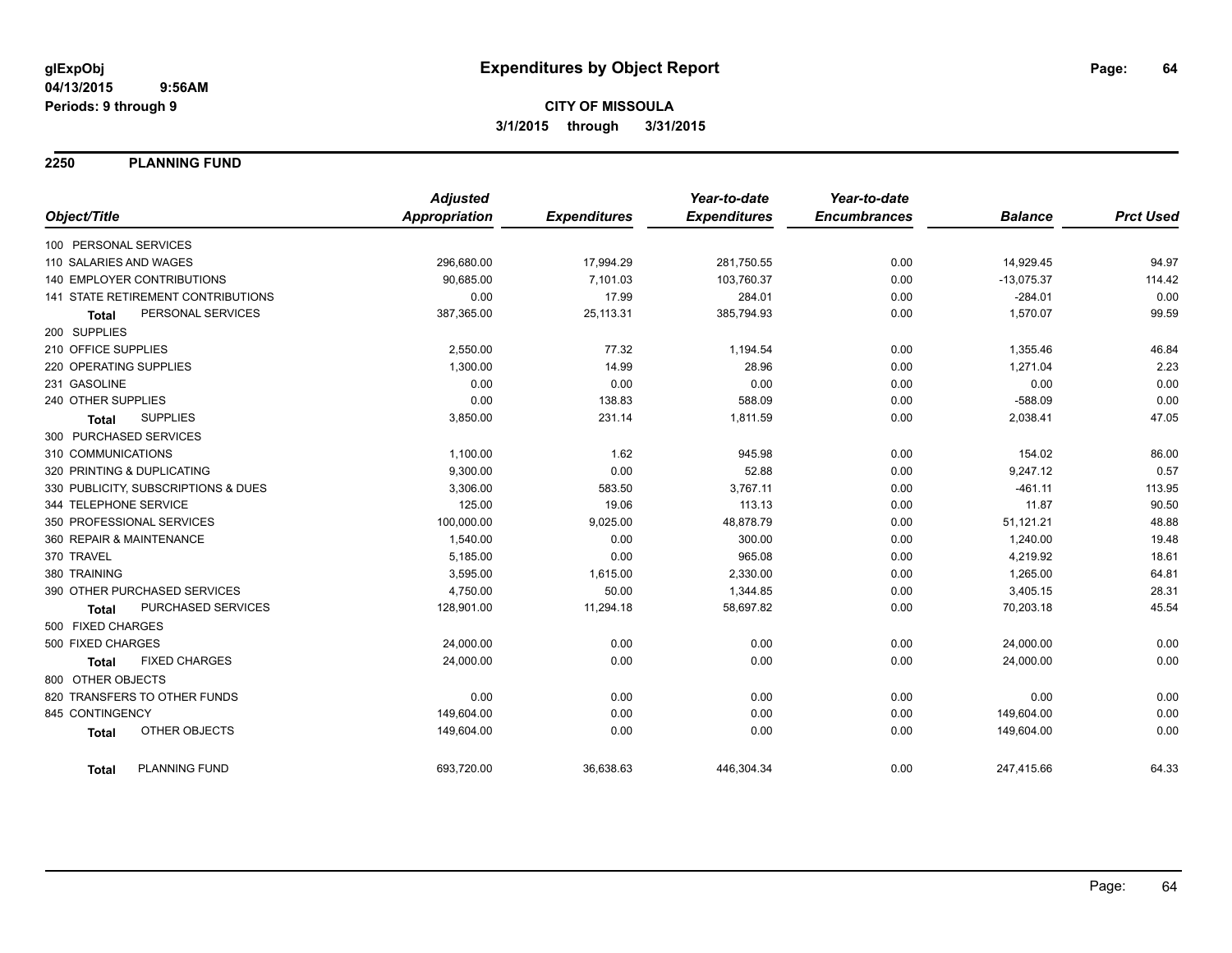#### **2310 PUBLIC SAFETY INFORMATION SYSTEMS**

**310 BUILDING INSPECTION**

| Object/Title      |                            | <b>Adjusted</b><br><b>Appropriation</b> | <b>Expenditures</b> | Year-to-date<br><b>Expenditures</b> | Year-to-date<br><b>Encumbrances</b> | <b>Balance</b> | <b>Prct Used</b> |
|-------------------|----------------------------|-----------------------------------------|---------------------|-------------------------------------|-------------------------------------|----------------|------------------|
| 800 OTHER OBJECTS |                            |                                         |                     |                                     |                                     |                |                  |
| 845 CONTINGENCY   |                            | 0.00                                    | 0.00                | 0.00                                | 0.00                                | 0.00           | 0.00             |
| Total             | OTHER OBJECTS              | 0.00                                    | 0.00                | 0.00                                | 0.00                                | 0.00           | 0.00             |
| Total             | <b>BUILDING INSPECTION</b> | 0.00                                    | 0.00                | 0.00                                | 0.00                                | 0.00           | 0.00             |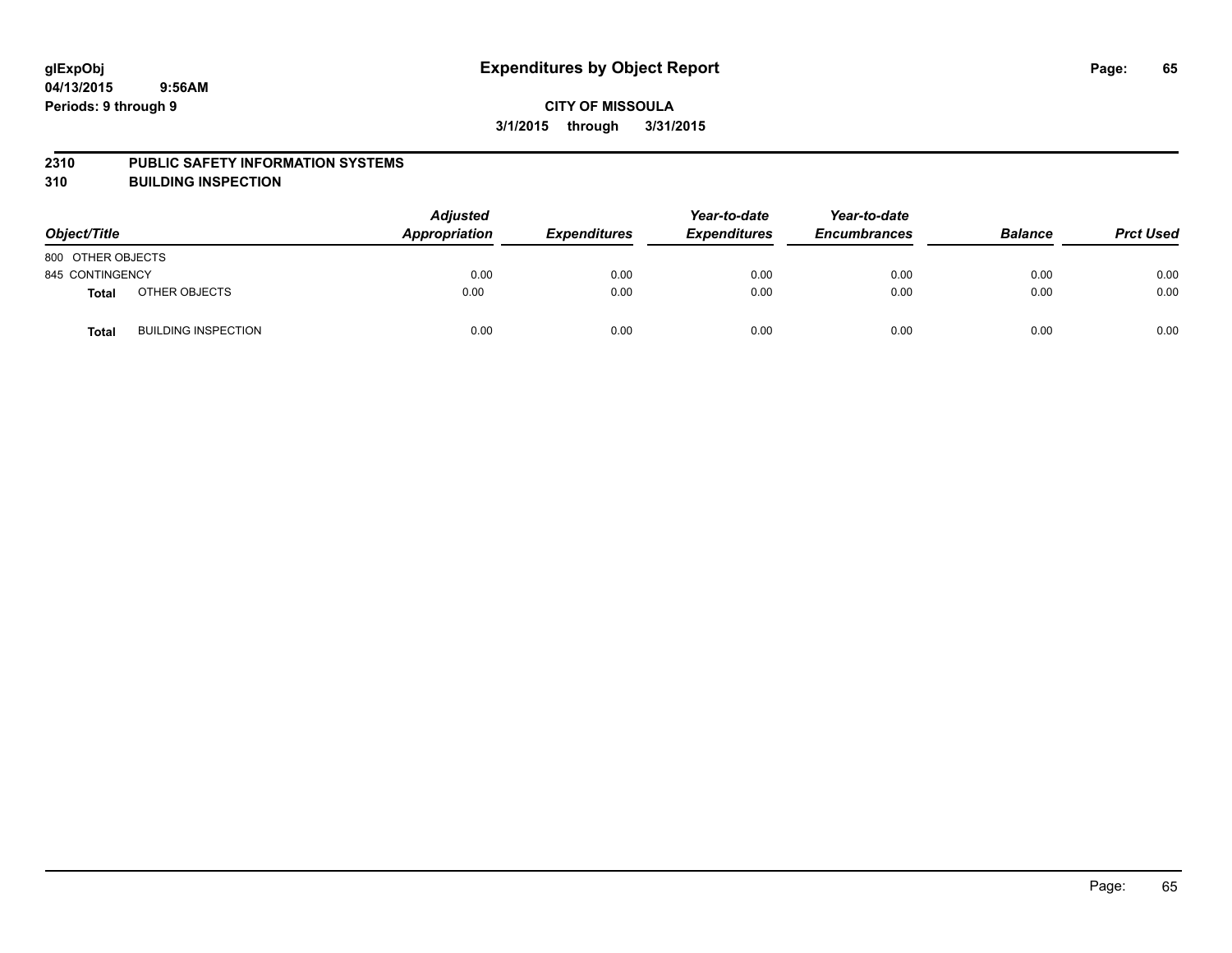# **glExpObj Expenditures by Object Report Page: 66**

**04/13/2015 9:56AM Periods: 9 through 9**

| Object/Title      |                                   | <b>Adjusted</b><br>Appropriation | <b>Expenditures</b> | Year-to-date<br><b>Expenditures</b> | Year-to-date<br><b>Encumbrances</b> | <b>Balance</b> | <b>Prct Used</b> |
|-------------------|-----------------------------------|----------------------------------|---------------------|-------------------------------------|-------------------------------------|----------------|------------------|
| 800 OTHER OBJECTS |                                   |                                  |                     |                                     |                                     |                |                  |
| 845 CONTINGENCY   |                                   | 0.00                             | 0.00                | 0.00                                | 0.00                                | 0.00           | 0.00             |
| Total             | OTHER OBJECTS                     | 0.00                             | 0.00                | 0.00                                | 0.00                                | 0.00           | 0.00             |
| <b>Total</b>      | PUBLIC SAFETY INFORMATION SYSTEM! | 0.00                             | 0.00                | 0.00                                | 0.00                                | 0.00           | 0.00             |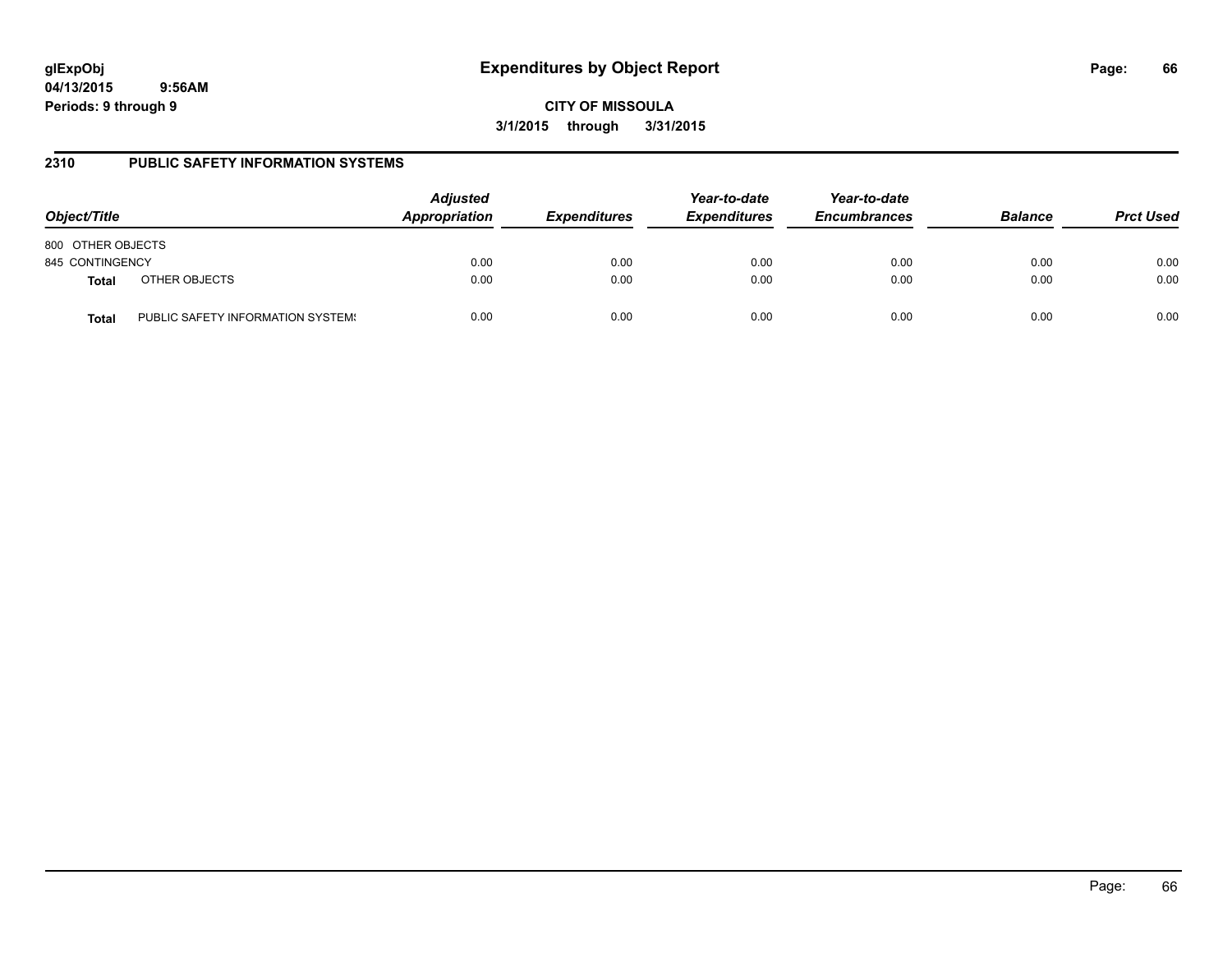#### **2321 IMPACT FEE FUND**

**390 NON-DEPARTMENTAL**

|                        |                              | <b>Adjusted</b> |                     | Year-to-date        | Year-to-date        |                |                  |
|------------------------|------------------------------|-----------------|---------------------|---------------------|---------------------|----------------|------------------|
| Object/Title           |                              | Appropriation   | <b>Expenditures</b> | <b>Expenditures</b> | <b>Encumbrances</b> | <b>Balance</b> | <b>Prct Used</b> |
| 100 PERSONAL SERVICES  |                              |                 |                     |                     |                     |                |                  |
| 110 SALARIES AND WAGES |                              | 0.00            | 0.00                | 0.00                | 0.00                | 0.00           | 0.00             |
|                        | 140 EMPLOYER CONTRIBUTIONS   | 0.00            | 0.00                | 0.00                | 0.00                | 0.00           | 0.00             |
| <b>Total</b>           | PERSONAL SERVICES            | 0.00            | 0.00                | 0.00                | 0.00                | 0.00           | 0.00             |
| 300 PURCHASED SERVICES |                              |                 |                     |                     |                     |                |                  |
|                        | 350 PROFESSIONAL SERVICES    | 0.00            | 1,325.50            | 7,418.00            | 0.00                | $-7,418.00$    | 0.00             |
| Total                  | <b>PURCHASED SERVICES</b>    | 0.00            | 1,325.50            | 7,418.00            | 0.00                | $-7,418.00$    | 0.00             |
| 800 OTHER OBJECTS      |                              |                 |                     |                     |                     |                |                  |
|                        | 820 TRANSFERS TO OTHER FUNDS | 0.00            | 0.00                | 0.00                | 0.00                | 0.00           | 0.00             |
| <b>Total</b>           | OTHER OBJECTS                | 0.00            | 0.00                | 0.00                | 0.00                | 0.00           | 0.00             |
| 900 CAPITAL OUTLAY     |                              |                 |                     |                     |                     |                |                  |
| 930 IMPROVEMENTS       |                              | 2,416,567.00    | 27,468.01           | 608,141.66          | 0.00                | 1,808,425.34   | 25.17            |
| <b>Total</b>           | <b>CAPITAL OUTLAY</b>        | 2,416,567.00    | 27,468.01           | 608,141.66          | 0.00                | 1,808,425.34   | 25.17            |
| <b>Total</b>           | NON-DEPARTMENTAL             | 2,416,567.00    | 28,793.51           | 615,559.66          | 0.00                | 1,801,007.34   | 25.47            |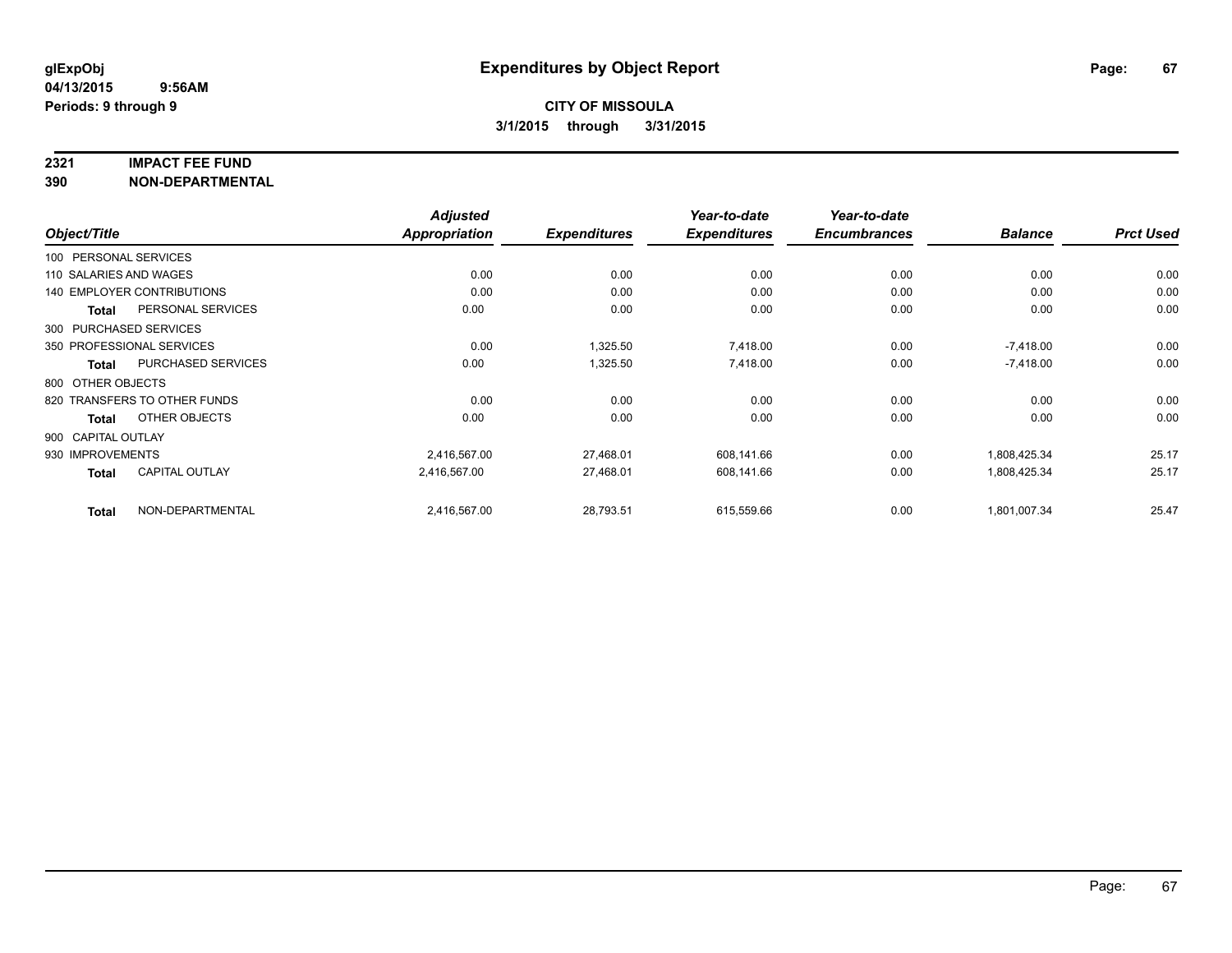### **2321 IMPACT FEE FUND**

|                        |                                   | <b>Adjusted</b>      |                     | Year-to-date        | Year-to-date        |                |                  |
|------------------------|-----------------------------------|----------------------|---------------------|---------------------|---------------------|----------------|------------------|
| Object/Title           |                                   | <b>Appropriation</b> | <b>Expenditures</b> | <b>Expenditures</b> | <b>Encumbrances</b> | <b>Balance</b> | <b>Prct Used</b> |
| 100 PERSONAL SERVICES  |                                   |                      |                     |                     |                     |                |                  |
| 110 SALARIES AND WAGES |                                   | 0.00                 | 0.00                | 0.00                | 0.00                | 0.00           | 0.00             |
|                        | <b>140 EMPLOYER CONTRIBUTIONS</b> | 0.00                 | 0.00                | 0.00                | 0.00                | 0.00           | 0.00             |
| <b>Total</b>           | PERSONAL SERVICES                 | 0.00                 | 0.00                | 0.00                | 0.00                | 0.00           | 0.00             |
|                        | 300 PURCHASED SERVICES            |                      |                     |                     |                     |                |                  |
|                        | 350 PROFESSIONAL SERVICES         | 0.00                 | 1,325.50            | 7,418.00            | 0.00                | $-7,418.00$    | 0.00             |
| <b>Total</b>           | PURCHASED SERVICES                | 0.00                 | 1,325.50            | 7,418.00            | 0.00                | $-7,418.00$    | 0.00             |
| 800 OTHER OBJECTS      |                                   |                      |                     |                     |                     |                |                  |
|                        | 820 TRANSFERS TO OTHER FUNDS      | 0.00                 | 0.00                | 0.00                | 0.00                | 0.00           | 0.00             |
| Total                  | OTHER OBJECTS                     | 0.00                 | 0.00                | 0.00                | 0.00                | 0.00           | 0.00             |
| 900 CAPITAL OUTLAY     |                                   |                      |                     |                     |                     |                |                  |
| 930 IMPROVEMENTS       |                                   | 2,416,567.00         | 27,468.01           | 608,141.66          | 0.00                | 1,808,425.34   | 25.17            |
| <b>Total</b>           | <b>CAPITAL OUTLAY</b>             | 2,416,567.00         | 27,468.01           | 608,141.66          | 0.00                | 1,808,425.34   | 25.17            |
| <b>Total</b>           | <b>IMPACT FEE FUND</b>            | 2,416,567.00         | 28,793.51           | 615,559.66          | 0.00                | 1,801,007.34   | 25.47            |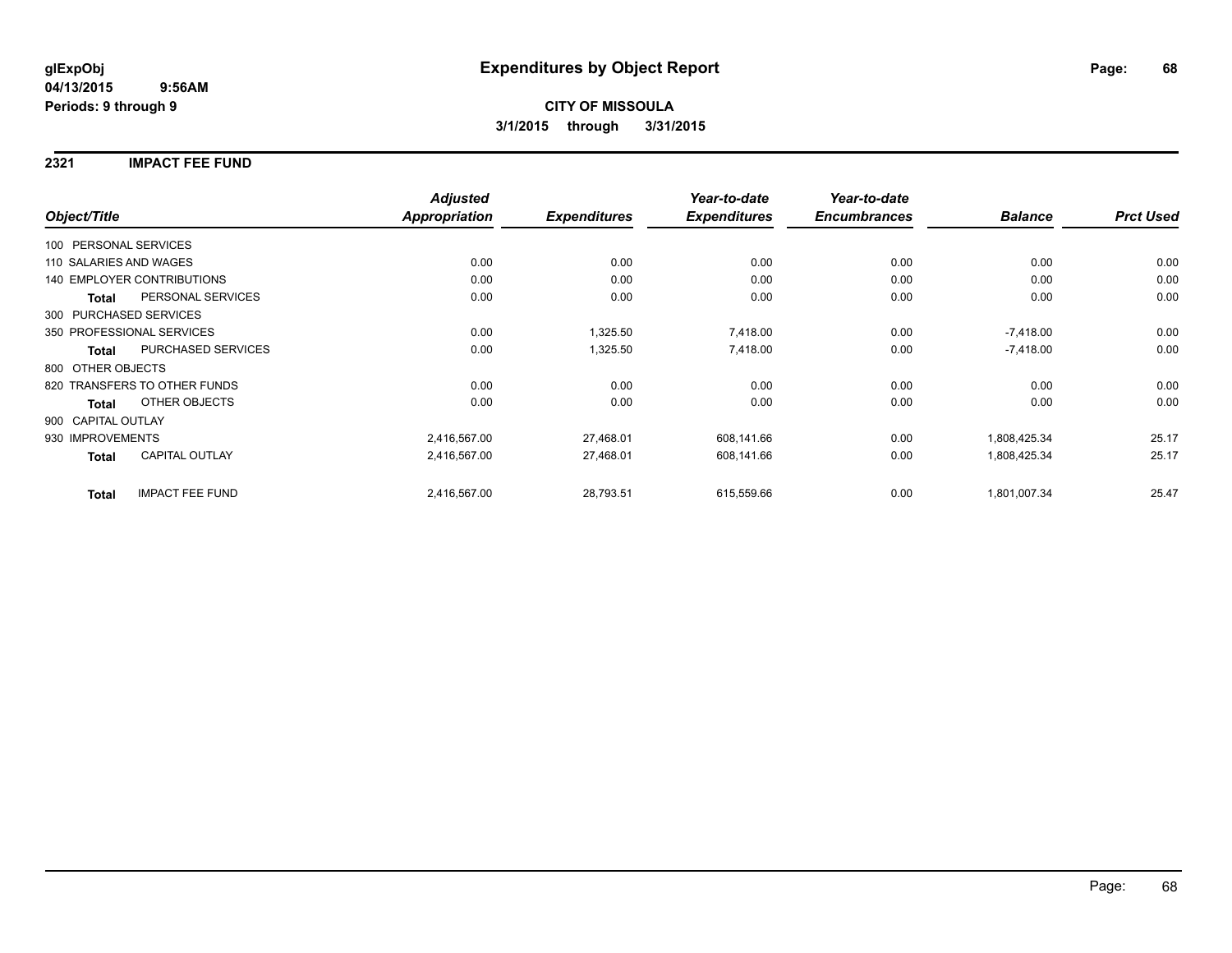#### **2322 GEORGE ELMER/CATTLE DR INTERSECTION**

**390 NON-DEPARTMENTAL**

| Object/Title           |                              | <b>Adjusted</b><br><b>Appropriation</b> | <b>Expenditures</b> | Year-to-date<br><b>Expenditures</b> | Year-to-date<br><b>Encumbrances</b> | <b>Balance</b> | <b>Prct Used</b> |
|------------------------|------------------------------|-----------------------------------------|---------------------|-------------------------------------|-------------------------------------|----------------|------------------|
| 300 PURCHASED SERVICES |                              |                                         |                     |                                     |                                     |                |                  |
|                        | 350 PROFESSIONAL SERVICES    | 15.000.00                               | 0.00                | 0.00                                | 0.00                                | 15.000.00      | 0.00             |
| <b>Total</b>           | <b>PURCHASED SERVICES</b>    | 15,000.00                               | 0.00                | 0.00                                | 0.00                                | 15,000.00      | 0.00             |
| 800 OTHER OBJECTS      |                              |                                         |                     |                                     |                                     |                |                  |
|                        | 820 TRANSFERS TO OTHER FUNDS | 0.00                                    | 0.00                | 0.00                                | 0.00                                | 0.00           | 0.00             |
| Total                  | OTHER OBJECTS                | 0.00                                    | 0.00                | 0.00                                | 0.00                                | 0.00           | 0.00             |
| 900 CAPITAL OUTLAY     |                              |                                         |                     |                                     |                                     |                |                  |
| 930 IMPROVEMENTS       |                              | 0.00                                    | 0.00                | 0.00                                | 0.00                                | 0.00           | 0.00             |
| <b>Total</b>           | <b>CAPITAL OUTLAY</b>        | 0.00                                    | 0.00                | 0.00                                | 0.00                                | 0.00           | 0.00             |
| <b>Total</b>           | NON-DEPARTMENTAL             | 15,000.00                               | 0.00                | 0.00                                | 0.00                                | 15,000.00      | 0.00             |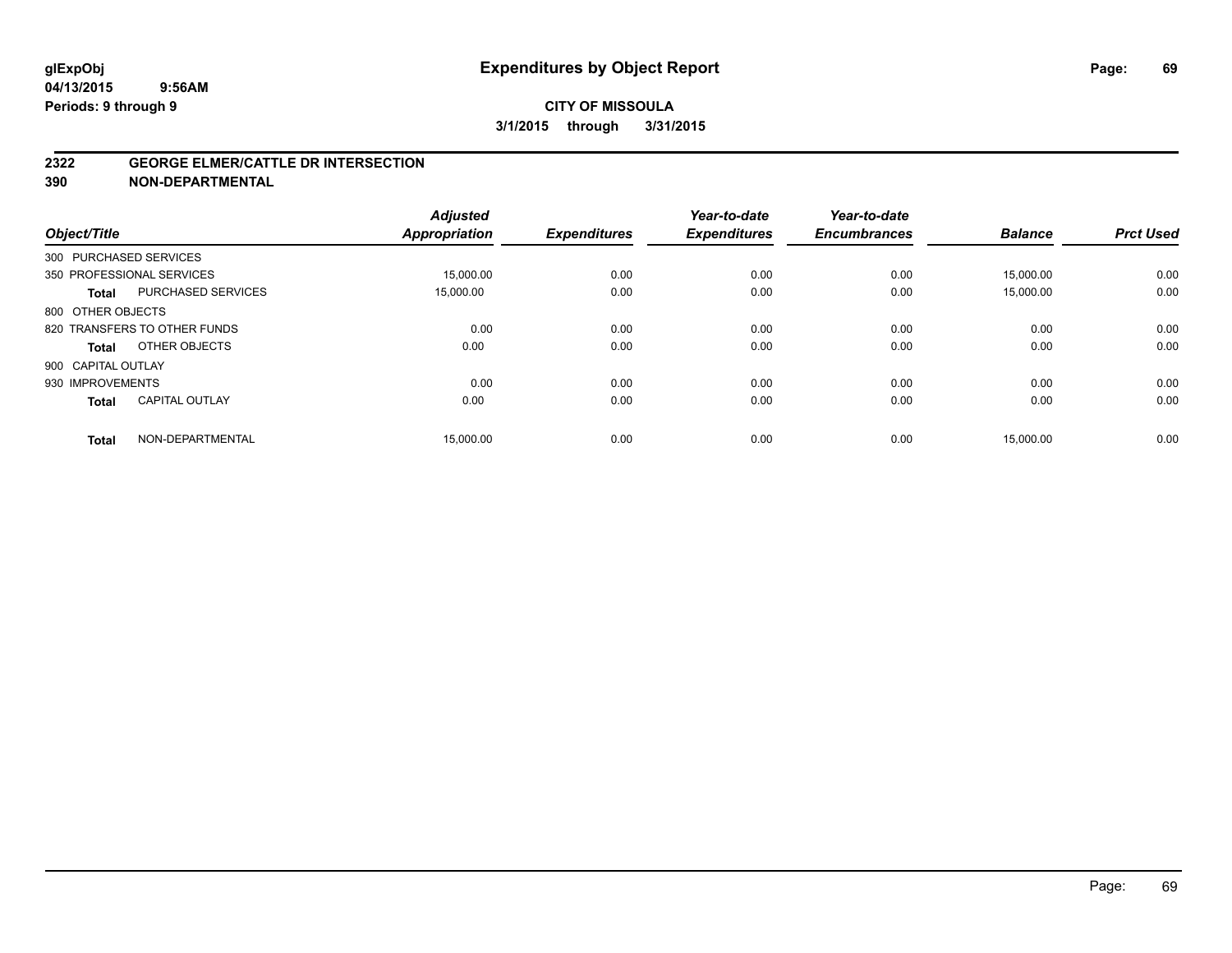**CITY OF MISSOULA 3/1/2015 through 3/31/2015**

## **2322 GEORGE ELMER/CATTLE DR INTERSECTION**

| Object/Title       |                                         | <b>Adjusted</b><br><b>Appropriation</b> | <b>Expenditures</b> | Year-to-date<br><b>Expenditures</b> | Year-to-date<br><b>Encumbrances</b> | <b>Balance</b> | <b>Prct Used</b> |
|--------------------|-----------------------------------------|-----------------------------------------|---------------------|-------------------------------------|-------------------------------------|----------------|------------------|
|                    | 300 PURCHASED SERVICES                  |                                         |                     |                                     |                                     |                |                  |
|                    | 350 PROFESSIONAL SERVICES               | 15.000.00                               | 0.00                | 0.00                                | 0.00                                | 15.000.00      | 0.00             |
| <b>Total</b>       | <b>PURCHASED SERVICES</b>               | 15,000.00                               | 0.00                | 0.00                                | 0.00                                | 15,000.00      | 0.00             |
| 800 OTHER OBJECTS  |                                         |                                         |                     |                                     |                                     |                |                  |
|                    | 820 TRANSFERS TO OTHER FUNDS            | 0.00                                    | 0.00                | 0.00                                | 0.00                                | 0.00           | 0.00             |
| <b>Total</b>       | OTHER OBJECTS                           | 0.00                                    | 0.00                | 0.00                                | 0.00                                | 0.00           | 0.00             |
| 900 CAPITAL OUTLAY |                                         |                                         |                     |                                     |                                     |                |                  |
| 930 IMPROVEMENTS   |                                         | 0.00                                    | 0.00                | 0.00                                | 0.00                                | 0.00           | 0.00             |
| <b>Total</b>       | <b>CAPITAL OUTLAY</b>                   | 0.00                                    | 0.00                | 0.00                                | 0.00                                | 0.00           | 0.00             |
| <b>Total</b>       | <b>GEORGE ELMER/CATTLE DR INTERSECT</b> | 15.000.00                               | 0.00                | 0.00                                | 0.00                                | 15.000.00      | 0.00             |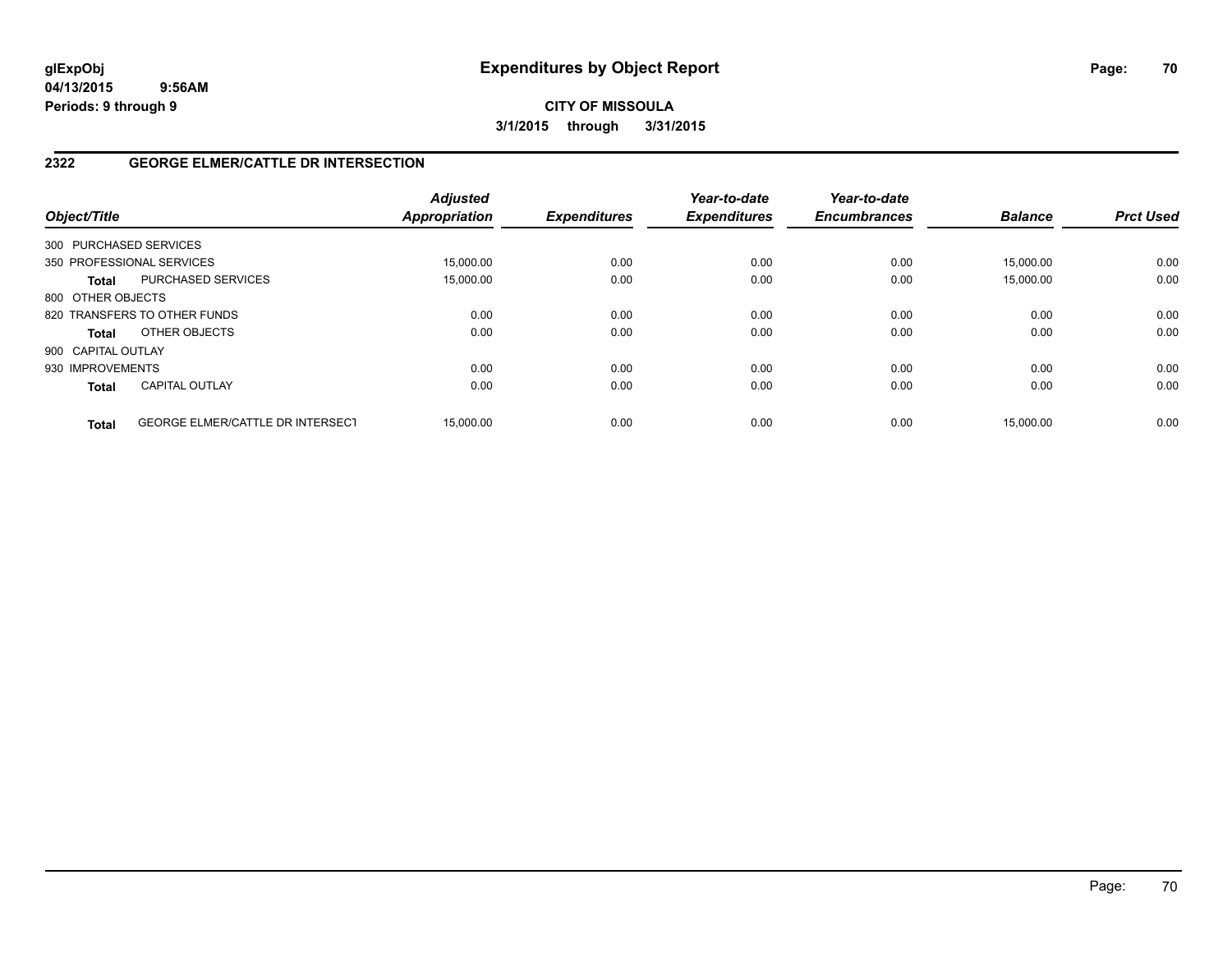**2365 PUBLIC ART FUND**

**220 MAYOR**

|                        |                           | <b>Adjusted</b> |                     | Year-to-date        | Year-to-date        |                |                  |
|------------------------|---------------------------|-----------------|---------------------|---------------------|---------------------|----------------|------------------|
| Object/Title           |                           | Appropriation   | <b>Expenditures</b> | <b>Expenditures</b> | <b>Encumbrances</b> | <b>Balance</b> | <b>Prct Used</b> |
| 300 PURCHASED SERVICES |                           |                 |                     |                     |                     |                |                  |
|                        | 350 PROFESSIONAL SERVICES | 3,000.00        | 0.00                | 2,000.00            | 0.00                | 1,000.00       | 66.67            |
| <b>Total</b>           | <b>PURCHASED SERVICES</b> | 3,000.00        | 0.00                | 2,000.00            | 0.00                | 1,000.00       | 66.67            |
| 800 OTHER OBJECTS      |                           |                 |                     |                     |                     |                |                  |
| 845 CONTINGENCY        |                           | 24,256.00       | 0.00                | 0.00                | 0.00                | 24.256.00      | 0.00             |
| Total                  | OTHER OBJECTS             | 24,256.00       | 0.00                | 0.00                | 0.00                | 24,256.00      | 0.00             |
| 900 CAPITAL OUTLAY     |                           |                 |                     |                     |                     |                |                  |
| 930 IMPROVEMENTS       |                           | 5.615.00        | 0.00                | 20,000.00           | 0.00                | $-14.385.00$   | 356.19           |
| <b>Total</b>           | <b>CAPITAL OUTLAY</b>     | 5.615.00        | 0.00                | 20,000.00           | 0.00                | $-14,385.00$   | 356.19           |
| <b>Total</b>           | <b>MAYOR</b>              | 32.871.00       | 0.00                | 22,000.00           | 0.00                | 10.871.00      | 66.93            |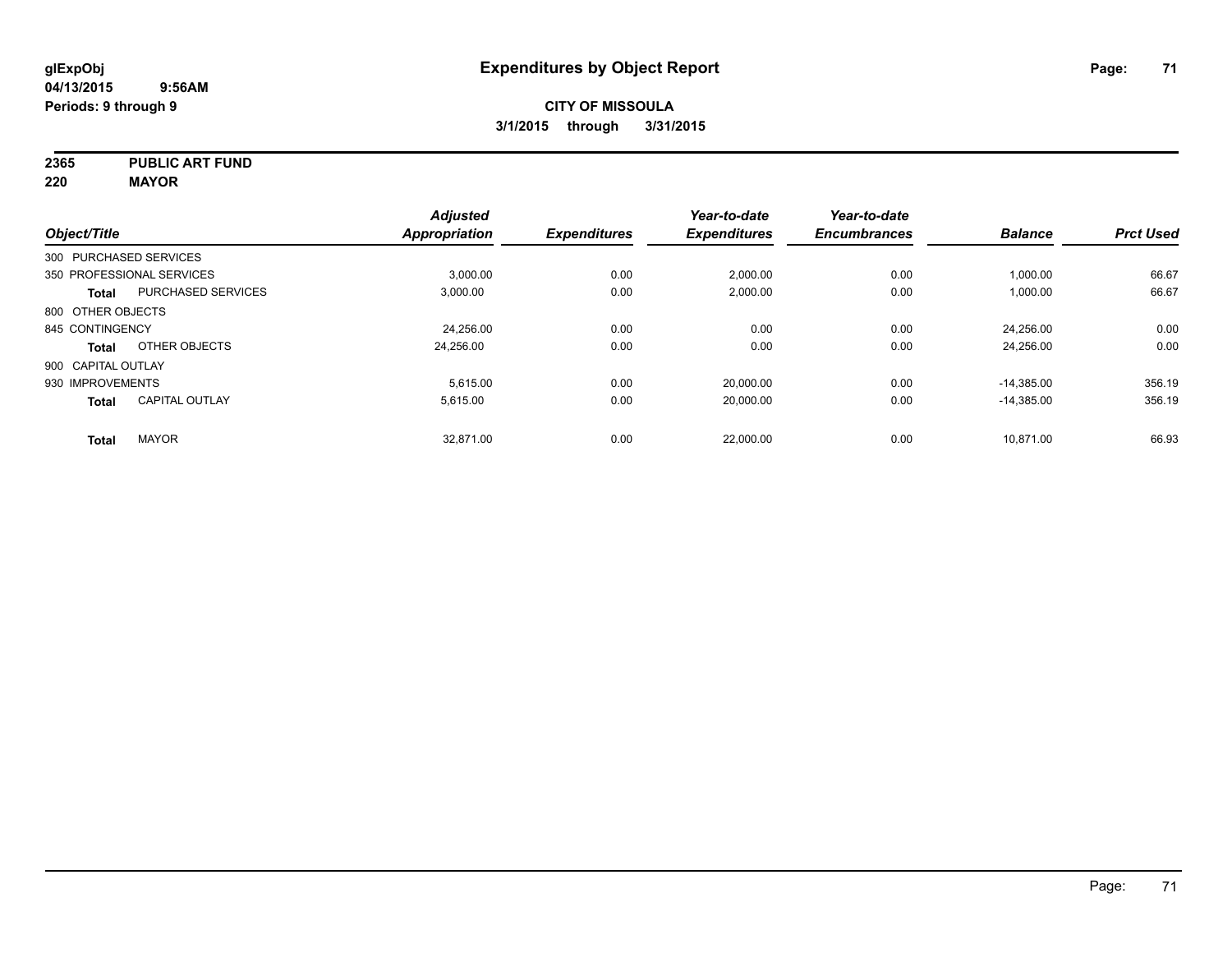### **2365 PUBLIC ART FUND**

| Object/Title                              | <b>Adjusted</b><br><b>Appropriation</b> | <b>Expenditures</b> | Year-to-date<br><b>Expenditures</b> | Year-to-date<br><b>Encumbrances</b> | <b>Balance</b> | <b>Prct Used</b> |
|-------------------------------------------|-----------------------------------------|---------------------|-------------------------------------|-------------------------------------|----------------|------------------|
| 300 PURCHASED SERVICES                    |                                         |                     |                                     |                                     |                |                  |
| 350 PROFESSIONAL SERVICES                 | 3.000.00                                | 0.00                | 2.000.00                            | 0.00                                | 1,000.00       | 66.67            |
| <b>PURCHASED SERVICES</b><br><b>Total</b> | 3.000.00                                | 0.00                | 2,000.00                            | 0.00                                | 1,000.00       | 66.67            |
| 800 OTHER OBJECTS                         |                                         |                     |                                     |                                     |                |                  |
| 845 CONTINGENCY                           | 24.256.00                               | 0.00                | 0.00                                | 0.00                                | 24.256.00      | 0.00             |
| OTHER OBJECTS<br><b>Total</b>             | 24,256.00                               | 0.00                | 0.00                                | 0.00                                | 24.256.00      | 0.00             |
| 900 CAPITAL OUTLAY                        |                                         |                     |                                     |                                     |                |                  |
| 930 IMPROVEMENTS                          | 5,615.00                                | 0.00                | 20,000.00                           | 0.00                                | $-14.385.00$   | 356.19           |
| <b>CAPITAL OUTLAY</b><br><b>Total</b>     | 5,615.00                                | 0.00                | 20,000.00                           | 0.00                                | $-14.385.00$   | 356.19           |
| PUBLIC ART FUND<br><b>Total</b>           | 32.871.00                               | 0.00                | 22.000.00                           | 0.00                                | 10.871.00      | 66.93            |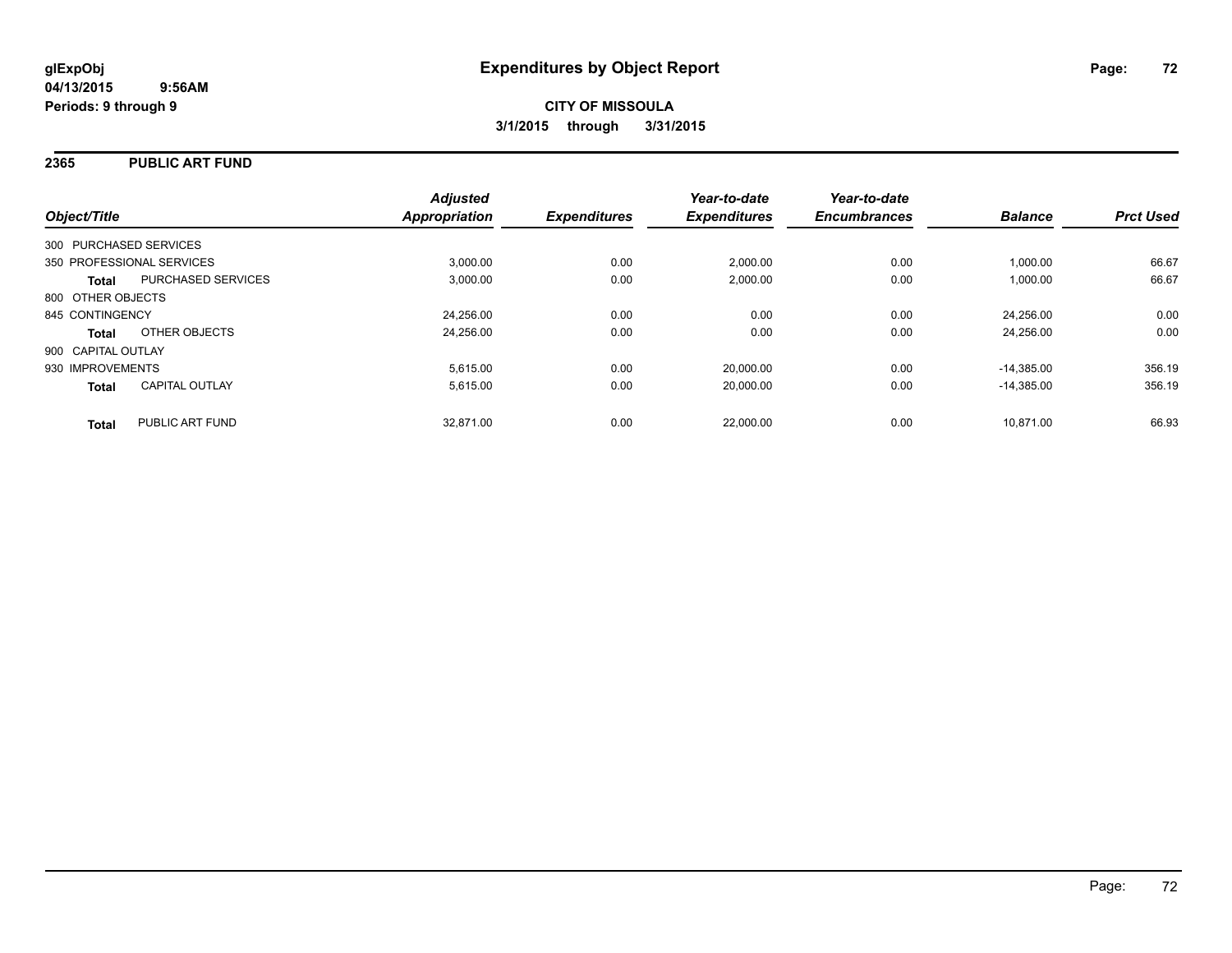### **2371 EMPLOYEE HEALTH INSURANCE LEVY FUND**

**390 NON-DEPARTMENTAL**

| Object/Title      |                              | <b>Adjusted</b><br>Appropriation | <b>Expenditures</b> | Year-to-date<br><b>Expenditures</b> | Year-to-date<br><b>Encumbrances</b> | <b>Balance</b> | <b>Prct Used</b> |
|-------------------|------------------------------|----------------------------------|---------------------|-------------------------------------|-------------------------------------|----------------|------------------|
| 800 OTHER OBJECTS |                              |                                  |                     |                                     |                                     |                |                  |
|                   | 820 TRANSFERS TO OTHER FUNDS | 1.324.945.00                     | 0.00                | 662.472.50                          | 0.00                                | 662.472.50     | 50.00            |
| <b>Total</b>      | OTHER OBJECTS                | 1.324.945.00                     | 0.00                | 662.472.50                          | 0.00                                | 662.472.50     | 50.00            |
| Total             | NON-DEPARTMENTAL             | 1,324,945.00                     | 0.00                | 662,472.50                          | 0.00                                | 662.472.50     | 50.00            |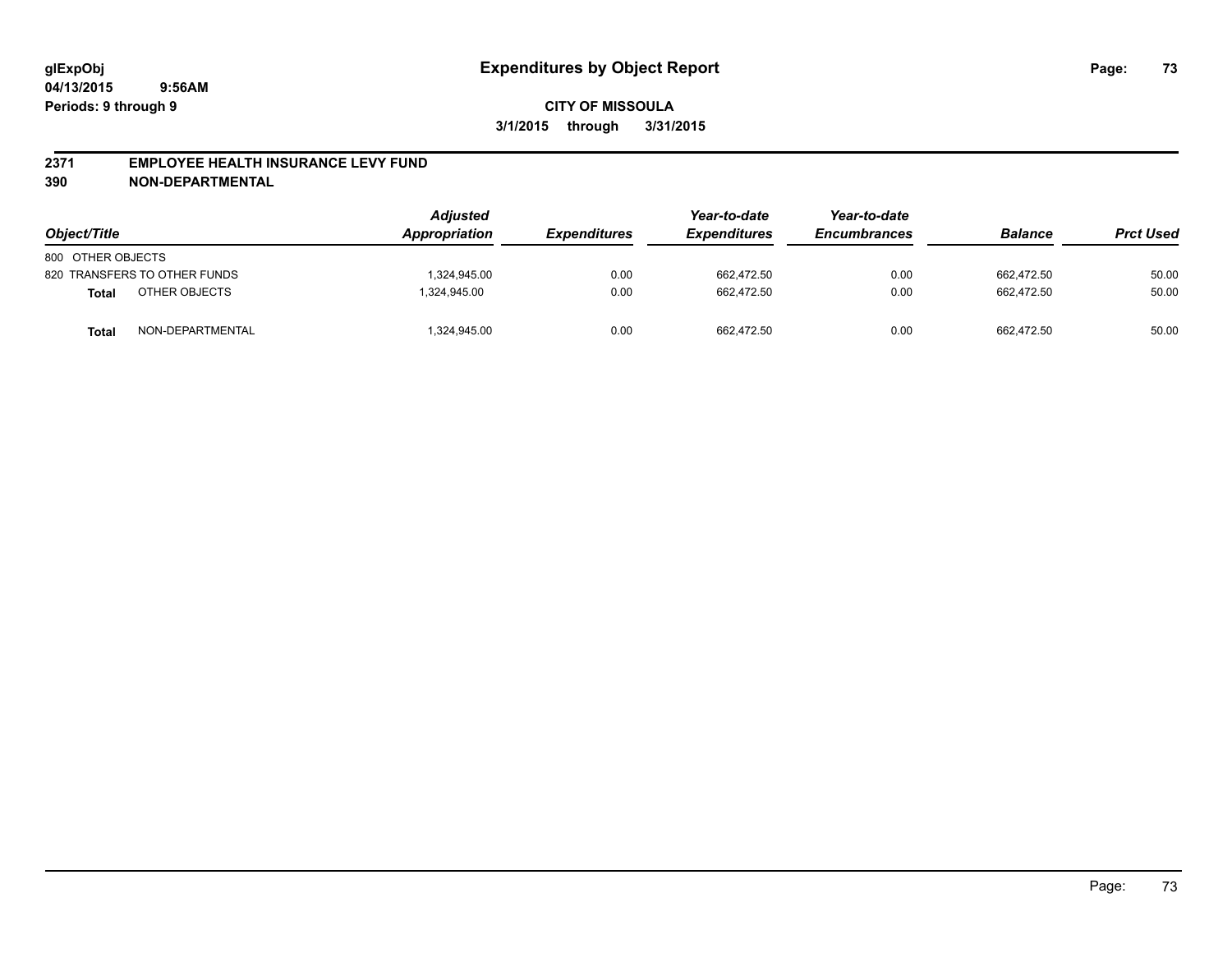**CITY OF MISSOULA 3/1/2015 through 3/31/2015**

# **2371 EMPLOYEE HEALTH INSURANCE LEVY FUND**

| Object/Title                                     | Adjusted<br>Appropriation<br><b>Expenditures</b> | Year-to-date<br><b>Expenditures</b> | Year-to-date<br><b>Encumbrances</b> | <b>Balance</b> | <b>Prct Used</b> |       |
|--------------------------------------------------|--------------------------------------------------|-------------------------------------|-------------------------------------|----------------|------------------|-------|
| 800 OTHER OBJECTS                                |                                                  |                                     |                                     |                |                  |       |
| 820 TRANSFERS TO OTHER FUNDS                     | ,324,945.00                                      | 0.00                                | 662,472.50                          | 0.00           | 662.472.50       | 50.00 |
| OTHER OBJECTS<br><b>Total</b>                    | 324,945.00                                       | 0.00                                | 662.472.50                          | 0.00           | 662.472.50       | 50.00 |
| EMPLOYEE HEALTH INSURANCE LEVY F<br><b>Total</b> | ,324,945.00                                      | 0.00                                | 662.472.50                          | 0.00           | 662.472.50       | 50.00 |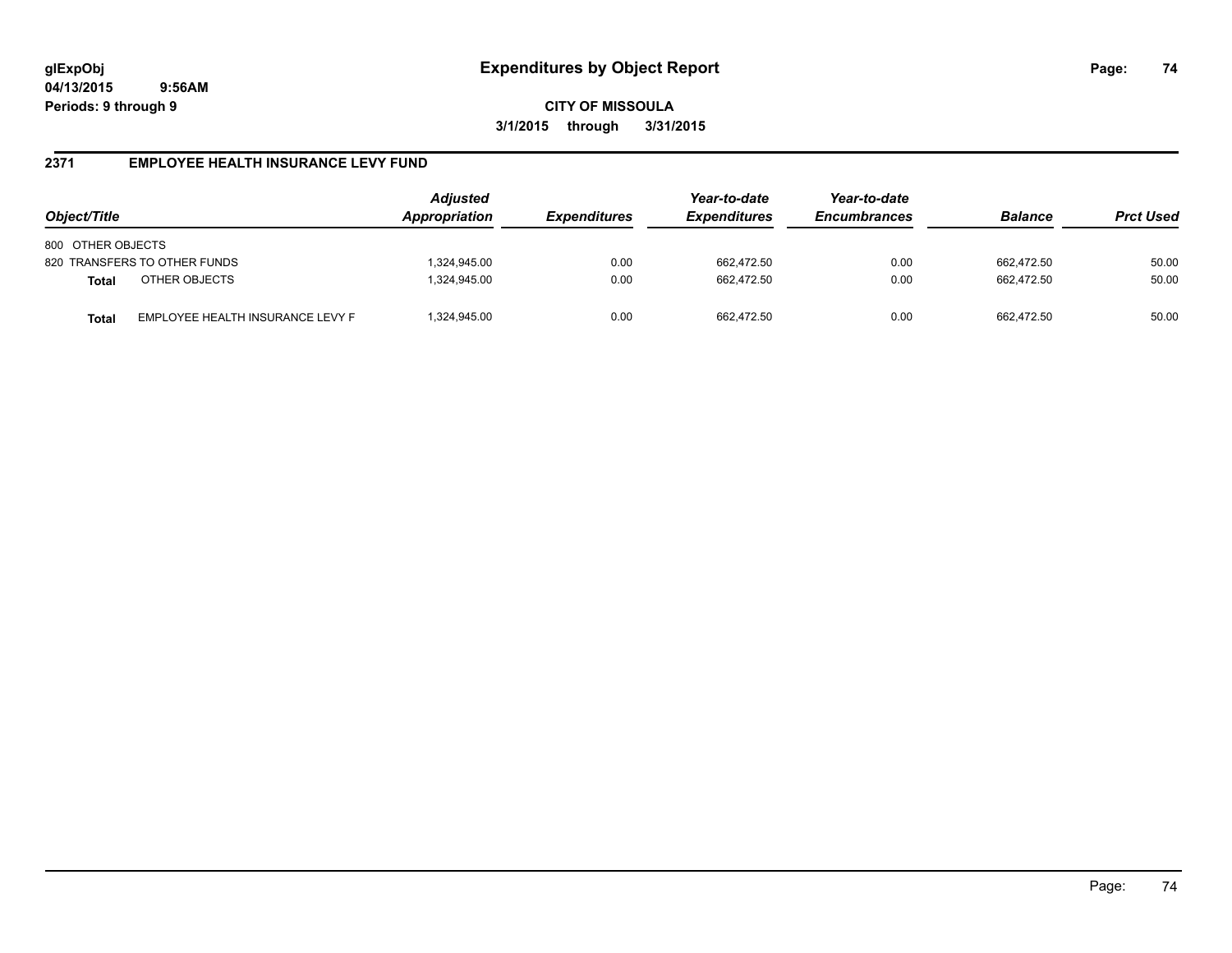**2372 PERMISSIVE MEDICAL LEVY**

**390 NON-DEPARTMENTAL**

| <i><b>Object/Title</b></i>   | <b>Adjusted</b><br>Appropriation | <i><b>Expenditures</b></i> | Year-to-date<br><b>Expenditures</b> | Year-to-date<br><b>Encumbrances</b> | <b>Balance</b> | <b>Prct Used</b> |
|------------------------------|----------------------------------|----------------------------|-------------------------------------|-------------------------------------|----------------|------------------|
| 800 OTHER OBJECTS            |                                  |                            |                                     |                                     |                |                  |
| 820 TRANSFERS TO OTHER FUNDS | 2.971.522.00                     | 0.00                       | 1.485.761.00                        | 0.00                                | 1.485.761.00   | 50.00            |
| OTHER OBJECTS<br>Total       | 2,971,522.00                     | 0.00                       | 1,485,761.00                        | 0.00                                | 1,485,761.00   | 50.00            |
| NON-DEPARTMENTAL<br>Total    | 2,971,522.00                     | 0.00                       | 1,485,761.00                        | 0.00                                | 1,485,761.00   | 50.00            |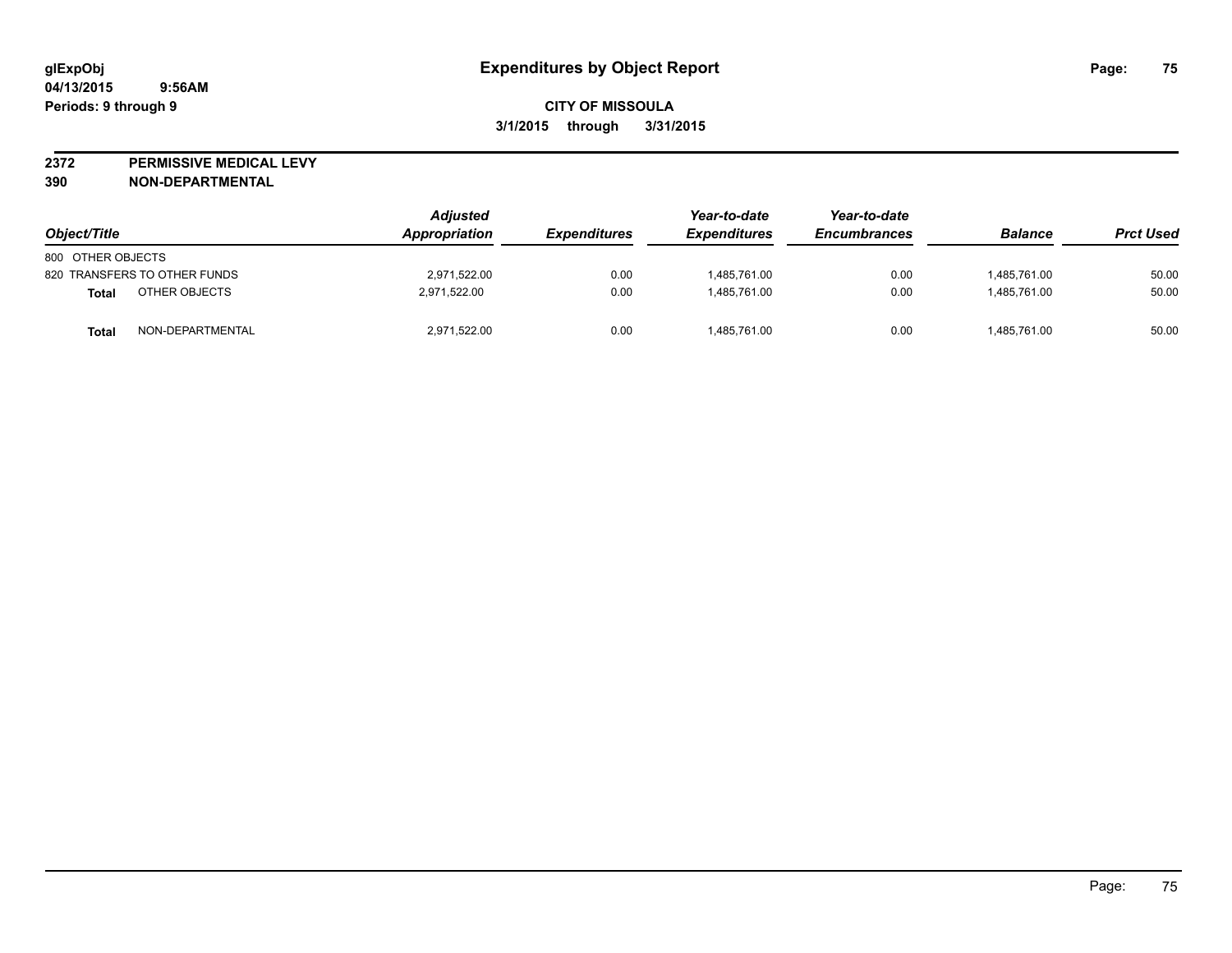**CITY OF MISSOULA 3/1/2015 through 3/31/2015**

### **2372 PERMISSIVE MEDICAL LEVY**

| Object/Title                            | Adjusted<br>Appropriation | <i><b>Expenditures</b></i> | Year-to-date<br><b>Expenditures</b> | Year-to-date<br><b>Encumbrances</b> | <b>Balance</b> | <b>Prct Used</b> |
|-----------------------------------------|---------------------------|----------------------------|-------------------------------------|-------------------------------------|----------------|------------------|
| 800 OTHER OBJECTS                       |                           |                            |                                     |                                     |                |                  |
| 820 TRANSFERS TO OTHER FUNDS            | 2,971,522.00              | 0.00                       | 1,485,761.00                        | 0.00                                | 1,485,761.00   | 50.00            |
| OTHER OBJECTS<br><b>Total</b>           | 2,971,522.00              | 0.00                       | 1.485.761.00                        | 0.00                                | 1.485.761.00   | 50.00            |
| PERMISSIVE MEDICAL LEVY<br><b>Total</b> | 2,971,522.00              | 0.00                       | 1,485,761.00                        | 0.00                                | 1,485,761.00   | 50.00            |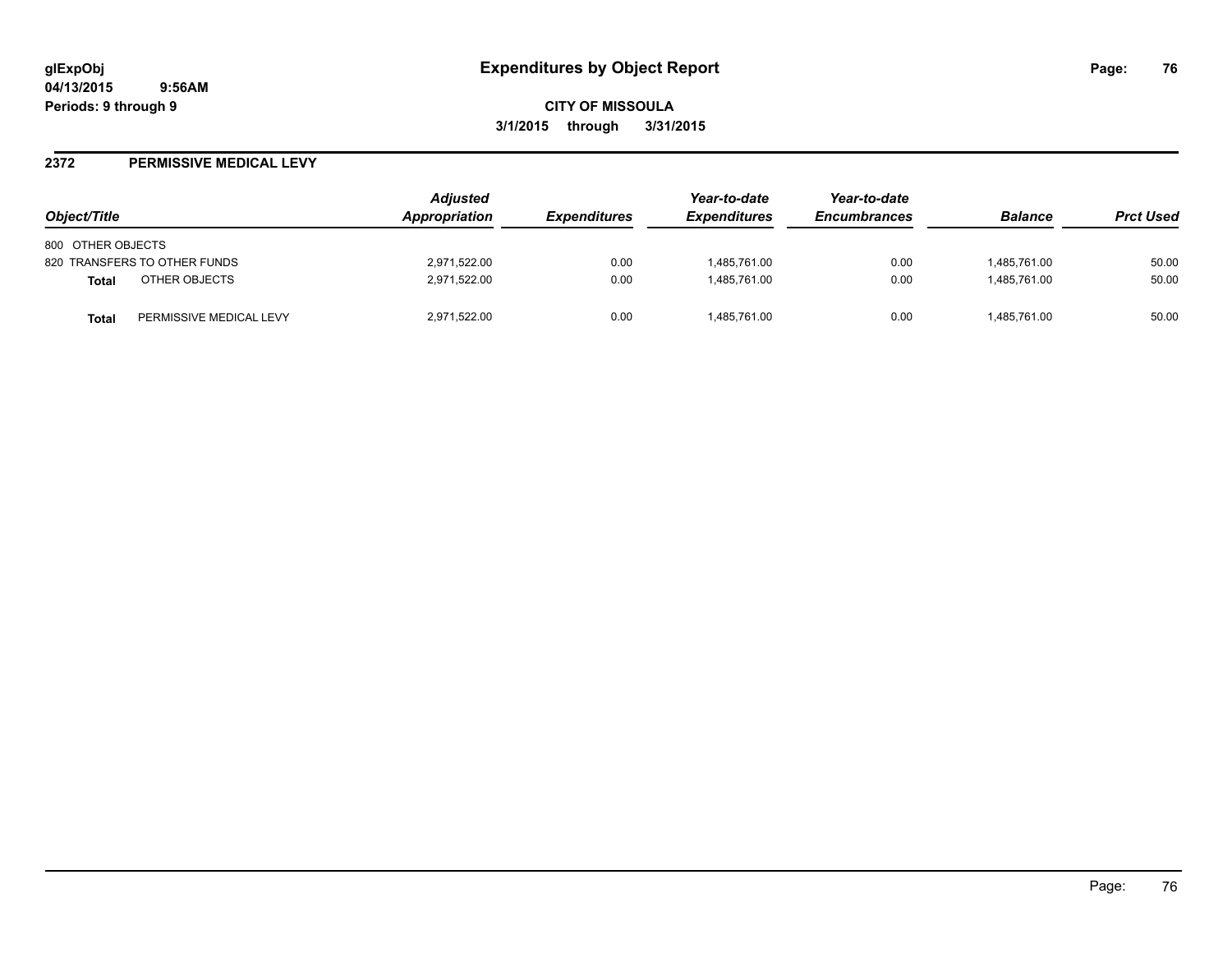### **2389 CABLE TELEVISION FRANCHISE FUND**

**390 NON-DEPARTMENTAL**

|                        |                                     | <b>Adjusted</b>      |                     | Year-to-date        | Year-to-date        |                |                  |
|------------------------|-------------------------------------|----------------------|---------------------|---------------------|---------------------|----------------|------------------|
| Object/Title           |                                     | <b>Appropriation</b> | <b>Expenditures</b> | <b>Expenditures</b> | <b>Encumbrances</b> | <b>Balance</b> | <b>Prct Used</b> |
| 300 PURCHASED SERVICES |                                     |                      |                     |                     |                     |                |                  |
|                        | 330 PUBLICITY, SUBSCRIPTIONS & DUES | 0.00                 | 0.00                | 0.00                | 0.00                | 0.00           | 0.00             |
|                        | 350 PROFESSIONAL SERVICES           | 5,000.00             | 0.00                | 2,472.00            | 0.00                | 2,528.00       | 49.44            |
|                        | 360 REPAIR & MAINTENANCE            | 0.00                 | 0.00                | 0.00                | 0.00                | 0.00           | 0.00             |
| 370 TRAVEL             |                                     | 1,000.00             | 0.00                | 0.00                | 0.00                | 1,000.00       | 0.00             |
| 380 TRAINING           |                                     | 1,000.00             | 0.00                | 0.00                | 0.00                | 1,000.00       | 0.00             |
| <b>Total</b>           | PURCHASED SERVICES                  | 7,000.00             | 0.00                | 2,472.00            | 0.00                | 4,528.00       | 35.31            |
|                        | 700 GRANTS & CONTRIBUTIONS          |                      |                     |                     |                     |                |                  |
|                        | 700 GRANTS & CONTRIBUTIONS          | 440,000.00           | 12,500.00           | 220,094.20          | 0.00                | 219,905.80     | 50.02            |
| <b>Total</b>           | <b>GRANTS &amp; CONTRIBUTIONS</b>   | 440,000.00           | 12,500.00           | 220,094.20          | 0.00                | 219,905.80     | 50.02            |
| 800 OTHER OBJECTS      |                                     |                      |                     |                     |                     |                |                  |
|                        | 820 TRANSFERS TO OTHER FUNDS        | 244.110.00           | 0.00                | 122,055.00          | 0.00                | 122,055.00     | 50.00            |
| 845 CONTINGENCY        |                                     | 0.00                 | 0.00                | 0.00                | 0.00                | 0.00           | 0.00             |
| Total                  | OTHER OBJECTS                       | 244,110.00           | 0.00                | 122,055.00          | 0.00                | 122,055.00     | 50.00            |
| 900 CAPITAL OUTLAY     |                                     |                      |                     |                     |                     |                |                  |
|                        | 940 MACHINERY & EQUIPMENT           | 44,890.00            | 0.00                | 0.00                | 0.00                | 44,890.00      | 0.00             |
| <b>Total</b>           | <b>CAPITAL OUTLAY</b>               | 44,890.00            | 0.00                | 0.00                | 0.00                | 44,890.00      | 0.00             |
| <b>Total</b>           | NON-DEPARTMENTAL                    | 736,000.00           | 12,500.00           | 344,621.20          | 0.00                | 391,378.80     | 46.82            |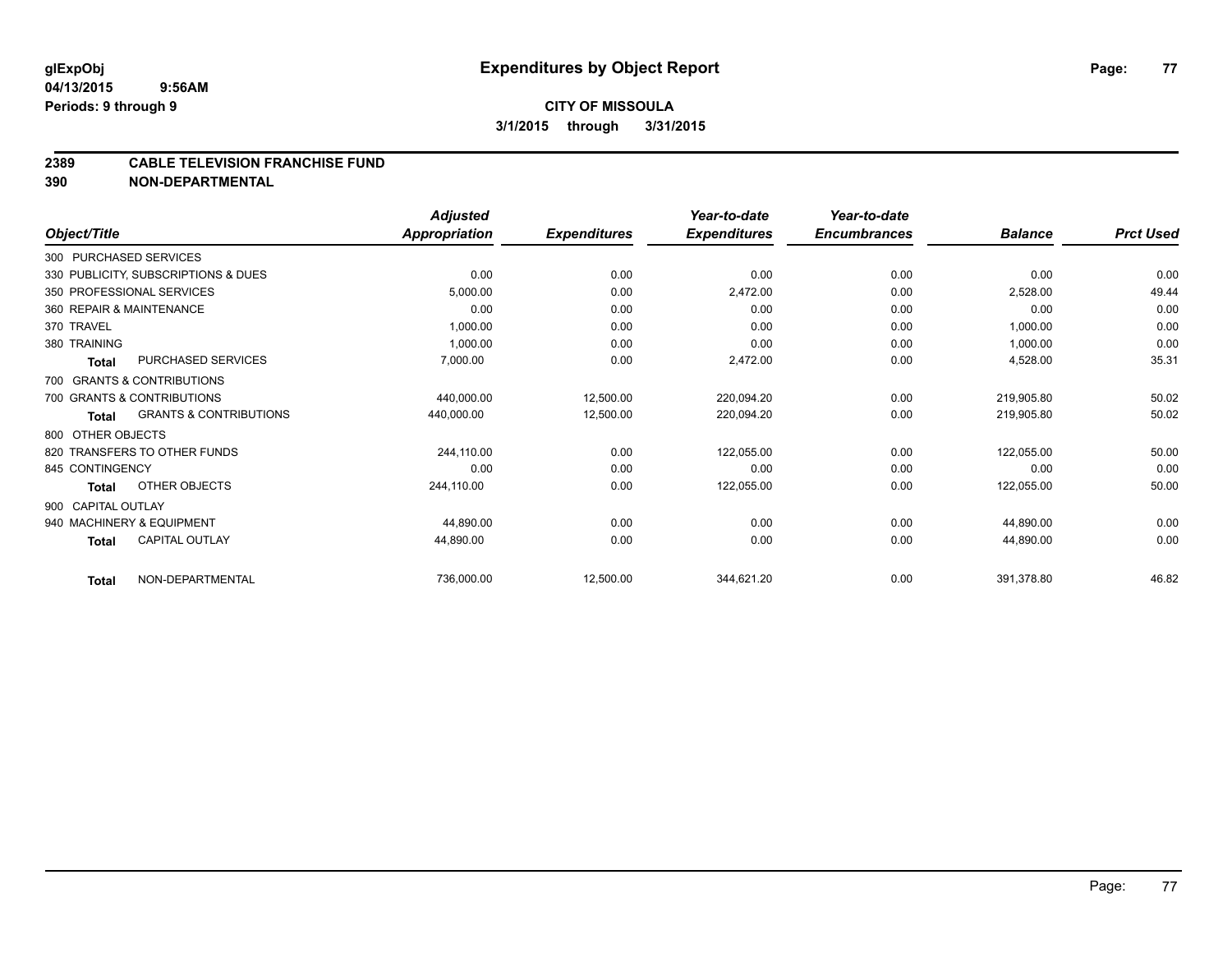## **2389 CABLE TELEVISION FRANCHISE FUND**

| Object/Title       |                                     | <b>Adjusted</b><br><b>Appropriation</b> | <b>Expenditures</b> | Year-to-date<br><b>Expenditures</b> | Year-to-date<br><b>Encumbrances</b> | <b>Balance</b> | <b>Prct Used</b> |
|--------------------|-------------------------------------|-----------------------------------------|---------------------|-------------------------------------|-------------------------------------|----------------|------------------|
|                    |                                     |                                         |                     |                                     |                                     |                |                  |
|                    | 300 PURCHASED SERVICES              |                                         |                     |                                     |                                     |                |                  |
|                    | 330 PUBLICITY, SUBSCRIPTIONS & DUES | 0.00                                    | 0.00                | 0.00                                | 0.00                                | 0.00           | 0.00             |
|                    | 350 PROFESSIONAL SERVICES           | 5,000.00                                | 0.00                | 2,472.00                            | 0.00                                | 2,528.00       | 49.44            |
|                    | 360 REPAIR & MAINTENANCE            | 0.00                                    | 0.00                | 0.00                                | 0.00                                | 0.00           | 0.00             |
| 370 TRAVEL         |                                     | 1,000.00                                | 0.00                | 0.00                                | 0.00                                | 1,000.00       | 0.00             |
| 380 TRAINING       |                                     | 1,000.00                                | 0.00                | 0.00                                | 0.00                                | 1,000.00       | 0.00             |
| Total              | PURCHASED SERVICES                  | 7,000.00                                | 0.00                | 2,472.00                            | 0.00                                | 4,528.00       | 35.31            |
|                    | 700 GRANTS & CONTRIBUTIONS          |                                         |                     |                                     |                                     |                |                  |
|                    | 700 GRANTS & CONTRIBUTIONS          | 440,000.00                              | 12,500.00           | 220,094.20                          | 0.00                                | 219,905.80     | 50.02            |
| Total              | <b>GRANTS &amp; CONTRIBUTIONS</b>   | 440,000.00                              | 12,500.00           | 220,094.20                          | 0.00                                | 219,905.80     | 50.02            |
| 800 OTHER OBJECTS  |                                     |                                         |                     |                                     |                                     |                |                  |
|                    | 820 TRANSFERS TO OTHER FUNDS        | 244,110.00                              | 0.00                | 122,055.00                          | 0.00                                | 122,055.00     | 50.00            |
| 845 CONTINGENCY    |                                     | 0.00                                    | 0.00                | 0.00                                | 0.00                                | 0.00           | 0.00             |
| Total              | OTHER OBJECTS                       | 244,110.00                              | 0.00                | 122,055.00                          | 0.00                                | 122,055.00     | 50.00            |
| 900 CAPITAL OUTLAY |                                     |                                         |                     |                                     |                                     |                |                  |
|                    | 940 MACHINERY & EQUIPMENT           | 44,890.00                               | 0.00                | 0.00                                | 0.00                                | 44,890.00      | 0.00             |
| Total              | <b>CAPITAL OUTLAY</b>               | 44,890.00                               | 0.00                | 0.00                                | 0.00                                | 44,890.00      | 0.00             |
| <b>Total</b>       | CABLE TELEVISION FRANCHISE FUND     | 736,000.00                              | 12,500.00           | 344,621.20                          | 0.00                                | 391,378.80     | 46.82            |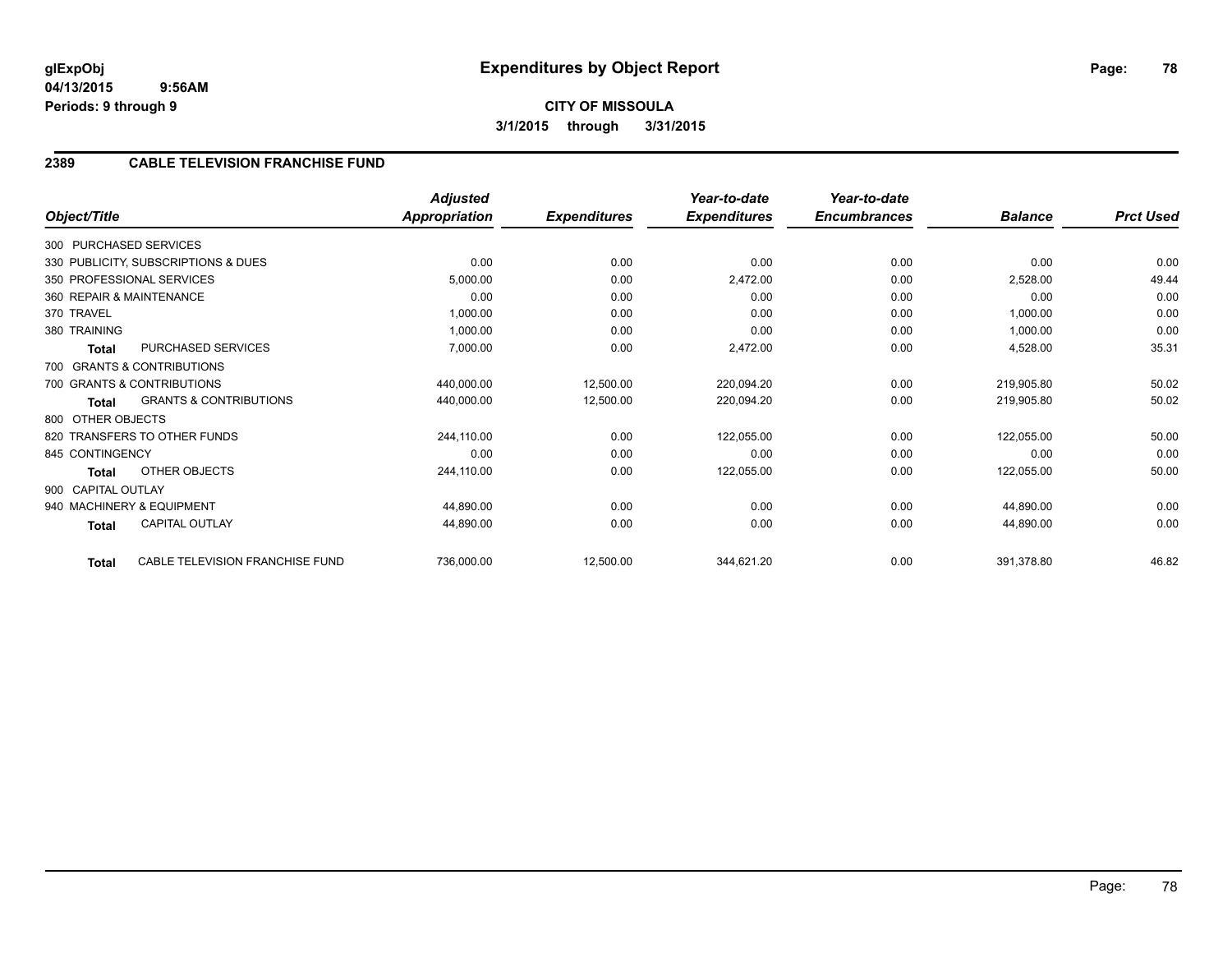# **2390 DRUG FORFEITURE FUND**

**290 POLICE**

|                                            | <b>Adjusted</b>      |                     | Year-to-date        | Year-to-date        |                |                  |
|--------------------------------------------|----------------------|---------------------|---------------------|---------------------|----------------|------------------|
| Object/Title                               | <b>Appropriation</b> | <b>Expenditures</b> | <b>Expenditures</b> | <b>Encumbrances</b> | <b>Balance</b> | <b>Prct Used</b> |
| 100 PERSONAL SERVICES                      |                      |                     |                     |                     |                |                  |
| 110 SALARIES AND WAGES                     | 0.00                 | 0.00                | 0.00                | 0.00                | 0.00           | 0.00             |
| 120 OVERTIME/TERMINATION                   | 0.00                 | 0.00                | 0.00                | 0.00                | 0.00           | 0.00             |
| 140 EMPLOYER CONTRIBUTIONS                 | 0.00                 | 0.00                | 0.00                | 0.00                | 0.00           | 0.00             |
| PERSONAL SERVICES<br>Total                 | 0.00                 | 0.00                | 0.00                | 0.00                | 0.00           | 0.00             |
| 200 SUPPLIES                               |                      |                     |                     |                     |                |                  |
| 210 OFFICE SUPPLIES                        | 0.00                 | 0.00                | 0.00                | 0.00                | 0.00           | 0.00             |
| 220 OPERATING SUPPLIES                     | 3,000.00             | 568.27              | 16,597.26           | 0.00                | $-13,597.26$   | 553.24           |
| 230 REPAIR/MAINTENANCE                     | 3,000.00             | 0.00                | 0.00                | 0.00                | 3,000.00       | 0.00             |
| 231 GASOLINE                               | 500.00               | 0.00                | 0.00                | 0.00                | 500.00         | 0.00             |
| 240 OTHER SUPPLIES                         | 0.00                 | 0.00                | 0.00                | 0.00                | 0.00           | 0.00             |
| <b>SUPPLIES</b><br>Total                   | 6,500.00             | 568.27              | 16,597.26           | 0.00                | $-10,097.26$   | 255.34           |
| 300 PURCHASED SERVICES                     |                      |                     |                     |                     |                |                  |
| 310 COMMUNICATIONS                         | 500.00               | 0.00                | 0.00                | 0.00                | 500.00         | 0.00             |
| 320 PRINTING & DUPLICATING                 | 300.00               | 0.00                | 0.00                | 0.00                | 300.00         | 0.00             |
| 330 PUBLICITY, SUBSCRIPTIONS & DUES        | 0.00                 | 0.00                | 0.00                | 0.00                | 0.00           | 0.00             |
| 344 TELEPHONE SERVICE                      | 0.00                 | 0.00                | 0.00                | 0.00                | 0.00           | 0.00             |
| 350 PROFESSIONAL SERVICES                  | 0.00                 | 0.00                | 0.00                | 0.00                | 0.00           | 0.00             |
| 360 REPAIR & MAINTENANCE                   | 1,000.00             | 0.00                | 0.00                | 0.00                | 1,000.00       | 0.00             |
| 370 TRAVEL                                 | 4,000.00             | 0.00                | $-278.01$           | 0.00                | 4,278.01       | $-6.95$          |
| 380 TRAINING                               | 2,000.00             | 0.00                | 0.00                | 0.00                | 2,000.00       | 0.00             |
| 390 OTHER PURCHASED SERVICES               | 500.00               | 0.00                | 0.00                | 0.00                | 500.00         | 0.00             |
| PURCHASED SERVICES<br>Total                | 8,300.00             | 0.00                | $-278.01$           | 0.00                | 8,578.01       | $-3.35$          |
| 500 FIXED CHARGES                          |                      |                     |                     |                     |                |                  |
| 500 FIXED CHARGES                          | 1,000.00             | 0.00                | 0.00                | 0.00                | 1,000.00       | 0.00             |
| <b>FIXED CHARGES</b><br>Total              | 1,000.00             | 0.00                | 0.00                | 0.00                | 1,000.00       | 0.00             |
| 700 GRANTS & CONTRIBUTIONS                 |                      |                     |                     |                     |                |                  |
| 700 GRANTS & CONTRIBUTIONS                 | 0.00                 | 0.00                | 0.00                | 0.00                | 0.00           | 0.00             |
| <b>GRANTS &amp; CONTRIBUTIONS</b><br>Total | 0.00                 | 0.00                | 0.00                | 0.00                | 0.00           | 0.00             |
| 800 OTHER OBJECTS                          |                      |                     |                     |                     |                |                  |
| 820 TRANSFERS TO OTHER FUNDS               | 0.00                 | 0.00                | 0.00                | 0.00                | 0.00           | 0.00             |
| 845 CONTINGENCY                            | 0.00                 | 0.00                | 0.00                | 0.00                | 0.00           | 0.00             |
| OTHER OBJECTS<br>Total                     | 0.00                 | 0.00                | 0.00                | 0.00                | 0.00           | 0.00             |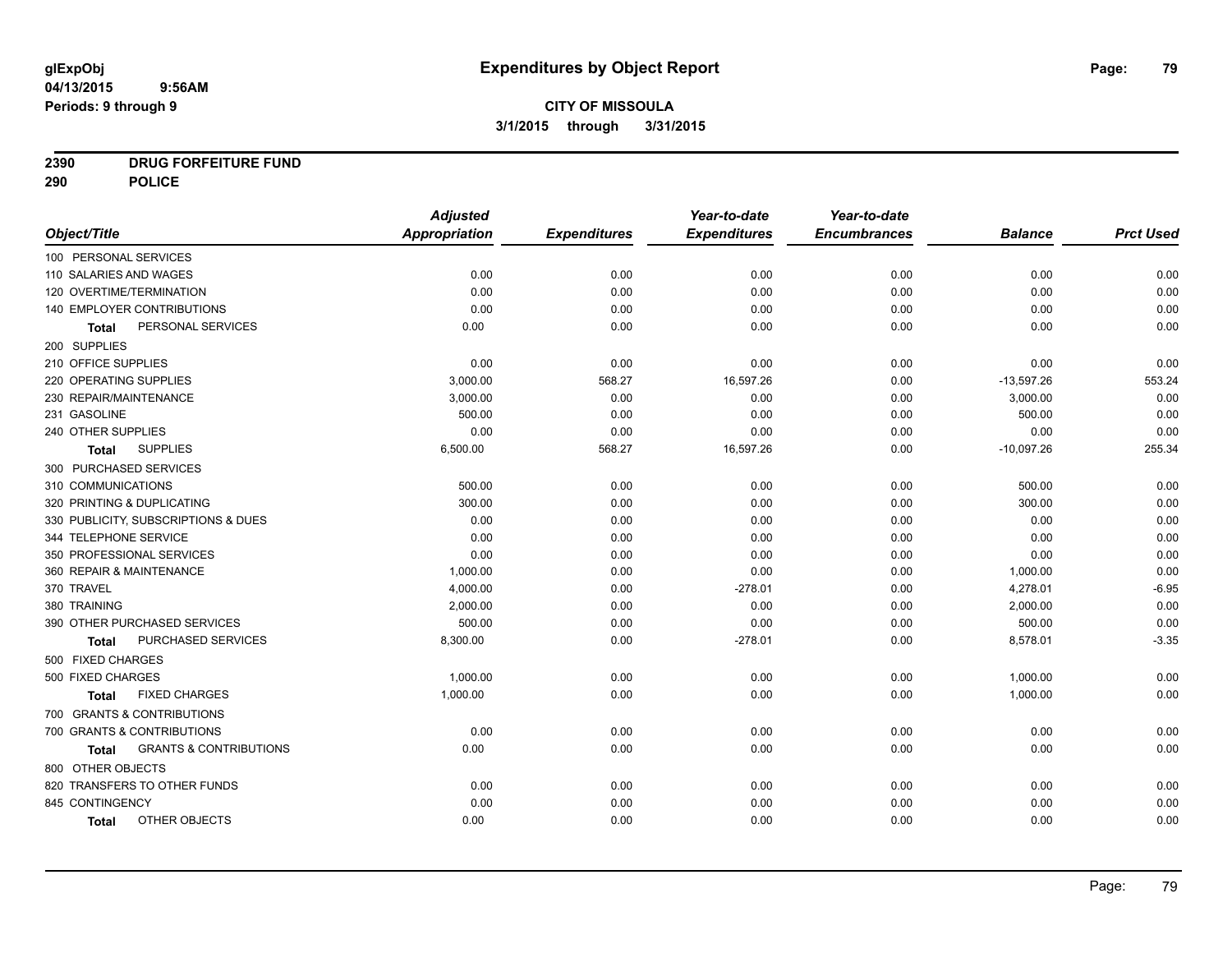**CITY OF MISSOULA 3/1/2015 through 3/31/2015**

**2390 DRUG FORFEITURE FUND**

**290 POLICE**

| Object/Title                          | <b>Adjusted</b><br>Appropriation | <b>Expenditures</b> | Year-to-date<br><b>Expenditures</b> | Year-to-date<br><b>Encumbrances</b> | <b>Balance</b> | <b>Prct Used</b> |
|---------------------------------------|----------------------------------|---------------------|-------------------------------------|-------------------------------------|----------------|------------------|
| 900 CAPITAL OUTLAY                    |                                  |                     |                                     |                                     |                |                  |
| 930 IMPROVEMENTS                      | 0.00                             | 0.00                | 0.00                                | 0.00                                | 0.00           | 0.00             |
| 940 MACHINERY & EQUIPMENT             | 12,000.00                        | 0.00                | 0.00                                | 0.00                                | 12,000.00      | 0.00             |
| <b>CAPITAL OUTLAY</b><br><b>Total</b> | 12,000.00                        | 0.00                | 0.00                                | 0.00                                | 12,000.00      | 0.00             |
| <b>POLICE</b><br>Total                | 27,800.00                        | 568.27              | 16,319.25                           | 0.00                                | 11,480.75      | 58.70            |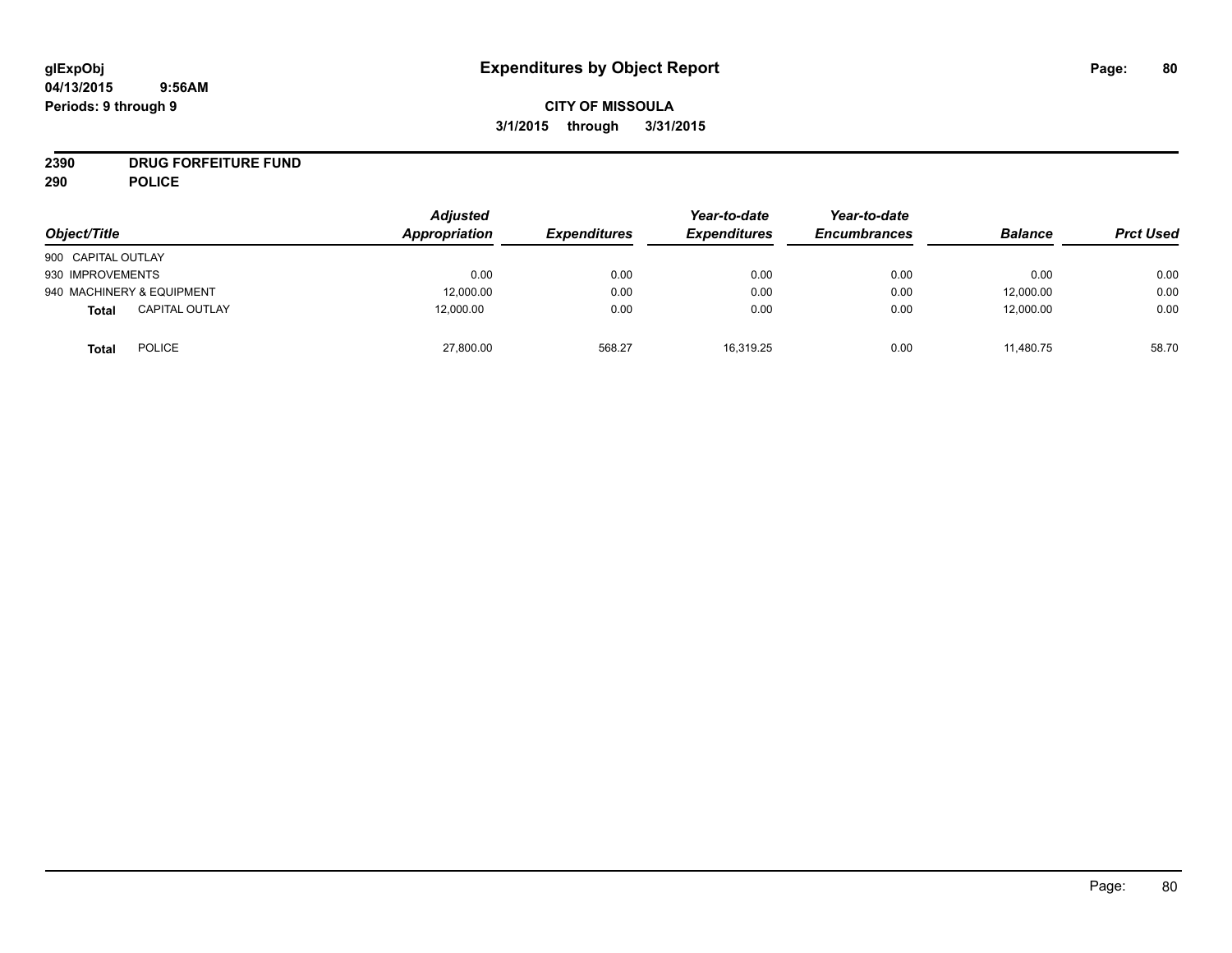**3/1/2015 through 3/31/2015**

### **2390 DRUG FORFEITURE FUND**

|                                                   | <b>Adjusted</b>      |                     | Year-to-date        | Year-to-date        |                |                  |
|---------------------------------------------------|----------------------|---------------------|---------------------|---------------------|----------------|------------------|
| Object/Title                                      | <b>Appropriation</b> | <b>Expenditures</b> | <b>Expenditures</b> | <b>Encumbrances</b> | <b>Balance</b> | <b>Prct Used</b> |
| 100 PERSONAL SERVICES                             |                      |                     |                     |                     |                |                  |
| 110 SALARIES AND WAGES                            | 0.00                 | 0.00                | 0.00                | 0.00                | 0.00           | 0.00             |
| 120 OVERTIME/TERMINATION                          | 0.00                 | 0.00                | 0.00                | 0.00                | 0.00           | 0.00             |
| 140 EMPLOYER CONTRIBUTIONS                        | 0.00                 | 0.00                | 0.00                | 0.00                | 0.00           | 0.00             |
| PERSONAL SERVICES<br><b>Total</b>                 | 0.00                 | 0.00                | 0.00                | 0.00                | 0.00           | 0.00             |
| 200 SUPPLIES                                      |                      |                     |                     |                     |                |                  |
| 210 OFFICE SUPPLIES                               | 0.00                 | 0.00                | 0.00                | 0.00                | 0.00           | 0.00             |
| 220 OPERATING SUPPLIES                            | 3,000.00             | 568.27              | 16,597.26           | 0.00                | $-13,597.26$   | 553.24           |
| 230 REPAIR/MAINTENANCE                            | 3,000.00             | 0.00                | 0.00                | 0.00                | 3,000.00       | 0.00             |
| 231 GASOLINE                                      | 500.00               | 0.00                | 0.00                | 0.00                | 500.00         | 0.00             |
| 240 OTHER SUPPLIES                                | 0.00                 | 0.00                | 0.00                | 0.00                | 0.00           | 0.00             |
| <b>SUPPLIES</b><br><b>Total</b>                   | 6,500.00             | 568.27              | 16,597.26           | 0.00                | $-10,097.26$   | 255.34           |
| 300 PURCHASED SERVICES                            |                      |                     |                     |                     |                |                  |
| 310 COMMUNICATIONS                                | 500.00               | 0.00                | 0.00                | 0.00                | 500.00         | 0.00             |
| 320 PRINTING & DUPLICATING                        | 300.00               | 0.00                | 0.00                | 0.00                | 300.00         | 0.00             |
| 330 PUBLICITY, SUBSCRIPTIONS & DUES               | 0.00                 | 0.00                | 0.00                | 0.00                | 0.00           | 0.00             |
| 344 TELEPHONE SERVICE                             | 0.00                 | 0.00                | 0.00                | 0.00                | 0.00           | 0.00             |
| 350 PROFESSIONAL SERVICES                         | 0.00                 | 0.00                | 0.00                | 0.00                | 0.00           | 0.00             |
| 360 REPAIR & MAINTENANCE                          | 1,000.00             | 0.00                | 0.00                | 0.00                | 1,000.00       | 0.00             |
| 370 TRAVEL                                        | 4,000.00             | 0.00                | $-278.01$           | 0.00                | 4,278.01       | $-6.95$          |
| 380 TRAINING                                      | 2,000.00             | 0.00                | 0.00                | 0.00                | 2,000.00       | 0.00             |
| 390 OTHER PURCHASED SERVICES                      | 500.00               | 0.00                | 0.00                | 0.00                | 500.00         | 0.00             |
| PURCHASED SERVICES<br><b>Total</b>                | 8,300.00             | 0.00                | $-278.01$           | 0.00                | 8,578.01       | $-3.35$          |
| 500 FIXED CHARGES                                 |                      |                     |                     |                     |                |                  |
| 500 FIXED CHARGES                                 | 1,000.00             | 0.00                | 0.00                | 0.00                | 1,000.00       | 0.00             |
| <b>FIXED CHARGES</b><br><b>Total</b>              | 1,000.00             | 0.00                | 0.00                | 0.00                | 1,000.00       | 0.00             |
| 700 GRANTS & CONTRIBUTIONS                        |                      |                     |                     |                     |                |                  |
| 700 GRANTS & CONTRIBUTIONS                        | 0.00                 | 0.00                | 0.00                | 0.00                | 0.00           | 0.00             |
| <b>GRANTS &amp; CONTRIBUTIONS</b><br><b>Total</b> | 0.00                 | 0.00                | 0.00                | 0.00                | 0.00           | 0.00             |
| 800 OTHER OBJECTS                                 |                      |                     |                     |                     |                |                  |
| 820 TRANSFERS TO OTHER FUNDS                      | 0.00                 | 0.00                | 0.00                | 0.00                | 0.00           | 0.00             |
| 845 CONTINGENCY                                   | 0.00                 | 0.00                | 0.00                | 0.00                | 0.00           | 0.00             |
| OTHER OBJECTS<br><b>Total</b>                     | 0.00                 | 0.00                | 0.00                | 0.00                | 0.00           | 0.00             |
| 900 CAPITAL OUTLAY                                |                      |                     |                     |                     |                |                  |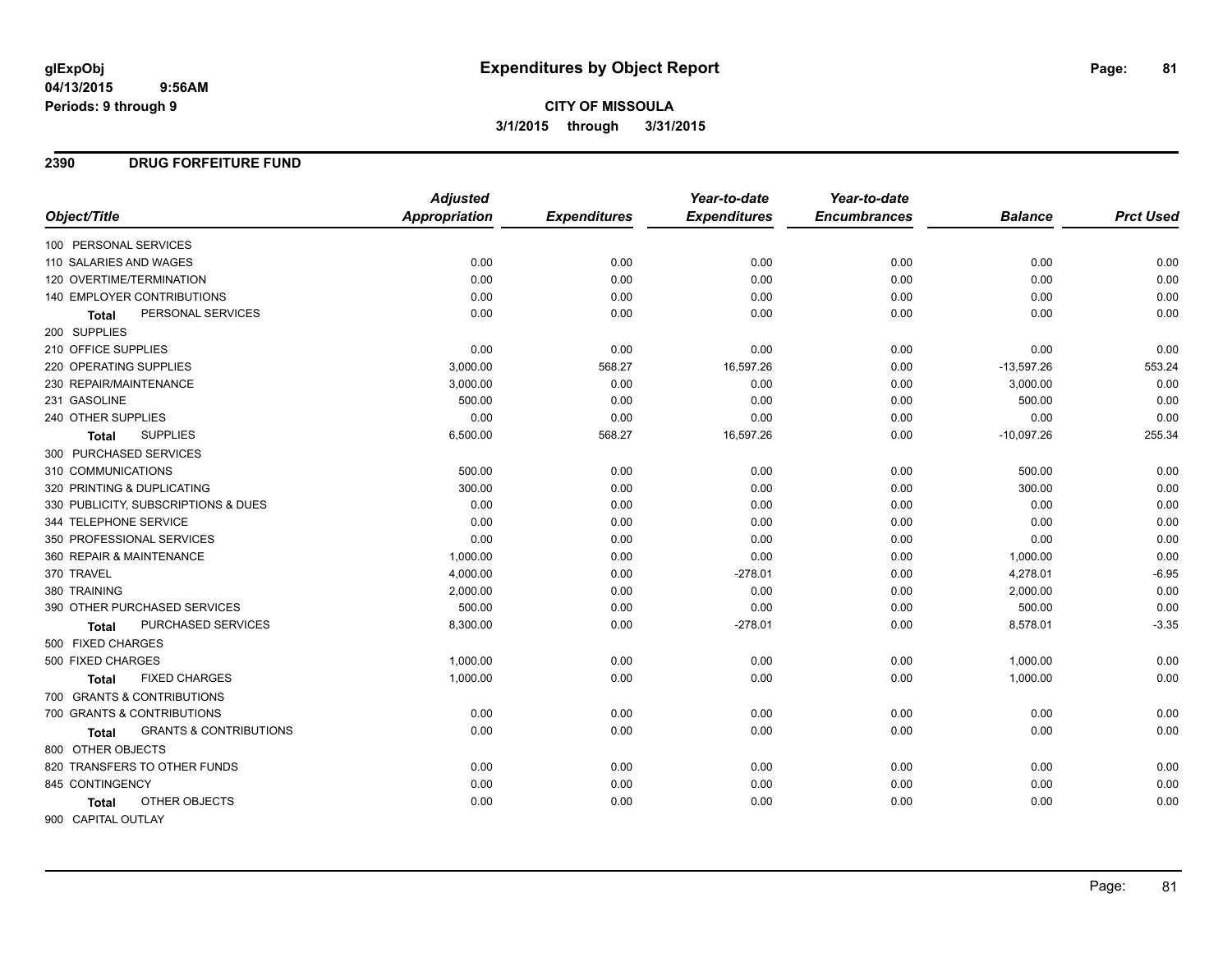**CITY OF MISSOULA 3/1/2015 through 3/31/2015**

### **2390 DRUG FORFEITURE FUND**

| Object/Title                         | <b>Adjusted</b><br>Appropriation | <b>Expenditures</b> | Year-to-date<br><b>Expenditures</b> | Year-to-date<br><b>Encumbrances</b> | <b>Balance</b> | <b>Prct Used</b> |
|--------------------------------------|----------------------------------|---------------------|-------------------------------------|-------------------------------------|----------------|------------------|
|                                      |                                  |                     |                                     |                                     |                |                  |
| 930 IMPROVEMENTS                     | 0.00                             | 0.00                | 0.00                                | 0.00                                | 0.00           | 0.00             |
| 940 MACHINERY & EQUIPMENT            | 12,000.00                        | 0.00                | 0.00                                | 0.00                                | 12,000.00      | 0.00             |
| <b>CAPITAL OUTLAY</b><br>Total       | 12,000.00                        | 0.00                | 0.00                                | 0.00                                | 12,000.00      | 0.00             |
| DRUG FORFEITURE FUND<br><b>Total</b> | 27,800.00                        | 568.27              | 16.319.25                           | 0.00                                | 11,480.75      | 58.70            |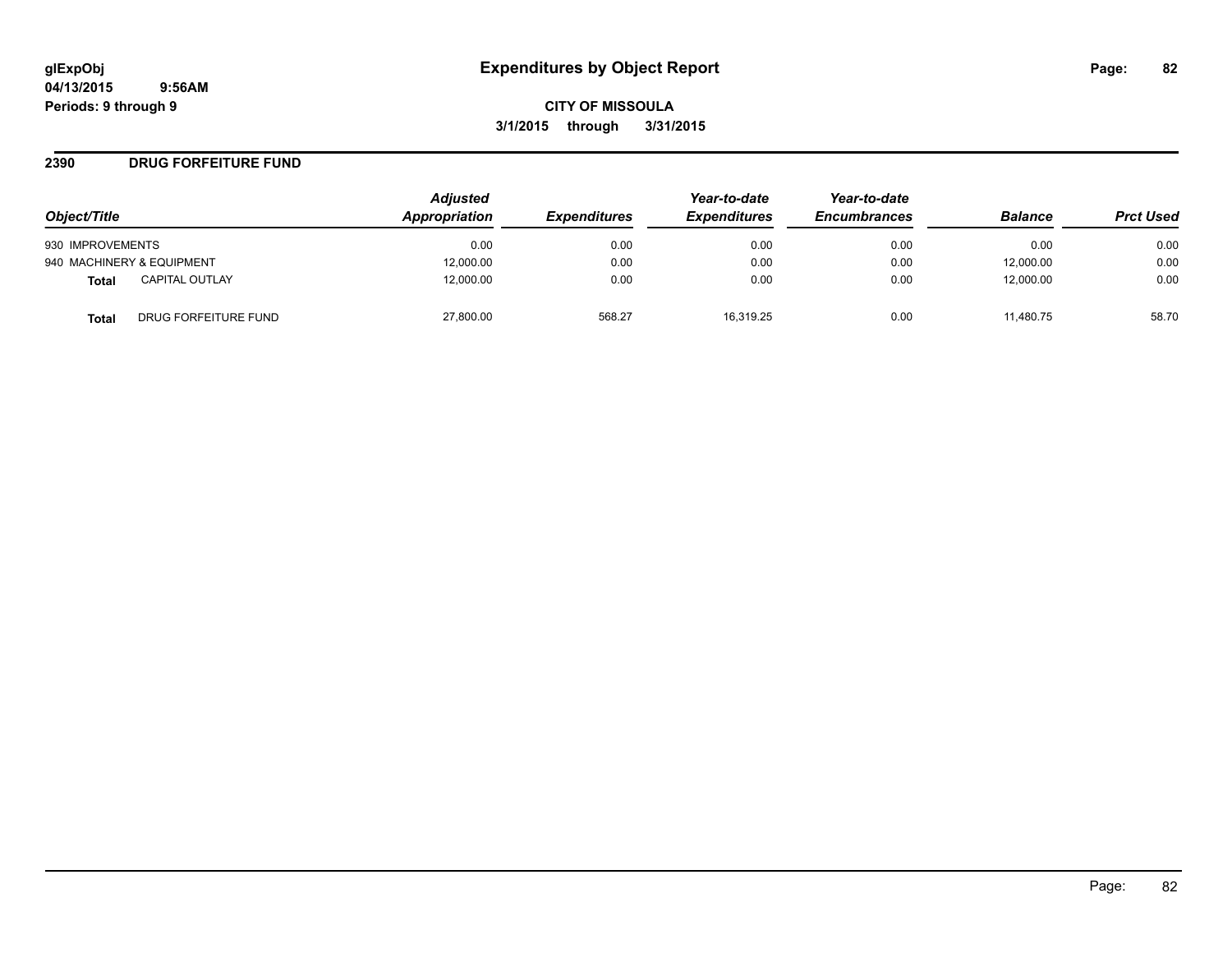**2394 BUILDING INSPECTION FUND**

**310 BUILDING INSPECTION**

|                                           | <b>Adjusted</b>      |                     | Year-to-date        | Year-to-date        |                |                  |
|-------------------------------------------|----------------------|---------------------|---------------------|---------------------|----------------|------------------|
| Object/Title                              | <b>Appropriation</b> | <b>Expenditures</b> | <b>Expenditures</b> | <b>Encumbrances</b> | <b>Balance</b> | <b>Prct Used</b> |
| 100 PERSONAL SERVICES                     |                      |                     |                     |                     |                |                  |
| 110 SALARIES AND WAGES                    | 635,518.00           | 37,176.75           | 356,368.93          | 0.00                | 279,149.07     | 56.08            |
| 120 OVERTIME/TERMINATION                  | 500.00               | 0.00                | 0.00                | 0.00                | 500.00         | 0.00             |
| 130 OTHER                                 | 19,836.00            | 0.00                | 0.00                | 0.00                | 19,836.00      | 0.00             |
| 140 EMPLOYER CONTRIBUTIONS                | 212,966.00           | 14,294.42           | 142,775.45          | 0.00                | 70,190.55      | 67.04            |
| <b>141 STATE RETIREMENT CONTRIBUTIONS</b> | 0.00                 | 37.18               | 314.84              | 0.00                | $-314.84$      | 0.00             |
| PERSONAL SERVICES<br><b>Total</b>         | 868,820.00           | 51,508.35           | 499,459.22          | 0.00                | 369,360.78     | 57.49            |
| 200 SUPPLIES                              |                      |                     |                     |                     |                |                  |
| 210 OFFICE SUPPLIES                       | 2,200.00             | 385.14              | 4,413.84            | 0.00                | $-2,213.84$    | 200.63           |
| 220 OPERATING SUPPLIES                    | 10,500.00            | 294.80              | 7,266.80            | 0.00                | 3,233.20       | 69.21            |
| 230 REPAIR/MAINTENANCE                    | 3,000.00             | 21.45               | 37.29               | 0.00                | 2,962.71       | 1.24             |
| 231 GASOLINE                              | 11,475.00            | 671.98              | 4,210.33            | 0.00                | 7,264.67       | 36.69            |
| 250 SUPPLIES FOR RESALE                   | 500.00               | 0.00                | 0.00                | 0.00                | 500.00         | 0.00             |
| <b>SUPPLIES</b><br><b>Total</b>           | 27,675.00            | 1,373.37            | 15,928.26           | 0.00                | 11,746.74      | 57.55            |
| 300 PURCHASED SERVICES                    |                      |                     |                     |                     |                |                  |
| 310 COMMUNICATIONS                        | 1,000.00             | 0.00                | 95.94               | 0.00                | 904.06         | 9.59             |
| 320 PRINTING & DUPLICATING                | 7,600.00             | 498.21              | 2,309.66            | 0.00                | 5,290.34       | 30.39            |
| 330 PUBLICITY, SUBSCRIPTIONS & DUES       | 2,100.00             | 0.00                | 1,670.54            | 0.00                | 429.46         | 79.55            |
| 344 TELEPHONE SERVICE                     | 16,198.00            | 2,285.61            | 11,887.91           | 0.00                | 4,310.09       | 73.39            |
| 350 PROFESSIONAL SERVICES                 | 5,300.00             | 9,875.00            | 22,553.70           | 0.00                | $-17,253.70$   | 425.54           |
| 360 REPAIR & MAINTENANCE                  | 33,378.00            | 1,239.00            | 8,862.97            | 0.00                | 24,515.03      | 26.55            |
| 370 TRAVEL                                | 10,025.00            | 749.88              | 2,244.11            | 0.00                | 7,780.89       | 22.39            |
| 380 TRAINING                              | 6,500.00             | 1,259.00            | 3,779.40            | 0.00                | 2,720.60       | 58.14            |
| PURCHASED SERVICES<br><b>Total</b>        | 82,101.00            | 15,906.70           | 53,404.23           | 0.00                | 28,696.77      | 65.05            |
| 500 FIXED CHARGES                         |                      |                     |                     |                     |                |                  |
| 500 FIXED CHARGES                         | 259,008.00           | 0.00                | 126,852.42          | 0.00                | 132,155.58     | 48.98            |
| 550 MERCHANT SERVICE FEES                 | 0.00                 | 3,760.97            | 11,140.75           | 0.00                | $-11,140.75$   | 0.00             |
| <b>FIXED CHARGES</b><br><b>Total</b>      | 259,008.00           | 3,760.97            | 137,993.17          | 0.00                | 121,014.83     | 53.28            |
| 600 DEBT SERVICE                          |                      |                     |                     |                     |                |                  |
| 620 INTEREST / SERVICE FEES               | 0.00                 | 0.00                | 0.00                | 0.00                | 0.00           | 0.00             |
| <b>DEBT SERVICE</b><br>Total              | 0.00                 | 0.00                | 0.00                | 0.00                | 0.00           | 0.00             |
| 900 CAPITAL OUTLAY                        |                      |                     |                     |                     |                |                  |
| 940 MACHINERY & EQUIPMENT                 | 0.00                 | 0.00                | 20,219.00           | 0.00                | $-20,219.00$   | 0.00             |
|                                           |                      |                     |                     |                     |                |                  |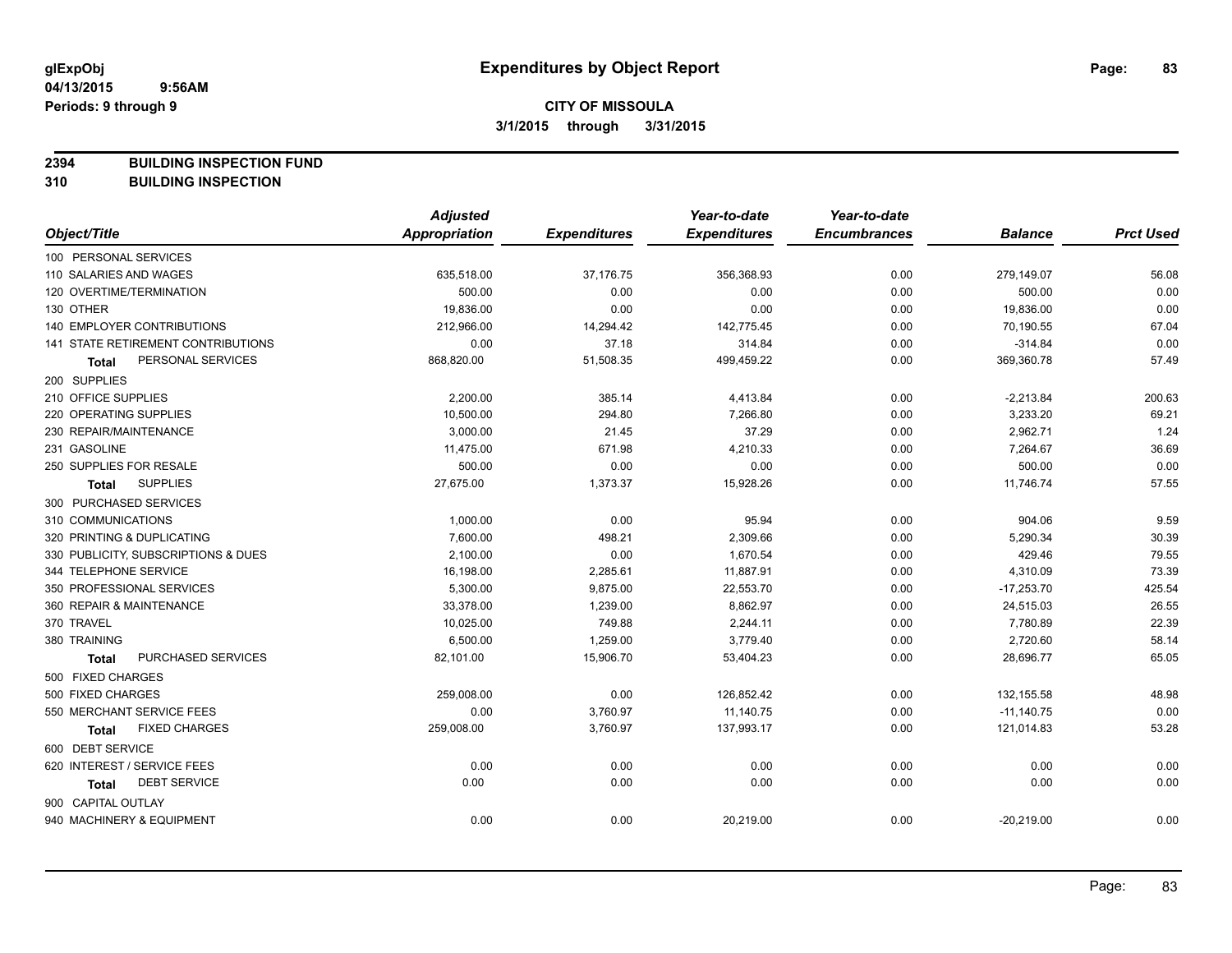**CITY OF MISSOULA 3/1/2015 through 3/31/2015**

## **2394 BUILDING INSPECTION FUND**

**310 BUILDING INSPECTION**

|              |                            | <b>Adjusted</b>      |                            | Year-to-date<br><b>Expenditures</b> | Year-to-date<br><b>Encumbrances</b> | <b>Balance</b> | <b>Prct Used</b> |
|--------------|----------------------------|----------------------|----------------------------|-------------------------------------|-------------------------------------|----------------|------------------|
| Object/Title |                            | <b>Appropriation</b> | <i><b>Expenditures</b></i> |                                     |                                     |                |                  |
| Tota.        | CAPITAL OUTLAY             | 0.00                 | 0.00                       | 20,219.00                           | 0.00                                | $-20,219.00$   | 0.00             |
| <b>Total</b> | <b>BUILDING INSPECTION</b> | 1,237,604.00         | 72,549.39                  | 727,003.88                          | 0.00                                | 510,600.12     | 58.74            |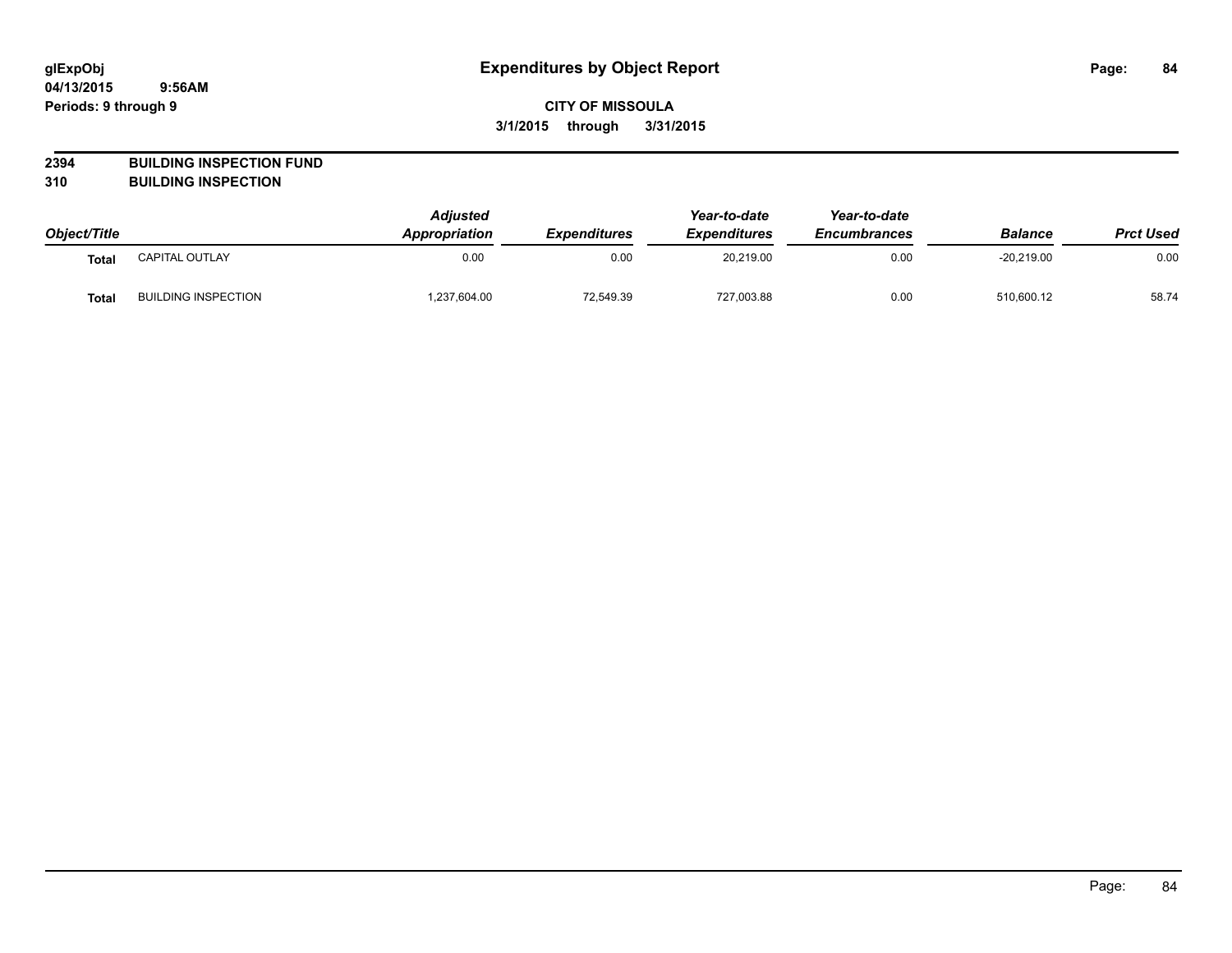**3/1/2015 through 3/31/2015**

### **2394 BUILDING INSPECTION FUND**

|                                           | <b>Adjusted</b> |                     | Year-to-date        | Year-to-date        |                |                  |
|-------------------------------------------|-----------------|---------------------|---------------------|---------------------|----------------|------------------|
| Object/Title                              | Appropriation   | <b>Expenditures</b> | <b>Expenditures</b> | <b>Encumbrances</b> | <b>Balance</b> | <b>Prct Used</b> |
| 100 PERSONAL SERVICES                     |                 |                     |                     |                     |                |                  |
| 110 SALARIES AND WAGES                    | 635,518.00      | 37,176.75           | 356,368.93          | 0.00                | 279,149.07     | 56.08            |
| 120 OVERTIME/TERMINATION                  | 500.00          | 0.00                | 0.00                | 0.00                | 500.00         | 0.00             |
| 130 OTHER                                 | 19.836.00       | 0.00                | 0.00                | 0.00                | 19,836.00      | 0.00             |
| 140 EMPLOYER CONTRIBUTIONS                | 212,966.00      | 14,294.42           | 142,775.45          | 0.00                | 70,190.55      | 67.04            |
| <b>141 STATE RETIREMENT CONTRIBUTIONS</b> | 0.00            | 37.18               | 314.84              | 0.00                | $-314.84$      | 0.00             |
| PERSONAL SERVICES<br><b>Total</b>         | 868,820.00      | 51,508.35           | 499,459.22          | 0.00                | 369,360.78     | 57.49            |
| 200 SUPPLIES                              |                 |                     |                     |                     |                |                  |
| 210 OFFICE SUPPLIES                       | 2,200.00        | 385.14              | 4,413.84            | 0.00                | $-2,213.84$    | 200.63           |
| 220 OPERATING SUPPLIES                    | 10,500.00       | 294.80              | 7,266.80            | 0.00                | 3,233.20       | 69.21            |
| 230 REPAIR/MAINTENANCE                    | 3,000.00        | 21.45               | 37.29               | 0.00                | 2,962.71       | 1.24             |
| 231 GASOLINE                              | 11,475.00       | 671.98              | 4,210.33            | 0.00                | 7,264.67       | 36.69            |
| 250 SUPPLIES FOR RESALE                   | 500.00          | 0.00                | 0.00                | 0.00                | 500.00         | 0.00             |
| <b>SUPPLIES</b><br><b>Total</b>           | 27,675.00       | 1,373.37            | 15,928.26           | 0.00                | 11,746.74      | 57.55            |
| 300 PURCHASED SERVICES                    |                 |                     |                     |                     |                |                  |
| 310 COMMUNICATIONS                        | 1,000.00        | 0.00                | 95.94               | 0.00                | 904.06         | 9.59             |
| 320 PRINTING & DUPLICATING                | 7,600.00        | 498.21              | 2,309.66            | 0.00                | 5,290.34       | 30.39            |
| 330 PUBLICITY, SUBSCRIPTIONS & DUES       | 2,100.00        | 0.00                | 1,670.54            | 0.00                | 429.46         | 79.55            |
| 344 TELEPHONE SERVICE                     | 16,198.00       | 2,285.61            | 11,887.91           | 0.00                | 4,310.09       | 73.39            |
| 350 PROFESSIONAL SERVICES                 | 5,300.00        | 9,875.00            | 22,553.70           | 0.00                | $-17,253.70$   | 425.54           |
| 360 REPAIR & MAINTENANCE                  | 33,378.00       | 1,239.00            | 8,862.97            | 0.00                | 24,515.03      | 26.55            |
| 370 TRAVEL                                | 10,025.00       | 749.88              | 2,244.11            | 0.00                | 7,780.89       | 22.39            |
| 380 TRAINING                              | 6,500.00        | 1,259.00            | 3,779.40            | 0.00                | 2,720.60       | 58.14            |
| PURCHASED SERVICES<br><b>Total</b>        | 82,101.00       | 15,906.70           | 53,404.23           | 0.00                | 28,696.77      | 65.05            |
| 500 FIXED CHARGES                         |                 |                     |                     |                     |                |                  |
| 500 FIXED CHARGES                         | 259,008.00      | 0.00                | 126,852.42          | 0.00                | 132, 155.58    | 48.98            |
| 550 MERCHANT SERVICE FEES                 | 0.00            | 3,760.97            | 11,140.75           | 0.00                | $-11,140.75$   | 0.00             |
| <b>FIXED CHARGES</b><br><b>Total</b>      | 259,008.00      | 3,760.97            | 137,993.17          | 0.00                | 121,014.83     | 53.28            |
| 600 DEBT SERVICE                          |                 |                     |                     |                     |                |                  |
| 620 INTEREST / SERVICE FEES               | 0.00            | 0.00                | 0.00                | 0.00                | 0.00           | 0.00             |
| <b>DEBT SERVICE</b><br>Total              | 0.00            | 0.00                | 0.00                | 0.00                | 0.00           | 0.00             |
| 900 CAPITAL OUTLAY                        |                 |                     |                     |                     |                |                  |
| 940 MACHINERY & EQUIPMENT                 | 0.00            | 0.00                | 20,219.00           | 0.00                | $-20,219.00$   | 0.00             |
| <b>CAPITAL OUTLAY</b><br><b>Total</b>     | 0.00            | 0.00                | 20,219.00           | 0.00                | $-20,219.00$   | 0.00             |
|                                           |                 |                     |                     |                     |                |                  |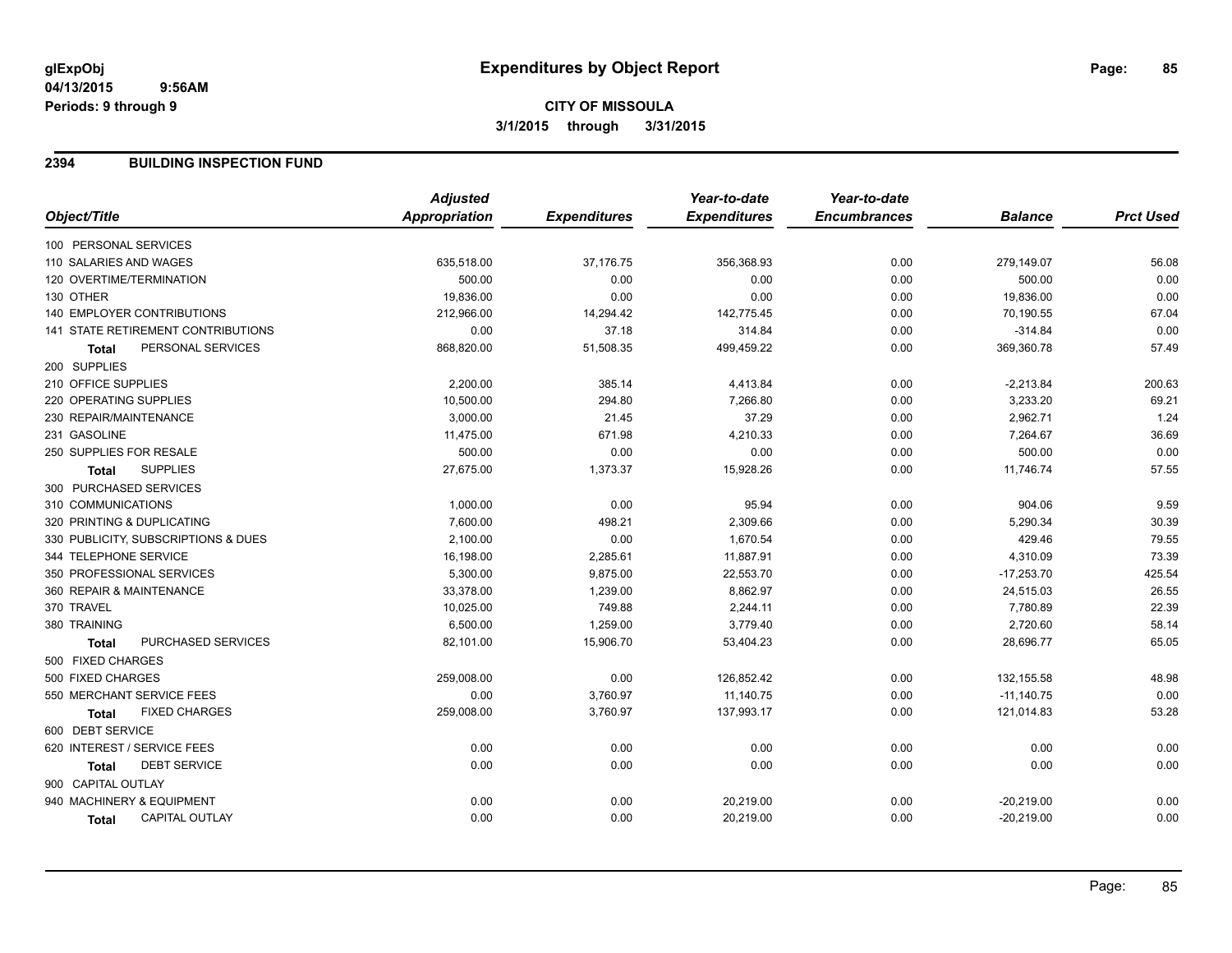# **CITY OF MISSOULA 3/1/2015 through 3/31/2015**

| <b>Total</b> | JILDING INSPECTION FUND | 2 549 39<br>– <i></i> | $\overline{\phantom{a}}$<br>.uuj.oc | 0.00 | 600.12 | $\sim$ $\sim$<br>00. <i>i –</i> |
|--------------|-------------------------|-----------------------|-------------------------------------|------|--------|---------------------------------|
|              |                         |                       |                                     |      |        |                                 |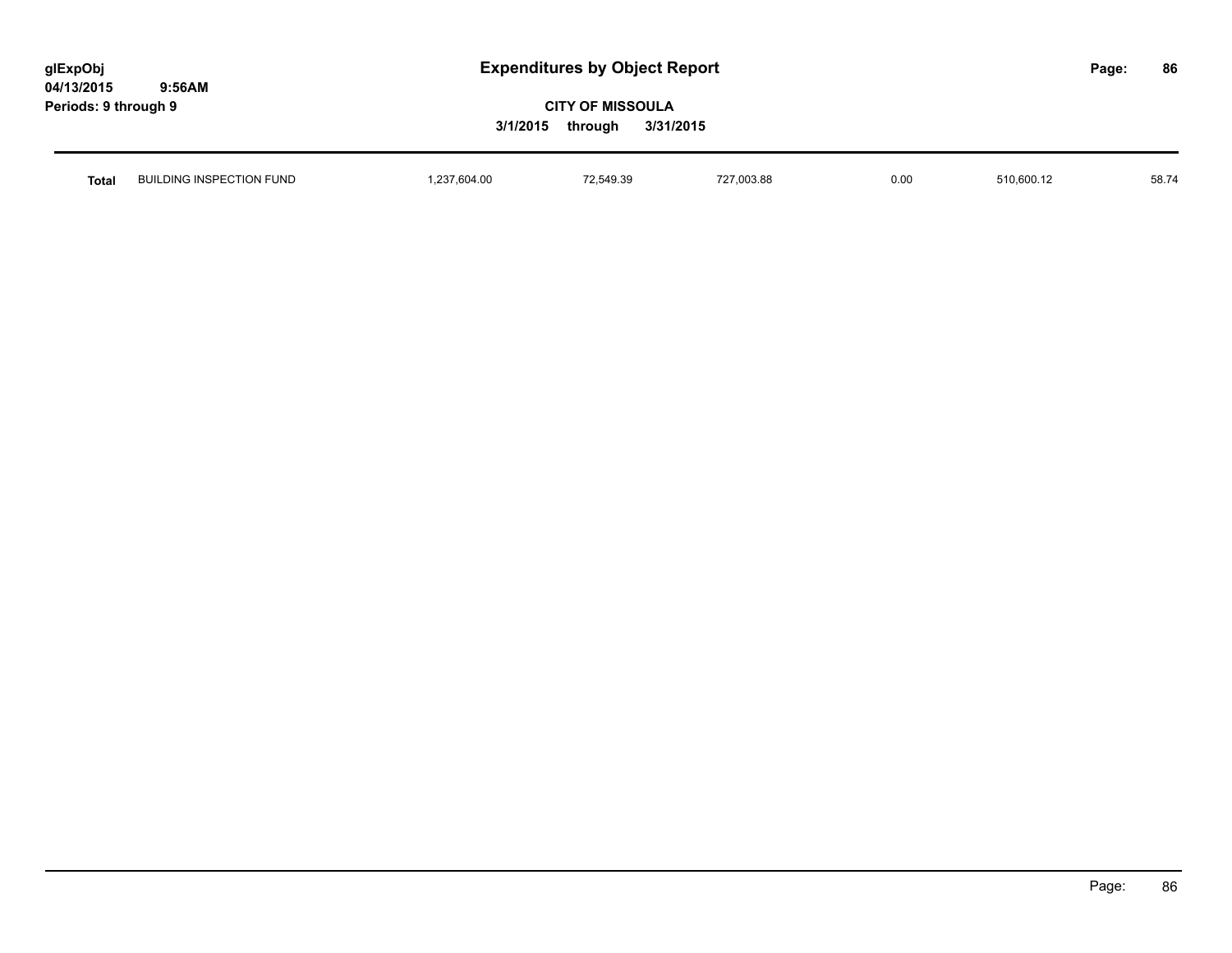### **2395 CITY GRANTS & PROGRAM INCOME FUND**

**390 NON-DEPARTMENTAL**

| Object/Title           |                                   | <b>Adjusted</b><br><b>Appropriation</b> | <b>Expenditures</b> | Year-to-date<br><b>Expenditures</b> | Year-to-date<br><b>Encumbrances</b> | <b>Balance</b> | <b>Prct Used</b> |
|------------------------|-----------------------------------|-----------------------------------------|---------------------|-------------------------------------|-------------------------------------|----------------|------------------|
| 300 PURCHASED SERVICES |                                   |                                         |                     |                                     |                                     |                |                  |
|                        | 350 PROFESSIONAL SERVICES         | 2.103.00                                | 0.00                | 0.00                                | 0.00                                | 2,103.00       | 0.00             |
| <b>Total</b>           | <b>PURCHASED SERVICES</b>         | 2,103.00                                | 0.00                | 0.00                                | 0.00                                | 2,103.00       | 0.00             |
|                        | 700 GRANTS & CONTRIBUTIONS        |                                         |                     |                                     |                                     |                |                  |
|                        | 700 GRANTS & CONTRIBUTIONS        | 0.00                                    | 0.00                | 0.00                                | 0.00                                | 0.00           | 0.00             |
| <b>Total</b>           | <b>GRANTS &amp; CONTRIBUTIONS</b> | 0.00                                    | 0.00                | 0.00                                | 0.00                                | 0.00           | 0.00             |
| 800 OTHER OBJECTS      |                                   |                                         |                     |                                     |                                     |                |                  |
|                        | 820 TRANSFERS TO OTHER FUNDS      | 0.00                                    | 0.00                | 0.00                                | 0.00                                | 0.00           | 0.00             |
| 845 CONTINGENCY        |                                   | 0.00                                    | 0.00                | 0.00                                | 0.00                                | 0.00           | 0.00             |
| <b>Total</b>           | OTHER OBJECTS                     | 0.00                                    | 0.00                | 0.00                                | 0.00                                | 0.00           | 0.00             |
| <b>Total</b>           | NON-DEPARTMENTAL                  | 2,103.00                                | 0.00                | 0.00                                | 0.00                                | 2,103.00       | 0.00             |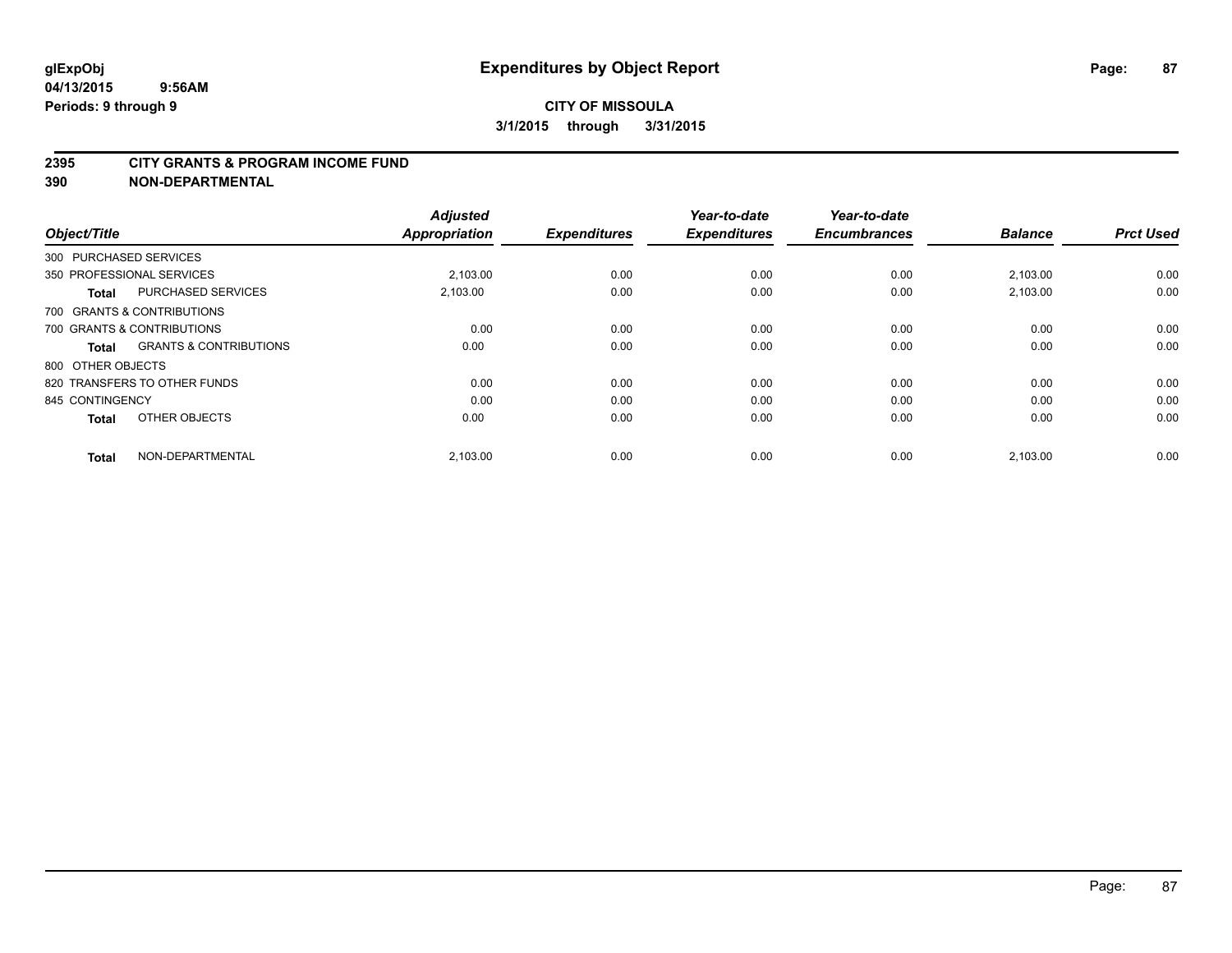**CITY OF MISSOULA 3/1/2015 through 3/31/2015**

# **2395 CITY GRANTS & PROGRAM INCOME FUND**

| Object/Title      |                                   | <b>Adjusted</b><br>Appropriation | <b>Expenditures</b> | Year-to-date<br><b>Expenditures</b> | Year-to-date<br><b>Encumbrances</b> | <b>Balance</b> | <b>Prct Used</b> |
|-------------------|-----------------------------------|----------------------------------|---------------------|-------------------------------------|-------------------------------------|----------------|------------------|
|                   | 300 PURCHASED SERVICES            |                                  |                     |                                     |                                     |                |                  |
|                   | 350 PROFESSIONAL SERVICES         | 2,103.00                         | 0.00                | 0.00                                | 0.00                                | 2,103.00       | 0.00             |
| <b>Total</b>      | <b>PURCHASED SERVICES</b>         | 2.103.00                         | 0.00                | 0.00                                | 0.00                                | 2.103.00       | 0.00             |
|                   | 700 GRANTS & CONTRIBUTIONS        |                                  |                     |                                     |                                     |                |                  |
|                   | 700 GRANTS & CONTRIBUTIONS        | 0.00                             | 0.00                | 0.00                                | 0.00                                | 0.00           | 0.00             |
| Total             | <b>GRANTS &amp; CONTRIBUTIONS</b> | 0.00                             | 0.00                | 0.00                                | 0.00                                | 0.00           | 0.00             |
| 800 OTHER OBJECTS |                                   |                                  |                     |                                     |                                     |                |                  |
|                   | 820 TRANSFERS TO OTHER FUNDS      | 0.00                             | 0.00                | 0.00                                | 0.00                                | 0.00           | 0.00             |
| 845 CONTINGENCY   |                                   | 0.00                             | 0.00                | 0.00                                | 0.00                                | 0.00           | 0.00             |
| <b>Total</b>      | OTHER OBJECTS                     | 0.00                             | 0.00                | 0.00                                | 0.00                                | 0.00           | 0.00             |
| <b>Total</b>      | CITY GRANTS & PROGRAM INCOME FUN  | 2,103.00                         | 0.00                | 0.00                                | 0.00                                | 2,103.00       | 0.00             |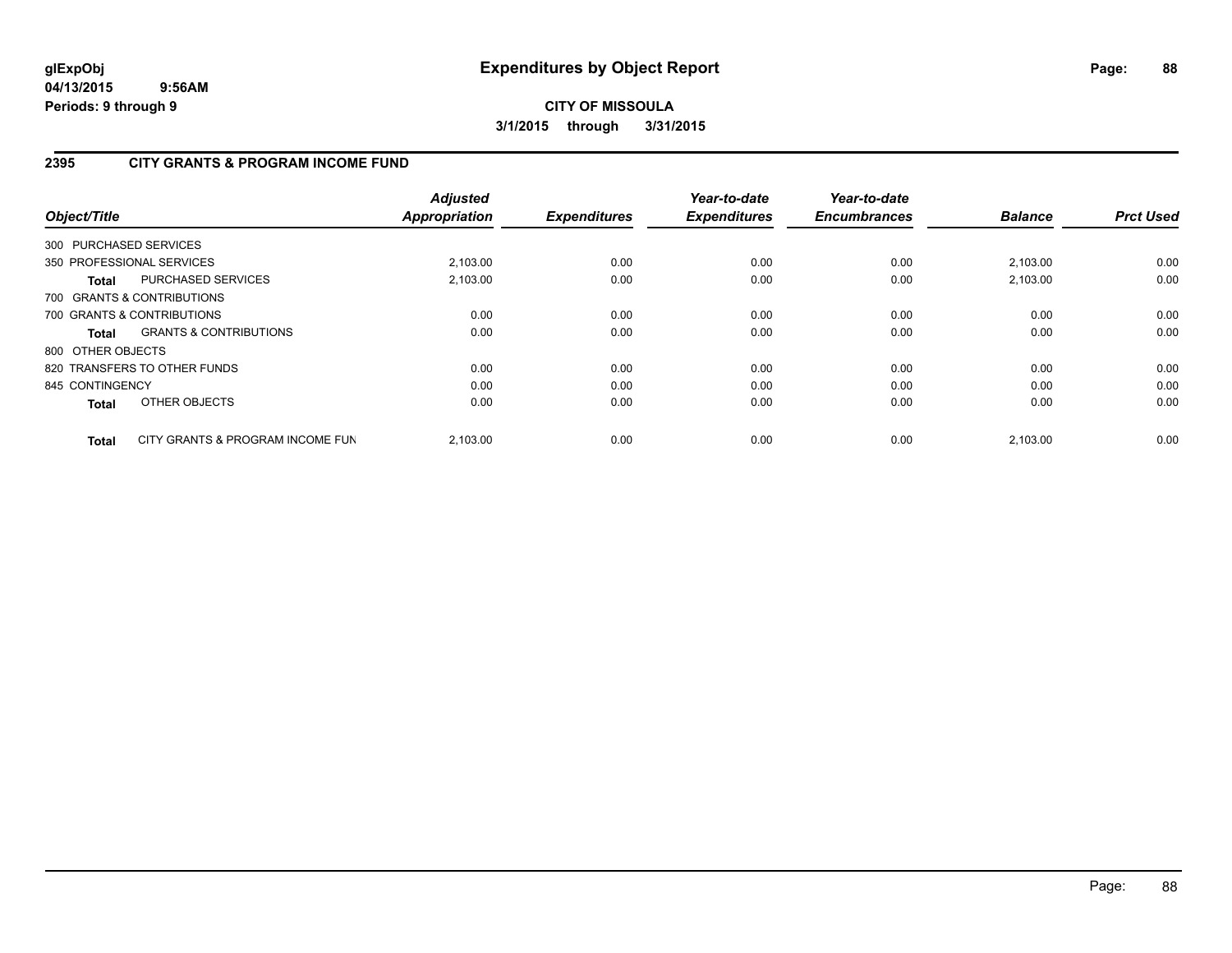### **2396 ENERGY EFFICIENCY REVOLVING LOAN FUND**

**390 NON-DEPARTMENTAL**

| Object/Title |                                   | <b>Adjusted</b><br>Appropriation | <b>Expenditures</b> | Year-to-date<br><b>Expenditures</b> | Year-to-date<br><b>Encumbrances</b> | <b>Balance</b> | <b>Prct Used</b> |
|--------------|-----------------------------------|----------------------------------|---------------------|-------------------------------------|-------------------------------------|----------------|------------------|
|              | 700 GRANTS & CONTRIBUTIONS        |                                  |                     |                                     |                                     |                |                  |
|              | 700 GRANTS & CONTRIBUTIONS        | 0.00                             | 0.00                | 0.00                                | 0.00                                | 0.00           | 0.00             |
| Total        | <b>GRANTS &amp; CONTRIBUTIONS</b> | 0.00                             | 0.00                | 0.00                                | 0.00                                | 0.00           | 0.00             |
| <b>Total</b> | NON-DEPARTMENTAL                  | 0.00                             | 0.00                | 0.00                                | 0.00                                | 0.00           | 0.00             |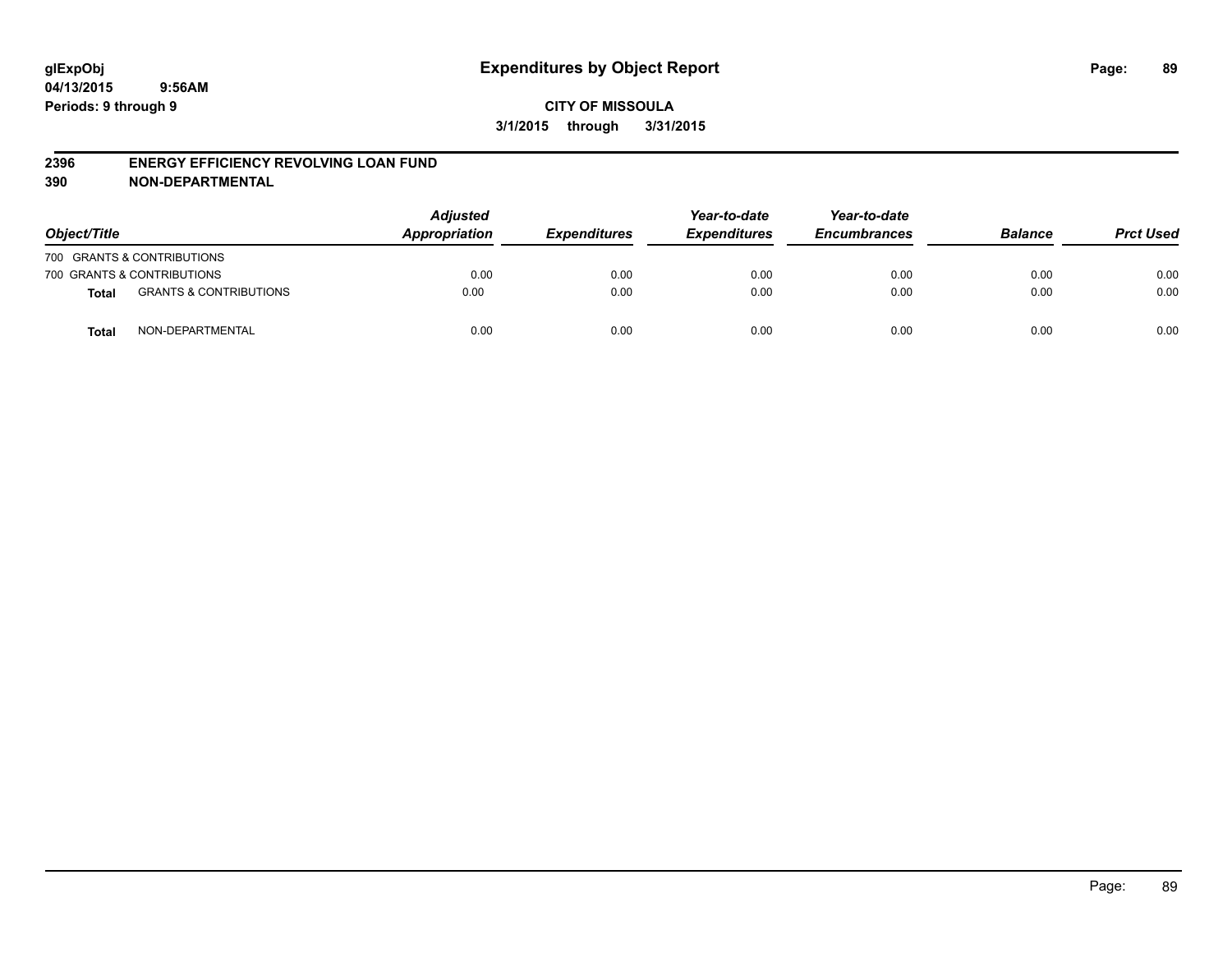# **glExpObj Expenditures by Object Report Page: 90**

**04/13/2015 9:56AM Periods: 9 through 9**

### **2396 ENERGY EFFICIENCY REVOLVING LOAN FUND**

| Object/Title |                                         | <b>Adjusted</b><br>Appropriation | <b>Expenditures</b> | Year-to-date<br><b>Expenditures</b> | Year-to-date<br><b>Encumbrances</b> | <b>Balance</b> | <b>Prct Used</b> |
|--------------|-----------------------------------------|----------------------------------|---------------------|-------------------------------------|-------------------------------------|----------------|------------------|
|              | 700 GRANTS & CONTRIBUTIONS              |                                  |                     |                                     |                                     |                |                  |
|              | 700 GRANTS & CONTRIBUTIONS              | 0.00                             | 0.00                | 0.00                                | 0.00                                | 0.00           | 0.00             |
| <b>Total</b> | <b>GRANTS &amp; CONTRIBUTIONS</b>       | 0.00                             | 0.00                | 0.00                                | 0.00                                | 0.00           | 0.00             |
| <b>Total</b> | <b>ENERGY EFFICIENCY REVOLVING LOAN</b> | 0.00                             | 0.00                | 0.00                                | 0.00                                | 0.00           | 0.00             |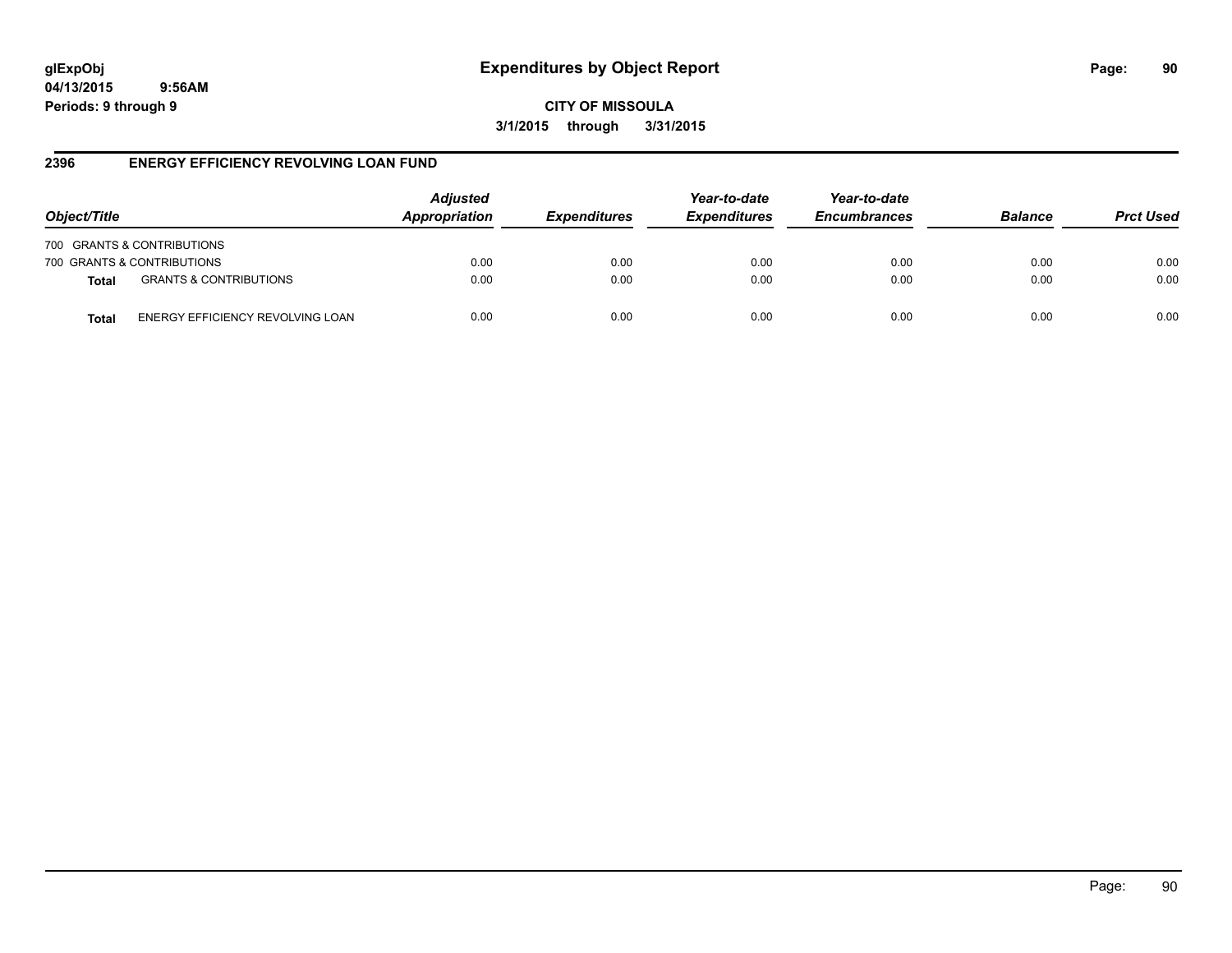### **2399 DANGEROUS BUILDING DEMOLITION & REPAIR F**

**310 BUILDING INSPECTION**

| Object/Title      |                            | <b>Adjusted</b><br>Appropriation | <b>Expenditures</b> | Year-to-date<br><b>Expenditures</b> | Year-to-date<br><b>Encumbrances</b> | <b>Balance</b> | <b>Prct Used</b> |
|-------------------|----------------------------|----------------------------------|---------------------|-------------------------------------|-------------------------------------|----------------|------------------|
| 800 OTHER OBJECTS |                            |                                  |                     |                                     |                                     |                |                  |
| 845 CONTINGENCY   |                            | 15,000.00                        | 0.00                | 0.00                                | 0.00                                | 15,000.00      | 0.00             |
| <b>Total</b>      | OTHER OBJECTS              | 15,000.00                        | 0.00                | 0.00                                | 0.00                                | 15,000.00      | 0.00             |
| <b>Total</b>      | <b>BUILDING INSPECTION</b> | 15,000.00                        | 0.00                | 0.00                                | 0.00                                | 15,000.00      | 0.00             |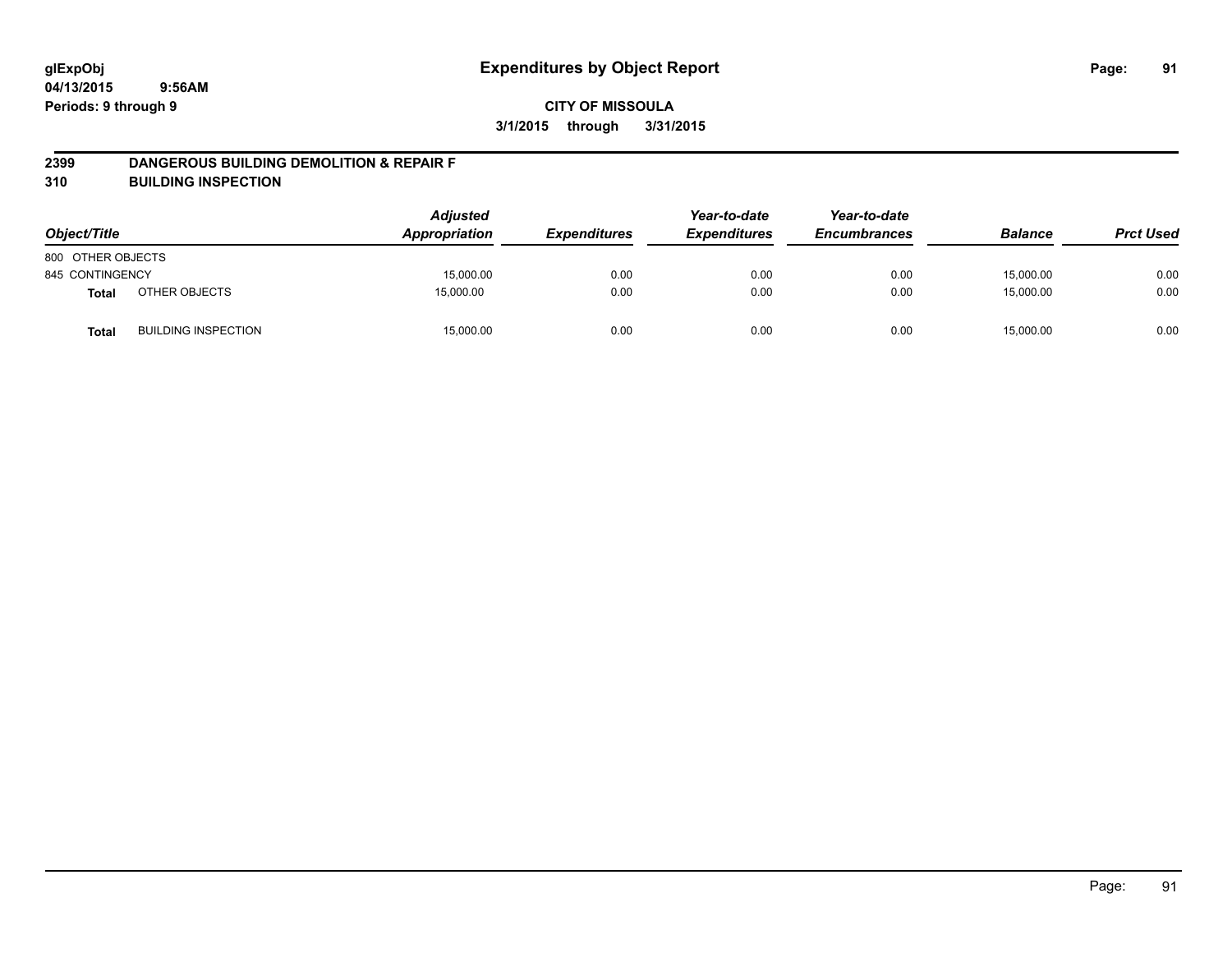**CITY OF MISSOULA 3/1/2015 through 3/31/2015**

### **2399 DANGEROUS BUILDING DEMOLITION & REPAIR F**

| Object/Title      |                                   | <b>Adjusted</b><br>Appropriation | <b>Expenditures</b> | Year-to-date<br><b>Expenditures</b> | Year-to-date<br><b>Encumbrances</b> | <b>Balance</b> | <b>Prct Used</b> |
|-------------------|-----------------------------------|----------------------------------|---------------------|-------------------------------------|-------------------------------------|----------------|------------------|
| 800 OTHER OBJECTS |                                   |                                  |                     |                                     |                                     |                |                  |
| 845 CONTINGENCY   |                                   | 15,000.00                        | 0.00                | 0.00                                | 0.00                                | 15,000.00      | 0.00             |
| <b>Total</b>      | OTHER OBJECTS                     | 15,000.00                        | 0.00                | 0.00                                | 0.00                                | 15,000.00      | 0.00             |
| <b>Total</b>      | DANGEROUS BUILDING DEMOLITION & F | 15,000.00                        | 0.00                | 0.00                                | 0.00                                | 15.000.00      | 0.00             |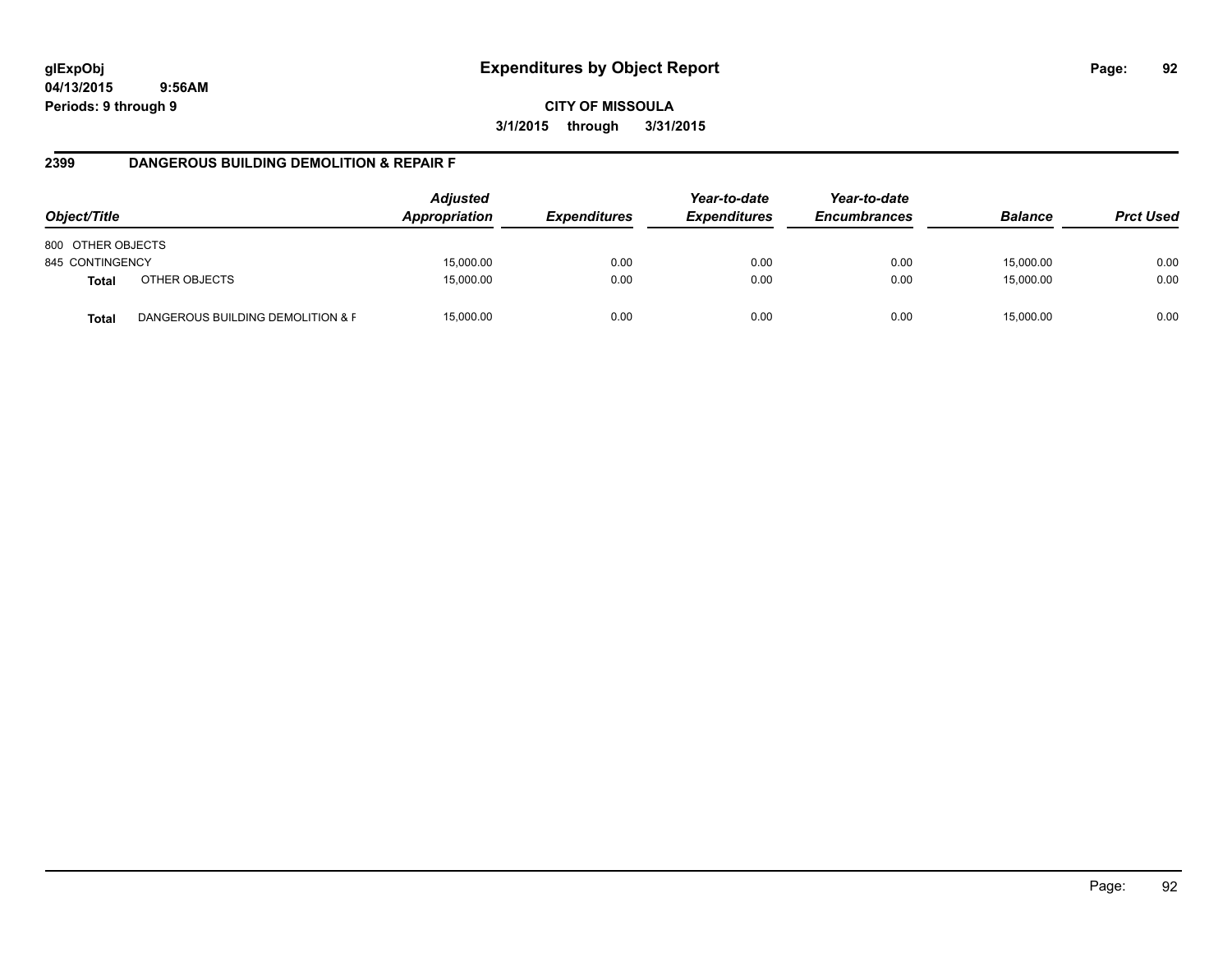# **2400 STREET LIGHTING ASSESSMENTS FUND**

### **280 PUBLIC WORKS ADMIN/ENGINEERING**

| Object/Title           |                                | <b>Adjusted</b><br><b>Appropriation</b> | <i><b>Expenditures</b></i> | Year-to-date<br><b>Expenditures</b> | Year-to-date<br><b>Encumbrances</b> | <b>Balance</b> | <b>Prct Used</b> |
|------------------------|--------------------------------|-----------------------------------------|----------------------------|-------------------------------------|-------------------------------------|----------------|------------------|
| 300 PURCHASED SERVICES |                                |                                         |                            |                                     |                                     |                |                  |
|                        | 341 ELECTRICITY & NATURAL GAS  | 323,551.00                              | 27.477.07                  | 214.889.36                          | 0.00                                | 108.661.64     | 66.42            |
|                        | 350 PROFESSIONAL SERVICES      | 21.806.00                               | 0.00                       | 7.501.00                            | 0.00                                | 14,305.00      | 34.40            |
|                        | 360 REPAIR & MAINTENANCE       | 0.00                                    | 0.00                       | 0.00                                | 0.00                                | 0.00           | 0.00             |
| Total                  | <b>PURCHASED SERVICES</b>      | 345.357.00                              | 27.477.07                  | 222.390.36                          | 0.00                                | 122.966.64     | 64.39            |
| <b>Total</b>           | PUBLIC WORKS ADMIN/ENGINEERING | 345.357.00                              | 27.477.07                  | 222.390.36                          | 0.00                                | 122.966.64     | 64.39            |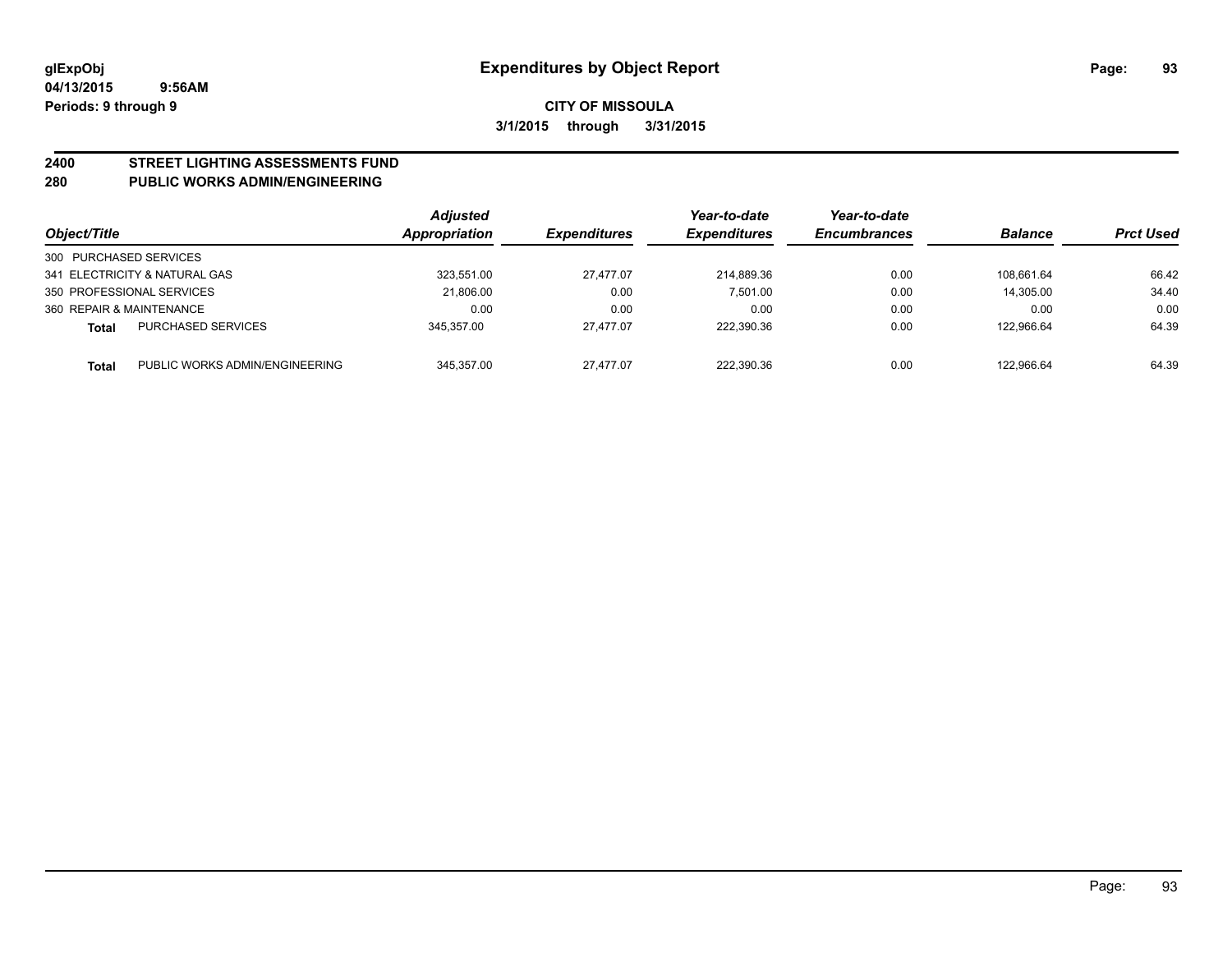**CITY OF MISSOULA 3/1/2015 through 3/31/2015**

### **2400 STREET LIGHTING ASSESSMENTS FUND**

| Object/Title                                     | <b>Adjusted</b><br>Appropriation | <b>Expenditures</b> | Year-to-date<br><b>Expenditures</b> | Year-to-date<br><b>Encumbrances</b> | <b>Balance</b> | <b>Prct Used</b> |
|--------------------------------------------------|----------------------------------|---------------------|-------------------------------------|-------------------------------------|----------------|------------------|
| 300 PURCHASED SERVICES                           |                                  |                     |                                     |                                     |                |                  |
| 341 ELECTRICITY & NATURAL GAS                    | 323.551.00                       | 27,477.07           | 214,889.36                          | 0.00                                | 108.661.64     | 66.42            |
| 350 PROFESSIONAL SERVICES                        | 21,806.00                        | 0.00                | 7.501.00                            | 0.00                                | 14.305.00      | 34.40            |
| 360 REPAIR & MAINTENANCE                         | 0.00                             | 0.00                | 0.00                                | 0.00                                | 0.00           | 0.00             |
| <b>PURCHASED SERVICES</b><br><b>Total</b>        | 345.357.00                       | 27.477.07           | 222.390.36                          | 0.00                                | 122.966.64     | 64.39            |
| STREET LIGHTING ASSESSMENTS FUND<br><b>Total</b> | 345.357.00                       | 27.477.07           | 222,390.36                          | 0.00                                | 122.966.64     | 64.39            |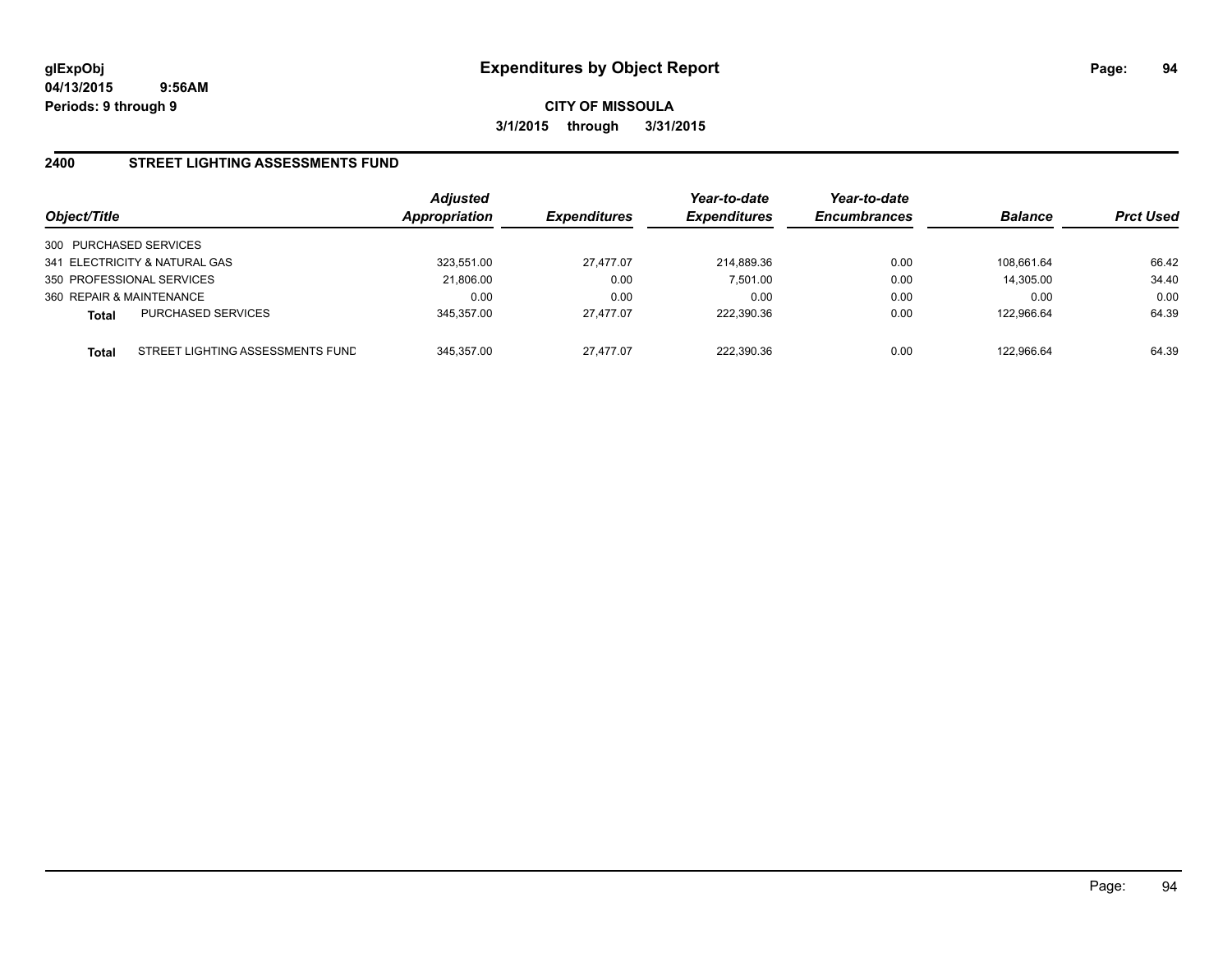### **2500 STREET MAINTENANCE ASSESSMENT FUND**

**390 NON-DEPARTMENTAL**

| Object/Title           |                              | <b>Adjusted</b><br><b>Appropriation</b> | <b>Expenditures</b> | Year-to-date<br><b>Expenditures</b> | Year-to-date<br><b>Encumbrances</b> | <b>Balance</b> | <b>Prct Used</b> |
|------------------------|------------------------------|-----------------------------------------|---------------------|-------------------------------------|-------------------------------------|----------------|------------------|
| 300 PURCHASED SERVICES |                              |                                         |                     |                                     |                                     |                |                  |
| 345 GARBAGE            |                              | 32.014.00                               | 1.293.77            | 14.281.53                           | 0.00                                | 17.732.47      | 44.61            |
| <b>Total</b>           | <b>PURCHASED SERVICES</b>    | 32.014.00                               | 1,293.77            | 14,281.53                           | 0.00                                | 17,732.47      | 44.61            |
| 800 OTHER OBJECTS      |                              |                                         |                     |                                     |                                     |                |                  |
|                        | 820 TRANSFERS TO OTHER FUNDS | 27.281.00                               | 0.00                | 13.640.50                           | 0.00                                | 13.640.50      | 50.00            |
| <b>Total</b>           | OTHER OBJECTS                | 27.281.00                               | 0.00                | 13.640.50                           | 0.00                                | 13.640.50      | 50.00            |
| <b>Total</b>           | NON-DEPARTMENTAL             | 59,295.00                               | 1.293.77            | 27.922.03                           | 0.00                                | 31.372.97      | 47.09            |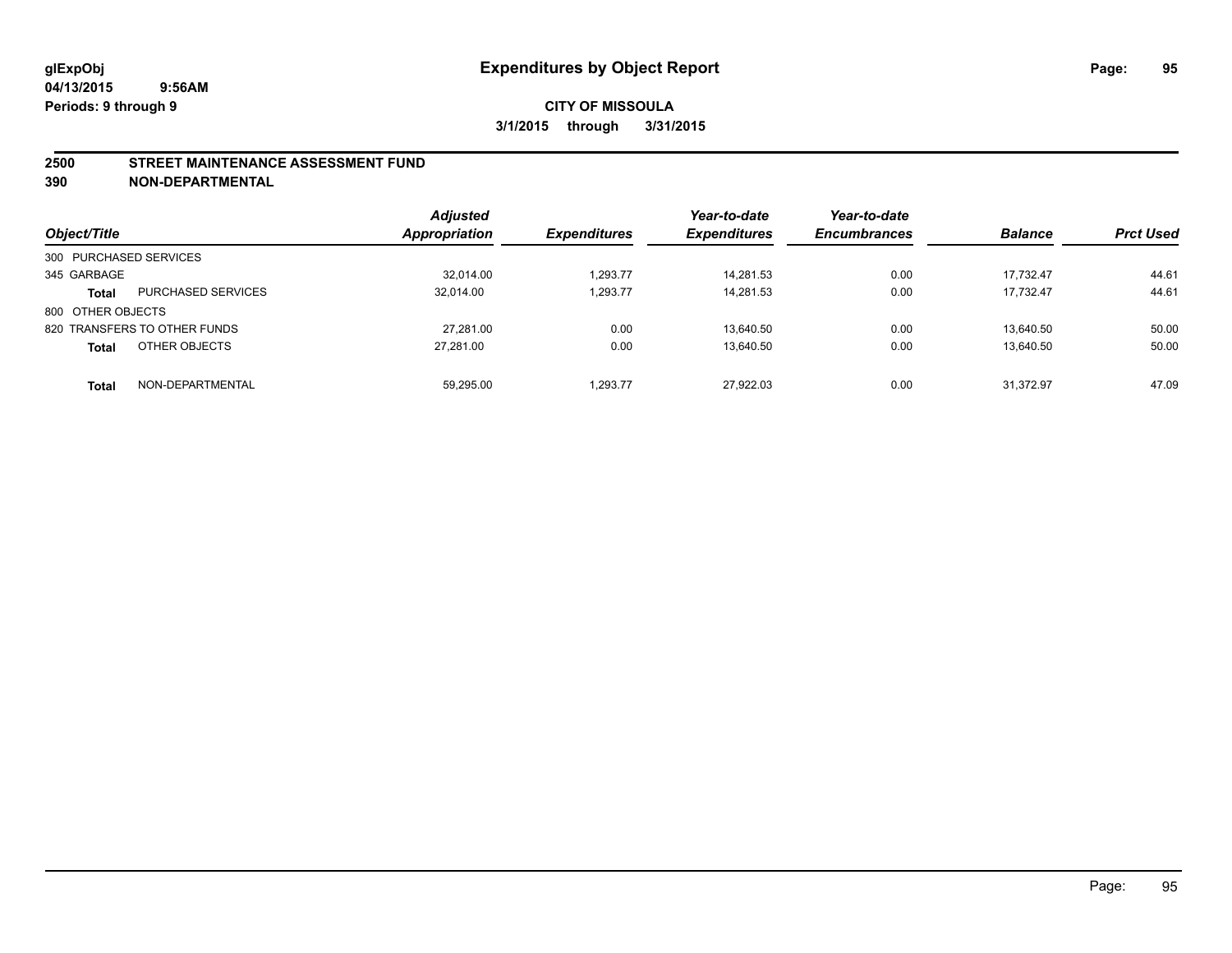**CITY OF MISSOULA 3/1/2015 through 3/31/2015**

### **2500 STREET MAINTENANCE ASSESSMENT FUND**

| Object/Title           |                                  | <b>Adjusted</b><br>Appropriation | <b>Expenditures</b> | Year-to-date<br><b>Expenditures</b> | Year-to-date<br><b>Encumbrances</b> | <b>Balance</b> | <b>Prct Used</b> |
|------------------------|----------------------------------|----------------------------------|---------------------|-------------------------------------|-------------------------------------|----------------|------------------|
| 300 PURCHASED SERVICES |                                  |                                  |                     |                                     |                                     |                |                  |
| 345 GARBAGE            |                                  | 32,014.00                        | 1.293.77            | 14,281.53                           | 0.00                                | 17.732.47      | 44.61            |
| Total                  | <b>PURCHASED SERVICES</b>        | 32.014.00                        | 1,293.77            | 14,281.53                           | 0.00                                | 17.732.47      | 44.61            |
| 800 OTHER OBJECTS      |                                  |                                  |                     |                                     |                                     |                |                  |
|                        | 820 TRANSFERS TO OTHER FUNDS     | 27.281.00                        | 0.00                | 13.640.50                           | 0.00                                | 13.640.50      | 50.00            |
| Total                  | OTHER OBJECTS                    | 27.281.00                        | 0.00                | 13,640.50                           | 0.00                                | 13,640.50      | 50.00            |
| <b>Total</b>           | STREET MAINTENANCE ASSESSMENT FI | 59.295.00                        | 1.293.77            | 27.922.03                           | 0.00                                | 31.372.97      | 47.09            |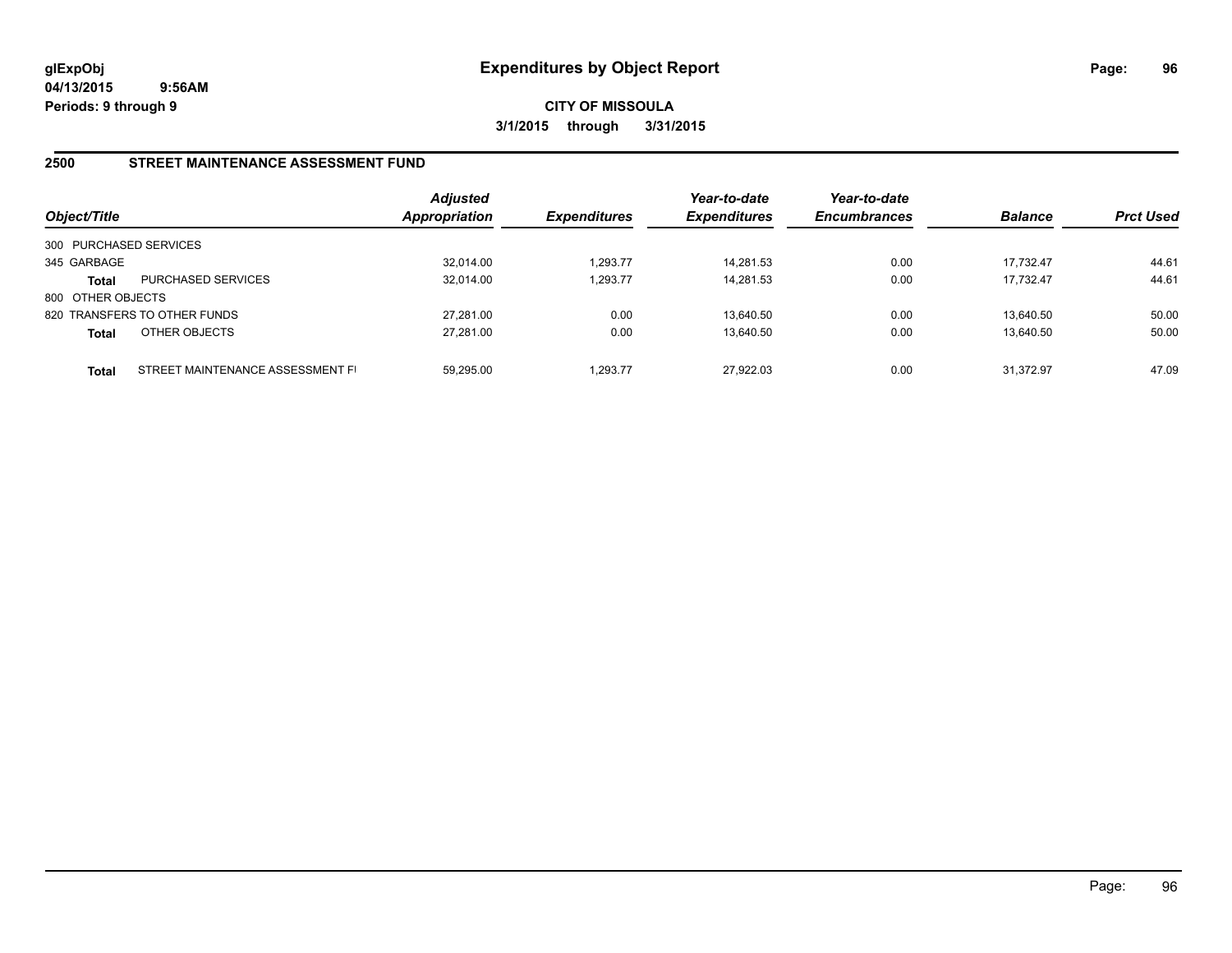### **2510 RUSSELL PARK MAINTENANCE ASSESSMENT FUND**

**370 PARKS & RECREATION**

| Object/Title                           | <b>Adjusted</b><br>Appropriation | <b>Expenditures</b> | Year-to-date<br><b>Expenditures</b> | Year-to-date<br><b>Encumbrances</b> | <b>Balance</b> | <b>Prct Used</b> |
|----------------------------------------|----------------------------------|---------------------|-------------------------------------|-------------------------------------|----------------|------------------|
| 800 OTHER OBJECTS                      |                                  |                     |                                     |                                     |                |                  |
| 820 TRANSFERS TO OTHER FUNDS           | 0.00                             | 0.00                | 0.00                                | 0.00                                | 0.00           | 0.00             |
| OTHER OBJECTS<br><b>Total</b>          | 0.00                             | 0.00                | 0.00                                | 0.00                                | 0.00           | 0.00             |
| <b>PARKS &amp; RECREATION</b><br>Total | 0.00                             | 0.00                | 0.00                                | 0.00                                | 0.00           | 0.00             |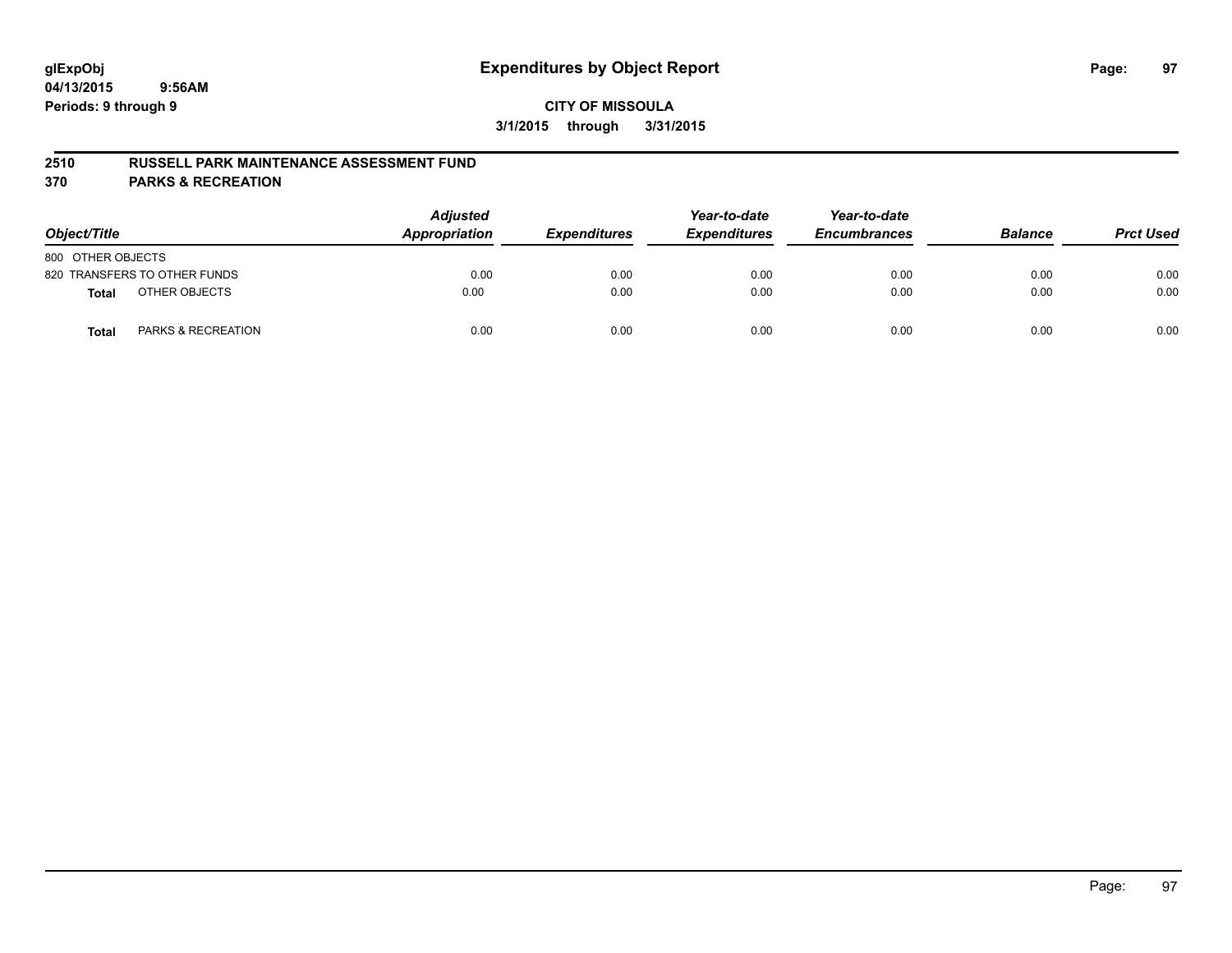# **glExpObj Expenditures by Object Report Page: 98**

**04/13/2015 9:56AM Periods: 9 through 9**

### **2510 RUSSELL PARK MAINTENANCE ASSESSMENT FUND**

| Object/Title                                     | <b>Adjusted</b><br>Appropriation | <b>Expenditures</b> | Year-to-date<br><b>Expenditures</b> | Year-to-date<br><b>Encumbrances</b> | <b>Balance</b> | <b>Prct Used</b> |
|--------------------------------------------------|----------------------------------|---------------------|-------------------------------------|-------------------------------------|----------------|------------------|
| 800 OTHER OBJECTS                                |                                  |                     |                                     |                                     |                |                  |
| 820 TRANSFERS TO OTHER FUNDS                     | 0.00                             | 0.00                | 0.00                                | 0.00                                | 0.00           | 0.00             |
| OTHER OBJECTS<br><b>Total</b>                    | 0.00                             | 0.00                | 0.00                                | 0.00                                | 0.00           | 0.00             |
| RUSSELL PARK MAINTENANCE ASSESSN<br><b>Total</b> | 0.00                             | 0.00                | 0.00                                | 0.00                                | 0.00           | 0.00             |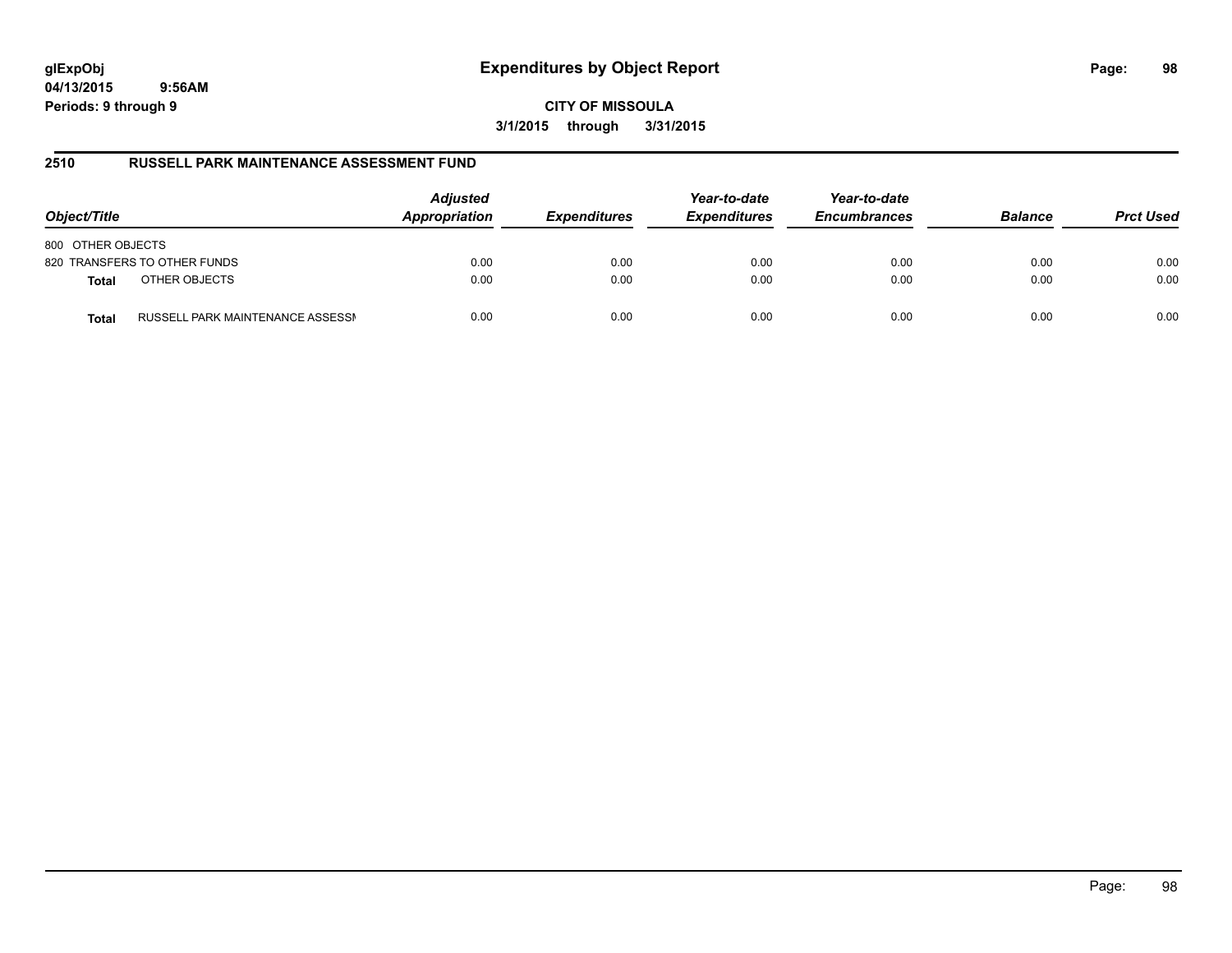# **2511 WILLOWWOOD PARK MAINTENANCE ASSESSMENT F**

**370 PARKS & RECREATION**

| Object/Title                        | <b>Adjusted</b><br><b>Appropriation</b> | <b>Expenditures</b> | Year-to-date<br><b>Expenditures</b> | Year-to-date<br><b>Encumbrances</b> | <b>Balance</b> | <b>Prct Used</b> |
|-------------------------------------|-----------------------------------------|---------------------|-------------------------------------|-------------------------------------|----------------|------------------|
| 600 DEBT SERVICE                    |                                         |                     |                                     |                                     |                |                  |
| 620 INTEREST / SERVICE FEES         | 0.00                                    | 0.00                | 0.00                                | 0.00                                | 0.00           | 0.00             |
| <b>DEBT SERVICE</b><br><b>Total</b> | 0.00                                    | 0.00                | 0.00                                | 0.00                                | 0.00           | 0.00             |
| 800 OTHER OBJECTS                   |                                         |                     |                                     |                                     |                |                  |
| 820 TRANSFERS TO OTHER FUNDS        | 0.00                                    | 0.00                | 0.00                                | 0.00                                | 0.00           | 0.00             |
| OTHER OBJECTS<br><b>Total</b>       | 0.00                                    | 0.00                | 0.00                                | 0.00                                | 0.00           | 0.00             |
| PARKS & RECREATION<br><b>Total</b>  | 0.00                                    | 0.00                | 0.00                                | 0.00                                | 0.00           | 0.00             |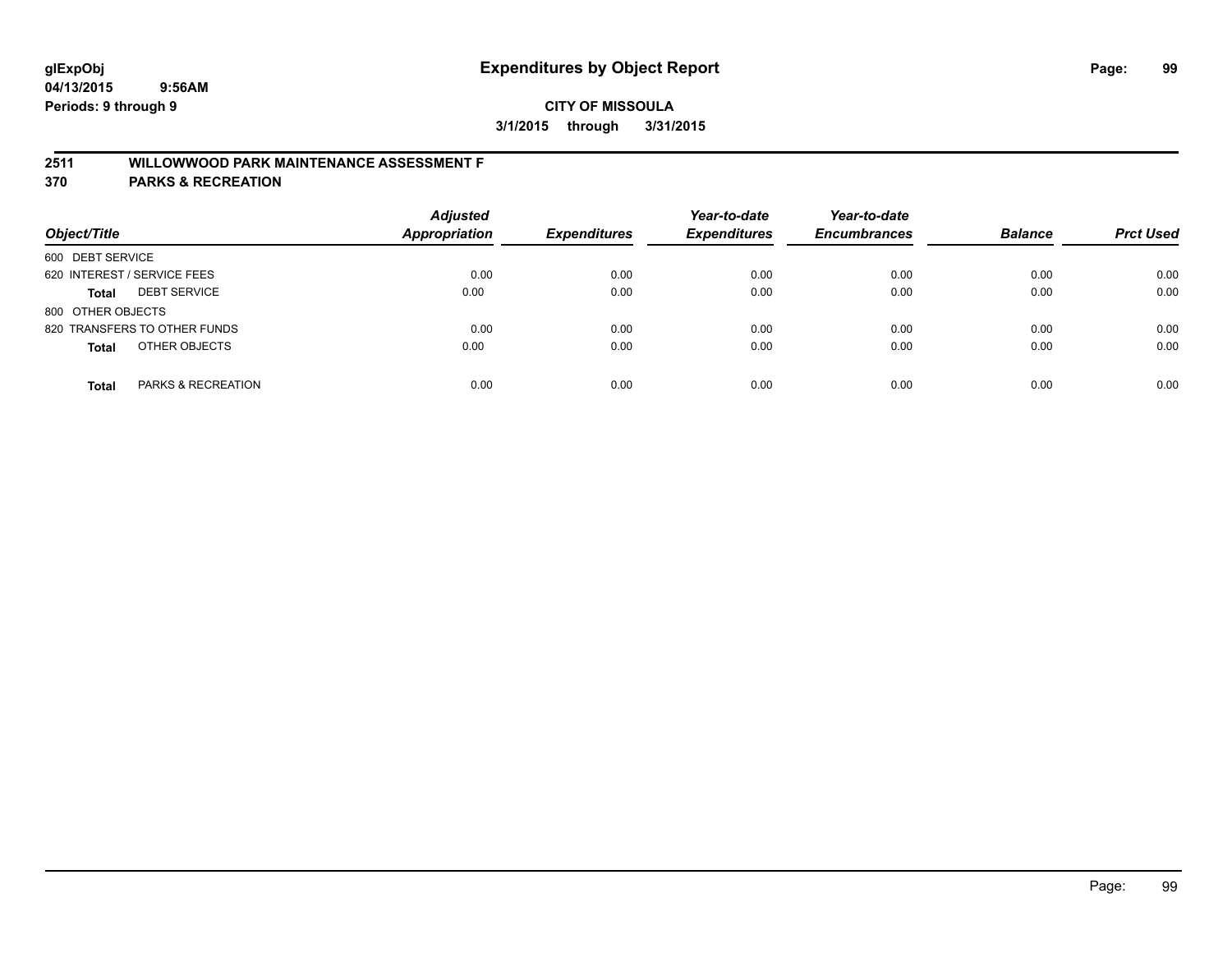**CITY OF MISSOULA 3/1/2015 through 3/31/2015**

### **2511 WILLOWWOOD PARK MAINTENANCE ASSESSMENT F**

| Object/Title                |                                 | <b>Adjusted</b><br><b>Appropriation</b> | <b>Expenditures</b> | Year-to-date<br><b>Expenditures</b> | Year-to-date<br><b>Encumbrances</b> | <b>Balance</b> | <b>Prct Used</b> |
|-----------------------------|---------------------------------|-----------------------------------------|---------------------|-------------------------------------|-------------------------------------|----------------|------------------|
| 600 DEBT SERVICE            |                                 |                                         |                     |                                     |                                     |                |                  |
| 620 INTEREST / SERVICE FEES |                                 | 0.00                                    | 0.00                | 0.00                                | 0.00                                | 0.00           | 0.00             |
| <b>Total</b>                | <b>DEBT SERVICE</b>             | 0.00                                    | 0.00                | 0.00                                | 0.00                                | 0.00           | 0.00             |
| 800 OTHER OBJECTS           |                                 |                                         |                     |                                     |                                     |                |                  |
|                             | 820 TRANSFERS TO OTHER FUNDS    | 0.00                                    | 0.00                | 0.00                                | 0.00                                | 0.00           | 0.00             |
| <b>Total</b>                | OTHER OBJECTS                   | 0.00                                    | 0.00                | 0.00                                | 0.00                                | 0.00           | 0.00             |
| <b>Total</b>                | WILLOWWOOD PARK MAINTENANCE ASS | 0.00                                    | 0.00                | 0.00                                | 0.00                                | 0.00           | 0.00             |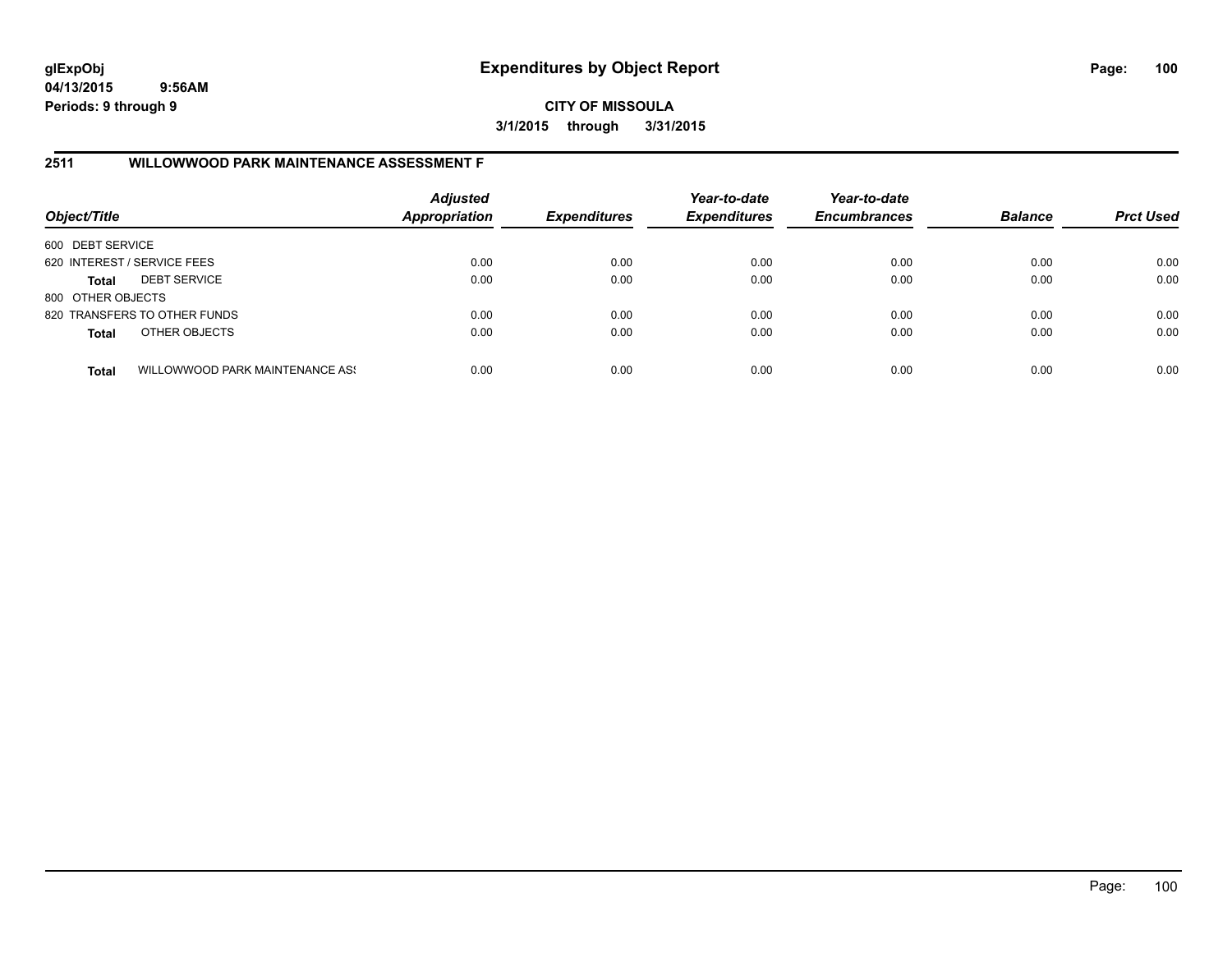### **2512 ROAD DISTRICT #1**

**320 STREET MAINTENANCE**

|                               |                              | <b>Adjusted</b>      |                     | Year-to-date        | Year-to-date        |                |                  |
|-------------------------------|------------------------------|----------------------|---------------------|---------------------|---------------------|----------------|------------------|
| Object/Title                  |                              | <b>Appropriation</b> | <b>Expenditures</b> | <b>Expenditures</b> | <b>Encumbrances</b> | <b>Balance</b> | <b>Prct Used</b> |
| 100 PERSONAL SERVICES         |                              |                      |                     |                     |                     |                |                  |
| 110 SALARIES AND WAGES        |                              | 25,620.00            | 0.00                | 0.00                | 0.00                | 25,620.00      | 0.00             |
|                               | 140 EMPLOYER CONTRIBUTIONS   | 6,255.00             | 0.00                | 0.00                | 0.00                | 6,255.00       | 0.00             |
| Total                         | PERSONAL SERVICES            | 31,875.00            | 0.00                | 0.00                | 0.00                | 31,875.00      | 0.00             |
| 200 SUPPLIES                  |                              |                      |                     |                     |                     |                |                  |
| 220 OPERATING SUPPLIES        |                              | 91,014.00            | 0.00                | 90,578.81           | 0.00                | 435.19         | 99.52            |
| 230 REPAIR/MAINTENANCE        |                              | 95,188.00            | 0.00                | 57,282.00           | 0.00                | 37,906.00      | 60.18            |
| 231 GASOLINE                  |                              | 1,135.00             | 0.00                | 0.00                | 0.00                | 1,135.00       | 0.00             |
| <b>Total</b>                  | <b>SUPPLIES</b>              | 187,337.00           | 0.00                | 147,860.81          | 0.00                | 39,476.19      | 78.93            |
| 300 PURCHASED SERVICES        |                              |                      |                     |                     |                     |                |                  |
| 343 WATER CHARGES             |                              | 0.00                 | 0.00                | 824.54              | 0.00                | $-824.54$      | 0.00             |
|                               | 350 PROFESSIONAL SERVICES    | 20,000.00            | 0.00                | 435.00              | 0.00                | 19,565.00      | 2.18             |
| Total                         | PURCHASED SERVICES           | 20,000.00            | 0.00                | 1,259.54            | 0.00                | 18,740.46      | 6.30             |
| 400 BUILDING MATERIALS        |                              |                      |                     |                     |                     |                |                  |
| <b>400 BUILDING MATERIALS</b> |                              | 175,201.00           | 6,066.82            | 48,061.99           | 0.00                | 127,139.01     | 27.43            |
| Total                         | <b>BUILDING MATERIALS</b>    | 175,201.00           | 6,066.82            | 48,061.99           | 0.00                | 127,139.01     | 27.43            |
| 500 FIXED CHARGES             |                              |                      |                     |                     |                     |                |                  |
| 500 FIXED CHARGES             |                              | 10,000.00            | 0.00                | 10,000.00           | 0.00                | 0.00           | 100.00           |
| <b>Total</b>                  | <b>FIXED CHARGES</b>         | 10,000.00            | 0.00                | 10,000.00           | 0.00                | 0.00           | 100.00           |
| 600 DEBT SERVICE              |                              |                      |                     |                     |                     |                |                  |
| 610 PRINCIPAL                 |                              | 218,771.00           | 0.00                | 184,806.62          | 0.00                | 33,964.38      | 84.47            |
|                               | 620 INTEREST / SERVICE FEES  | 32,025.00            | 0.00                | 8,073.53            | 0.00                | 23,951.47      | 25.21            |
| <b>Total</b>                  | <b>DEBT SERVICE</b>          | 250,796.00           | 0.00                | 192,880.15          | 0.00                | 57,915.85      | 76.91            |
| 800 OTHER OBJECTS             |                              |                      |                     |                     |                     |                |                  |
|                               | 820 TRANSFERS TO OTHER FUNDS | 0.00                 | 0.00                | 0.00                | 0.00                | 0.00           | 0.00             |
| 845 CONTINGENCY               |                              | 0.00                 | 0.00                | 16,334.60           | 0.00                | $-16,334.60$   | 0.00             |
| <b>Total</b>                  | OTHER OBJECTS                | 0.00                 | 0.00                | 16,334.60           | 0.00                | $-16,334.60$   | 0.00             |
| 900 CAPITAL OUTLAY            |                              |                      |                     |                     |                     |                |                  |
| 930 IMPROVEMENTS              |                              | 677,467.00           | 1,842.40            | 40,326.41           | 0.00                | 637,140.59     | 5.95             |
| <b>Total</b>                  | <b>CAPITAL OUTLAY</b>        | 677,467.00           | 1,842.40            | 40,326.41           | 0.00                | 637,140.59     | 5.95             |
|                               |                              |                      |                     |                     |                     |                |                  |
| Total                         | STREET MAINTENANCE           | 1,352,676.00         | 7,909.22            | 456,723.50          | 0.00                | 895,952.50     | 33.76            |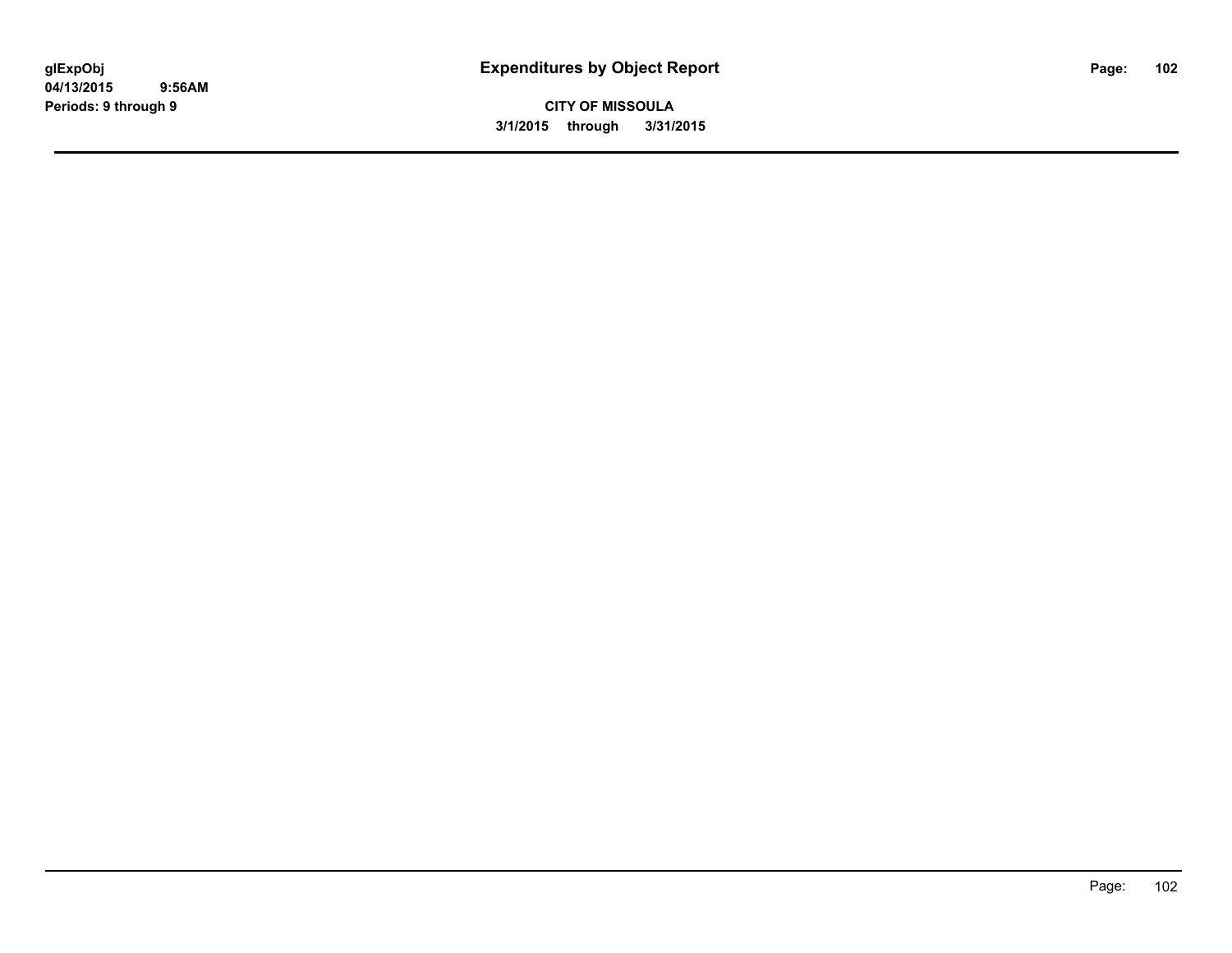### **2512 ROAD DISTRICT #1**

|                                           | <b>Adjusted</b>      |                     | Year-to-date        | Year-to-date        |                |                  |
|-------------------------------------------|----------------------|---------------------|---------------------|---------------------|----------------|------------------|
| Object/Title                              | <b>Appropriation</b> | <b>Expenditures</b> | <b>Expenditures</b> | <b>Encumbrances</b> | <b>Balance</b> | <b>Prct Used</b> |
| 100 PERSONAL SERVICES                     |                      |                     |                     |                     |                |                  |
| 110 SALARIES AND WAGES                    | 25,620.00            | 0.00                | 0.00                | 0.00                | 25,620.00      | 0.00             |
| 140 EMPLOYER CONTRIBUTIONS                | 6,255.00             | 0.00                | 0.00                | 0.00                | 6,255.00       | 0.00             |
| PERSONAL SERVICES<br><b>Total</b>         | 31,875.00            | 0.00                | 0.00                | 0.00                | 31,875.00      | 0.00             |
| 200 SUPPLIES                              |                      |                     |                     |                     |                |                  |
| 220 OPERATING SUPPLIES                    | 91,014.00            | 0.00                | 90,578.81           | 0.00                | 435.19         | 99.52            |
| 230 REPAIR/MAINTENANCE                    | 95,188.00            | 0.00                | 57,282.00           | 0.00                | 37,906.00      | 60.18            |
| 231 GASOLINE                              | 1,135.00             | 0.00                | 0.00                | 0.00                | 1,135.00       | 0.00             |
| <b>SUPPLIES</b><br><b>Total</b>           | 187,337.00           | 0.00                | 147,860.81          | 0.00                | 39,476.19      | 78.93            |
| 300 PURCHASED SERVICES                    |                      |                     |                     |                     |                |                  |
| 343 WATER CHARGES                         | 0.00                 | 0.00                | 824.54              | 0.00                | $-824.54$      | 0.00             |
| 350 PROFESSIONAL SERVICES                 | 20,000.00            | 0.00                | 435.00              | 0.00                | 19,565.00      | 2.18             |
| PURCHASED SERVICES<br><b>Total</b>        | 20,000.00            | 0.00                | 1,259.54            | 0.00                | 18,740.46      | 6.30             |
| 400 BUILDING MATERIALS                    |                      |                     |                     |                     |                |                  |
| <b>400 BUILDING MATERIALS</b>             | 175,201.00           | 6,066.82            | 48,061.99           | 0.00                | 127,139.01     | 27.43            |
| <b>BUILDING MATERIALS</b><br><b>Total</b> | 175,201.00           | 6,066.82            | 48,061.99           | 0.00                | 127,139.01     | 27.43            |
| 500 FIXED CHARGES                         |                      |                     |                     |                     |                |                  |
| 500 FIXED CHARGES                         | 10,000.00            | 0.00                | 10,000.00           | 0.00                | 0.00           | 100.00           |
| <b>FIXED CHARGES</b><br><b>Total</b>      | 10,000.00            | 0.00                | 10,000.00           | 0.00                | 0.00           | 100.00           |
| 600 DEBT SERVICE                          |                      |                     |                     |                     |                |                  |
| 610 PRINCIPAL                             | 218,771.00           | 0.00                | 184,806.62          | 0.00                | 33,964.38      | 84.47            |
| 620 INTEREST / SERVICE FEES               | 32,025.00            | 0.00                | 8,073.53            | 0.00                | 23,951.47      | 25.21            |
| <b>DEBT SERVICE</b><br><b>Total</b>       | 250,796.00           | 0.00                | 192,880.15          | 0.00                | 57,915.85      | 76.91            |
| 800 OTHER OBJECTS                         |                      |                     |                     |                     |                |                  |
| 820 TRANSFERS TO OTHER FUNDS              | 0.00                 | 0.00                | 0.00                | 0.00                | 0.00           | 0.00             |
| 845 CONTINGENCY                           | 0.00                 | 0.00                | 16,334.60           | 0.00                | $-16,334.60$   | 0.00             |
| OTHER OBJECTS<br><b>Total</b>             | 0.00                 | 0.00                | 16,334.60           | 0.00                | $-16,334.60$   | 0.00             |
| 900 CAPITAL OUTLAY                        |                      |                     |                     |                     |                |                  |
| 930 IMPROVEMENTS                          | 677,467.00           | 1,842.40            | 40,326.41           | 0.00                | 637,140.59     | 5.95             |
| <b>CAPITAL OUTLAY</b><br><b>Total</b>     | 677,467.00           | 1,842.40            | 40,326.41           | 0.00                | 637,140.59     | 5.95             |
| <b>ROAD DISTRICT #1</b><br><b>Total</b>   | 1,352,676.00         | 7,909.22            | 456,723.50          | 0.00                | 895,952.50     | 33.76            |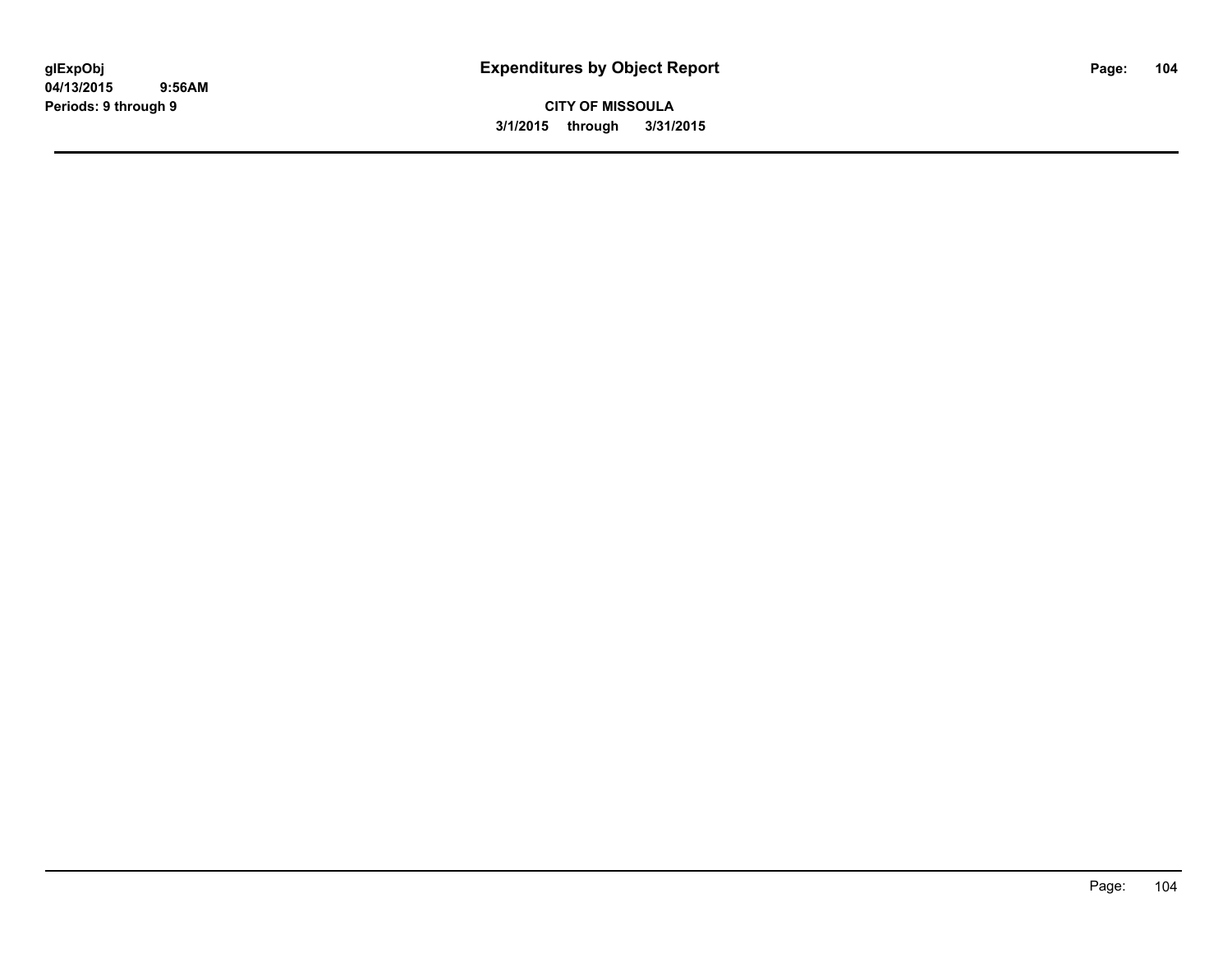# **CITY OF MISSOULA 3/1/2015 through 3/31/2015**

# **2513 PARK DISTRICT #1**

**270 CITY ATTORNEY**

| Object/Title          |                            | <b>Adjusted</b><br>Appropriation | <b>Expenditures</b> | Year-to-date<br><b>Expenditures</b> | Year-to-date<br><b>Encumbrances</b> | <b>Balance</b> | <b>Prct Used</b> |
|-----------------------|----------------------------|----------------------------------|---------------------|-------------------------------------|-------------------------------------|----------------|------------------|
| 100 PERSONAL SERVICES |                            |                                  |                     |                                     |                                     |                |                  |
|                       | 140 EMPLOYER CONTRIBUTIONS | 0.00                             | 0.00                | 0.00                                | 0.00                                | 0.00           | 0.00             |
| <b>Total</b>          | PERSONAL SERVICES          | 0.00                             | 0.00                | 0.00                                | 0.00                                | 0.00           | 0.00             |
| <b>Total</b>          | <b>CITY ATTORNEY</b>       | 0.00                             | 0.00                | 0.00                                | 0.00                                | 0.00           | 0.00             |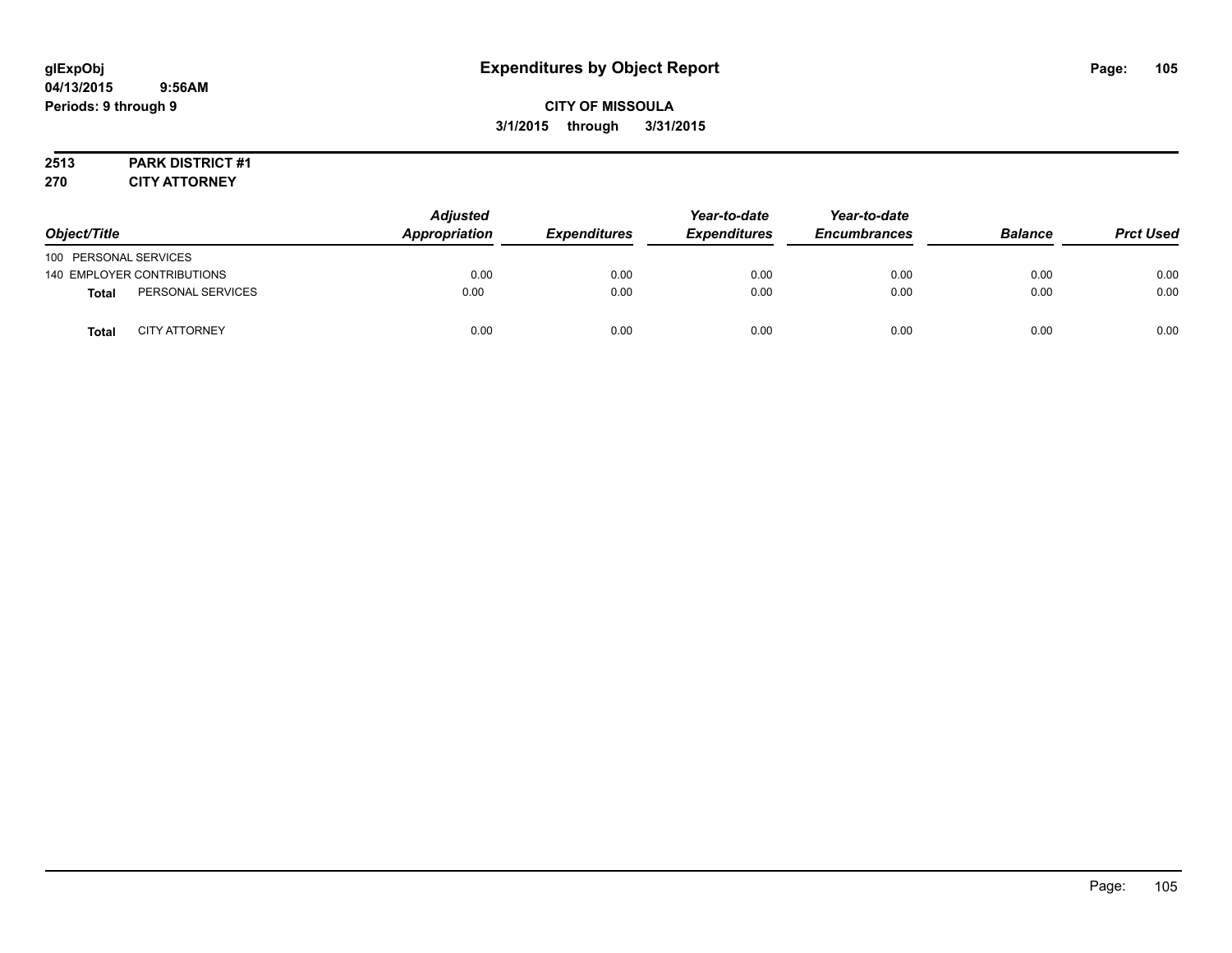### **2513 PARK DISTRICT #1**

**370 PARKS & RECREATION**

|                                       | <b>Adjusted</b> |                     | Year-to-date        | Year-to-date        |                |                  |
|---------------------------------------|-----------------|---------------------|---------------------|---------------------|----------------|------------------|
| Object/Title                          | Appropriation   | <b>Expenditures</b> | <b>Expenditures</b> | <b>Encumbrances</b> | <b>Balance</b> | <b>Prct Used</b> |
| 100 PERSONAL SERVICES                 |                 |                     |                     |                     |                |                  |
| 110 SALARIES AND WAGES                | 78,037.00       | 2,858.56            | 24,567.54           | 0.00                | 53,469.46      | 31.48            |
| 120 OVERTIME/TERMINATION              | 0.00            | 1.52                | 1.52                | 0.00                | $-1.52$        | 0.00             |
| <b>140 EMPLOYER CONTRIBUTIONS</b>     | 34,914.00       | 1,413.33            | 7,960.53            | 0.00                | 26,953.47      | 22.80            |
| 141 STATE RETIREMENT CONTRIBUTIONS    | 0.00            | 2.86                | 29.21               | 0.00                | $-29.21$       | 0.00             |
| PERSONAL SERVICES<br><b>Total</b>     | 112,951.00      | 4,276.27            | 32,558.80           | 0.00                | 80,392.20      | 28.83            |
| 200 SUPPLIES                          |                 |                     |                     |                     |                |                  |
| 220 OPERATING SUPPLIES                | 69,216.00       | 2,461.56            | 50,713.85           | 0.00                | 18,502.15      | 73.27            |
| 230 REPAIR/MAINTENANCE                | 90.266.00       | 2,784.31            | 33,108.60           | 0.00                | 57,157.40      | 36.68            |
| 231 GASOLINE                          | 10,144.00       | 2,587.10            | 10,144.00           | 0.00                | 0.00           | 100.00           |
| <b>SUPPLIES</b><br><b>Total</b>       | 169,626.00      | 7,832.97            | 93,966.45           | 0.00                | 75,659.55      | 55.40            |
| 300 PURCHASED SERVICES                |                 |                     |                     |                     |                |                  |
| 320 PRINTING & DUPLICATING            | 0.00            | 0.00                | 0.00                | 0.00                | 0.00           | 0.00             |
| 341 ELECTRICITY & NATURAL GAS         | 28,622.00       | 0.00                | 26,439.02           | 0.00                | 2,182.98       | 92.37            |
| 343 WATER CHARGES                     | 7,685.00        | 0.00                | 7,685.00            | 0.00                | 0.00           | 100.00           |
| 345 GARBAGE                           | 3,090.00        | 205.35              | 2,363.51            | 0.00                | 726.49         | 76.49            |
| 350 PROFESSIONAL SERVICES             | 96,845.00       | 2,155.81            | 27,483.99           | 0.00                | 69,361.01      | 28.38            |
| 360 REPAIR & MAINTENANCE              | 152,402.00      | 161.00              | 64,192.40           | 0.00                | 88,209.60      | 42.12            |
| PURCHASED SERVICES<br>Total           | 288,644.00      | 2,522.16            | 128,163.92          | 0.00                | 160,480.08     | 44.40            |
| 600 DEBT SERVICE                      |                 |                     |                     |                     |                |                  |
| 610 PRINCIPAL                         | 57,511.00       | 0.00                | 163,612.73          | 0.00                | $-106, 101.73$ | 284.49           |
| 620 INTEREST / SERVICE FEES           | 487.00          | 0.00                | 3,328.30            | 0.00                | $-2,841.30$    | 683.43           |
| <b>DEBT SERVICE</b><br><b>Total</b>   | 57,998.00       | 0.00                | 166,941.03          | 0.00                | $-108,943.03$  | 287.84           |
| 900 CAPITAL OUTLAY                    |                 |                     |                     |                     |                |                  |
| 930 IMPROVEMENTS                      | 30,000.00       | 6,165.00            | 28,959.75           | 0.00                | 1,040.25       | 96.53            |
| <b>CAPITAL OUTLAY</b><br><b>Total</b> | 30,000.00       | 6,165.00            | 28,959.75           | 0.00                | 1,040.25       | 96.53            |
| PARKS & RECREATION<br><b>Total</b>    | 659,219.00      | 20,796.40           | 450,589.95          | 0.00                | 208,629.05     | 68.35            |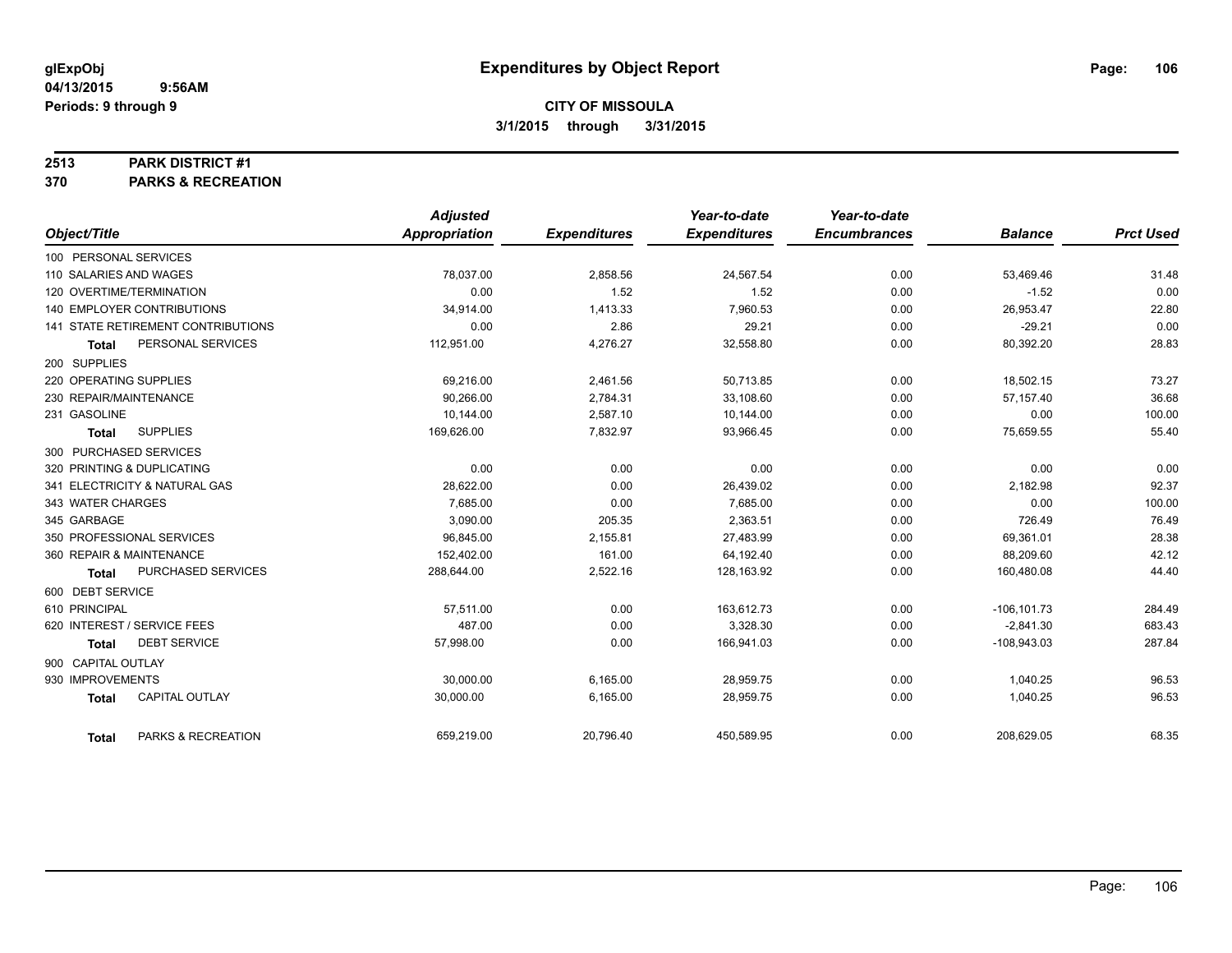### **2513 PARK DISTRICT #1**

|                                           | <b>Adjusted</b>      |                     | Year-to-date        | Year-to-date        |                |                  |
|-------------------------------------------|----------------------|---------------------|---------------------|---------------------|----------------|------------------|
| Object/Title                              | <b>Appropriation</b> | <b>Expenditures</b> | <b>Expenditures</b> | <b>Encumbrances</b> | <b>Balance</b> | <b>Prct Used</b> |
| 100 PERSONAL SERVICES                     |                      |                     |                     |                     |                |                  |
| 110 SALARIES AND WAGES                    | 78,037.00            | 2,858.56            | 24,567.54           | 0.00                | 53,469.46      | 31.48            |
| 120 OVERTIME/TERMINATION                  | 0.00                 | 1.52                | 1.52                | 0.00                | $-1.52$        | 0.00             |
| 140 EMPLOYER CONTRIBUTIONS                | 34,914.00            | 1,413.33            | 7,960.53            | 0.00                | 26,953.47      | 22.80            |
| 141 STATE RETIREMENT CONTRIBUTIONS        | 0.00                 | 2.86                | 29.21               | 0.00                | $-29.21$       | 0.00             |
| PERSONAL SERVICES<br><b>Total</b>         | 112,951.00           | 4,276.27            | 32,558.80           | 0.00                | 80,392.20      | 28.83            |
| 200 SUPPLIES                              |                      |                     |                     |                     |                |                  |
| 220 OPERATING SUPPLIES                    | 69,216.00            | 2,461.56            | 50,713.85           | 0.00                | 18,502.15      | 73.27            |
| 230 REPAIR/MAINTENANCE                    | 90,266.00            | 2,784.31            | 33,108.60           | 0.00                | 57,157.40      | 36.68            |
| 231 GASOLINE                              | 10,144.00            | 2,587.10            | 10,144.00           | 0.00                | 0.00           | 100.00           |
| <b>SUPPLIES</b><br>Total                  | 169,626.00           | 7,832.97            | 93,966.45           | 0.00                | 75,659.55      | 55.40            |
| 300 PURCHASED SERVICES                    |                      |                     |                     |                     |                |                  |
| 320 PRINTING & DUPLICATING                | 0.00                 | 0.00                | 0.00                | 0.00                | 0.00           | 0.00             |
| 341 ELECTRICITY & NATURAL GAS             | 28,622.00            | 0.00                | 26,439.02           | 0.00                | 2,182.98       | 92.37            |
| 343 WATER CHARGES                         | 7.685.00             | 0.00                | 7.685.00            | 0.00                | 0.00           | 100.00           |
| 345 GARBAGE                               | 3,090.00             | 205.35              | 2,363.51            | 0.00                | 726.49         | 76.49            |
| 350 PROFESSIONAL SERVICES                 | 96,845.00            | 2,155.81            | 27,483.99           | 0.00                | 69,361.01      | 28.38            |
| 360 REPAIR & MAINTENANCE                  | 152,402.00           | 161.00              | 64,192.40           | 0.00                | 88,209.60      | 42.12            |
| <b>PURCHASED SERVICES</b><br><b>Total</b> | 288,644.00           | 2,522.16            | 128,163.92          | 0.00                | 160,480.08     | 44.40            |
| 600 DEBT SERVICE                          |                      |                     |                     |                     |                |                  |
| 610 PRINCIPAL                             | 57,511.00            | 0.00                | 163,612.73          | 0.00                | $-106, 101.73$ | 284.49           |
| 620 INTEREST / SERVICE FEES               | 487.00               | 0.00                | 3,328.30            | 0.00                | $-2,841.30$    | 683.43           |
| <b>DEBT SERVICE</b><br><b>Total</b>       | 57,998.00            | 0.00                | 166,941.03          | 0.00                | $-108,943.03$  | 287.84           |
| 900 CAPITAL OUTLAY                        |                      |                     |                     |                     |                |                  |
| 930 IMPROVEMENTS                          | 30,000.00            | 6,165.00            | 28,959.75           | 0.00                | 1,040.25       | 96.53            |
| <b>CAPITAL OUTLAY</b><br><b>Total</b>     | 30,000.00            | 6,165.00            | 28,959.75           | 0.00                | 1,040.25       | 96.53            |
| <b>PARK DISTRICT #1</b><br><b>Total</b>   | 659,219.00           | 20,796.40           | 450,589.95          | 0.00                | 208,629.05     | 68.35            |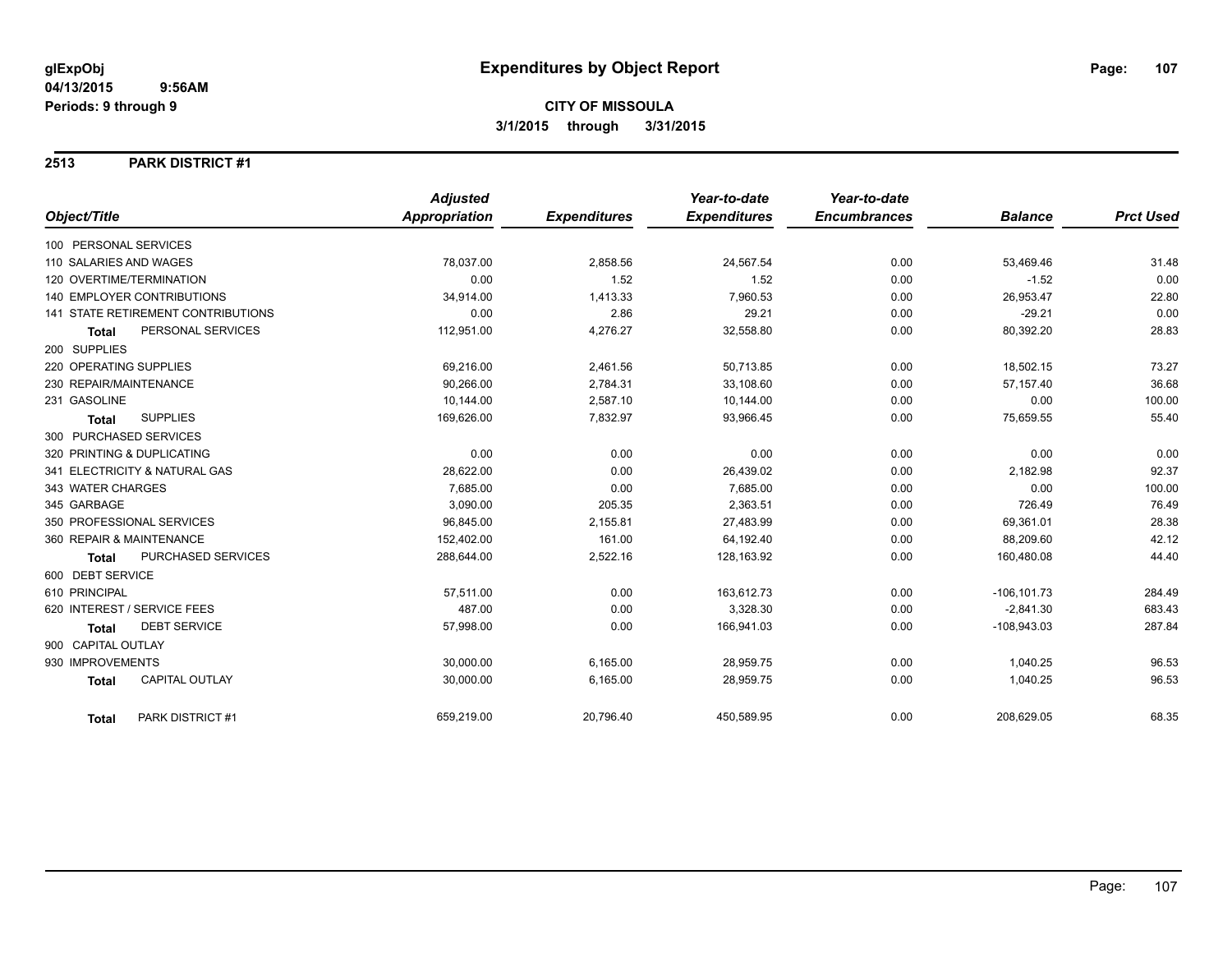### **2514 PUBLIC SAFETY & JUSTICE DISTRICT**

**297 PUBLIC SAFETY/JUSTICE**

| Object/Title           |                       | <b>Adjusted</b><br>Appropriation | <b>Expenditures</b> | Year-to-date<br><b>Expenditures</b> | Year-to-date<br><b>Encumbrances</b> | <b>Balance</b> | <b>Prct Used</b> |
|------------------------|-----------------------|----------------------------------|---------------------|-------------------------------------|-------------------------------------|----------------|------------------|
| 300 PURCHASED SERVICES |                       |                                  |                     |                                     |                                     |                |                  |
| 310 COMMUNICATIONS     |                       | 0.00                             | 0.00                | 0.00                                | 0.00                                | 0.00           | 0.00             |
| <b>Total</b>           | PURCHASED SERVICES    | 0.00                             | 0.00                | 0.00                                | 0.00                                | 0.00           | 0.00             |
| Total                  | PUBLIC SAFETY/JUSTICE | 0.00                             | 0.00                | 0.00                                | 0.00                                | 0.00           | 0.00             |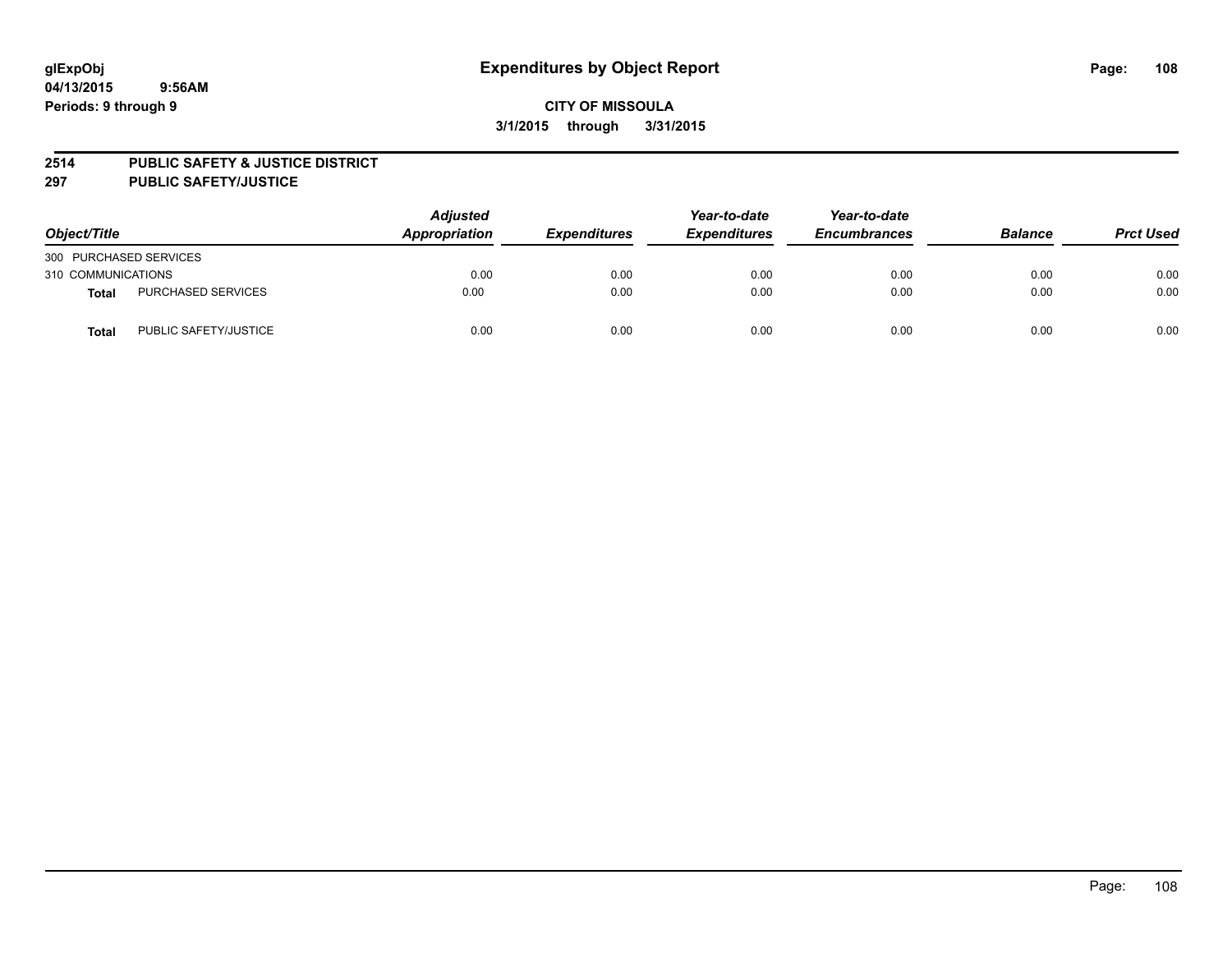**04/13/2015 9:56AM Periods: 9 through 9**

**CITY OF MISSOULA 3/1/2015 through 3/31/2015**

## **2514 PUBLIC SAFETY & JUSTICE DISTRICT**

| Object/Title                              | <b>Adjusted</b><br>Appropriation | <b>Expenditures</b> | Year-to-date<br><b>Expenditures</b> | Year-to-date<br><b>Encumbrances</b> | <b>Balance</b> | <b>Prct Used</b> |
|-------------------------------------------|----------------------------------|---------------------|-------------------------------------|-------------------------------------|----------------|------------------|
| 300 PURCHASED SERVICES                    |                                  |                     |                                     |                                     |                |                  |
| 310 COMMUNICATIONS                        | 0.00                             | 0.00                | 0.00                                | 0.00                                | 0.00           | 0.00             |
| PURCHASED SERVICES<br>Total               | 0.00                             | 0.00                | 0.00                                | 0.00                                | 0.00           | 0.00             |
| PUBLIC SAFETY & JUSTICE DISTRICT<br>Total | 0.00                             | 0.00                | 0.00                                | 0.00                                | 0.00           | 0.00             |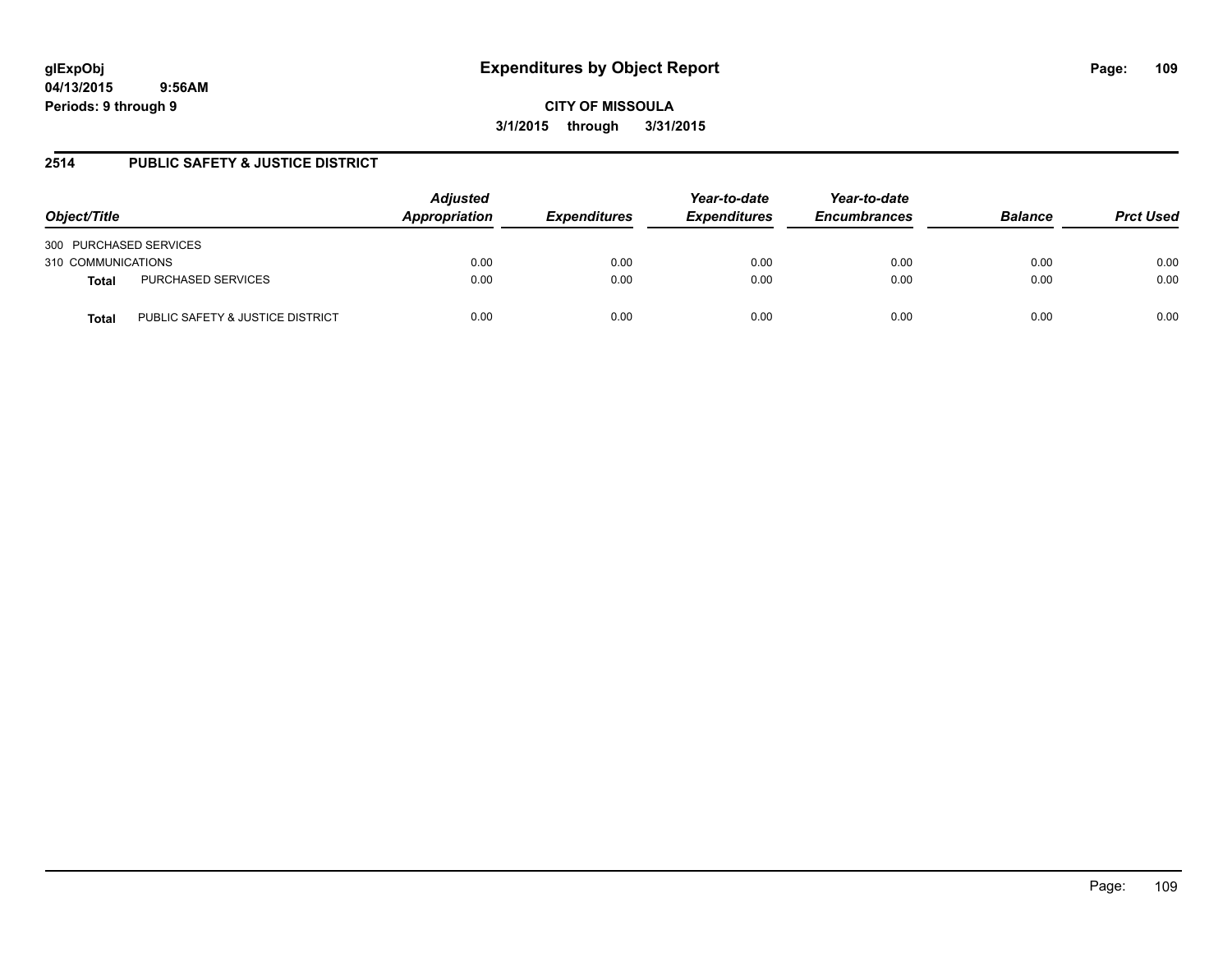**04/13/2015 9:56AM Periods: 9 through 9**

## **CITY OF MISSOULA 3/1/2015 through 3/31/2015**

#### **2820 STATE GAS TAX FUND**

**280 PUBLIC WORKS ADMIN/ENGINEERING**

| Object/Title       |                                | <b>Adjusted</b><br><b>Appropriation</b> | <b>Expenditures</b> | Year-to-date<br><b>Expenditures</b> | Year-to-date<br><b>Encumbrances</b> | <b>Balance</b> | <b>Prct Used</b> |
|--------------------|--------------------------------|-----------------------------------------|---------------------|-------------------------------------|-------------------------------------|----------------|------------------|
|                    | 300 PURCHASED SERVICES         |                                         |                     |                                     |                                     |                |                  |
|                    | 350 PROFESSIONAL SERVICES      | 0.00                                    | 0.00                | 0.00                                | 0.00                                | 0.00           | 0.00             |
| <b>Total</b>       | PURCHASED SERVICES             | 0.00                                    | 0.00                | 0.00                                | 0.00                                | 0.00           | 0.00             |
| 500 FIXED CHARGES  |                                |                                         |                     |                                     |                                     |                |                  |
| 500 FIXED CHARGES  |                                | 0.00                                    | 0.00                | 0.00                                | 0.00                                | 0.00           | 0.00             |
| <b>Total</b>       | <b>FIXED CHARGES</b>           | 0.00                                    | 0.00                | 0.00                                | 0.00                                | 0.00           | 0.00             |
| 800 OTHER OBJECTS  |                                |                                         |                     |                                     |                                     |                |                  |
|                    | 820 TRANSFERS TO OTHER FUNDS   | 564,000.00                              | 0.00                | 282,000.00                          | 0.00                                | 282,000.00     | 50.00            |
| <b>Total</b>       | OTHER OBJECTS                  | 564,000.00                              | 0.00                | 282,000.00                          | 0.00                                | 282,000.00     | 50.00            |
| 900 CAPITAL OUTLAY |                                |                                         |                     |                                     |                                     |                |                  |
| 930 IMPROVEMENTS   |                                | 373,100.00                              | 0.00                | 186,384.42                          | 0.00                                | 186,715.58     | 49.96            |
| <b>Total</b>       | CAPITAL OUTLAY                 | 373,100.00                              | 0.00                | 186,384.42                          | 0.00                                | 186,715.58     | 49.96            |
| <b>Total</b>       | PUBLIC WORKS ADMIN/ENGINEERING | 937.100.00                              | 0.00                | 468,384.42                          | 0.00                                | 468,715.58     | 49.98            |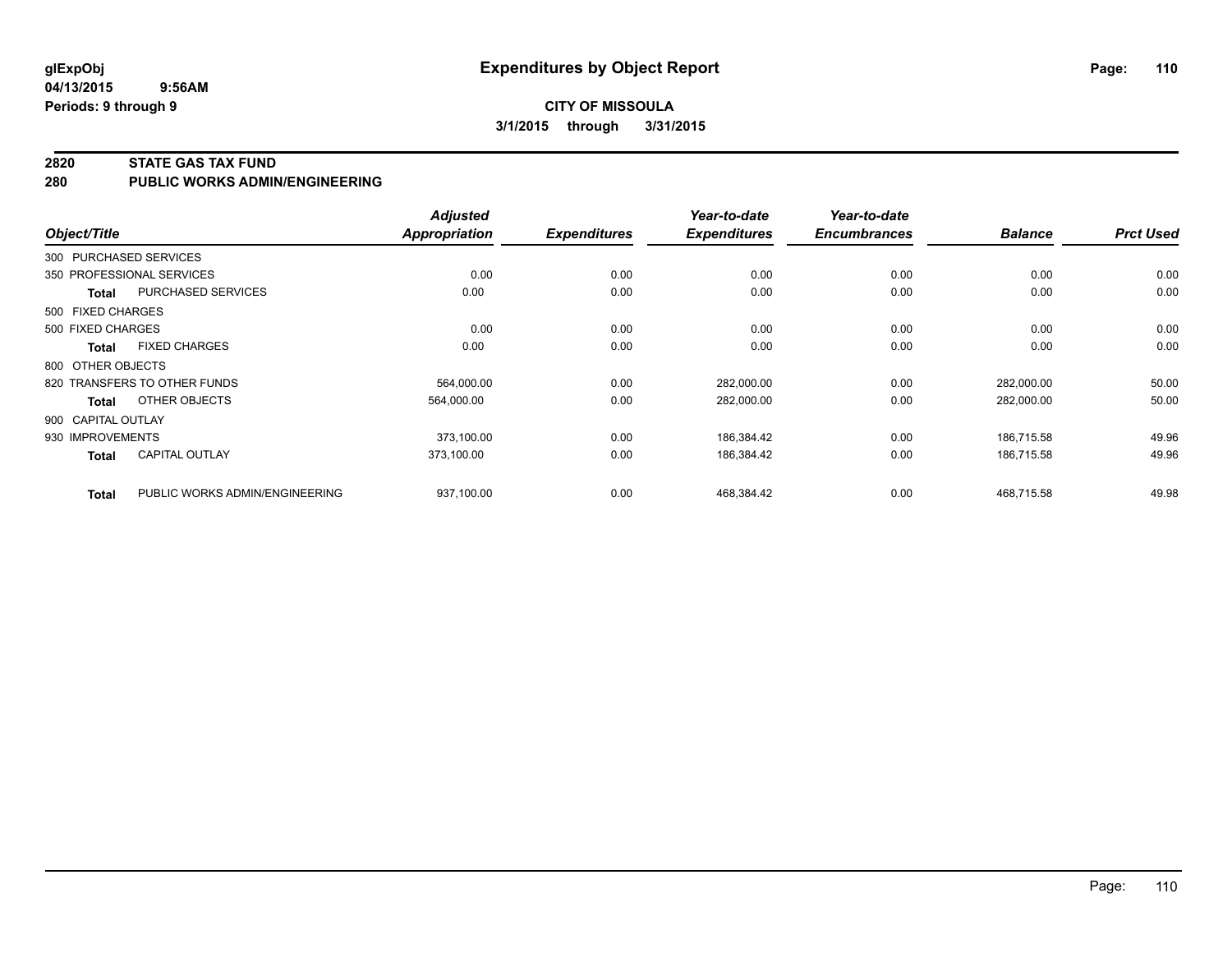## **2820 STATE GAS TAX FUND**

|                        |                              | <b>Adjusted</b>      |                     | Year-to-date        | Year-to-date        |                |                  |
|------------------------|------------------------------|----------------------|---------------------|---------------------|---------------------|----------------|------------------|
| Object/Title           |                              | <b>Appropriation</b> | <b>Expenditures</b> | <b>Expenditures</b> | <b>Encumbrances</b> | <b>Balance</b> | <b>Prct Used</b> |
| 300 PURCHASED SERVICES |                              |                      |                     |                     |                     |                |                  |
|                        | 350 PROFESSIONAL SERVICES    | 0.00                 | 0.00                | 0.00                | 0.00                | 0.00           | 0.00             |
| <b>Total</b>           | PURCHASED SERVICES           | 0.00                 | 0.00                | 0.00                | 0.00                | 0.00           | 0.00             |
| 500 FIXED CHARGES      |                              |                      |                     |                     |                     |                |                  |
| 500 FIXED CHARGES      |                              | 0.00                 | 0.00                | 0.00                | 0.00                | 0.00           | 0.00             |
| <b>Total</b>           | <b>FIXED CHARGES</b>         | 0.00                 | 0.00                | 0.00                | 0.00                | 0.00           | 0.00             |
| 800 OTHER OBJECTS      |                              |                      |                     |                     |                     |                |                  |
|                        | 820 TRANSFERS TO OTHER FUNDS | 564,000.00           | 0.00                | 282,000.00          | 0.00                | 282,000.00     | 50.00            |
| Total                  | OTHER OBJECTS                | 564,000.00           | 0.00                | 282,000.00          | 0.00                | 282,000.00     | 50.00            |
| 900 CAPITAL OUTLAY     |                              |                      |                     |                     |                     |                |                  |
| 930 IMPROVEMENTS       |                              | 373,100.00           | 0.00                | 186,384.42          | 0.00                | 186,715.58     | 49.96            |
| Total                  | <b>CAPITAL OUTLAY</b>        | 373,100.00           | 0.00                | 186,384.42          | 0.00                | 186,715.58     | 49.96            |
| <b>Total</b>           | STATE GAS TAX FUND           | 937,100.00           | 0.00                | 468,384.42          | 0.00                | 468,715.58     | 49.98            |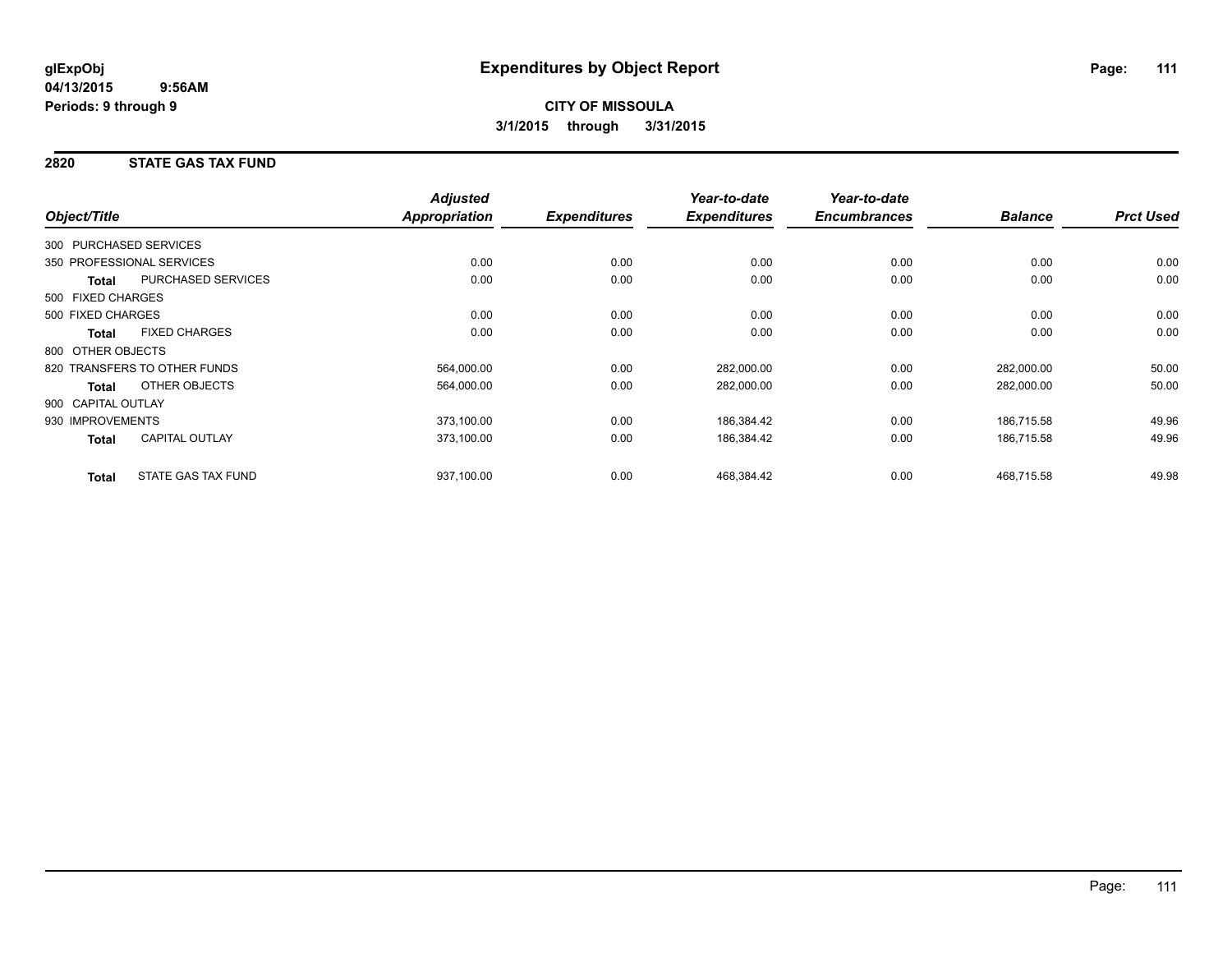### **2918 LAW ENFORCEMENT BLOCK GRANT FUND**

**290 POLICE**

|                                                   | <b>Adjusted</b>      |                     | Year-to-date        | Year-to-date        |                |                  |
|---------------------------------------------------|----------------------|---------------------|---------------------|---------------------|----------------|------------------|
| Object/Title                                      | <b>Appropriation</b> | <b>Expenditures</b> | <b>Expenditures</b> | <b>Encumbrances</b> | <b>Balance</b> | <b>Prct Used</b> |
| 100 PERSONAL SERVICES                             |                      |                     |                     |                     |                |                  |
| 110 SALARIES AND WAGES                            | 71,540.00            | 4,218.46            | 39,670.41           | 0.00                | 31,869.59      | 55.45            |
| 115 SALARIES/HEALTH INSURANCE BENEFIT             | 0.00                 | 570.00              | 4,816.50            | 0.00                | $-4,816.50$    | 0.00             |
| 120 OVERTIME/TERMINATION                          | 14,850.00            | 0.00                | 0.00                | 0.00                | 14,850.00      | 0.00             |
| <b>140 EMPLOYER CONTRIBUTIONS</b>                 | 11,610.00            | 1,236.58            | 11,580.47           | 0.00                | 29.53          | 99.75            |
| <b>141 STATE RETIREMENT CONTRIBUTIONS</b>         | 0.00                 | 1,406.37            | 13,065.80           | 0.00                | $-13,065.80$   | 0.00             |
| PERSONAL SERVICES<br><b>Total</b>                 | 98,000.00            | 7,431.41            | 69,133.18           | 0.00                | 28,866.82      | 70.54            |
| 200 SUPPLIES                                      |                      |                     |                     |                     |                |                  |
| 210 OFFICE SUPPLIES                               | 0.00                 | 0.00                | 0.00                | 0.00                | 0.00           | 0.00             |
| 220 OPERATING SUPPLIES                            | 16,920.00            | 0.00                | 9,064.61            | 0.00                | 7,855.39       | 53.57            |
| <b>SUPPLIES</b><br><b>Total</b>                   | 16,920.00            | 0.00                | 9,064.61            | 0.00                | 7,855.39       | 53.57            |
| 300 PURCHASED SERVICES                            |                      |                     |                     |                     |                |                  |
| 320 PRINTING & DUPLICATING                        | 0.00                 | 0.00                | 0.00                | 0.00                | 0.00           | 0.00             |
| 344 TELEPHONE SERVICE                             | 0.00                 | 0.00                | 0.00                | 0.00                | 0.00           | 0.00             |
| 350 PROFESSIONAL SERVICES                         | 43,053.00            | 17,887.00           | 24,144.01           | 0.00                | 18,908.99      | 56.08            |
| 370 TRAVEL                                        | 0.00                 | 0.00                | 1,911.28            | 0.00                | $-1,911.28$    | 0.00             |
| 380 TRAINING                                      | 0.00                 | 0.00                | 0.00                | 0.00                | 0.00           | 0.00             |
| PURCHASED SERVICES<br><b>Total</b>                | 43,053.00            | 17,887.00           | 26,055.29           | 0.00                | 16,997.71      | 60.52            |
| 700 GRANTS & CONTRIBUTIONS                        |                      |                     |                     |                     |                |                  |
| 700 GRANTS & CONTRIBUTIONS                        | 0.00                 | 0.00                | 0.00                | 0.00                | 0.00           | 0.00             |
| <b>GRANTS &amp; CONTRIBUTIONS</b><br><b>Total</b> | 0.00                 | 0.00                | 0.00                | 0.00                | 0.00           | 0.00             |
| 900 CAPITAL OUTLAY                                |                      |                     |                     |                     |                |                  |
| 940 MACHINERY & EQUIPMENT                         | 27,899.00            | 0.00                | 13,795.01           | 0.00                | 14,103.99      | 49.45            |
| <b>CAPITAL OUTLAY</b><br><b>Total</b>             | 27,899.00            | 0.00                | 13,795.01           | 0.00                | 14,103.99      | 49.45            |
| <b>POLICE</b><br><b>Total</b>                     | 185,872.00           | 25,318.41           | 118,048.09          | 0.00                | 67,823.91      | 63.51            |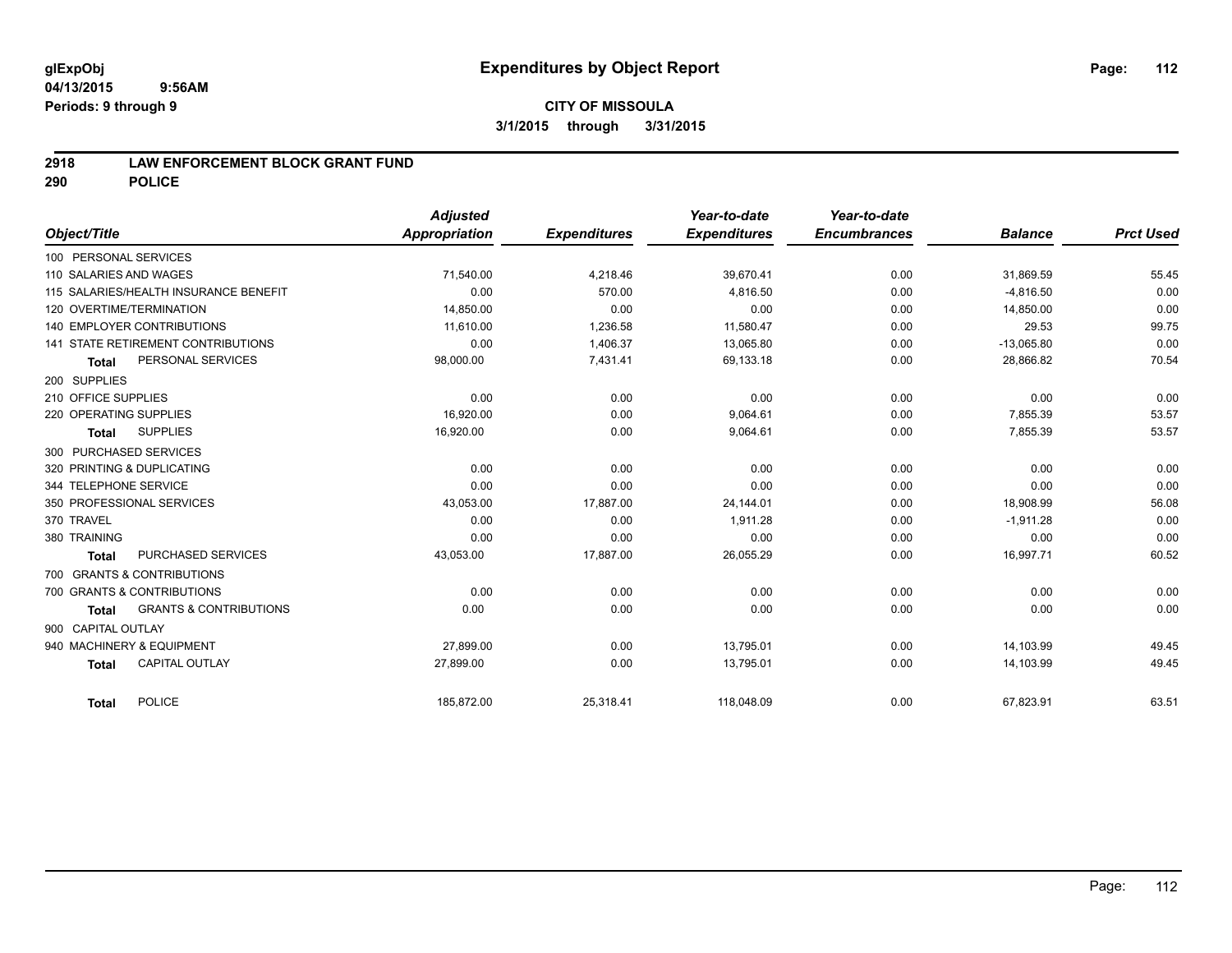#### **2918 LAW ENFORCEMENT BLOCK GRANT FUND**

**390 NON-DEPARTMENTAL**

| Object/Title      |                      | <b>Adjusted</b><br>Appropriation | <b>Expenditures</b> | Year-to-date<br><b>Expenditures</b> | Year-to-date<br><b>Encumbrances</b> | <b>Balance</b> | <b>Prct Used</b> |
|-------------------|----------------------|----------------------------------|---------------------|-------------------------------------|-------------------------------------|----------------|------------------|
| 500 FIXED CHARGES |                      |                                  |                     |                                     |                                     |                |                  |
| 500 FIXED CHARGES |                      | 0.00                             | 0.00                | 0.00                                | 0.00                                | 0.00           | 0.00             |
| Total             | <b>FIXED CHARGES</b> | 0.00                             | 0.00                | 0.00                                | 0.00                                | 0.00           | 0.00             |
| Total             | NON-DEPARTMENTAL     | 0.00                             | 0.00                | 0.00                                | 0.00                                | 0.00           | 0.00             |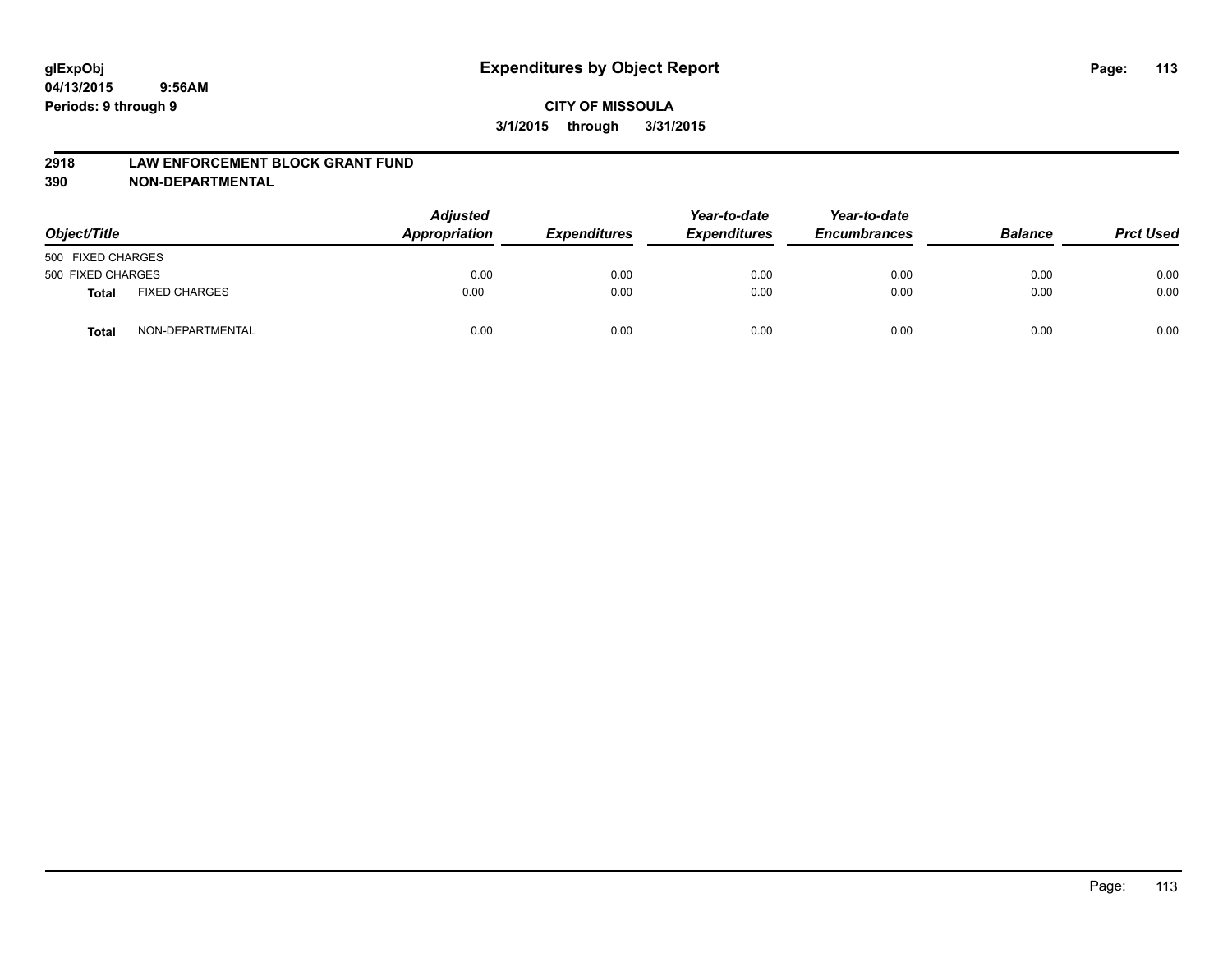**04/13/2015 9:56AM Periods: 9 through 9**

# **2918 LAW ENFORCEMENT BLOCK GRANT FUND**

| Object/Title                                      | <b>Adjusted</b><br>Appropriation | <b>Expenditures</b> | Year-to-date<br><b>Expenditures</b> | Year-to-date<br><b>Encumbrances</b> | <b>Balance</b> | <b>Prct Used</b> |
|---------------------------------------------------|----------------------------------|---------------------|-------------------------------------|-------------------------------------|----------------|------------------|
| 100 PERSONAL SERVICES                             |                                  |                     |                                     |                                     |                |                  |
| 110 SALARIES AND WAGES                            | 71,540.00                        | 4,218.46            | 39,670.41                           | 0.00                                | 31,869.59      | 55.45            |
| 115 SALARIES/HEALTH INSURANCE BENEFIT             | 0.00                             | 570.00              | 4,816.50                            | 0.00                                | $-4,816.50$    | 0.00             |
| 120 OVERTIME/TERMINATION                          | 14,850.00                        | 0.00                | 0.00                                | 0.00                                | 14,850.00      | 0.00             |
| 140 EMPLOYER CONTRIBUTIONS                        | 11,610.00                        | 1,236.58            | 11,580.47                           | 0.00                                | 29.53          | 99.75            |
| <b>141 STATE RETIREMENT CONTRIBUTIONS</b>         | 0.00                             | 1,406.37            | 13,065.80                           | 0.00                                | $-13,065.80$   | 0.00             |
| PERSONAL SERVICES<br><b>Total</b>                 | 98,000.00                        | 7,431.41            | 69,133.18                           | 0.00                                | 28,866.82      | 70.54            |
| 200 SUPPLIES                                      |                                  |                     |                                     |                                     |                |                  |
| 210 OFFICE SUPPLIES                               | 0.00                             | 0.00                | 0.00                                | 0.00                                | 0.00           | 0.00             |
| 220 OPERATING SUPPLIES                            | 16,920.00                        | 0.00                | 9,064.61                            | 0.00                                | 7,855.39       | 53.57            |
| <b>SUPPLIES</b><br><b>Total</b>                   | 16,920.00                        | 0.00                | 9,064.61                            | 0.00                                | 7,855.39       | 53.57            |
| 300 PURCHASED SERVICES                            |                                  |                     |                                     |                                     |                |                  |
| 320 PRINTING & DUPLICATING                        | 0.00                             | 0.00                | 0.00                                | 0.00                                | 0.00           | 0.00             |
| 344 TELEPHONE SERVICE                             | 0.00                             | 0.00                | 0.00                                | 0.00                                | 0.00           | 0.00             |
| 350 PROFESSIONAL SERVICES                         | 43,053.00                        | 17,887.00           | 24,144.01                           | 0.00                                | 18,908.99      | 56.08            |
| 370 TRAVEL                                        | 0.00                             | 0.00                | 1,911.28                            | 0.00                                | $-1,911.28$    | 0.00             |
| 380 TRAINING                                      | 0.00                             | 0.00                | 0.00                                | 0.00                                | 0.00           | 0.00             |
| PURCHASED SERVICES<br><b>Total</b>                | 43,053.00                        | 17,887.00           | 26,055.29                           | 0.00                                | 16,997.71      | 60.52            |
| 500 FIXED CHARGES                                 |                                  |                     |                                     |                                     |                |                  |
| 500 FIXED CHARGES                                 | 0.00                             | 0.00                | 0.00                                | 0.00                                | 0.00           | 0.00             |
| <b>FIXED CHARGES</b><br><b>Total</b>              | 0.00                             | 0.00                | 0.00                                | 0.00                                | 0.00           | 0.00             |
| 700 GRANTS & CONTRIBUTIONS                        |                                  |                     |                                     |                                     |                |                  |
| 700 GRANTS & CONTRIBUTIONS                        | 0.00                             | 0.00                | 0.00                                | 0.00                                | 0.00           | 0.00             |
| <b>GRANTS &amp; CONTRIBUTIONS</b><br><b>Total</b> | 0.00                             | 0.00                | 0.00                                | 0.00                                | 0.00           | 0.00             |
| 900 CAPITAL OUTLAY                                |                                  |                     |                                     |                                     |                |                  |
| 940 MACHINERY & EQUIPMENT                         | 27,899.00                        | 0.00                | 13,795.01                           | 0.00                                | 14,103.99      | 49.45            |
| <b>CAPITAL OUTLAY</b><br><b>Total</b>             | 27,899.00                        | 0.00                | 13,795.01                           | 0.00                                | 14,103.99      | 49.45            |
| LAW ENFORCEMENT BLOCK GRANT FUN                   | 185,872.00                       | 25,318.41           | 118,048.09                          | 0.00                                | 67,823.91      | 63.51            |
| <b>Total</b>                                      |                                  |                     |                                     |                                     |                |                  |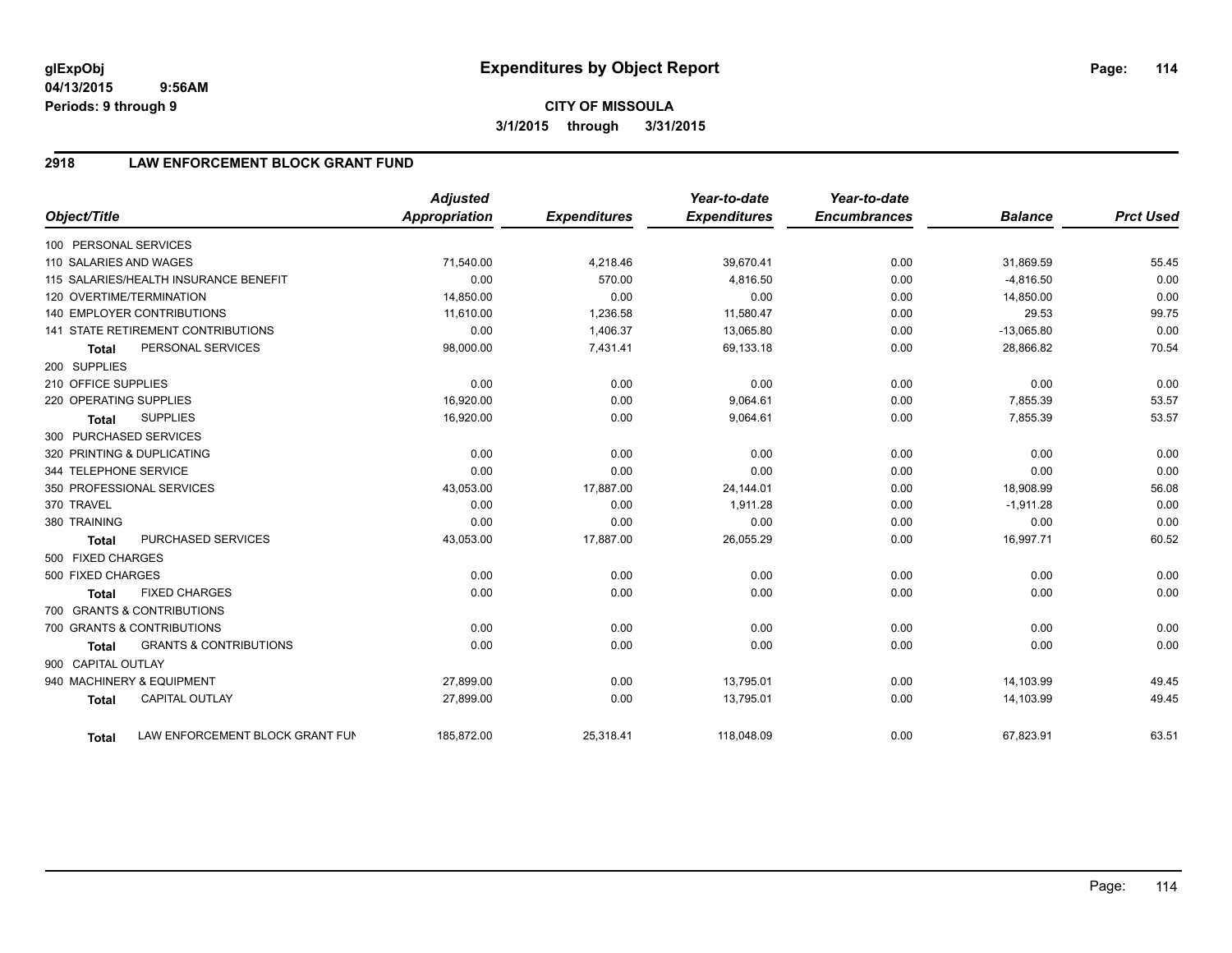### **2919 HIDTA FUND**

**290 POLICE**

| Object/Title           |                                           | <b>Adjusted</b><br>Appropriation | <b>Expenditures</b> | Year-to-date<br><b>Expenditures</b> | Year-to-date<br><b>Encumbrances</b> | <b>Balance</b> | <b>Prct Used</b> |
|------------------------|-------------------------------------------|----------------------------------|---------------------|-------------------------------------|-------------------------------------|----------------|------------------|
|                        |                                           |                                  |                     |                                     |                                     |                |                  |
| 100 PERSONAL SERVICES  |                                           |                                  |                     |                                     |                                     |                |                  |
|                        | 120 OVERTIME/TERMINATION                  | 15,000.00                        | 0.00                | 0.00                                | 0.00                                | 15,000.00      | 0.00             |
|                        | <b>140 EMPLOYER CONTRIBUTIONS</b>         | 1.350.00                         | 0.00                | 0.00                                | 0.00                                | 1,350.00       | 0.00             |
|                        | <b>141 STATE RETIREMENT CONTRIBUTIONS</b> | 0.00                             | 0.00                | 0.00                                | 0.00                                | 0.00           | 0.00             |
| <b>Total</b>           | PERSONAL SERVICES                         | 16,350.00                        | 0.00                | 0.00                                | 0.00                                | 16,350.00      | 0.00             |
| 200 SUPPLIES           |                                           |                                  |                     |                                     |                                     |                |                  |
| 210 OFFICE SUPPLIES    |                                           | 500.00                           | 0.00                | 0.00                                | 0.00                                | 500.00         | 0.00             |
| 220 OPERATING SUPPLIES |                                           | 500.00                           | 0.00                | 12,830.07                           | 0.00                                | $-12,330.07$   | 2,566.01         |
| Total                  | <b>SUPPLIES</b>                           | 1,000.00                         | 0.00                | 12,830.07                           | 0.00                                | $-11,830.07$   | 1,283.01         |
|                        | 300 PURCHASED SERVICES                    |                                  |                     |                                     |                                     |                |                  |
|                        | 341 ELECTRICITY & NATURAL GAS             | 4,600.00                         | 0.00                | 0.00                                | 0.00                                | 4,600.00       | 0.00             |
| 344 TELEPHONE SERVICE  |                                           | 250.00                           | 0.00                | 0.00                                | 0.00                                | 250.00         | 0.00             |
|                        | 350 PROFESSIONAL SERVICES                 | 4,000.00                         | 1,051.96            | 2,799.07                            | 0.00                                | 1,200.93       | 69.98            |
|                        | 360 REPAIR & MAINTENANCE                  | 1,200.00                         | 0.00                | 0.00                                | 0.00                                | 1,200.00       | 0.00             |
| 370 TRAVEL             |                                           | 1,500.00                         | 0.00                | 0.00                                | 0.00                                | 1,500.00       | 0.00             |
| 380 TRAINING           |                                           | 1,500.00                         | 0.00                | 0.00                                | 0.00                                | 1,500.00       | 0.00             |
|                        | 390 OTHER PURCHASED SERVICES              | 200.00                           | 0.00                | 0.00                                | 0.00                                | 200.00         | 0.00             |
| <b>Total</b>           | PURCHASED SERVICES                        | 13,250.00                        | 1,051.96            | 2,799.07                            | 0.00                                | 10,450.93      | 21.13            |
| 500 FIXED CHARGES      |                                           |                                  |                     |                                     |                                     |                |                  |
| 500 FIXED CHARGES      |                                           | 11.700.00                        | 1.719.87            | 17,198.70                           | 0.00                                | $-5,498.70$    | 147.00           |
| <b>Total</b>           | <b>FIXED CHARGES</b>                      | 11,700.00                        | 1,719.87            | 17,198.70                           | 0.00                                | $-5,498.70$    | 147.00           |
|                        | 700 GRANTS & CONTRIBUTIONS                |                                  |                     |                                     |                                     |                |                  |
|                        | 700 GRANTS & CONTRIBUTIONS                | 100.000.00                       | 2,049.83            | 30,884.27                           | 0.00                                | 69,115.73      | 30.88            |
| <b>Total</b>           | <b>GRANTS &amp; CONTRIBUTIONS</b>         | 100,000.00                       | 2,049.83            | 30,884.27                           | 0.00                                | 69,115.73      | 30.88            |
| 900 CAPITAL OUTLAY     |                                           |                                  |                     |                                     |                                     |                |                  |
| 920 BUILDINGS          |                                           | 50,000.00                        | 0.00                | 0.00                                | 0.00                                | 50,000.00      | 0.00             |
| <b>Total</b>           | <b>CAPITAL OUTLAY</b>                     | 50,000.00                        | 0.00                | 0.00                                | 0.00                                | 50,000.00      | 0.00             |
|                        |                                           |                                  |                     |                                     |                                     |                |                  |
| <b>Total</b>           | <b>POLICE</b>                             | 192,300.00                       | 4,821.66            | 63,712.11                           | 0.00                                | 128,587.89     | 33.13            |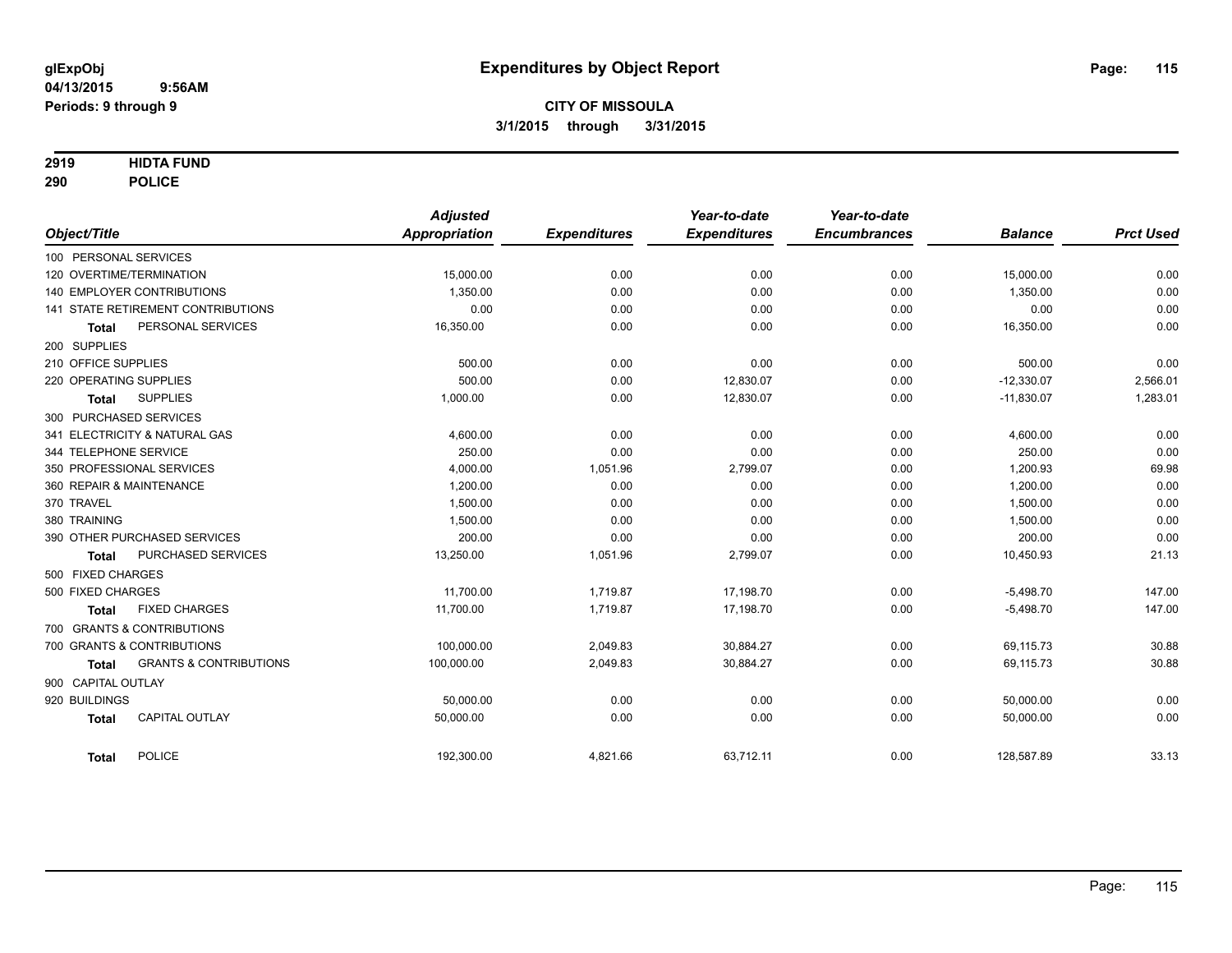**2919 HIDTA FUND**

|                                                   | <b>Adjusted</b>      |                     | Year-to-date        | Year-to-date        |                |                  |
|---------------------------------------------------|----------------------|---------------------|---------------------|---------------------|----------------|------------------|
| Object/Title                                      | <b>Appropriation</b> | <b>Expenditures</b> | <b>Expenditures</b> | <b>Encumbrances</b> | <b>Balance</b> | <b>Prct Used</b> |
| 100 PERSONAL SERVICES                             |                      |                     |                     |                     |                |                  |
| 120 OVERTIME/TERMINATION                          | 15,000.00            | 0.00                | 0.00                | 0.00                | 15,000.00      | 0.00             |
| <b>140 EMPLOYER CONTRIBUTIONS</b>                 | 1,350.00             | 0.00                | 0.00                | 0.00                | 1,350.00       | 0.00             |
| 141 STATE RETIREMENT CONTRIBUTIONS                | 0.00                 | 0.00                | 0.00                | 0.00                | 0.00           | 0.00             |
| PERSONAL SERVICES<br><b>Total</b>                 | 16,350.00            | 0.00                | 0.00                | 0.00                | 16,350.00      | 0.00             |
| 200 SUPPLIES                                      |                      |                     |                     |                     |                |                  |
| 210 OFFICE SUPPLIES                               | 500.00               | 0.00                | 0.00                | 0.00                | 500.00         | 0.00             |
| 220 OPERATING SUPPLIES                            | 500.00               | 0.00                | 12,830.07           | 0.00                | $-12,330.07$   | 2,566.01         |
| <b>SUPPLIES</b><br><b>Total</b>                   | 1,000.00             | 0.00                | 12,830.07           | 0.00                | $-11,830.07$   | 1,283.01         |
| 300 PURCHASED SERVICES                            |                      |                     |                     |                     |                |                  |
| 341 ELECTRICITY & NATURAL GAS                     | 4,600.00             | 0.00                | 0.00                | 0.00                | 4,600.00       | 0.00             |
| 344 TELEPHONE SERVICE                             | 250.00               | 0.00                | 0.00                | 0.00                | 250.00         | 0.00             |
| 350 PROFESSIONAL SERVICES                         | 4,000.00             | 1,051.96            | 2,799.07            | 0.00                | 1,200.93       | 69.98            |
| 360 REPAIR & MAINTENANCE                          | 1,200.00             | 0.00                | 0.00                | 0.00                | 1,200.00       | 0.00             |
| 370 TRAVEL                                        | 1,500.00             | 0.00                | 0.00                | 0.00                | 1,500.00       | 0.00             |
| 380 TRAINING                                      | 1,500.00             | 0.00                | 0.00                | 0.00                | 1,500.00       | 0.00             |
| 390 OTHER PURCHASED SERVICES                      | 200.00               | 0.00                | 0.00                | 0.00                | 200.00         | 0.00             |
| PURCHASED SERVICES<br><b>Total</b>                | 13,250.00            | 1,051.96            | 2,799.07            | 0.00                | 10,450.93      | 21.13            |
| 500 FIXED CHARGES                                 |                      |                     |                     |                     |                |                  |
| 500 FIXED CHARGES                                 | 11,700.00            | 1,719.87            | 17,198.70           | 0.00                | $-5,498.70$    | 147.00           |
| <b>FIXED CHARGES</b><br><b>Total</b>              | 11,700.00            | 1,719.87            | 17,198.70           | 0.00                | $-5,498.70$    | 147.00           |
| 700 GRANTS & CONTRIBUTIONS                        |                      |                     |                     |                     |                |                  |
| 700 GRANTS & CONTRIBUTIONS                        | 100,000.00           | 2,049.83            | 30,884.27           | 0.00                | 69,115.73      | 30.88            |
| <b>GRANTS &amp; CONTRIBUTIONS</b><br><b>Total</b> | 100,000.00           | 2,049.83            | 30,884.27           | 0.00                | 69,115.73      | 30.88            |
| 900 CAPITAL OUTLAY                                |                      |                     |                     |                     |                |                  |
| 920 BUILDINGS                                     | 50,000.00            | 0.00                | 0.00                | 0.00                | 50,000.00      | 0.00             |
| <b>CAPITAL OUTLAY</b><br><b>Total</b>             | 50,000.00            | 0.00                | 0.00                | 0.00                | 50,000.00      | 0.00             |
| <b>HIDTA FUND</b><br>Total                        | 192,300.00           | 4,821.66            | 63,712.11           | 0.00                | 128,587.89     | 33.13            |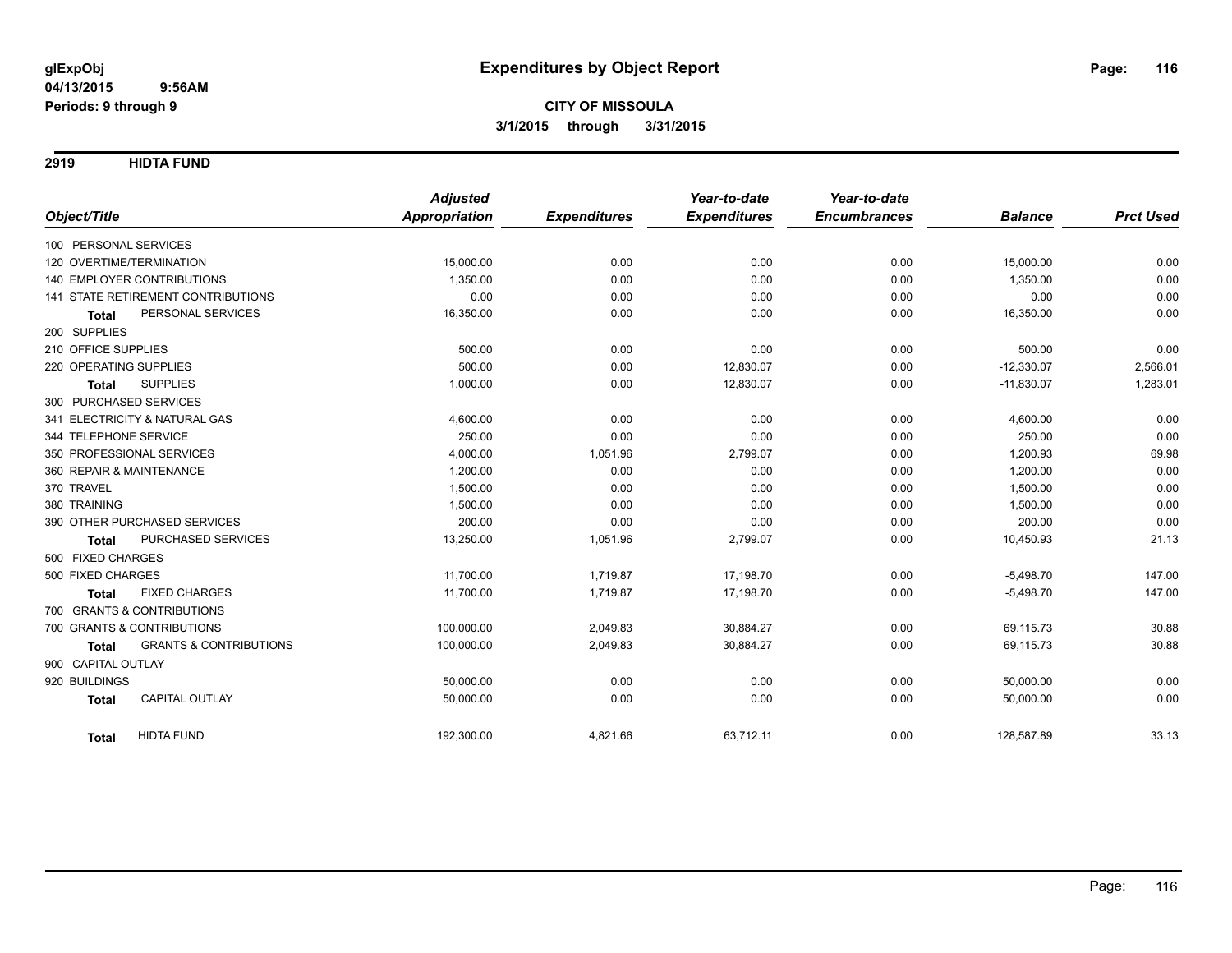#### **2939 CDBG PROGRAM INCOME ACCOUNT**

**400 ENTITLEMENT GRANTS**

| Object/Title              |                              | <b>Adjusted</b><br><b>Appropriation</b> | <b>Expenditures</b> | Year-to-date<br><b>Expenditures</b> | Year-to-date<br><b>Encumbrances</b> | <b>Balance</b> | <b>Prct Used</b> |
|---------------------------|------------------------------|-----------------------------------------|---------------------|-------------------------------------|-------------------------------------|----------------|------------------|
| 300 PURCHASED SERVICES    |                              |                                         |                     |                                     |                                     |                |                  |
| 350 PROFESSIONAL SERVICES |                              | 14.383.00                               | 0.00                | 0.00                                | 0.00                                | 14.383.00      | 0.00             |
| <b>Total</b>              | <b>PURCHASED SERVICES</b>    | 14,383.00                               | 0.00                | 0.00                                | 0.00                                | 14,383.00      | 0.00             |
| 800 OTHER OBJECTS         |                              |                                         |                     |                                     |                                     |                |                  |
|                           | 820 TRANSFERS TO OTHER FUNDS | 0.00                                    | 0.00                | 14,383.00                           | 0.00                                | $-14.383.00$   | 0.00             |
| <b>Total</b>              | OTHER OBJECTS                | 0.00                                    | 0.00                | 14,383.00                           | 0.00                                | $-14,383.00$   | 0.00             |
| <b>Total</b>              | <b>ENTITLEMENT GRANTS</b>    | 14,383.00                               | 0.00                | 14.383.00                           | 0.00                                | 0.00           | 100.00           |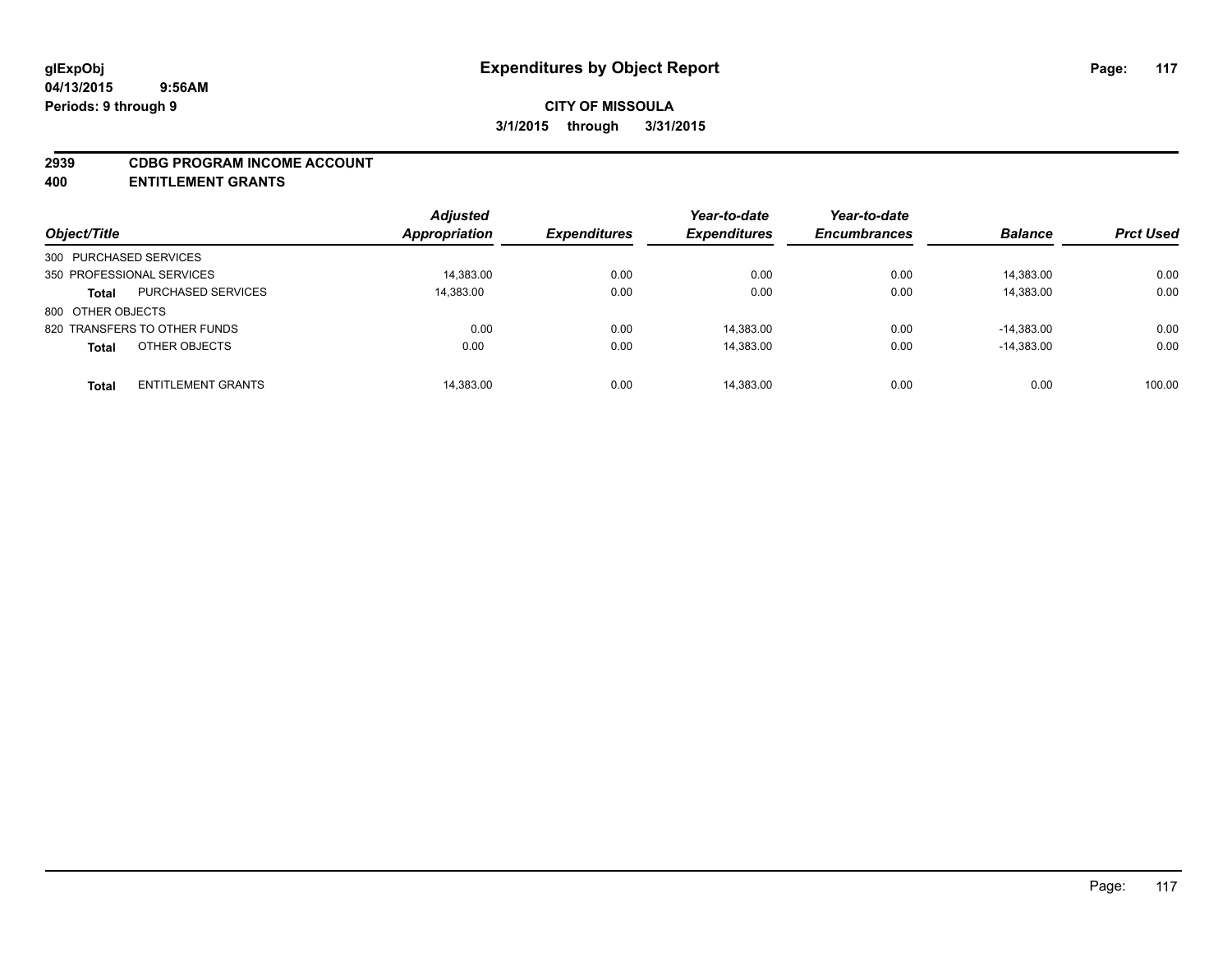### **2939 CDBG PROGRAM INCOME ACCOUNT**

| Object/Title              |                              | <b>Adjusted</b><br>Appropriation | <b>Expenditures</b> | Year-to-date<br><b>Expenditures</b> | Year-to-date<br><b>Encumbrances</b> | <b>Balance</b> | <b>Prct Used</b> |
|---------------------------|------------------------------|----------------------------------|---------------------|-------------------------------------|-------------------------------------|----------------|------------------|
| 300 PURCHASED SERVICES    |                              |                                  |                     |                                     |                                     |                |                  |
| 350 PROFESSIONAL SERVICES |                              | 14,383.00                        | 0.00                | 0.00                                | 0.00                                | 14,383.00      | 0.00             |
| <b>Total</b>              | <b>PURCHASED SERVICES</b>    | 14,383.00                        | 0.00                | 0.00                                | 0.00                                | 14.383.00      | 0.00             |
| 800 OTHER OBJECTS         |                              |                                  |                     |                                     |                                     |                |                  |
|                           | 820 TRANSFERS TO OTHER FUNDS | 0.00                             | 0.00                | 14,383.00                           | 0.00                                | $-14.383.00$   | 0.00             |
| <b>Total</b>              | OTHER OBJECTS                | 0.00                             | 0.00                | 14,383.00                           | 0.00                                | $-14,383.00$   | 0.00             |
| <b>Total</b>              | CDBG PROGRAM INCOME ACCOUNT  | 14,383.00                        | 0.00                | 14.383.00                           | 0.00                                | 0.00           | 100.00           |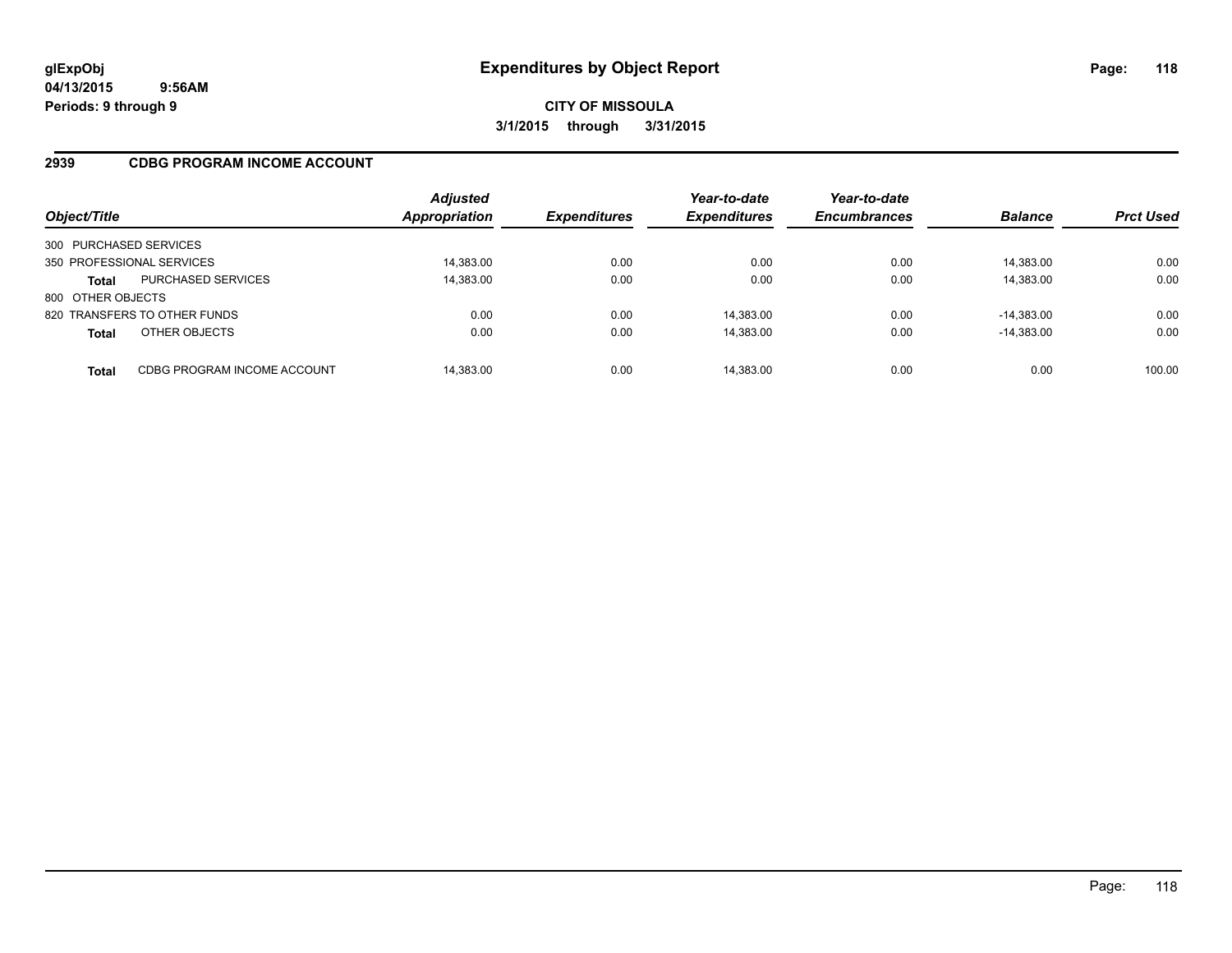## **2940 CDBG FUND**

**400 ENTITLEMENT GRANTS**

| Object/Title               |                                   | <b>Adjusted</b><br>Appropriation | <b>Expenditures</b> | Year-to-date<br><b>Expenditures</b> | Year-to-date<br><b>Encumbrances</b> | <b>Balance</b> | <b>Prct Used</b> |
|----------------------------|-----------------------------------|----------------------------------|---------------------|-------------------------------------|-------------------------------------|----------------|------------------|
| 300 PURCHASED SERVICES     |                                   |                                  |                     |                                     |                                     |                |                  |
| 350 PROFESSIONAL SERVICES  |                                   | 130,366.00                       | 0.00                | 60.205.28                           | 0.00                                | 70.160.72      | 46.18            |
| Total                      | <b>PURCHASED SERVICES</b>         | 130.366.00                       | 0.00                | 60,205.28                           | 0.00                                | 70.160.72      | 46.18            |
| 700 GRANTS & CONTRIBUTIONS |                                   |                                  |                     |                                     |                                     |                |                  |
| 700 GRANTS & CONTRIBUTIONS |                                   | 489.707.00                       | 15.373.18           | 347.607.03                          | 0.00                                | 142.099.97     | 70.98            |
| <b>Total</b>               | <b>GRANTS &amp; CONTRIBUTIONS</b> | 489.707.00                       | 15.373.18           | 347,607.03                          | 0.00                                | 142.099.97     | 70.98            |
| <b>Total</b>               | <b>ENTITLEMENT GRANTS</b>         | 620.073.00                       | 15.373.18           | 407.812.31                          | 0.00                                | 212.260.69     | 65.77            |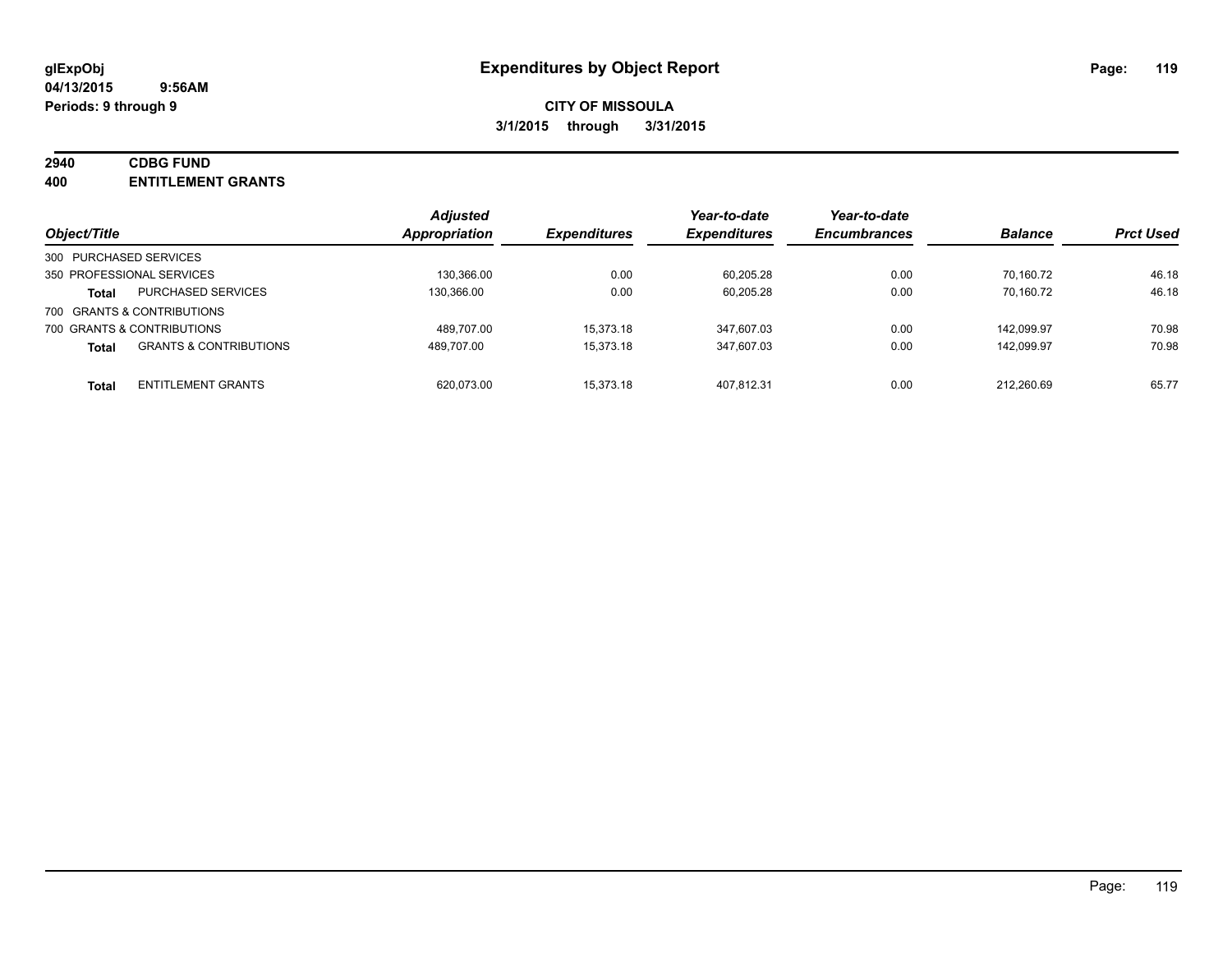**2940 CDBG FUND**

| Object/Title                                      | <b>Adjusted</b><br><b>Appropriation</b> | <b>Expenditures</b> | Year-to-date<br><b>Expenditures</b> | Year-to-date<br><b>Encumbrances</b> | <b>Balance</b> | <b>Prct Used</b> |
|---------------------------------------------------|-----------------------------------------|---------------------|-------------------------------------|-------------------------------------|----------------|------------------|
| 300 PURCHASED SERVICES                            |                                         |                     |                                     |                                     |                |                  |
| 350 PROFESSIONAL SERVICES                         | 130.366.00                              | 0.00                | 60,205.28                           | 0.00                                | 70.160.72      | 46.18            |
| <b>PURCHASED SERVICES</b><br>Total                | 130.366.00                              | 0.00                | 60,205.28                           | 0.00                                | 70.160.72      | 46.18            |
| 700 GRANTS & CONTRIBUTIONS                        |                                         |                     |                                     |                                     |                |                  |
| 700 GRANTS & CONTRIBUTIONS                        | 489.707.00                              | 15.373.18           | 347.607.03                          | 0.00                                | 142.099.97     | 70.98            |
| <b>GRANTS &amp; CONTRIBUTIONS</b><br><b>Total</b> | 489.707.00                              | 15.373.18           | 347.607.03                          | 0.00                                | 142.099.97     | 70.98            |
| <b>CDBG FUND</b><br>Total                         | 620.073.00                              | 15.373.18           | 407.812.31                          | 0.00                                | 212.260.69     | 65.77            |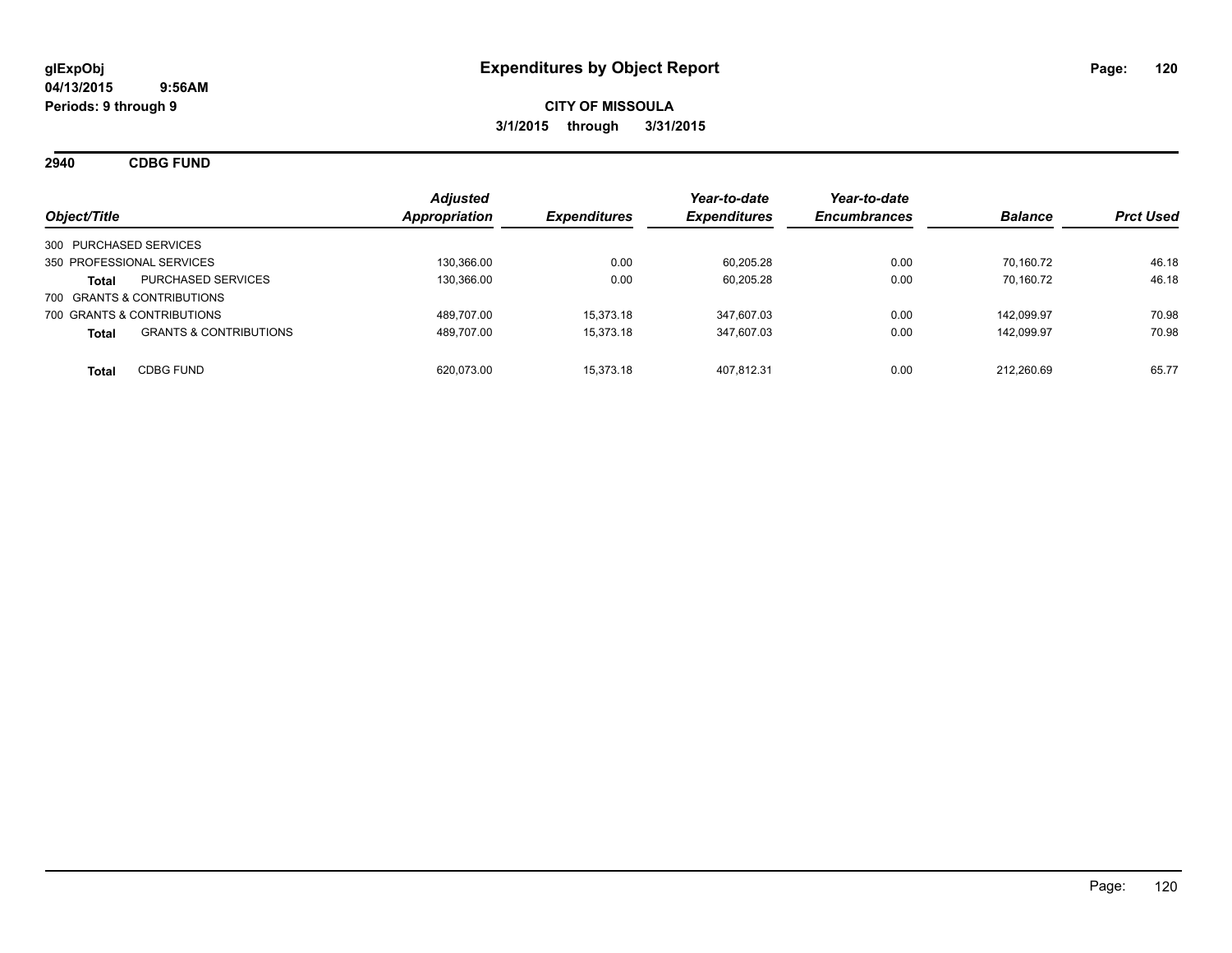#### **2941 HOME FUND**

**400 ENTITLEMENT GRANTS**

|                   |                                   | <b>Adjusted</b>      |                     | Year-to-date        | Year-to-date        |                |                  |
|-------------------|-----------------------------------|----------------------|---------------------|---------------------|---------------------|----------------|------------------|
| Object/Title      |                                   | <b>Appropriation</b> | <b>Expenditures</b> | <b>Expenditures</b> | <b>Encumbrances</b> | <b>Balance</b> | <b>Prct Used</b> |
|                   | 300 PURCHASED SERVICES            |                      |                     |                     |                     |                |                  |
|                   | 350 PROFESSIONAL SERVICES         | 352.009.00           | 0.00                | 26,408.83           | 0.00                | 325.600.17     | 7.50             |
| <b>Total</b>      | <b>PURCHASED SERVICES</b>         | 352,009.00           | 0.00                | 26,408.83           | 0.00                | 325.600.17     | 7.50             |
|                   | 700 GRANTS & CONTRIBUTIONS        |                      |                     |                     |                     |                |                  |
|                   | 700 GRANTS & CONTRIBUTIONS        | 0.00                 | 19.384.42           | 650,870.65          | 0.00                | -650.870.65    | 0.00             |
| <b>Total</b>      | <b>GRANTS &amp; CONTRIBUTIONS</b> | 0.00                 | 19,384.42           | 650,870.65          | 0.00                | $-650.870.65$  | 0.00             |
| 800 OTHER OBJECTS |                                   |                      |                     |                     |                     |                |                  |
|                   | 820 TRANSFERS TO OTHER FUNDS      | 0.00                 | 0.00                | 0.00                | 0.00                | 0.00           | 0.00             |
| 845 CONTINGENCY   |                                   | 0.00                 | 0.00                | 0.00                | 0.00                | 0.00           | 0.00             |
| <b>Total</b>      | OTHER OBJECTS                     | 0.00                 | 0.00                | 0.00                | 0.00                | 0.00           | 0.00             |
| <b>Total</b>      | <b>ENTITLEMENT GRANTS</b>         | 352.009.00           | 19.384.42           | 677.279.48          | 0.00                | $-325.270.48$  | 192.40           |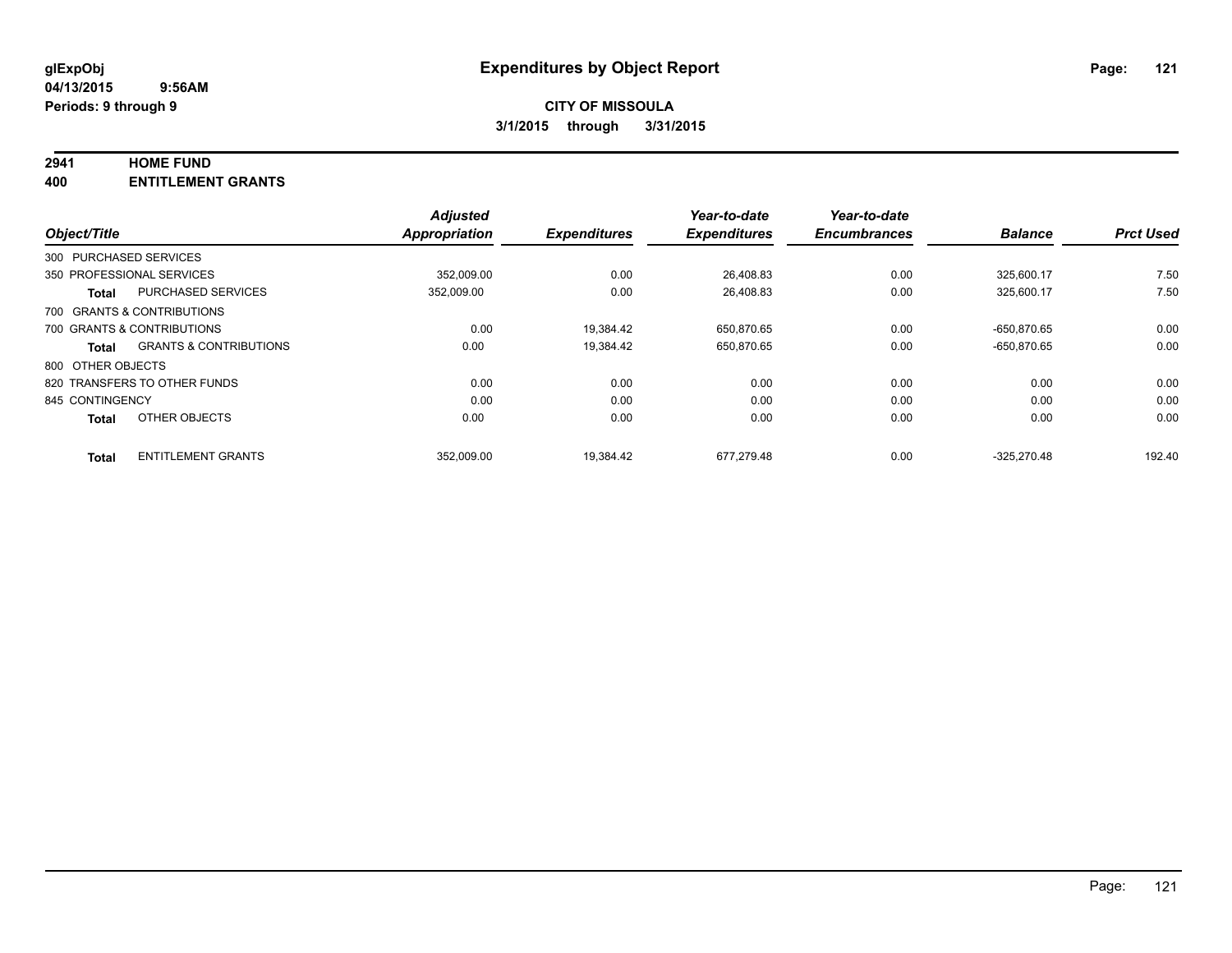**2941 HOME FUND**

| Object/Title           |                                   | <b>Adjusted</b><br><b>Appropriation</b> | <b>Expenditures</b> | Year-to-date<br><b>Expenditures</b> | Year-to-date<br><b>Encumbrances</b> | <b>Balance</b> | <b>Prct Used</b> |
|------------------------|-----------------------------------|-----------------------------------------|---------------------|-------------------------------------|-------------------------------------|----------------|------------------|
|                        |                                   |                                         |                     |                                     |                                     |                |                  |
| 300 PURCHASED SERVICES |                                   |                                         |                     |                                     |                                     |                |                  |
|                        | 350 PROFESSIONAL SERVICES         | 352.009.00                              | 0.00                | 26,408.83                           | 0.00                                | 325.600.17     | 7.50             |
| <b>Total</b>           | <b>PURCHASED SERVICES</b>         | 352,009.00                              | 0.00                | 26,408.83                           | 0.00                                | 325,600.17     | 7.50             |
|                        | 700 GRANTS & CONTRIBUTIONS        |                                         |                     |                                     |                                     |                |                  |
|                        | 700 GRANTS & CONTRIBUTIONS        | 0.00                                    | 19.384.42           | 650.870.65                          | 0.00                                | $-650.870.65$  | 0.00             |
| Total                  | <b>GRANTS &amp; CONTRIBUTIONS</b> | 0.00                                    | 19,384.42           | 650,870.65                          | 0.00                                | $-650,870.65$  | 0.00             |
| 800 OTHER OBJECTS      |                                   |                                         |                     |                                     |                                     |                |                  |
|                        | 820 TRANSFERS TO OTHER FUNDS      | 0.00                                    | 0.00                | 0.00                                | 0.00                                | 0.00           | 0.00             |
| 845 CONTINGENCY        |                                   | 0.00                                    | 0.00                | 0.00                                | 0.00                                | 0.00           | 0.00             |
| <b>Total</b>           | OTHER OBJECTS                     | 0.00                                    | 0.00                | 0.00                                | 0.00                                | 0.00           | 0.00             |
| <b>Total</b>           | <b>HOME FUND</b>                  | 352,009.00                              | 19,384.42           | 677.279.48                          | 0.00                                | $-325.270.48$  | 192.40           |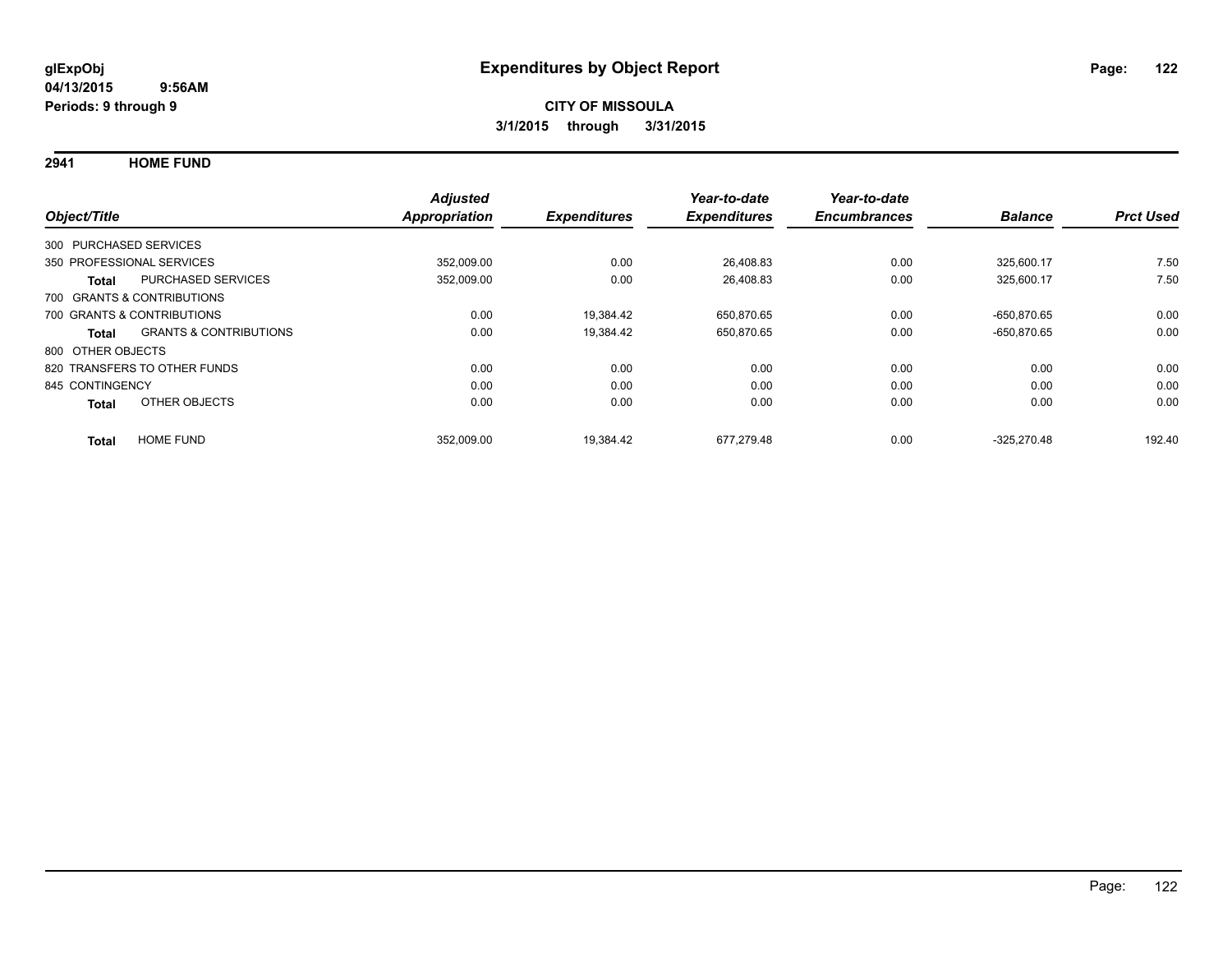#### **2942 ADDI PROGRAM**

**400 ENTITLEMENT GRANTS**

| Object/Title               |                                   | <b>Adjusted</b><br>Appropriation | <b>Expenditures</b> | Year-to-date<br><b>Expenditures</b> | Year-to-date<br><b>Encumbrances</b> | <b>Balance</b> | <b>Prct Used</b> |
|----------------------------|-----------------------------------|----------------------------------|---------------------|-------------------------------------|-------------------------------------|----------------|------------------|
| 300 PURCHASED SERVICES     |                                   |                                  |                     |                                     |                                     |                |                  |
| 350 PROFESSIONAL SERVICES  |                                   | 0.00                             | 0.00                | 0.00                                | 0.00                                | 0.00           | 0.00             |
| <b>Total</b>               | <b>PURCHASED SERVICES</b>         | 0.00                             | 0.00                | 0.00                                | 0.00                                | 0.00           | 0.00             |
| 700 GRANTS & CONTRIBUTIONS |                                   |                                  |                     |                                     |                                     |                |                  |
| 700 GRANTS & CONTRIBUTIONS |                                   | 12.243.00                        | 0.00                | 0.00                                | 0.00                                | 12.243.00      | 0.00             |
| <b>Total</b>               | <b>GRANTS &amp; CONTRIBUTIONS</b> | 12.243.00                        | 0.00                | 0.00                                | 0.00                                | 12.243.00      | 0.00             |
| <b>Total</b>               | <b>ENTITLEMENT GRANTS</b>         | 12,243.00                        | 0.00                | 0.00                                | 0.00                                | 12.243.00      | 0.00             |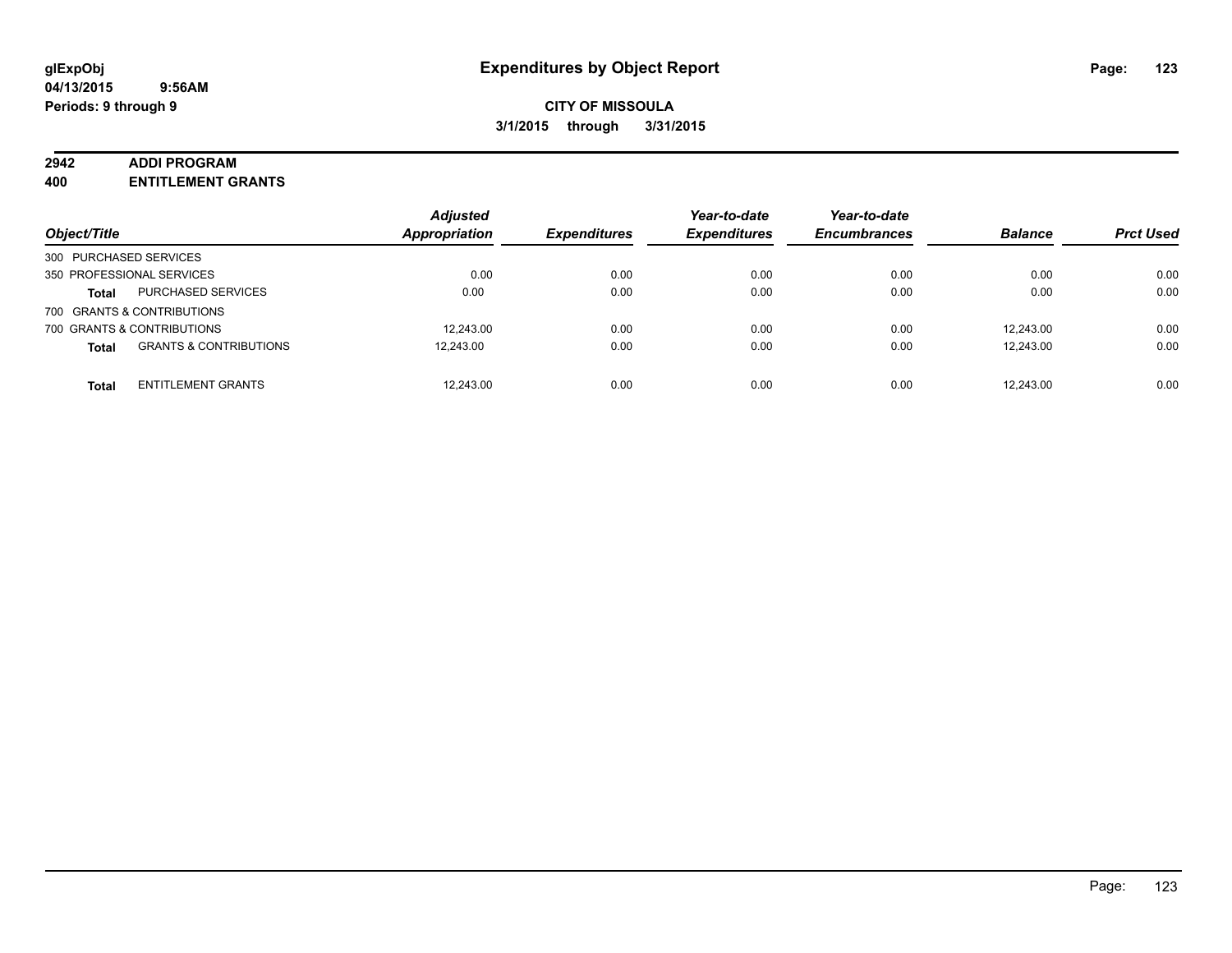**2942 ADDI PROGRAM**

| Object/Title                                      | <b>Adjusted</b><br><b>Appropriation</b> | <b>Expenditures</b> | Year-to-date<br><b>Expenditures</b> | Year-to-date<br><b>Encumbrances</b> | <b>Balance</b> | <b>Prct Used</b> |
|---------------------------------------------------|-----------------------------------------|---------------------|-------------------------------------|-------------------------------------|----------------|------------------|
| 300 PURCHASED SERVICES                            |                                         |                     |                                     |                                     |                |                  |
| 350 PROFESSIONAL SERVICES                         | 0.00                                    | 0.00                | 0.00                                | 0.00                                | 0.00           | 0.00             |
| <b>PURCHASED SERVICES</b><br><b>Total</b>         | 0.00                                    | 0.00                | 0.00                                | 0.00                                | 0.00           | 0.00             |
| 700 GRANTS & CONTRIBUTIONS                        |                                         |                     |                                     |                                     |                |                  |
| 700 GRANTS & CONTRIBUTIONS                        | 12.243.00                               | 0.00                | 0.00                                | 0.00                                | 12.243.00      | 0.00             |
| <b>GRANTS &amp; CONTRIBUTIONS</b><br><b>Total</b> | 12,243.00                               | 0.00                | 0.00                                | 0.00                                | 12.243.00      | 0.00             |
| <b>ADDI PROGRAM</b><br><b>Total</b>               | 12,243.00                               | 0.00                | 0.00                                | 0.00                                | 12.243.00      | 0.00             |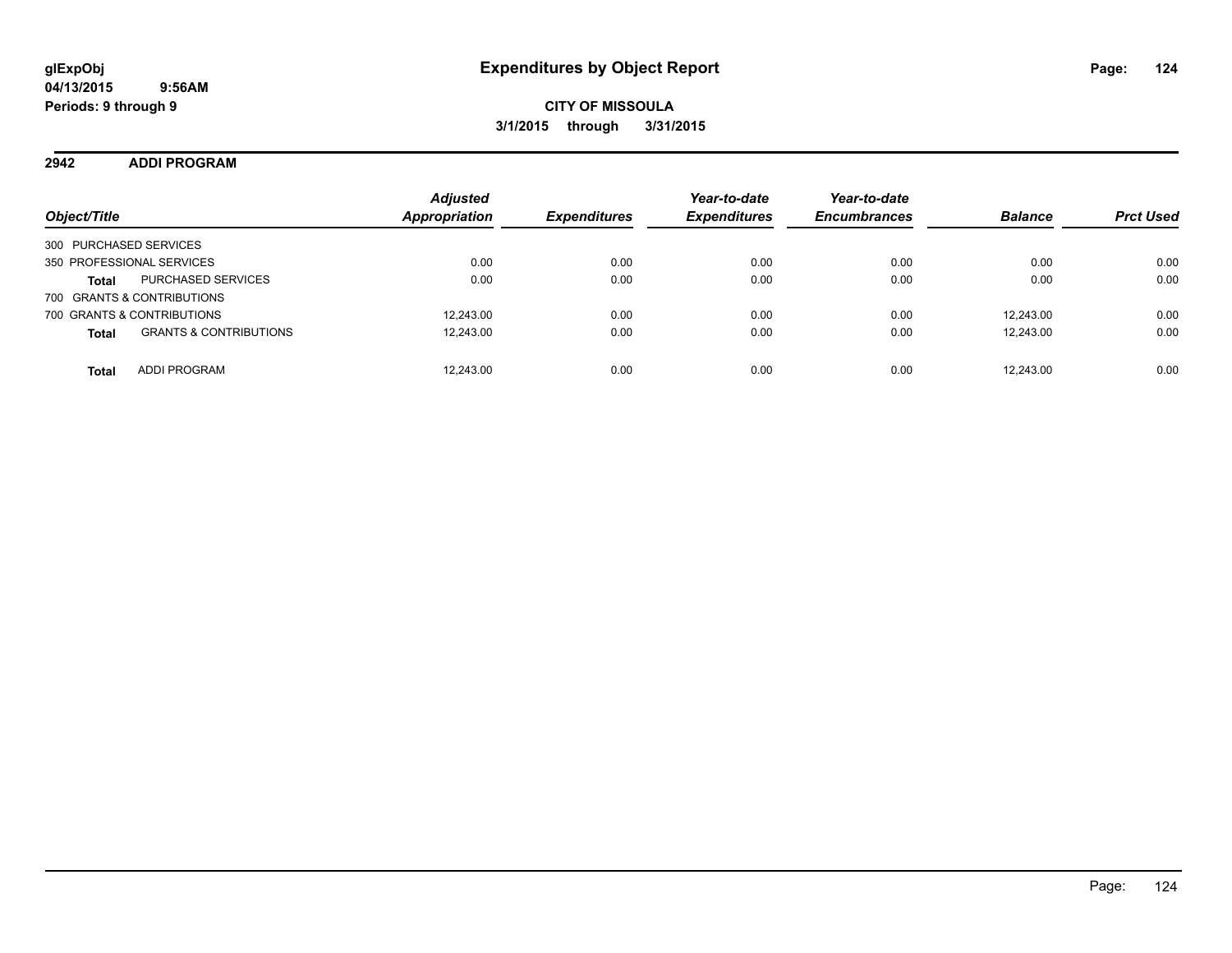#### **2943 CITY HOME PROGRAM INCOME**

**400 ENTITLEMENT GRANTS**

| Object/Title              |                                   | <b>Adjusted</b> | <b>Expenditures</b> | Year-to-date        | Year-to-date        | <b>Balance</b> | <b>Prct Used</b> |
|---------------------------|-----------------------------------|-----------------|---------------------|---------------------|---------------------|----------------|------------------|
|                           |                                   | Appropriation   |                     | <b>Expenditures</b> | <b>Encumbrances</b> |                |                  |
| 300 PURCHASED SERVICES    |                                   |                 |                     |                     |                     |                |                  |
| 350 PROFESSIONAL SERVICES |                                   | 35,000.00       | 0.00                | 0.00                | 0.00                | 35,000.00      | 0.00             |
|                           | 390 OTHER PURCHASED SERVICES      | 500.00          | 0.00                | 0.00                | 0.00                | 500.00         | 0.00             |
| Total                     | <b>PURCHASED SERVICES</b>         | 35.500.00       | 0.00                | 0.00                | 0.00                | 35.500.00      | 0.00             |
|                           | 700 GRANTS & CONTRIBUTIONS        |                 |                     |                     |                     |                |                  |
|                           | 700 GRANTS & CONTRIBUTIONS        | 0.00            | 0.00                | 0.00                | 0.00                | 0.00           | 0.00             |
| Total                     | <b>GRANTS &amp; CONTRIBUTIONS</b> | 0.00            | 0.00                | 0.00                | 0.00                | 0.00           | 0.00             |
| <b>Total</b>              | <b>ENTITLEMENT GRANTS</b>         | 35.500.00       | 0.00                | 0.00                | 0.00                | 35.500.00      | 0.00             |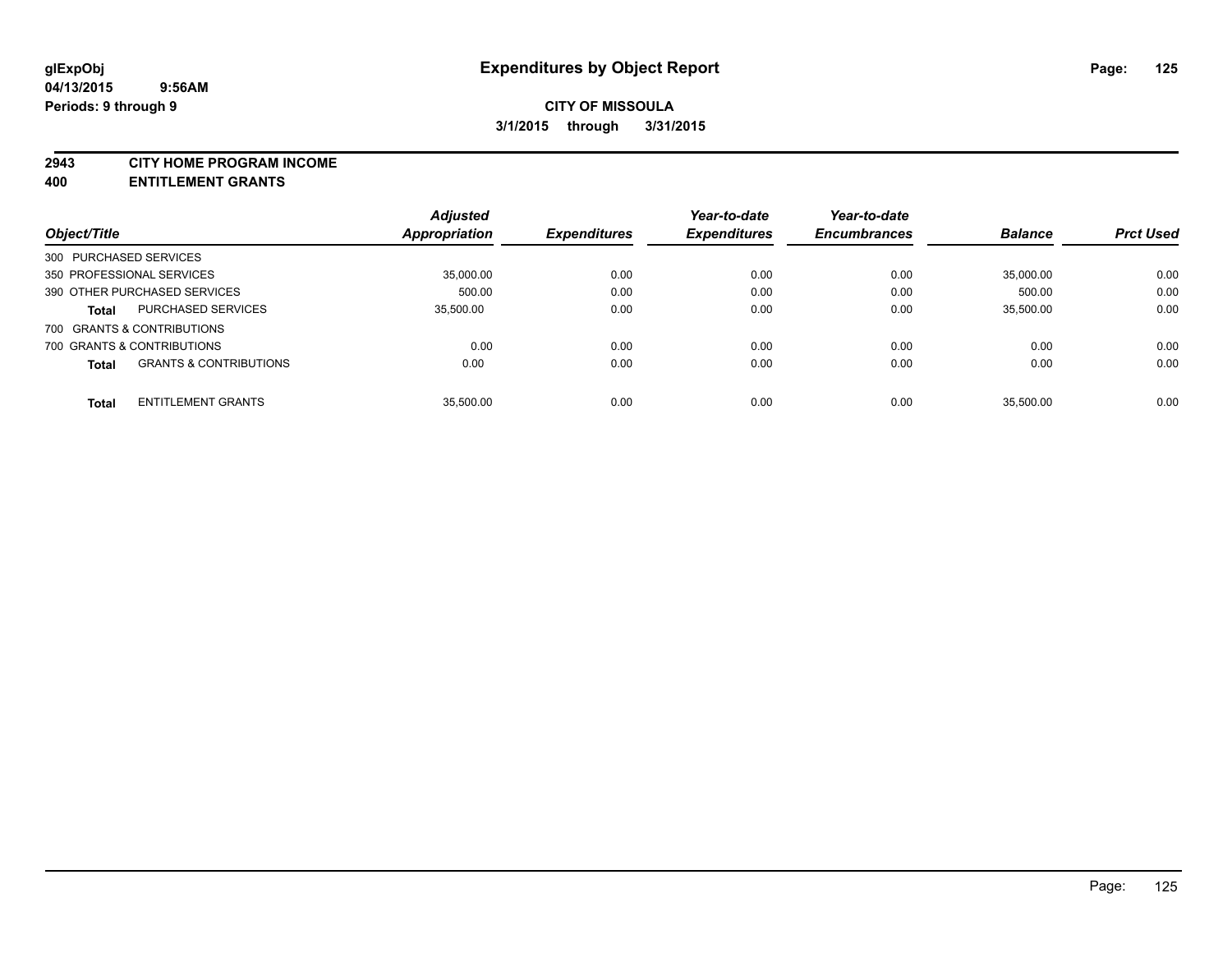#### **2943 CITY HOME PROGRAM INCOME**

| Object/Title                                      | <b>Adjusted</b><br>Appropriation | <b>Expenditures</b> | Year-to-date<br><b>Expenditures</b> | Year-to-date<br><b>Encumbrances</b> | <b>Balance</b> | <b>Prct Used</b> |
|---------------------------------------------------|----------------------------------|---------------------|-------------------------------------|-------------------------------------|----------------|------------------|
| 300 PURCHASED SERVICES                            |                                  |                     |                                     |                                     |                |                  |
| 350 PROFESSIONAL SERVICES                         | 35,000.00                        | 0.00                | 0.00                                | 0.00                                | 35.000.00      | 0.00             |
| 390 OTHER PURCHASED SERVICES                      | 500.00                           | 0.00                | 0.00                                | 0.00                                | 500.00         | 0.00             |
| <b>PURCHASED SERVICES</b><br><b>Total</b>         | 35,500.00                        | 0.00                | 0.00                                | 0.00                                | 35,500.00      | 0.00             |
| 700 GRANTS & CONTRIBUTIONS                        |                                  |                     |                                     |                                     |                |                  |
| 700 GRANTS & CONTRIBUTIONS                        | 0.00                             | 0.00                | 0.00                                | 0.00                                | 0.00           | 0.00             |
| <b>GRANTS &amp; CONTRIBUTIONS</b><br><b>Total</b> | 0.00                             | 0.00                | 0.00                                | 0.00                                | 0.00           | 0.00             |
| CITY HOME PROGRAM INCOME<br><b>Total</b>          | 35.500.00                        | 0.00                | 0.00                                | 0.00                                | 35.500.00      | 0.00             |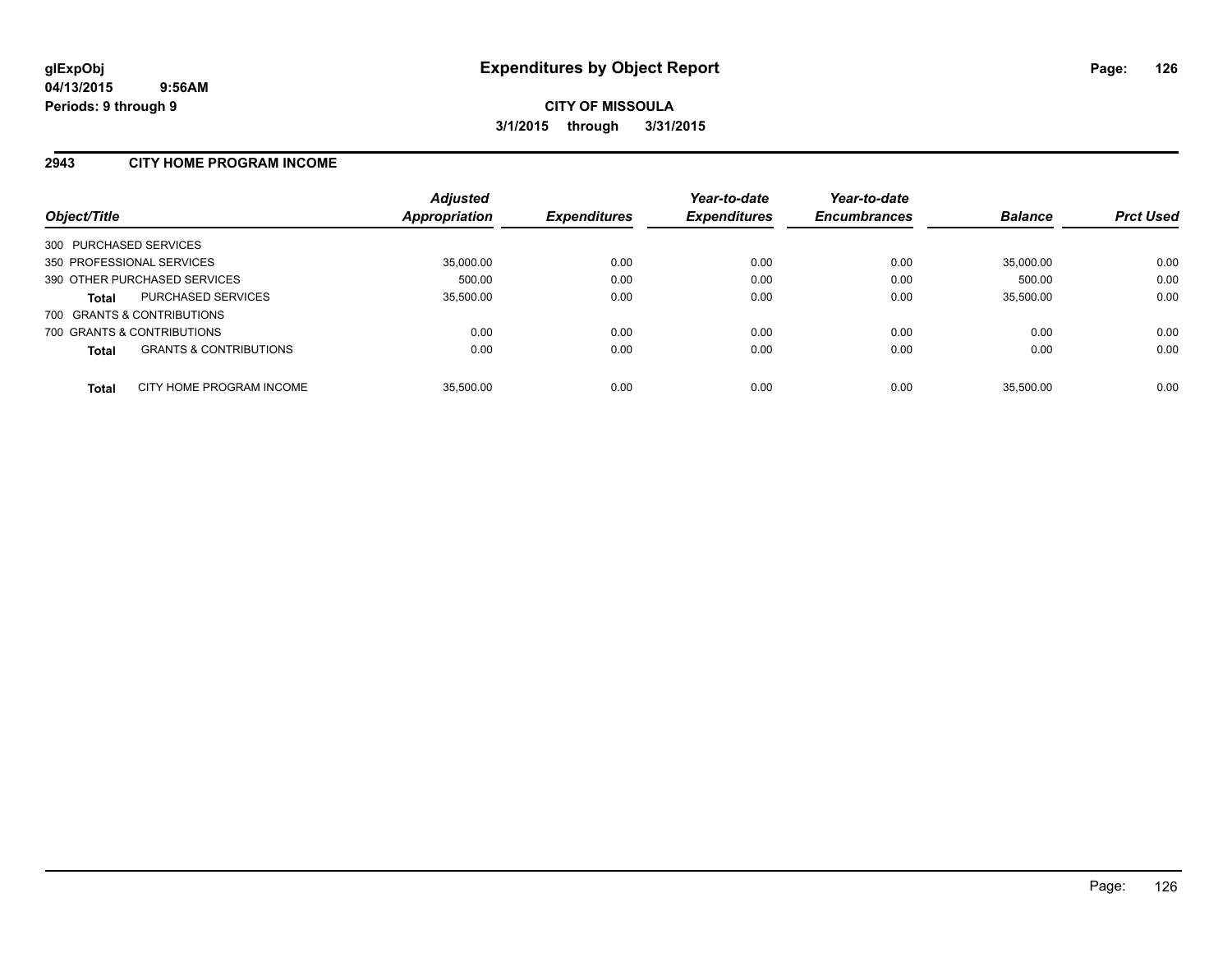#### **2944 NEIGHBORHOOD STABILIZATION PROGRAM**

**400 ENTITLEMENT GRANTS**

| Object/Title                              | <b>Adjusted</b><br>Appropriation | <b>Expenditures</b> | Year-to-date<br><b>Expenditures</b> | Year-to-date<br><b>Encumbrances</b> | <b>Balance</b> | <b>Prct Used</b> |
|-------------------------------------------|----------------------------------|---------------------|-------------------------------------|-------------------------------------|----------------|------------------|
| 300 PURCHASED SERVICES                    |                                  |                     |                                     |                                     |                |                  |
| 350 PROFESSIONAL SERVICES                 | 0.00                             | 0.00                | 0.00                                | 0.00                                | 0.00           | 0.00             |
| 390 OTHER PURCHASED SERVICES              | 0.00                             | 0.00                | 0.00                                | 0.00                                | 0.00           | 0.00             |
| <b>PURCHASED SERVICES</b><br><b>Total</b> | 0.00                             | 0.00                | 0.00                                | 0.00                                | 0.00           | 0.00             |
| ENTITLEMENT GRANTS<br><b>Total</b>        | 0.00                             | 0.00                | 0.00                                | 0.00                                | 0.00           | 0.00             |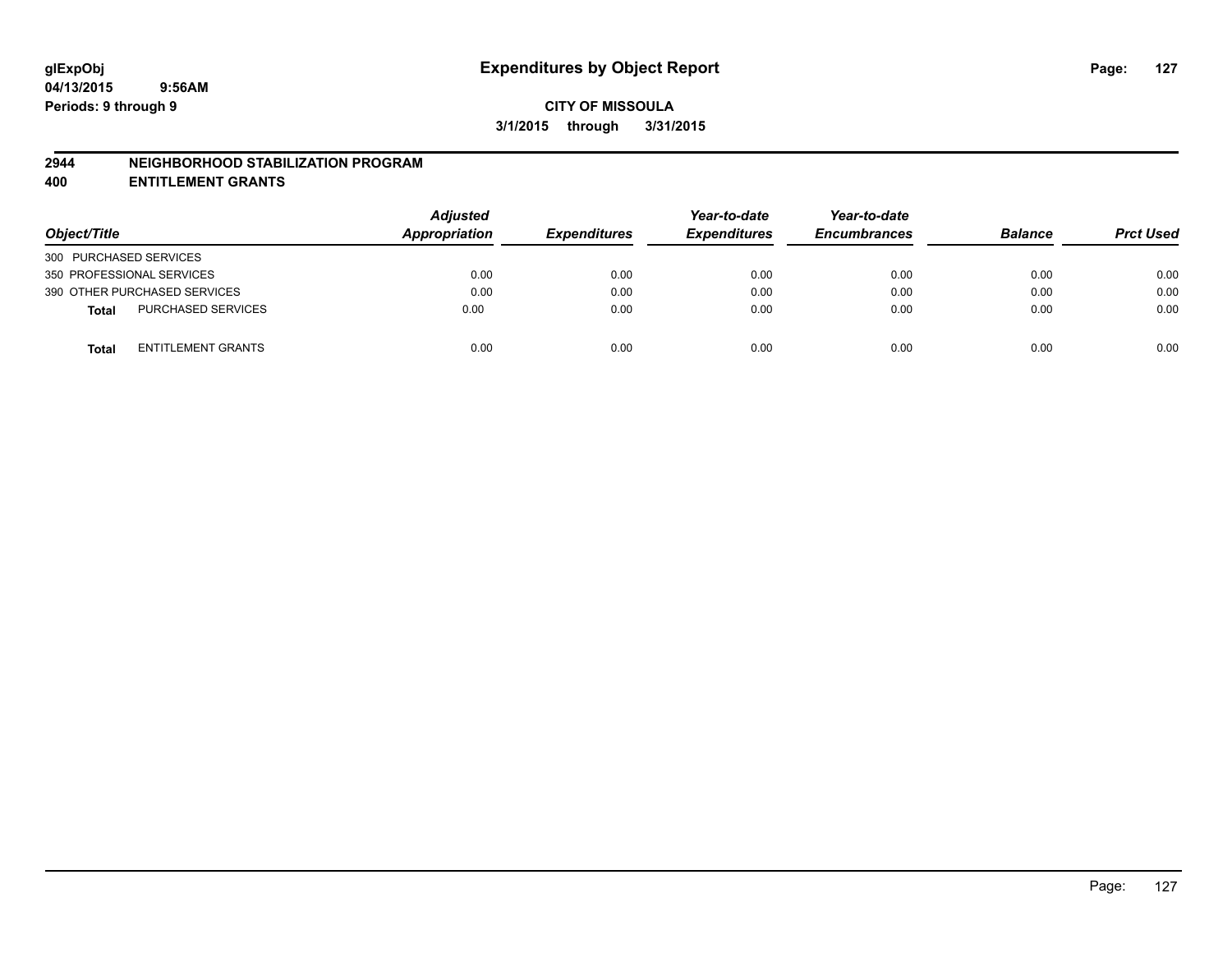#### **2944 NEIGHBORHOOD STABILIZATION PROGRAM**

**401 MHA/SILVERTIP**

| Object/Title              |                      | <b>Adjusted</b><br>Appropriation | <b>Expenditures</b> | Year-to-date<br><b>Expenditures</b> | Year-to-date<br><b>Encumbrances</b> | <b>Balance</b> | <b>Prct Used</b> |
|---------------------------|----------------------|----------------------------------|---------------------|-------------------------------------|-------------------------------------|----------------|------------------|
| 300 PURCHASED SERVICES    |                      |                                  |                     |                                     |                                     |                |                  |
| 350 PROFESSIONAL SERVICES |                      | 0.00                             | 0.00                | 0.00                                | 0.00                                | 0.00           | 0.00             |
| <b>Total</b>              | PURCHASED SERVICES   | 0.00                             | 0.00                | 0.00                                | 0.00                                | 0.00           | 0.00             |
| Total                     | <b>MHA/SILVERTIP</b> | 0.00                             | 0.00                | 0.00                                | 0.00                                | 0.00           | 0.00             |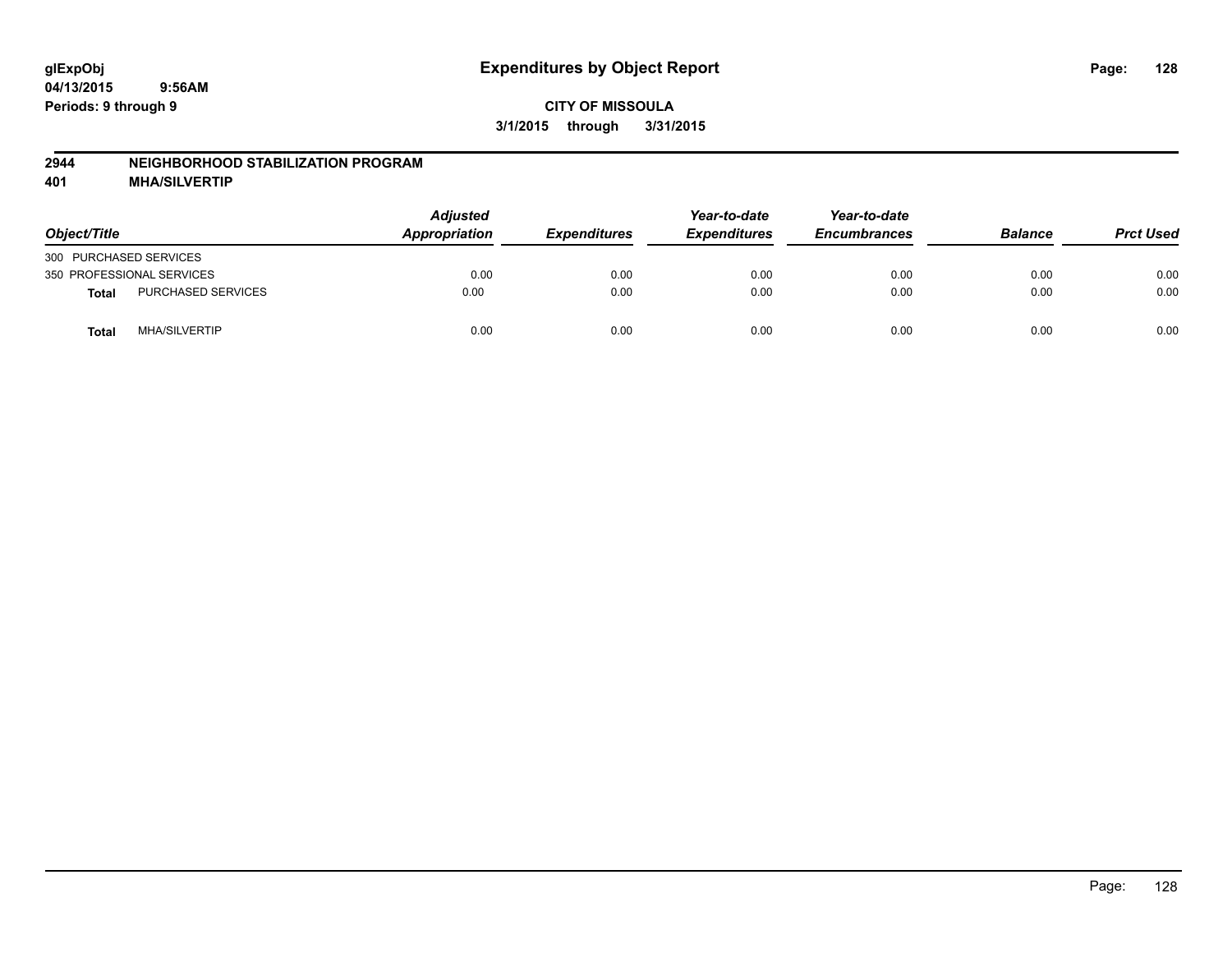#### **2944 NEIGHBORHOOD STABILIZATION PROGRAM**

**402 HUD/SILVERTIP**

| Object/Title                              | <b>Adjusted</b><br>Appropriation | <b>Expenditures</b> | Year-to-date<br><b>Expenditures</b> | Year-to-date<br><b>Encumbrances</b> | <b>Balance</b> | <b>Prct Used</b> |
|-------------------------------------------|----------------------------------|---------------------|-------------------------------------|-------------------------------------|----------------|------------------|
| 300 PURCHASED SERVICES                    |                                  |                     |                                     |                                     |                |                  |
| 350 PROFESSIONAL SERVICES                 | 0.00                             | 0.00                | 0.00                                | 0.00                                | 0.00           | 0.00             |
| 390 OTHER PURCHASED SERVICES              | 0.00                             | 0.00                | 0.00                                | 0.00                                | 0.00           | 0.00             |
| <b>PURCHASED SERVICES</b><br><b>Total</b> | 0.00                             | 0.00                | 0.00                                | 0.00                                | 0.00           | 0.00             |
| <b>HUD/SILVERTIP</b><br><b>Total</b>      | 0.00                             | 0.00                | 0.00                                | 0.00                                | 0.00           | 0.00             |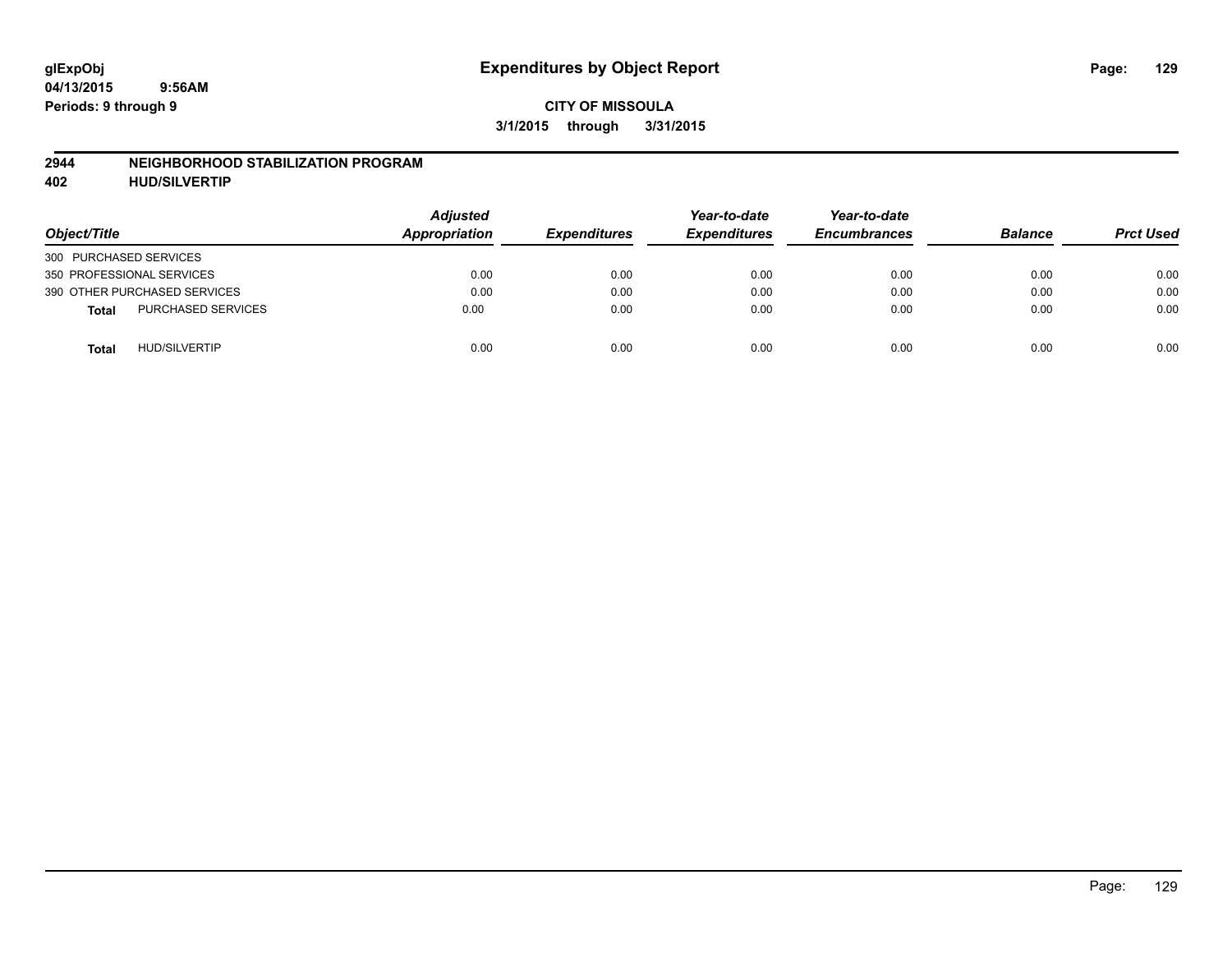**04/13/2015 9:56AM Periods: 9 through 9**

**CITY OF MISSOULA 3/1/2015 through 3/31/2015**

# **2944 NEIGHBORHOOD STABILIZATION PROGRAM**

| Object/Title           |                                  | <b>Adjusted</b><br>Appropriation | <b>Expenditures</b> | Year-to-date<br><b>Expenditures</b> | Year-to-date<br><b>Encumbrances</b> | <b>Balance</b> | <b>Prct Used</b> |
|------------------------|----------------------------------|----------------------------------|---------------------|-------------------------------------|-------------------------------------|----------------|------------------|
| 300 PURCHASED SERVICES |                                  |                                  |                     |                                     |                                     |                |                  |
|                        | 350 PROFESSIONAL SERVICES        | 0.00                             | 0.00                | 0.00                                | 0.00                                | 0.00           | 0.00             |
|                        | 390 OTHER PURCHASED SERVICES     | 0.00                             | 0.00                | 0.00                                | 0.00                                | 0.00           | 0.00             |
| <b>Total</b>           | <b>PURCHASED SERVICES</b>        | 0.00                             | 0.00                | 0.00                                | 0.00                                | 0.00           | 0.00             |
| Total                  | NEIGHBORHOOD STABILIZATION PROGF | 0.00                             | 0.00                | 0.00                                | 0.00                                | 0.00           | 0.00             |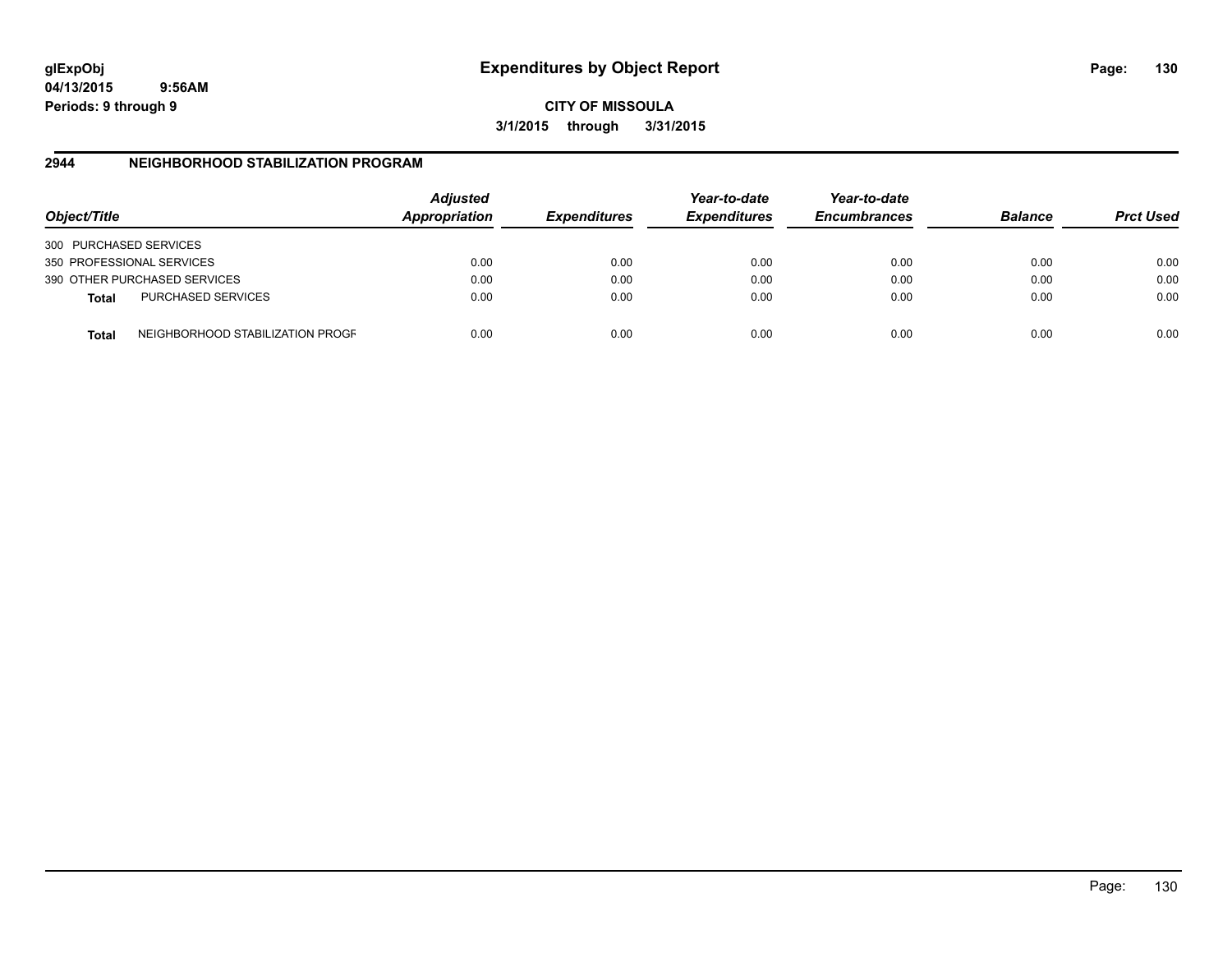#### **2955 TRANSPORTATION**

**250 DEVELOPMENT SERVICES**

|                                            | <b>Adjusted</b>      |                     | Year-to-date        | Year-to-date        |                |                  |
|--------------------------------------------|----------------------|---------------------|---------------------|---------------------|----------------|------------------|
| Object/Title                               | <b>Appropriation</b> | <b>Expenditures</b> | <b>Expenditures</b> | <b>Encumbrances</b> | <b>Balance</b> | <b>Prct Used</b> |
| 100 PERSONAL SERVICES                      |                      |                     |                     |                     |                |                  |
| 110 SALARIES AND WAGES                     | 431,575.00           | 26,820.99           | 272,328.23          | 0.00                | 159,246.77     | 63.10            |
| 120 OVERTIME/TERMINATION                   | 0.00                 | 786.78              | 1,234.54            | 0.00                | $-1,234.54$    | 0.00             |
| 140 EMPLOYER CONTRIBUTIONS                 | 154,330.00           | 10,144.00           | 99,834.15           | 0.00                | 54,495.85      | 64.69            |
| 141 STATE RETIREMENT CONTRIBUTIONS         | 0.00                 | 26.82               | 311.81              | 0.00                | $-311.81$      | 0.00             |
| PERSONAL SERVICES<br>Total                 | 585,905.00           | 37,778.59           | 373,708.73          | 0.00                | 212,196.27     | 63.78            |
| 200 SUPPLIES                               |                      |                     |                     |                     |                |                  |
| 210 OFFICE SUPPLIES                        | 5,800.00             | 2,764.96            | 6,097.43            | 0.00                | $-297.43$      | 105.13           |
| 220 OPERATING SUPPLIES                     | 19,175.00            | 8.09                | 13,813.85           | 0.00                | 5,361.15       | 72.04            |
| 230 REPAIR/MAINTENANCE                     | 0.00                 | 0.00                | 6.99                | 0.00                | $-6.99$        | 0.00             |
| 231 GASOLINE                               | 0.00                 | 0.00                | 163.24              | 0.00                | $-163.24$      | 0.00             |
| 240 OTHER SUPPLIES                         | 560.00               | 0.00                | 28.02               | 0.00                | 531.98         | 5.00             |
| <b>SUPPLIES</b><br>Total                   | 25,535.00            | 2,773.05            | 20,109.53           | 0.00                | 5,425.47       | 78.75            |
| 300 PURCHASED SERVICES                     |                      |                     |                     |                     |                |                  |
| 310 COMMUNICATIONS                         | 1,800.00             | 164.60              | 1,107.20            | 0.00                | 692.80         | 61.51            |
| 320 PRINTING & DUPLICATING                 | 12,675.00            | 0.00                | 3,508.11            | 0.00                | 9,166.89       | 27.68            |
| 330 PUBLICITY, SUBSCRIPTIONS & DUES        | 32,271.00            | 1,728.22            | 17,881.90           | 0.00                | 14,389.10      | 55.41            |
| 341 ELECTRICITY & NATURAL GAS              | 0.00                 | 0.00                | 50.01               | 0.00                | $-50.01$       | 0.00             |
| 344 TELEPHONE SERVICE                      | 1,059.00             | 108.82              | 846.69              | 0.00                | 212.31         | 79.95            |
| 350 PROFESSIONAL SERVICES                  | 86,154.00            | 200.00              | 4,277.50            | 0.00                | 81,876.50      | 4.96             |
| 360 REPAIR & MAINTENANCE                   | 13,100.00            | 0.00                | 121.50              | 0.00                | 12,978.50      | 0.93             |
| 370 TRAVEL                                 | 11,025.00            | 629.20              | 5,027.64            | 0.00                | 5,997.36       | 45.60            |
| 380 TRAINING                               | 14,700.00            | 280.00              | 2,985.00            | 0.00                | 11,715.00      | 20.31            |
| 390 OTHER PURCHASED SERVICES               | 64,849.00            | 0.00                | 8,100.08            | 0.00                | 56,748.92      | 12.49            |
| PURCHASED SERVICES<br>Total                | 237,633.00           | 3,110.84            | 43,905.63           | 0.00                | 193,727.37     | 18.48            |
| 500 FIXED CHARGES                          |                      |                     |                     |                     |                |                  |
| 500 FIXED CHARGES                          | 41,207.00            | 0.00                | 794.65              | 0.00                | 40,412.35      | 1.93             |
| <b>FIXED CHARGES</b><br>Total              | 41,207.00            | 0.00                | 794.65              | 0.00                | 40,412.35      | 1.93             |
| 700 GRANTS & CONTRIBUTIONS                 |                      |                     |                     |                     |                |                  |
| 700 GRANTS & CONTRIBUTIONS                 | 148,096.00           | 0.00                | 5,500.00            | 0.00                | 142,596.00     | 3.71             |
| <b>GRANTS &amp; CONTRIBUTIONS</b><br>Total | 148,096.00           | 0.00                | 5,500.00            | 0.00                | 142,596.00     | 3.71             |
| 800 OTHER OBJECTS                          |                      |                     |                     |                     |                |                  |
| 820 TRANSFERS TO OTHER FUNDS               | 3,593.00             | 0.00                | 0.00                | 0.00                | 3,593.00       | 0.00             |
|                                            |                      |                     |                     |                     |                |                  |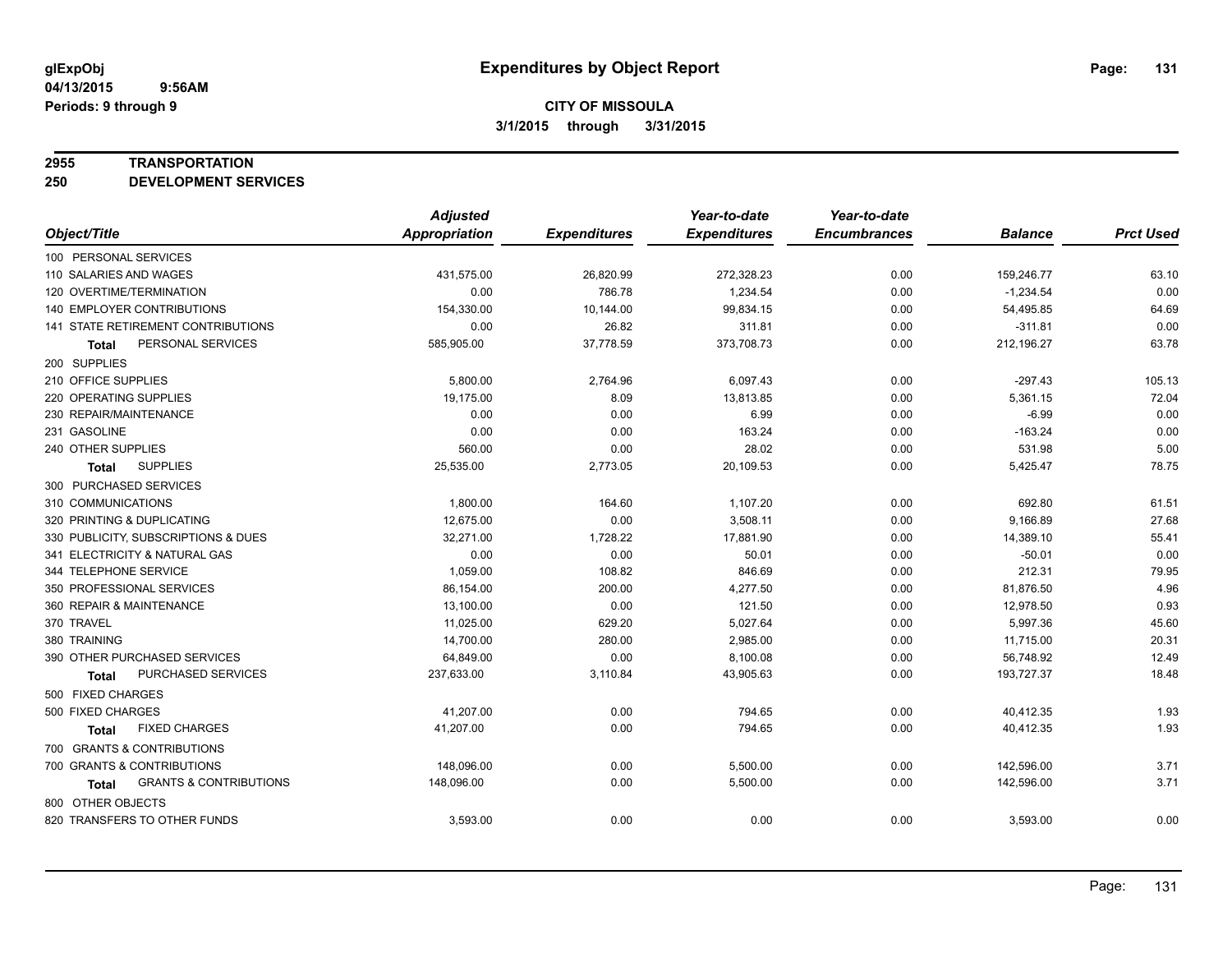#### **2955 TRANSPORTATION**

**250 DEVELOPMENT SERVICES**

| Object/Title    |                      | <b>Adjusted</b><br>Appropriation | <b>Expenditures</b> | Year-to-date<br><b>Expenditures</b> | Year-to-date<br><b>Encumbrances</b> | <b>Balance</b> | <b>Prct Used</b> |
|-----------------|----------------------|----------------------------------|---------------------|-------------------------------------|-------------------------------------|----------------|------------------|
| 845 CONTINGENCY |                      | 32,825.00                        | 0.00                | 0.00                                | 0.00                                | 32,825.00      | 0.00             |
| <b>Total</b>    | OTHER OBJECTS        | 36.418.00                        | 0.00                | 0.00                                | 0.00                                | 36.418.00      | 0.00             |
| <b>Total</b>    | DEVELOPMENT SERVICES | 1,074,794.00                     | 43,662.48           | 444,018.54                          | 0.00                                | 630.775.46     | 41.31            |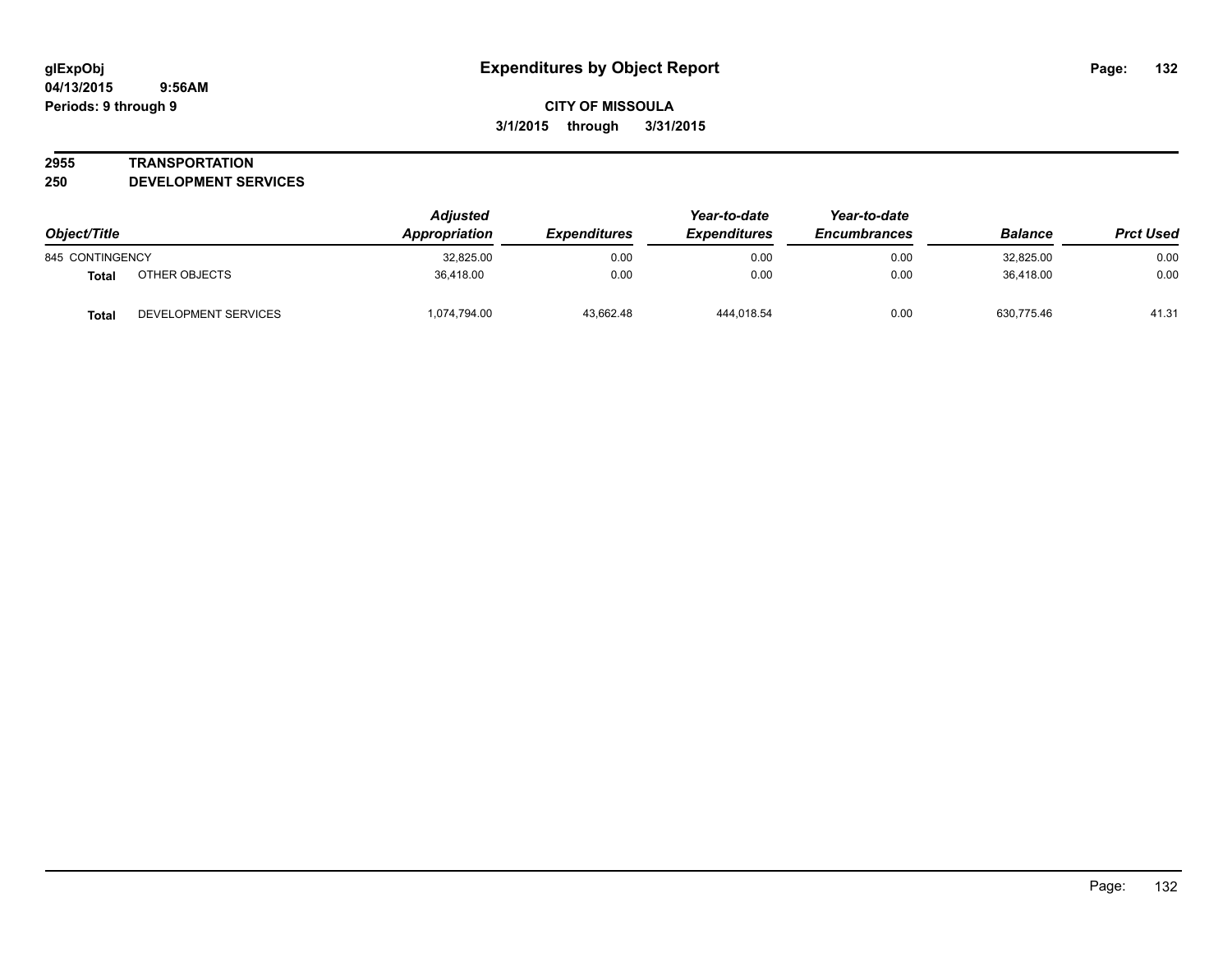## **2955 TRANSPORTATION**

|                                                   | <b>Adjusted</b>      |                     | Year-to-date        | Year-to-date        |                |                  |
|---------------------------------------------------|----------------------|---------------------|---------------------|---------------------|----------------|------------------|
| Object/Title                                      | <b>Appropriation</b> | <b>Expenditures</b> | <b>Expenditures</b> | <b>Encumbrances</b> | <b>Balance</b> | <b>Prct Used</b> |
| 100 PERSONAL SERVICES                             |                      |                     |                     |                     |                |                  |
| 110 SALARIES AND WAGES                            | 431,575.00           | 26,820.99           | 272,328.23          | 0.00                | 159,246.77     | 63.10            |
| 120 OVERTIME/TERMINATION                          | 0.00                 | 786.78              | 1,234.54            | 0.00                | $-1,234.54$    | 0.00             |
| <b>140 EMPLOYER CONTRIBUTIONS</b>                 | 154,330.00           | 10,144.00           | 99,834.15           | 0.00                | 54,495.85      | 64.69            |
| <b>141 STATE RETIREMENT CONTRIBUTIONS</b>         | 0.00                 | 26.82               | 311.81              | 0.00                | $-311.81$      | 0.00             |
| PERSONAL SERVICES<br><b>Total</b>                 | 585,905.00           | 37,778.59           | 373,708.73          | 0.00                | 212,196.27     | 63.78            |
| 200 SUPPLIES                                      |                      |                     |                     |                     |                |                  |
| 210 OFFICE SUPPLIES                               | 5,800.00             | 2,764.96            | 6,097.43            | 0.00                | $-297.43$      | 105.13           |
| 220 OPERATING SUPPLIES                            | 19.175.00            | 8.09                | 13,813.85           | 0.00                | 5,361.15       | 72.04            |
| 230 REPAIR/MAINTENANCE                            | 0.00                 | 0.00                | 6.99                | 0.00                | $-6.99$        | 0.00             |
| 231 GASOLINE                                      | 0.00                 | 0.00                | 163.24              | 0.00                | $-163.24$      | 0.00             |
| 240 OTHER SUPPLIES                                | 560.00               | 0.00                | 28.02               | 0.00                | 531.98         | 5.00             |
| <b>SUPPLIES</b><br><b>Total</b>                   | 25,535.00            | 2,773.05            | 20,109.53           | 0.00                | 5,425.47       | 78.75            |
| 300 PURCHASED SERVICES                            |                      |                     |                     |                     |                |                  |
| 310 COMMUNICATIONS                                | 1,800.00             | 164.60              | 1,107.20            | 0.00                | 692.80         | 61.51            |
| 320 PRINTING & DUPLICATING                        | 12,675.00            | 0.00                | 3,508.11            | 0.00                | 9,166.89       | 27.68            |
| 330 PUBLICITY, SUBSCRIPTIONS & DUES               | 32,271.00            | 1,728.22            | 17,881.90           | 0.00                | 14,389.10      | 55.41            |
| 341 ELECTRICITY & NATURAL GAS                     | 0.00                 | 0.00                | 50.01               | 0.00                | $-50.01$       | 0.00             |
| 344 TELEPHONE SERVICE                             | 1,059.00             | 108.82              | 846.69              | 0.00                | 212.31         | 79.95            |
| 350 PROFESSIONAL SERVICES                         | 86,154.00            | 200.00              | 4,277.50            | 0.00                | 81,876.50      | 4.96             |
| 360 REPAIR & MAINTENANCE                          | 13,100.00            | 0.00                | 121.50              | 0.00                | 12,978.50      | 0.93             |
| 370 TRAVEL                                        | 11,025.00            | 629.20              | 5,027.64            | 0.00                | 5,997.36       | 45.60            |
| 380 TRAINING                                      | 14,700.00            | 280.00              | 2,985.00            | 0.00                | 11,715.00      | 20.31            |
| 390 OTHER PURCHASED SERVICES                      | 64,849.00            | 0.00                | 8,100.08            | 0.00                | 56,748.92      | 12.49            |
| PURCHASED SERVICES<br><b>Total</b>                | 237,633.00           | 3,110.84            | 43,905.63           | 0.00                | 193,727.37     | 18.48            |
| 500 FIXED CHARGES                                 |                      |                     |                     |                     |                |                  |
| 500 FIXED CHARGES                                 | 41,207.00            | 0.00                | 794.65              | 0.00                | 40,412.35      | 1.93             |
| <b>FIXED CHARGES</b><br><b>Total</b>              | 41,207.00            | 0.00                | 794.65              | 0.00                | 40,412.35      | 1.93             |
| 700 GRANTS & CONTRIBUTIONS                        |                      |                     |                     |                     |                |                  |
| 700 GRANTS & CONTRIBUTIONS                        | 148,096.00           | 0.00                | 5,500.00            | 0.00                | 142,596.00     | 3.71             |
| <b>GRANTS &amp; CONTRIBUTIONS</b><br><b>Total</b> | 148,096.00           | 0.00                | 5,500.00            | 0.00                | 142,596.00     | 3.71             |
| 800 OTHER OBJECTS                                 |                      |                     |                     |                     |                |                  |
| 820 TRANSFERS TO OTHER FUNDS                      | 3,593.00             | 0.00                | 0.00                | 0.00                | 3,593.00       | 0.00             |
| 845 CONTINGENCY                                   | 32,825.00            | 0.00                | 0.00                | 0.00                | 32,825.00      | 0.00             |
|                                                   |                      |                     |                     |                     |                |                  |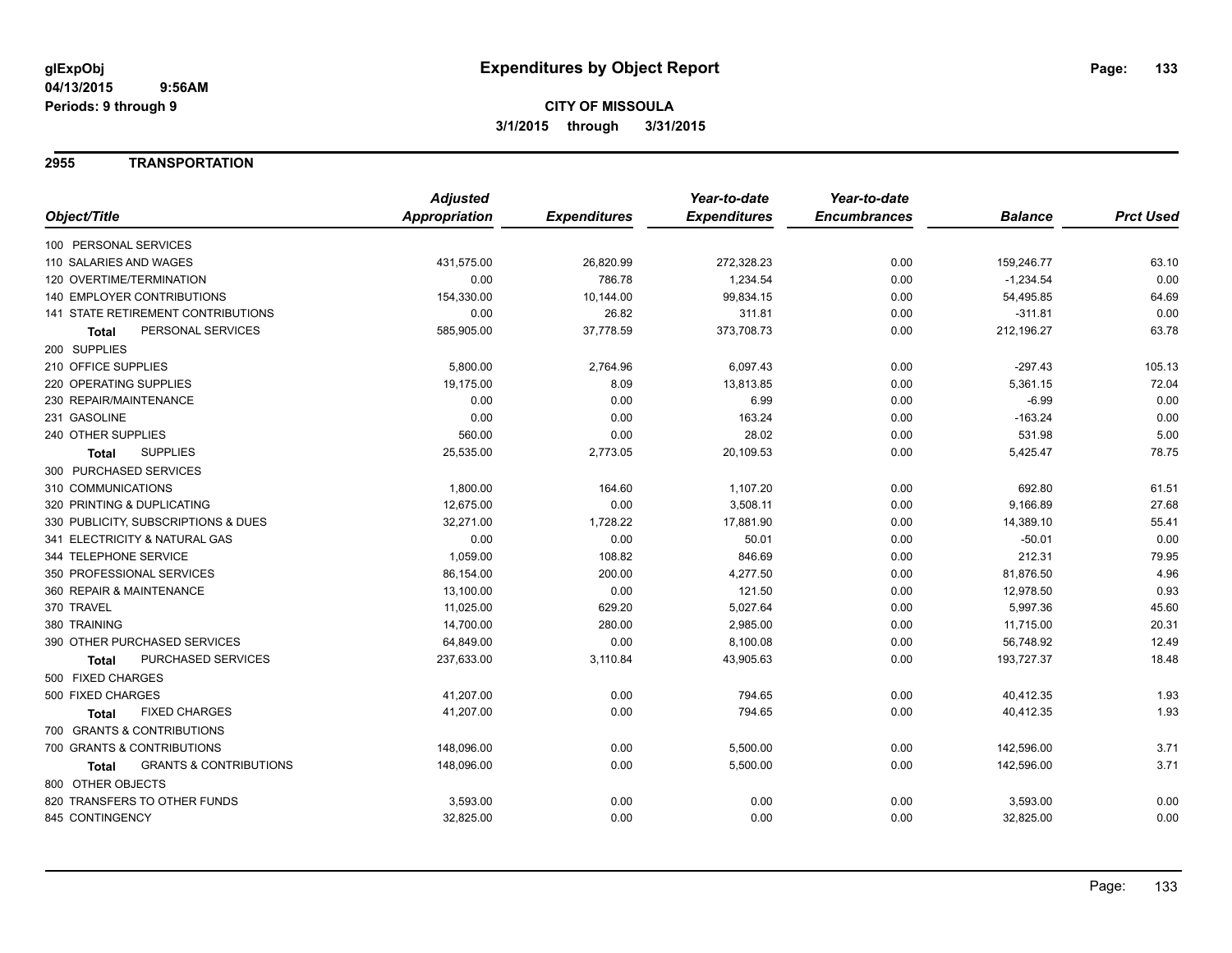### **2955 TRANSPORTATION**

| Object/Title |                | <b>Adjusted</b><br>Appropriation | <b>Expenditures</b> | Year-to-date<br><b>Expenditures</b> | Year-to-date<br><b>Encumbrances</b> | <b>Balance</b> | <b>Prct Used</b> |
|--------------|----------------|----------------------------------|---------------------|-------------------------------------|-------------------------------------|----------------|------------------|
| <b>Total</b> | OTHER OBJECTS  | 36.418.00                        | 0.00                | 0.00                                | 0.00                                | 36.418.00      | 0.00             |
| Total        | TRANSPORTATION | 1,074,794.00                     | 43,662.48           | 444,018.54                          | 0.00                                | 630,775.46     | 41.31            |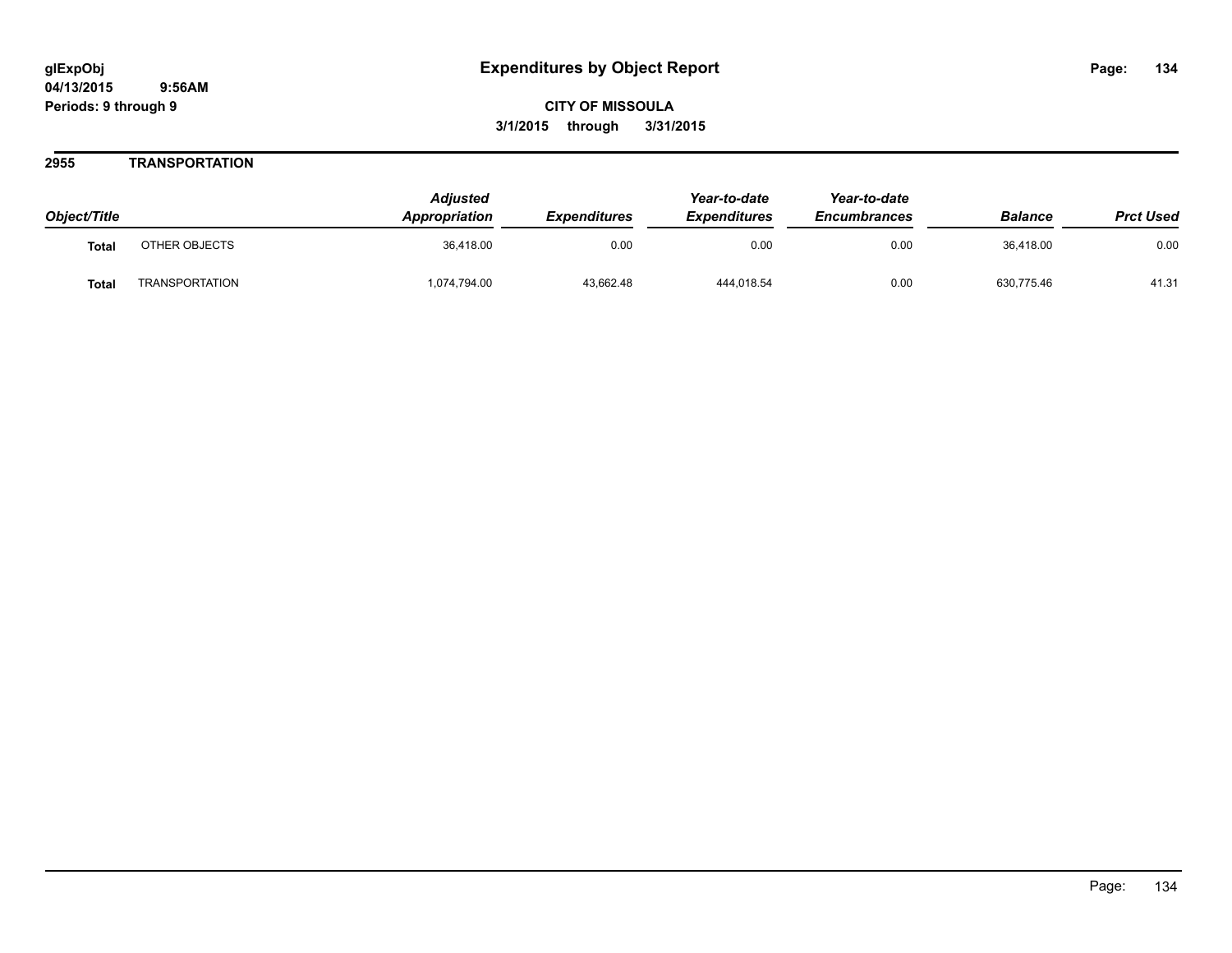#### **2987 FEDERAL TRANSPORTATION FUND**

**370 PARKS & RECREATION**

|                        |                                           | Adjusted      |                     | Year-to-date        | Year-to-date        |                |                  |
|------------------------|-------------------------------------------|---------------|---------------------|---------------------|---------------------|----------------|------------------|
| Object/Title           |                                           | Appropriation | <b>Expenditures</b> | <b>Expenditures</b> | <b>Encumbrances</b> | <b>Balance</b> | <b>Prct Used</b> |
| 100 PERSONAL SERVICES  |                                           |               |                     |                     |                     |                |                  |
| 110 SALARIES AND WAGES |                                           | 0.00          | 0.00                | 1.470.30            | 0.00                | $-1.470.30$    | 0.00             |
|                        | 140 EMPLOYER CONTRIBUTIONS                | 0.00          | 0.00                | 333.41              | 0.00                | $-333.41$      | 0.00             |
|                        | <b>141 STATE RETIREMENT CONTRIBUTIONS</b> | 0.00          | 0.00                | 2.44                | 0.00                | $-2.44$        | 0.00             |
| <b>Total</b>           | PERSONAL SERVICES                         | 0.00          | 0.00                | 1.806.15            | 0.00                | $-1,806.15$    | 0.00             |
| <b>Total</b>           | <b>PARKS &amp; RECREATION</b>             | 0.00          | 0.00                | 1.806.15            | 0.00                | $-1.806.15$    | 0.00             |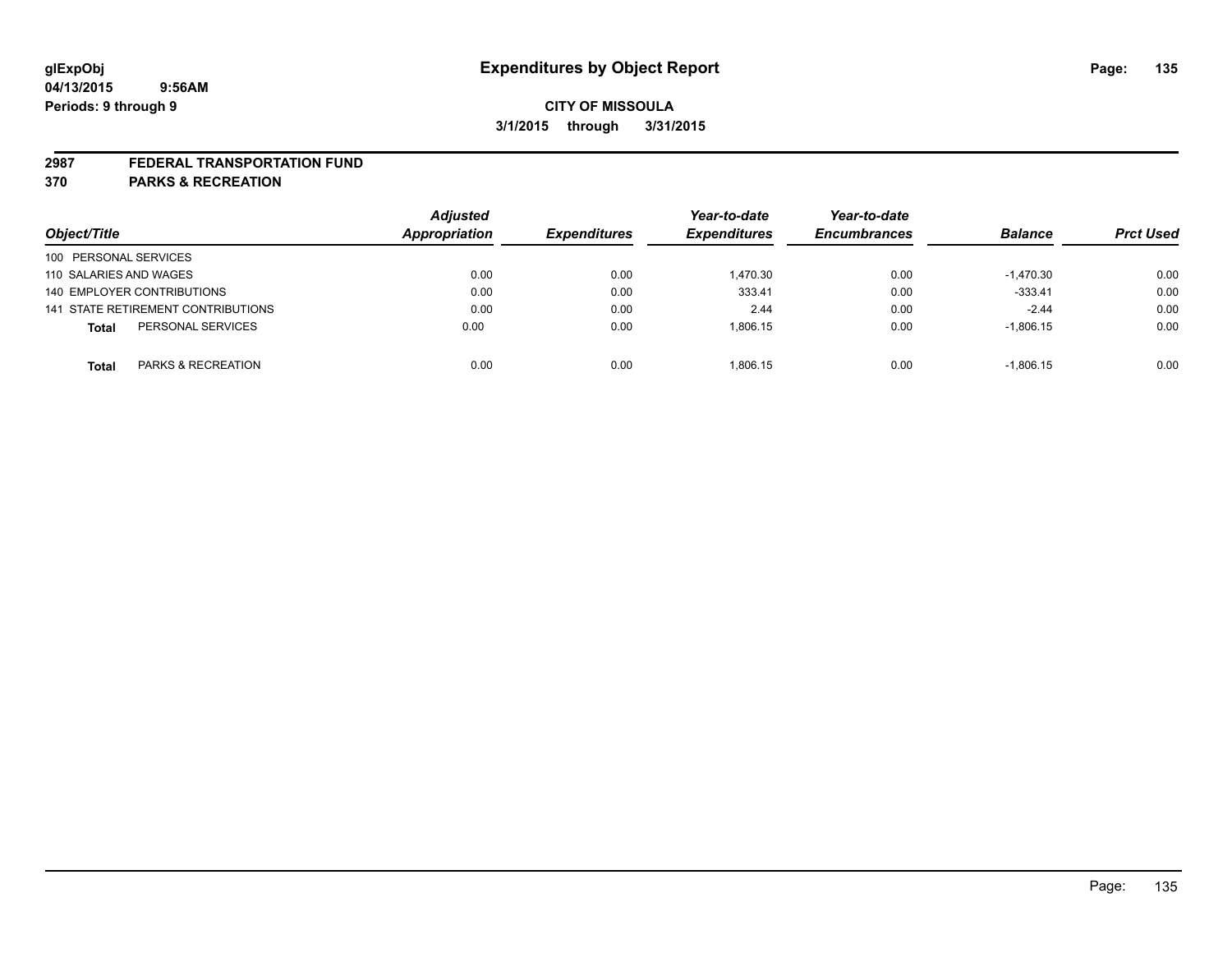#### **2987 FEDERAL TRANSPORTATION FUND**

**390 NON-DEPARTMENTAL**

|                                       | <b>Adjusted</b>      |                     | Year-to-date        | Year-to-date        |                |                  |
|---------------------------------------|----------------------|---------------------|---------------------|---------------------|----------------|------------------|
| Object/Title                          | <b>Appropriation</b> | <b>Expenditures</b> | <b>Expenditures</b> | <b>Encumbrances</b> | <b>Balance</b> | <b>Prct Used</b> |
| 100 PERSONAL SERVICES                 |                      |                     |                     |                     |                |                  |
| 110 SALARIES AND WAGES                | 0.00                 | 1,492.43            | 1,492.43            | 0.00                | $-1,492.43$    | 0.00             |
| 120 OVERTIME/TERMINATION              | 0.00                 | 0.00                | 0.00                | 0.00                | 0.00           | 0.00             |
| <b>140 EMPLOYER CONTRIBUTIONS</b>     | 0.00                 | 110.74              | 110.74              | 0.00                | $-110.74$      | 0.00             |
| PERSONAL SERVICES<br><b>Total</b>     | 0.00                 | 1,603.17            | 1,603.17            | 0.00                | $-1,603.17$    | 0.00             |
| 800 OTHER OBJECTS                     |                      |                     |                     |                     |                |                  |
| 820 TRANSFERS TO OTHER FUNDS          | 0.00                 | 0.00                | 0.00                | 0.00                | 0.00           | 0.00             |
| OTHER OBJECTS<br><b>Total</b>         | 0.00                 | 0.00                | 0.00                | 0.00                | 0.00           | 0.00             |
| 900 CAPITAL OUTLAY                    |                      |                     |                     |                     |                |                  |
| 930 IMPROVEMENTS                      | 1,632,318.00         | 105,903.35          | 886,980.80          | 0.00                | 745,337.20     | 54.34            |
| <b>CAPITAL OUTLAY</b><br><b>Total</b> | 1,632,318.00         | 105,903.35          | 886,980.80          | 0.00                | 745,337.20     | 54.34            |
| NON-DEPARTMENTAL<br><b>Total</b>      | 1,632,318.00         | 107,506.52          | 888,583.97          | 0.00                | 743,734.03     | 54.44            |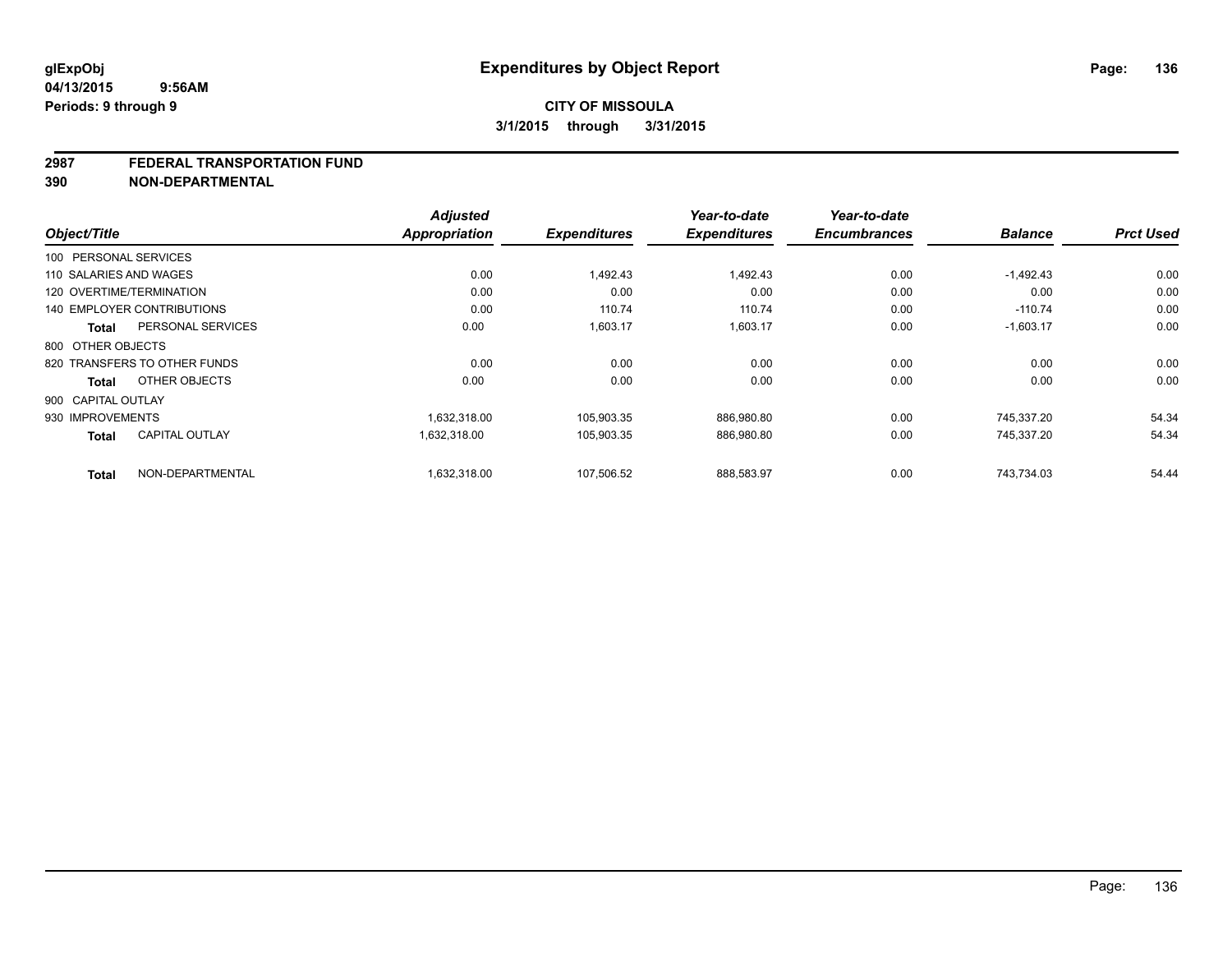**04/13/2015 9:56AM Periods: 9 through 9**

# **2987 FEDERAL TRANSPORTATION FUND**

| Object/Title           |                                    | <b>Adjusted</b><br><b>Appropriation</b> | <b>Expenditures</b> | Year-to-date<br><b>Expenditures</b> | Year-to-date<br><b>Encumbrances</b> | <b>Balance</b> | <b>Prct Used</b> |
|------------------------|------------------------------------|-----------------------------------------|---------------------|-------------------------------------|-------------------------------------|----------------|------------------|
| 100 PERSONAL SERVICES  |                                    |                                         |                     |                                     |                                     |                |                  |
| 110 SALARIES AND WAGES |                                    | 0.00                                    | 1,492.43            | 2,962.73                            | 0.00                                | $-2,962.73$    | 0.00             |
|                        | 120 OVERTIME/TERMINATION           | 0.00                                    | 0.00                | 0.00                                | 0.00                                | 0.00           | 0.00             |
|                        | <b>140 EMPLOYER CONTRIBUTIONS</b>  | 0.00                                    | 110.74              | 444.15                              | 0.00                                | $-444.15$      | 0.00             |
|                        | 141 STATE RETIREMENT CONTRIBUTIONS | 0.00                                    | 0.00                | 2.44                                | 0.00                                | $-2.44$        | 0.00             |
| <b>Total</b>           | PERSONAL SERVICES                  | 0.00                                    | 1,603.17            | 3,409.32                            | 0.00                                | $-3,409.32$    | 0.00             |
| 800 OTHER OBJECTS      |                                    |                                         |                     |                                     |                                     |                |                  |
|                        | 820 TRANSFERS TO OTHER FUNDS       | 0.00                                    | 0.00                | 0.00                                | 0.00                                | 0.00           | 0.00             |
| Total                  | OTHER OBJECTS                      | 0.00                                    | 0.00                | 0.00                                | 0.00                                | 0.00           | 0.00             |
| 900 CAPITAL OUTLAY     |                                    |                                         |                     |                                     |                                     |                |                  |
| 930 IMPROVEMENTS       |                                    | 1,632,318.00                            | 105,903.35          | 886,980.80                          | 0.00                                | 745,337.20     | 54.34            |
| <b>Total</b>           | <b>CAPITAL OUTLAY</b>              | 1,632,318.00                            | 105,903.35          | 886,980.80                          | 0.00                                | 745,337.20     | 54.34            |
| <b>Total</b>           | FEDERAL TRANSPORTATION FUND        | 1,632,318.00                            | 107,506.52          | 890,390.12                          | 0.00                                | 741,927.88     | 54.55            |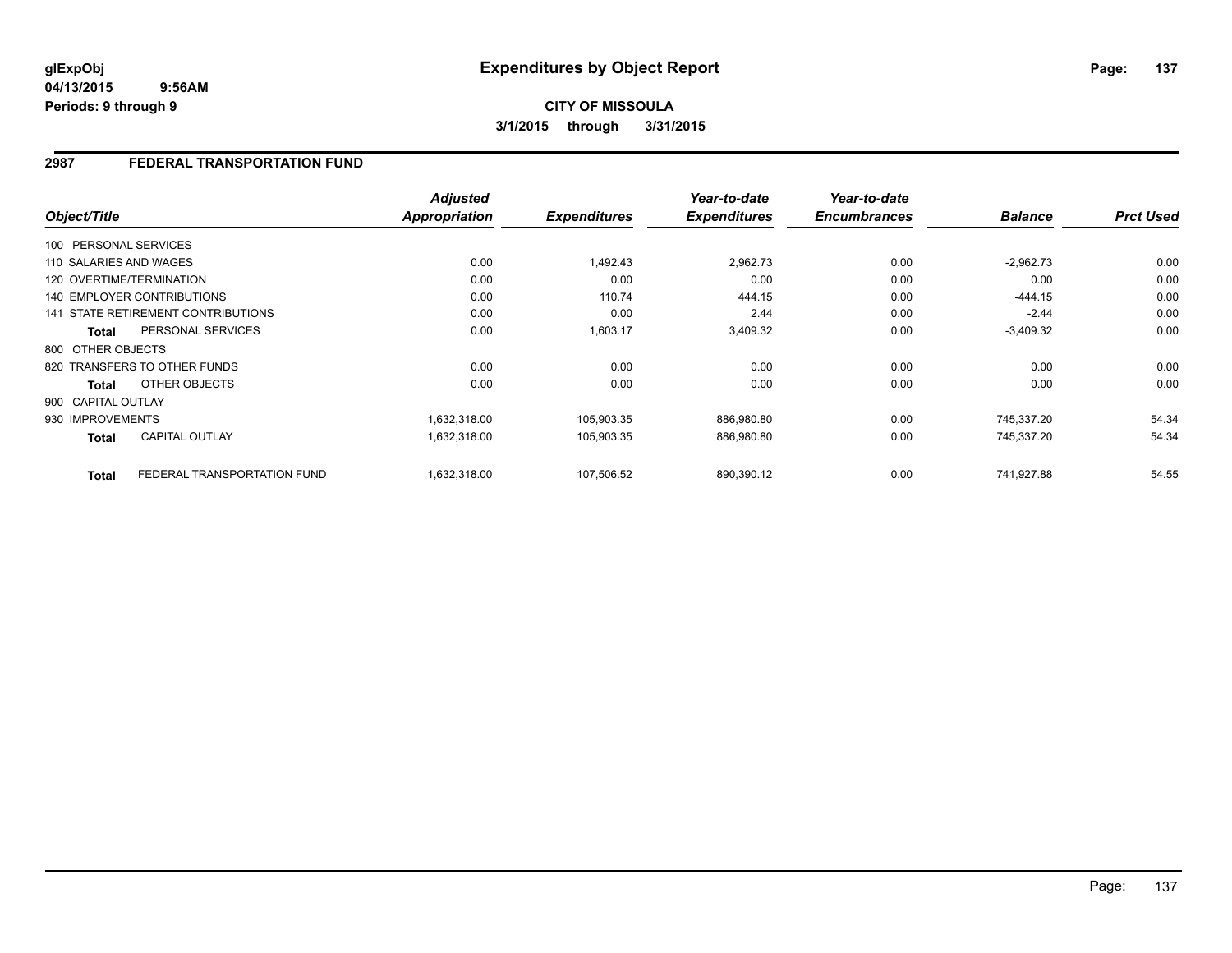#### **04/13/2015 9:56AM Periods: 9 through 9**

# **CITY OF MISSOULA 3/1/2015 through 3/31/2015**

## **2988 GRANTS & DONATIONS FUND**

**223 CITY CLERK**

| Object/Title        |                   | <b>Adjusted</b><br><b>Appropriation</b> | <b>Expenditures</b> | Year-to-date<br><b>Expenditures</b> | Year-to-date<br><b>Encumbrances</b> | <b>Balance</b> | <b>Prct Used</b> |
|---------------------|-------------------|-----------------------------------------|---------------------|-------------------------------------|-------------------------------------|----------------|------------------|
| 200 SUPPLIES        |                   |                                         |                     |                                     |                                     |                |                  |
| 210 OFFICE SUPPLIES |                   | 0.00                                    | 0.00                | 0.00                                | 0.00                                | 0.00           | 0.00             |
| <b>Total</b>        | <b>SUPPLIES</b>   | 0.00                                    | 0.00                | 0.00                                | 0.00                                | 0.00           | 0.00             |
| Total               | <b>CITY CLERK</b> | 0.00                                    | 0.00                | 0.00                                | 0.00                                | 0.00           | 0.00             |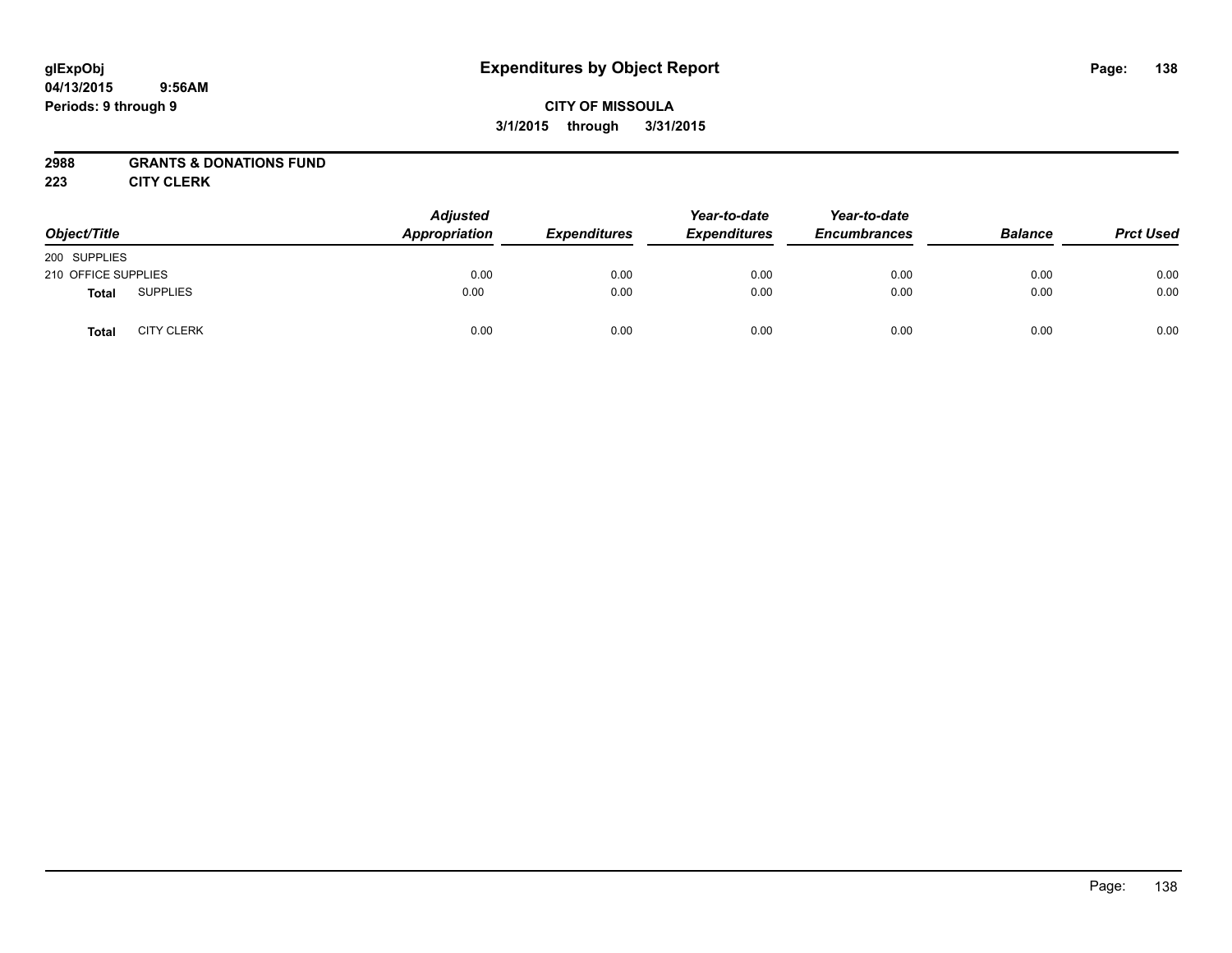#### **2988 GRANTS & DONATIONS FUND**

**270 CITY ATTORNEY**

|                        |                                    | <b>Adjusted</b>      |                     | Year-to-date        | Year-to-date        |                |                  |
|------------------------|------------------------------------|----------------------|---------------------|---------------------|---------------------|----------------|------------------|
| Object/Title           |                                    | <b>Appropriation</b> | <b>Expenditures</b> | <b>Expenditures</b> | <b>Encumbrances</b> | <b>Balance</b> | <b>Prct Used</b> |
| 100 PERSONAL SERVICES  |                                    |                      |                     |                     |                     |                |                  |
| 110 SALARIES AND WAGES |                                    | 29.831.00            | 2,254.34            | 21,293.59           | 0.00                | 8,537.41       | 71.38            |
|                        | 140 EMPLOYER CONTRIBUTIONS         | 0.00                 | 739.81              | 7,305.49            | 0.00                | $-7.305.49$    | 0.00             |
|                        | 141 STATE RETIREMENT CONTRIBUTIONS | 0.00                 | 0.00                | 22.43               | 0.00                | $-22.43$       | 0.00             |
| Total                  | PERSONAL SERVICES                  | 29.831.00            | 2.994.15            | 28.621.51           | 0.00                | 1.209.49       | 95.95            |
| 300 PURCHASED SERVICES |                                    |                      |                     |                     |                     |                |                  |
|                        | 390 OTHER PURCHASED SERVICES       | 0.00                 | 0.00                | 0.00                | 0.00                | 0.00           | 0.00             |
| <b>Total</b>           | <b>PURCHASED SERVICES</b>          | 0.00                 | 0.00                | 0.00                | 0.00                | 0.00           | 0.00             |
| <b>Total</b>           | <b>CITY ATTORNEY</b>               | 29.831.00            | 2.994.15            | 28.621.51           | 0.00                | 1.209.49       | 95.95            |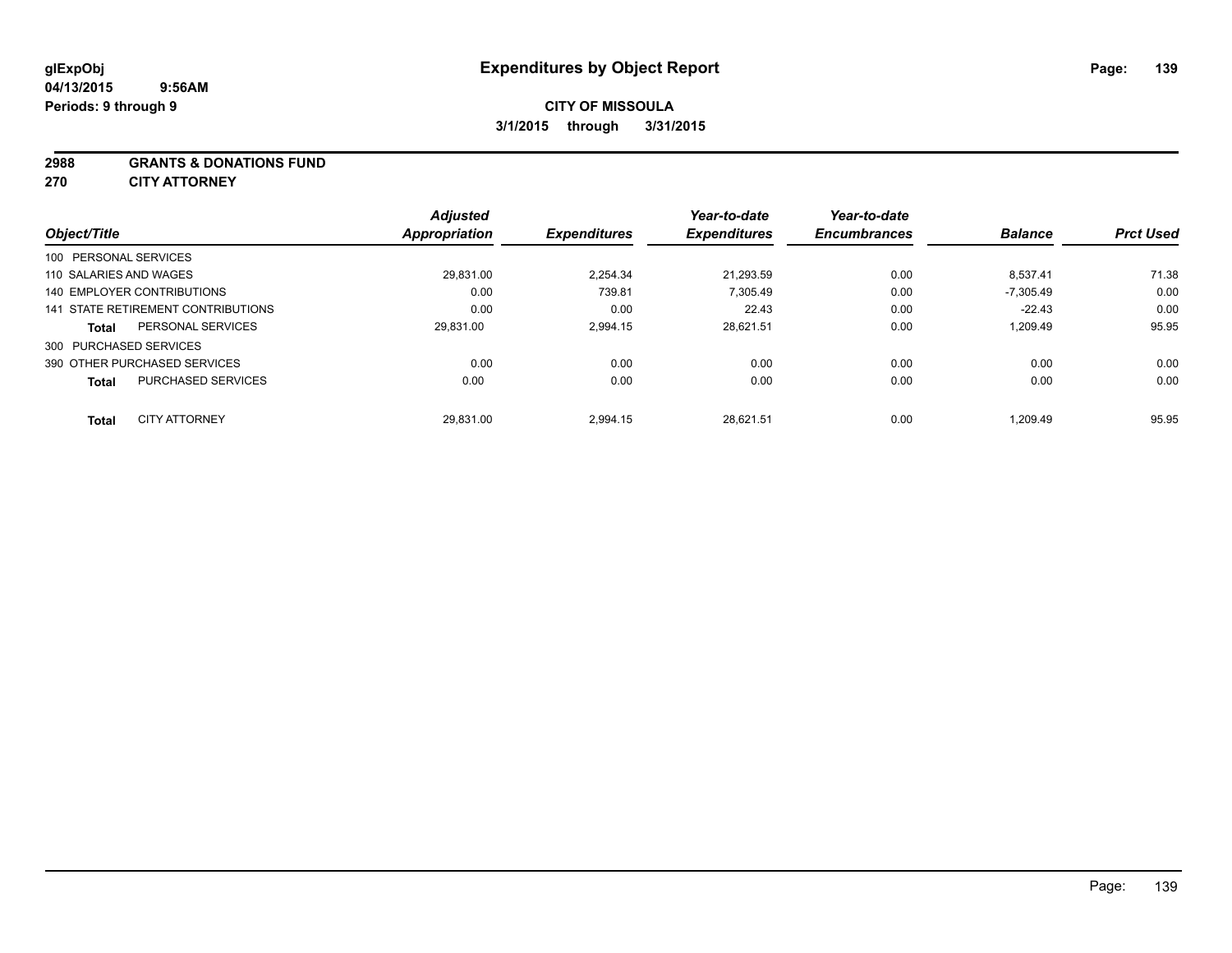### **2988 GRANTS & DONATIONS FUND**

**290 POLICE**

| Object/Title                              | <b>Adjusted</b><br><b>Appropriation</b> | <b>Expenditures</b> | Year-to-date<br><b>Expenditures</b> | Year-to-date<br><b>Encumbrances</b> | <b>Balance</b> | <b>Prct Used</b> |
|-------------------------------------------|-----------------------------------------|---------------------|-------------------------------------|-------------------------------------|----------------|------------------|
| 200 SUPPLIES                              |                                         |                     |                                     |                                     |                |                  |
| 210 OFFICE SUPPLIES                       | 0.00                                    | 0.00                | 0.00                                | 0.00                                | 0.00           | 0.00             |
| <b>SUPPLIES</b><br><b>Total</b>           | 0.00                                    | 0.00                | 0.00                                | 0.00                                | 0.00           | 0.00             |
| 300 PURCHASED SERVICES                    |                                         |                     |                                     |                                     |                |                  |
| 350 PROFESSIONAL SERVICES                 | 0.00                                    | 0.00                | 0.00                                | 0.00                                | 0.00           | 0.00             |
| <b>PURCHASED SERVICES</b><br><b>Total</b> | 0.00                                    | 0.00                | 0.00                                | 0.00                                | 0.00           | 0.00             |
| <b>POLICE</b><br><b>Total</b>             | 0.00                                    | 0.00                | 0.00                                | 0.00                                | 0.00           | 0.00             |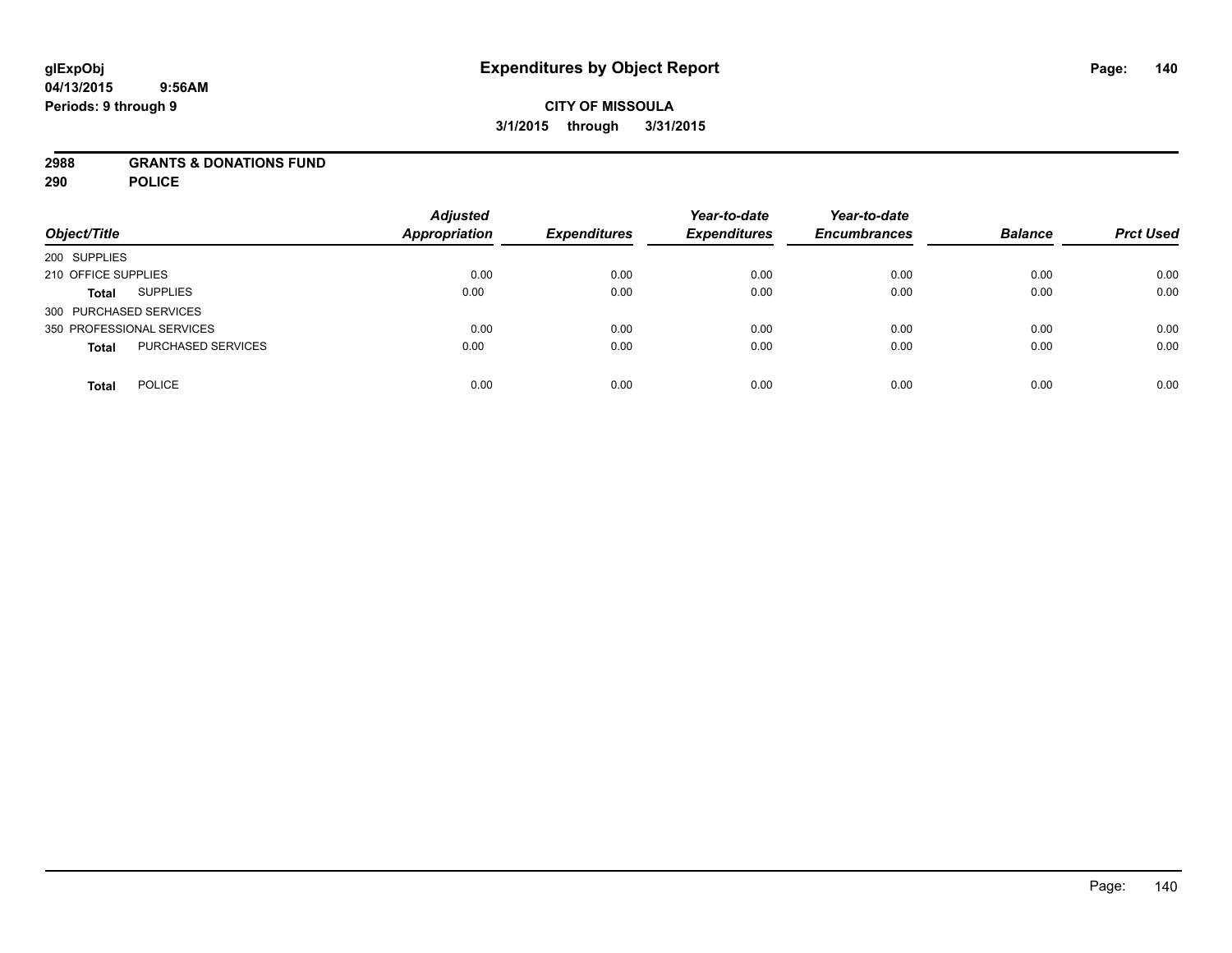**2988 GRANTS & DONATIONS FUND**

**390 NON-DEPARTMENTAL**

|                                           | <b>Adjusted</b>      |                     | Year-to-date        | Year-to-date        |                |                  |
|-------------------------------------------|----------------------|---------------------|---------------------|---------------------|----------------|------------------|
| Object/Title                              | <b>Appropriation</b> | <b>Expenditures</b> | <b>Expenditures</b> | <b>Encumbrances</b> | <b>Balance</b> | <b>Prct Used</b> |
| 100 PERSONAL SERVICES                     |                      |                     |                     |                     |                |                  |
| 110 SALARIES AND WAGES                    | 89,584.00            | 5,238.78            | 50,197.23           | 0.00                | 39,386.77      | 56.03            |
| 115 SALARIES/HEALTH INSURANCE BENEFIT     | 0.00                 | 570.00              | 4,816.50            | 0.00                | $-4,816.50$    | 0.00             |
| 120 OVERTIME/TERMINATION                  | 54,300.00            | 3,709.73            | 49,826.38           | 0.00                | 4,473.62       | 91.76            |
| 130 OTHER                                 | 675.00               | 0.00                | 0.00                | 0.00                | 675.00         | 0.00             |
| 140 EMPLOYER CONTRIBUTIONS                | 29,270.00            | 1,689.78            | 16,734.99           | 0.00                | 12,535.01      | 57.17            |
| 141 STATE RETIREMENT CONTRIBUTIONS        | 0.00                 | 1,706.04            | 15,440.07           | 0.00                | $-15,440.07$   | 0.00             |
| PERSONAL SERVICES<br>Total                | 173,829.00           | 12,914.33           | 137,015.17          | 0.00                | 36,813.83      | 78.82            |
| 200 SUPPLIES                              |                      |                     |                     |                     |                |                  |
| 210 OFFICE SUPPLIES                       | 7,620.00             | 0.00                | 1,301.56            | 0.00                | 6,318.44       | 17.08            |
| 220 OPERATING SUPPLIES                    | 82,813.00            | 921.15              | 12,962.54           | 0.00                | 69,850.46      | 15.65            |
| 230 REPAIR/MAINTENANCE                    | 3,000.00             | 0.00                | 0.00                | 0.00                | 3,000.00       | 0.00             |
| 231 GASOLINE                              | 8,500.00             | 0.00                | 0.00                | 0.00                | 8,500.00       | 0.00             |
| <b>SUPPLIES</b><br><b>Total</b>           | 101,933.00           | 921.15              | 14,264.10           | 0.00                | 87,668.90      | 13.99            |
| 300 PURCHASED SERVICES                    |                      |                     |                     |                     |                |                  |
| 310 COMMUNICATIONS                        | 0.00                 | 0.00                | 0.00                | 0.00                | 0.00           | 0.00             |
| 341 ELECTRICITY & NATURAL GAS             | 0.00                 | 0.00                | 0.00                | 0.00                | 0.00           | 0.00             |
| 344 TELEPHONE SERVICE                     | 3,979.00             | 263.31              | 2,397.64            | 0.00                | 1,581.36       | 60.26            |
| 350 PROFESSIONAL SERVICES                 | 105,156.00           | 11,475.40           | 47,637.66           | 0.00                | 57,518.34      | 45.30            |
| 353 ADMINISTRATION EXPENDITURES           | 0.00                 | 0.00                | 0.00                | 0.00                | 0.00           | 0.00             |
| 360 REPAIR & MAINTENANCE                  | 2,500.00             | 0.00                | 0.00                | 0.00                | 2,500.00       | 0.00             |
| 370 TRAVEL                                | 6,750.00             | 0.00                | 1,812.73            | 0.00                | 4,937.27       | 26.86            |
| 380 TRAINING                              | 1,500.00             | 0.00                | 0.00                | 0.00                | 1,500.00       | 0.00             |
| 390 OTHER PURCHASED SERVICES              | 0.00                 | 0.00                | 0.00                | 0.00                | 0.00           | 0.00             |
| PURCHASED SERVICES<br>Total               | 119,885.00           | 11,738.71           | 51,848.03           | 0.00                | 68,036.97      | 43.25            |
| 400 BUILDING MATERIALS                    |                      |                     |                     |                     |                |                  |
| 400 BUILDING MATERIALS                    | 700.00               | 0.00                | 0.00                | 0.00                | 700.00         | 0.00             |
| <b>BUILDING MATERIALS</b><br><b>Total</b> | 700.00               | 0.00                | 0.00                | 0.00                | 700.00         | 0.00             |
| 500 FIXED CHARGES                         |                      |                     |                     |                     |                |                  |
| 500 FIXED CHARGES                         | 94,150.00            | 5,607.06            | 55,250.04           | 0.00                | 38,899.96      | 58.68            |
| <b>FIXED CHARGES</b><br><b>Total</b>      | 94,150.00            | 5,607.06            | 55,250.04           | 0.00                | 38,899.96      | 58.68            |
| 700 GRANTS & CONTRIBUTIONS                |                      |                     |                     |                     |                |                  |
| 700 GRANTS & CONTRIBUTIONS                | 485,065.00           | 8,242.40            | 9,575.25            | 0.00                | 475,489.75     | 1.97             |
|                                           |                      |                     |                     |                     |                |                  |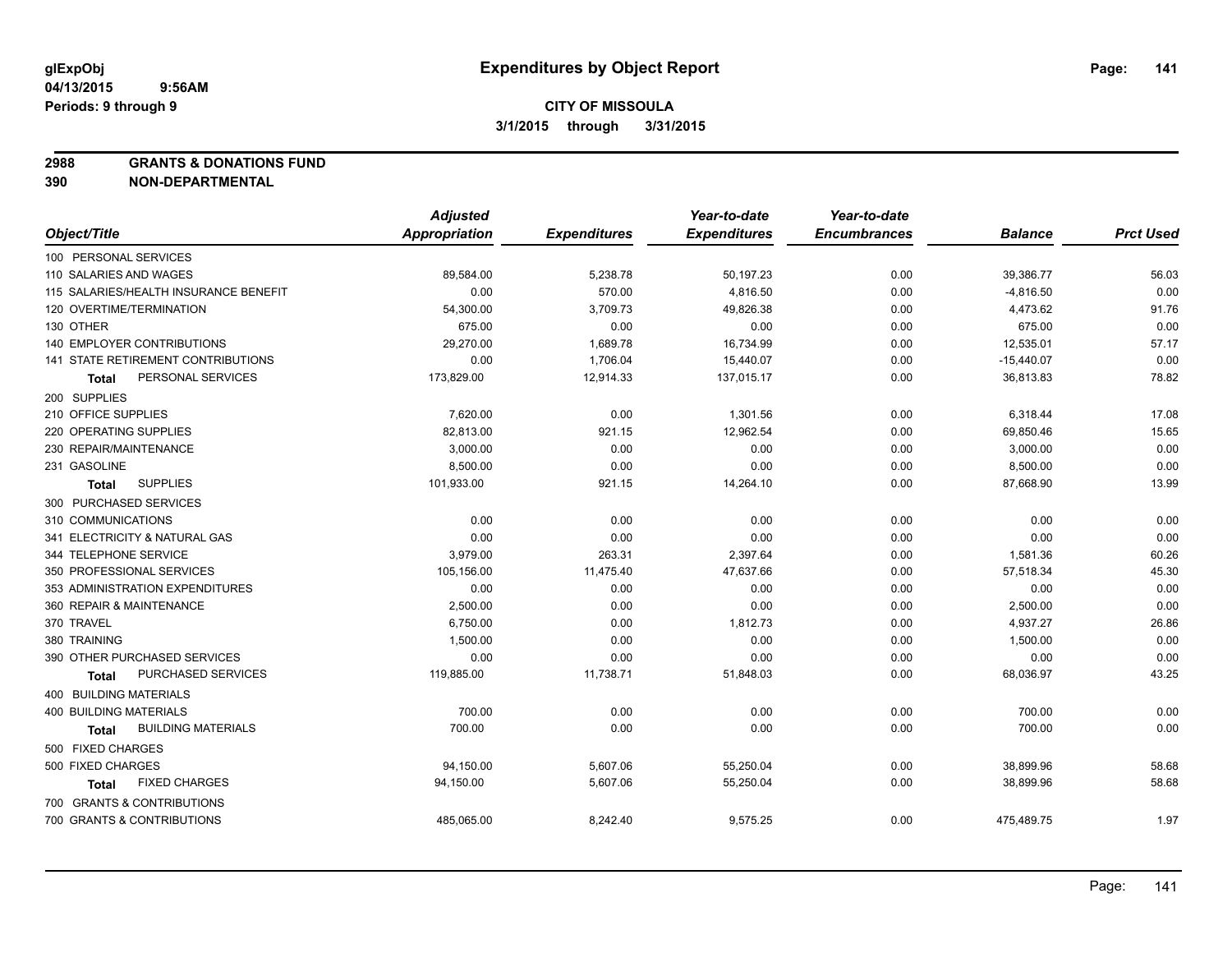#### **2988 GRANTS & DONATIONS FUND**

**390 NON-DEPARTMENTAL**

| Object/Title       |                                   | <b>Adjusted</b><br>Appropriation | <b>Expenditures</b> | Year-to-date<br><b>Expenditures</b> | Year-to-date<br><b>Encumbrances</b> | <b>Balance</b> | <b>Prct Used</b> |
|--------------------|-----------------------------------|----------------------------------|---------------------|-------------------------------------|-------------------------------------|----------------|------------------|
|                    | <b>GRANTS &amp; CONTRIBUTIONS</b> |                                  |                     |                                     |                                     | 475.489.75     | 1.97             |
| Total              |                                   | 485,065.00                       | 8,242.40            | 9,575.25                            | 0.00                                |                |                  |
| 800 OTHER OBJECTS  |                                   |                                  |                     |                                     |                                     |                |                  |
|                    | 820 TRANSFERS TO OTHER FUNDS      | 0.00                             | 0.00                | 0.00                                | 0.00                                | 0.00           | 0.00             |
| 845 CONTINGENCY    |                                   | 0.00                             | 0.00                | 0.00                                | 0.00                                | 0.00           | 0.00             |
| Total              | OTHER OBJECTS                     | 0.00                             | 0.00                | 0.00                                | 0.00                                | 0.00           | 0.00             |
| 900 CAPITAL OUTLAY |                                   |                                  |                     |                                     |                                     |                |                  |
| 930 IMPROVEMENTS   |                                   | 24.822.00                        | 0.00                | 0.00                                | 0.00                                | 24.822.00      | 0.00             |
|                    | 940 MACHINERY & EQUIPMENT         | 34.000.00                        | 0.00                | 0.00                                | 0.00                                | 34,000.00      | 0.00             |
| <b>Total</b>       | <b>CAPITAL OUTLAY</b>             | 58.822.00                        | 0.00                | 0.00                                | 0.00                                | 58,822.00      | 0.00             |
| <b>Total</b>       | NON-DEPARTMENTAL                  | 1,034,384.00                     | 39,423.65           | 267,952.59                          | 0.00                                | 766.431.41     | 25.90            |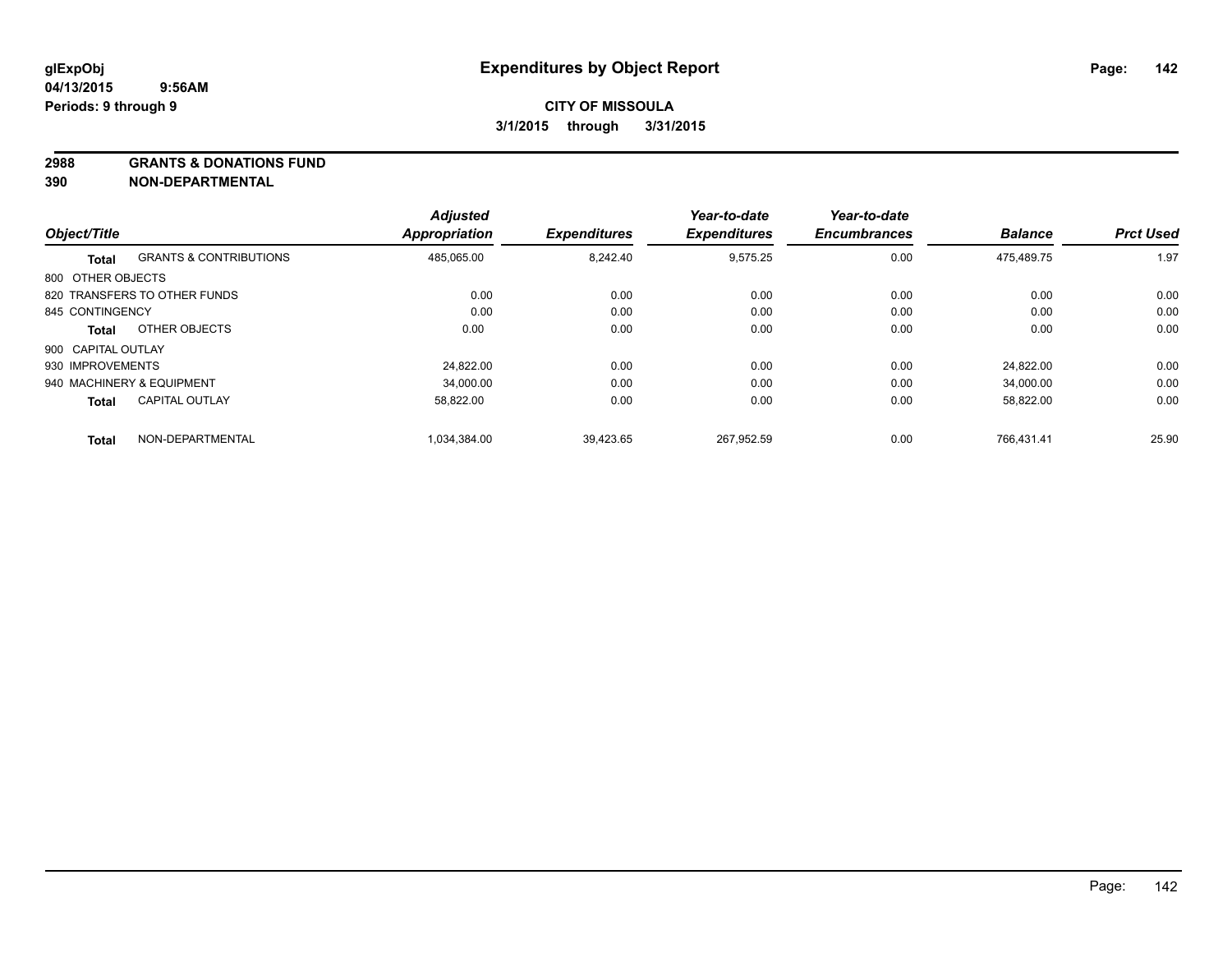# **2988 GRANTS & DONATIONS FUND**

**400 ENTITLEMENT GRANTS**

| Object/Title |                                   | Adjusted<br><b>Appropriation</b> | <i><b>Expenditures</b></i> | Year-to-date<br><b>Expenditures</b> | Year-to-date<br><b>Encumbrances</b> | <b>Balance</b> | <b>Prct Used</b> |
|--------------|-----------------------------------|----------------------------------|----------------------------|-------------------------------------|-------------------------------------|----------------|------------------|
|              | 700 GRANTS & CONTRIBUTIONS        |                                  |                            |                                     |                                     |                |                  |
|              | 700 GRANTS & CONTRIBUTIONS        | 30.000.00                        | 0.00                       | 90.000.00                           | 0.00                                | $-60.000.00$   | 300.00           |
| <b>Total</b> | <b>GRANTS &amp; CONTRIBUTIONS</b> | 30,000.00                        | 0.00                       | 90,000.00                           | 0.00                                | $-60,000.00$   | 300.00           |
| <b>Total</b> | <b>ENTITLEMENT GRANTS</b>         | 30,000.00                        | 0.00                       | 90,000.00                           | 0.00                                | $-60.000.00$   | 300.00           |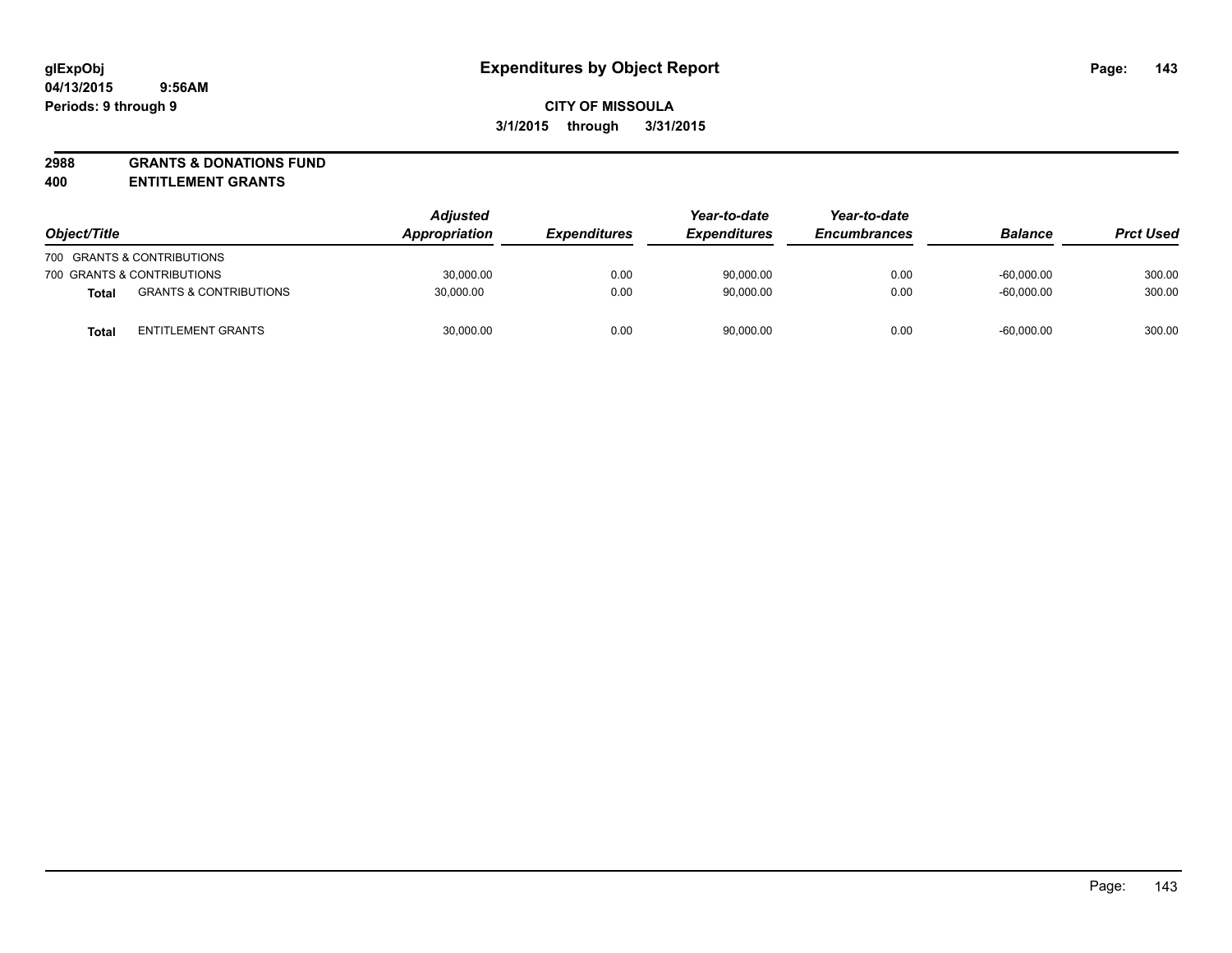**04/13/2015 9:56AM Periods: 9 through 9**

# **CITY OF MISSOULA 3/1/2015 through 3/31/2015**

#### **2988 GRANTS & DONATIONS FUND**

|                                            | <b>Adjusted</b> |                     | Year-to-date        | Year-to-date        |                |                  |
|--------------------------------------------|-----------------|---------------------|---------------------|---------------------|----------------|------------------|
| Object/Title                               | Appropriation   | <b>Expenditures</b> | <b>Expenditures</b> | <b>Encumbrances</b> | <b>Balance</b> | <b>Prct Used</b> |
| 100 PERSONAL SERVICES                      |                 |                     |                     |                     |                |                  |
| 110 SALARIES AND WAGES                     | 119,415.00      | 7,493.12            | 71,490.82           | 0.00                | 47,924.18      | 59.87            |
| 115 SALARIES/HEALTH INSURANCE BENEFIT      | 0.00            | 570.00              | 4,816.50            | 0.00                | $-4,816.50$    | 0.00             |
| 120 OVERTIME/TERMINATION                   | 54,300.00       | 3,709.73            | 49.826.38           | 0.00                | 4,473.62       | 91.76            |
| 130 OTHER                                  | 675.00          | 0.00                | 0.00                | 0.00                | 675.00         | 0.00             |
| <b>140 EMPLOYER CONTRIBUTIONS</b>          | 29,270.00       | 2,429.59            | 24,040.48           | 0.00                | 5,229.52       | 82.13            |
| 141 STATE RETIREMENT CONTRIBUTIONS         | 0.00            | 1,706.04            | 15,462.50           | 0.00                | $-15,462.50$   | 0.00             |
| PERSONAL SERVICES<br><b>Total</b>          | 203,660.00      | 15,908.48           | 165,636.68          | 0.00                | 38,023.32      | 81.33            |
| 200 SUPPLIES                               |                 |                     |                     |                     |                |                  |
| 210 OFFICE SUPPLIES                        | 7,620.00        | 0.00                | 1,301.56            | 0.00                | 6,318.44       | 17.08            |
| 220 OPERATING SUPPLIES                     | 82,813.00       | 921.15              | 12,962.54           | 0.00                | 69,850.46      | 15.65            |
| 230 REPAIR/MAINTENANCE                     | 3,000.00        | 0.00                | 0.00                | 0.00                | 3,000.00       | 0.00             |
| 231 GASOLINE                               | 8,500.00        | 0.00                | 0.00                | 0.00                | 8,500.00       | 0.00             |
| <b>SUPPLIES</b><br><b>Total</b>            | 101,933.00      | 921.15              | 14,264.10           | 0.00                | 87,668.90      | 13.99            |
| 300 PURCHASED SERVICES                     |                 |                     |                     |                     |                |                  |
| 310 COMMUNICATIONS                         | 0.00            | 0.00                | 0.00                | 0.00                | 0.00           | 0.00             |
| 341 ELECTRICITY & NATURAL GAS              | 0.00            | 0.00                | 0.00                | 0.00                | 0.00           | 0.00             |
| 344 TELEPHONE SERVICE                      | 3,979.00        | 263.31              | 2,397.64            | 0.00                | 1,581.36       | 60.26            |
| 350 PROFESSIONAL SERVICES                  | 105,156.00      | 11,475.40           | 47,637.66           | 0.00                | 57,518.34      | 45.30            |
| 353 ADMINISTRATION EXPENDITURES            | 0.00            | 0.00                | 0.00                | 0.00                | 0.00           | 0.00             |
| 360 REPAIR & MAINTENANCE                   | 2,500.00        | 0.00                | 0.00                | 0.00                | 2,500.00       | 0.00             |
| 370 TRAVEL                                 | 6,750.00        | 0.00                | 1,812.73            | 0.00                | 4,937.27       | 26.86            |
| 380 TRAINING                               | 1,500.00        | 0.00                | 0.00                | 0.00                | 1,500.00       | 0.00             |
| 390 OTHER PURCHASED SERVICES               | 0.00            | 0.00                | 0.00                | 0.00                | 0.00           | 0.00             |
| PURCHASED SERVICES<br><b>Total</b>         | 119,885.00      | 11,738.71           | 51,848.03           | 0.00                | 68,036.97      | 43.25            |
| <b>400 BUILDING MATERIALS</b>              |                 |                     |                     |                     |                |                  |
| 400 BUILDING MATERIALS                     | 700.00          | 0.00                | 0.00                | 0.00                | 700.00         | 0.00             |
| <b>BUILDING MATERIALS</b><br>Total         | 700.00          | 0.00                | 0.00                | 0.00                | 700.00         | 0.00             |
| 500 FIXED CHARGES                          |                 |                     |                     |                     |                |                  |
| 500 FIXED CHARGES                          | 94,150.00       | 5,607.06            | 55,250.04           | 0.00                | 38,899.96      | 58.68            |
| <b>FIXED CHARGES</b><br>Total              | 94,150.00       | 5,607.06            | 55,250.04           | 0.00                | 38,899.96      | 58.68            |
| 700 GRANTS & CONTRIBUTIONS                 |                 |                     |                     |                     |                |                  |
| 700 GRANTS & CONTRIBUTIONS                 | 515,065.00      | 8,242.40            | 99,575.25           | 0.00                | 415,489.75     | 19.33            |
| <b>GRANTS &amp; CONTRIBUTIONS</b><br>Total | 515,065.00      | 8,242.40            | 99,575.25           | 0.00                | 415,489.75     | 19.33            |
|                                            |                 |                     |                     |                     |                |                  |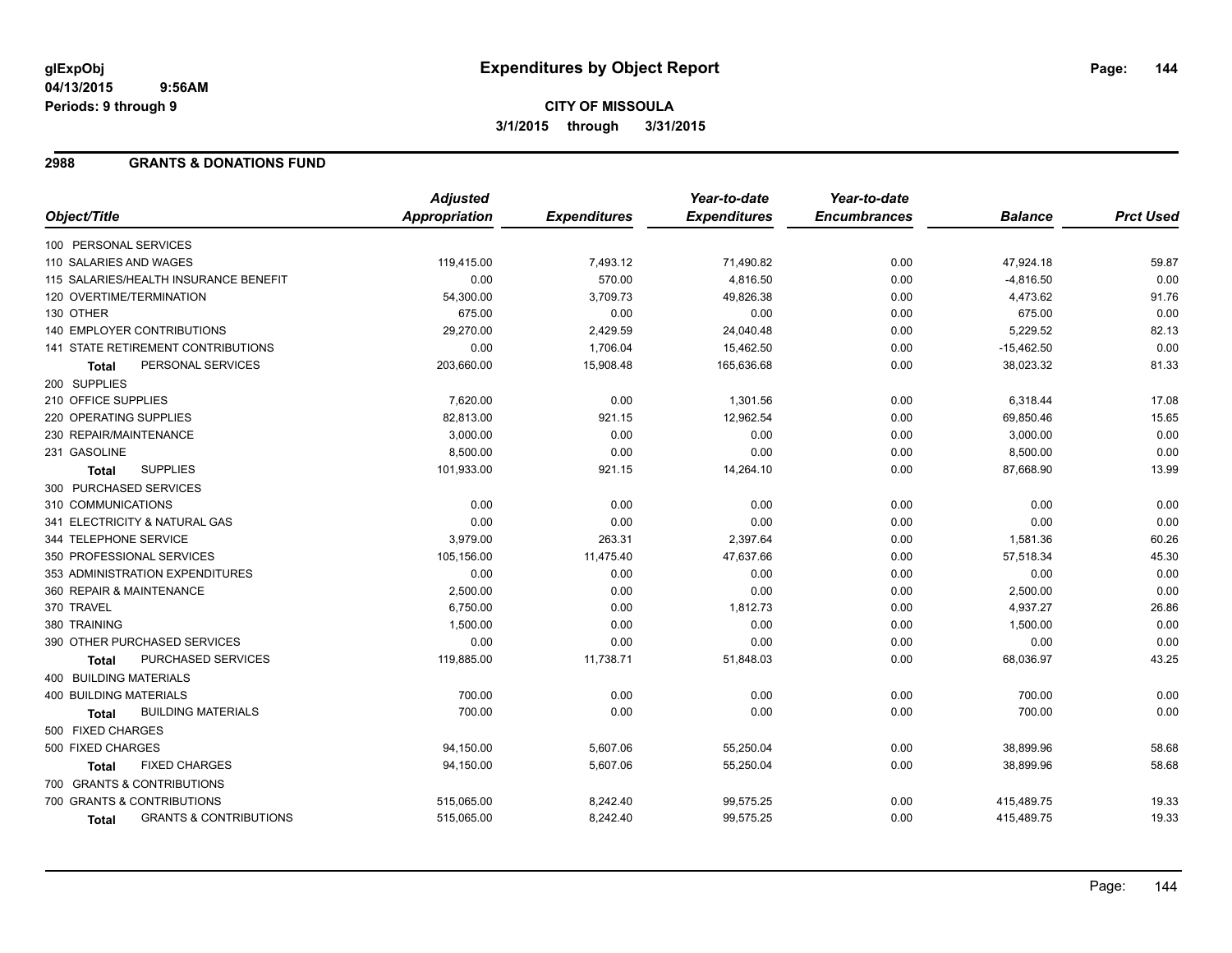#### **2988 GRANTS & DONATIONS FUND**

| Object/Title              |                                    | <b>Adjusted</b><br><b>Appropriation</b> | <b>Expenditures</b> | Year-to-date<br><b>Expenditures</b> | Year-to-date<br><b>Encumbrances</b> | <b>Balance</b> | <b>Prct Used</b> |
|---------------------------|------------------------------------|-----------------------------------------|---------------------|-------------------------------------|-------------------------------------|----------------|------------------|
| 800 OTHER OBJECTS         |                                    |                                         |                     |                                     |                                     |                |                  |
|                           | 820 TRANSFERS TO OTHER FUNDS       | 0.00                                    | 0.00                | 0.00                                | 0.00                                | 0.00           | 0.00             |
| 845 CONTINGENCY           |                                    | 0.00                                    | 0.00                | 0.00                                | 0.00                                | 0.00           | 0.00             |
| Total                     | OTHER OBJECTS                      | 0.00                                    | 0.00                | 0.00                                | 0.00                                | 0.00           | 0.00             |
| 900 CAPITAL OUTLAY        |                                    |                                         |                     |                                     |                                     |                |                  |
| 930 IMPROVEMENTS          |                                    | 24,822.00                               | 0.00                | 0.00                                | 0.00                                | 24.822.00      | 0.00             |
| 940 MACHINERY & EQUIPMENT |                                    | 34.000.00                               | 0.00                | 0.00                                | 0.00                                | 34.000.00      | 0.00             |
| <b>Total</b>              | <b>CAPITAL OUTLAY</b>              | 58.822.00                               | 0.00                | 0.00                                | 0.00                                | 58,822.00      | 0.00             |
| <b>Total</b>              | <b>GRANTS &amp; DONATIONS FUND</b> | 1.094.215.00                            | 42.417.80           | 386.574.10                          | 0.00                                | 707.640.90     | 35.33            |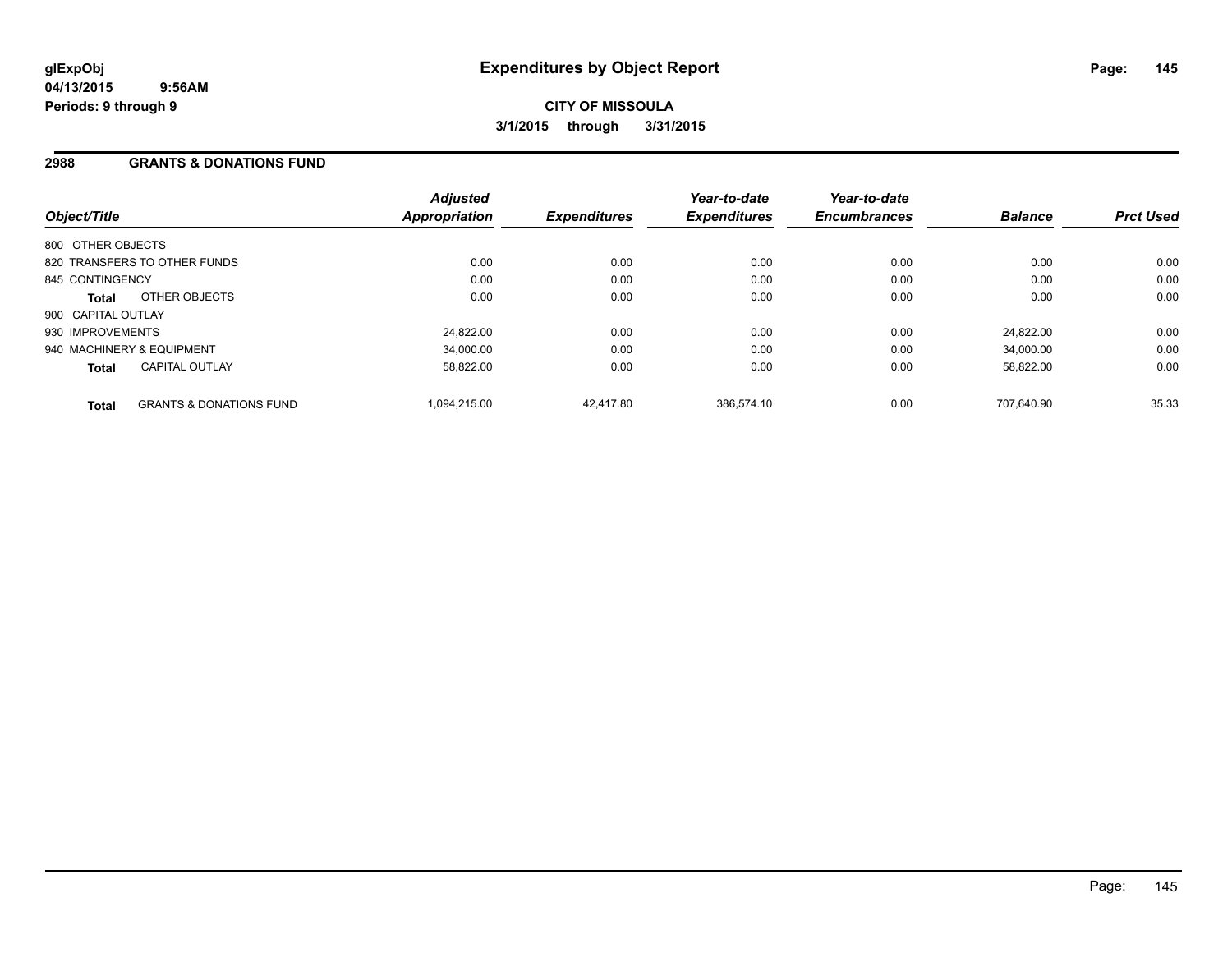# **3000 SID REVOLVING FUND**

|                               |                  | <b>Adjusted</b> |                     | Year-to-date        | Year-to-date        |                |                  |
|-------------------------------|------------------|-----------------|---------------------|---------------------|---------------------|----------------|------------------|
| Object/Title                  |                  | Appropriation   | <b>Expenditures</b> | <b>Expenditures</b> | <b>Encumbrances</b> | <b>Balance</b> | <b>Prct Used</b> |
| 800 OTHER OBJECTS             |                  |                 |                     |                     |                     |                |                  |
| 820 TRANSFERS TO OTHER FUNDS  |                  | 100,000.00      | 0.00                | 0.00                | 0.00                | 100.000.00     | 0.00             |
| OTHER OBJECTS<br><b>Total</b> |                  | 100.000.00      | 0.00                | 0.00                | 0.00                | 100.000.00     | 0.00             |
| <b>Total</b>                  | NON-DEPARTMENTAL | 100,000.00      | 0.00                | 0.00                | 0.00                | 100,000.00     | 0.00             |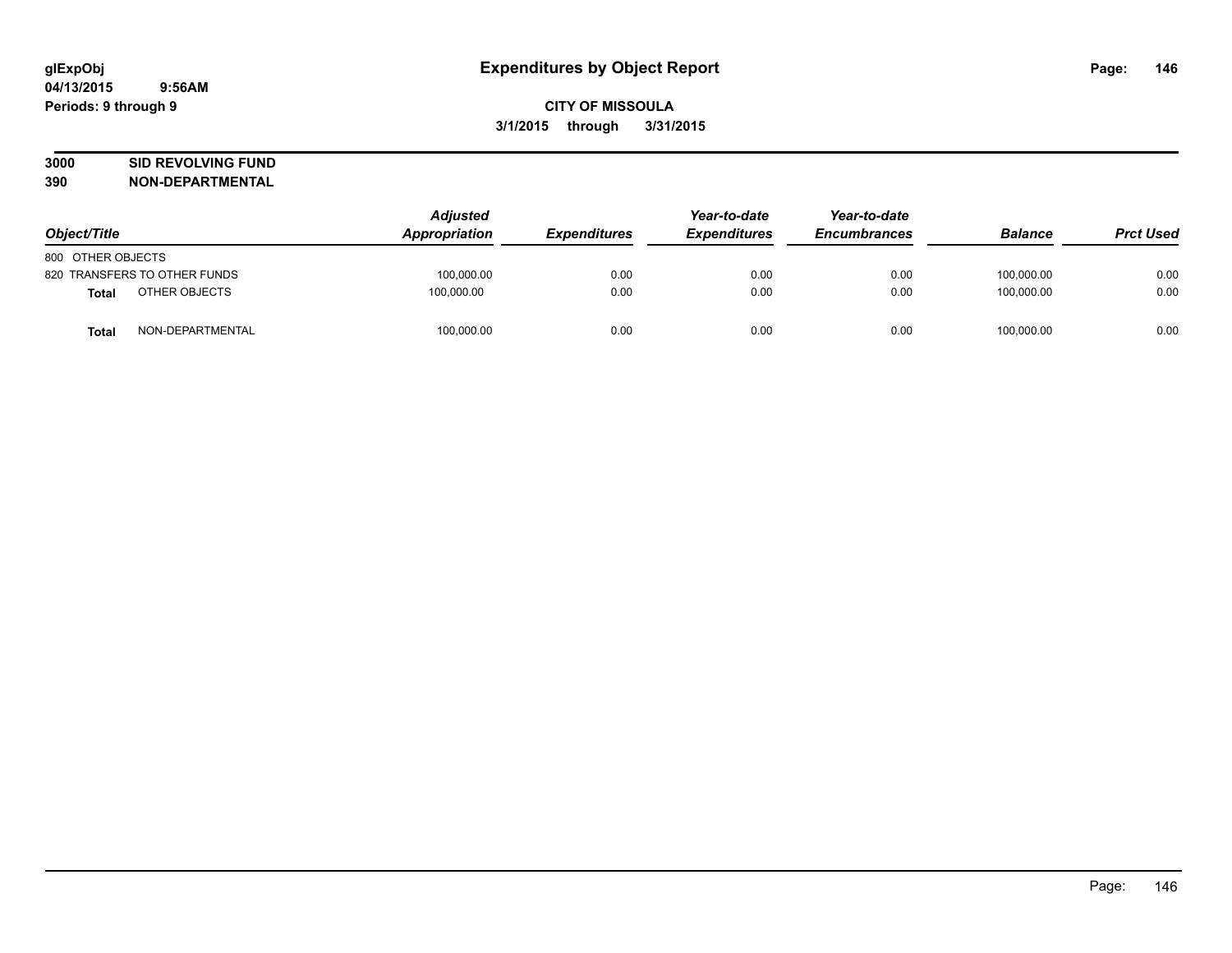**CITY OF MISSOULA 3/1/2015 through 3/31/2015**

#### **3000 SID REVOLVING FUND**

| Object/Title                       | <b>Adjusted</b><br>Appropriation | <i><b>Expenditures</b></i> | Year-to-date<br><b>Expenditures</b> | Year-to-date<br><b>Encumbrances</b> | <b>Balance</b> | <b>Prct Used</b> |
|------------------------------------|----------------------------------|----------------------------|-------------------------------------|-------------------------------------|----------------|------------------|
| 800 OTHER OBJECTS                  |                                  |                            |                                     |                                     |                |                  |
| 820 TRANSFERS TO OTHER FUNDS       | 100,000.00                       | 0.00                       | 0.00                                | 0.00                                | 100,000.00     | 0.00             |
| OTHER OBJECTS<br>Total             | 100,000.00                       | 0.00                       | 0.00                                | 0.00                                | 100.000.00     | 0.00             |
| SID REVOLVING FUND<br><b>Total</b> | 100,000.00                       | 0.00                       | 0.00                                | 0.00                                | 100,000.00     | 0.00             |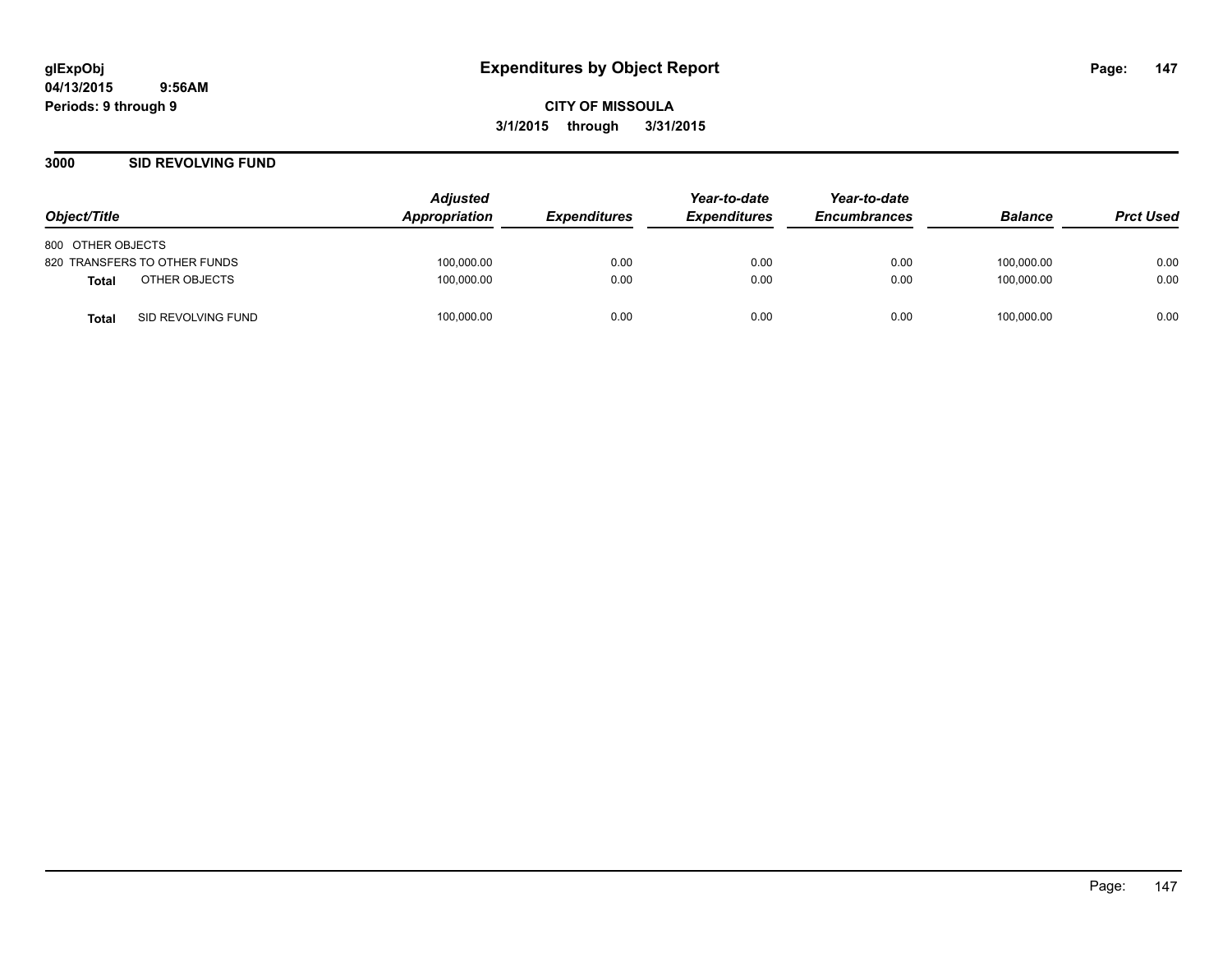#### **3070 1996 OPEN SPACE GO BONDS**

| Object/Title      |                              | <b>Adjusted</b><br>Appropriation | <b>Expenditures</b> | Year-to-date<br><b>Expenditures</b> | Year-to-date<br><b>Encumbrances</b> | <b>Balance</b> | <b>Prct Used</b> |
|-------------------|------------------------------|----------------------------------|---------------------|-------------------------------------|-------------------------------------|----------------|------------------|
| 800 OTHER OBJECTS |                              |                                  |                     |                                     |                                     |                |                  |
|                   | 820 TRANSFERS TO OTHER FUNDS | 0.00                             | 0.00                | 0.00                                | 0.00                                | 0.00           | 0.00             |
| Total             | OTHER OBJECTS                | 0.00                             | 0.00                | 0.00                                | 0.00                                | 0.00           | 0.00             |
| Total             | NON-DEPARTMENTAL             | 0.00                             | 0.00                | 0.00                                | 0.00                                | 0.00           | 0.00             |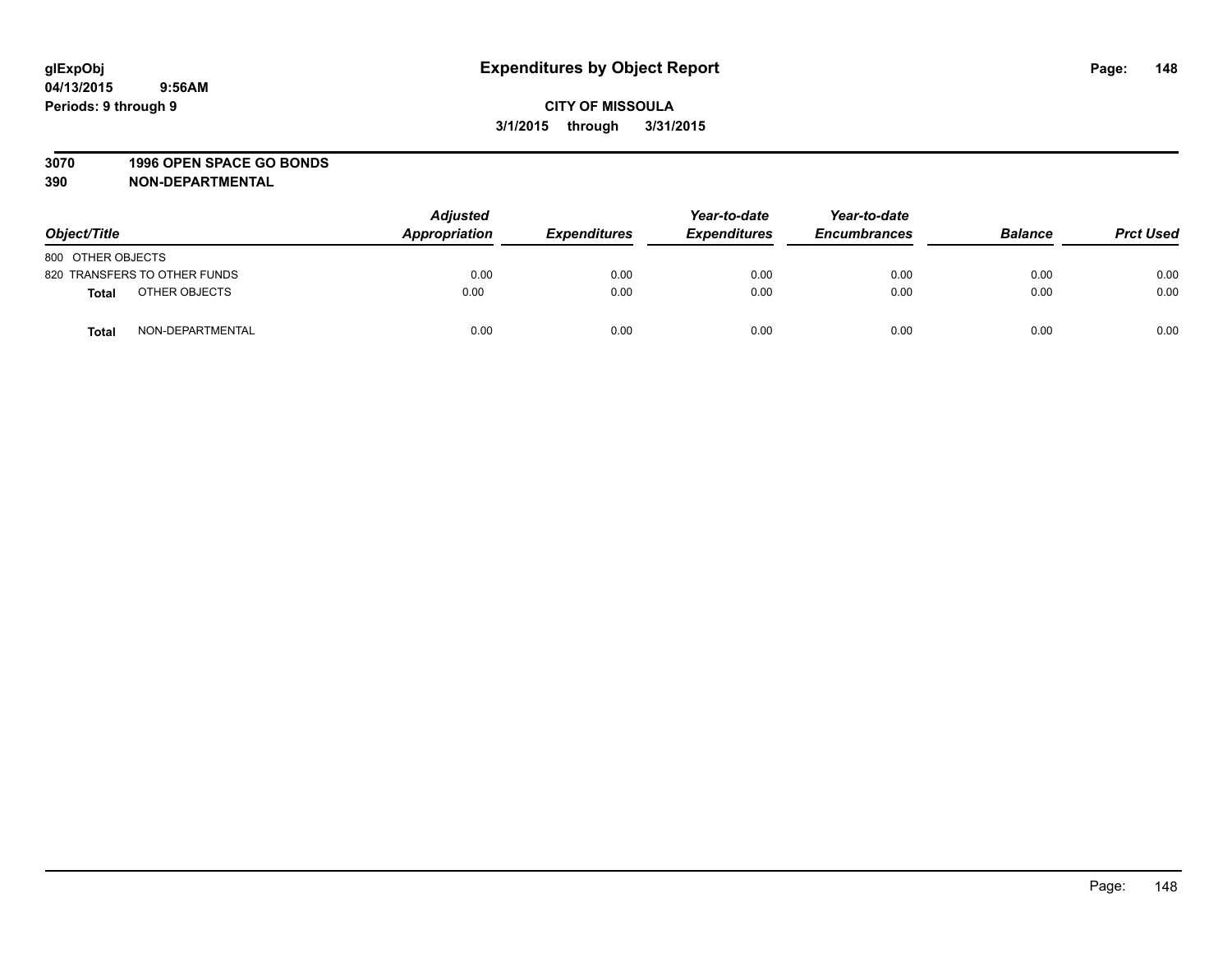# **glExpObj Expenditures by Object Report Page: 149**

**04/13/2015 9:56AM Periods: 9 through 9**

**CITY OF MISSOULA 3/1/2015 through 3/31/2015**

#### **3070 1996 OPEN SPACE GO BONDS**

| Object/Title                             | <b>Adjusted</b><br>Appropriation | <i><b>Expenditures</b></i> | Year-to-date<br><b>Expenditures</b> | Year-to-date<br><b>Encumbrances</b> | <b>Balance</b> | <b>Prct Used</b> |
|------------------------------------------|----------------------------------|----------------------------|-------------------------------------|-------------------------------------|----------------|------------------|
| 800 OTHER OBJECTS                        |                                  |                            |                                     |                                     |                |                  |
| 820 TRANSFERS TO OTHER FUNDS             | 0.00                             | 0.00                       | 0.00                                | 0.00                                | 0.00           | 0.00             |
| OTHER OBJECTS<br><b>Total</b>            | 0.00                             | 0.00                       | 0.00                                | 0.00                                | 0.00           | 0.00             |
| 1996 OPEN SPACE GO BONDS<br><b>Total</b> | 0.00                             | 0.00                       | 0.00                                | 0.00                                | 0.00           | 0.00             |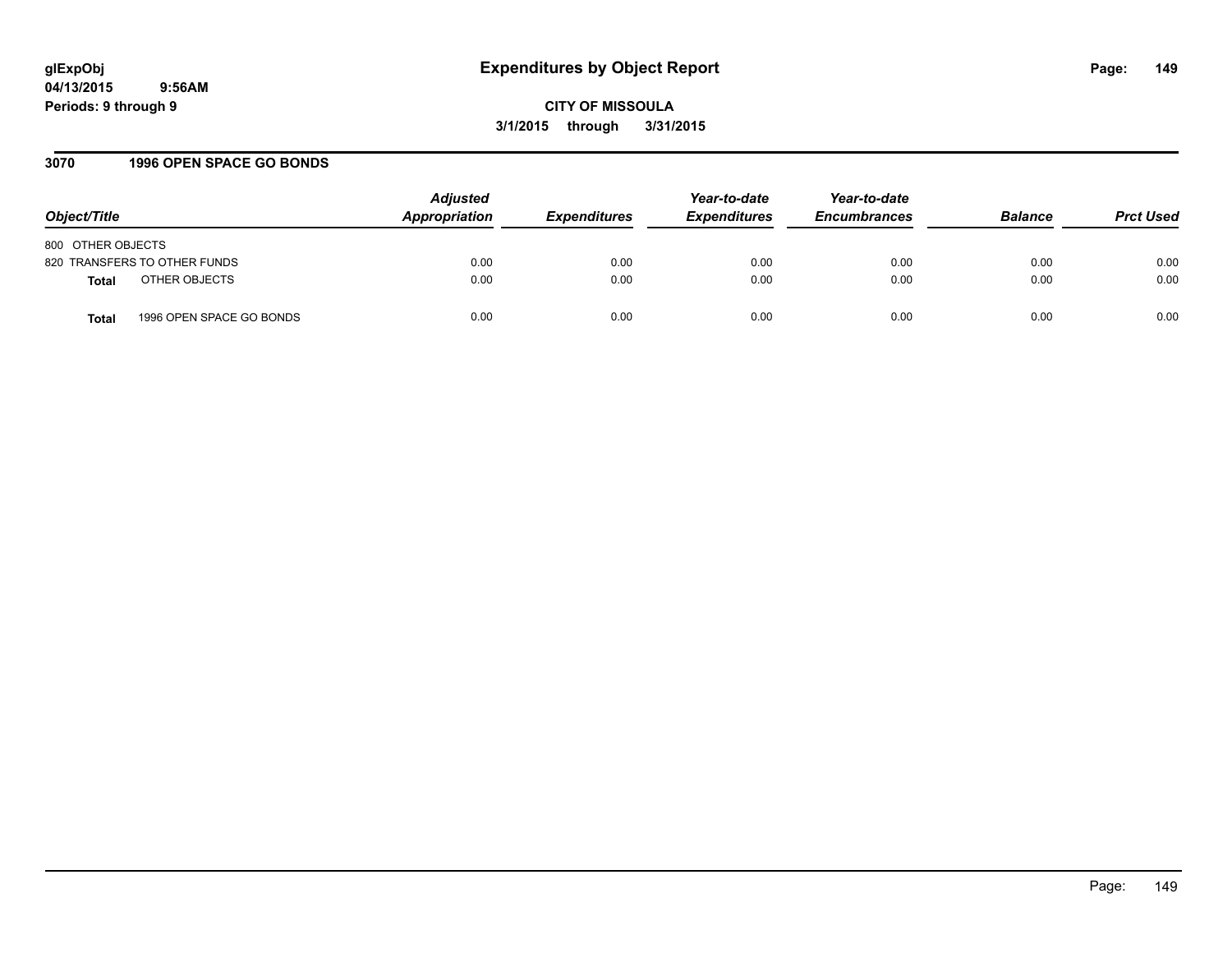#### **3075 1997 OPEN SPACE G O BOND FUND**

| Object/Title      |                              | <b>Adjusted</b><br>Appropriation | <b>Expenditures</b> | Year-to-date<br><b>Expenditures</b> | Year-to-date<br><b>Encumbrances</b> | <b>Balance</b> | <b>Prct Used</b> |
|-------------------|------------------------------|----------------------------------|---------------------|-------------------------------------|-------------------------------------|----------------|------------------|
| 800 OTHER OBJECTS |                              |                                  |                     |                                     |                                     |                |                  |
|                   | 820 TRANSFERS TO OTHER FUNDS | 0.00                             | 0.00                | 0.00                                | 0.00                                | 0.00           | 0.00             |
| Total             | OTHER OBJECTS                | 0.00                             | 0.00                | 0.00                                | 0.00                                | 0.00           | 0.00             |
| <b>Total</b>      | NON-DEPARTMENTAL             | 0.00                             | 0.00                | 0.00                                | 0.00                                | 0.00           | 0.00             |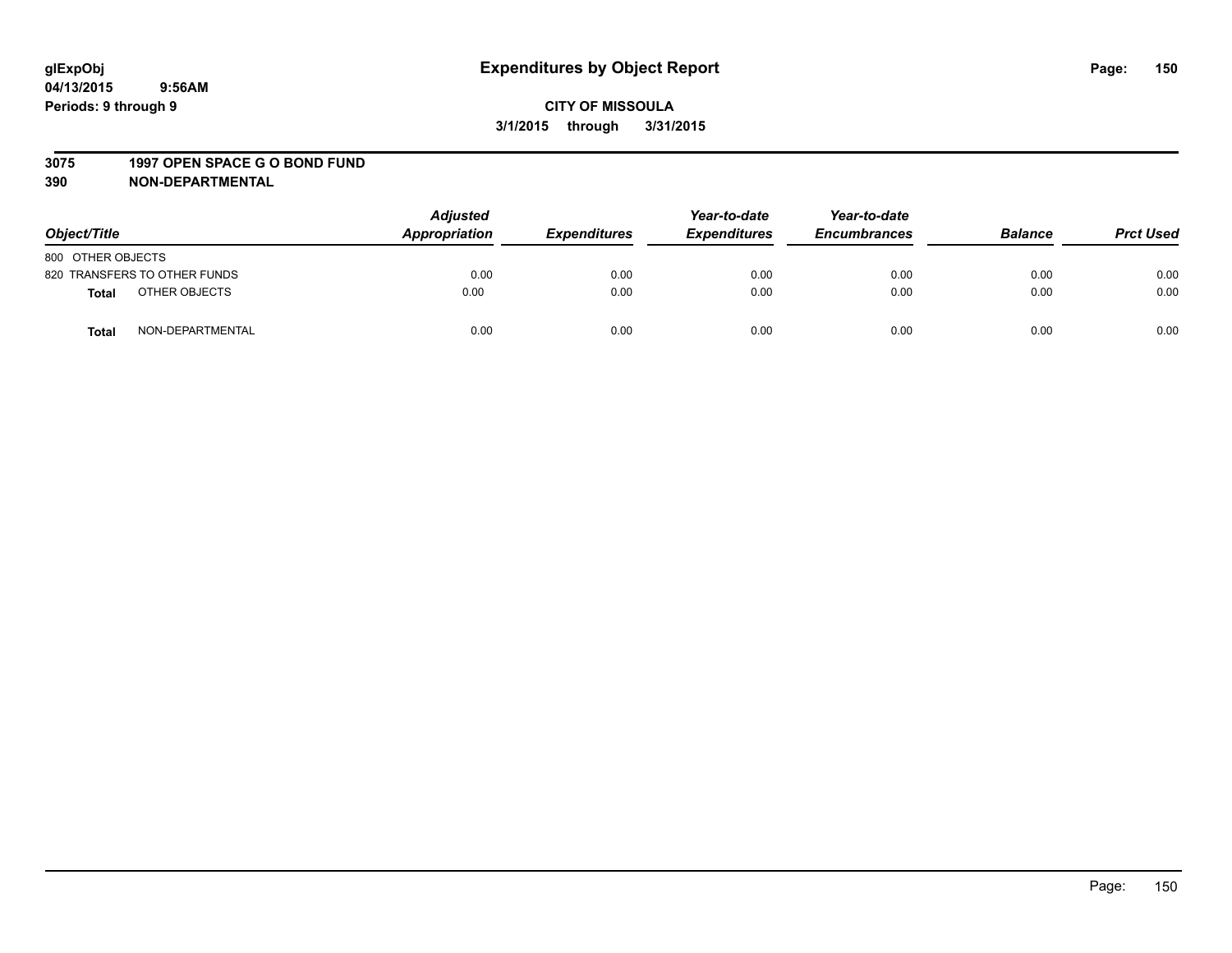# **glExpObj Expenditures by Object Report Page: 151**

**04/13/2015 9:56AM Periods: 9 through 9**

**CITY OF MISSOULA 3/1/2015 through 3/31/2015**

#### **3075 1997 OPEN SPACE G O BOND FUND**

| Object/Title                           | <b>Adjusted</b><br>Appropriation | <i><b>Expenditures</b></i> | Year-to-date<br><b>Expenditures</b> | Year-to-date<br><b>Encumbrances</b> | <b>Balance</b> | <b>Prct Used</b> |
|----------------------------------------|----------------------------------|----------------------------|-------------------------------------|-------------------------------------|----------------|------------------|
| 800 OTHER OBJECTS                      |                                  |                            |                                     |                                     |                |                  |
| 820 TRANSFERS TO OTHER FUNDS           | 0.00                             | 0.00                       | 0.00                                | 0.00                                | 0.00           | 0.00             |
| OTHER OBJECTS<br><b>Total</b>          | 0.00                             | 0.00                       | 0.00                                | 0.00                                | 0.00           | 0.00             |
| 1997 OPEN SPACE G O BOND FUND<br>Total | 0.00                             | 0.00                       | 0.00                                | 0.00                                | 0.00           | 0.00             |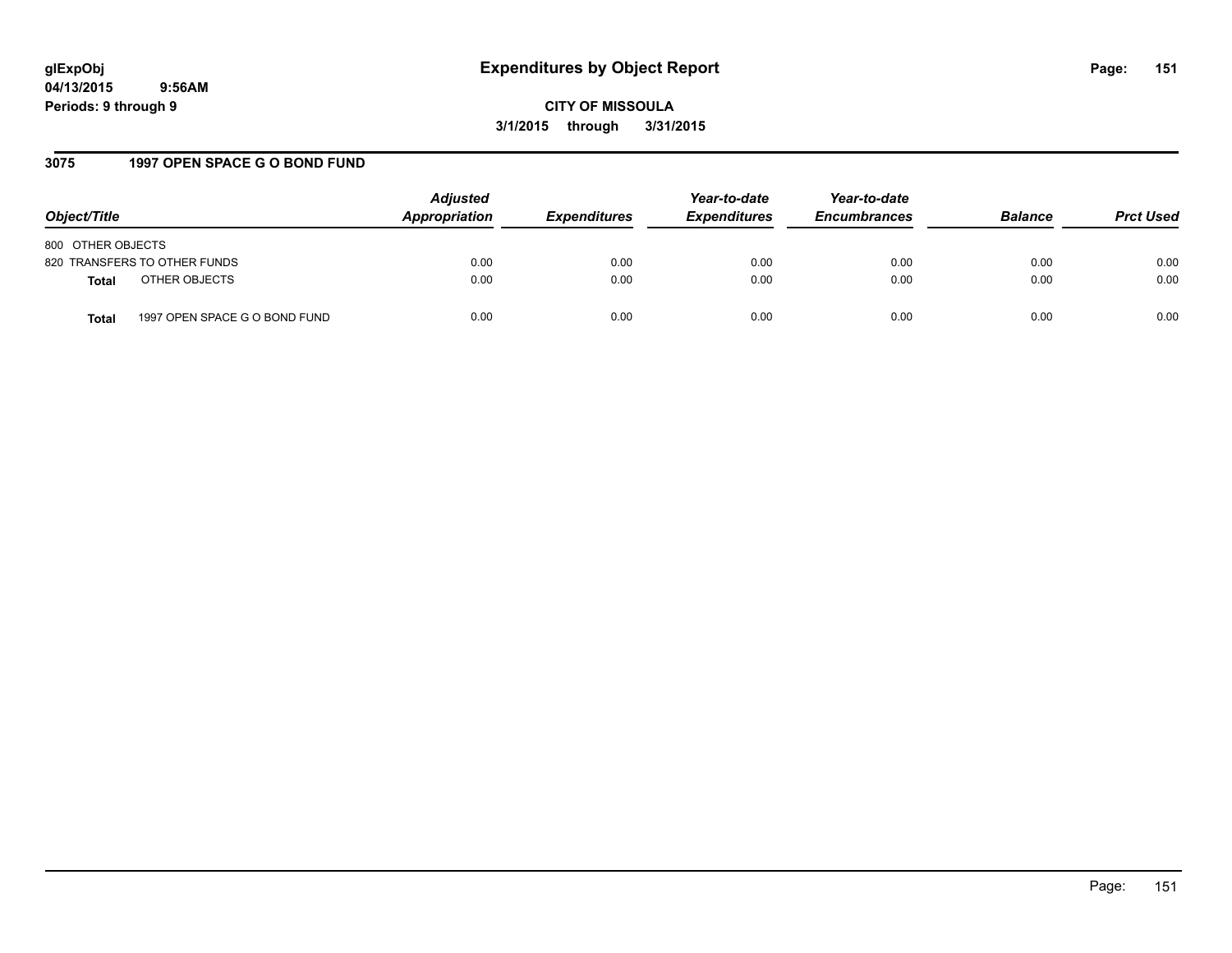#### **3080 1994 FIRE EQUIP/CITY HALLS REFUND BOND F**

| Object/Title                        | <b>Adjusted</b><br><b>Appropriation</b> | <b>Expenditures</b> | Year-to-date<br><b>Expenditures</b> | Year-to-date<br><b>Encumbrances</b> | <b>Balance</b> | <b>Prct Used</b> |
|-------------------------------------|-----------------------------------------|---------------------|-------------------------------------|-------------------------------------|----------------|------------------|
| 600 DEBT SERVICE                    |                                         |                     |                                     |                                     |                |                  |
| 620 INTEREST / SERVICE FEES         | 0.00                                    | 0.00                | 0.00                                | 0.00                                | 0.00           | 0.00             |
| <b>DEBT SERVICE</b><br><b>Total</b> | 0.00                                    | 0.00                | 0.00                                | 0.00                                | 0.00           | 0.00             |
| 800 OTHER OBJECTS                   |                                         |                     |                                     |                                     |                |                  |
| 820 TRANSFERS TO OTHER FUNDS        | 0.00                                    | 0.00                | 0.00                                | 0.00                                | 0.00           | 0.00             |
| OTHER OBJECTS<br><b>Total</b>       | 0.00                                    | 0.00                | 0.00                                | 0.00                                | 0.00           | 0.00             |
| NON-DEPARTMENTAL<br><b>Total</b>    | 0.00                                    | 0.00                | 0.00                                | 0.00                                | 0.00           | 0.00             |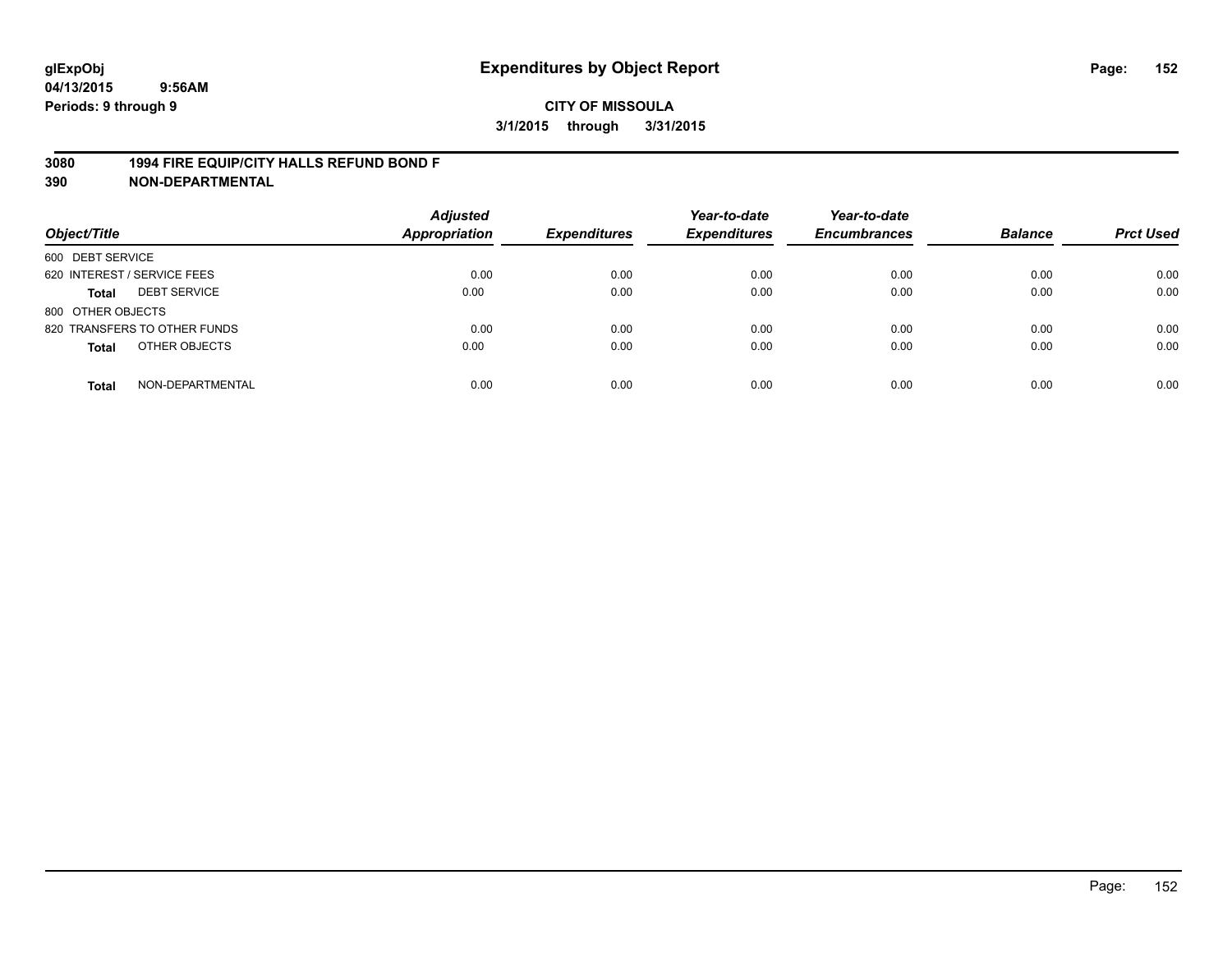**CITY OF MISSOULA 3/1/2015 through 3/31/2015**

#### **3080 1994 FIRE EQUIP/CITY HALLS REFUND BOND F**

| Object/Title                |                                     | <b>Adjusted</b><br><b>Appropriation</b> | <b>Expenditures</b> | Year-to-date<br><b>Expenditures</b> | Year-to-date<br><b>Encumbrances</b> | <b>Balance</b> | <b>Prct Used</b> |
|-----------------------------|-------------------------------------|-----------------------------------------|---------------------|-------------------------------------|-------------------------------------|----------------|------------------|
| 600 DEBT SERVICE            |                                     |                                         |                     |                                     |                                     |                |                  |
| 620 INTEREST / SERVICE FEES |                                     | 0.00                                    | 0.00                | 0.00                                | 0.00                                | 0.00           | 0.00             |
| <b>Total</b>                | <b>DEBT SERVICE</b>                 | 0.00                                    | 0.00                | 0.00                                | 0.00                                | 0.00           | 0.00             |
| 800 OTHER OBJECTS           |                                     |                                         |                     |                                     |                                     |                |                  |
|                             | 820 TRANSFERS TO OTHER FUNDS        | 0.00                                    | 0.00                | 0.00                                | 0.00                                | 0.00           | 0.00             |
| <b>Total</b>                | OTHER OBJECTS                       | 0.00                                    | 0.00                | 0.00                                | 0.00                                | 0.00           | 0.00             |
| <b>Total</b>                | 1994 FIRE EQUIP/CITY HALLS REFUND B | 0.00                                    | 0.00                | 0.00                                | 0.00                                | 0.00           | 0.00             |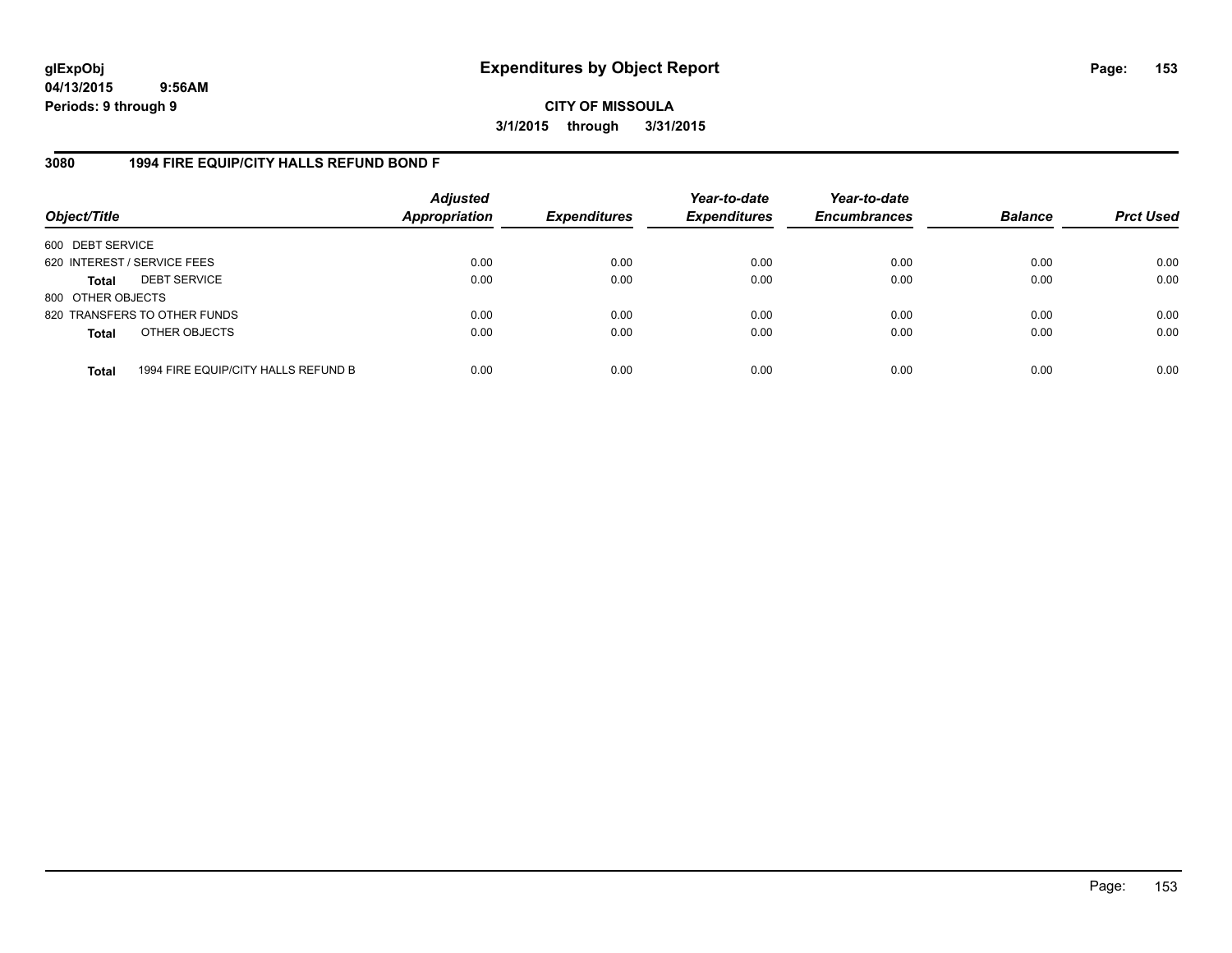#### **3085 1993 FIRE STATION G O BOND FUND**

| Object/Title      |                              | <b>Adjusted</b><br>Appropriation | <b>Expenditures</b> | Year-to-date<br><b>Expenditures</b> | Year-to-date<br><b>Encumbrances</b> | <b>Balance</b> | <b>Prct Used</b> |
|-------------------|------------------------------|----------------------------------|---------------------|-------------------------------------|-------------------------------------|----------------|------------------|
| 800 OTHER OBJECTS |                              |                                  |                     |                                     |                                     |                |                  |
|                   | 820 TRANSFERS TO OTHER FUNDS | 0.00                             | 0.00                | 0.00                                | 0.00                                | 0.00           | 0.00             |
| Total             | OTHER OBJECTS                | 0.00                             | 0.00                | 0.00                                | 0.00                                | 0.00           | 0.00             |
| Total             | NON-DEPARTMENTAL             | 0.00                             | 0.00                | 0.00                                | 0.00                                | 0.00           | 0.00             |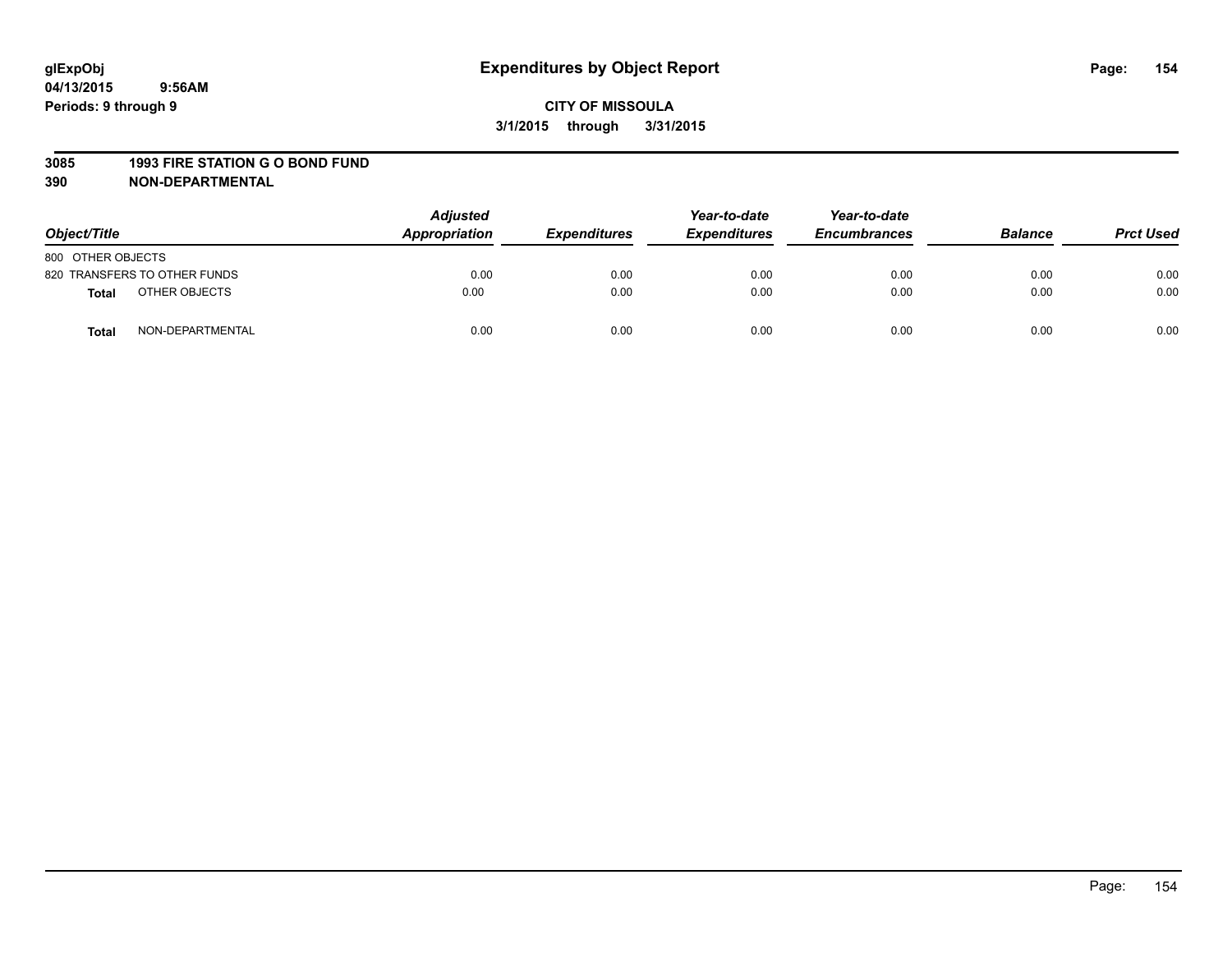# **glExpObj Expenditures by Object Report Page: 155**

**04/13/2015 9:56AM Periods: 9 through 9**

**CITY OF MISSOULA 3/1/2015 through 3/31/2015**

#### **3085 1993 FIRE STATION G O BOND FUND**

| Object/Title                                    | <b>Adjusted</b><br>Appropriation | <b>Expenditures</b> | Year-to-date<br><b>Expenditures</b> | Year-to-date<br><b>Encumbrances</b> | <b>Balance</b> | <b>Prct Used</b> |
|-------------------------------------------------|----------------------------------|---------------------|-------------------------------------|-------------------------------------|----------------|------------------|
| 800 OTHER OBJECTS                               |                                  |                     |                                     |                                     |                |                  |
| 820 TRANSFERS TO OTHER FUNDS                    | 0.00                             | 0.00                | 0.00                                | 0.00                                | 0.00           | 0.00             |
| OTHER OBJECTS<br><b>Total</b>                   | 0.00                             | 0.00                | 0.00                                | 0.00                                | 0.00           | 0.00             |
| 1993 FIRE STATION G O BOND FUND<br><b>Total</b> | 0.00                             | 0.00                | 0.00                                | 0.00                                | 0.00           | 0.00             |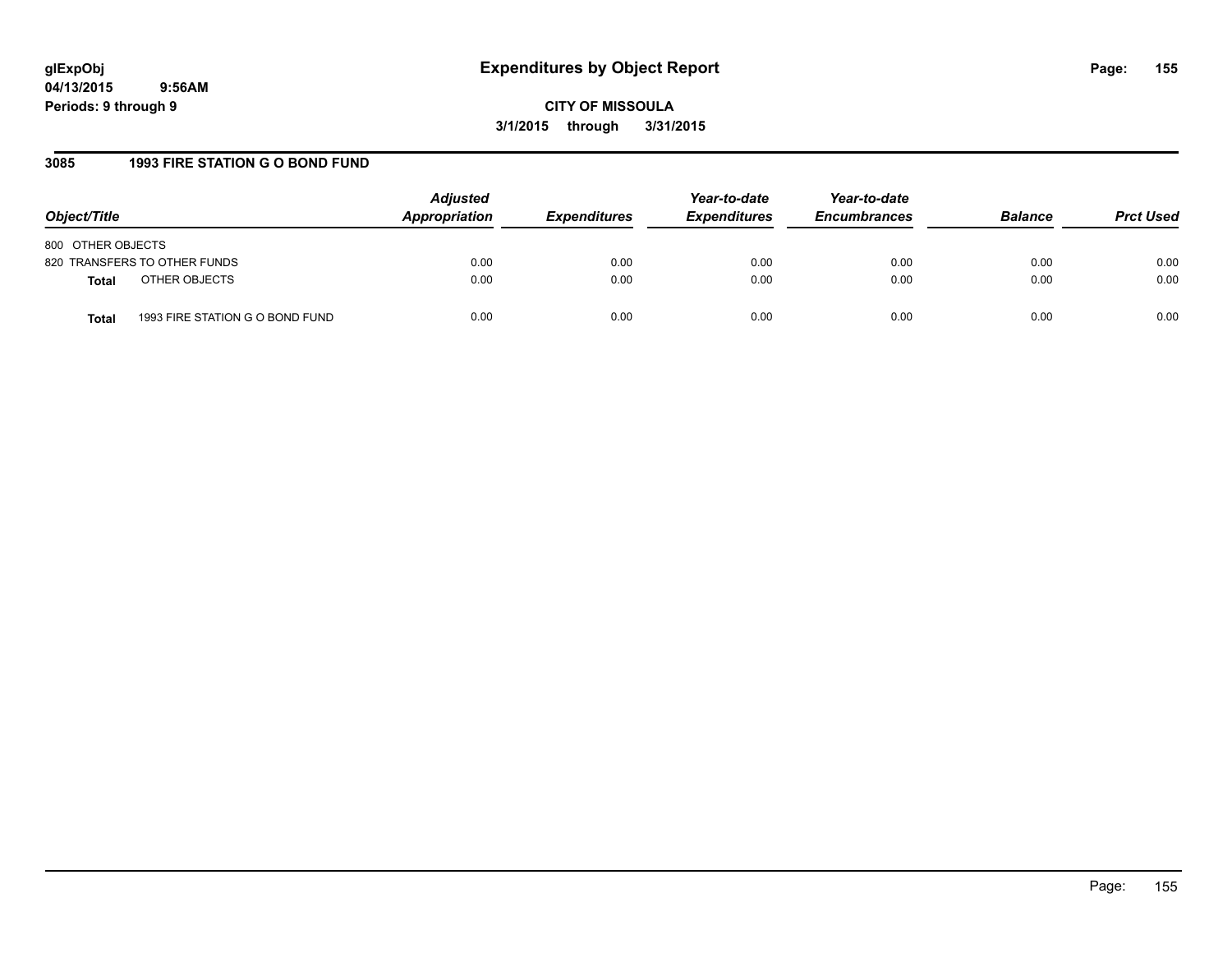## **3090 2004 AQUATICS BOND**

|                                     | <b>Adjusted</b> |                     | Year-to-date        | Year-to-date        |                |                  |
|-------------------------------------|-----------------|---------------------|---------------------|---------------------|----------------|------------------|
| Object/Title                        | Appropriation   | <b>Expenditures</b> | <b>Expenditures</b> | <b>Encumbrances</b> | <b>Balance</b> | <b>Prct Used</b> |
| 600 DEBT SERVICE                    |                 |                     |                     |                     |                |                  |
| 610 PRINCIPAL                       | 0.00            | 0.00                | 0.00                | 0.00                | 0.00           | 0.00             |
| 620 INTEREST / SERVICE FEES         | 0.00            | 0.00                | 0.00                | 0.00                | 0.00           | 0.00             |
| <b>DEBT SERVICE</b><br><b>Total</b> | 0.00            | 0.00                | 0.00                | 0.00                | 0.00           | 0.00             |
| 800 OTHER OBJECTS                   |                 |                     |                     |                     |                |                  |
| 820 TRANSFERS TO OTHER FUNDS        | 0.00            | 0.00                | 0.00                | 0.00                | 0.00           | 0.00             |
| OTHER OBJECTS<br><b>Total</b>       | 0.00            | 0.00                | 0.00                | 0.00                | 0.00           | 0.00             |
| NON-DEPARTMENTAL<br><b>Total</b>    | 0.00            | 0.00                | 0.00                | 0.00                | 0.00           | 0.00             |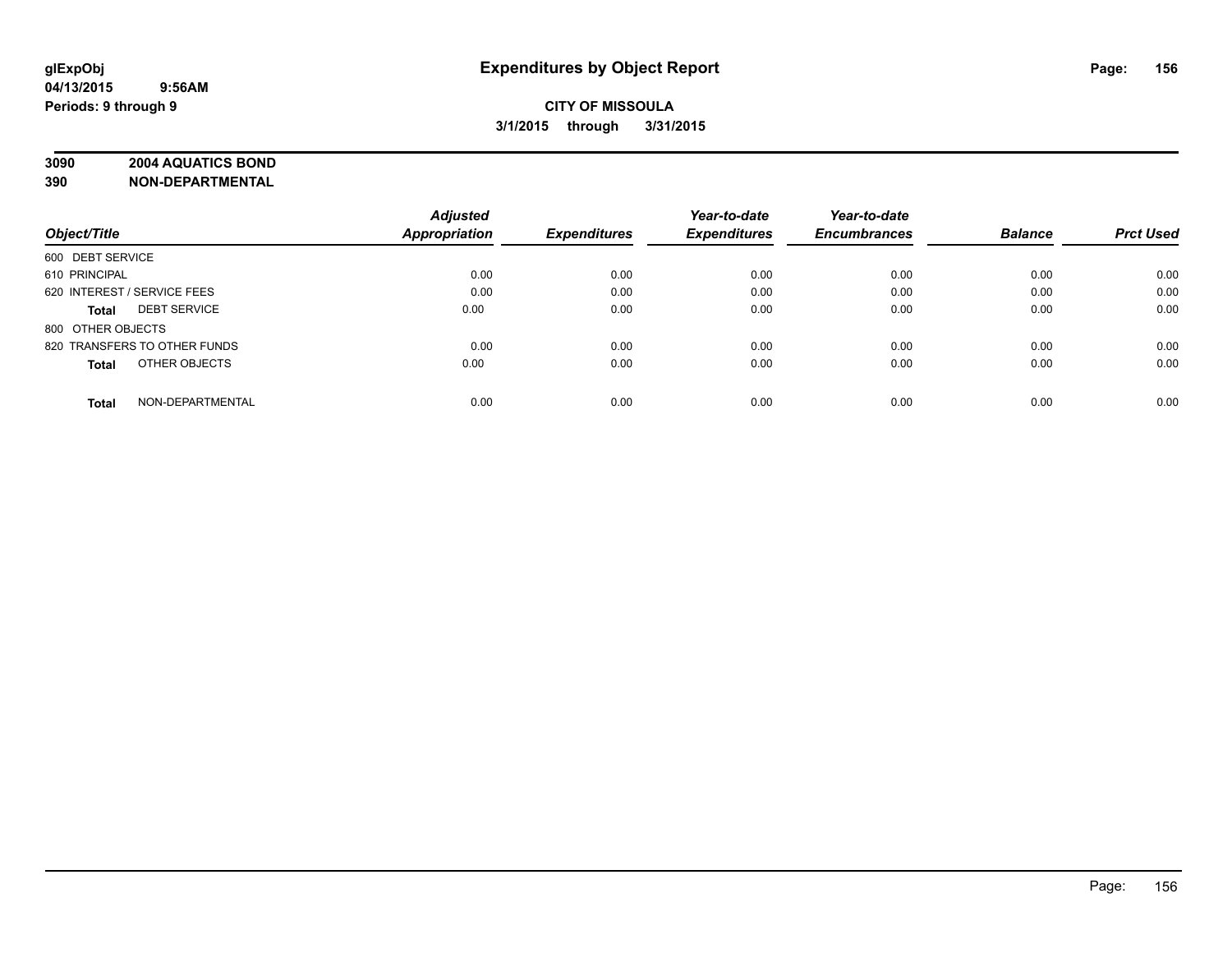**CITY OF MISSOULA 3/1/2015 through 3/31/2015**

#### **3090 2004 AQUATICS BOND**

| Object/Title                       | <b>Adjusted</b><br>Appropriation | <b>Expenditures</b> | Year-to-date<br><b>Expenditures</b> | Year-to-date<br><b>Encumbrances</b> | <b>Balance</b> | <b>Prct Used</b> |
|------------------------------------|----------------------------------|---------------------|-------------------------------------|-------------------------------------|----------------|------------------|
| 600 DEBT SERVICE                   |                                  |                     |                                     |                                     |                |                  |
| 610 PRINCIPAL                      | 0.00                             | 0.00                | 0.00                                | 0.00                                | 0.00           | 0.00             |
| 620 INTEREST / SERVICE FEES        | 0.00                             | 0.00                | 0.00                                | 0.00                                | 0.00           | 0.00             |
| <b>DEBT SERVICE</b><br>Total       | 0.00                             | 0.00                | 0.00                                | 0.00                                | 0.00           | 0.00             |
| 800 OTHER OBJECTS                  |                                  |                     |                                     |                                     |                |                  |
| 820 TRANSFERS TO OTHER FUNDS       | 0.00                             | 0.00                | 0.00                                | 0.00                                | 0.00           | 0.00             |
| OTHER OBJECTS<br><b>Total</b>      | 0.00                             | 0.00                | 0.00                                | 0.00                                | 0.00           | 0.00             |
| 2004 AQUATICS BOND<br><b>Total</b> | 0.00                             | 0.00                | 0.00                                | 0.00                                | 0.00           | 0.00             |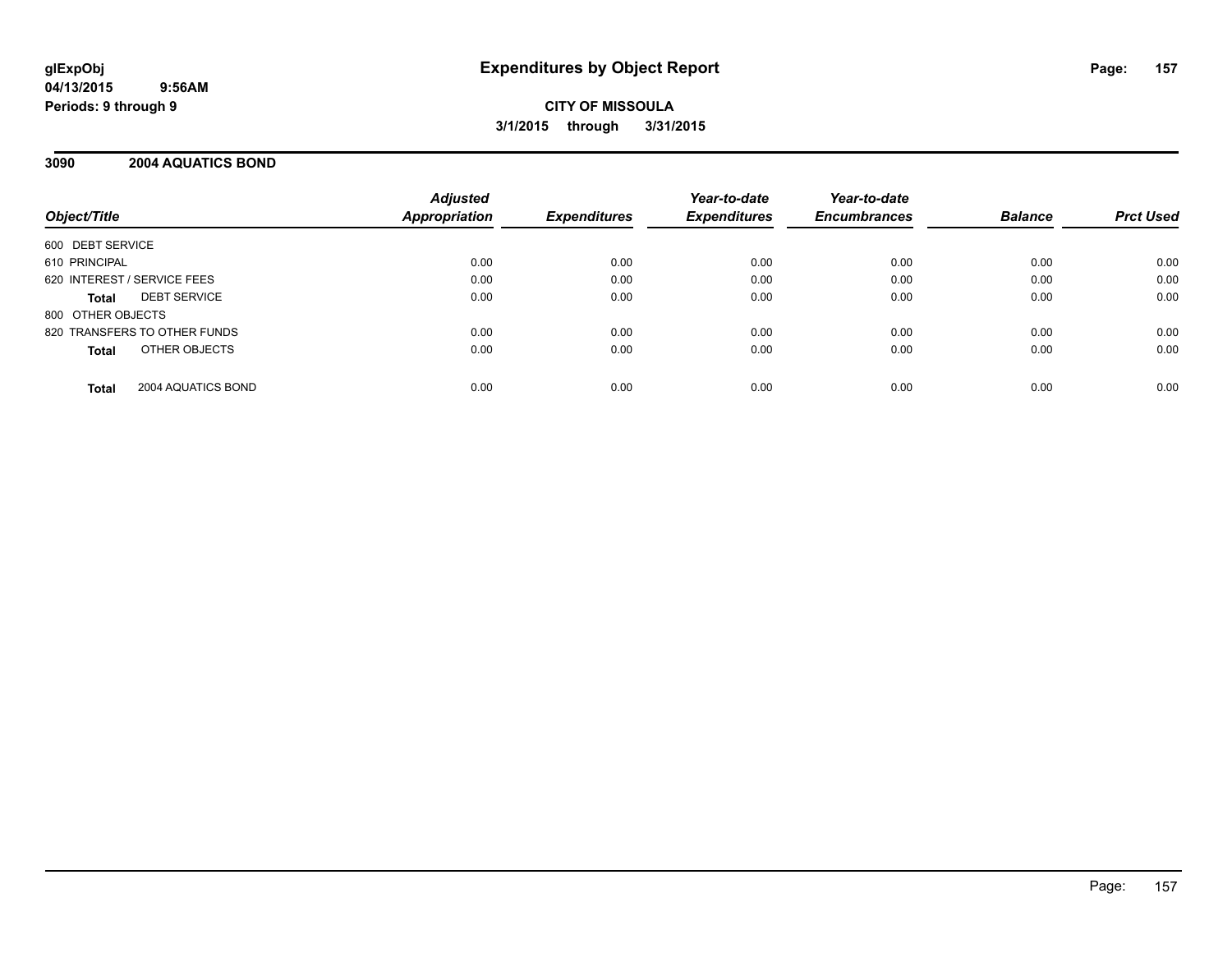#### **3091 SERIES 2012A AQUATICS REFUNDING BOND**

|                                  | <b>Adjusted</b><br>Appropriation | <b>Expenditures</b> | Year-to-date<br><b>Expenditures</b> | Year-to-date        |                |                  |
|----------------------------------|----------------------------------|---------------------|-------------------------------------|---------------------|----------------|------------------|
| Object/Title                     |                                  |                     |                                     | <b>Encumbrances</b> | <b>Balance</b> | <b>Prct Used</b> |
| 600 DEBT SERVICE                 |                                  |                     |                                     |                     |                |                  |
| 610 PRINCIPAL                    | 440.000.00                       | 0.00                | 0.00                                | 0.00                | 440.000.00     | 0.00             |
| 620 INTEREST / SERVICE FEES      | 99.698.00                        | 0.00                | 50.198.75                           | 0.00                | 49.499.25      | 50.35            |
| <b>DEBT SERVICE</b><br>Total     | 539.698.00                       | 0.00                | 50.198.75                           | 0.00                | 489.499.25     | 9.30             |
| 800 OTHER OBJECTS                |                                  |                     |                                     |                     |                |                  |
| 820 TRANSFERS TO OTHER FUNDS     | 0.00                             | 0.00                | 0.00                                | 0.00                | 0.00           | 0.00             |
| OTHER OBJECTS<br><b>Total</b>    | 0.00                             | 0.00                | 0.00                                | 0.00                | 0.00           | 0.00             |
| NON-DEPARTMENTAL<br><b>Total</b> | 539.698.00                       | 0.00                | 50.198.75                           | 0.00                | 489.499.25     | 9.30             |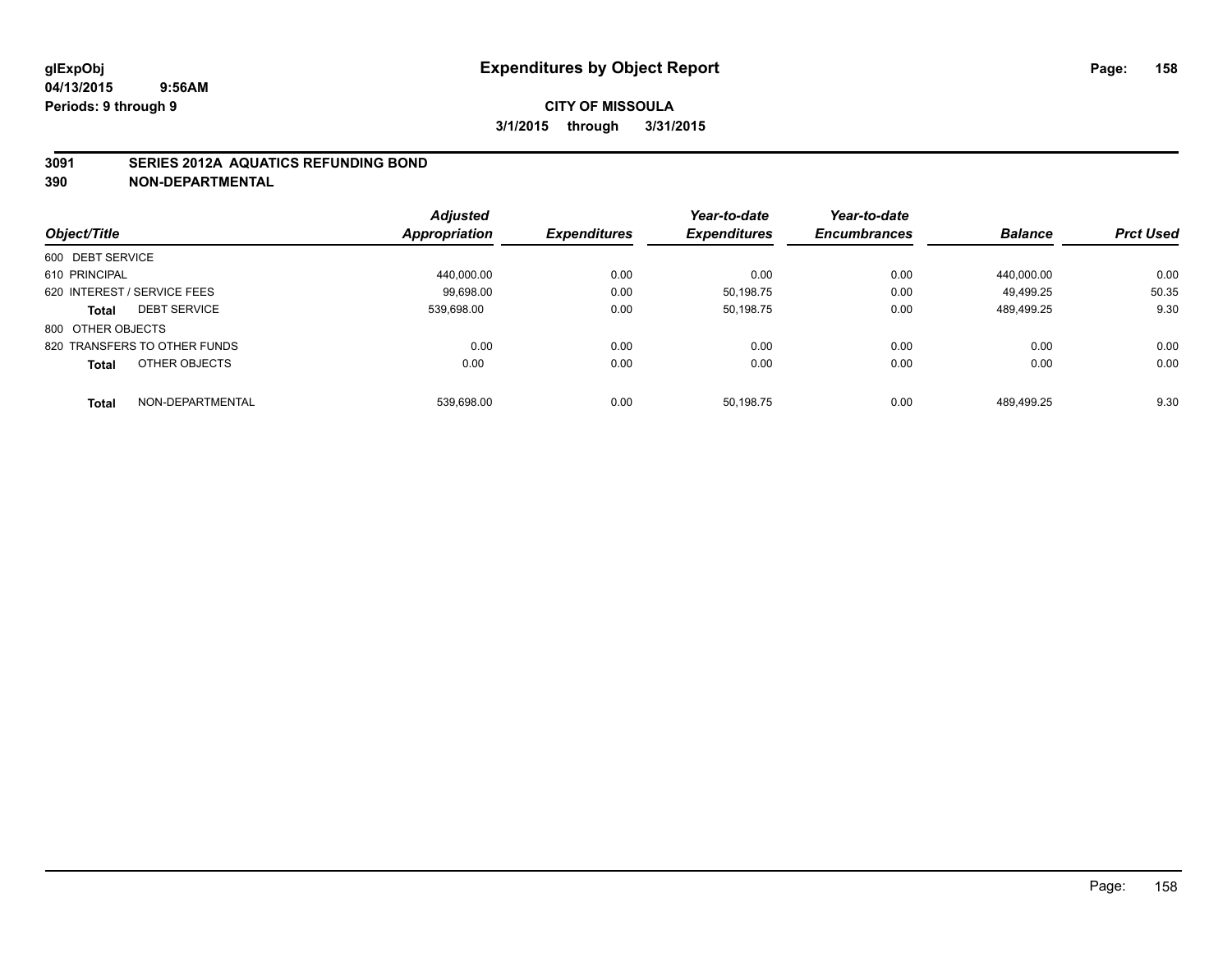**CITY OF MISSOULA 3/1/2015 through 3/31/2015**

#### **3091 SERIES 2012A AQUATICS REFUNDING BOND**

| Object/Title      |                                   | <b>Adjusted</b><br><b>Appropriation</b> | <b>Expenditures</b> | Year-to-date<br><b>Expenditures</b> | Year-to-date<br><b>Encumbrances</b> | <b>Balance</b> | <b>Prct Used</b> |
|-------------------|-----------------------------------|-----------------------------------------|---------------------|-------------------------------------|-------------------------------------|----------------|------------------|
| 600 DEBT SERVICE  |                                   |                                         |                     |                                     |                                     |                |                  |
| 610 PRINCIPAL     |                                   | 440.000.00                              | 0.00                | 0.00                                | 0.00                                | 440.000.00     | 0.00             |
|                   | 620 INTEREST / SERVICE FEES       | 99.698.00                               | 0.00                | 50,198.75                           | 0.00                                | 49.499.25      | 50.35            |
| <b>Total</b>      | <b>DEBT SERVICE</b>               | 539.698.00                              | 0.00                | 50.198.75                           | 0.00                                | 489.499.25     | 9.30             |
| 800 OTHER OBJECTS |                                   |                                         |                     |                                     |                                     |                |                  |
|                   | 820 TRANSFERS TO OTHER FUNDS      | 0.00                                    | 0.00                | 0.00                                | 0.00                                | 0.00           | 0.00             |
| <b>Total</b>      | OTHER OBJECTS                     | 0.00                                    | 0.00                | 0.00                                | 0.00                                | 0.00           | 0.00             |
| <b>Total</b>      | SERIES 2012A AQUATICS REFUNDING B | 539.698.00                              | 0.00                | 50.198.75                           | 0.00                                | 489.499.25     | 9.30             |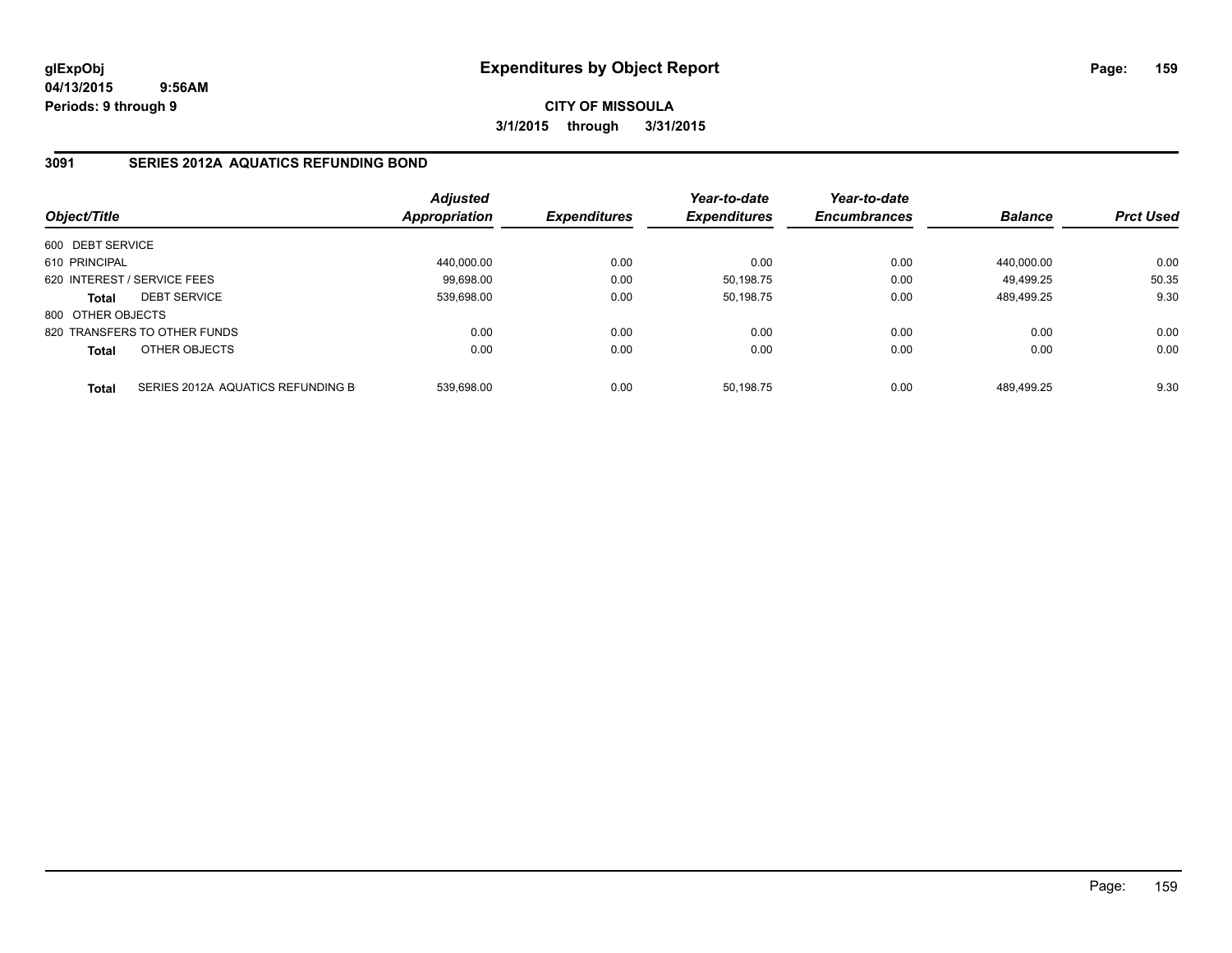#### **3092 Series 2013A GO REFUNDING BONDS**

|                                     | <b>Adjusted</b> | <b>Expenditures</b> | Year-to-date<br><b>Expenditures</b> | Year-to-date        | <b>Balance</b> | <b>Prct Used</b> |
|-------------------------------------|-----------------|---------------------|-------------------------------------|---------------------|----------------|------------------|
| Object/Title                        | Appropriation   |                     |                                     | <b>Encumbrances</b> |                |                  |
| 600 DEBT SERVICE                    |                 |                     |                                     |                     |                |                  |
| 610 PRINCIPAL                       | 570.000.00      | 0.00                | 0.00                                | 0.00                | 570.000.00     | 0.00             |
| 620 INTEREST / SERVICE FEES         | 121.800.00      | 0.00                | 61.250.00                           | 0.00                | 60.550.00      | 50.29            |
| <b>DEBT SERVICE</b><br><b>Total</b> | 691,800.00      | 0.00                | 61,250.00                           | 0.00                | 630.550.00     | 8.85             |
| 800 OTHER OBJECTS                   |                 |                     |                                     |                     |                |                  |
| 820 TRANSFERS TO OTHER FUNDS        | 0.00            | 0.00                | 0.00                                | 0.00                | 0.00           | 0.00             |
| OTHER OBJECTS<br><b>Total</b>       | 0.00            | 0.00                | 0.00                                | 0.00                | 0.00           | 0.00             |
| NON-DEPARTMENTAL<br><b>Total</b>    | 691,800.00      | 0.00                | 61.250.00                           | 0.00                | 630.550.00     | 8.85             |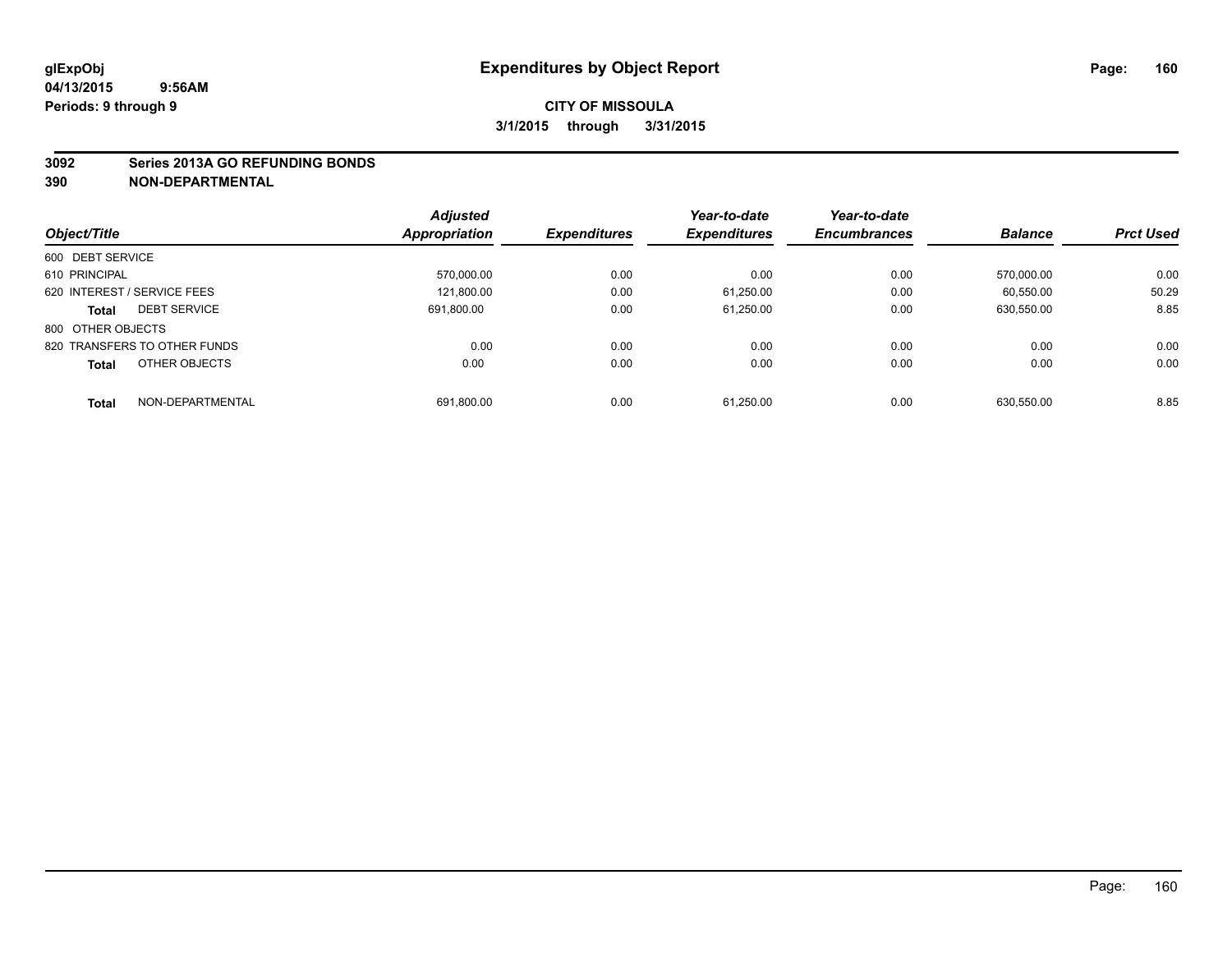#### **CITY OF MISSOULA 3/1/2015 through 3/31/2015**

### **3092 Series 2013A GO REFUNDING BONDS**

| Object/Title      |                                 | <b>Adjusted</b><br>Appropriation | <b>Expenditures</b> | Year-to-date<br><b>Expenditures</b> | Year-to-date<br><b>Encumbrances</b> | <b>Balance</b> | <b>Prct Used</b> |
|-------------------|---------------------------------|----------------------------------|---------------------|-------------------------------------|-------------------------------------|----------------|------------------|
| 600 DEBT SERVICE  |                                 |                                  |                     |                                     |                                     |                |                  |
| 610 PRINCIPAL     |                                 | 570,000.00                       | 0.00                | 0.00                                | 0.00                                | 570.000.00     | 0.00             |
|                   | 620 INTEREST / SERVICE FEES     | 121,800.00                       | 0.00                | 61,250.00                           | 0.00                                | 60.550.00      | 50.29            |
| <b>Total</b>      | <b>DEBT SERVICE</b>             | 691.800.00                       | 0.00                | 61.250.00                           | 0.00                                | 630.550.00     | 8.85             |
| 800 OTHER OBJECTS |                                 |                                  |                     |                                     |                                     |                |                  |
|                   | 820 TRANSFERS TO OTHER FUNDS    | 0.00                             | 0.00                | 0.00                                | 0.00                                | 0.00           | 0.00             |
| <b>Total</b>      | OTHER OBJECTS                   | 0.00                             | 0.00                | 0.00                                | 0.00                                | 0.00           | 0.00             |
| <b>Total</b>      | Series 2013A GO REFUNDING BONDS | 691.800.00                       | 0.00                | 61.250.00                           | 0.00                                | 630.550.00     | 8.85             |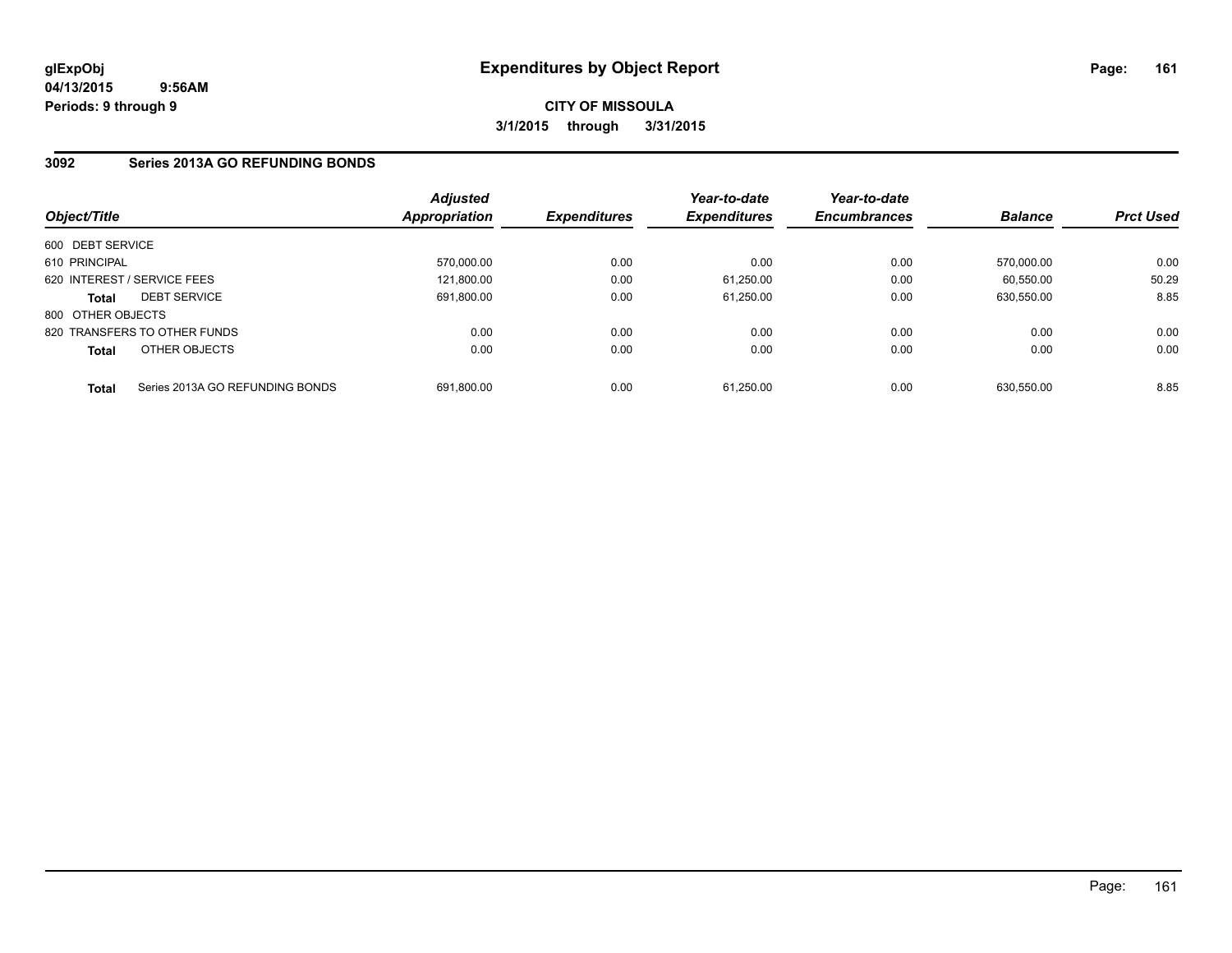#### **3095 2004 REFUNDING BONDS DEBT SERVICE**

| Object/Title                        | <b>Adjusted</b><br>Appropriation | <b>Expenditures</b> | Year-to-date<br><b>Expenditures</b> | Year-to-date<br><b>Encumbrances</b> | <b>Balance</b> | <b>Prct Used</b> |
|-------------------------------------|----------------------------------|---------------------|-------------------------------------|-------------------------------------|----------------|------------------|
| 600 DEBT SERVICE                    |                                  |                     |                                     |                                     |                |                  |
| 610 PRINCIPAL                       | 0.00                             | 0.00                | 0.00                                | 0.00                                | 0.00           | 0.00             |
| 620 INTEREST / SERVICE FEES         | 0.00                             | 0.00                | 0.00                                | 0.00                                | 0.00           | 0.00             |
| <b>DEBT SERVICE</b><br><b>Total</b> | 0.00                             | 0.00                | 0.00                                | 0.00                                | 0.00           | 0.00             |
| NON-DEPARTMENTAL<br><b>Total</b>    | 0.00                             | 0.00                | 0.00                                | 0.00                                | 0.00           | 0.00             |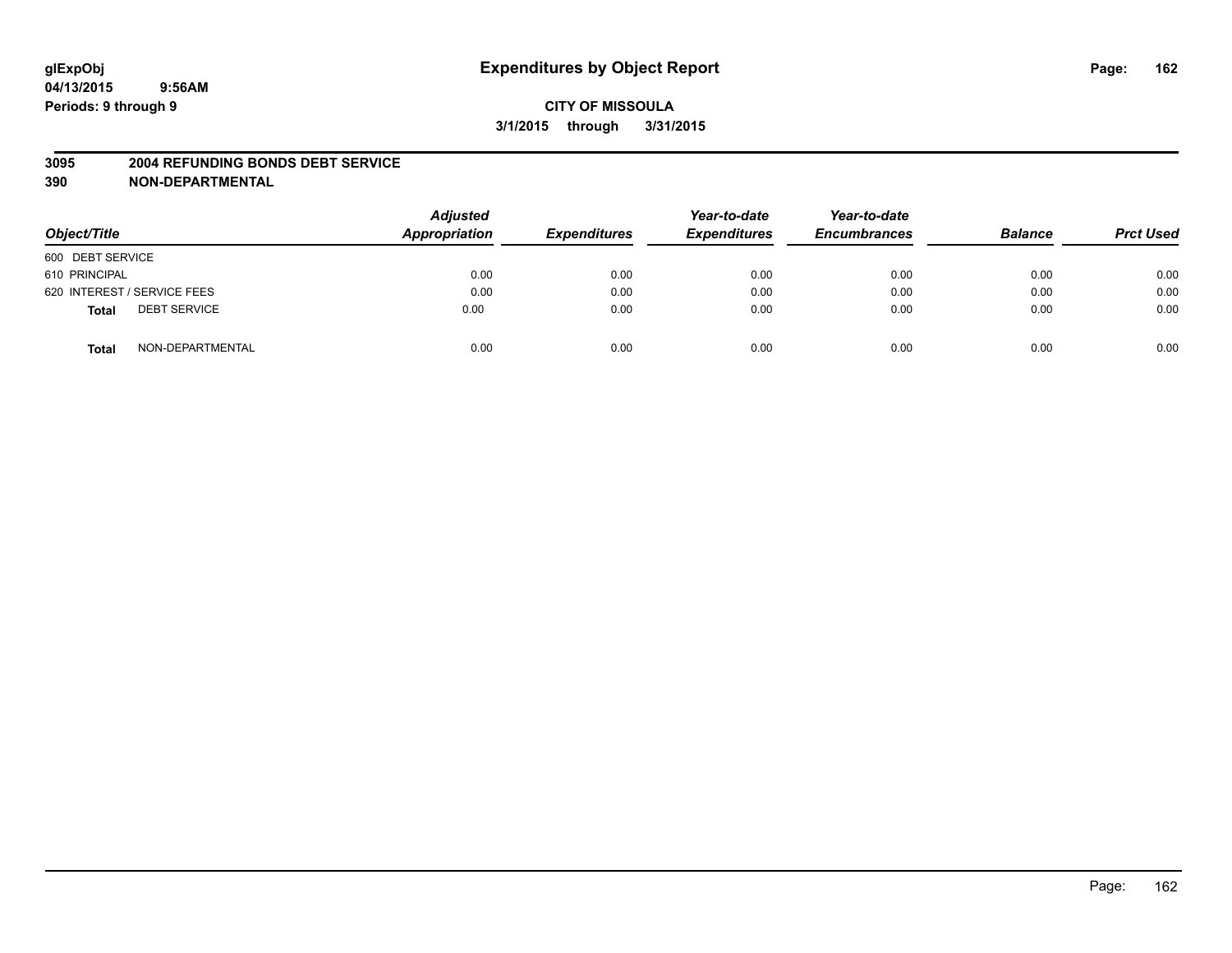# **glExpObj Expenditures by Object Report Page: 163**

**04/13/2015 9:56AM Periods: 9 through 9**

**3/1/2015 through 3/31/2015**

## **3095 2004 REFUNDING BONDS DEBT SERVICE**

| Object/Title     |                                   | <b>Adjusted</b><br>Appropriation | <b>Expenditures</b> | Year-to-date<br><b>Expenditures</b> | Year-to-date<br><b>Encumbrances</b> | <b>Balance</b> | <b>Prct Used</b> |
|------------------|-----------------------------------|----------------------------------|---------------------|-------------------------------------|-------------------------------------|----------------|------------------|
| 600 DEBT SERVICE |                                   |                                  |                     |                                     |                                     |                |                  |
| 610 PRINCIPAL    |                                   | 0.00                             | 0.00                | 0.00                                | 0.00                                | 0.00           | 0.00             |
|                  | 620 INTEREST / SERVICE FEES       | 0.00                             | 0.00                | 0.00                                | 0.00                                | 0.00           | 0.00             |
| <b>Total</b>     | <b>DEBT SERVICE</b>               | 0.00                             | 0.00                | 0.00                                | 0.00                                | 0.00           | 0.00             |
| Total            | 2004 REFUNDING BONDS DEBT SERVICE | 0.00                             | 0.00                | 0.00                                | 0.00                                | 0.00           | 0.00             |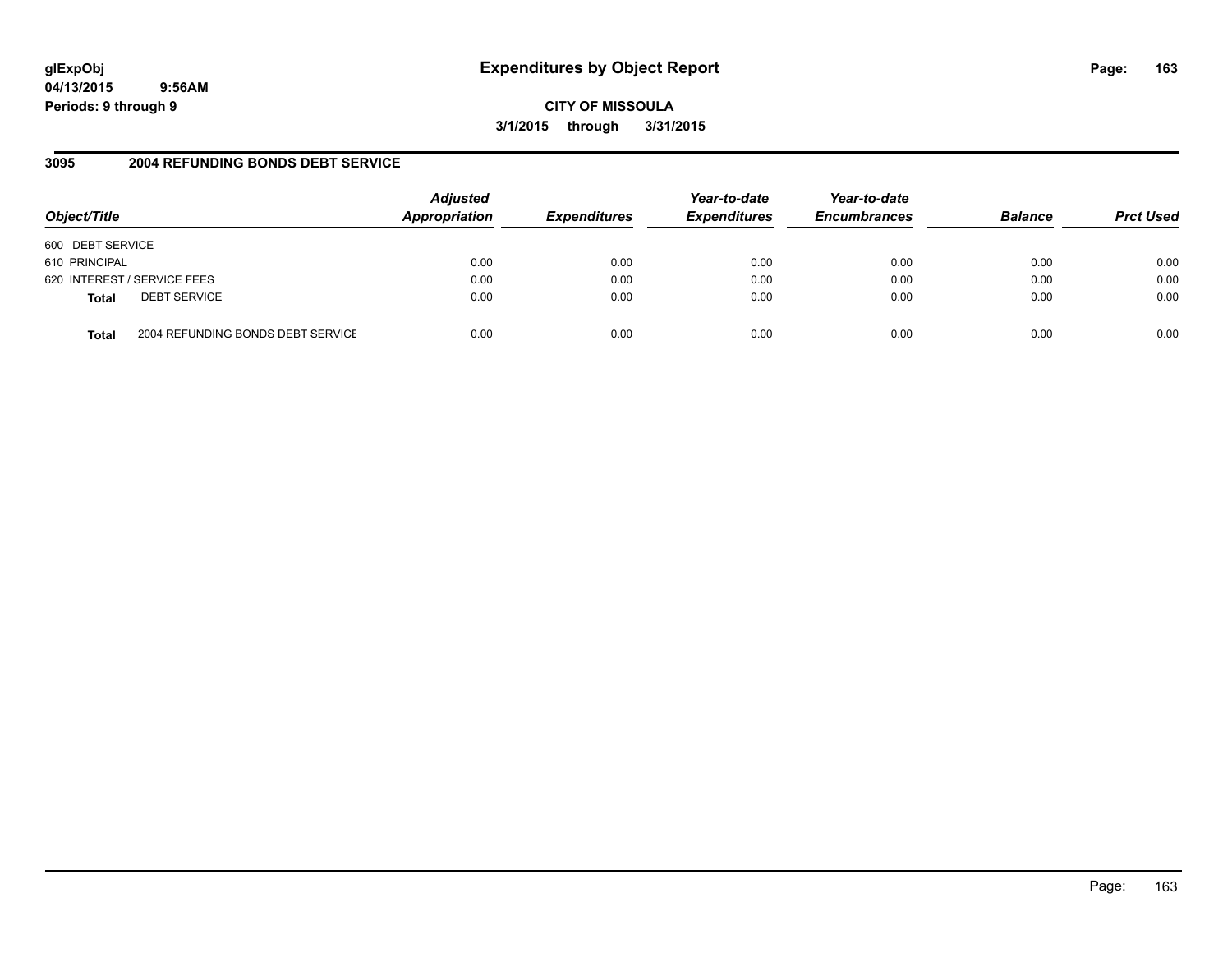#### **3096 NEW FIRE STATION GO BOND**

|                                     | <b>Adjusted</b>      |                     | Year-to-date        | Year-to-date        |                |                  |
|-------------------------------------|----------------------|---------------------|---------------------|---------------------|----------------|------------------|
| Object/Title                        | <b>Appropriation</b> | <b>Expenditures</b> | <b>Expenditures</b> | <b>Encumbrances</b> | <b>Balance</b> | <b>Prct Used</b> |
| 600 DEBT SERVICE                    |                      |                     |                     |                     |                |                  |
| 610 PRINCIPAL                       | 0.00                 | 0.00                | 0.00                | 0.00                | 0.00           | 0.00             |
| 620 INTEREST / SERVICE FEES         | 0.00                 | 0.00                | 11,950.02           | 0.00                | $-11.950.02$   | 0.00             |
| <b>DEBT SERVICE</b><br><b>Total</b> | 0.00                 | 0.00                | 11,950.02           | 0.00                | $-11,950.02$   | 0.00             |
| 800 OTHER OBJECTS                   |                      |                     |                     |                     |                |                  |
| 820 TRANSFERS TO OTHER FUNDS        | 0.00                 | 0.00                | 0.00                | 0.00                | 0.00           | 0.00             |
| OTHER OBJECTS<br><b>Total</b>       | 0.00                 | 0.00                | 0.00                | 0.00                | 0.00           | 0.00             |
| NON-DEPARTMENTAL<br><b>Total</b>    | 0.00                 | 0.00                | 11.950.02           | 0.00                | $-11.950.02$   | 0.00             |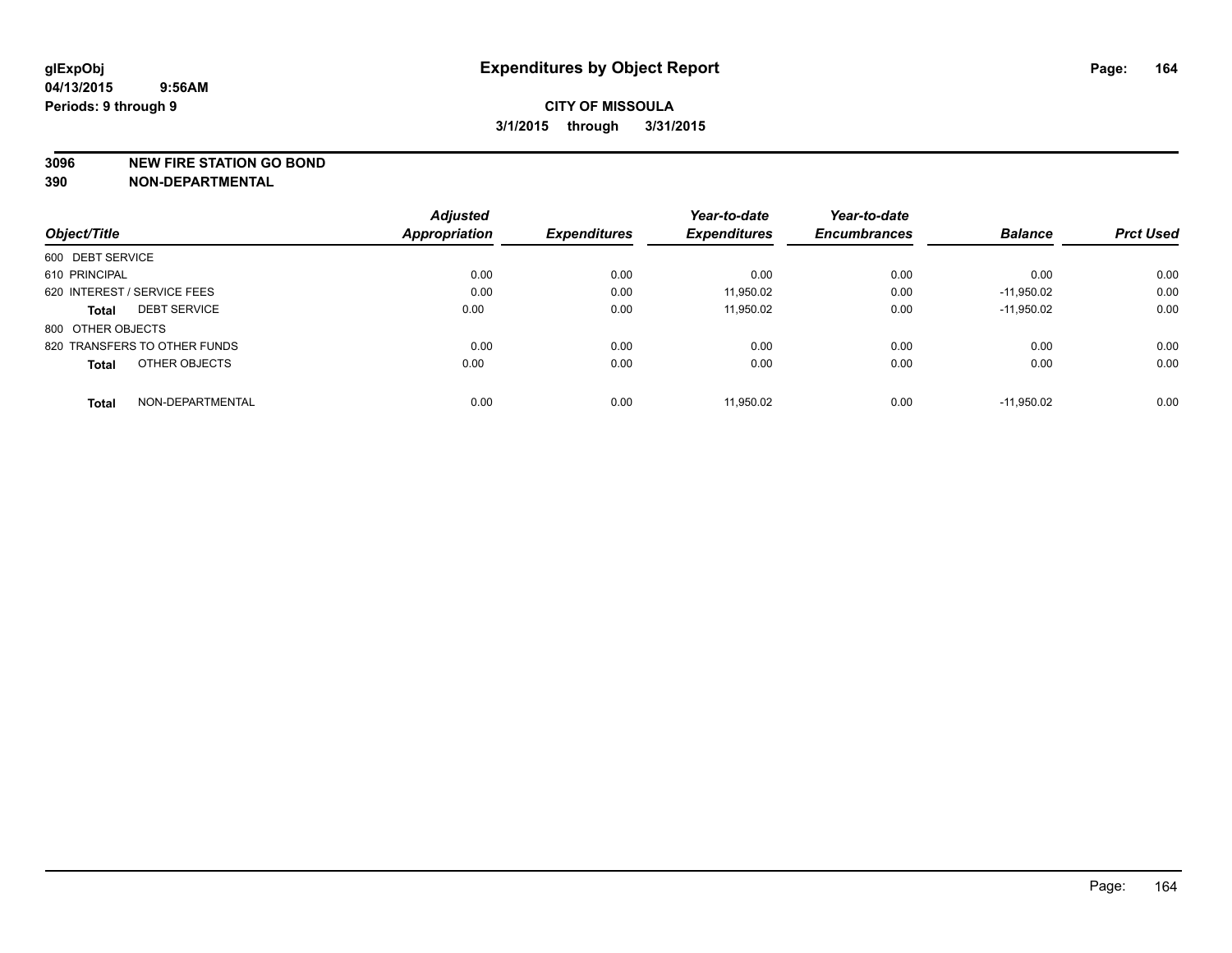### **3096 NEW FIRE STATION GO BOND**

| Object/Title                             | <b>Adjusted</b><br><b>Appropriation</b> | <b>Expenditures</b> | Year-to-date<br><b>Expenditures</b> | Year-to-date<br><b>Encumbrances</b> | <b>Balance</b> | <b>Prct Used</b> |
|------------------------------------------|-----------------------------------------|---------------------|-------------------------------------|-------------------------------------|----------------|------------------|
| 600 DEBT SERVICE                         |                                         |                     |                                     |                                     |                |                  |
| 610 PRINCIPAL                            | 0.00                                    | 0.00                | 0.00                                | 0.00                                | 0.00           | 0.00             |
| 620 INTEREST / SERVICE FEES              | 0.00                                    | 0.00                | 11,950.02                           | 0.00                                | $-11.950.02$   | 0.00             |
| <b>DEBT SERVICE</b><br><b>Total</b>      | 0.00                                    | 0.00                | 11,950.02                           | 0.00                                | $-11.950.02$   | 0.00             |
| 800 OTHER OBJECTS                        |                                         |                     |                                     |                                     |                |                  |
| 820 TRANSFERS TO OTHER FUNDS             | 0.00                                    | 0.00                | 0.00                                | 0.00                                | 0.00           | 0.00             |
| OTHER OBJECTS<br><b>Total</b>            | 0.00                                    | 0.00                | 0.00                                | 0.00                                | 0.00           | 0.00             |
| NEW FIRE STATION GO BOND<br><b>Total</b> | 0.00                                    | 0.00                | 11.950.02                           | 0.00                                | $-11.950.02$   | 0.00             |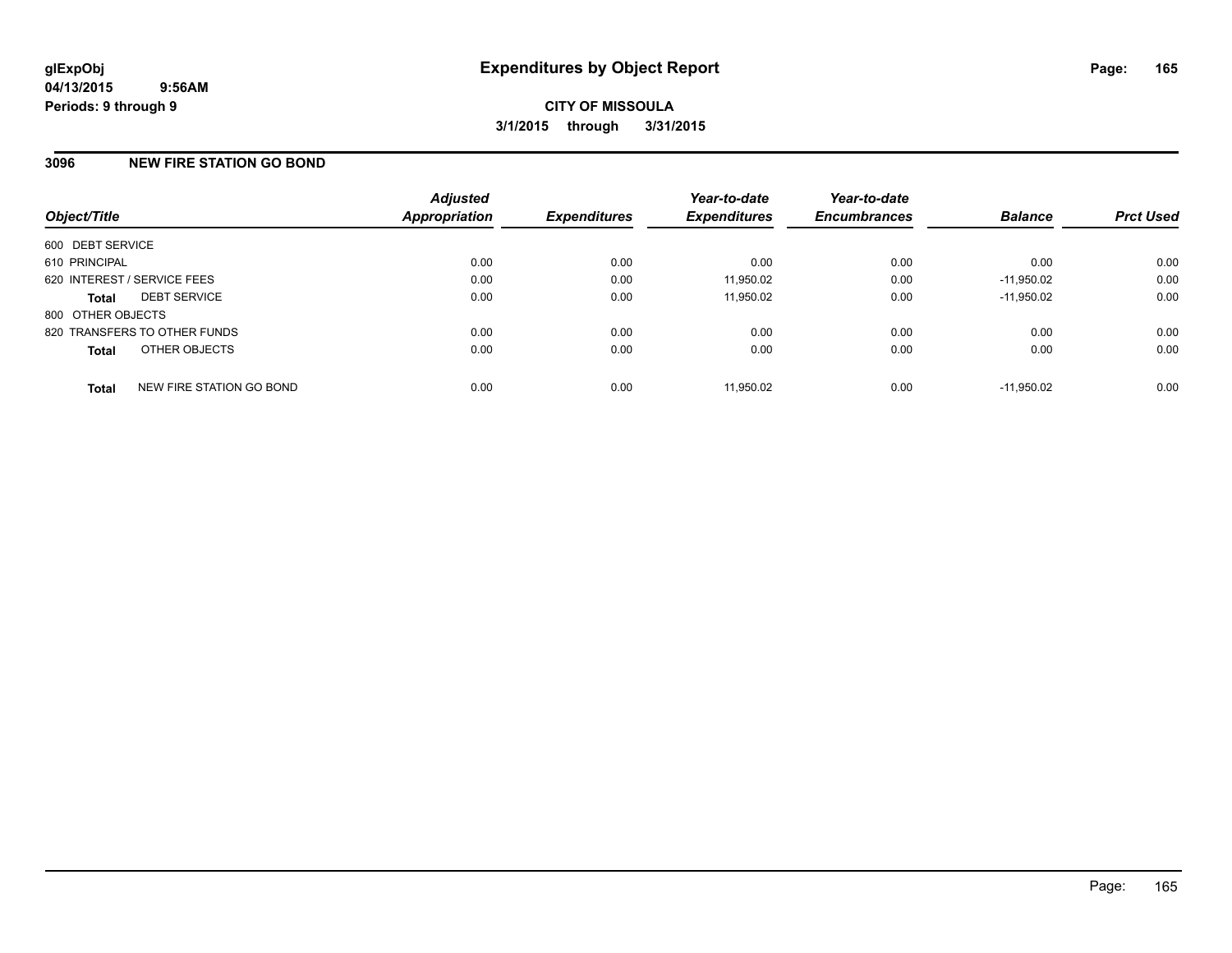**3097 2007 REFUNDING BONDS**

| Object/Title                         | <b>Adjusted</b><br><b>Appropriation</b> | <b>Expenditures</b> | Year-to-date<br><b>Expenditures</b> | Year-to-date<br><b>Encumbrances</b> | <b>Balance</b> | <b>Prct Used</b> |
|--------------------------------------|-----------------------------------------|---------------------|-------------------------------------|-------------------------------------|----------------|------------------|
| 500 FIXED CHARGES                    |                                         |                     |                                     |                                     |                |                  |
| 500 FIXED CHARGES                    | 0.00                                    | 0.00                | 0.00                                | 0.00                                | 0.00           | 0.00             |
| <b>FIXED CHARGES</b><br><b>Total</b> | 0.00                                    | 0.00                | 0.00                                | 0.00                                | 0.00           | 0.00             |
| 600 DEBT SERVICE                     |                                         |                     |                                     |                                     |                |                  |
| 610 PRINCIPAL                        | 0.00                                    | 0.00                | 0.00                                | 0.00                                | 0.00           | 0.00             |
| 620 INTEREST / SERVICE FEES          | 0.00                                    | 0.00                | 0.00                                | 0.00                                | 0.00           | 0.00             |
| <b>DEBT SERVICE</b><br><b>Total</b>  | 0.00                                    | 0.00                | 0.00                                | 0.00                                | 0.00           | 0.00             |
| NON-DEPARTMENTAL<br><b>Total</b>     | 0.00                                    | 0.00                | 0.00                                | 0.00                                | 0.00           | 0.00             |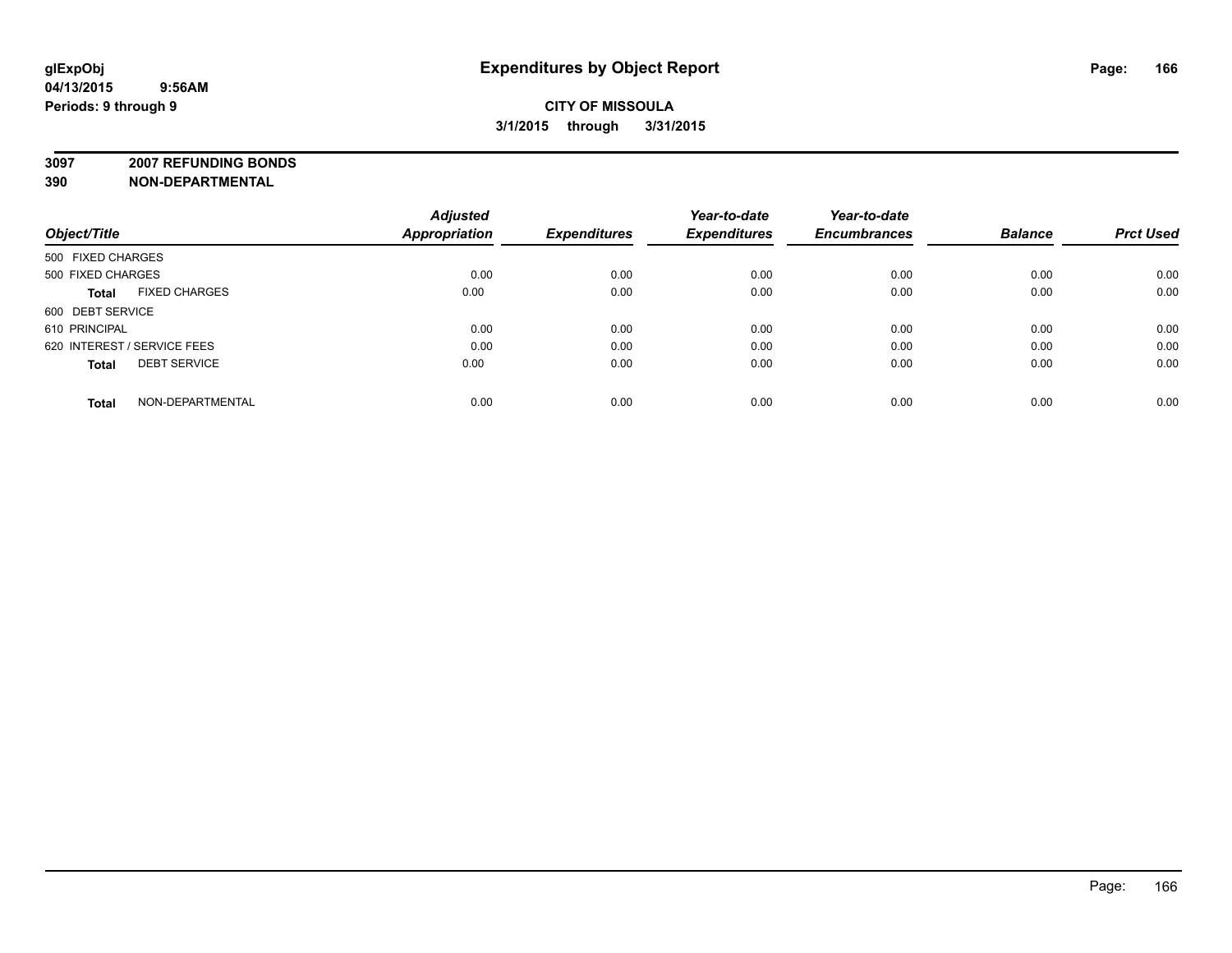**CITY OF MISSOULA 3/1/2015 through 3/31/2015**

#### **3097 2007 REFUNDING BONDS**

| Object/Title                |                      | <b>Adjusted</b><br>Appropriation | <b>Expenditures</b> | Year-to-date<br><b>Expenditures</b> | Year-to-date<br><b>Encumbrances</b> | <b>Balance</b> | <b>Prct Used</b> |
|-----------------------------|----------------------|----------------------------------|---------------------|-------------------------------------|-------------------------------------|----------------|------------------|
| 500 FIXED CHARGES           |                      |                                  |                     |                                     |                                     |                |                  |
| 500 FIXED CHARGES           |                      | 0.00                             | 0.00                | 0.00                                | 0.00                                | 0.00           | 0.00             |
| <b>Total</b>                | <b>FIXED CHARGES</b> | 0.00                             | 0.00                | 0.00                                | 0.00                                | 0.00           | 0.00             |
| 600 DEBT SERVICE            |                      |                                  |                     |                                     |                                     |                |                  |
| 610 PRINCIPAL               |                      | 0.00                             | 0.00                | 0.00                                | 0.00                                | 0.00           | 0.00             |
| 620 INTEREST / SERVICE FEES |                      | 0.00                             | 0.00                | 0.00                                | 0.00                                | 0.00           | 0.00             |
| <b>Total</b>                | <b>DEBT SERVICE</b>  | 0.00                             | 0.00                | 0.00                                | 0.00                                | 0.00           | 0.00             |
| <b>Total</b>                | 2007 REFUNDING BONDS | 0.00                             | 0.00                | 0.00                                | 0.00                                | 0.00           | 0.00             |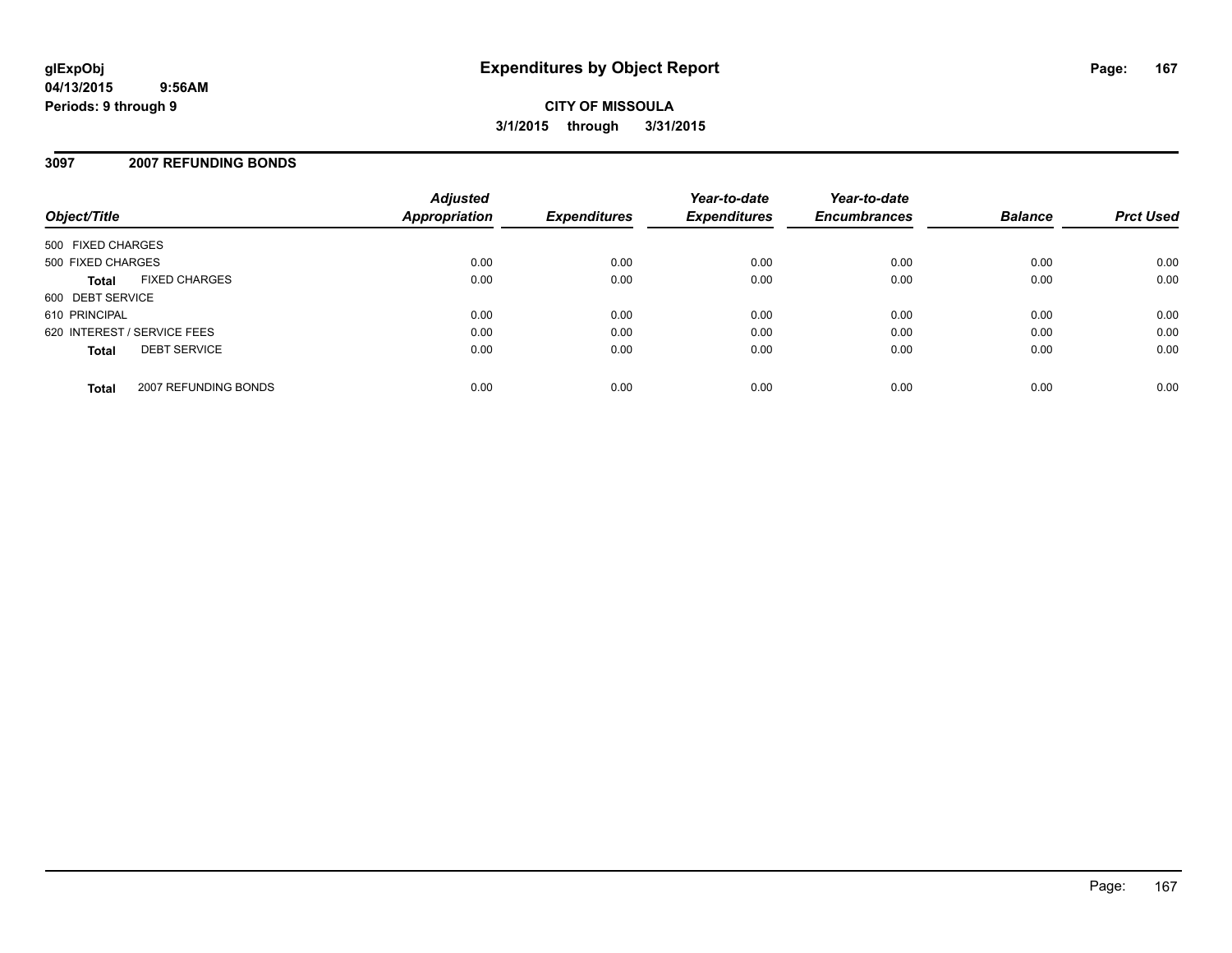#### **3100 SIDEWALK & CURB WARRANTS FUND**

| Object/Title                        | <b>Adjusted</b><br><b>Appropriation</b> | <b>Expenditures</b> | Year-to-date<br><b>Expenditures</b> | Year-to-date<br><b>Encumbrances</b> | <b>Balance</b> | <b>Prct Used</b> |
|-------------------------------------|-----------------------------------------|---------------------|-------------------------------------|-------------------------------------|----------------|------------------|
|                                     |                                         |                     |                                     |                                     |                |                  |
| 600 DEBT SERVICE                    |                                         |                     |                                     |                                     |                |                  |
| 610 PRINCIPAL                       | 0.00                                    | 0.00                | 0.00                                | 0.00                                | 0.00           | 0.00             |
| 620 INTEREST / SERVICE FEES         | 0.00                                    | 0.00                | 0.00                                | 0.00                                | 0.00           | 0.00             |
| <b>DEBT SERVICE</b><br><b>Total</b> | 0.00                                    | 0.00                | 0.00                                | 0.00                                | 0.00           | 0.00             |
| 800 OTHER OBJECTS                   |                                         |                     |                                     |                                     |                |                  |
| 820 TRANSFERS TO OTHER FUNDS        | 0.00                                    | 0.00                | 0.00                                | 0.00                                | 0.00           | 0.00             |
| OTHER OBJECTS<br><b>Total</b>       | 0.00                                    | 0.00                | 0.00                                | 0.00                                | 0.00           | 0.00             |
| NON-DEPARTMENTAL<br><b>Total</b>    | 0.00                                    | 0.00                | 0.00                                | 0.00                                | 0.00           | 0.00             |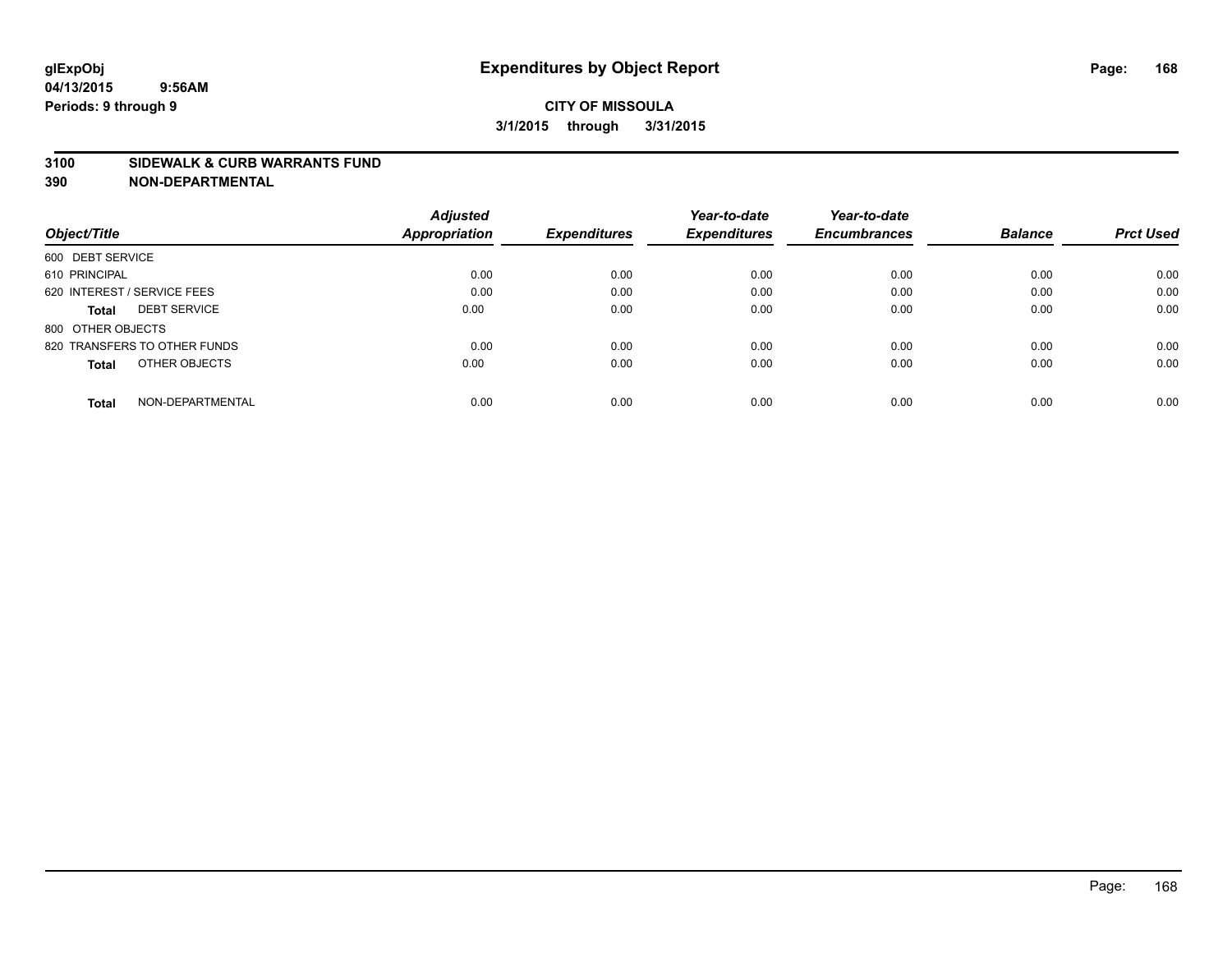**CITY OF MISSOULA 3/1/2015 through 3/31/2015**

#### **3100 SIDEWALK & CURB WARRANTS FUND**

| Object/Title      |                               | <b>Adjusted</b><br>Appropriation | <b>Expenditures</b> | Year-to-date<br><b>Expenditures</b> | Year-to-date<br><b>Encumbrances</b> | <b>Balance</b> | <b>Prct Used</b> |
|-------------------|-------------------------------|----------------------------------|---------------------|-------------------------------------|-------------------------------------|----------------|------------------|
| 600 DEBT SERVICE  |                               |                                  |                     |                                     |                                     |                |                  |
| 610 PRINCIPAL     |                               | 0.00                             | 0.00                | 0.00                                | 0.00                                | 0.00           | 0.00             |
|                   | 620 INTEREST / SERVICE FEES   | 0.00                             | 0.00                | 0.00                                | 0.00                                | 0.00           | 0.00             |
| <b>Total</b>      | <b>DEBT SERVICE</b>           | 0.00                             | 0.00                | 0.00                                | 0.00                                | 0.00           | 0.00             |
| 800 OTHER OBJECTS |                               |                                  |                     |                                     |                                     |                |                  |
|                   | 820 TRANSFERS TO OTHER FUNDS  | 0.00                             | 0.00                | 0.00                                | 0.00                                | 0.00           | 0.00             |
| <b>Total</b>      | OTHER OBJECTS                 | 0.00                             | 0.00                | 0.00                                | 0.00                                | 0.00           | 0.00             |
| <b>Total</b>      | SIDEWALK & CURB WARRANTS FUND | 0.00                             | 0.00                | 0.00                                | 0.00                                | 0.00           | 0.00             |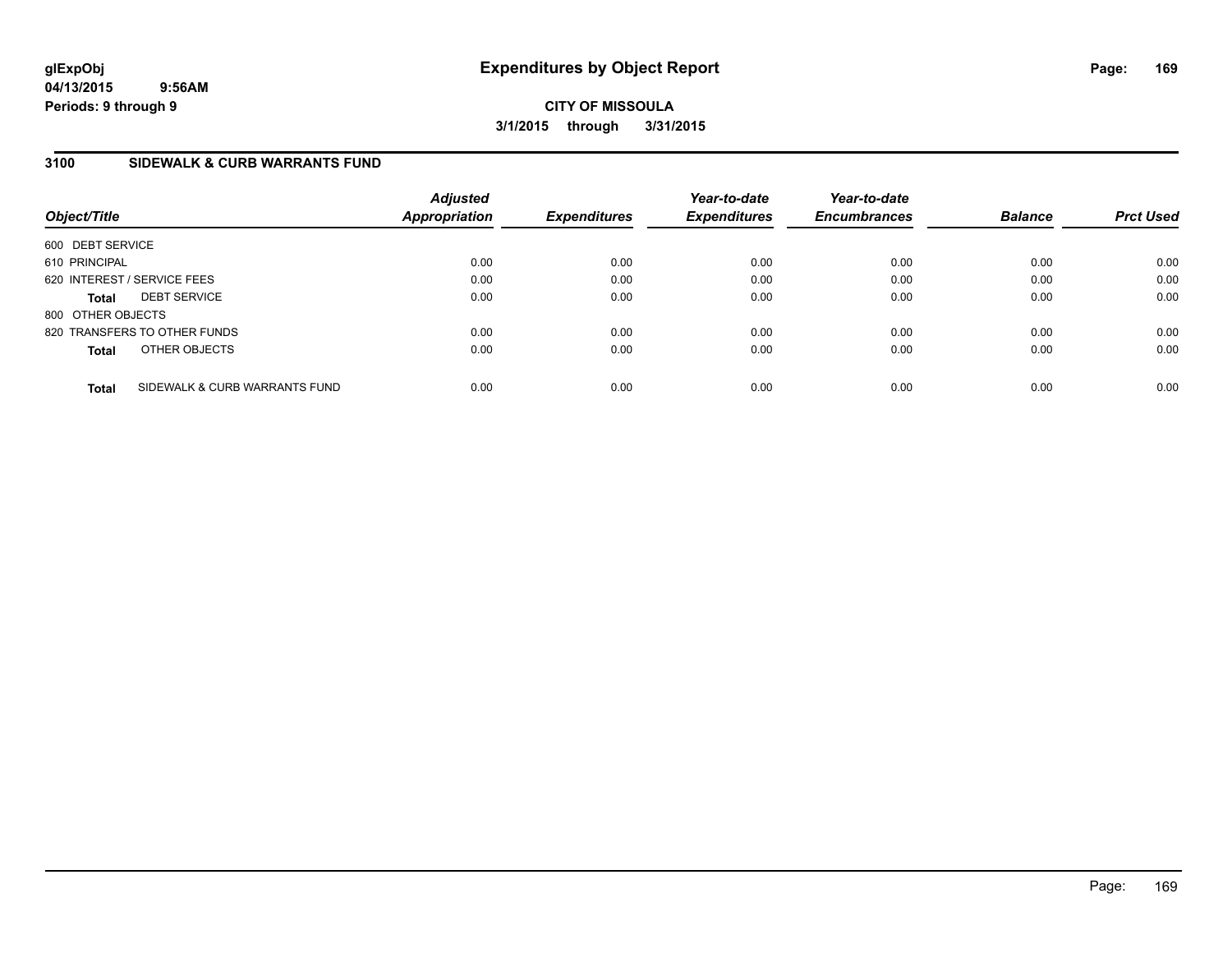#### **3200 FY99 SIDEWALK & CURB DEBT SERVICE FUND**

| Object/Title                        | <b>Adjusted</b><br><b>Appropriation</b> | <b>Expenditures</b> | Year-to-date<br><b>Expenditures</b> | Year-to-date<br><b>Encumbrances</b> | <b>Balance</b> | <b>Prct Used</b> |
|-------------------------------------|-----------------------------------------|---------------------|-------------------------------------|-------------------------------------|----------------|------------------|
|                                     |                                         |                     |                                     |                                     |                |                  |
| 600 DEBT SERVICE                    |                                         |                     |                                     |                                     |                |                  |
| 610 PRINCIPAL                       | 0.00                                    | 0.00                | 0.00                                | 0.00                                | 0.00           | 0.00             |
| 620 INTEREST / SERVICE FEES         | 0.00                                    | 0.00                | 0.00                                | 0.00                                | 0.00           | 0.00             |
| <b>DEBT SERVICE</b><br><b>Total</b> | 0.00                                    | 0.00                | 0.00                                | 0.00                                | 0.00           | 0.00             |
| 800 OTHER OBJECTS                   |                                         |                     |                                     |                                     |                |                  |
| 820 TRANSFERS TO OTHER FUNDS        | 0.00                                    | 0.00                | 0.00                                | 0.00                                | 0.00           | 0.00             |
| OTHER OBJECTS<br><b>Total</b>       | 0.00                                    | 0.00                | 0.00                                | 0.00                                | 0.00           | 0.00             |
| NON-DEPARTMENTAL<br><b>Total</b>    | 0.00                                    | 0.00                | 0.00                                | 0.00                                | 0.00           | 0.00             |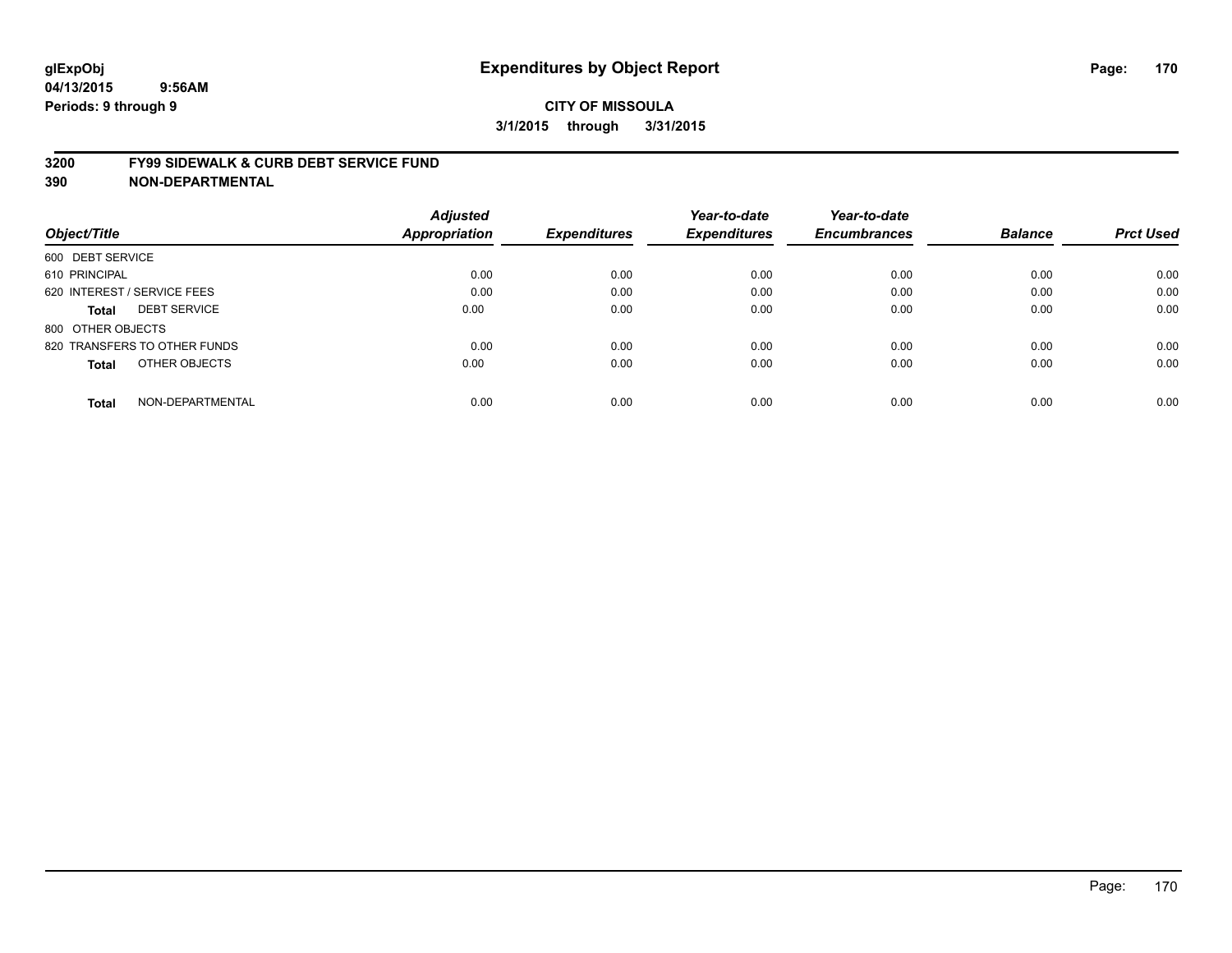**CITY OF MISSOULA 3/1/2015 through 3/31/2015**

#### **3200 FY99 SIDEWALK & CURB DEBT SERVICE FUND**

| Object/Title      |                                              | <b>Adjusted</b><br>Appropriation | <b>Expenditures</b> | Year-to-date<br><b>Expenditures</b> | Year-to-date<br><b>Encumbrances</b> | <b>Balance</b> | <b>Prct Used</b> |
|-------------------|----------------------------------------------|----------------------------------|---------------------|-------------------------------------|-------------------------------------|----------------|------------------|
| 600 DEBT SERVICE  |                                              |                                  |                     |                                     |                                     |                |                  |
| 610 PRINCIPAL     |                                              | 0.00                             | 0.00                | 0.00                                | 0.00                                | 0.00           | 0.00             |
|                   | 620 INTEREST / SERVICE FEES                  | 0.00                             | 0.00                | 0.00                                | 0.00                                | 0.00           | 0.00             |
| <b>Total</b>      | <b>DEBT SERVICE</b>                          | 0.00                             | 0.00                | 0.00                                | 0.00                                | 0.00           | 0.00             |
| 800 OTHER OBJECTS |                                              |                                  |                     |                                     |                                     |                |                  |
|                   | 820 TRANSFERS TO OTHER FUNDS                 | 0.00                             | 0.00                | 0.00                                | 0.00                                | 0.00           | 0.00             |
| <b>Total</b>      | OTHER OBJECTS                                | 0.00                             | 0.00                | 0.00                                | 0.00                                | 0.00           | 0.00             |
| <b>Total</b>      | <b>FY99 SIDEWALK &amp; CURB DEBT SERVICE</b> | 0.00                             | 0.00                | 0.00                                | 0.00                                | 0.00           | 0.00             |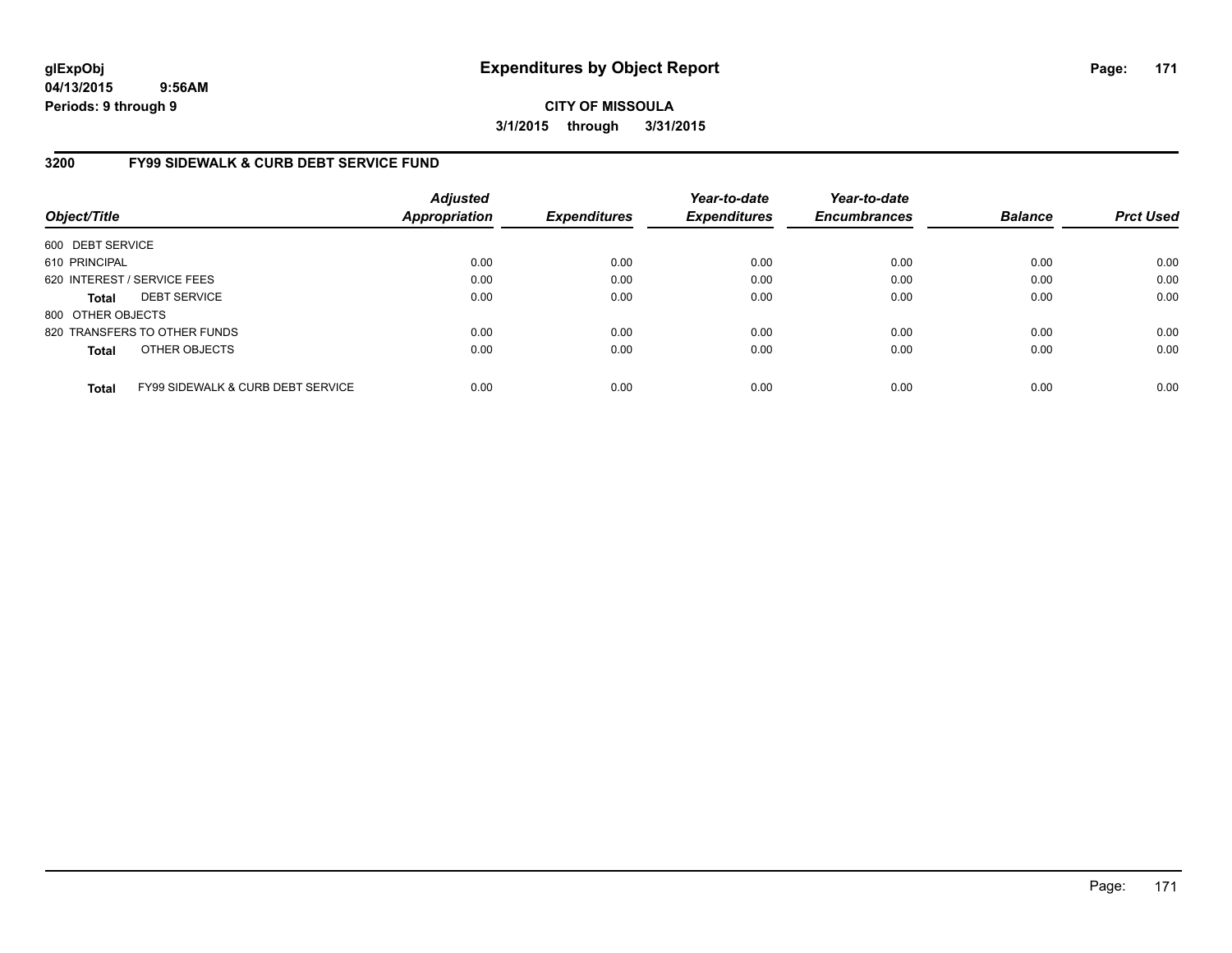#### **3300 FY00 SIDEWALK & CURB DEBT SERVICE FUND**

| Object/Title                        | <b>Adjusted</b><br><b>Appropriation</b> | <b>Expenditures</b> | Year-to-date<br><b>Expenditures</b> | Year-to-date<br><b>Encumbrances</b> | <b>Balance</b> | <b>Prct Used</b> |
|-------------------------------------|-----------------------------------------|---------------------|-------------------------------------|-------------------------------------|----------------|------------------|
| 600 DEBT SERVICE                    |                                         |                     |                                     |                                     |                |                  |
| 610 PRINCIPAL                       | 0.00                                    | 0.00                | 0.00                                | 0.00                                | 0.00           | 0.00             |
| 620 INTEREST / SERVICE FEES         | 0.00                                    | 0.00                | 0.00                                | 0.00                                | 0.00           | 0.00             |
| <b>DEBT SERVICE</b><br><b>Total</b> | 0.00                                    | 0.00                | 0.00                                | 0.00                                | 0.00           | 0.00             |
| NON-DEPARTMENTAL<br><b>Total</b>    | 0.00                                    | 0.00                | 0.00                                | 0.00                                | 0.00           | 0.00             |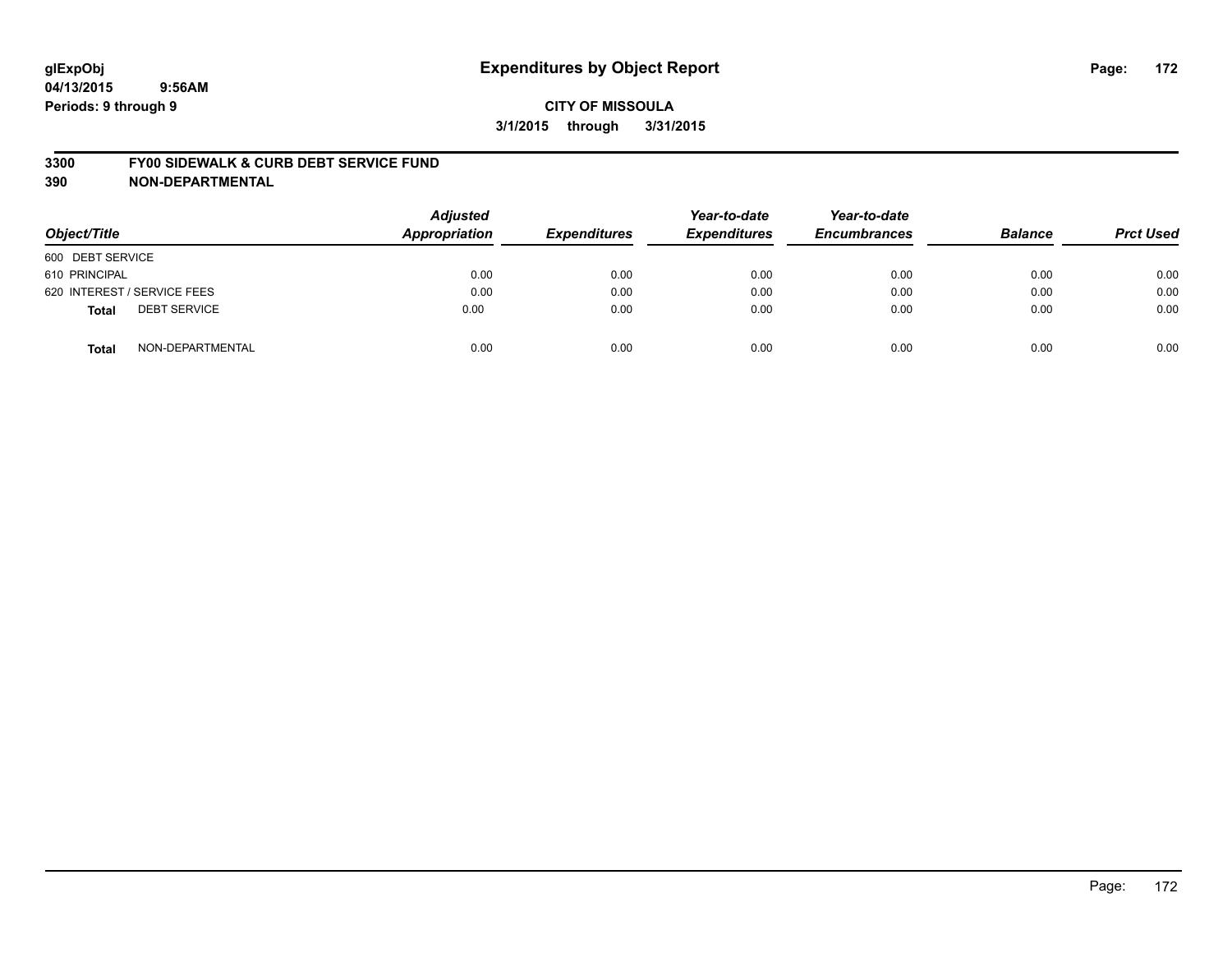# **glExpObj Expenditures by Object Report Page: 173**

**04/13/2015 9:56AM Periods: 9 through 9**

**CITY OF MISSOULA 3/1/2015 through 3/31/2015**

#### **3300 FY00 SIDEWALK & CURB DEBT SERVICE FUND**

| Object/Title     |                                   | <b>Adjusted</b><br>Appropriation | <b>Expenditures</b> | Year-to-date<br><b>Expenditures</b> | Year-to-date<br><b>Encumbrances</b> | <b>Balance</b> | <b>Prct Used</b> |
|------------------|-----------------------------------|----------------------------------|---------------------|-------------------------------------|-------------------------------------|----------------|------------------|
| 600 DEBT SERVICE |                                   |                                  |                     |                                     |                                     |                |                  |
| 610 PRINCIPAL    |                                   | 0.00                             | 0.00                | 0.00                                | 0.00                                | 0.00           | 0.00             |
|                  | 620 INTEREST / SERVICE FEES       | 0.00                             | 0.00                | 0.00                                | 0.00                                | 0.00           | 0.00             |
| <b>Total</b>     | <b>DEBT SERVICE</b>               | 0.00                             | 0.00                | 0.00                                | 0.00                                | 0.00           | 0.00             |
| <b>Total</b>     | FY00 SIDEWALK & CURB DEBT SERVICE | 0.00                             | 0.00                | 0.00                                | 0.00                                | 0.00           | 0.00             |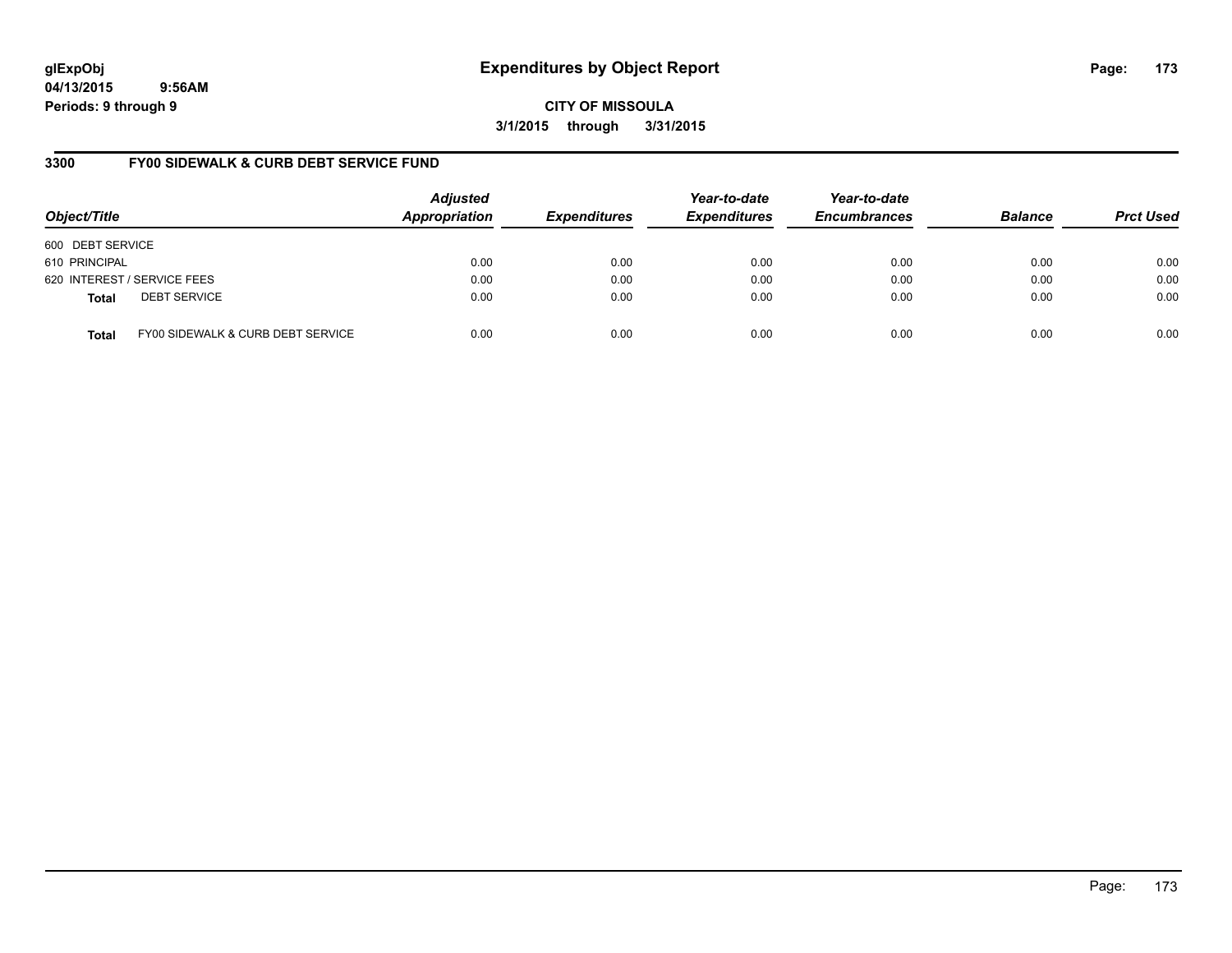# **3305 JUDGMENT LEVIES**

| Object/Title                        | <b>Adjusted</b><br>Appropriation<br><b>Expenditures</b> |      | Year-to-date<br><b>Expenditures</b> | Year-to-date<br><b>Encumbrances</b> | <b>Balance</b> | <b>Prct Used</b> |
|-------------------------------------|---------------------------------------------------------|------|-------------------------------------|-------------------------------------|----------------|------------------|
| 600 DEBT SERVICE                    |                                                         |      |                                     |                                     |                |                  |
| 615 JUDGMENT LEVY DEBT PAYMENT      | 0.00                                                    | 0.00 | 0.00                                | 0.00                                | 0.00           | 0.00             |
| <b>DEBT SERVICE</b><br><b>Total</b> | 0.00                                                    | 0.00 | 0.00                                | 0.00                                | 0.00           | 0.00             |
| NON-DEPARTMENTAL<br><b>Total</b>    | 0.00                                                    | 0.00 | 0.00                                | 0.00                                | 0.00           | 0.00             |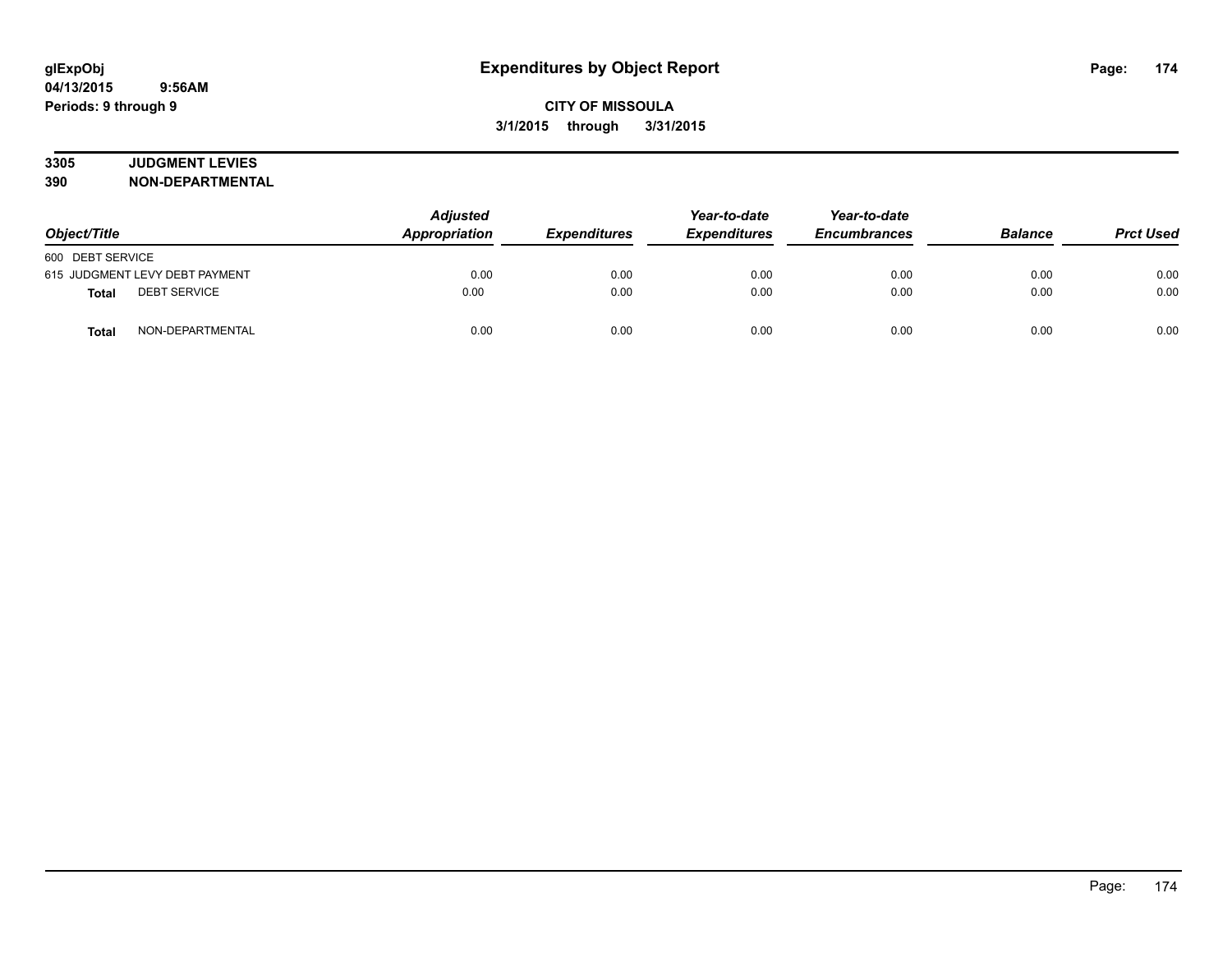**CITY OF MISSOULA 3/1/2015 through 3/31/2015**

**3305 JUDGMENT LEVIES**

| Object/Title                           | <b>Adjusted</b><br>Appropriation | <b>Expenditures</b> | Year-to-date<br><b>Expenditures</b> | Year-to-date<br><b>Encumbrances</b> | <b>Balance</b> | <b>Prct Used</b> |
|----------------------------------------|----------------------------------|---------------------|-------------------------------------|-------------------------------------|----------------|------------------|
| 600 DEBT SERVICE                       |                                  |                     |                                     |                                     |                |                  |
| 615 JUDGMENT LEVY DEBT PAYMENT         | 0.00                             | 0.00                | 0.00                                | 0.00                                | 0.00           | 0.00             |
| <b>DEBT SERVICE</b><br><b>Total</b>    | 0.00                             | 0.00                | 0.00                                | 0.00                                | 0.00           | 0.00             |
| <b>JUDGMENT LEVIES</b><br><b>Total</b> | 0.00                             | 0.00                | 0.00                                | 0.00                                | 0.00           | 0.00             |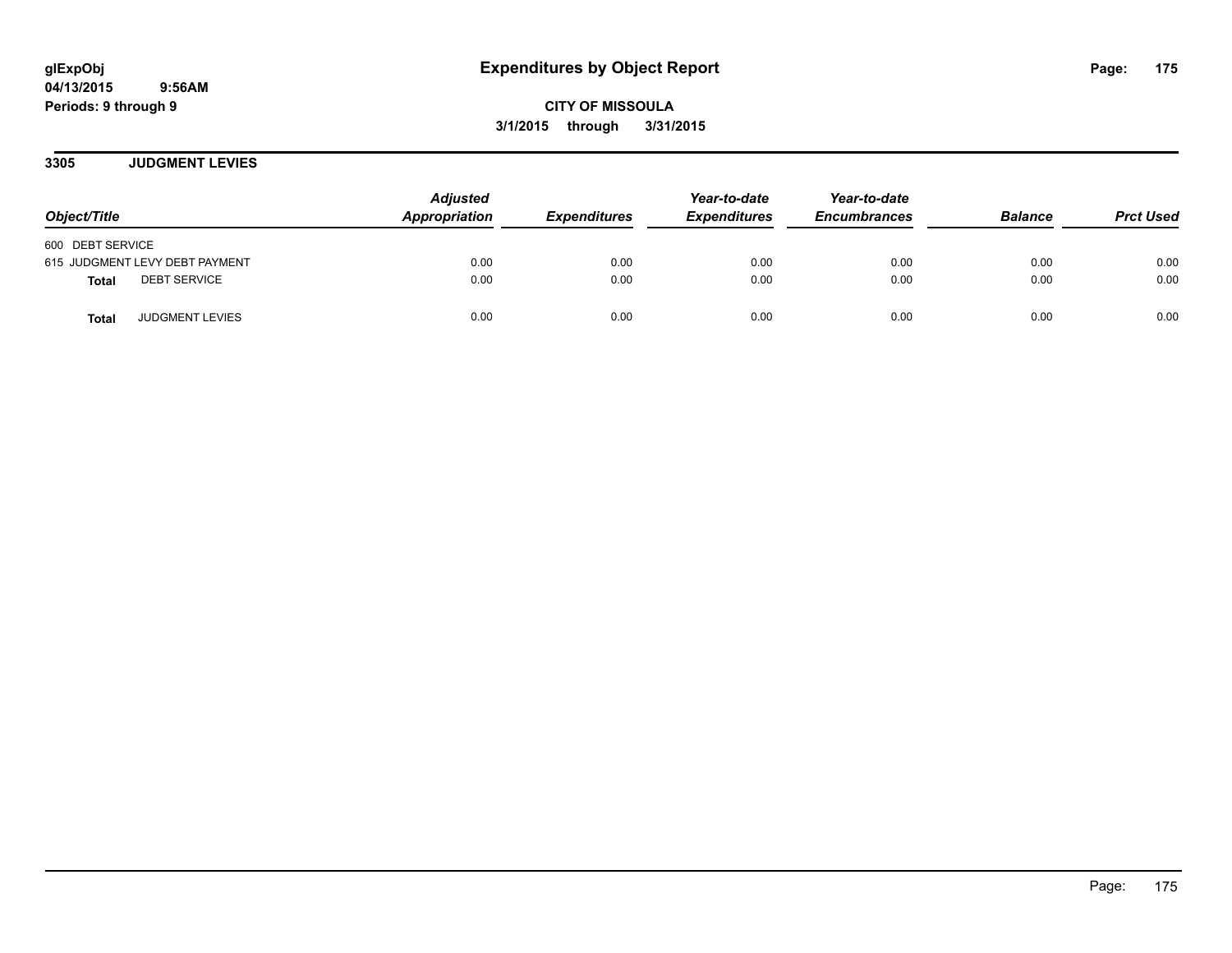#### **3400 FY01 SIDEWALK & CURB DEBT SERVICE FUND**

| Object/Title                        | <b>Adjusted</b><br><b>Appropriation</b> | <b>Expenditures</b> | Year-to-date<br><b>Expenditures</b> | Year-to-date<br><b>Encumbrances</b> | <b>Balance</b> | <b>Prct Used</b> |
|-------------------------------------|-----------------------------------------|---------------------|-------------------------------------|-------------------------------------|----------------|------------------|
| 600 DEBT SERVICE                    |                                         |                     |                                     |                                     |                |                  |
| 610 PRINCIPAL                       | 0.00                                    | 0.00                | 0.00                                | 0.00                                | 0.00           | 0.00             |
| 620 INTEREST / SERVICE FEES         | 0.00                                    | 0.00                | 0.00                                | 0.00                                | 0.00           | 0.00             |
| <b>DEBT SERVICE</b><br><b>Total</b> | 0.00                                    | 0.00                | 0.00                                | 0.00                                | 0.00           | 0.00             |
| NON-DEPARTMENTAL<br><b>Total</b>    | 0.00                                    | 0.00                | 0.00                                | 0.00                                | 0.00           | 0.00             |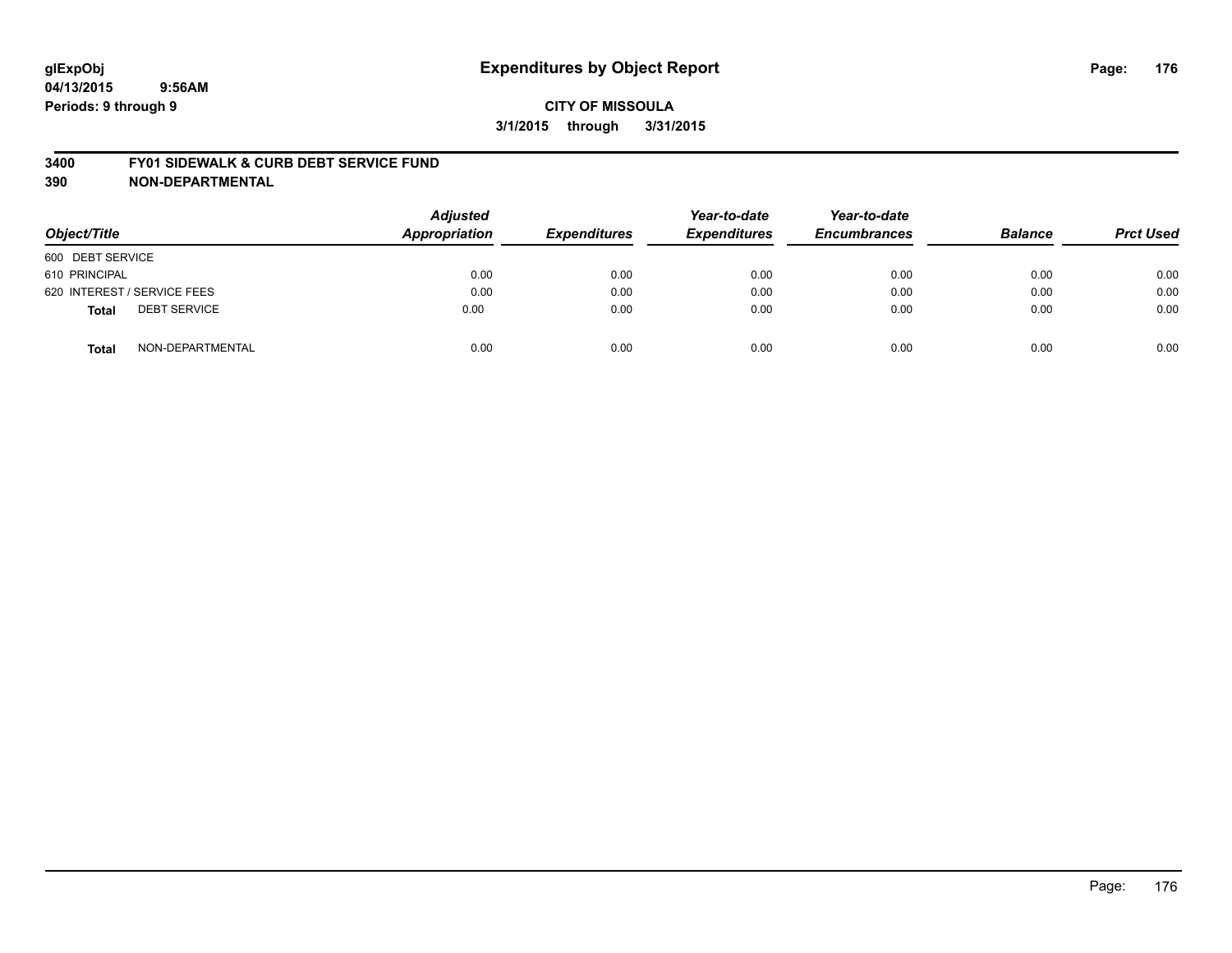# **glExpObj Expenditures by Object Report Page: 177**

**04/13/2015 9:56AM Periods: 9 through 9**

**CITY OF MISSOULA 3/1/2015 through 3/31/2015**

#### **3400 FY01 SIDEWALK & CURB DEBT SERVICE FUND**

| Object/Title     |                                              | <b>Adjusted</b><br>Appropriation | <b>Expenditures</b> | Year-to-date<br><b>Expenditures</b> | Year-to-date<br><b>Encumbrances</b> | <b>Balance</b> | <b>Prct Used</b> |
|------------------|----------------------------------------------|----------------------------------|---------------------|-------------------------------------|-------------------------------------|----------------|------------------|
| 600 DEBT SERVICE |                                              |                                  |                     |                                     |                                     |                |                  |
| 610 PRINCIPAL    |                                              | 0.00                             | 0.00                | 0.00                                | 0.00                                | 0.00           | 0.00             |
|                  | 620 INTEREST / SERVICE FEES                  | 0.00                             | 0.00                | 0.00                                | 0.00                                | 0.00           | 0.00             |
| <b>Total</b>     | <b>DEBT SERVICE</b>                          | 0.00                             | 0.00                | 0.00                                | 0.00                                | 0.00           | 0.00             |
| <b>Total</b>     | <b>FY01 SIDEWALK &amp; CURB DEBT SERVICE</b> | 0.00                             | 0.00                | 0.00                                | 0.00                                | 0.00           | 0.00             |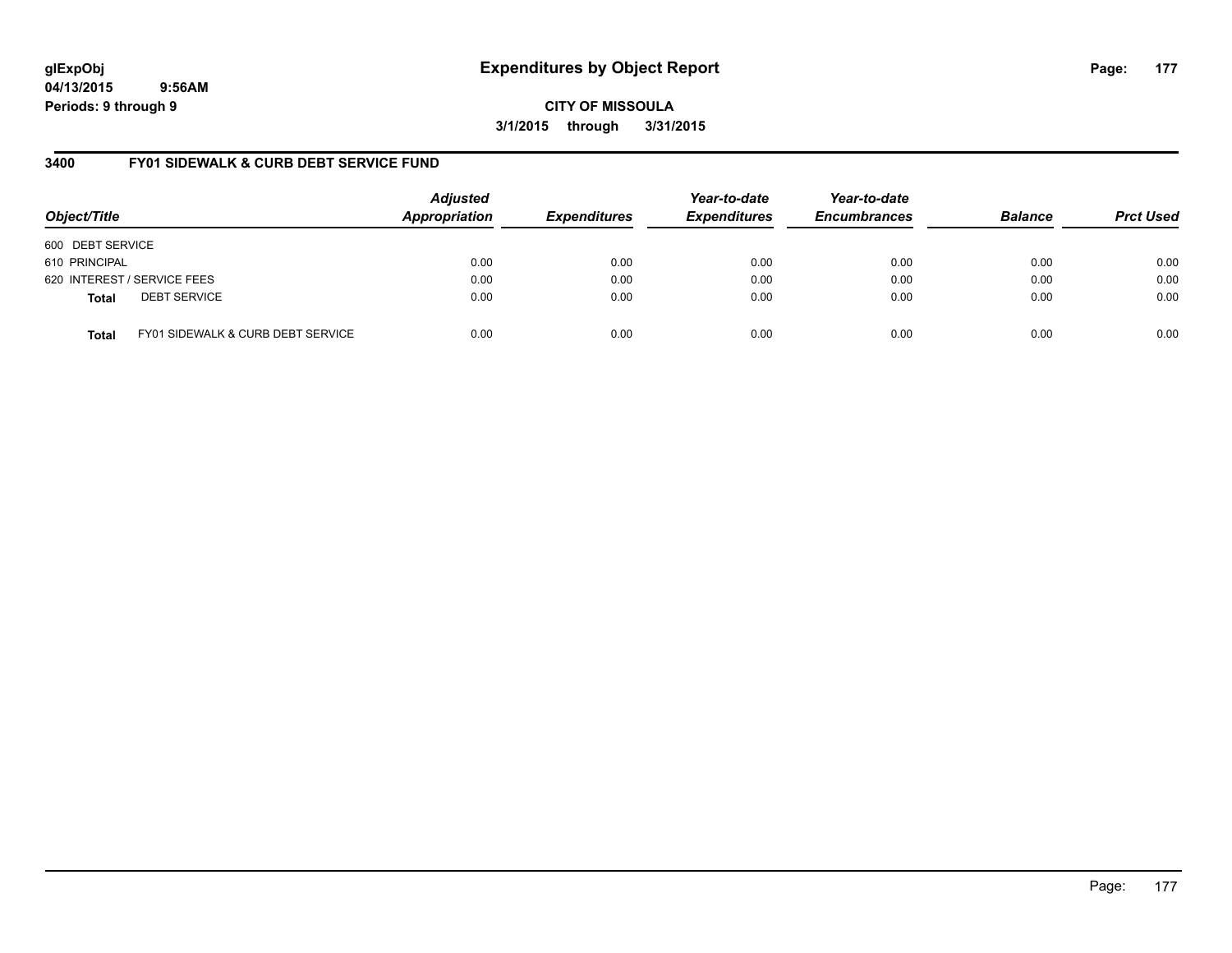#### **3410 FY02 SIDEWALK & CURB DEBT SERVICE FUND**

| Object/Title                        | <b>Adjusted</b><br><b>Appropriation</b> | <b>Expenditures</b> | Year-to-date<br><b>Expenditures</b> | Year-to-date<br><b>Encumbrances</b> | <b>Balance</b> | <b>Prct Used</b> |
|-------------------------------------|-----------------------------------------|---------------------|-------------------------------------|-------------------------------------|----------------|------------------|
| 600 DEBT SERVICE                    |                                         |                     |                                     |                                     |                |                  |
| 610 PRINCIPAL                       | 0.00                                    | 0.00                | 0.00                                | 0.00                                | 0.00           | 0.00             |
| 620 INTEREST / SERVICE FEES         | 0.00                                    | 0.00                | 350.00                              | 0.00                                | $-350.00$      | 0.00             |
| <b>DEBT SERVICE</b><br><b>Total</b> | 0.00                                    | 0.00                | 350.00                              | 0.00                                | $-350.00$      | 0.00             |
| NON-DEPARTMENTAL<br><b>Total</b>    | 0.00                                    | 0.00                | 350.00                              | 0.00                                | $-350.00$      | 0.00             |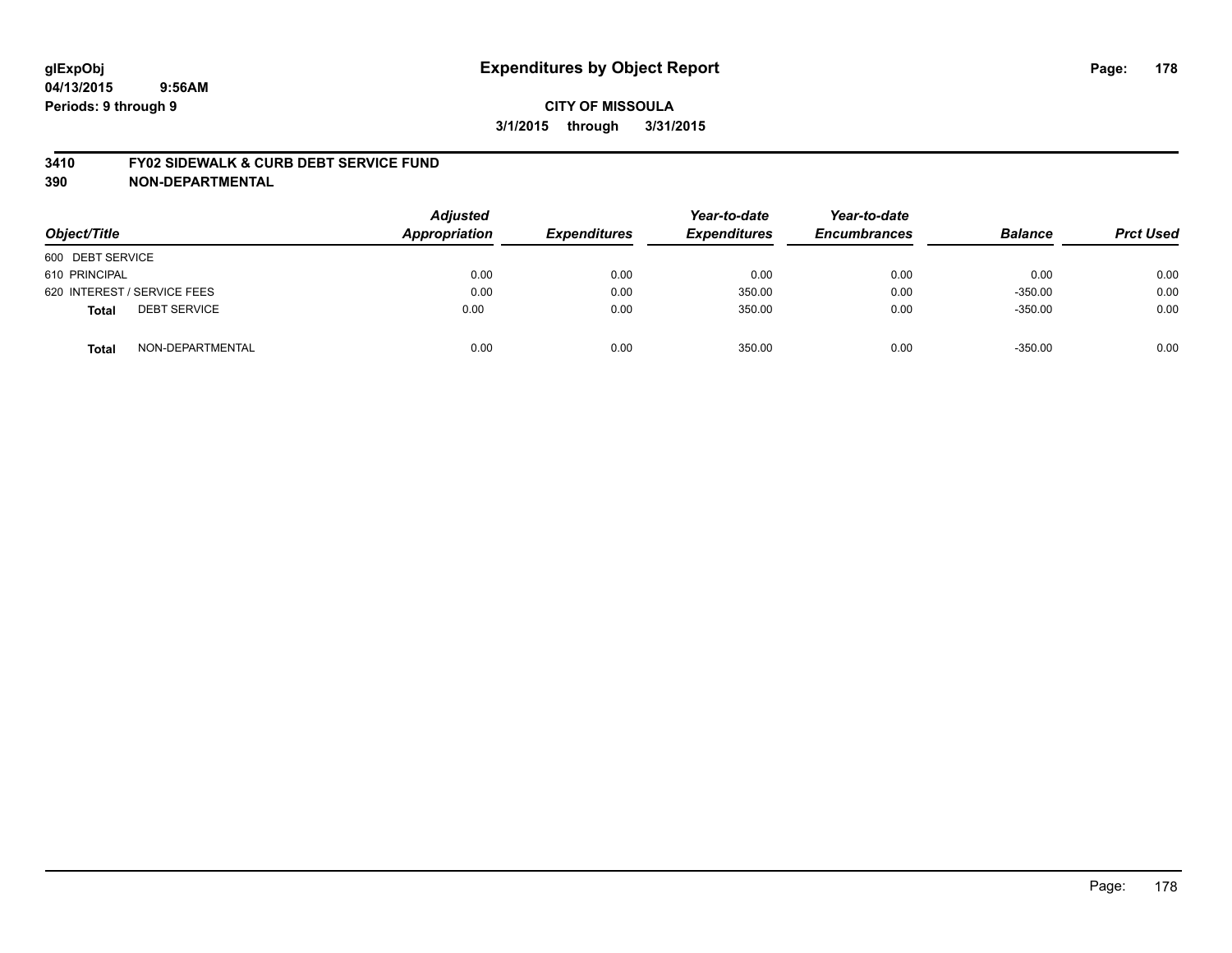# **glExpObj Expenditures by Object Report Page: 179**

**04/13/2015 9:56AM Periods: 9 through 9**

**3/1/2015 through 3/31/2015**

### **3410 FY02 SIDEWALK & CURB DEBT SERVICE FUND**

| Object/Title     |                                   | <b>Adjusted</b><br>Appropriation | <i><b>Expenditures</b></i> | Year-to-date<br><b>Expenditures</b> | Year-to-date<br><b>Encumbrances</b> | <b>Balance</b> | <b>Prct Used</b> |
|------------------|-----------------------------------|----------------------------------|----------------------------|-------------------------------------|-------------------------------------|----------------|------------------|
| 600 DEBT SERVICE |                                   |                                  |                            |                                     |                                     |                |                  |
| 610 PRINCIPAL    |                                   | 0.00                             | 0.00                       | 0.00                                | 0.00                                | 0.00           | 0.00             |
|                  | 620 INTEREST / SERVICE FEES       | 0.00                             | 0.00                       | 350.00                              | 0.00                                | $-350.00$      | 0.00             |
| <b>Total</b>     | <b>DEBT SERVICE</b>               | 0.00                             | 0.00                       | 350.00                              | 0.00                                | $-350.00$      | 0.00             |
| <b>Total</b>     | FY02 SIDEWALK & CURB DEBT SERVICE | 0.00                             | 0.00                       | 350.00                              | 0.00                                | $-350.00$      | 0.00             |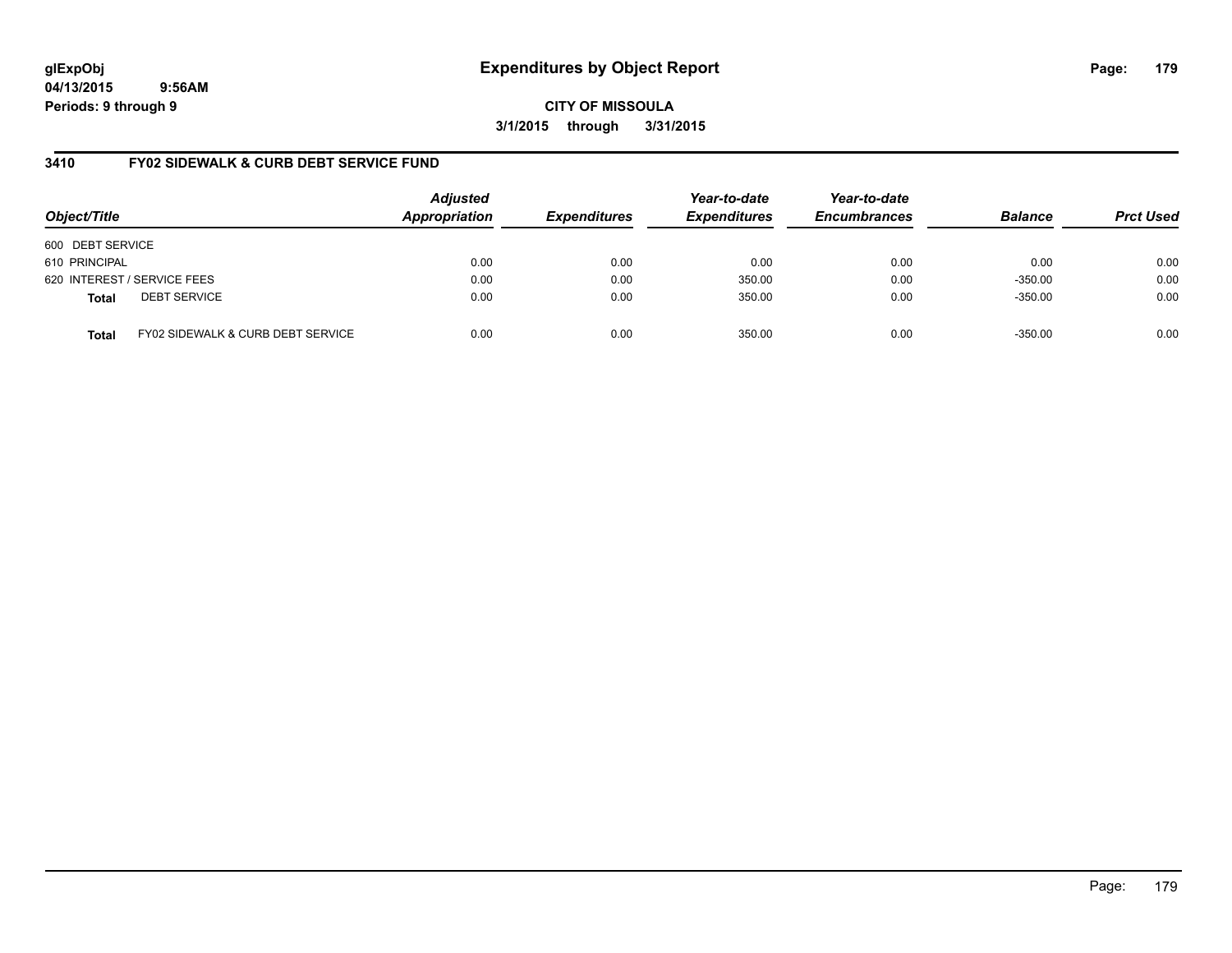#### **3420 FY03 SIDEWALK & CURB DEBT SERVICE**

|                             |                           | <b>Adjusted</b>      |                     | Year-to-date        | Year-to-date        |                |                  |
|-----------------------------|---------------------------|----------------------|---------------------|---------------------|---------------------|----------------|------------------|
| Object/Title                |                           | <b>Appropriation</b> | <b>Expenditures</b> | <b>Expenditures</b> | <b>Encumbrances</b> | <b>Balance</b> | <b>Prct Used</b> |
| 500 FIXED CHARGES           |                           |                      |                     |                     |                     |                |                  |
|                             | 550 MERCHANT SERVICE FEES | 0.00                 | 0.00                | 0.00                | 0.00                | 0.00           | 0.00             |
| <b>Total</b>                | <b>FIXED CHARGES</b>      | 0.00                 | 0.00                | 0.00                | 0.00                | 0.00           | 0.00             |
| 600 DEBT SERVICE            |                           |                      |                     |                     |                     |                |                  |
| 610 PRINCIPAL               |                           | 25,000.00            | 0.00                | 0.00                | 0.00                | 25,000.00      | 0.00             |
| 620 INTEREST / SERVICE FEES |                           | 1.300.00             | 0.00                | 825.00              | 0.00                | 475.00         | 63.46            |
| <b>Total</b>                | <b>DEBT SERVICE</b>       | 26.300.00            | 0.00                | 825.00              | 0.00                | 25.475.00      | 3.14             |
| <b>Total</b>                | NON-DEPARTMENTAL          | 26.300.00            | 0.00                | 825.00              | 0.00                | 25.475.00      | 3.14             |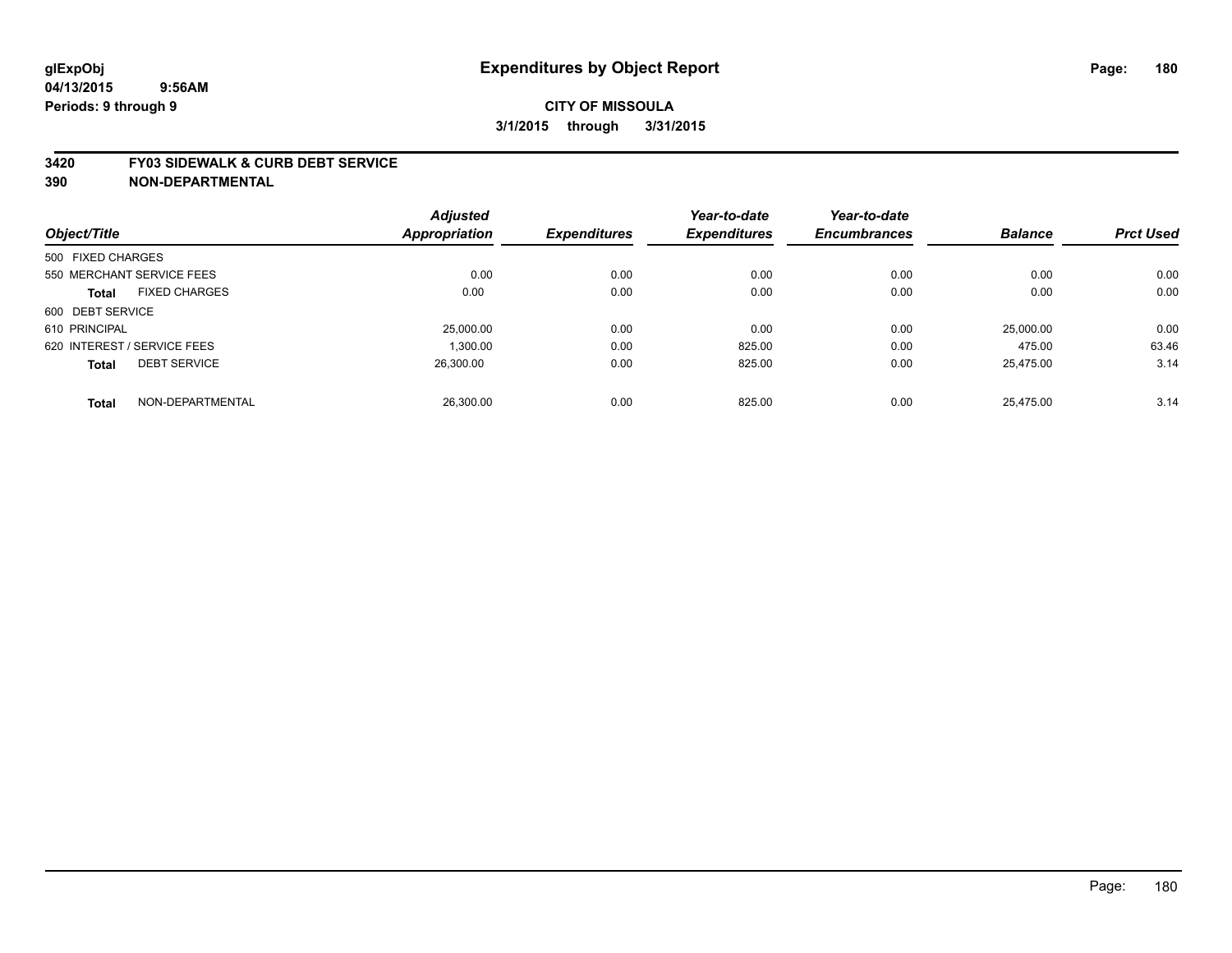# **CITY OF MISSOULA 3/1/2015 through 3/31/2015**

# **3420 FY03 SIDEWALK & CURB DEBT SERVICE**

| Object/Title      |                                   | Adjusted<br><b>Appropriation</b> | <b>Expenditures</b> | Year-to-date<br><b>Expenditures</b> | Year-to-date<br><b>Encumbrances</b> | <b>Balance</b> | <b>Prct Used</b> |
|-------------------|-----------------------------------|----------------------------------|---------------------|-------------------------------------|-------------------------------------|----------------|------------------|
| 500 FIXED CHARGES |                                   |                                  |                     |                                     |                                     |                |                  |
|                   | 550 MERCHANT SERVICE FEES         | 0.00                             | 0.00                | 0.00                                | 0.00                                | 0.00           | 0.00             |
| <b>Total</b>      | <b>FIXED CHARGES</b>              | 0.00                             | 0.00                | 0.00                                | 0.00                                | 0.00           | 0.00             |
| 600 DEBT SERVICE  |                                   |                                  |                     |                                     |                                     |                |                  |
| 610 PRINCIPAL     |                                   | 25.000.00                        | 0.00                | 0.00                                | 0.00                                | 25,000.00      | 0.00             |
|                   | 620 INTEREST / SERVICE FEES       | 1.300.00                         | 0.00                | 825.00                              | 0.00                                | 475.00         | 63.46            |
| <b>Total</b>      | <b>DEBT SERVICE</b>               | 26.300.00                        | 0.00                | 825.00                              | 0.00                                | 25.475.00      | 3.14             |
| <b>Total</b>      | FY03 SIDEWALK & CURB DEBT SERVICE | 26,300.00                        | 0.00                | 825.00                              | 0.00                                | 25.475.00      | 3.14             |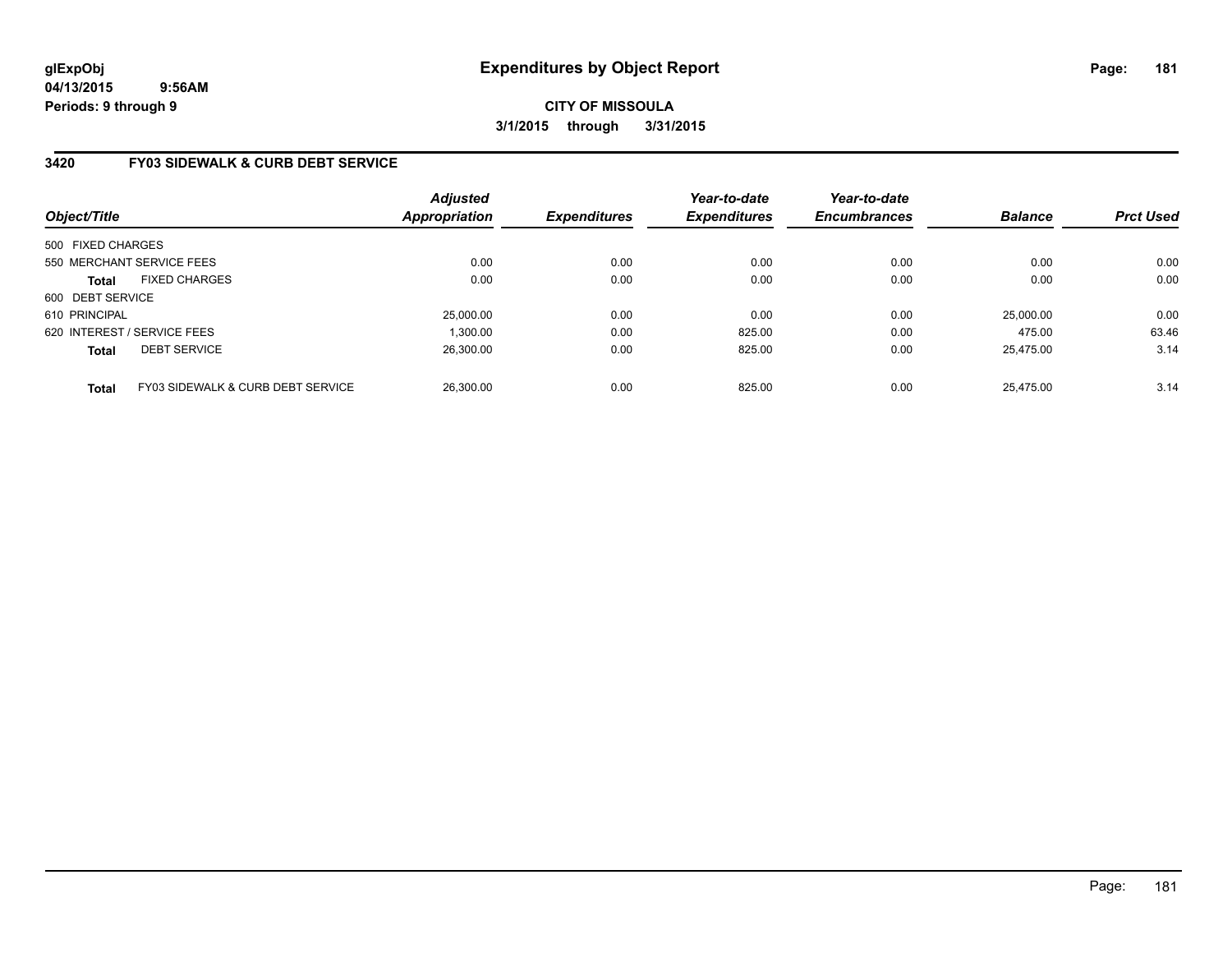### **3430 FY04 SIDEWALK CURB DEBT SERVICE**

| Object/Title                        | <b>Adjusted</b><br>Appropriation | <b>Expenditures</b> | Year-to-date<br><b>Expenditures</b> | Year-to-date<br><b>Encumbrances</b> | <b>Balance</b> | <b>Prct Used</b> |
|-------------------------------------|----------------------------------|---------------------|-------------------------------------|-------------------------------------|----------------|------------------|
| 600 DEBT SERVICE                    |                                  |                     |                                     |                                     |                |                  |
| 610 PRINCIPAL                       | 10,000.00                        | 0.00                | 0.00                                | 0.00                                | 10,000.00      | 0.00             |
| 620 INTEREST / SERVICE FEES         | 1.295.00                         | 0.00                | 822.50                              | 0.00                                | 472.50         | 63.51            |
| <b>DEBT SERVICE</b><br><b>Total</b> | 11,295.00                        | 0.00                | 822.50                              | 0.00                                | 10.472.50      | 7.28             |
| NON-DEPARTMENTAL<br><b>Total</b>    | 11.295.00                        | 0.00                | 822.50                              | 0.00                                | 10.472.50      | 7.28             |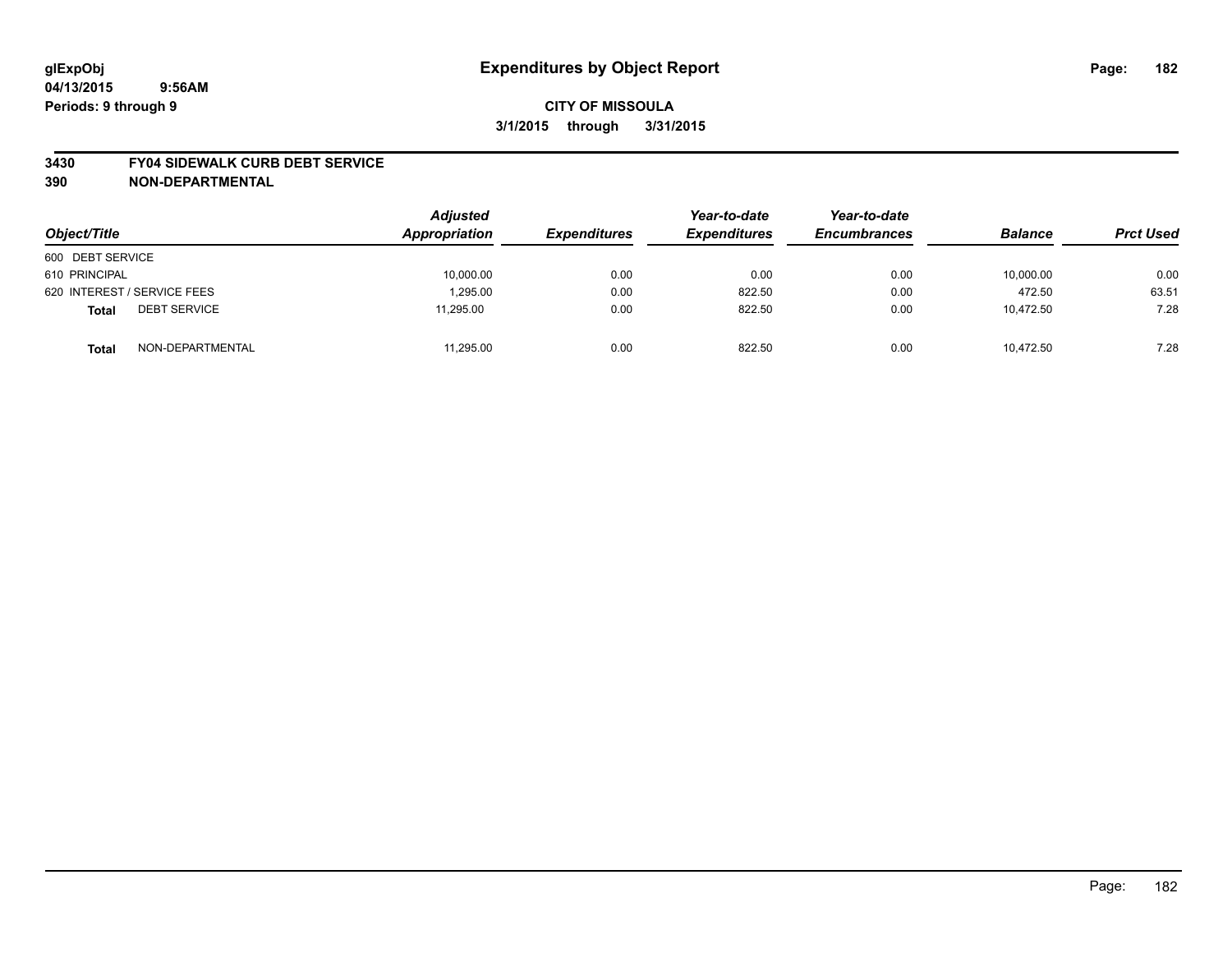**CITY OF MISSOULA 3/1/2015 through 3/31/2015**

## **3430 FY04 SIDEWALK CURB DEBT SERVICE**

| Object/Title                |                                        | <b>Adjusted</b><br>Appropriation | <b>Expenditures</b> | Year-to-date<br><b>Expenditures</b> | Year-to-date<br><b>Encumbrances</b> | <b>Balance</b> | <b>Prct Used</b> |
|-----------------------------|----------------------------------------|----------------------------------|---------------------|-------------------------------------|-------------------------------------|----------------|------------------|
| 600 DEBT SERVICE            |                                        |                                  |                     |                                     |                                     |                |                  |
| 610 PRINCIPAL               |                                        | 10,000.00                        | 0.00                | 0.00                                | 0.00                                | 10,000.00      | 0.00             |
| 620 INTEREST / SERVICE FEES |                                        | 1,295.00                         | 0.00                | 822.50                              | 0.00                                | 472.50         | 63.51            |
| <b>Total</b>                | <b>DEBT SERVICE</b>                    | 11.295.00                        | 0.00                | 822.50                              | 0.00                                | 10.472.50      | 7.28             |
| <b>Total</b>                | <b>FY04 SIDEWALK CURB DEBT SERVICE</b> | 11.295.00                        | 0.00                | 822.50                              | 0.00                                | 10.472.50      | 7.28             |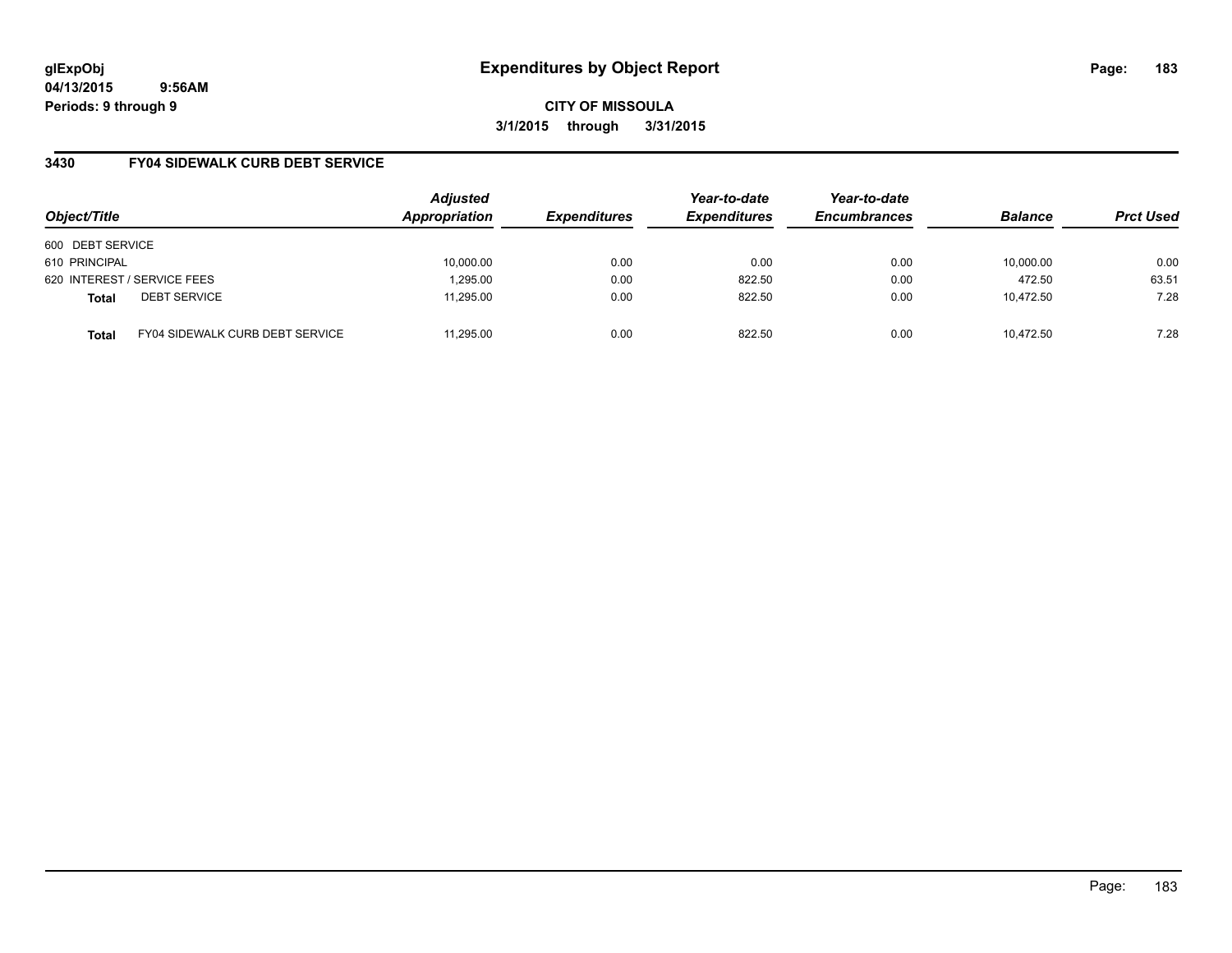**3440 FY 05 SIDEWALK AND CURB**

| Object/Title                        | Adjusted<br>Appropriation | <b>Expenditures</b> | Year-to-date<br><b>Expenditures</b> | Year-to-date<br><b>Encumbrances</b> | <b>Balance</b> | <b>Prct Used</b> |
|-------------------------------------|---------------------------|---------------------|-------------------------------------|-------------------------------------|----------------|------------------|
| 600 DEBT SERVICE                    |                           |                     |                                     |                                     |                |                  |
| 610 PRINCIPAL                       | 35,000.00                 | 0.00                | 0.00                                | 0.00                                | 35,000.00      | 0.00             |
| 620 INTEREST / SERVICE FEES         | 5.163.00                  | 0.00                | 2.756.25                            | 0.00                                | 2,406.75       | 53.38            |
| <b>DEBT SERVICE</b><br><b>Total</b> | 40,163.00                 | 0.00                | 2,756.25                            | 0.00                                | 37,406.75      | 6.86             |
| NON-DEPARTMENTAL<br><b>Total</b>    | 40,163.00                 | 0.00                | 2,756.25                            | 0.00                                | 37,406.75      | 6.86             |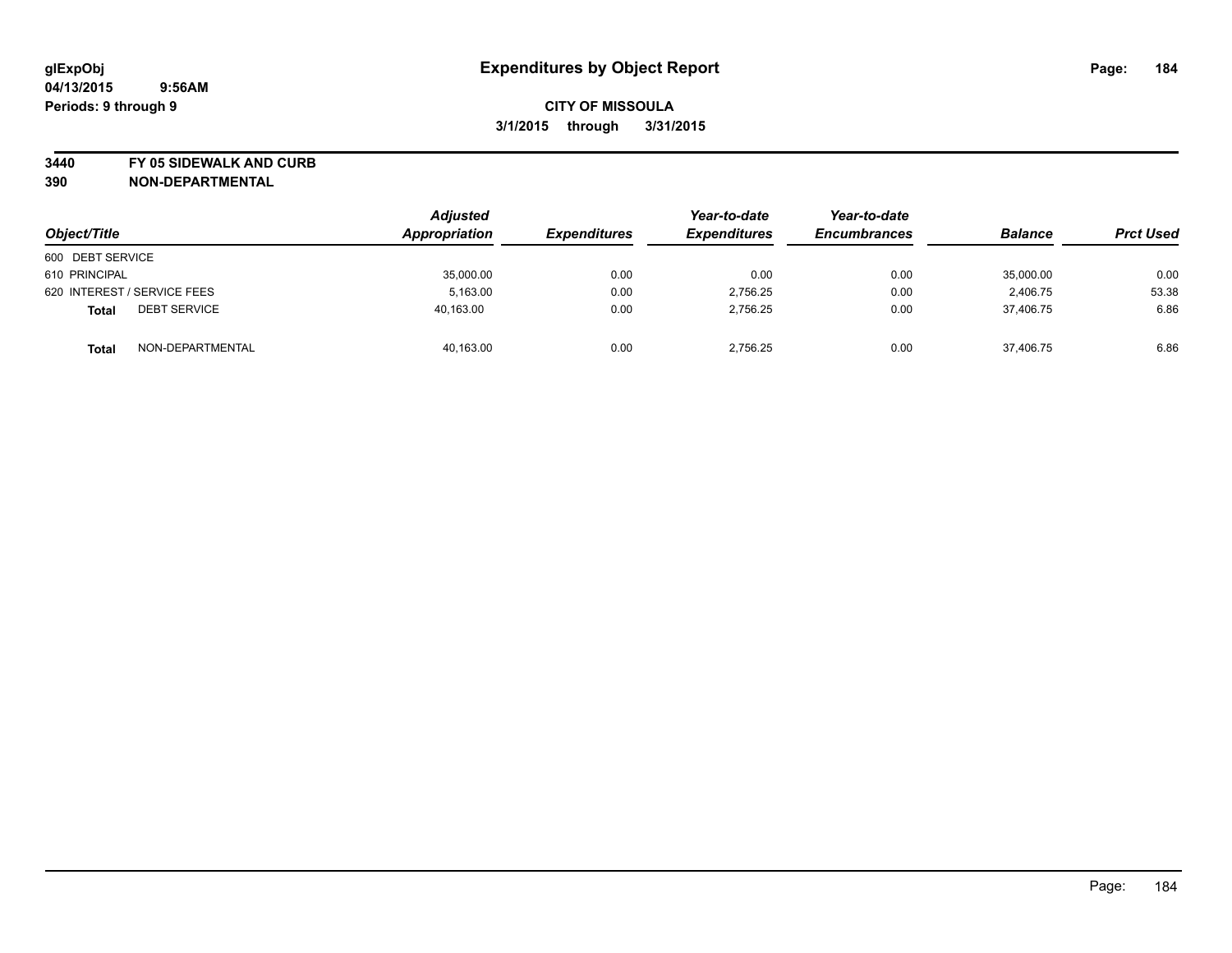**CITY OF MISSOULA 3/1/2015 through 3/31/2015**

## **3440 FY 05 SIDEWALK AND CURB**

|                                         | <b>Adjusted</b>      |                     | Year-to-date        | Year-to-date        |                |                  |
|-----------------------------------------|----------------------|---------------------|---------------------|---------------------|----------------|------------------|
| Object/Title                            | <b>Appropriation</b> | <b>Expenditures</b> | <b>Expenditures</b> | <b>Encumbrances</b> | <b>Balance</b> | <b>Prct Used</b> |
| 600 DEBT SERVICE                        |                      |                     |                     |                     |                |                  |
| 610 PRINCIPAL                           | 35,000.00            | 0.00                | 0.00                | 0.00                | 35,000.00      | 0.00             |
| 620 INTEREST / SERVICE FEES             | 5,163.00             | 0.00                | 2,756.25            | 0.00                | 2.406.75       | 53.38            |
| <b>DEBT SERVICE</b><br><b>Total</b>     | 40,163.00            | 0.00                | 2.756.25            | 0.00                | 37.406.75      | 6.86             |
| FY 05 SIDEWALK AND CURB<br><b>Total</b> | 40.163.00            | 0.00                | 2.756.25            | 0.00                | 37.406.75      | 6.86             |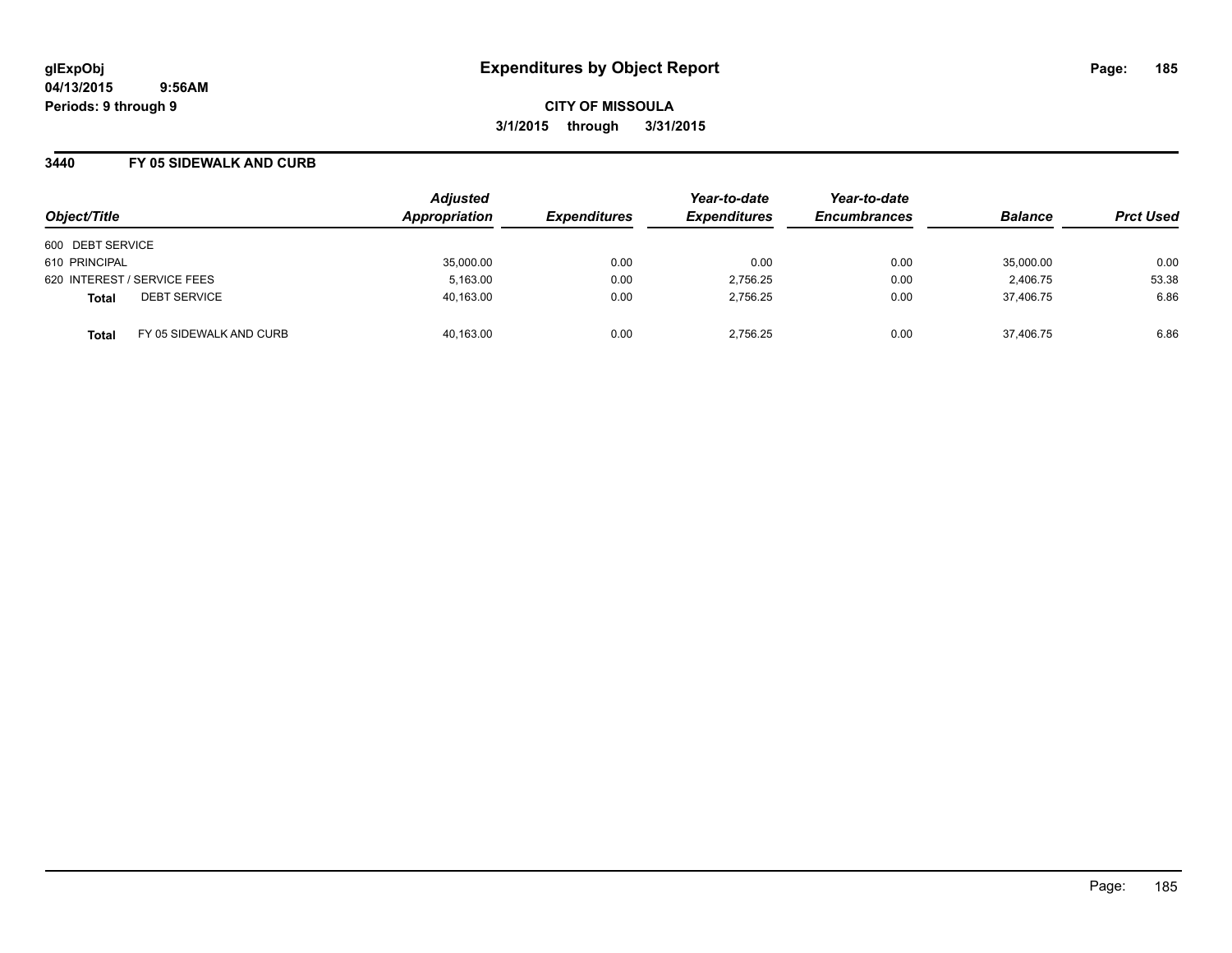**3450 FY 06 SIDEWALK AND CURB**

| Object/Title                        | <b>Adjusted</b><br>Appropriation | <b>Expenditures</b> | Year-to-date<br><b>Expenditures</b> | Year-to-date<br><b>Encumbrances</b> | <b>Balance</b> | <b>Prct Used</b> |
|-------------------------------------|----------------------------------|---------------------|-------------------------------------|-------------------------------------|----------------|------------------|
| 600 DEBT SERVICE                    |                                  |                     |                                     |                                     |                |                  |
| 610 PRINCIPAL                       | 25,000.00                        | 0.00                | 0.00                                | 0.00                                | 25,000.00      | 0.00             |
| 620 INTEREST / SERVICE FEES         | 4,569.00                         | 0.00                | 2,109.38                            | 0.00                                | 2,459.62       | 46.17            |
| <b>DEBT SERVICE</b><br><b>Total</b> | 29,569.00                        | 0.00                | 2,109.38                            | 0.00                                | 27.459.62      | 7.13             |
| NON-DEPARTMENTAL<br><b>Total</b>    | 29,569.00                        | 0.00                | 2,109.38                            | 0.00                                | 27,459.62      | 7.13             |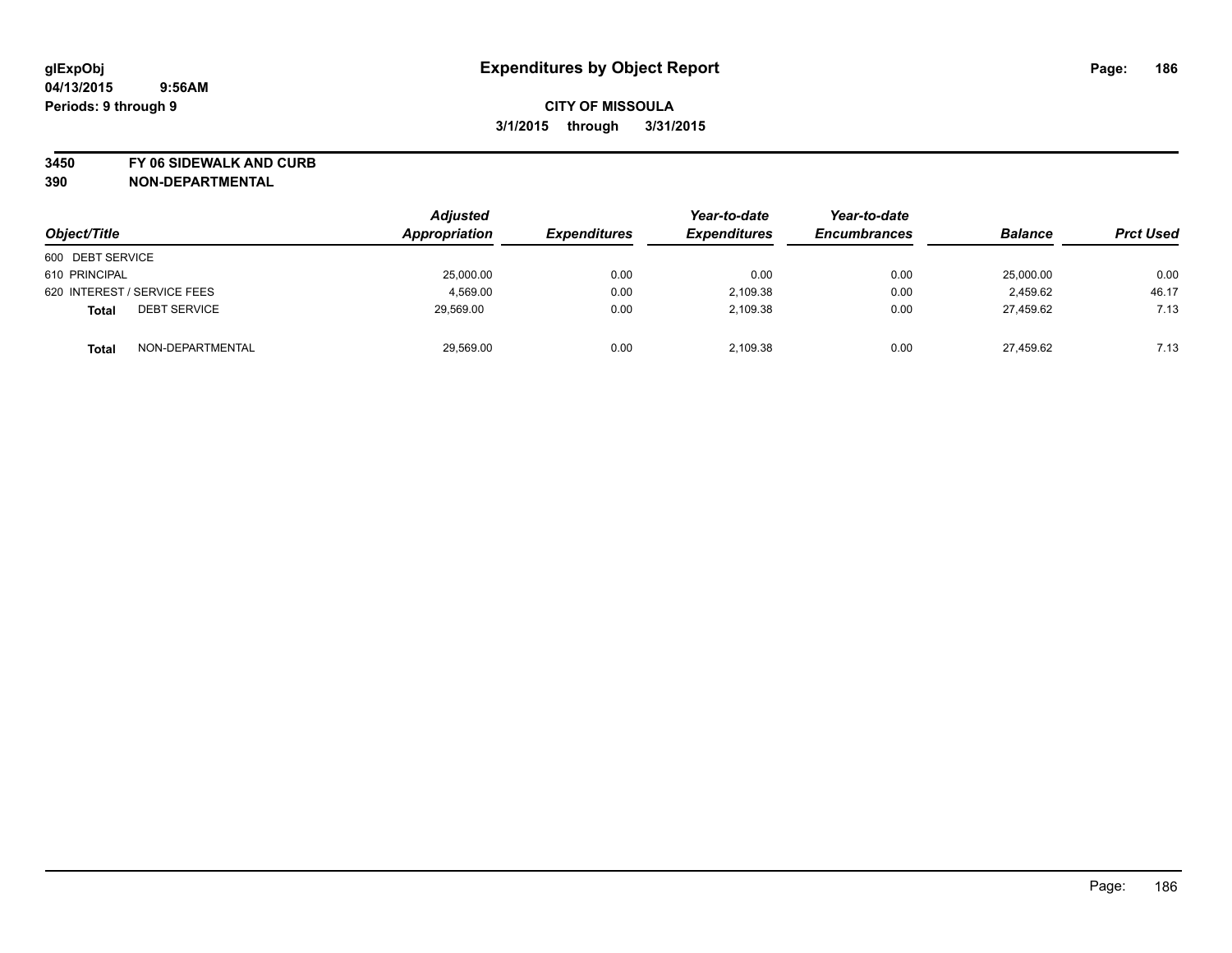**CITY OF MISSOULA 3/1/2015 through 3/31/2015**

## **3450 FY 06 SIDEWALK AND CURB**

| Object/Title                |                         | <b>Adjusted</b><br>Appropriation | <b>Expenditures</b> | Year-to-date<br><b>Expenditures</b> | Year-to-date<br><b>Encumbrances</b> | <b>Balance</b> | <b>Prct Used</b> |
|-----------------------------|-------------------------|----------------------------------|---------------------|-------------------------------------|-------------------------------------|----------------|------------------|
|                             |                         |                                  |                     |                                     |                                     |                |                  |
| 600 DEBT SERVICE            |                         |                                  |                     |                                     |                                     |                |                  |
| 610 PRINCIPAL               |                         | 25,000.00                        | 0.00                | 0.00                                | 0.00                                | 25,000.00      | 0.00             |
| 620 INTEREST / SERVICE FEES |                         | 4,569.00                         | 0.00                | 2,109.38                            | 0.00                                | 2,459.62       | 46.17            |
| <b>Total</b>                | <b>DEBT SERVICE</b>     | 29,569.00                        | 0.00                | 2,109.38                            | 0.00                                | 27.459.62      | 7.13             |
| <b>Total</b>                | FY 06 SIDEWALK AND CURB | 29,569.00                        | 0.00                | 2.109.38                            | 0.00                                | 27,459.62      | 7.13             |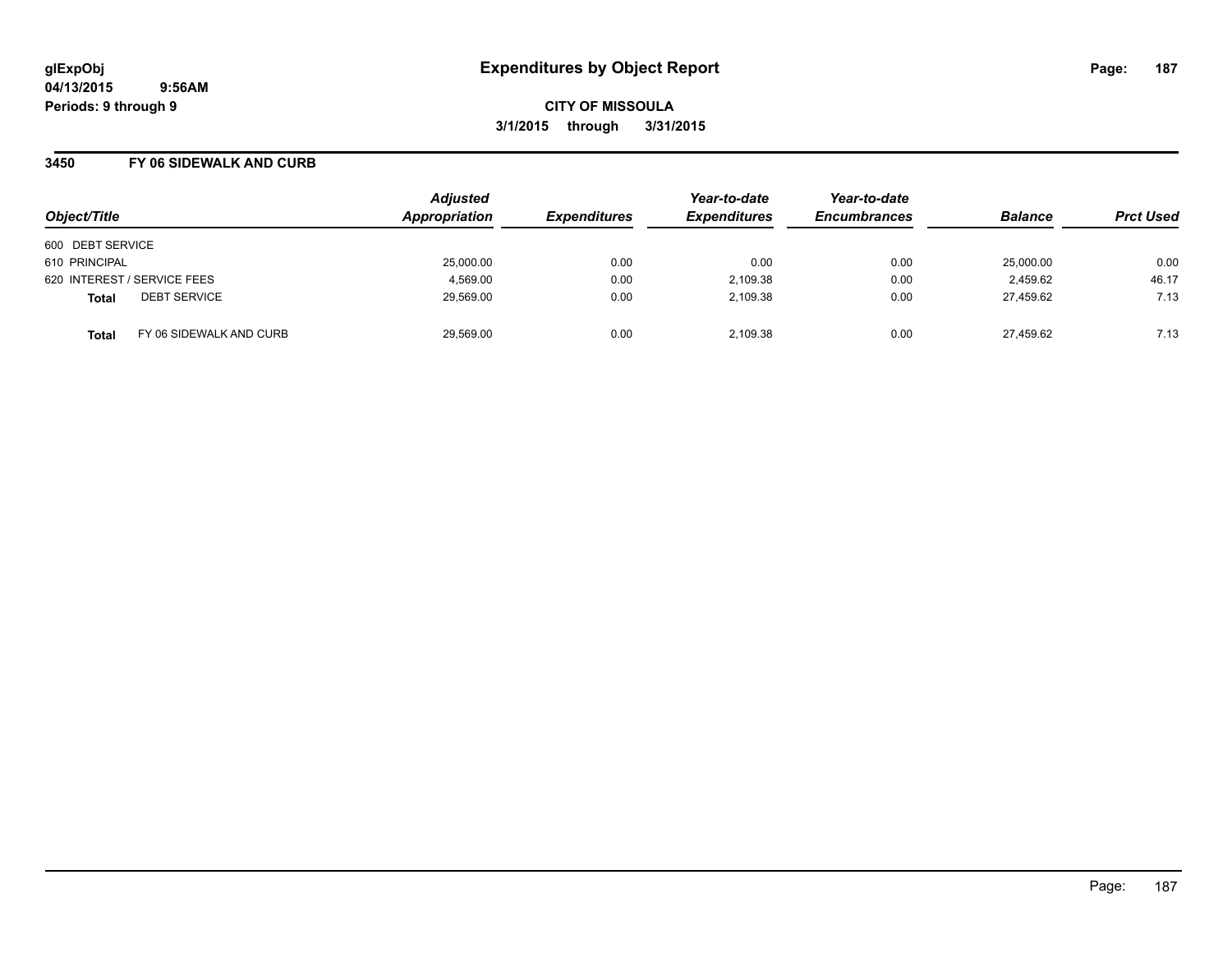### **3460 FY07 SIDEWALK AND CURB DEBT**

| Object/Title                        | <b>Adjusted</b><br>Appropriation | <b>Expenditures</b> | Year-to-date<br><b>Expenditures</b> | Year-to-date<br><b>Encumbrances</b> | <b>Balance</b> | <b>Prct Used</b> |
|-------------------------------------|----------------------------------|---------------------|-------------------------------------|-------------------------------------|----------------|------------------|
| 600 DEBT SERVICE                    |                                  |                     |                                     |                                     |                |                  |
| 610 PRINCIPAL                       | 75,000.00                        | 0.00                | 0.00                                | 0.00                                | 75,000.00      | 0.00             |
| 620 INTEREST / SERVICE FEES         | 17,110.00                        | 0.00                | 8.730.00                            | 0.00                                | 8,380.00       | 51.02            |
| <b>DEBT SERVICE</b><br><b>Total</b> | 92.110.00                        | 0.00                | 8.730.00                            | 0.00                                | 83.380.00      | 9.48             |
| NON-DEPARTMENTAL<br><b>Total</b>    | 92,110.00                        | 0.00                | 8,730.00                            | 0.00                                | 83,380.00      | 9.48             |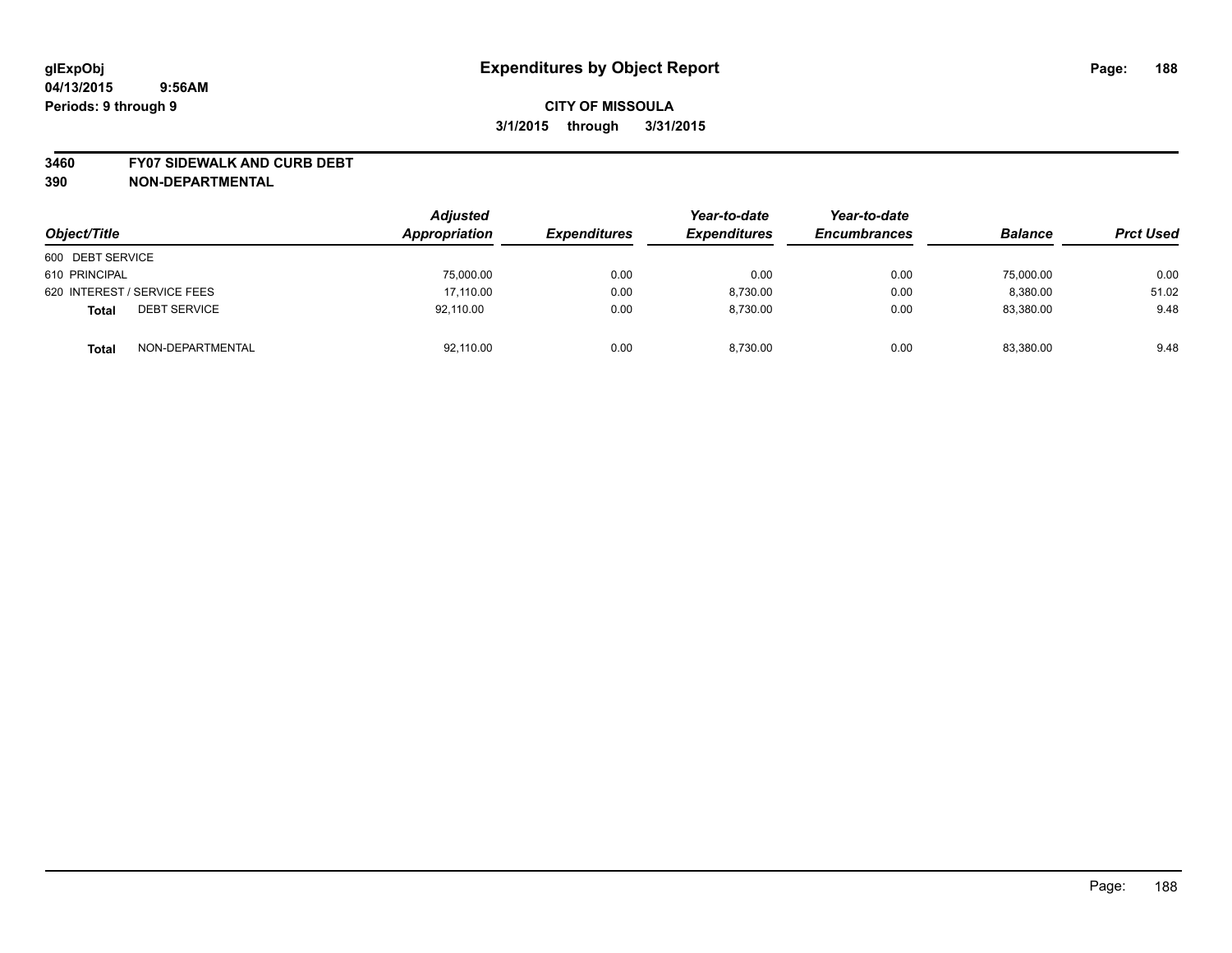**CITY OF MISSOULA 3/1/2015 through 3/31/2015**

## **3460 FY07 SIDEWALK AND CURB DEBT**

| Object/Title     |                                    | <b>Adjusted</b><br>Appropriation | <b>Expenditures</b> | Year-to-date<br><b>Expenditures</b> | Year-to-date<br><b>Encumbrances</b> | <b>Balance</b> | <b>Prct Used</b> |
|------------------|------------------------------------|----------------------------------|---------------------|-------------------------------------|-------------------------------------|----------------|------------------|
| 600 DEBT SERVICE |                                    |                                  |                     |                                     |                                     |                |                  |
| 610 PRINCIPAL    |                                    | 75.000.00                        | 0.00                | 0.00                                | 0.00                                | 75.000.00      | 0.00             |
|                  | 620 INTEREST / SERVICE FEES        | 17,110.00                        | 0.00                | 8,730.00                            | 0.00                                | 8,380.00       | 51.02            |
| <b>Total</b>     | <b>DEBT SERVICE</b>                | 92,110.00                        | 0.00                | 8.730.00                            | 0.00                                | 83,380.00      | 9.48             |
| <b>Total</b>     | <b>FY07 SIDEWALK AND CURB DEBT</b> | 92.110.00                        | 0.00                | 8.730.00                            | 0.00                                | 83.380.00      | 9.48             |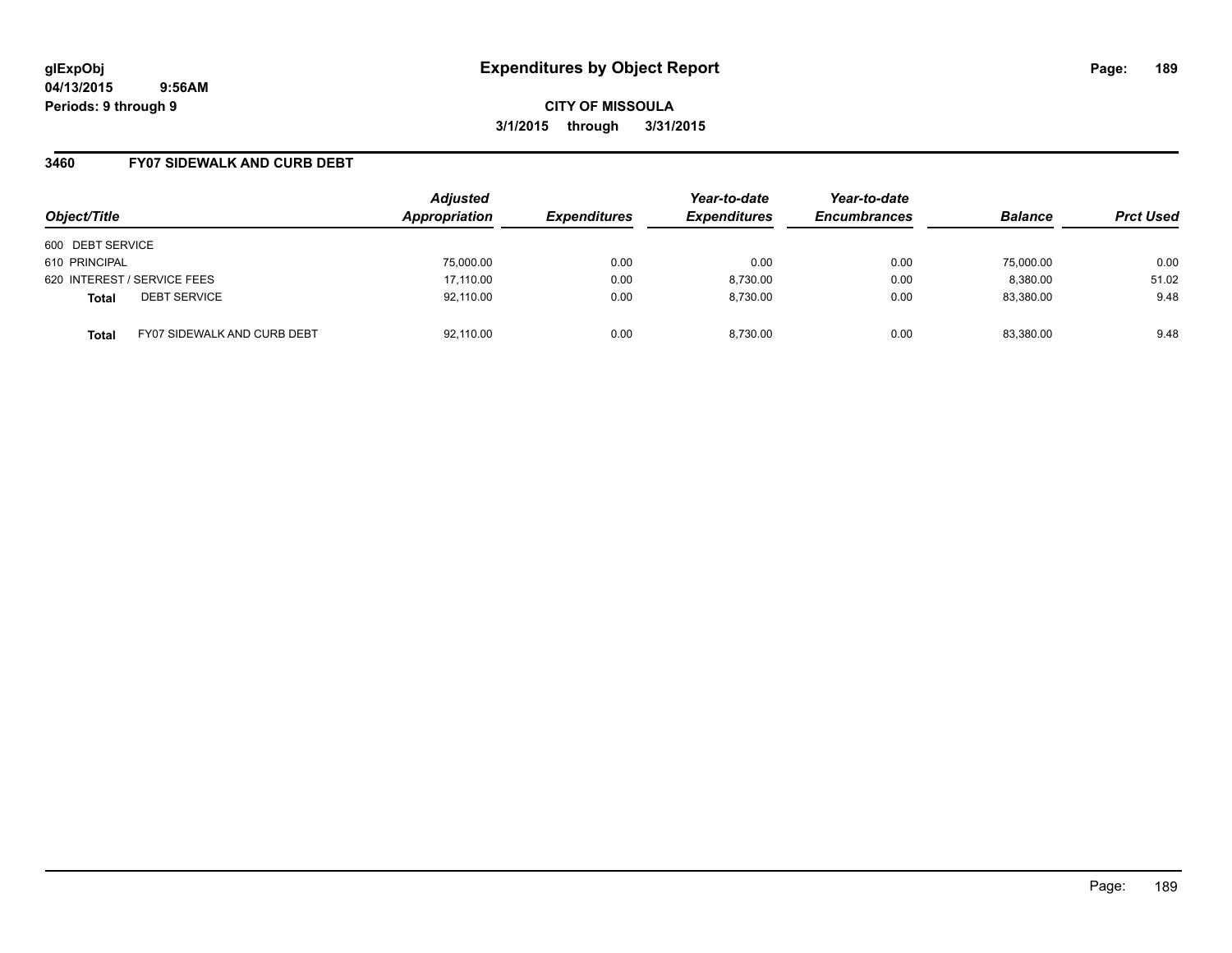### **3461 SERIES 2008A SIDEWALK AND CURB**

**280 PUBLIC WORKS ADMIN/ENGINEERING**

| Object/Title                            | <b>Adjusted</b><br><b>Appropriation</b> | <b>Expenditures</b> | Year-to-date<br><b>Expenditures</b> | Year-to-date<br><b>Encumbrances</b> | <b>Balance</b> | <b>Prct Used</b> |
|-----------------------------------------|-----------------------------------------|---------------------|-------------------------------------|-------------------------------------|----------------|------------------|
| 800 OTHER OBJECTS                       |                                         |                     |                                     |                                     |                |                  |
| 820 TRANSFERS TO OTHER FUNDS            | 0.00                                    | 0.00                | 0.00                                | 0.00                                | 0.00           | 0.00             |
| OTHER OBJECTS<br>Total                  | 0.00                                    | 0.00                | 0.00                                | 0.00                                | 0.00           | 0.00             |
| PUBLIC WORKS ADMIN/ENGINEERING<br>Total | 0.00                                    | 0.00                | 0.00                                | 0.00                                | 0.00           | 0.00             |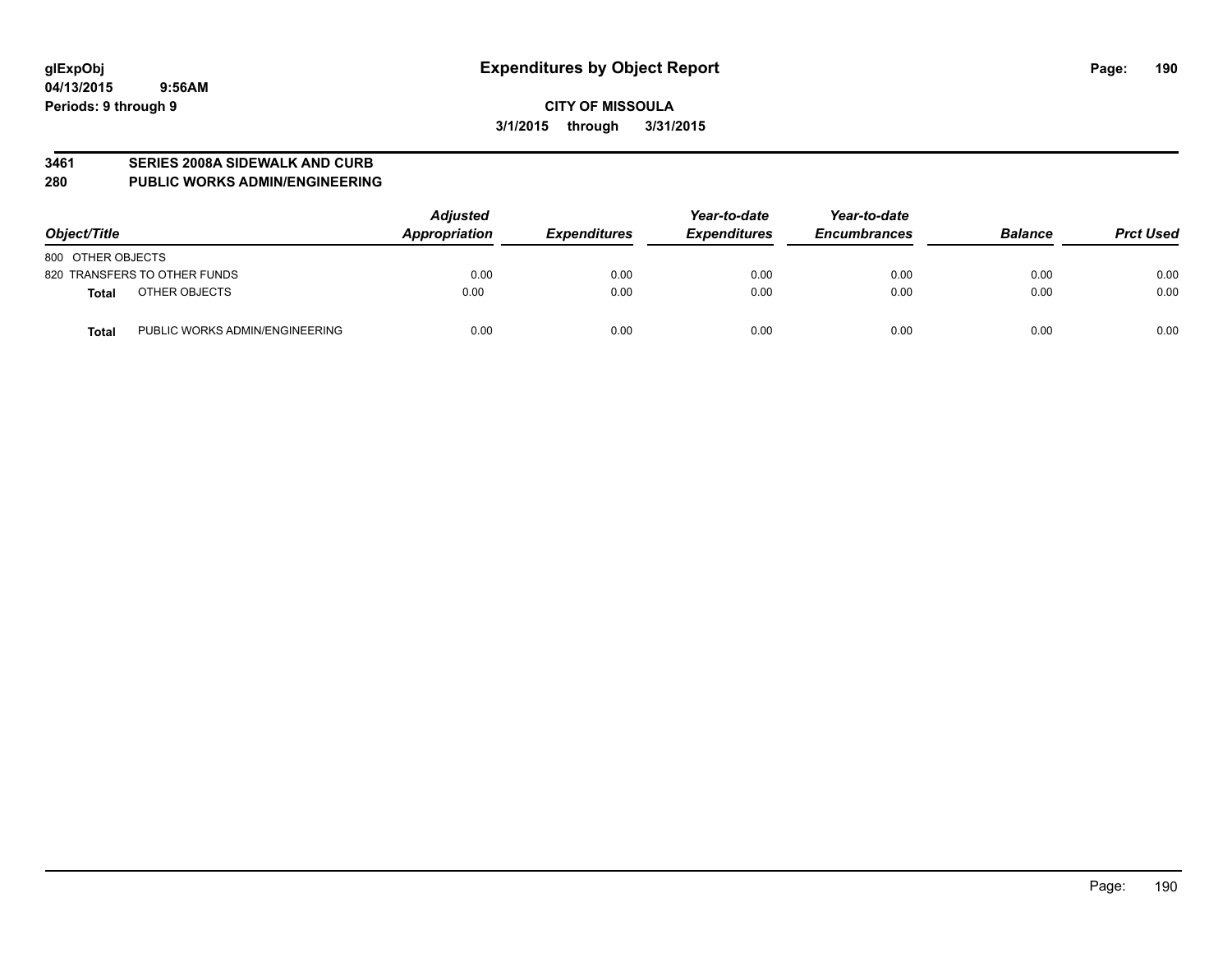### **3461 SERIES 2008A SIDEWALK AND CURB**

|                                     | <b>Adjusted</b>      |                     | Year-to-date        | Year-to-date        |                |                  |
|-------------------------------------|----------------------|---------------------|---------------------|---------------------|----------------|------------------|
| Object/Title                        | <b>Appropriation</b> | <b>Expenditures</b> | <b>Expenditures</b> | <b>Encumbrances</b> | <b>Balance</b> | <b>Prct Used</b> |
| 600 DEBT SERVICE                    |                      |                     |                     |                     |                |                  |
| 610 PRINCIPAL                       | 50,000.00            | 0.00                | 0.00                | 0.00                | 50.000.00      | 0.00             |
| 620 INTEREST / SERVICE FEES         | 12.213.00            | 0.00                | 5.931.25            | 0.00                | 6,281.75       | 48.57            |
| <b>DEBT SERVICE</b><br><b>Total</b> | 62.213.00            | 0.00                | 5,931.25            | 0.00                | 56,281.75      | 9.53             |
| 800 OTHER OBJECTS                   |                      |                     |                     |                     |                |                  |
| 820 TRANSFERS TO OTHER FUNDS        | 0.00                 | 0.00                | 0.00                | 0.00                | 0.00           | 0.00             |
| OTHER OBJECTS<br><b>Total</b>       | 0.00                 | 0.00                | 0.00                | 0.00                | 0.00           | 0.00             |
| NON-DEPARTMENTAL<br>Total           | 62.213.00            | 0.00                | 5,931.25            | 0.00                | 56.281.75      | 9.53             |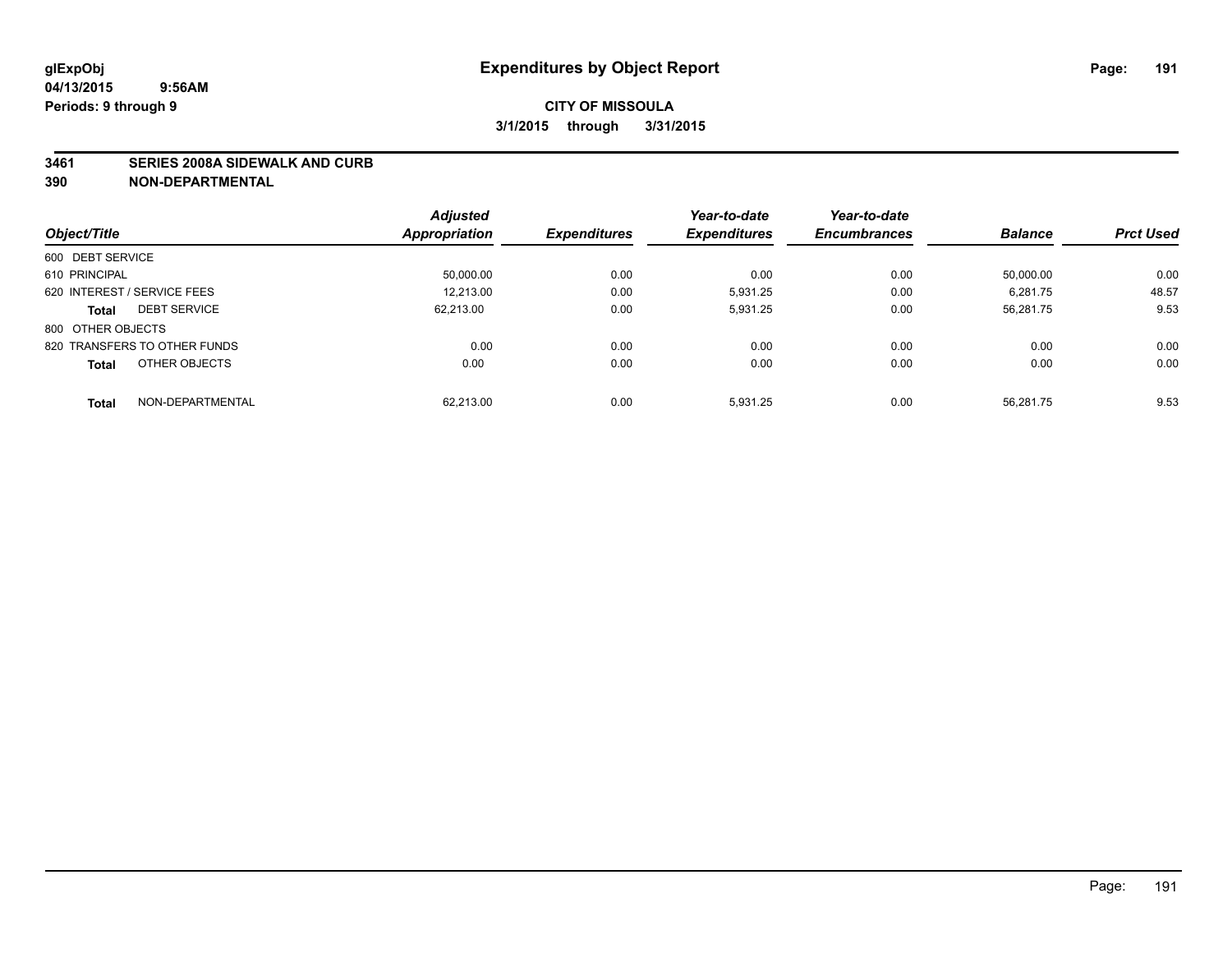**CITY OF MISSOULA 3/1/2015 through 3/31/2015**

## **3461 SERIES 2008A SIDEWALK AND CURB**

| Object/Title      |                                | <b>Adjusted</b><br>Appropriation | <i><b>Expenditures</b></i> | Year-to-date<br><b>Expenditures</b> | Year-to-date        | <b>Balance</b> |                  |
|-------------------|--------------------------------|----------------------------------|----------------------------|-------------------------------------|---------------------|----------------|------------------|
|                   |                                |                                  |                            |                                     | <b>Encumbrances</b> |                | <b>Prct Used</b> |
| 600 DEBT SERVICE  |                                |                                  |                            |                                     |                     |                |                  |
| 610 PRINCIPAL     |                                | 50,000.00                        | 0.00                       | 0.00                                | 0.00                | 50.000.00      | 0.00             |
|                   | 620 INTEREST / SERVICE FEES    | 12.213.00                        | 0.00                       | 5.931.25                            | 0.00                | 6.281.75       | 48.57            |
| <b>Total</b>      | <b>DEBT SERVICE</b>            | 62,213.00                        | 0.00                       | 5,931.25                            | 0.00                | 56,281.75      | 9.53             |
| 800 OTHER OBJECTS |                                |                                  |                            |                                     |                     |                |                  |
|                   | 820 TRANSFERS TO OTHER FUNDS   | 0.00                             | 0.00                       | 0.00                                | 0.00                | 0.00           | 0.00             |
| <b>Total</b>      | OTHER OBJECTS                  | 0.00                             | 0.00                       | 0.00                                | 0.00                | 0.00           | 0.00             |
| <b>Total</b>      | SERIES 2008A SIDEWALK AND CURB | 62.213.00                        | 0.00                       | 5.931.25                            | 0.00                | 56.281.75      | 9.53             |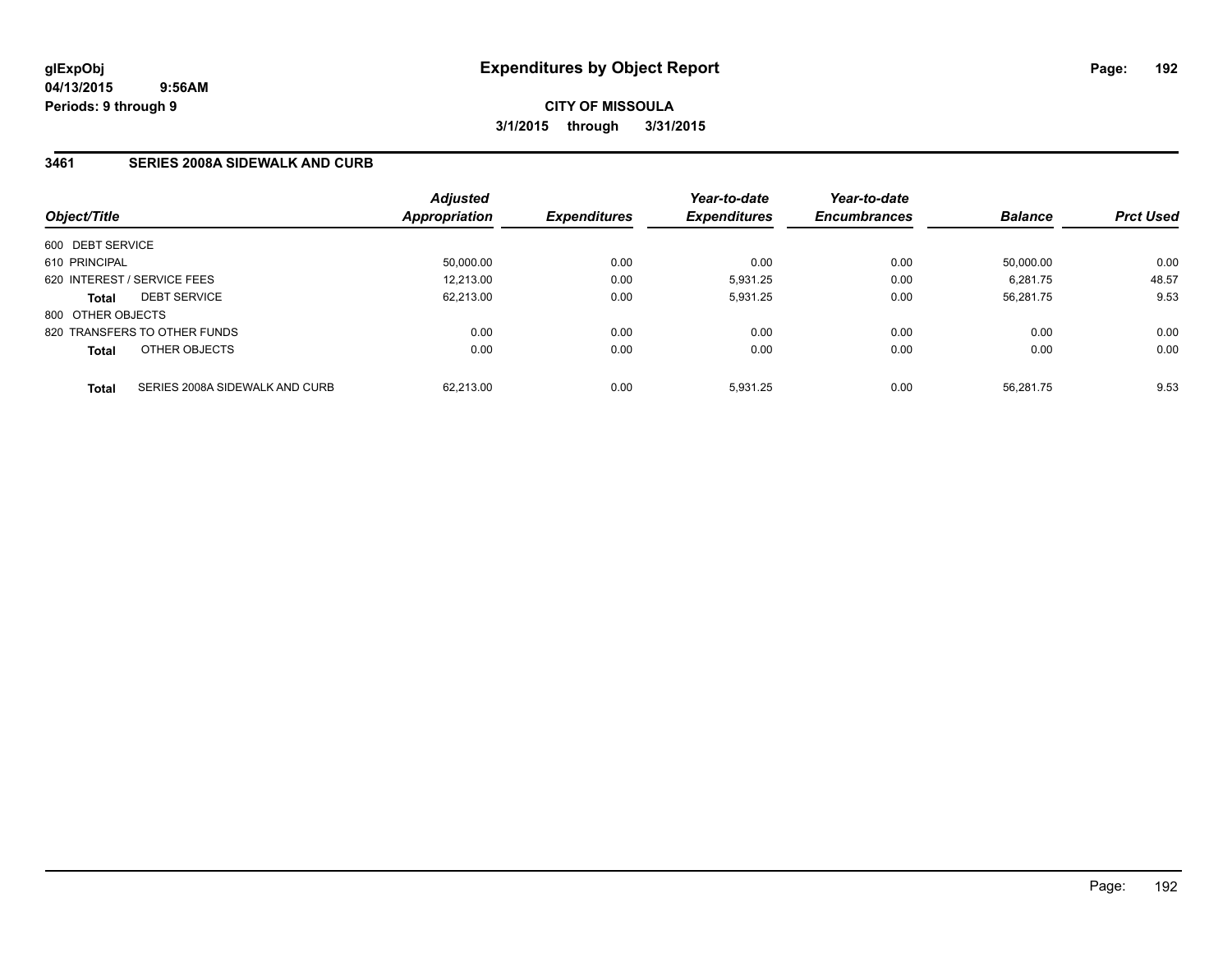### **3462 SERIES 2009 SIDEWALK AND CURB**

|                                     | <b>Adjusted</b>      |                     | Year-to-date        | Year-to-date        |                |                  |
|-------------------------------------|----------------------|---------------------|---------------------|---------------------|----------------|------------------|
| Object/Title                        | <b>Appropriation</b> | <b>Expenditures</b> | <b>Expenditures</b> | <b>Encumbrances</b> | <b>Balance</b> | <b>Prct Used</b> |
| 600 DEBT SERVICE                    |                      |                     |                     |                     |                |                  |
| 610 PRINCIPAL                       | 50.000.00            | 0.00                | 0.00                | 0.00                | 50.000.00      | 0.00             |
| 620 INTEREST / SERVICE FEES         | 17.143.00            | 0.00                | 9.046.25            | 0.00                | 8.096.75       | 52.77            |
| <b>DEBT SERVICE</b><br><b>Total</b> | 67.143.00            | 0.00                | 9,046.25            | 0.00                | 58,096.75      | 13.47            |
| 800 OTHER OBJECTS                   |                      |                     |                     |                     |                |                  |
| 820 TRANSFERS TO OTHER FUNDS        | 0.00                 | 0.00                | 0.00                | 0.00                | 0.00           | 0.00             |
| OTHER OBJECTS<br><b>Total</b>       | 0.00                 | 0.00                | 0.00                | 0.00                | 0.00           | 0.00             |
| NON-DEPARTMENTAL<br><b>Total</b>    | 67.143.00            | 0.00                | 9.046.25            | 0.00                | 58.096.75      | 13.47            |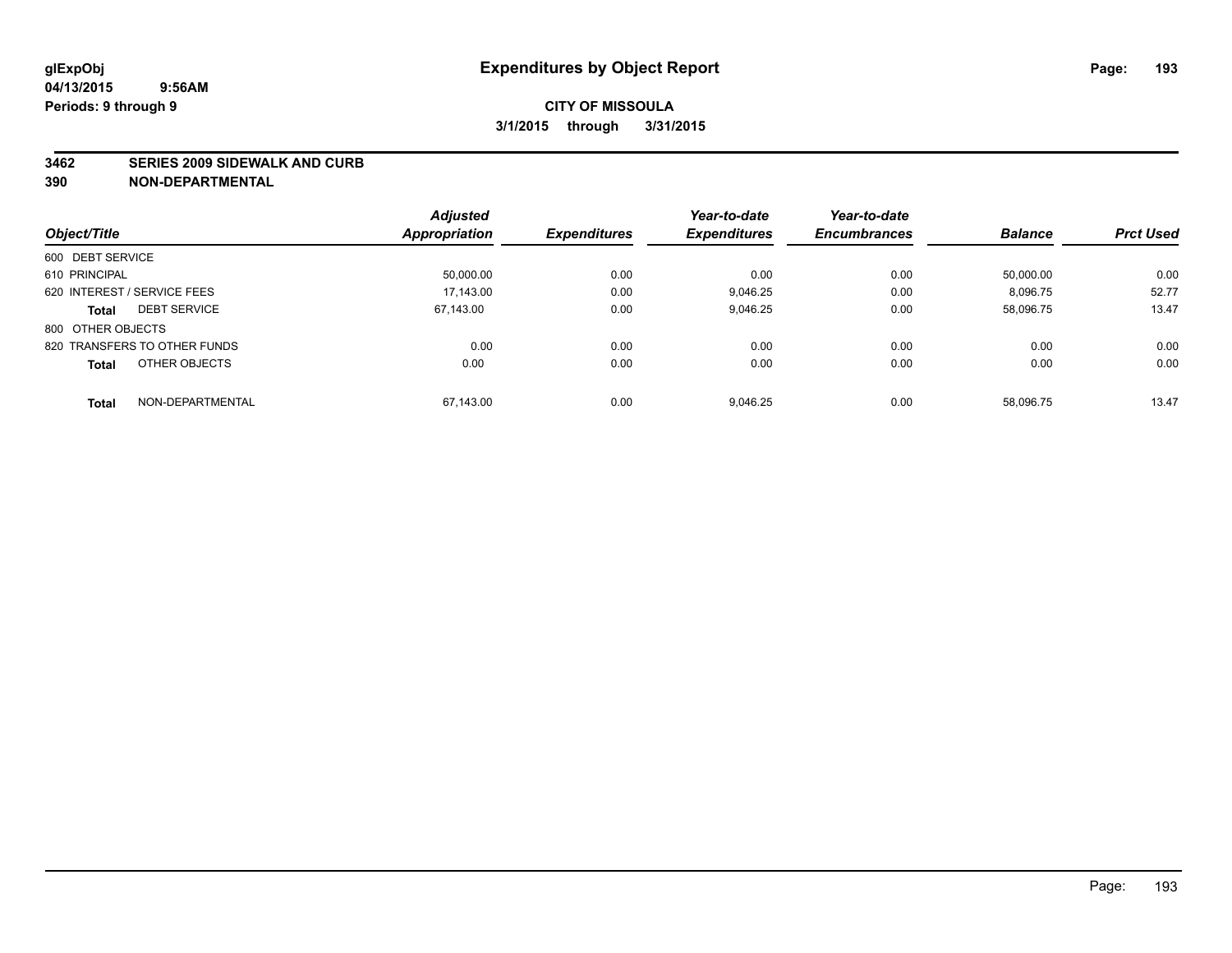## **3462 SERIES 2009 SIDEWALK AND CURB**

| Object/Title      |                               | <b>Adjusted</b><br><b>Appropriation</b> | <b>Expenditures</b> | Year-to-date<br><b>Expenditures</b> | Year-to-date<br><b>Encumbrances</b> | <b>Balance</b> | <b>Prct Used</b> |
|-------------------|-------------------------------|-----------------------------------------|---------------------|-------------------------------------|-------------------------------------|----------------|------------------|
| 600 DEBT SERVICE  |                               |                                         |                     |                                     |                                     |                |                  |
| 610 PRINCIPAL     |                               | 50,000.00                               | 0.00                | 0.00                                | 0.00                                | 50.000.00      | 0.00             |
|                   | 620 INTEREST / SERVICE FEES   | 17,143.00                               | 0.00                | 9,046.25                            | 0.00                                | 8,096.75       | 52.77            |
| <b>Total</b>      | <b>DEBT SERVICE</b>           | 67,143.00                               | 0.00                | 9.046.25                            | 0.00                                | 58.096.75      | 13.47            |
| 800 OTHER OBJECTS |                               |                                         |                     |                                     |                                     |                |                  |
|                   | 820 TRANSFERS TO OTHER FUNDS  | 0.00                                    | 0.00                | 0.00                                | 0.00                                | 0.00           | 0.00             |
| <b>Total</b>      | OTHER OBJECTS                 | 0.00                                    | 0.00                | 0.00                                | 0.00                                | 0.00           | 0.00             |
| <b>Total</b>      | SERIES 2009 SIDEWALK AND CURB | 67,143.00                               | 0.00                | 9.046.25                            | 0.00                                | 58.096.75      | 13.47            |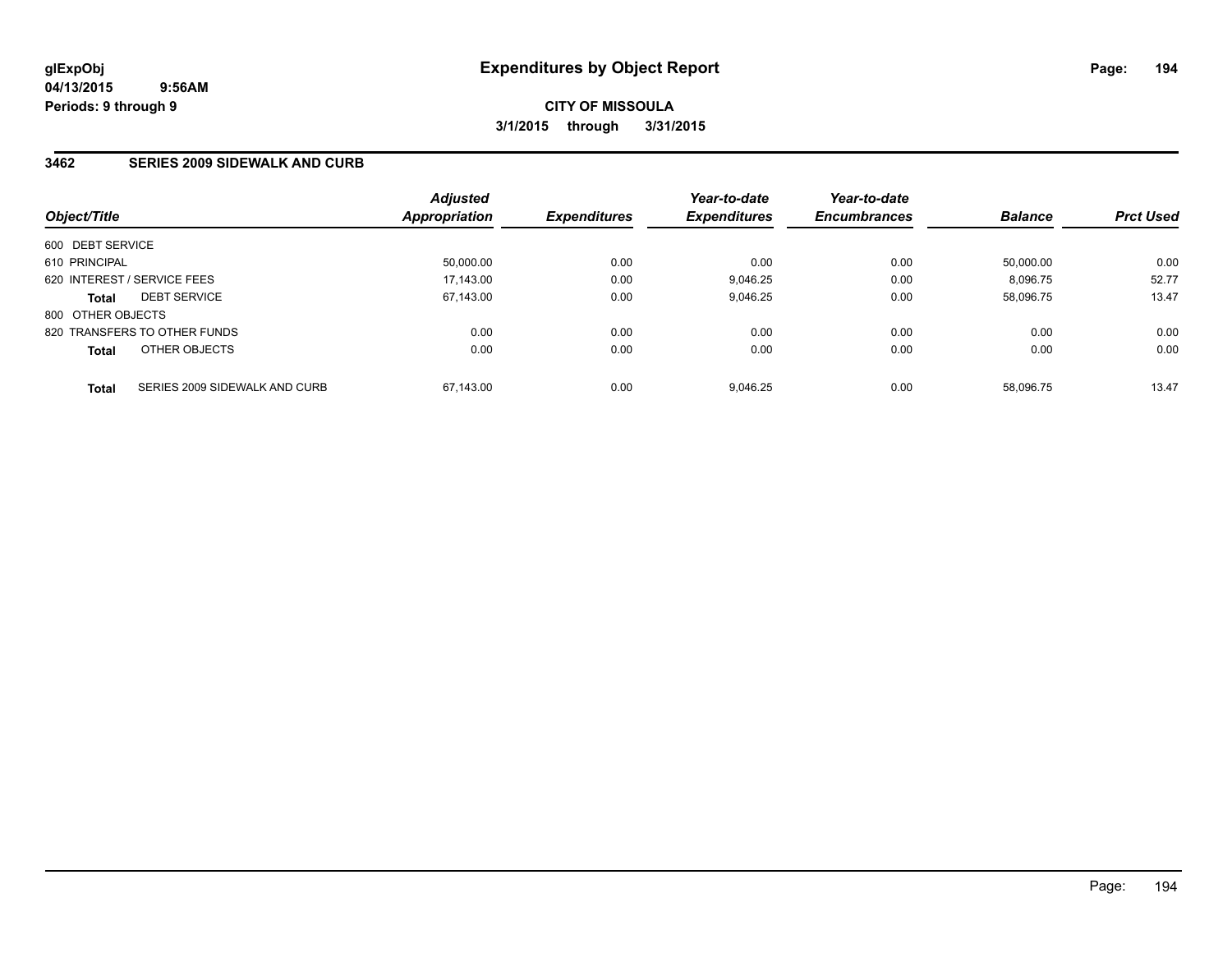### **3463 SERIES 2010 SIDEWALK AND CURB**

|                                      | <b>Adjusted</b>      |                     | Year-to-date        | Year-to-date        |                |                  |
|--------------------------------------|----------------------|---------------------|---------------------|---------------------|----------------|------------------|
| Object/Title                         | <b>Appropriation</b> | <b>Expenditures</b> | <b>Expenditures</b> | <b>Encumbrances</b> | <b>Balance</b> | <b>Prct Used</b> |
| 500 FIXED CHARGES                    |                      |                     |                     |                     |                |                  |
| 550 MERCHANT SERVICE FEES            | 0.00                 | 0.00                | 0.00                | 0.00                | 0.00           | 0.00             |
| <b>FIXED CHARGES</b><br><b>Total</b> | 0.00                 | 0.00                | 0.00                | 0.00                | 0.00           | 0.00             |
| 600 DEBT SERVICE                     |                      |                     |                     |                     |                |                  |
| 610 PRINCIPAL                        | 75.000.00            | 0.00                | 0.00                | 0.00                | 75.000.00      | 0.00             |
| 620 INTEREST / SERVICE FEES          | 28,038.00            | 0.00                | 14.193.75           | 0.00                | 13.844.25      | 50.62            |
| <b>DEBT SERVICE</b><br><b>Total</b>  | 103.038.00           | 0.00                | 14.193.75           | 0.00                | 88.844.25      | 13.78            |
| NON-DEPARTMENTAL<br><b>Total</b>     | 103,038.00           | 0.00                | 14.193.75           | 0.00                | 88.844.25      | 13.78            |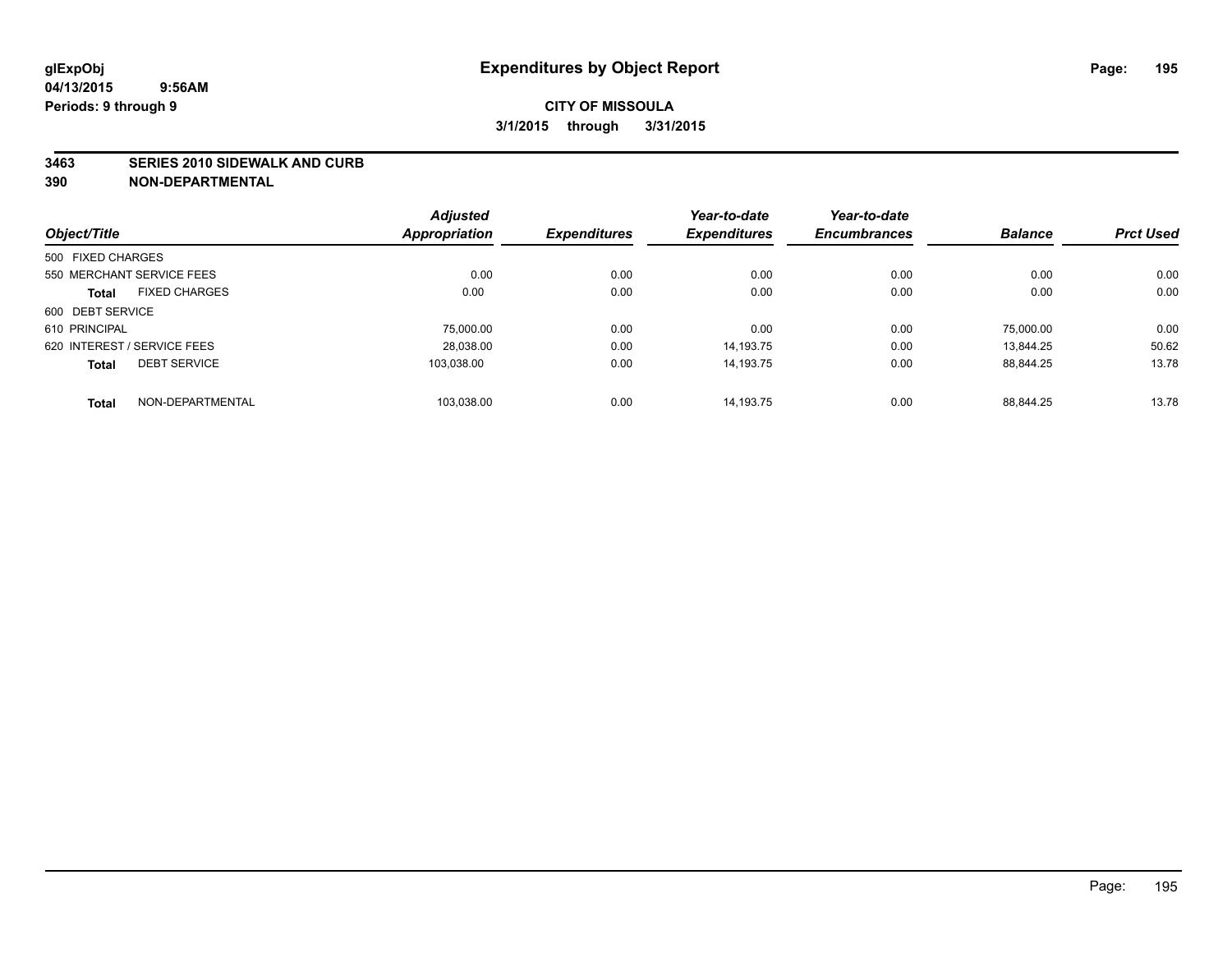## **3463 SERIES 2010 SIDEWALK AND CURB**

| Object/Title      |                               | <b>Adjusted</b><br><b>Appropriation</b> | <b>Expenditures</b> | Year-to-date<br><b>Expenditures</b> | Year-to-date<br><b>Encumbrances</b> | <b>Balance</b> | <b>Prct Used</b> |
|-------------------|-------------------------------|-----------------------------------------|---------------------|-------------------------------------|-------------------------------------|----------------|------------------|
| 500 FIXED CHARGES |                               |                                         |                     |                                     |                                     |                |                  |
|                   | 550 MERCHANT SERVICE FEES     | 0.00                                    | 0.00                | 0.00                                | 0.00                                | 0.00           | 0.00             |
| <b>Total</b>      | <b>FIXED CHARGES</b>          | 0.00                                    | 0.00                | 0.00                                | 0.00                                | 0.00           | 0.00             |
| 600 DEBT SERVICE  |                               |                                         |                     |                                     |                                     |                |                  |
| 610 PRINCIPAL     |                               | 75,000.00                               | 0.00                | 0.00                                | 0.00                                | 75,000.00      | 0.00             |
|                   | 620 INTEREST / SERVICE FEES   | 28,038.00                               | 0.00                | 14.193.75                           | 0.00                                | 13.844.25      | 50.62            |
| <b>Total</b>      | <b>DEBT SERVICE</b>           | 103.038.00                              | 0.00                | 14.193.75                           | 0.00                                | 88.844.25      | 13.78            |
| Total             | SERIES 2010 SIDEWALK AND CURB | 103,038.00                              | 0.00                | 14.193.75                           | 0.00                                | 88.844.25      | 13.78            |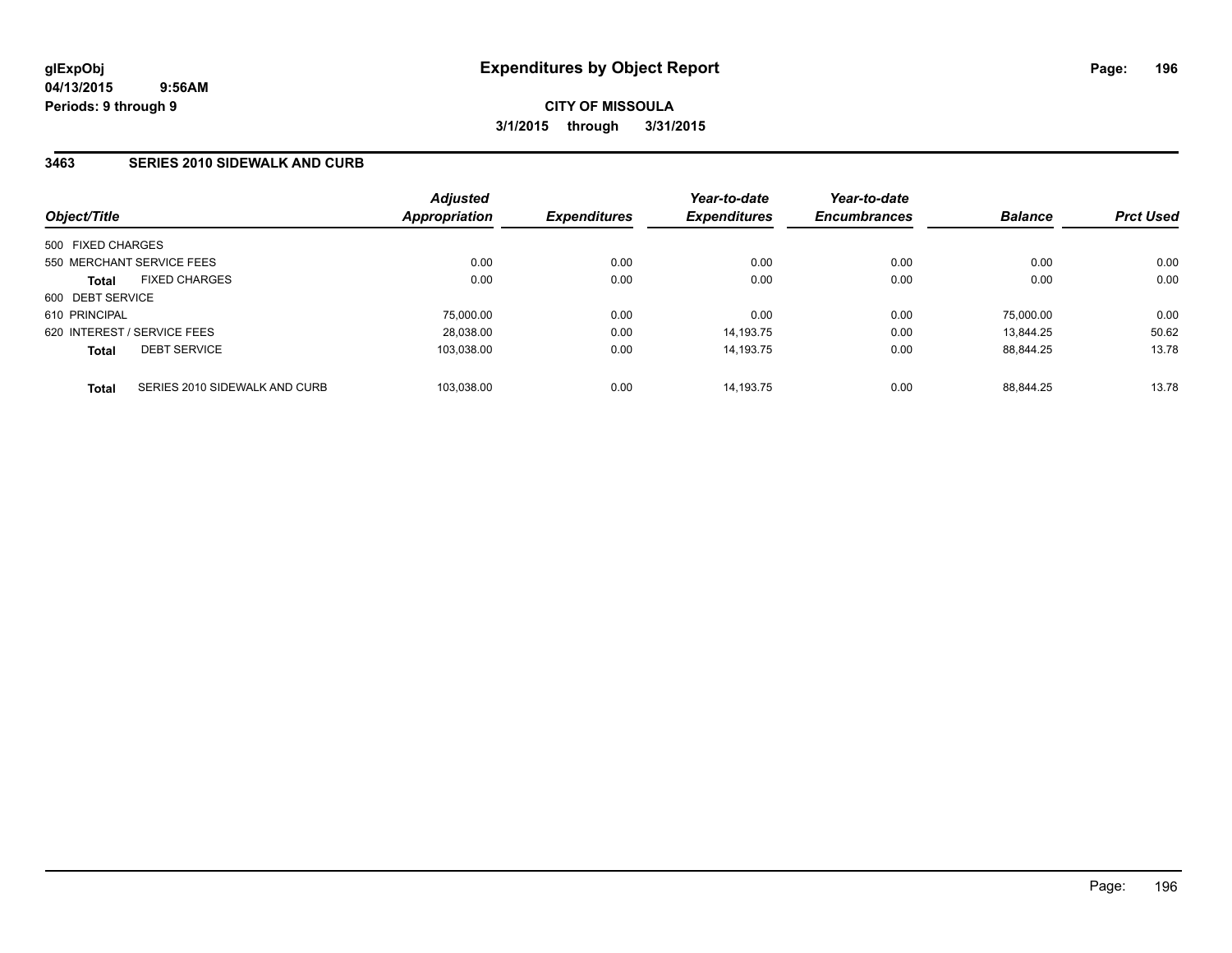### **3464 FY12 S/C DEBT SERVICE**

| Object/Title                        | <b>Adjusted</b><br>Appropriation | <b>Expenditures</b> | Year-to-date<br><b>Expenditures</b> | Year-to-date<br><b>Encumbrances</b> | <b>Balance</b> | <b>Prct Used</b> |
|-------------------------------------|----------------------------------|---------------------|-------------------------------------|-------------------------------------|----------------|------------------|
| 600 DEBT SERVICE                    |                                  |                     |                                     |                                     |                |                  |
| 610 PRINCIPAL                       | 50,000.00                        | 0.00                | 0.00                                | 0.00                                | 50,000.00      | 0.00             |
| 620 INTEREST / SERVICE FEES         | 22,560.00                        | 0.00                | 11,455.00                           | 0.00                                | 11,105.00      | 50.78            |
| <b>DEBT SERVICE</b><br><b>Total</b> | 72.560.00                        | 0.00                | 11.455.00                           | 0.00                                | 61,105.00      | 15.79            |
| NON-DEPARTMENTAL<br><b>Total</b>    | 72,560.00                        | 0.00                | 11,455.00                           | 0.00                                | 61,105.00      | 15.79            |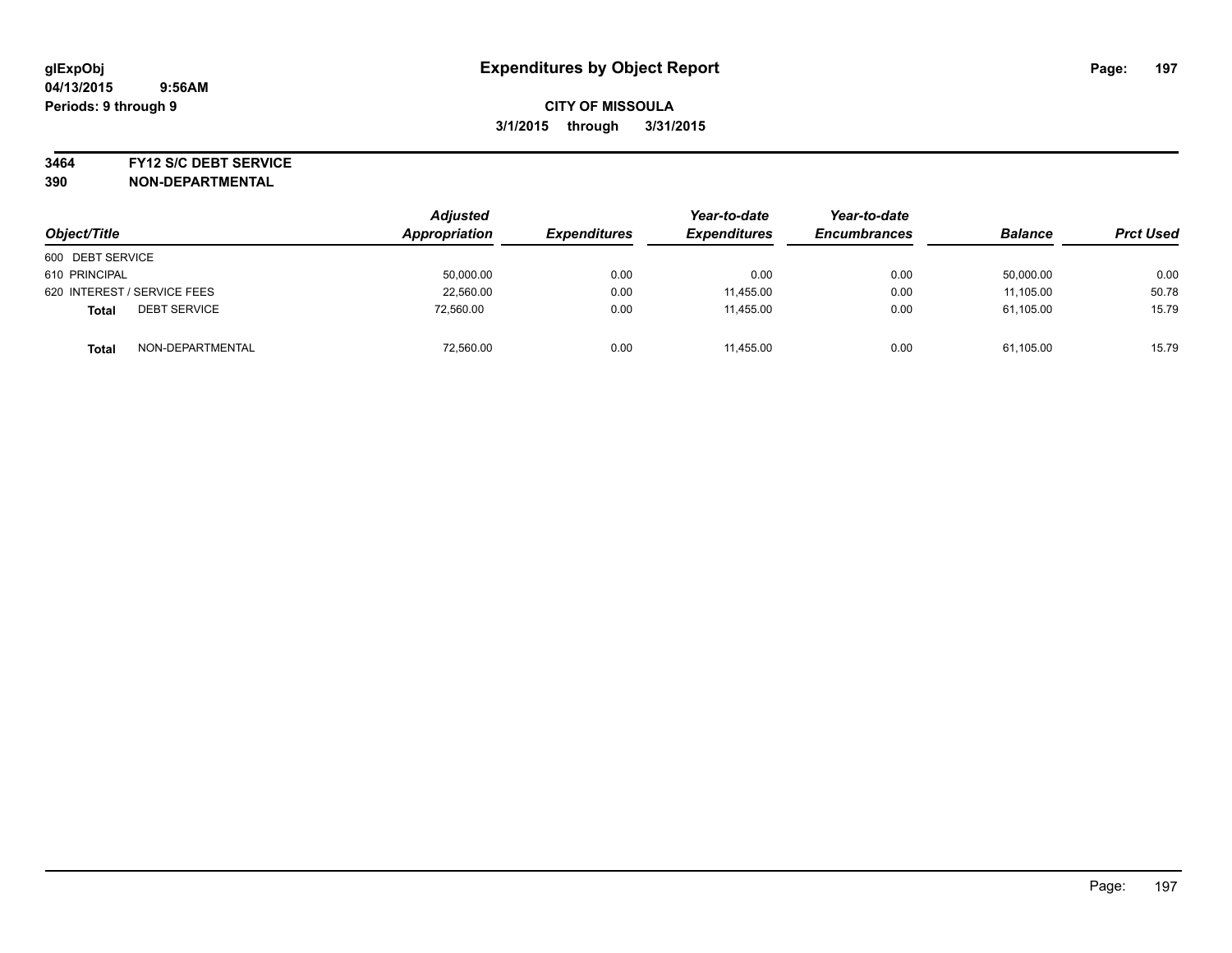**CITY OF MISSOULA 3/1/2015 through 3/31/2015**

## **3464 FY12 S/C DEBT SERVICE**

| Object/Title                                 | <b>Adjusted</b><br>Appropriation | <b>Expenditures</b> | Year-to-date<br><b>Expenditures</b> | Year-to-date<br><b>Encumbrances</b> | <b>Balance</b> | <b>Prct Used</b> |
|----------------------------------------------|----------------------------------|---------------------|-------------------------------------|-------------------------------------|----------------|------------------|
| 600 DEBT SERVICE                             |                                  |                     |                                     |                                     |                |                  |
| 610 PRINCIPAL                                | 50,000.00                        | 0.00                | 0.00                                | 0.00                                | 50,000.00      | 0.00             |
| 620 INTEREST / SERVICE FEES                  | 22,560.00                        | 0.00                | 11,455.00                           | 0.00                                | 11,105.00      | 50.78            |
| <b>DEBT SERVICE</b><br><b>Total</b>          | 72.560.00                        | 0.00                | 11.455.00                           | 0.00                                | 61.105.00      | 15.79            |
| <b>FY12 S/C DEBT SERVICE</b><br><b>Total</b> | 72.560.00                        | 0.00                | 11.455.00                           | 0.00                                | 61.105.00      | 15.79            |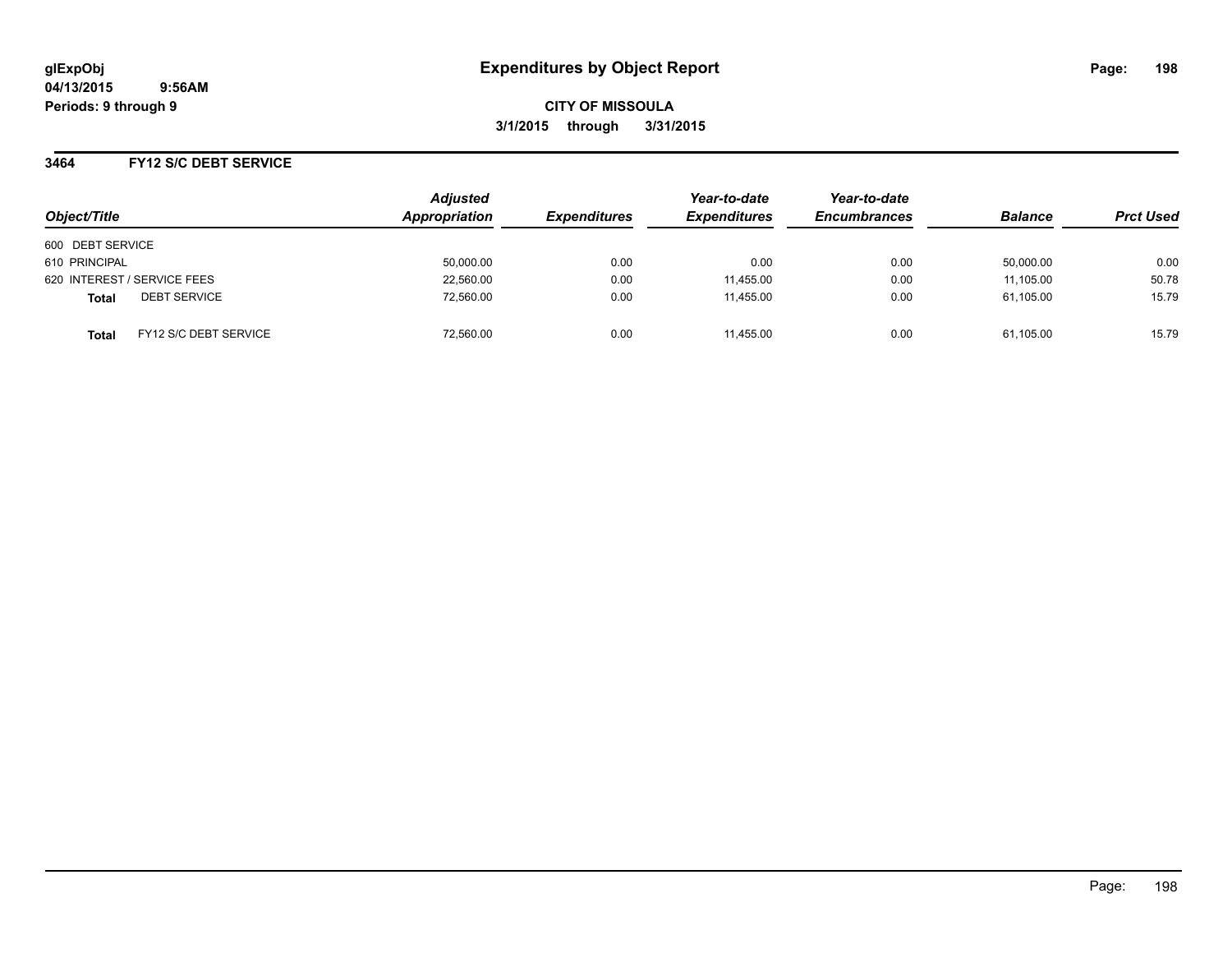### **3465 FY13 SIDEWALK/CURB DEBT SERVICE**

| Object/Title                        | <b>Adjusted</b><br>Appropriation | <i><b>Expenditures</b></i> | Year-to-date<br><b>Expenditures</b> | Year-to-date<br><b>Encumbrances</b> | <b>Balance</b> | <b>Prct Used</b> |
|-------------------------------------|----------------------------------|----------------------------|-------------------------------------|-------------------------------------|----------------|------------------|
| 600 DEBT SERVICE                    |                                  |                            |                                     |                                     |                |                  |
| 610 PRINCIPAL                       | 29,000.00                        | 0.00                       | 0.00                                | 0.00                                | 29,000.00      | 0.00             |
| 620 INTEREST / SERVICE FEES         | 11.976.00                        | 0.00                       | 6.035.78                            | 0.00                                | 5.940.22       | 50.40            |
| <b>DEBT SERVICE</b><br><b>Total</b> | 40.976.00                        | 0.00                       | 6.035.78                            | 0.00                                | 34.940.22      | 14.73            |
| NON-DEPARTMENTAL<br><b>Total</b>    | 40,976.00                        | 0.00                       | 6,035.78                            | 0.00                                | 34,940.22      | 14.73            |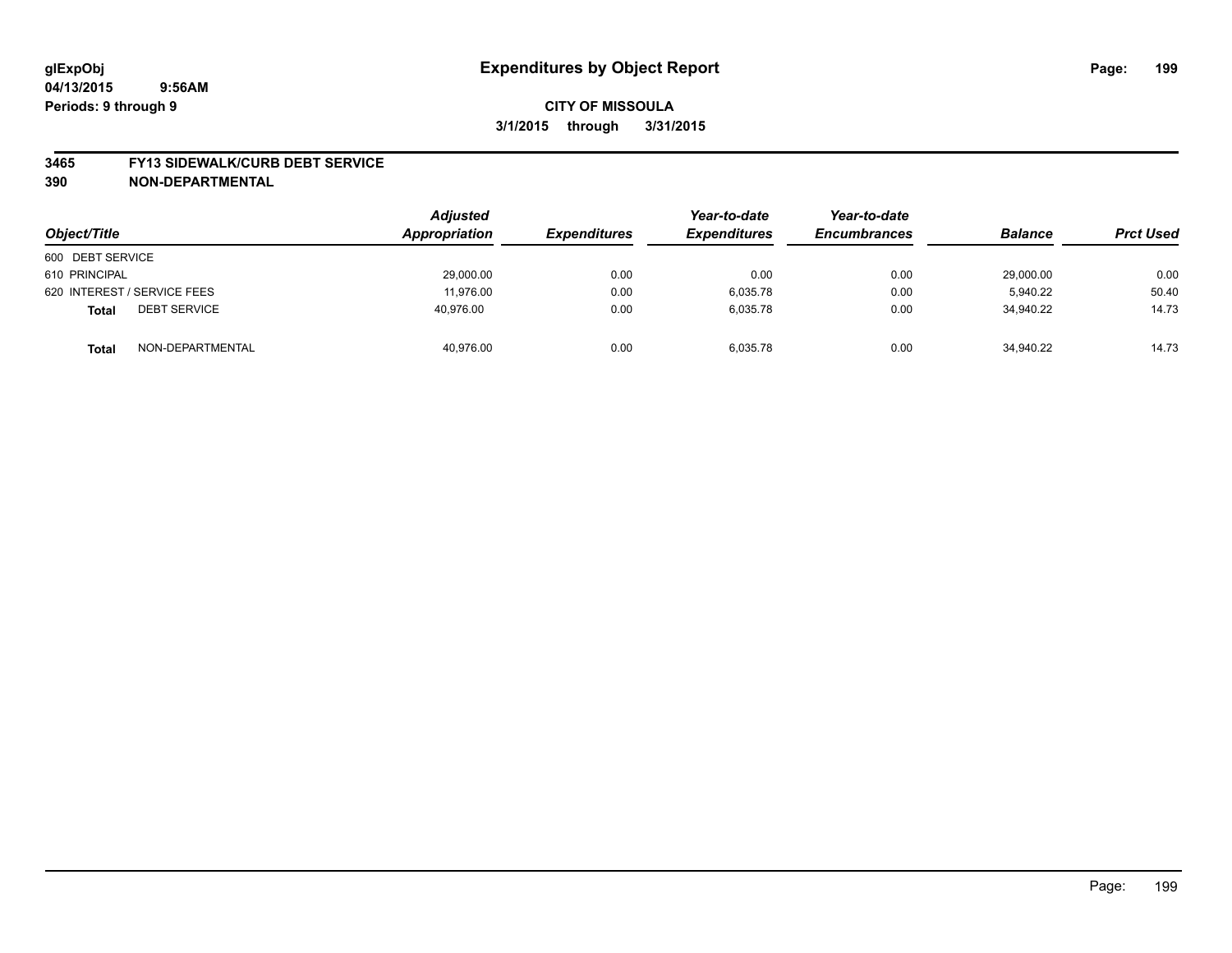**CITY OF MISSOULA 3/1/2015 through 3/31/2015**

## **3465 FY13 SIDEWALK/CURB DEBT SERVICE**

| Object/Title     |                                 | <b>Adjusted</b><br>Appropriation | <b>Expenditures</b> | Year-to-date<br><b>Expenditures</b> | Year-to-date<br><b>Encumbrances</b> | <b>Balance</b> | <b>Prct Used</b> |
|------------------|---------------------------------|----------------------------------|---------------------|-------------------------------------|-------------------------------------|----------------|------------------|
| 600 DEBT SERVICE |                                 |                                  |                     |                                     |                                     |                |                  |
| 610 PRINCIPAL    |                                 | 29,000.00                        | 0.00                | 0.00                                | 0.00                                | 29.000.00      | 0.00             |
|                  | 620 INTEREST / SERVICE FEES     | 11.976.00                        | 0.00                | 6,035.78                            | 0.00                                | 5,940.22       | 50.40            |
| <b>Total</b>     | <b>DEBT SERVICE</b>             | 40,976.00                        | 0.00                | 6.035.78                            | 0.00                                | 34.940.22      | 14.73            |
| <b>Total</b>     | FY13 SIDEWALK/CURB DEBT SERVICE | 40.976.00                        | 0.00                | 6.035.78                            | 0.00                                | 34.940.22      | 14.73            |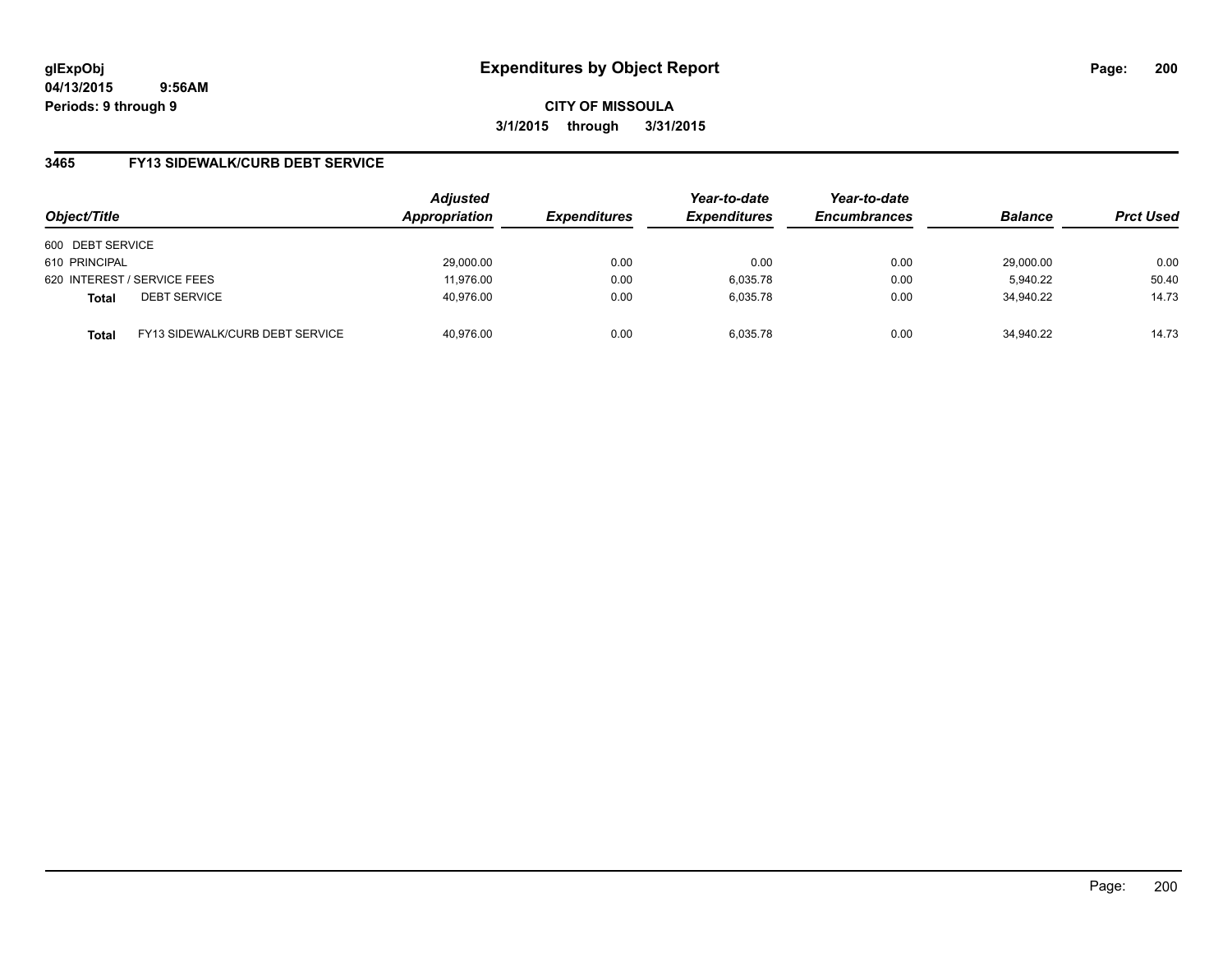## **3491 SID 491 DEBT SERVICE FUND**

| Object/Title                 | <b>Adjusted</b><br>Appropriation | <b>Expenditures</b> | Year-to-date<br><b>Expenditures</b> | Year-to-date<br><b>Encumbrances</b> | <b>Balance</b> | <b>Prct Used</b> |
|------------------------------|----------------------------------|---------------------|-------------------------------------|-------------------------------------|----------------|------------------|
| 600 DEBT SERVICE             |                                  |                     |                                     |                                     |                |                  |
| 620 INTEREST / SERVICE FEES  | 0.00                             | 0.00                | 0.00                                | 0.00                                | 0.00           | 0.00             |
| <b>DEBT SERVICE</b><br>Total | 0.00                             | 0.00                | 0.00                                | 0.00                                | 0.00           | 0.00             |
| NON-DEPARTMENTAL<br>Total    | 0.00                             | 0.00                | 0.00                                | 0.00                                | 0.00           | 0.00             |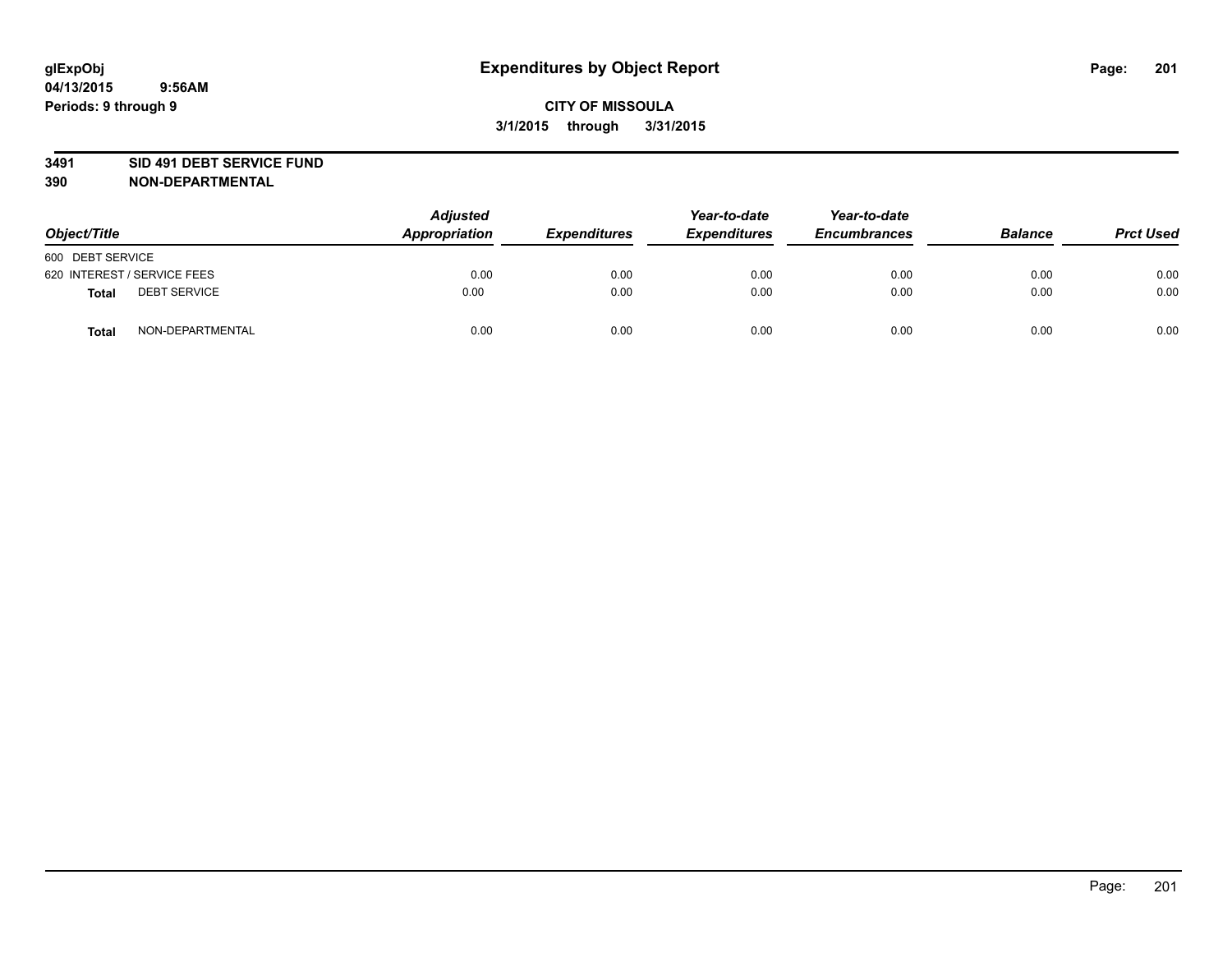## **3491 SID 491 DEBT SERVICE FUND**

| Object/Title                              | <b>Adjusted</b><br>Appropriation | <b>Expenditures</b> | Year-to-date<br><b>Expenditures</b> | Year-to-date<br><b>Encumbrances</b> | <b>Balance</b> | <b>Prct Used</b> |
|-------------------------------------------|----------------------------------|---------------------|-------------------------------------|-------------------------------------|----------------|------------------|
| 600 DEBT SERVICE                          |                                  |                     |                                     |                                     |                |                  |
| 620 INTEREST / SERVICE FEES               | 0.00                             | 0.00                | 0.00                                | 0.00                                | 0.00           | 0.00             |
| <b>DEBT SERVICE</b><br><b>Total</b>       | 0.00                             | 0.00                | 0.00                                | 0.00                                | 0.00           | 0.00             |
| SID 491 DEBT SERVICE FUND<br><b>Total</b> | 0.00                             | 0.00                | 0.00                                | 0.00                                | 0.00           | 0.00             |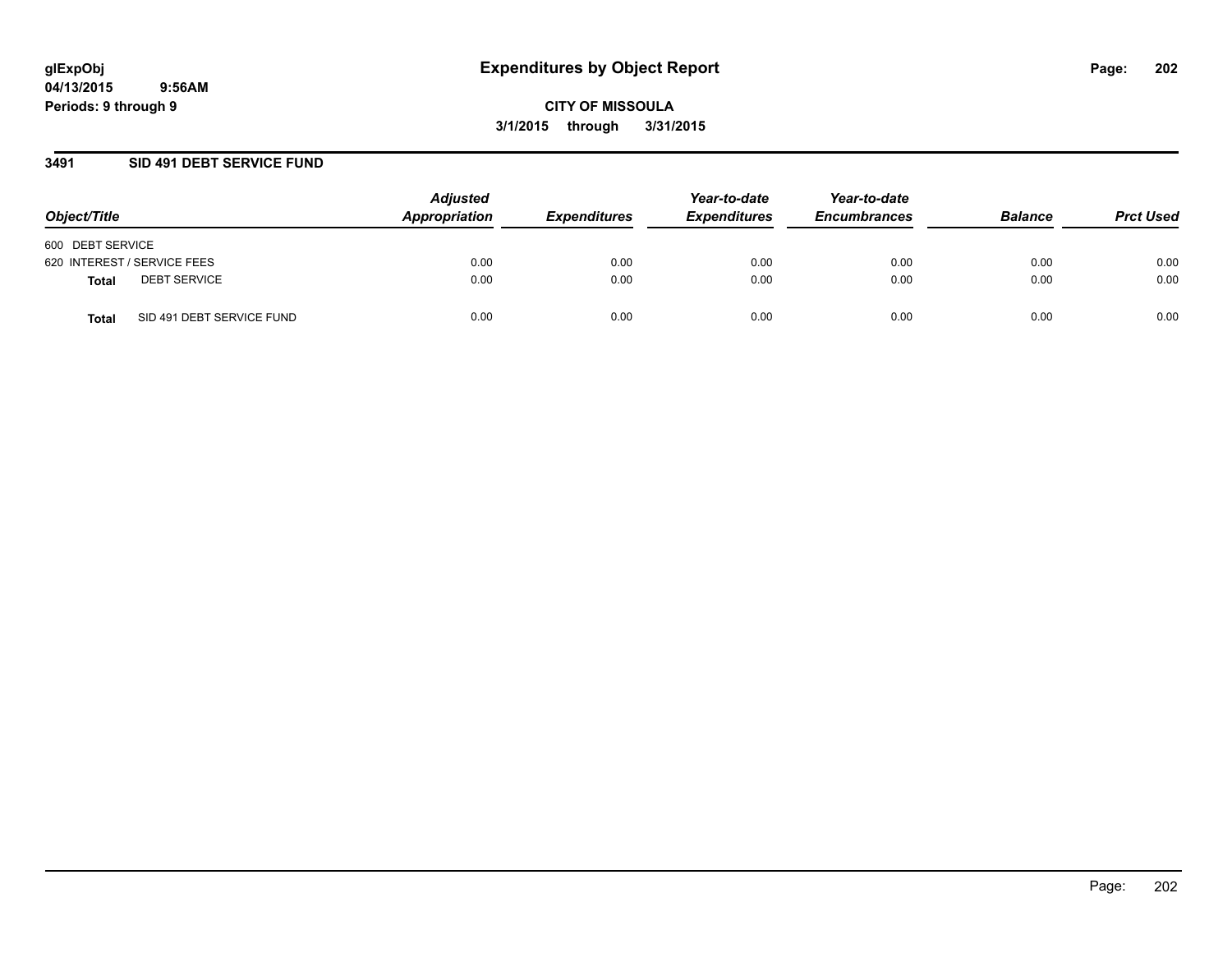## **3495 SID 495 DEBT SERVICE FUND**

| Object/Title      |                              | <b>Adjusted</b><br>Appropriation | <b>Expenditures</b> | Year-to-date<br><b>Expenditures</b> | Year-to-date<br><b>Encumbrances</b> | <b>Balance</b> | <b>Prct Used</b> |
|-------------------|------------------------------|----------------------------------|---------------------|-------------------------------------|-------------------------------------|----------------|------------------|
| 800 OTHER OBJECTS |                              |                                  |                     |                                     |                                     |                |                  |
|                   | 820 TRANSFERS TO OTHER FUNDS | 0.00                             | 0.00                | 0.00                                | 0.00                                | 0.00           | 0.00             |
| Total             | OTHER OBJECTS                | 0.00                             | 0.00                | 0.00                                | 0.00                                | 0.00           | 0.00             |
| <b>Total</b>      | NON-DEPARTMENTAL             | 0.00                             | 0.00                | 0.00                                | 0.00                                | 0.00           | 0.00             |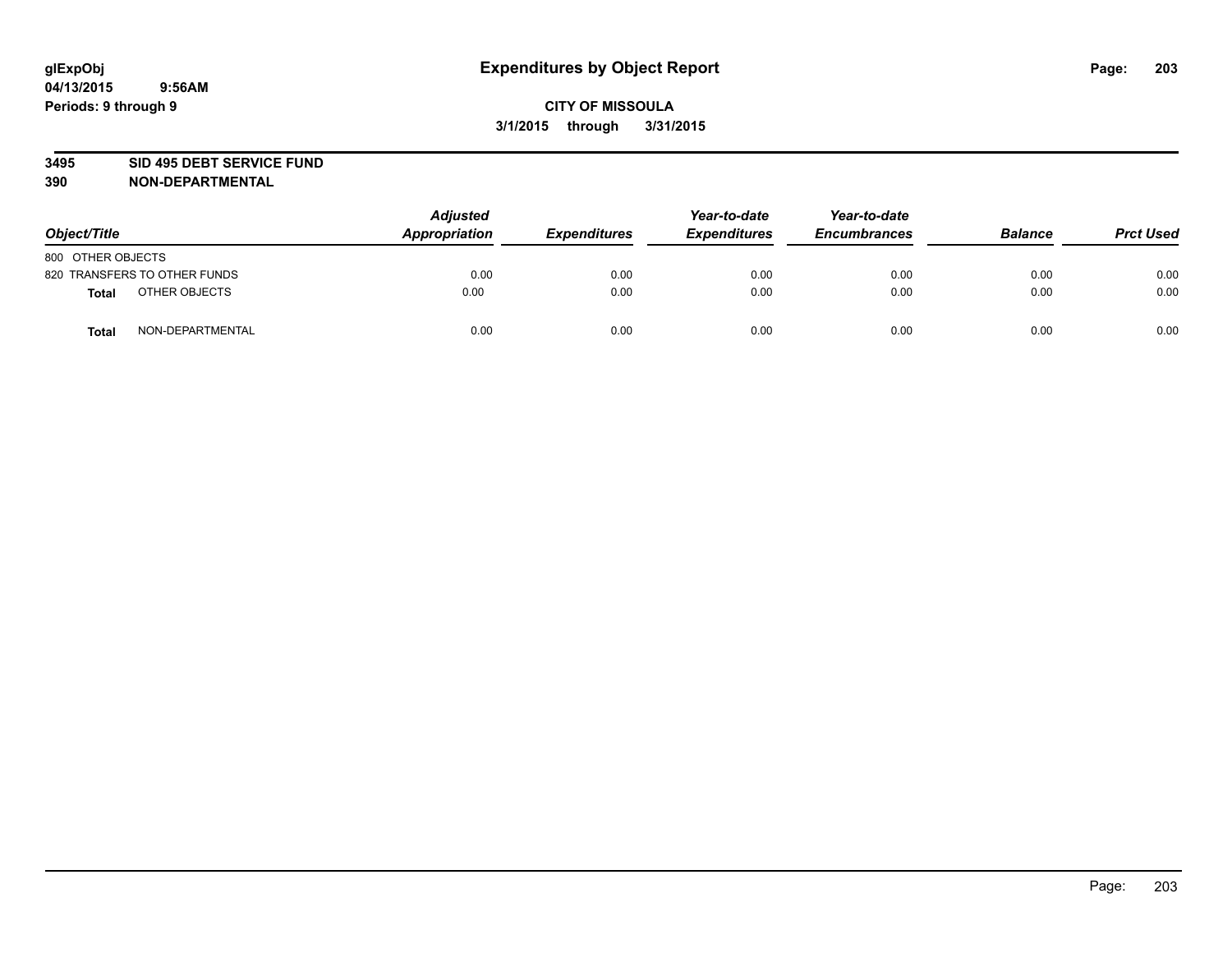## **3495 SID 495 DEBT SERVICE FUND**

| Object/Title                              | <b>Adjusted</b><br>Appropriation | <b>Expenditures</b> | Year-to-date<br><b>Expenditures</b> | Year-to-date<br><b>Encumbrances</b> | <b>Balance</b> | <b>Prct Used</b> |
|-------------------------------------------|----------------------------------|---------------------|-------------------------------------|-------------------------------------|----------------|------------------|
| 800 OTHER OBJECTS                         |                                  |                     |                                     |                                     |                |                  |
| 820 TRANSFERS TO OTHER FUNDS              | 0.00                             | 0.00                | 0.00                                | 0.00                                | 0.00           | 0.00             |
| OTHER OBJECTS<br><b>Total</b>             | 0.00                             | 0.00                | 0.00                                | 0.00                                | 0.00           | 0.00             |
| SID 495 DEBT SERVICE FUND<br><b>Total</b> | 0.00                             | 0.00                | 0.00                                | 0.00                                | 0.00           | 0.00             |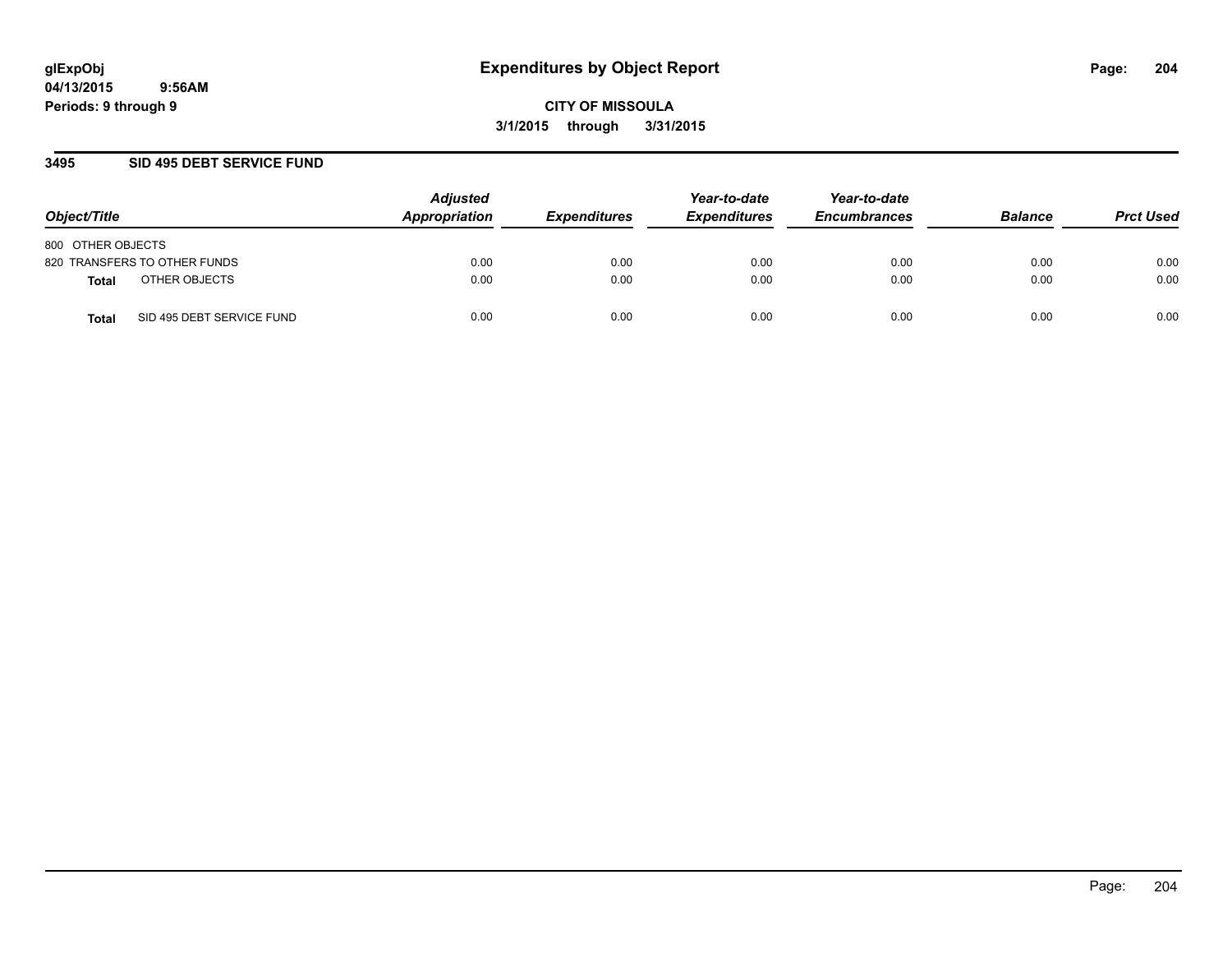### **3497 SID 497 DEBT SERVICE FUND**

|                                     | <b>Adjusted</b>      |                     | Year-to-date        | Year-to-date        |                |                  |
|-------------------------------------|----------------------|---------------------|---------------------|---------------------|----------------|------------------|
| Object/Title                        | <b>Appropriation</b> | <b>Expenditures</b> | <b>Expenditures</b> | <b>Encumbrances</b> | <b>Balance</b> | <b>Prct Used</b> |
| 600 DEBT SERVICE                    |                      |                     |                     |                     |                |                  |
| 620 INTEREST / SERVICE FEES         | 0.00                 | 0.00                | 0.00                | 0.00                | 0.00           | 0.00             |
| <b>DEBT SERVICE</b><br><b>Total</b> | 0.00                 | 0.00                | 0.00                | 0.00                | 0.00           | 0.00             |
| 800 OTHER OBJECTS                   |                      |                     |                     |                     |                |                  |
| 800 OTHER OBJECTS                   | 0.00                 | 0.00                | 0.00                | 0.00                | 0.00           | 0.00             |
| 820 TRANSFERS TO OTHER FUNDS        | 0.00                 | 0.00                | 0.00                | 0.00                | 0.00           | 0.00             |
| OTHER OBJECTS<br><b>Total</b>       | 0.00                 | 0.00                | 0.00                | 0.00                | 0.00           | 0.00             |
| NON-DEPARTMENTAL<br>Total           | 0.00                 | 0.00                | 0.00                | 0.00                | 0.00           | 0.00             |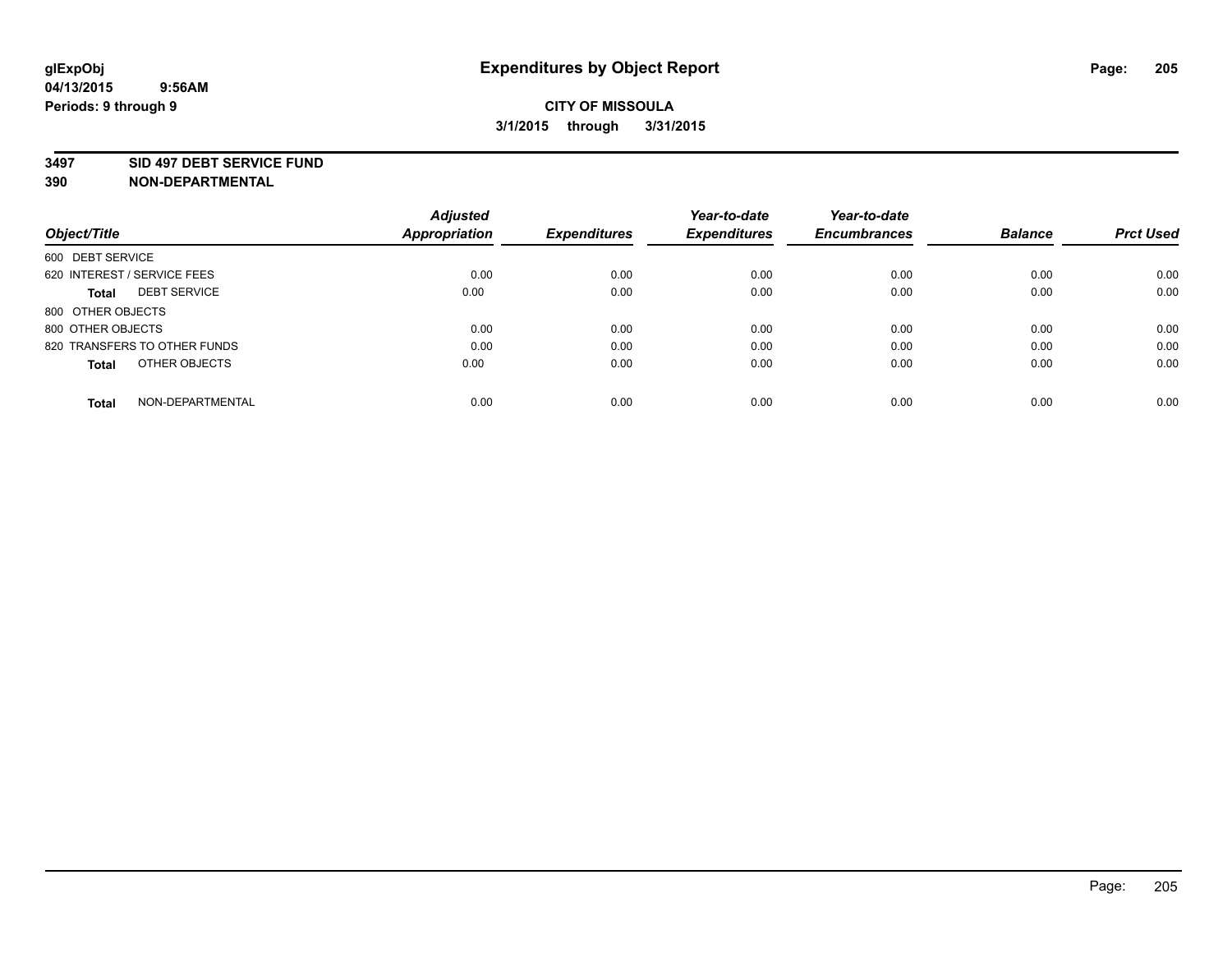## **3497 SID 497 DEBT SERVICE FUND**

| Object/Title                        | <b>Adjusted</b><br><b>Appropriation</b> | <b>Expenditures</b> | Year-to-date<br><b>Expenditures</b> | Year-to-date<br><b>Encumbrances</b> | <b>Balance</b> | <b>Prct Used</b> |
|-------------------------------------|-----------------------------------------|---------------------|-------------------------------------|-------------------------------------|----------------|------------------|
| 600 DEBT SERVICE                    |                                         |                     |                                     |                                     |                |                  |
| 620 INTEREST / SERVICE FEES         | 0.00                                    | 0.00                | 0.00                                | 0.00                                | 0.00           | 0.00             |
| <b>DEBT SERVICE</b><br><b>Total</b> | 0.00                                    | 0.00                | 0.00                                | 0.00                                | 0.00           | 0.00             |
| 800 OTHER OBJECTS                   |                                         |                     |                                     |                                     |                |                  |
| 800 OTHER OBJECTS                   | 0.00                                    | 0.00                | 0.00                                | 0.00                                | 0.00           | 0.00             |
| 820 TRANSFERS TO OTHER FUNDS        | 0.00                                    | 0.00                | 0.00                                | 0.00                                | 0.00           | 0.00             |
| OTHER OBJECTS<br>Total              | 0.00                                    | 0.00                | 0.00                                | 0.00                                | 0.00           | 0.00             |
| SID 497 DEBT SERVICE FUND<br>Total  | 0.00                                    | 0.00                | 0.00                                | 0.00                                | 0.00           | 0.00             |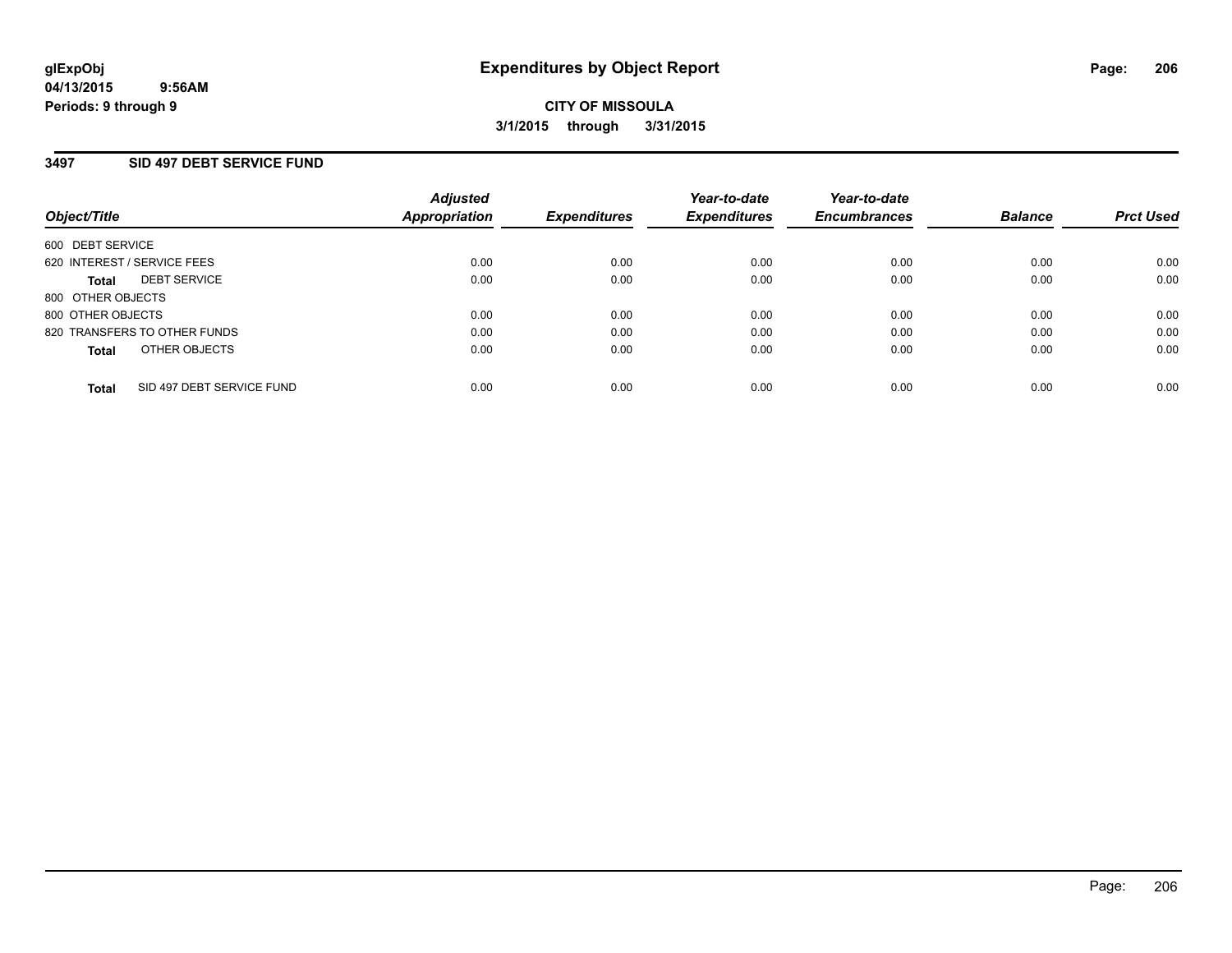### **3498 SID 498 DEBT SERVICE FUND**

| Object/Title                        | <b>Adjusted</b><br>Appropriation | <b>Expenditures</b> | Year-to-date<br><b>Expenditures</b> | Year-to-date<br><b>Encumbrances</b> | <b>Balance</b> | <b>Prct Used</b> |
|-------------------------------------|----------------------------------|---------------------|-------------------------------------|-------------------------------------|----------------|------------------|
| 600 DEBT SERVICE                    |                                  |                     |                                     |                                     |                |                  |
| 610 PRINCIPAL                       | 0.00                             | 0.00                | 0.00                                | 0.00                                | 0.00           | 0.00             |
| 620 INTEREST / SERVICE FEES         | 0.00                             | 0.00                | 0.00                                | 0.00                                | 0.00           | 0.00             |
| <b>DEBT SERVICE</b><br><b>Total</b> | 0.00                             | 0.00                | 0.00                                | 0.00                                | 0.00           | 0.00             |
| NON-DEPARTMENTAL<br><b>Total</b>    | 0.00                             | 0.00                | 0.00                                | 0.00                                | 0.00           | 0.00             |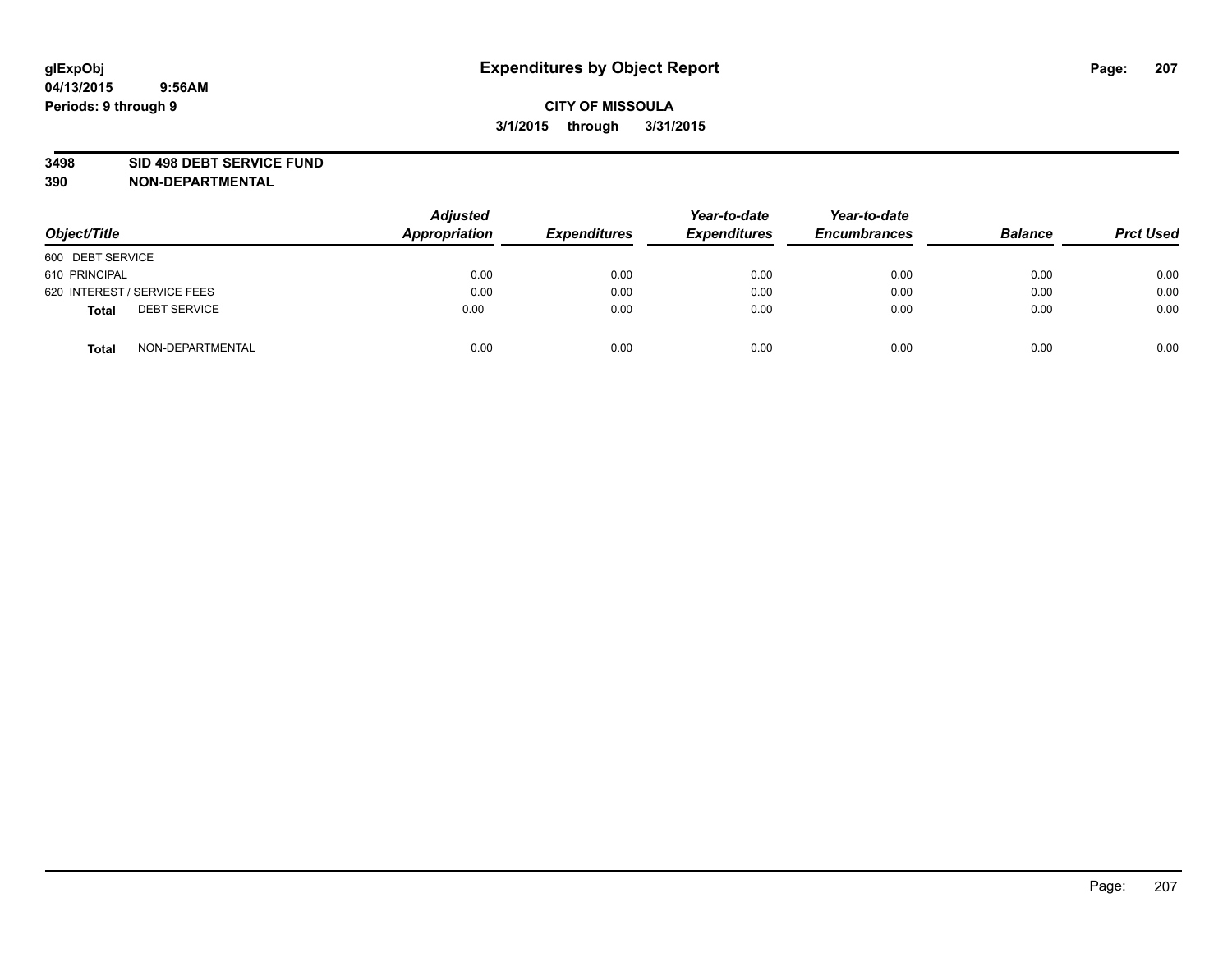## **3498 SID 498 DEBT SERVICE FUND**

| Object/Title                              | <b>Adjusted</b><br>Appropriation | <b>Expenditures</b> | Year-to-date<br><b>Expenditures</b> | Year-to-date<br><b>Encumbrances</b> | <b>Balance</b> | <b>Prct Used</b> |
|-------------------------------------------|----------------------------------|---------------------|-------------------------------------|-------------------------------------|----------------|------------------|
| 600 DEBT SERVICE                          |                                  |                     |                                     |                                     |                |                  |
| 610 PRINCIPAL                             | 0.00                             | 0.00                | 0.00                                | 0.00                                | 0.00           | 0.00             |
| 620 INTEREST / SERVICE FEES               | 0.00                             | 0.00                | 0.00                                | 0.00                                | 0.00           | 0.00             |
| <b>DEBT SERVICE</b><br><b>Total</b>       | 0.00                             | 0.00                | 0.00                                | 0.00                                | 0.00           | 0.00             |
| SID 498 DEBT SERVICE FUND<br><b>Total</b> | 0.00                             | 0.00                | 0.00                                | 0.00                                | 0.00           | 0.00             |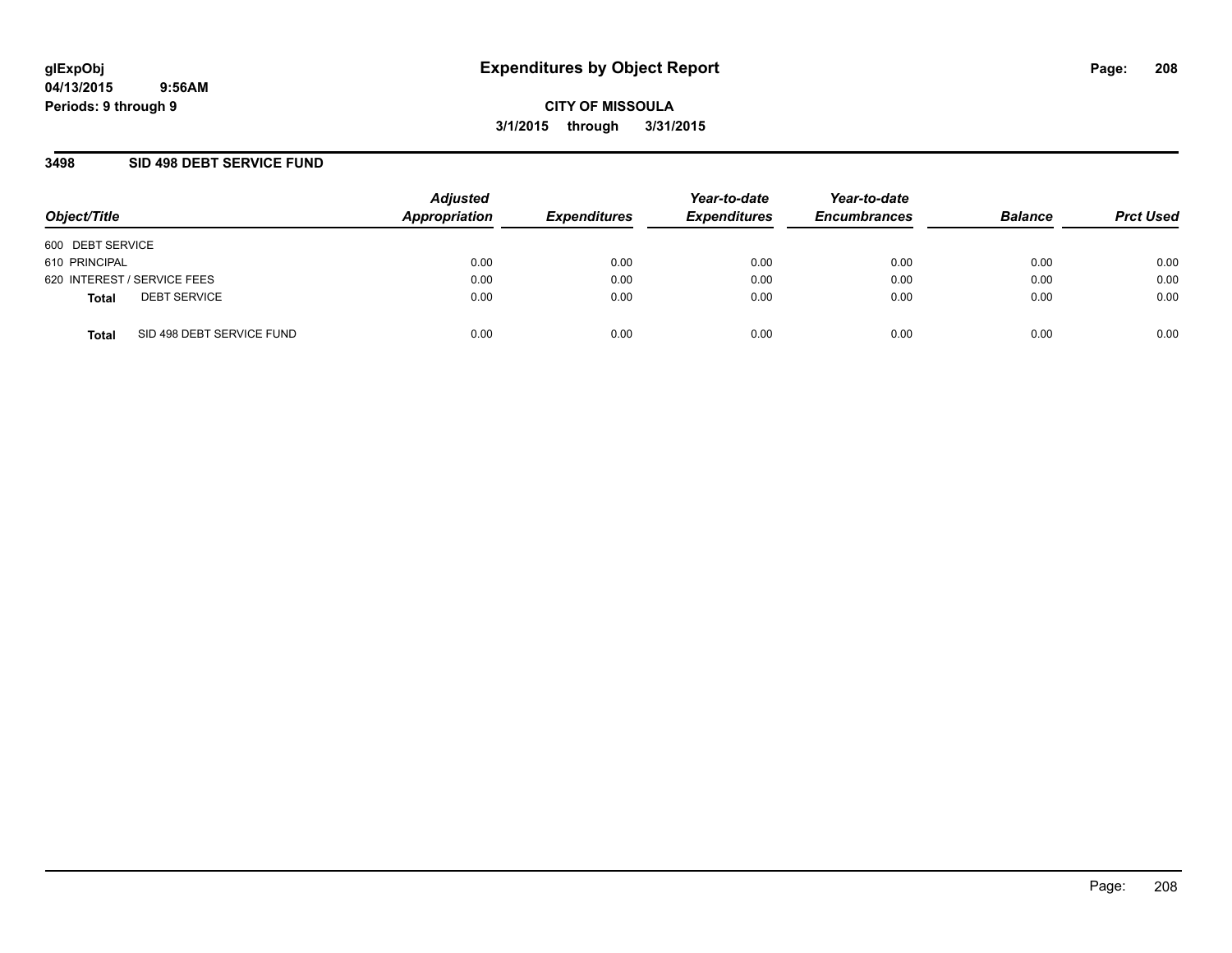### **3500 SID 500 DEBT SERVICE FUND**

| Object/Title                        | <b>Adjusted</b><br><b>Appropriation</b> | <b>Expenditures</b> | Year-to-date<br><b>Expenditures</b> | Year-to-date<br><b>Encumbrances</b> | <b>Balance</b> | <b>Prct Used</b> |
|-------------------------------------|-----------------------------------------|---------------------|-------------------------------------|-------------------------------------|----------------|------------------|
| 600 DEBT SERVICE                    |                                         |                     |                                     |                                     |                |                  |
| 620 INTEREST / SERVICE FEES         | 0.00                                    | 0.00                | 0.00                                | 0.00                                | 0.00           | 0.00             |
| <b>DEBT SERVICE</b><br><b>Total</b> | 0.00                                    | 0.00                | 0.00                                | 0.00                                | 0.00           | 0.00             |
| 800 OTHER OBJECTS                   |                                         |                     |                                     |                                     |                |                  |
| 820 TRANSFERS TO OTHER FUNDS        | 0.00                                    | 0.00                | 0.00                                | 0.00                                | 0.00           | 0.00             |
| OTHER OBJECTS<br><b>Total</b>       | 0.00                                    | 0.00                | 0.00                                | 0.00                                | 0.00           | 0.00             |
| NON-DEPARTMENTAL<br><b>Total</b>    | 0.00                                    | 0.00                | 0.00                                | 0.00                                | 0.00           | 0.00             |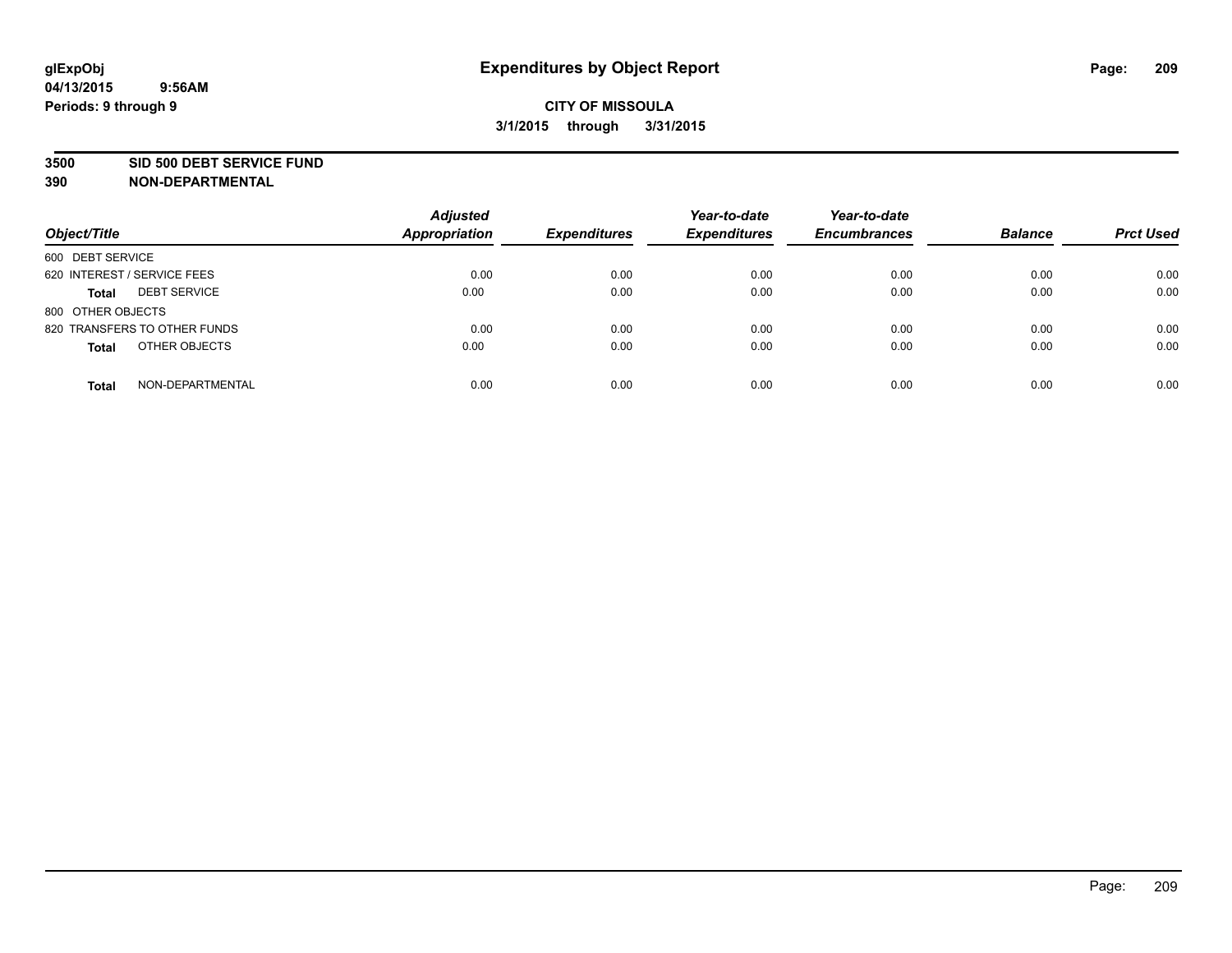## **3500 SID 500 DEBT SERVICE FUND**

| Object/Title                |                              | <b>Adjusted</b><br><b>Appropriation</b> | <b>Expenditures</b> | Year-to-date<br><b>Expenditures</b> | Year-to-date<br><b>Encumbrances</b> | <b>Balance</b> | <b>Prct Used</b> |
|-----------------------------|------------------------------|-----------------------------------------|---------------------|-------------------------------------|-------------------------------------|----------------|------------------|
| 600 DEBT SERVICE            |                              |                                         |                     |                                     |                                     |                |                  |
| 620 INTEREST / SERVICE FEES |                              | 0.00                                    | 0.00                | 0.00                                | 0.00                                | 0.00           | 0.00             |
| <b>Total</b>                | <b>DEBT SERVICE</b>          | 0.00                                    | 0.00                | 0.00                                | 0.00                                | 0.00           | 0.00             |
| 800 OTHER OBJECTS           |                              |                                         |                     |                                     |                                     |                |                  |
|                             | 820 TRANSFERS TO OTHER FUNDS | 0.00                                    | 0.00                | 0.00                                | 0.00                                | 0.00           | 0.00             |
| <b>Total</b>                | OTHER OBJECTS                | 0.00                                    | 0.00                | 0.00                                | 0.00                                | 0.00           | 0.00             |
| <b>Total</b>                | SID 500 DEBT SERVICE FUND    | 0.00                                    | 0.00                | 0.00                                | 0.00                                | 0.00           | 0.00             |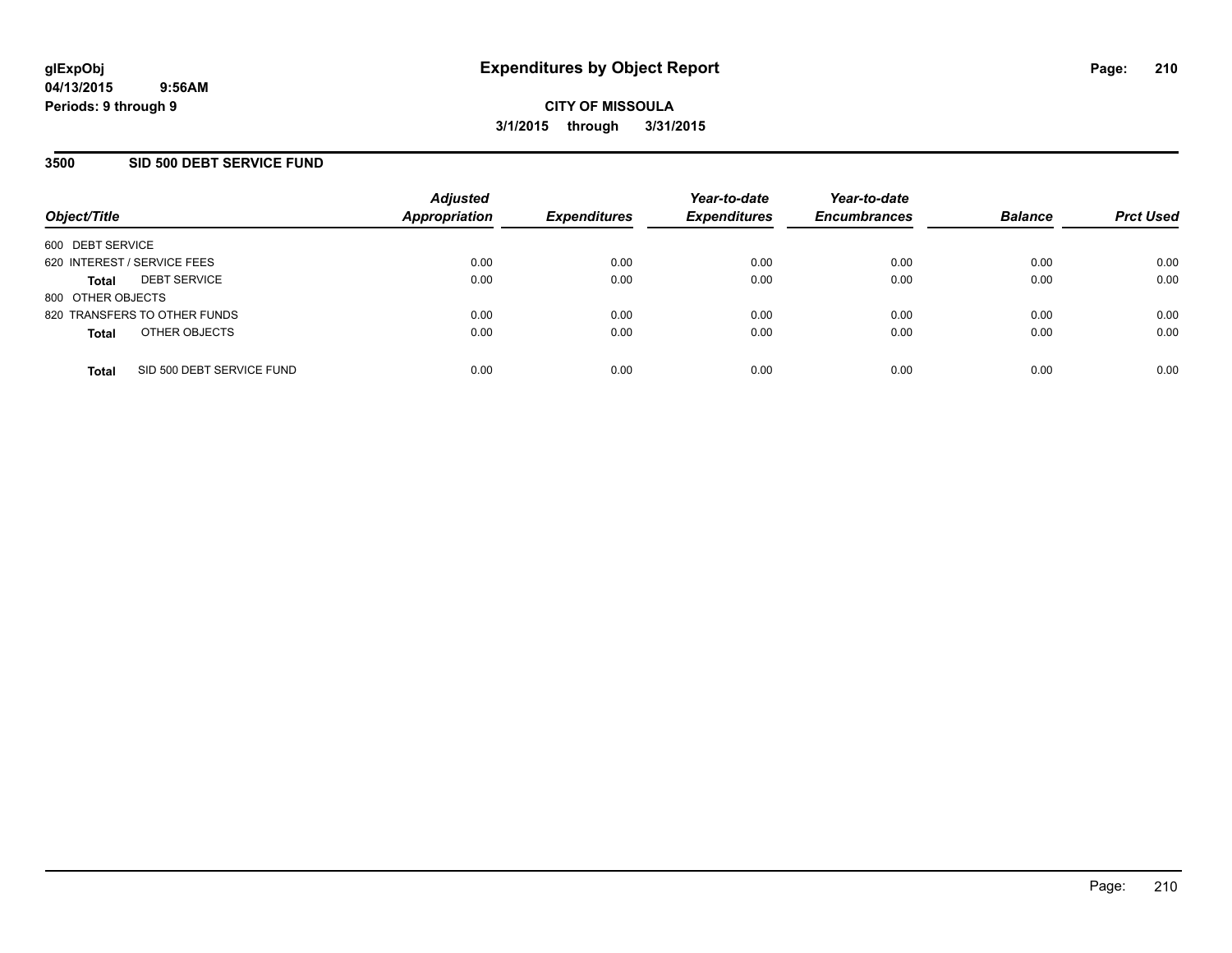## **3501 SID 501 DEBT SERVICE FUND**

| Object/Title                        | <b>Adjusted</b><br>Appropriation | <b>Expenditures</b> | Year-to-date<br><b>Expenditures</b> | Year-to-date<br><b>Encumbrances</b> | <b>Balance</b> | <b>Prct Used</b> |
|-------------------------------------|----------------------------------|---------------------|-------------------------------------|-------------------------------------|----------------|------------------|
| 600 DEBT SERVICE                    |                                  |                     |                                     |                                     |                |                  |
| 610 PRINCIPAL                       | 0.00                             | 0.00                | 0.00                                | 0.00                                | 0.00           | 0.00             |
| 620 INTEREST / SERVICE FEES         | 0.00                             | 0.00                | 0.00                                | 0.00                                | 0.00           | 0.00             |
| <b>DEBT SERVICE</b><br><b>Total</b> | 0.00                             | 0.00                | 0.00                                | 0.00                                | 0.00           | 0.00             |
| NON-DEPARTMENTAL<br><b>Total</b>    | 0.00                             | 0.00                | 0.00                                | 0.00                                | 0.00           | 0.00             |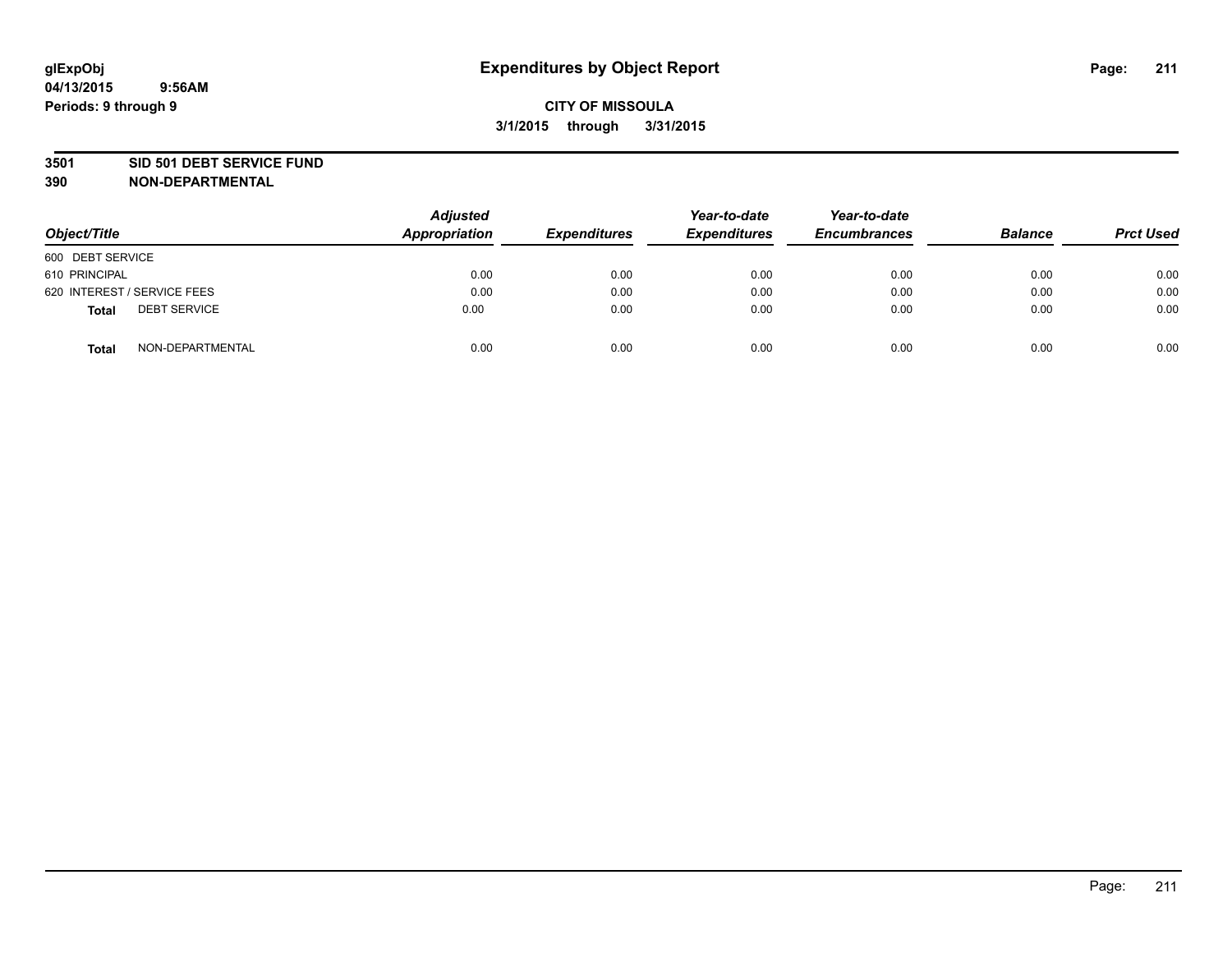## **3501 SID 501 DEBT SERVICE FUND**

| Object/Title                              | <b>Adjusted</b><br>Appropriation | <b>Expenditures</b> | Year-to-date<br><b>Expenditures</b> | Year-to-date<br><b>Encumbrances</b> | <b>Balance</b> | <b>Prct Used</b> |
|-------------------------------------------|----------------------------------|---------------------|-------------------------------------|-------------------------------------|----------------|------------------|
| 600 DEBT SERVICE                          |                                  |                     |                                     |                                     |                |                  |
| 610 PRINCIPAL                             | 0.00                             | 0.00                | 0.00                                | 0.00                                | 0.00           | 0.00             |
| 620 INTEREST / SERVICE FEES               | 0.00                             | 0.00                | 0.00                                | 0.00                                | 0.00           | 0.00             |
| <b>DEBT SERVICE</b><br><b>Total</b>       | 0.00                             | 0.00                | 0.00                                | 0.00                                | 0.00           | 0.00             |
| SID 501 DEBT SERVICE FUND<br><b>Total</b> | 0.00                             | 0.00                | 0.00                                | 0.00                                | 0.00           | 0.00             |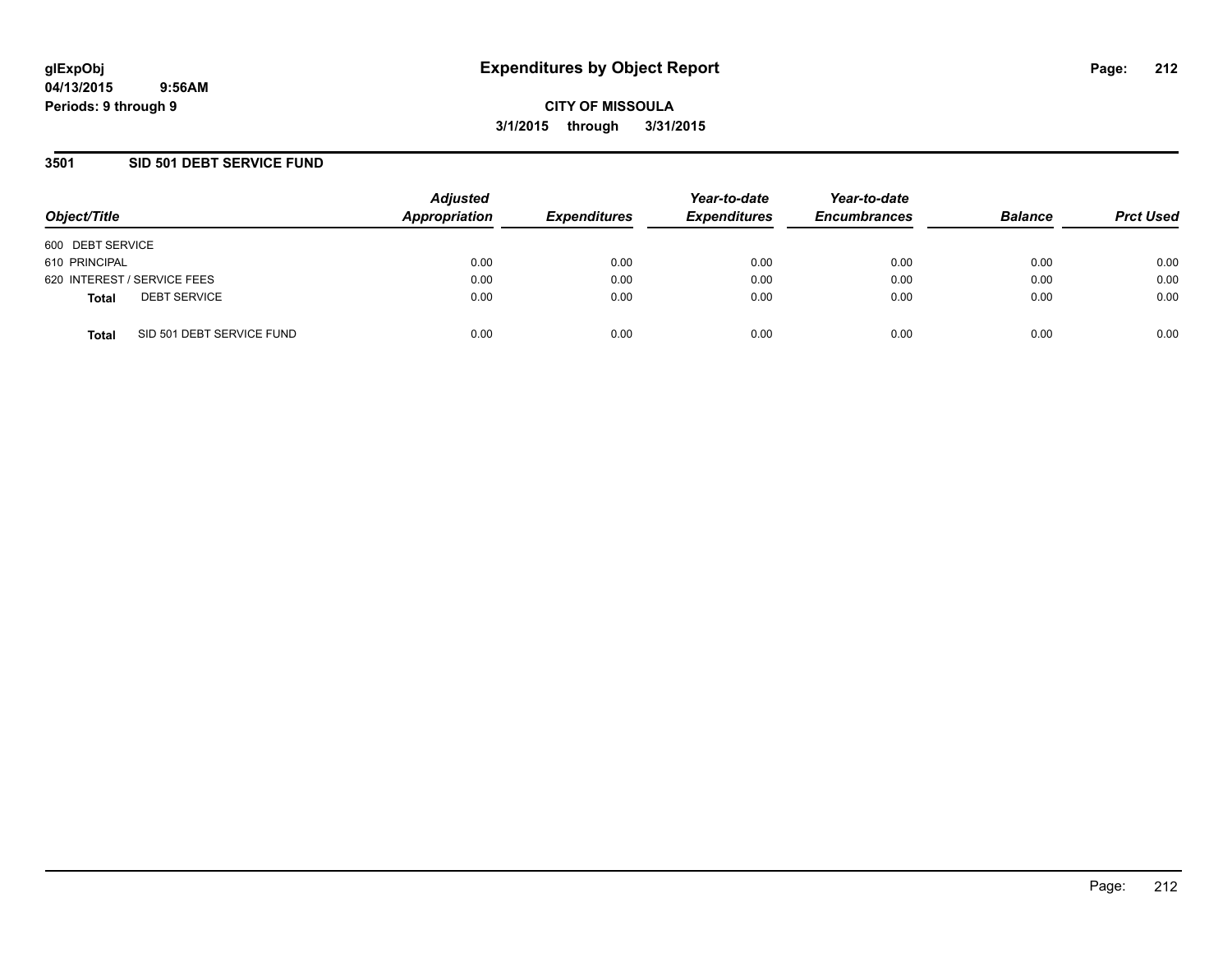## **3503 SID 503 DEBT SERVICE FUND**

| Object/Title                        | <b>Adjusted</b><br>Appropriation | <b>Expenditures</b> | Year-to-date<br><b>Expenditures</b> | Year-to-date<br><b>Encumbrances</b> | <b>Balance</b> | <b>Prct Used</b> |
|-------------------------------------|----------------------------------|---------------------|-------------------------------------|-------------------------------------|----------------|------------------|
| 600 DEBT SERVICE                    |                                  |                     |                                     |                                     |                |                  |
| 610 PRINCIPAL                       | 0.00                             | 0.00                | 0.00                                | 0.00                                | 0.00           | 0.00             |
| 620 INTEREST / SERVICE FEES         | 0.00                             | 0.00                | 0.00                                | 0.00                                | 0.00           | 0.00             |
| <b>DEBT SERVICE</b><br><b>Total</b> | 0.00                             | 0.00                | 0.00                                | 0.00                                | 0.00           | 0.00             |
| NON-DEPARTMENTAL<br><b>Total</b>    | 0.00                             | 0.00                | 0.00                                | 0.00                                | 0.00           | 0.00             |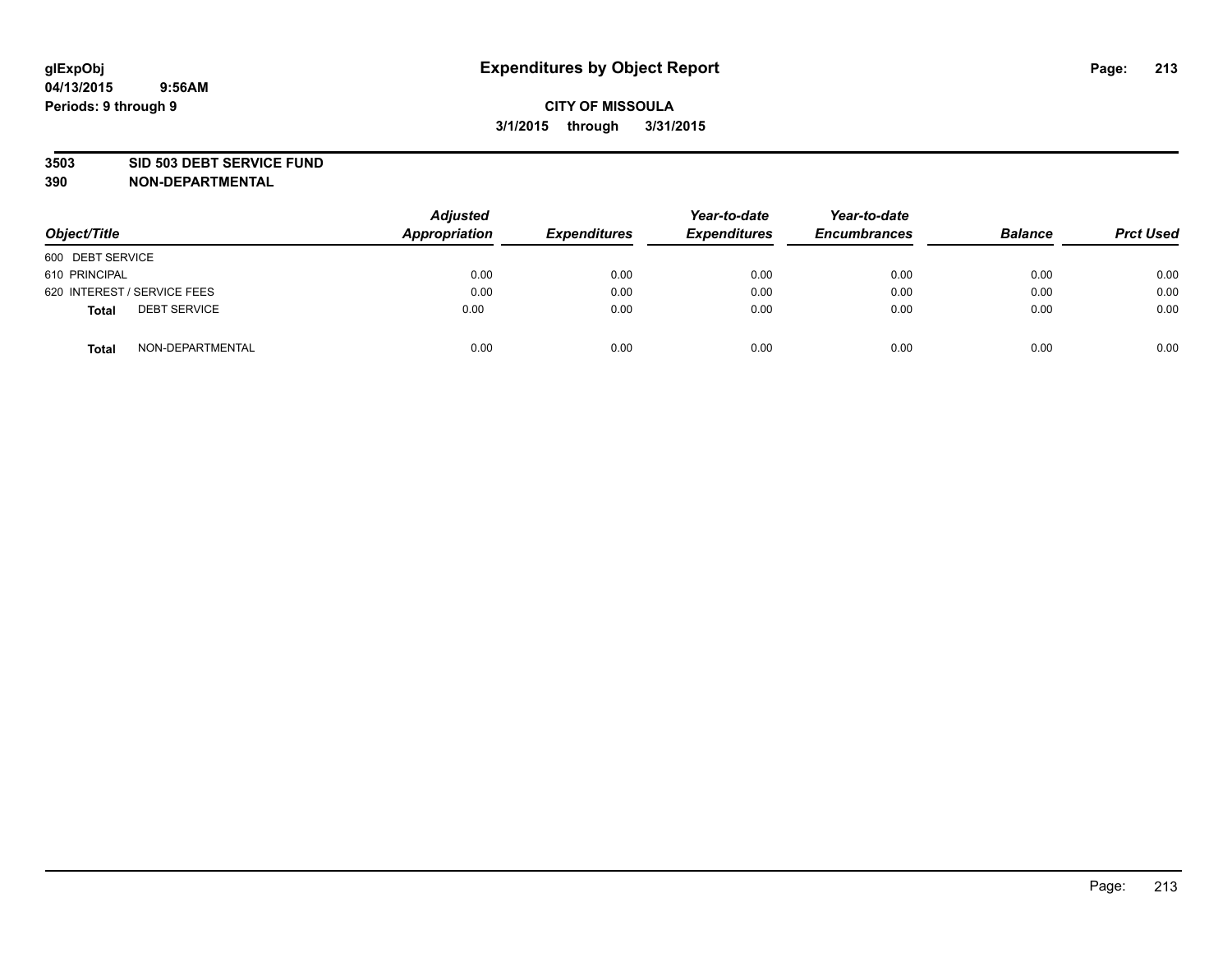## **3503 SID 503 DEBT SERVICE FUND**

| Object/Title                        |                           | <b>Adjusted</b><br>Appropriation | <b>Expenditures</b> | Year-to-date<br><b>Expenditures</b> | Year-to-date<br><b>Encumbrances</b> | <b>Balance</b> | <b>Prct Used</b> |
|-------------------------------------|---------------------------|----------------------------------|---------------------|-------------------------------------|-------------------------------------|----------------|------------------|
| 600 DEBT SERVICE                    |                           |                                  |                     |                                     |                                     |                |                  |
| 610 PRINCIPAL                       |                           | 0.00                             | 0.00                | 0.00                                | 0.00                                | 0.00           | 0.00             |
| 620 INTEREST / SERVICE FEES         |                           | 0.00                             | 0.00                | 0.00                                | 0.00                                | 0.00           | 0.00             |
| <b>DEBT SERVICE</b><br><b>Total</b> |                           | 0.00                             | 0.00                | 0.00                                | 0.00                                | 0.00           | 0.00             |
| <b>Total</b>                        | SID 503 DEBT SERVICE FUND | 0.00                             | 0.00                | 0.00                                | 0.00                                | 0.00           | 0.00             |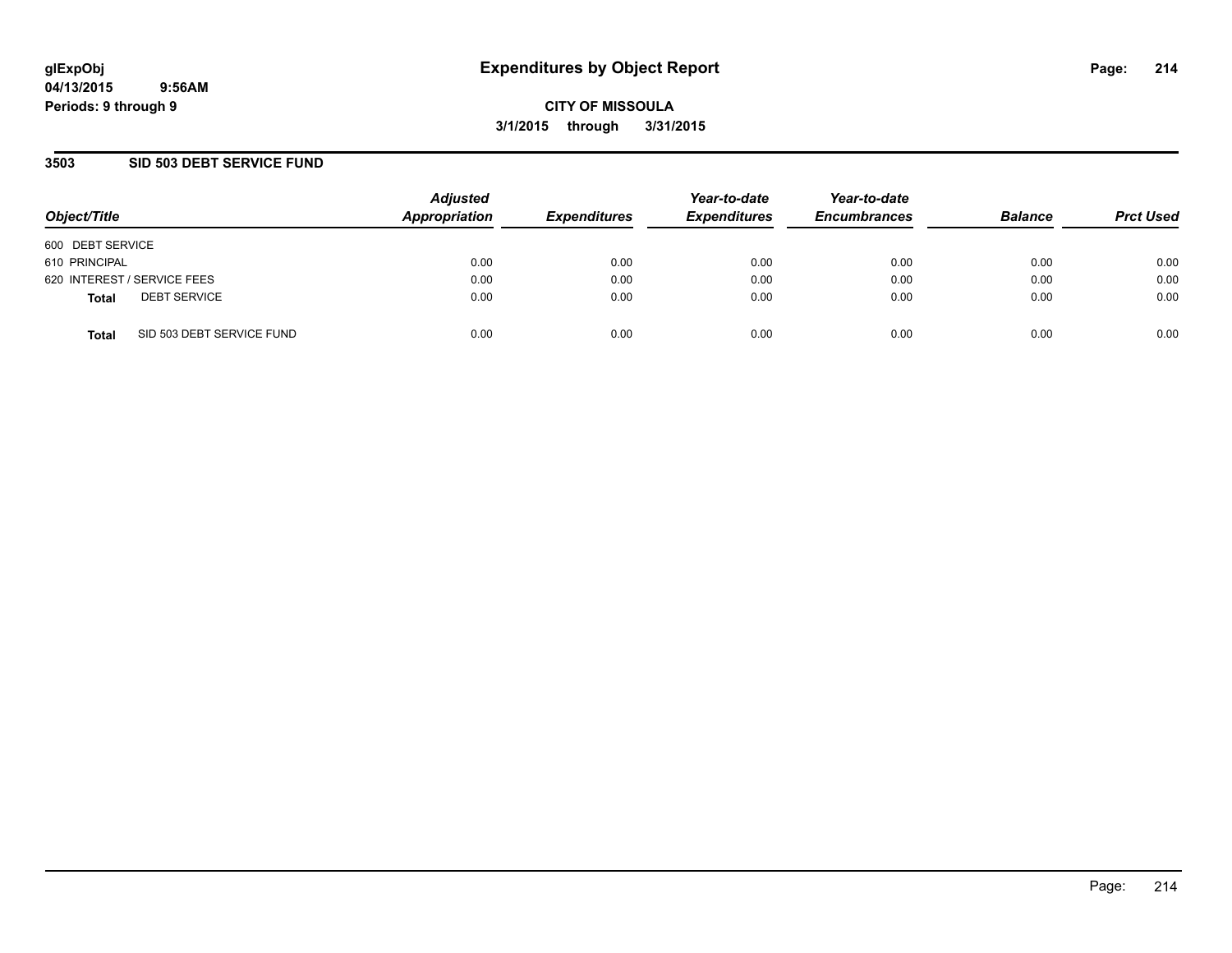### **3505 SID 505 DEBT SERVICE FUND**

| Object/Title                        | <b>Adjusted</b><br><b>Appropriation</b> | <b>Expenditures</b> | Year-to-date<br><b>Expenditures</b> | Year-to-date<br><b>Encumbrances</b> | <b>Balance</b> | <b>Prct Used</b> |
|-------------------------------------|-----------------------------------------|---------------------|-------------------------------------|-------------------------------------|----------------|------------------|
| 600 DEBT SERVICE                    |                                         |                     |                                     |                                     |                |                  |
| 610 PRINCIPAL                       | 0.00                                    | 0.00                | 0.00                                | 0.00                                | 0.00           | 0.00             |
| 620 INTEREST / SERVICE FEES         | 0.00                                    | 0.00                | 0.00                                | 0.00                                | 0.00           | 0.00             |
| <b>DEBT SERVICE</b><br><b>Total</b> | 0.00                                    | 0.00                | 0.00                                | 0.00                                | 0.00           | 0.00             |
| NON-DEPARTMENTAL<br><b>Total</b>    | 0.00                                    | 0.00                | 0.00                                | 0.00                                | 0.00           | 0.00             |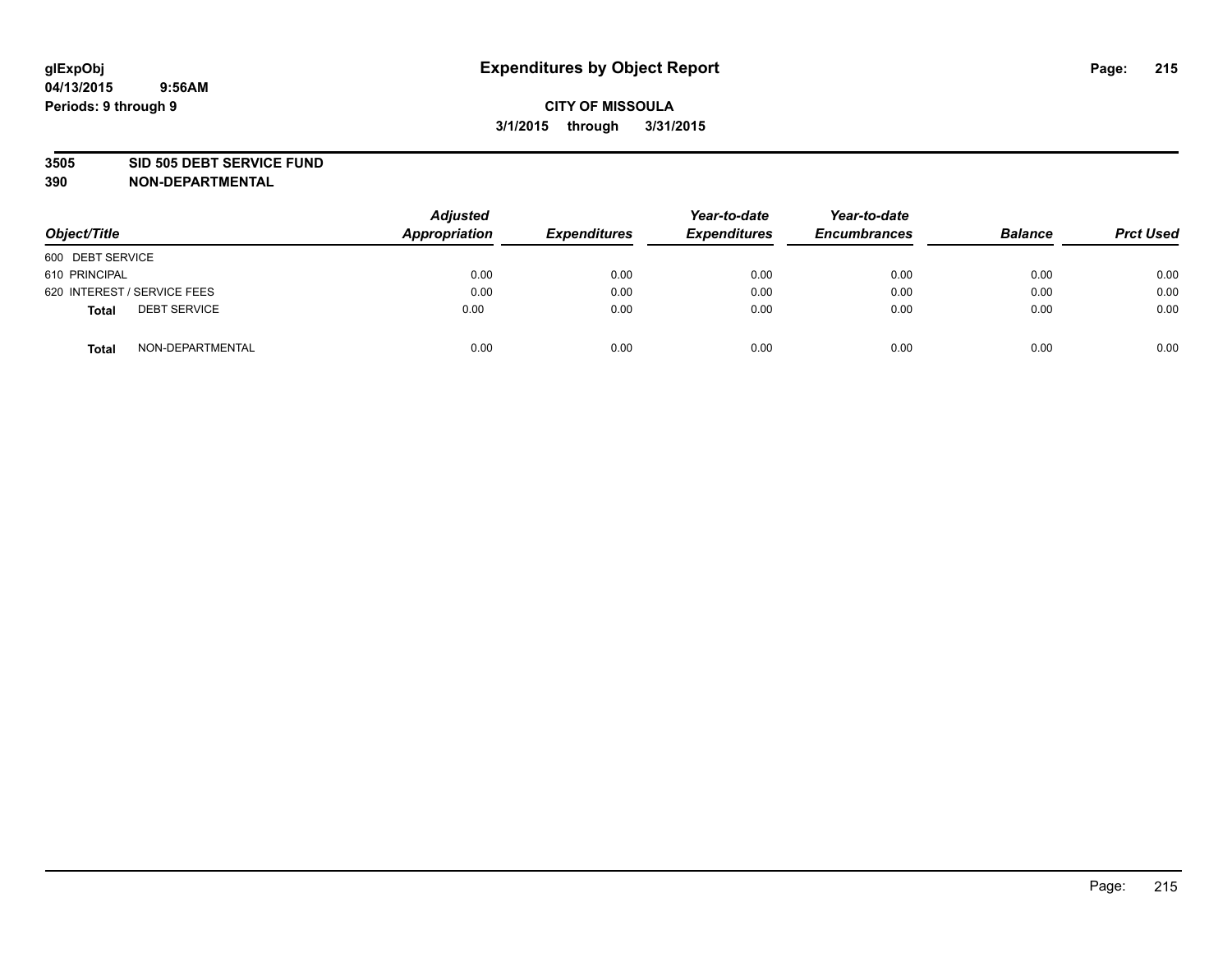**CITY OF MISSOULA 3/1/2015 through 3/31/2015**

## **3505 SID 505 DEBT SERVICE FUND**

| Object/Title                              | <b>Adjusted</b><br>Appropriation | <b>Expenditures</b> | Year-to-date<br><b>Expenditures</b> | Year-to-date<br><b>Encumbrances</b> | <b>Balance</b> | <b>Prct Used</b> |
|-------------------------------------------|----------------------------------|---------------------|-------------------------------------|-------------------------------------|----------------|------------------|
| 600 DEBT SERVICE                          |                                  |                     |                                     |                                     |                |                  |
| 610 PRINCIPAL                             | 0.00                             | 0.00                | 0.00                                | 0.00                                | 0.00           | 0.00             |
| 620 INTEREST / SERVICE FEES               | 0.00                             | 0.00                | 0.00                                | 0.00                                | 0.00           | 0.00             |
| <b>DEBT SERVICE</b><br><b>Total</b>       | 0.00                             | 0.00                | 0.00                                | 0.00                                | 0.00           | 0.00             |
| SID 505 DEBT SERVICE FUND<br><b>Total</b> | 0.00                             | 0.00                | 0.00                                | 0.00                                | 0.00           | 0.00             |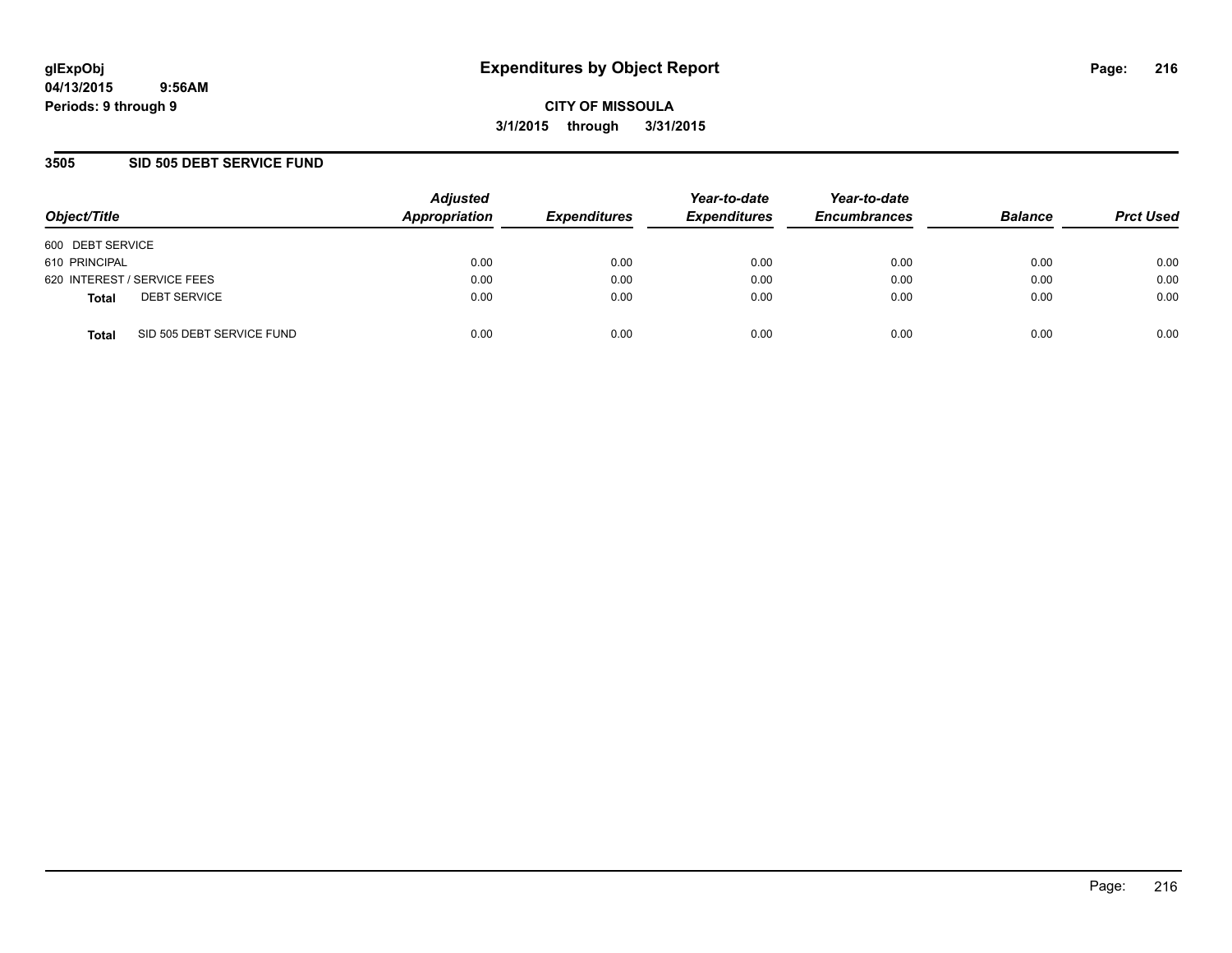#### **3506 SID 506 DEBT SERVICE FUND**

| Object/Title                        | <b>Adjusted</b><br>Appropriation | <b>Expenditures</b> | Year-to-date<br><b>Expenditures</b> | Year-to-date<br><b>Encumbrances</b> | <b>Balance</b> | <b>Prct Used</b> |
|-------------------------------------|----------------------------------|---------------------|-------------------------------------|-------------------------------------|----------------|------------------|
| 600 DEBT SERVICE                    |                                  |                     |                                     |                                     |                |                  |
| 610 PRINCIPAL                       | 0.00                             | 0.00                | 0.00                                | 0.00                                | 0.00           | 0.00             |
| 620 INTEREST / SERVICE FEES         | 0.00                             | 0.00                | 0.00                                | 0.00                                | 0.00           | 0.00             |
| <b>DEBT SERVICE</b><br><b>Total</b> | 0.00                             | 0.00                | 0.00                                | 0.00                                | 0.00           | 0.00             |
| NON-DEPARTMENTAL<br><b>Total</b>    | 0.00                             | 0.00                | 0.00                                | 0.00                                | 0.00           | 0.00             |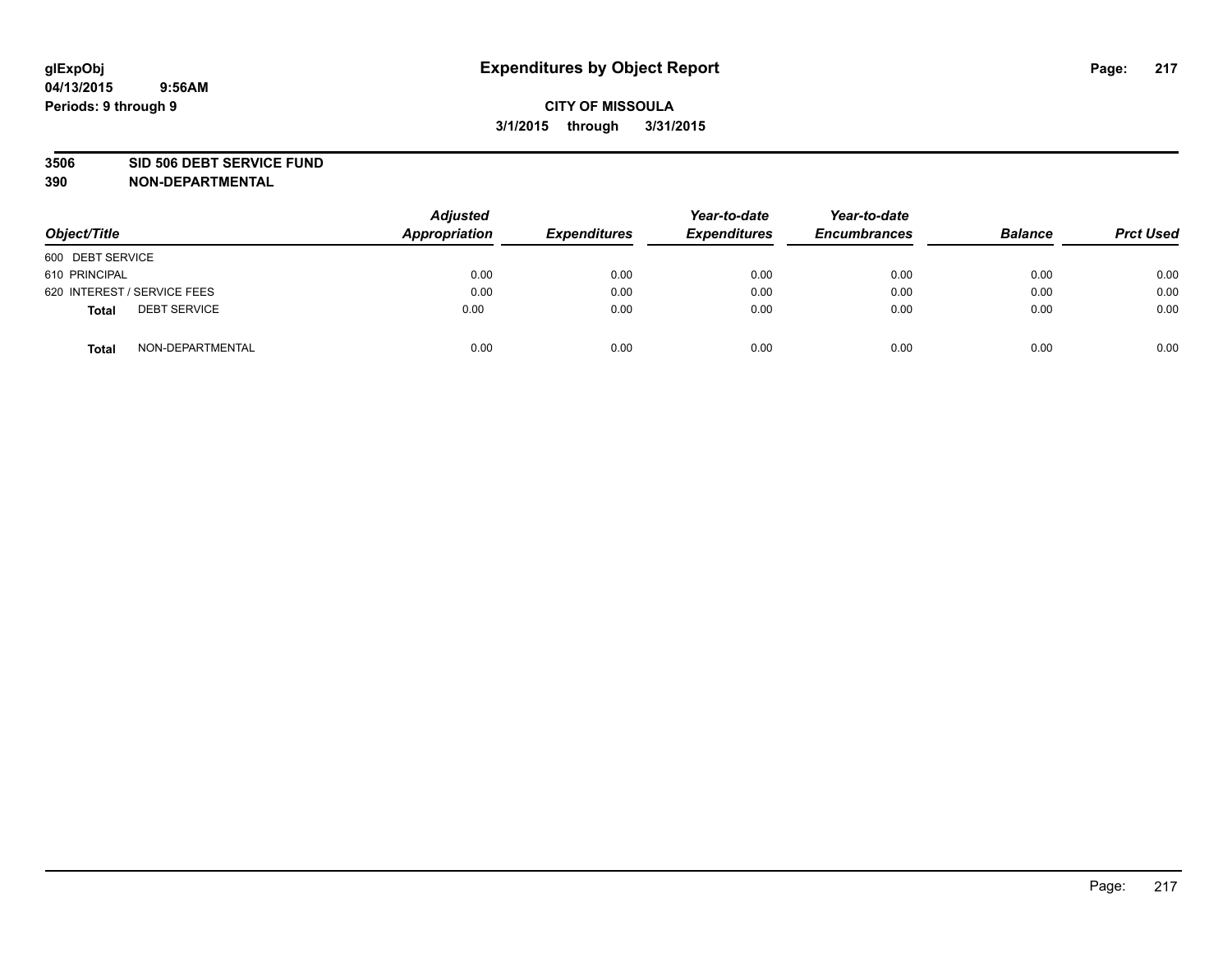**04/13/2015 9:56AM Periods: 9 through 9**

**CITY OF MISSOULA 3/1/2015 through 3/31/2015**

### **3506 SID 506 DEBT SERVICE FUND**

| Object/Title                              | <b>Adjusted</b><br>Appropriation | <b>Expenditures</b> | Year-to-date<br><b>Expenditures</b> | Year-to-date<br><b>Encumbrances</b> | <b>Balance</b> | <b>Prct Used</b> |
|-------------------------------------------|----------------------------------|---------------------|-------------------------------------|-------------------------------------|----------------|------------------|
| 600 DEBT SERVICE                          |                                  |                     |                                     |                                     |                |                  |
| 610 PRINCIPAL                             | 0.00                             | 0.00                | 0.00                                | 0.00                                | 0.00           | 0.00             |
| 620 INTEREST / SERVICE FEES               | 0.00                             | 0.00                | 0.00                                | 0.00                                | 0.00           | 0.00             |
| <b>DEBT SERVICE</b><br><b>Total</b>       | 0.00                             | 0.00                | 0.00                                | 0.00                                | 0.00           | 0.00             |
| SID 506 DEBT SERVICE FUND<br><b>Total</b> | 0.00                             | 0.00                | 0.00                                | 0.00                                | 0.00           | 0.00             |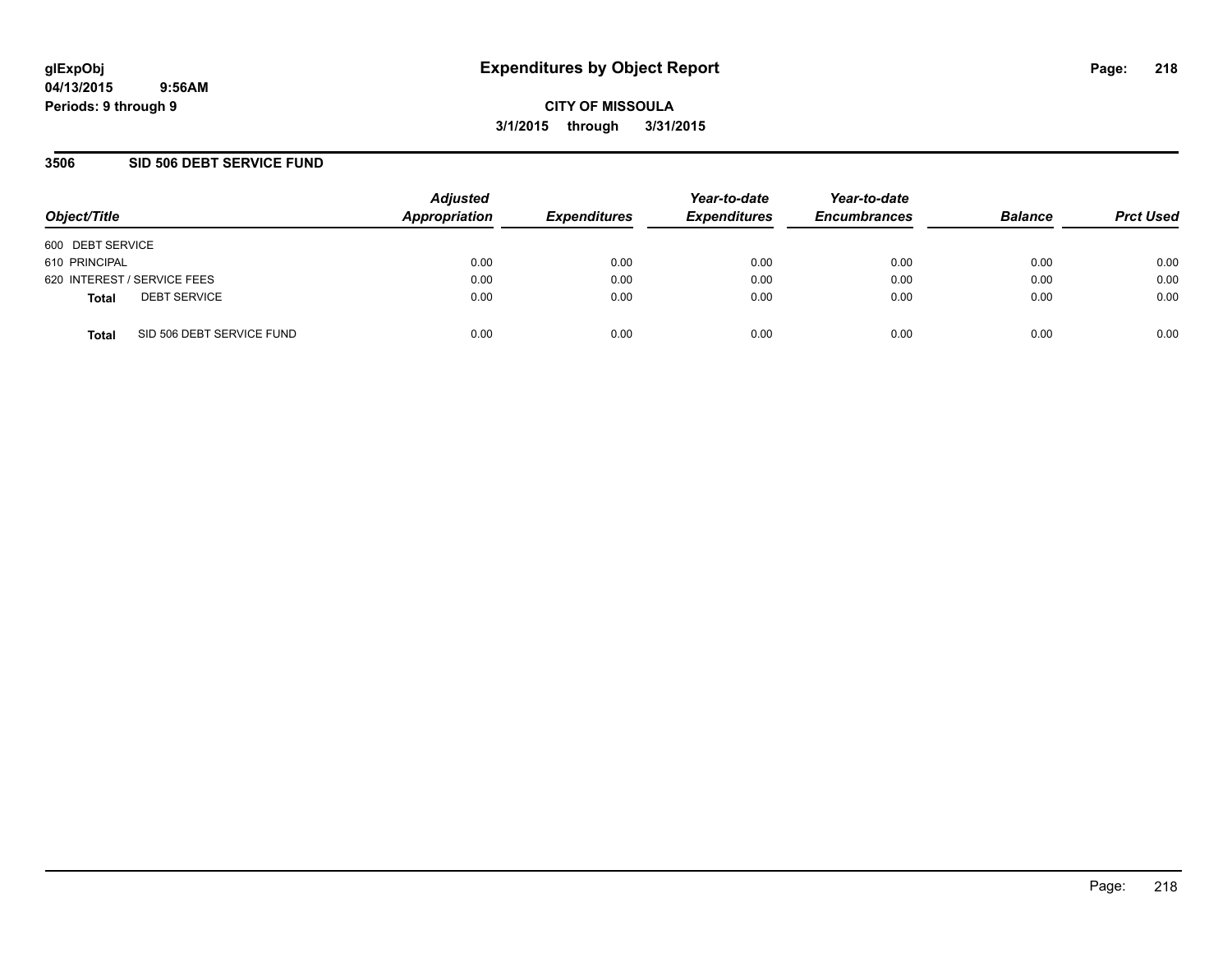#### **3510 SID 510 DEBT SERVICE FUND**

| Object/Title                        | <b>Adjusted</b><br>Appropriation | <b>Expenditures</b> | Year-to-date<br><b>Expenditures</b> | Year-to-date<br><b>Encumbrances</b> | <b>Balance</b> | <b>Prct Used</b> |
|-------------------------------------|----------------------------------|---------------------|-------------------------------------|-------------------------------------|----------------|------------------|
| 600 DEBT SERVICE                    |                                  |                     |                                     |                                     |                |                  |
| 610 PRINCIPAL                       | 0.00                             | 0.00                | 0.00                                | 0.00                                | 0.00           | 0.00             |
| 620 INTEREST / SERVICE FEES         | 0.00                             | 0.00                | 0.00                                | 0.00                                | 0.00           | 0.00             |
| <b>DEBT SERVICE</b><br><b>Total</b> | 0.00                             | 0.00                | 0.00                                | 0.00                                | 0.00           | 0.00             |
| NON-DEPARTMENTAL<br><b>Total</b>    | 0.00                             | 0.00                | 0.00                                | 0.00                                | 0.00           | 0.00             |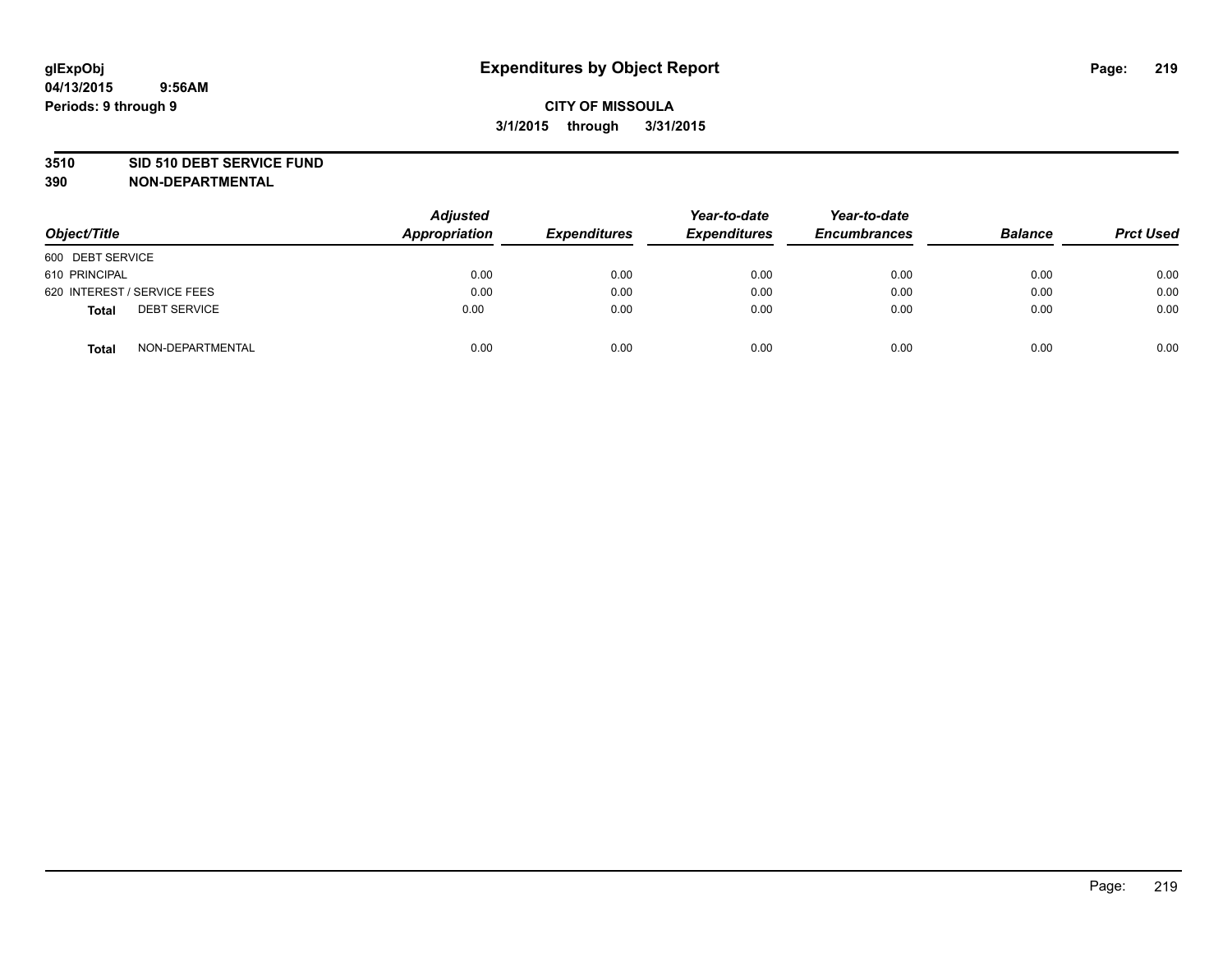### **3510 SID 510 DEBT SERVICE FUND**

| Object/Title                              | <b>Adjusted</b><br>Appropriation | <b>Expenditures</b> | Year-to-date<br><b>Expenditures</b> | Year-to-date<br><b>Encumbrances</b> | <b>Balance</b> | <b>Prct Used</b> |
|-------------------------------------------|----------------------------------|---------------------|-------------------------------------|-------------------------------------|----------------|------------------|
| 600 DEBT SERVICE                          |                                  |                     |                                     |                                     |                |                  |
| 610 PRINCIPAL                             | 0.00                             | 0.00                | 0.00                                | 0.00                                | 0.00           | 0.00             |
| 620 INTEREST / SERVICE FEES               | 0.00                             | 0.00                | 0.00                                | 0.00                                | 0.00           | 0.00             |
| <b>DEBT SERVICE</b><br><b>Total</b>       | 0.00                             | 0.00                | 0.00                                | 0.00                                | 0.00           | 0.00             |
| SID 510 DEBT SERVICE FUND<br><b>Total</b> | 0.00                             | 0.00                | 0.00                                | 0.00                                | 0.00           | 0.00             |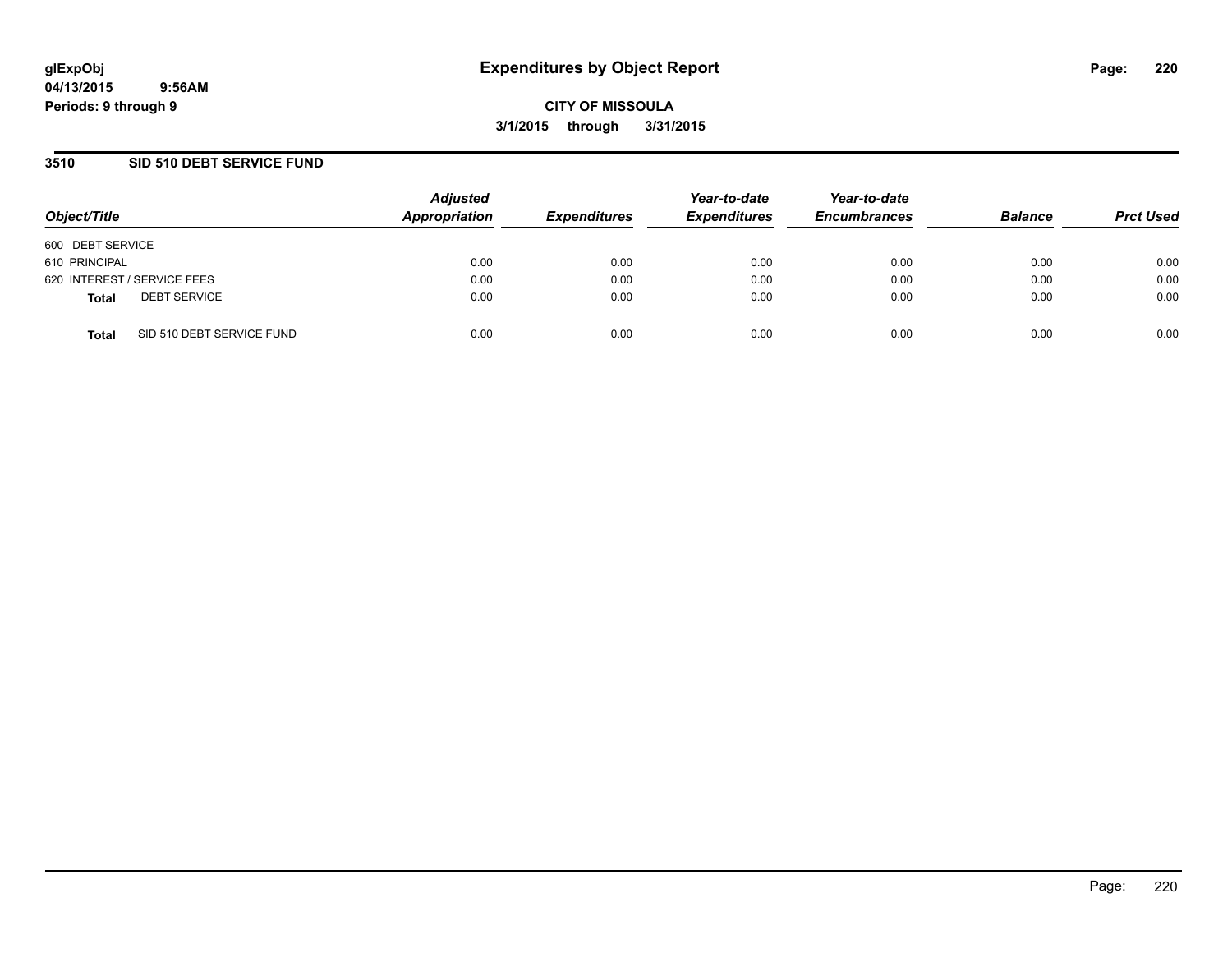#### **3511 SID 511 DEBT SERVICE FUND**

| Object/Title                 | Adjusted<br><b>Appropriation</b> | <b>Expenditures</b> | Year-to-date<br><b>Expenditures</b> | Year-to-date<br><b>Encumbrances</b> | <b>Balance</b> | <b>Prct Used</b> |
|------------------------------|----------------------------------|---------------------|-------------------------------------|-------------------------------------|----------------|------------------|
| 600 DEBT SERVICE             |                                  |                     |                                     |                                     |                |                  |
| 610 PRINCIPAL                | 0.00                             | 0.00                | 0.00                                | 0.00                                | 0.00           | 0.00             |
| 620 INTEREST / SERVICE FEES  | 0.00                             | 0.00                | 0.00                                | 0.00                                | 0.00           | 0.00             |
| <b>DEBT SERVICE</b><br>Total | 0.00                             | 0.00                | 0.00                                | 0.00                                | 0.00           | 0.00             |
| NON-DEPARTMENTAL<br>Total    | 0.00                             | 0.00                | 0.00                                | 0.00                                | 0.00           | 0.00             |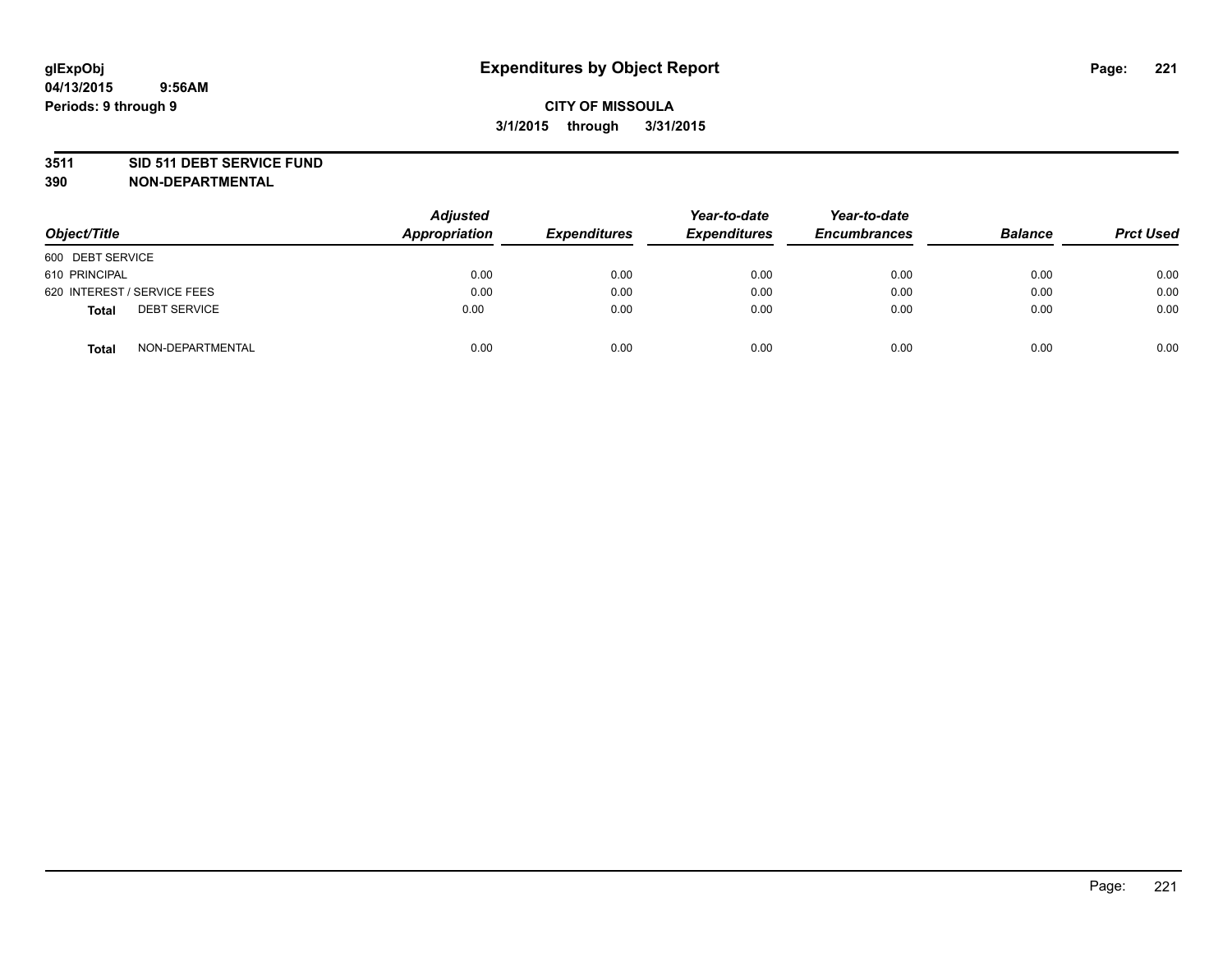**04/13/2015 9:56AM Periods: 9 through 9**

**CITY OF MISSOULA 3/1/2015 through 3/31/2015**

### **3511 SID 511 DEBT SERVICE FUND**

| Object/Title                              | <b>Adjusted</b><br>Appropriation | <b>Expenditures</b> | Year-to-date<br><b>Expenditures</b> | Year-to-date<br><b>Encumbrances</b> | <b>Balance</b> | <b>Prct Used</b> |
|-------------------------------------------|----------------------------------|---------------------|-------------------------------------|-------------------------------------|----------------|------------------|
| 600 DEBT SERVICE                          |                                  |                     |                                     |                                     |                |                  |
| 610 PRINCIPAL                             | 0.00                             | 0.00                | 0.00                                | 0.00                                | 0.00           | 0.00             |
| 620 INTEREST / SERVICE FEES               | 0.00                             | 0.00                | 0.00                                | 0.00                                | 0.00           | 0.00             |
| <b>DEBT SERVICE</b><br><b>Total</b>       | 0.00                             | 0.00                | 0.00                                | 0.00                                | 0.00           | 0.00             |
| SID 511 DEBT SERVICE FUND<br><b>Total</b> | 0.00                             | 0.00                | 0.00                                | 0.00                                | 0.00           | 0.00             |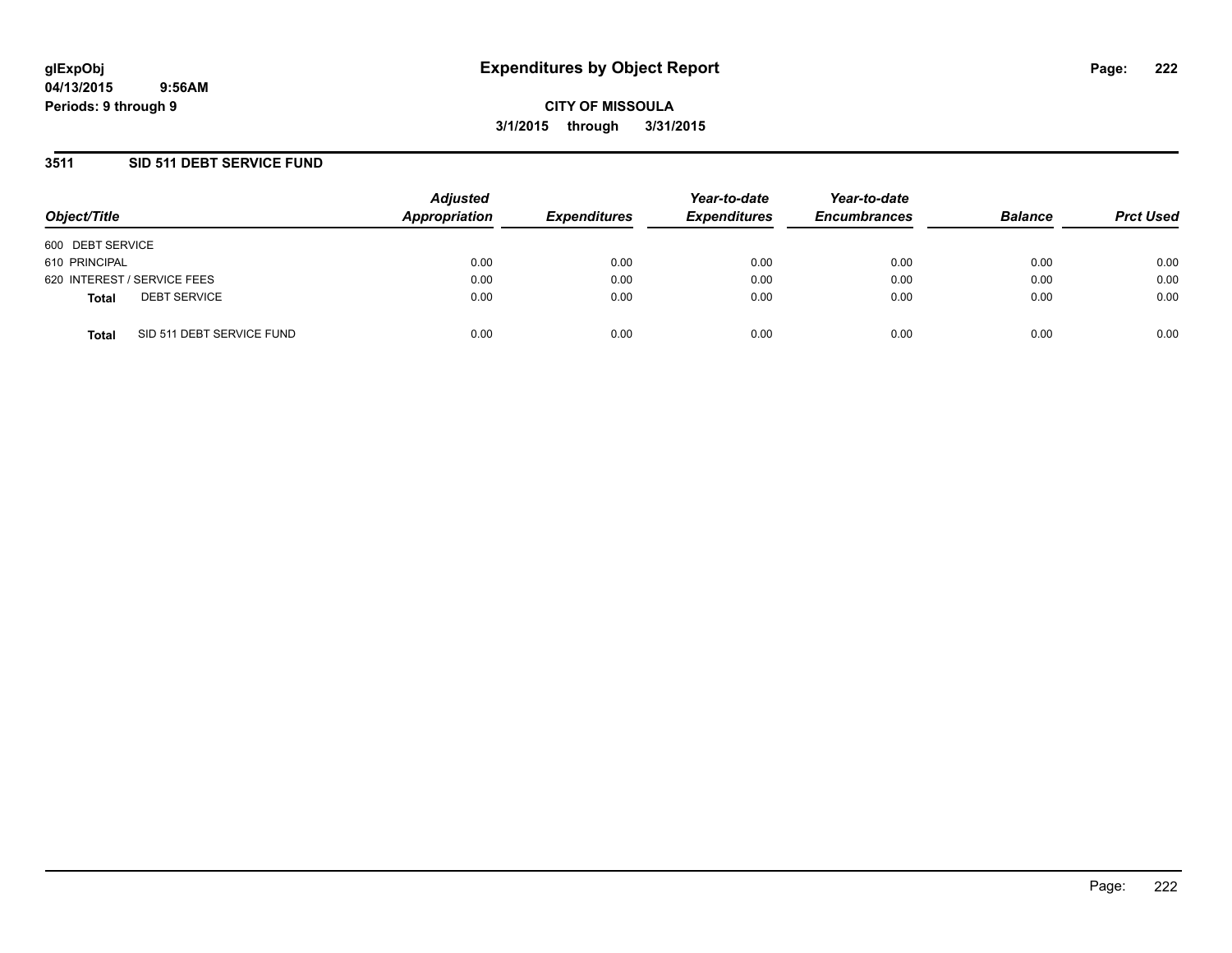#### **3512 SID 512 DEBT SERVICE FUND**

| Object/Title                        | Adjusted<br>Appropriation | <b>Expenditures</b> | Year-to-date<br><b>Expenditures</b> | Year-to-date<br><b>Encumbrances</b> | <b>Balance</b> | <b>Prct Used</b> |
|-------------------------------------|---------------------------|---------------------|-------------------------------------|-------------------------------------|----------------|------------------|
| 600 DEBT SERVICE                    |                           |                     |                                     |                                     |                |                  |
| 610 PRINCIPAL                       | 74,175.00                 | 0.00                | 0.00                                | 0.00                                | 74,175.00      | 0.00             |
| 620 INTEREST / SERVICE FEES         | 7,118.00                  | 0.00                | 3.909.16                            | 0.00                                | 3,208.84       | 54.92            |
| <b>DEBT SERVICE</b><br><b>Total</b> | 81,293.00                 | 0.00                | 3,909.16                            | 0.00                                | 77,383.84      | 4.81             |
| NON-DEPARTMENTAL<br><b>Total</b>    | 81,293.00                 | 0.00                | 3,909.16                            | 0.00                                | 77,383.84      | 4.81             |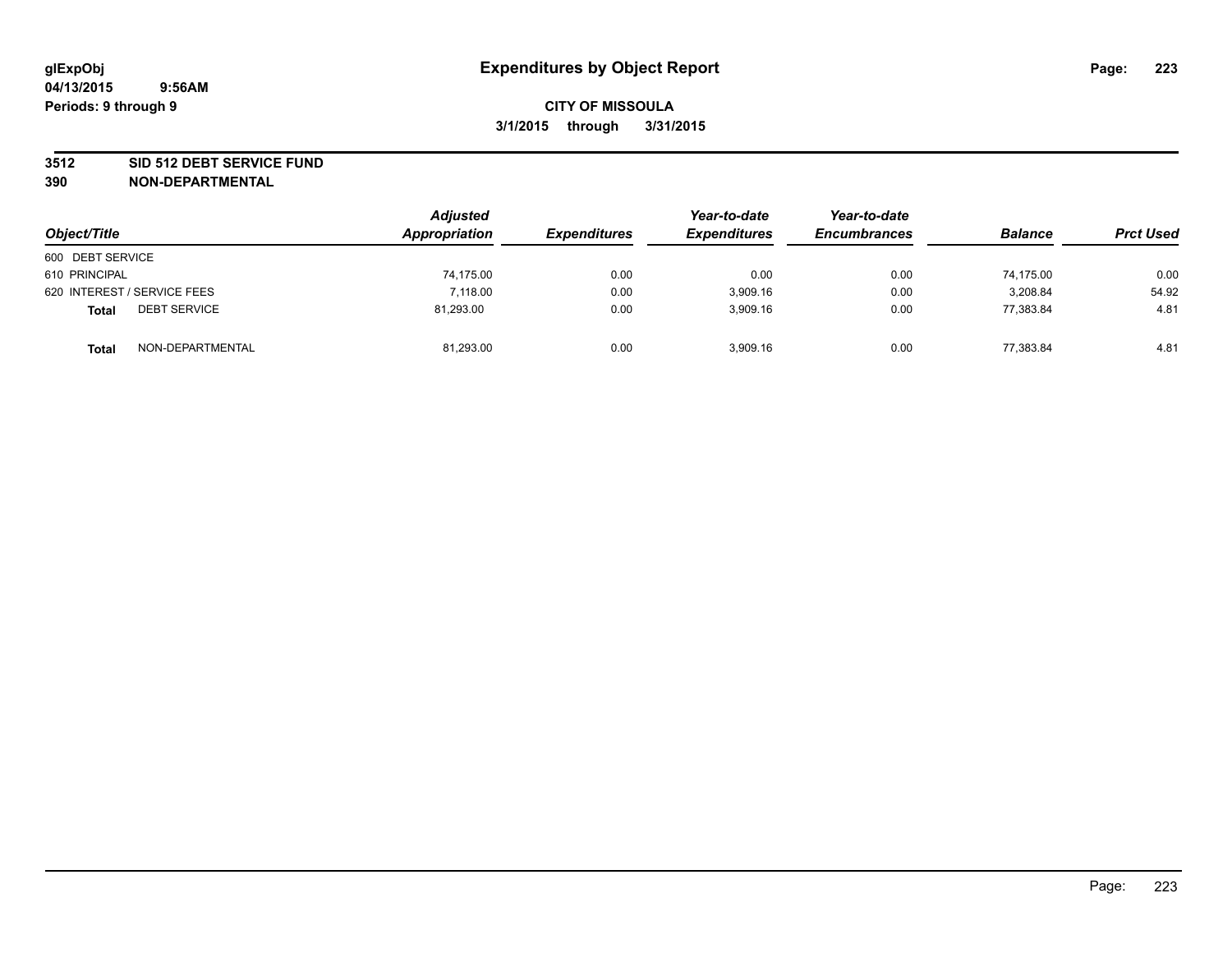### **3512 SID 512 DEBT SERVICE FUND**

| Object/Title     |                             | <b>Adjusted</b><br>Appropriation | <b>Expenditures</b> | Year-to-date<br><b>Expenditures</b> | Year-to-date<br><b>Encumbrances</b> | <b>Balance</b> | <b>Prct Used</b> |
|------------------|-----------------------------|----------------------------------|---------------------|-------------------------------------|-------------------------------------|----------------|------------------|
| 600 DEBT SERVICE |                             |                                  |                     |                                     |                                     |                |                  |
| 610 PRINCIPAL    |                             | 74,175.00                        | 0.00                | 0.00                                | 0.00                                | 74,175.00      | 0.00             |
|                  | 620 INTEREST / SERVICE FEES | 7.118.00                         | 0.00                | 3,909.16                            | 0.00                                | 3.208.84       | 54.92            |
| <b>Total</b>     | <b>DEBT SERVICE</b>         | 81,293.00                        | 0.00                | 3.909.16                            | 0.00                                | 77.383.84      | 4.81             |
| <b>Total</b>     | SID 512 DEBT SERVICE FUND   | 81.293.00                        | 0.00                | 3.909.16                            | 0.00                                | 77.383.84      | 4.81             |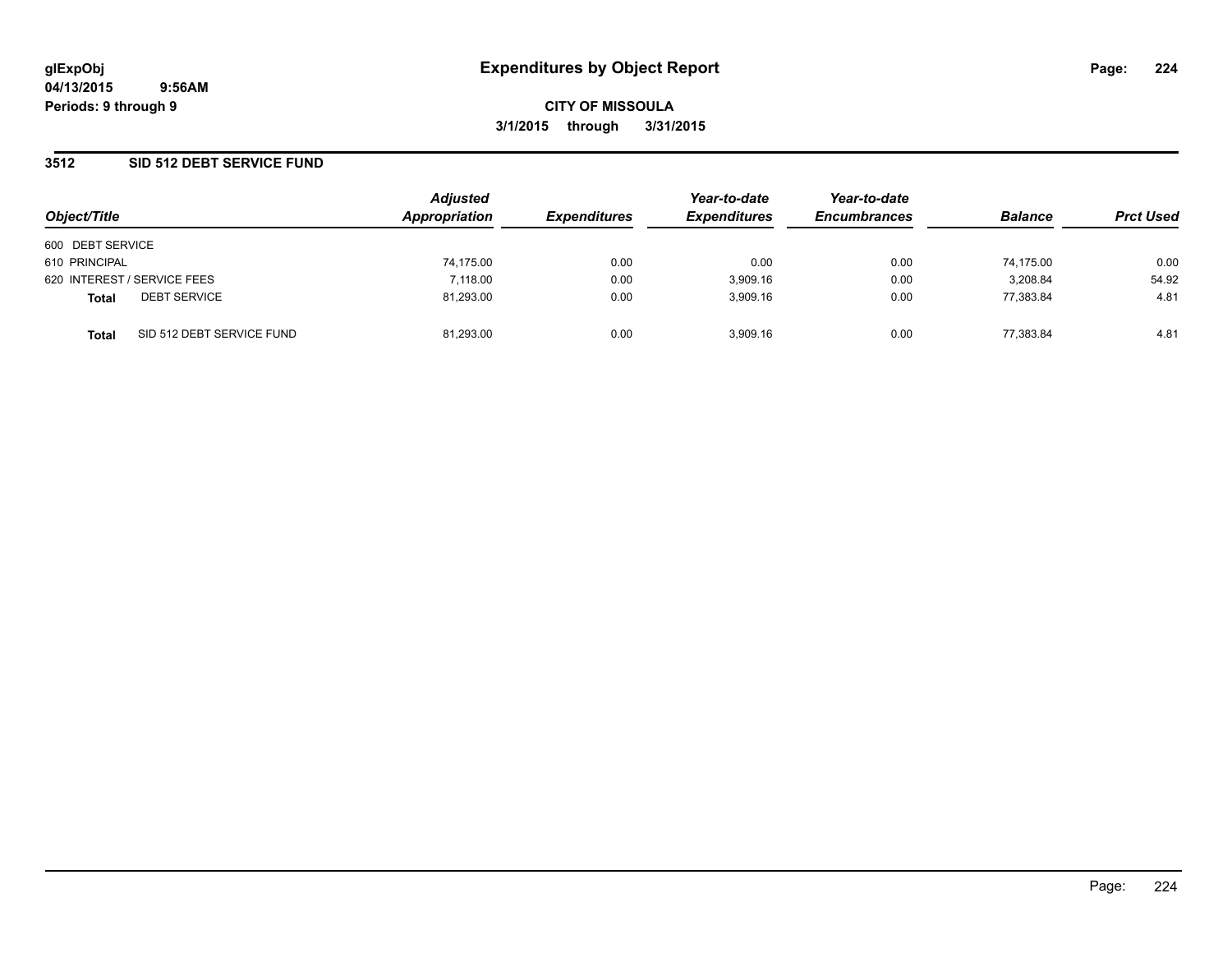#### **3513 SID 513 DEBT SERVICE FUND**

#### **280 PUBLIC WORKS ADMIN/ENGINEERING**

| Object/Title                            | <b>Adjusted</b><br>Appropriation | <b>Expenditures</b> | Year-to-date<br><b>Expenditures</b> | Year-to-date<br><b>Encumbrances</b> | <b>Balance</b> | <b>Prct Used</b> |
|-----------------------------------------|----------------------------------|---------------------|-------------------------------------|-------------------------------------|----------------|------------------|
| 800 OTHER OBJECTS                       |                                  |                     |                                     |                                     |                |                  |
| 820 TRANSFERS TO OTHER FUNDS            | 0.00                             | 0.00                | 0.00                                | 0.00                                | 0.00           | 0.00             |
| OTHER OBJECTS<br><b>Total</b>           | 0.00                             | 0.00                | 0.00                                | 0.00                                | 0.00           | 0.00             |
| PUBLIC WORKS ADMIN/ENGINEERING<br>Total | 0.00                             | 0.00                | 0.00                                | 0.00                                | 0.00           | 0.00             |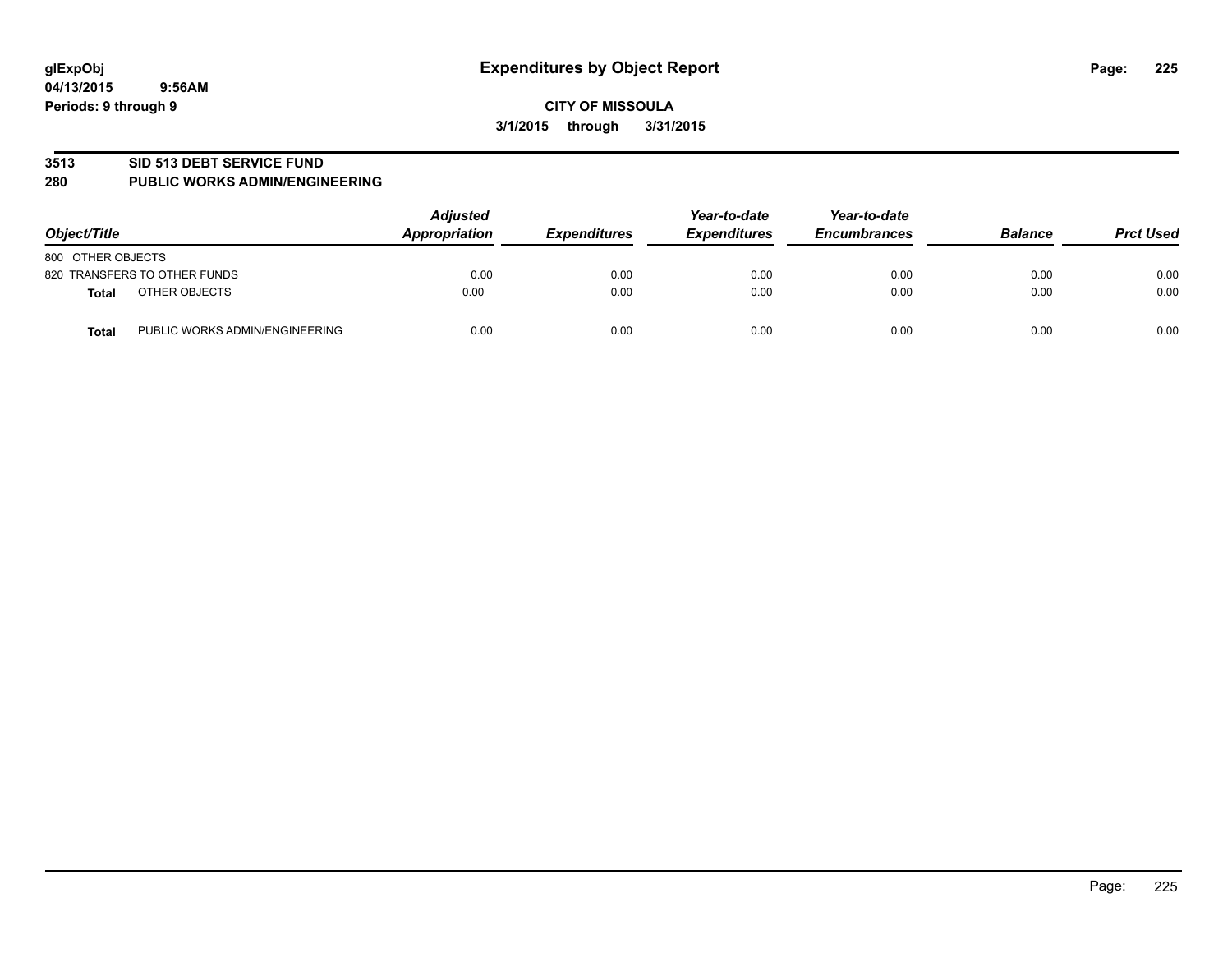#### **3513 SID 513 DEBT SERVICE FUND**

|                                     | <b>Adjusted</b>      |                     | Year-to-date        | Year-to-date        |                |                  |
|-------------------------------------|----------------------|---------------------|---------------------|---------------------|----------------|------------------|
| Object/Title                        | <b>Appropriation</b> | <b>Expenditures</b> | <b>Expenditures</b> | <b>Encumbrances</b> | <b>Balance</b> | <b>Prct Used</b> |
| 600 DEBT SERVICE                    |                      |                     |                     |                     |                |                  |
| 610 PRINCIPAL                       | 0.00                 | 0.00                | 0.00                | 0.00                | 0.00           | 0.00             |
| 620 INTEREST / SERVICE FEES         | 0.00                 | 0.00                | 0.00                | 0.00                | 0.00           | 0.00             |
| <b>DEBT SERVICE</b><br><b>Total</b> | 0.00                 | 0.00                | 0.00                | 0.00                | 0.00           | 0.00             |
| 800 OTHER OBJECTS                   |                      |                     |                     |                     |                |                  |
| 820 TRANSFERS TO OTHER FUNDS        | 0.00                 | 0.00                | 0.00                | 0.00                | 0.00           | 0.00             |
| OTHER OBJECTS<br><b>Total</b>       | 0.00                 | 0.00                | 0.00                | 0.00                | 0.00           | 0.00             |
| NON-DEPARTMENTAL<br>Total           | 0.00                 | 0.00                | 0.00                | 0.00                | 0.00           | 0.00             |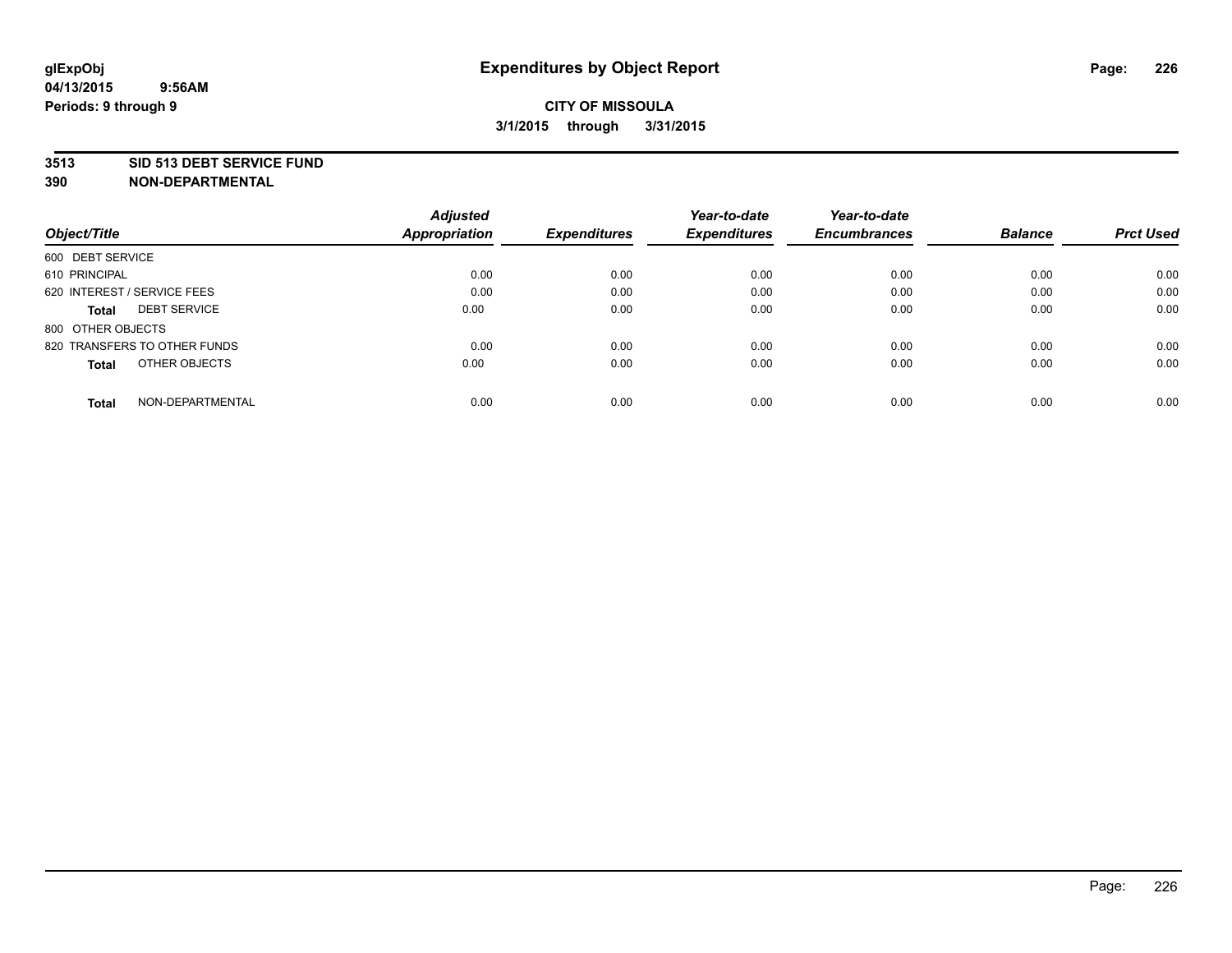## **3513 SID 513 DEBT SERVICE FUND**

| Object/Title                |                              | <b>Adjusted</b><br>Appropriation | <b>Expenditures</b> | Year-to-date<br><b>Expenditures</b> | Year-to-date<br><b>Encumbrances</b> | <b>Balance</b> | <b>Prct Used</b> |
|-----------------------------|------------------------------|----------------------------------|---------------------|-------------------------------------|-------------------------------------|----------------|------------------|
| 600 DEBT SERVICE            |                              |                                  |                     |                                     |                                     |                |                  |
| 610 PRINCIPAL               |                              | 0.00                             | 0.00                | 0.00                                | 0.00                                | 0.00           | 0.00             |
| 620 INTEREST / SERVICE FEES |                              | 0.00                             | 0.00                | 0.00                                | 0.00                                | 0.00           | 0.00             |
| <b>Total</b>                | <b>DEBT SERVICE</b>          | 0.00                             | 0.00                | 0.00                                | 0.00                                | 0.00           | 0.00             |
| 800 OTHER OBJECTS           |                              |                                  |                     |                                     |                                     |                |                  |
|                             | 820 TRANSFERS TO OTHER FUNDS | 0.00                             | 0.00                | 0.00                                | 0.00                                | 0.00           | 0.00             |
| <b>Total</b>                | OTHER OBJECTS                | 0.00                             | 0.00                | 0.00                                | 0.00                                | 0.00           | 0.00             |
| <b>Total</b>                | SID 513 DEBT SERVICE FUND    | 0.00                             | 0.00                | 0.00                                | 0.00                                | 0.00           | 0.00             |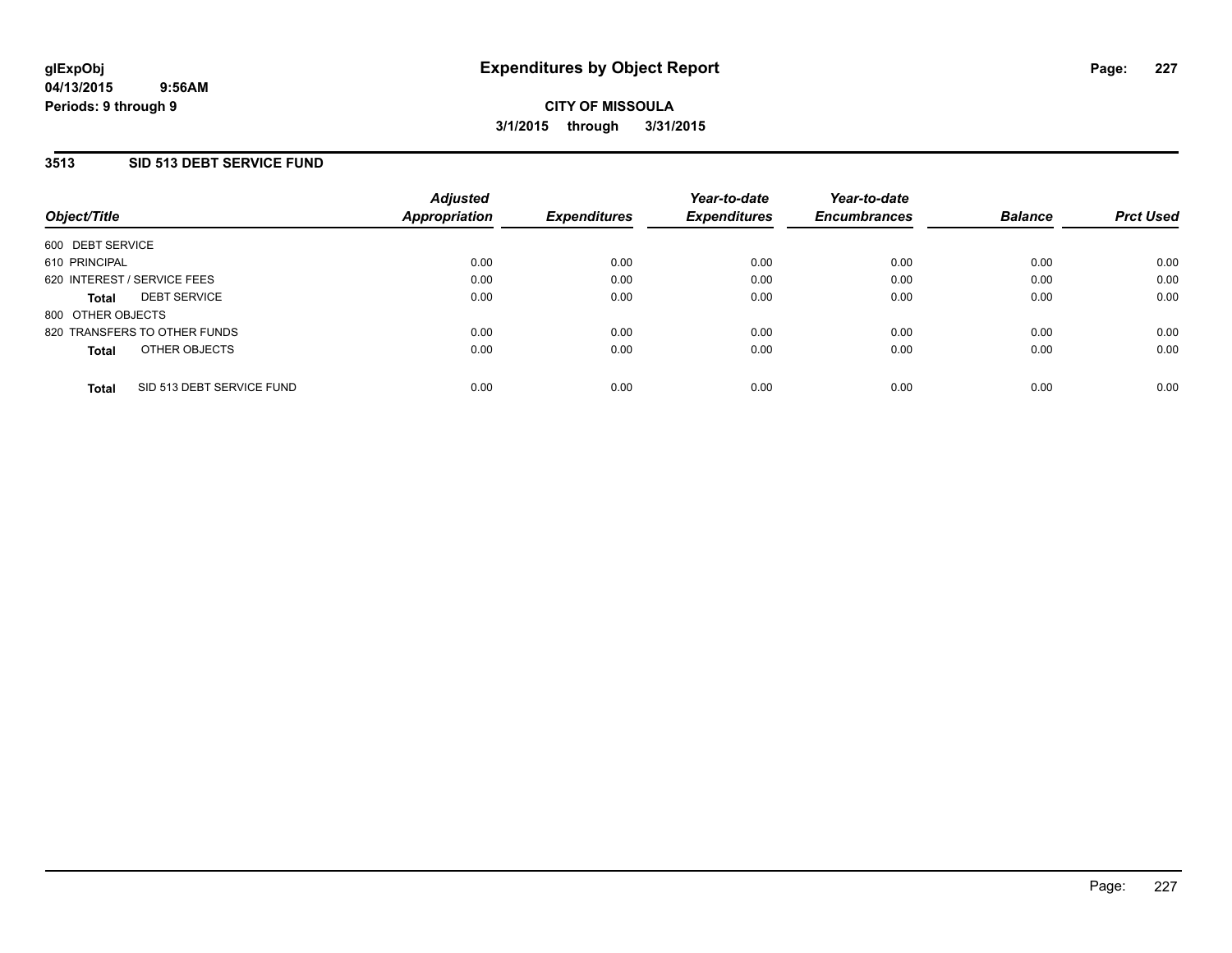#### **3514 SID 514 DEBT SERVICE FUND**

| Object/Title                        | <b>Adjusted</b><br>Appropriation | <b>Expenditures</b> | Year-to-date<br><b>Expenditures</b> | Year-to-date<br><b>Encumbrances</b> | <b>Balance</b> | <b>Prct Used</b> |
|-------------------------------------|----------------------------------|---------------------|-------------------------------------|-------------------------------------|----------------|------------------|
| 600 DEBT SERVICE                    |                                  |                     |                                     |                                     |                |                  |
| 610 PRINCIPAL                       | 0.00                             | 0.00                | 0.00                                | 0.00                                | 0.00           | 0.00             |
| 620 INTEREST / SERVICE FEES         | 0.00                             | 0.00                | 0.00                                | 0.00                                | 0.00           | 0.00             |
| <b>DEBT SERVICE</b><br><b>Total</b> | 0.00                             | 0.00                | 0.00                                | 0.00                                | 0.00           | 0.00             |
| NON-DEPARTMENTAL<br><b>Total</b>    | 0.00                             | 0.00                | 0.00                                | 0.00                                | 0.00           | 0.00             |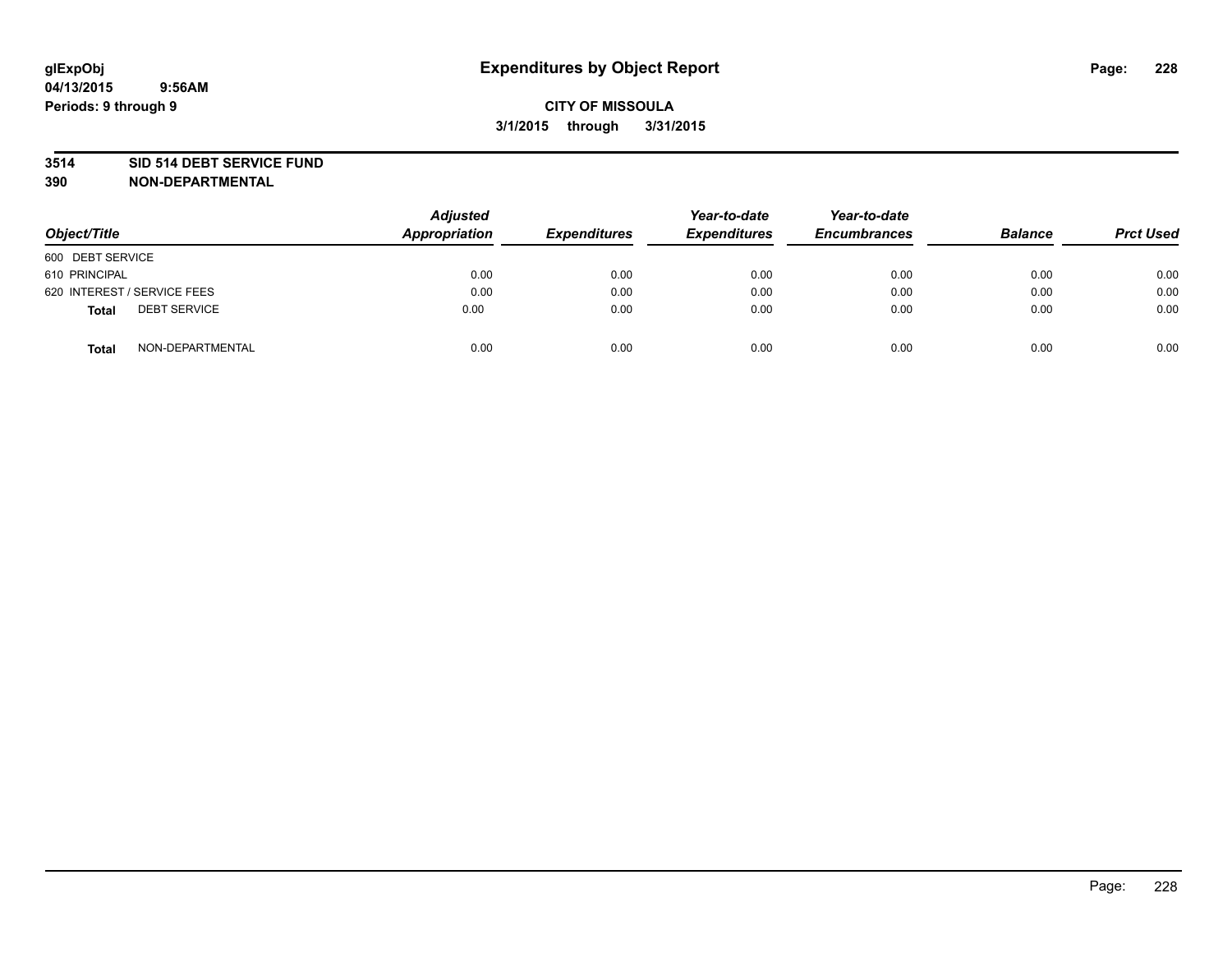**04/13/2015 9:56AM Periods: 9 through 9**

**CITY OF MISSOULA 3/1/2015 through 3/31/2015**

### **3514 SID 514 DEBT SERVICE FUND**

| Object/Title                              | <b>Adjusted</b><br>Appropriation | <b>Expenditures</b> | Year-to-date<br><b>Expenditures</b> | Year-to-date<br><b>Encumbrances</b> | <b>Balance</b> | <b>Prct Used</b> |
|-------------------------------------------|----------------------------------|---------------------|-------------------------------------|-------------------------------------|----------------|------------------|
| 600 DEBT SERVICE                          |                                  |                     |                                     |                                     |                |                  |
| 610 PRINCIPAL                             | 0.00                             | 0.00                | 0.00                                | 0.00                                | 0.00           | 0.00             |
| 620 INTEREST / SERVICE FEES               | 0.00                             | 0.00                | 0.00                                | 0.00                                | 0.00           | 0.00             |
| <b>DEBT SERVICE</b><br><b>Total</b>       | 0.00                             | 0.00                | 0.00                                | 0.00                                | 0.00           | 0.00             |
| SID 514 DEBT SERVICE FUND<br><b>Total</b> | 0.00                             | 0.00                | 0.00                                | 0.00                                | 0.00           | 0.00             |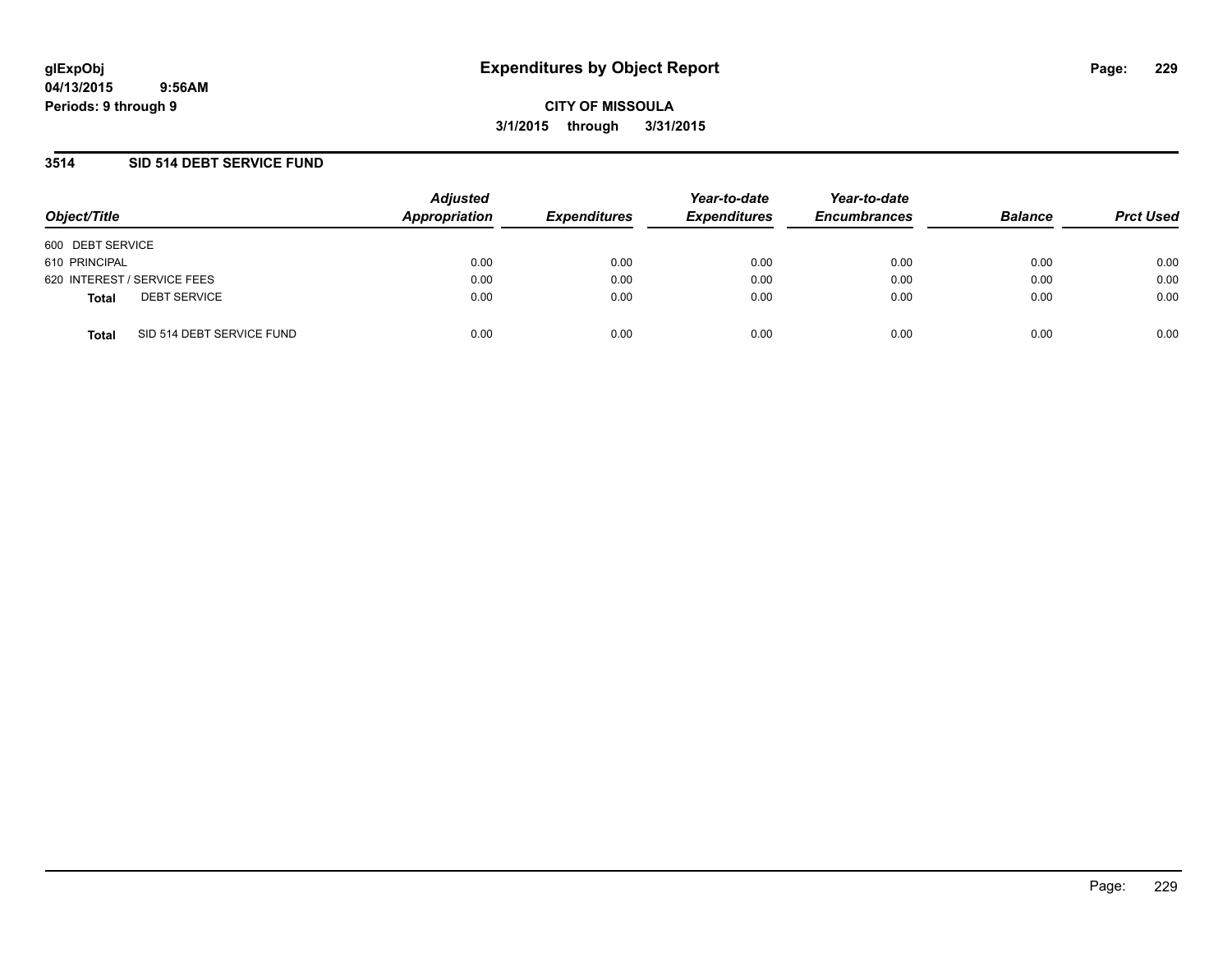#### **3515 SID 515 DEBT SERVICE FUND**

|                                     | <b>Adjusted</b>      |                     | Year-to-date        | Year-to-date        |                |                  |
|-------------------------------------|----------------------|---------------------|---------------------|---------------------|----------------|------------------|
| Object/Title                        | <b>Appropriation</b> | <b>Expenditures</b> | <b>Expenditures</b> | <b>Encumbrances</b> | <b>Balance</b> | <b>Prct Used</b> |
| 600 DEBT SERVICE                    |                      |                     |                     |                     |                |                  |
| 610 PRINCIPAL                       | 0.00                 | 0.00                | 0.00                | 0.00                | 0.00           | 0.00             |
| 620 INTEREST / SERVICE FEES         | 0.00                 | 0.00                | 0.00                | 0.00                | 0.00           | 0.00             |
| <b>DEBT SERVICE</b><br><b>Total</b> | 0.00                 | 0.00                | 0.00                | 0.00                | 0.00           | 0.00             |
| 800 OTHER OBJECTS                   |                      |                     |                     |                     |                |                  |
| 820 TRANSFERS TO OTHER FUNDS        | 0.00                 | 0.00                | 0.00                | 0.00                | 0.00           | 0.00             |
| OTHER OBJECTS<br><b>Total</b>       | 0.00                 | 0.00                | 0.00                | 0.00                | 0.00           | 0.00             |
| NON-DEPARTMENTAL<br>Total           | 0.00                 | 0.00                | 0.00                | 0.00                | 0.00           | 0.00             |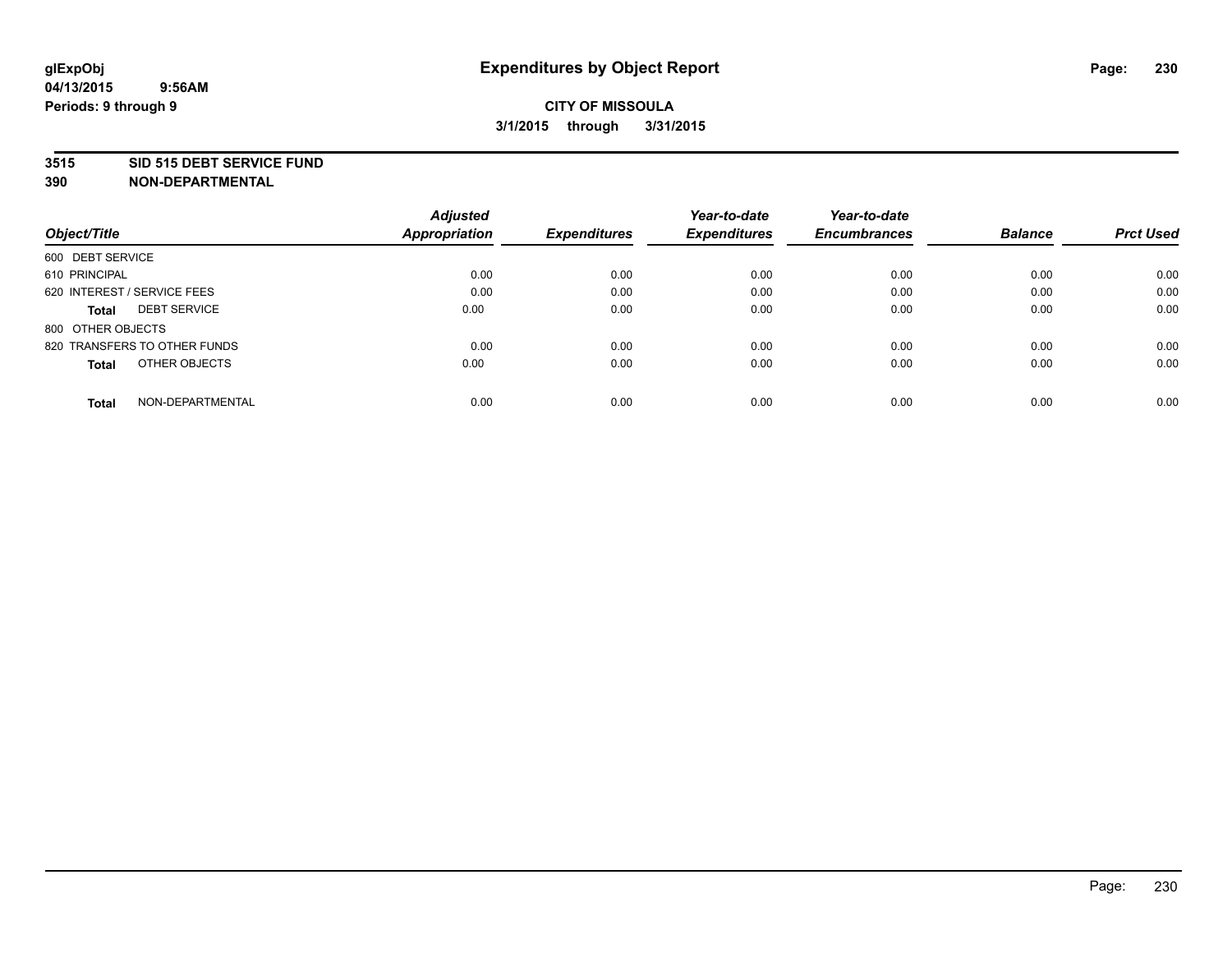## **3515 SID 515 DEBT SERVICE FUND**

| Object/Title                 |                           | <b>Adjusted</b><br>Appropriation | <b>Expenditures</b> | Year-to-date<br><b>Expenditures</b> | Year-to-date<br><b>Encumbrances</b> | <b>Balance</b> | <b>Prct Used</b> |
|------------------------------|---------------------------|----------------------------------|---------------------|-------------------------------------|-------------------------------------|----------------|------------------|
| 600 DEBT SERVICE             |                           |                                  |                     |                                     |                                     |                |                  |
| 610 PRINCIPAL                |                           | 0.00                             | 0.00                | 0.00                                | 0.00                                | 0.00           | 0.00             |
| 620 INTEREST / SERVICE FEES  |                           | 0.00                             | 0.00                | 0.00                                | 0.00                                | 0.00           | 0.00             |
| <b>Total</b>                 | <b>DEBT SERVICE</b>       | 0.00                             | 0.00                | 0.00                                | 0.00                                | 0.00           | 0.00             |
| 800 OTHER OBJECTS            |                           |                                  |                     |                                     |                                     |                |                  |
| 820 TRANSFERS TO OTHER FUNDS |                           | 0.00                             | 0.00                | 0.00                                | 0.00                                | 0.00           | 0.00             |
| <b>Total</b>                 | OTHER OBJECTS             | 0.00                             | 0.00                | 0.00                                | 0.00                                | 0.00           | 0.00             |
| <b>Total</b>                 | SID 515 DEBT SERVICE FUND | 0.00                             | 0.00                | 0.00                                | 0.00                                | 0.00           | 0.00             |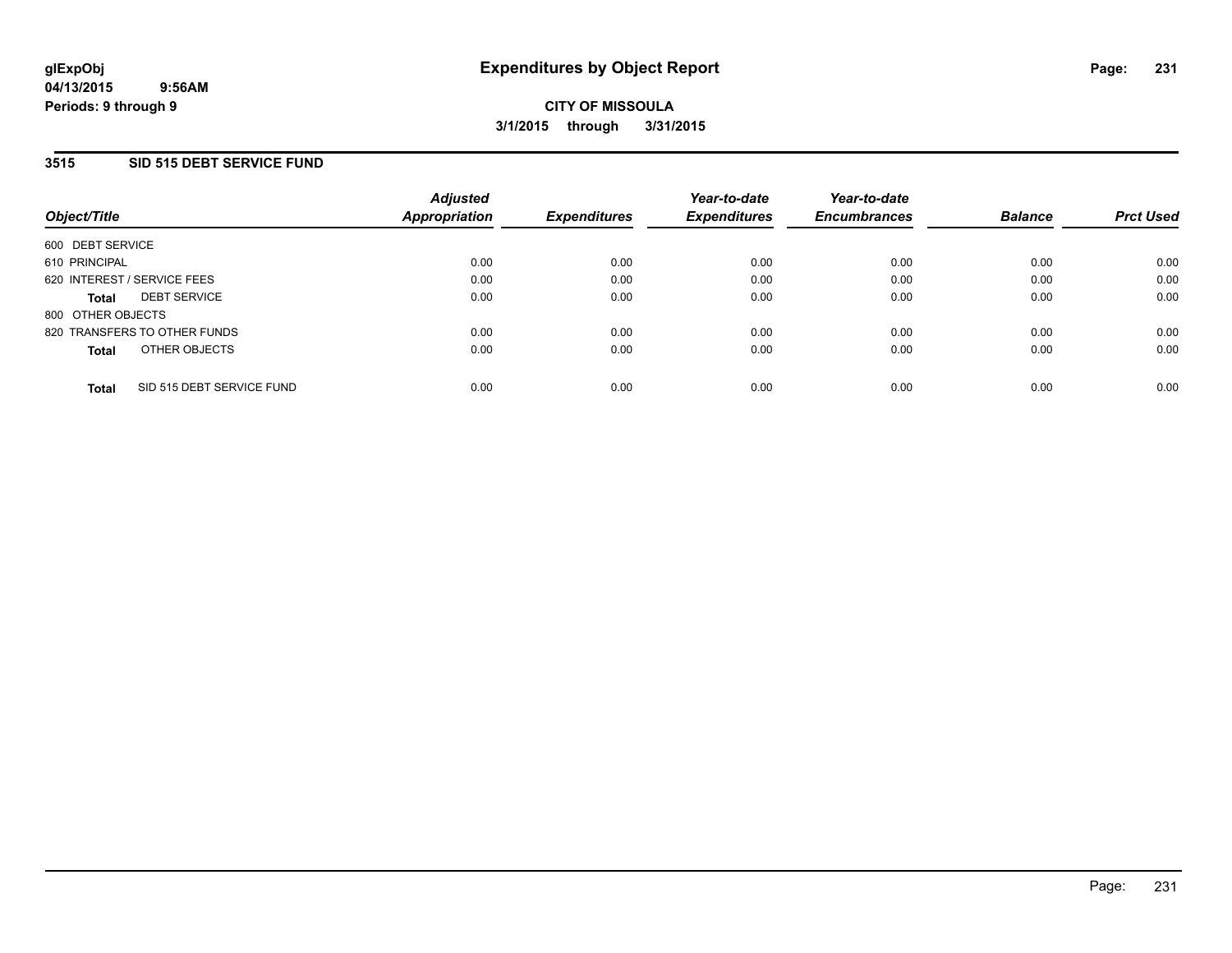#### **3517 SID 517 DEBT SERVICE FUND**

| Object/Title                        | <b>Adjusted</b><br>Appropriation | <b>Expenditures</b> | Year-to-date<br><b>Expenditures</b> | Year-to-date<br><b>Encumbrances</b> | <b>Balance</b> | <b>Prct Used</b> |
|-------------------------------------|----------------------------------|---------------------|-------------------------------------|-------------------------------------|----------------|------------------|
| 600 DEBT SERVICE                    |                                  |                     |                                     |                                     |                |                  |
| 610 PRINCIPAL                       | 0.00                             | 0.00                | 0.00                                | 0.00                                | 0.00           | 0.00             |
| 620 INTEREST / SERVICE FEES         | 0.00                             | 0.00                | 0.00                                | 0.00                                | 0.00           | 0.00             |
| <b>DEBT SERVICE</b><br><b>Total</b> | 0.00                             | 0.00                | 0.00                                | 0.00                                | 0.00           | 0.00             |
| NON-DEPARTMENTAL<br><b>Total</b>    | 0.00                             | 0.00                | 0.00                                | 0.00                                | 0.00           | 0.00             |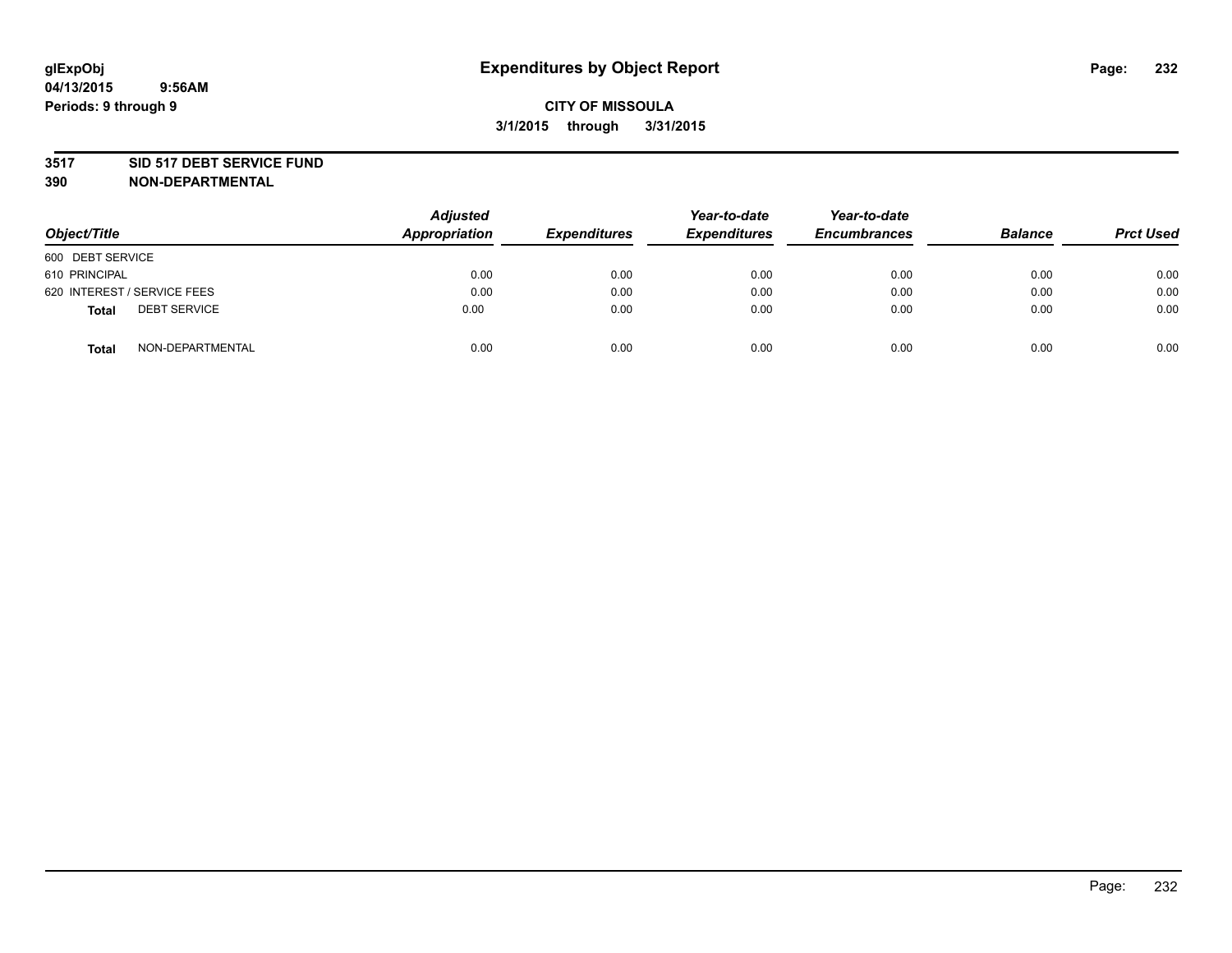**04/13/2015 9:56AM Periods: 9 through 9**

**CITY OF MISSOULA 3/1/2015 through 3/31/2015**

### **3517 SID 517 DEBT SERVICE FUND**

| Object/Title                              | <b>Adjusted</b><br>Appropriation | <b>Expenditures</b> | Year-to-date<br><b>Expenditures</b> | Year-to-date<br><b>Encumbrances</b> | <b>Balance</b> | <b>Prct Used</b> |
|-------------------------------------------|----------------------------------|---------------------|-------------------------------------|-------------------------------------|----------------|------------------|
| 600 DEBT SERVICE                          |                                  |                     |                                     |                                     |                |                  |
| 610 PRINCIPAL                             | 0.00                             | 0.00                | 0.00                                | 0.00                                | 0.00           | 0.00             |
| 620 INTEREST / SERVICE FEES               | 0.00                             | 0.00                | 0.00                                | 0.00                                | 0.00           | 0.00             |
| <b>DEBT SERVICE</b><br><b>Total</b>       | 0.00                             | 0.00                | 0.00                                | 0.00                                | 0.00           | 0.00             |
| SID 517 DEBT SERVICE FUND<br><b>Total</b> | 0.00                             | 0.00                | 0.00                                | 0.00                                | 0.00           | 0.00             |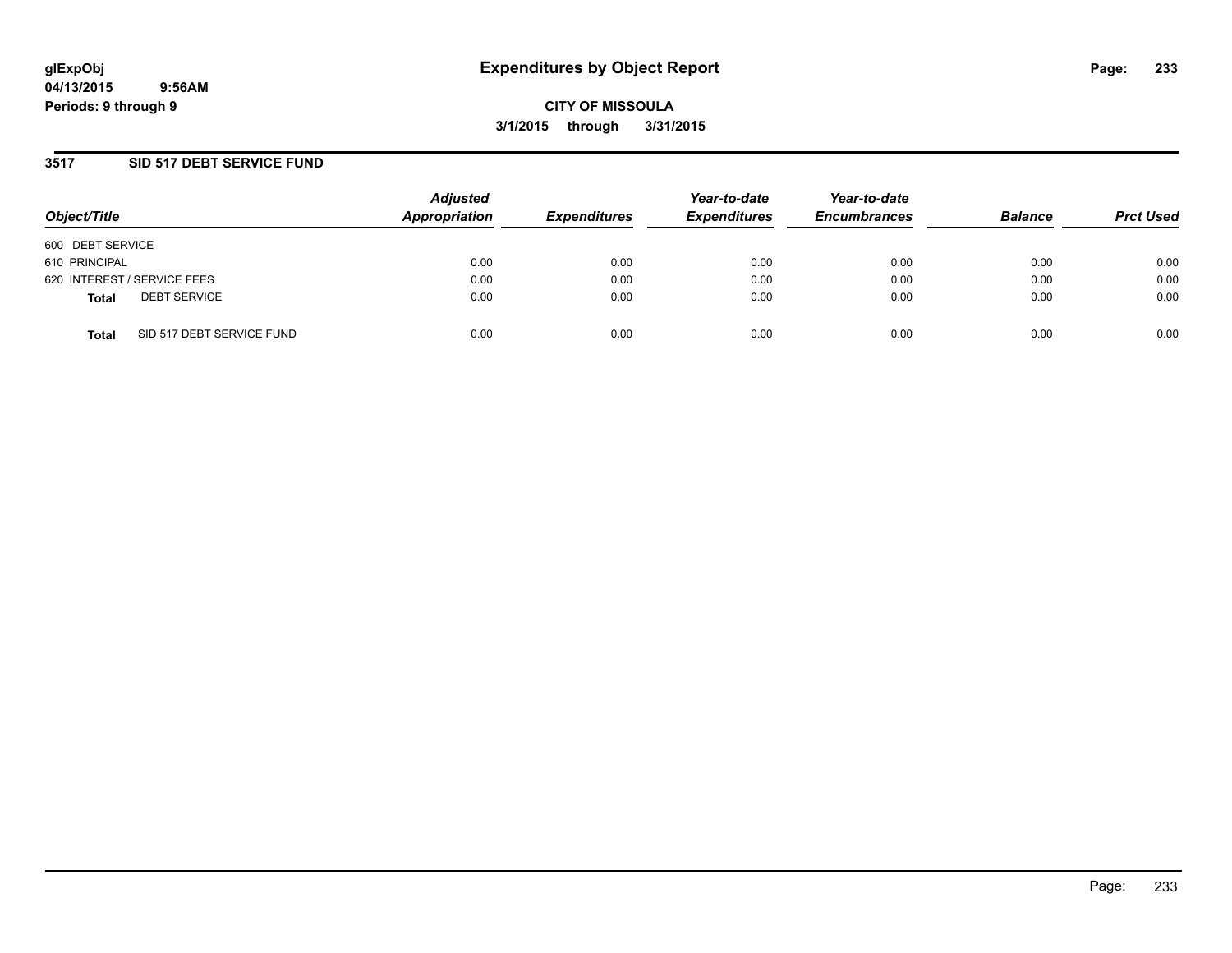#### **3518 SID 518 DEBT SERVICE FUND**

|                                     | <b>Adjusted</b>      |                     | Year-to-date        | Year-to-date        |                |                  |
|-------------------------------------|----------------------|---------------------|---------------------|---------------------|----------------|------------------|
| Object/Title                        | <b>Appropriation</b> | <b>Expenditures</b> | <b>Expenditures</b> | <b>Encumbrances</b> | <b>Balance</b> | <b>Prct Used</b> |
| 600 DEBT SERVICE                    |                      |                     |                     |                     |                |                  |
| 610 PRINCIPAL                       | 0.00                 | 0.00                | 0.00                | 0.00                | 0.00           | 0.00             |
| 620 INTEREST / SERVICE FEES         | 0.00                 | 0.00                | 0.00                | 0.00                | 0.00           | 0.00             |
| <b>DEBT SERVICE</b><br><b>Total</b> | 0.00                 | 0.00                | 0.00                | 0.00                | 0.00           | 0.00             |
| 800 OTHER OBJECTS                   |                      |                     |                     |                     |                |                  |
| 820 TRANSFERS TO OTHER FUNDS        | 0.00                 | 0.00                | 0.00                | 0.00                | 0.00           | 0.00             |
| OTHER OBJECTS<br><b>Total</b>       | 0.00                 | 0.00                | 0.00                | 0.00                | 0.00           | 0.00             |
| NON-DEPARTMENTAL<br>Total           | 0.00                 | 0.00                | 0.00                | 0.00                | 0.00           | 0.00             |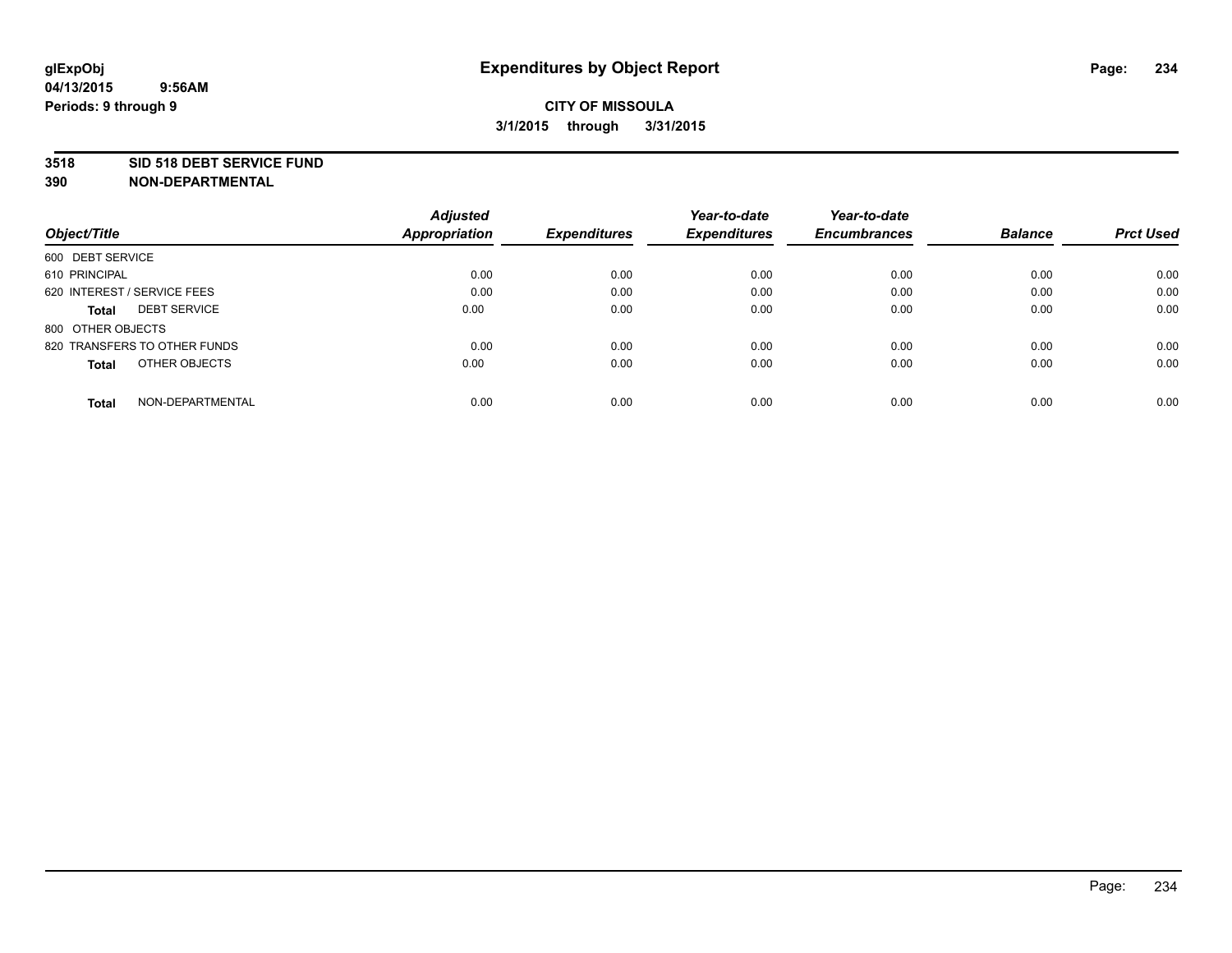### **3518 SID 518 DEBT SERVICE FUND**

| Object/Title                              | <b>Adjusted</b><br>Appropriation | <b>Expenditures</b> | Year-to-date<br><b>Expenditures</b> | Year-to-date<br><b>Encumbrances</b> | <b>Balance</b> | <b>Prct Used</b> |
|-------------------------------------------|----------------------------------|---------------------|-------------------------------------|-------------------------------------|----------------|------------------|
| 600 DEBT SERVICE                          |                                  |                     |                                     |                                     |                |                  |
| 610 PRINCIPAL                             | 0.00                             | 0.00                | 0.00                                | 0.00                                | 0.00           | 0.00             |
| 620 INTEREST / SERVICE FEES               | 0.00                             | 0.00                | 0.00                                | 0.00                                | 0.00           | 0.00             |
| <b>DEBT SERVICE</b><br><b>Total</b>       | 0.00                             | 0.00                | 0.00                                | 0.00                                | 0.00           | 0.00             |
| 800 OTHER OBJECTS                         |                                  |                     |                                     |                                     |                |                  |
| 820 TRANSFERS TO OTHER FUNDS              | 0.00                             | 0.00                | 0.00                                | 0.00                                | 0.00           | 0.00             |
| OTHER OBJECTS<br><b>Total</b>             | 0.00                             | 0.00                | 0.00                                | 0.00                                | 0.00           | 0.00             |
| SID 518 DEBT SERVICE FUND<br><b>Total</b> | 0.00                             | 0.00                | 0.00                                | 0.00                                | 0.00           | 0.00             |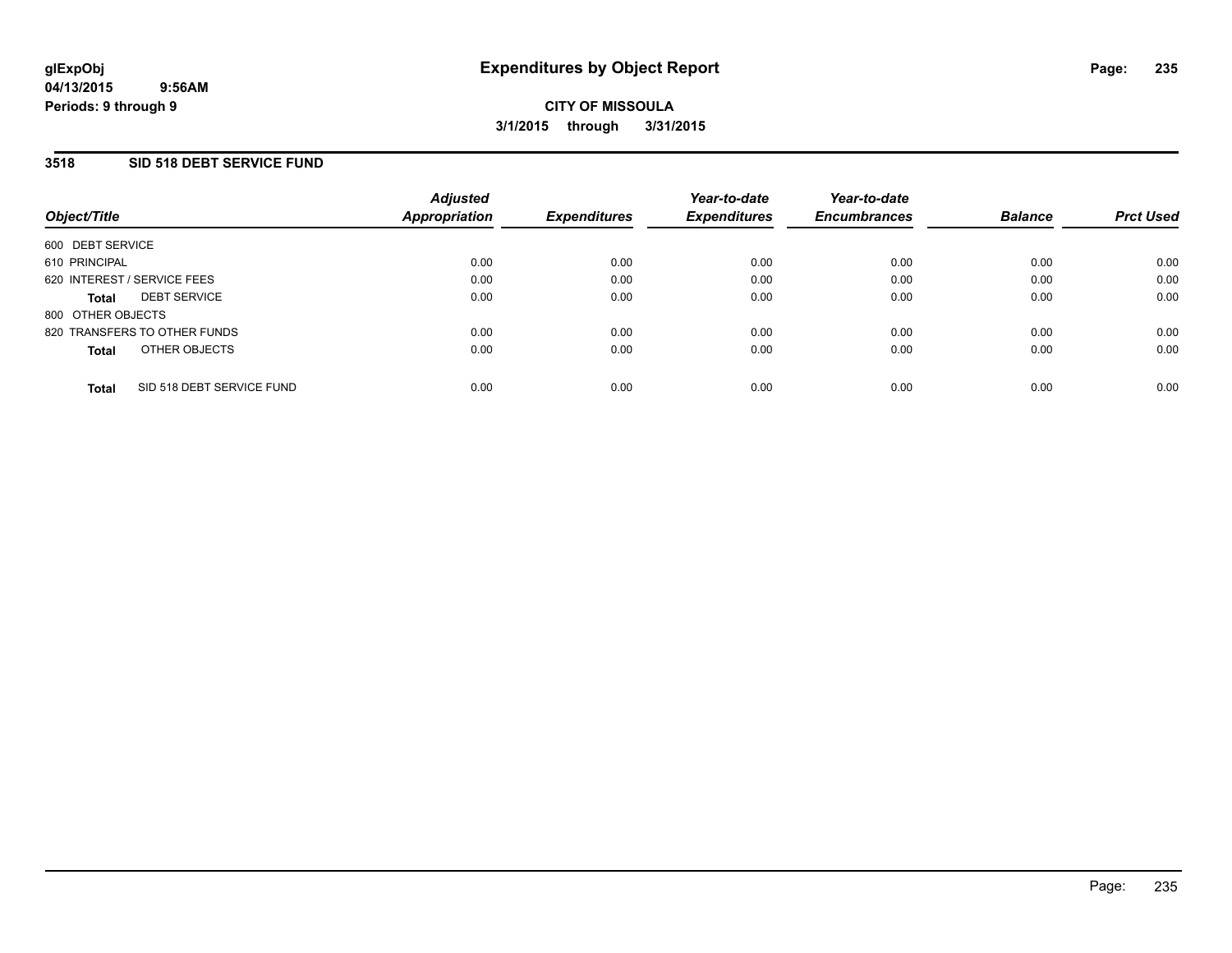#### **3519 SID 519 DEBT SERVICE FUND**

|                                     | <b>Adjusted</b>      |                     | Year-to-date        | Year-to-date        |                |                  |
|-------------------------------------|----------------------|---------------------|---------------------|---------------------|----------------|------------------|
| Object/Title                        | <b>Appropriation</b> | <b>Expenditures</b> | <b>Expenditures</b> | <b>Encumbrances</b> | <b>Balance</b> | <b>Prct Used</b> |
| 600 DEBT SERVICE                    |                      |                     |                     |                     |                |                  |
| 610 PRINCIPAL                       | 0.00                 | 0.00                | 0.00                | 0.00                | 0.00           | 0.00             |
| 620 INTEREST / SERVICE FEES         | 0.00                 | 0.00                | 0.00                | 0.00                | 0.00           | 0.00             |
| <b>DEBT SERVICE</b><br><b>Total</b> | 0.00                 | 0.00                | 0.00                | 0.00                | 0.00           | 0.00             |
| 800 OTHER OBJECTS                   |                      |                     |                     |                     |                |                  |
| 820 TRANSFERS TO OTHER FUNDS        | 0.00                 | 0.00                | 0.00                | 0.00                | 0.00           | 0.00             |
| OTHER OBJECTS<br><b>Total</b>       | 0.00                 | 0.00                | 0.00                | 0.00                | 0.00           | 0.00             |
| NON-DEPARTMENTAL<br>Total           | 0.00                 | 0.00                | 0.00                | 0.00                | 0.00           | 0.00             |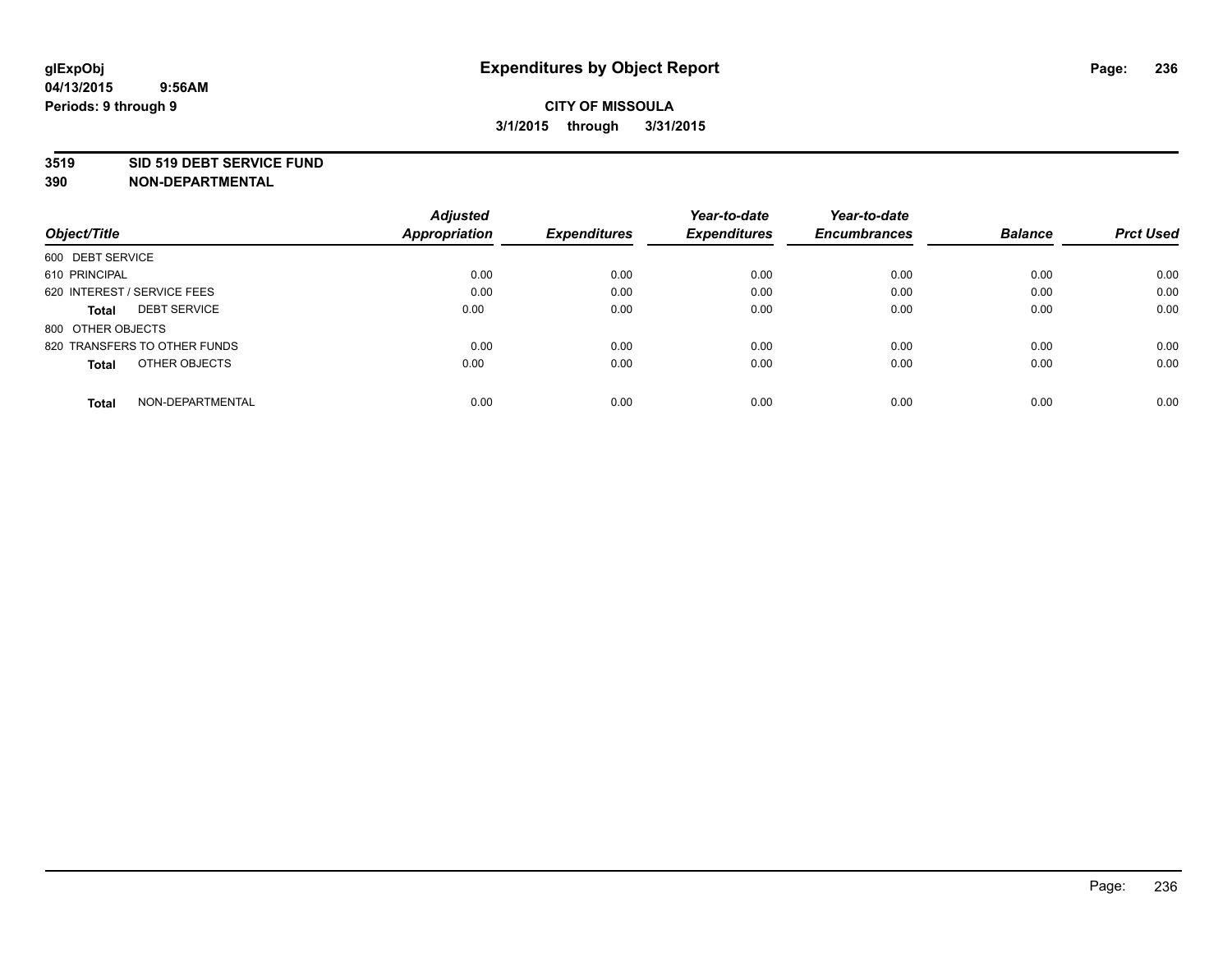## **3519 SID 519 DEBT SERVICE FUND**

| Object/Title                |                              | <b>Adjusted</b><br>Appropriation | <b>Expenditures</b> | Year-to-date<br><b>Expenditures</b> | Year-to-date<br><b>Encumbrances</b> | <b>Balance</b> | <b>Prct Used</b> |
|-----------------------------|------------------------------|----------------------------------|---------------------|-------------------------------------|-------------------------------------|----------------|------------------|
| 600 DEBT SERVICE            |                              |                                  |                     |                                     |                                     |                |                  |
| 610 PRINCIPAL               |                              | 0.00                             | 0.00                | 0.00                                | 0.00                                | 0.00           | 0.00             |
| 620 INTEREST / SERVICE FEES |                              | 0.00                             | 0.00                | 0.00                                | 0.00                                | 0.00           | 0.00             |
| <b>Total</b>                | <b>DEBT SERVICE</b>          | 0.00                             | 0.00                | 0.00                                | 0.00                                | 0.00           | 0.00             |
| 800 OTHER OBJECTS           |                              |                                  |                     |                                     |                                     |                |                  |
|                             | 820 TRANSFERS TO OTHER FUNDS | 0.00                             | 0.00                | 0.00                                | 0.00                                | 0.00           | 0.00             |
| <b>Total</b>                | OTHER OBJECTS                | 0.00                             | 0.00                | 0.00                                | 0.00                                | 0.00           | 0.00             |
| <b>Total</b>                | SID 519 DEBT SERVICE FUND    | 0.00                             | 0.00                | 0.00                                | 0.00                                | 0.00           | 0.00             |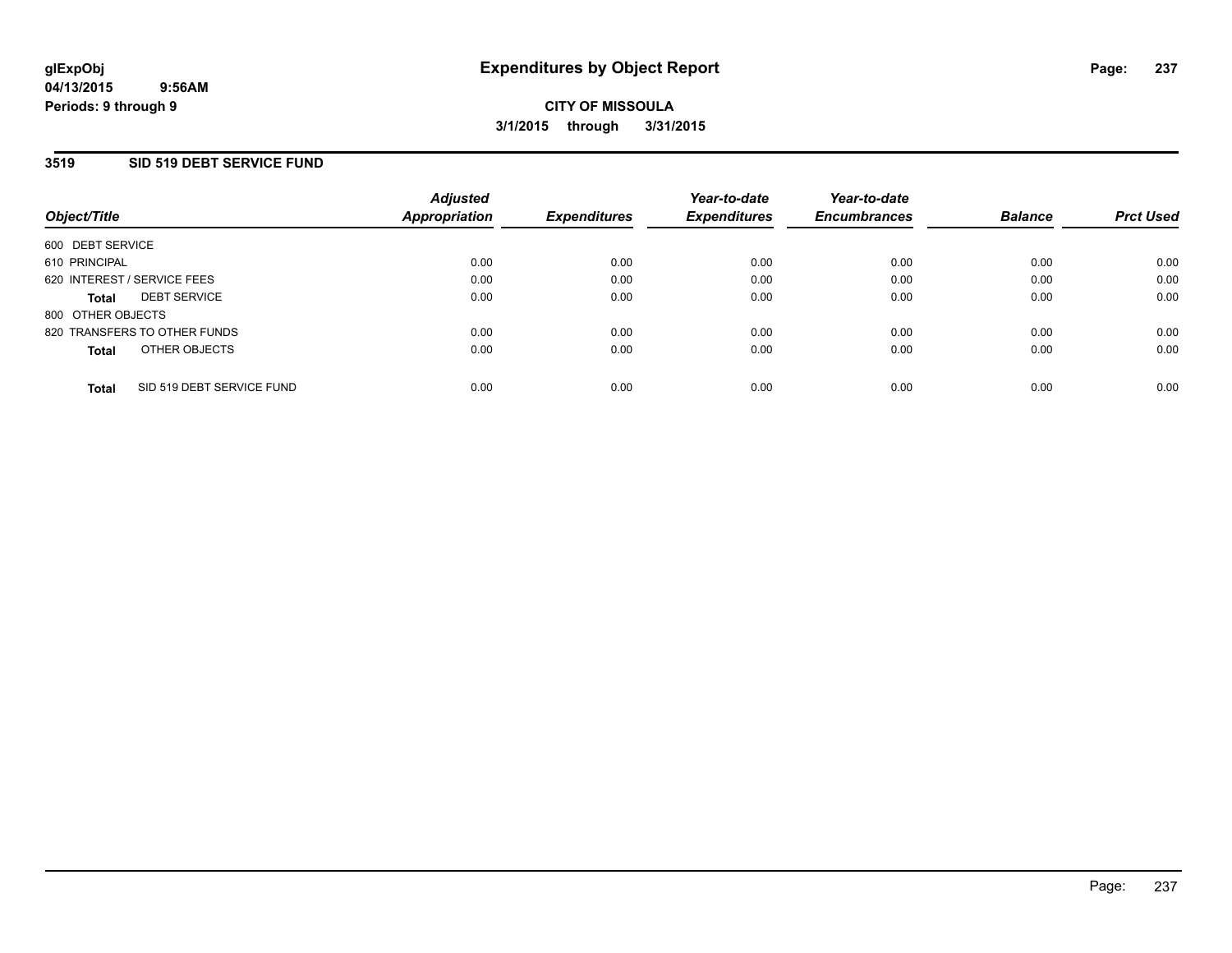#### **3520 SID 520 DEBT SERVICE FUND**

|                                      | <b>Adjusted</b> |                     | Year-to-date        | Year-to-date        |                |                  |
|--------------------------------------|-----------------|---------------------|---------------------|---------------------|----------------|------------------|
| Object/Title                         | Appropriation   | <b>Expenditures</b> | <b>Expenditures</b> | <b>Encumbrances</b> | <b>Balance</b> | <b>Prct Used</b> |
| 500 FIXED CHARGES                    |                 |                     |                     |                     |                |                  |
| 550 MERCHANT SERVICE FEES            | 0.00            | 0.00                | 0.00                | 0.00                | 0.00           | 0.00             |
| <b>FIXED CHARGES</b><br><b>Total</b> | 0.00            | 0.00                | 0.00                | 0.00                | 0.00           | 0.00             |
| 600 DEBT SERVICE                     |                 |                     |                     |                     |                |                  |
| 610 PRINCIPAL                        | 133.000.00      | 0.00                | 66.000.00           | 0.00                | 67.000.00      | 49.62            |
| 620 INTEREST / SERVICE FEES          | 27,280.00       | 0.00                | 14,300.00           | 0.00                | 12.980.00      | 52.42            |
| <b>DEBT SERVICE</b><br><b>Total</b>  | 160.280.00      | 0.00                | 80,300.00           | 0.00                | 79,980.00      | 50.10            |
| NON-DEPARTMENTAL<br><b>Total</b>     | 160,280.00      | 0.00                | 80.300.00           | 0.00                | 79.980.00      | 50.10            |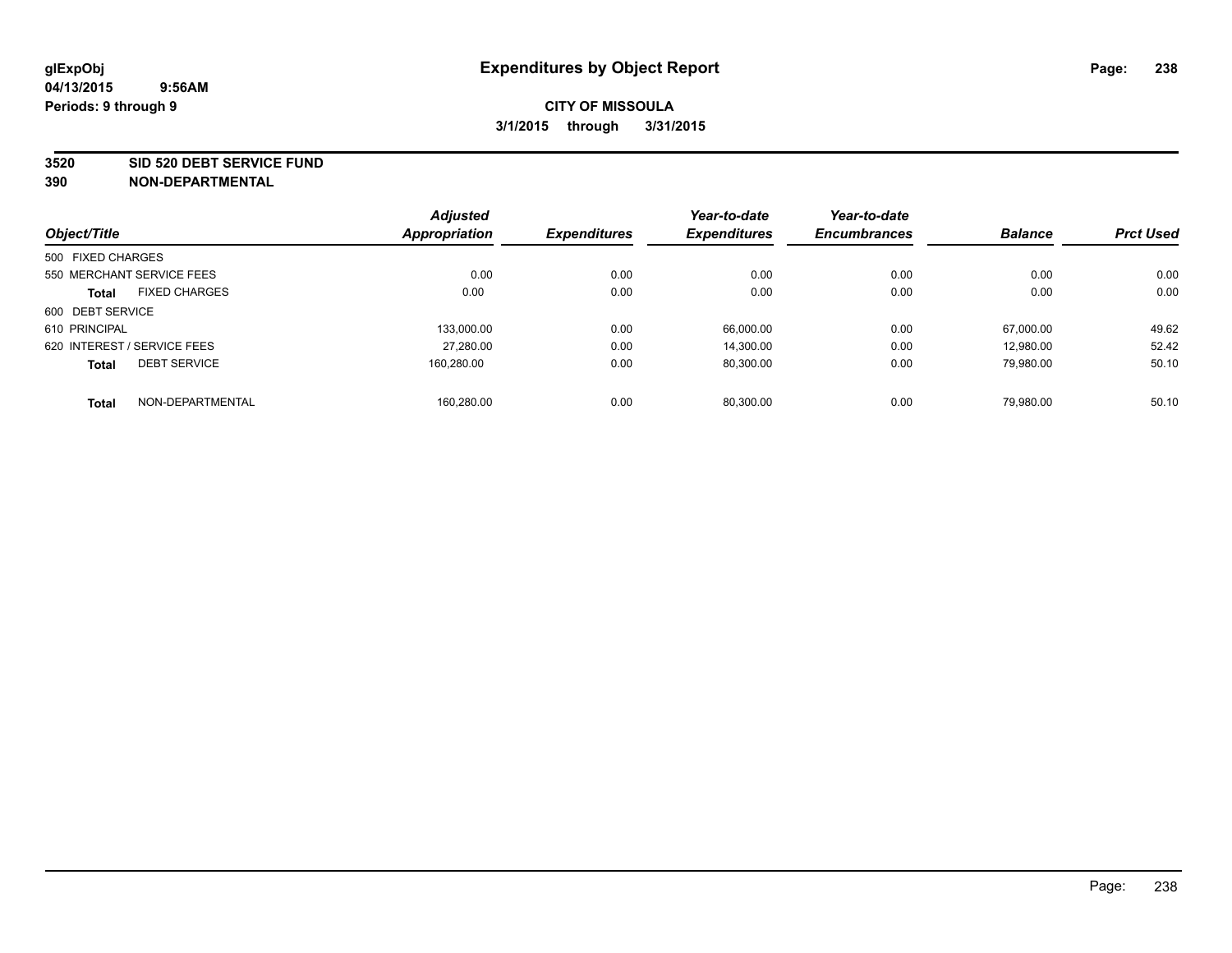### **3520 SID 520 DEBT SERVICE FUND**

| Object/Title                              | <b>Adjusted</b><br><b>Appropriation</b> | <b>Expenditures</b> | Year-to-date<br><b>Expenditures</b> | Year-to-date<br><b>Encumbrances</b> | <b>Balance</b> | <b>Prct Used</b> |
|-------------------------------------------|-----------------------------------------|---------------------|-------------------------------------|-------------------------------------|----------------|------------------|
| 500 FIXED CHARGES                         |                                         |                     |                                     |                                     |                |                  |
| 550 MERCHANT SERVICE FEES                 | 0.00                                    | 0.00                | 0.00                                | 0.00                                | 0.00           | 0.00             |
| <b>FIXED CHARGES</b><br><b>Total</b>      | 0.00                                    | 0.00                | 0.00                                | 0.00                                | 0.00           | 0.00             |
| 600 DEBT SERVICE                          |                                         |                     |                                     |                                     |                |                  |
| 610 PRINCIPAL                             | 133,000.00                              | 0.00                | 66.000.00                           | 0.00                                | 67.000.00      | 49.62            |
| 620 INTEREST / SERVICE FEES               | 27,280.00                               | 0.00                | 14.300.00                           | 0.00                                | 12.980.00      | 52.42            |
| <b>DEBT SERVICE</b><br><b>Total</b>       | 160.280.00                              | 0.00                | 80.300.00                           | 0.00                                | 79.980.00      | 50.10            |
| SID 520 DEBT SERVICE FUND<br><b>Total</b> | 160.280.00                              | 0.00                | 80.300.00                           | 0.00                                | 79.980.00      | 50.10            |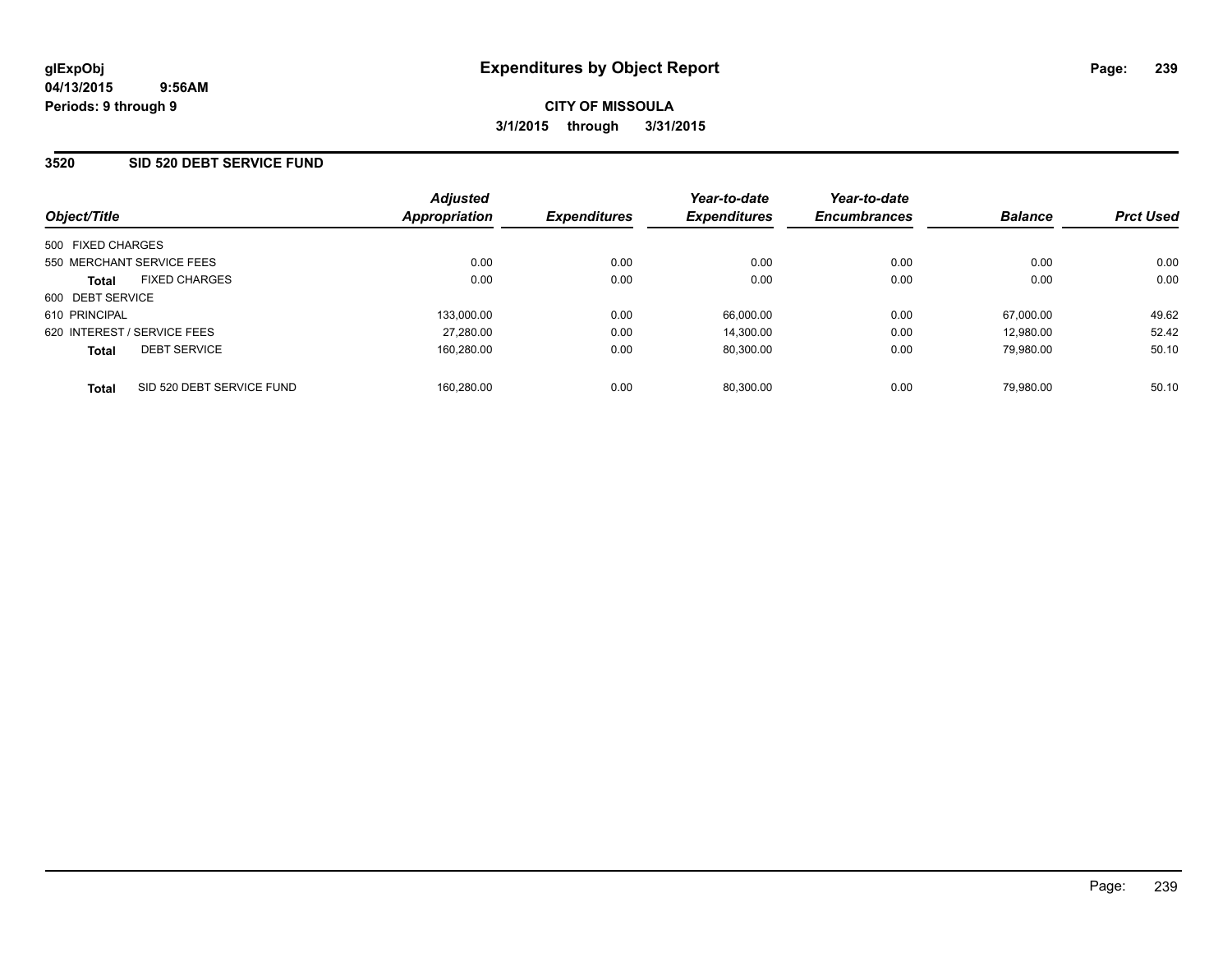#### **3521 SID 521 DEBT SERVICE FUND**

| Object/Title                        | <b>Adjusted</b><br>Appropriation | <b>Expenditures</b> | Year-to-date<br><b>Expenditures</b> | Year-to-date<br><b>Encumbrances</b> | <b>Balance</b> | <b>Prct Used</b> |
|-------------------------------------|----------------------------------|---------------------|-------------------------------------|-------------------------------------|----------------|------------------|
| 600 DEBT SERVICE                    |                                  |                     |                                     |                                     |                |                  |
| 610 PRINCIPAL                       | 338.00                           | 0.00                | 0.00                                | 0.00                                | 338.00         | 0.00             |
| 620 INTEREST / SERVICE FEES         | 382.00                           | 0.00                | 16.20                               | 0.00                                | 365.80         | 4.24             |
| <b>DEBT SERVICE</b><br><b>Total</b> | 720.00                           | 0.00                | 16.20                               | 0.00                                | 703.80         | 2.25             |
| NON-DEPARTMENTAL<br><b>Total</b>    | 720.00                           | 0.00                | 16.20                               | 0.00                                | 703.80         | 2.25             |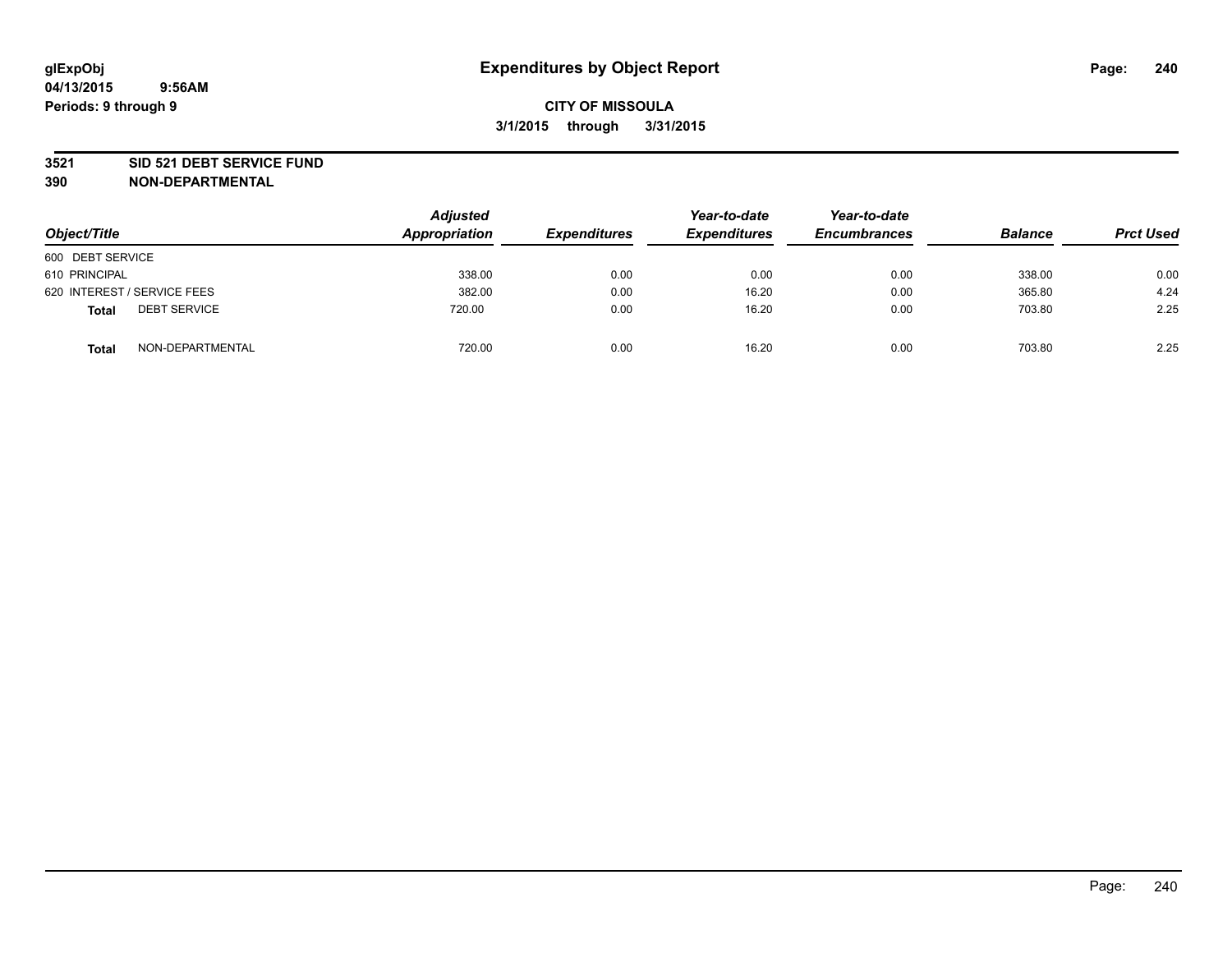### **3521 SID 521 DEBT SERVICE FUND**

| Object/Title                        |                           | <b>Adjusted</b><br><b>Appropriation</b> | <b>Expenditures</b> | Year-to-date<br><b>Expenditures</b> | Year-to-date<br><b>Encumbrances</b> | <b>Balance</b> | <b>Prct Used</b> |
|-------------------------------------|---------------------------|-----------------------------------------|---------------------|-------------------------------------|-------------------------------------|----------------|------------------|
| 600 DEBT SERVICE                    |                           |                                         |                     |                                     |                                     |                |                  |
| 610 PRINCIPAL                       |                           | 338.00                                  | 0.00                | 0.00                                | 0.00                                | 338.00         | 0.00             |
| 620 INTEREST / SERVICE FEES         |                           | 382.00                                  | 0.00                | 16.20                               | 0.00                                | 365.80         | 4.24             |
| <b>DEBT SERVICE</b><br><b>Total</b> |                           | 720.00                                  | 0.00                | 16.20                               | 0.00                                | 703.80         | 2.25             |
| <b>Total</b>                        | SID 521 DEBT SERVICE FUND | 720.00                                  | 0.00                | 16.20                               | 0.00                                | 703.80         | 2.25             |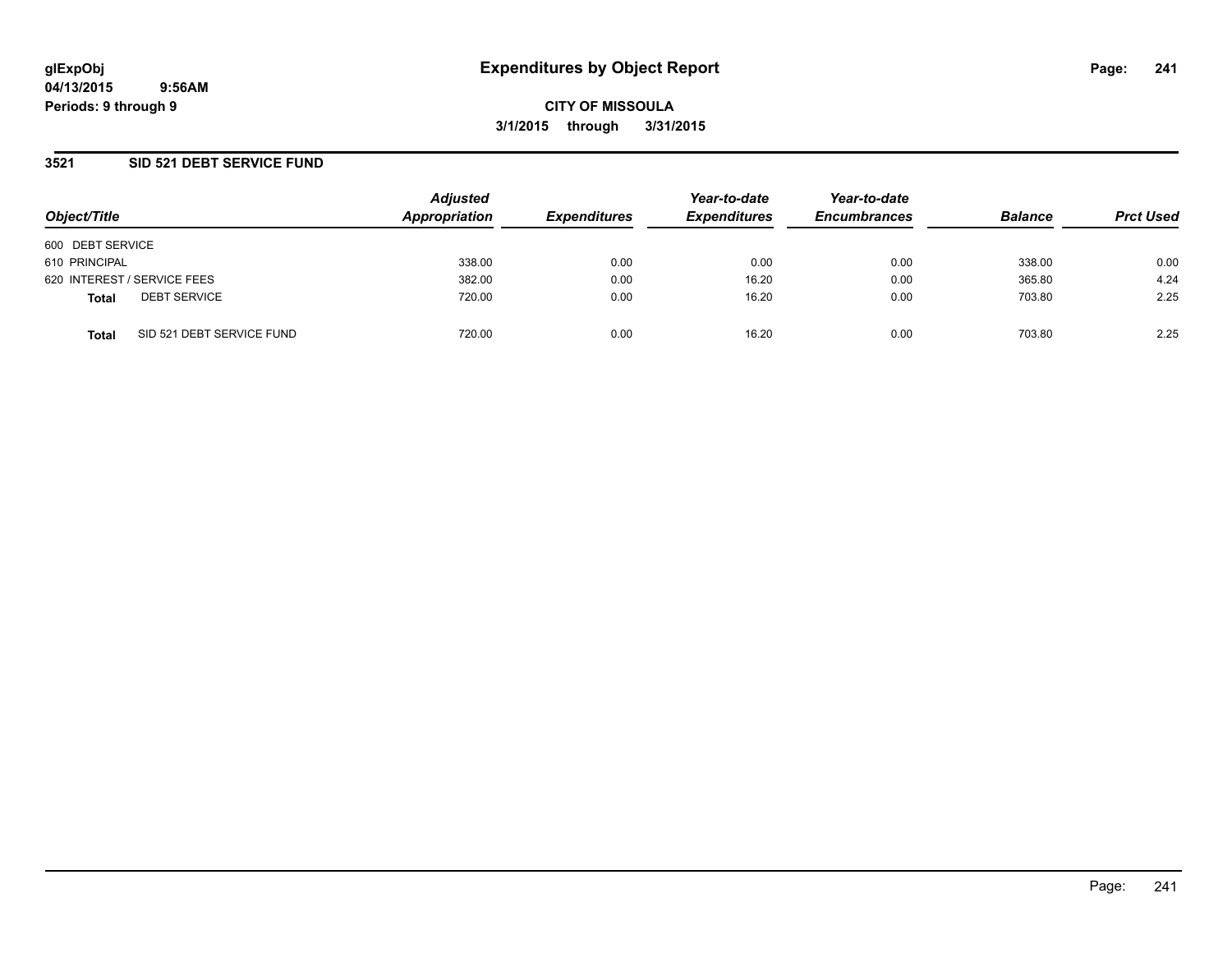#### **3522 SID 522 DEBT SERVICE FUND**

| Object/Title                        | <b>Adjusted</b><br>Appropriation | <b>Expenditures</b> | Year-to-date<br><b>Expenditures</b> | Year-to-date<br><b>Encumbrances</b> | <b>Balance</b> | <b>Prct Used</b> |
|-------------------------------------|----------------------------------|---------------------|-------------------------------------|-------------------------------------|----------------|------------------|
| 600 DEBT SERVICE                    |                                  |                     |                                     |                                     |                |                  |
| 610 PRINCIPAL                       | 488.00                           | 0.00                | 0.00                                | 0.00                                | 488.00         | 0.00             |
| 620 INTEREST / SERVICE FEES         | 47.00                            | 0.00                | 23.39                               | 0.00                                | 23.61          | 49.77            |
| <b>DEBT SERVICE</b><br><b>Total</b> | 535.00                           | 0.00                | 23.39                               | 0.00                                | 511.61         | 4.37             |
| NON-DEPARTMENTAL<br><b>Total</b>    | 535.00                           | 0.00                | 23.39                               | 0.00                                | 511.61         | 4.37             |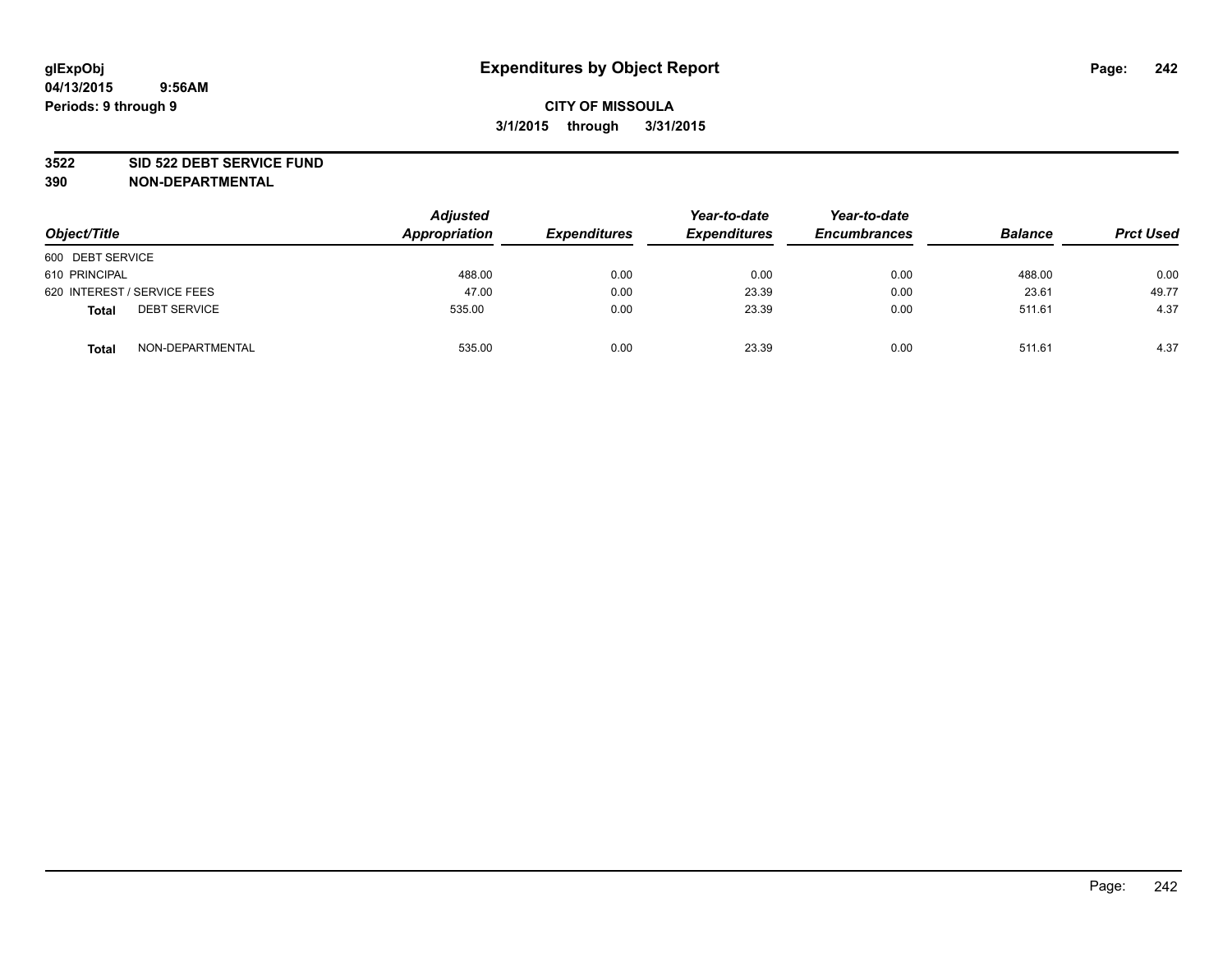### **3522 SID 522 DEBT SERVICE FUND**

| Object/Title     |                             | <b>Adjusted</b><br><b>Appropriation</b> | <b>Expenditures</b> | Year-to-date<br><b>Expenditures</b> | Year-to-date<br><b>Encumbrances</b> | <b>Balance</b> | <b>Prct Used</b> |
|------------------|-----------------------------|-----------------------------------------|---------------------|-------------------------------------|-------------------------------------|----------------|------------------|
| 600 DEBT SERVICE |                             |                                         |                     |                                     |                                     |                |                  |
| 610 PRINCIPAL    |                             | 488.00                                  | 0.00                | 0.00                                | 0.00                                | 488.00         | 0.00             |
|                  | 620 INTEREST / SERVICE FEES | 47.00                                   | 0.00                | 23.39                               | 0.00                                | 23.61          | 49.77            |
| <b>Total</b>     | <b>DEBT SERVICE</b>         | 535.00                                  | 0.00                | 23.39                               | 0.00                                | 511.61         | 4.37             |
| Total            | SID 522 DEBT SERVICE FUND   | 535.00                                  | 0.00                | 23.39                               | 0.00                                | 511.61         | 4.37             |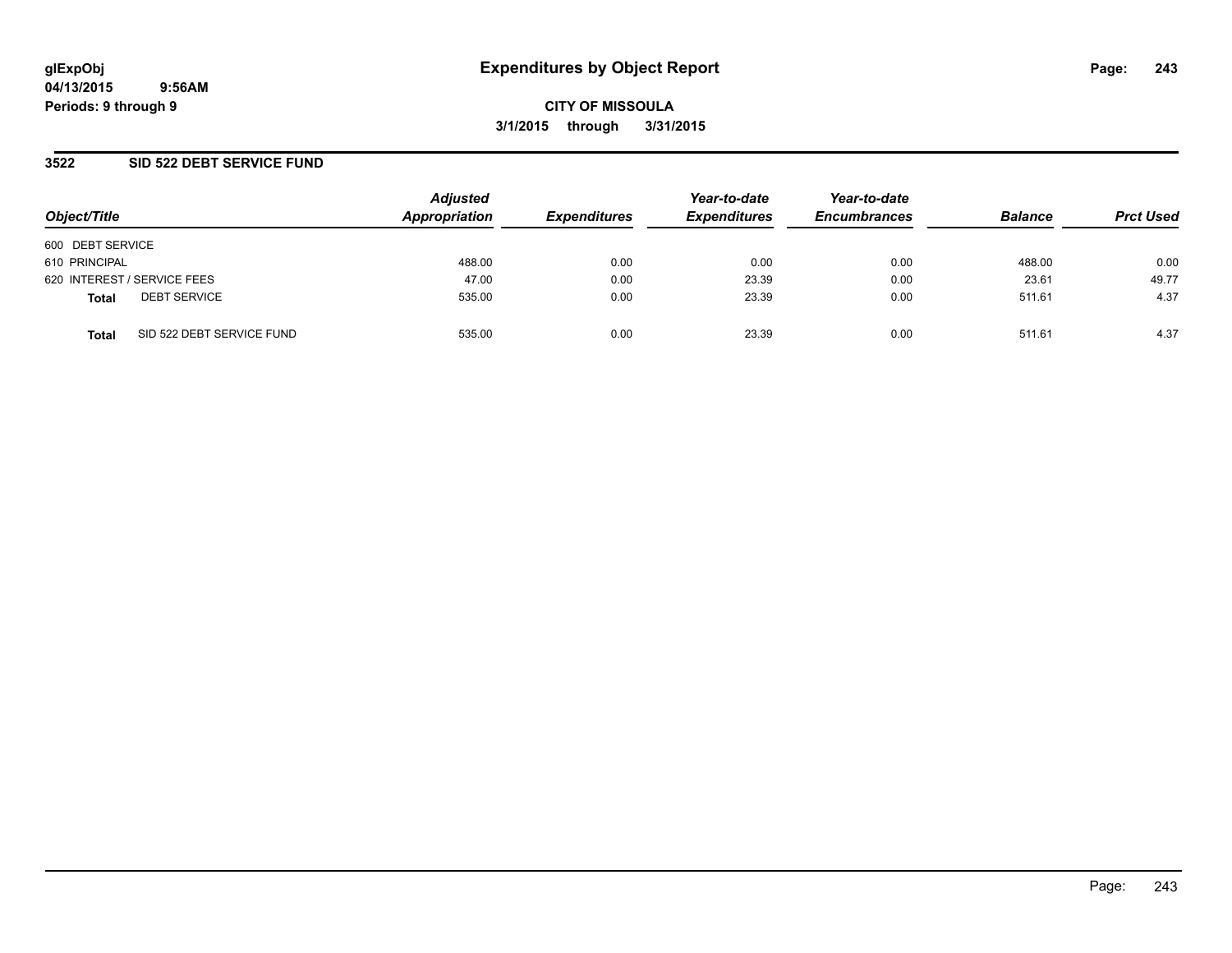#### **3524 SID 524 DEBT SERVICE FUND**

| Object/Title                |                           | <b>Adjusted</b><br>Appropriation | <b>Expenditures</b> | Year-to-date<br><b>Expenditures</b> | Year-to-date<br><b>Encumbrances</b> | <b>Balance</b> | <b>Prct Used</b> |
|-----------------------------|---------------------------|----------------------------------|---------------------|-------------------------------------|-------------------------------------|----------------|------------------|
|                             |                           |                                  |                     |                                     |                                     |                |                  |
| 500 FIXED CHARGES           |                           |                                  |                     |                                     |                                     |                |                  |
|                             | 550 MERCHANT SERVICE FEES | 0.00                             | 0.00                | 0.00                                | 0.00                                | 0.00           | 0.00             |
| <b>Total</b>                | <b>FIXED CHARGES</b>      | 0.00                             | 0.00                | 0.00                                | 0.00                                | 0.00           | 0.00             |
| 600 DEBT SERVICE            |                           |                                  |                     |                                     |                                     |                |                  |
| 610 PRINCIPAL               |                           | 217.000.00                       | 0.00                | 108.000.00                          | 0.00                                | 109.000.00     | 49.77            |
| 620 INTEREST / SERVICE FEES |                           | 89,400.00                        | 0.00                | 45,780.00                           | 0.00                                | 43.620.00      | 51.21            |
| <b>Total</b>                | <b>DEBT SERVICE</b>       | 306.400.00                       | 0.00                | 153.780.00                          | 0.00                                | 152.620.00     | 50.19            |
| <b>Total</b>                | NON-DEPARTMENTAL          | 306.400.00                       | 0.00                | 153.780.00                          | 0.00                                | 152.620.00     | 50.19            |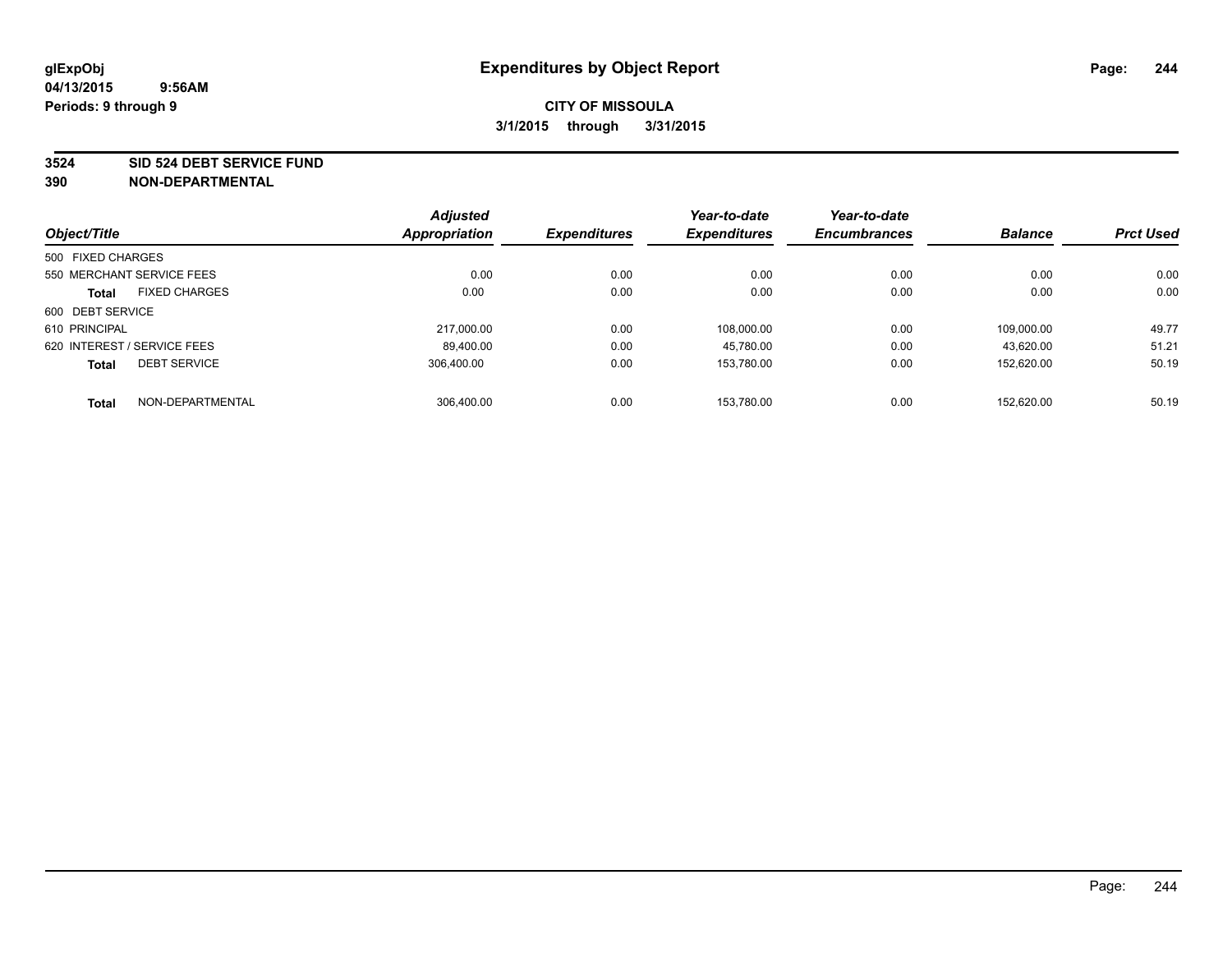### **3524 SID 524 DEBT SERVICE FUND**

| Object/Title                              | <b>Adjusted</b><br><b>Appropriation</b> | <b>Expenditures</b> | Year-to-date<br><b>Expenditures</b> | Year-to-date<br><b>Encumbrances</b> | <b>Balance</b> | <b>Prct Used</b> |
|-------------------------------------------|-----------------------------------------|---------------------|-------------------------------------|-------------------------------------|----------------|------------------|
| 500 FIXED CHARGES                         |                                         |                     |                                     |                                     |                |                  |
| 550 MERCHANT SERVICE FEES                 | 0.00                                    | 0.00                | 0.00                                | 0.00                                | 0.00           | 0.00             |
| <b>FIXED CHARGES</b><br><b>Total</b>      | 0.00                                    | 0.00                | 0.00                                | 0.00                                | 0.00           | 0.00             |
| 600 DEBT SERVICE                          |                                         |                     |                                     |                                     |                |                  |
| 610 PRINCIPAL                             | 217.000.00                              | 0.00                | 108.000.00                          | 0.00                                | 109.000.00     | 49.77            |
| 620 INTEREST / SERVICE FEES               | 89.400.00                               | 0.00                | 45,780.00                           | 0.00                                | 43.620.00      | 51.21            |
| <b>DEBT SERVICE</b><br><b>Total</b>       | 306.400.00                              | 0.00                | 153.780.00                          | 0.00                                | 152.620.00     | 50.19            |
| SID 524 DEBT SERVICE FUND<br><b>Total</b> | 306.400.00                              | 0.00                | 153.780.00                          | 0.00                                | 152.620.00     | 50.19            |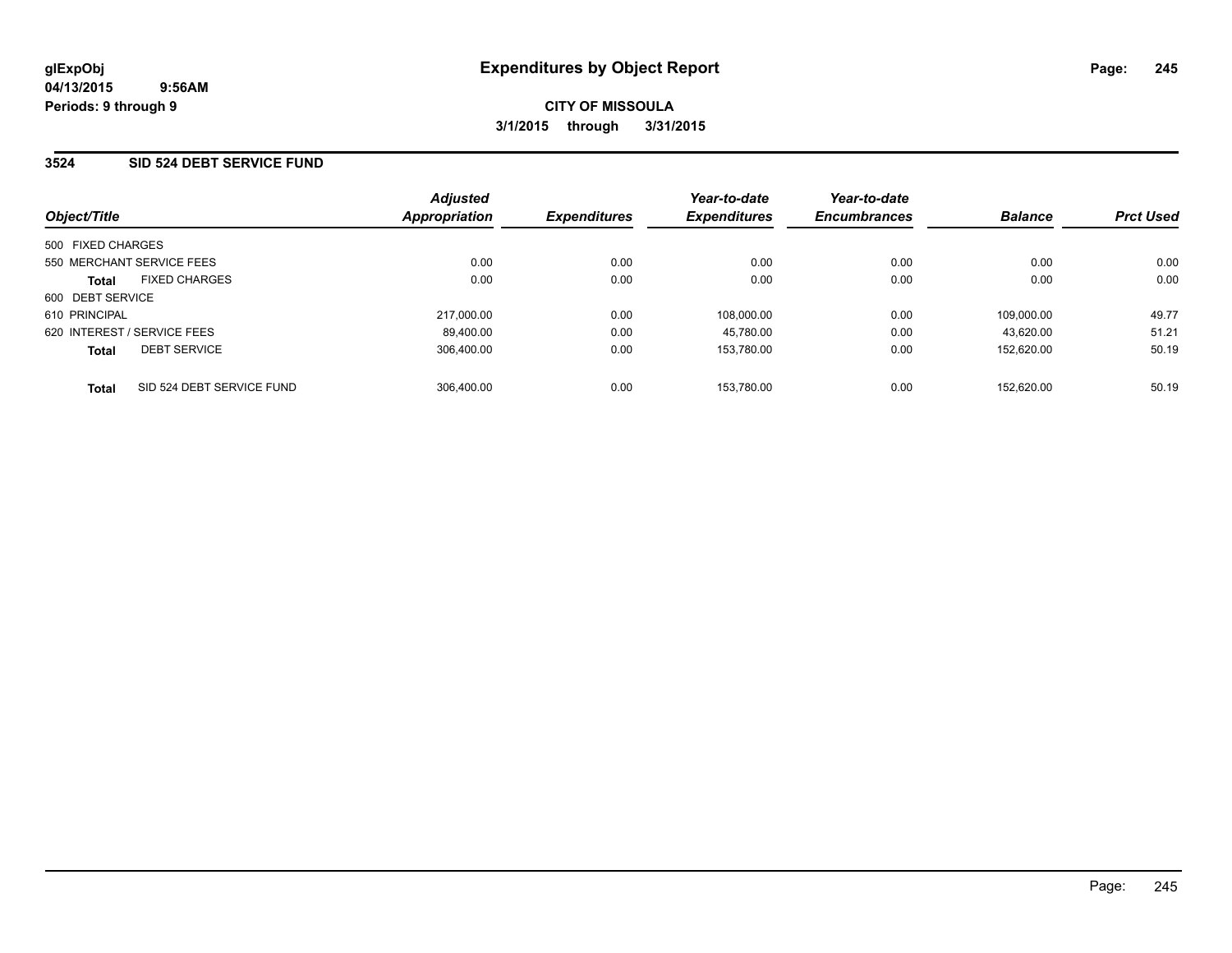#### **3525 SID 525 DEBT SERVICE FUND**

| Object/Title                        | Adjusted<br>Appropriation | <b>Expenditures</b> | Year-to-date<br><b>Expenditures</b> | Year-to-date<br><b>Encumbrances</b> | <b>Balance</b> | <b>Prct Used</b> |
|-------------------------------------|---------------------------|---------------------|-------------------------------------|-------------------------------------|----------------|------------------|
| 600 DEBT SERVICE                    |                           |                     |                                     |                                     |                |                  |
| 610 PRINCIPAL                       | 25,000.00                 | 0.00                | 13.000.00                           | 0.00                                | 12,000.00      | 52.00            |
| 620 INTEREST / SERVICE FEES         | 6,500.00                  | 0.00                | 3,380.00                            | 0.00                                | 3.120.00       | 52.00            |
| <b>DEBT SERVICE</b><br><b>Total</b> | 31.500.00                 | 0.00                | 16.380.00                           | 0.00                                | 15.120.00      | 52.00            |
| NON-DEPARTMENTAL<br><b>Total</b>    | 31,500.00                 | 0.00                | 16,380.00                           | 0.00                                | 15,120.00      | 52.00            |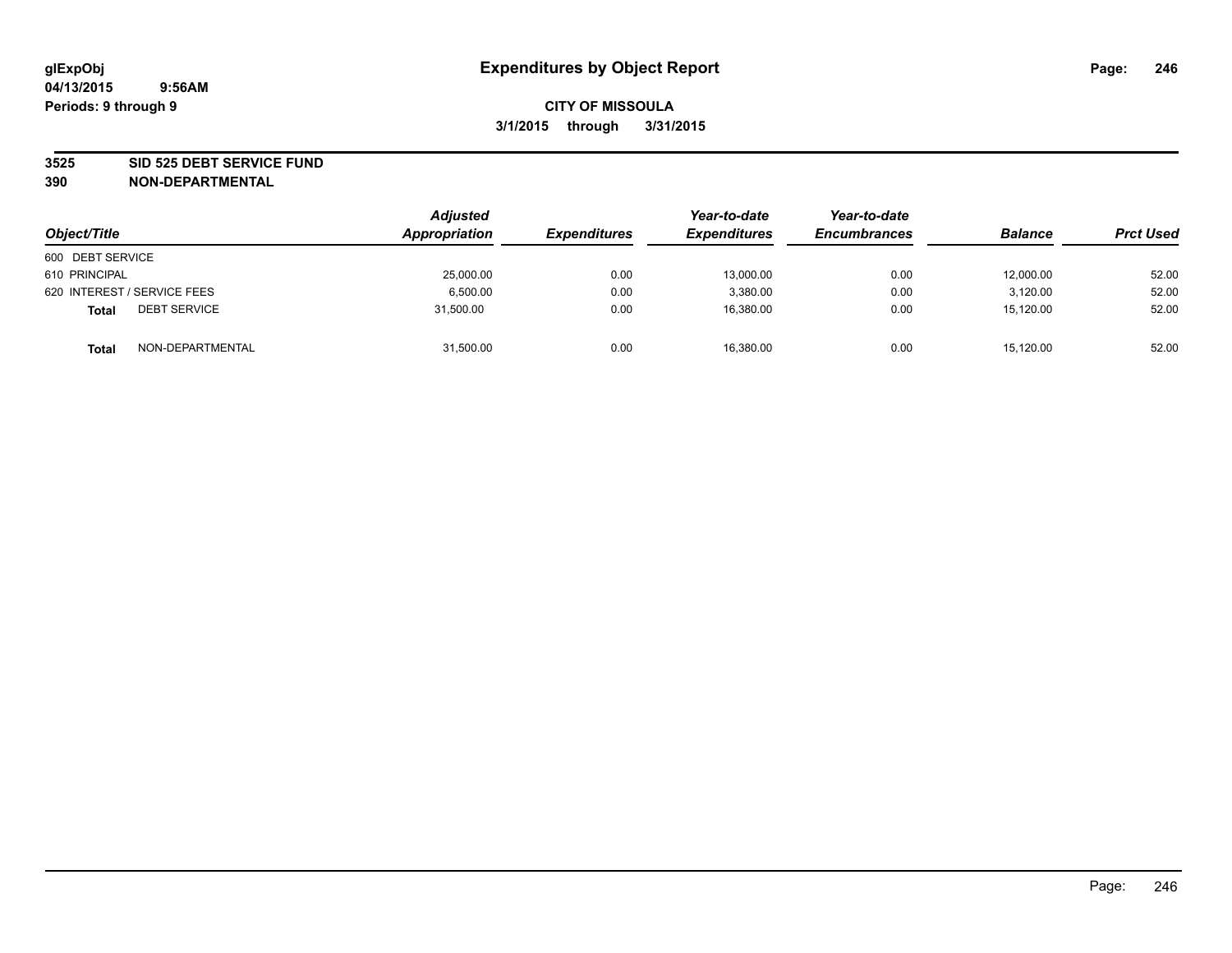**04/13/2015 9:56AM Periods: 9 through 9**

**CITY OF MISSOULA 3/1/2015 through 3/31/2015**

### **3525 SID 525 DEBT SERVICE FUND**

| Object/Title                |                           | <b>Adjusted</b> |                     | Year-to-date        | Year-to-date        |                | <b>Prct Used</b> |
|-----------------------------|---------------------------|-----------------|---------------------|---------------------|---------------------|----------------|------------------|
|                             |                           | Appropriation   | <b>Expenditures</b> | <b>Expenditures</b> | <b>Encumbrances</b> | <b>Balance</b> |                  |
| 600 DEBT SERVICE            |                           |                 |                     |                     |                     |                |                  |
| 610 PRINCIPAL               |                           | 25,000.00       | 0.00                | 13,000.00           | 0.00                | 12,000.00      | 52.00            |
| 620 INTEREST / SERVICE FEES |                           | 6,500.00        | 0.00                | 3,380.00            | 0.00                | 3,120.00       | 52.00            |
| <b>Total</b>                | <b>DEBT SERVICE</b>       | 31,500.00       | 0.00                | 16.380.00           | 0.00                | 15.120.00      | 52.00            |
| <b>Total</b>                | SID 525 DEBT SERVICE FUND | 31.500.00       | 0.00                | 16.380.00           | 0.00                | 15.120.00      | 52.00            |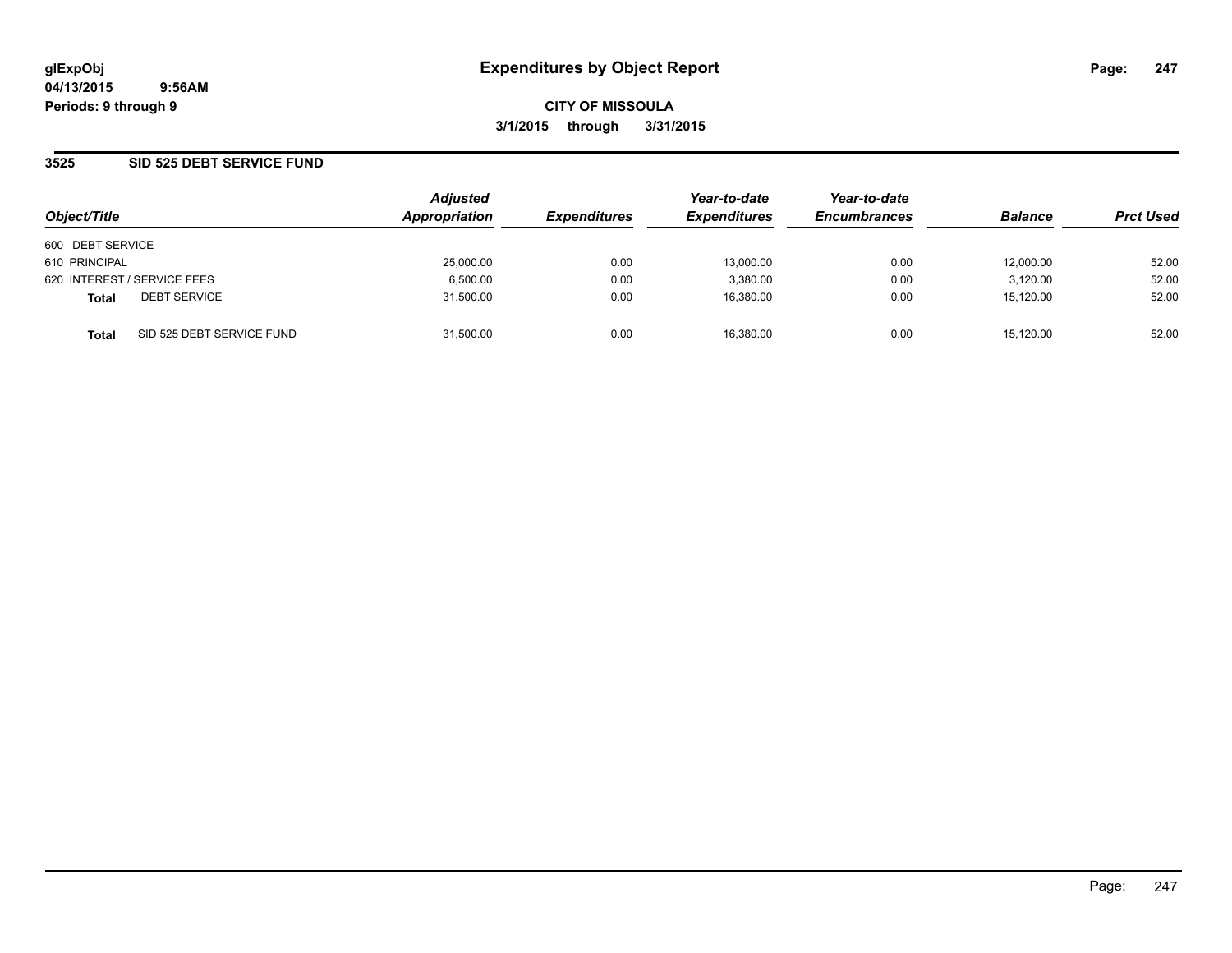#### **3526 SID 526 DEBT SERVICE FUND**

| Object/Title                        | <b>Adjusted</b><br>Appropriation | <b>Expenditures</b> | Year-to-date<br><i><b>Expenditures</b></i> | Year-to-date<br><b>Encumbrances</b> | <b>Balance</b> | <b>Prct Used</b> |
|-------------------------------------|----------------------------------|---------------------|--------------------------------------------|-------------------------------------|----------------|------------------|
| 600 DEBT SERVICE                    |                                  |                     |                                            |                                     |                |                  |
| 610 PRINCIPAL                       | 148,000.00                       | 0.00                | 73,000.00                                  | 0.00                                | 75,000.00      | 49.32            |
| 620 INTEREST / SERVICE FEES         | 45,300.00                        | 0.00                | 23,380.00                                  | 0.00                                | 21,920.00      | 51.61            |
| <b>DEBT SERVICE</b><br><b>Total</b> | 193.300.00                       | 0.00                | 96.380.00                                  | 0.00                                | 96,920.00      | 49.86            |
| NON-DEPARTMENTAL<br><b>Total</b>    | 193,300.00                       | 0.00                | 96,380.00                                  | 0.00                                | 96,920.00      | 49.86            |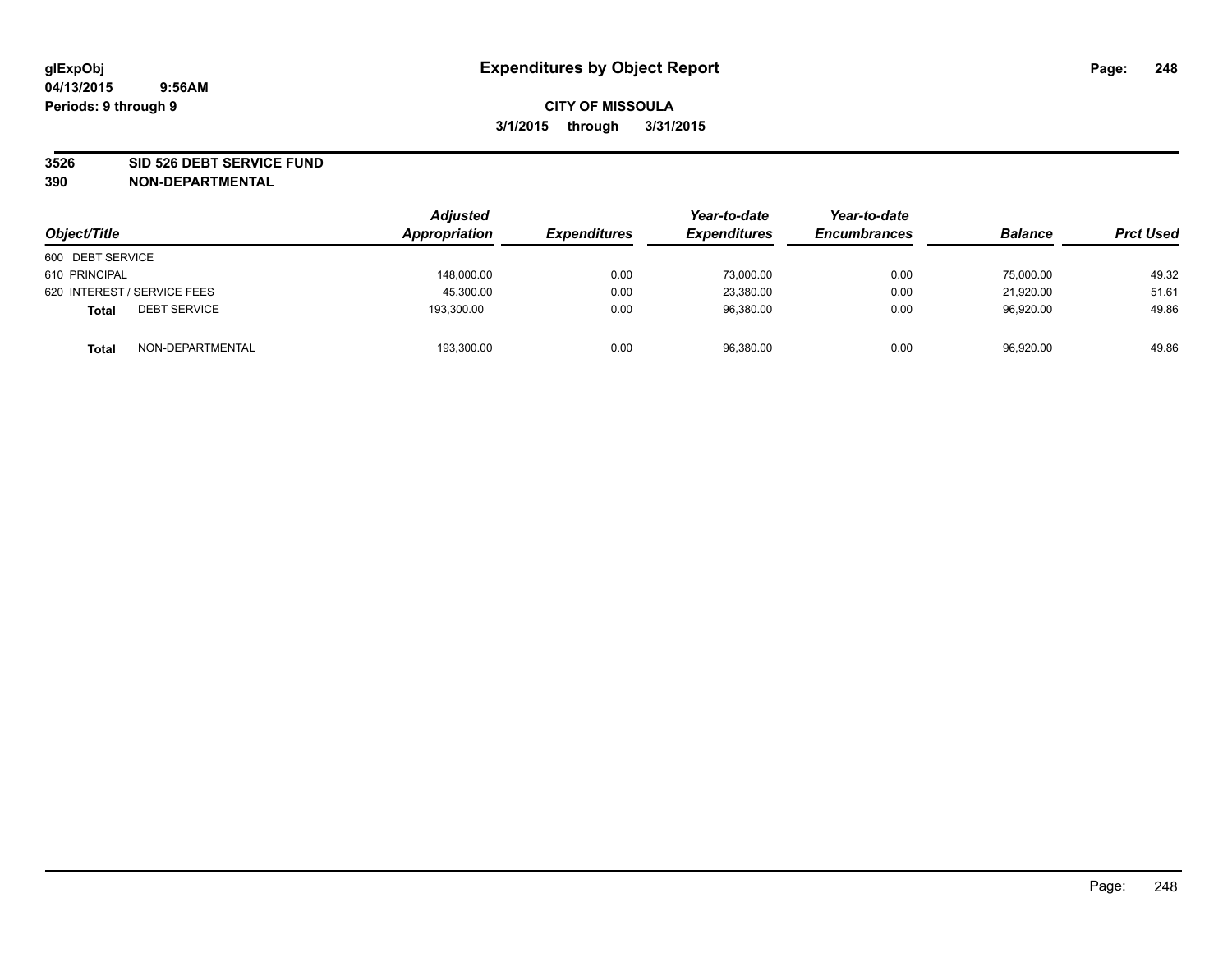**04/13/2015 9:56AM Periods: 9 through 9**

**CITY OF MISSOULA 3/1/2015 through 3/31/2015**

### **3526 SID 526 DEBT SERVICE FUND**

| Object/Title                |                           | <b>Adjusted</b><br>Appropriation | <b>Expenditures</b> | Year-to-date<br><b>Expenditures</b> | Year-to-date<br><b>Encumbrances</b> | <b>Balance</b> | <b>Prct Used</b> |
|-----------------------------|---------------------------|----------------------------------|---------------------|-------------------------------------|-------------------------------------|----------------|------------------|
| 600 DEBT SERVICE            |                           |                                  |                     |                                     |                                     |                |                  |
| 610 PRINCIPAL               |                           | 148,000.00                       | 0.00                | 73,000.00                           | 0.00                                | 75,000.00      | 49.32            |
| 620 INTEREST / SERVICE FEES |                           | 45,300.00                        | 0.00                | 23,380.00                           | 0.00                                | 21,920.00      | 51.61            |
| <b>Total</b>                | <b>DEBT SERVICE</b>       | 193,300.00                       | 0.00                | 96.380.00                           | 0.00                                | 96,920.00      | 49.86            |
| <b>Total</b>                | SID 526 DEBT SERVICE FUND | 193.300.00                       | 0.00                | 96.380.00                           | 0.00                                | 96.920.00      | 49.86            |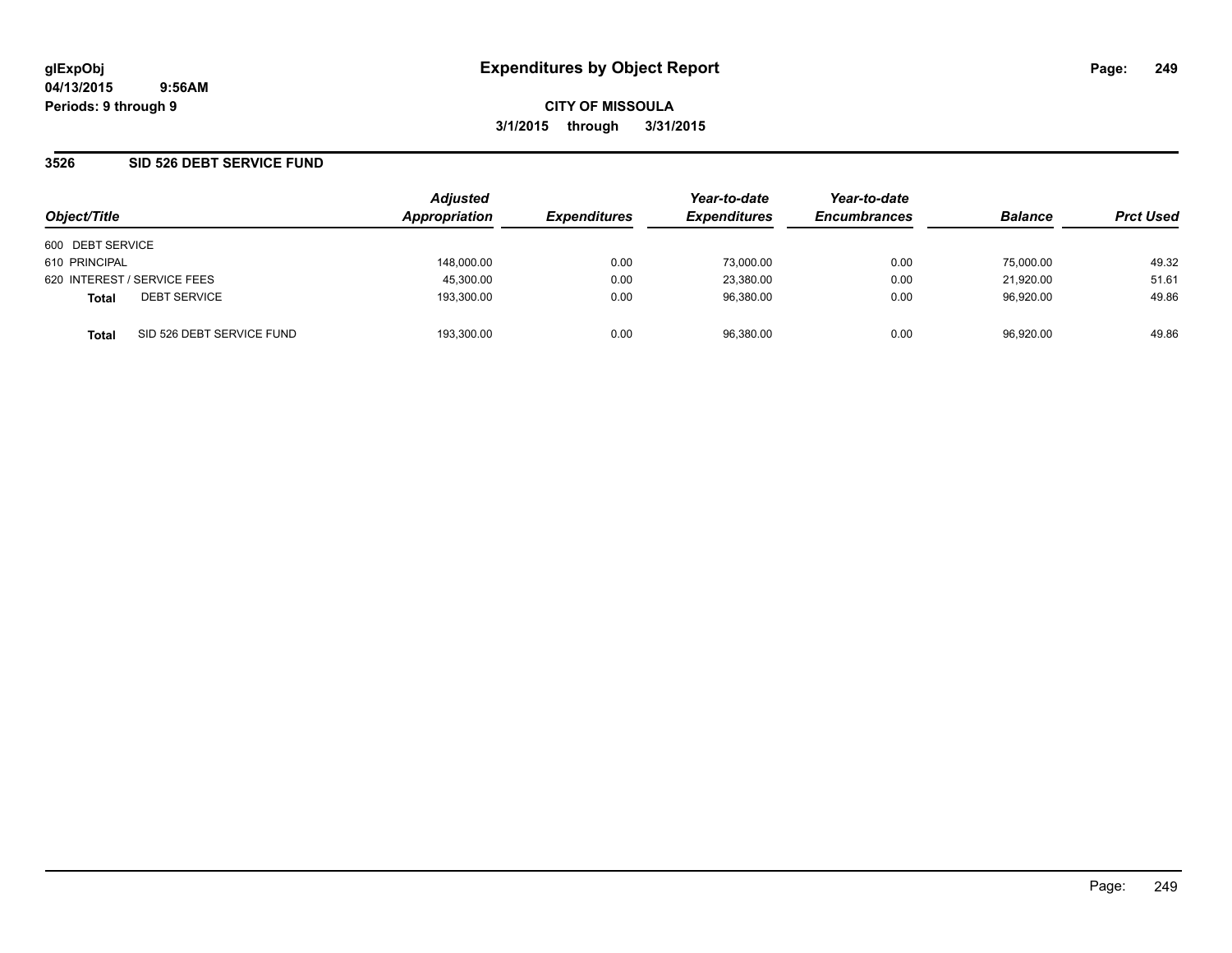#### **3527 SID 527 DEBT SERVICE FUND**

| Object/Title                        | <b>Adjusted</b><br>Appropriation | <b>Expenditures</b> | Year-to-date<br><b>Expenditures</b> | Year-to-date<br><b>Encumbrances</b> | <b>Balance</b> | <b>Prct Used</b> |
|-------------------------------------|----------------------------------|---------------------|-------------------------------------|-------------------------------------|----------------|------------------|
| 600 DEBT SERVICE                    |                                  |                     |                                     |                                     |                |                  |
| 610 PRINCIPAL                       | 0.00                             | 0.00                | 0.00                                | 0.00                                | 0.00           | 0.00             |
| 620 INTEREST / SERVICE FEES         | 0.00                             | 0.00                | 0.00                                | 0.00                                | 0.00           | 0.00             |
| <b>DEBT SERVICE</b><br><b>Total</b> | 0.00                             | 0.00                | 0.00                                | 0.00                                | 0.00           | 0.00             |
| NON-DEPARTMENTAL<br><b>Total</b>    | 0.00                             | 0.00                | 0.00                                | 0.00                                | 0.00           | 0.00             |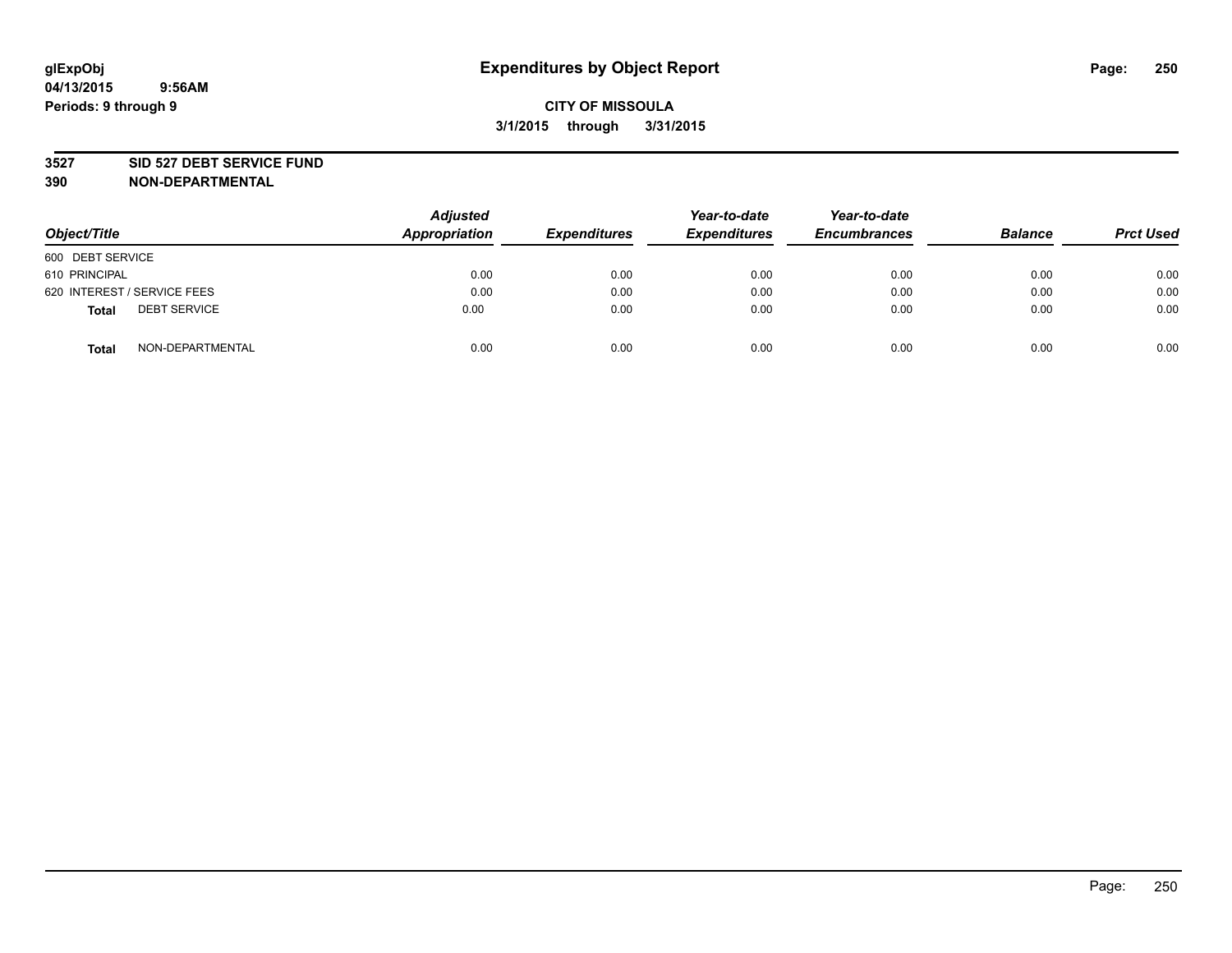**04/13/2015 9:56AM Periods: 9 through 9**

**CITY OF MISSOULA 3/1/2015 through 3/31/2015**

### **3527 SID 527 DEBT SERVICE FUND**

| Object/Title                              | <b>Adjusted</b><br>Appropriation | <b>Expenditures</b> | Year-to-date<br><b>Expenditures</b> | Year-to-date<br><b>Encumbrances</b> | <b>Balance</b> | <b>Prct Used</b> |
|-------------------------------------------|----------------------------------|---------------------|-------------------------------------|-------------------------------------|----------------|------------------|
| 600 DEBT SERVICE                          |                                  |                     |                                     |                                     |                |                  |
| 610 PRINCIPAL                             | 0.00                             | 0.00                | 0.00                                | 0.00                                | 0.00           | 0.00             |
| 620 INTEREST / SERVICE FEES               | 0.00                             | 0.00                | 0.00                                | 0.00                                | 0.00           | 0.00             |
| <b>DEBT SERVICE</b><br><b>Total</b>       | 0.00                             | 0.00                | 0.00                                | 0.00                                | 0.00           | 0.00             |
| SID 527 DEBT SERVICE FUND<br><b>Total</b> | 0.00                             | 0.00                | 0.00                                | 0.00                                | 0.00           | 0.00             |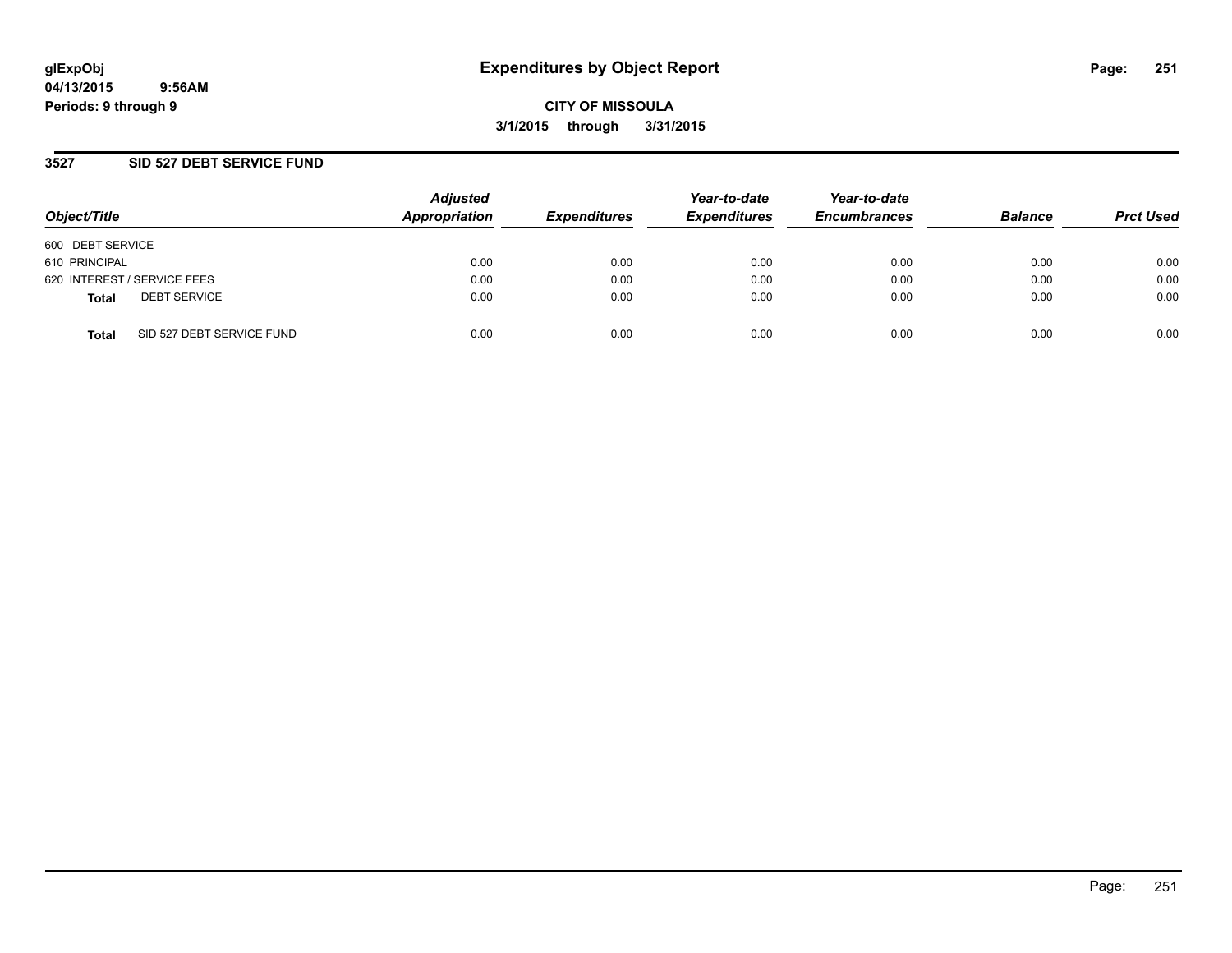#### **3530 SID 530 DEBT SERVICE FUND**

|                                  | <b>Adjusted</b> |                     | Year-to-date        | Year-to-date        |                |                  |
|----------------------------------|-----------------|---------------------|---------------------|---------------------|----------------|------------------|
| Object/Title                     | Appropriation   | <b>Expenditures</b> | <b>Expenditures</b> | <b>Encumbrances</b> | <b>Balance</b> | <b>Prct Used</b> |
| 600 DEBT SERVICE                 |                 |                     |                     |                     |                |                  |
| 610 PRINCIPAL                    | 670.00          | 0.00                | 670.00              | 0.00                | 0.00           | 100.00           |
| 620 INTEREST / SERVICE FEES      | 10.00           | 0.00                | 10.09               | 0.00                | $-0.09$        | 100.90           |
| <b>DEBT SERVICE</b><br>Total     | 680.00          | 0.00                | 680.09              | 0.00                | $-0.09$        | 100.01           |
| 800 OTHER OBJECTS                |                 |                     |                     |                     |                |                  |
| 820 TRANSFERS TO OTHER FUNDS     | 0.00            | 0.00                | 0.00                | 0.00                | 0.00           | 0.00             |
| OTHER OBJECTS<br><b>Total</b>    | 0.00            | 0.00                | 0.00                | 0.00                | 0.00           | 0.00             |
| NON-DEPARTMENTAL<br><b>Total</b> | 680.00          | 0.00                | 680.09              | 0.00                | $-0.09$        | 100.01           |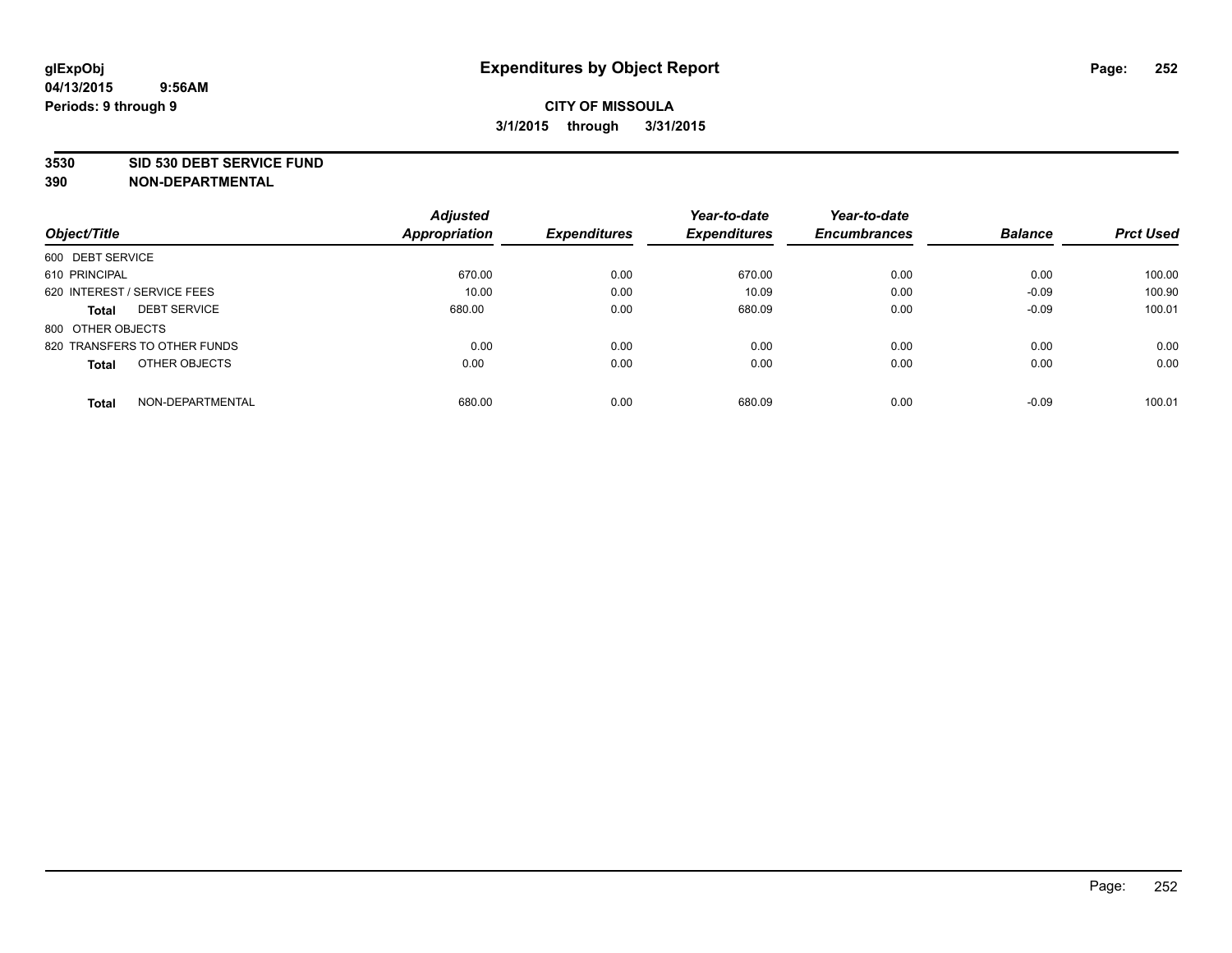## **3530 SID 530 DEBT SERVICE FUND**

|                              | <b>Adjusted</b>                               |                         | Year-to-date                | Year-to-date<br><b>Encumbrances</b> | <b>Balance</b> | <b>Prct Used</b> |
|------------------------------|-----------------------------------------------|-------------------------|-----------------------------|-------------------------------------|----------------|------------------|
|                              |                                               |                         |                             |                                     |                |                  |
|                              |                                               |                         |                             |                                     |                |                  |
|                              | 670.00                                        | 0.00                    | 670.00                      | 0.00                                | 0.00           | 100.00           |
| 620 INTEREST / SERVICE FEES  | 10.00                                         | 0.00                    | 10.09                       | 0.00                                | $-0.09$        | 100.90           |
| <b>DEBT SERVICE</b>          | 680.00                                        | 0.00                    | 680.09                      | 0.00                                | $-0.09$        | 100.01           |
| 800 OTHER OBJECTS            |                                               |                         |                             |                                     |                |                  |
| 820 TRANSFERS TO OTHER FUNDS | 0.00                                          | 0.00                    | 0.00                        | 0.00                                | 0.00           | 0.00             |
| OTHER OBJECTS                | 0.00                                          | 0.00                    | 0.00                        | 0.00                                | 0.00           | 0.00             |
|                              |                                               |                         |                             |                                     |                | 100.01           |
|                              | 600 DEBT SERVICE<br>SID 530 DEBT SERVICE FUND | Appropriation<br>680.00 | <b>Expenditures</b><br>0.00 | <b>Expenditures</b><br>680.09       | 0.00           | $-0.09$          |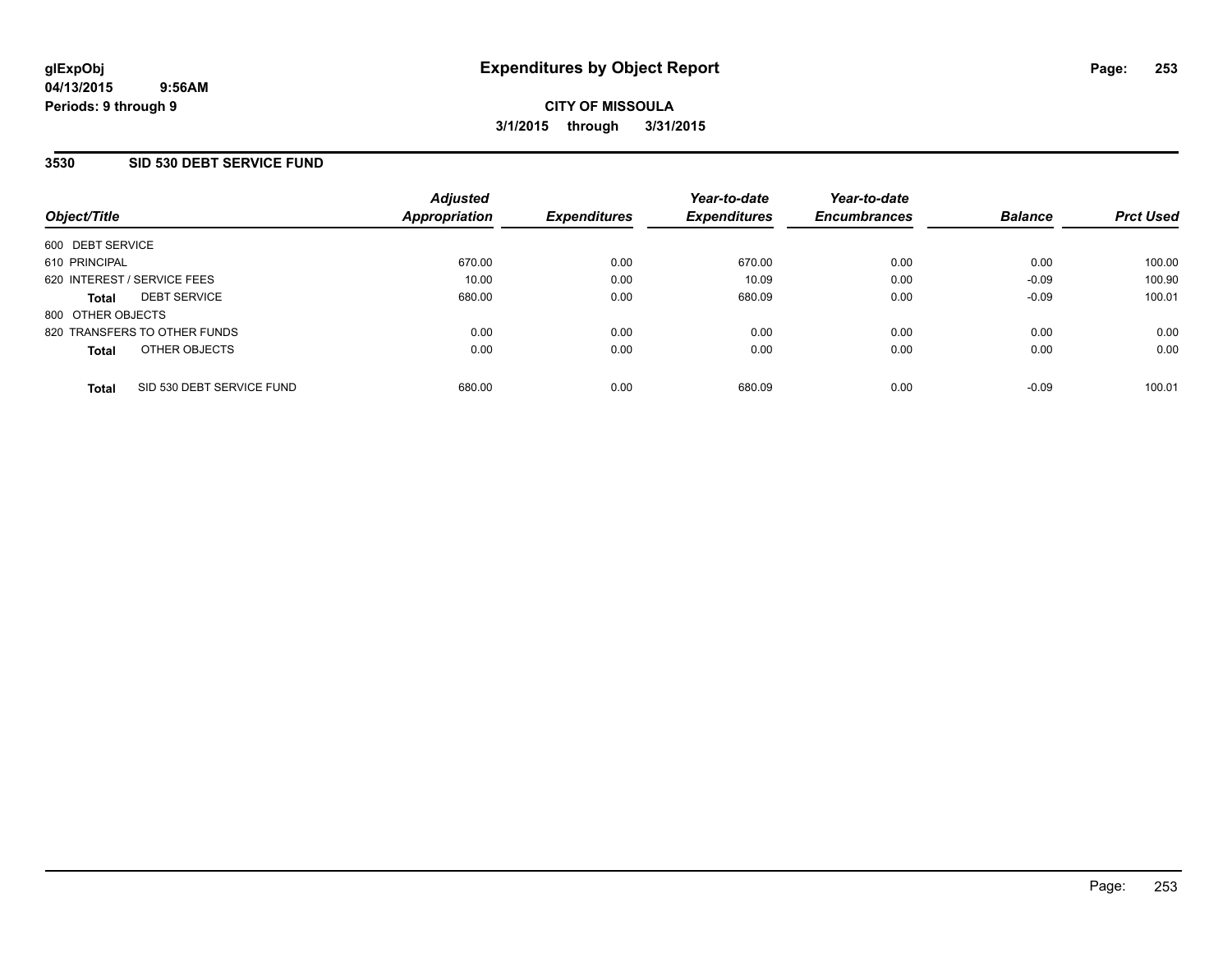#### **3531 SID 531 HICKORY ST CALMING**

| Object/Title                     | <b>Adjusted</b><br>Appropriation | <b>Expenditures</b> | Year-to-date<br><b>Expenditures</b> | Year-to-date<br><b>Encumbrances</b> | <b>Balance</b> | <b>Prct Used</b> |
|----------------------------------|----------------------------------|---------------------|-------------------------------------|-------------------------------------|----------------|------------------|
| 800 OTHER OBJECTS                |                                  |                     |                                     |                                     |                |                  |
| 820 TRANSFERS TO OTHER FUNDS     | 0.00                             | 0.00                | 0.00                                | 0.00                                | 0.00           | 0.00             |
| OTHER OBJECTS<br>Total           | 0.00                             | 0.00                | 0.00                                | 0.00                                | 0.00           | 0.00             |
| NON-DEPARTMENTAL<br><b>Total</b> | 0.00                             | 0.00                | 0.00                                | 0.00                                | 0.00           | 0.00             |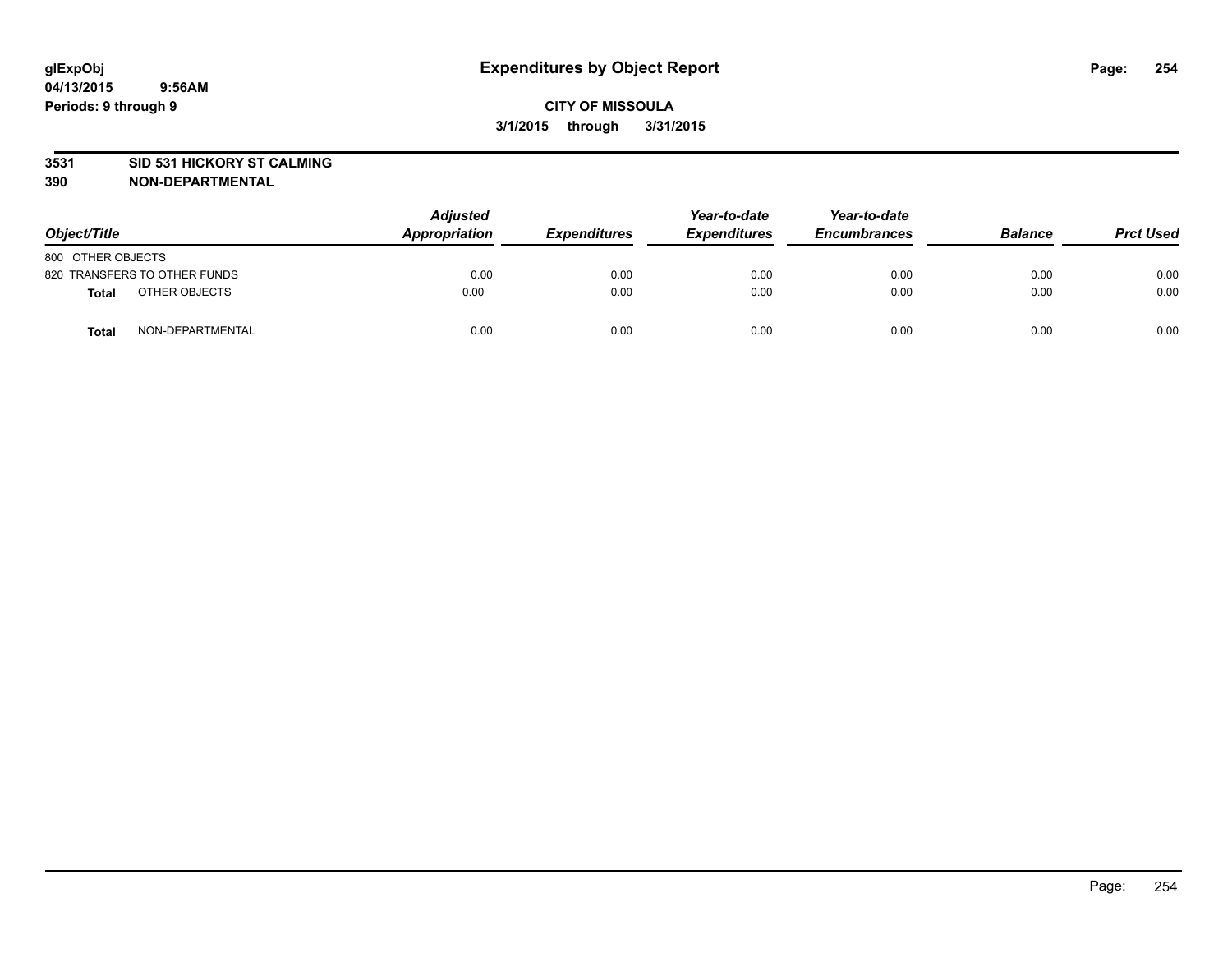## **3531 SID 531 HICKORY ST CALMING**

| Object/Title                               | <b>Adjusted</b><br>Appropriation | <b>Expenditures</b> | Year-to-date<br><b>Expenditures</b> | Year-to-date<br><b>Encumbrances</b> | <b>Balance</b> | <b>Prct Used</b> |
|--------------------------------------------|----------------------------------|---------------------|-------------------------------------|-------------------------------------|----------------|------------------|
| 800 OTHER OBJECTS                          |                                  |                     |                                     |                                     |                |                  |
| 820 TRANSFERS TO OTHER FUNDS               | 0.00                             | 0.00                | 0.00                                | 0.00                                | 0.00           | 0.00             |
| OTHER OBJECTS<br><b>Total</b>              | 0.00                             | 0.00                | 0.00                                | 0.00                                | 0.00           | 0.00             |
| SID 531 HICKORY ST CALMING<br><b>Total</b> | 0.00                             | 0.00                | 0.00                                | 0.00                                | 0.00           | 0.00             |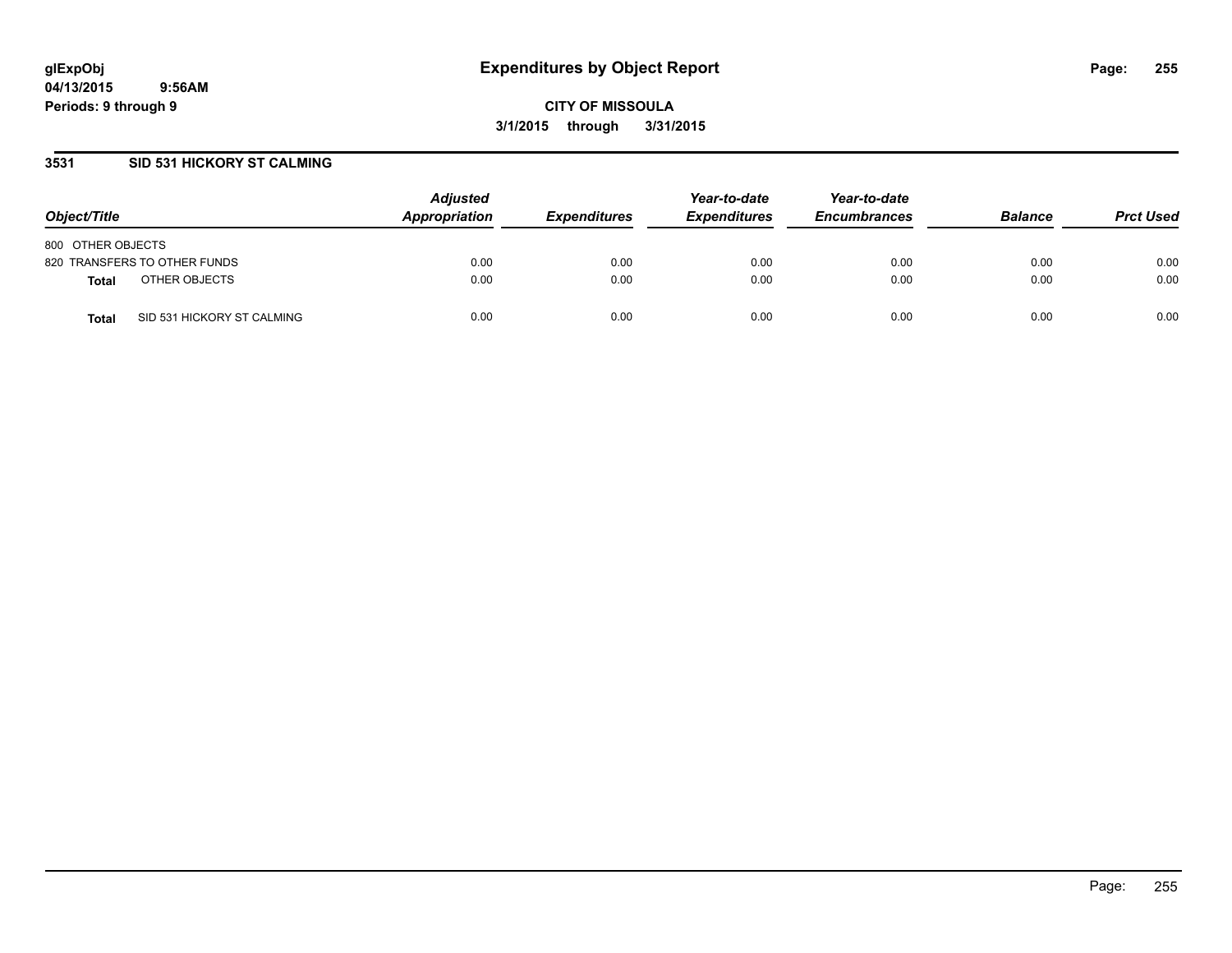#### **3532 SID 532 DEBT SERVICE FUND**

| Object/Title                        | <b>Adjusted</b><br>Appropriation | <b>Expenditures</b> | Year-to-date<br><b>Expenditures</b> | Year-to-date<br><b>Encumbrances</b> | <b>Balance</b> | <b>Prct Used</b> |
|-------------------------------------|----------------------------------|---------------------|-------------------------------------|-------------------------------------|----------------|------------------|
| 600 DEBT SERVICE                    |                                  |                     |                                     |                                     |                |                  |
| 610 PRINCIPAL                       | 30,000.00                        | 0.00                | 0.00                                | 0.00                                | 30,000.00      | 0.00             |
| 620 INTEREST / SERVICE FEES         | 13,363.00                        | 0.00                | 7,031.25                            | 0.00                                | 6.331.75       | 52.62            |
| <b>DEBT SERVICE</b><br><b>Total</b> | 43,363.00                        | 0.00                | 7.031.25                            | 0.00                                | 36.331.75      | 16.21            |
| NON-DEPARTMENTAL<br><b>Total</b>    | 43,363.00                        | 0.00                | 7,031.25                            | 0.00                                | 36,331.75      | 16.21            |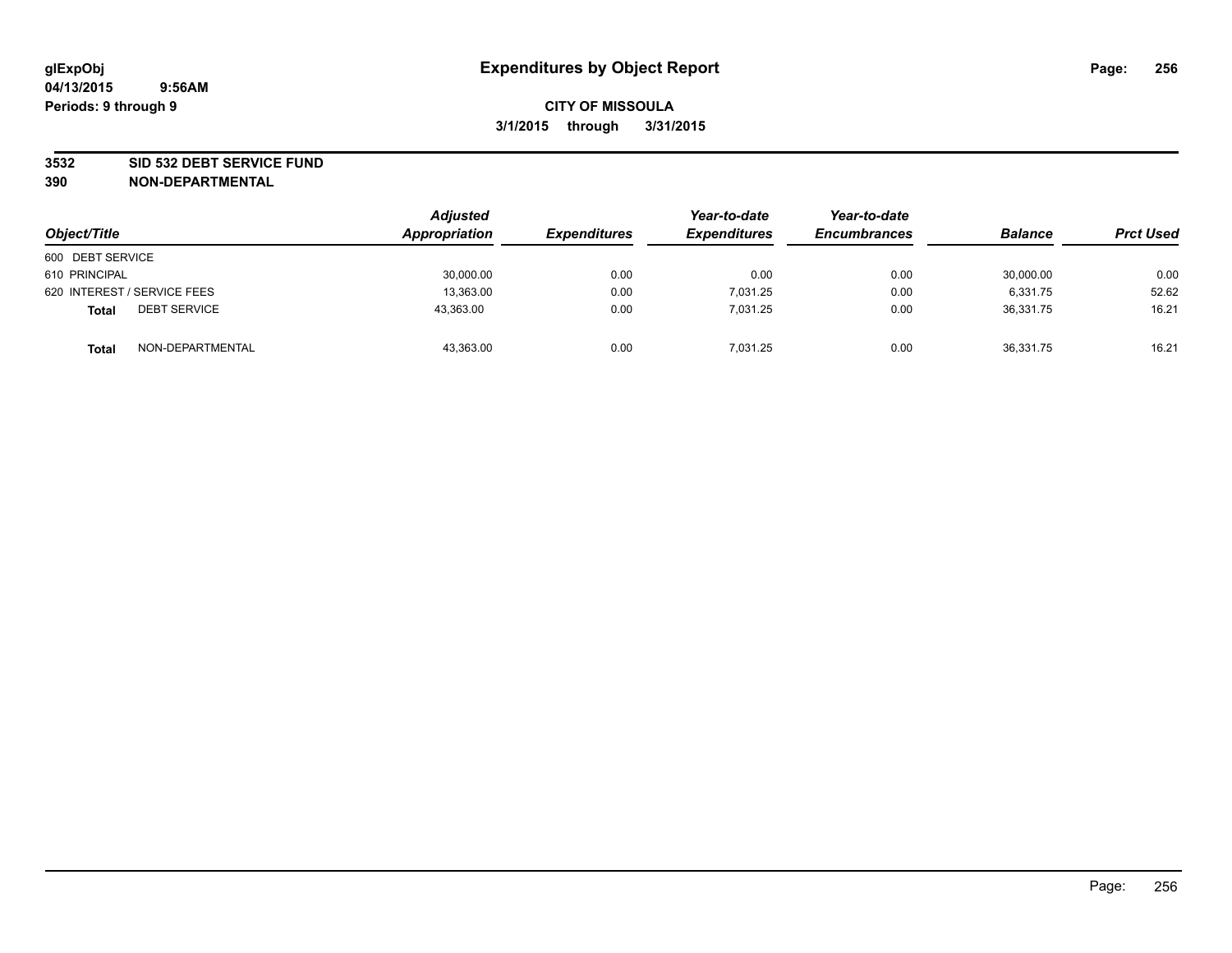**CITY OF MISSOULA 3/1/2015 through 3/31/2015**

### **3532 SID 532 DEBT SERVICE FUND**

| Object/Title                              | <b>Adjusted</b><br>Appropriation | <b>Expenditures</b> | Year-to-date<br><b>Expenditures</b> | Year-to-date<br><b>Encumbrances</b> | <b>Balance</b> | <b>Prct Used</b> |
|-------------------------------------------|----------------------------------|---------------------|-------------------------------------|-------------------------------------|----------------|------------------|
| 600 DEBT SERVICE                          |                                  |                     |                                     |                                     |                |                  |
| 610 PRINCIPAL                             | 30,000.00                        | 0.00                | 0.00                                | 0.00                                | 30,000.00      | 0.00             |
| 620 INTEREST / SERVICE FEES               | 13,363.00                        | 0.00                | 7,031.25                            | 0.00                                | 6,331.75       | 52.62            |
| <b>DEBT SERVICE</b><br><b>Total</b>       | 43,363.00                        | 0.00                | 7.031.25                            | 0.00                                | 36.331.75      | 16.21            |
| SID 532 DEBT SERVICE FUND<br><b>Total</b> | 43,363.00                        | 0.00                | 7.031.25                            | 0.00                                | 36.331.75      | 16.21            |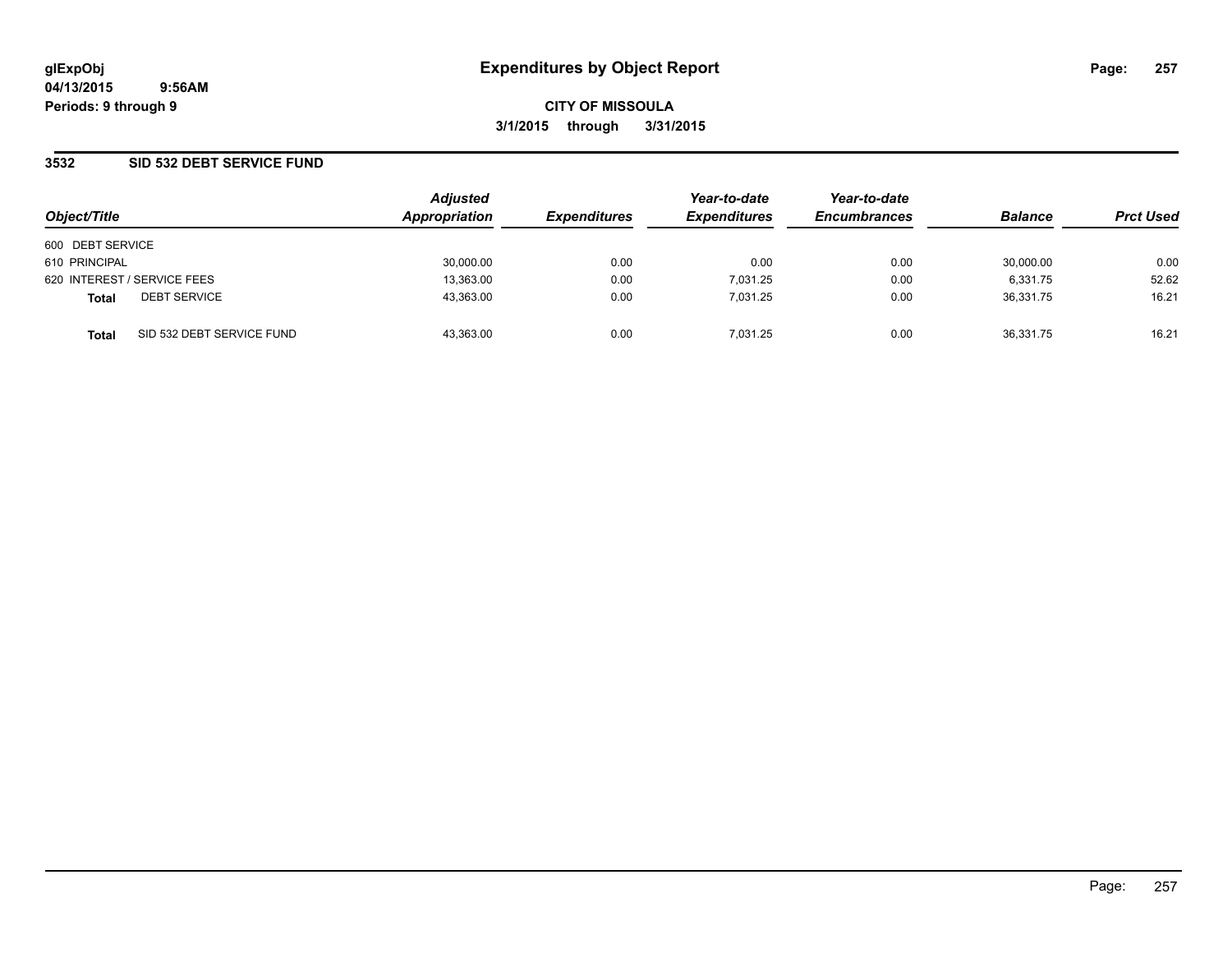#### **3533 GILBERT ST SEWER SID DEBT FUND**

|                                      | <b>Adjusted</b>      |                     | Year-to-date        | Year-to-date        |                |                  |
|--------------------------------------|----------------------|---------------------|---------------------|---------------------|----------------|------------------|
| Object/Title                         | <b>Appropriation</b> | <b>Expenditures</b> | <b>Expenditures</b> | <b>Encumbrances</b> | <b>Balance</b> | <b>Prct Used</b> |
| 500 FIXED CHARGES                    |                      |                     |                     |                     |                |                  |
| 500 FIXED CHARGES                    | 0.00                 | 0.00                | 0.00                | 0.00                | 0.00           | 0.00             |
| <b>FIXED CHARGES</b><br><b>Total</b> | 0.00                 | 0.00                | 0.00                | 0.00                | 0.00           | 0.00             |
| 600 DEBT SERVICE                     |                      |                     |                     |                     |                |                  |
| 610 PRINCIPAL                        | 12,000.00            | 0.00                | 6,000.00            | 0.00                | 6,000.00       | 50.00            |
| 620 INTEREST / SERVICE FEES          | 5.775.00             | 0.00                | 2.943.75            | 0.00                | 2.831.25       | 50.97            |
| <b>DEBT SERVICE</b><br><b>Total</b>  | 17,775.00            | 0.00                | 8,943.75            | 0.00                | 8,831.25       | 50.32            |
| 800 OTHER OBJECTS                    |                      |                     |                     |                     |                |                  |
| 820 TRANSFERS TO OTHER FUNDS         | 0.00                 | 0.00                | 0.00                | 0.00                | 0.00           | 0.00             |
| OTHER OBJECTS<br><b>Total</b>        | 0.00                 | 0.00                | 0.00                | 0.00                | 0.00           | 0.00             |
|                                      |                      |                     |                     |                     |                |                  |
| NON-DEPARTMENTAL<br><b>Total</b>     | 17,775.00            | 0.00                | 8,943.75            | 0.00                | 8,831.25       | 50.32            |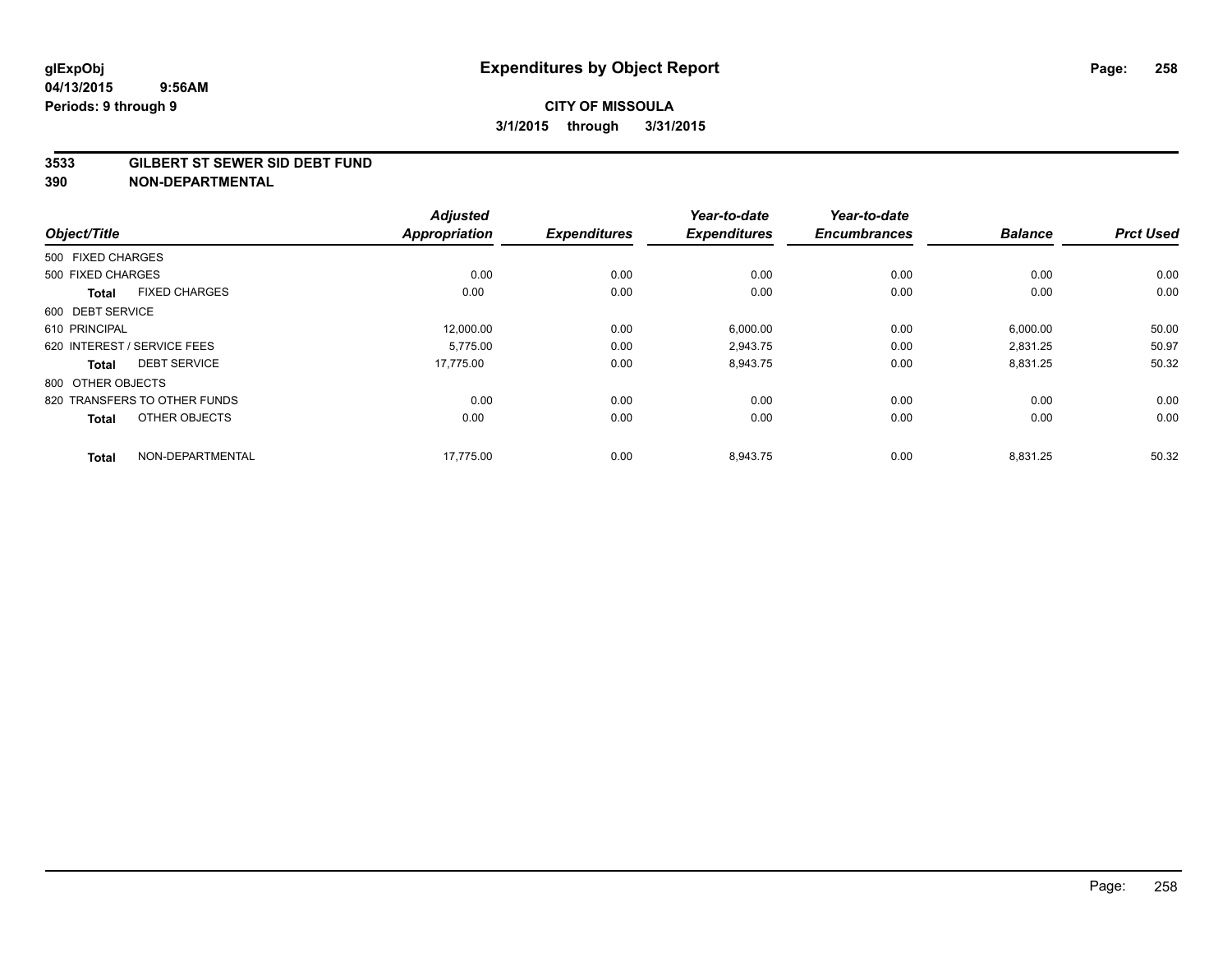# **CITY OF MISSOULA 3/1/2015 through 3/31/2015**

## **3533 GILBERT ST SEWER SID DEBT FUND**

| Object/Title                 |                                | <b>Adjusted</b><br><b>Appropriation</b> | <b>Expenditures</b> | Year-to-date<br><b>Expenditures</b> | Year-to-date<br><b>Encumbrances</b> | <b>Balance</b> | <b>Prct Used</b> |
|------------------------------|--------------------------------|-----------------------------------------|---------------------|-------------------------------------|-------------------------------------|----------------|------------------|
| 500 FIXED CHARGES            |                                |                                         |                     |                                     |                                     |                |                  |
| 500 FIXED CHARGES            |                                | 0.00                                    | 0.00                | 0.00                                | 0.00                                | 0.00           | 0.00             |
| <b>Total</b>                 | <b>FIXED CHARGES</b>           | 0.00                                    | 0.00                | 0.00                                | 0.00                                | 0.00           | 0.00             |
| 600 DEBT SERVICE             |                                |                                         |                     |                                     |                                     |                |                  |
| 610 PRINCIPAL                |                                | 12,000.00                               | 0.00                | 6,000.00                            | 0.00                                | 6,000.00       | 50.00            |
| 620 INTEREST / SERVICE FEES  |                                | 5.775.00                                | 0.00                | 2,943.75                            | 0.00                                | 2,831.25       | 50.97            |
| <b>Total</b>                 | <b>DEBT SERVICE</b>            | 17.775.00                               | 0.00                | 8,943.75                            | 0.00                                | 8,831.25       | 50.32            |
| 800 OTHER OBJECTS            |                                |                                         |                     |                                     |                                     |                |                  |
| 820 TRANSFERS TO OTHER FUNDS |                                | 0.00                                    | 0.00                | 0.00                                | 0.00                                | 0.00           | 0.00             |
| <b>Total</b>                 | OTHER OBJECTS                  | 0.00                                    | 0.00                | 0.00                                | 0.00                                | 0.00           | 0.00             |
| <b>Total</b>                 | GILBERT ST SEWER SID DEBT FUND | 17,775.00                               | 0.00                | 8,943.75                            | 0.00                                | 8,831.25       | 50.32            |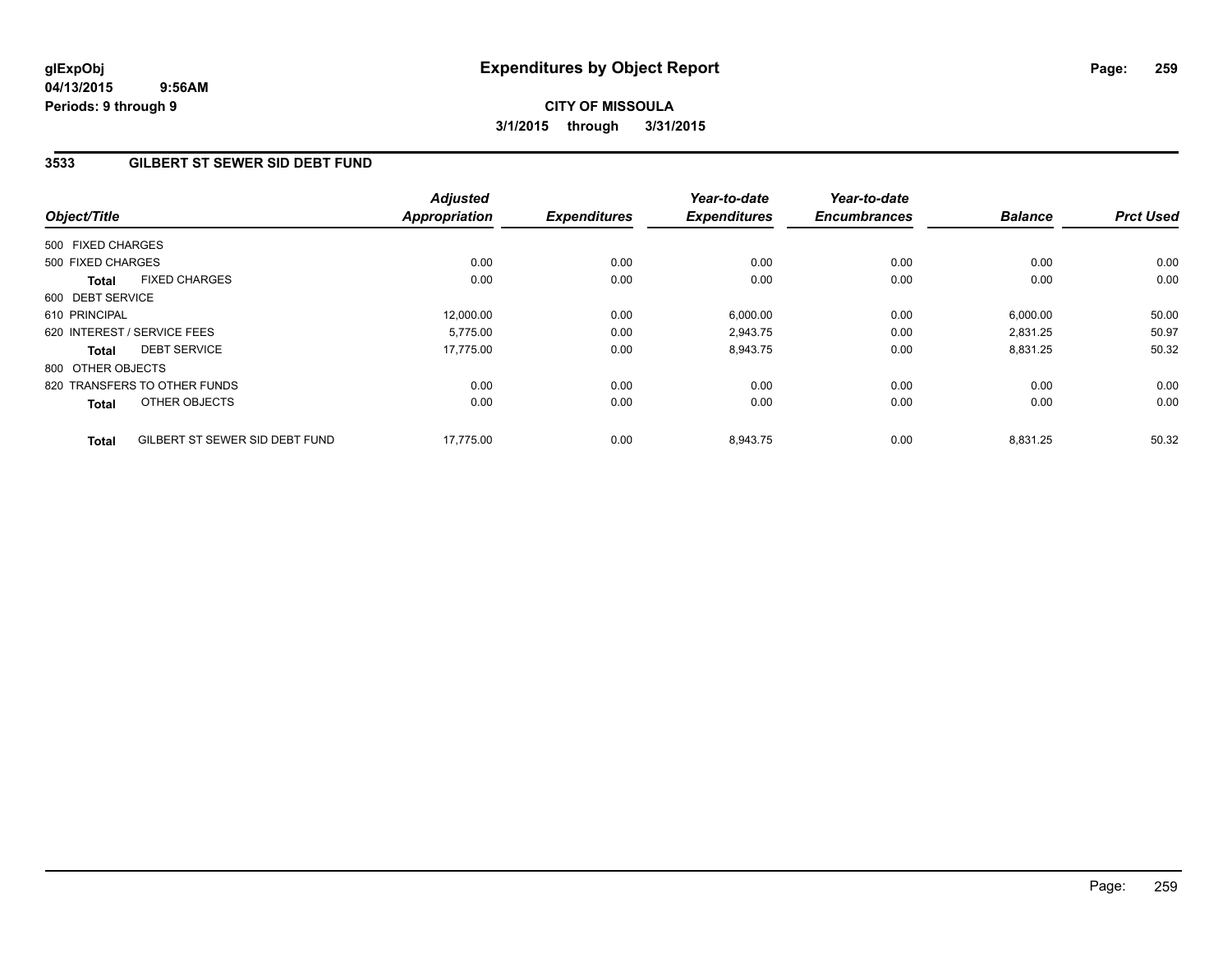#### **3534 LINCOLNWOOD SEWER PHASE I**

| Object/Title                        | Adjusted<br>Appropriation | <b>Expenditures</b> | Year-to-date<br><b>Expenditures</b> | Year-to-date<br><b>Encumbrances</b> | <b>Balance</b> | <b>Prct Used</b> |
|-------------------------------------|---------------------------|---------------------|-------------------------------------|-------------------------------------|----------------|------------------|
| 600 DEBT SERVICE                    |                           |                     |                                     |                                     |                |                  |
| 610 PRINCIPAL                       | 12,000.00                 | 0.00                | 6,000.00                            | 0.00                                | 6,000.00       | 50.00            |
| 620 INTEREST / SERVICE FEES         | 6.413.00                  | 0.00                | 3,262.50                            | 0.00                                | 3.150.50       | 50.87            |
| <b>DEBT SERVICE</b><br><b>Total</b> | 18.413.00                 | 0.00                | 9.262.50                            | 0.00                                | 9.150.50       | 50.30            |
| NON-DEPARTMENTAL<br><b>Total</b>    | 18,413.00                 | 0.00                | 9,262.50                            | 0.00                                | 9.150.50       | 50.30            |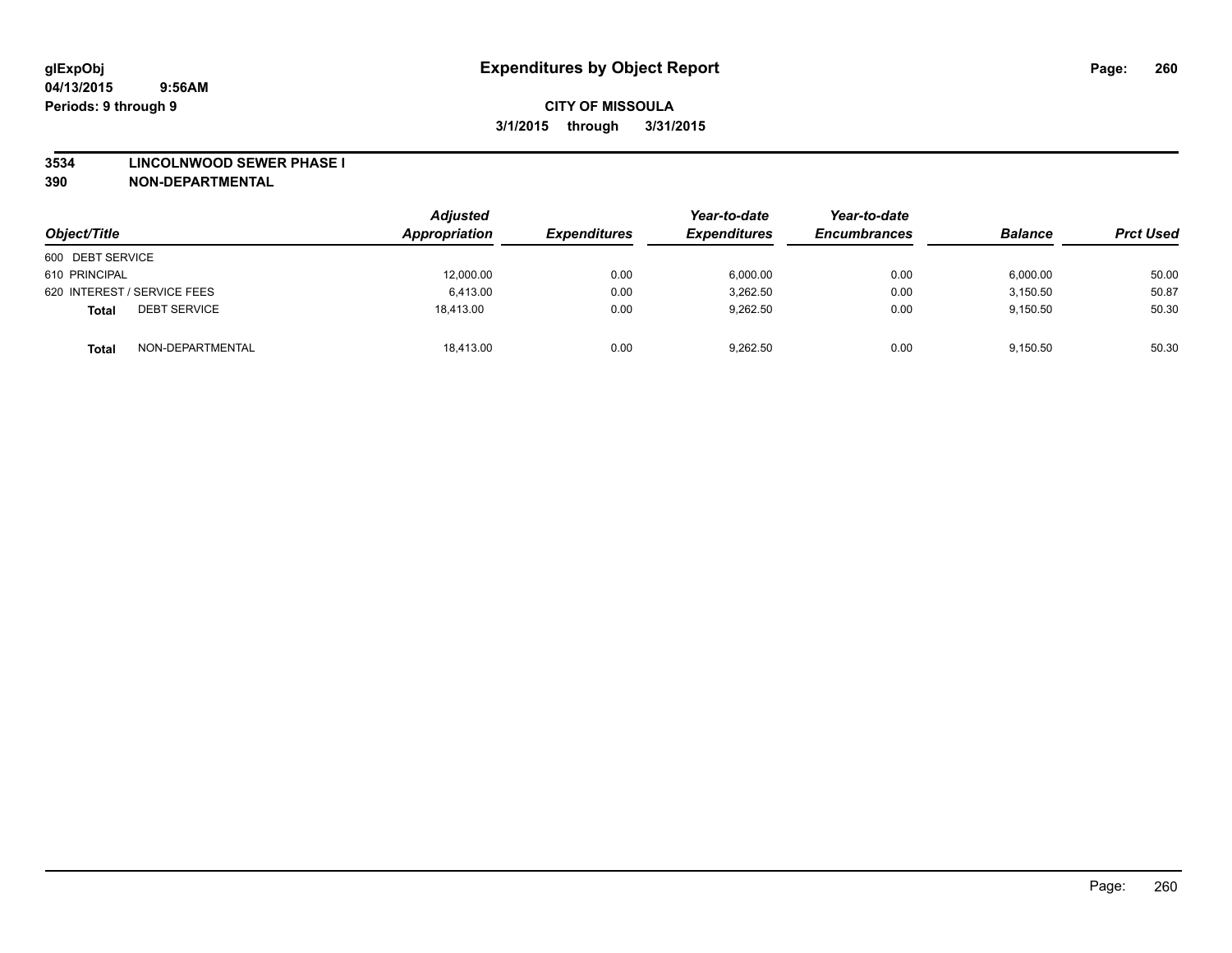**CITY OF MISSOULA 3/1/2015 through 3/31/2015**

### **3534 LINCOLNWOOD SEWER PHASE I**

| Object/Title     |                             | <b>Adjusted</b><br>Appropriation | <b>Expenditures</b> | Year-to-date<br><b>Expenditures</b> | Year-to-date<br><b>Encumbrances</b> | <b>Balance</b> | <b>Prct Used</b> |
|------------------|-----------------------------|----------------------------------|---------------------|-------------------------------------|-------------------------------------|----------------|------------------|
|                  |                             |                                  |                     |                                     |                                     |                |                  |
| 600 DEBT SERVICE |                             |                                  |                     |                                     |                                     |                |                  |
| 610 PRINCIPAL    |                             | 12,000.00                        | 0.00                | 6,000.00                            | 0.00                                | 6,000.00       | 50.00            |
|                  | 620 INTEREST / SERVICE FEES | 6,413.00                         | 0.00                | 3,262.50                            | 0.00                                | 3,150.50       | 50.87            |
| <b>Total</b>     | <b>DEBT SERVICE</b>         | 18.413.00                        | 0.00                | 9.262.50                            | 0.00                                | 9,150.50       | 50.30            |
| <b>Total</b>     | LINCOLNWOOD SEWER PHASE I   | 18.413.00                        | 0.00                | 9.262.50                            | 0.00                                | 9.150.50       | 50.30            |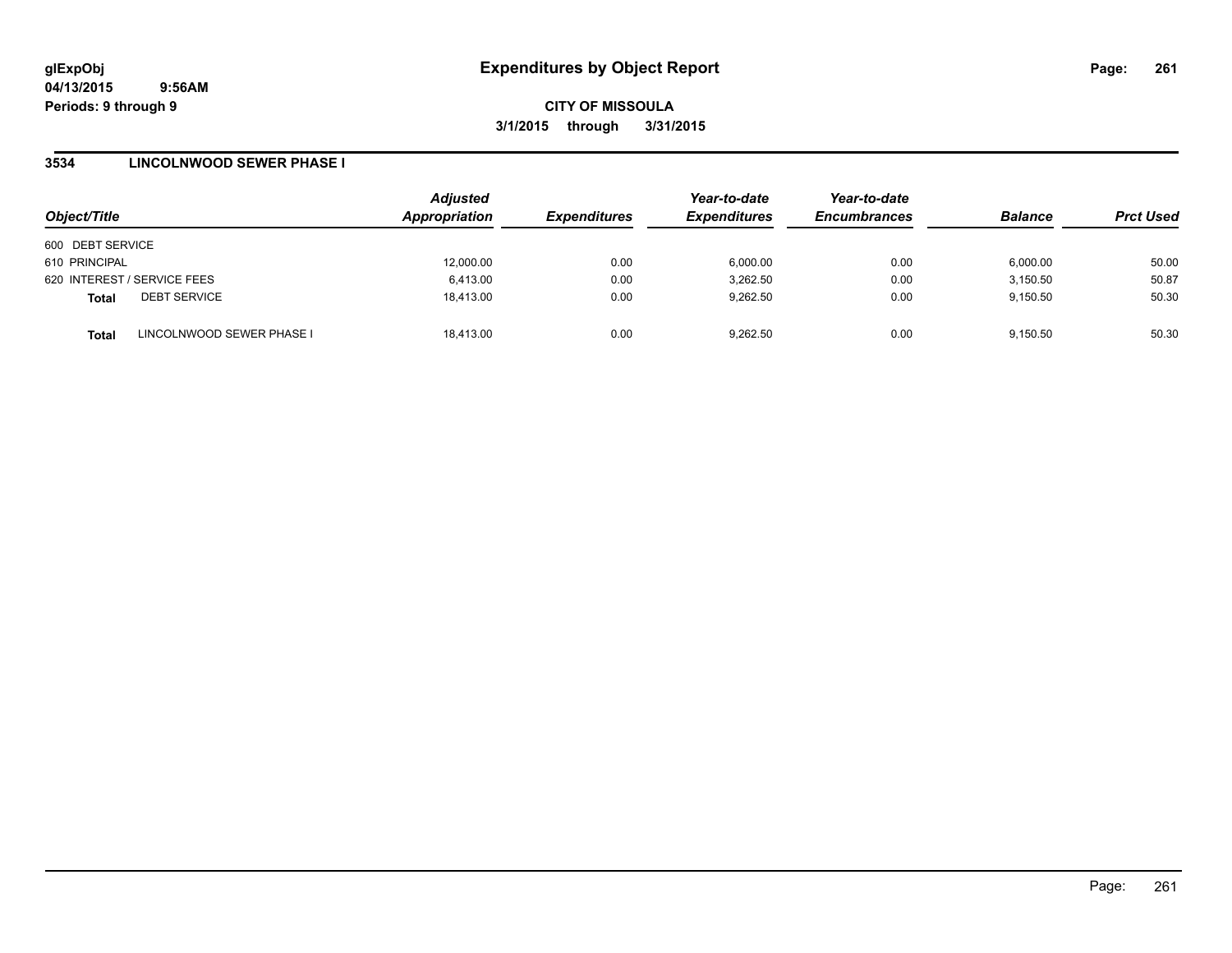#### **3535 SLANT STREET TRAFFIC CALMING**

| Object/Title                         | <b>Adjusted</b><br>Appropriation | <b>Expenditures</b> | Year-to-date<br><b>Expenditures</b> | Year-to-date<br><b>Encumbrances</b> | <b>Balance</b> | <b>Prct Used</b> |
|--------------------------------------|----------------------------------|---------------------|-------------------------------------|-------------------------------------|----------------|------------------|
| 500 FIXED CHARGES                    |                                  |                     |                                     |                                     |                |                  |
| 550 MERCHANT SERVICE FEES            | 0.00                             | 0.00                | 0.00                                | 0.00                                | 0.00           | 0.00             |
| <b>FIXED CHARGES</b><br><b>Total</b> | 0.00                             | 0.00                | 0.00                                | 0.00                                | 0.00           | 0.00             |
| 800 OTHER OBJECTS                    |                                  |                     |                                     |                                     |                |                  |
| 820 TRANSFERS TO OTHER FUNDS         | 0.00                             | 0.00                | 0.00                                | 0.00                                | 0.00           | 0.00             |
| OTHER OBJECTS<br><b>Total</b>        | 0.00                             | 0.00                | 0.00                                | 0.00                                | 0.00           | 0.00             |
| NON-DEPARTMENTAL<br><b>Total</b>     | 0.00                             | 0.00                | 0.00                                | 0.00                                | 0.00           | 0.00             |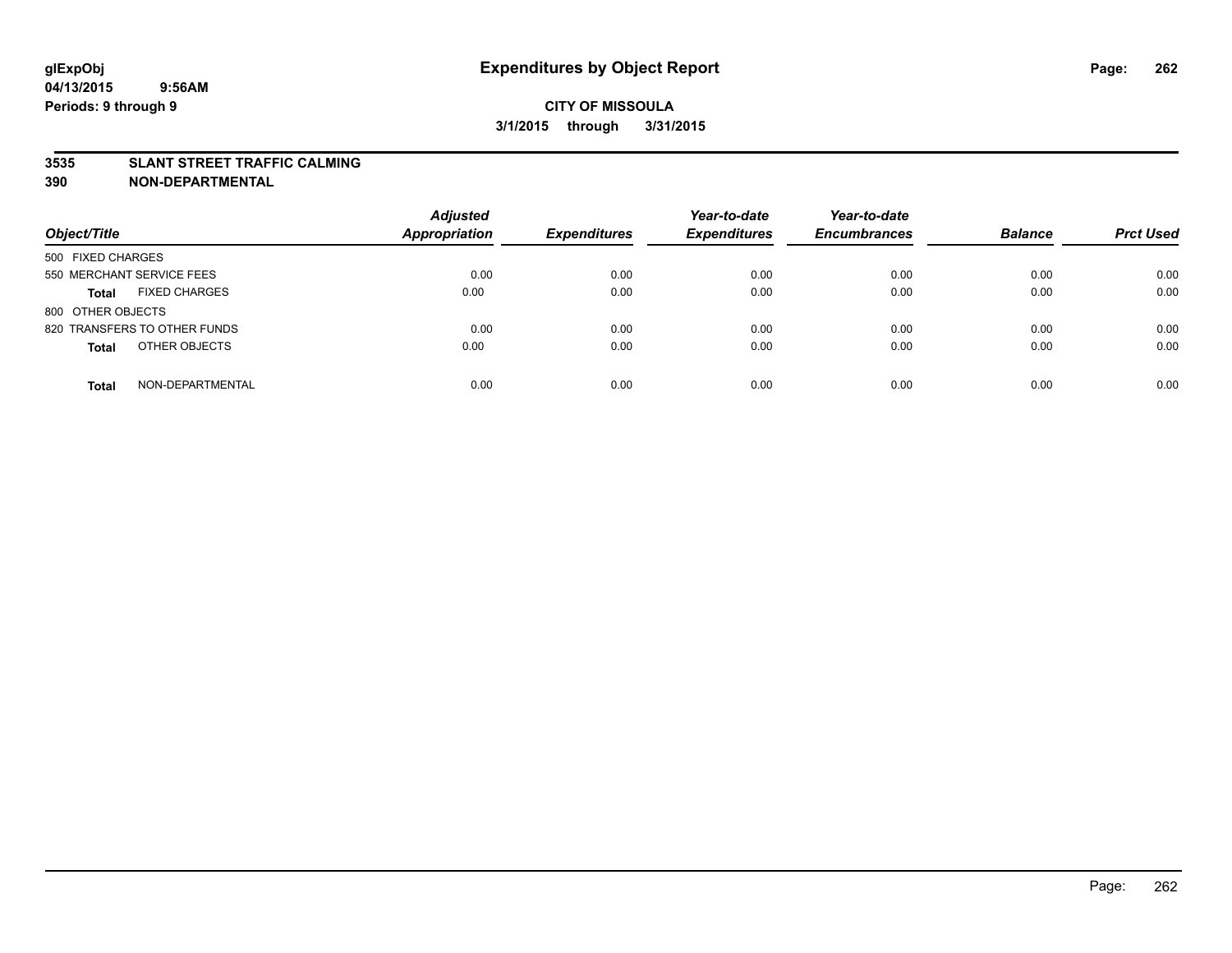## **3535 SLANT STREET TRAFFIC CALMING**

| Object/Title              |                              | <b>Adjusted</b><br>Appropriation | <b>Expenditures</b> | Year-to-date<br><b>Expenditures</b> | Year-to-date<br><b>Encumbrances</b> | <b>Balance</b> | <b>Prct Used</b> |
|---------------------------|------------------------------|----------------------------------|---------------------|-------------------------------------|-------------------------------------|----------------|------------------|
| 500 FIXED CHARGES         |                              |                                  |                     |                                     |                                     |                |                  |
| 550 MERCHANT SERVICE FEES |                              | 0.00                             | 0.00                | 0.00                                | 0.00                                | 0.00           | 0.00             |
| <b>Total</b>              | <b>FIXED CHARGES</b>         | 0.00                             | 0.00                | 0.00                                | 0.00                                | 0.00           | 0.00             |
| 800 OTHER OBJECTS         |                              |                                  |                     |                                     |                                     |                |                  |
|                           | 820 TRANSFERS TO OTHER FUNDS | 0.00                             | 0.00                | 0.00                                | 0.00                                | 0.00           | 0.00             |
| <b>Total</b>              | OTHER OBJECTS                | 0.00                             | 0.00                | 0.00                                | 0.00                                | 0.00           | 0.00             |
| <b>Total</b>              | SLANT STREET TRAFFIC CALMING | 0.00                             | 0.00                | 0.00                                | 0.00                                | 0.00           | 0.00             |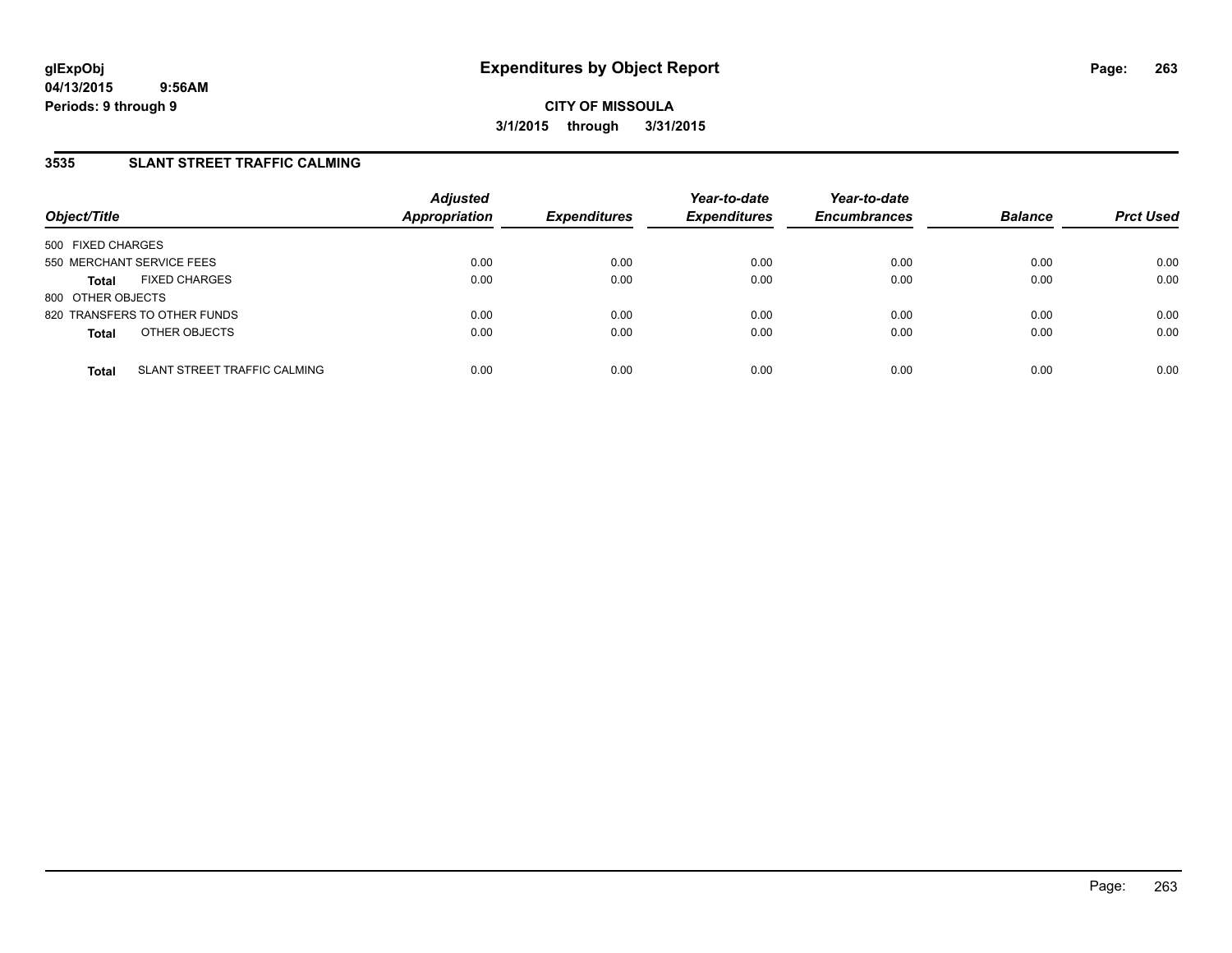#### **3536 LINCOLNWOOD SEWER PHASE II**

| Object/Title                        | <b>Adjusted</b><br>Appropriation | <b>Expenditures</b> | Year-to-date<br><b>Expenditures</b> | Year-to-date<br><b>Encumbrances</b> | <b>Balance</b> | <b>Prct Used</b> |
|-------------------------------------|----------------------------------|---------------------|-------------------------------------|-------------------------------------|----------------|------------------|
| 600 DEBT SERVICE                    |                                  |                     |                                     |                                     |                |                  |
| 610 PRINCIPAL                       | 20,000.00                        | 0.00                | 10,000.00                           | 0.00                                | 10,000.00      | 50.00            |
| 620 INTEREST / SERVICE FEES         | 11,100.00                        | 0.00                | 5.643.75                            | 0.00                                | 5,456.25       | 50.84            |
| <b>DEBT SERVICE</b><br><b>Total</b> | 31,100.00                        | 0.00                | 15.643.75                           | 0.00                                | 15,456.25      | 50.30            |
| NON-DEPARTMENTAL<br><b>Total</b>    | 31,100.00                        | 0.00                | 15,643.75                           | 0.00                                | 15,456.25      | 50.30            |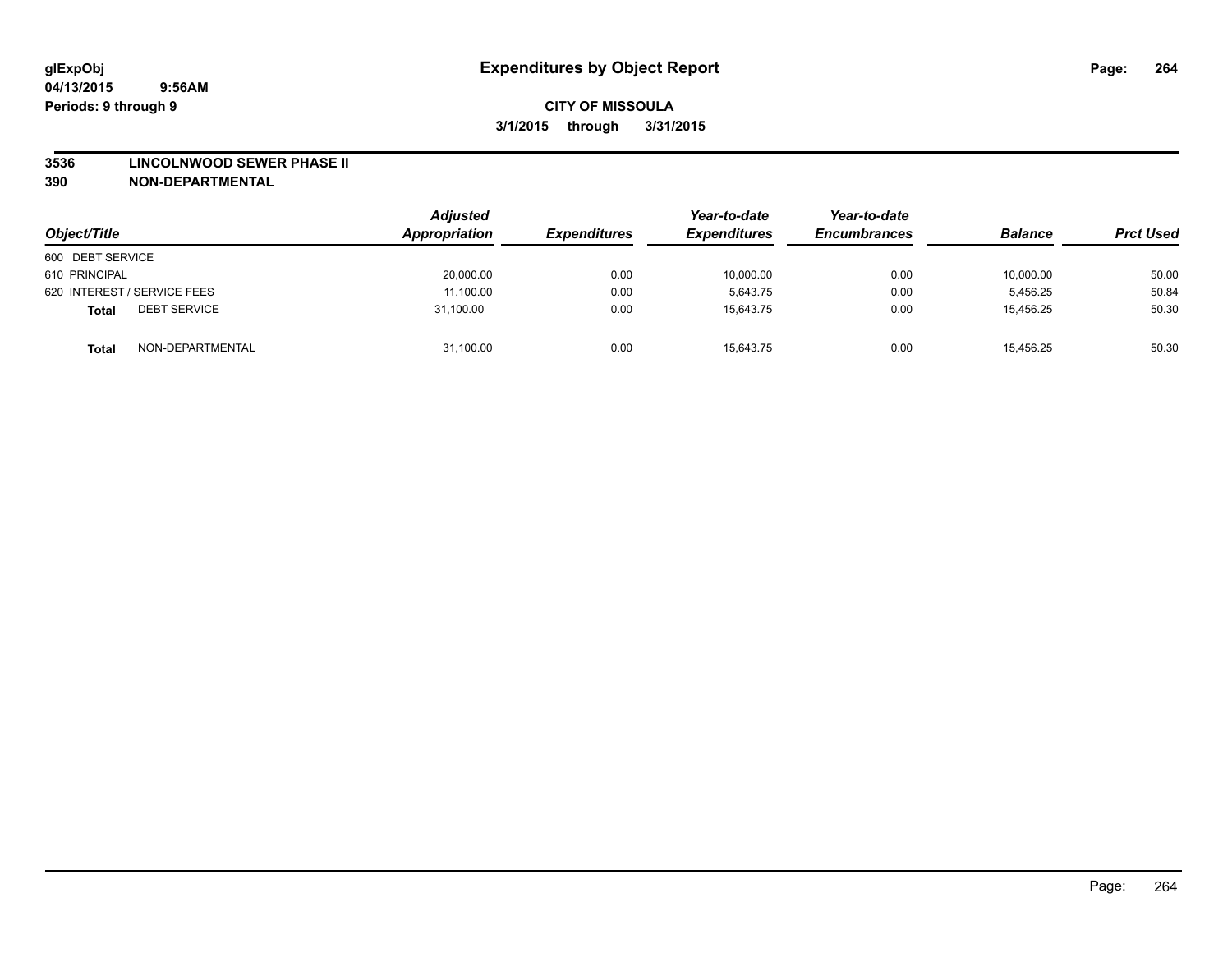**CITY OF MISSOULA 3/1/2015 through 3/31/2015**

### **3536 LINCOLNWOOD SEWER PHASE II**

| Object/Title     |                             | <b>Adjusted</b><br>Appropriation | <b>Expenditures</b> | Year-to-date<br><b>Expenditures</b> | Year-to-date<br><b>Encumbrances</b> | <b>Balance</b> | <b>Prct Used</b> |
|------------------|-----------------------------|----------------------------------|---------------------|-------------------------------------|-------------------------------------|----------------|------------------|
| 600 DEBT SERVICE |                             |                                  |                     |                                     |                                     |                |                  |
| 610 PRINCIPAL    |                             | 20,000.00                        | 0.00                | 10.000.00                           | 0.00                                | 10.000.00      | 50.00            |
|                  | 620 INTEREST / SERVICE FEES | 11,100.00                        | 0.00                | 5.643.75                            | 0.00                                | 5,456.25       | 50.84            |
| <b>Total</b>     | <b>DEBT SERVICE</b>         | 31,100.00                        | 0.00                | 15.643.75                           | 0.00                                | 15.456.25      | 50.30            |
| <b>Total</b>     | LINCOLNWOOD SEWER PHASE II  | 31,100.00                        | 0.00                | 15.643.75                           | 0.00                                | 15,456.25      | 50.30            |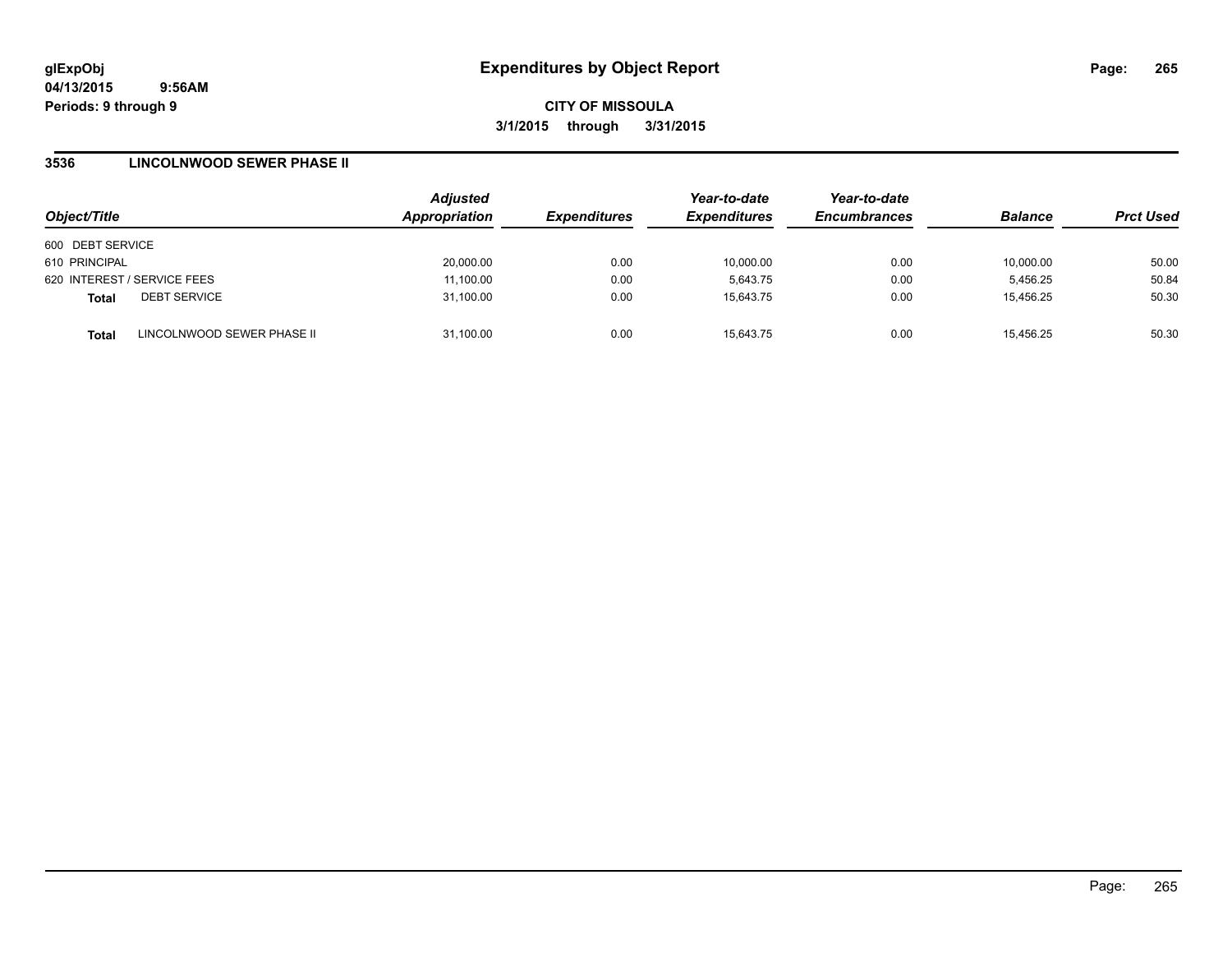#### **3539 SOUTH 4TH STREET W TRAFFIC**

| Object/Title      |                              | <b>Adjusted</b><br>Appropriation | <b>Expenditures</b> | Year-to-date<br><b>Expenditures</b> | Year-to-date<br><b>Encumbrances</b> | <b>Balance</b> | <b>Prct Used</b> |
|-------------------|------------------------------|----------------------------------|---------------------|-------------------------------------|-------------------------------------|----------------|------------------|
| 800 OTHER OBJECTS |                              |                                  |                     |                                     |                                     |                |                  |
|                   | 820 TRANSFERS TO OTHER FUNDS | 0.00                             | 0.00                | 0.00                                | 0.00                                | 0.00           | 0.00             |
| Total             | OTHER OBJECTS                | 0.00                             | 0.00                | 0.00                                | 0.00                                | 0.00           | 0.00             |
| Total             | NON-DEPARTMENTAL             | 0.00                             | 0.00                | 0.00                                | 0.00                                | 0.00           | 0.00             |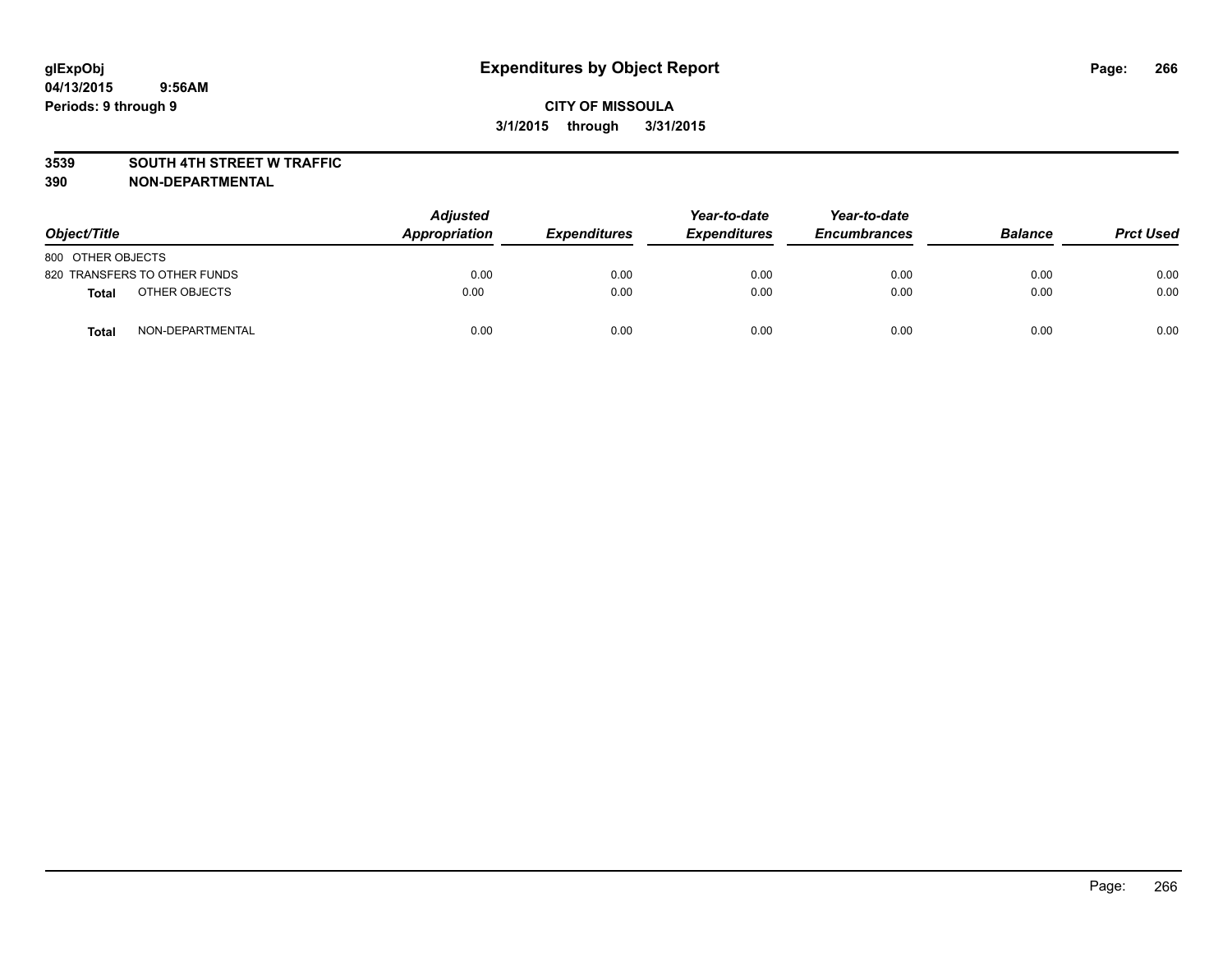**CITY OF MISSOULA 3/1/2015 through 3/31/2015**

## **3539 SOUTH 4TH STREET W TRAFFIC**

| Object/Title                               | <b>Adjusted</b><br><b>Appropriation</b> | <b>Expenditures</b> | Year-to-date<br><b>Expenditures</b> | Year-to-date<br><b>Encumbrances</b> | <b>Balance</b> | <b>Prct Used</b> |
|--------------------------------------------|-----------------------------------------|---------------------|-------------------------------------|-------------------------------------|----------------|------------------|
| 800 OTHER OBJECTS                          |                                         |                     |                                     |                                     |                |                  |
| 820 TRANSFERS TO OTHER FUNDS               | 0.00                                    | 0.00                | 0.00                                | 0.00                                | 0.00           | 0.00             |
| OTHER OBJECTS<br><b>Total</b>              | 0.00                                    | 0.00                | 0.00                                | 0.00                                | 0.00           | 0.00             |
| SOUTH 4TH STREET W TRAFFIC<br><b>Total</b> | 0.00                                    | 0.00                | 0.00                                | 0.00                                | 0.00           | 0.00             |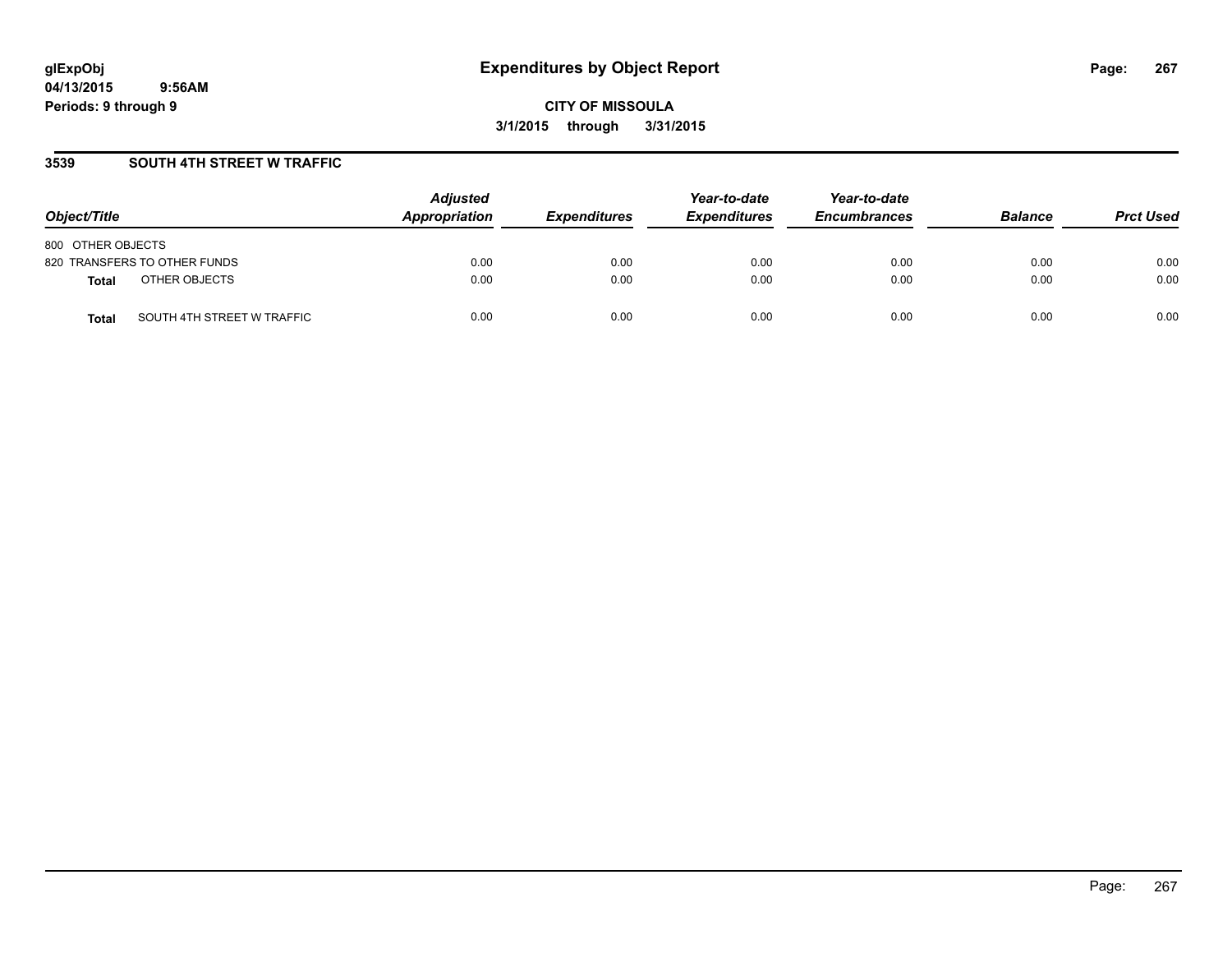#### **3540 SID 540 DEBT SERVICE FUND**

| Object/Title                        | Adjusted<br>Appropriation | <b>Expenditures</b> | Year-to-date<br><b>Expenditures</b> | Year-to-date<br><b>Encumbrances</b> | <b>Balance</b> | <b>Prct Used</b> |
|-------------------------------------|---------------------------|---------------------|-------------------------------------|-------------------------------------|----------------|------------------|
| 600 DEBT SERVICE                    |                           |                     |                                     |                                     |                |                  |
| 610 PRINCIPAL                       | 70,000.00                 | 0.00                | 0.00                                | 0.00                                | 70.000.00      | 0.00             |
| 620 INTEREST / SERVICE FEES         | 52,098.00                 | 0.00                | 26,223.75                           | 0.00                                | 25.874.25      | 50.34            |
| <b>DEBT SERVICE</b><br><b>Total</b> | 122.098.00                | 0.00                | 26.223.75                           | 0.00                                | 95.874.25      | 21.48            |
| NON-DEPARTMENTAL<br><b>Total</b>    | 122,098.00                | 0.00                | 26,223.75                           | 0.00                                | 95,874.25      | 21.48            |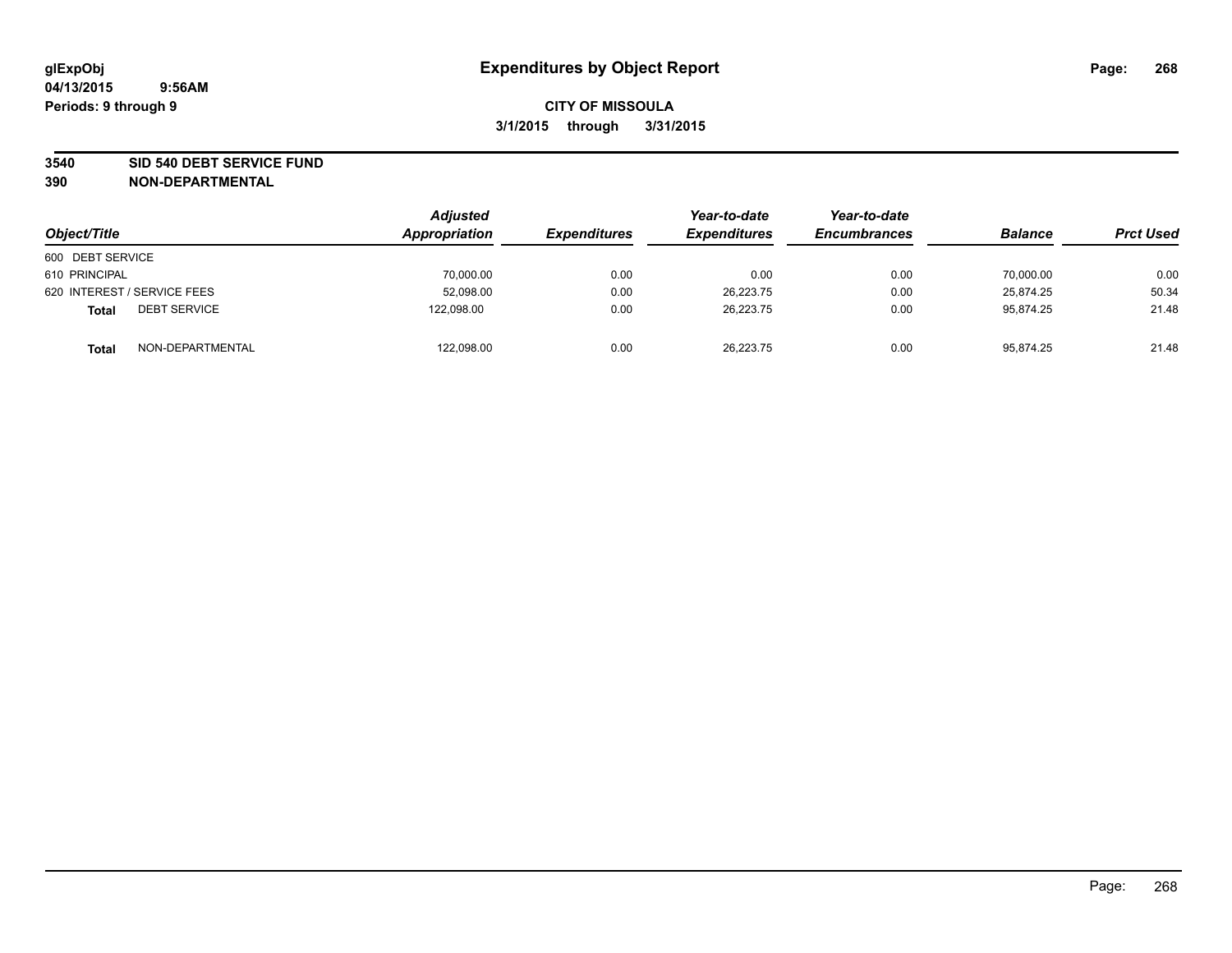**CITY OF MISSOULA 3/1/2015 through 3/31/2015**

### **3540 SID 540 DEBT SERVICE FUND**

| Object/Title     |                             | <b>Adjusted</b><br>Appropriation | <b>Expenditures</b> | Year-to-date<br><b>Expenditures</b> | Year-to-date<br><b>Encumbrances</b> | <b>Balance</b> | <b>Prct Used</b> |
|------------------|-----------------------------|----------------------------------|---------------------|-------------------------------------|-------------------------------------|----------------|------------------|
| 600 DEBT SERVICE |                             |                                  |                     |                                     |                                     |                |                  |
| 610 PRINCIPAL    |                             | 70,000.00                        | 0.00                | 0.00                                | 0.00                                | 70,000.00      | 0.00             |
|                  | 620 INTEREST / SERVICE FEES | 52,098.00                        | 0.00                | 26.223.75                           | 0.00                                | 25.874.25      | 50.34            |
| <b>Total</b>     | <b>DEBT SERVICE</b>         | 122.098.00                       | 0.00                | 26.223.75                           | 0.00                                | 95.874.25      | 21.48            |
| <b>Total</b>     | SID 540 DEBT SERVICE FUND   | 122.098.00                       | 0.00                | 26.223.75                           | 0.00                                | 95.874.25      | 21.48            |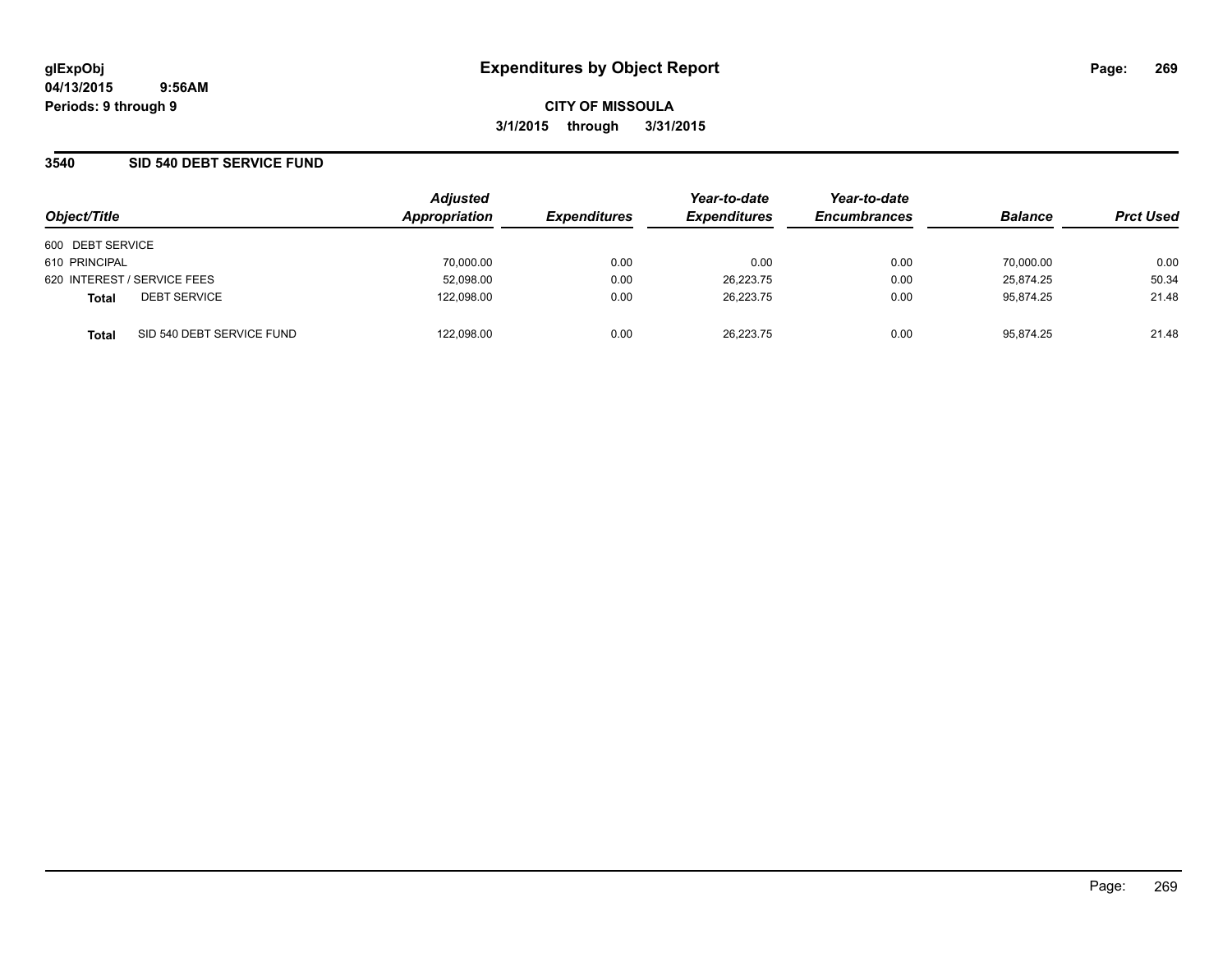#### **3541 SID 541 DEBT SERVICE**

|                                      | <b>Adjusted</b> |                     | Year-to-date        | Year-to-date        |                |                  |
|--------------------------------------|-----------------|---------------------|---------------------|---------------------|----------------|------------------|
| Object/Title                         | Appropriation   | <b>Expenditures</b> | <b>Expenditures</b> | <b>Encumbrances</b> | <b>Balance</b> | <b>Prct Used</b> |
| 500 FIXED CHARGES                    |                 |                     |                     |                     |                |                  |
| 550 MERCHANT SERVICE FEES            | 0.00            | 0.00                | 0.00                | 0.00                | 0.00           | 0.00             |
| <b>FIXED CHARGES</b><br><b>Total</b> | 0.00            | 0.00                | 0.00                | 0.00                | 0.00           | 0.00             |
| 600 DEBT SERVICE                     |                 |                     |                     |                     |                |                  |
| 610 PRINCIPAL                        | 30,000.00       | 0.00                | 0.00                | 0.00                | 30,000.00      | 0.00             |
| 620 INTEREST / SERVICE FEES          | 30,383.00       | 0.00                | 15.316.25           | 0.00                | 15.066.75      | 50.41            |
| <b>DEBT SERVICE</b><br><b>Total</b>  | 60,383.00       | 0.00                | 15.316.25           | 0.00                | 45,066.75      | 25.37            |
| NON-DEPARTMENTAL<br><b>Total</b>     | 60,383.00       | 0.00                | 15.316.25           | 0.00                | 45,066.75      | 25.37            |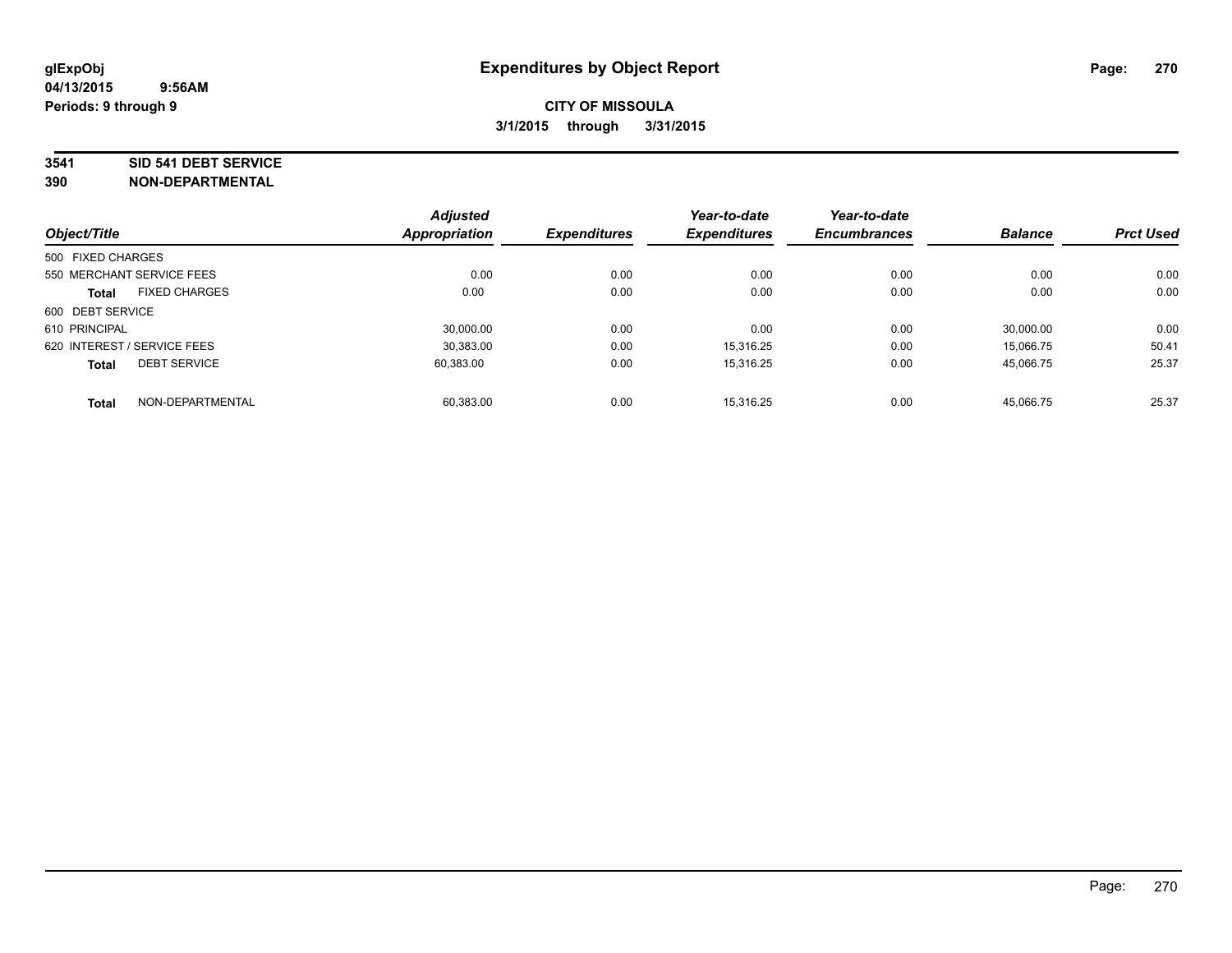### **3541 SID 541 DEBT SERVICE**

| Object/Title                         | <b>Adjusted</b><br>Appropriation | <b>Expenditures</b> | Year-to-date<br><b>Expenditures</b> | Year-to-date<br><b>Encumbrances</b> | <b>Balance</b> | <b>Prct Used</b> |
|--------------------------------------|----------------------------------|---------------------|-------------------------------------|-------------------------------------|----------------|------------------|
| 500 FIXED CHARGES                    |                                  |                     |                                     |                                     |                |                  |
| 550 MERCHANT SERVICE FEES            | 0.00                             | 0.00                | 0.00                                | 0.00                                | 0.00           | 0.00             |
| <b>FIXED CHARGES</b><br><b>Total</b> | 0.00                             | 0.00                | 0.00                                | 0.00                                | 0.00           | 0.00             |
| 600 DEBT SERVICE                     |                                  |                     |                                     |                                     |                |                  |
| 610 PRINCIPAL                        | 30.000.00                        | 0.00                | 0.00                                | 0.00                                | 30.000.00      | 0.00             |
| 620 INTEREST / SERVICE FEES          | 30.383.00                        | 0.00                | 15.316.25                           | 0.00                                | 15.066.75      | 50.41            |
| <b>DEBT SERVICE</b><br><b>Total</b>  | 60.383.00                        | 0.00                | 15.316.25                           | 0.00                                | 45.066.75      | 25.37            |
| SID 541 DEBT SERVICE<br><b>Total</b> | 60.383.00                        | 0.00                | 15.316.25                           | 0.00                                | 45.066.75      | 25.37            |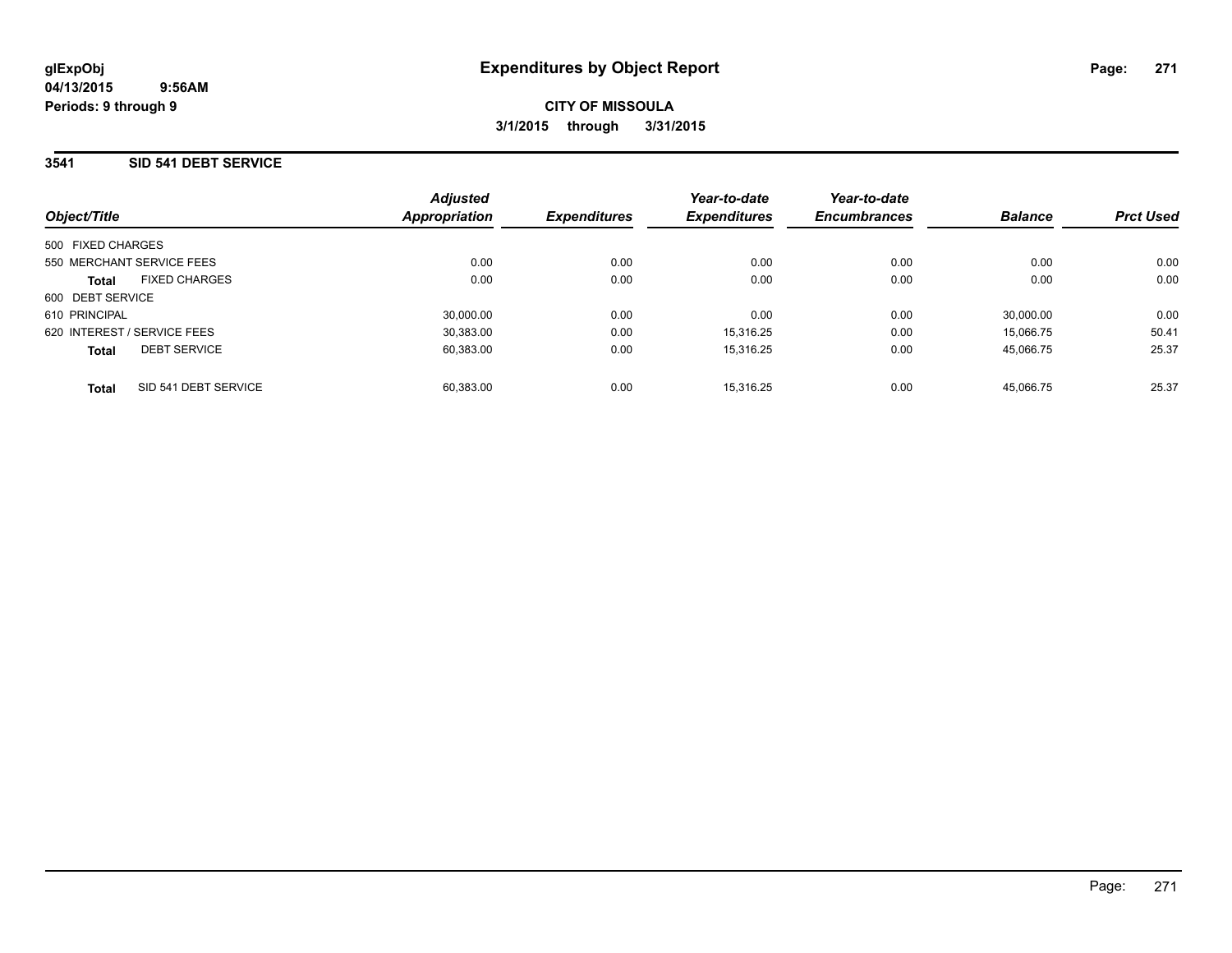#### **3543 SID 543 DEBT SERVICE**

|                                  | <b>Adjusted</b><br><b>Appropriation</b> | <b>Expenditures</b> | Year-to-date<br><b>Expenditures</b> | Year-to-date<br><b>Encumbrances</b> | <b>Balance</b> | <b>Prct Used</b> |
|----------------------------------|-----------------------------------------|---------------------|-------------------------------------|-------------------------------------|----------------|------------------|
| Object/Title                     |                                         |                     |                                     |                                     |                |                  |
| 600 DEBT SERVICE                 |                                         |                     |                                     |                                     |                |                  |
| 610 PRINCIPAL                    | 0.00                                    | 0.00                | 0.00                                | 0.00                                | 0.00           | 0.00             |
| 620 INTEREST / SERVICE FEES      | 0.00                                    | 0.00                | 0.00                                | 0.00                                | 0.00           | 0.00             |
| <b>DEBT SERVICE</b><br>Total     | 0.00                                    | 0.00                | 0.00                                | 0.00                                | 0.00           | 0.00             |
| 800 OTHER OBJECTS                |                                         |                     |                                     |                                     |                |                  |
| 820 TRANSFERS TO OTHER FUNDS     | 0.00                                    | 0.00                | 0.00                                | 0.00                                | 0.00           | 0.00             |
| OTHER OBJECTS<br><b>Total</b>    | 0.00                                    | 0.00                | 0.00                                | 0.00                                | 0.00           | 0.00             |
| NON-DEPARTMENTAL<br><b>Total</b> | 0.00                                    | 0.00                | 0.00                                | 0.00                                | 0.00           | 0.00             |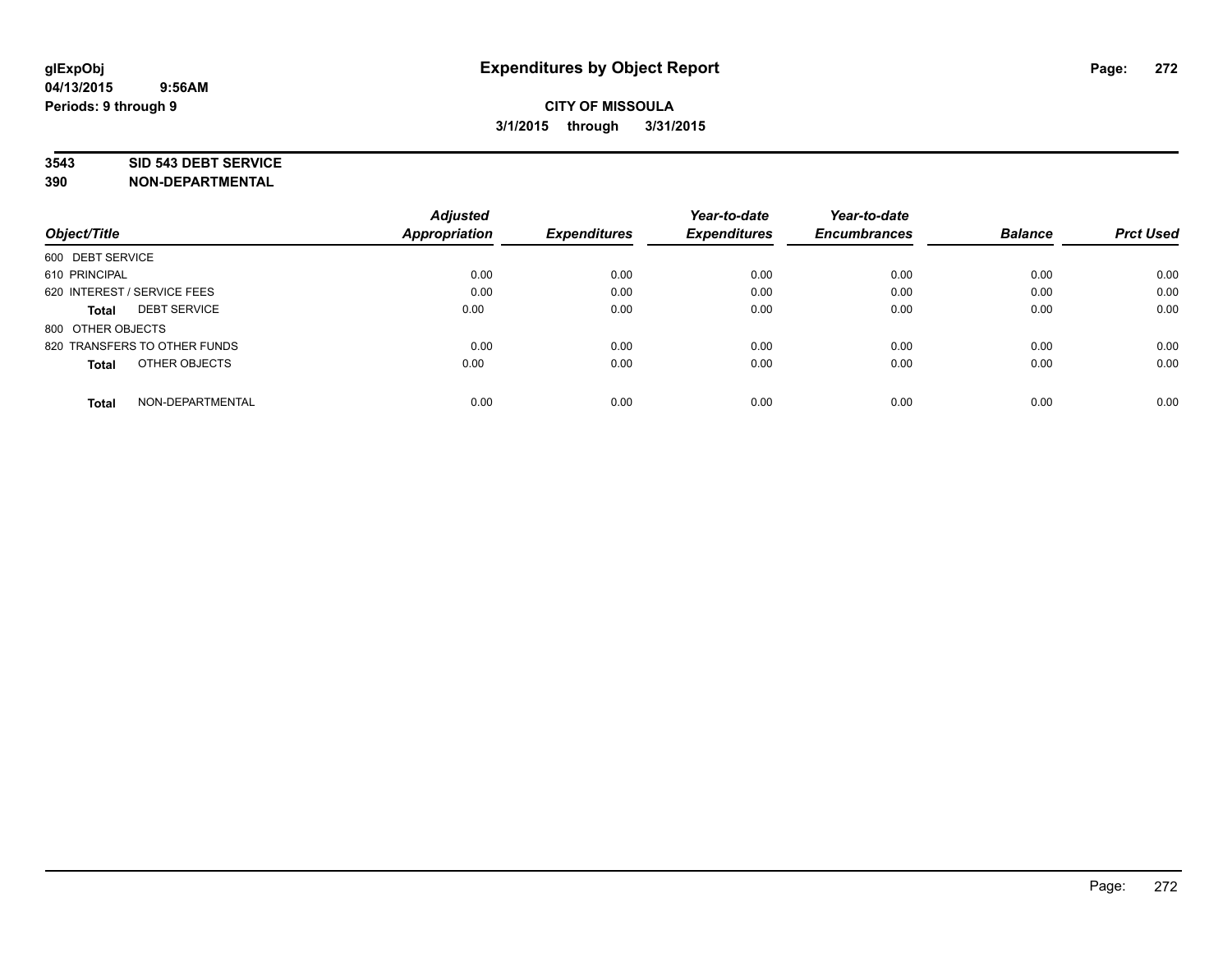**CITY OF MISSOULA 3/1/2015 through 3/31/2015**

### **3543 SID 543 DEBT SERVICE**

| Object/Title                         | <b>Adjusted</b><br><b>Appropriation</b> | <b>Expenditures</b> | Year-to-date<br><b>Expenditures</b> | Year-to-date<br><b>Encumbrances</b> | <b>Balance</b> | <b>Prct Used</b> |
|--------------------------------------|-----------------------------------------|---------------------|-------------------------------------|-------------------------------------|----------------|------------------|
| 600 DEBT SERVICE                     |                                         |                     |                                     |                                     |                |                  |
| 610 PRINCIPAL                        | 0.00                                    | 0.00                | 0.00                                | 0.00                                | 0.00           | 0.00             |
| 620 INTEREST / SERVICE FEES          | 0.00                                    | 0.00                | 0.00                                | 0.00                                | 0.00           | 0.00             |
| <b>DEBT SERVICE</b><br><b>Total</b>  | 0.00                                    | 0.00                | 0.00                                | 0.00                                | 0.00           | 0.00             |
| 800 OTHER OBJECTS                    |                                         |                     |                                     |                                     |                |                  |
| 820 TRANSFERS TO OTHER FUNDS         | 0.00                                    | 0.00                | 0.00                                | 0.00                                | 0.00           | 0.00             |
| OTHER OBJECTS<br><b>Total</b>        | 0.00                                    | 0.00                | 0.00                                | 0.00                                | 0.00           | 0.00             |
| SID 543 DEBT SERVICE<br><b>Total</b> | 0.00                                    | 0.00                | 0.00                                | 0.00                                | 0.00           | 0.00             |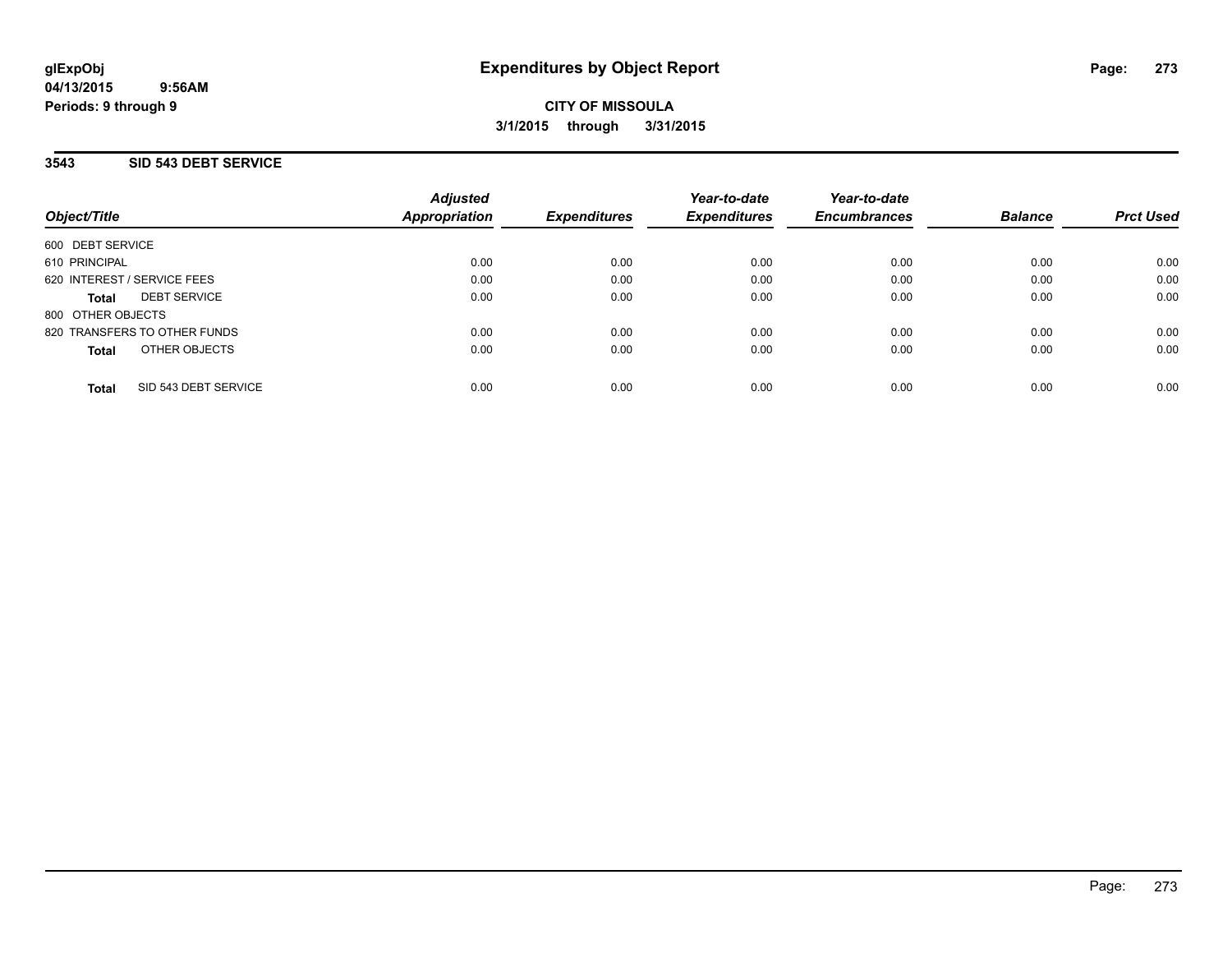#### **3544 SID 544 RATTLESNAKE DEBT SERVICE**

| Object/Title                        | <b>Adjusted</b><br>Appropriation | <b>Expenditures</b> | Year-to-date<br><b>Expenditures</b> | Year-to-date<br><b>Encumbrances</b> | <b>Balance</b> | <b>Prct Used</b> |
|-------------------------------------|----------------------------------|---------------------|-------------------------------------|-------------------------------------|----------------|------------------|
| 600 DEBT SERVICE                    |                                  |                     |                                     |                                     |                |                  |
| 610 PRINCIPAL                       | 65,000.00                        | 0.00                | 32,000.00                           | 0.00                                | 33.000.00      | 49.23            |
| 620 INTEREST / SERVICE FEES         | 51,638.00                        | 0.00                | 26.118.75                           | 0.00                                | 25.519.25      | 50.58            |
| <b>DEBT SERVICE</b><br><b>Total</b> | 116.638.00                       | 0.00                | 58,118.75                           | 0.00                                | 58,519.25      | 49.83            |
| NON-DEPARTMENTAL<br><b>Total</b>    | 116,638.00                       | 0.00                | 58,118.75                           | 0.00                                | 58,519.25      | 49.83            |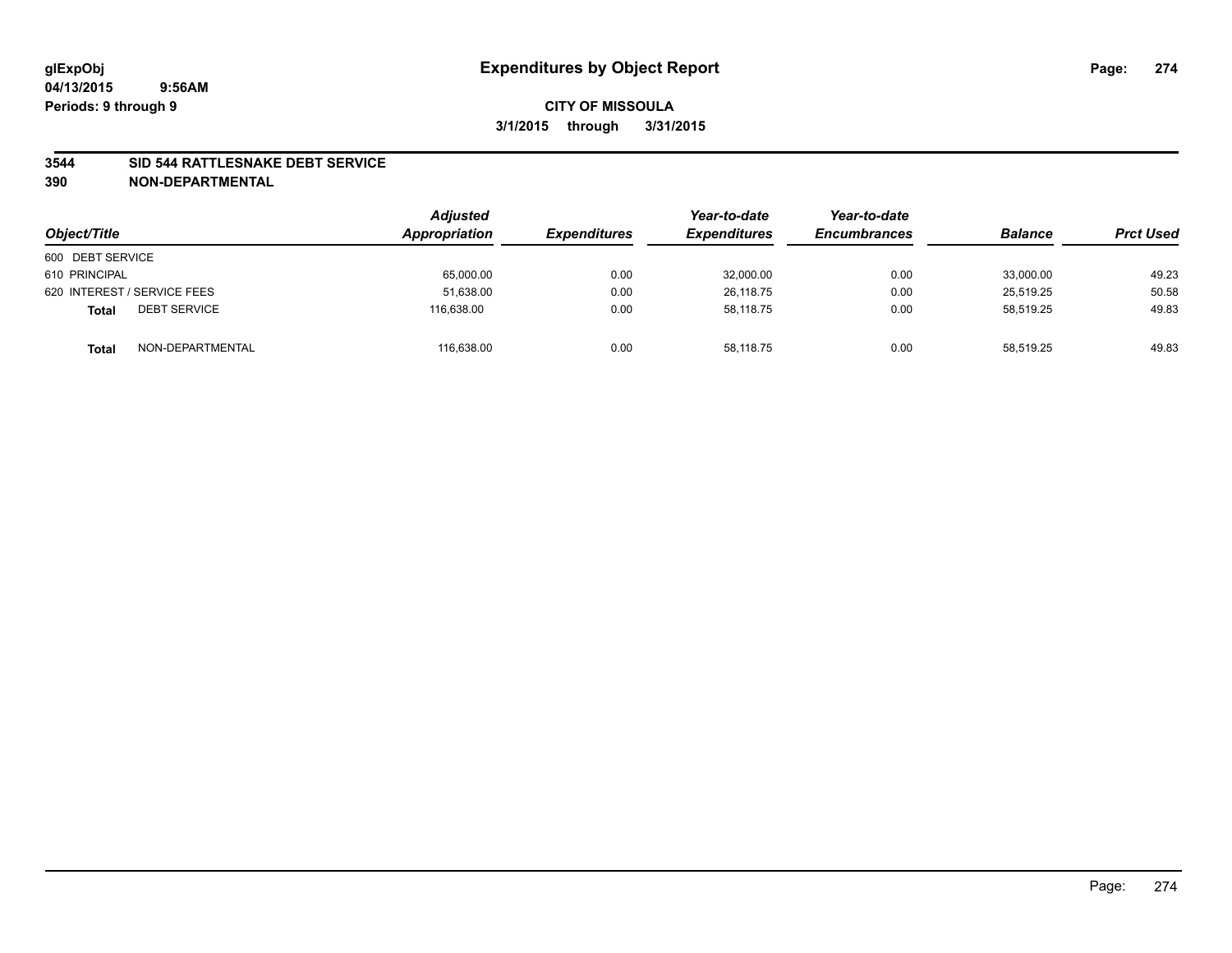#### **3544 SID 544 RATTLESNAKE DEBT SERVICE**

**550 SID 544 PROJECT**

| Object/Title                        | Adjusted<br>Appropriation | <b>Expenditures</b> | Year-to-date<br><b>Expenditures</b> | Year-to-date<br><b>Encumbrances</b> | <b>Balance</b> | <b>Prct Used</b> |
|-------------------------------------|---------------------------|---------------------|-------------------------------------|-------------------------------------|----------------|------------------|
| 600 DEBT SERVICE                    |                           |                     |                                     |                                     |                |                  |
| 610 PRINCIPAL                       | 16,000.00                 | 0.00                | 8,000.00                            | 0.00                                | 8,000.00       | 50.00            |
| 620 INTEREST / SERVICE FEES         | 5.110.00                  | 0.00                | 2,590.00                            | 0.00                                | 2.520.00       | 50.68            |
| <b>DEBT SERVICE</b><br><b>Total</b> | 21.110.00                 | 0.00                | 10.590.00                           | 0.00                                | 10.520.00      | 50.17            |
| SID 544 PROJECT<br><b>Total</b>     | 21,110.00                 | 0.00                | 10,590.00                           | 0.00                                | 10,520.00      | 50.17            |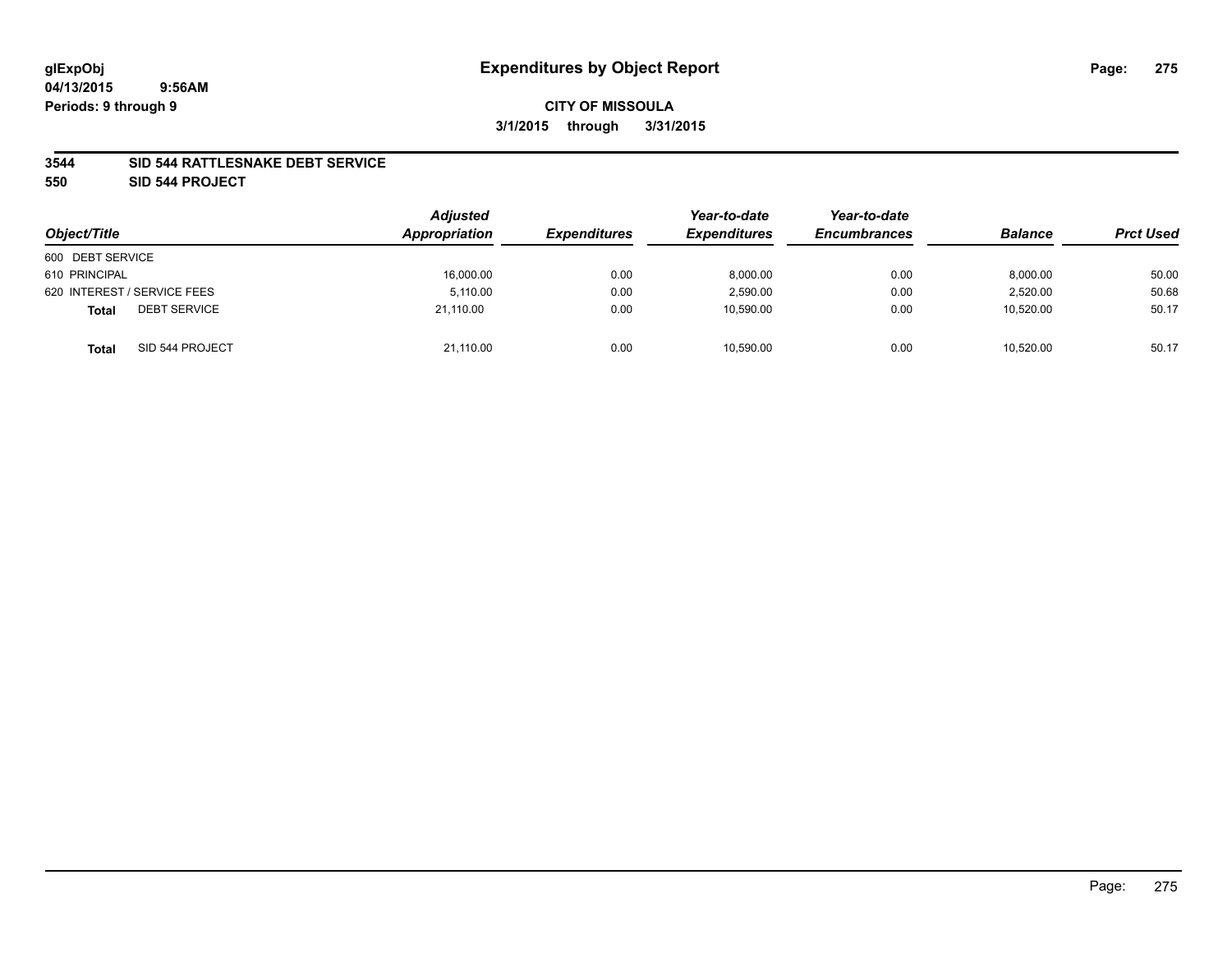#### **3544 SID 544 RATTLESNAKE DEBT SERVICE**

**555 LOLO STREET PROJECT**

|                                            | <b>Adjusted</b> |                     | Year-to-date        | Year-to-date        |                |                  |
|--------------------------------------------|-----------------|---------------------|---------------------|---------------------|----------------|------------------|
| Object/Title                               | Appropriation   | <b>Expenditures</b> | <b>Expenditures</b> | <b>Encumbrances</b> | <b>Balance</b> | <b>Prct Used</b> |
| 500 FIXED CHARGES                          |                 |                     |                     |                     |                |                  |
| 550 MERCHANT SERVICE FEES                  | 0.00            | 0.00                | 0.00                | 0.00                | 0.00           | 0.00             |
| <b>FIXED CHARGES</b><br>Total              | 0.00            | 0.00                | 0.00                | 0.00                | 0.00           | 0.00             |
| 600 DEBT SERVICE                           |                 |                     |                     |                     |                |                  |
| 610 PRINCIPAL                              | 1.500.00        | 0.00                | 500.00              | 0.00                | 1,000.00       | 33.33            |
| 620 INTEREST / SERVICE FEES                | 928.00          | 0.00                | 468.75              | 0.00                | 459.25         | 50.51            |
| <b>DEBT SERVICE</b><br><b>Total</b>        | 2.428.00        | 0.00                | 968.75              | 0.00                | 1,459.25       | 39.90            |
| <b>LOLO STREET PROJECT</b><br><b>Total</b> | 2.428.00        | 0.00                | 968.75              | 0.00                | 1.459.25       | 39.90            |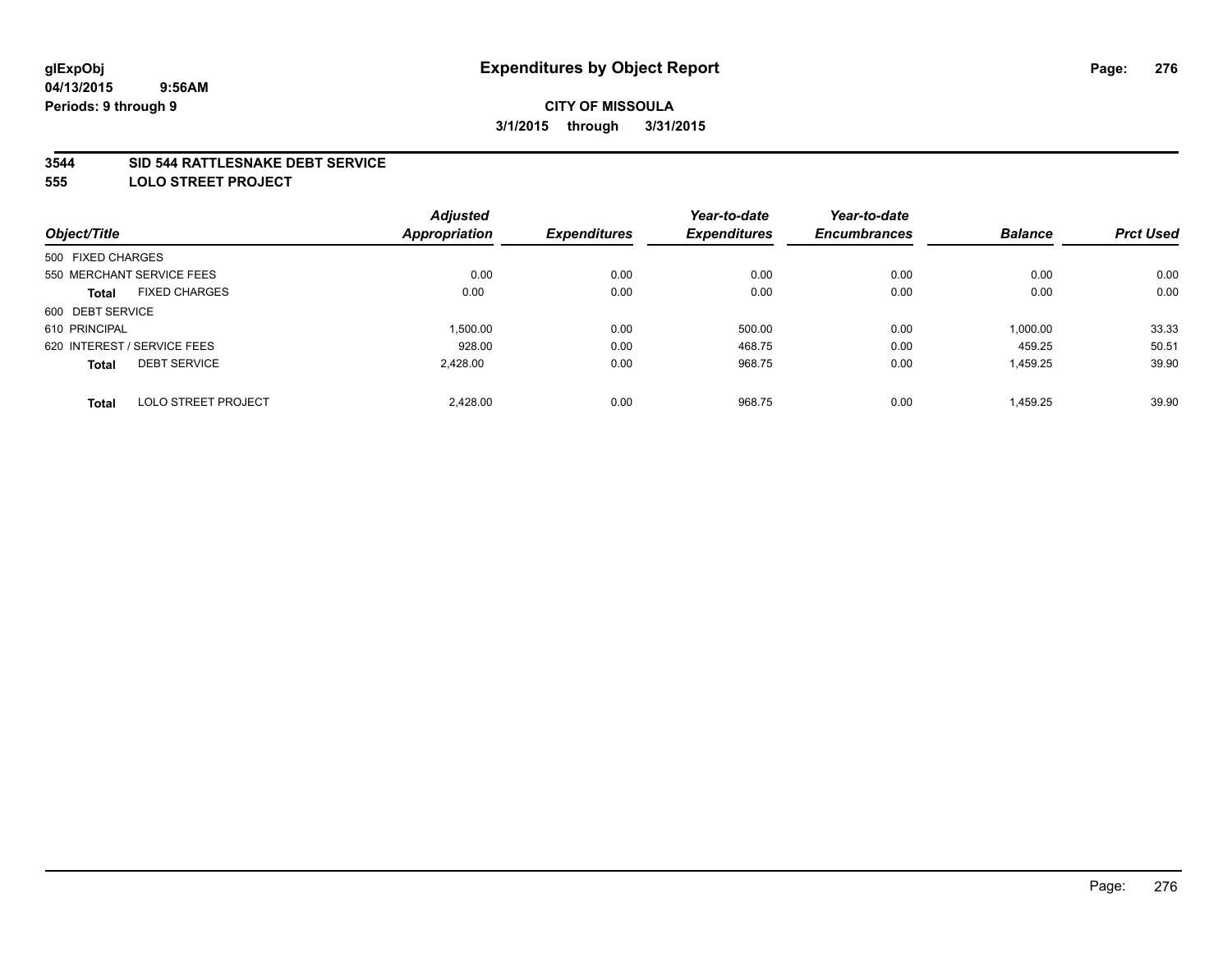**CITY OF MISSOULA 3/1/2015 through 3/31/2015**

## **3544 SID 544 RATTLESNAKE DEBT SERVICE**

| Object/Title                |                                  | <b>Adjusted</b><br>Appropriation | <b>Expenditures</b> | Year-to-date<br><b>Expenditures</b> | Year-to-date<br><b>Encumbrances</b> | <b>Balance</b> | <b>Prct Used</b> |
|-----------------------------|----------------------------------|----------------------------------|---------------------|-------------------------------------|-------------------------------------|----------------|------------------|
| 500 FIXED CHARGES           |                                  |                                  |                     |                                     |                                     |                |                  |
|                             | 550 MERCHANT SERVICE FEES        | 0.00                             | 0.00                | 0.00                                | 0.00                                | 0.00           | 0.00             |
| <b>Total</b>                | <b>FIXED CHARGES</b>             | 0.00                             | 0.00                | 0.00                                | 0.00                                | 0.00           | 0.00             |
| 600 DEBT SERVICE            |                                  |                                  |                     |                                     |                                     |                |                  |
| 610 PRINCIPAL               |                                  | 82.500.00                        | 0.00                | 40.500.00                           | 0.00                                | 42.000.00      | 49.09            |
| 620 INTEREST / SERVICE FEES |                                  | 57.676.00                        | 0.00                | 29.177.50                           | 0.00                                | 28.498.50      | 50.59            |
| <b>Total</b>                | <b>DEBT SERVICE</b>              | 140.176.00                       | 0.00                | 69.677.50                           | 0.00                                | 70.498.50      | 49.71            |
| <b>Total</b>                | SID 544 RATTLESNAKE DEBT SERVICE | 140.176.00                       | 0.00                | 69.677.50                           | 0.00                                | 70.498.50      | 49.71            |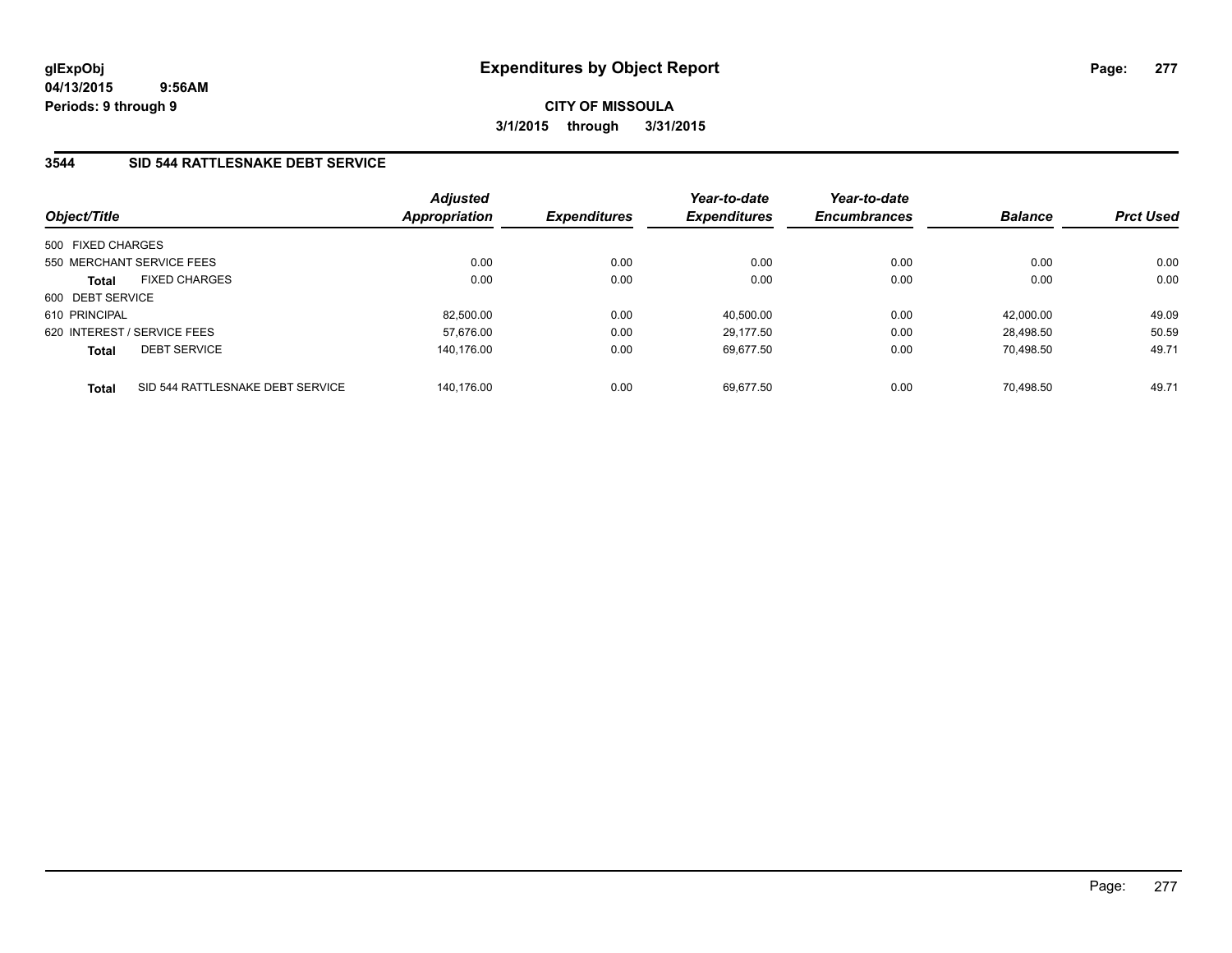#### **3545 SID 545 DEBT SERVICE**

| Object/Title                         | <b>Adjusted</b><br><b>Appropriation</b> | <b>Expenditures</b> | Year-to-date<br><b>Expenditures</b> | Year-to-date<br><b>Encumbrances</b> | <b>Balance</b> | <b>Prct Used</b> |
|--------------------------------------|-----------------------------------------|---------------------|-------------------------------------|-------------------------------------|----------------|------------------|
| 500 FIXED CHARGES                    |                                         |                     |                                     |                                     |                |                  |
| 550 MERCHANT SERVICE FEES            | 0.00                                    | 0.00                | 0.00                                | 0.00                                | 0.00           | 0.00             |
| <b>FIXED CHARGES</b><br><b>Total</b> | 0.00                                    | 0.00                | 0.00                                | 0.00                                | 0.00           | 0.00             |
| 600 DEBT SERVICE                     |                                         |                     |                                     |                                     |                |                  |
| 610 PRINCIPAL                        | 0.00                                    | 0.00                | 0.00                                | 0.00                                | 0.00           | 0.00             |
| 620 INTEREST / SERVICE FEES          | 0.00                                    | 0.00                | 0.00                                | 0.00                                | 0.00           | 0.00             |
| <b>DEBT SERVICE</b><br><b>Total</b>  | 0.00                                    | 0.00                | 0.00                                | 0.00                                | 0.00           | 0.00             |
| 800 OTHER OBJECTS                    |                                         |                     |                                     |                                     |                |                  |
| 820 TRANSFERS TO OTHER FUNDS         | 0.00                                    | 0.00                | 0.00                                | 0.00                                | 0.00           | 0.00             |
| OTHER OBJECTS<br><b>Total</b>        | 0.00                                    | 0.00                | 0.00                                | 0.00                                | 0.00           | 0.00             |
|                                      |                                         |                     |                                     |                                     |                |                  |
| NON-DEPARTMENTAL<br><b>Total</b>     | 0.00                                    | 0.00                | 0.00                                | 0.00                                | 0.00           | 0.00             |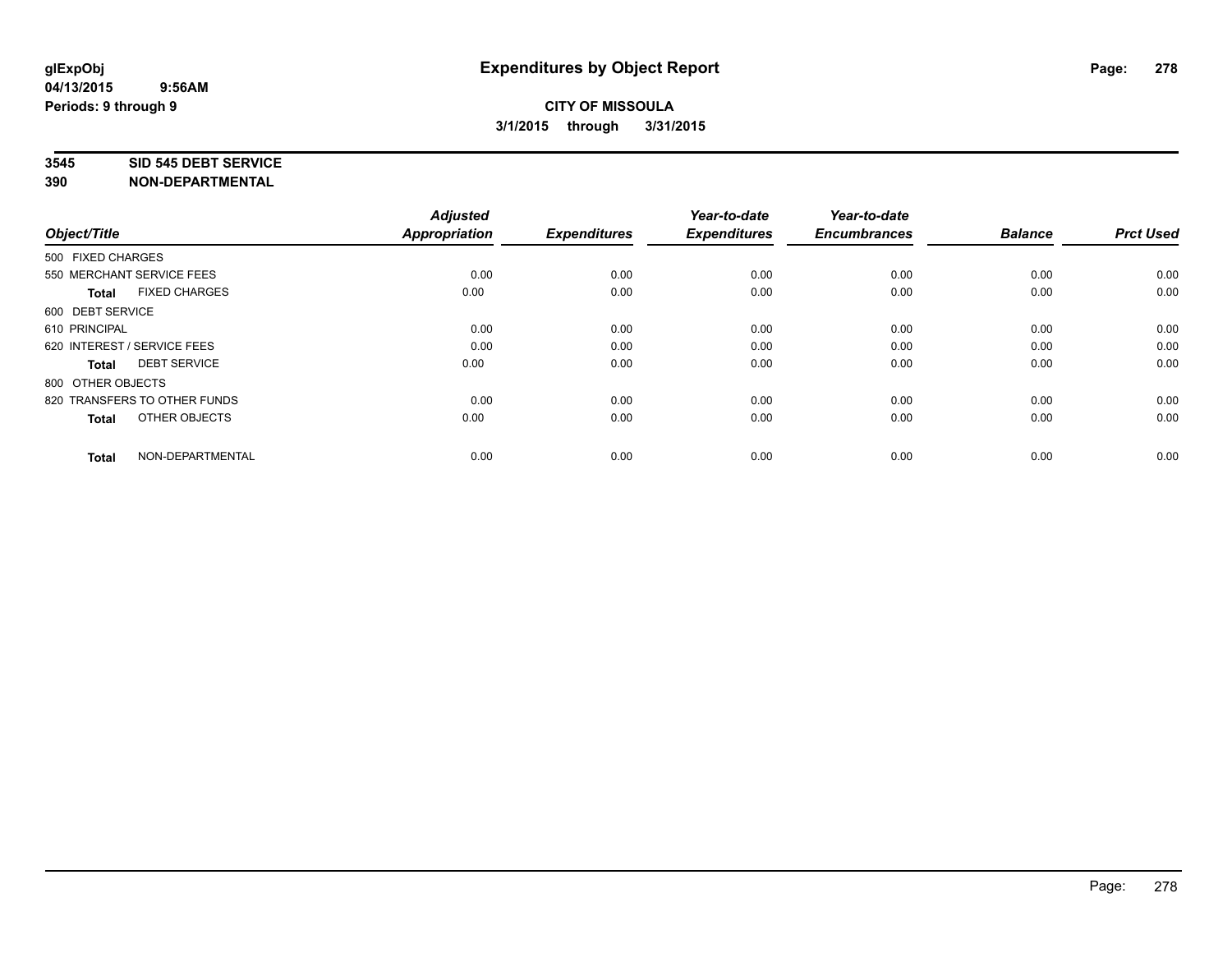**CITY OF MISSOULA 3/1/2015 through 3/31/2015**

### **3545 SID 545 DEBT SERVICE**

|                                      | <b>Adjusted</b>      |                     | Year-to-date        | Year-to-date        |                |                  |
|--------------------------------------|----------------------|---------------------|---------------------|---------------------|----------------|------------------|
| Object/Title                         | <b>Appropriation</b> | <b>Expenditures</b> | <b>Expenditures</b> | <b>Encumbrances</b> | <b>Balance</b> | <b>Prct Used</b> |
| 500 FIXED CHARGES                    |                      |                     |                     |                     |                |                  |
| 550 MERCHANT SERVICE FEES            | 0.00                 | 0.00                | 0.00                | 0.00                | 0.00           | 0.00             |
| <b>FIXED CHARGES</b><br><b>Total</b> | 0.00                 | 0.00                | 0.00                | 0.00                | 0.00           | 0.00             |
| 600 DEBT SERVICE                     |                      |                     |                     |                     |                |                  |
| 610 PRINCIPAL                        | 0.00                 | 0.00                | 0.00                | 0.00                | 0.00           | 0.00             |
| 620 INTEREST / SERVICE FEES          | 0.00                 | 0.00                | 0.00                | 0.00                | 0.00           | 0.00             |
| <b>DEBT SERVICE</b><br><b>Total</b>  | 0.00                 | 0.00                | 0.00                | 0.00                | 0.00           | 0.00             |
| 800 OTHER OBJECTS                    |                      |                     |                     |                     |                |                  |
| 820 TRANSFERS TO OTHER FUNDS         | 0.00                 | 0.00                | 0.00                | 0.00                | 0.00           | 0.00             |
| <b>OTHER OBJECTS</b><br><b>Total</b> | 0.00                 | 0.00                | 0.00                | 0.00                | 0.00           | 0.00             |
| SID 545 DEBT SERVICE<br><b>Total</b> | 0.00                 | 0.00                | 0.00                | 0.00                | 0.00           | 0.00             |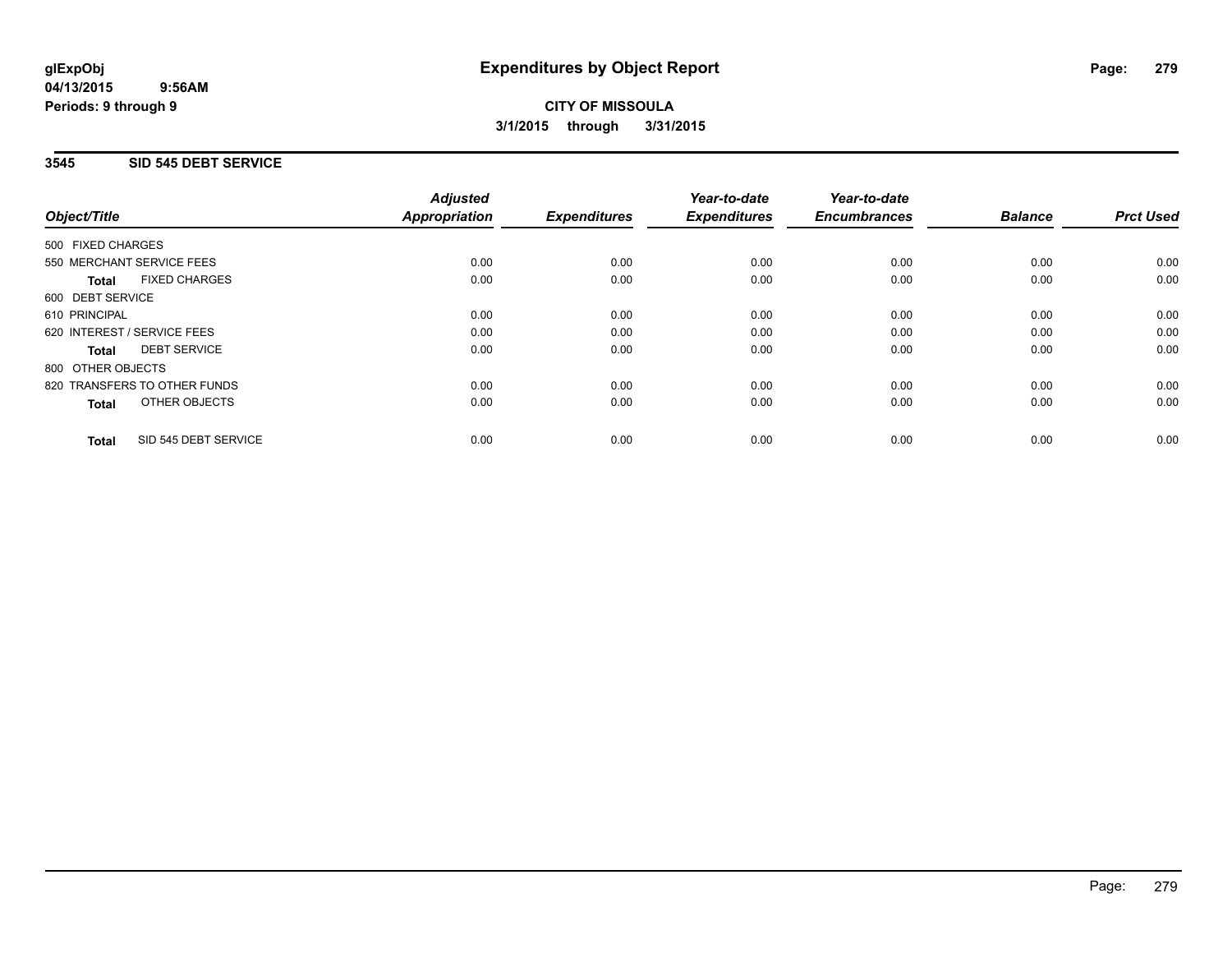# **3546 SID 546 DEBT SERVICE**

| Object/Title                        | <b>Adjusted</b><br><b>Appropriation</b> | <b>Expenditures</b> | Year-to-date<br><b>Expenditures</b> | Year-to-date<br><b>Encumbrances</b> | <b>Balance</b> | <b>Prct Used</b> |
|-------------------------------------|-----------------------------------------|---------------------|-------------------------------------|-------------------------------------|----------------|------------------|
| 600 DEBT SERVICE                    |                                         |                     |                                     |                                     |                |                  |
| 610 PRINCIPAL                       | 0.00                                    | 0.00                | 0.00                                | 0.00                                | 0.00           | 0.00             |
| 620 INTEREST / SERVICE FEES         | 0.00                                    | 0.00                | 0.00                                | 0.00                                | 0.00           | 0.00             |
| <b>DEBT SERVICE</b><br><b>Total</b> | 0.00                                    | 0.00                | 0.00                                | 0.00                                | 0.00           | 0.00             |
| NON-DEPARTMENTAL<br><b>Total</b>    | 0.00                                    | 0.00                | 0.00                                | 0.00                                | 0.00           | 0.00             |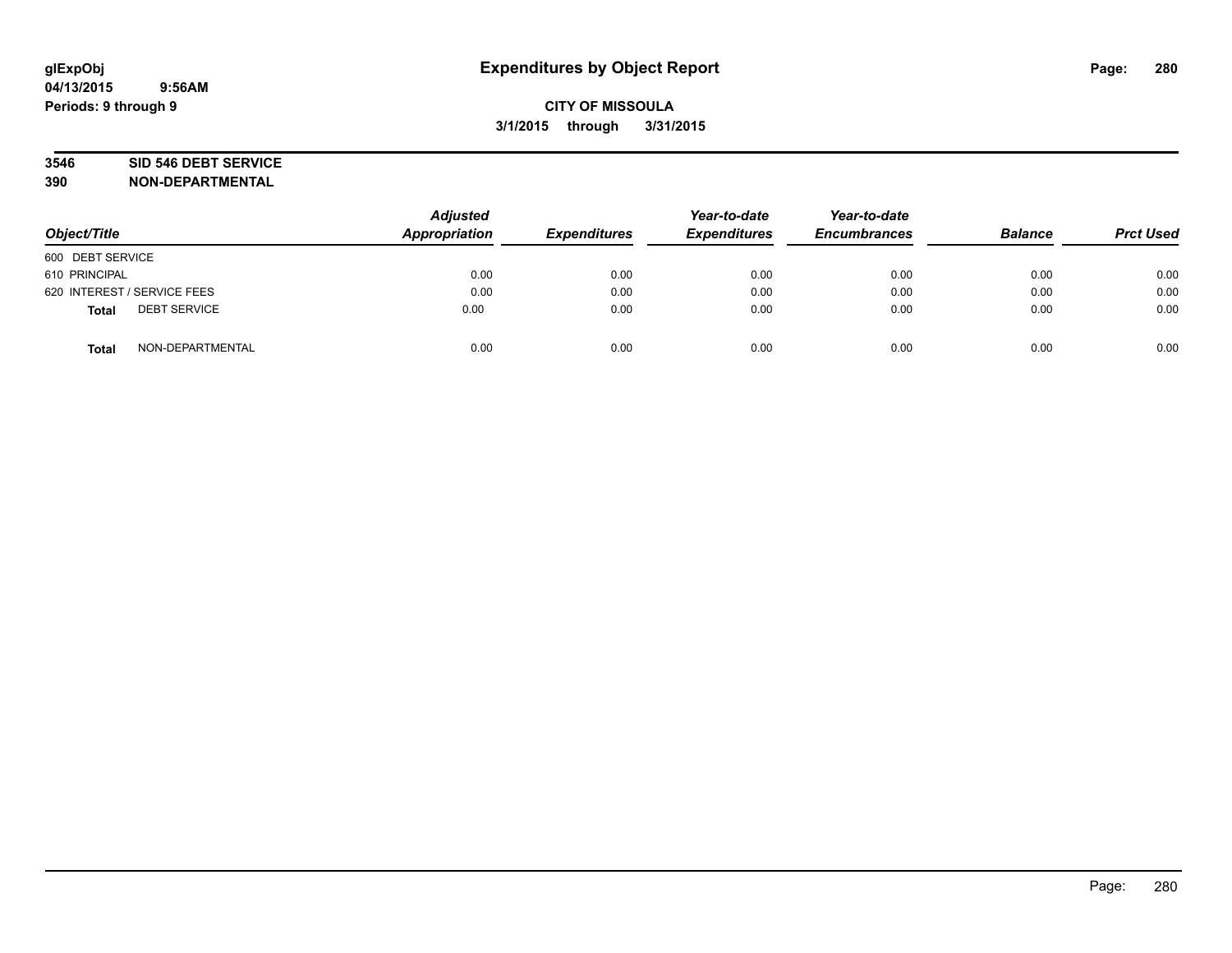**CITY OF MISSOULA 3/1/2015 through 3/31/2015**

### **3546 SID 546 DEBT SERVICE**

| Object/Title                         | <b>Adjusted</b><br>Appropriation | <b>Expenditures</b> | Year-to-date<br><b>Expenditures</b> | Year-to-date<br><b>Encumbrances</b> | <b>Balance</b> | <b>Prct Used</b> |
|--------------------------------------|----------------------------------|---------------------|-------------------------------------|-------------------------------------|----------------|------------------|
| 600 DEBT SERVICE                     |                                  |                     |                                     |                                     |                |                  |
| 610 PRINCIPAL                        | 0.00                             | 0.00                | 0.00                                | 0.00                                | 0.00           | 0.00             |
| 620 INTEREST / SERVICE FEES          | 0.00                             | 0.00                | 0.00                                | 0.00                                | 0.00           | 0.00             |
| <b>DEBT SERVICE</b><br><b>Total</b>  | 0.00                             | 0.00                | 0.00                                | 0.00                                | 0.00           | 0.00             |
| SID 546 DEBT SERVICE<br><b>Total</b> | 0.00                             | 0.00                | 0.00                                | 0.00                                | 0.00           | 0.00             |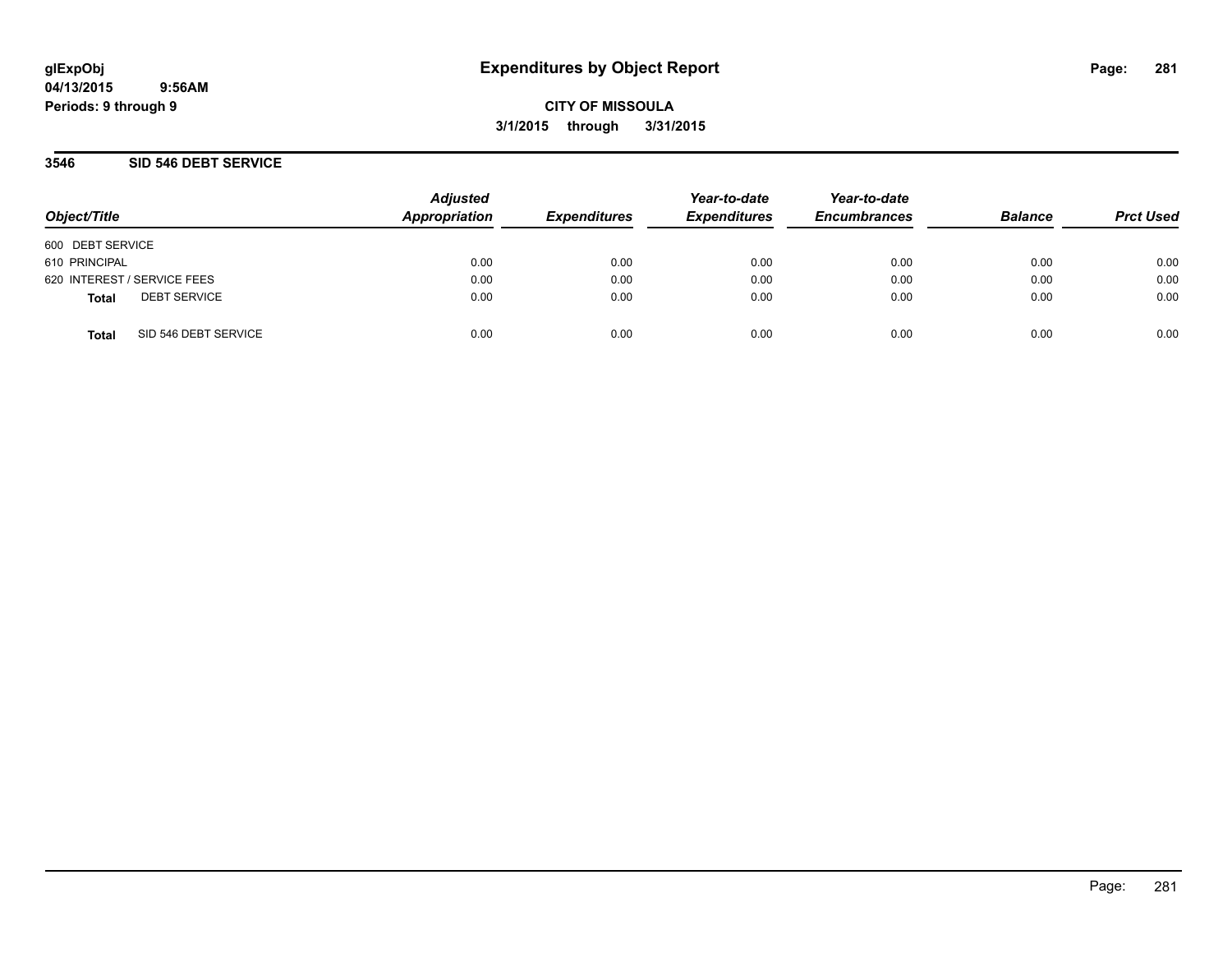**3548 SID 548-5TH, 6TH & ARTHUR**

| Object/Title                        | <b>Adjusted</b><br>Appropriation | <b>Expenditures</b> | Year-to-date<br><b>Expenditures</b> | Year-to-date<br><b>Encumbrances</b> | <b>Balance</b> | <b>Prct Used</b> |
|-------------------------------------|----------------------------------|---------------------|-------------------------------------|-------------------------------------|----------------|------------------|
| 600 DEBT SERVICE                    |                                  |                     |                                     |                                     |                |                  |
| 610 PRINCIPAL                       | 65,000.00                        | 0.00                | 0.00                                | 0.00                                | 65,000.00      | 0.00             |
| 620 INTEREST / SERVICE FEES         | 48,475.00                        | 0.00                | 24.412.50                           | 0.00                                | 24,062.50      | 50.36            |
| <b>DEBT SERVICE</b><br><b>Total</b> | 113,475.00                       | 0.00                | 24,412.50                           | 0.00                                | 89,062.50      | 21.51            |
| NON-DEPARTMENTAL<br><b>Total</b>    | 113,475.00                       | 0.00                | 24.412.50                           | 0.00                                | 89,062.50      | 21.51            |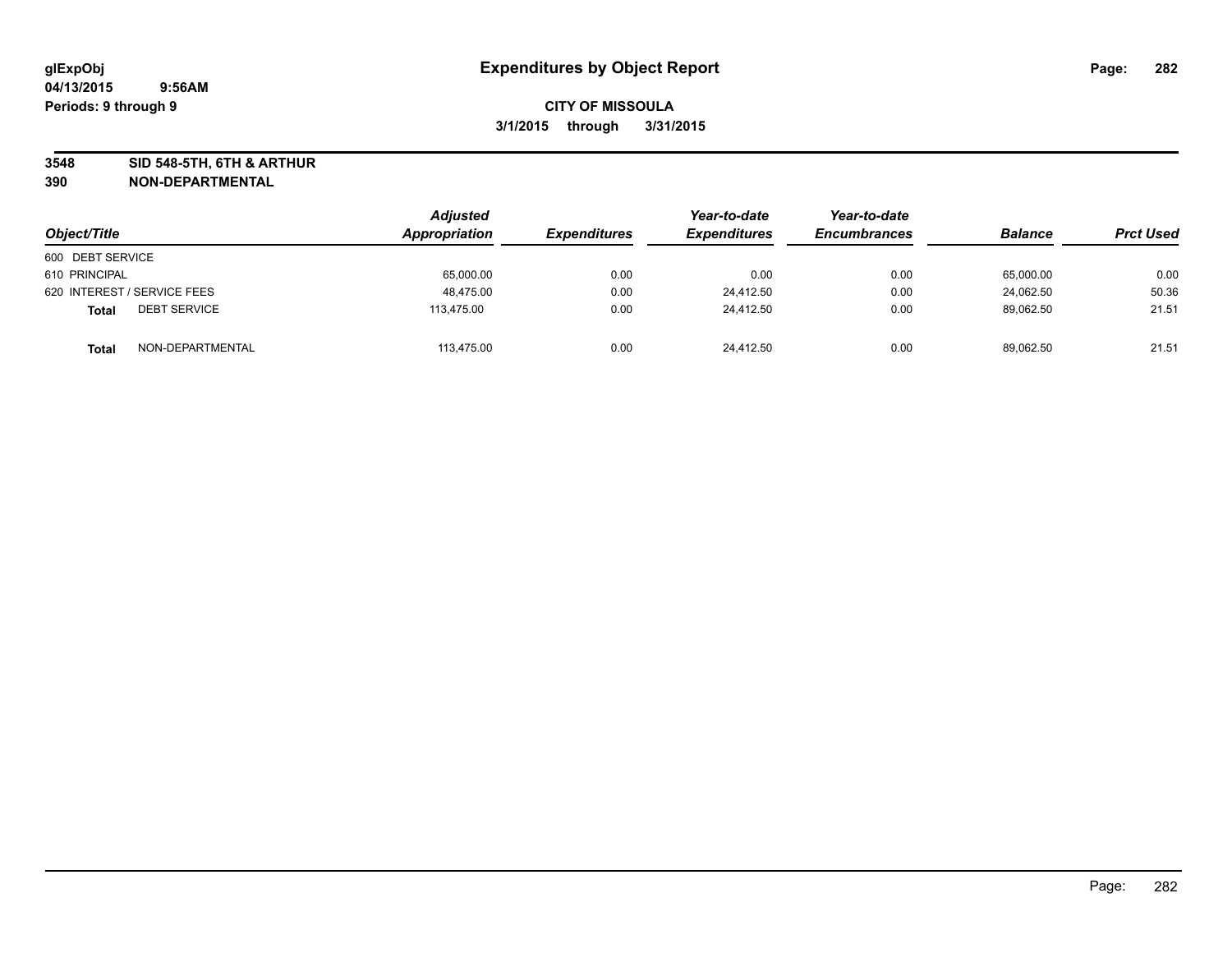**CITY OF MISSOULA 3/1/2015 through 3/31/2015**

## **3548 SID 548-5TH, 6TH & ARTHUR**

|                                           | <b>Adjusted</b> |                     | Year-to-date        | Year-to-date        |                |                  |
|-------------------------------------------|-----------------|---------------------|---------------------|---------------------|----------------|------------------|
| Object/Title                              | Appropriation   | <b>Expenditures</b> | <b>Expenditures</b> | <b>Encumbrances</b> | <b>Balance</b> | <b>Prct Used</b> |
| 600 DEBT SERVICE                          |                 |                     |                     |                     |                |                  |
| 610 PRINCIPAL                             | 65,000.00       | 0.00                | 0.00                | 0.00                | 65,000.00      | 0.00             |
| 620 INTEREST / SERVICE FEES               | 48,475.00       | 0.00                | 24.412.50           | 0.00                | 24.062.50      | 50.36            |
| <b>DEBT SERVICE</b><br><b>Total</b>       | 113,475.00      | 0.00                | 24.412.50           | 0.00                | 89.062.50      | 21.51            |
| SID 548-5TH, 6TH & ARTHUR<br><b>Total</b> | 113.475.00      | 0.00                | 24.412.50           | 0.00                | 89.062.50      | 21.51            |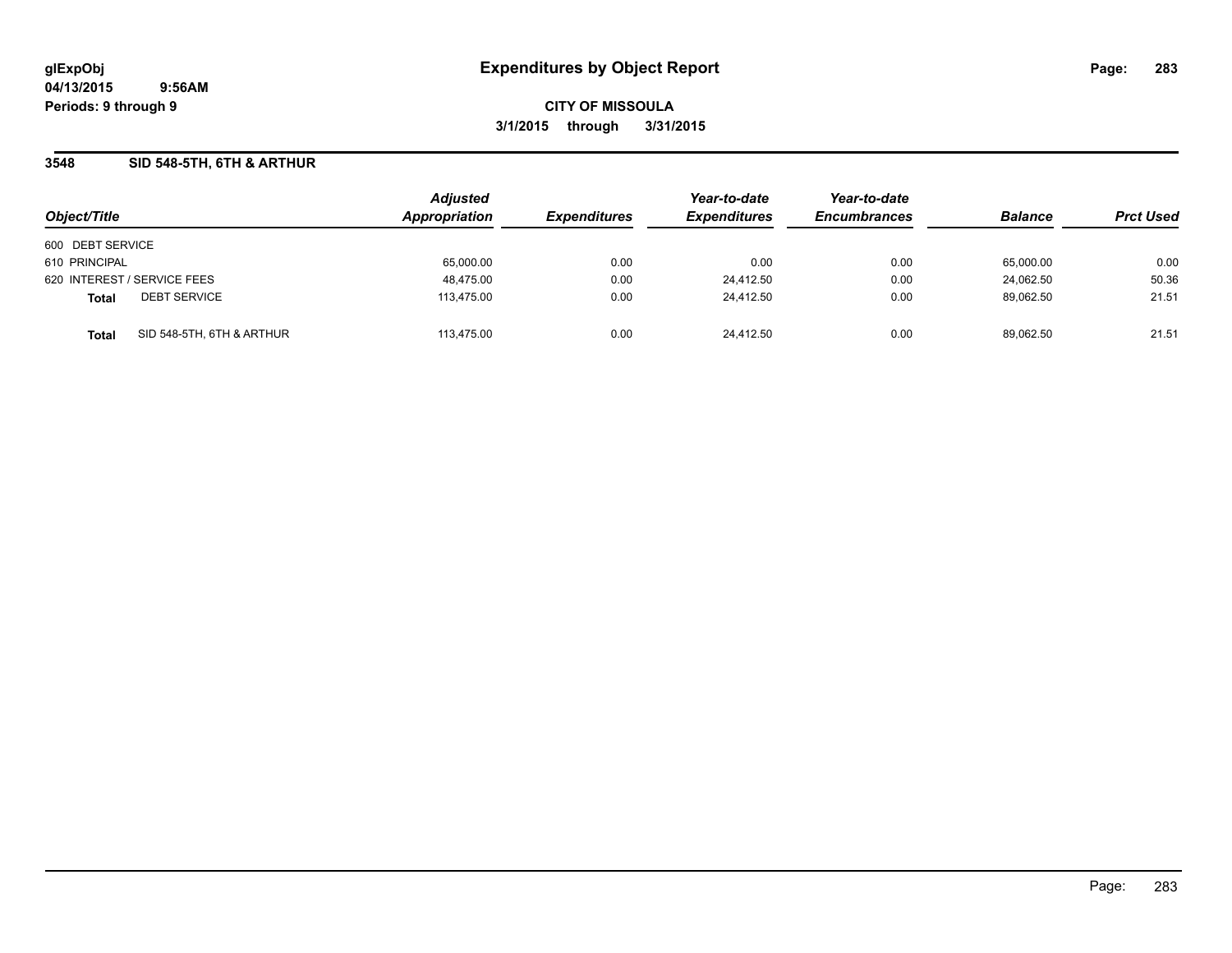#### **4060 CAPITAL IMPROVEMENT PROGRAM FUND**

|                             |                              | <b>Adjusted</b>      |                     | Year-to-date        | Year-to-date        |                 |                  |
|-----------------------------|------------------------------|----------------------|---------------------|---------------------|---------------------|-----------------|------------------|
| Object/Title                |                              | <b>Appropriation</b> | <b>Expenditures</b> | <b>Expenditures</b> | <b>Encumbrances</b> | <b>Balance</b>  | <b>Prct Used</b> |
| 100 PERSONAL SERVICES       |                              |                      |                     |                     |                     |                 |                  |
| 110 SALARIES AND WAGES      |                              | 0.00                 | 1,288.58            | 1,288.58            | 0.00                | $-1,288.58$     | 0.00             |
|                             | 140 EMPLOYER CONTRIBUTIONS   | 0.00                 | 95.61               | 95.61               | 0.00                | $-95.61$        | 0.00             |
| Total                       | PERSONAL SERVICES            | 0.00                 | 1,384.19            | 1,384.19            | 0.00                | $-1,384.19$     | 0.00             |
| 300 PURCHASED SERVICES      |                              |                      |                     |                     |                     |                 |                  |
| 350 PROFESSIONAL SERVICES   |                              | 0.00                 | 0.00                | 0.00                | 0.00                | 0.00            | 0.00             |
| <b>Total</b>                | PURCHASED SERVICES           | 0.00                 | 0.00                | 0.00                | 0.00                | 0.00            | 0.00             |
| 600 DEBT SERVICE            |                              |                      |                     |                     |                     |                 |                  |
| 610 PRINCIPAL               |                              | 672,789.00           | 0.00                | 418,151.72          | 0.00                | 254,637.28      | 62.15            |
| 620 INTEREST / SERVICE FEES |                              | 216.042.00           | 0.00                | 145.113.23          | 0.00                | 70,928.77       | 67.17            |
| Total                       | <b>DEBT SERVICE</b>          | 888,831.00           | 0.00                | 563,264.95          | 0.00                | 325,566.05      | 63.37            |
| 800 OTHER OBJECTS           |                              |                      |                     |                     |                     |                 |                  |
|                             | 820 TRANSFERS TO OTHER FUNDS | 0.00                 | 0.00                | 0.00                | 0.00                | 0.00            | 0.00             |
| <b>Total</b>                | OTHER OBJECTS                | 0.00                 | 0.00                | 0.00                | 0.00                | 0.00            | 0.00             |
| 900 CAPITAL OUTLAY          |                              |                      |                     |                     |                     |                 |                  |
| 930 IMPROVEMENTS            |                              | 25,000.00            | 960.59              | 660,899.32          | 0.00                | $-635,899.32$   | 2,643.60         |
| 940 MACHINERY & EQUIPMENT   |                              | 0.00                 | 164,479.47          | 2,350,406.63        | 0.00                | $-2,350,406.63$ | 0.00             |
| <b>Total</b>                | <b>CAPITAL OUTLAY</b>        | 25,000.00            | 165,440.06          | 3,011,305.95        | 0.00                | $-2,986,305.95$ | 12,045.22        |
| <b>Total</b>                | NON-DEPARTMENTAL             | 913,831.00           | 166,824.25          | 3,575,955.09        | 0.00                | $-2,662,124.09$ | 391.31           |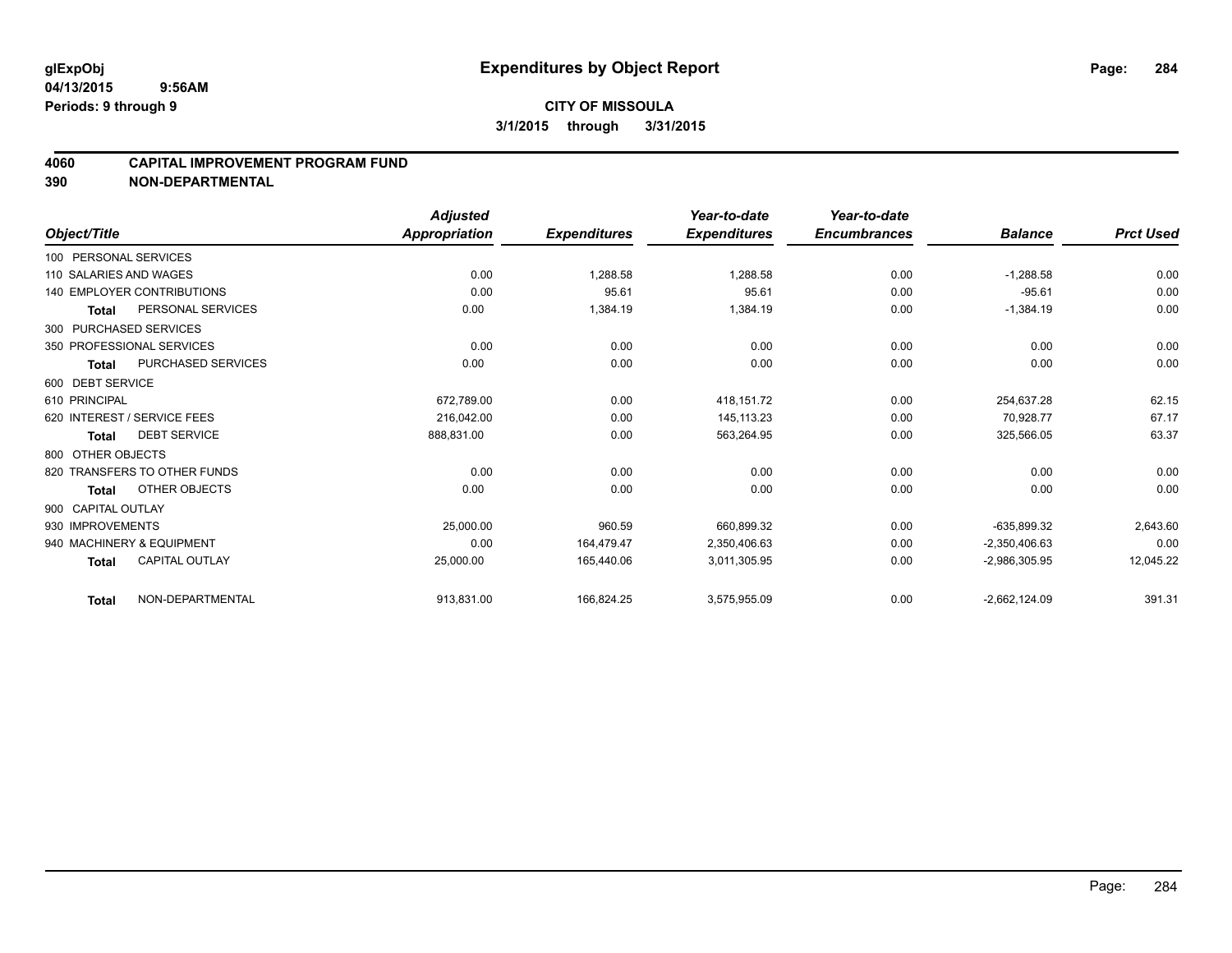#### **4060 CAPITAL IMPROVEMENT PROGRAM FUND**

**391 ENERGY PERFORMANCE PROJ.**

| Object/Title                             | <b>Adjusted</b><br><b>Appropriation</b> | <b>Expenditures</b> | Year-to-date<br><b>Expenditures</b> | Year-to-date<br><b>Encumbrances</b> | <b>Balance</b> | <b>Prct Used</b> |
|------------------------------------------|-----------------------------------------|---------------------|-------------------------------------|-------------------------------------|----------------|------------------|
| 300 PURCHASED SERVICES                   |                                         |                     |                                     |                                     |                |                  |
| 350 PROFESSIONAL SERVICES                | 0.00                                    | 0.00                | 835.00                              | 0.00                                | $-835.00$      | 0.00             |
| PURCHASED SERVICES<br><b>Total</b>       | 0.00                                    | 0.00                | 835.00                              | 0.00                                | $-835.00$      | 0.00             |
| 900 CAPITAL OUTLAY                       |                                         |                     |                                     |                                     |                |                  |
| 930 IMPROVEMENTS                         | 0.00                                    | 0.00                | 0.00                                | 0.00                                | 0.00           | 0.00             |
| <b>CAPITAL OUTLAY</b><br><b>Total</b>    | 0.00                                    | 0.00                | 0.00                                | 0.00                                | 0.00           | 0.00             |
| ENERGY PERFORMANCE PROJ.<br><b>Total</b> | 0.00                                    | 0.00                | 835.00                              | 0.00                                | $-835.00$      | 0.00             |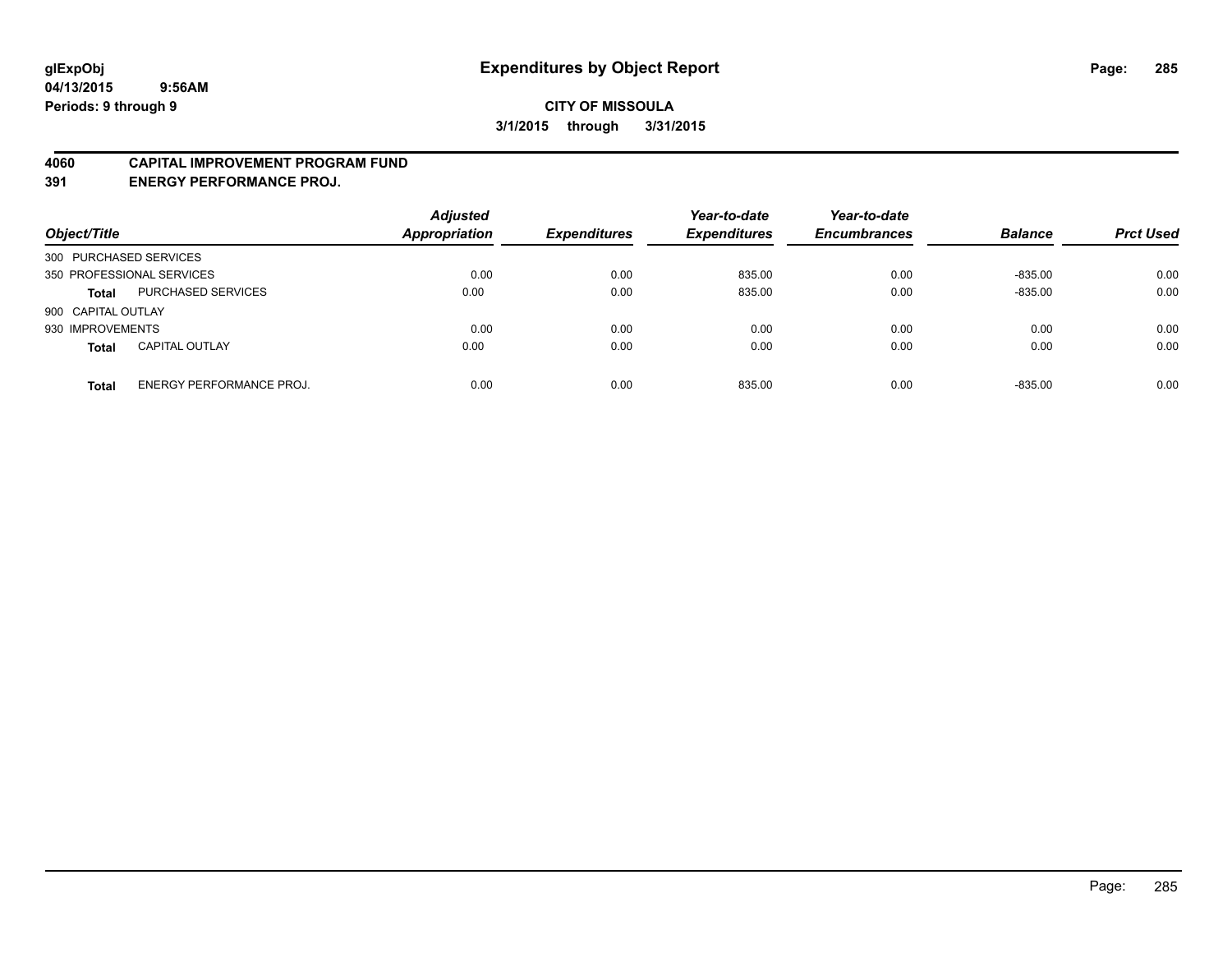### **4060 CAPITAL IMPROVEMENT PROGRAM FUND**

|                        |                                   | <b>Adjusted</b>      |                     | Year-to-date        | Year-to-date        |                 |                  |
|------------------------|-----------------------------------|----------------------|---------------------|---------------------|---------------------|-----------------|------------------|
| Object/Title           |                                   | <b>Appropriation</b> | <b>Expenditures</b> | <b>Expenditures</b> | <b>Encumbrances</b> | <b>Balance</b>  | <b>Prct Used</b> |
| 100 PERSONAL SERVICES  |                                   |                      |                     |                     |                     |                 |                  |
| 110 SALARIES AND WAGES |                                   | 0.00                 | 1,288.58            | 1,288.58            | 0.00                | $-1,288.58$     | 0.00             |
|                        | <b>140 EMPLOYER CONTRIBUTIONS</b> | 0.00                 | 95.61               | 95.61               | 0.00                | $-95.61$        | 0.00             |
| <b>Total</b>           | PERSONAL SERVICES                 | 0.00                 | 1,384.19            | 1,384.19            | 0.00                | $-1,384.19$     | 0.00             |
| 300 PURCHASED SERVICES |                                   |                      |                     |                     |                     |                 |                  |
|                        | 350 PROFESSIONAL SERVICES         | 0.00                 | 0.00                | 835.00              | 0.00                | $-835.00$       | 0.00             |
| <b>Total</b>           | <b>PURCHASED SERVICES</b>         | 0.00                 | 0.00                | 835.00              | 0.00                | $-835.00$       | 0.00             |
| 600 DEBT SERVICE       |                                   |                      |                     |                     |                     |                 |                  |
| 610 PRINCIPAL          |                                   | 672,789.00           | 0.00                | 418.151.72          | 0.00                | 254,637.28      | 62.15            |
|                        | 620 INTEREST / SERVICE FEES       | 216,042.00           | 0.00                | 145.113.23          | 0.00                | 70,928.77       | 67.17            |
| <b>Total</b>           | <b>DEBT SERVICE</b>               | 888,831.00           | 0.00                | 563,264.95          | 0.00                | 325,566.05      | 63.37            |
| 800 OTHER OBJECTS      |                                   |                      |                     |                     |                     |                 |                  |
|                        | 820 TRANSFERS TO OTHER FUNDS      | 0.00                 | 0.00                | 0.00                | 0.00                | 0.00            | 0.00             |
| <b>Total</b>           | OTHER OBJECTS                     | 0.00                 | 0.00                | 0.00                | 0.00                | 0.00            | 0.00             |
| 900 CAPITAL OUTLAY     |                                   |                      |                     |                     |                     |                 |                  |
| 930 IMPROVEMENTS       |                                   | 25,000.00            | 960.59              | 660,899.32          | 0.00                | $-635,899.32$   | 2,643.60         |
|                        | 940 MACHINERY & EQUIPMENT         | 0.00                 | 164.479.47          | 2,350,406.63        | 0.00                | $-2,350,406.63$ | 0.00             |
| <b>Total</b>           | <b>CAPITAL OUTLAY</b>             | 25,000.00            | 165,440.06          | 3,011,305.95        | 0.00                | $-2,986,305.95$ | 12,045.22        |
| <b>Total</b>           | CAPITAL IMPROVEMENT PROGRAM FUN   | 913,831.00           | 166,824.25          | 3,576,790.09        | 0.00                | $-2,662,959.09$ | 391.41           |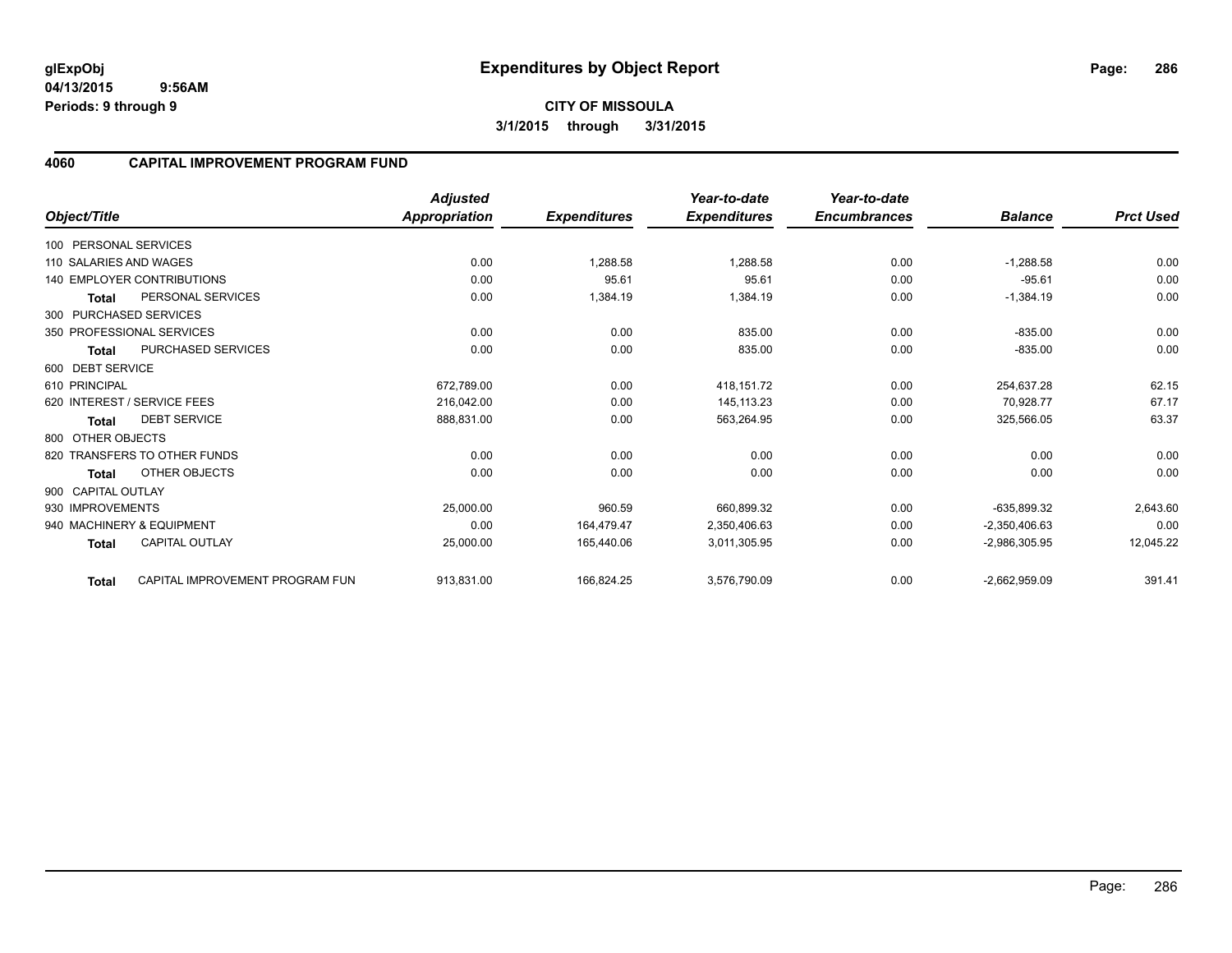#### **4130 1997 G O BOND OPEN SPACE PURCHASE FUND**

| Object/Title                 |                       | <b>Adjusted</b><br>Appropriation | <b>Expenditures</b> | Year-to-date<br><b>Expenditures</b> | Year-to-date<br><b>Encumbrances</b> | <b>Balance</b> | <b>Prct Used</b> |
|------------------------------|-----------------------|----------------------------------|---------------------|-------------------------------------|-------------------------------------|----------------|------------------|
| 800 OTHER OBJECTS            |                       |                                  |                     |                                     |                                     |                |                  |
| 820 TRANSFERS TO OTHER FUNDS |                       | 0.00                             | 0.00                | 0.00                                | 0.00                                | 0.00           | 0.00             |
| <b>Total</b>                 | OTHER OBJECTS         | 0.00                             | 0.00                | 0.00                                | 0.00                                | 0.00           | 0.00             |
| 900 CAPITAL OUTLAY           |                       |                                  |                     |                                     |                                     |                |                  |
| 930 IMPROVEMENTS             |                       | 375.602.00                       | 0.00                | 0.00                                | 0.00                                | 375.602.00     | 0.00             |
| <b>Total</b>                 | <b>CAPITAL OUTLAY</b> | 375.602.00                       | 0.00                | 0.00                                | 0.00                                | 375,602.00     | 0.00             |
| <b>Total</b>                 | NON-DEPARTMENTAL      | 375.602.00                       | 0.00                | 0.00                                | 0.00                                | 375.602.00     | 0.00             |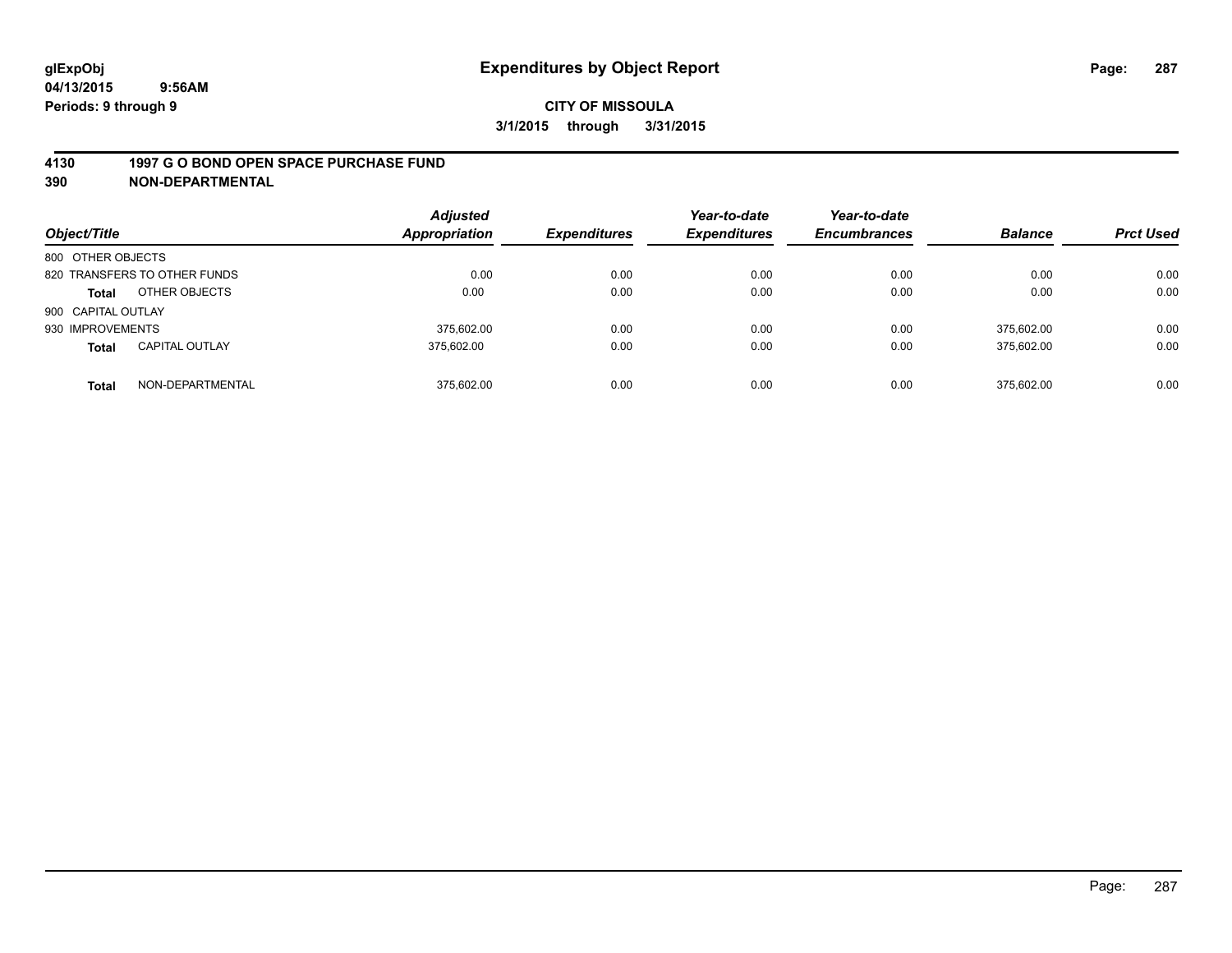**CITY OF MISSOULA 3/1/2015 through 3/31/2015**

## **4130 1997 G O BOND OPEN SPACE PURCHASE FUND**

| Object/Title       |                                   | <b>Adjusted</b><br>Appropriation | <b>Expenditures</b> | Year-to-date<br><b>Expenditures</b> | Year-to-date<br><b>Encumbrances</b> | <b>Balance</b> | <b>Prct Used</b> |
|--------------------|-----------------------------------|----------------------------------|---------------------|-------------------------------------|-------------------------------------|----------------|------------------|
| 800 OTHER OBJECTS  |                                   |                                  |                     |                                     |                                     |                |                  |
|                    | 820 TRANSFERS TO OTHER FUNDS      | 0.00                             | 0.00                | 0.00                                | 0.00                                | 0.00           | 0.00             |
| Total              | OTHER OBJECTS                     | 0.00                             | 0.00                | 0.00                                | 0.00                                | 0.00           | 0.00             |
| 900 CAPITAL OUTLAY |                                   |                                  |                     |                                     |                                     |                |                  |
| 930 IMPROVEMENTS   |                                   | 375,602.00                       | 0.00                | 0.00                                | 0.00                                | 375.602.00     | 0.00             |
| <b>Total</b>       | <b>CAPITAL OUTLAY</b>             | 375.602.00                       | 0.00                | 0.00                                | 0.00                                | 375.602.00     | 0.00             |
| <b>Total</b>       | 1997 G O BOND OPEN SPACE PURCHASI | 375.602.00                       | 0.00                | 0.00                                | 0.00                                | 375,602.00     | 0.00             |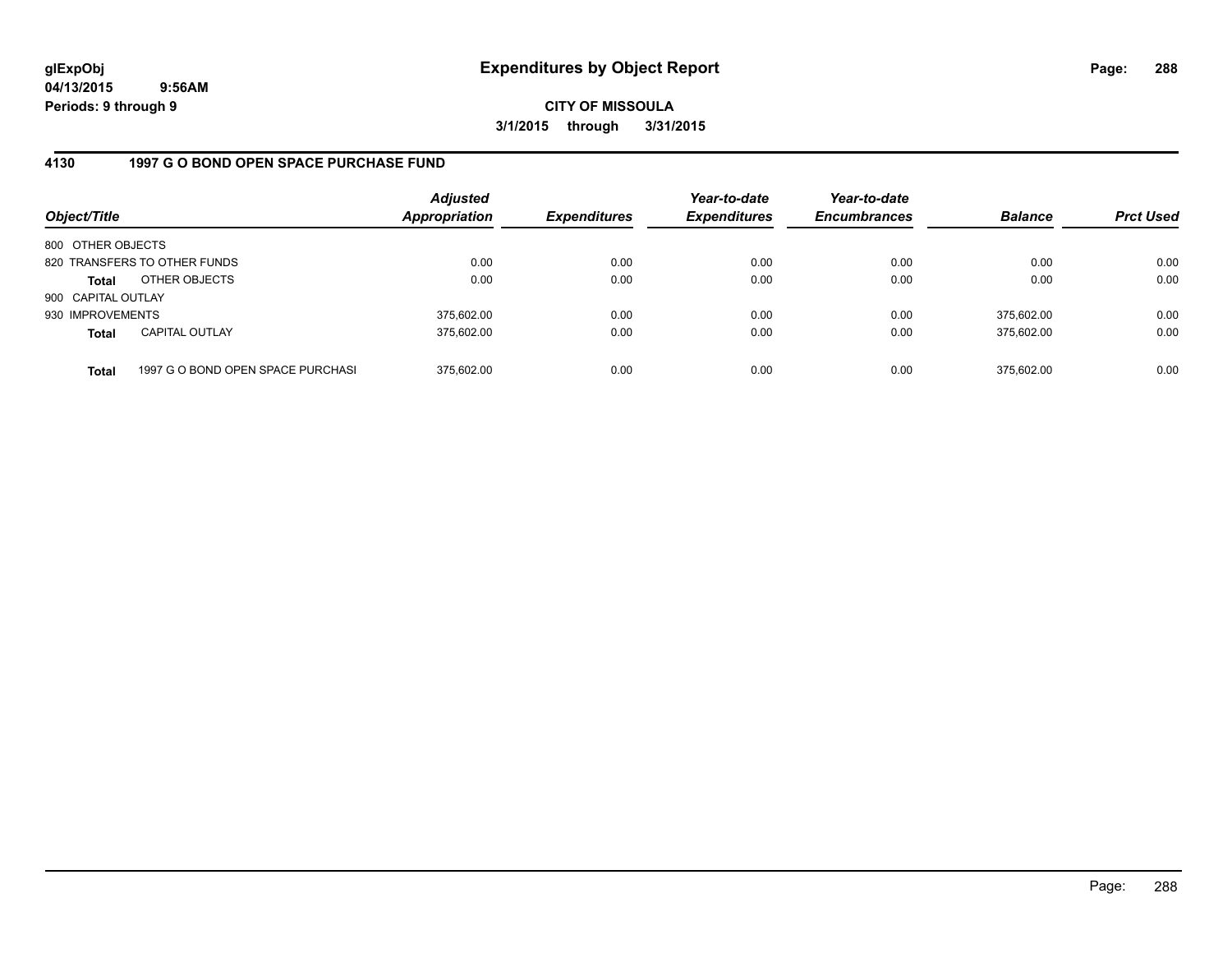## **4196 NEW FIRE STATION GO BOND**

**300 FIRE**

|                              |                       | <b>Adjusted</b>      |                     | Year-to-date        | Year-to-date        |                |                  |
|------------------------------|-----------------------|----------------------|---------------------|---------------------|---------------------|----------------|------------------|
| Object/Title                 |                       | <b>Appropriation</b> | <b>Expenditures</b> | <b>Expenditures</b> | <b>Encumbrances</b> | <b>Balance</b> | <b>Prct Used</b> |
| 800 OTHER OBJECTS            |                       |                      |                     |                     |                     |                |                  |
| 820 TRANSFERS TO OTHER FUNDS |                       | 0.00                 | 0.00                | 0.00                | 0.00                | 0.00           | 0.00             |
| <b>Total</b>                 | OTHER OBJECTS         | 0.00                 | 0.00                | 0.00                | 0.00                | 0.00           | 0.00             |
| 900 CAPITAL OUTLAY           |                       |                      |                     |                     |                     |                |                  |
| 920 BUILDINGS                |                       | 0.00                 | 0.00                | 0.00                | 0.00                | 0.00           | 0.00             |
| 930 IMPROVEMENTS             |                       | 3.020.00             | 0.00                | 0.00                | 0.00                | 3,020.00       | 0.00             |
| 940 MACHINERY & EQUIPMENT    |                       | 0.00                 | 3,406.97            | 9,812.33            | 0.00                | $-9,812.33$    | 0.00             |
| <b>Total</b>                 | <b>CAPITAL OUTLAY</b> | 3.020.00             | 3,406.97            | 9,812.33            | 0.00                | $-6,792.33$    | 324.91           |
| <b>Total</b>                 | <b>FIRE</b>           | 3,020.00             | 3,406.97            | 9,812.33            | 0.00                | $-6,792.33$    | 324.91           |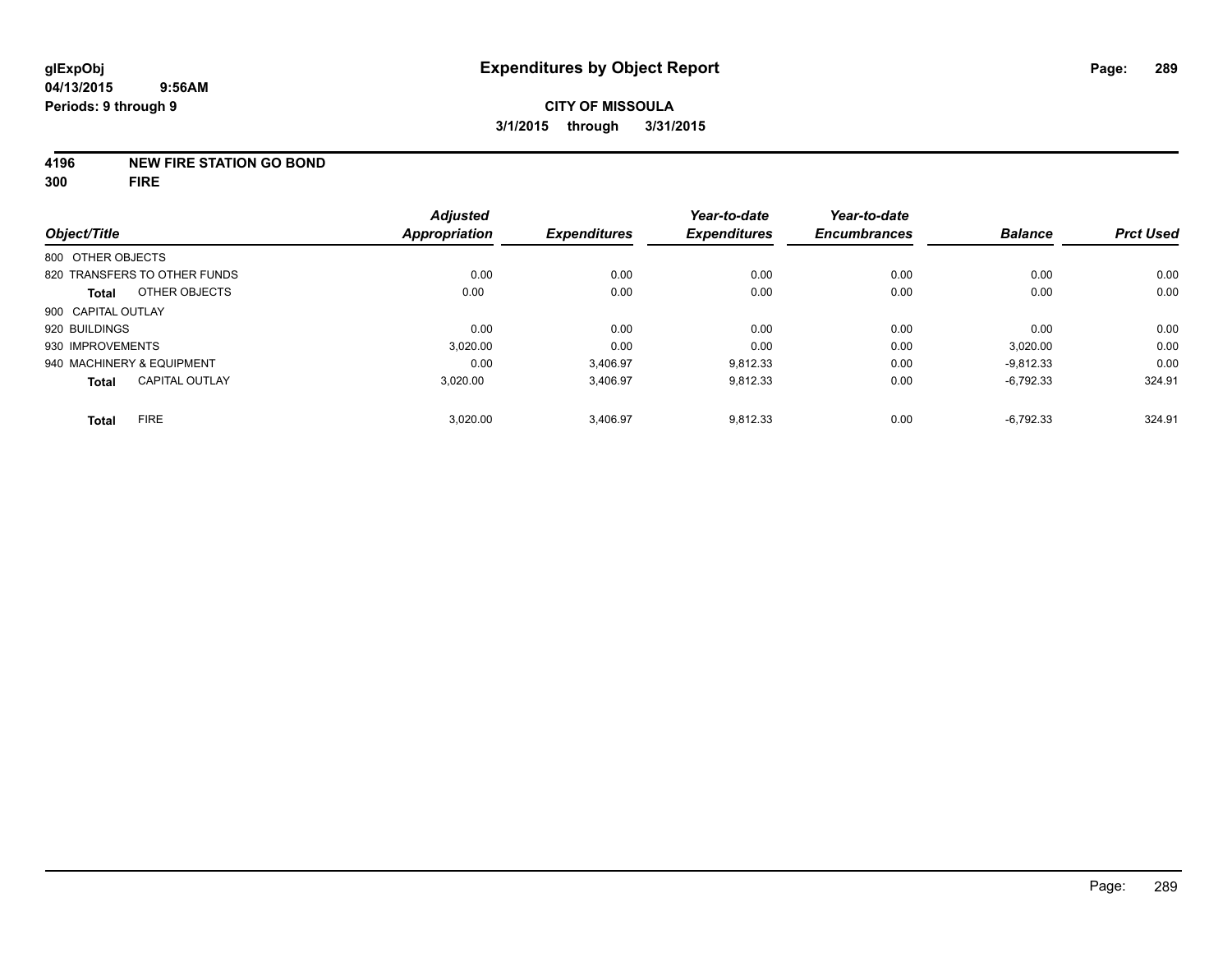# **4196 NEW FIRE STATION GO BOND**

| Object/Title              |                              | <b>Adjusted</b><br><b>Appropriation</b> | <b>Expenditures</b> | Year-to-date<br><b>Expenditures</b> | Year-to-date<br><b>Encumbrances</b> | <b>Balance</b> | <b>Prct Used</b> |
|---------------------------|------------------------------|-----------------------------------------|---------------------|-------------------------------------|-------------------------------------|----------------|------------------|
| 800 OTHER OBJECTS         |                              |                                         |                     |                                     |                                     |                |                  |
|                           | 820 TRANSFERS TO OTHER FUNDS | 0.00                                    | 0.00                | 0.00                                | 0.00                                | 0.00           | 0.00             |
| <b>Total</b>              | OTHER OBJECTS                | 0.00                                    | 0.00                | 0.00                                | 0.00                                | 0.00           | 0.00             |
| 900 CAPITAL OUTLAY        |                              |                                         |                     |                                     |                                     |                |                  |
| 920 BUILDINGS             |                              | 0.00                                    | 0.00                | 0.00                                | 0.00                                | 0.00           | 0.00             |
| 930 IMPROVEMENTS          |                              | 3,020.00                                | 0.00                | 0.00                                | 0.00                                | 3,020.00       | 0.00             |
| 940 MACHINERY & EQUIPMENT |                              | 0.00                                    | 3,406.97            | 9,812.33                            | 0.00                                | $-9.812.33$    | 0.00             |
| <b>Total</b>              | <b>CAPITAL OUTLAY</b>        | 3.020.00                                | 3,406.97            | 9,812.33                            | 0.00                                | $-6,792.33$    | 324.91           |
| <b>Total</b>              | NEW FIRE STATION GO BOND     | 3.020.00                                | 3.406.97            | 9.812.33                            | 0.00                                | $-6.792.33$    | 324.91           |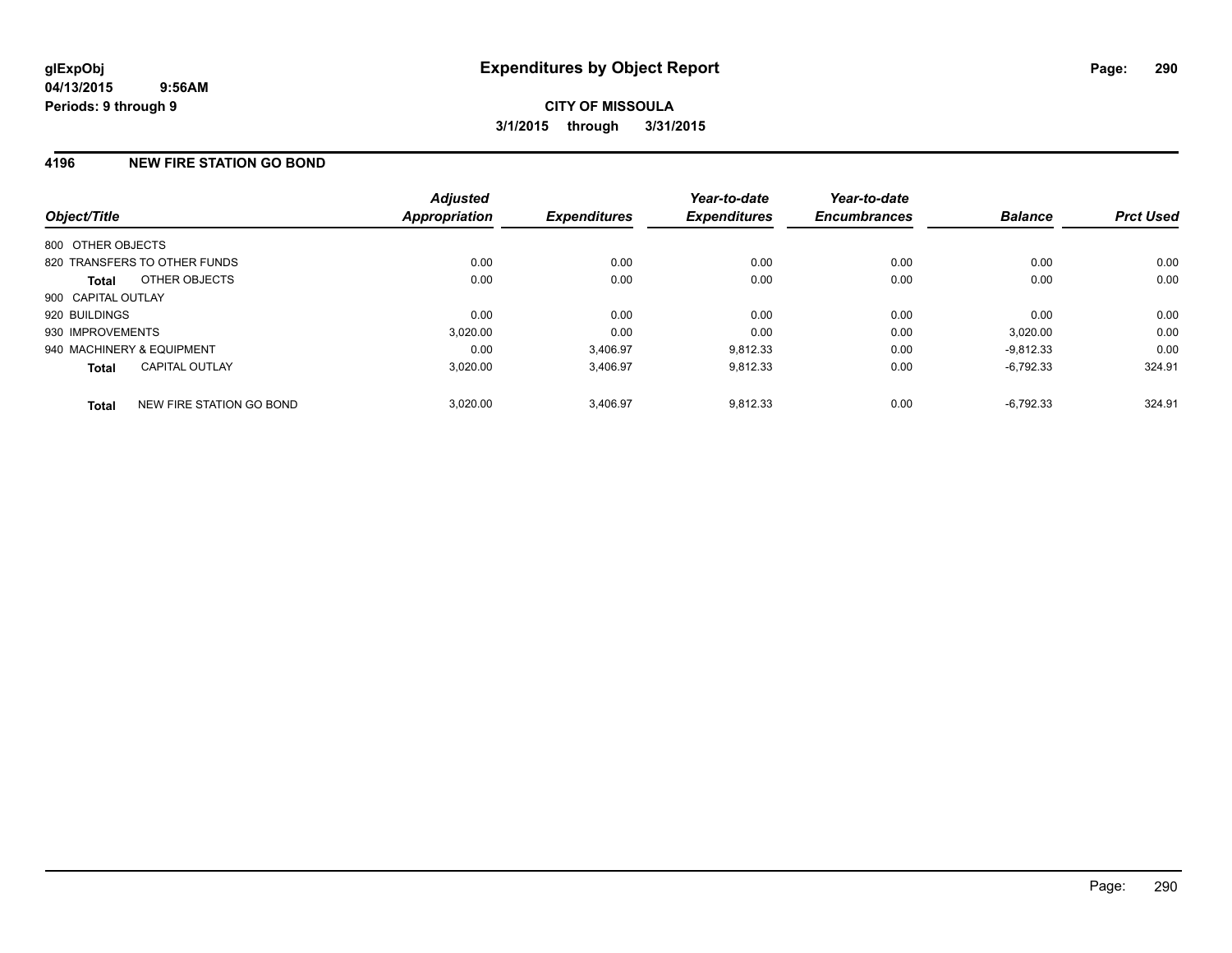### **4450 S/C CONSTRUCTION FUND FOR FY06**

| Object/Title                                   | <b>Adjusted</b><br>Appropriation | <b>Expenditures</b> | Year-to-date<br><b>Expenditures</b> | Year-to-date<br><b>Encumbrances</b> | <b>Balance</b> | <b>Prct Used</b> |
|------------------------------------------------|----------------------------------|---------------------|-------------------------------------|-------------------------------------|----------------|------------------|
| 800 OTHER OBJECTS                              |                                  |                     |                                     |                                     |                |                  |
| 820 TRANSFERS TO OTHER FUNDS                   | 0.00                             | 0.00                | 0.00                                | 0.00                                | 0.00           | 0.00             |
| OTHER OBJECTS<br><b>Total</b>                  | 0.00                             | 0.00                | 0.00                                | 0.00                                | 0.00           | 0.00             |
| PUBLIC WORKS ADMIN/ENGINEERING<br><b>Total</b> | 0.00                             | 0.00                | 0.00                                | 0.00                                | 0.00           | 0.00             |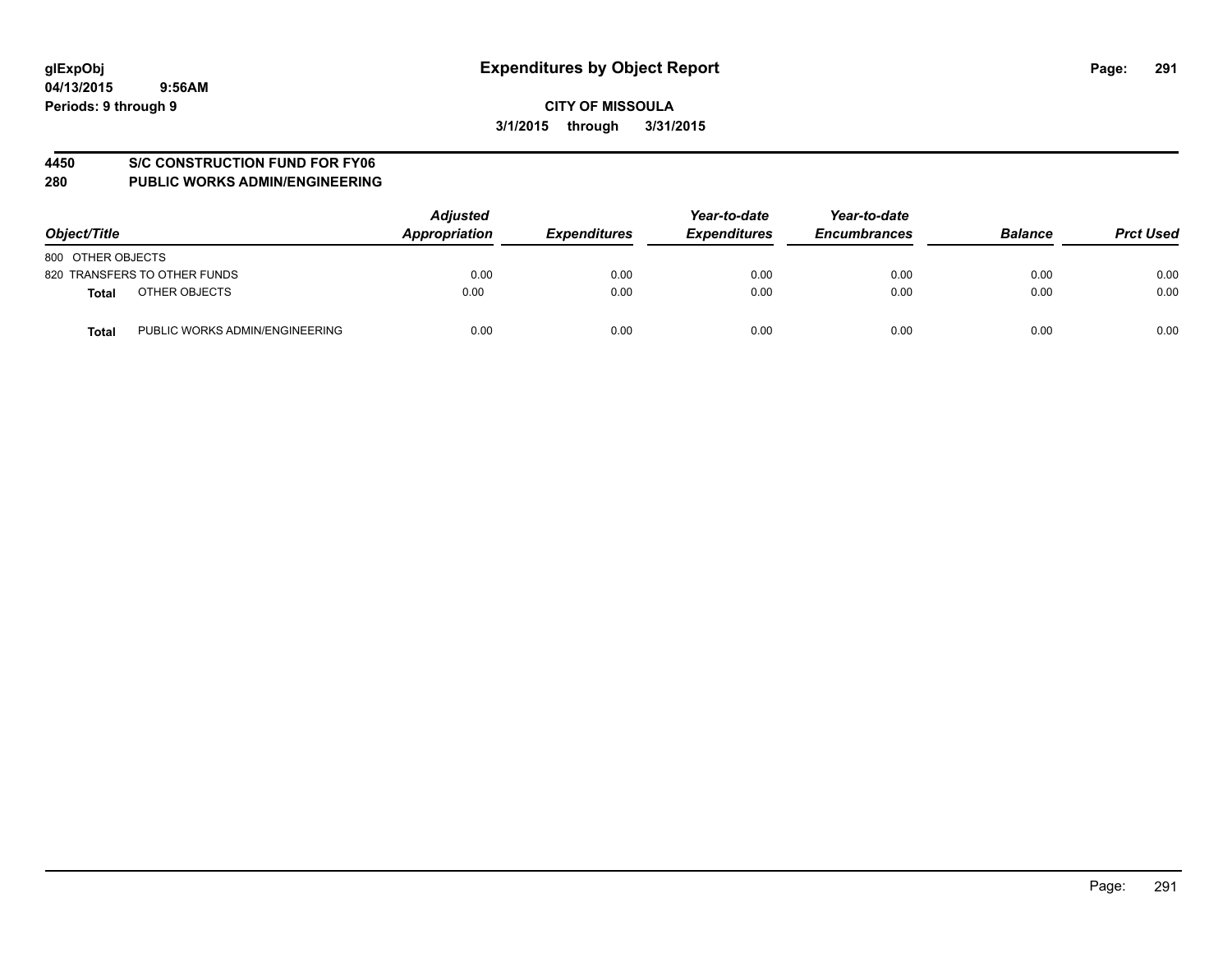# **glExpObj Expenditures by Object Report Page: 292**

**04/13/2015 9:56AM Periods: 9 through 9**

**CITY OF MISSOULA 3/1/2015 through 3/31/2015**

# **4450 S/C CONSTRUCTION FUND FOR FY06**

| Object/Title                            | <b>Adjusted</b><br>Appropriation | <b>Expenditures</b> | Year-to-date<br><b>Expenditures</b> | Year-to-date<br><b>Encumbrances</b> | <b>Balance</b> | <b>Prct Used</b> |
|-----------------------------------------|----------------------------------|---------------------|-------------------------------------|-------------------------------------|----------------|------------------|
| 800 OTHER OBJECTS                       |                                  |                     |                                     |                                     |                |                  |
| 820 TRANSFERS TO OTHER FUNDS            | 0.00                             | 0.00                | 0.00                                | 0.00                                | 0.00           | 0.00             |
| OTHER OBJECTS<br><b>Total</b>           | 0.00                             | 0.00                | 0.00                                | 0.00                                | 0.00           | 0.00             |
| S/C CONSTRUCTION FUND FOR FY06<br>Total | 0.00                             | 0.00                | 0.00                                | 0.00                                | 0.00           | 0.00             |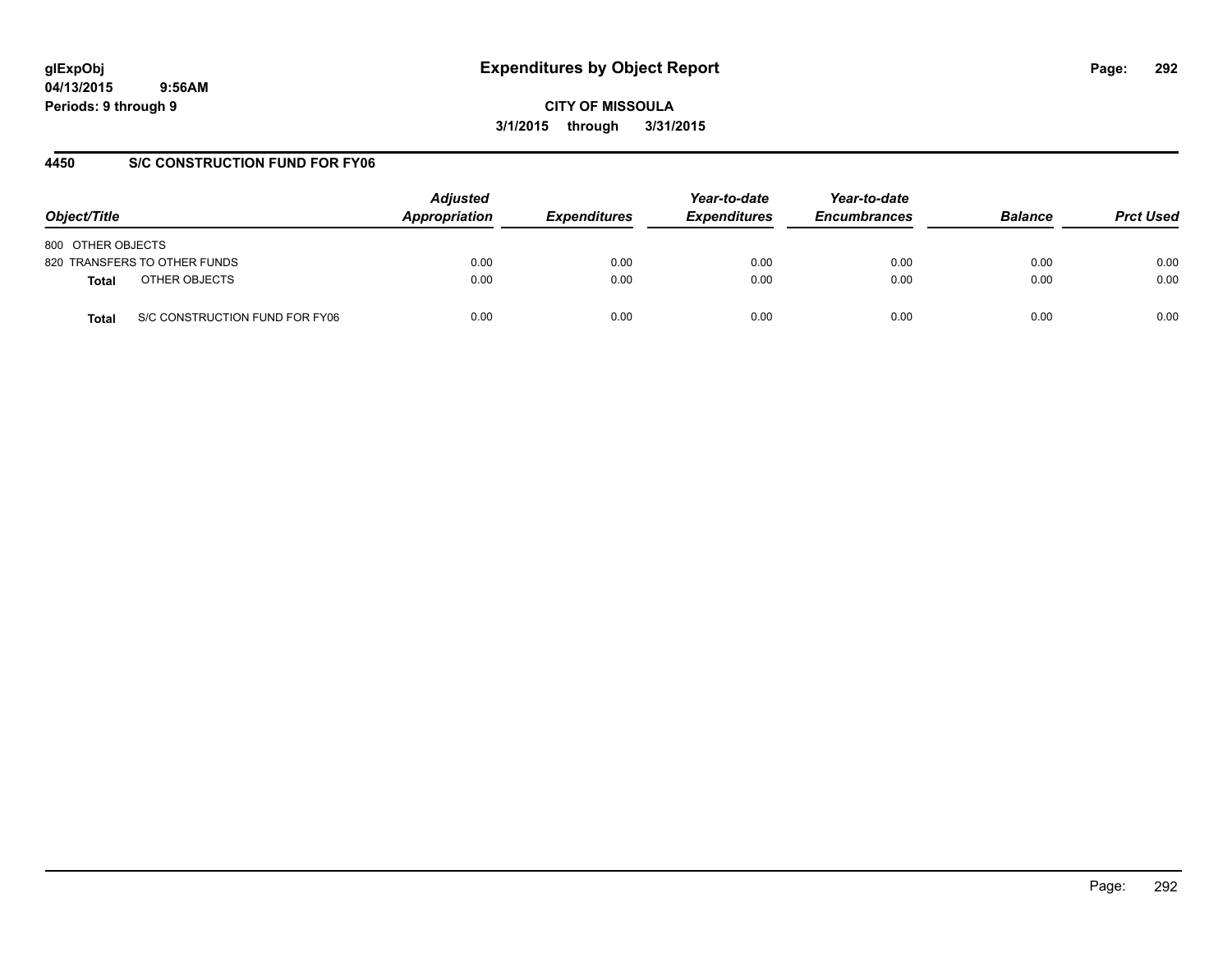#### **4451 FY07 S/C BOND FUND**

| Object/Title                                   | <b>Adjusted</b><br>Appropriation | <b>Expenditures</b> | Year-to-date<br><b>Expenditures</b> | Year-to-date<br><b>Encumbrances</b> | <b>Balance</b> | <b>Prct Used</b> |
|------------------------------------------------|----------------------------------|---------------------|-------------------------------------|-------------------------------------|----------------|------------------|
| 800 OTHER OBJECTS                              |                                  |                     |                                     |                                     |                |                  |
| 820 TRANSFERS TO OTHER FUNDS                   | 0.00                             | 0.00                | 0.00                                | 0.00                                | 0.00           | 0.00             |
| OTHER OBJECTS<br><b>Total</b>                  | 0.00                             | 0.00                | 0.00                                | 0.00                                | 0.00           | 0.00             |
| PUBLIC WORKS ADMIN/ENGINEERING<br><b>Total</b> | 0.00                             | 0.00                | 0.00                                | 0.00                                | 0.00           | 0.00             |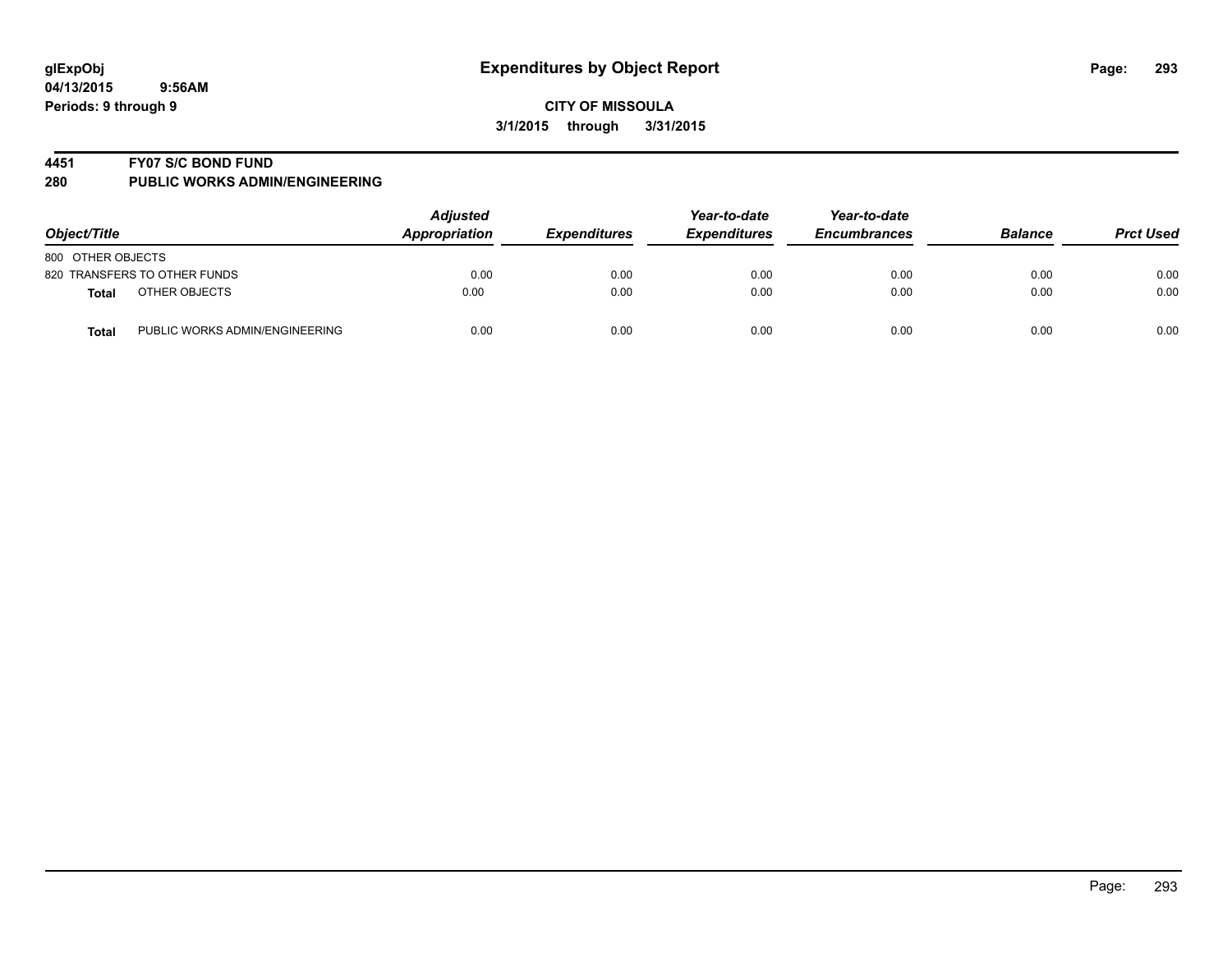**CITY OF MISSOULA 3/1/2015 through 3/31/2015**

# **4451 FY07 S/C BOND FUND**

| Object/Title                       | <b>Adjusted</b><br>Appropriation | <b>Expenditures</b> | Year-to-date<br><b>Expenditures</b> | Year-to-date<br><b>Encumbrances</b> | <b>Balance</b> | <b>Prct Used</b> |
|------------------------------------|----------------------------------|---------------------|-------------------------------------|-------------------------------------|----------------|------------------|
| 800 OTHER OBJECTS                  |                                  |                     |                                     |                                     |                |                  |
| 820 TRANSFERS TO OTHER FUNDS       | 0.00                             | 0.00                | 0.00                                | 0.00                                | 0.00           | 0.00             |
| OTHER OBJECTS<br>Total             | 0.00                             | 0.00                | 0.00                                | 0.00                                | 0.00           | 0.00             |
| FY07 S/C BOND FUND<br><b>Total</b> | 0.00                             | 0.00                | 0.00                                | 0.00                                | 0.00           | 0.00             |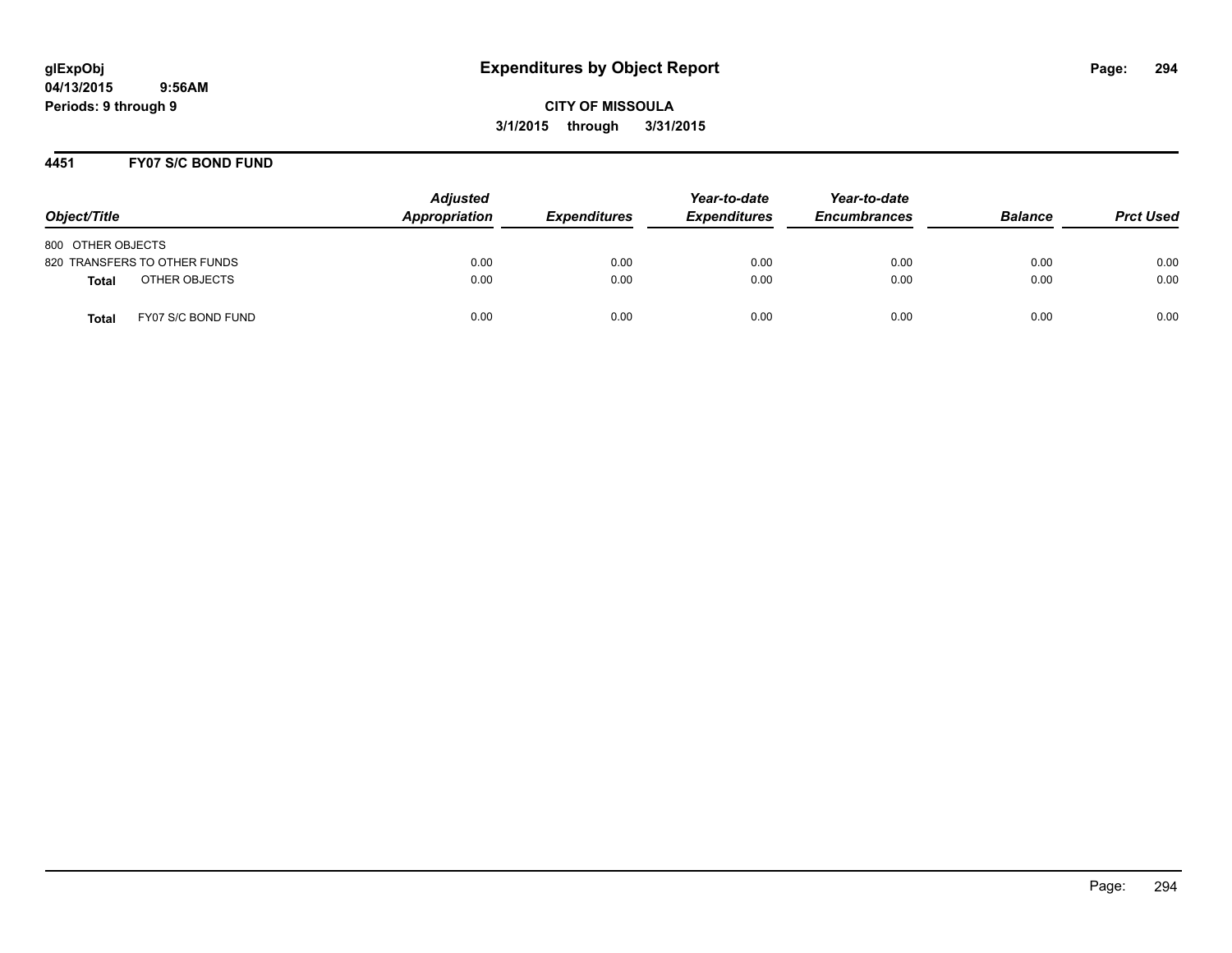# **CITY OF MISSOULA 3/1/2015 through 3/31/2015**

# **4452 S/C CONSTRUCTION FUND FOR FY 08 BOND SAL**

| Object/Title                            | <b>Adjusted</b><br>Appropriation | <b>Expenditures</b> | Year-to-date<br><b>Expenditures</b> | Year-to-date<br><b>Encumbrances</b> | <b>Balance</b> | <b>Prct Used</b> |
|-----------------------------------------|----------------------------------|---------------------|-------------------------------------|-------------------------------------|----------------|------------------|
| 900 CAPITAL OUTLAY                      |                                  |                     |                                     |                                     |                |                  |
| 930 IMPROVEMENTS                        | 0.00                             | 0.00                | 0.00                                | 0.00                                | 0.00           | 0.00             |
| <b>CAPITAL OUTLAY</b><br>Total          | 0.00                             | 0.00                | 0.00                                | 0.00                                | 0.00           | 0.00             |
| PUBLIC WORKS ADMIN/ENGINEERING<br>Total | 0.00                             | 0.00                | 0.00                                | 0.00                                | 0.00           | 0.00             |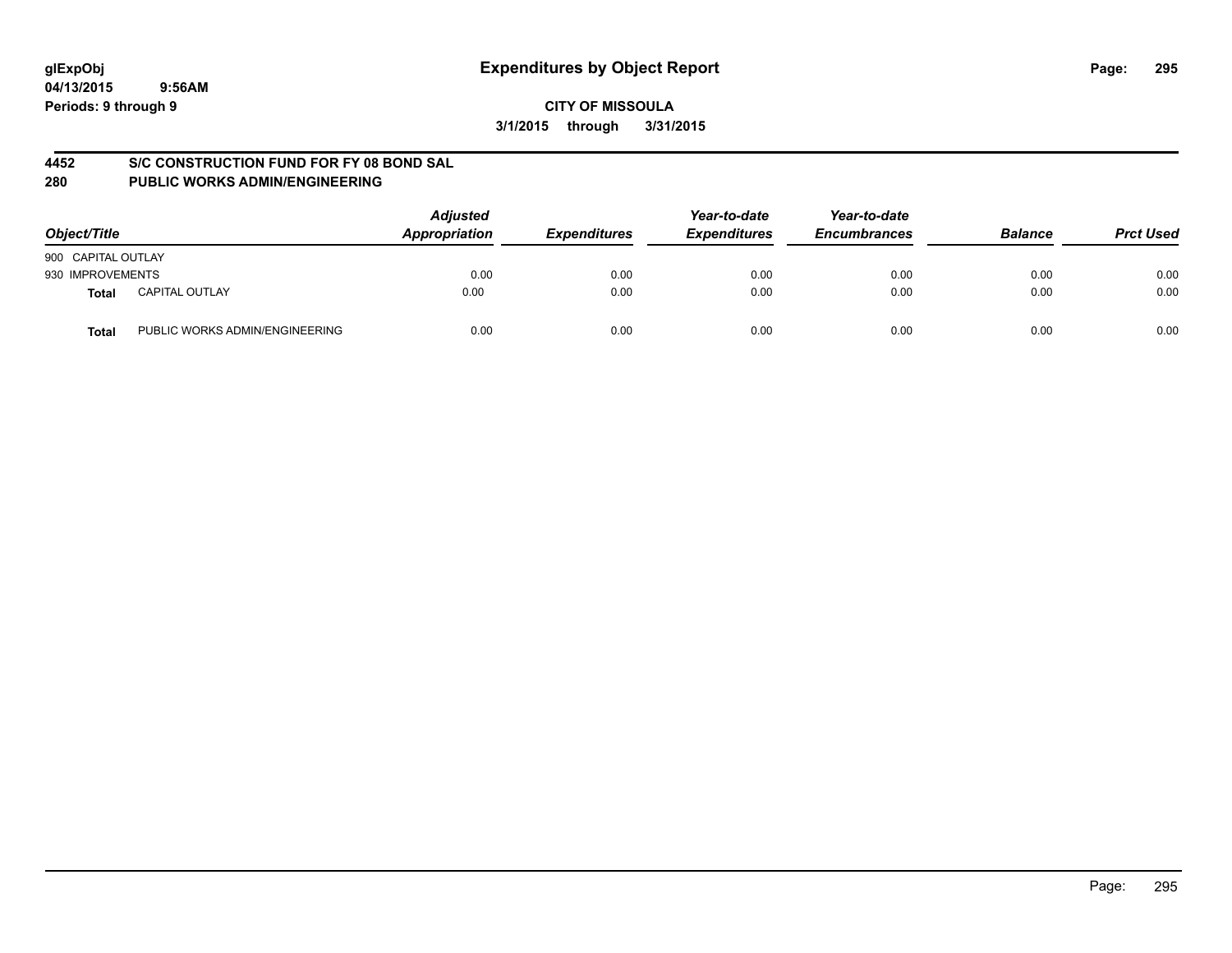# **glExpObj Expenditures by Object Report Page: 296**

**04/13/2015 9:56AM Periods: 9 through 9**

**CITY OF MISSOULA 3/1/2015 through 3/31/2015**

# **4452 S/C CONSTRUCTION FUND FOR FY 08 BOND SAL**

| Object/Title       |                                    | <b>Adjusted</b><br>Appropriation | <b>Expenditures</b> | Year-to-date<br><b>Expenditures</b> | Year-to-date<br><b>Encumbrances</b> | <b>Balance</b> | <b>Prct Used</b> |
|--------------------|------------------------------------|----------------------------------|---------------------|-------------------------------------|-------------------------------------|----------------|------------------|
| 900 CAPITAL OUTLAY |                                    |                                  |                     |                                     |                                     |                |                  |
| 930 IMPROVEMENTS   |                                    | 0.00                             | 0.00                | 0.00                                | 0.00                                | 0.00           | 0.00             |
| <b>Total</b>       | <b>CAPITAL OUTLAY</b>              | 0.00                             | 0.00                | 0.00                                | 0.00                                | 0.00           | 0.00             |
| Total              | S/C CONSTRUCTION FUND FOR FY 08 BO | 0.00                             | 0.00                | 0.00                                | 0.00                                | 0.00           | 0.00             |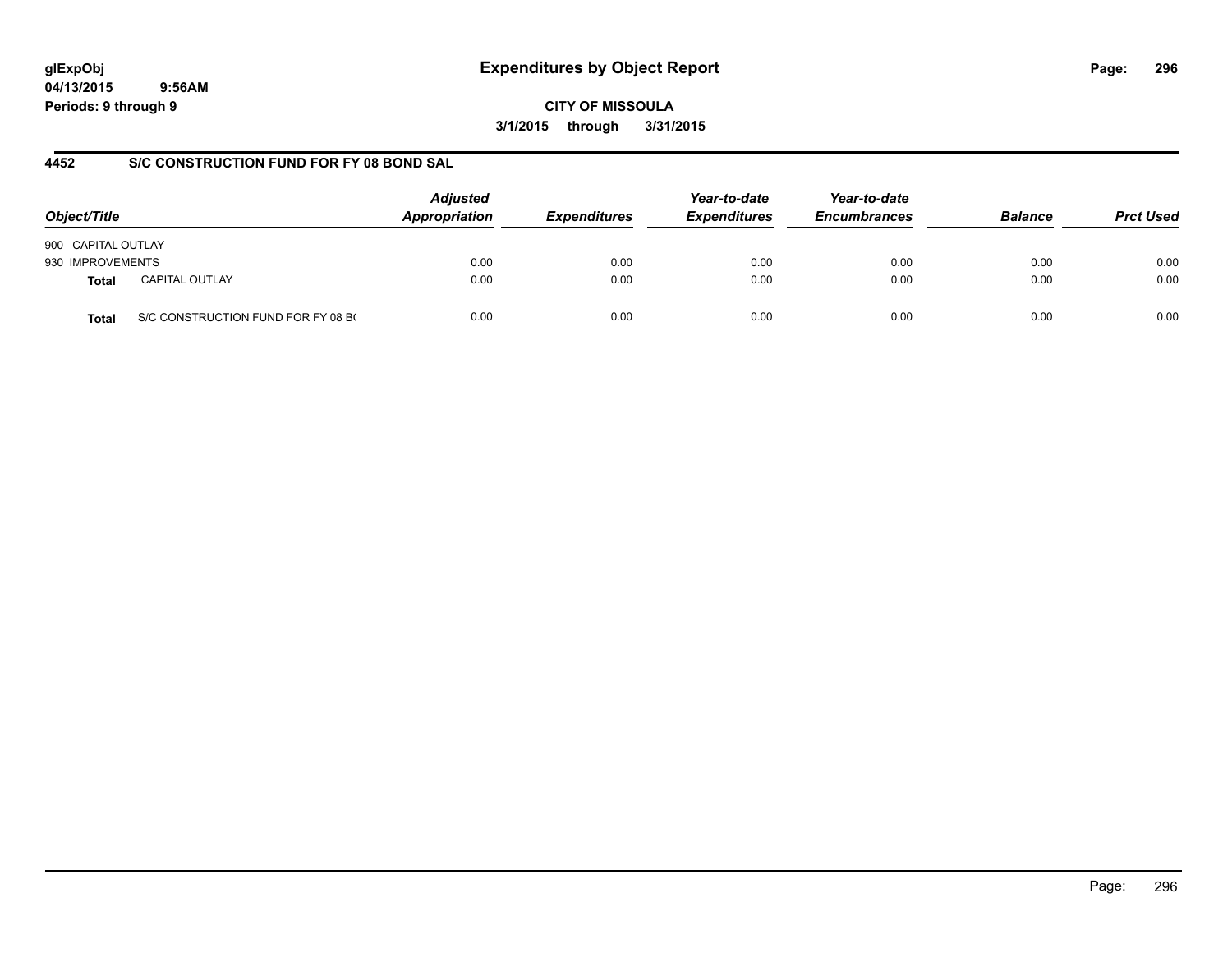#### **4453 S/C CONSTRUCTION FUND FY09 BOND**

| Object/Title       |                                | <b>Adjusted</b><br>Appropriation | <b>Expenditures</b> | Year-to-date<br><b>Expenditures</b> | Year-to-date<br><b>Encumbrances</b> | <b>Balance</b> | <b>Prct Used</b> |
|--------------------|--------------------------------|----------------------------------|---------------------|-------------------------------------|-------------------------------------|----------------|------------------|
| 800 OTHER OBJECTS  |                                |                                  |                     |                                     |                                     |                |                  |
|                    | 820 TRANSFERS TO OTHER FUNDS   | 0.00                             | 0.00                | 0.00                                | 0.00                                | 0.00           | 0.00             |
| <b>Total</b>       | OTHER OBJECTS                  | 0.00                             | 0.00                | 0.00                                | 0.00                                | 0.00           | 0.00             |
| 900 CAPITAL OUTLAY |                                |                                  |                     |                                     |                                     |                |                  |
| 930 IMPROVEMENTS   |                                | 0.00                             | 0.00                | 0.00                                | 0.00                                | 0.00           | 0.00             |
| <b>Total</b>       | <b>CAPITAL OUTLAY</b>          | 0.00                             | 0.00                | 0.00                                | 0.00                                | 0.00           | 0.00             |
| <b>Total</b>       | PUBLIC WORKS ADMIN/ENGINEERING | 0.00                             | 0.00                | 0.00                                | 0.00                                | 0.00           | 0.00             |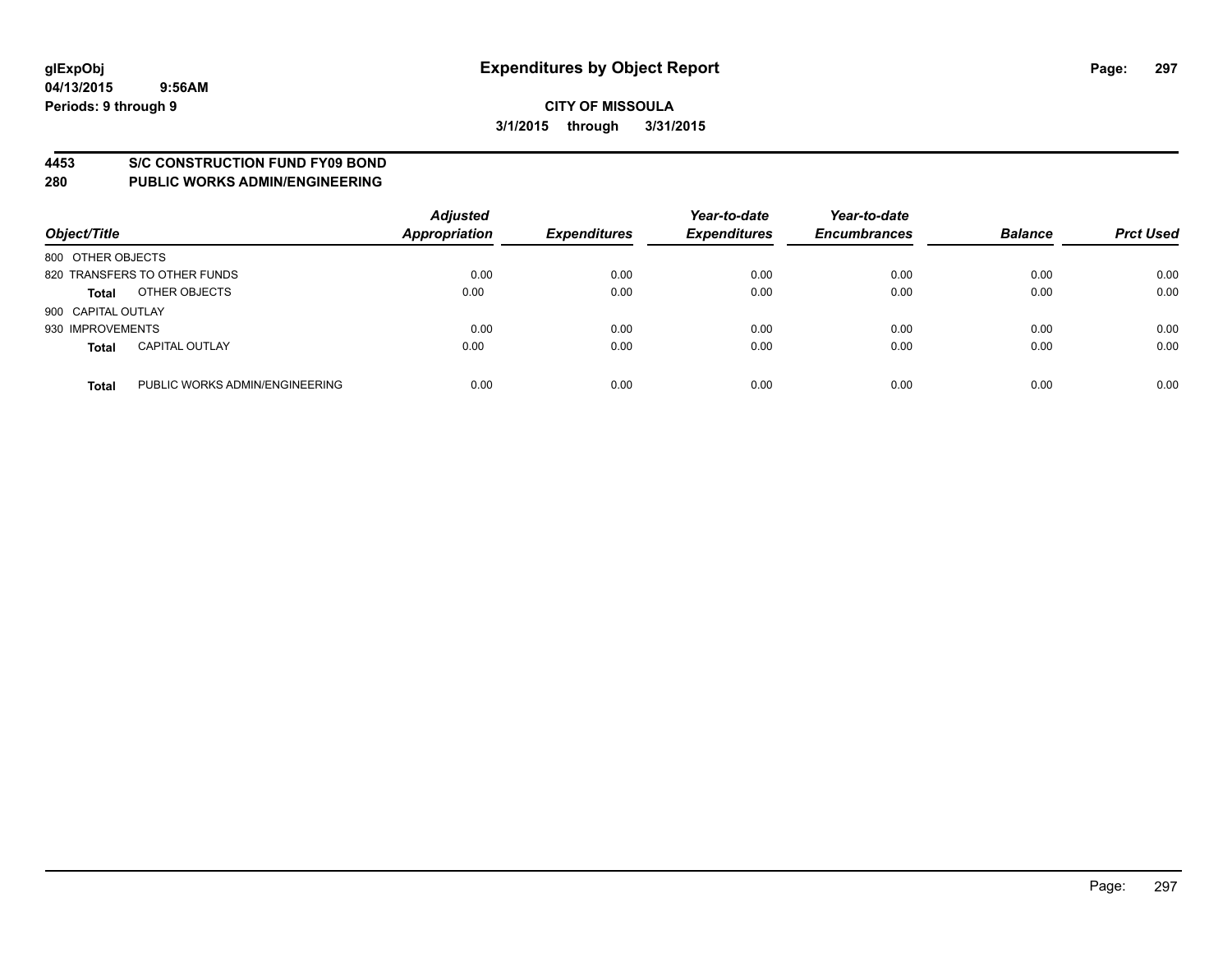## **4453 S/C CONSTRUCTION FUND FY09 BOND**

| Object/Title      |                      | <b>Adjusted</b><br>Appropriation | <b>Expenditures</b> | Year-to-date<br><b>Expenditures</b> | Year-to-date<br><b>Encumbrances</b> | <b>Balance</b> | <b>Prct Used</b> |
|-------------------|----------------------|----------------------------------|---------------------|-------------------------------------|-------------------------------------|----------------|------------------|
| 500 FIXED CHARGES |                      |                                  |                     |                                     |                                     |                |                  |
| 500 FIXED CHARGES |                      | 0.00                             | 0.00                | 0.00                                | 0.00                                | 0.00           | 0.00             |
| <b>Total</b>      | <b>FIXED CHARGES</b> | 0.00                             | 0.00                | 0.00                                | 0.00                                | 0.00           | 0.00             |
| Total             | NON-DEPARTMENTAL     | 0.00                             | 0.00                | 0.00                                | 0.00                                | 0.00           | 0.00             |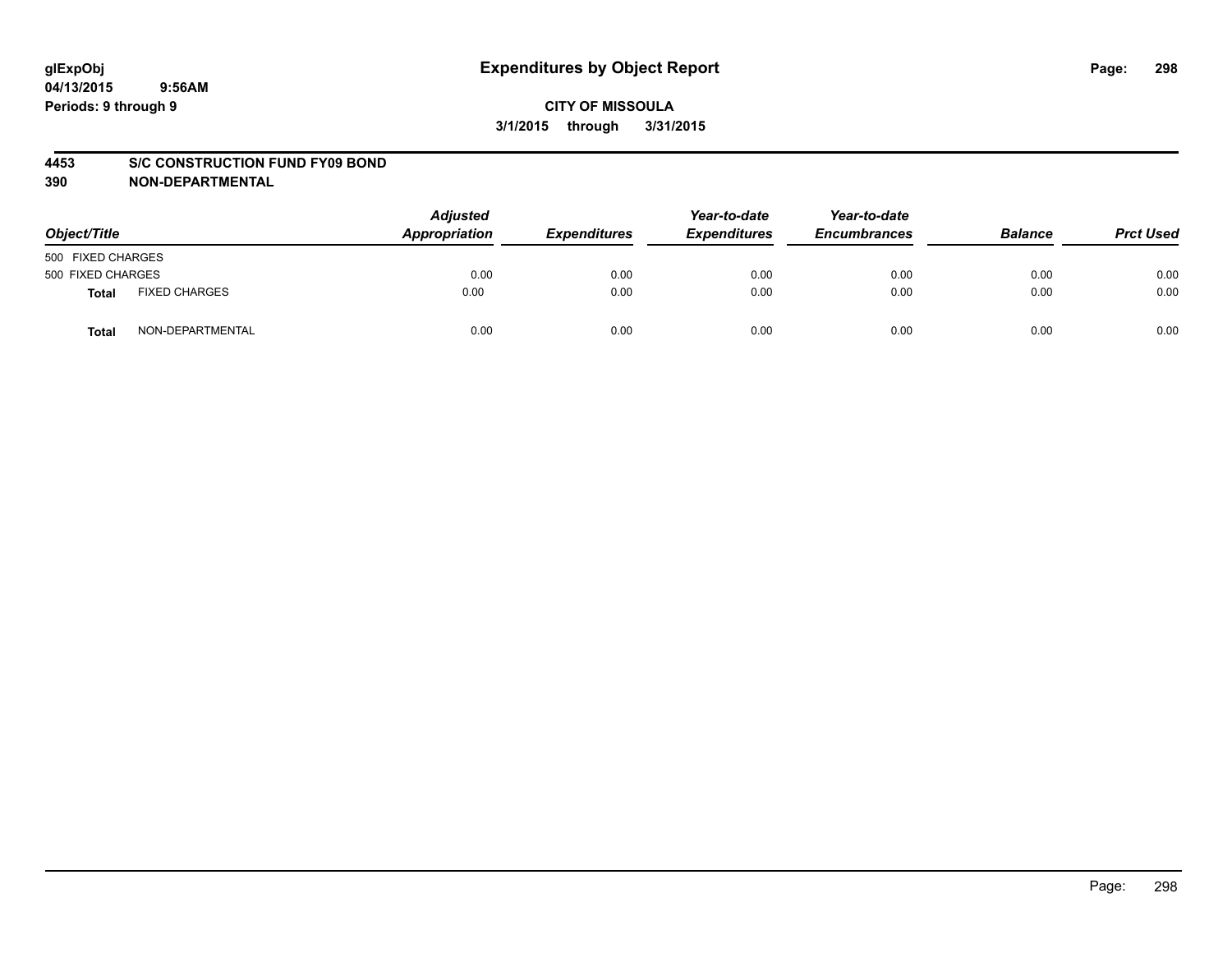**CITY OF MISSOULA 3/1/2015 through 3/31/2015**

# **4453 S/C CONSTRUCTION FUND FY09 BOND**

| Object/Title       |                                 | <b>Adjusted</b><br><b>Appropriation</b> | <b>Expenditures</b> | Year-to-date<br><b>Expenditures</b> | Year-to-date<br><b>Encumbrances</b> | <b>Balance</b> | <b>Prct Used</b> |
|--------------------|---------------------------------|-----------------------------------------|---------------------|-------------------------------------|-------------------------------------|----------------|------------------|
| 500 FIXED CHARGES  |                                 |                                         |                     |                                     |                                     |                |                  |
| 500 FIXED CHARGES  |                                 | 0.00                                    | 0.00                | 0.00                                | 0.00                                | 0.00           | 0.00             |
| <b>Total</b>       | <b>FIXED CHARGES</b>            | 0.00                                    | 0.00                | 0.00                                | 0.00                                | 0.00           | 0.00             |
| 800 OTHER OBJECTS  |                                 |                                         |                     |                                     |                                     |                |                  |
|                    | 820 TRANSFERS TO OTHER FUNDS    | 0.00                                    | 0.00                | 0.00                                | 0.00                                | 0.00           | 0.00             |
| <b>Total</b>       | OTHER OBJECTS                   | 0.00                                    | 0.00                | 0.00                                | 0.00                                | 0.00           | 0.00             |
| 900 CAPITAL OUTLAY |                                 |                                         |                     |                                     |                                     |                |                  |
| 930 IMPROVEMENTS   |                                 | 0.00                                    | 0.00                | 0.00                                | 0.00                                | 0.00           | 0.00             |
| <b>Total</b>       | <b>CAPITAL OUTLAY</b>           | 0.00                                    | 0.00                | 0.00                                | 0.00                                | 0.00           | 0.00             |
| <b>Total</b>       | S/C CONSTRUCTION FUND FY09 BOND | 0.00                                    | 0.00                | 0.00                                | 0.00                                | 0.00           | 0.00             |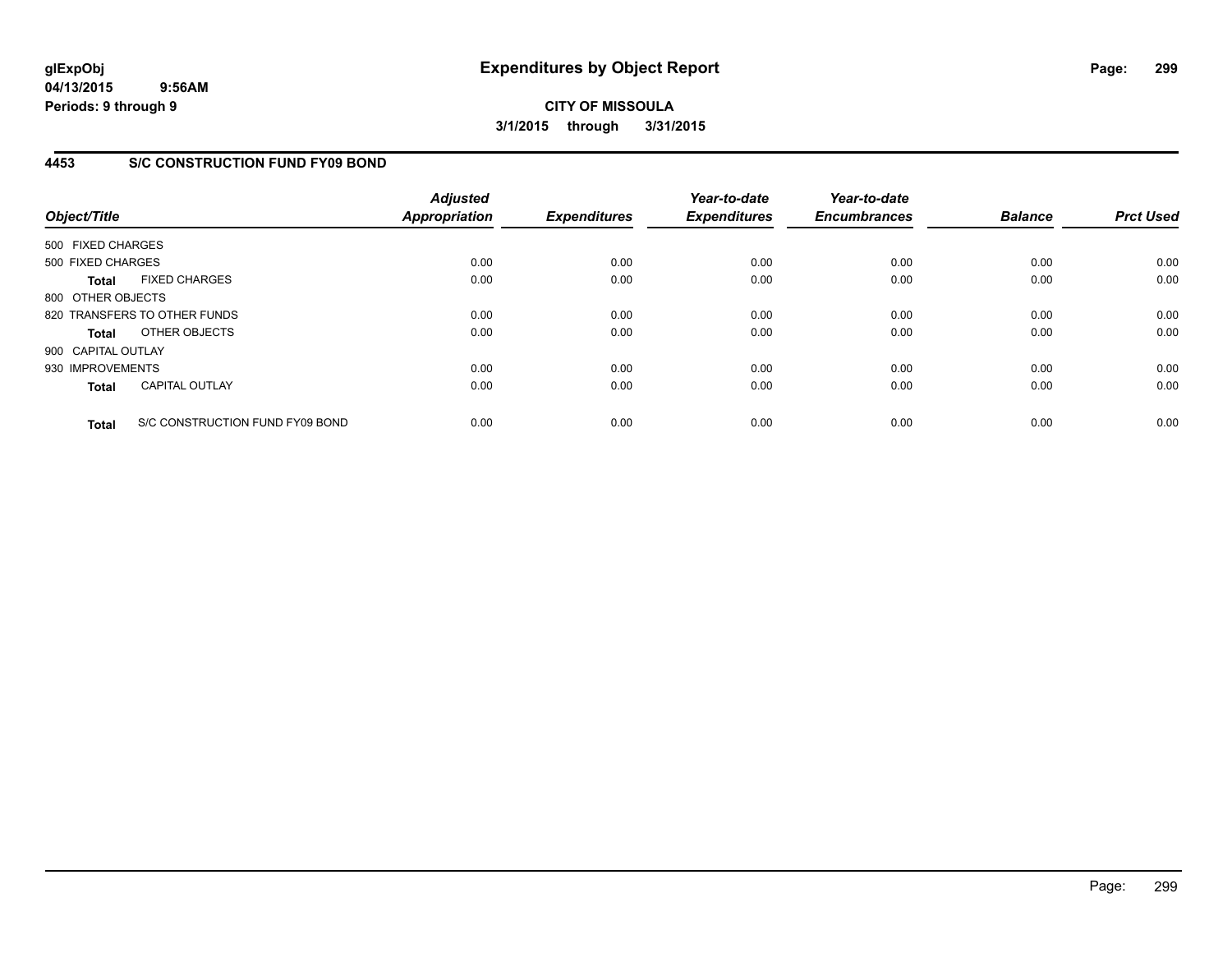# **4454 S/C CONSTRUCTION FUND FOR FY10**

| Object/Title                            | <b>Adjusted</b><br>Appropriation | <b>Expenditures</b> | Year-to-date<br><b>Expenditures</b> | Year-to-date<br><b>Encumbrances</b> | <b>Balance</b> | <b>Prct Used</b> |
|-----------------------------------------|----------------------------------|---------------------|-------------------------------------|-------------------------------------|----------------|------------------|
| 900 CAPITAL OUTLAY                      |                                  |                     |                                     |                                     |                |                  |
| 930 IMPROVEMENTS                        | 0.00                             | 0.00                | 0.00                                | 0.00                                | 0.00           | 0.00             |
| <b>CAPITAL OUTLAY</b><br>Total          | 0.00                             | 0.00                | 0.00                                | 0.00                                | 0.00           | 0.00             |
| PUBLIC WORKS ADMIN/ENGINEERING<br>Total | 0.00                             | 0.00                | 0.00                                | 0.00                                | 0.00           | 0.00             |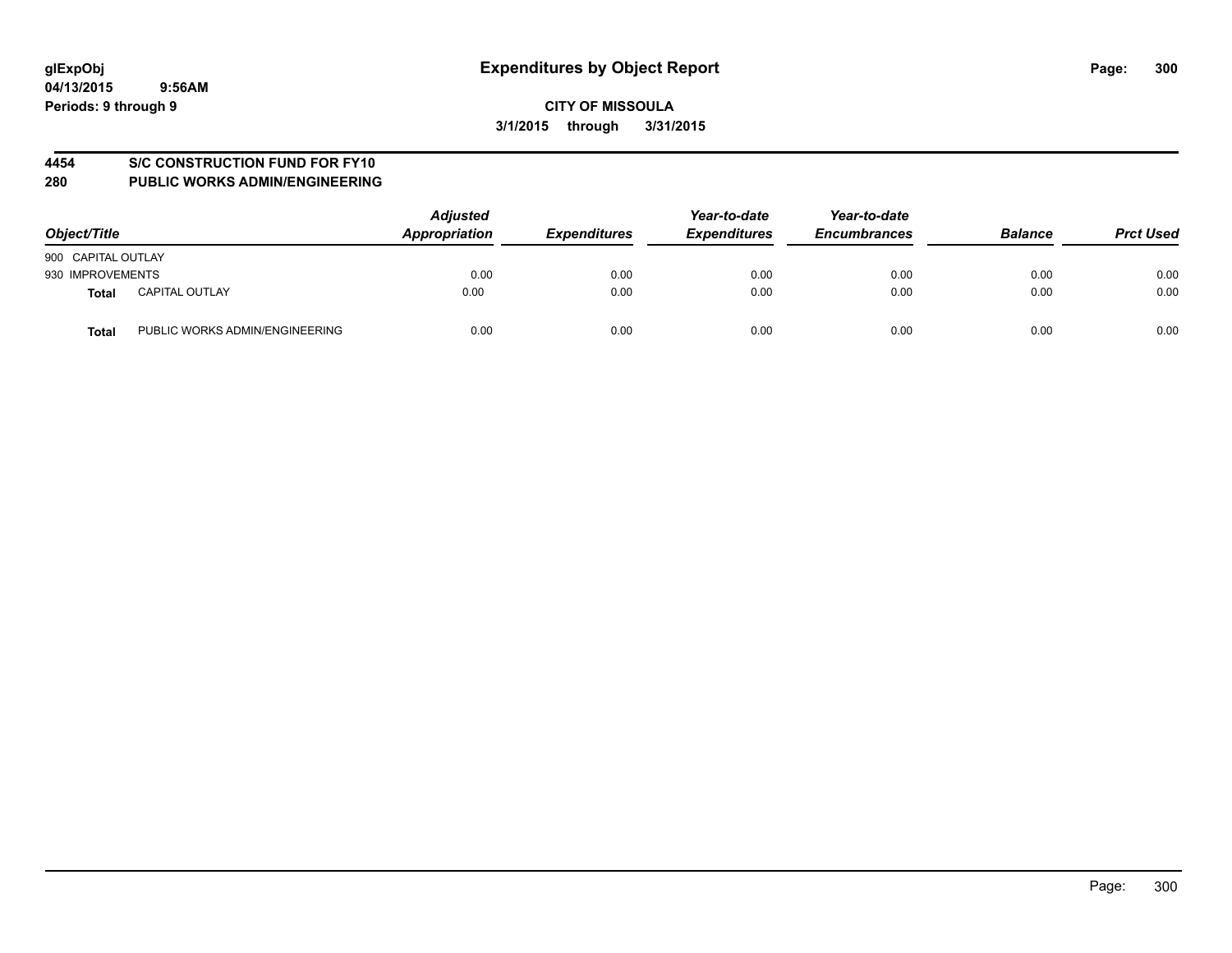# **glExpObj Expenditures by Object Report Page: 301**

**04/13/2015 9:56AM Periods: 9 through 9**

**CITY OF MISSOULA 3/1/2015 through 3/31/2015**

# **4454 S/C CONSTRUCTION FUND FOR FY10**

| Object/Title       |                                | <b>Adjusted</b><br>Appropriation | <b>Expenditures</b> | Year-to-date<br><b>Expenditures</b> | Year-to-date<br><b>Encumbrances</b> | <b>Balance</b> | <b>Prct Used</b> |
|--------------------|--------------------------------|----------------------------------|---------------------|-------------------------------------|-------------------------------------|----------------|------------------|
| 900 CAPITAL OUTLAY |                                |                                  |                     |                                     |                                     |                |                  |
| 930 IMPROVEMENTS   |                                | 0.00                             | 0.00                | 0.00                                | 0.00                                | 0.00           | 0.00             |
| Total              | <b>CAPITAL OUTLAY</b>          | 0.00                             | 0.00                | 0.00                                | 0.00                                | 0.00           | 0.00             |
| Total              | S/C CONSTRUCTION FUND FOR FY10 | 0.00                             | 0.00                | 0.00                                | 0.00                                | 0.00           | 0.00             |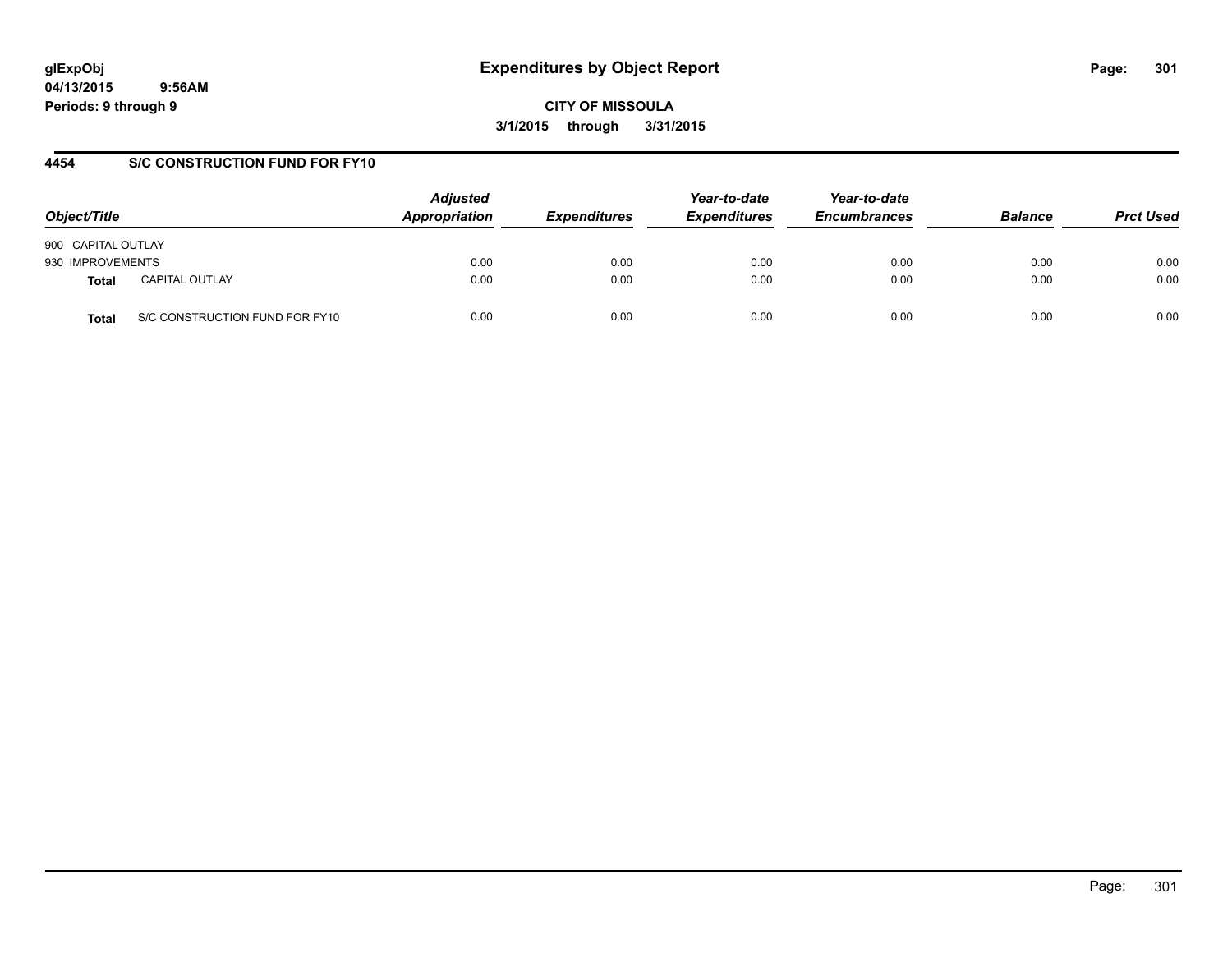#### **4455 FY11 S/C CONSTRUCTION FUND**

| Object/Title                           | <b>Adjusted</b><br>Appropriation | <b>Expenditures</b> | Year-to-date<br><b>Expenditures</b> | Year-to-date<br><b>Encumbrances</b> | <b>Balance</b> | <b>Prct Used</b> |
|----------------------------------------|----------------------------------|---------------------|-------------------------------------|-------------------------------------|----------------|------------------|
| 900 CAPITAL OUTLAY                     |                                  |                     |                                     |                                     |                |                  |
| 930 IMPROVEMENTS                       | 0.00                             | 0.00                | 0.00                                | 0.00                                | 0.00           | 0.00             |
| <b>CAPITAL OUTLAY</b><br><b>Total</b>  | 0.00                             | 0.00                | 0.00                                | 0.00                                | 0.00           | 0.00             |
| PUBLIC WORKS ADMIN/ENGINEERING<br>Tota | 0.00                             | 0.00                | 0.00                                | 0.00                                | 0.00           | 0.00             |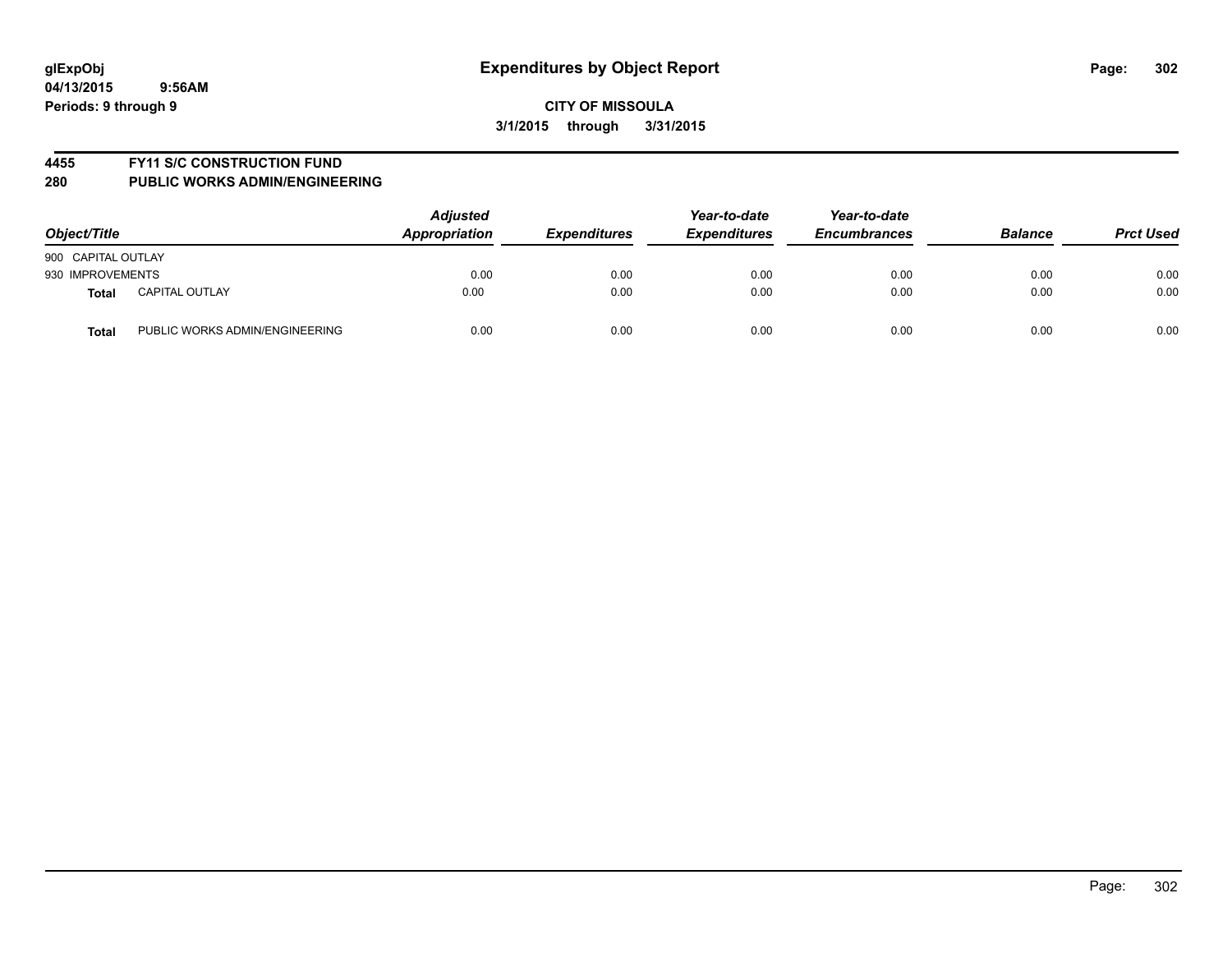**CITY OF MISSOULA 3/1/2015 through 3/31/2015**

# **4455 FY11 S/C CONSTRUCTION FUND**

| Object/Title                          | <b>Adjusted</b><br>Appropriation | <b>Expenditures</b> | Year-to-date<br><b>Expenditures</b> | Year-to-date<br><b>Encumbrances</b> | <b>Balance</b> | <b>Prct Used</b> |
|---------------------------------------|----------------------------------|---------------------|-------------------------------------|-------------------------------------|----------------|------------------|
| 900 CAPITAL OUTLAY                    |                                  |                     |                                     |                                     |                |                  |
| 930 IMPROVEMENTS                      | 0.00                             | 0.00                | 0.00                                | 0.00                                | 0.00           | 0.00             |
| <b>CAPITAL OUTLAY</b><br><b>Total</b> | 0.00                             | 0.00                | 0.00                                | 0.00                                | 0.00           | 0.00             |
| FY11 S/C CONSTRUCTION FUND<br>Total   | 0.00                             | 0.00                | 0.00                                | 0.00                                | 0.00           | 0.00             |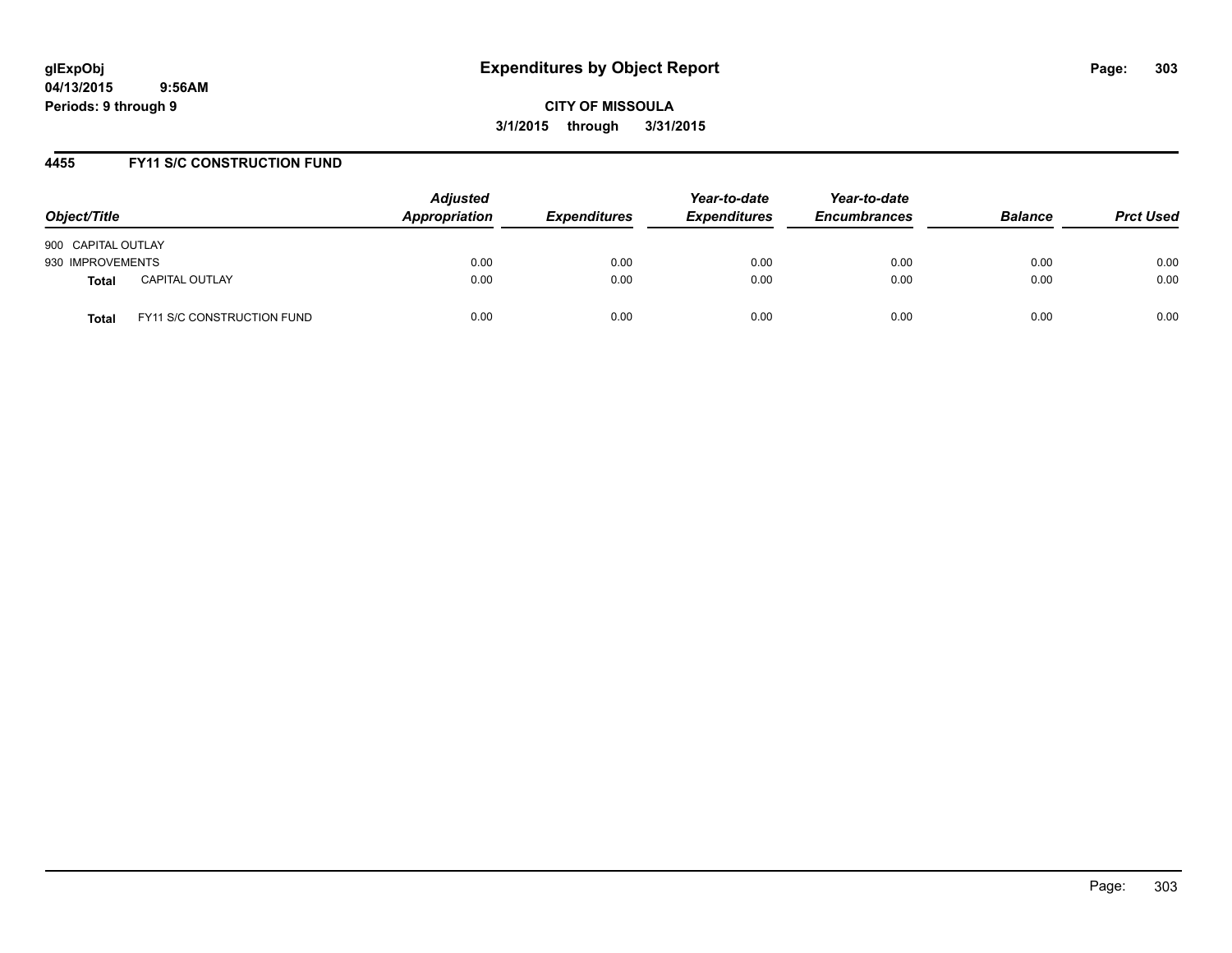#### **4456 FY12 S/C CONSTRUCTION FUND**

| Object/Title                          |                                | <b>Adjusted</b><br><b>Appropriation</b> | <b>Expenditures</b> | Year-to-date<br><b>Expenditures</b> | Year-to-date<br><b>Encumbrances</b> | <b>Balance</b> | <b>Prct Used</b> |
|---------------------------------------|--------------------------------|-----------------------------------------|---------------------|-------------------------------------|-------------------------------------|----------------|------------------|
| 800 OTHER OBJECTS                     |                                |                                         |                     |                                     |                                     |                |                  |
| 820 TRANSFERS TO OTHER FUNDS          |                                | 0.00                                    | 0.00                | 0.00                                | 0.00                                | 0.00           | 0.00             |
| OTHER OBJECTS<br><b>Total</b>         |                                | 0.00                                    | 0.00                | 0.00                                | 0.00                                | 0.00           | 0.00             |
| 900 CAPITAL OUTLAY                    |                                |                                         |                     |                                     |                                     |                |                  |
| 930 IMPROVEMENTS                      |                                | 0.00                                    | 0.00                | 0.00                                | 0.00                                | 0.00           | 0.00             |
| <b>CAPITAL OUTLAY</b><br><b>Total</b> |                                | 0.00                                    | 0.00                | 0.00                                | 0.00                                | 0.00           | 0.00             |
| <b>Total</b>                          | PUBLIC WORKS ADMIN/ENGINEERING | 0.00                                    | 0.00                | 0.00                                | 0.00                                | 0.00           | 0.00             |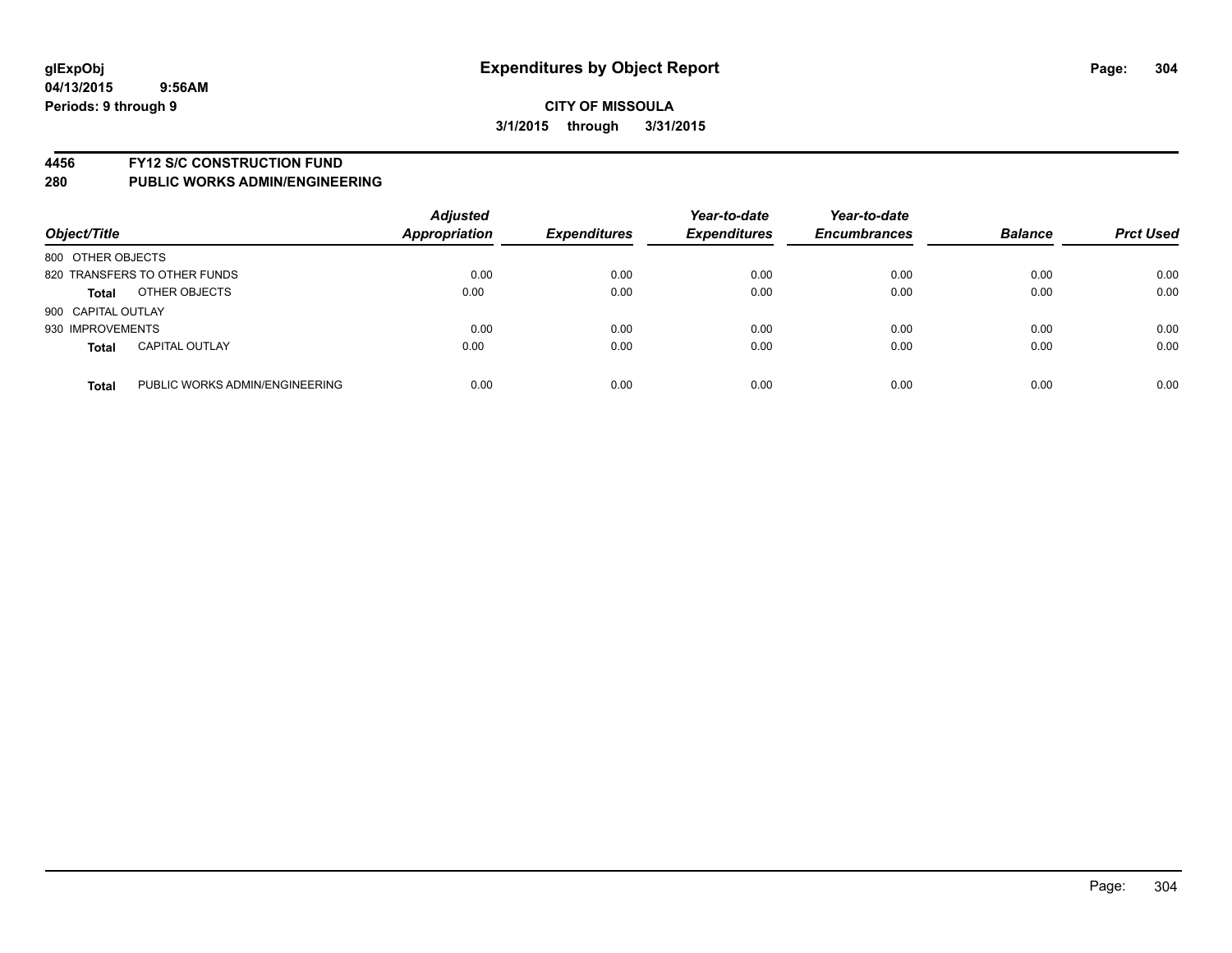# **4456 FY12 S/C CONSTRUCTION FUND**

| Object/Title       |                                   | <b>Adjusted</b><br>Appropriation | <b>Expenditures</b> | Year-to-date<br><b>Expenditures</b> | Year-to-date<br><b>Encumbrances</b> | <b>Balance</b> | <b>Prct Used</b> |
|--------------------|-----------------------------------|----------------------------------|---------------------|-------------------------------------|-------------------------------------|----------------|------------------|
| 800 OTHER OBJECTS  |                                   |                                  |                     |                                     |                                     |                |                  |
|                    | 820 TRANSFERS TO OTHER FUNDS      | 0.00                             | 0.00                | 0.00                                | 0.00                                | 0.00           | 0.00             |
| <b>Total</b>       | OTHER OBJECTS                     | 0.00                             | 0.00                | 0.00                                | 0.00                                | 0.00           | 0.00             |
| 900 CAPITAL OUTLAY |                                   |                                  |                     |                                     |                                     |                |                  |
| 930 IMPROVEMENTS   |                                   | 0.00                             | 0.00                | 0.00                                | 0.00                                | 0.00           | 0.00             |
| <b>Total</b>       | <b>CAPITAL OUTLAY</b>             | 0.00                             | 0.00                | 0.00                                | 0.00                                | 0.00           | 0.00             |
| <b>Total</b>       | <b>FY12 S/C CONSTRUCTION FUND</b> | 0.00                             | 0.00                | 0.00                                | 0.00                                | 0.00           | 0.00             |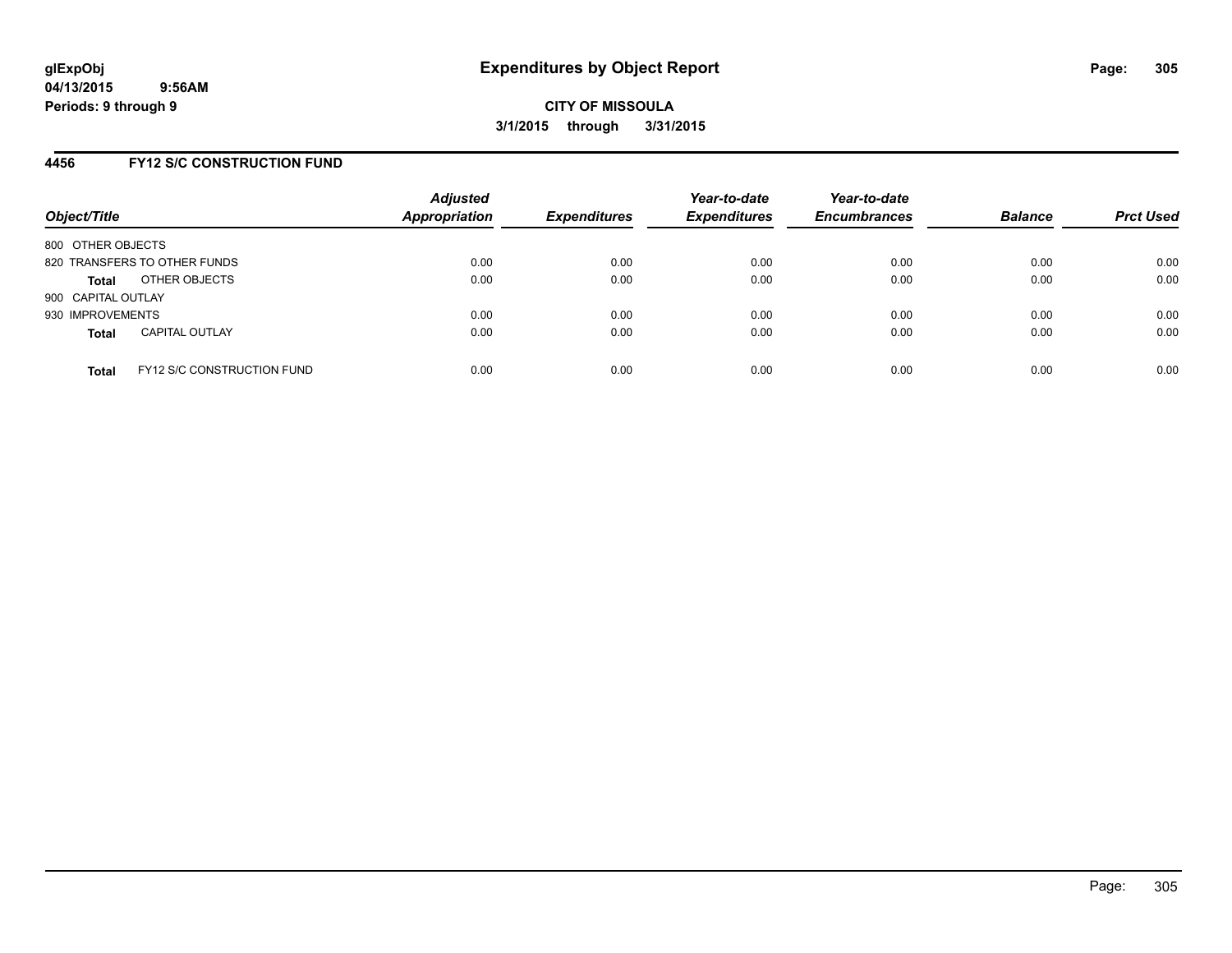# **4457 FY13 SIDEWALK/CURB CONSTRUCTION**

| Object/Title           |                                | <b>Adjusted</b><br>Appropriation | <b>Expenditures</b> | Year-to-date<br><b>Expenditures</b> | Year-to-date<br><b>Encumbrances</b> | <b>Balance</b> | <b>Prct Used</b> |
|------------------------|--------------------------------|----------------------------------|---------------------|-------------------------------------|-------------------------------------|----------------|------------------|
| 300 PURCHASED SERVICES |                                |                                  |                     |                                     |                                     |                |                  |
|                        | 350 PROFESSIONAL SERVICES      | 0.00                             | 0.00                | 0.00                                | 0.00                                | 0.00           | 0.00             |
| <b>Total</b>           | <b>PURCHASED SERVICES</b>      | 0.00                             | 0.00                | 0.00                                | 0.00                                | 0.00           | 0.00             |
| 800 OTHER OBJECTS      |                                |                                  |                     |                                     |                                     |                |                  |
|                        | 820 TRANSFERS TO OTHER FUNDS   | 0.00                             | 0.00                | 0.00                                | 0.00                                | 0.00           | 0.00             |
| Total                  | OTHER OBJECTS                  | 0.00                             | 0.00                | 0.00                                | 0.00                                | 0.00           | 0.00             |
| 900 CAPITAL OUTLAY     |                                |                                  |                     |                                     |                                     |                |                  |
| 930 IMPROVEMENTS       |                                | 0.00                             | 0.00                | 0.00                                | 0.00                                | 0.00           | 0.00             |
| <b>Total</b>           | <b>CAPITAL OUTLAY</b>          | 0.00                             | 0.00                | 0.00                                | 0.00                                | 0.00           | 0.00             |
|                        |                                |                                  |                     |                                     |                                     |                |                  |
| <b>Total</b>           | PUBLIC WORKS ADMIN/ENGINEERING | 0.00                             | 0.00                | 0.00                                | 0.00                                | 0.00           | 0.00             |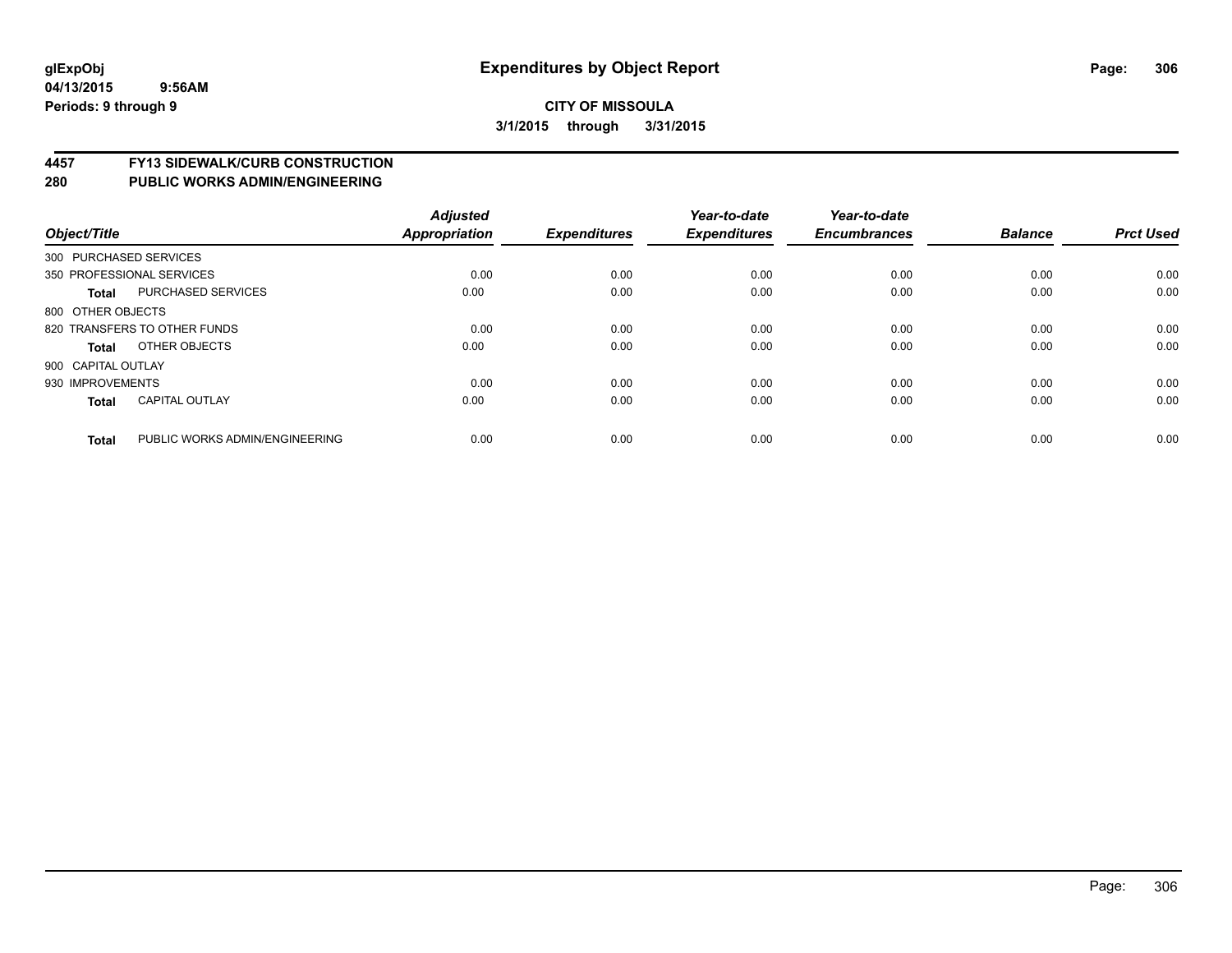# **CITY OF MISSOULA 3/1/2015 through 3/31/2015**

# **4457 FY13 SIDEWALK/CURB CONSTRUCTION**

| Object/Title       |                                        | <b>Adjusted</b><br>Appropriation | <b>Expenditures</b> | Year-to-date<br><b>Expenditures</b> | Year-to-date<br><b>Encumbrances</b> | <b>Balance</b> | <b>Prct Used</b> |
|--------------------|----------------------------------------|----------------------------------|---------------------|-------------------------------------|-------------------------------------|----------------|------------------|
|                    | 300 PURCHASED SERVICES                 |                                  |                     |                                     |                                     |                |                  |
|                    | 350 PROFESSIONAL SERVICES              | 0.00                             | 0.00                | 0.00                                | 0.00                                | 0.00           | 0.00             |
| <b>Total</b>       | PURCHASED SERVICES                     | 0.00                             | 0.00                | 0.00                                | 0.00                                | 0.00           | 0.00             |
| 800 OTHER OBJECTS  |                                        |                                  |                     |                                     |                                     |                |                  |
|                    | 820 TRANSFERS TO OTHER FUNDS           | 0.00                             | 0.00                | 0.00                                | 0.00                                | 0.00           | 0.00             |
| <b>Total</b>       | OTHER OBJECTS                          | 0.00                             | 0.00                | 0.00                                | 0.00                                | 0.00           | 0.00             |
| 900 CAPITAL OUTLAY |                                        |                                  |                     |                                     |                                     |                |                  |
| 930 IMPROVEMENTS   |                                        | 0.00                             | 0.00                | 0.00                                | 0.00                                | 0.00           | 0.00             |
| <b>Total</b>       | <b>CAPITAL OUTLAY</b>                  | 0.00                             | 0.00                | 0.00                                | 0.00                                | 0.00           | 0.00             |
| <b>Total</b>       | <b>FY13 SIDEWALK/CURB CONSTRUCTION</b> | 0.00                             | 0.00                | 0.00                                | 0.00                                | 0.00           | 0.00             |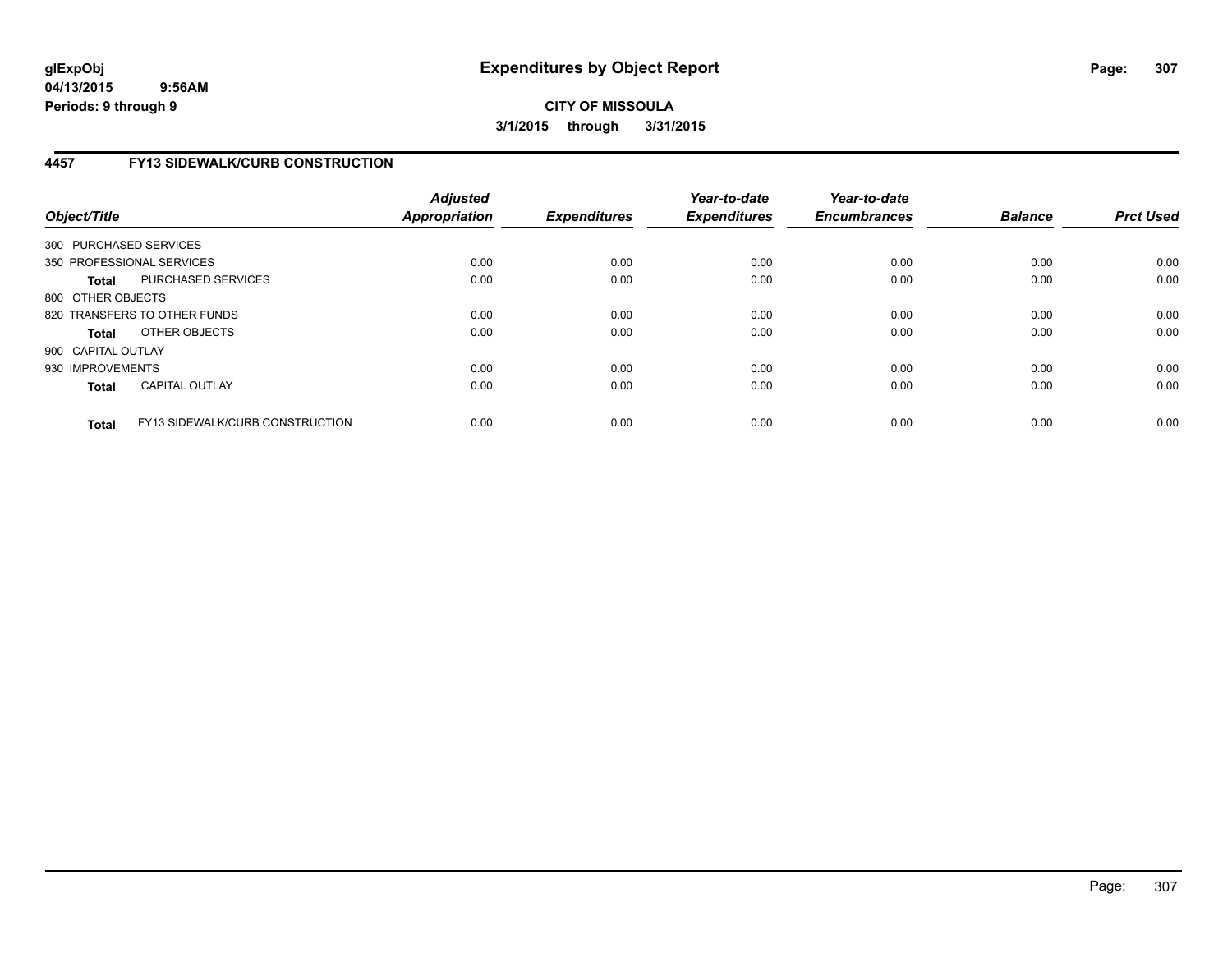# **glExpObj Expenditures by Object Report Page: 308**

**04/13/2015 9:56AM Periods: 9 through 9**

**3/1/2015 through 3/31/2015**

## **4458 FY14 SIDEWALK & CURB CONSTRUCTION**

| Object/Title       |                                | <b>Adjusted</b><br><b>Appropriation</b> | <b>Expenditures</b> | Year-to-date<br><b>Expenditures</b> | Year-to-date<br><b>Encumbrances</b> | <b>Balance</b> | <b>Prct Used</b> |
|--------------------|--------------------------------|-----------------------------------------|---------------------|-------------------------------------|-------------------------------------|----------------|------------------|
| 800 OTHER OBJECTS  |                                |                                         |                     |                                     |                                     |                |                  |
|                    | 820 TRANSFERS TO OTHER FUNDS   | 0.00                                    | 0.00                | 0.00                                | 0.00                                | 0.00           | 0.00             |
| <b>Total</b>       | OTHER OBJECTS                  | 0.00                                    | 0.00                | 0.00                                | 0.00                                | 0.00           | 0.00             |
| 900 CAPITAL OUTLAY |                                |                                         |                     |                                     |                                     |                |                  |
| 930 IMPROVEMENTS   |                                | 0.00                                    | 0.00                | 0.00                                | 0.00                                | 0.00           | 0.00             |
| <b>Total</b>       | <b>CAPITAL OUTLAY</b>          | 0.00                                    | 0.00                | 0.00                                | 0.00                                | 0.00           | 0.00             |
| <b>Total</b>       | PUBLIC WORKS ADMIN/ENGINEERING | 0.00                                    | 0.00                | 0.00                                | 0.00                                | 0.00           | 0.00             |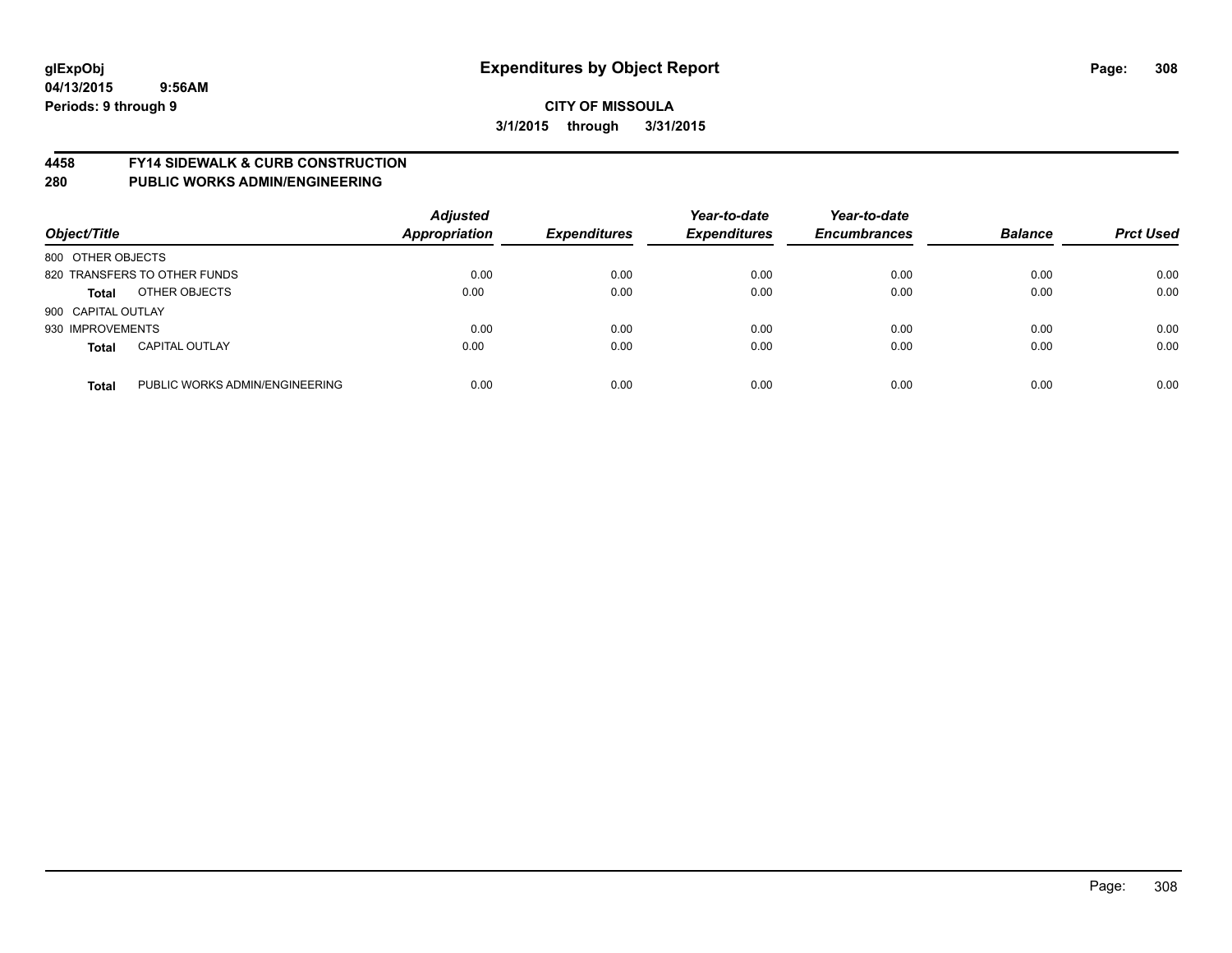**CITY OF MISSOULA 3/1/2015 through 3/31/2015**

# **4458 FY14 SIDEWALK & CURB CONSTRUCTION**

| Object/Title       |                                              | <b>Adjusted</b><br><b>Appropriation</b> | <b>Expenditures</b> | Year-to-date<br><b>Expenditures</b> | Year-to-date<br><b>Encumbrances</b> | <b>Balance</b> | <b>Prct Used</b> |
|--------------------|----------------------------------------------|-----------------------------------------|---------------------|-------------------------------------|-------------------------------------|----------------|------------------|
| 800 OTHER OBJECTS  |                                              |                                         |                     |                                     |                                     |                |                  |
|                    | 820 TRANSFERS TO OTHER FUNDS                 | 0.00                                    | 0.00                | 0.00                                | 0.00                                | 0.00           | 0.00             |
| Total              | OTHER OBJECTS                                | 0.00                                    | 0.00                | 0.00                                | 0.00                                | 0.00           | 0.00             |
| 900 CAPITAL OUTLAY |                                              |                                         |                     |                                     |                                     |                |                  |
| 930 IMPROVEMENTS   |                                              | 0.00                                    | 0.00                | 0.00                                | 0.00                                | 0.00           | 0.00             |
| <b>Total</b>       | <b>CAPITAL OUTLAY</b>                        | 0.00                                    | 0.00                | 0.00                                | 0.00                                | 0.00           | 0.00             |
| <b>Total</b>       | <b>FY14 SIDEWALK &amp; CURB CONSTRUCTIOL</b> | 0.00                                    | 0.00                | 0.00                                | 0.00                                | 0.00           | 0.00             |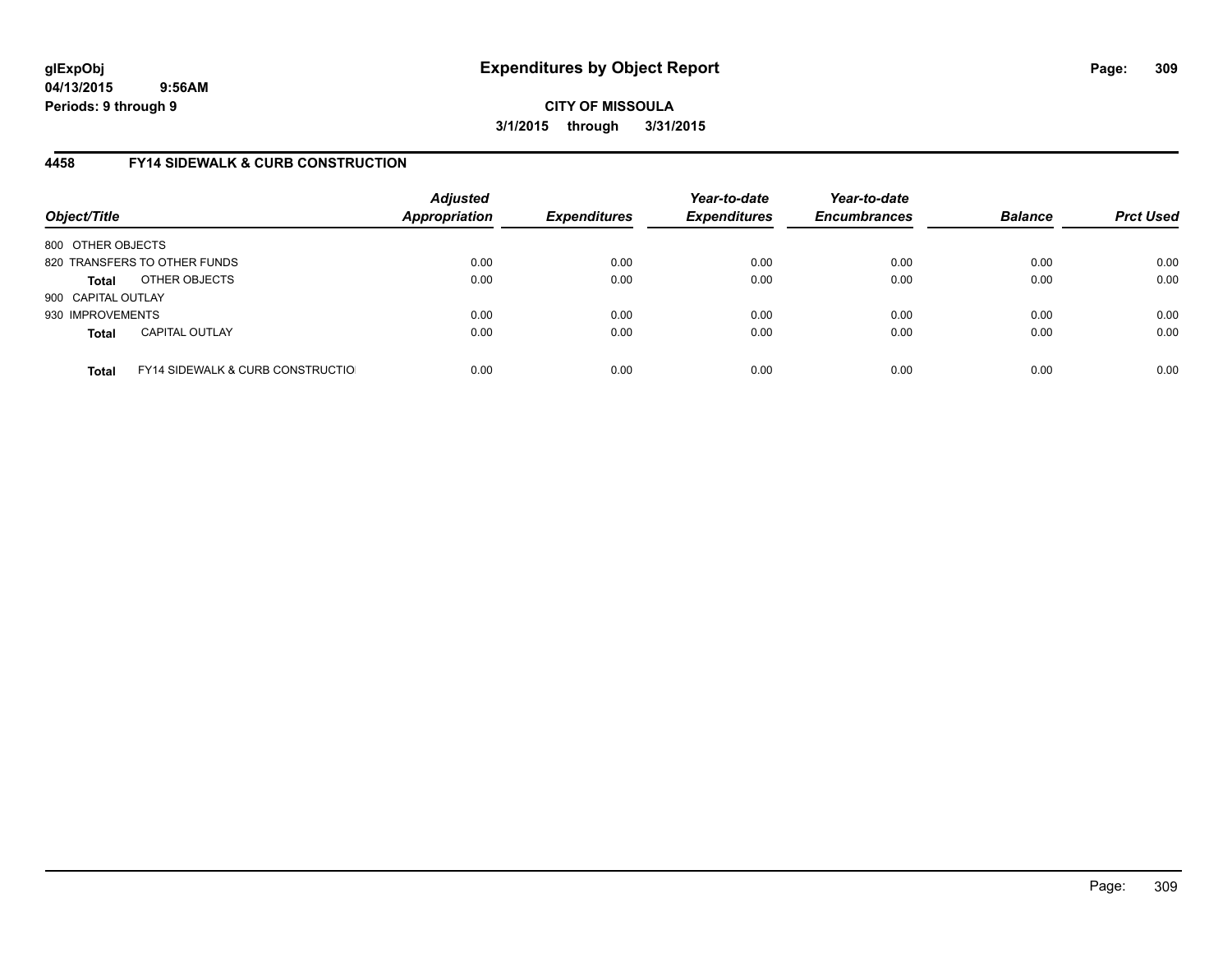# **4459 FY15 SIDEWALK/CURB CONSTRUCTION**

| Object/Title       |                                | <b>Adjusted</b><br>Appropriation | <b>Expenditures</b> | Year-to-date<br><b>Expenditures</b> | Year-to-date<br><b>Encumbrances</b> | <b>Balance</b> | <b>Prct Used</b> |
|--------------------|--------------------------------|----------------------------------|---------------------|-------------------------------------|-------------------------------------|----------------|------------------|
| 900 CAPITAL OUTLAY |                                |                                  |                     |                                     |                                     |                |                  |
| 930 IMPROVEMENTS   |                                | 0.00                             | 0.00                | 476.448.32                          | 0.00                                | -476.448.32    | 0.00             |
| <b>Total</b>       | <b>CAPITAL OUTLAY</b>          | 0.00                             | 0.00                | 476,448.32                          | 0.00                                | -476.448.32    | 0.00             |
| <b>Total</b>       | PUBLIC WORKS ADMIN/ENGINEERING | 0.00                             | 0.00                | 476.448.32                          | 0.00                                | -476.448.32    | 0.00             |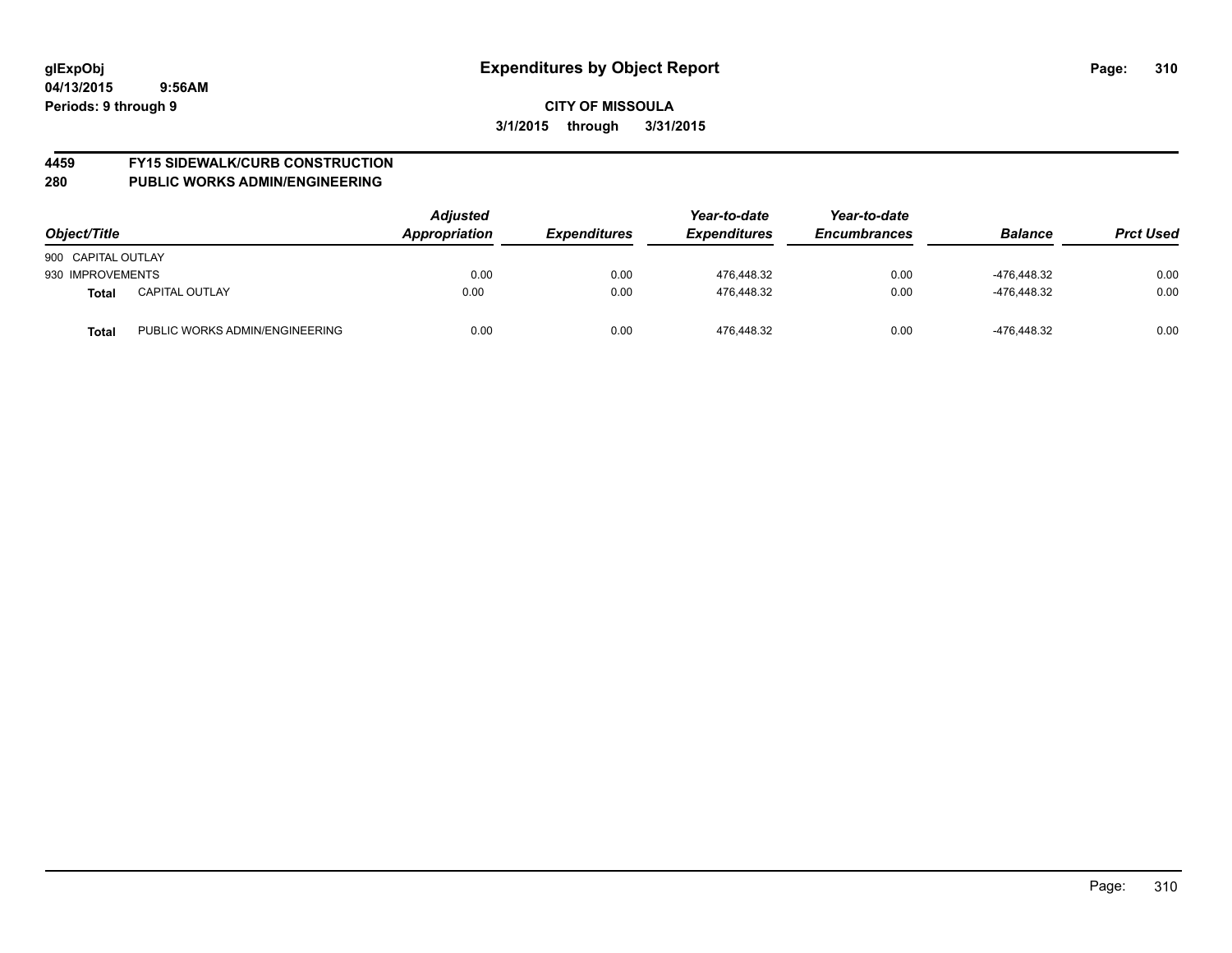# **glExpObj Expenditures by Object Report Page: 311**

**04/13/2015 9:56AM Periods: 9 through 9**

**CITY OF MISSOULA 3/1/2015 through 3/31/2015**

# **4459 FY15 SIDEWALK/CURB CONSTRUCTION**

| Object/Title       |                                        | <b>Adjusted</b><br><b>Appropriation</b> | <i><b>Expenditures</b></i> | Year-to-date<br><b>Expenditures</b> | Year-to-date<br><b>Encumbrances</b> | <b>Balance</b> | <b>Prct Used</b> |
|--------------------|----------------------------------------|-----------------------------------------|----------------------------|-------------------------------------|-------------------------------------|----------------|------------------|
| 900 CAPITAL OUTLAY |                                        |                                         |                            |                                     |                                     |                |                  |
| 930 IMPROVEMENTS   |                                        | 0.00                                    | 0.00                       | 476.448.32                          | 0.00                                | -476.448.32    | 0.00             |
| <b>Total</b>       | <b>CAPITAL OUTLAY</b>                  | 0.00                                    | 0.00                       | 476,448.32                          | 0.00                                | -476.448.32    | 0.00             |
| Total              | <b>FY15 SIDEWALK/CURB CONSTRUCTION</b> | 0.00                                    | 0.00                       | 476.448.32                          | 0.00                                | -476.448.32    | 0.00             |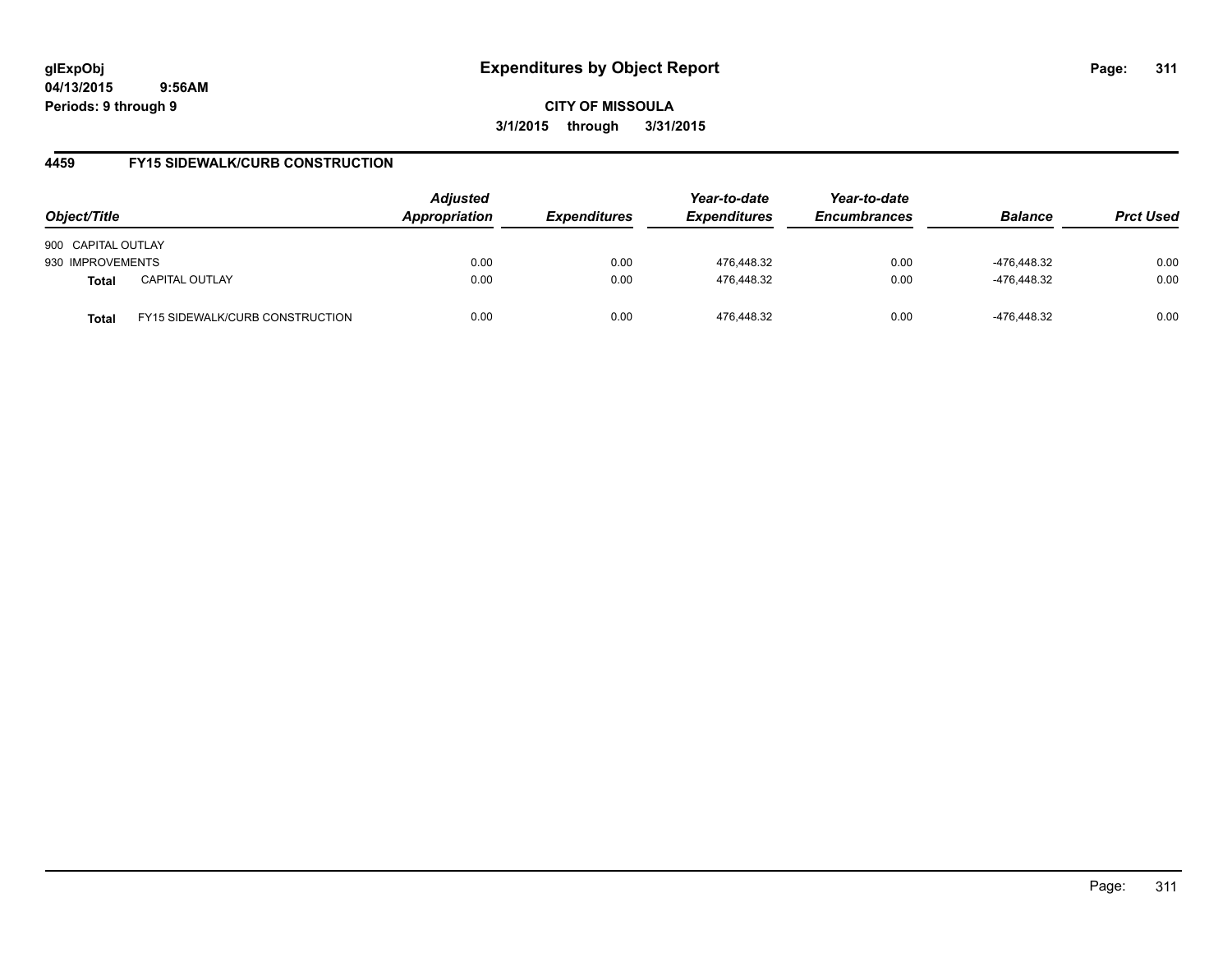# **4531 SID 531 TRAFFIC CALMING**

| Object/Title       |                       | <b>Adjusted</b><br><b>Appropriation</b> | <b>Expenditures</b> | Year-to-date<br><b>Expenditures</b> | Year-to-date<br><b>Encumbrances</b> | <b>Balance</b> | <b>Prct Used</b> |
|--------------------|-----------------------|-----------------------------------------|---------------------|-------------------------------------|-------------------------------------|----------------|------------------|
| 900 CAPITAL OUTLAY |                       |                                         |                     |                                     |                                     |                |                  |
| 930 IMPROVEMENTS   |                       | 0.00                                    | 0.00                | 0.00                                | 0.00                                | 0.00           | 0.00             |
| <b>Total</b>       | <b>CAPITAL OUTLAY</b> | 0.00                                    | 0.00                | 0.00                                | 0.00                                | 0.00           | 0.00             |
| Total              | NON-DEPARTMENTAL      | 0.00                                    | 0.00                | 0.00                                | 0.00                                | 0.00           | 0.00             |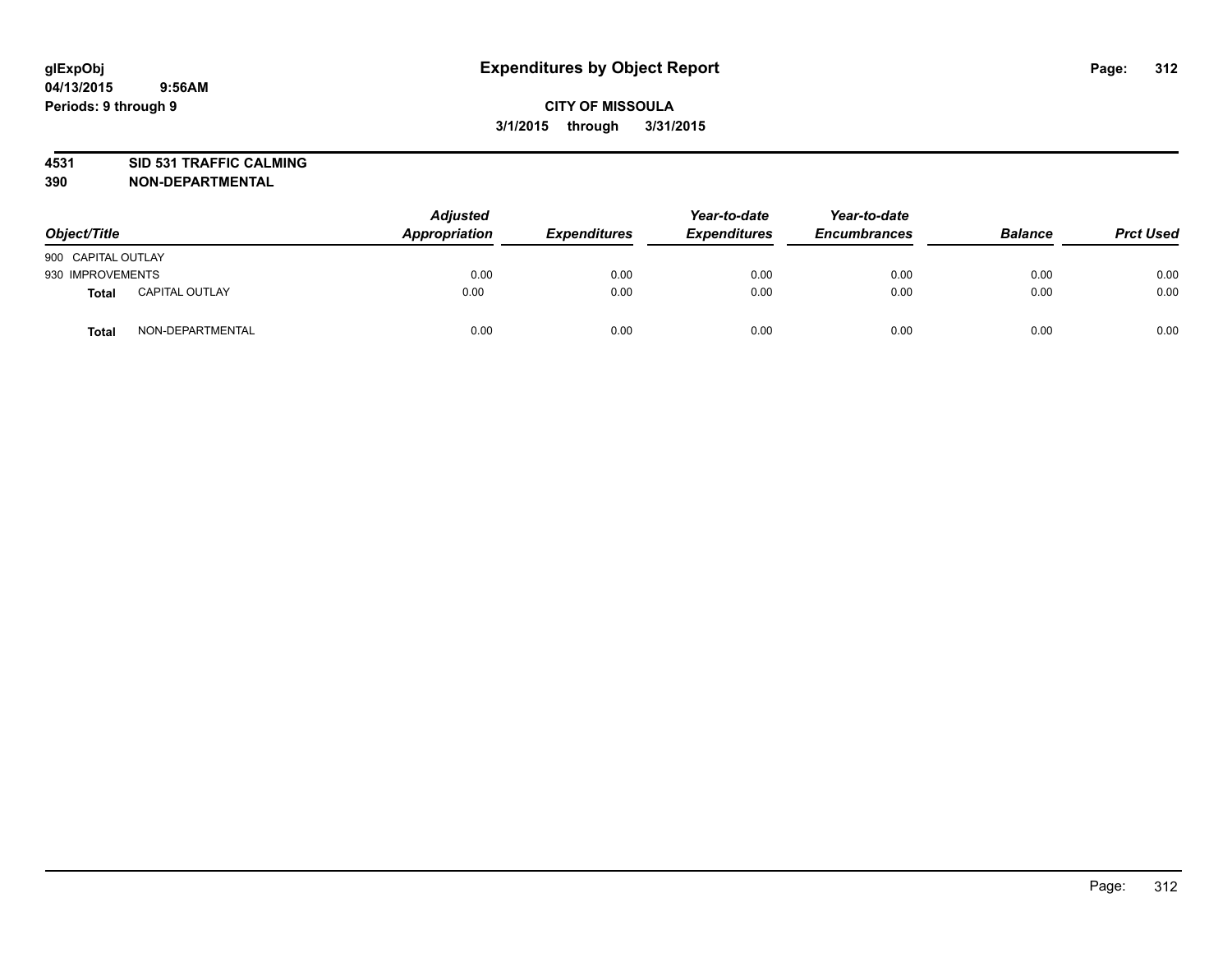# **4531 SID 531 TRAFFIC CALMING**

| Object/Title       |                         | <b>Adjusted</b><br>Appropriation | <b>Expenditures</b> | Year-to-date<br><b>Expenditures</b> | Year-to-date<br><b>Encumbrances</b> | <b>Balance</b> | <b>Prct Used</b> |
|--------------------|-------------------------|----------------------------------|---------------------|-------------------------------------|-------------------------------------|----------------|------------------|
| 900 CAPITAL OUTLAY |                         |                                  |                     |                                     |                                     |                |                  |
| 930 IMPROVEMENTS   |                         | 0.00                             | 0.00                | 0.00                                | 0.00                                | 0.00           | 0.00             |
| Total              | <b>CAPITAL OUTLAY</b>   | 0.00                             | 0.00                | 0.00                                | 0.00                                | 0.00           | 0.00             |
| Total              | SID 531 TRAFFIC CALMING | 0.00                             | 0.00                | 0.00                                | 0.00                                | 0.00           | 0.00             |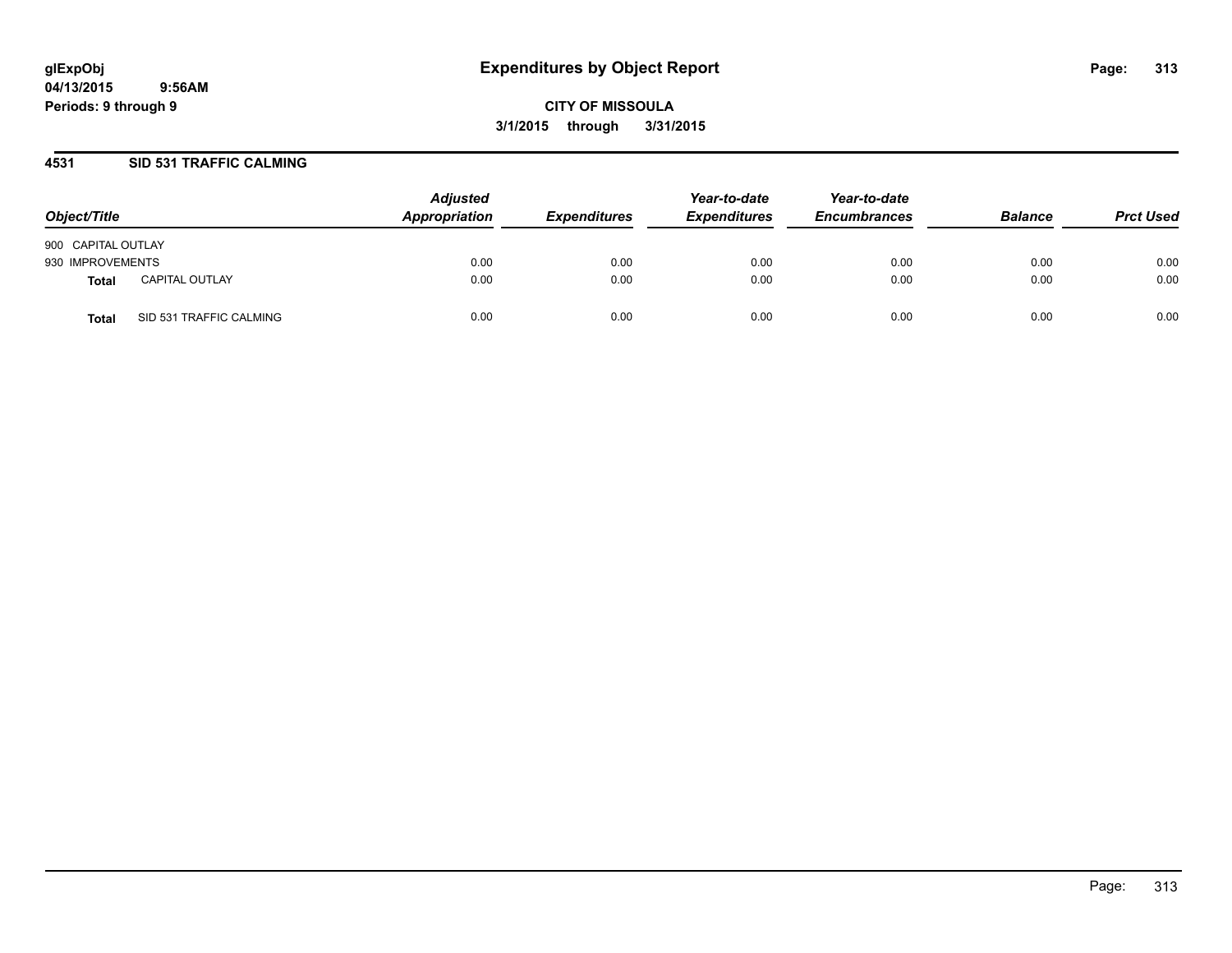# **4532 MALONEY RANCH SID**

| Object/Title       |                       | <b>Adjusted</b><br>Appropriation | <b>Expenditures</b> | Year-to-date<br><b>Expenditures</b> | Year-to-date<br><b>Encumbrances</b> | <b>Balance</b> | <b>Prct Used</b> |
|--------------------|-----------------------|----------------------------------|---------------------|-------------------------------------|-------------------------------------|----------------|------------------|
| 900 CAPITAL OUTLAY |                       |                                  |                     |                                     |                                     |                |                  |
| 930 IMPROVEMENTS   |                       | 0.00                             | 0.00                | 0.00                                | 0.00                                | 0.00           | 0.00             |
| Total              | <b>CAPITAL OUTLAY</b> | 0.00                             | 0.00                | 0.00                                | 0.00                                | 0.00           | 0.00             |
| <b>Total</b>       | NON-DEPARTMENTAL      | 0.00                             | 0.00                | 0.00                                | 0.00                                | 0.00           | 0.00             |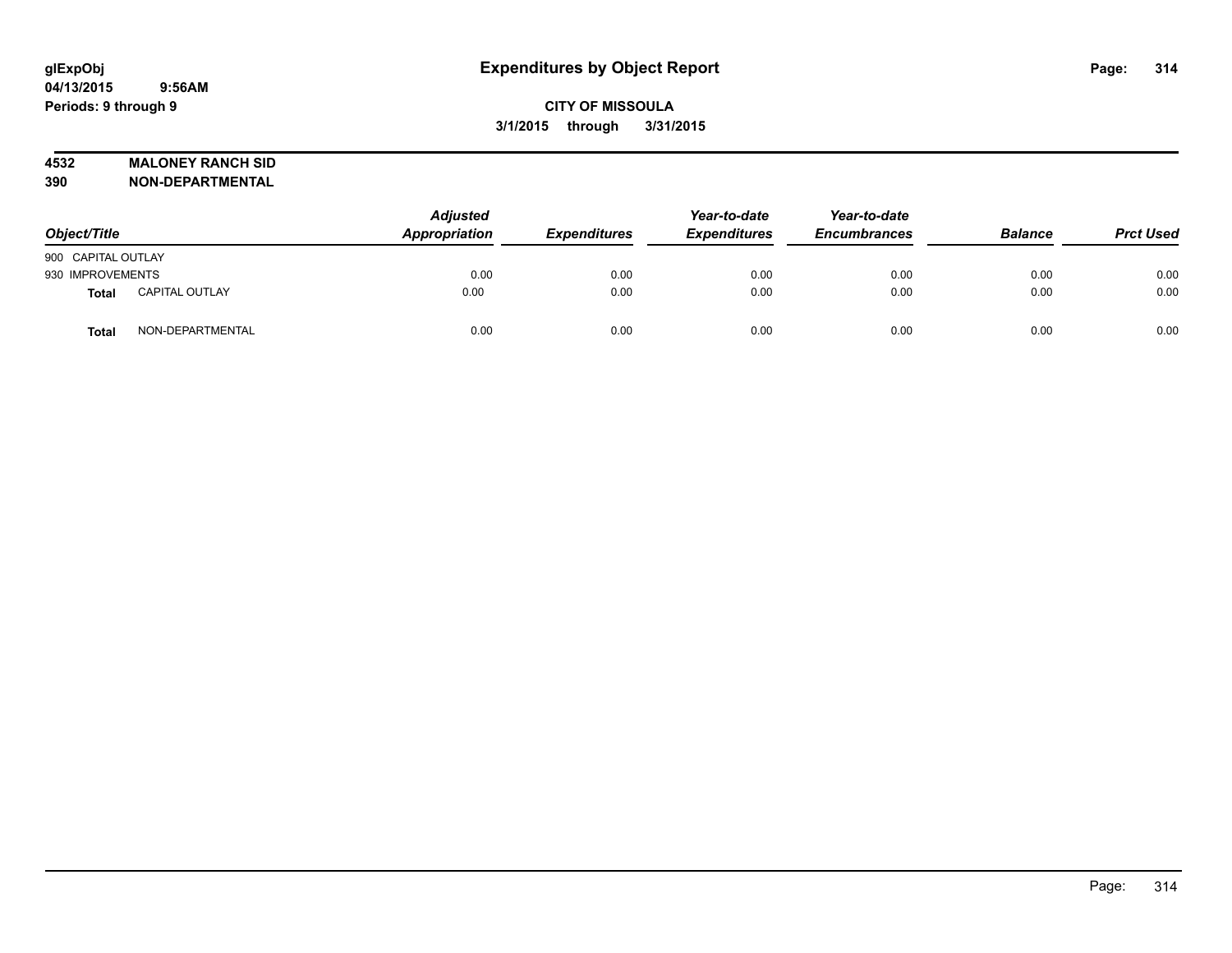**CITY OF MISSOULA 3/1/2015 through 3/31/2015**

## **4532 MALONEY RANCH SID**

| Object/Title                             |  | <b>Adjusted</b><br>Appropriation | <b>Expenditures</b> | Year-to-date<br><b>Expenditures</b> | Year-to-date<br><b>Encumbrances</b> | <b>Balance</b> | <b>Prct Used</b> |
|------------------------------------------|--|----------------------------------|---------------------|-------------------------------------|-------------------------------------|----------------|------------------|
| 900 CAPITAL OUTLAY                       |  |                                  |                     |                                     |                                     |                |                  |
| 930 IMPROVEMENTS                         |  | 0.00                             | 0.00                | 0.00                                | 0.00                                | 0.00           | 0.00             |
| <b>CAPITAL OUTLAY</b><br>Total           |  | 0.00                             | 0.00                | 0.00                                | 0.00                                | 0.00           | 0.00             |
| <b>MALONEY RANCH SID</b><br><b>Total</b> |  | 0.00                             | 0.00                | 0.00                                | 0.00                                | 0.00           | 0.00             |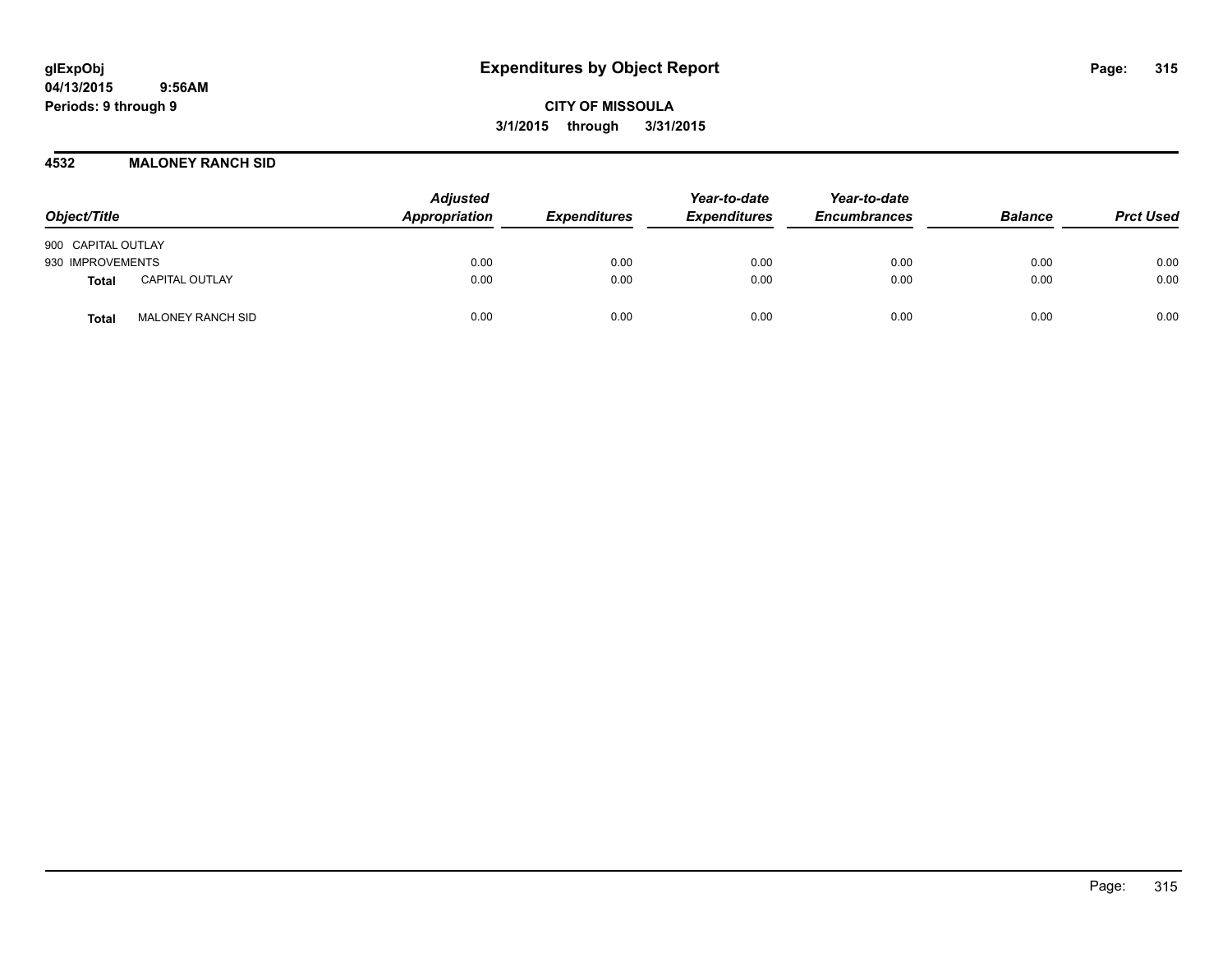# **4534 SID 534 LINCOLNWOOD**

| Object/Title                 | <b>Adjusted</b><br>Appropriation | <b>Expenditures</b> | Year-to-date<br><b>Expenditures</b> | Year-to-date<br><b>Encumbrances</b> | <b>Balance</b> | <b>Prct Used</b> |
|------------------------------|----------------------------------|---------------------|-------------------------------------|-------------------------------------|----------------|------------------|
| 800 OTHER OBJECTS            |                                  |                     |                                     |                                     |                |                  |
| 820 TRANSFERS TO OTHER FUNDS | 0.00                             | 0.00                | 0.00                                | 0.00                                | 0.00           | 0.00             |
| OTHER OBJECTS<br>Total       | 0.00                             | 0.00                | 0.00                                | 0.00                                | 0.00           | 0.00             |
| NON-DEPARTMENTAL<br>Total    | 0.00                             | 0.00                | 0.00                                | 0.00                                | 0.00           | 0.00             |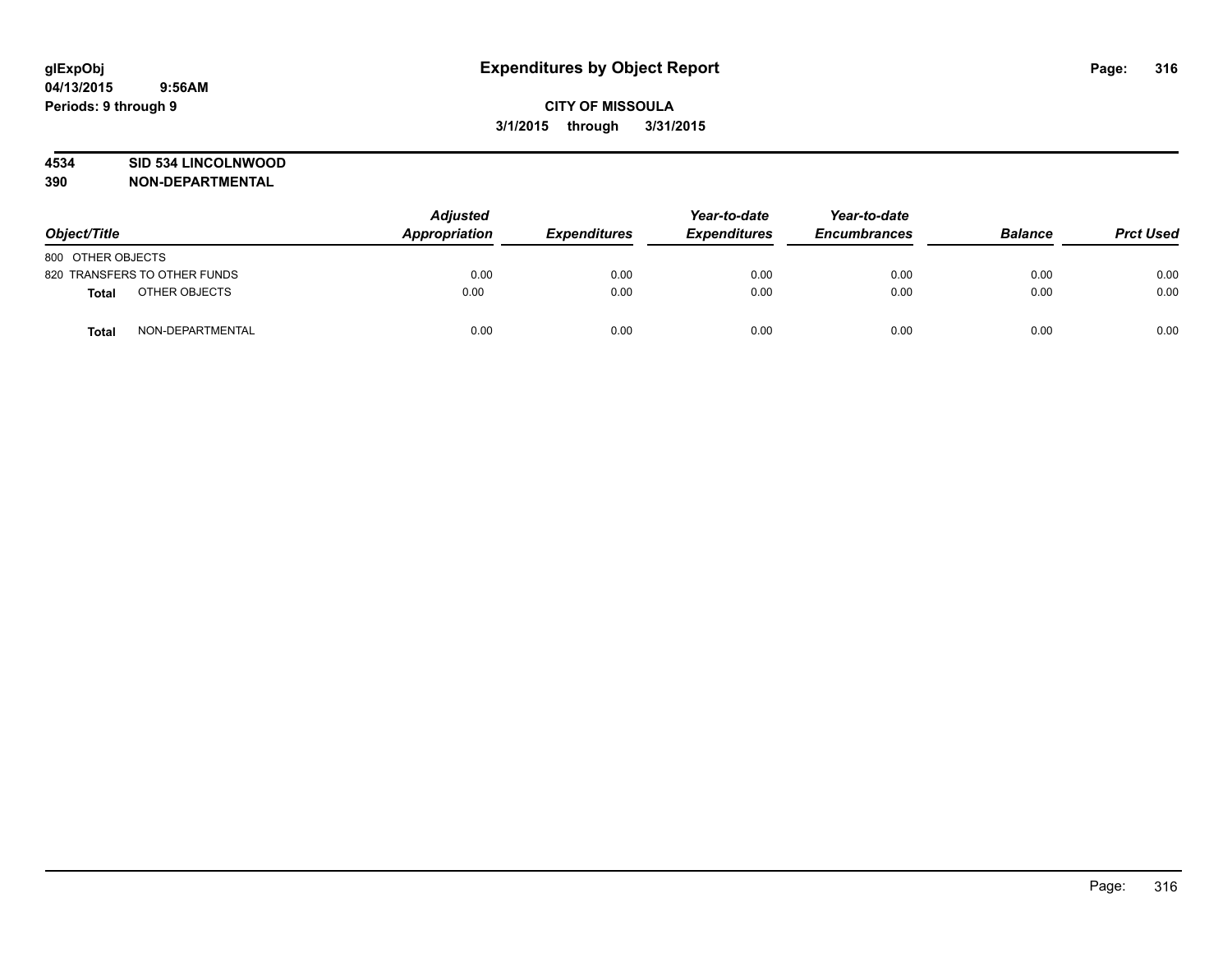# **4534 SID 534 LINCOLNWOOD**

| Object/Title                  | <b>Adjusted</b><br>Appropriation | <b>Expenditures</b> | Year-to-date<br><b>Expenditures</b> | Year-to-date<br><b>Encumbrances</b> | <b>Balance</b> | <b>Prct Used</b> |
|-------------------------------|----------------------------------|---------------------|-------------------------------------|-------------------------------------|----------------|------------------|
| 800 OTHER OBJECTS             |                                  |                     |                                     |                                     |                |                  |
| 820 TRANSFERS TO OTHER FUNDS  | 0.00                             | 0.00                | 0.00                                | 0.00                                | 0.00           | 0.00             |
| OTHER OBJECTS<br><b>Total</b> | 0.00                             | 0.00                | 0.00                                | 0.00                                | 0.00           | 0.00             |
| SID 534 LINCOLNWOOD<br>Total  | 0.00                             | 0.00                | 0.00                                | 0.00                                | 0.00           | 0.00             |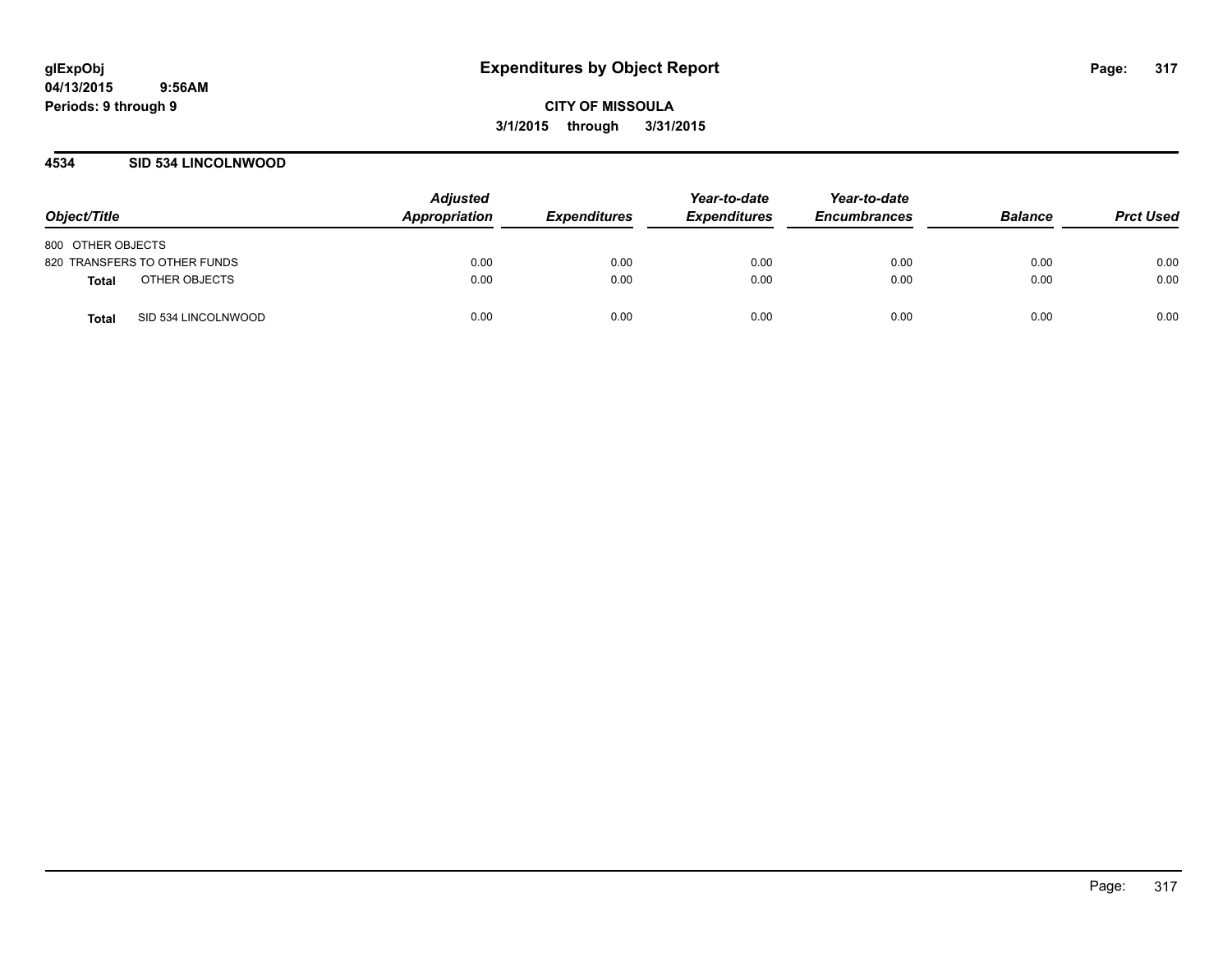## **4540 SID 540 ENGLAND BLVD**

| Object/Title                     |  | <b>Adjusted</b><br>Appropriation | <b>Expenditures</b> | Year-to-date<br><b>Expenditures</b> | Year-to-date<br><b>Encumbrances</b> | <b>Balance</b> | <b>Prct Used</b> |
|----------------------------------|--|----------------------------------|---------------------|-------------------------------------|-------------------------------------|----------------|------------------|
| 800 OTHER OBJECTS                |  |                                  |                     |                                     |                                     |                |                  |
| 820 TRANSFERS TO OTHER FUNDS     |  | 0.00                             | 0.00                | 0.00                                | 0.00                                | 0.00           | 0.00             |
| OTHER OBJECTS<br><b>Total</b>    |  | 0.00                             | 0.00                | 0.00                                | 0.00                                | 0.00           | 0.00             |
| NON-DEPARTMENTAL<br><b>Total</b> |  | 0.00                             | 0.00                | 0.00                                | 0.00                                | 0.00           | 0.00             |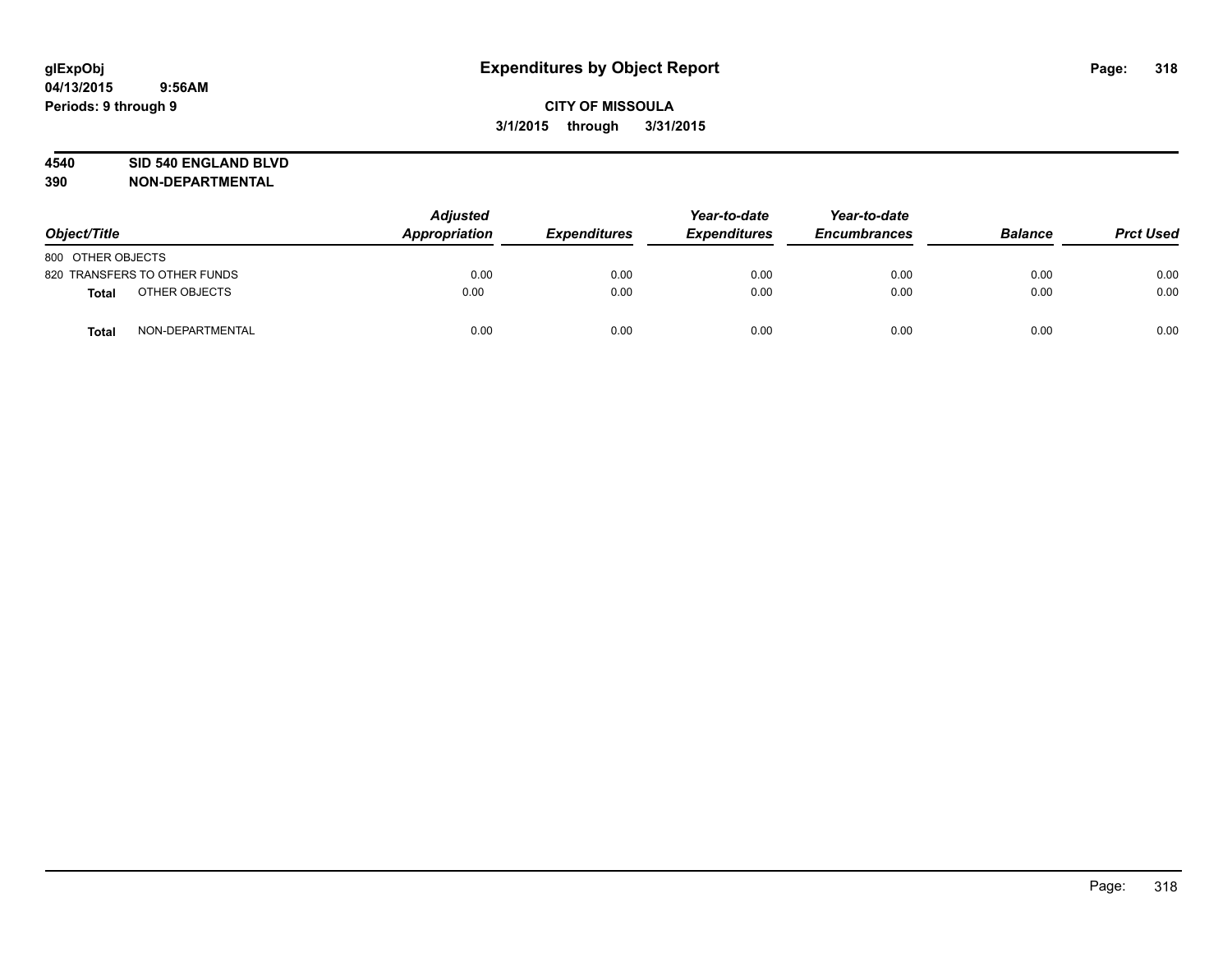# **4540 SID 540 ENGLAND BLVD**

| Object/Title                  | <b>Adjusted</b><br>Appropriation | <b>Expenditures</b> | Year-to-date<br><b>Expenditures</b> | Year-to-date<br><b>Encumbrances</b> | <b>Balance</b> | <b>Prct Used</b> |
|-------------------------------|----------------------------------|---------------------|-------------------------------------|-------------------------------------|----------------|------------------|
| 800 OTHER OBJECTS             |                                  |                     |                                     |                                     |                |                  |
| 820 TRANSFERS TO OTHER FUNDS  | 0.00                             | 0.00                | 0.00                                | 0.00                                | 0.00           | 0.00             |
| OTHER OBJECTS<br><b>Total</b> | 0.00                             | 0.00                | 0.00                                | 0.00                                | 0.00           | 0.00             |
| SID 540 ENGLAND BLVD<br>Total | 0.00                             | 0.00                | 0.00                                | 0.00                                | 0.00           | 0.00             |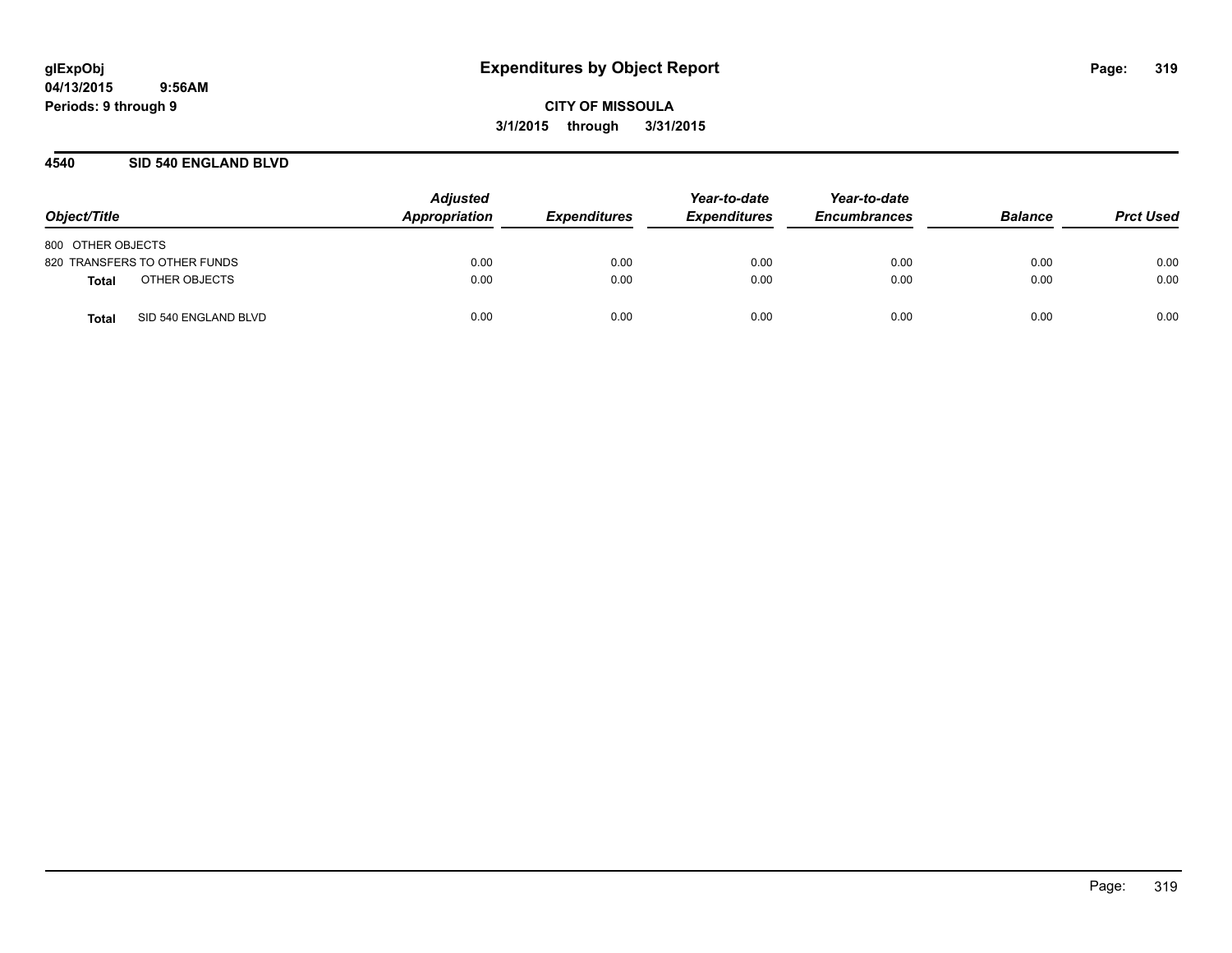## **4541 SID 541 PINEVIEW PARK**

| Object/Title       |                       | <b>Adjusted</b><br><b>Appropriation</b> | <b>Expenditures</b> | Year-to-date<br><b>Expenditures</b> | Year-to-date<br><b>Encumbrances</b> | <b>Balance</b> | <b>Prct Used</b> |
|--------------------|-----------------------|-----------------------------------------|---------------------|-------------------------------------|-------------------------------------|----------------|------------------|
| 500 FIXED CHARGES  |                       |                                         |                     |                                     |                                     |                |                  |
| 500 FIXED CHARGES  |                       | 0.00                                    | 0.00                | 0.00                                | 0.00                                | 0.00           | 0.00             |
| <b>Total</b>       | <b>FIXED CHARGES</b>  | 0.00                                    | 0.00                | 0.00                                | 0.00                                | 0.00           | 0.00             |
| 900 CAPITAL OUTLAY |                       |                                         |                     |                                     |                                     |                |                  |
| 930 IMPROVEMENTS   |                       | 0.00                                    | 0.00                | 0.00                                | 0.00                                | 0.00           | 0.00             |
| <b>Total</b>       | <b>CAPITAL OUTLAY</b> | 0.00                                    | 0.00                | 0.00                                | 0.00                                | 0.00           | 0.00             |
| <b>Total</b>       | NON-DEPARTMENTAL      | 0.00                                    | 0.00                | 0.00                                | 0.00                                | 0.00           | 0.00             |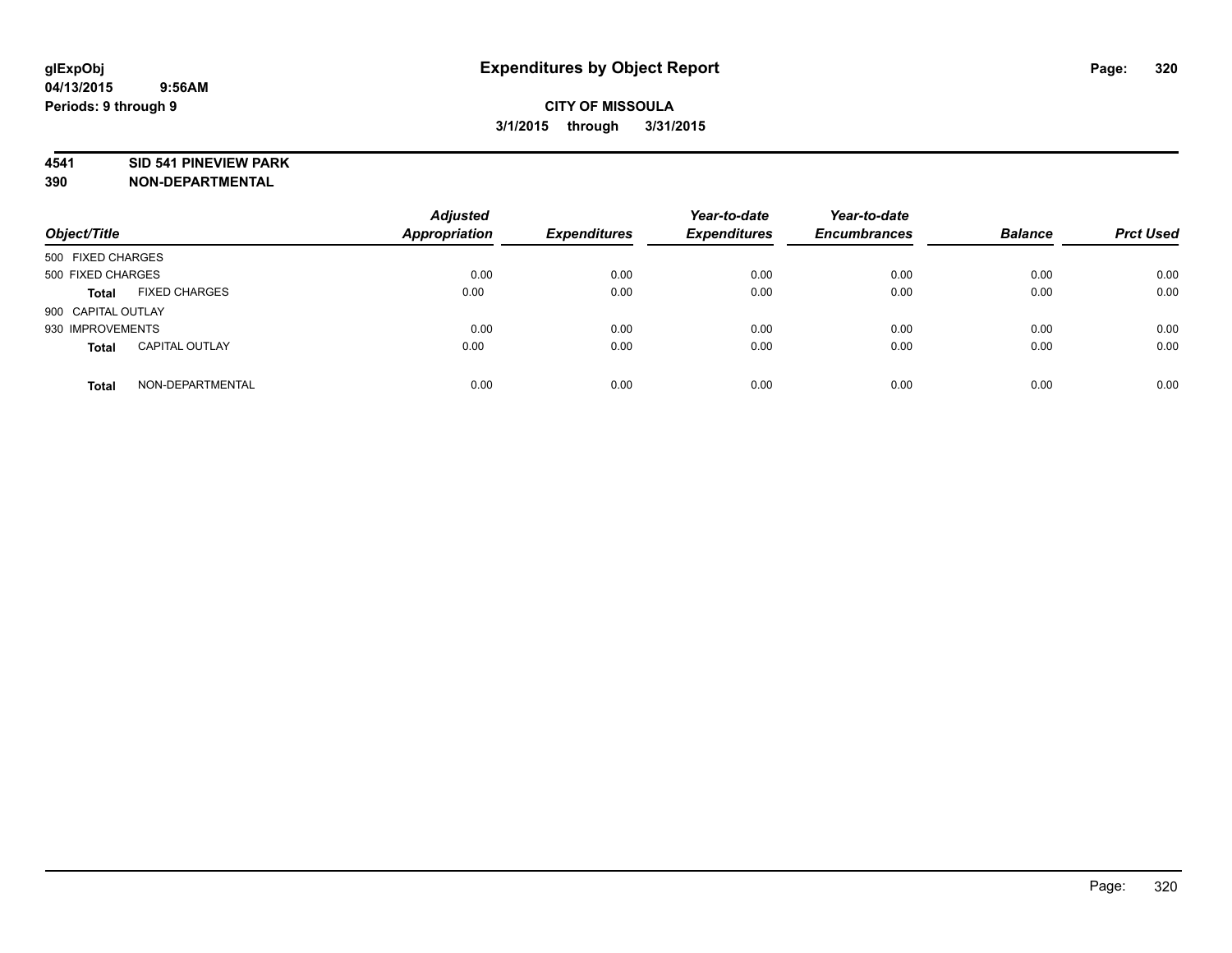**CITY OF MISSOULA 3/1/2015 through 3/31/2015**

# **4541 SID 541 PINEVIEW PARK**

| Object/Title       |                       | <b>Adjusted</b><br><b>Appropriation</b> | <b>Expenditures</b> | Year-to-date<br><b>Expenditures</b> | Year-to-date<br><b>Encumbrances</b> | <b>Balance</b> | <b>Prct Used</b> |
|--------------------|-----------------------|-----------------------------------------|---------------------|-------------------------------------|-------------------------------------|----------------|------------------|
| 500 FIXED CHARGES  |                       |                                         |                     |                                     |                                     |                |                  |
| 500 FIXED CHARGES  |                       | 0.00                                    | 0.00                | 0.00                                | 0.00                                | 0.00           | 0.00             |
| <b>Total</b>       | <b>FIXED CHARGES</b>  | 0.00                                    | 0.00                | 0.00                                | 0.00                                | 0.00           | 0.00             |
| 900 CAPITAL OUTLAY |                       |                                         |                     |                                     |                                     |                |                  |
| 930 IMPROVEMENTS   |                       | 0.00                                    | 0.00                | 0.00                                | 0.00                                | 0.00           | 0.00             |
| <b>Total</b>       | <b>CAPITAL OUTLAY</b> | 0.00                                    | 0.00                | 0.00                                | 0.00                                | 0.00           | 0.00             |
| <b>Total</b>       | SID 541 PINEVIEW PARK | 0.00                                    | 0.00                | 0.00                                | 0.00                                | 0.00           | 0.00             |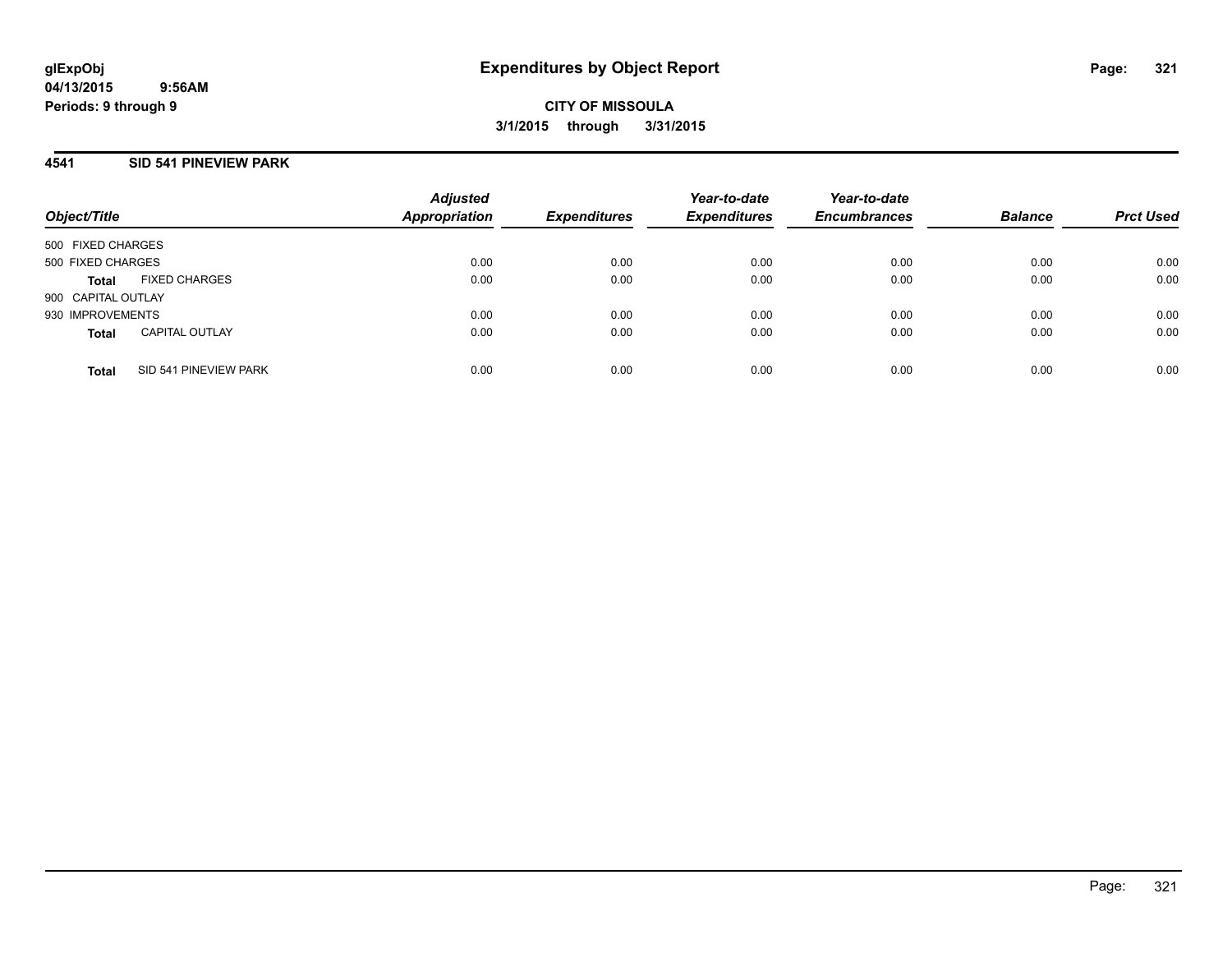# **4542 SID 542 HILLVIEW WAY**

| Object/Title       |                       | <b>Adjusted</b><br>Appropriation | <b>Expenditures</b> | Year-to-date<br><b>Expenditures</b> | Year-to-date<br><b>Encumbrances</b> | <b>Balance</b> | <b>Prct Used</b> |
|--------------------|-----------------------|----------------------------------|---------------------|-------------------------------------|-------------------------------------|----------------|------------------|
| 900 CAPITAL OUTLAY |                       |                                  |                     |                                     |                                     |                |                  |
| 930 IMPROVEMENTS   |                       | 0.00                             | 0.00                | 0.00                                | 0.00                                | 0.00           | 0.00             |
| <b>Total</b>       | <b>CAPITAL OUTLAY</b> | 0.00                             | 0.00                | 0.00                                | 0.00                                | 0.00           | 0.00             |
| <b>Total</b>       | NON-DEPARTMENTAL      | 0.00                             | 0.00                | 0.00                                | 0.00                                | 0.00           | 0.00             |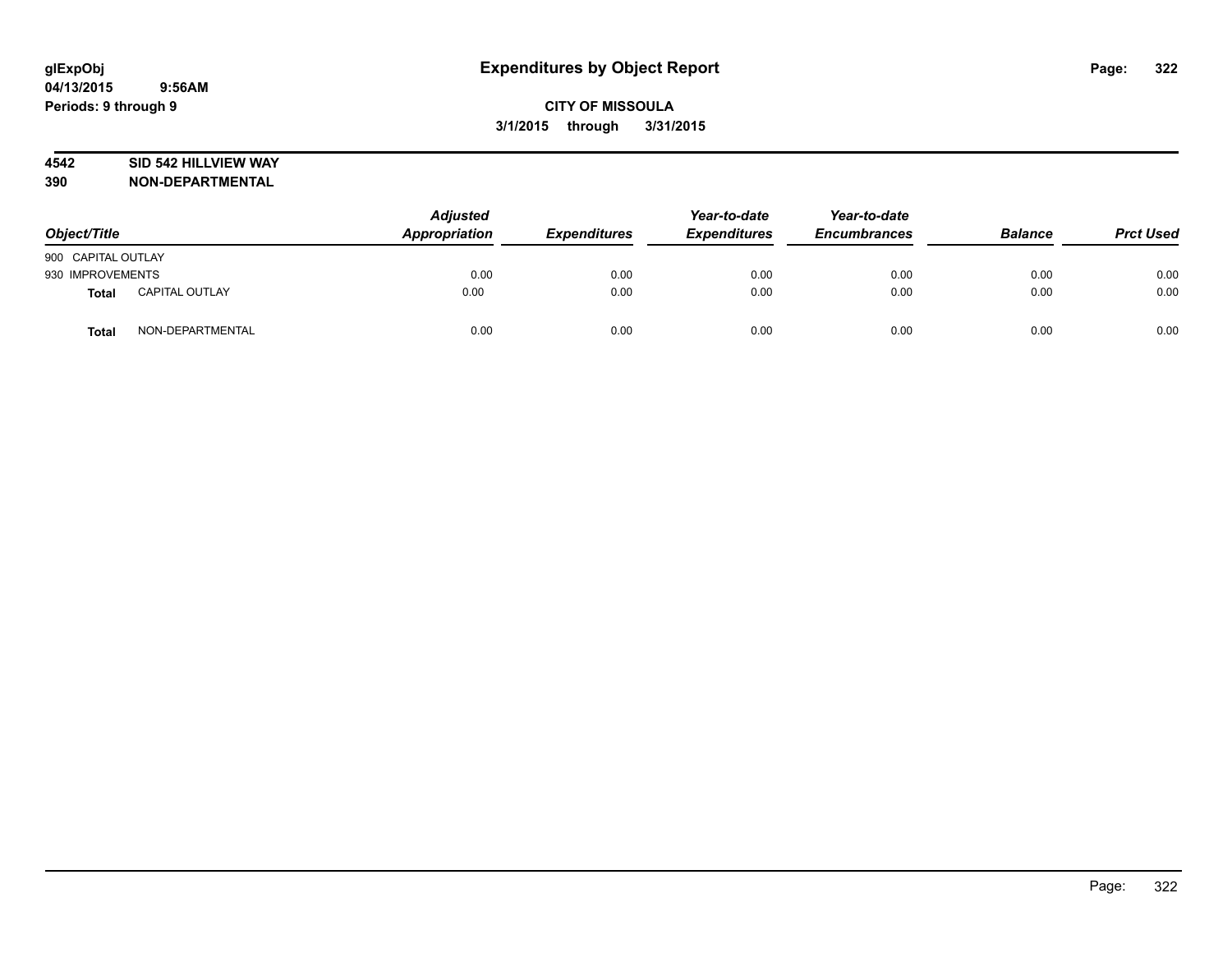## **4542 SID 542 HILLVIEW WAY**

| Object/Title       |                       | <b>Adjusted</b><br>Appropriation | <b>Expenditures</b> | Year-to-date<br><b>Expenditures</b> | Year-to-date<br><b>Encumbrances</b> | <b>Balance</b> | <b>Prct Used</b> |
|--------------------|-----------------------|----------------------------------|---------------------|-------------------------------------|-------------------------------------|----------------|------------------|
| 900 CAPITAL OUTLAY |                       |                                  |                     |                                     |                                     |                |                  |
| 930 IMPROVEMENTS   |                       | 0.00                             | 0.00                | 0.00                                | 0.00                                | 0.00           | 0.00             |
| Total              | <b>CAPITAL OUTLAY</b> | 0.00                             | 0.00                | 0.00                                | 0.00                                | 0.00           | 0.00             |
| <b>Total</b>       | SID 542 HILLVIEW WAY  | 0.00                             | 0.00                | 0.00                                | 0.00                                | 0.00           | 0.00             |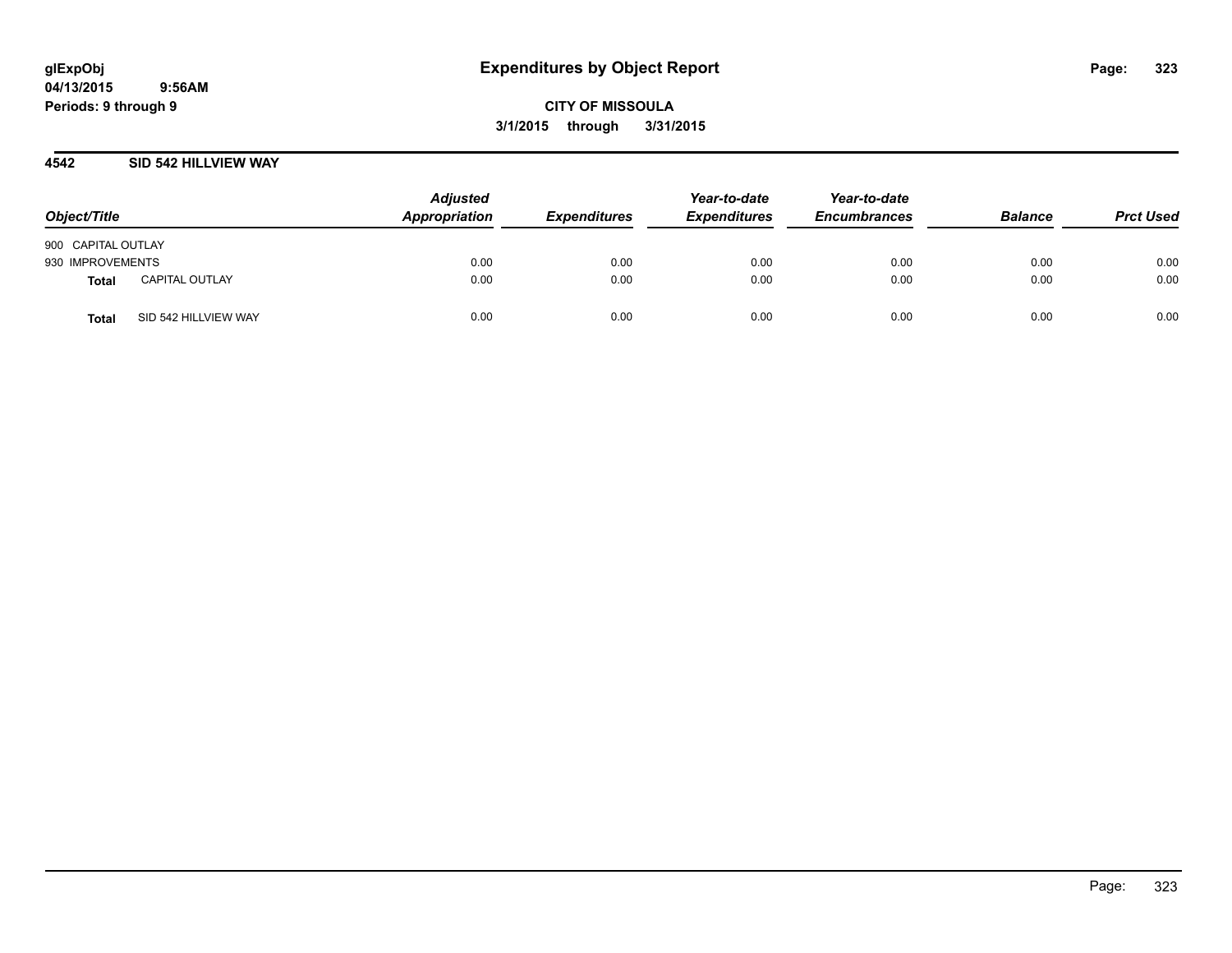**4543 SID 543 TRAFFIC CALMING**

| Object/Title              |                           | <b>Adjusted</b><br><b>Appropriation</b> | <b>Expenditures</b> | Year-to-date<br><b>Expenditures</b> | Year-to-date<br><b>Encumbrances</b> | <b>Balance</b> | <b>Prct Used</b> |
|---------------------------|---------------------------|-----------------------------------------|---------------------|-------------------------------------|-------------------------------------|----------------|------------------|
| 300 PURCHASED SERVICES    |                           |                                         |                     |                                     |                                     |                |                  |
| 350 PROFESSIONAL SERVICES |                           | 0.00                                    | 0.00                | 0.00                                | 0.00                                | 0.00           | 0.00             |
| <b>Total</b>              | <b>PURCHASED SERVICES</b> | 0.00                                    | 0.00                | 0.00                                | 0.00                                | 0.00           | 0.00             |
| 900 CAPITAL OUTLAY        |                           |                                         |                     |                                     |                                     |                |                  |
| 930 IMPROVEMENTS          |                           | 0.00                                    | 0.00                | 0.00                                | 0.00                                | 0.00           | 0.00             |
| <b>Total</b>              | <b>CAPITAL OUTLAY</b>     | 0.00                                    | 0.00                | 0.00                                | 0.00                                | 0.00           | 0.00             |
| <b>Total</b>              | NON-DEPARTMENTAL          | 0.00                                    | 0.00                | 0.00                                | 0.00                                | 0.00           | 0.00             |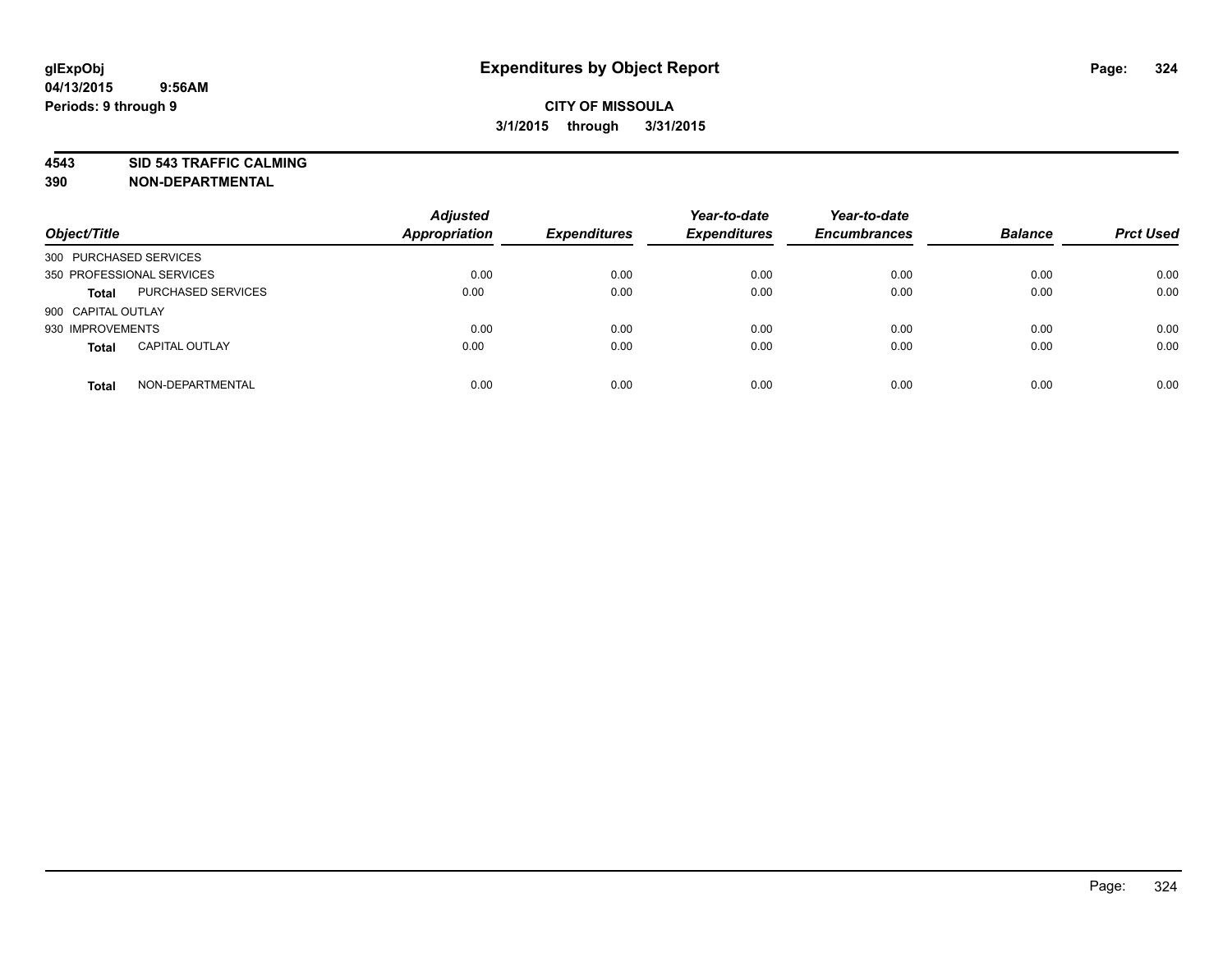## **4543 SID 543 TRAFFIC CALMING**

| Object/Title           |                           | <b>Adjusted</b><br><b>Appropriation</b> | <b>Expenditures</b> | Year-to-date<br><b>Expenditures</b> | Year-to-date<br><b>Encumbrances</b> | <b>Balance</b> | <b>Prct Used</b> |
|------------------------|---------------------------|-----------------------------------------|---------------------|-------------------------------------|-------------------------------------|----------------|------------------|
| 300 PURCHASED SERVICES |                           |                                         |                     |                                     |                                     |                |                  |
|                        | 350 PROFESSIONAL SERVICES | 0.00                                    | 0.00                | 0.00                                | 0.00                                | 0.00           | 0.00             |
| <b>Total</b>           | PURCHASED SERVICES        | 0.00                                    | 0.00                | 0.00                                | 0.00                                | 0.00           | 0.00             |
| 900 CAPITAL OUTLAY     |                           |                                         |                     |                                     |                                     |                |                  |
| 930 IMPROVEMENTS       |                           | 0.00                                    | 0.00                | 0.00                                | 0.00                                | 0.00           | 0.00             |
| <b>Total</b>           | <b>CAPITAL OUTLAY</b>     | 0.00                                    | 0.00                | 0.00                                | 0.00                                | 0.00           | 0.00             |
| <b>Total</b>           | SID 543 TRAFFIC CALMING   | 0.00                                    | 0.00                | 0.00                                | 0.00                                | 0.00           | 0.00             |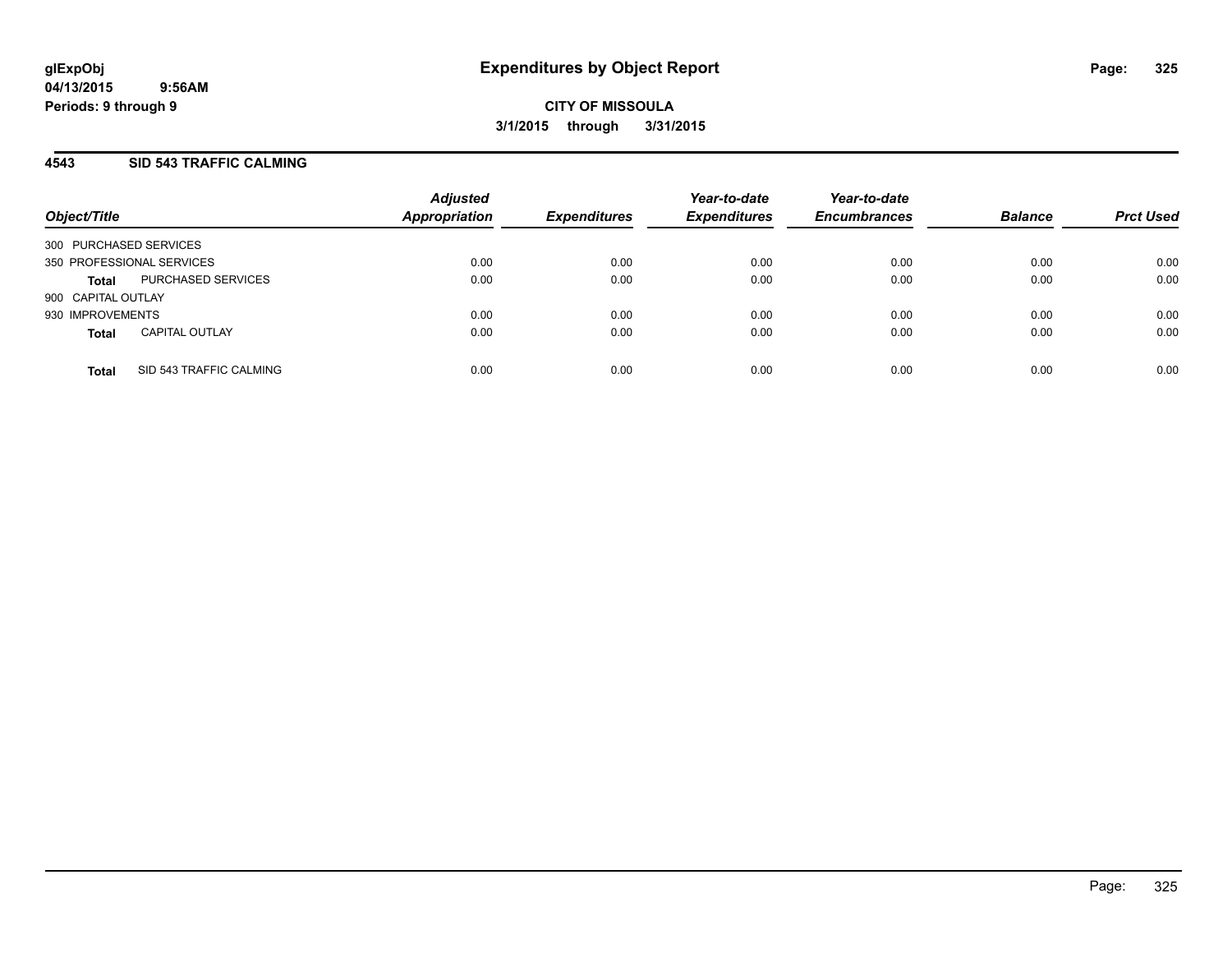#### **4544 MILLER CREEK MITIGATION FUND**

| Object/Title       |                       | <b>Adjusted</b><br>Appropriation | <b>Expenditures</b> | Year-to-date<br><b>Expenditures</b> | Year-to-date<br><b>Encumbrances</b> | <b>Balance</b> | <b>Prct Used</b> |
|--------------------|-----------------------|----------------------------------|---------------------|-------------------------------------|-------------------------------------|----------------|------------------|
| 900 CAPITAL OUTLAY |                       |                                  |                     |                                     |                                     |                |                  |
| 930 IMPROVEMENTS   |                       | 0.00                             | 0.00                | 0.00                                | 0.00                                | 0.00           | 0.00             |
| <b>Total</b>       | <b>CAPITAL OUTLAY</b> | 0.00                             | 0.00                | 0.00                                | 0.00                                | 0.00           | 0.00             |
| Total              | NON-DEPARTMENTAL      | 0.00                             | 0.00                | 0.00                                | 0.00                                | 0.00           | 0.00             |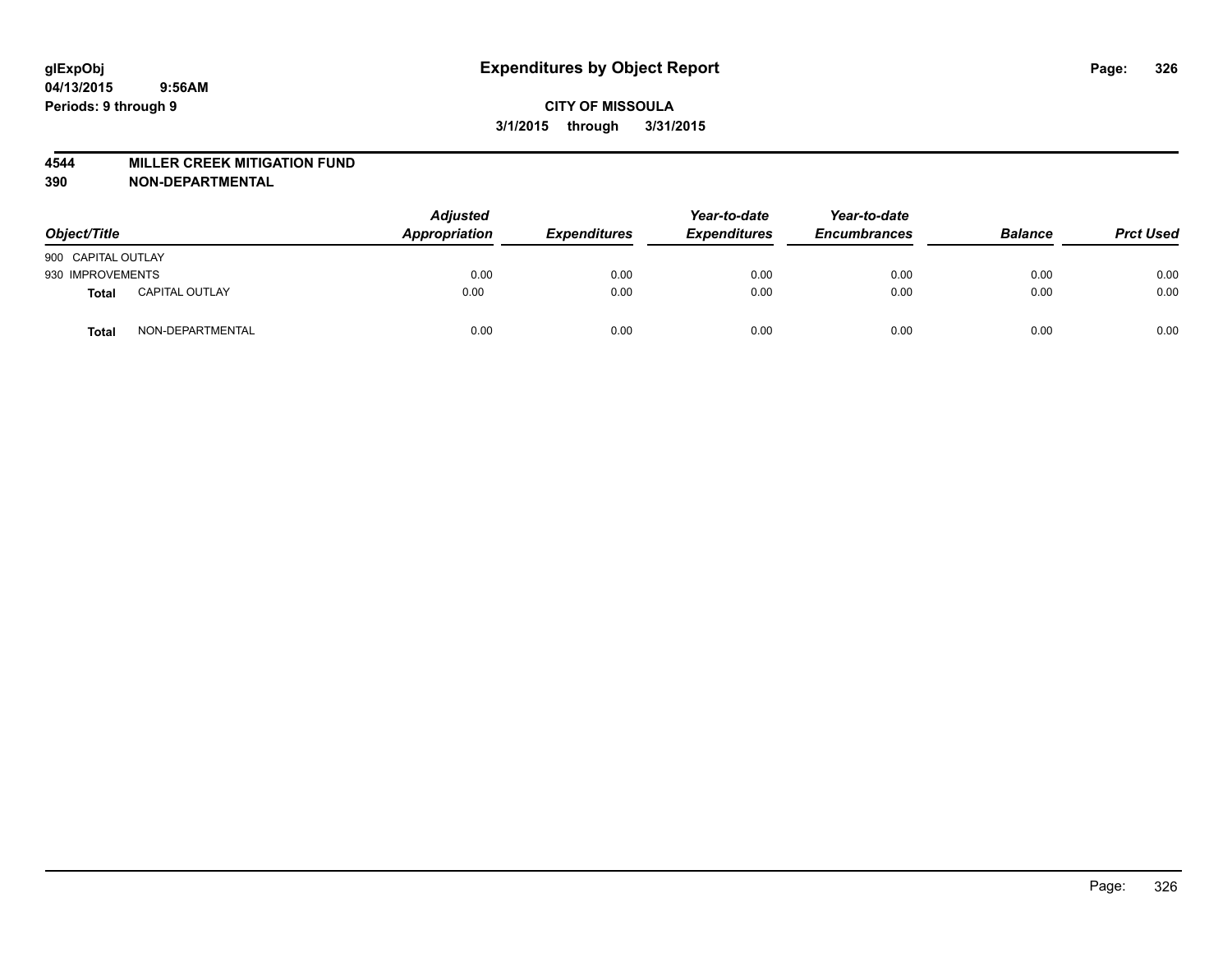**CITY OF MISSOULA 3/1/2015 through 3/31/2015**

## **4544 MILLER CREEK MITIGATION FUND**

| Object/Title                          | <b>Adjusted</b><br>Appropriation | <b>Expenditures</b> | Year-to-date<br><b>Expenditures</b> | Year-to-date<br><b>Encumbrances</b> | <b>Balance</b> | <b>Prct Used</b> |
|---------------------------------------|----------------------------------|---------------------|-------------------------------------|-------------------------------------|----------------|------------------|
| 900 CAPITAL OUTLAY                    |                                  |                     |                                     |                                     |                |                  |
| 930 IMPROVEMENTS                      | 0.00                             | 0.00                | 0.00                                | 0.00                                | 0.00           | 0.00             |
| <b>CAPITAL OUTLAY</b><br><b>Total</b> | 0.00                             | 0.00                | 0.00                                | 0.00                                | 0.00           | 0.00             |
| MILLER CREEK MITIGATION FUND<br>Total | 0.00                             | 0.00                | 0.00                                | 0.00                                | 0.00           | 0.00             |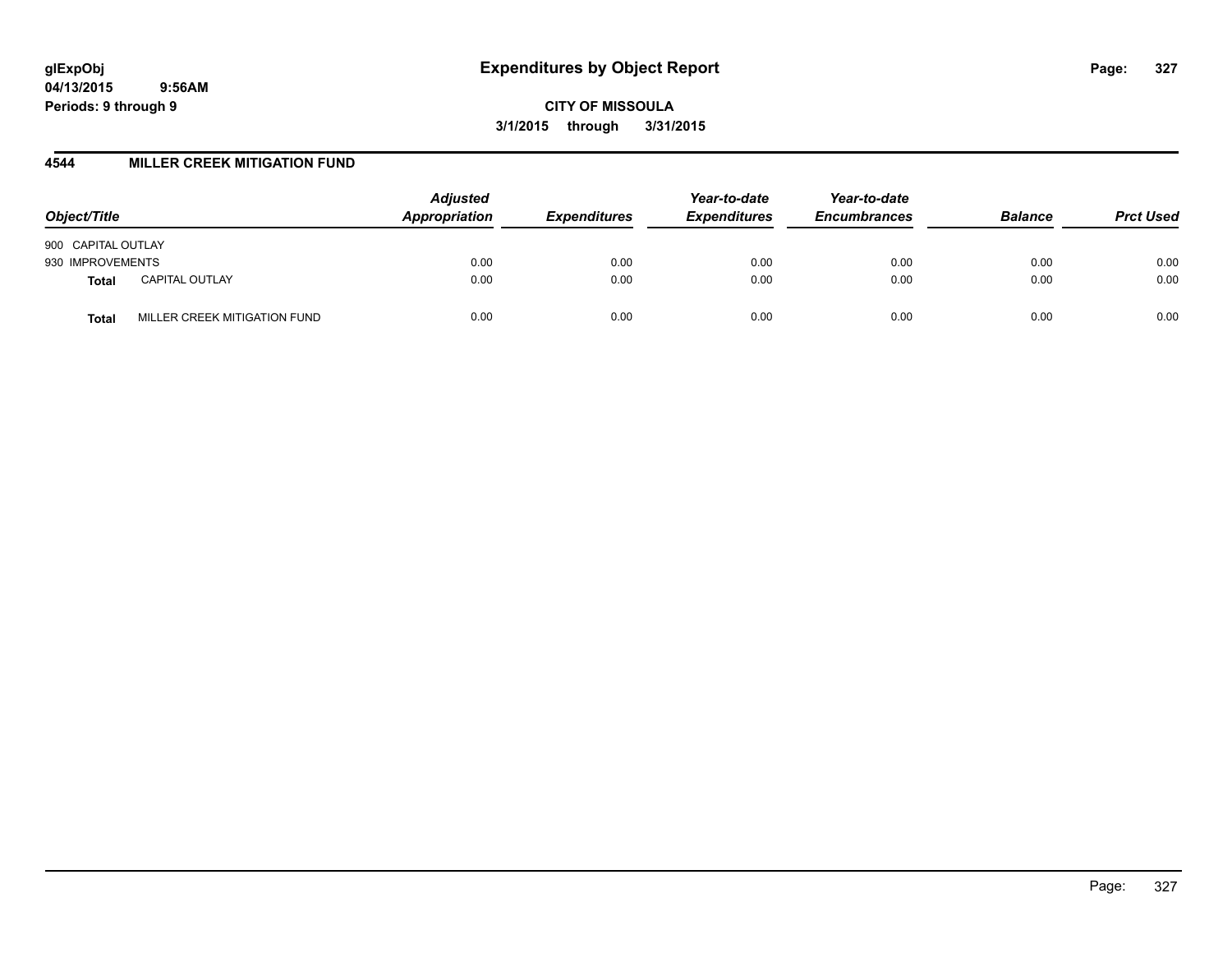#### **4545 MILLER CREEK TWITE CONSTRUCTION**

| Object/Title           |                           | <b>Adjusted</b><br><b>Appropriation</b> | <b>Expenditures</b> | Year-to-date<br><b>Expenditures</b> | Year-to-date<br><b>Encumbrances</b> | <b>Balance</b> | <b>Prct Used</b> |
|------------------------|---------------------------|-----------------------------------------|---------------------|-------------------------------------|-------------------------------------|----------------|------------------|
| 300 PURCHASED SERVICES |                           |                                         |                     |                                     |                                     |                |                  |
|                        | 350 PROFESSIONAL SERVICES | 0.00                                    | 0.00                | 0.00                                | 0.00                                | 0.00           | 0.00             |
| <b>Total</b>           | PURCHASED SERVICES        | 0.00                                    | 0.00                | 0.00                                | 0.00                                | 0.00           | 0.00             |
| 900 CAPITAL OUTLAY     |                           |                                         |                     |                                     |                                     |                |                  |
| 930 IMPROVEMENTS       |                           | 0.00                                    | 0.00                | 0.00                                | 0.00                                | 0.00           | 0.00             |
| <b>Total</b>           | <b>CAPITAL OUTLAY</b>     | 0.00                                    | 0.00                | 0.00                                | 0.00                                | 0.00           | 0.00             |
| <b>Total</b>           | NON-DEPARTMENTAL          | 0.00                                    | 0.00                | 0.00                                | 0.00                                | 0.00           | 0.00             |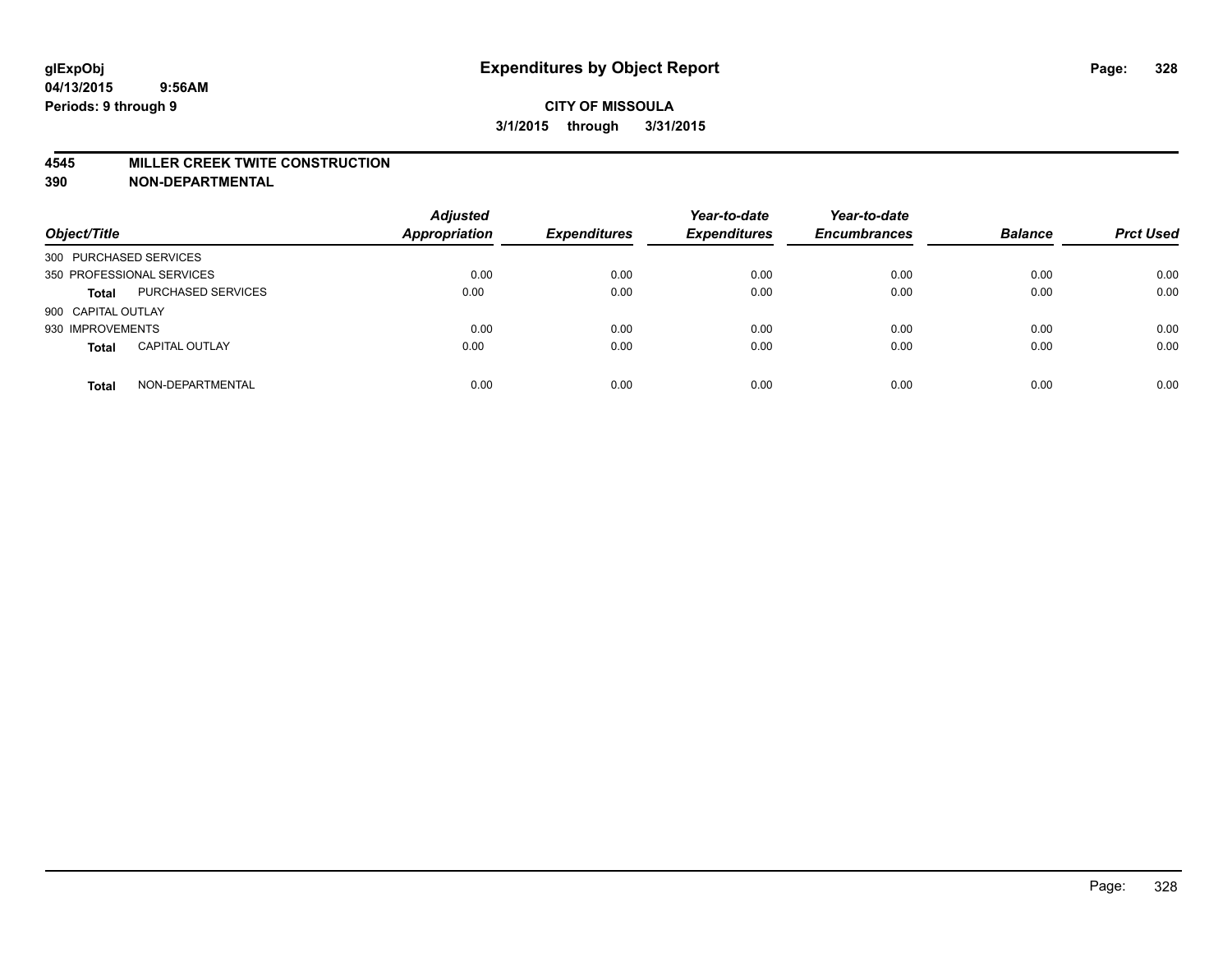**CITY OF MISSOULA 3/1/2015 through 3/31/2015**

## **4545 MILLER CREEK TWITE CONSTRUCTION**

| Object/Title           |                                 | <b>Adjusted</b><br><b>Appropriation</b> | <b>Expenditures</b> | Year-to-date<br><b>Expenditures</b> | Year-to-date<br><b>Encumbrances</b> | <b>Balance</b> | <b>Prct Used</b> |
|------------------------|---------------------------------|-----------------------------------------|---------------------|-------------------------------------|-------------------------------------|----------------|------------------|
| 300 PURCHASED SERVICES |                                 |                                         |                     |                                     |                                     |                |                  |
|                        | 350 PROFESSIONAL SERVICES       | 0.00                                    | 0.00                | 0.00                                | 0.00                                | 0.00           | 0.00             |
| <b>Total</b>           | PURCHASED SERVICES              | 0.00                                    | 0.00                | 0.00                                | 0.00                                | 0.00           | 0.00             |
| 900 CAPITAL OUTLAY     |                                 |                                         |                     |                                     |                                     |                |                  |
| 930 IMPROVEMENTS       |                                 | 0.00                                    | 0.00                | 0.00                                | 0.00                                | 0.00           | 0.00             |
| <b>Total</b>           | <b>CAPITAL OUTLAY</b>           | 0.00                                    | 0.00                | 0.00                                | 0.00                                | 0.00           | 0.00             |
| <b>Total</b>           | MILLER CREEK TWITE CONSTRUCTION | 0.00                                    | 0.00                | 0.00                                | 0.00                                | 0.00           | 0.00             |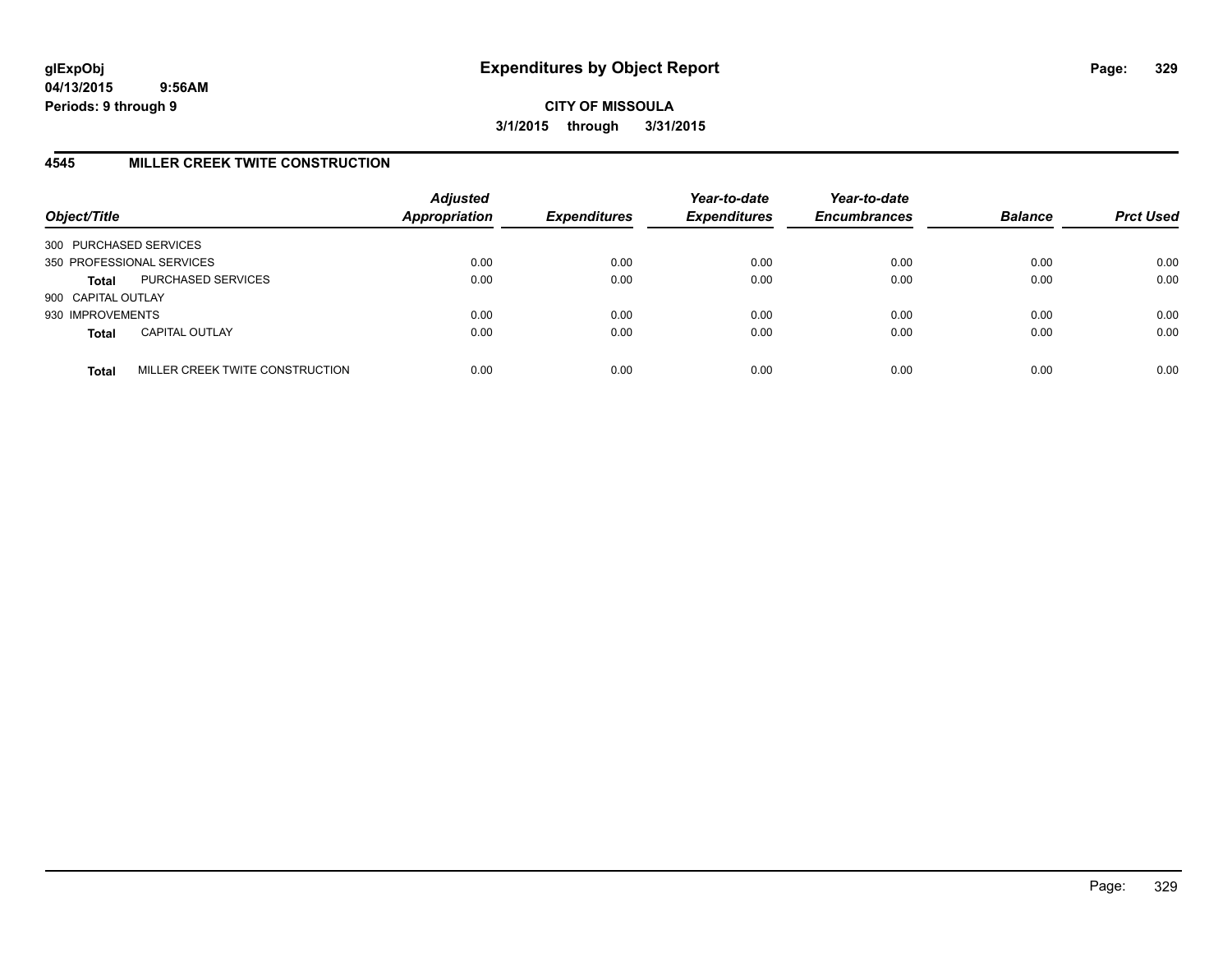#### **4546 MILLER CREEK MALOHNEY CONSTRUCTION**

| Object/Title              |                       | <b>Adjusted</b><br>Appropriation | <b>Expenditures</b> | Year-to-date<br><b>Expenditures</b> | Year-to-date<br><b>Encumbrances</b> | <b>Balance</b> | <b>Prct Used</b> |
|---------------------------|-----------------------|----------------------------------|---------------------|-------------------------------------|-------------------------------------|----------------|------------------|
| 300 PURCHASED SERVICES    |                       |                                  |                     |                                     |                                     |                |                  |
| 350 PROFESSIONAL SERVICES |                       | 0.00                             | 0.00                | 0.00                                | 0.00                                | 0.00           | 0.00             |
| <b>Total</b>              | PURCHASED SERVICES    | 0.00                             | 0.00                | 0.00                                | 0.00                                | 0.00           | 0.00             |
| 900 CAPITAL OUTLAY        |                       |                                  |                     |                                     |                                     |                |                  |
| 930 IMPROVEMENTS          |                       | 0.00                             | 0.00                | 0.00                                | 0.00                                | 0.00           | 0.00             |
| <b>Total</b>              | <b>CAPITAL OUTLAY</b> | 0.00                             | 0.00                | 0.00                                | 0.00                                | 0.00           | 0.00             |
| <b>Total</b>              | NON-DEPARTMENTAL      | 0.00                             | 0.00                | 0.00                                | 0.00                                | 0.00           | 0.00             |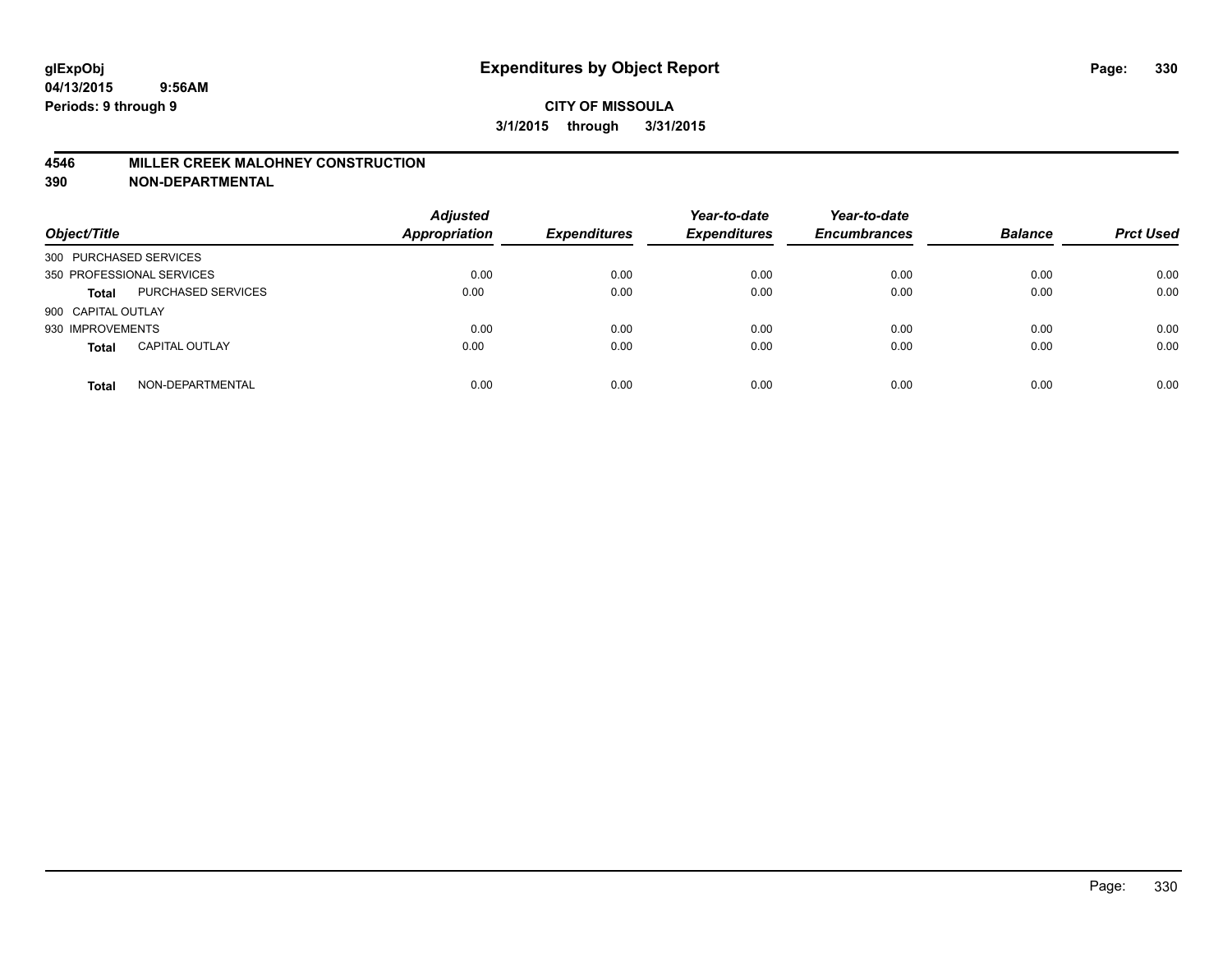## **CITY OF MISSOULA 3/1/2015 through 3/31/2015**

# **4546 MILLER CREEK MALOHNEY CONSTRUCTION**

| Object/Title           |                                 | <b>Adjusted</b><br><b>Appropriation</b> | <b>Expenditures</b> | Year-to-date<br><b>Expenditures</b> | Year-to-date<br><b>Encumbrances</b> | <b>Balance</b> | <b>Prct Used</b> |
|------------------------|---------------------------------|-----------------------------------------|---------------------|-------------------------------------|-------------------------------------|----------------|------------------|
| 300 PURCHASED SERVICES |                                 |                                         |                     |                                     |                                     |                |                  |
|                        | 350 PROFESSIONAL SERVICES       | 0.00                                    | 0.00                | 0.00                                | 0.00                                | 0.00           | 0.00             |
| Total                  | PURCHASED SERVICES              | 0.00                                    | 0.00                | 0.00                                | 0.00                                | 0.00           | 0.00             |
| 900 CAPITAL OUTLAY     |                                 |                                         |                     |                                     |                                     |                |                  |
| 930 IMPROVEMENTS       |                                 | 0.00                                    | 0.00                | 0.00                                | 0.00                                | 0.00           | 0.00             |
| <b>Total</b>           | <b>CAPITAL OUTLAY</b>           | 0.00                                    | 0.00                | 0.00                                | 0.00                                | 0.00           | 0.00             |
| <b>Total</b>           | MILLER CREEK MALOHNEY CONSTRUCT | 0.00                                    | 0.00                | 0.00                                | 0.00                                | 0.00           | 0.00             |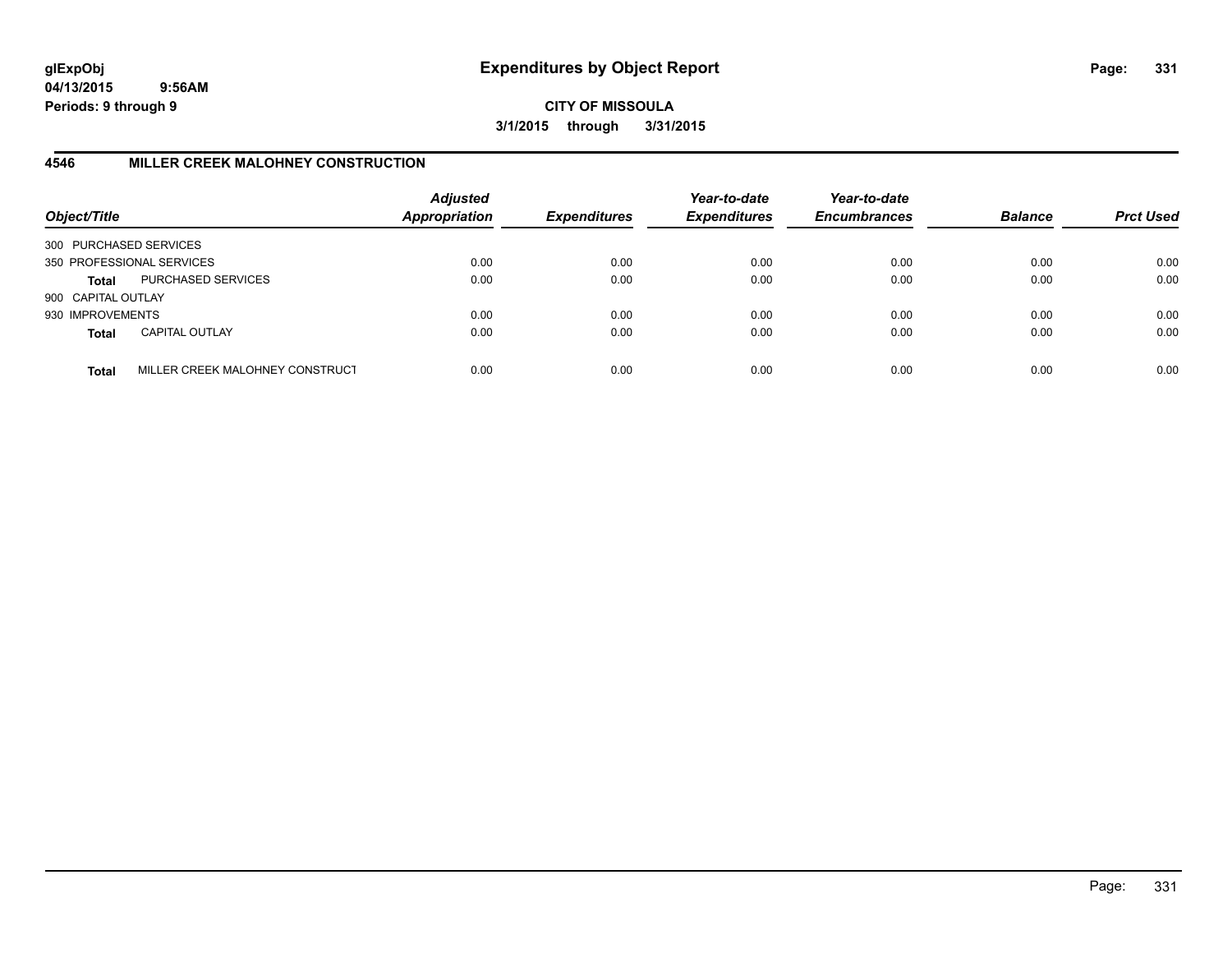#### **4547 MILLER CREEK MCCARTHY CONSTRUCTION**

| Object/Title           |                           | <b>Adjusted</b><br><b>Appropriation</b> | <b>Expenditures</b> | Year-to-date<br><b>Expenditures</b> | Year-to-date<br><b>Encumbrances</b> | <b>Balance</b> | <b>Prct Used</b> |
|------------------------|---------------------------|-----------------------------------------|---------------------|-------------------------------------|-------------------------------------|----------------|------------------|
| 300 PURCHASED SERVICES |                           |                                         |                     |                                     |                                     |                |                  |
|                        | 350 PROFESSIONAL SERVICES | 0.00                                    | 0.00                | 0.00                                | 0.00                                | 0.00           | 0.00             |
| <b>Total</b>           | <b>PURCHASED SERVICES</b> | 0.00                                    | 0.00                | 0.00                                | 0.00                                | 0.00           | 0.00             |
| 900 CAPITAL OUTLAY     |                           |                                         |                     |                                     |                                     |                |                  |
| 930 IMPROVEMENTS       |                           | 0.00                                    | 0.00                | 0.00                                | 0.00                                | 0.00           | 0.00             |
| <b>Total</b>           | <b>CAPITAL OUTLAY</b>     | 0.00                                    | 0.00                | 0.00                                | 0.00                                | 0.00           | 0.00             |
| <b>Total</b>           | NON-DEPARTMENTAL          | 0.00                                    | 0.00                | 0.00                                | 0.00                                | 0.00           | 0.00             |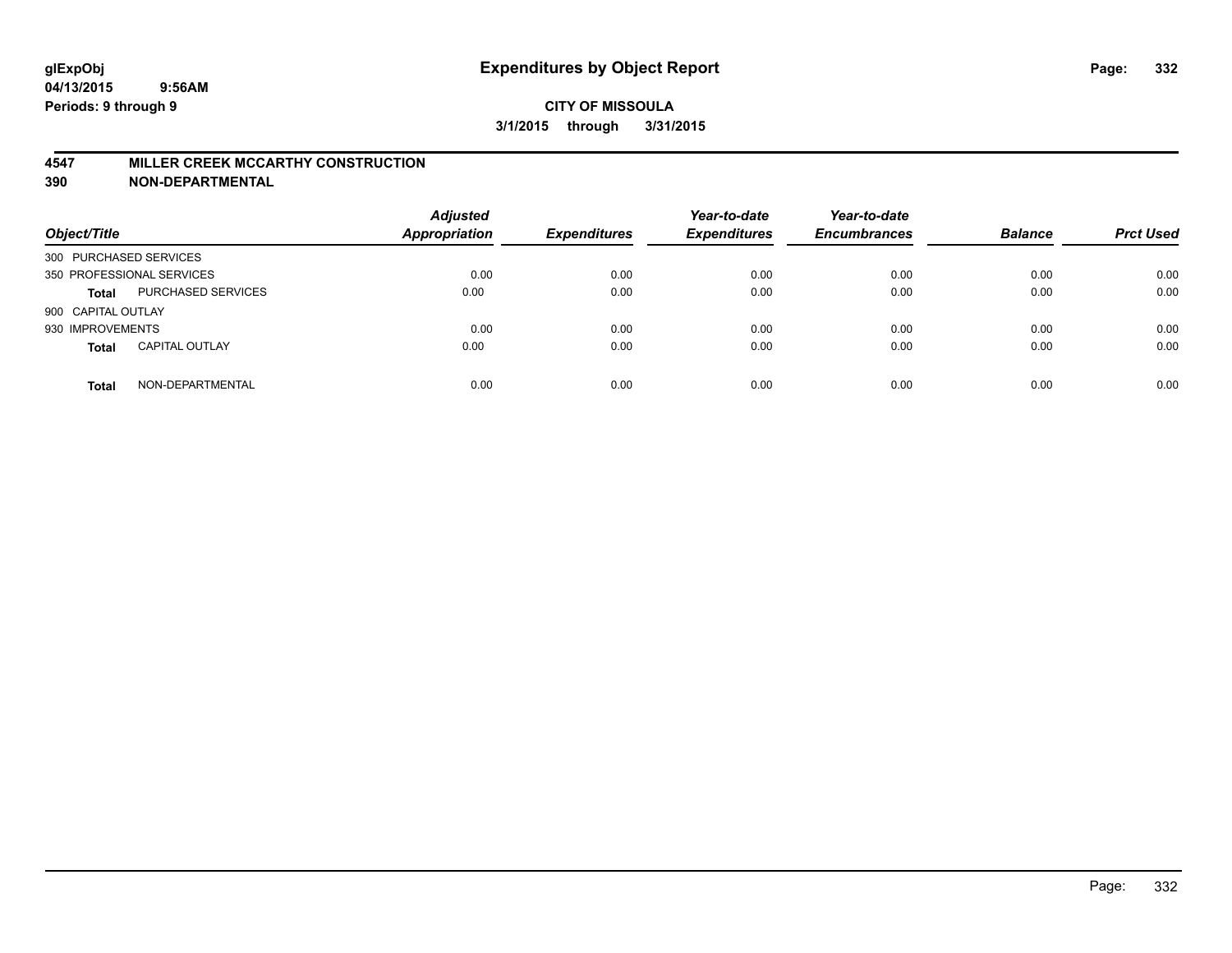**CITY OF MISSOULA 3/1/2015 through 3/31/2015**

# **4547 MILLER CREEK MCCARTHY CONSTRUCTION**

| Object/Title           |                                 | <b>Adjusted</b><br>Appropriation | <b>Expenditures</b> | Year-to-date<br><b>Expenditures</b> | Year-to-date<br><b>Encumbrances</b> | <b>Balance</b> | <b>Prct Used</b> |
|------------------------|---------------------------------|----------------------------------|---------------------|-------------------------------------|-------------------------------------|----------------|------------------|
| 300 PURCHASED SERVICES |                                 |                                  |                     |                                     |                                     |                |                  |
|                        | 350 PROFESSIONAL SERVICES       | 0.00                             | 0.00                | 0.00                                | 0.00                                | 0.00           | 0.00             |
| <b>Total</b>           | PURCHASED SERVICES              | 0.00                             | 0.00                | 0.00                                | 0.00                                | 0.00           | 0.00             |
| 900 CAPITAL OUTLAY     |                                 |                                  |                     |                                     |                                     |                |                  |
| 930 IMPROVEMENTS       |                                 | 0.00                             | 0.00                | 0.00                                | 0.00                                | 0.00           | 0.00             |
| <b>Total</b>           | <b>CAPITAL OUTLAY</b>           | 0.00                             | 0.00                | 0.00                                | 0.00                                | 0.00           | 0.00             |
| <b>Total</b>           | MILLER CREEK MCCARTHY CONSTRUCT | 0.00                             | 0.00                | 0.00                                | 0.00                                | 0.00           | 0.00             |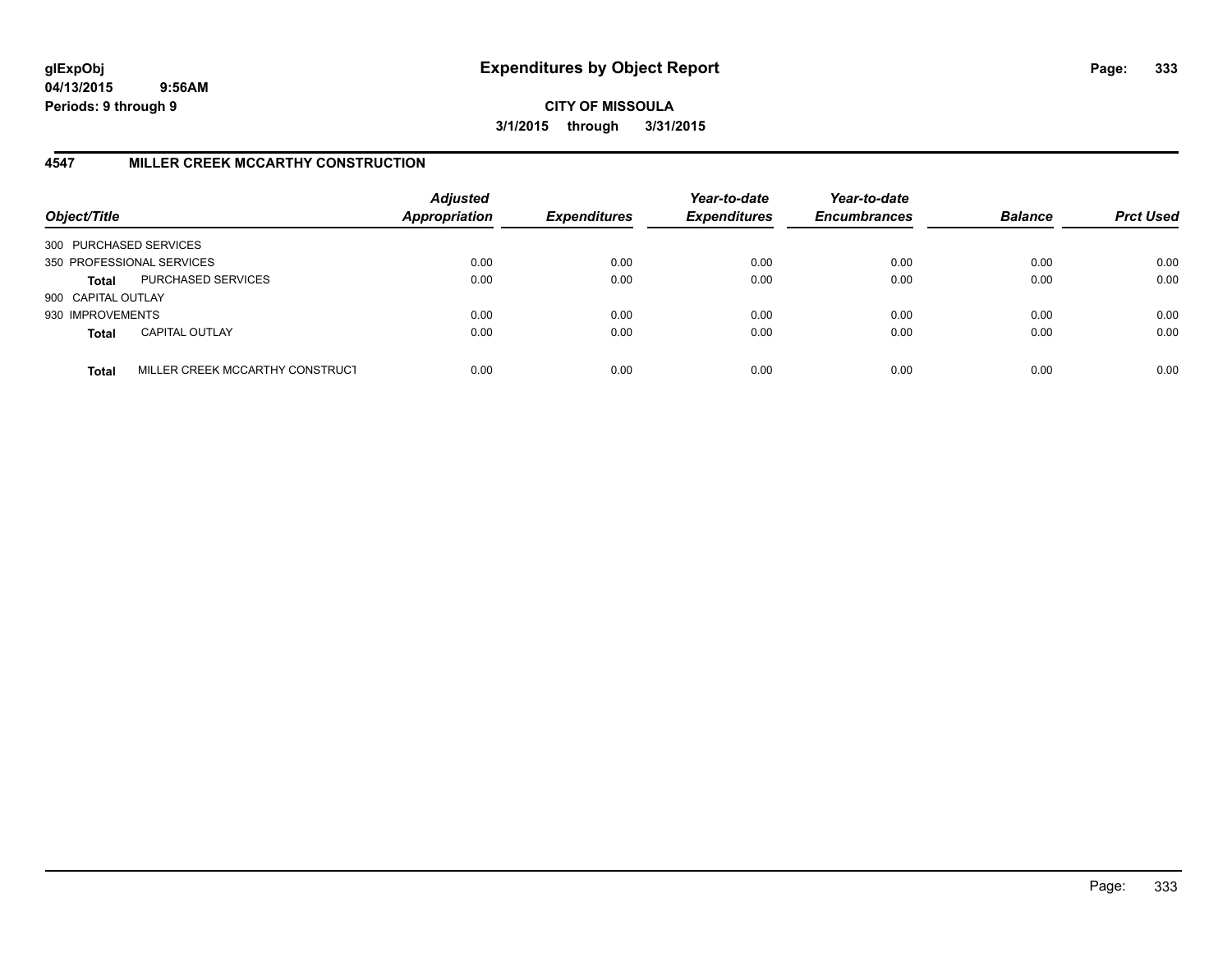#### **4548 5TH,6TH & ARTHUR ROAD IMPROVEMENTS**

| Object/Title                 |                           | <b>Adjusted</b><br><b>Appropriation</b> | <b>Expenditures</b> | Year-to-date<br><b>Expenditures</b> | Year-to-date<br><b>Encumbrances</b> | <b>Balance</b> | <b>Prct Used</b> |
|------------------------------|---------------------------|-----------------------------------------|---------------------|-------------------------------------|-------------------------------------|----------------|------------------|
| 300 PURCHASED SERVICES       |                           |                                         |                     |                                     |                                     |                |                  |
| 350 PROFESSIONAL SERVICES    |                           | 0.00                                    | 0.00                | 0.00                                | 0.00                                | 0.00           | 0.00             |
| <b>Total</b>                 | <b>PURCHASED SERVICES</b> | 0.00                                    | 0.00                | 0.00                                | 0.00                                | 0.00           | 0.00             |
| 800 OTHER OBJECTS            |                           |                                         |                     |                                     |                                     |                |                  |
| 820 TRANSFERS TO OTHER FUNDS |                           | 0.00                                    | 0.00                | 0.00                                | 0.00                                | 0.00           | 0.00             |
| <b>Total</b>                 | OTHER OBJECTS             | 0.00                                    | 0.00                | 0.00                                | 0.00                                | 0.00           | 0.00             |
| 900 CAPITAL OUTLAY           |                           |                                         |                     |                                     |                                     |                |                  |
| 930 IMPROVEMENTS             |                           | 0.00                                    | 0.00                | 0.00                                | 0.00                                | 0.00           | 0.00             |
| <b>Total</b>                 | <b>CAPITAL OUTLAY</b>     | 0.00                                    | 0.00                | 0.00                                | 0.00                                | 0.00           | 0.00             |
| <b>Total</b>                 | NON-DEPARTMENTAL          | 0.00                                    | 0.00                | 0.00                                | 0.00                                | 0.00           | 0.00             |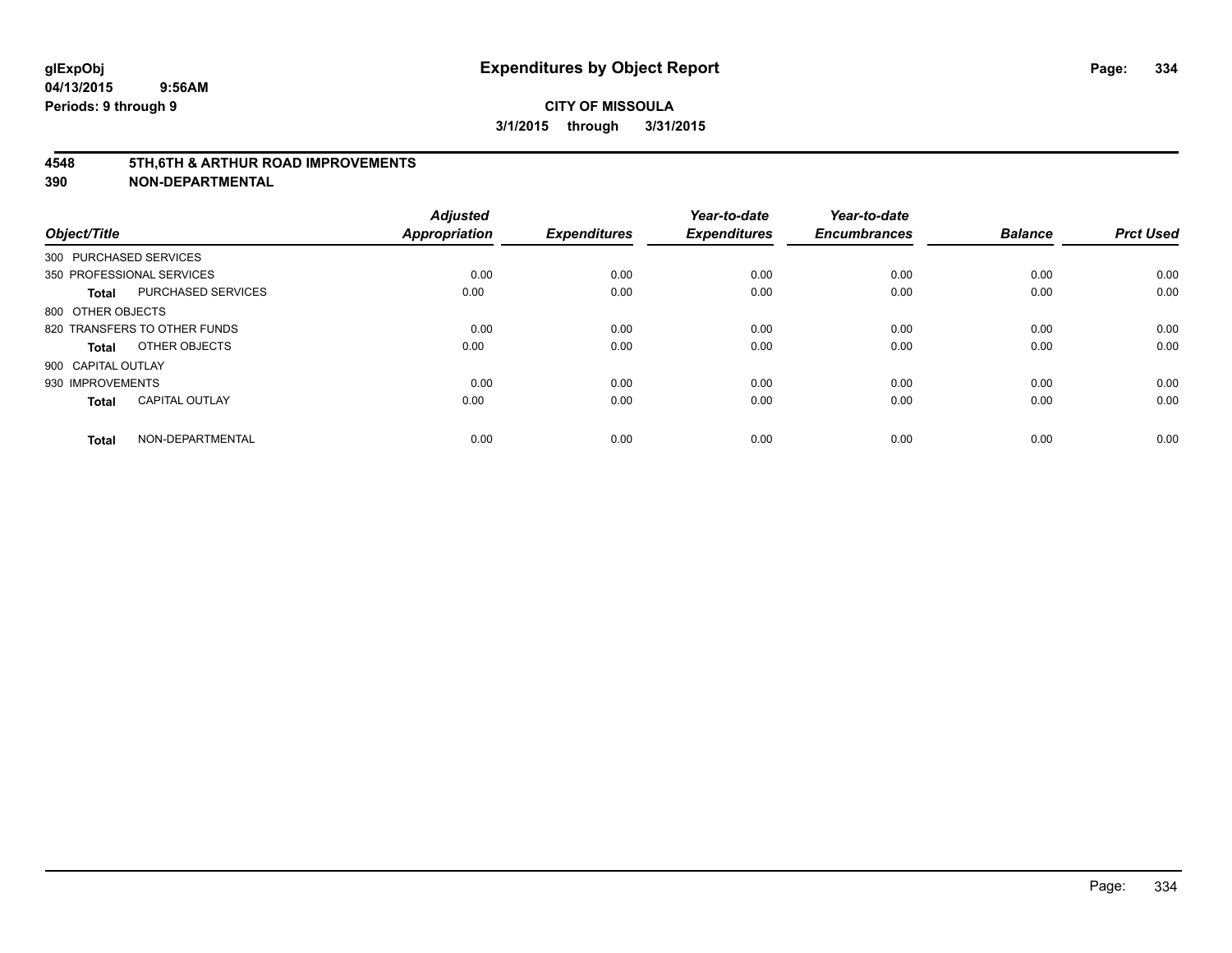**CITY OF MISSOULA 3/1/2015 through 3/31/2015**

# **4548 5TH,6TH & ARTHUR ROAD IMPROVEMENTS**

| Object/Title           |                                  | <b>Adjusted</b><br>Appropriation | <b>Expenditures</b> | Year-to-date<br><b>Expenditures</b> | Year-to-date<br><b>Encumbrances</b> | <b>Balance</b> | <b>Prct Used</b> |
|------------------------|----------------------------------|----------------------------------|---------------------|-------------------------------------|-------------------------------------|----------------|------------------|
| 300 PURCHASED SERVICES |                                  |                                  |                     |                                     |                                     |                |                  |
|                        | 350 PROFESSIONAL SERVICES        | 0.00                             | 0.00                | 0.00                                | 0.00                                | 0.00           | 0.00             |
| <b>Total</b>           | PURCHASED SERVICES               | 0.00                             | 0.00                | 0.00                                | 0.00                                | 0.00           | 0.00             |
| 800 OTHER OBJECTS      |                                  |                                  |                     |                                     |                                     |                |                  |
|                        | 820 TRANSFERS TO OTHER FUNDS     | 0.00                             | 0.00                | 0.00                                | 0.00                                | 0.00           | 0.00             |
| <b>Total</b>           | OTHER OBJECTS                    | 0.00                             | 0.00                | 0.00                                | 0.00                                | 0.00           | 0.00             |
| 900 CAPITAL OUTLAY     |                                  |                                  |                     |                                     |                                     |                |                  |
| 930 IMPROVEMENTS       |                                  | 0.00                             | 0.00                | 0.00                                | 0.00                                | 0.00           | 0.00             |
| <b>Total</b>           | <b>CAPITAL OUTLAY</b>            | 0.00                             | 0.00                | 0.00                                | 0.00                                | 0.00           | 0.00             |
| <b>Total</b>           | 5TH.6TH & ARTHUR ROAD IMPROVEMEN | 0.00                             | 0.00                | 0.00                                | 0.00                                | 0.00           | 0.00             |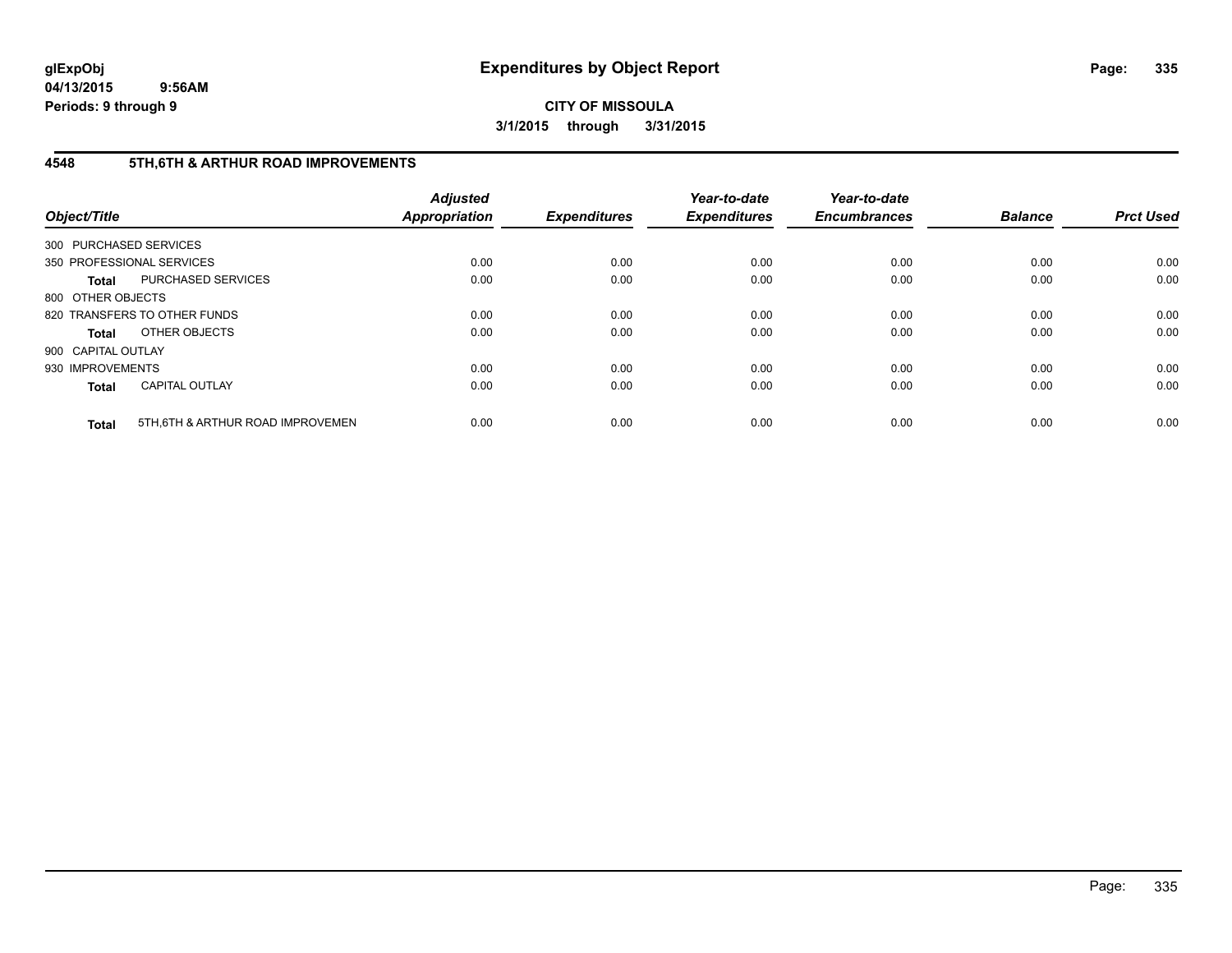## **4745 MALONEY/TWITE MILLER CR \$1.2M CONTRIB**

| Object/Title           |                              | <b>Adjusted</b><br><b>Appropriation</b> | <b>Expenditures</b> | Year-to-date<br><b>Expenditures</b> | Year-to-date<br><b>Encumbrances</b> | <b>Balance</b> | <b>Prct Used</b> |
|------------------------|------------------------------|-----------------------------------------|---------------------|-------------------------------------|-------------------------------------|----------------|------------------|
| 300 PURCHASED SERVICES |                              |                                         |                     |                                     |                                     |                |                  |
|                        | 350 PROFESSIONAL SERVICES    | 0.00                                    | 0.00                | 0.00                                | 0.00                                | 0.00           | 0.00             |
| <b>Total</b>           | <b>PURCHASED SERVICES</b>    | 0.00                                    | 0.00                | 0.00                                | 0.00                                | 0.00           | 0.00             |
| 800 OTHER OBJECTS      |                              |                                         |                     |                                     |                                     |                |                  |
|                        | 820 TRANSFERS TO OTHER FUNDS | 0.00                                    | 0.00                | 0.00                                | 0.00                                | 0.00           | 0.00             |
| Total                  | OTHER OBJECTS                | 0.00                                    | 0.00                | 0.00                                | 0.00                                | 0.00           | 0.00             |
| 900 CAPITAL OUTLAY     |                              |                                         |                     |                                     |                                     |                |                  |
| 930 IMPROVEMENTS       |                              | 0.00                                    | 0.00                | 0.00                                | 0.00                                | 0.00           | 0.00             |
| Total                  | <b>CAPITAL OUTLAY</b>        | 0.00                                    | 0.00                | 0.00                                | 0.00                                | 0.00           | 0.00             |
| <b>Total</b>           | NON-DEPARTMENTAL             | 0.00                                    | 0.00                | 0.00                                | 0.00                                | 0.00           | 0.00             |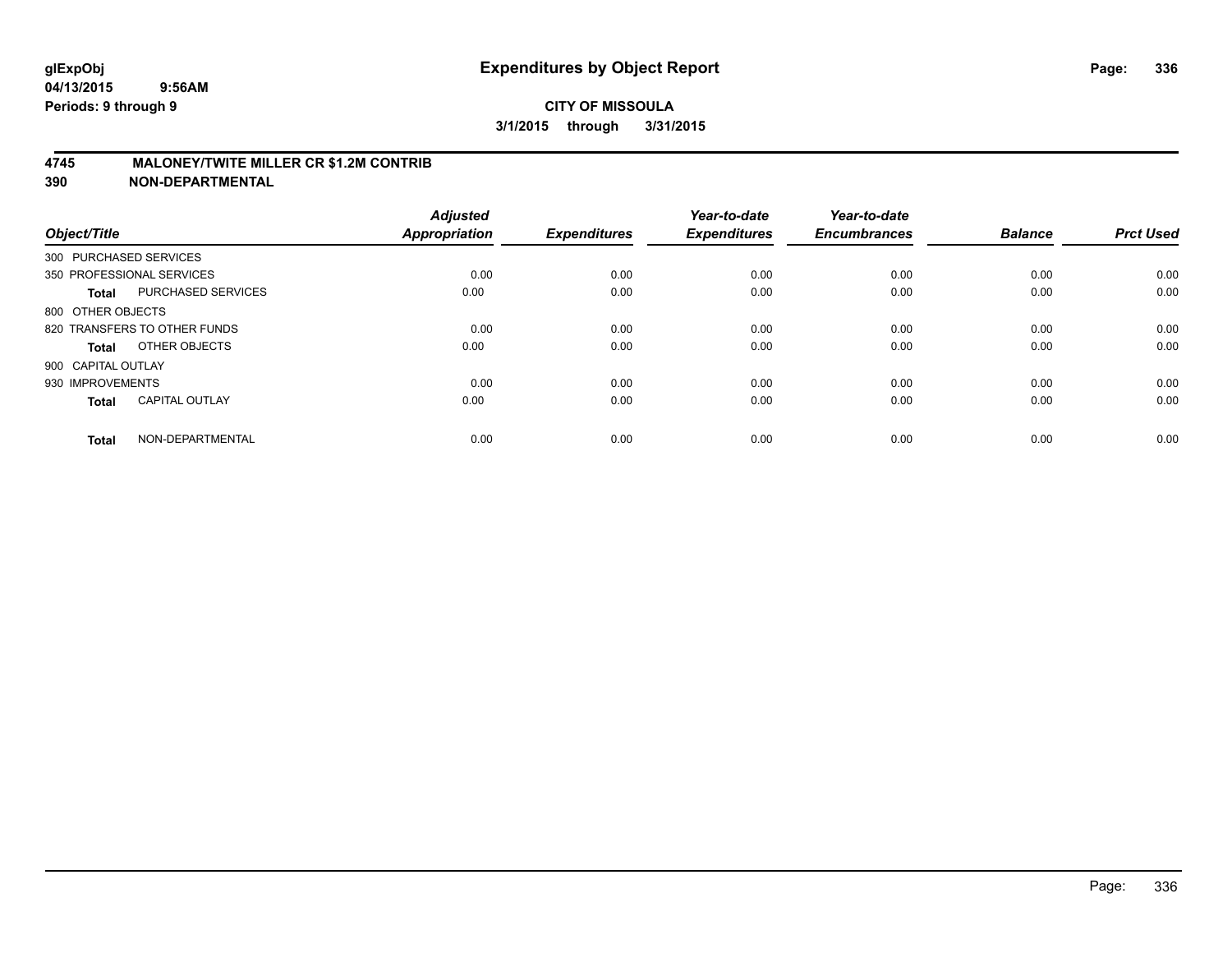**CITY OF MISSOULA 3/1/2015 through 3/31/2015**

# **4745 MALONEY/TWITE MILLER CR \$1.2M CONTRIB**

| Object/Title           |                                    | <b>Adjusted</b><br>Appropriation | <b>Expenditures</b> | Year-to-date<br><b>Expenditures</b> | Year-to-date<br><b>Encumbrances</b> | <b>Balance</b> | <b>Prct Used</b> |
|------------------------|------------------------------------|----------------------------------|---------------------|-------------------------------------|-------------------------------------|----------------|------------------|
| 300 PURCHASED SERVICES |                                    |                                  |                     |                                     |                                     |                |                  |
|                        | 350 PROFESSIONAL SERVICES          | 0.00                             | 0.00                | 0.00                                | 0.00                                | 0.00           | 0.00             |
| <b>Total</b>           | PURCHASED SERVICES                 | 0.00                             | 0.00                | 0.00                                | 0.00                                | 0.00           | 0.00             |
| 800 OTHER OBJECTS      |                                    |                                  |                     |                                     |                                     |                |                  |
|                        | 820 TRANSFERS TO OTHER FUNDS       | 0.00                             | 0.00                | 0.00                                | 0.00                                | 0.00           | 0.00             |
| <b>Total</b>           | OTHER OBJECTS                      | 0.00                             | 0.00                | 0.00                                | 0.00                                | 0.00           | 0.00             |
| 900 CAPITAL OUTLAY     |                                    |                                  |                     |                                     |                                     |                |                  |
| 930 IMPROVEMENTS       |                                    | 0.00                             | 0.00                | 0.00                                | 0.00                                | 0.00           | 0.00             |
| <b>Total</b>           | <b>CAPITAL OUTLAY</b>              | 0.00                             | 0.00                | 0.00                                | 0.00                                | 0.00           | 0.00             |
| <b>Total</b>           | MALONEY/TWITE MILLER CR \$1.2M CON | 0.00                             | 0.00                | 0.00                                | 0.00                                | 0.00           | 0.00             |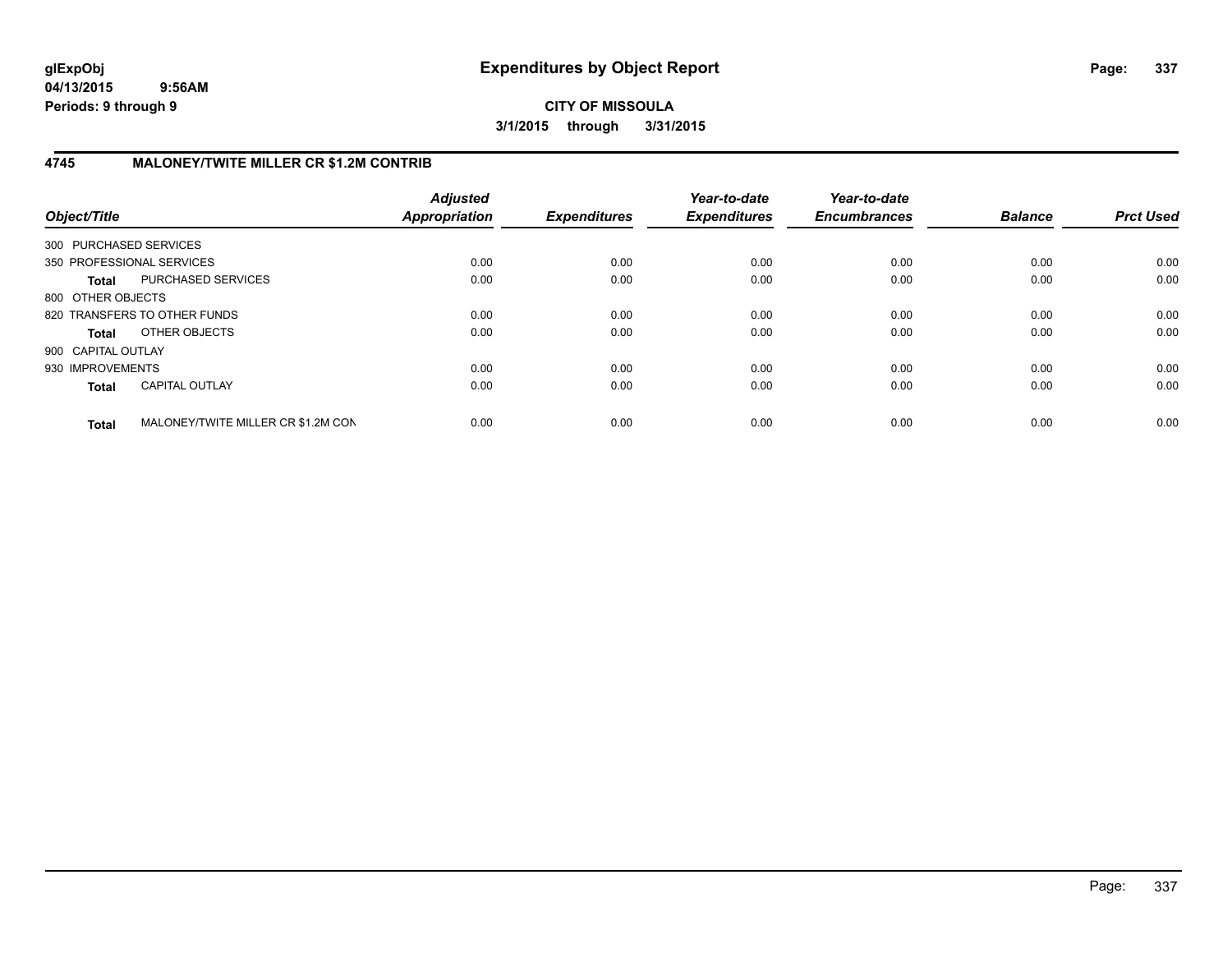## **CITY OF MISSOULA 3/1/2015 through 3/31/2015**

**4941 HILLVIEW WAY CONSTRUCTION**

**280 PUBLIC WORKS ADMIN/ENGINEERING**

| Object/Title        |                                | <b>Adjusted</b><br><b>Appropriation</b> | <b>Expenditures</b> | Year-to-date<br><b>Expenditures</b> | Year-to-date<br><b>Encumbrances</b> | <b>Balance</b> | <b>Prct Used</b> |
|---------------------|--------------------------------|-----------------------------------------|---------------------|-------------------------------------|-------------------------------------|----------------|------------------|
|                     |                                |                                         |                     |                                     |                                     |                |                  |
| 200 SUPPLIES        |                                |                                         |                     |                                     |                                     |                |                  |
| 210 OFFICE SUPPLIES |                                | 0.00                                    | 0.00                | 119.32                              | 0.00                                | $-119.32$      | 0.00             |
| Total               | <b>SUPPLIES</b>                | 0.00                                    | 0.00                | 119.32                              | 0.00                                | $-119.32$      | 0.00             |
|                     | 300 PURCHASED SERVICES         |                                         |                     |                                     |                                     |                |                  |
| 310 COMMUNICATIONS  |                                | 0.00                                    | 0.00                | 11,854.65                           | 0.00                                | $-11,854.65$   | 0.00             |
|                     | 320 PRINTING & DUPLICATING     | 0.00                                    | 0.00                | 370.73                              | 0.00                                | $-370.73$      | 0.00             |
|                     | 350 PROFESSIONAL SERVICES      | 0.00                                    | 0.00                | 14,911.27                           | 0.00                                | $-14,911.27$   | 0.00             |
| <b>Total</b>        | <b>PURCHASED SERVICES</b>      | 0.00                                    | 0.00                | 27,136.65                           | 0.00                                | $-27,136.65$   | 0.00             |
| 900 CAPITAL OUTLAY  |                                |                                         |                     |                                     |                                     |                |                  |
| 930 IMPROVEMENTS    |                                | 0.00                                    | 0.00                | 0.00                                | 0.00                                | 0.00           | 0.00             |
| <b>Total</b>        | <b>CAPITAL OUTLAY</b>          | 0.00                                    | 0.00                | 0.00                                | 0.00                                | 0.00           | 0.00             |
| <b>Total</b>        | PUBLIC WORKS ADMIN/ENGINEERING | 0.00                                    | 0.00                | 27.255.97                           | 0.00                                | $-27.255.97$   | 0.00             |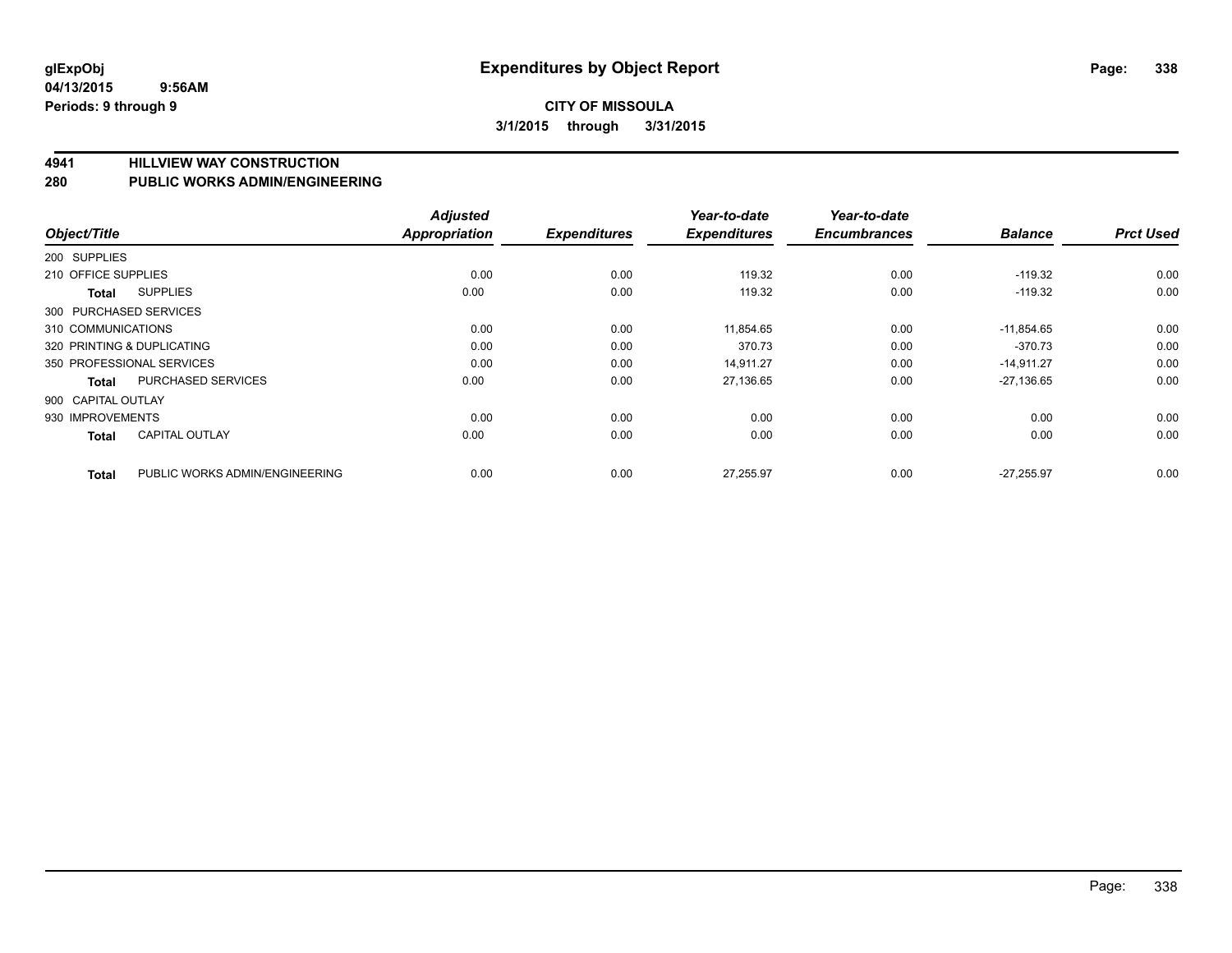# **CITY OF MISSOULA 3/1/2015 through 3/31/2015**

## **4941 HILLVIEW WAY CONSTRUCTION**

|                                           | <b>Adjusted</b>      |                     | Year-to-date        | Year-to-date        |                |                  |
|-------------------------------------------|----------------------|---------------------|---------------------|---------------------|----------------|------------------|
| Object/Title                              | <b>Appropriation</b> | <b>Expenditures</b> | <b>Expenditures</b> | <b>Encumbrances</b> | <b>Balance</b> | <b>Prct Used</b> |
| 200 SUPPLIES                              |                      |                     |                     |                     |                |                  |
| 210 OFFICE SUPPLIES                       | 0.00                 | 0.00                | 119.32              | 0.00                | $-119.32$      | 0.00             |
| <b>SUPPLIES</b><br>Total                  | 0.00                 | 0.00                | 119.32              | 0.00                | $-119.32$      | 0.00             |
| 300 PURCHASED SERVICES                    |                      |                     |                     |                     |                |                  |
| 310 COMMUNICATIONS                        | 0.00                 | 0.00                | 11,854.65           | 0.00                | $-11,854.65$   | 0.00             |
| 320 PRINTING & DUPLICATING                | 0.00                 | 0.00                | 370.73              | 0.00                | $-370.73$      | 0.00             |
| 350 PROFESSIONAL SERVICES                 | 0.00                 | 0.00                | 14,911.27           | 0.00                | $-14,911.27$   | 0.00             |
| PURCHASED SERVICES<br><b>Total</b>        | 0.00                 | 0.00                | 27,136.65           | 0.00                | $-27,136.65$   | 0.00             |
| 900 CAPITAL OUTLAY                        |                      |                     |                     |                     |                |                  |
| 930 IMPROVEMENTS                          | 0.00                 | 0.00                | 0.00                | 0.00                | 0.00           | 0.00             |
| <b>CAPITAL OUTLAY</b><br>Total            | 0.00                 | 0.00                | 0.00                | 0.00                | 0.00           | 0.00             |
| <b>HILLVIEW WAY CONSTRUCTION</b><br>Total | 0.00                 | 0.00                | 27,255.97           | 0.00                | $-27.255.97$   | 0.00             |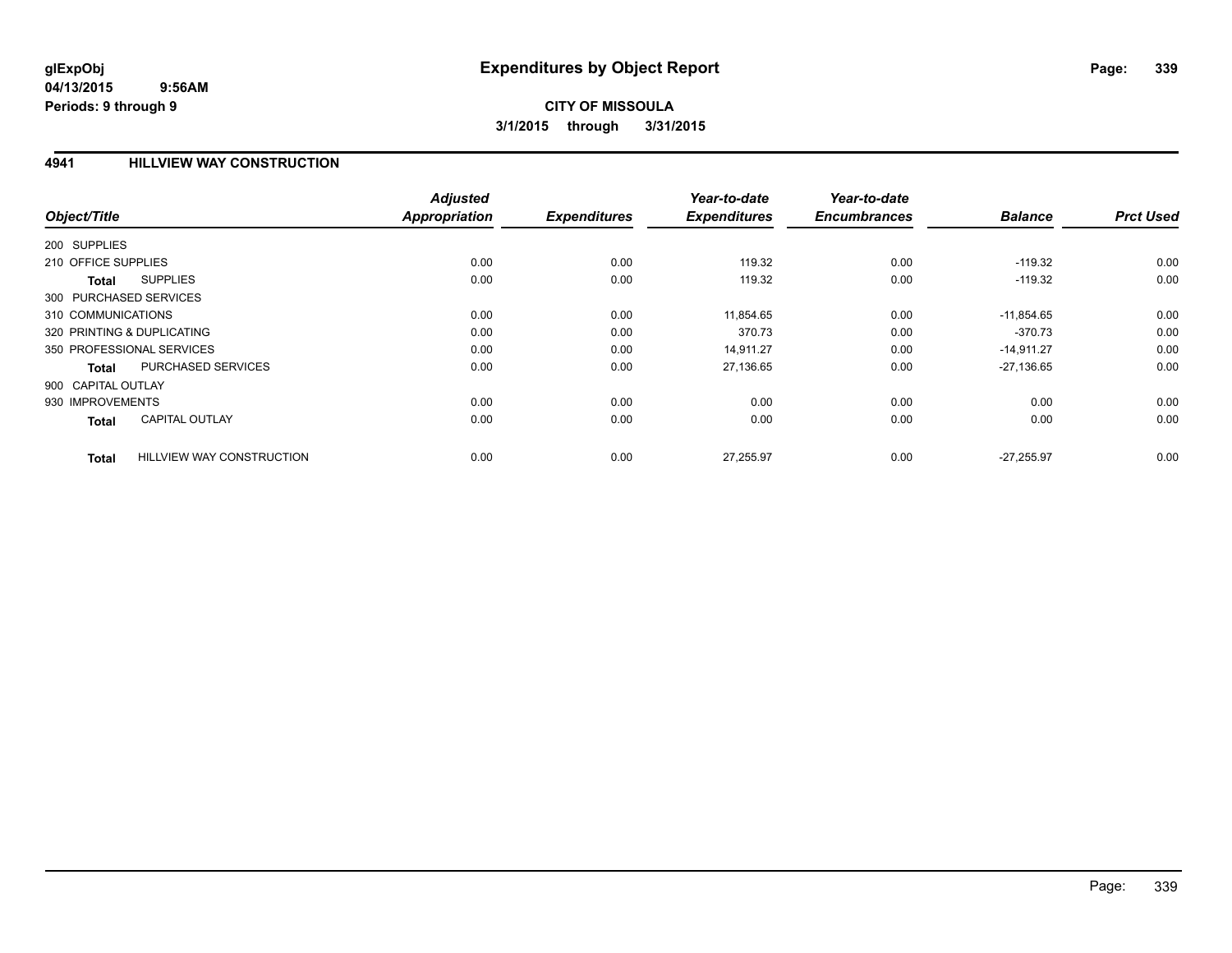## **4944 RATTLESNAKE SEWER COLLECTION (544)**

| Object/Title           |                           | <b>Adjusted</b><br><b>Appropriation</b> | <b>Expenditures</b> | Year-to-date<br><b>Expenditures</b> | Year-to-date<br><b>Encumbrances</b> | <b>Balance</b> | <b>Prct Used</b> |
|------------------------|---------------------------|-----------------------------------------|---------------------|-------------------------------------|-------------------------------------|----------------|------------------|
| 300 PURCHASED SERVICES |                           |                                         |                     |                                     |                                     |                |                  |
|                        | 350 PROFESSIONAL SERVICES | 0.00                                    | 0.00                | 0.00                                | 0.00                                | 0.00           | 0.00             |
| <b>Total</b>           | <b>PURCHASED SERVICES</b> | 0.00                                    | 0.00                | 0.00                                | 0.00                                | 0.00           | 0.00             |
| 600 DEBT SERVICE       |                           |                                         |                     |                                     |                                     |                |                  |
| 610 PRINCIPAL          |                           | 0.00                                    | 0.00                | 0.00                                | 0.00                                | 0.00           | 0.00             |
| <b>Total</b>           | <b>DEBT SERVICE</b>       | 0.00                                    | 0.00                | 0.00                                | 0.00                                | 0.00           | 0.00             |
| 900 CAPITAL OUTLAY     |                           |                                         |                     |                                     |                                     |                |                  |
| 930 IMPROVEMENTS       |                           | 0.00                                    | 0.00                | 0.00                                | 0.00                                | 0.00           | 0.00             |
| <b>Total</b>           | <b>CAPITAL OUTLAY</b>     | 0.00                                    | 0.00                | 0.00                                | 0.00                                | 0.00           | 0.00             |
| <b>Total</b>           | NON-DEPARTMENTAL          | 0.00                                    | 0.00                | 0.00                                | 0.00                                | 0.00           | 0.00             |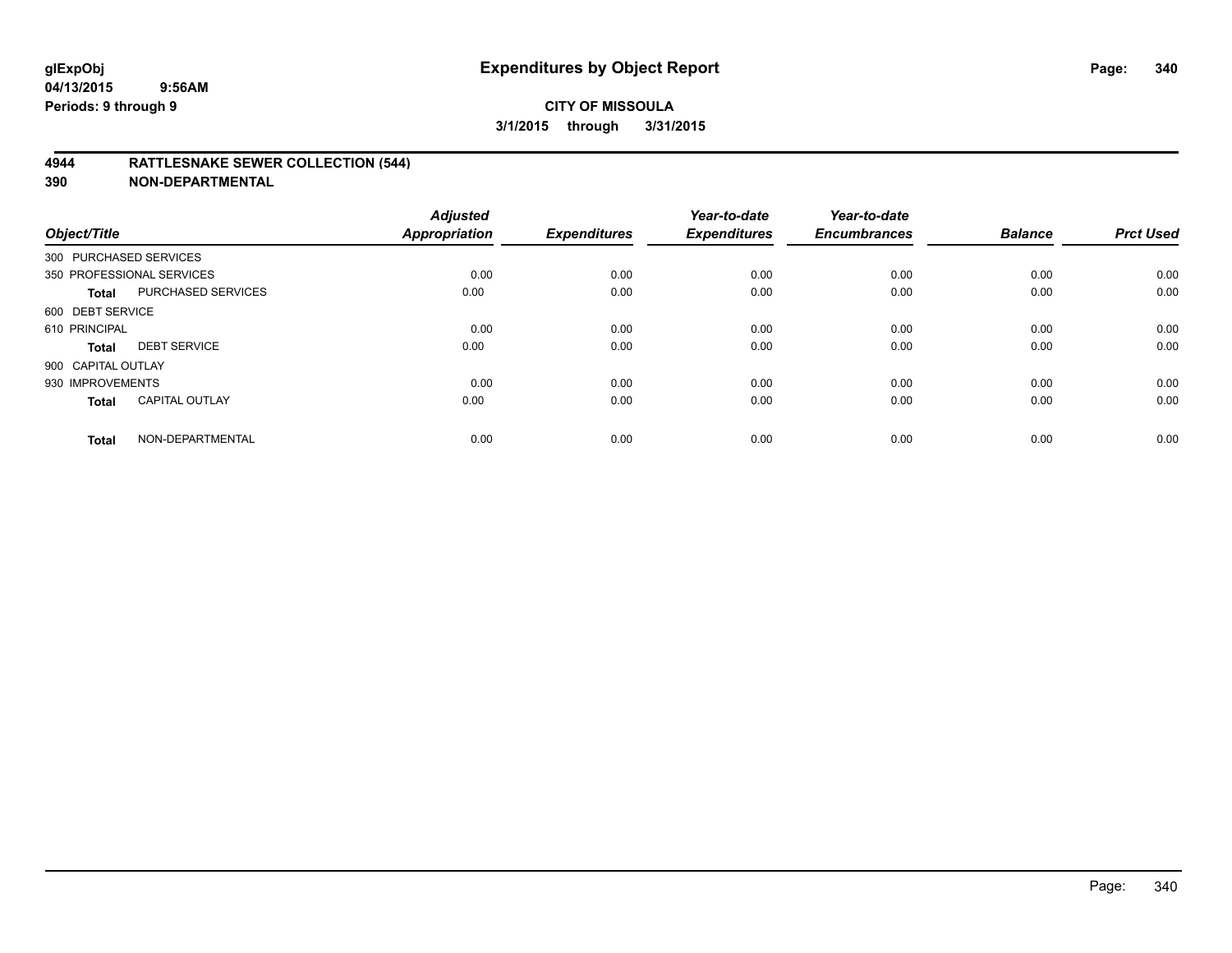## **4944 RATTLESNAKE SEWER COLLECTION (544)**

**550 SID 544 PROJECT**

| Object/Title                              | <b>Adjusted</b><br><b>Appropriation</b> | <b>Expenditures</b> | Year-to-date<br><b>Expenditures</b> | Year-to-date<br><b>Encumbrances</b> | <b>Balance</b> | <b>Prct Used</b> |
|-------------------------------------------|-----------------------------------------|---------------------|-------------------------------------|-------------------------------------|----------------|------------------|
| 300 PURCHASED SERVICES                    |                                         |                     |                                     |                                     |                |                  |
| 350 PROFESSIONAL SERVICES                 | 0.00                                    | 0.00                | 0.00                                | 0.00                                | 0.00           | 0.00             |
| <b>PURCHASED SERVICES</b><br><b>Total</b> | 0.00                                    | 0.00                | 0.00                                | 0.00                                | 0.00           | 0.00             |
| 900 CAPITAL OUTLAY                        |                                         |                     |                                     |                                     |                |                  |
| 915 EASEMENTS                             | 0.00                                    | 0.00                | 0.00                                | 0.00                                | 0.00           | 0.00             |
| 930 IMPROVEMENTS                          | 0.00                                    | 0.00                | 0.00                                | 0.00                                | 0.00           | 0.00             |
| 960 CAPITAL CONTINGENCY                   | 0.00                                    | 0.00                | 0.00                                | 0.00                                | 0.00           | 0.00             |
| <b>CAPITAL OUTLAY</b><br><b>Total</b>     | 0.00                                    | 0.00                | 0.00                                | 0.00                                | 0.00           | 0.00             |
| SID 544 PROJECT<br>Total                  | 0.00                                    | 0.00                | 0.00                                | 0.00                                | 0.00           | 0.00             |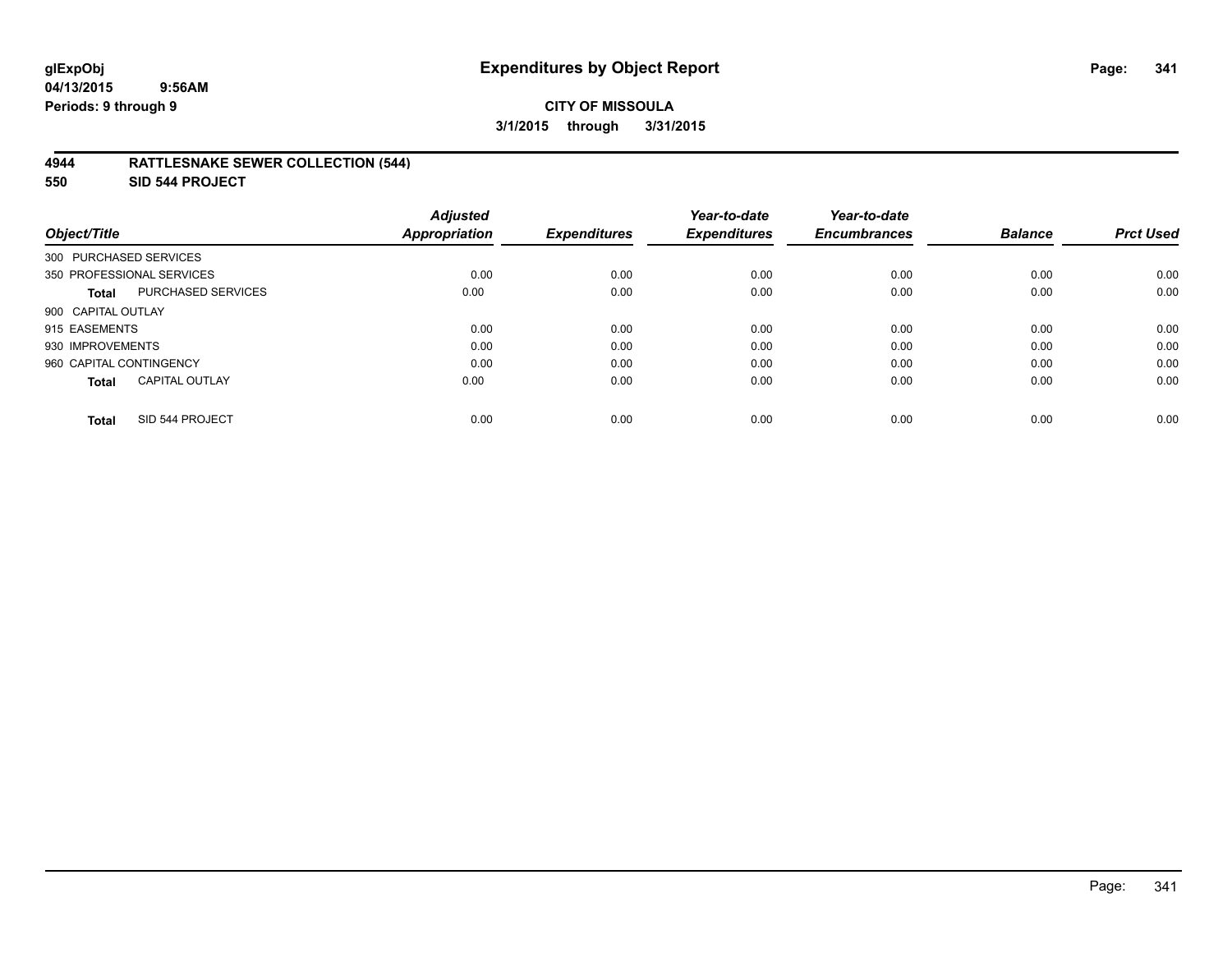## **4944 RATTLESNAKE SEWER COLLECTION (544)**

**555 LOLO STREET PROJECT**

| Object/Title                          | <b>Adjusted</b><br>Appropriation | <b>Expenditures</b> | Year-to-date<br><b>Expenditures</b> | Year-to-date<br><b>Encumbrances</b> | <b>Balance</b> | <b>Prct Used</b> |
|---------------------------------------|----------------------------------|---------------------|-------------------------------------|-------------------------------------|----------------|------------------|
| 900 CAPITAL OUTLAY                    |                                  |                     |                                     |                                     |                |                  |
| 930 IMPROVEMENTS                      | 0.00                             | 0.00                | 0.00                                | 0.00                                | 0.00           | 0.00             |
| 960 CAPITAL CONTINGENCY               | 0.00                             | 0.00                | 0.00                                | 0.00                                | 0.00           | 0.00             |
| <b>CAPITAL OUTLAY</b><br><b>Total</b> | 0.00                             | 0.00                | 0.00                                | 0.00                                | 0.00           | 0.00             |
| <b>LOLO STREET PROJECT</b><br>Total   | 0.00                             | 0.00                | 0.00                                | 0.00                                | 0.00           | 0.00             |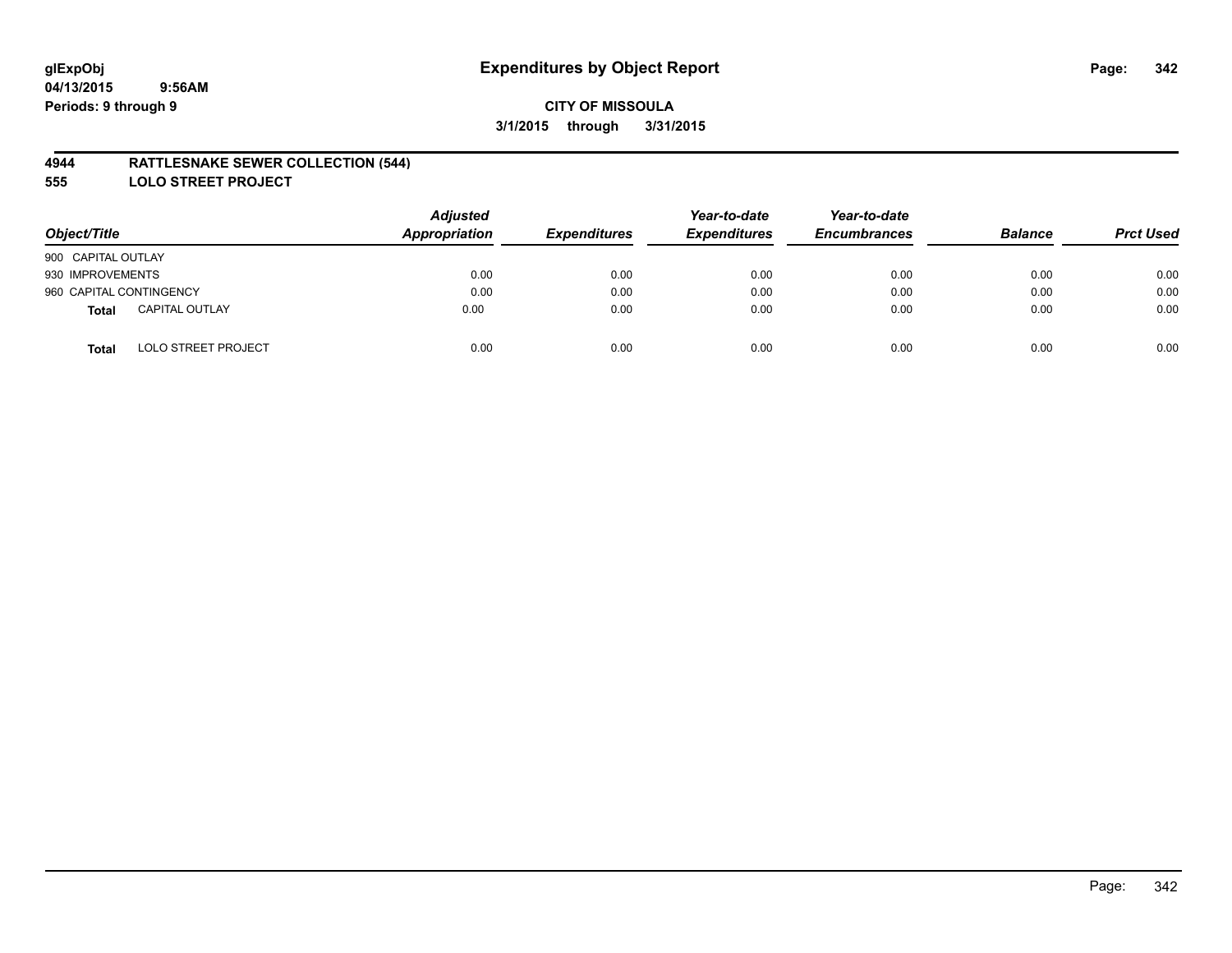**CITY OF MISSOULA 3/1/2015 through 3/31/2015**

# **4944 RATTLESNAKE SEWER COLLECTION (544)**

| Object/Title            |                                  | <b>Adjusted</b><br><b>Appropriation</b> | <b>Expenditures</b> | Year-to-date<br><b>Expenditures</b> | Year-to-date<br><b>Encumbrances</b> | <b>Balance</b> | <b>Prct Used</b> |
|-------------------------|----------------------------------|-----------------------------------------|---------------------|-------------------------------------|-------------------------------------|----------------|------------------|
| 300 PURCHASED SERVICES  |                                  |                                         |                     |                                     |                                     |                |                  |
|                         | 350 PROFESSIONAL SERVICES        | 0.00                                    | 0.00                | 0.00                                | 0.00                                | 0.00           | 0.00             |
| <b>Total</b>            | <b>PURCHASED SERVICES</b>        | 0.00                                    | 0.00                | 0.00                                | 0.00                                | 0.00           | 0.00             |
| 600 DEBT SERVICE        |                                  |                                         |                     |                                     |                                     |                |                  |
| 610 PRINCIPAL           |                                  | 0.00                                    | 0.00                | 0.00                                | 0.00                                | 0.00           | 0.00             |
| <b>Total</b>            | <b>DEBT SERVICE</b>              | 0.00                                    | 0.00                | 0.00                                | 0.00                                | 0.00           | 0.00             |
| 900 CAPITAL OUTLAY      |                                  |                                         |                     |                                     |                                     |                |                  |
| 915 EASEMENTS           |                                  | 0.00                                    | 0.00                | 0.00                                | 0.00                                | 0.00           | 0.00             |
| 930 IMPROVEMENTS        |                                  | 0.00                                    | 0.00                | 0.00                                | 0.00                                | 0.00           | 0.00             |
| 960 CAPITAL CONTINGENCY |                                  | 0.00                                    | 0.00                | 0.00                                | 0.00                                | 0.00           | 0.00             |
| <b>Total</b>            | <b>CAPITAL OUTLAY</b>            | 0.00                                    | 0.00                | 0.00                                | 0.00                                | 0.00           | 0.00             |
| <b>Total</b>            | RATTLESNAKE SEWER COLLECTION (54 | 0.00                                    | 0.00                | 0.00                                | 0.00                                | 0.00           | 0.00             |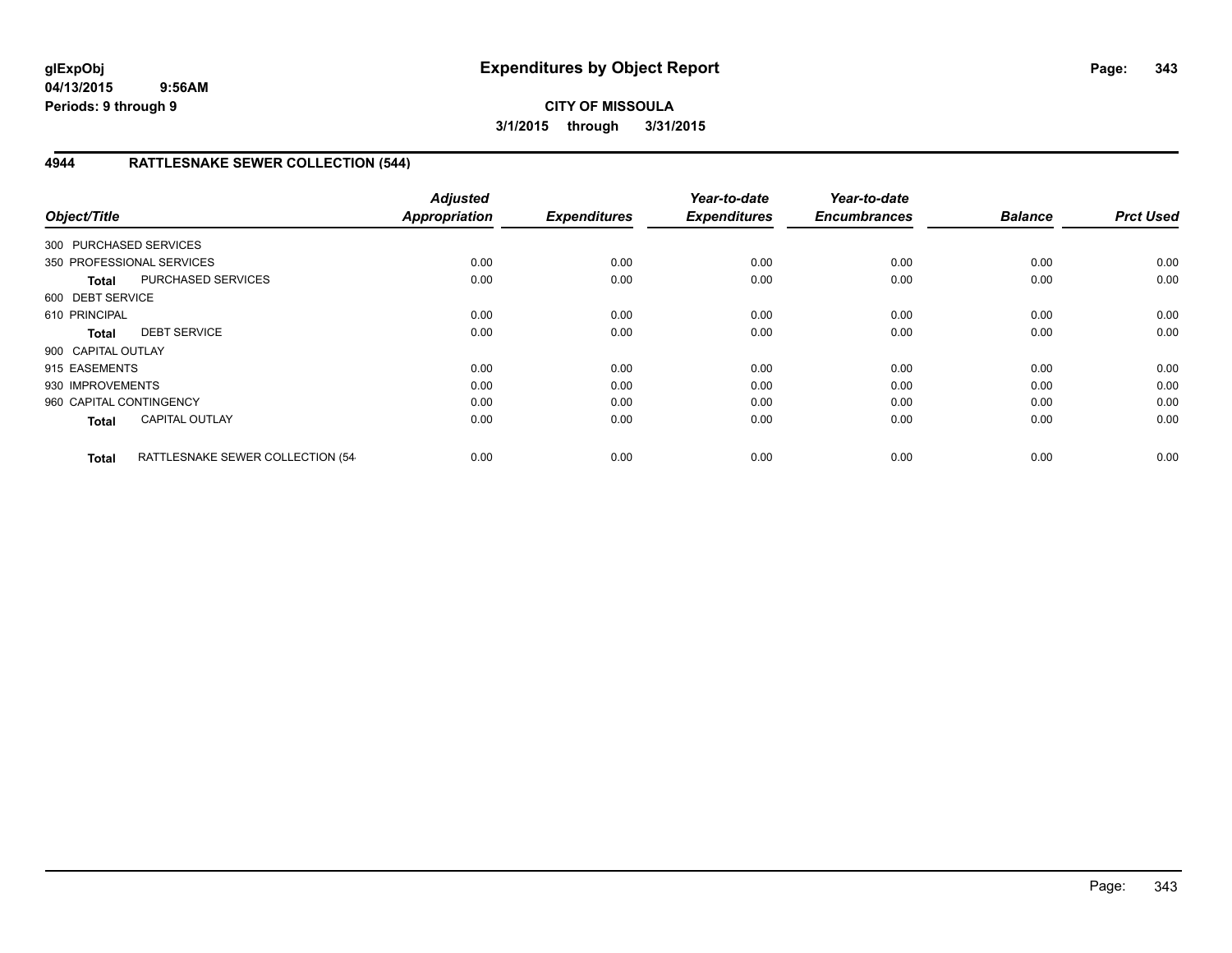#### **4946 PATTEE CREEK DR. TRAFFIC CALMING**

| Object/Title              |                       | <b>Adjusted</b><br><b>Appropriation</b> | <b>Expenditures</b> | Year-to-date<br><b>Expenditures</b> | Year-to-date<br><b>Encumbrances</b> | <b>Balance</b> | <b>Prct Used</b> |
|---------------------------|-----------------------|-----------------------------------------|---------------------|-------------------------------------|-------------------------------------|----------------|------------------|
| 300 PURCHASED SERVICES    |                       |                                         |                     |                                     |                                     |                |                  |
| 350 PROFESSIONAL SERVICES |                       | 0.00                                    | 0.00                | 0.00                                | 0.00                                | 0.00           | 0.00             |
| <b>Total</b>              | PURCHASED SERVICES    | 0.00                                    | 0.00                | 0.00                                | 0.00                                | 0.00           | 0.00             |
| 900 CAPITAL OUTLAY        |                       |                                         |                     |                                     |                                     |                |                  |
| 930 IMPROVEMENTS          |                       | 0.00                                    | 0.00                | 0.00                                | 0.00                                | 0.00           | 0.00             |
| <b>Total</b>              | <b>CAPITAL OUTLAY</b> | 0.00                                    | 0.00                | 0.00                                | 0.00                                | 0.00           | 0.00             |
| <b>Total</b>              | NON-DEPARTMENTAL      | 0.00                                    | 0.00                | 0.00                                | 0.00                                | 0.00           | 0.00             |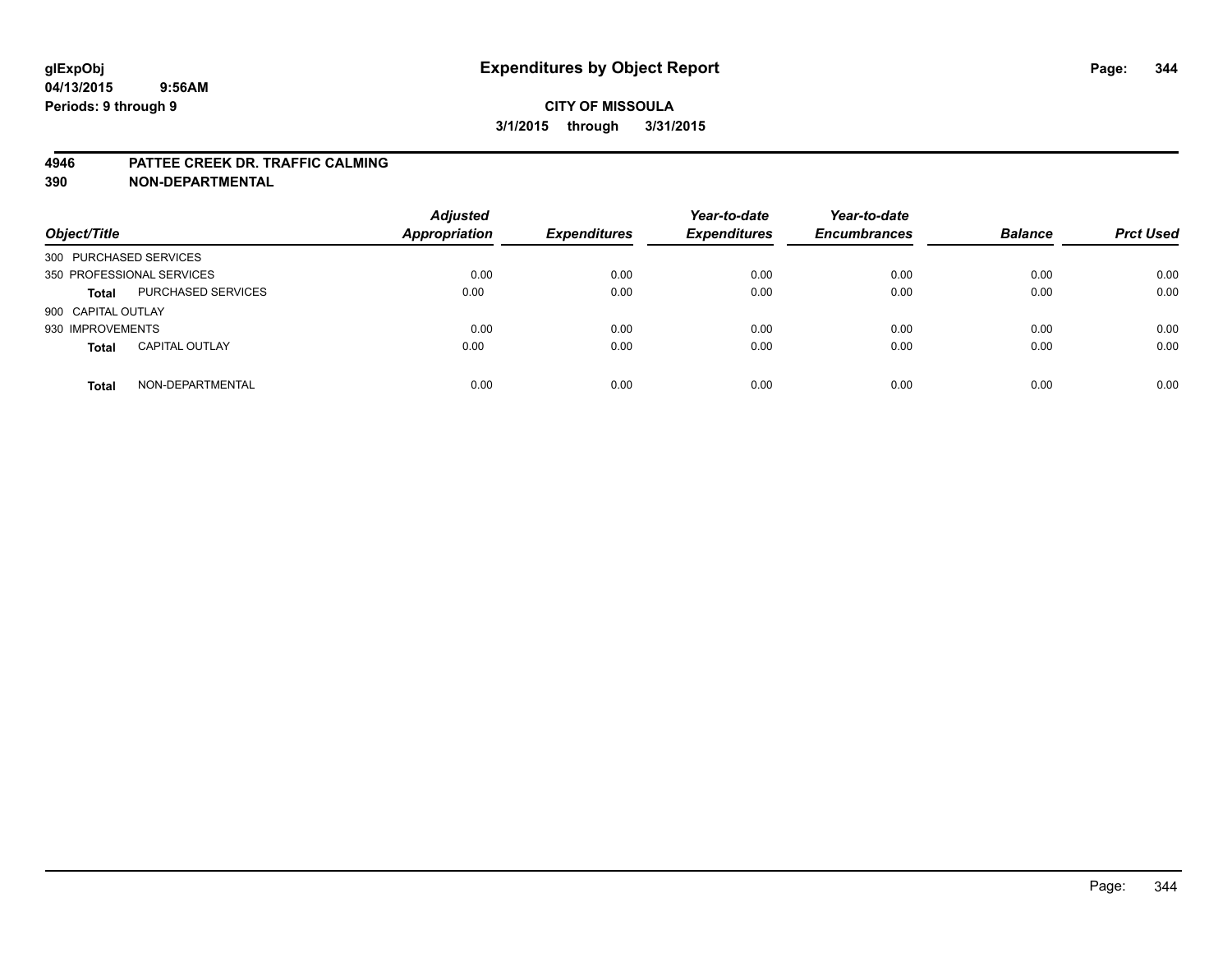**CITY OF MISSOULA 3/1/2015 through 3/31/2015**

# **4946 PATTEE CREEK DR. TRAFFIC CALMING**

| Object/Title           |                                  | <b>Adjusted</b><br><b>Appropriation</b> | <b>Expenditures</b> | Year-to-date<br><b>Expenditures</b> | Year-to-date<br><b>Encumbrances</b> | <b>Balance</b> | <b>Prct Used</b> |
|------------------------|----------------------------------|-----------------------------------------|---------------------|-------------------------------------|-------------------------------------|----------------|------------------|
| 300 PURCHASED SERVICES |                                  |                                         |                     |                                     |                                     |                |                  |
|                        | 350 PROFESSIONAL SERVICES        | 0.00                                    | 0.00                | 0.00                                | 0.00                                | 0.00           | 0.00             |
| <b>Total</b>           | PURCHASED SERVICES               | 0.00                                    | 0.00                | 0.00                                | 0.00                                | 0.00           | 0.00             |
| 900 CAPITAL OUTLAY     |                                  |                                         |                     |                                     |                                     |                |                  |
| 930 IMPROVEMENTS       |                                  | 0.00                                    | 0.00                | 0.00                                | 0.00                                | 0.00           | 0.00             |
| <b>Total</b>           | <b>CAPITAL OUTLAY</b>            | 0.00                                    | 0.00                | 0.00                                | 0.00                                | 0.00           | 0.00             |
| <b>Total</b>           | PATTEE CREEK DR. TRAFFIC CALMING | 0.00                                    | 0.00                | 0.00                                | 0.00                                | 0.00           | 0.00             |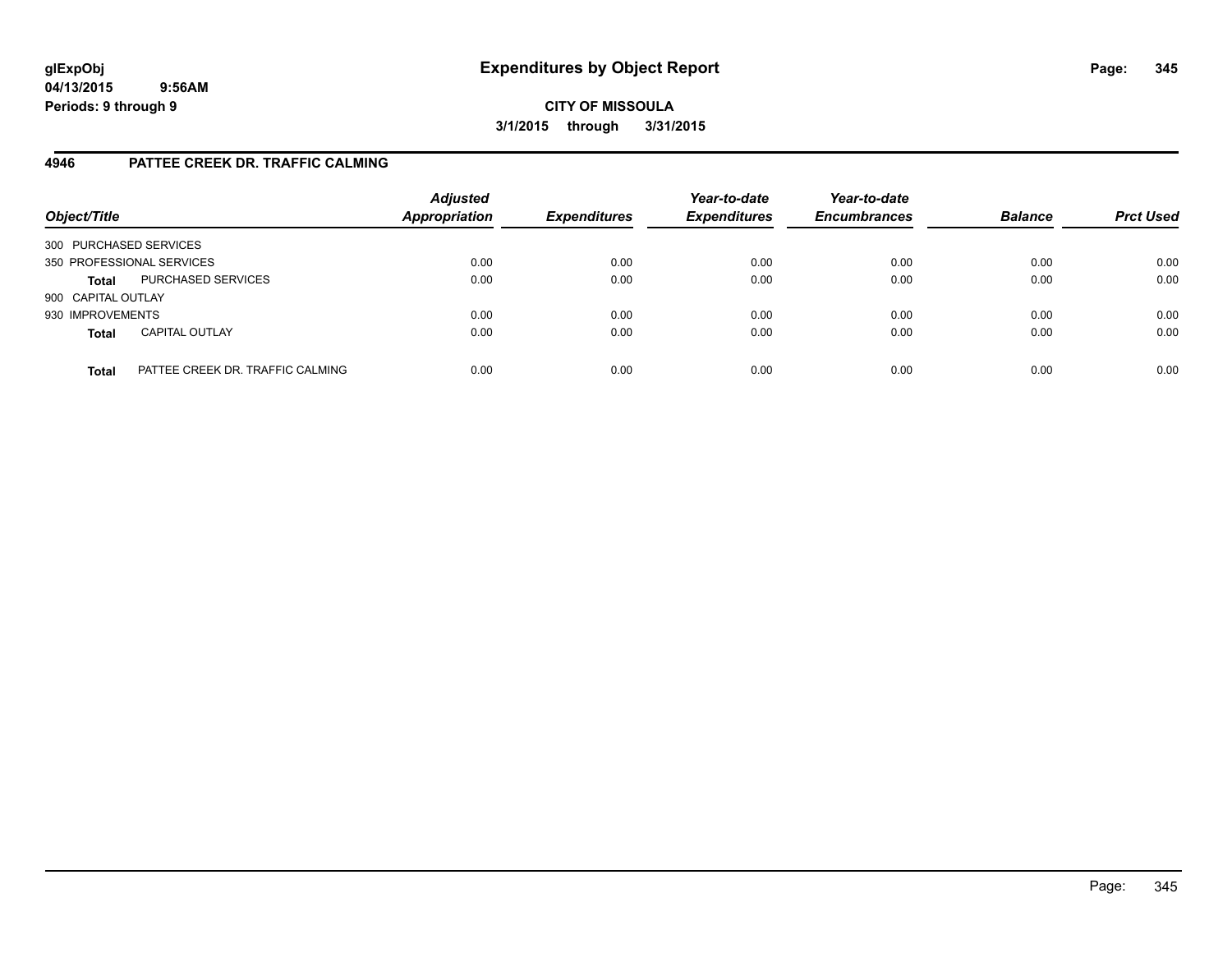## **4948 STORMWATER OUTFALL RETROFITS**

| Object/Title              |                           | Adjusted<br>Appropriation | <b>Expenditures</b> | Year-to-date<br><b>Expenditures</b> | Year-to-date<br><b>Encumbrances</b> | <b>Balance</b> | <b>Prct Used</b> |
|---------------------------|---------------------------|---------------------------|---------------------|-------------------------------------|-------------------------------------|----------------|------------------|
| 300 PURCHASED SERVICES    |                           |                           |                     |                                     |                                     |                |                  |
| 350 PROFESSIONAL SERVICES |                           | 0.00                      | 0.00                | 0.00                                | 0.00                                | 0.00           | 0.00             |
| <b>Total</b>              | <b>PURCHASED SERVICES</b> | 0.00                      | 0.00                | 0.00                                | 0.00                                | 0.00           | 0.00             |
| <b>Total</b>              | NON-DEPARTMENTAL          | 0.00                      | 0.00                | 0.00                                | 0.00                                | 0.00           | 0.00             |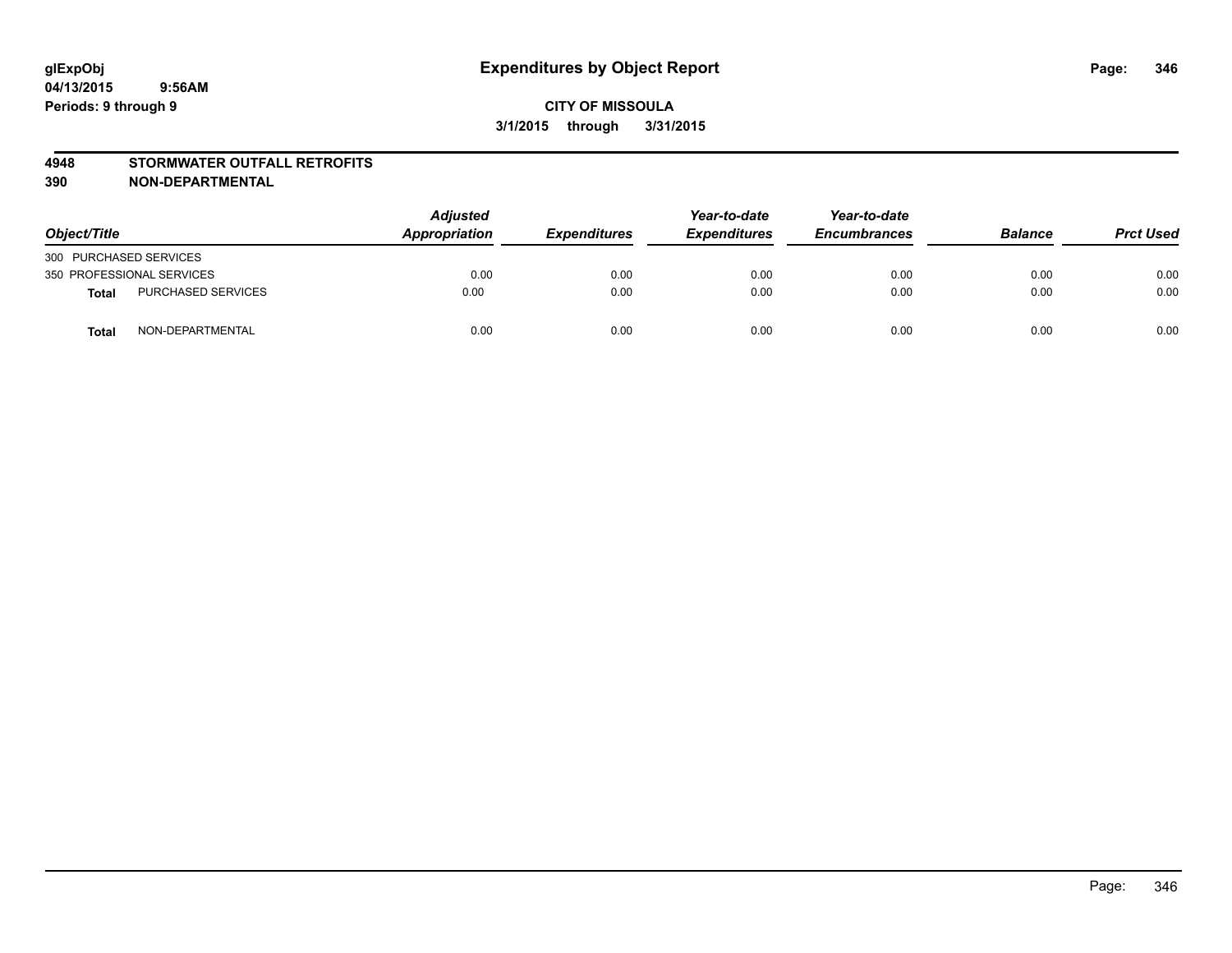**CITY OF MISSOULA 3/1/2015 through 3/31/2015**

## **4948 STORMWATER OUTFALL RETROFITS**

| Object/Title                          | <b>Adjusted</b><br>Appropriation | <b>Expenditures</b> | Year-to-date<br><b>Expenditures</b> | Year-to-date<br><b>Encumbrances</b> | <b>Balance</b> | <b>Prct Used</b> |
|---------------------------------------|----------------------------------|---------------------|-------------------------------------|-------------------------------------|----------------|------------------|
| 300 PURCHASED SERVICES                |                                  |                     |                                     |                                     |                |                  |
| 350 PROFESSIONAL SERVICES             | 0.00                             | 0.00                | 0.00                                | 0.00                                | 0.00           | 0.00             |
| PURCHASED SERVICES<br><b>Total</b>    | 0.00                             | 0.00                | 0.00                                | 0.00                                | 0.00           | 0.00             |
| STORMWATER OUTFALL RETROFITS<br>Total | 0.00                             | 0.00                | 0.00                                | 0.00                                | 0.00           | 0.00             |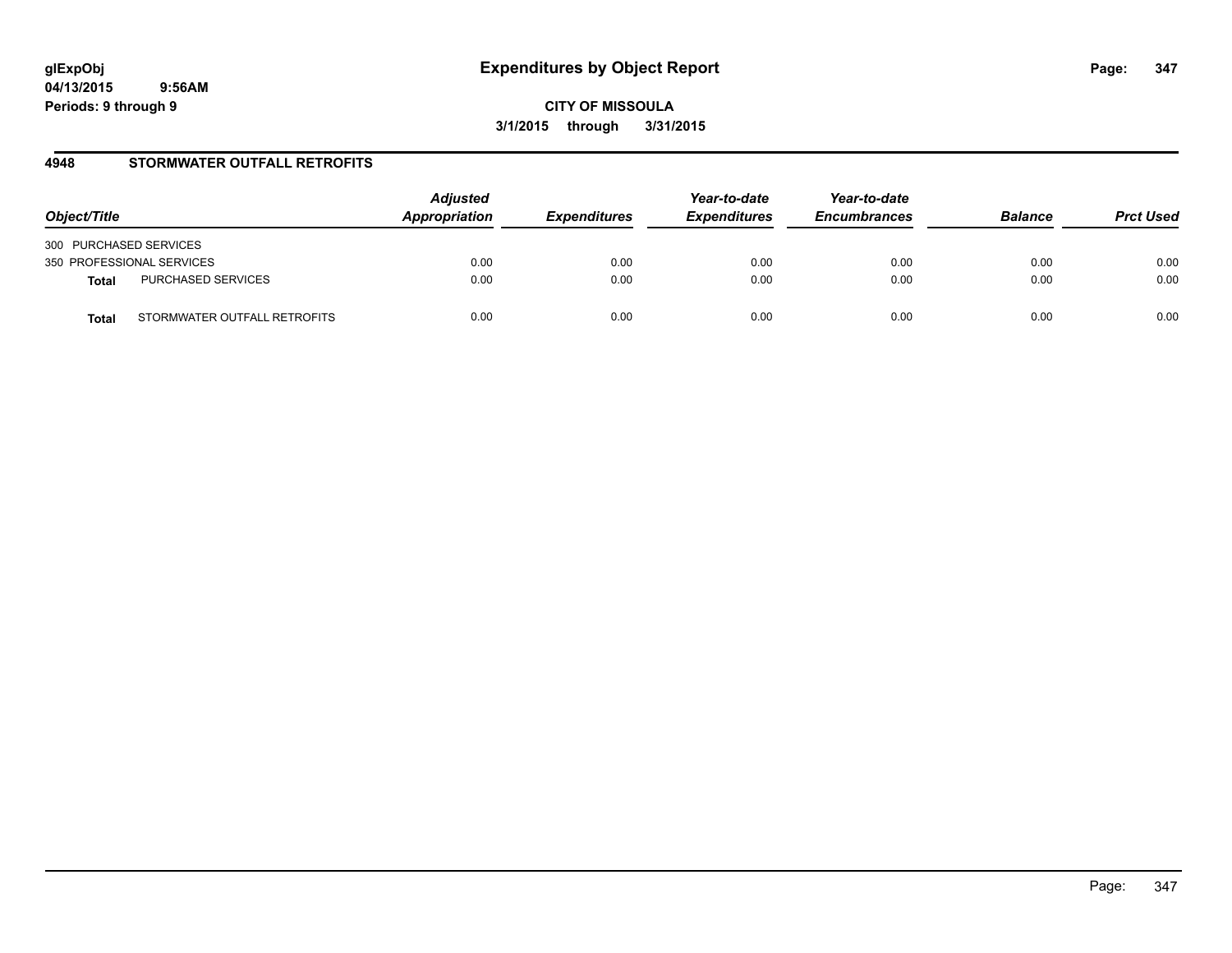## **4990 ARRA ENHANCEMENTS**

**500 N HIGGINS STREETSCAPE**

| Object/Title       |                       | <b>Adjusted</b><br>Appropriation | <b>Expenditures</b> | Year-to-date<br><b>Expenditures</b> | Year-to-date<br><b>Encumbrances</b> | <b>Balance</b> | <b>Prct Used</b> |
|--------------------|-----------------------|----------------------------------|---------------------|-------------------------------------|-------------------------------------|----------------|------------------|
| 900 CAPITAL OUTLAY |                       |                                  |                     |                                     |                                     |                |                  |
| 930 IMPROVEMENTS   |                       | 0.00                             | 0.00                | 0.00                                | 0.00                                | 0.00           | 0.00             |
| Total              | <b>CAPITAL OUTLAY</b> | 0.00                             | 0.00                | 0.00                                | 0.00                                | 0.00           | 0.00             |
| <b>Total</b>       | N HIGGINS STREETSCAPE | 0.00                             | 0.00                | 0.00                                | 0.00                                | 0.00           | 0.00             |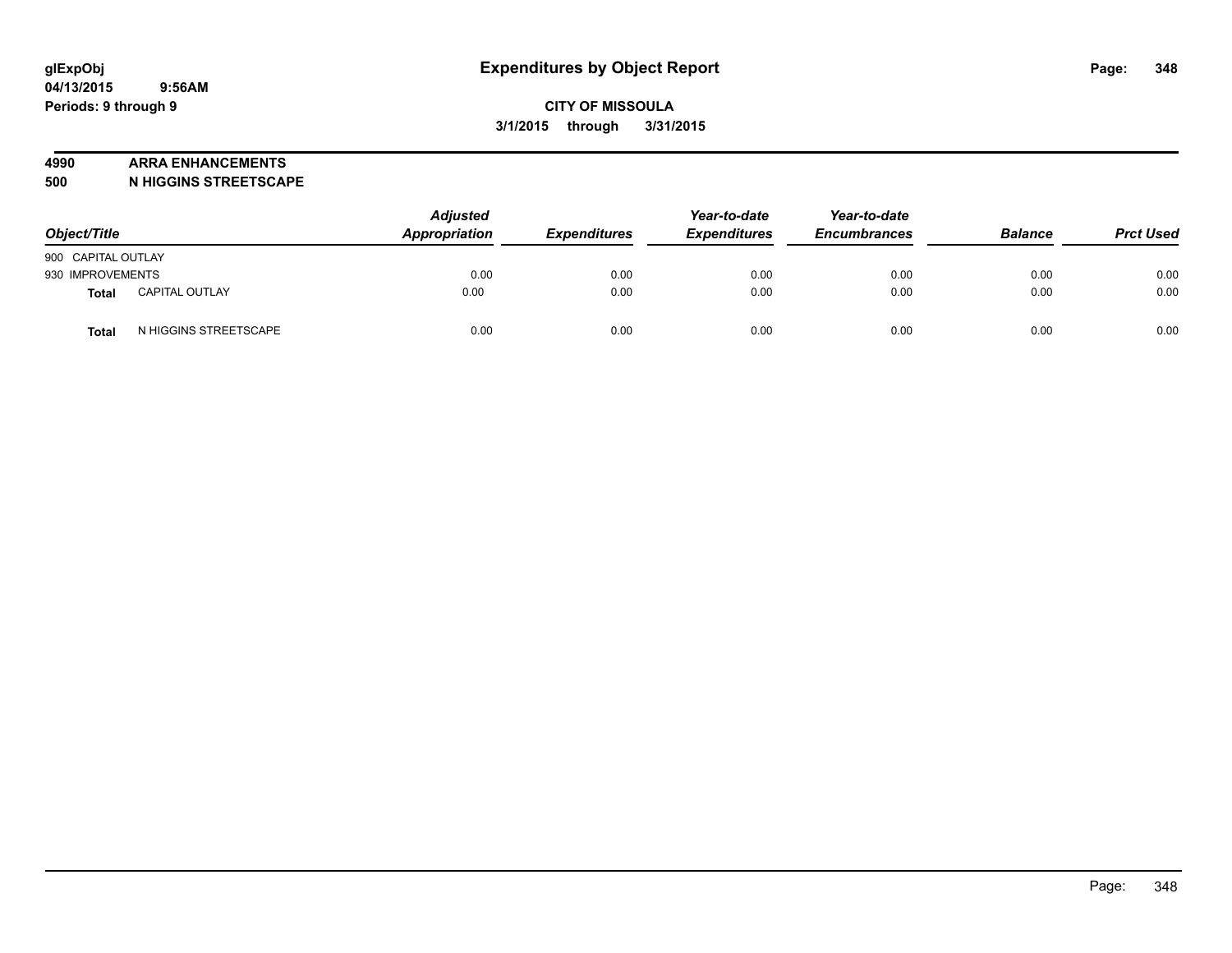# **CITY OF MISSOULA 3/1/2015 through 3/31/2015**

**4990 ARRA ENHANCEMENTS**

**510 CURB RAMPS**

| Object/Title       |                       | <b>Adjusted</b><br>Appropriation | <b>Expenditures</b> | Year-to-date<br><b>Expenditures</b> | Year-to-date<br><b>Encumbrances</b> | <b>Balance</b> | <b>Prct Used</b> |
|--------------------|-----------------------|----------------------------------|---------------------|-------------------------------------|-------------------------------------|----------------|------------------|
| 900 CAPITAL OUTLAY |                       |                                  |                     |                                     |                                     |                |                  |
| 930 IMPROVEMENTS   |                       | 0.00                             | 0.00                | 0.00                                | 0.00                                | 0.00           | 0.00             |
| <b>Total</b>       | <b>CAPITAL OUTLAY</b> | 0.00                             | 0.00                | 0.00                                | 0.00                                | 0.00           | 0.00             |
| Total              | <b>CURB RAMPS</b>     | 0.00                             | 0.00                | 0.00                                | 0.00                                | 0.00           | 0.00             |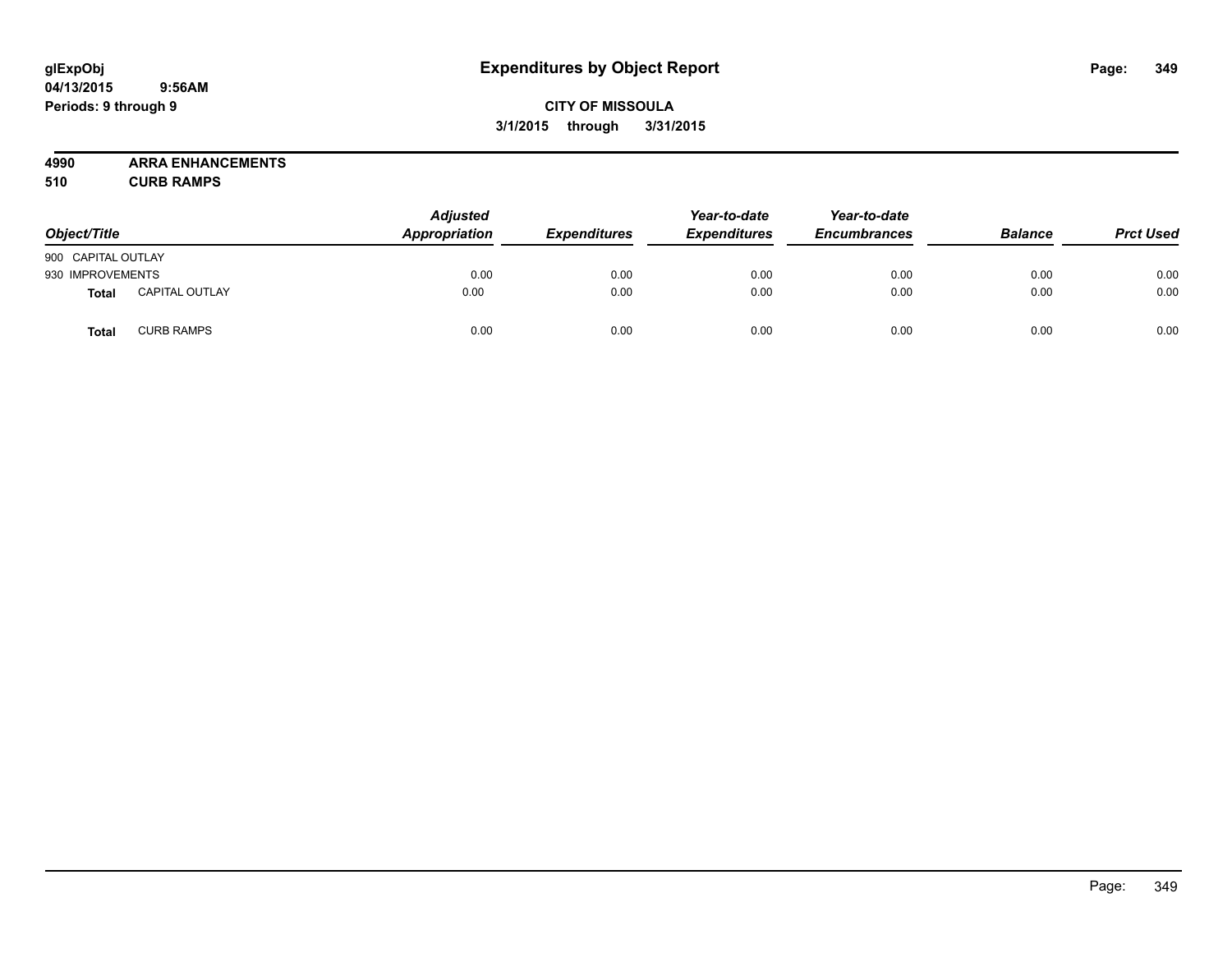#### **4990 ARRA ENHANCEMENTS**

#### **515 RSNAKE GATEWAY GREENOUGH DRIVE**

| Object/Title                                   | <b>Adjusted</b><br><b>Appropriation</b> | <b>Expenditures</b> | Year-to-date<br><b>Expenditures</b> | Year-to-date<br><b>Encumbrances</b> | <b>Balance</b> | <b>Prct Used</b> |
|------------------------------------------------|-----------------------------------------|---------------------|-------------------------------------|-------------------------------------|----------------|------------------|
| 900 CAPITAL OUTLAY                             |                                         |                     |                                     |                                     |                |                  |
| 930 IMPROVEMENTS                               | 0.00                                    | 0.00                | 0.00                                | 0.00                                | 0.00           | 0.00             |
| <b>CAPITAL OUTLAY</b><br>Total                 | 0.00                                    | 0.00                | 0.00                                | 0.00                                | 0.00           | 0.00             |
| RSNAKE GATEWAY GREENOUGH DRIVE<br><b>Total</b> | 0.00                                    | 0.00                | 0.00                                | 0.00                                | 0.00           | 0.00             |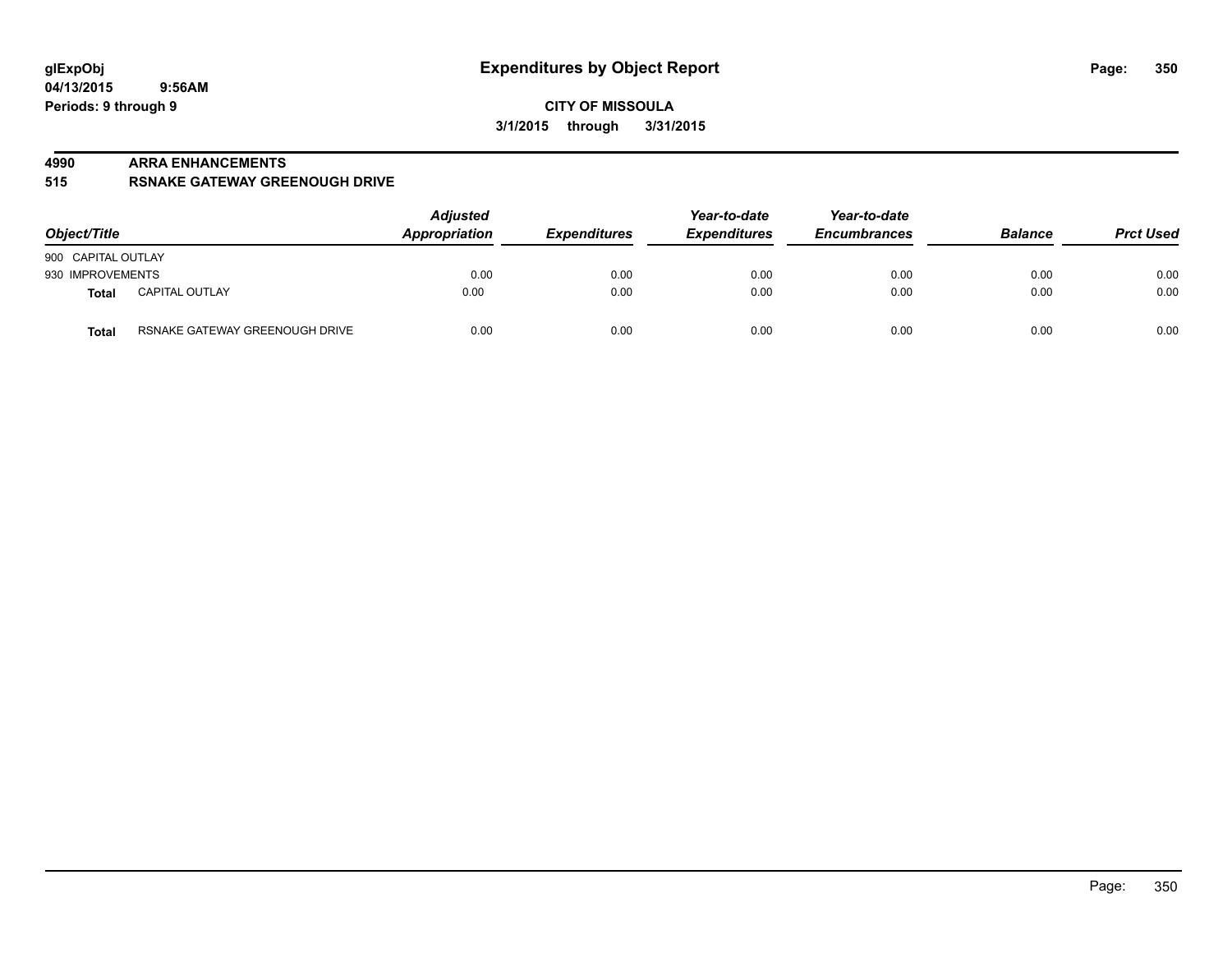**CITY OF MISSOULA 3/1/2015 through 3/31/2015**

## **4990 ARRA ENHANCEMENTS**

| Object/Title       |                       | <b>Adjusted</b><br>Appropriation | <b>Expenditures</b> | Year-to-date<br><b>Expenditures</b> | Year-to-date<br><b>Encumbrances</b> | <b>Balance</b> | <b>Prct Used</b> |
|--------------------|-----------------------|----------------------------------|---------------------|-------------------------------------|-------------------------------------|----------------|------------------|
| 900 CAPITAL OUTLAY |                       |                                  |                     |                                     |                                     |                |                  |
| 930 IMPROVEMENTS   |                       | 0.00                             | 0.00                | 0.00                                | 0.00                                | 0.00           | 0.00             |
| <b>Total</b>       | <b>CAPITAL OUTLAY</b> | 0.00                             | 0.00                | 0.00                                | 0.00                                | 0.00           | 0.00             |
| <b>Total</b>       | ARRA ENHANCEMENTS     | 0.00                             | 0.00                | 0.00                                | 0.00                                | 0.00           | 0.00             |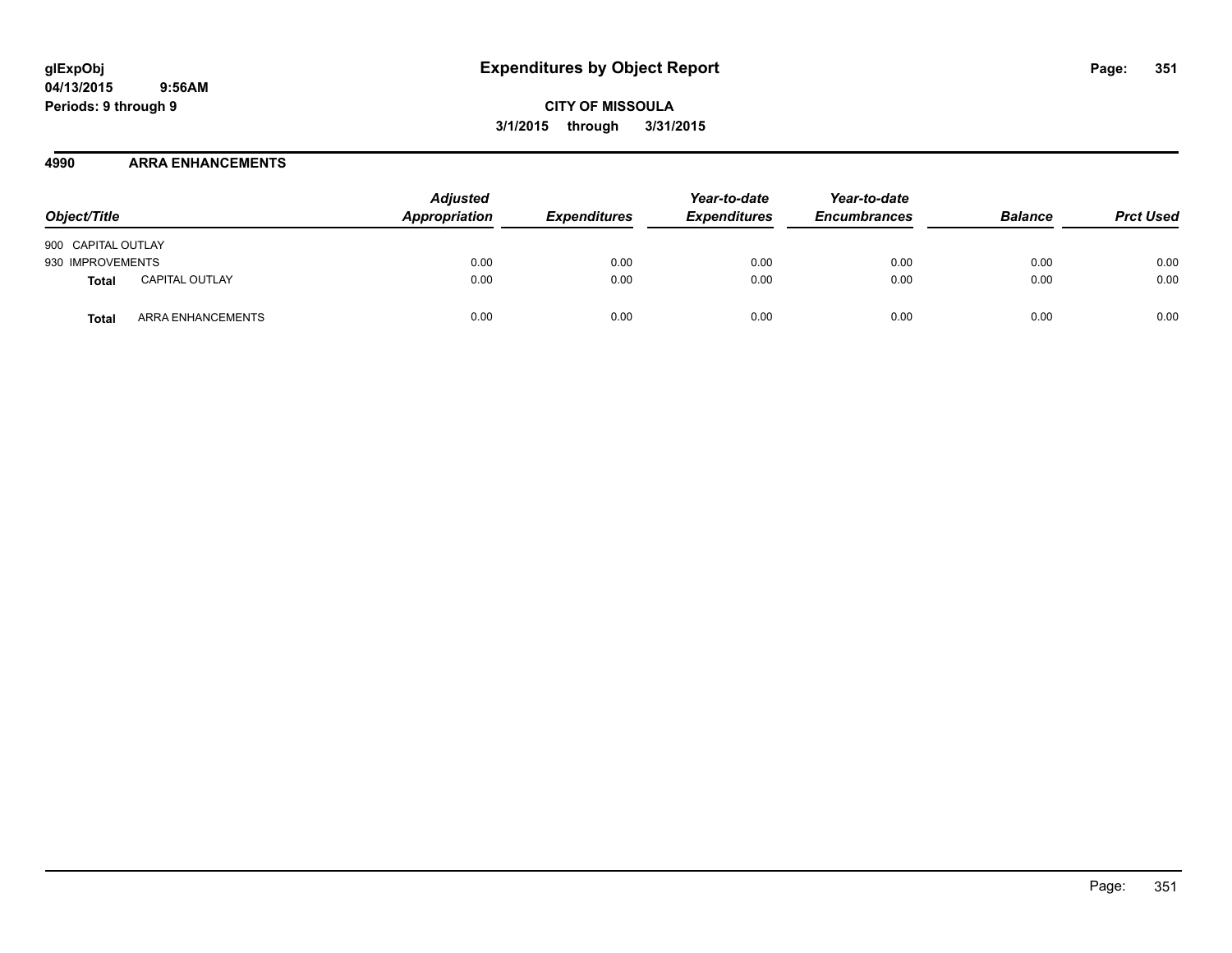#### **4991 ARRA HB645**

**500 N HIGGINS STREETSCAPE**

| Object/Title       |                       | <b>Adjusted</b><br>Appropriation | <b>Expenditures</b> | Year-to-date<br><b>Expenditures</b> | Year-to-date<br><b>Encumbrances</b> | <b>Balance</b> | <b>Prct Used</b> |
|--------------------|-----------------------|----------------------------------|---------------------|-------------------------------------|-------------------------------------|----------------|------------------|
| 900 CAPITAL OUTLAY |                       |                                  |                     |                                     |                                     |                |                  |
| 930 IMPROVEMENTS   |                       | 0.00                             | 0.00                | 0.00                                | 0.00                                | 0.00           | 0.00             |
| Total              | <b>CAPITAL OUTLAY</b> | 0.00                             | 0.00                | 0.00                                | 0.00                                | 0.00           | 0.00             |
| Total              | N HIGGINS STREETSCAPE | 0.00                             | 0.00                | 0.00                                | 0.00                                | 0.00           | 0.00             |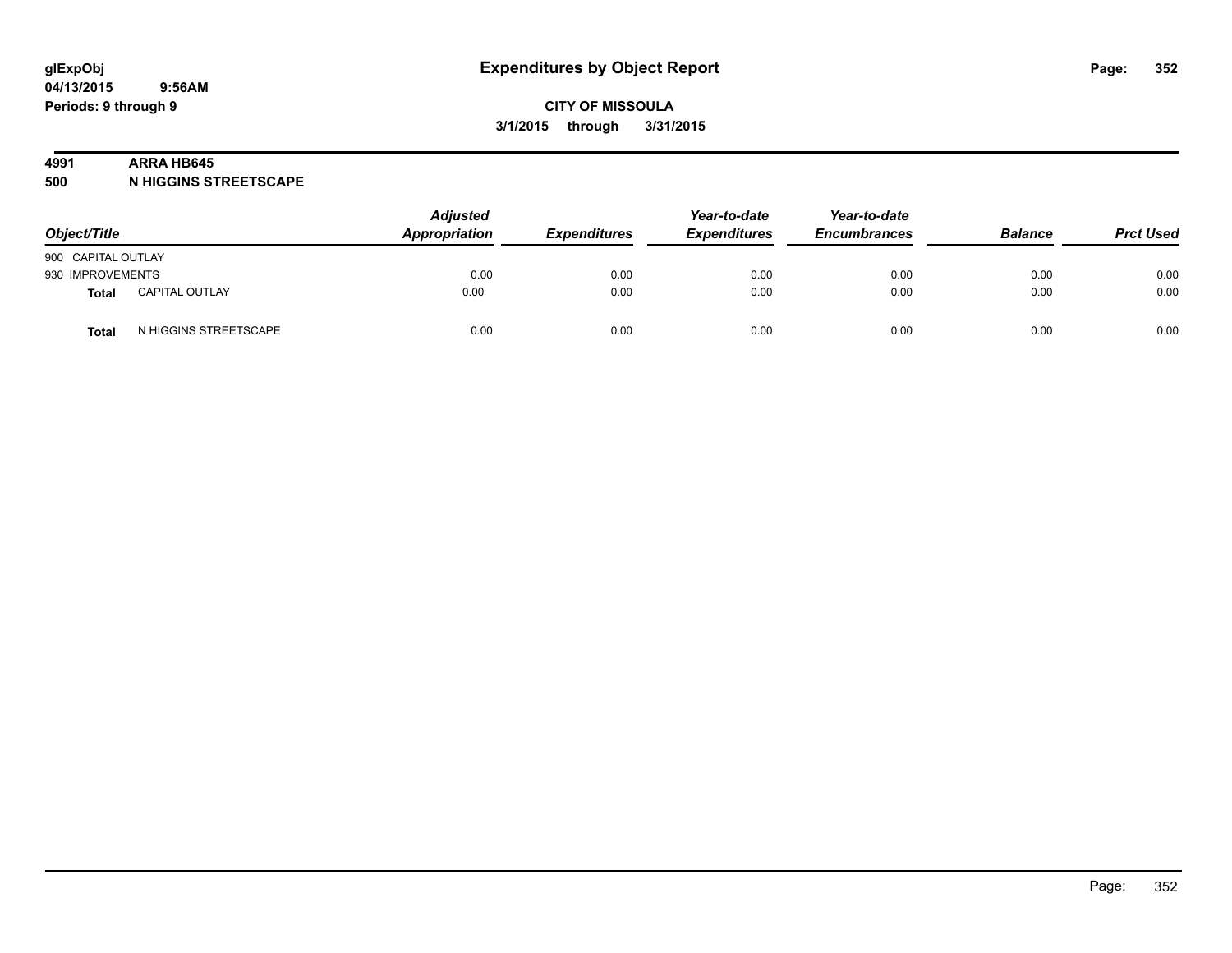# **4991 ARRA HB645**

**520 N HIGGINS PAVING**

| Object/Title       |                       | Adjusted<br>Appropriation | <b>Expenditures</b> | Year-to-date<br><b>Expenditures</b> | Year-to-date<br><b>Encumbrances</b> | <b>Balance</b> | <b>Prct Used</b> |
|--------------------|-----------------------|---------------------------|---------------------|-------------------------------------|-------------------------------------|----------------|------------------|
| 900 CAPITAL OUTLAY |                       |                           |                     |                                     |                                     |                |                  |
| 930 IMPROVEMENTS   |                       | 0.00                      | 0.00                | 0.00                                | 0.00                                | 0.00           | 0.00             |
| Total              | <b>CAPITAL OUTLAY</b> | 0.00                      | 0.00                | 0.00                                | 0.00                                | 0.00           | 0.00             |
| <b>Total</b>       | N HIGGINS PAVING      | 0.00                      | 0.00                | 0.00                                | 0.00                                | 0.00           | 0.00             |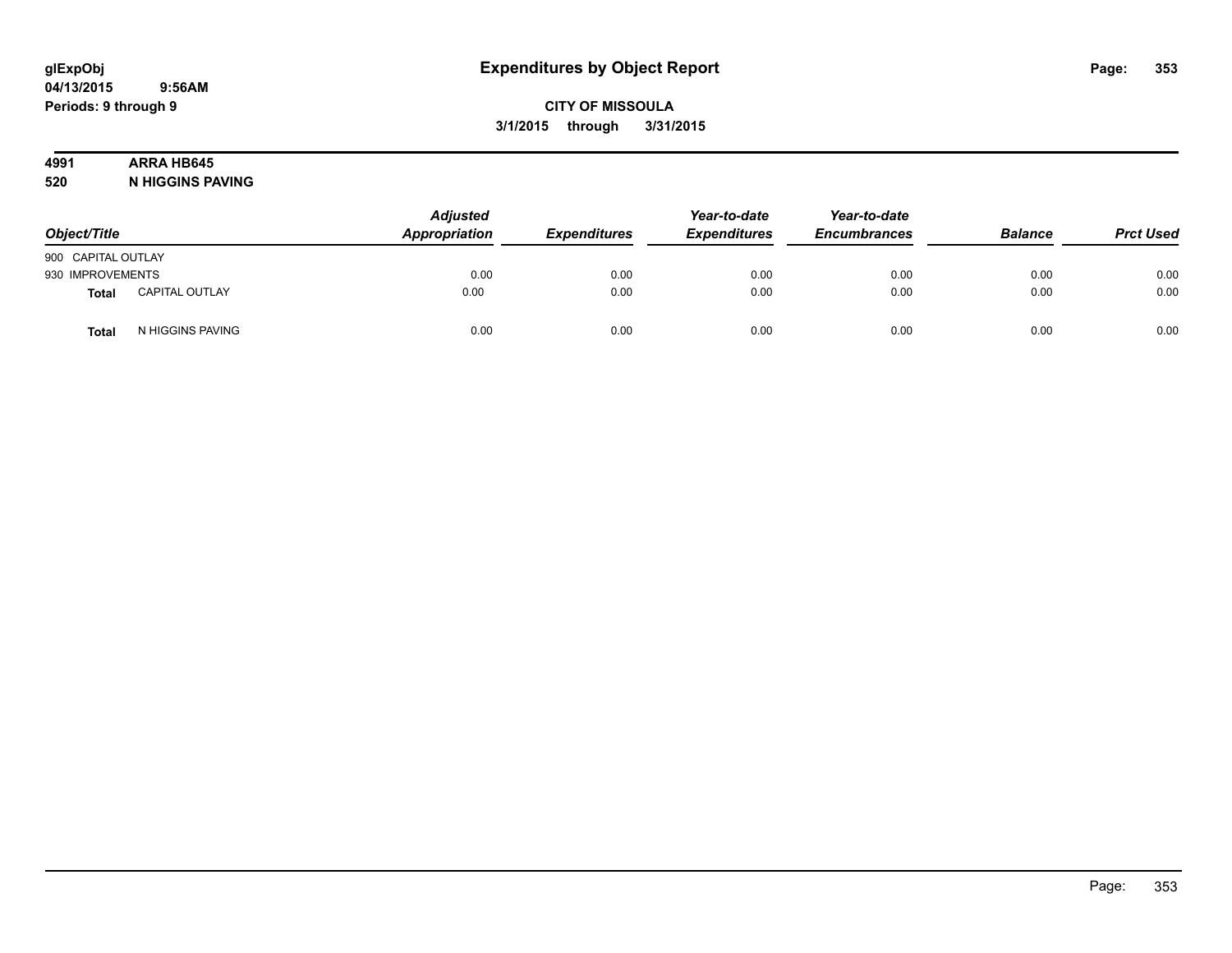**CITY OF MISSOULA 3/1/2015 through 3/31/2015**

#### **4991 ARRA HB645**

**525 BROOKS ST CURB & SW IMPROVEMENTS**

| Object/Title       |                                 | <b>Adjusted</b><br>Appropriation | <b>Expenditures</b> | Year-to-date<br><b>Expenditures</b> | Year-to-date<br><b>Encumbrances</b> | <b>Balance</b> | <b>Prct Used</b> |
|--------------------|---------------------------------|----------------------------------|---------------------|-------------------------------------|-------------------------------------|----------------|------------------|
| 900 CAPITAL OUTLAY |                                 |                                  |                     |                                     |                                     |                |                  |
| 930 IMPROVEMENTS   |                                 | 0.00                             | 0.00                | 0.00                                | 0.00                                | 0.00           | 0.00             |
| <b>Total</b>       | <b>CAPITAL OUTLAY</b>           | 0.00                             | 0.00                | 0.00                                | 0.00                                | 0.00           | 0.00             |
| <b>Total</b>       | BROOKS ST CURB & SW IMPROVEMENT | 0.00                             | 0.00                | 0.00                                | 0.00                                | 0.00           | 0.00             |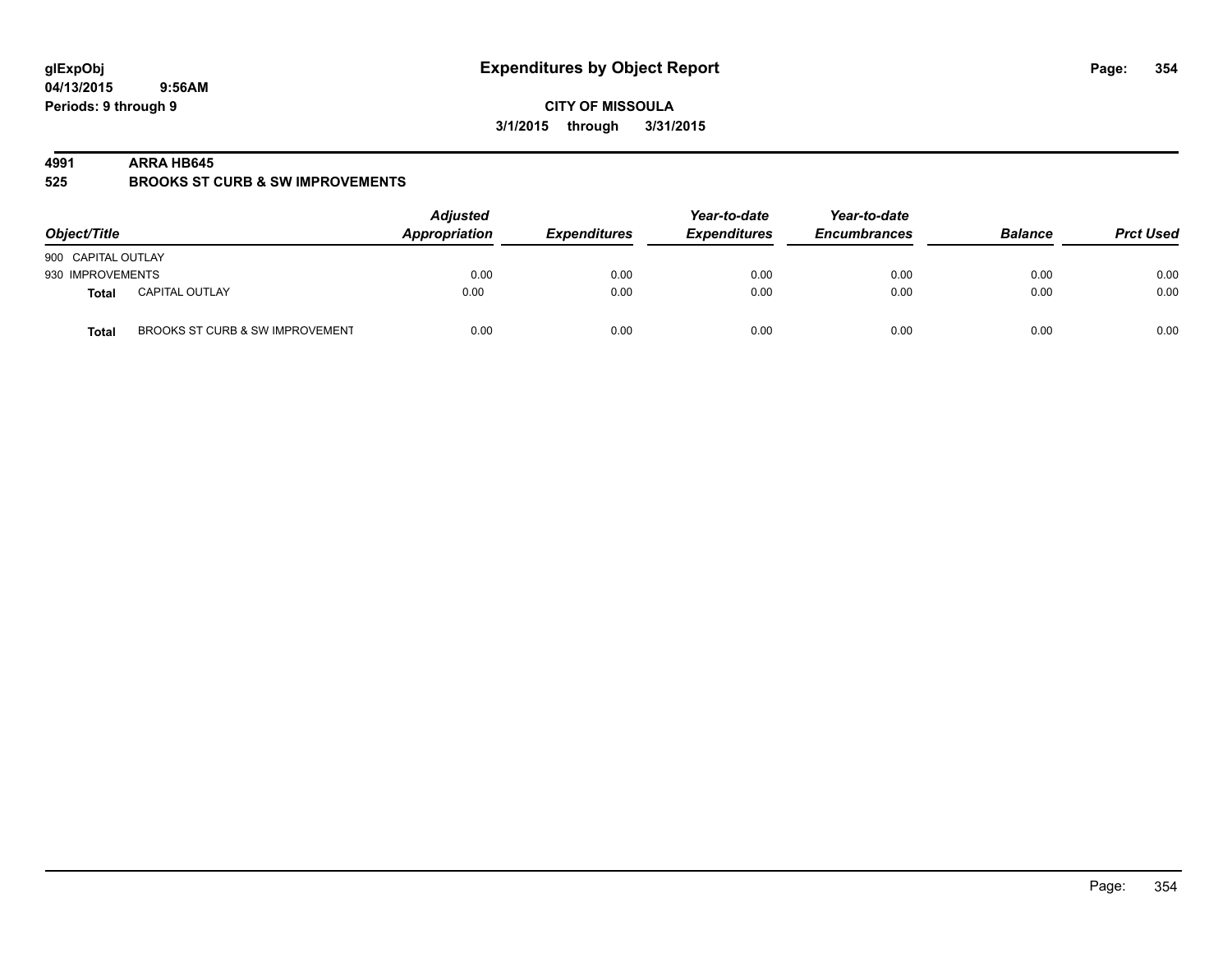# **4991 ARRA HB645**

**530 CURB RAMPS**

| Object/Title          |                            | <b>Adjusted</b><br><b>Appropriation</b> | <b>Expenditures</b> | Year-to-date<br><b>Expenditures</b> | Year-to-date<br><b>Encumbrances</b> | <b>Balance</b> | <b>Prct Used</b> |
|-----------------------|----------------------------|-----------------------------------------|---------------------|-------------------------------------|-------------------------------------|----------------|------------------|
| 100 PERSONAL SERVICES |                            |                                         |                     |                                     |                                     |                |                  |
|                       | 140 EMPLOYER CONTRIBUTIONS | 0.00                                    | 0.00                | 0.00                                | 0.00                                | 0.00           | 0.00             |
| <b>Total</b>          | PERSONAL SERVICES          | 0.00                                    | 0.00                | 0.00                                | 0.00                                | 0.00           | 0.00             |
| 900 CAPITAL OUTLAY    |                            |                                         |                     |                                     |                                     |                |                  |
| 930 IMPROVEMENTS      |                            | 0.00                                    | 0.00                | 0.00                                | 0.00                                | 0.00           | 0.00             |
| <b>Total</b>          | <b>CAPITAL OUTLAY</b>      | 0.00                                    | 0.00                | 0.00                                | 0.00                                | 0.00           | 0.00             |
| <b>Total</b>          | <b>CURB RAMPS</b>          | 0.00                                    | 0.00                | 0.00                                | 0.00                                | 0.00           | 0.00             |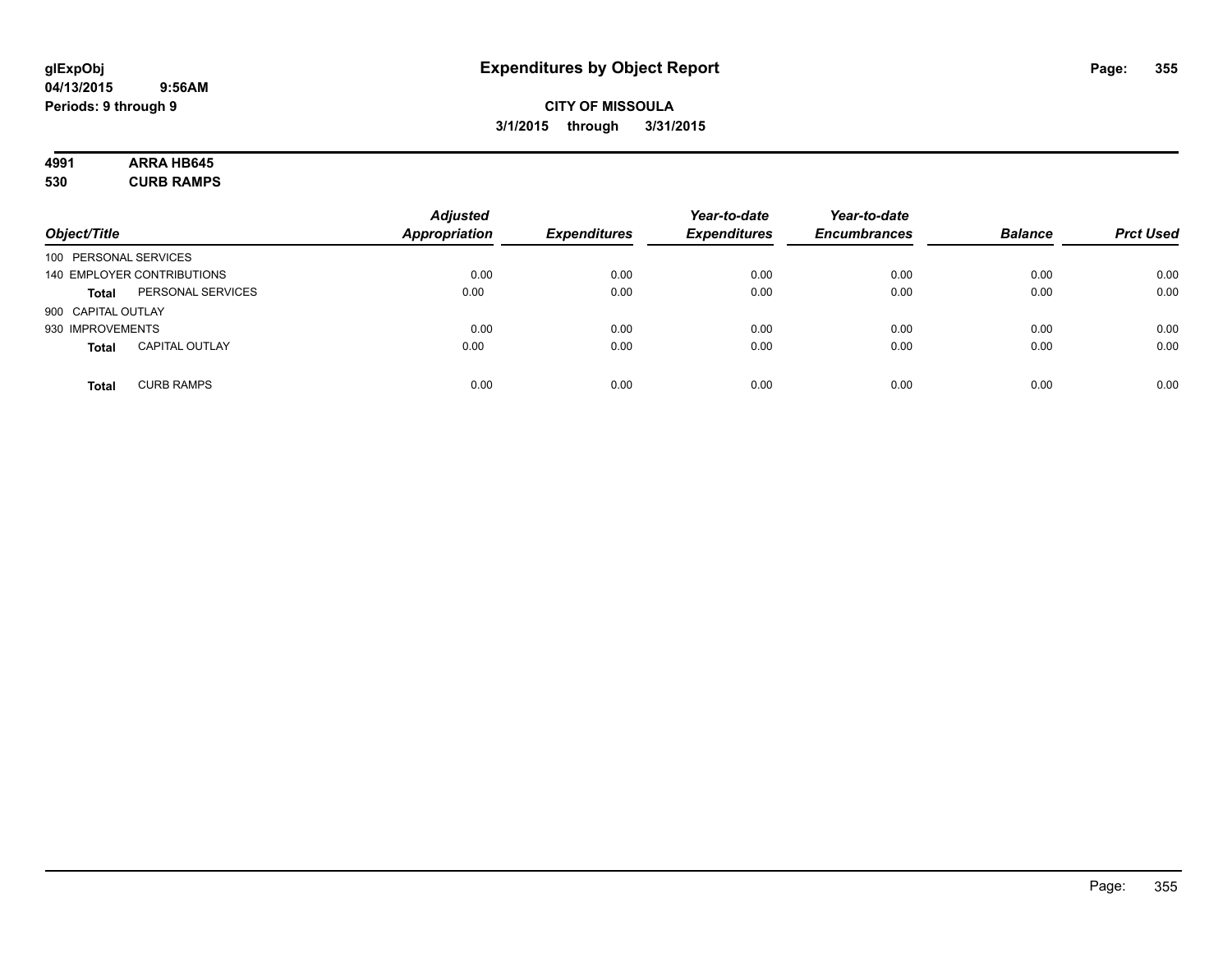## **CITY OF MISSOULA 3/1/2015 through 3/31/2015**

#### **4991 ARRA HB645**

**535 PARKS PLAYGROUND INSTALLS**

|                          |                            | <b>Adjusted</b>      |                     | Year-to-date        | Year-to-date        |                |                  |
|--------------------------|----------------------------|----------------------|---------------------|---------------------|---------------------|----------------|------------------|
| Object/Title             |                            | <b>Appropriation</b> | <b>Expenditures</b> | <b>Expenditures</b> | <b>Encumbrances</b> | <b>Balance</b> | <b>Prct Used</b> |
| 100 PERSONAL SERVICES    |                            |                      |                     |                     |                     |                |                  |
| 110 SALARIES AND WAGES   |                            | 0.00                 | 0.00                | 0.00                | 0.00                | 0.00           | 0.00             |
| 120 OVERTIME/TERMINATION |                            | 0.00                 | 0.00                | 0.00                | 0.00                | 0.00           | 0.00             |
|                          | 140 EMPLOYER CONTRIBUTIONS | 0.00                 | 0.00                | 0.00                | 0.00                | 0.00           | 0.00             |
| Total                    | PERSONAL SERVICES          | 0.00                 | 0.00                | 0.00                | 0.00                | 0.00           | 0.00             |
| 900 CAPITAL OUTLAY       |                            |                      |                     |                     |                     |                |                  |
| 930 IMPROVEMENTS         |                            | 0.00                 | 0.00                | 0.00                | 0.00                | 0.00           | 0.00             |
| <b>Total</b>             | <b>CAPITAL OUTLAY</b>      | 0.00                 | 0.00                | 0.00                | 0.00                | 0.00           | 0.00             |
| <b>Total</b>             | PARKS PLAYGROUND INSTALLS  | 0.00                 | 0.00                | 0.00                | 0.00                | 0.00           | 0.00             |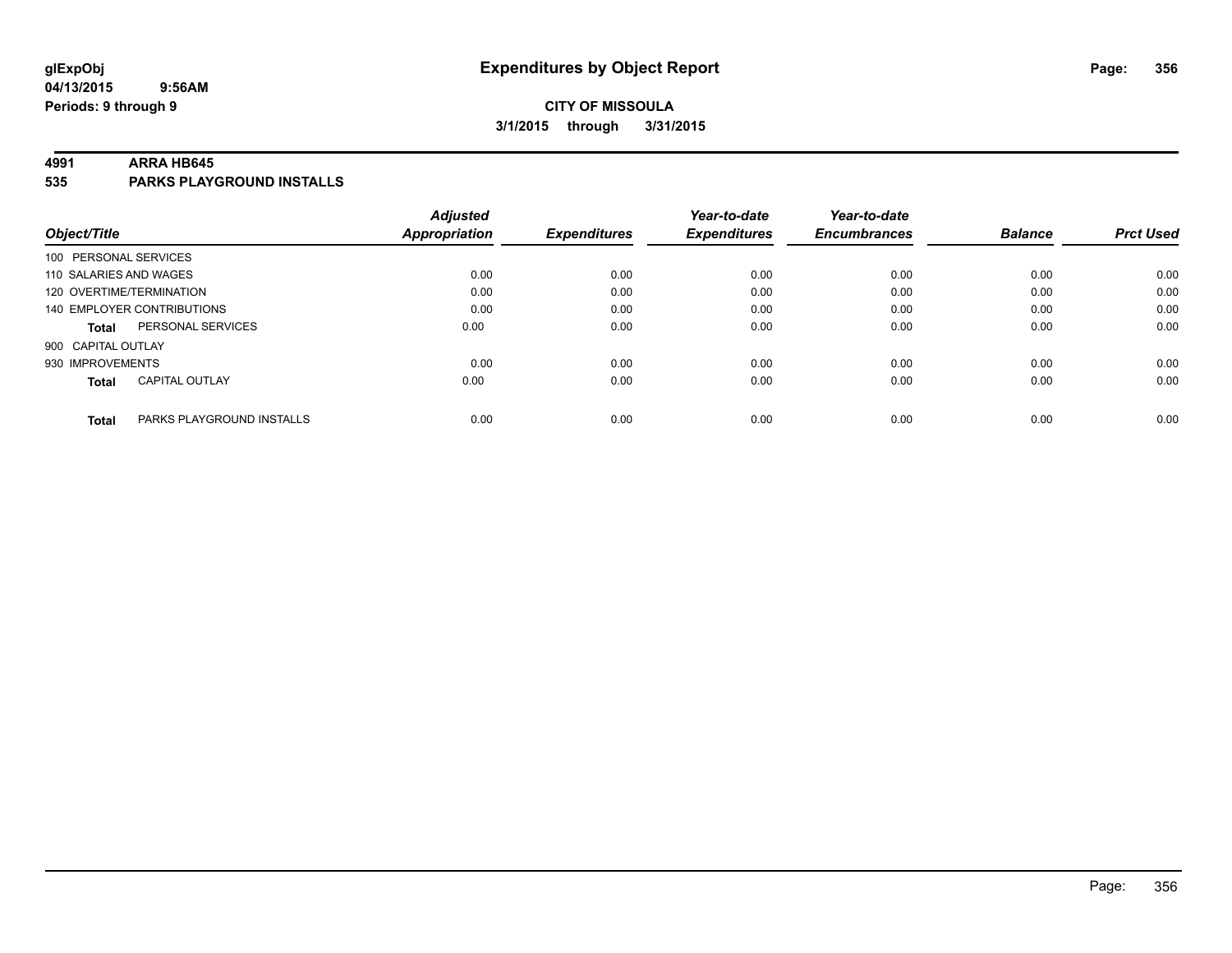#### **4991 ARRA HB645**

**540 GREENOUGH PARK BRIDGE**

|                          |                              | <b>Adjusted</b> |                     | Year-to-date        | Year-to-date        |                |                  |
|--------------------------|------------------------------|-----------------|---------------------|---------------------|---------------------|----------------|------------------|
| Object/Title             |                              | Appropriation   | <b>Expenditures</b> | <b>Expenditures</b> | <b>Encumbrances</b> | <b>Balance</b> | <b>Prct Used</b> |
| 100 PERSONAL SERVICES    |                              |                 |                     |                     |                     |                |                  |
| 120 OVERTIME/TERMINATION |                              | 0.00            | 0.00                | 0.00                | 0.00                | 0.00           | 0.00             |
|                          | 140 EMPLOYER CONTRIBUTIONS   | 0.00            | 0.00                | 0.00                | 0.00                | 0.00           | 0.00             |
| <b>Total</b>             | PERSONAL SERVICES            | 0.00            | 0.00                | 0.00                | 0.00                | 0.00           | 0.00             |
| 900 CAPITAL OUTLAY       |                              |                 |                     |                     |                     |                |                  |
| 930 IMPROVEMENTS         |                              | 0.00            | 0.00                | 0.00                | 0.00                | 0.00           | 0.00             |
| <b>Total</b>             | <b>CAPITAL OUTLAY</b>        | 0.00            | 0.00                | 0.00                | 0.00                | 0.00           | 0.00             |
| Total                    | <b>GREENOUGH PARK BRIDGE</b> | 0.00            | 0.00                | 0.00                | 0.00                | 0.00           | 0.00             |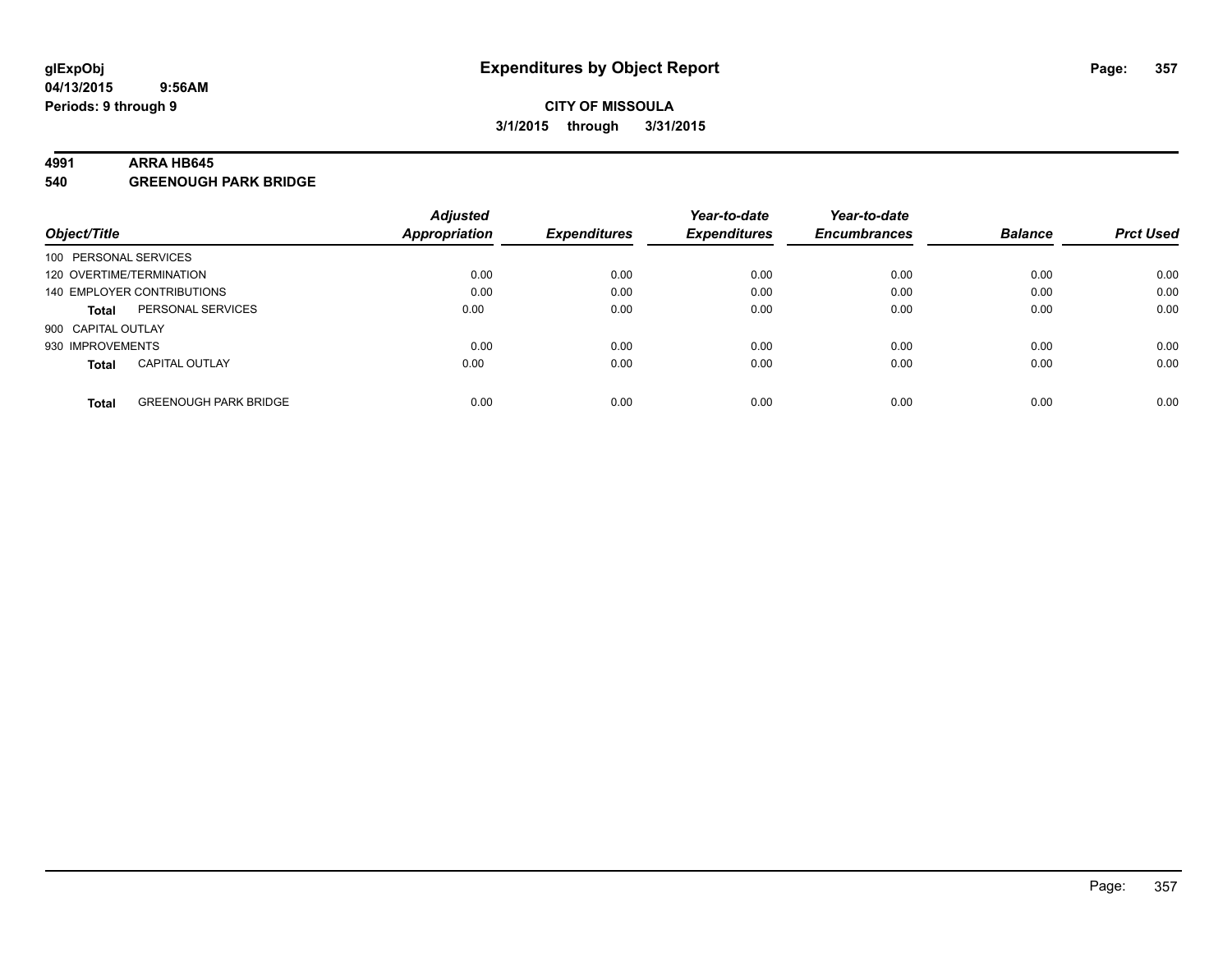**4991 ARRA HB645**

| Object/Title                          | <b>Adjusted</b><br><b>Appropriation</b> | <b>Expenditures</b> | Year-to-date<br><b>Expenditures</b> | Year-to-date<br><b>Encumbrances</b> | <b>Balance</b> | <b>Prct Used</b> |
|---------------------------------------|-----------------------------------------|---------------------|-------------------------------------|-------------------------------------|----------------|------------------|
| 100 PERSONAL SERVICES                 |                                         |                     |                                     |                                     |                |                  |
| 110 SALARIES AND WAGES                | 0.00                                    | 0.00                | 0.00                                | 0.00                                | 0.00           | 0.00             |
| 120 OVERTIME/TERMINATION              | 0.00                                    | 0.00                | 0.00                                | 0.00                                | 0.00           | 0.00             |
| 140 EMPLOYER CONTRIBUTIONS            | 0.00                                    | 0.00                | 0.00                                | 0.00                                | 0.00           | 0.00             |
| PERSONAL SERVICES<br><b>Total</b>     | 0.00                                    | 0.00                | 0.00                                | 0.00                                | 0.00           | 0.00             |
| 900 CAPITAL OUTLAY                    |                                         |                     |                                     |                                     |                |                  |
| 930 IMPROVEMENTS                      | 0.00                                    | 0.00                | 0.00                                | 0.00                                | 0.00           | 0.00             |
| <b>CAPITAL OUTLAY</b><br><b>Total</b> | 0.00                                    | 0.00                | 0.00                                | 0.00                                | 0.00           | 0.00             |
| ARRA HB645<br>Total                   | 0.00                                    | 0.00                | 0.00                                | 0.00                                | 0.00           | 0.00             |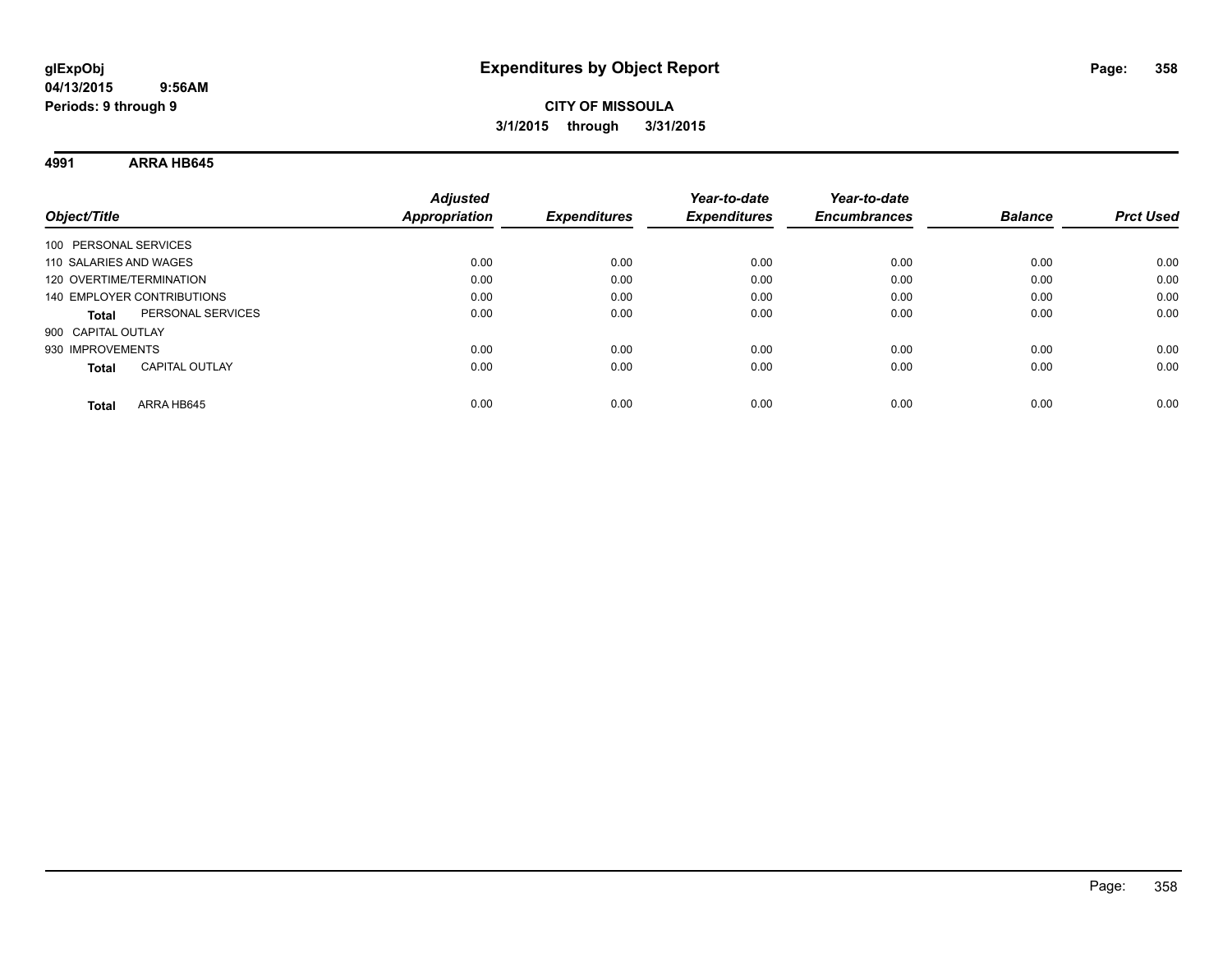**4992 WFL MILLER CREEK ROAD**

| Object/Title       |                       | <b>Adjusted</b><br>Appropriation | <b>Expenditures</b> | Year-to-date<br><b>Expenditures</b> | Year-to-date<br><b>Encumbrances</b> | <b>Balance</b> | <b>Prct Used</b> |
|--------------------|-----------------------|----------------------------------|---------------------|-------------------------------------|-------------------------------------|----------------|------------------|
| 900 CAPITAL OUTLAY |                       |                                  |                     |                                     |                                     |                |                  |
| 930 IMPROVEMENTS   |                       | 0.00                             | 0.00                | 0.00                                | 0.00                                | 0.00           | 0.00             |
| <b>Total</b>       | <b>CAPITAL OUTLAY</b> | 0.00                             | 0.00                | 0.00                                | 0.00                                | 0.00           | 0.00             |
| <b>Total</b>       | NON-DEPARTMENTAL      | 0.00                             | 0.00                | 0.00                                | 0.00                                | 0.00           | 0.00             |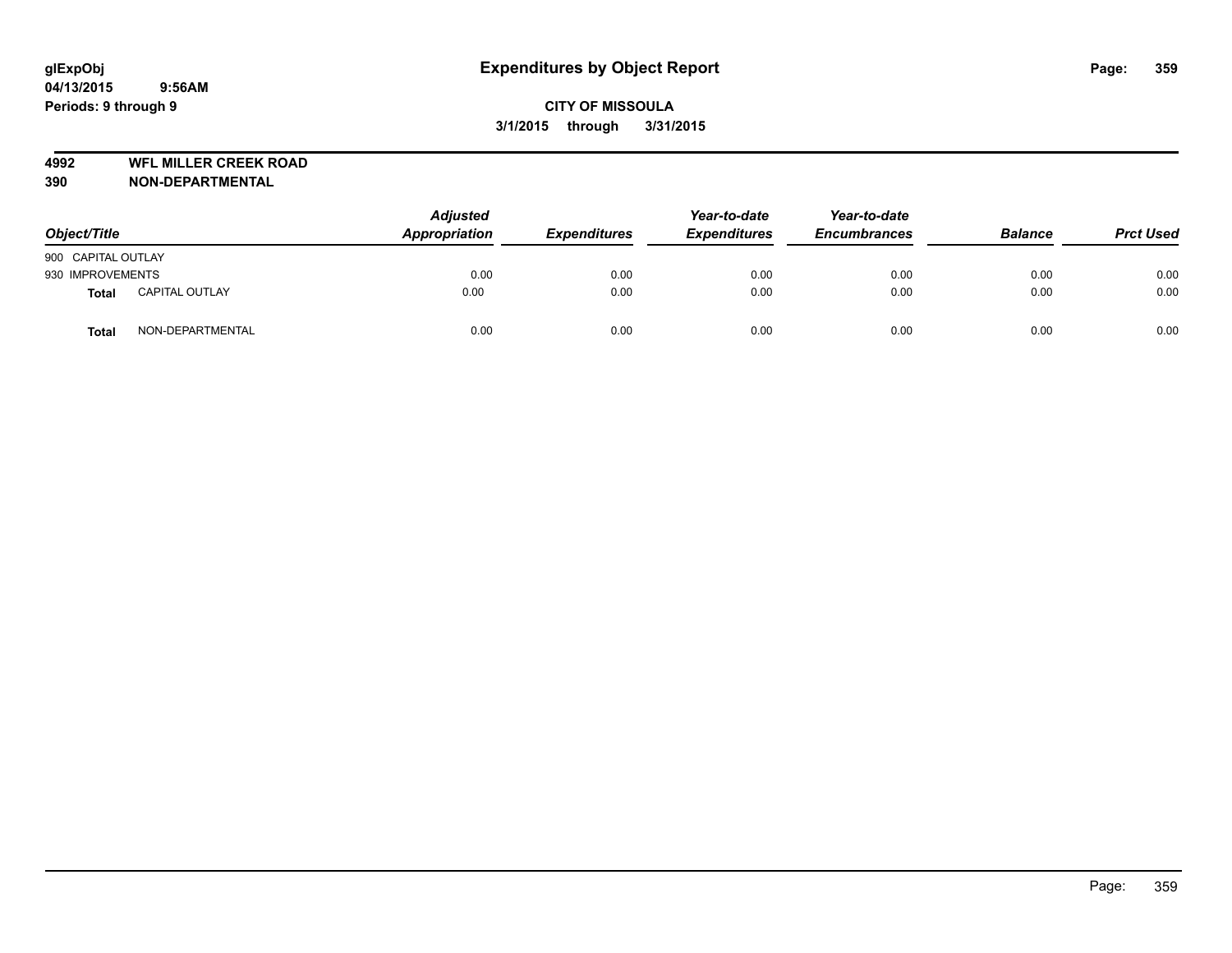**CITY OF MISSOULA 3/1/2015 through 3/31/2015**

## **4992 WFL MILLER CREEK ROAD**

| Object/Title       |                       | <b>Adjusted</b><br>Appropriation | <b>Expenditures</b> | Year-to-date<br><b>Expenditures</b> | Year-to-date<br><b>Encumbrances</b> | <b>Balance</b> | <b>Prct Used</b> |
|--------------------|-----------------------|----------------------------------|---------------------|-------------------------------------|-------------------------------------|----------------|------------------|
| 900 CAPITAL OUTLAY |                       |                                  |                     |                                     |                                     |                |                  |
| 930 IMPROVEMENTS   |                       | 0.00                             | 0.00                | 0.00                                | 0.00                                | 0.00           | 0.00             |
| Total              | <b>CAPITAL OUTLAY</b> | 0.00                             | 0.00                | 0.00                                | 0.00                                | 0.00           | 0.00             |
| Total              | WFL MILLER CREEK ROAD | 0.00                             | 0.00                | 0.00                                | 0.00                                | 0.00           | 0.00             |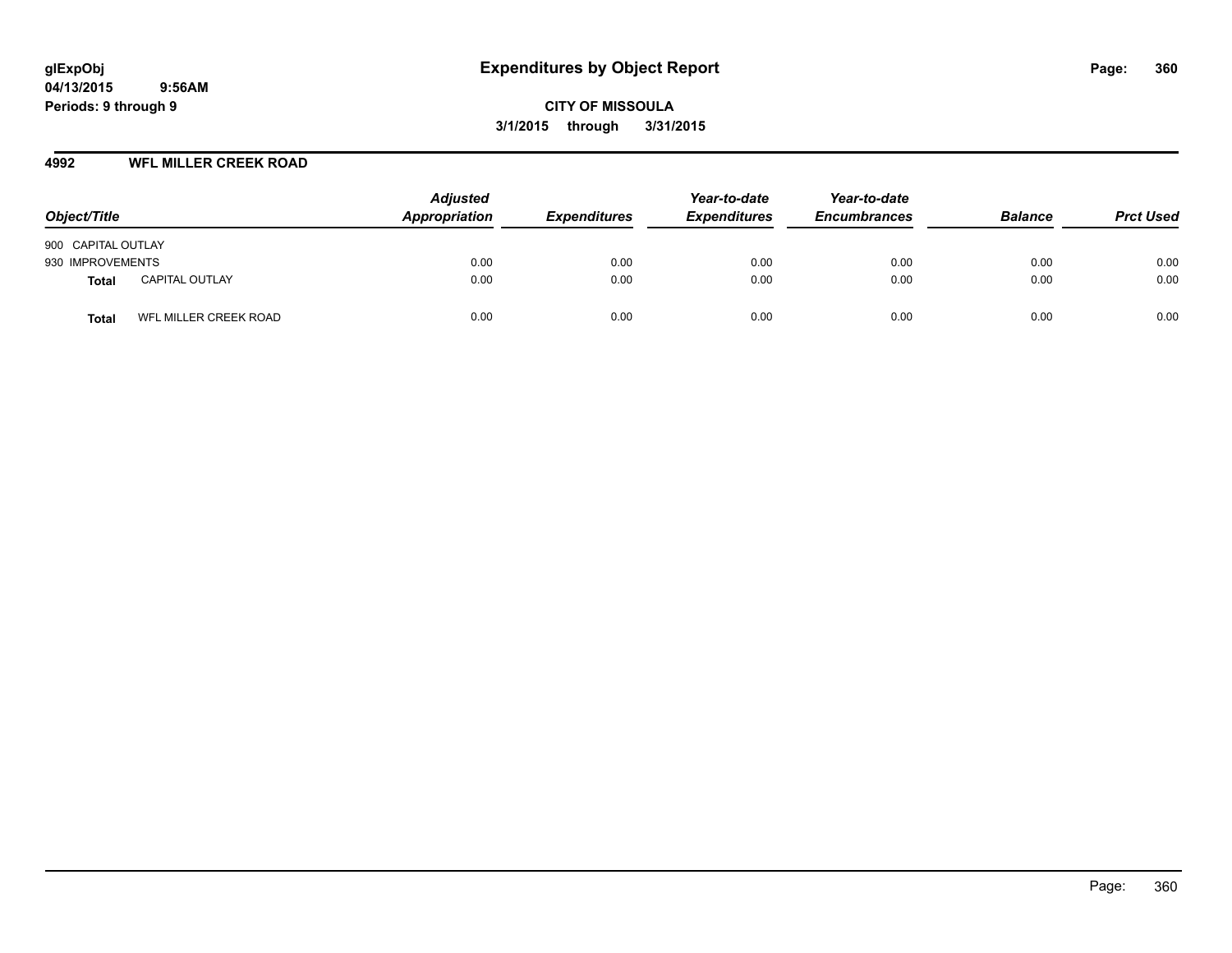#### **4993 WESTERN FEDERAL LANDS**

#### **280 PUBLIC WORKS ADMIN/ENGINEERING**

| Object/Title           |                                | <b>Adjusted</b><br><b>Appropriation</b> | <b>Expenditures</b> | Year-to-date<br><b>Expenditures</b> | Year-to-date<br><b>Encumbrances</b> | <b>Balance</b> | <b>Prct Used</b> |
|------------------------|--------------------------------|-----------------------------------------|---------------------|-------------------------------------|-------------------------------------|----------------|------------------|
| 100 PERSONAL SERVICES  |                                |                                         |                     |                                     |                                     |                |                  |
| 110 SALARIES AND WAGES |                                | 0.00                                    | 0.00                | 589.95                              | 0.00                                | $-589.95$      | 0.00             |
|                        | 140 EMPLOYER CONTRIBUTIONS     | 0.00                                    | 0.00                | 43.77                               | 0.00                                | $-43.77$       | 0.00             |
| <b>Total</b>           | PERSONAL SERVICES              | 0.00                                    | 0.00                | 633.72                              | 0.00                                | $-633.72$      | 0.00             |
| 300 PURCHASED SERVICES |                                |                                         |                     |                                     |                                     |                |                  |
|                        | 350 PROFESSIONAL SERVICES      | 0.00                                    | 0.00                | 0.00                                | 0.00                                | 0.00           | 0.00             |
| Total                  | PURCHASED SERVICES             | 0.00                                    | 0.00                | 0.00                                | 0.00                                | 0.00           | 0.00             |
| 900 CAPITAL OUTLAY     |                                |                                         |                     |                                     |                                     |                |                  |
| 930 IMPROVEMENTS       |                                | 0.00                                    | 66.00               | 60.757.21                           | 0.00                                | $-60.757.21$   | 0.00             |
| <b>Total</b>           | <b>CAPITAL OUTLAY</b>          | 0.00                                    | 66.00               | 60.757.21                           | 0.00                                | $-60.757.21$   | 0.00             |
| <b>Total</b>           | PUBLIC WORKS ADMIN/ENGINEERING | 0.00                                    | 66.00               | 61,390.93                           | 0.00                                | $-61,390.93$   | 0.00             |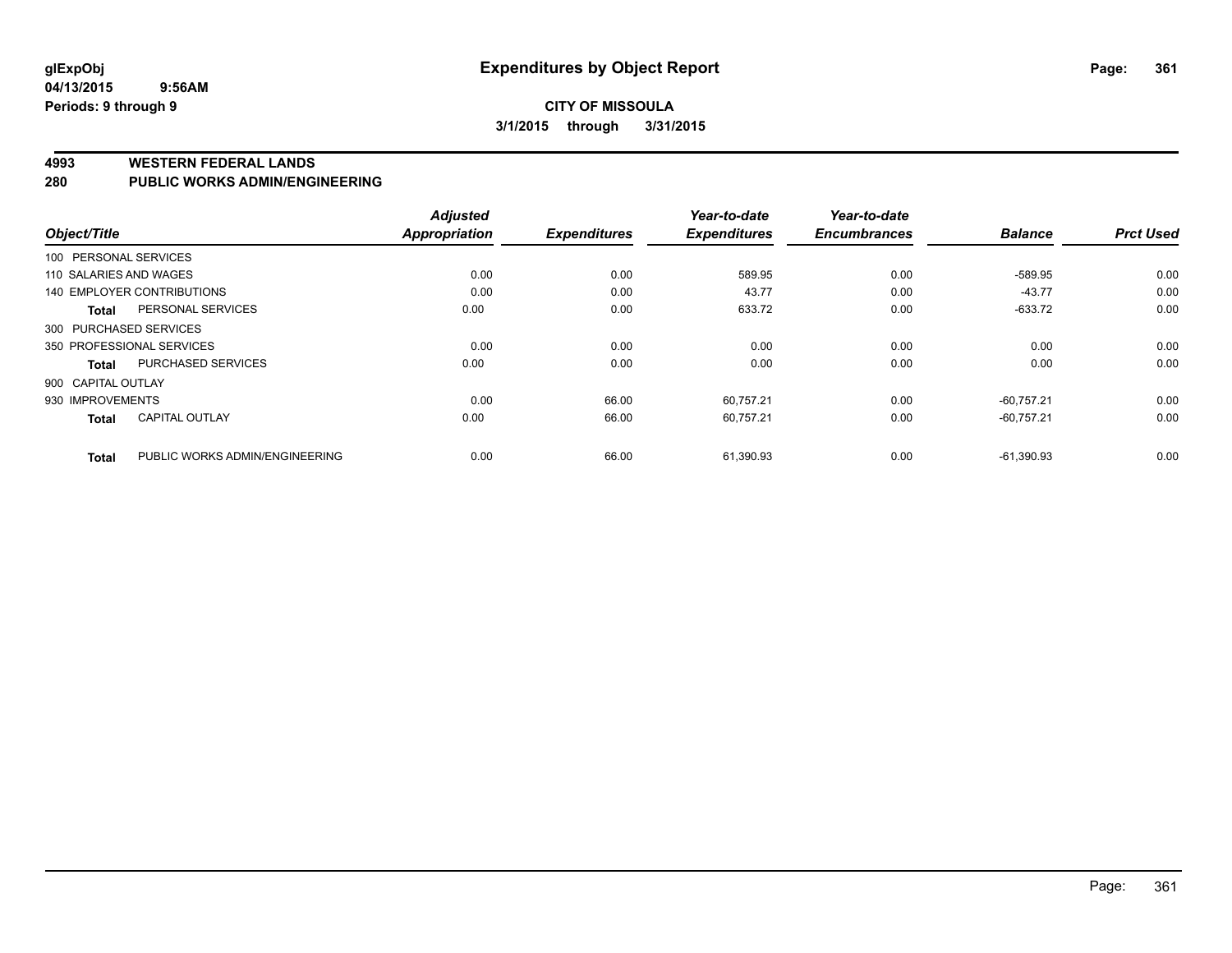## **4993 WESTERN FEDERAL LANDS**

| Object/Title               |                              | <b>Adjusted</b><br>Appropriation | <b>Expenditures</b> | Year-to-date<br><b>Expenditures</b> | Year-to-date<br><b>Encumbrances</b> | <b>Balance</b> | <b>Prct Used</b> |
|----------------------------|------------------------------|----------------------------------|---------------------|-------------------------------------|-------------------------------------|----------------|------------------|
| 100 PERSONAL SERVICES      |                              |                                  |                     |                                     |                                     |                |                  |
|                            |                              | 0.00                             |                     |                                     |                                     |                |                  |
| 110 SALARIES AND WAGES     |                              |                                  | 0.00                | 589.95                              | 0.00                                | $-589.95$      | 0.00             |
| 140 EMPLOYER CONTRIBUTIONS |                              | 0.00                             | 0.00                | 43.77                               | 0.00                                | $-43.77$       | 0.00             |
| <b>Total</b>               | PERSONAL SERVICES            | 0.00                             | 0.00                | 633.72                              | 0.00                                | $-633.72$      | 0.00             |
| 300 PURCHASED SERVICES     |                              |                                  |                     |                                     |                                     |                |                  |
| 350 PROFESSIONAL SERVICES  |                              | 0.00                             | 0.00                | 0.00                                | 0.00                                | 0.00           | 0.00             |
| <b>Total</b>               | PURCHASED SERVICES           | 0.00                             | 0.00                | 0.00                                | 0.00                                | 0.00           | 0.00             |
| 900 CAPITAL OUTLAY         |                              |                                  |                     |                                     |                                     |                |                  |
| 930 IMPROVEMENTS           |                              | 0.00                             | 66.00               | 60.757.21                           | 0.00                                | $-60,757.21$   | 0.00             |
| <b>Total</b>               | <b>CAPITAL OUTLAY</b>        | 0.00                             | 66.00               | 60,757.21                           | 0.00                                | $-60,757.21$   | 0.00             |
| Total                      | <b>WESTERN FEDERAL LANDS</b> | 0.00                             | 66.00               | 61.390.93                           | 0.00                                | -61.390.93     | 0.00             |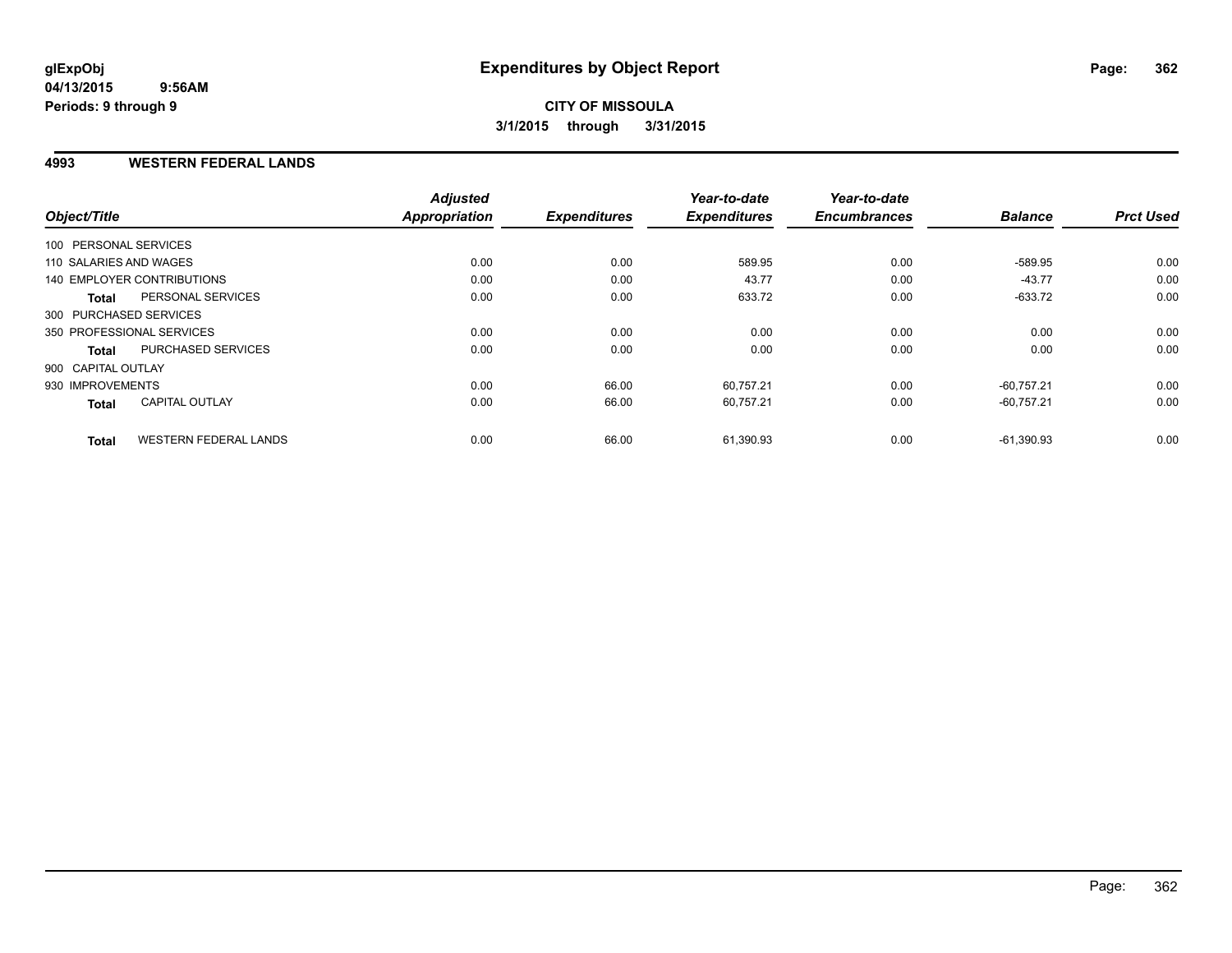## **5020 CIVIC STADIUM**

**395 PARKING COMMISSION**

|                   |                             | <b>Adjusted</b>      |                     | Year-to-date        | Year-to-date<br><b>Encumbrances</b> | <b>Balance</b> | <b>Prct Used</b> |
|-------------------|-----------------------------|----------------------|---------------------|---------------------|-------------------------------------|----------------|------------------|
| Object/Title      |                             | <b>Appropriation</b> | <b>Expenditures</b> | <b>Expenditures</b> |                                     |                |                  |
| 500 FIXED CHARGES |                             |                      |                     |                     |                                     |                |                  |
| 500 FIXED CHARGES |                             | 3,000.00             | 0.00                | 0.00                | 0.00                                | 3,000.00       | 0.00             |
| <b>Total</b>      | <b>FIXED CHARGES</b>        | 3,000.00             | 0.00                | 0.00                | 0.00                                | 3,000.00       | 0.00             |
| 600 DEBT SERVICE  |                             |                      |                     |                     |                                     |                |                  |
| 610 PRINCIPAL     |                             | 33,420.00            | 0.00                | 0.00                | 0.00                                | 33,420.00      | 0.00             |
|                   | 620 INTEREST / SERVICE FEES | 83,580.00            | 0.00                | 0.00                | 0.00                                | 83,580.00      | 0.00             |
| <b>Total</b>      | <b>DEBT SERVICE</b>         | 117,000.00           | 0.00                | 0.00                | 0.00                                | 117,000.00     | 0.00             |
| 800 OTHER OBJECTS |                             |                      |                     |                     |                                     |                |                  |
| 830 DEPRECIATION  |                             | 0.00                 | 0.00                | 0.00                | 0.00                                | 0.00           | 0.00             |
| <b>Total</b>      | OTHER OBJECTS               | 0.00                 | 0.00                | 0.00                | 0.00                                | 0.00           | 0.00             |
| <b>Total</b>      | PARKING COMMISSION          | 120,000.00           | 0.00                | 0.00                | 0.00                                | 120,000.00     | 0.00             |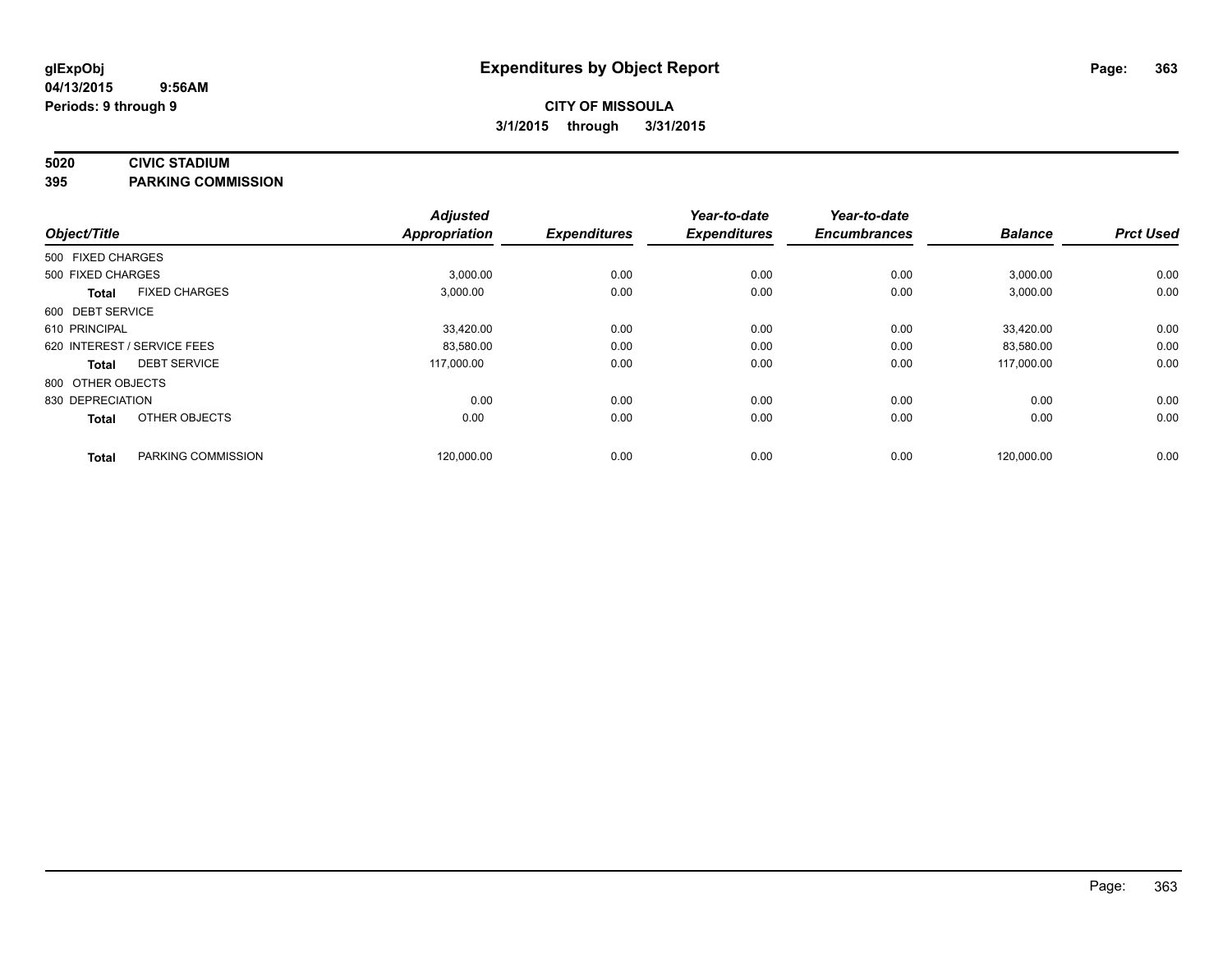**5020 CIVIC STADIUM**

|                             |                      | <b>Adjusted</b>      |                     | Year-to-date        | Year-to-date        |                |                  |
|-----------------------------|----------------------|----------------------|---------------------|---------------------|---------------------|----------------|------------------|
| Object/Title                |                      | <b>Appropriation</b> | <b>Expenditures</b> | <b>Expenditures</b> | <b>Encumbrances</b> | <b>Balance</b> | <b>Prct Used</b> |
| 500 FIXED CHARGES           |                      |                      |                     |                     |                     |                |                  |
| 500 FIXED CHARGES           |                      | 3,000.00             | 0.00                | 0.00                | 0.00                | 3,000.00       | 0.00             |
| <b>Total</b>                | <b>FIXED CHARGES</b> | 3,000.00             | 0.00                | 0.00                | 0.00                | 3,000.00       | 0.00             |
| 600 DEBT SERVICE            |                      |                      |                     |                     |                     |                |                  |
| 610 PRINCIPAL               |                      | 33,420.00            | 0.00                | 0.00                | 0.00                | 33,420.00      | 0.00             |
| 620 INTEREST / SERVICE FEES |                      | 83,580.00            | 0.00                | 0.00                | 0.00                | 83,580.00      | 0.00             |
| Total                       | <b>DEBT SERVICE</b>  | 117,000.00           | 0.00                | 0.00                | 0.00                | 117,000.00     | 0.00             |
| 800 OTHER OBJECTS           |                      |                      |                     |                     |                     |                |                  |
| 830 DEPRECIATION            |                      | 0.00                 | 0.00                | 0.00                | 0.00                | 0.00           | 0.00             |
| Total                       | OTHER OBJECTS        | 0.00                 | 0.00                | 0.00                | 0.00                | 0.00           | 0.00             |
| <b>Total</b>                | <b>CIVIC STADIUM</b> | 120,000.00           | 0.00                | 0.00                | 0.00                | 120,000.00     | 0.00             |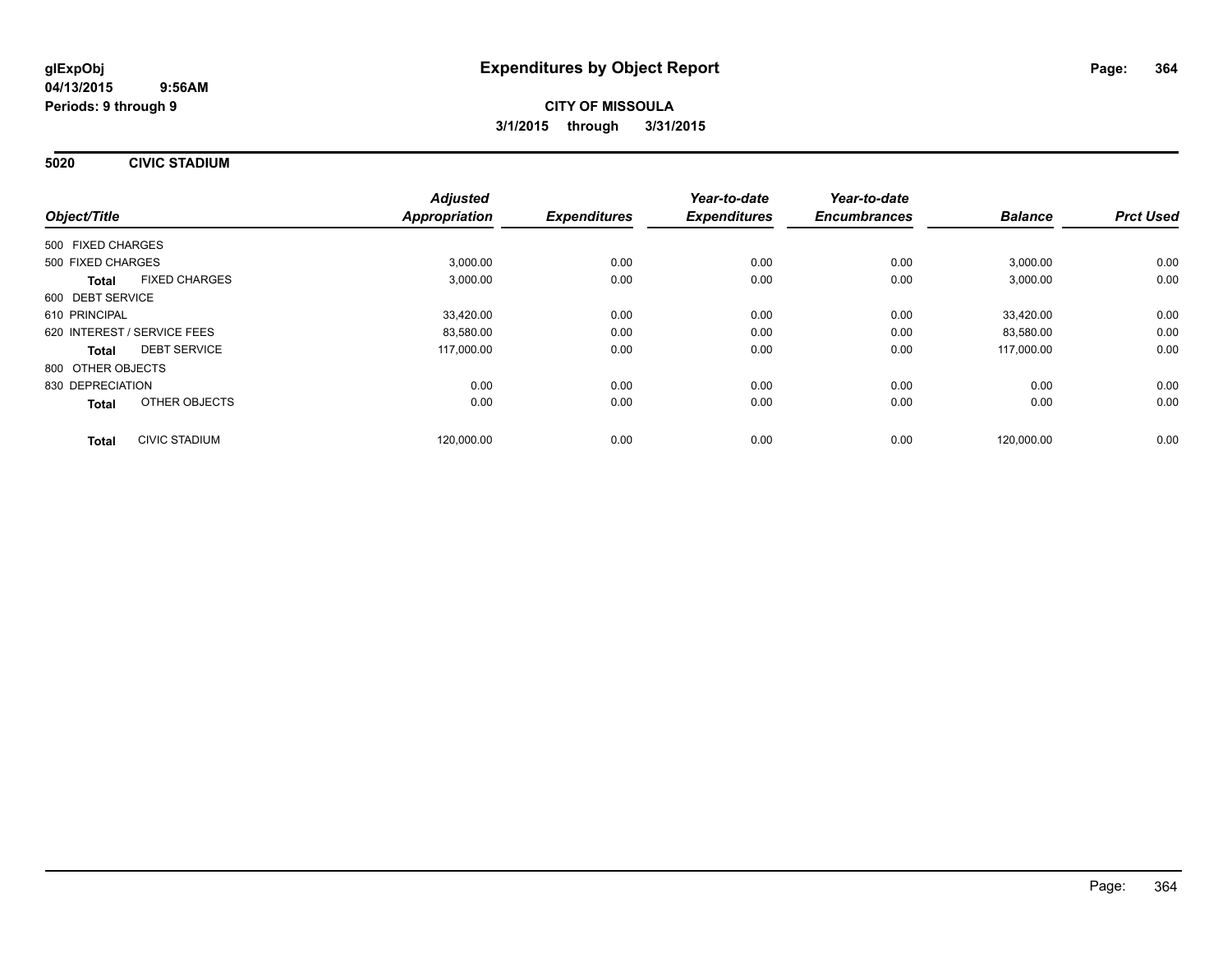# **5210 WATER**

**335 WATER**

|                        |                              | <b>Adjusted</b>      |                     | Year-to-date        | Year-to-date        |                 |                  |
|------------------------|------------------------------|----------------------|---------------------|---------------------|---------------------|-----------------|------------------|
| Object/Title           |                              | <b>Appropriation</b> | <b>Expenditures</b> | <b>Expenditures</b> | <b>Encumbrances</b> | <b>Balance</b>  | <b>Prct Used</b> |
| 300 PURCHASED SERVICES |                              |                      |                     |                     |                     |                 |                  |
|                        | 350 PROFESSIONAL SERVICES    | 0.00                 | 88,556.39           | 1.532.423.77        | 0.00                | $-1,532,423.77$ | 0.00             |
|                        | 390 OTHER PURCHASED SERVICES | 0.00                 | 0.00                | 370.43              | 0.00                | $-370.43$       | 0.00             |
| <b>Total</b>           | <b>PURCHASED SERVICES</b>    | 0.00                 | 88,556.39           | 1,532,794.20        | 0.00                | $-1,532,794.20$ | 0.00             |
| 900 CAPITAL OUTLAY     |                              |                      |                     |                     |                     |                 |                  |
| 910 LAND               |                              | 0.00                 | 0.00                | 0.00                | 0.00                | 0.00            | 0.00             |
| 920 BUILDINGS          |                              | 0.00                 | 0.00                | 0.00                | 0.00                | 0.00            | 0.00             |
| 930 IMPROVEMENTS       |                              | 0.00                 | 0.00                | 0.00                | 0.00                | 0.00            | 0.00             |
|                        | 940 MACHINERY & EQUIPMENT    | 0.00                 | 0.00                | 0.00                | 0.00                | 0.00            | 0.00             |
| <b>Total</b>           | <b>CAPITAL OUTLAY</b>        | 0.00                 | 0.00                | 0.00                | 0.00                | 0.00            | 0.00             |
| <b>Total</b>           | <b>WATER</b>                 | 0.00                 | 88,556.39           | 1.532.794.20        | 0.00                | $-1.532.794.20$ | 0.00             |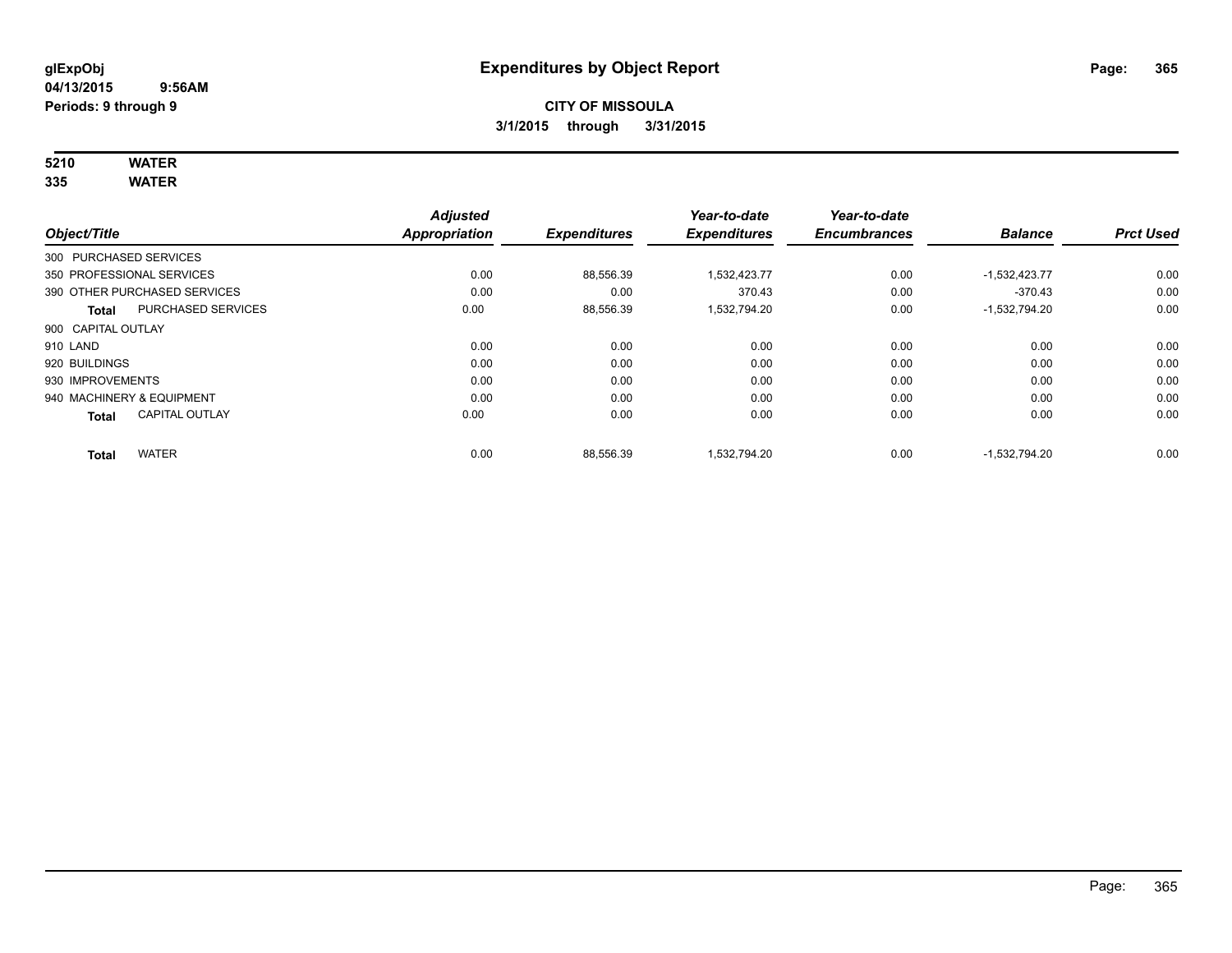**5210 WATER**

| Object/Title                          | <b>Adjusted</b><br>Appropriation | <b>Expenditures</b> | Year-to-date<br><b>Expenditures</b> | Year-to-date<br><b>Encumbrances</b> | <b>Balance</b>  | <b>Prct Used</b> |
|---------------------------------------|----------------------------------|---------------------|-------------------------------------|-------------------------------------|-----------------|------------------|
| 300 PURCHASED SERVICES                |                                  |                     |                                     |                                     |                 |                  |
| 350 PROFESSIONAL SERVICES             | 0.00                             | 88,556.39           | 1,532,423.77                        | 0.00                                | $-1,532,423.77$ | 0.00             |
| 390 OTHER PURCHASED SERVICES          | 0.00                             | 0.00                | 370.43                              | 0.00                                | $-370.43$       | 0.00             |
| PURCHASED SERVICES<br><b>Total</b>    | 0.00                             | 88,556.39           | 1,532,794.20                        | 0.00                                | $-1,532,794.20$ | 0.00             |
| 900 CAPITAL OUTLAY                    |                                  |                     |                                     |                                     |                 |                  |
| 910 LAND                              | 0.00                             | 0.00                | 0.00                                | 0.00                                | 0.00            | 0.00             |
| 920 BUILDINGS                         | 0.00                             | 0.00                | 0.00                                | 0.00                                | 0.00            | 0.00             |
| 930 IMPROVEMENTS                      | 0.00                             | 0.00                | 0.00                                | 0.00                                | 0.00            | 0.00             |
| 940 MACHINERY & EQUIPMENT             | 0.00                             | 0.00                | 0.00                                | 0.00                                | 0.00            | 0.00             |
| <b>CAPITAL OUTLAY</b><br><b>Total</b> | 0.00                             | 0.00                | 0.00                                | 0.00                                | 0.00            | 0.00             |
| <b>WATER</b><br><b>Total</b>          | 0.00                             | 88,556.39           | 1.532.794.20                        | 0.00                                | $-1.532.794.20$ | 0.00             |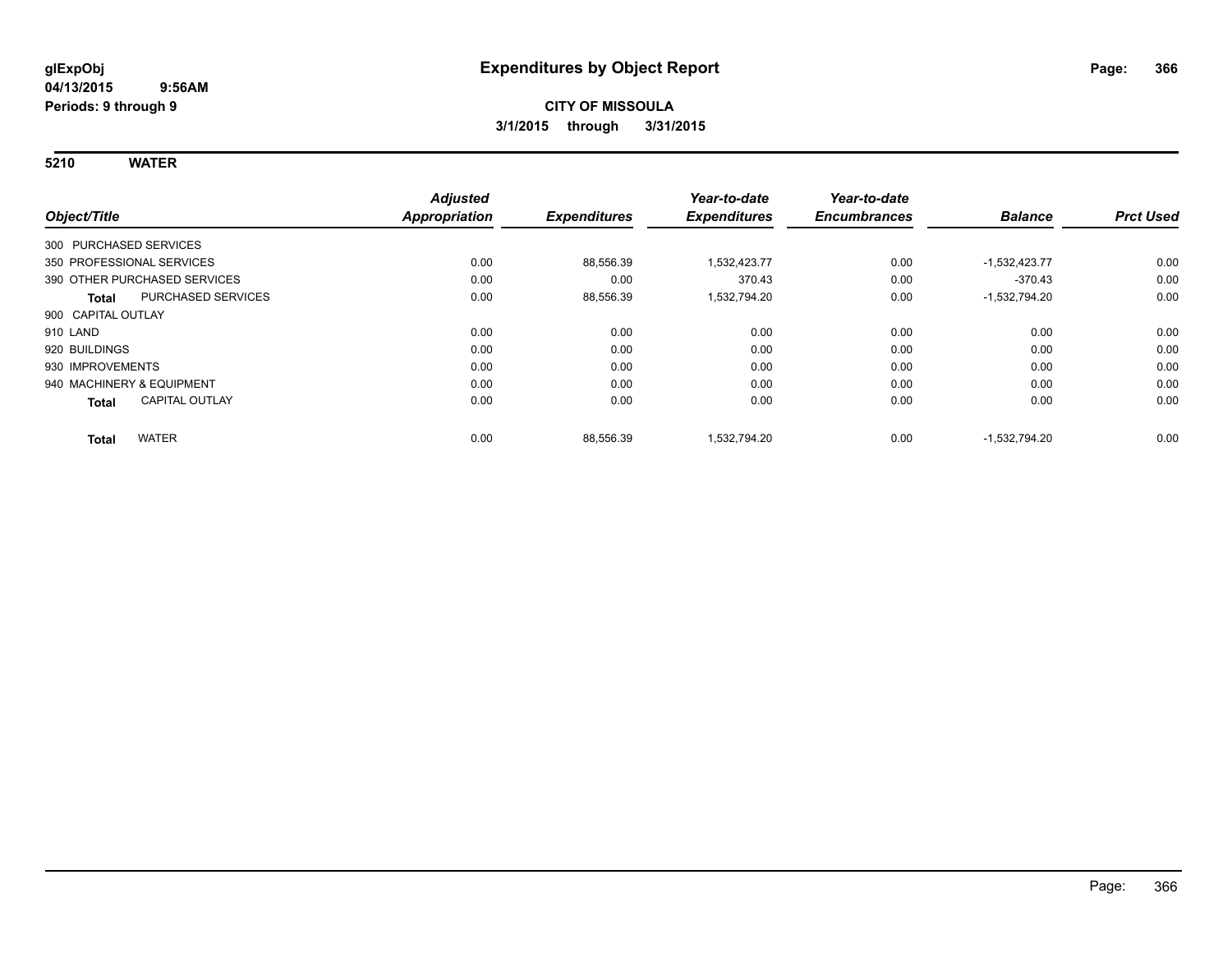#### **5310 SEWER OPERATING BUDGET FUND**

|                                      | <b>Adjusted</b>      |                     | Year-to-date        | Year-to-date        |                |                  |
|--------------------------------------|----------------------|---------------------|---------------------|---------------------|----------------|------------------|
| Object/Title                         | <b>Appropriation</b> | <b>Expenditures</b> | <b>Expenditures</b> | <b>Encumbrances</b> | <b>Balance</b> | <b>Prct Used</b> |
| 100 PERSONAL SERVICES                |                      |                     |                     |                     |                |                  |
| 110 SALARIES AND WAGES               | 1,121,331.00         | 86,175.96           | 857,341.21          | 0.00                | 263,989.79     | 76.46            |
| 120 OVERTIME/TERMINATION             | 19,000.00            | 1,217.22            | 18,232.61           | 0.00                | 767.39         | 95.96            |
| 130 OTHER                            | 14,640.00            | 0.00                | 0.00                | 0.00                | 14,640.00      | 0.00             |
| 135 OPEB EXPENSE                     | 0.00                 | 0.00                | 0.00                | 0.00                | 0.00           | 0.00             |
| <b>140 EMPLOYER CONTRIBUTIONS</b>    | 456,843.00           | 35,615.48           | 360,904.20          | 0.00                | 95,938.80      | 79.00            |
| 141 STATE RETIREMENT CONTRIBUTIONS   | 0.00                 | 86.18               | 994.55              | 0.00                | $-994.55$      | 0.00             |
| 145 OPEB CONTRIBUTION                | 0.00                 | 0.00                | 0.00                | 0.00                | 0.00           | 0.00             |
| PERSONAL SERVICES<br>Total           | 1,611,814.00         | 123,094.84          | 1,237,472.57        | 0.00                | 374,341.43     | 76.78            |
| 200 SUPPLIES                         |                      |                     |                     |                     |                |                  |
| 210 OFFICE SUPPLIES                  | 3,400.00             | 167.59              | 1,452.01            | 0.00                | 1,947.99       | 42.71            |
| 220 OPERATING SUPPLIES               | 214,170.00           | 23,034.38           | 119,739.62          | 0.00                | 94,430.38      | 55.91            |
| 230 REPAIR/MAINTENANCE               | 152,050.00           | 11,869.09           | 138,437.92          | 0.00                | 13,612.08      | 91.05            |
| 231 GASOLINE                         | 60,000.00            | 3,776.86            | 26,728.10           | 0.00                | 33,271.90      | 44.55            |
| 240 OTHER SUPPLIES                   | 4,000.00             | 0.00                | 726.50              | 0.00                | 3,273.50       | 18.16            |
| <b>SUPPLIES</b><br><b>Total</b>      | 433,620.00           | 38,847.92           | 287,084.15          | 0.00                | 146,535.85     | 66.21            |
| 300 PURCHASED SERVICES               |                      |                     |                     |                     |                |                  |
| 310 COMMUNICATIONS                   | 3,570.00             | 218.32              | 1,253.86            | 0.00                | 2,316.14       | 35.12            |
| 320 PRINTING & DUPLICATING           | 1,000.00             | 0.00                | 311.95              | 0.00                | 688.05         | 31.20            |
| 330 PUBLICITY, SUBSCRIPTIONS & DUES  | 1,836.00             | 569.70              | 6,643.44            | 0.00                | $-4,807.44$    | 361.84           |
| 341 ELECTRICITY & NATURAL GAS        | 500,580.00           | 55,719.35           | 421,914.00          | 0.00                | 78,666.00      | 84.29            |
| 343 WATER CHARGES                    | 10,248.00            | 601.76              | 5,295.43            | 0.00                | 4,952.57       | 51.67            |
| 344 TELEPHONE SERVICE                | 16,337.00            | 1,317.29            | 15,513.01           | 0.00                | 823.99         | 94.96            |
| 345 GARBAGE                          | 20,804.00            | 1,783.50            | 17,364.10           | 0.00                | 3,439.90       | 83.47            |
| 350 PROFESSIONAL SERVICES            | 70,000.00            | 5,932.24            | 55,616.73           | 0.00                | 14,383.27      | 79.45            |
| 360 REPAIR & MAINTENANCE             | 171,154.00           | 20,002.12           | 157,260.73          | 0.00                | 13,893.27      | 91.88            |
| 370 TRAVEL                           | 14,000.00            | 519.48              | 7,320.05            | 0.00                | 6,679.95       | 52.29            |
| 380 TRAINING                         | 7,600.00             | 0.00                | 2,114.83            | 0.00                | 5,485.17       | 27.83            |
| 390 OTHER PURCHASED SERVICES         | 403,075.00           | 33,559.00           | 298,849.00          | 0.00                | 104,226.00     | 74.14            |
| PURCHASED SERVICES<br>Total          | 1,220,204.00         | 120,222.76          | 989,457.13          | 0.00                | 230,746.87     | 81.09            |
| 500 FIXED CHARGES                    |                      |                     |                     |                     |                |                  |
| 500 FIXED CHARGES                    | 1,267,827.00         | 15,280.63           | 602,704.91          | 0.00                | 665,122.09     | 47.54            |
| <b>FIXED CHARGES</b><br><b>Total</b> | 1,267,827.00         | 15,280.63           | 602,704.91          | 0.00                | 665,122.09     | 47.54            |
| 600 DEBT SERVICE                     |                      |                     |                     |                     |                |                  |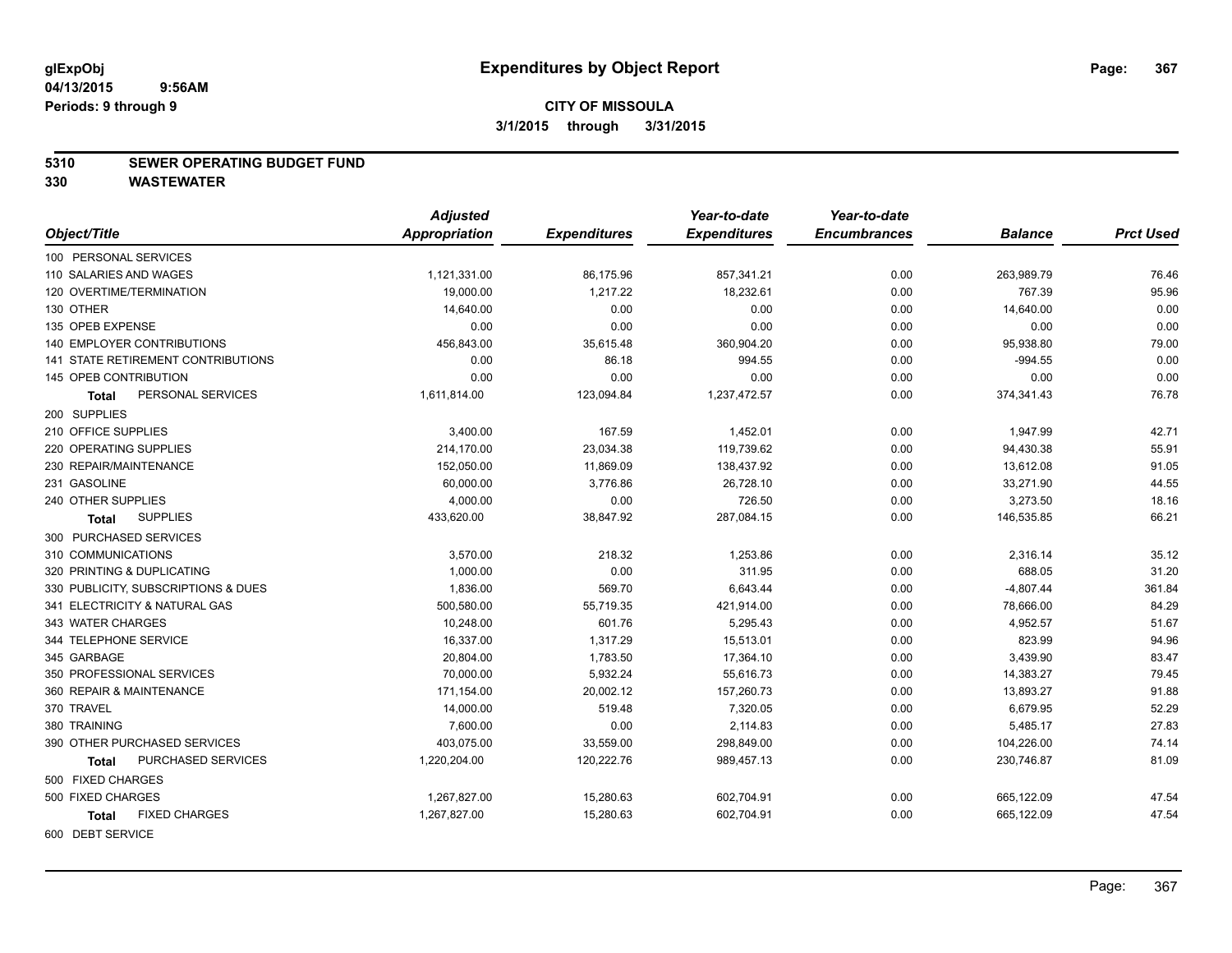#### **5310 SEWER OPERATING BUDGET FUND**

| Object/Title                |                                   | <b>Adjusted</b> |                     | Year-to-date        | Year-to-date<br><b>Encumbrances</b> | <b>Balance</b> | <b>Prct Used</b> |
|-----------------------------|-----------------------------------|-----------------|---------------------|---------------------|-------------------------------------|----------------|------------------|
|                             |                                   | Appropriation   | <b>Expenditures</b> | <b>Expenditures</b> |                                     |                |                  |
| 610 PRINCIPAL               |                                   | 0.00            | 0.00                | 7,788.03            | 0.00                                | $-7,788.03$    | 0.00             |
| 620 INTEREST / SERVICE FEES |                                   | 0.00            | 0.00                | 117.57              | 0.00                                | $-117.57$      | 0.00             |
| <b>Total</b>                | <b>DEBT SERVICE</b>               | 0.00            | 0.00                | 7,905.60            | 0.00                                | $-7,905.60$    | 0.00             |
|                             | 700 GRANTS & CONTRIBUTIONS        |                 |                     |                     |                                     |                |                  |
| 700 GRANTS & CONTRIBUTIONS  |                                   | 1,500.00        | 0.00                | 0.00                | 0.00                                | 1,500.00       | 0.00             |
| Total                       | <b>GRANTS &amp; CONTRIBUTIONS</b> | 1,500.00        | 0.00                | 0.00                | 0.00                                | 1,500.00       | 0.00             |
| 800 OTHER OBJECTS           |                                   |                 |                     |                     |                                     |                |                  |
|                             | 820 TRANSFERS TO OTHER FUNDS      | 0.00            | 0.00                | 0.00                | 0.00                                | 0.00           | 0.00             |
| 830 DEPRECIATION            |                                   | 0.00            | 0.00                | 0.00                | 0.00                                | 0.00           | 0.00             |
| Total                       | OTHER OBJECTS                     | 0.00            | 0.00                | 0.00                | 0.00                                | 0.00           | 0.00             |
| 900 CAPITAL OUTLAY          |                                   |                 |                     |                     |                                     |                |                  |
| 900 CAPITAL OUTLAY          |                                   | 0.00            | 0.00                | 0.00                | 0.00                                | 0.00           | 0.00             |
| 930 IMPROVEMENTS            |                                   | 0.00            | 0.00                | 0.00                | 0.00                                | 0.00           | 0.00             |
| 940 MACHINERY & EQUIPMENT   |                                   | 0.00            | 0.00                | 0.00                | 0.00                                | 0.00           | 0.00             |
| <b>Total</b>                | <b>CAPITAL OUTLAY</b>             | 0.00            | 0.00                | 0.00                | 0.00                                | 0.00           | 0.00             |
| <b>Total</b>                | <b>WASTEWATER</b>                 | 4,534,965.00    | 297,446.15          | 3,124,624.36        | 0.00                                | 1,410,340.64   | 68.90            |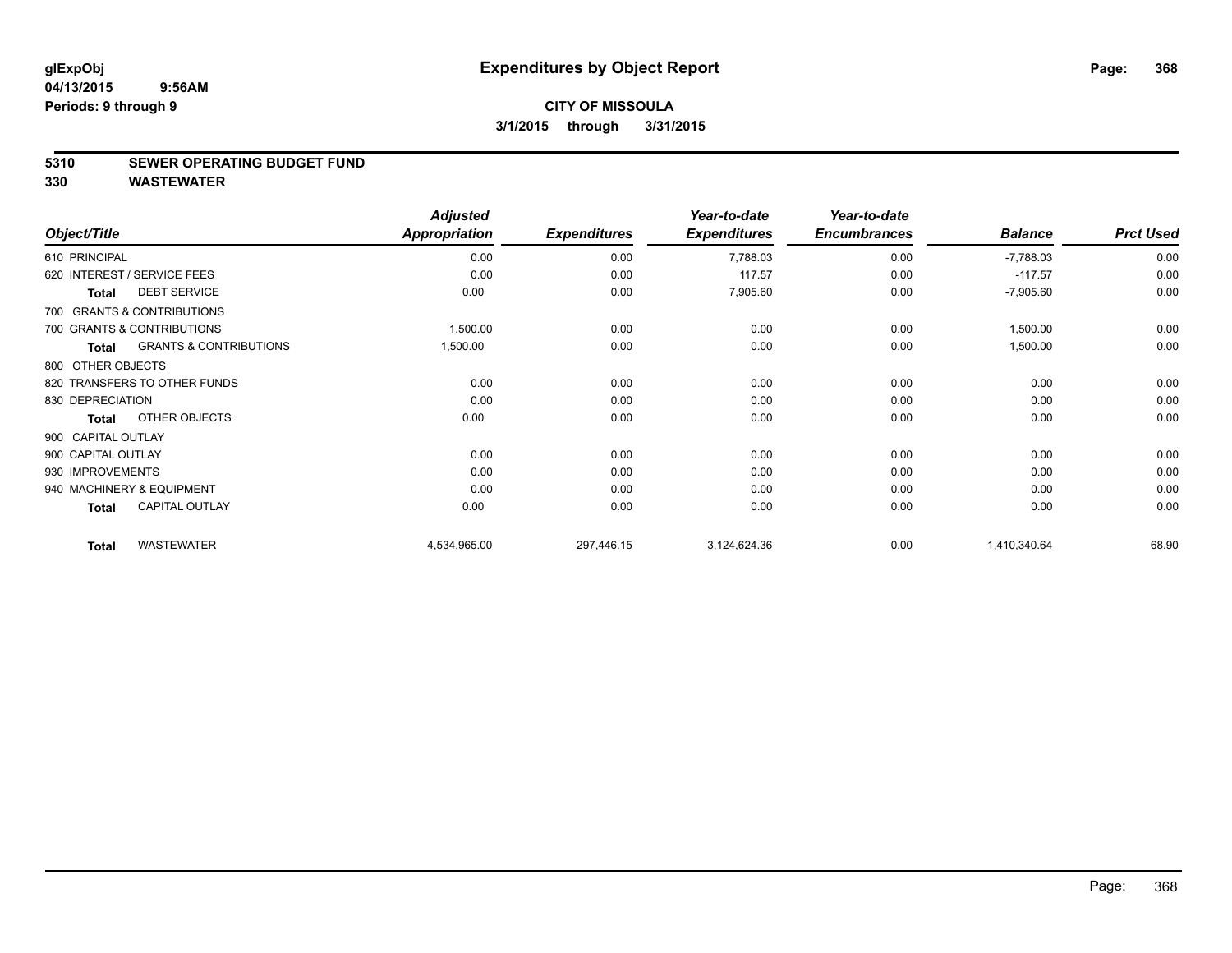## **CITY OF MISSOULA 3/1/2015 through 3/31/2015**

#### **5310 SEWER OPERATING BUDGET FUND**

**900 DEPRECIATION**

| Object/Title      |                     | <b>Adjusted</b><br>Appropriation | <b>Expenditures</b> | Year-to-date<br><b>Expenditures</b> | Year-to-date<br><b>Encumbrances</b> | <b>Balance</b> | <b>Prct Used</b> |
|-------------------|---------------------|----------------------------------|---------------------|-------------------------------------|-------------------------------------|----------------|------------------|
| 800 OTHER OBJECTS |                     |                                  |                     |                                     |                                     |                |                  |
| 830 DEPRECIATION  |                     | 0.00                             | 0.00                | 0.00                                | 0.00                                | 0.00           | 0.00             |
| <b>Total</b>      | OTHER OBJECTS       | 0.00                             | 0.00                | 0.00                                | 0.00                                | 0.00           | 0.00             |
| Tota              | <b>DEPRECIATION</b> | 0.00                             | 0.00                | 0.00                                | 0.00                                | 0.00           | 0.00             |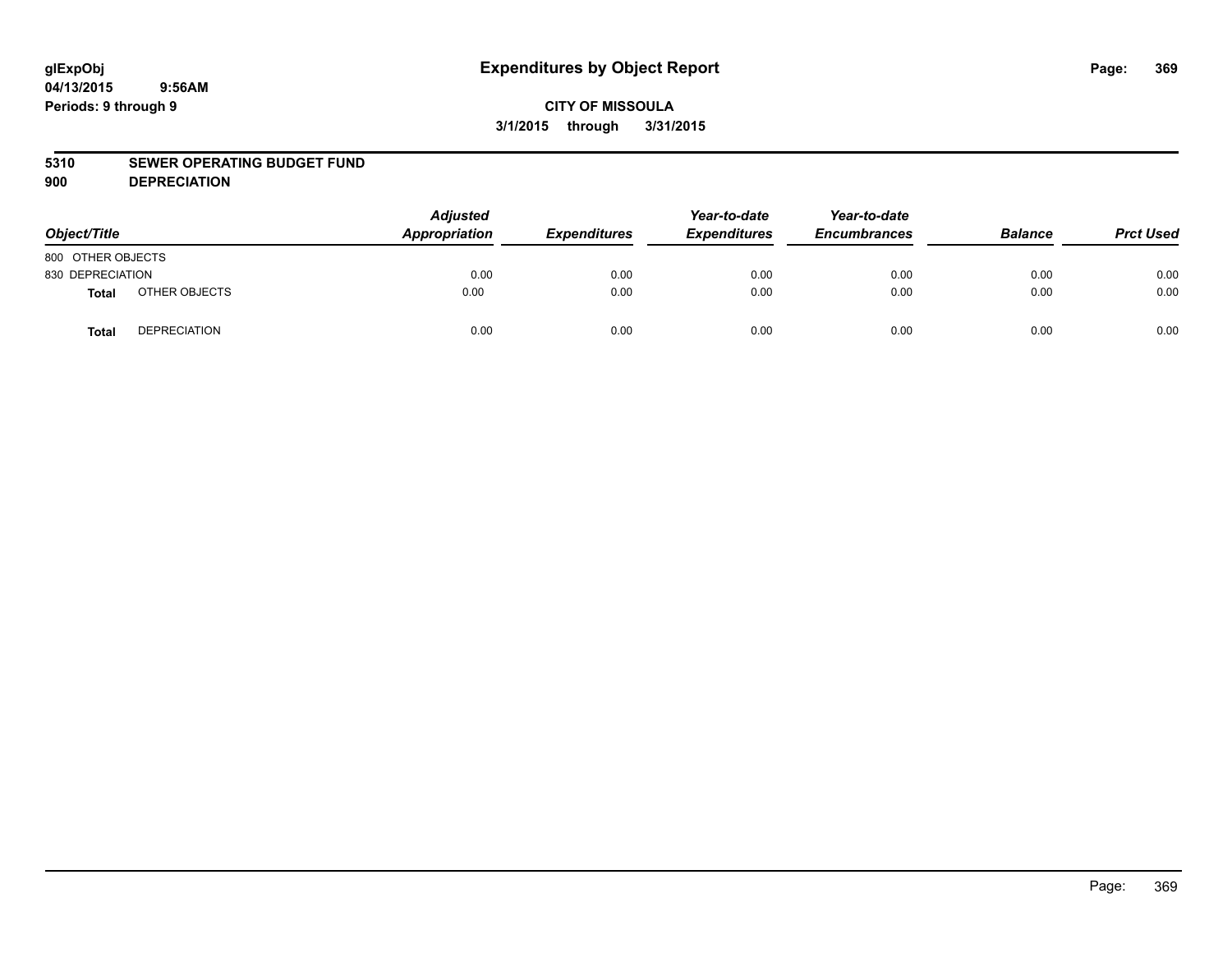## **5310 SEWER OPERATING BUDGET FUND**

|                                      | <b>Adjusted</b>      |                     | Year-to-date        | Year-to-date        |                |                  |
|--------------------------------------|----------------------|---------------------|---------------------|---------------------|----------------|------------------|
| Object/Title                         | <b>Appropriation</b> | <b>Expenditures</b> | <b>Expenditures</b> | <b>Encumbrances</b> | <b>Balance</b> | <b>Prct Used</b> |
| 100 PERSONAL SERVICES                |                      |                     |                     |                     |                |                  |
| 110 SALARIES AND WAGES               | 1,121,331.00         | 86,175.96           | 857,341.21          | 0.00                | 263,989.79     | 76.46            |
| 120 OVERTIME/TERMINATION             | 19,000.00            | 1,217.22            | 18,232.61           | 0.00                | 767.39         | 95.96            |
| 130 OTHER                            | 14,640.00            | 0.00                | 0.00                | 0.00                | 14,640.00      | 0.00             |
| 135 OPEB EXPENSE                     | 0.00                 | 0.00                | 0.00                | 0.00                | 0.00           | 0.00             |
| 140 EMPLOYER CONTRIBUTIONS           | 456,843.00           | 35,615.48           | 360,904.20          | 0.00                | 95,938.80      | 79.00            |
| 141 STATE RETIREMENT CONTRIBUTIONS   | 0.00                 | 86.18               | 994.55              | 0.00                | $-994.55$      | 0.00             |
| <b>145 OPEB CONTRIBUTION</b>         | 0.00                 | 0.00                | 0.00                | 0.00                | 0.00           | 0.00             |
| PERSONAL SERVICES<br><b>Total</b>    | 1,611,814.00         | 123,094.84          | 1,237,472.57        | 0.00                | 374,341.43     | 76.78            |
| 200 SUPPLIES                         |                      |                     |                     |                     |                |                  |
| 210 OFFICE SUPPLIES                  | 3,400.00             | 167.59              | 1,452.01            | 0.00                | 1,947.99       | 42.71            |
| 220 OPERATING SUPPLIES               | 214,170.00           | 23,034.38           | 119,739.62          | 0.00                | 94,430.38      | 55.91            |
| 230 REPAIR/MAINTENANCE               | 152,050.00           | 11,869.09           | 138,437.92          | 0.00                | 13,612.08      | 91.05            |
| 231 GASOLINE                         | 60,000.00            | 3,776.86            | 26,728.10           | 0.00                | 33,271.90      | 44.55            |
| 240 OTHER SUPPLIES                   | 4,000.00             | 0.00                | 726.50              | 0.00                | 3,273.50       | 18.16            |
| <b>SUPPLIES</b><br><b>Total</b>      | 433,620.00           | 38,847.92           | 287,084.15          | 0.00                | 146,535.85     | 66.21            |
| 300 PURCHASED SERVICES               |                      |                     |                     |                     |                |                  |
| 310 COMMUNICATIONS                   | 3,570.00             | 218.32              | 1,253.86            | 0.00                | 2,316.14       | 35.12            |
| 320 PRINTING & DUPLICATING           | 1,000.00             | 0.00                | 311.95              | 0.00                | 688.05         | 31.20            |
| 330 PUBLICITY, SUBSCRIPTIONS & DUES  | 1,836.00             | 569.70              | 6,643.44            | 0.00                | $-4,807.44$    | 361.84           |
| 341 ELECTRICITY & NATURAL GAS        | 500,580.00           | 55,719.35           | 421,914.00          | 0.00                | 78,666.00      | 84.29            |
| 343 WATER CHARGES                    | 10,248.00            | 601.76              | 5,295.43            | 0.00                | 4,952.57       | 51.67            |
| 344 TELEPHONE SERVICE                | 16,337.00            | 1,317.29            | 15,513.01           | 0.00                | 823.99         | 94.96            |
| 345 GARBAGE                          | 20,804.00            | 1,783.50            | 17,364.10           | 0.00                | 3,439.90       | 83.47            |
| 350 PROFESSIONAL SERVICES            | 70,000.00            | 5,932.24            | 55,616.73           | 0.00                | 14,383.27      | 79.45            |
| 360 REPAIR & MAINTENANCE             | 171,154.00           | 20,002.12           | 157,260.73          | 0.00                | 13,893.27      | 91.88            |
| 370 TRAVEL                           | 14,000.00            | 519.48              | 7,320.05            | 0.00                | 6,679.95       | 52.29            |
| 380 TRAINING                         | 7,600.00             | 0.00                | 2,114.83            | 0.00                | 5,485.17       | 27.83            |
| 390 OTHER PURCHASED SERVICES         | 403,075.00           | 33,559.00           | 298,849.00          | 0.00                | 104,226.00     | 74.14            |
| PURCHASED SERVICES<br><b>Total</b>   | 1,220,204.00         | 120,222.76          | 989,457.13          | 0.00                | 230,746.87     | 81.09            |
| 500 FIXED CHARGES                    |                      |                     |                     |                     |                |                  |
| 500 FIXED CHARGES                    | 1,267,827.00         | 15,280.63           | 602,704.91          | 0.00                | 665,122.09     | 47.54            |
| <b>FIXED CHARGES</b><br><b>Total</b> | 1,267,827.00         | 15,280.63           | 602,704.91          | 0.00                | 665,122.09     | 47.54            |
| 600 DEBT SERVICE                     |                      |                     |                     |                     |                |                  |
| 610 PRINCIPAL                        | 0.00                 | 0.00                | 7,788.03            | 0.00                | $-7,788.03$    | 0.00             |
|                                      |                      |                     |                     |                     |                |                  |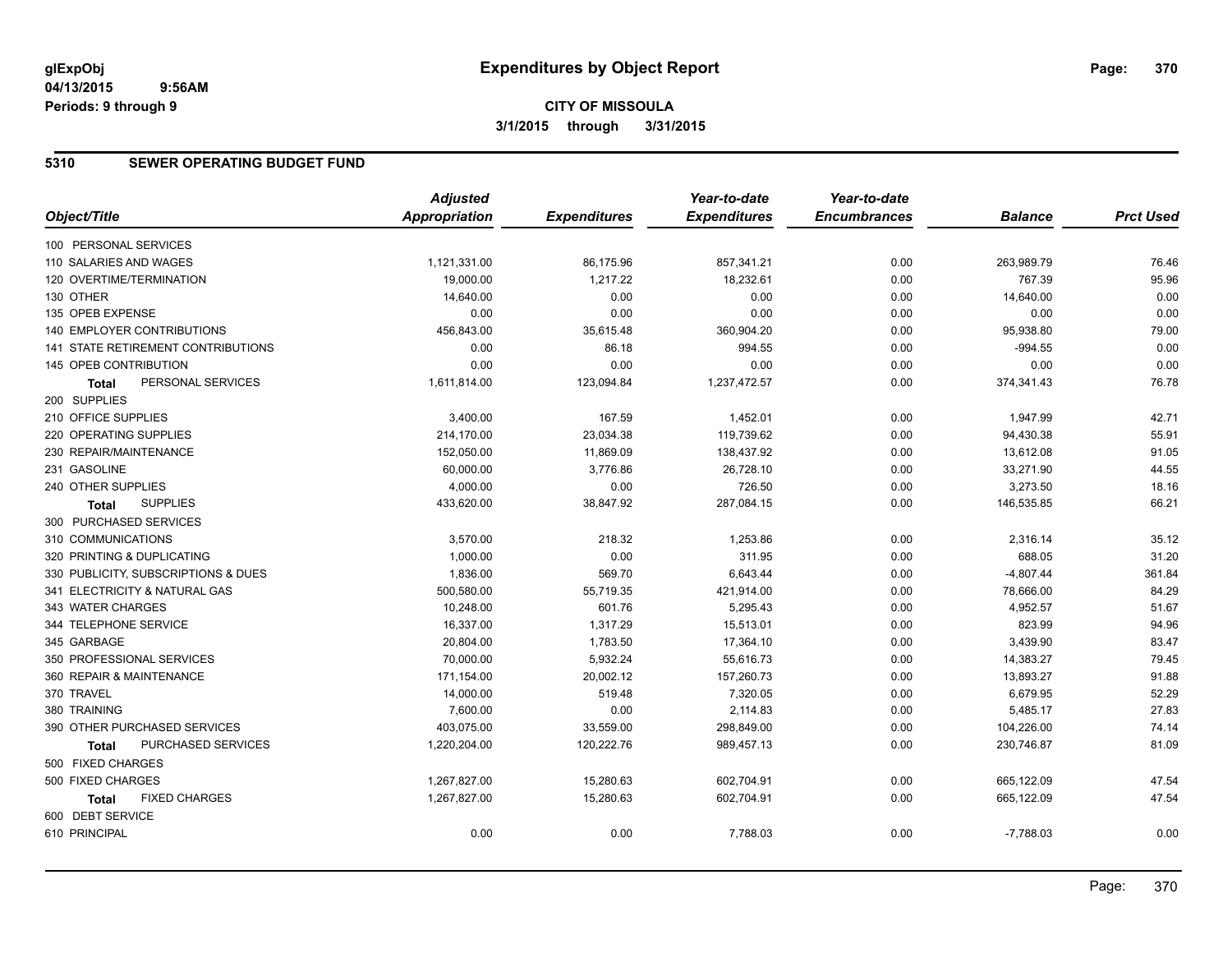## **5310 SEWER OPERATING BUDGET FUND**

| Object/Title       |                                   | <b>Adjusted</b><br><b>Appropriation</b> | <b>Expenditures</b> | Year-to-date<br><b>Expenditures</b> | Year-to-date<br><b>Encumbrances</b> | <b>Balance</b> | <b>Prct Used</b> |
|--------------------|-----------------------------------|-----------------------------------------|---------------------|-------------------------------------|-------------------------------------|----------------|------------------|
|                    | 620 INTEREST / SERVICE FEES       | 0.00                                    | 0.00                | 117.57                              | 0.00                                | $-117.57$      | 0.00             |
| <b>Total</b>       | <b>DEBT SERVICE</b>               | 0.00                                    | 0.00                | 7,905.60                            | 0.00                                | $-7,905.60$    | 0.00             |
|                    | 700 GRANTS & CONTRIBUTIONS        |                                         |                     |                                     |                                     |                |                  |
|                    | 700 GRANTS & CONTRIBUTIONS        | 1,500.00                                | 0.00                | 0.00                                | 0.00                                | 1,500.00       | 0.00             |
| <b>Total</b>       | <b>GRANTS &amp; CONTRIBUTIONS</b> | 1,500.00                                | 0.00                | 0.00                                | 0.00                                | 1,500.00       | 0.00             |
| 800 OTHER OBJECTS  |                                   |                                         |                     |                                     |                                     |                |                  |
|                    | 820 TRANSFERS TO OTHER FUNDS      | 0.00                                    | 0.00                | 0.00                                | 0.00                                | 0.00           | 0.00             |
| 830 DEPRECIATION   |                                   | 0.00                                    | 0.00                | 0.00                                | 0.00                                | 0.00           | 0.00             |
| Total              | OTHER OBJECTS                     | 0.00                                    | 0.00                | 0.00                                | 0.00                                | 0.00           | 0.00             |
| 900 CAPITAL OUTLAY |                                   |                                         |                     |                                     |                                     |                |                  |
| 900 CAPITAL OUTLAY |                                   | 0.00                                    | 0.00                | 0.00                                | 0.00                                | 0.00           | 0.00             |
| 930 IMPROVEMENTS   |                                   | 0.00                                    | 0.00                | 0.00                                | 0.00                                | 0.00           | 0.00             |
|                    | 940 MACHINERY & EQUIPMENT         | 0.00                                    | 0.00                | 0.00                                | 0.00                                | 0.00           | 0.00             |
| Total              | <b>CAPITAL OUTLAY</b>             | 0.00                                    | 0.00                | 0.00                                | 0.00                                | 0.00           | 0.00             |
| <b>Total</b>       | SEWER OPERATING BUDGET FUND       | 4,534,965.00                            | 297,446.15          | 3,124,624.36                        | 0.00                                | 1,410,340.64   | 68.90            |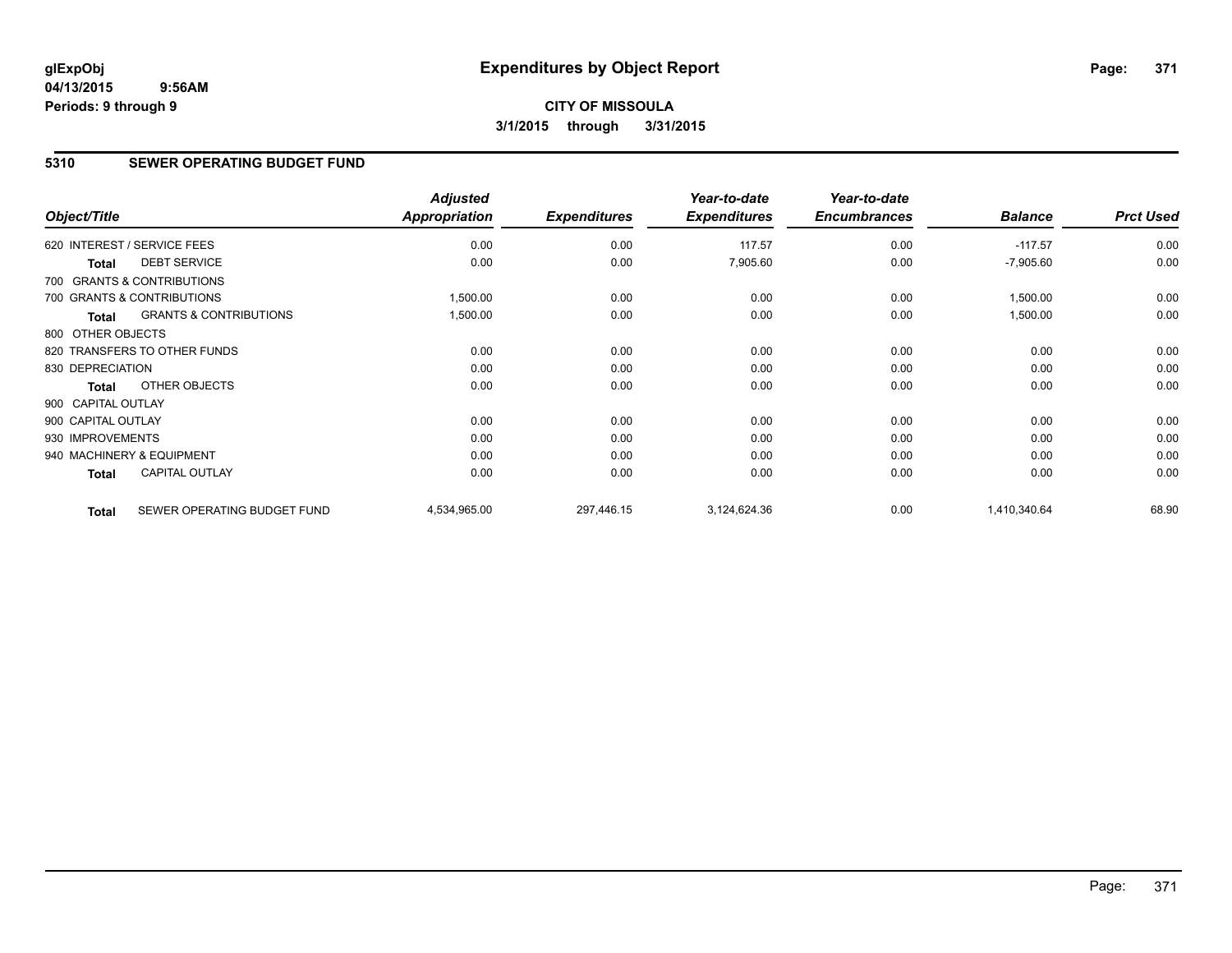## **5311 SEWER REVENUE COLLECTION & CLEARING FUND**

| Object/Title                         | <b>Adjusted</b><br><b>Appropriation</b> | <b>Expenditures</b> | Year-to-date<br><b>Expenditures</b> | Year-to-date<br><b>Encumbrances</b> | <b>Balance</b> | <b>Prct Used</b> |
|--------------------------------------|-----------------------------------------|---------------------|-------------------------------------|-------------------------------------|----------------|------------------|
| 500 FIXED CHARGES                    |                                         |                     |                                     |                                     |                |                  |
| 500 FIXED CHARGES                    | 0.00                                    | 0.00                | 0.00                                | 0.00                                | 0.00           | 0.00             |
| 550 MERCHANT SERVICE FEES            | 0.00                                    | 0.00                | 0.00                                | 0.00                                | 0.00           | 0.00             |
| <b>FIXED CHARGES</b><br><b>Total</b> | 0.00                                    | 0.00                | 0.00                                | 0.00                                | 0.00           | 0.00             |
| 600 DEBT SERVICE                     |                                         |                     |                                     |                                     |                |                  |
| 620 INTEREST / SERVICE FEES          | 0.00                                    | 0.00                | 0.00                                | 0.00                                | 0.00           | 0.00             |
| <b>DEBT SERVICE</b><br><b>Total</b>  | 0.00                                    | 0.00                | 0.00                                | 0.00                                | 0.00           | 0.00             |
| 800 OTHER OBJECTS                    |                                         |                     |                                     |                                     |                |                  |
| 800 OTHER OBJECTS                    | 0.00                                    | 0.00                | 0.00                                | 0.00                                | 0.00           | 0.00             |
| 820 TRANSFERS TO OTHER FUNDS         | 7,200,001.00                            | 0.00                | 0.00                                | 0.00                                | 7,200,001.00   | 0.00             |
| OTHER OBJECTS<br><b>Total</b>        | 7,200,001.00                            | 0.00                | 0.00                                | 0.00                                | 7,200,001.00   | 0.00             |
| <b>WASTEWATER</b><br><b>Total</b>    | 7,200,001.00                            | 0.00                | 0.00                                | 0.00                                | 7,200,001.00   | 0.00             |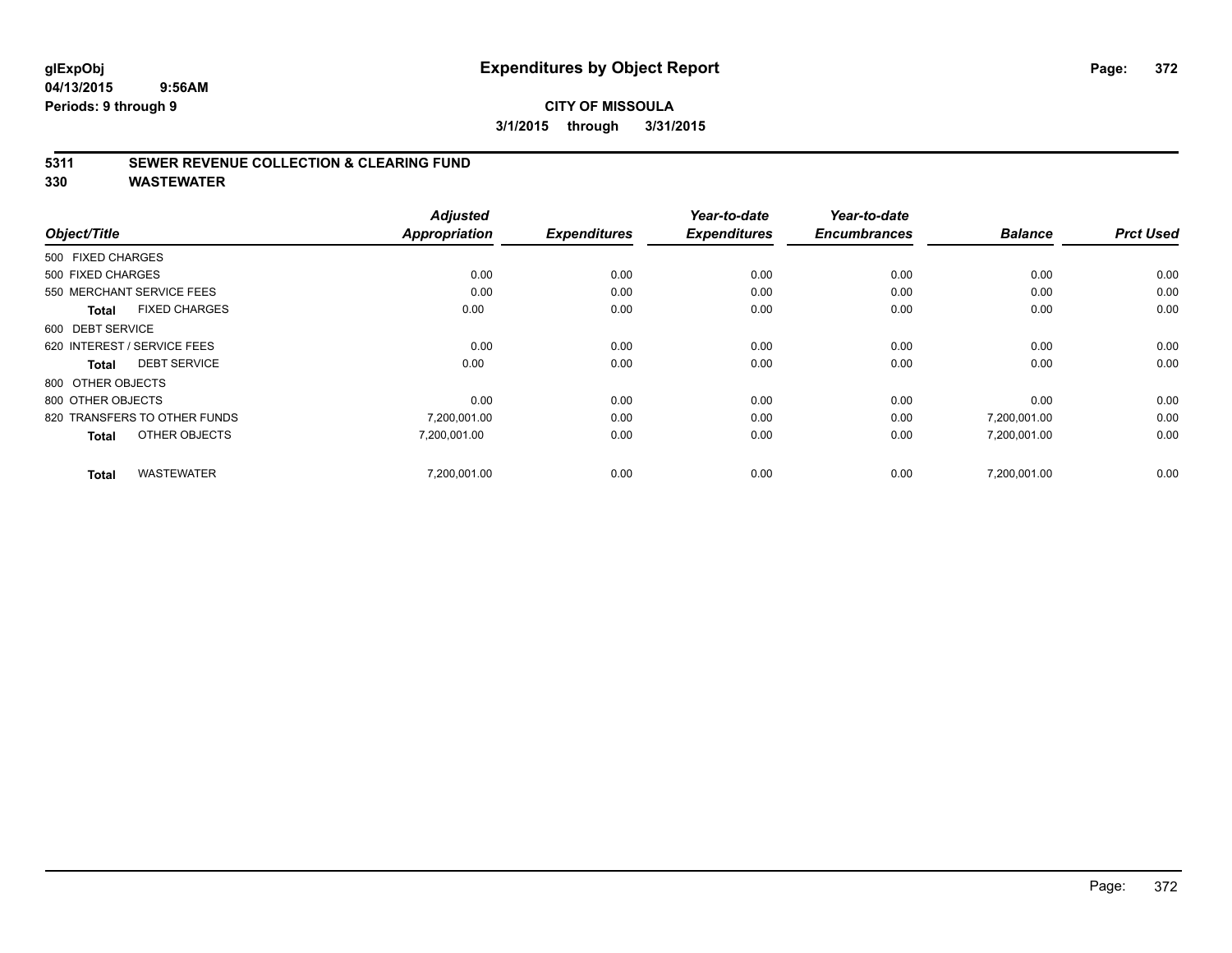**CITY OF MISSOULA 3/1/2015 through 3/31/2015**

## **5311 SEWER REVENUE COLLECTION & CLEARING FUND**

|                   |                                  | <b>Adjusted</b> |                     | Year-to-date        | Year-to-date<br><b>Encumbrances</b> |                | <b>Prct Used</b> |
|-------------------|----------------------------------|-----------------|---------------------|---------------------|-------------------------------------|----------------|------------------|
| Object/Title      |                                  | Appropriation   | <b>Expenditures</b> | <b>Expenditures</b> |                                     | <b>Balance</b> |                  |
| 500 FIXED CHARGES |                                  |                 |                     |                     |                                     |                |                  |
| 500 FIXED CHARGES |                                  | 0.00            | 0.00                | 0.00                | 0.00                                | 0.00           | 0.00             |
|                   | 550 MERCHANT SERVICE FEES        | 0.00            | 0.00                | 0.00                | 0.00                                | 0.00           | 0.00             |
| Total             | <b>FIXED CHARGES</b>             | 0.00            | 0.00                | 0.00                | 0.00                                | 0.00           | 0.00             |
| 600 DEBT SERVICE  |                                  |                 |                     |                     |                                     |                |                  |
|                   | 620 INTEREST / SERVICE FEES      | 0.00            | 0.00                | 0.00                | 0.00                                | 0.00           | 0.00             |
| Total             | <b>DEBT SERVICE</b>              | 0.00            | 0.00                | 0.00                | 0.00                                | 0.00           | 0.00             |
| 800 OTHER OBJECTS |                                  |                 |                     |                     |                                     |                |                  |
| 800 OTHER OBJECTS |                                  | 0.00            | 0.00                | 0.00                | 0.00                                | 0.00           | 0.00             |
|                   | 820 TRANSFERS TO OTHER FUNDS     | 7,200,001.00    | 0.00                | 0.00                | 0.00                                | 7,200,001.00   | 0.00             |
| <b>Total</b>      | OTHER OBJECTS                    | 7,200,001.00    | 0.00                | 0.00                | 0.00                                | 7,200,001.00   | 0.00             |
| <b>Total</b>      | SEWER REVENUE COLLECTION & CLEAF | 7.200.001.00    | 0.00                | 0.00                | 0.00                                | 7.200.001.00   | 0.00             |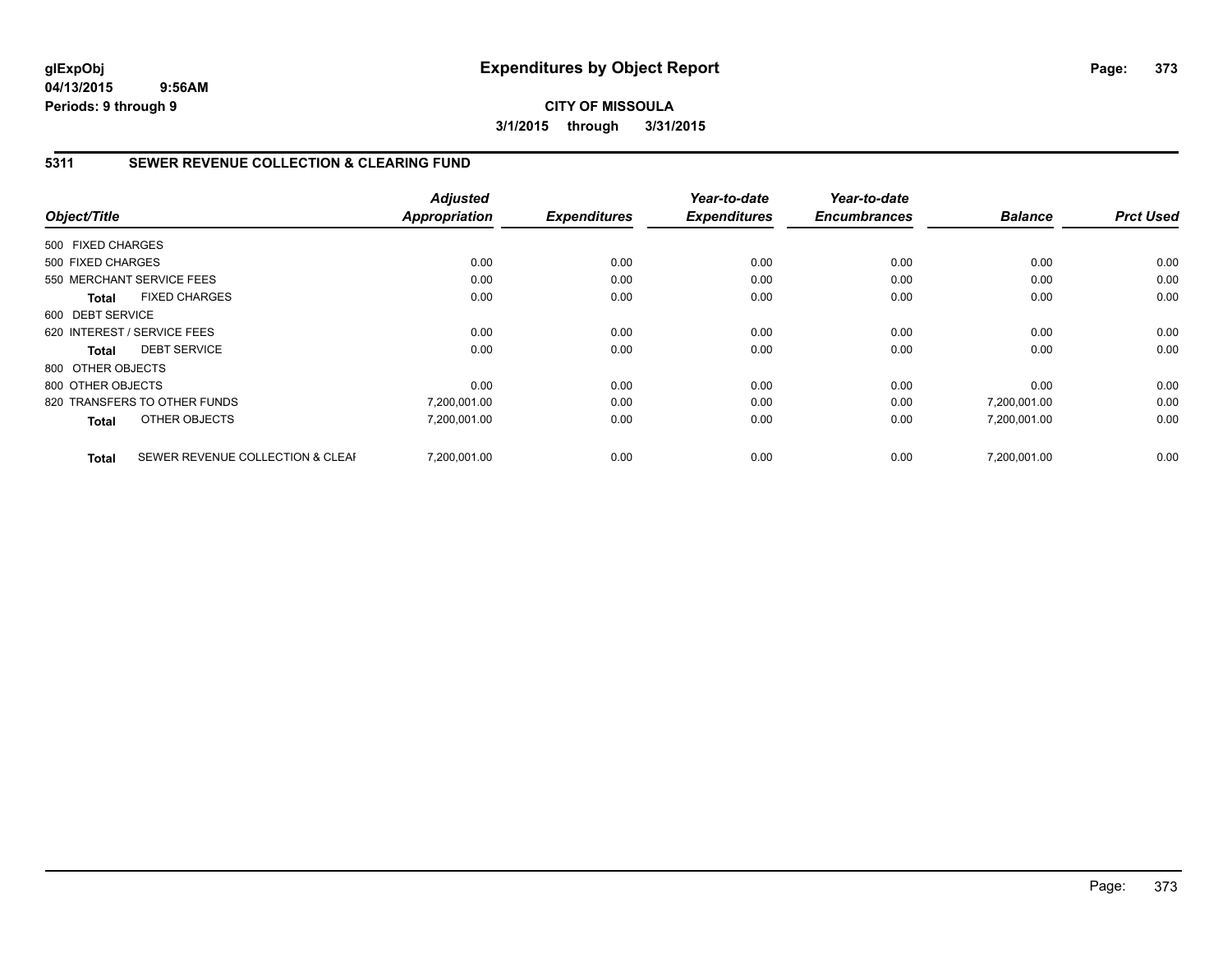# **5315 SEWER LOAN FUND**

| Object/Title      |                              | <b>Adjusted</b><br><b>Appropriation</b> | <b>Expenditures</b> | Year-to-date<br><b>Expenditures</b> | Year-to-date<br><b>Encumbrances</b> | <b>Balance</b> | <b>Prct Used</b> |
|-------------------|------------------------------|-----------------------------------------|---------------------|-------------------------------------|-------------------------------------|----------------|------------------|
|                   |                              |                                         |                     |                                     |                                     |                |                  |
|                   | 300 PURCHASED SERVICES       |                                         |                     |                                     |                                     |                |                  |
|                   | 390 OTHER PURCHASED SERVICES | 0.00                                    | 0.00                | 22.518.62                           | 0.00                                | $-22.518.62$   | 0.00             |
| <b>Total</b>      | <b>PURCHASED SERVICES</b>    | 0.00                                    | 0.00                | 22,518.62                           | 0.00                                | $-22.518.62$   | 0.00             |
| 600 DEBT SERVICE  |                              |                                         |                     |                                     |                                     |                |                  |
|                   | 620 INTEREST / SERVICE FEES  | 0.00                                    | 0.00                | 0.00                                | 0.00                                | 0.00           | 0.00             |
| Total             | <b>DEBT SERVICE</b>          | 0.00                                    | 0.00                | 0.00                                | 0.00                                | 0.00           | 0.00             |
| 800 OTHER OBJECTS |                              |                                         |                     |                                     |                                     |                |                  |
|                   | 820 TRANSFERS TO OTHER FUNDS | 20,000.00                               | 0.00                | 0.00                                | 0.00                                | 20,000.00      | 0.00             |
| 845 CONTINGENCY   |                              | 0.00                                    | 0.00                | 0.00                                | 0.00                                | 0.00           | 0.00             |
| <b>Total</b>      | OTHER OBJECTS                | 20,000.00                               | 0.00                | 0.00                                | 0.00                                | 20,000.00      | 0.00             |
| <b>Total</b>      | <b>WASTEWATER</b>            | 20,000.00                               | 0.00                | 22,518.62                           | 0.00                                | $-2,518.62$    | 112.59           |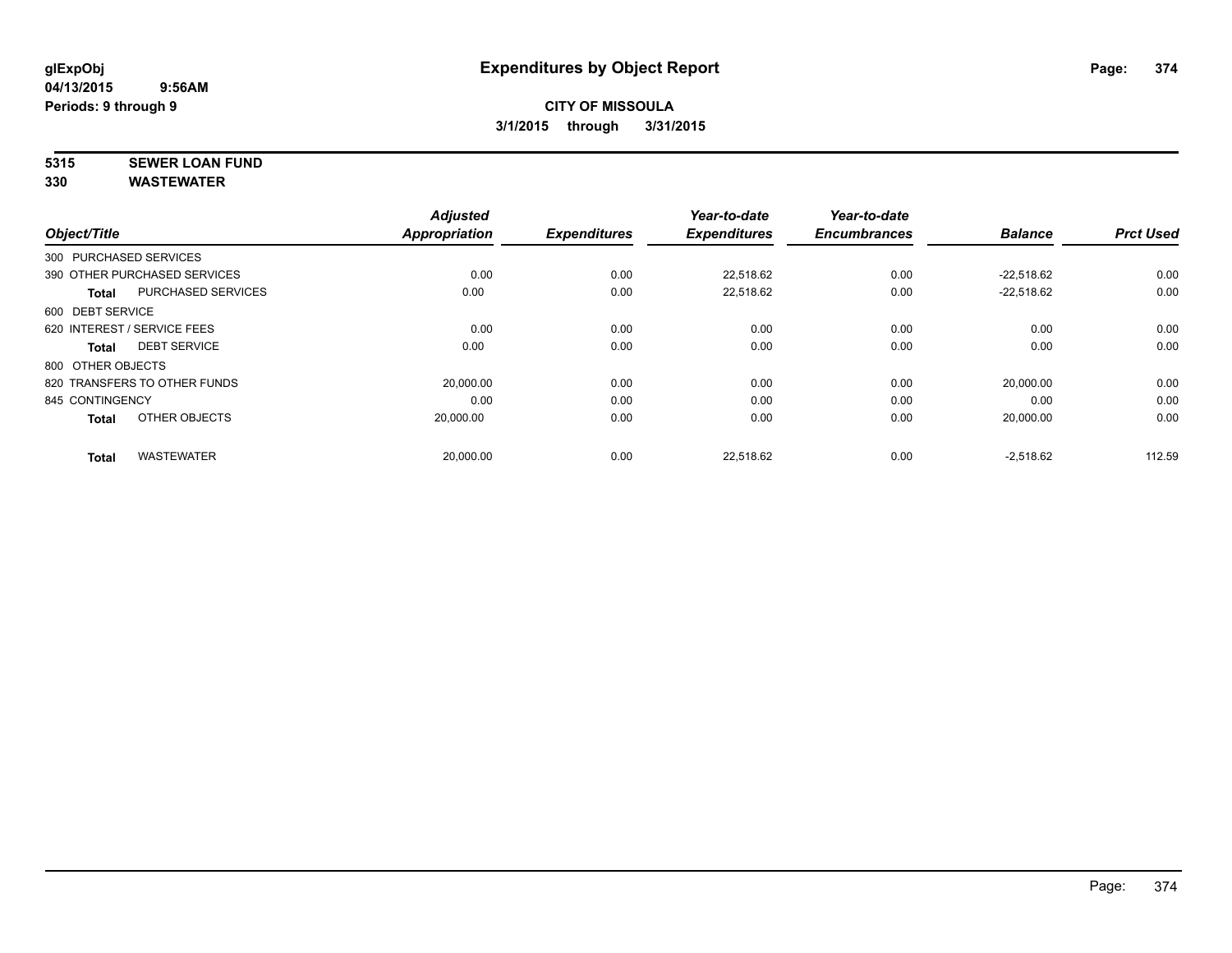## **5315 SEWER LOAN FUND**

|                   |                              | <b>Adjusted</b>      |                     | Year-to-date        | Year-to-date        |                |                  |
|-------------------|------------------------------|----------------------|---------------------|---------------------|---------------------|----------------|------------------|
| Object/Title      |                              | <b>Appropriation</b> | <b>Expenditures</b> | <b>Expenditures</b> | <b>Encumbrances</b> | <b>Balance</b> | <b>Prct Used</b> |
|                   | 300 PURCHASED SERVICES       |                      |                     |                     |                     |                |                  |
|                   | 390 OTHER PURCHASED SERVICES | 0.00                 | 0.00                | 22,518.62           | 0.00                | $-22,518.62$   | 0.00             |
| <b>Total</b>      | <b>PURCHASED SERVICES</b>    | 0.00                 | 0.00                | 22,518.62           | 0.00                | $-22,518.62$   | 0.00             |
| 600 DEBT SERVICE  |                              |                      |                     |                     |                     |                |                  |
|                   | 620 INTEREST / SERVICE FEES  | 0.00                 | 0.00                | 0.00                | 0.00                | 0.00           | 0.00             |
| Total             | <b>DEBT SERVICE</b>          | 0.00                 | 0.00                | 0.00                | 0.00                | 0.00           | 0.00             |
| 800 OTHER OBJECTS |                              |                      |                     |                     |                     |                |                  |
|                   | 820 TRANSFERS TO OTHER FUNDS | 20,000.00            | 0.00                | 0.00                | 0.00                | 20,000.00      | 0.00             |
| 845 CONTINGENCY   |                              | 0.00                 | 0.00                | 0.00                | 0.00                | 0.00           | 0.00             |
| <b>Total</b>      | OTHER OBJECTS                | 20,000.00            | 0.00                | 0.00                | 0.00                | 20,000.00      | 0.00             |
| <b>Total</b>      | <b>SEWER LOAN FUND</b>       | 20,000.00            | 0.00                | 22,518.62           | 0.00                | $-2,518.62$    | 112.59           |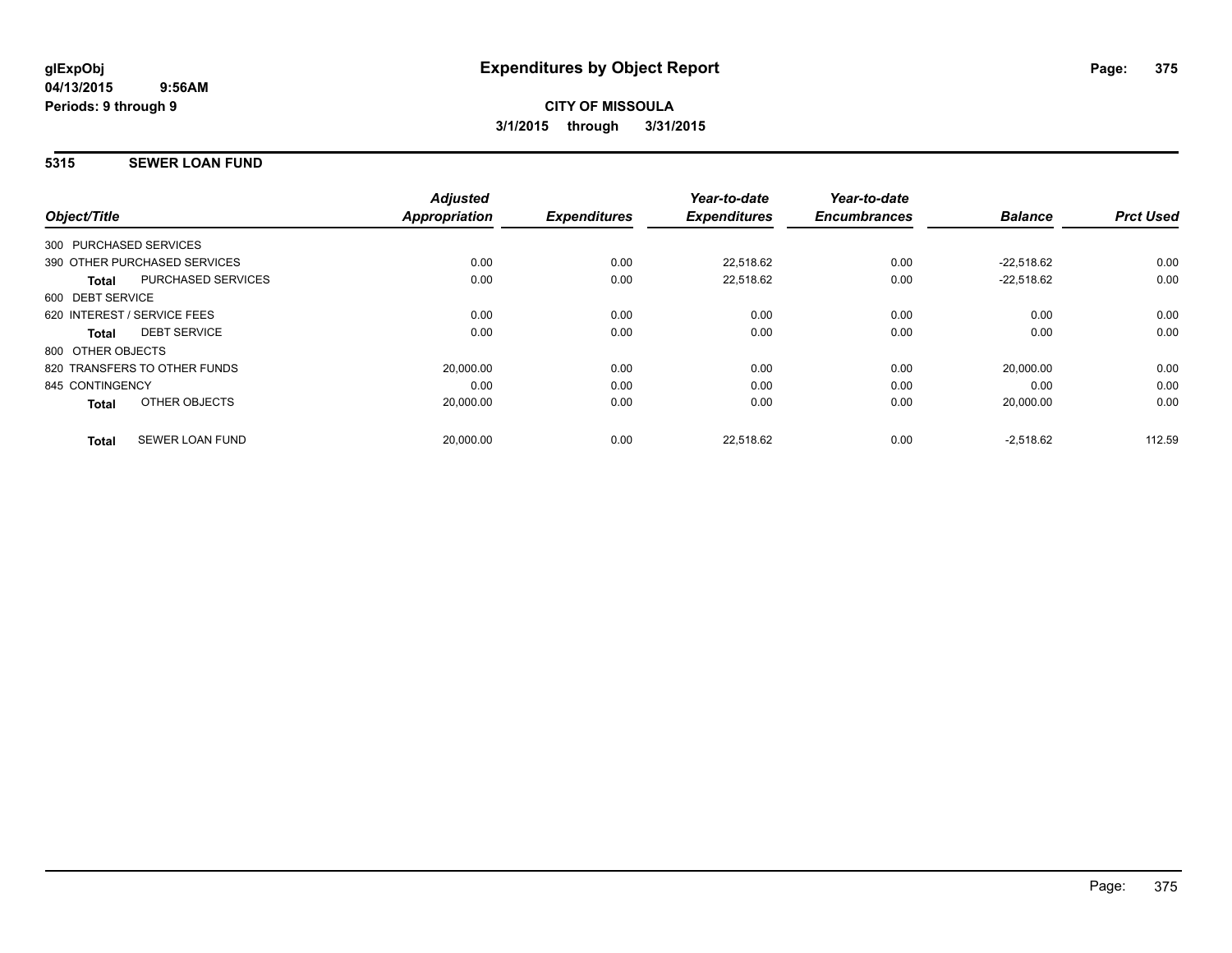## **5320 SEWER REPLACEMENT & DEPRECIATION FUND**

|                                           | <b>Adjusted</b>      |                     | Year-to-date        | Year-to-date        |                |                  |
|-------------------------------------------|----------------------|---------------------|---------------------|---------------------|----------------|------------------|
| Object/Title                              | <b>Appropriation</b> | <b>Expenditures</b> | <b>Expenditures</b> | <b>Encumbrances</b> | <b>Balance</b> | <b>Prct Used</b> |
| 300 PURCHASED SERVICES                    |                      |                     |                     |                     |                |                  |
| 350 PROFESSIONAL SERVICES                 | 0.00                 | 1,344.96            | 15,551.34           | 0.00                | $-15,551.34$   | 0.00             |
| 360 REPAIR & MAINTENANCE                  | 200,000.00           | 20,151.40           | 72,602.97           | 0.00                | 127,397.03     | 36.30            |
| <b>PURCHASED SERVICES</b><br><b>Total</b> | 200,000.00           | 21,496.36           | 88,154.31           | 0.00                | 111,845.69     | 44.08            |
| 600 DEBT SERVICE                          |                      |                     |                     |                     |                |                  |
| 610 PRINCIPAL                             | 133,228.00           | 0.00                | 77,878.45           | 0.00                | 55,349.55      | 58.46            |
| 620 INTEREST / SERVICE FEES               | 6,363.00             | 0.00                | 9,117.85            | 0.00                | $-2,754.85$    | 143.29           |
| <b>DEBT SERVICE</b><br><b>Total</b>       | 139,591.00           | 0.00                | 86,996.30           | 0.00                | 52,594.70      | 62.32            |
| 800 OTHER OBJECTS                         |                      |                     |                     |                     |                |                  |
| 820 TRANSFERS TO OTHER FUNDS              | 0.00                 | 0.00                | 0.00                | 0.00                | 0.00           | 0.00             |
| 830 DEPRECIATION                          | 0.00                 | 0.00                | 0.00                | 0.00                | 0.00           | 0.00             |
| OTHER OBJECTS<br><b>Total</b>             | 0.00                 | 0.00                | 0.00                | 0.00                | 0.00           | 0.00             |
| 900 CAPITAL OUTLAY                        |                      |                     |                     |                     |                |                  |
| 900 CAPITAL OUTLAY                        | 0.00                 | 0.00                | 0.00                | 0.00                | 0.00           | 0.00             |
| 910 LAND                                  | 0.00                 | 0.00                | 0.00                | 0.00                | 0.00           | 0.00             |
| 930 IMPROVEMENTS                          | 210,000.00           | 4,921.65            | 90,062.75           | 0.00                | 119,937.25     | 42.89            |
| 940 MACHINERY & EQUIPMENT                 | 0.00                 | 15,125.00           | 118,819.68          | 0.00                | $-118,819.68$  | 0.00             |
| CAPITAL OUTLAY<br><b>Total</b>            | 210,000.00           | 20,046.65           | 208,882.43          | 0.00                | 1,117.57       | 99.47            |
| <b>WASTEWATER</b><br><b>Total</b>         | 549,591.00           | 41,543.01           | 384,033.04          | 0.00                | 165,557.96     | 69.88            |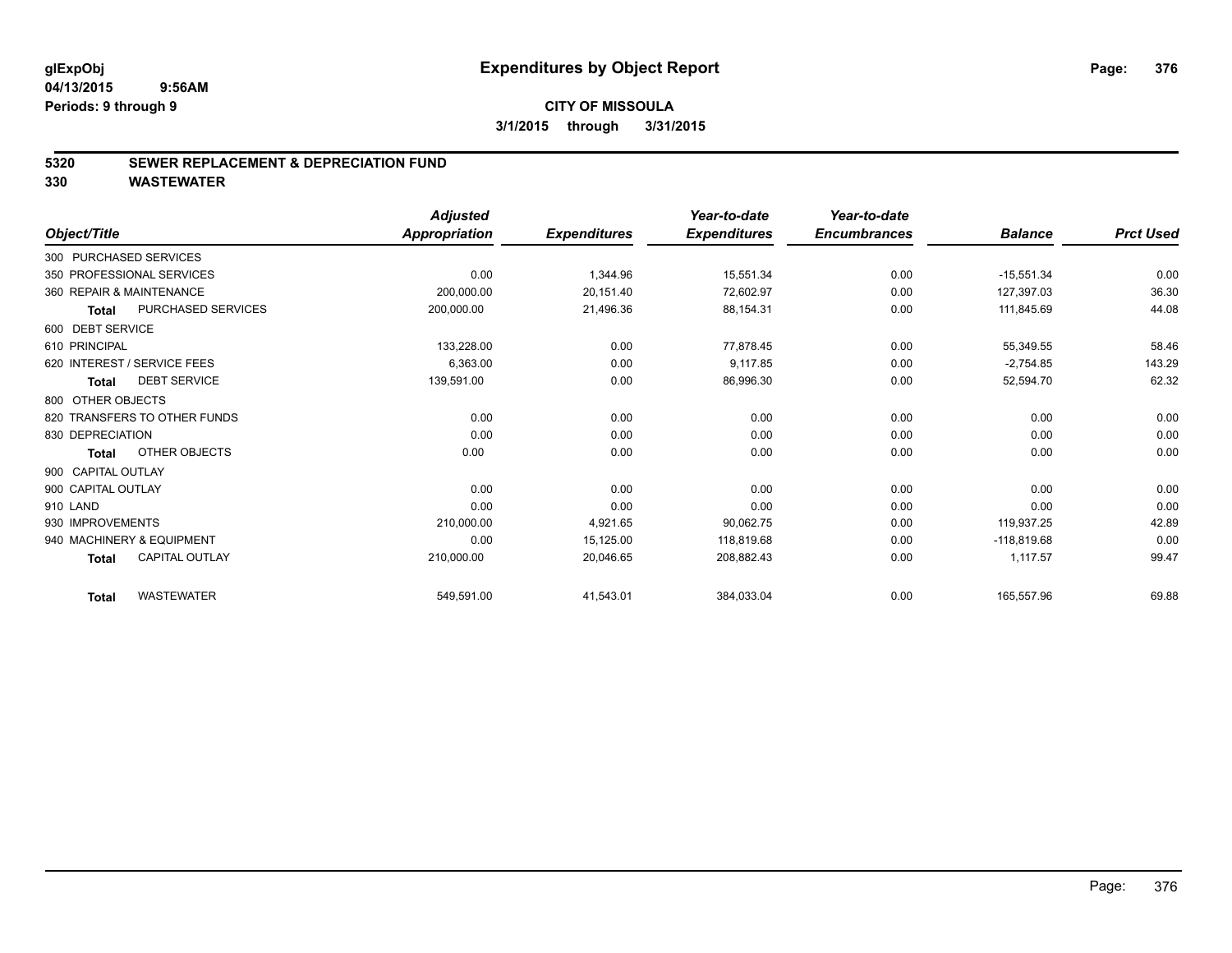## **5320 SEWER REPLACEMENT & DEPRECIATION FUND**

|                        |                                  | <b>Adjusted</b>      |                     | Year-to-date        | Year-to-date        |                |                  |
|------------------------|----------------------------------|----------------------|---------------------|---------------------|---------------------|----------------|------------------|
| Object/Title           |                                  | <b>Appropriation</b> | <b>Expenditures</b> | <b>Expenditures</b> | <b>Encumbrances</b> | <b>Balance</b> | <b>Prct Used</b> |
| 300 PURCHASED SERVICES |                                  |                      |                     |                     |                     |                |                  |
|                        | 350 PROFESSIONAL SERVICES        | 0.00                 | 1,344.96            | 15,551.34           | 0.00                | $-15.551.34$   | 0.00             |
|                        | 360 REPAIR & MAINTENANCE         | 200,000.00           | 20,151.40           | 72,602.97           | 0.00                | 127,397.03     | 36.30            |
| <b>Total</b>           | PURCHASED SERVICES               | 200,000.00           | 21,496.36           | 88,154.31           | 0.00                | 111,845.69     | 44.08            |
| 600 DEBT SERVICE       |                                  |                      |                     |                     |                     |                |                  |
| 610 PRINCIPAL          |                                  | 133,228.00           | 0.00                | 77,878.45           | 0.00                | 55,349.55      | 58.46            |
|                        | 620 INTEREST / SERVICE FEES      | 6,363.00             | 0.00                | 9,117.85            | 0.00                | $-2.754.85$    | 143.29           |
| <b>Total</b>           | <b>DEBT SERVICE</b>              | 139,591.00           | 0.00                | 86,996.30           | 0.00                | 52,594.70      | 62.32            |
| 800 OTHER OBJECTS      |                                  |                      |                     |                     |                     |                |                  |
|                        | 820 TRANSFERS TO OTHER FUNDS     | 0.00                 | 0.00                | 0.00                | 0.00                | 0.00           | 0.00             |
| 830 DEPRECIATION       |                                  | 0.00                 | 0.00                | 0.00                | 0.00                | 0.00           | 0.00             |
| <b>Total</b>           | OTHER OBJECTS                    | 0.00                 | 0.00                | 0.00                | 0.00                | 0.00           | 0.00             |
| 900 CAPITAL OUTLAY     |                                  |                      |                     |                     |                     |                |                  |
| 900 CAPITAL OUTLAY     |                                  | 0.00                 | 0.00                | 0.00                | 0.00                | 0.00           | 0.00             |
| 910 LAND               |                                  | 0.00                 | 0.00                | 0.00                | 0.00                | 0.00           | 0.00             |
| 930 IMPROVEMENTS       |                                  | 210,000.00           | 4,921.65            | 90,062.75           | 0.00                | 119,937.25     | 42.89            |
|                        | 940 MACHINERY & EQUIPMENT        | 0.00                 | 15,125.00           | 118,819.68          | 0.00                | $-118.819.68$  | 0.00             |
| <b>Total</b>           | <b>CAPITAL OUTLAY</b>            | 210,000.00           | 20,046.65           | 208,882.43          | 0.00                | 1,117.57       | 99.47            |
| Total                  | SEWER REPLACEMENT & DEPRECIATION | 549,591.00           | 41,543.01           | 384,033.04          | 0.00                | 165,557.96     | 69.88            |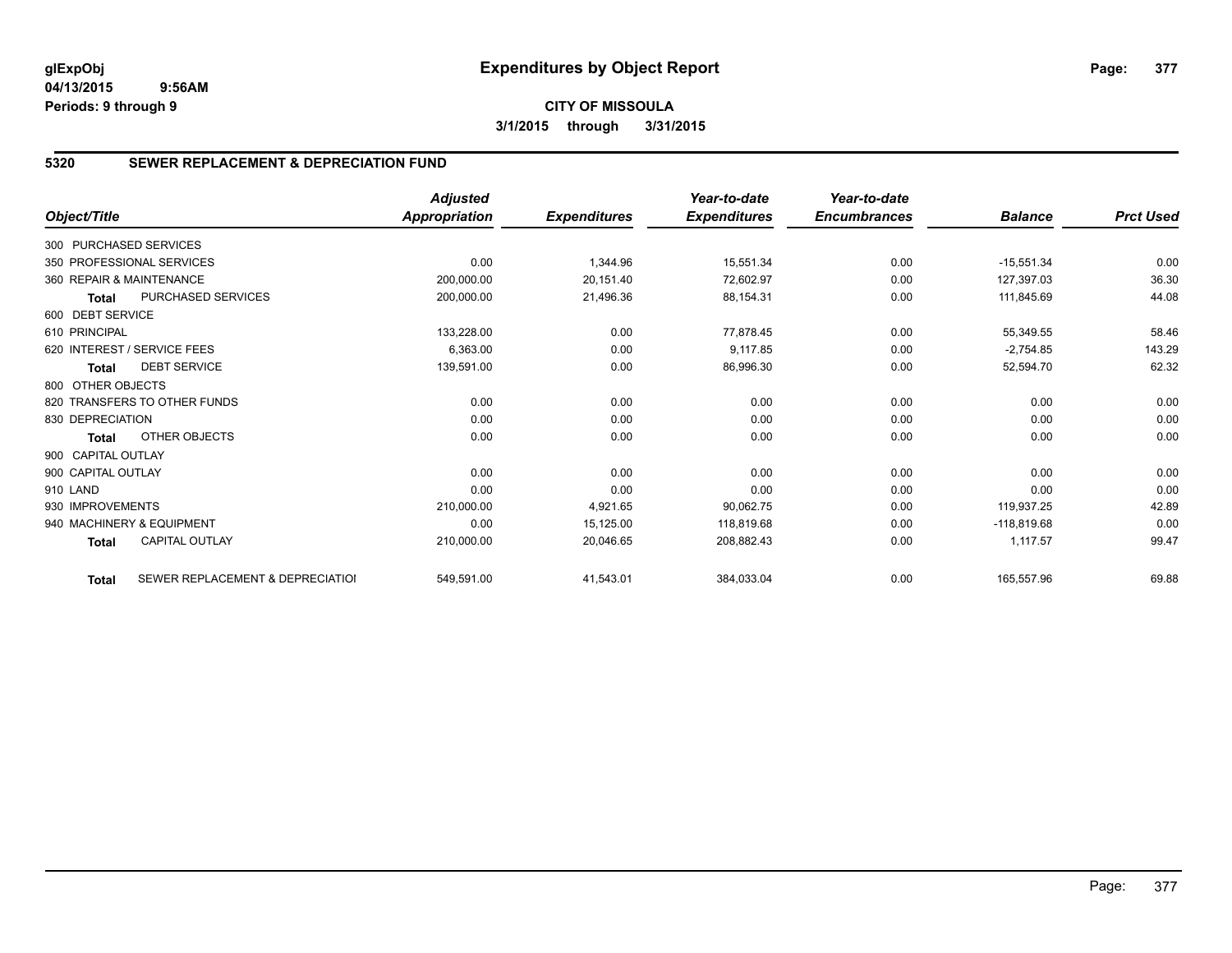#### **5325 SEWER DEVELOPMENT FEE FUND**

|                          |                              | <b>Adjusted</b>      |                     | Year-to-date        | Year-to-date        |                |                  |
|--------------------------|------------------------------|----------------------|---------------------|---------------------|---------------------|----------------|------------------|
| Object/Title             |                              | <b>Appropriation</b> | <b>Expenditures</b> | <b>Expenditures</b> | <b>Encumbrances</b> | <b>Balance</b> | <b>Prct Used</b> |
| 300 PURCHASED SERVICES   |                              |                      |                     |                     |                     |                |                  |
|                          | 350 PROFESSIONAL SERVICES    | 0.00                 | 0.00                | 0.00                | 0.00                | 0.00           | 0.00             |
| 360 REPAIR & MAINTENANCE |                              | 65,000.00            | 22,600.28           | 32,902.44           | 0.00                | 32,097.56      | 50.62            |
| <b>Total</b>             | PURCHASED SERVICES           | 65,000.00            | 22,600.28           | 32,902.44           | 0.00                | 32,097.56      | 50.62            |
| 600 DEBT SERVICE         |                              |                      |                     |                     |                     |                |                  |
| 610 PRINCIPAL            |                              | 247,185.00           | 0.00                | 196,283.21          | 0.00                | 50,901.79      | 79.41            |
|                          | 620 INTEREST / SERVICE FEES  | 12,162.00            | 0.00                | 9,353.83            | 0.00                | 2,808.17       | 76.91            |
| <b>Total</b>             | <b>DEBT SERVICE</b>          | 259,347.00           | 0.00                | 205,637.04          | 0.00                | 53,709.96      | 79.29            |
| 800 OTHER OBJECTS        |                              |                      |                     |                     |                     |                |                  |
|                          | 820 TRANSFERS TO OTHER FUNDS | 0.00                 | 0.00                | 0.00                | 0.00                | 0.00           | 0.00             |
| <b>Total</b>             | OTHER OBJECTS                | 0.00                 | 0.00                | 0.00                | 0.00                | 0.00           | 0.00             |
| 900 CAPITAL OUTLAY       |                              |                      |                     |                     |                     |                |                  |
| 900 CAPITAL OUTLAY       |                              | 0.00                 | 0.00                | 0.00                | 0.00                | 0.00           | 0.00             |
| 910 LAND                 |                              | 0.00                 | 0.00                | 0.00                | 0.00                | 0.00           | 0.00             |
| 920 BUILDINGS            |                              | 242,000.00           | 0.00                | 252,618.30          | 0.00                | $-10,618.30$   | 104.39           |
| 930 IMPROVEMENTS         |                              | 108,559.00           | 0.00                | 0.00                | 0.00                | 108,559.00     | 0.00             |
| <b>Total</b>             | <b>CAPITAL OUTLAY</b>        | 350,559.00           | 0.00                | 252,618.30          | 0.00                | 97,940.70      | 72.06            |
| <b>Total</b>             | <b>WASTEWATER</b>            | 674,906.00           | 22,600.28           | 491,157.78          | 0.00                | 183,748.22     | 72.77            |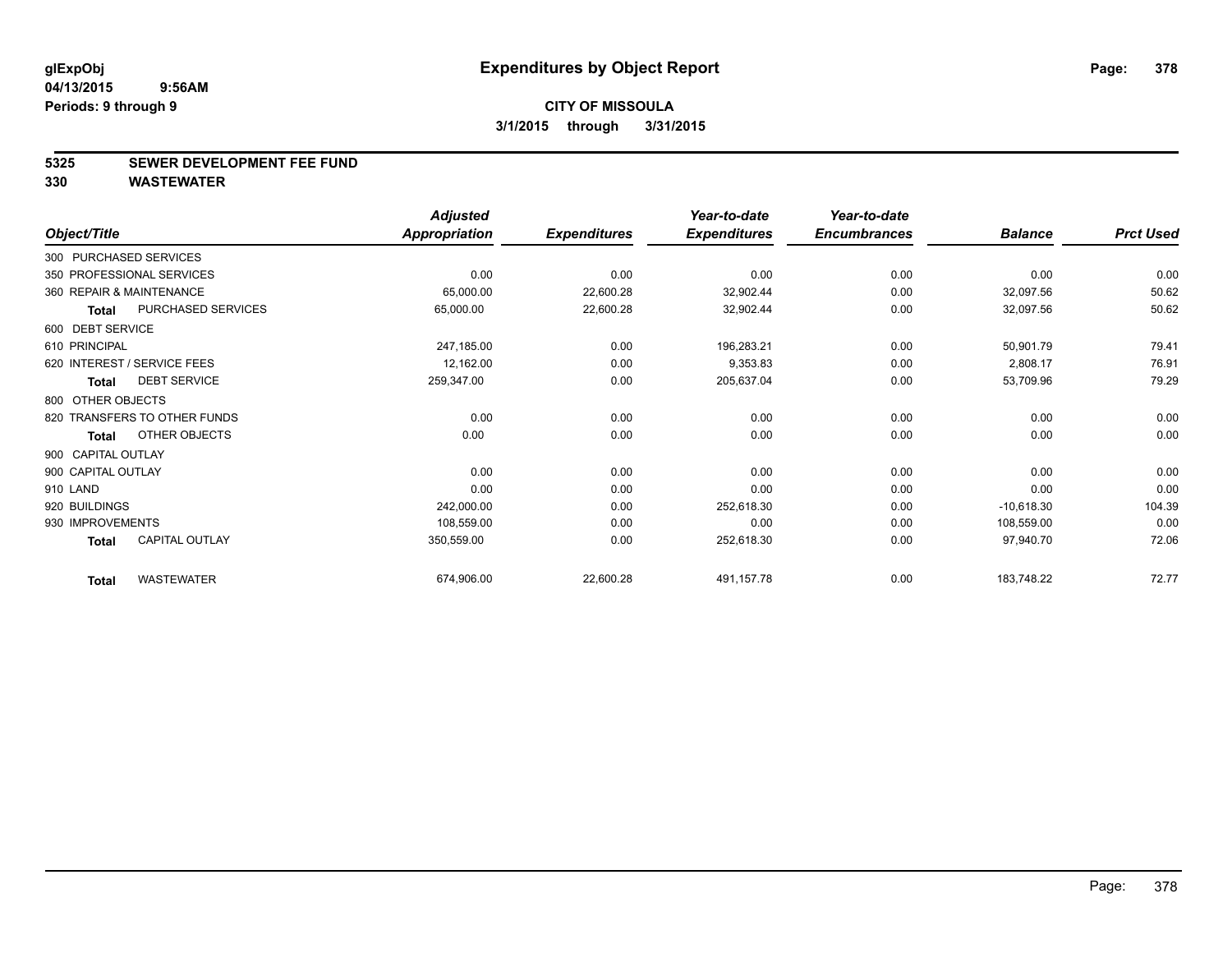## **5325 SEWER DEVELOPMENT FEE FUND**

|                          |                              | <b>Adjusted</b>      |                     | Year-to-date        | Year-to-date        |                |                  |
|--------------------------|------------------------------|----------------------|---------------------|---------------------|---------------------|----------------|------------------|
| Object/Title             |                              | <b>Appropriation</b> | <b>Expenditures</b> | <b>Expenditures</b> | <b>Encumbrances</b> | <b>Balance</b> | <b>Prct Used</b> |
| 300 PURCHASED SERVICES   |                              |                      |                     |                     |                     |                |                  |
|                          | 350 PROFESSIONAL SERVICES    | 0.00                 | 0.00                | 0.00                | 0.00                | 0.00           | 0.00             |
| 360 REPAIR & MAINTENANCE |                              | 65,000.00            | 22,600.28           | 32,902.44           | 0.00                | 32,097.56      | 50.62            |
| Total                    | PURCHASED SERVICES           | 65,000.00            | 22,600.28           | 32,902.44           | 0.00                | 32,097.56      | 50.62            |
| 600 DEBT SERVICE         |                              |                      |                     |                     |                     |                |                  |
| 610 PRINCIPAL            |                              | 247,185.00           | 0.00                | 196,283.21          | 0.00                | 50,901.79      | 79.41            |
|                          | 620 INTEREST / SERVICE FEES  | 12,162.00            | 0.00                | 9,353.83            | 0.00                | 2,808.17       | 76.91            |
| Total                    | <b>DEBT SERVICE</b>          | 259,347.00           | 0.00                | 205,637.04          | 0.00                | 53,709.96      | 79.29            |
| 800 OTHER OBJECTS        |                              |                      |                     |                     |                     |                |                  |
|                          | 820 TRANSFERS TO OTHER FUNDS | 0.00                 | 0.00                | 0.00                | 0.00                | 0.00           | 0.00             |
| Total                    | <b>OTHER OBJECTS</b>         | 0.00                 | 0.00                | 0.00                | 0.00                | 0.00           | 0.00             |
| 900 CAPITAL OUTLAY       |                              |                      |                     |                     |                     |                |                  |
| 900 CAPITAL OUTLAY       |                              | 0.00                 | 0.00                | 0.00                | 0.00                | 0.00           | 0.00             |
| 910 LAND                 |                              | 0.00                 | 0.00                | 0.00                | 0.00                | 0.00           | 0.00             |
| 920 BUILDINGS            |                              | 242,000.00           | 0.00                | 252,618.30          | 0.00                | $-10,618.30$   | 104.39           |
| 930 IMPROVEMENTS         |                              | 108,559.00           | 0.00                | 0.00                | 0.00                | 108,559.00     | 0.00             |
| Total                    | <b>CAPITAL OUTLAY</b>        | 350,559.00           | 0.00                | 252,618.30          | 0.00                | 97,940.70      | 72.06            |
| <b>Total</b>             | SEWER DEVELOPMENT FEE FUND   | 674,906.00           | 22,600.28           | 491,157.78          | 0.00                | 183,748.22     | 72.77            |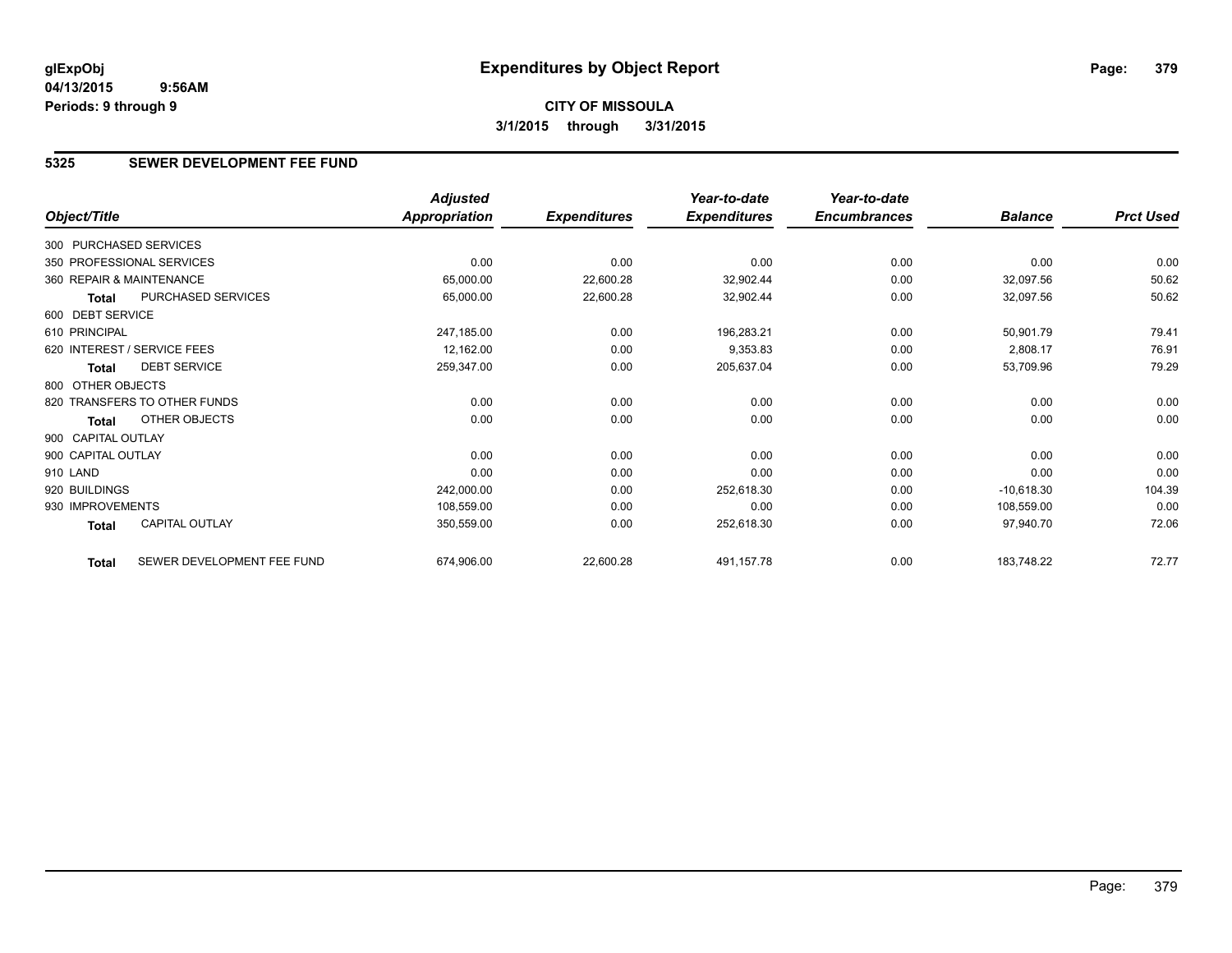## **5340 SEWER CONSTRUCTION FUND**

|                           |                              | <b>Adjusted</b>      |                     | Year-to-date        | Year-to-date        |                |                  |
|---------------------------|------------------------------|----------------------|---------------------|---------------------|---------------------|----------------|------------------|
| Object/Title              |                              | <b>Appropriation</b> | <b>Expenditures</b> | <b>Expenditures</b> | <b>Encumbrances</b> | <b>Balance</b> | <b>Prct Used</b> |
| 300 PURCHASED SERVICES    |                              |                      |                     |                     |                     |                |                  |
| 350 PROFESSIONAL SERVICES |                              | 20,000.00            | 0.00                | 0.00                | 0.00                | 20,000.00      | 0.00             |
| Total                     | <b>PURCHASED SERVICES</b>    | 20,000.00            | 0.00                | 0.00                | 0.00                | 20,000.00      | 0.00             |
| 800 OTHER OBJECTS         |                              |                      |                     |                     |                     |                |                  |
|                           | 820 TRANSFERS TO OTHER FUNDS | 0.00                 | 0.00                | 0.00                | 0.00                | 0.00           | 0.00             |
| Total                     | OTHER OBJECTS                | 0.00                 | 0.00                | 0.00                | 0.00                | 0.00           | 0.00             |
| 900 CAPITAL OUTLAY        |                              |                      |                     |                     |                     |                |                  |
| 930 IMPROVEMENTS          |                              | 900.000.00           | 0.00                | 0.00                | 0.00                | 900.000.00     | 0.00             |
| 940 MACHINERY & EQUIPMENT |                              | 0.00                 | 0.00                | 0.00                | 0.00                | 0.00           | 0.00             |
| <b>Total</b>              | <b>CAPITAL OUTLAY</b>        | 900.000.00           | 0.00                | 0.00                | 0.00                | 900,000.00     | 0.00             |
|                           |                              |                      |                     |                     |                     |                |                  |
| <b>Total</b>              | <b>WASTEWATER</b>            | 920,000.00           | 0.00                | 0.00                | 0.00                | 920,000.00     | 0.00             |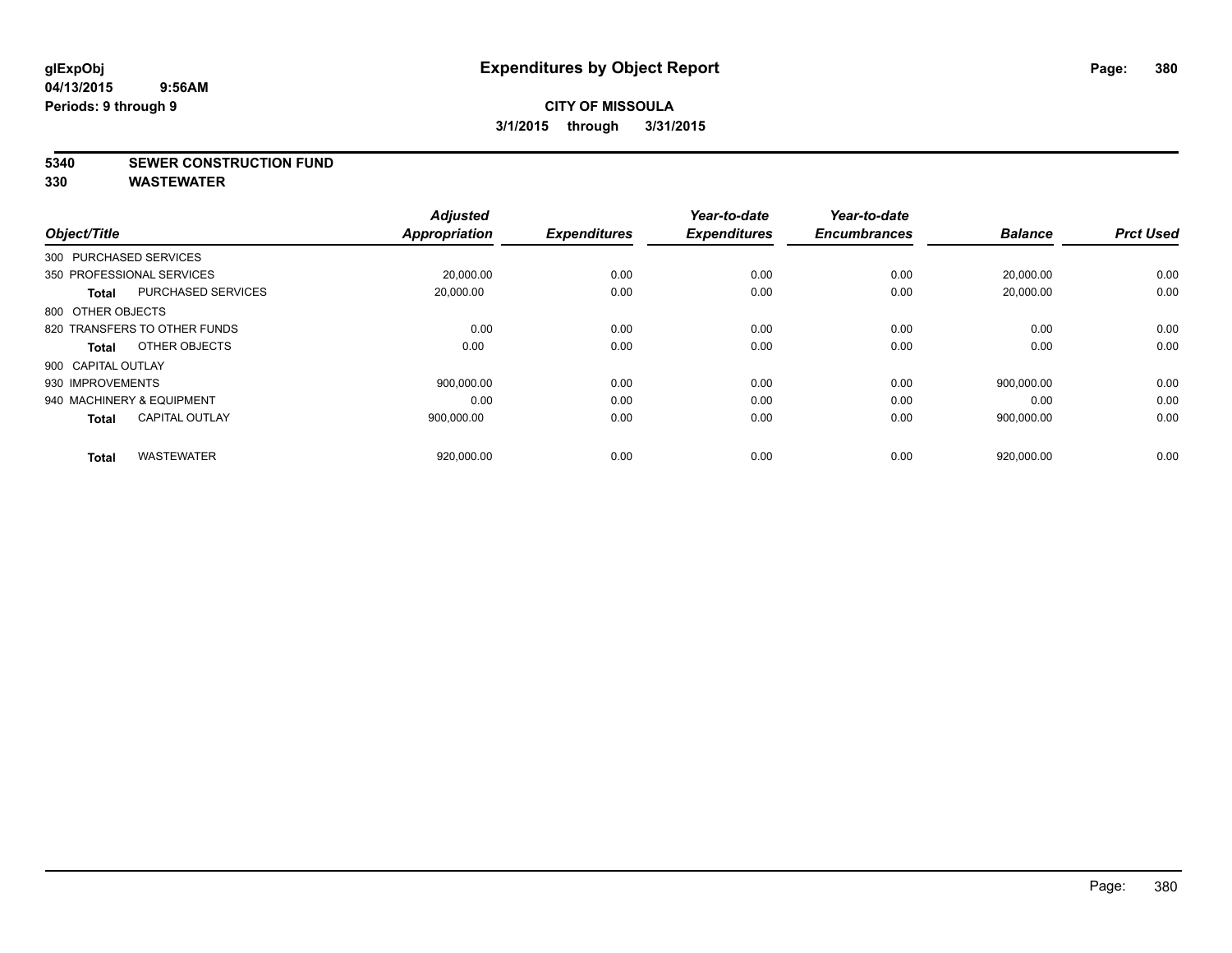#### **5340 SEWER CONSTRUCTION FUND**

**390 NON-DEPARTMENTAL**

| Object/Title       |                       | <b>Adjusted</b><br>Appropriation | <b>Expenditures</b> | Year-to-date<br><b>Expenditures</b> | Year-to-date<br><b>Encumbrances</b> | <b>Balance</b> | <b>Prct Used</b> |
|--------------------|-----------------------|----------------------------------|---------------------|-------------------------------------|-------------------------------------|----------------|------------------|
| 900 CAPITAL OUTLAY |                       |                                  |                     |                                     |                                     |                |                  |
| 930 IMPROVEMENTS   |                       | 0.00                             | 2,984.01            | 10,396.63                           | 0.00                                | $-10,396.63$   | 0.00             |
| Total              | <b>CAPITAL OUTLAY</b> | 0.00                             | 2.984.01            | 10,396.63                           | 0.00                                | $-10.396.63$   | 0.00             |
| Total              | NON-DEPARTMENTAL      | 0.00                             | 2,984.01            | 10,396.63                           | 0.00                                | $-10,396.63$   | 0.00             |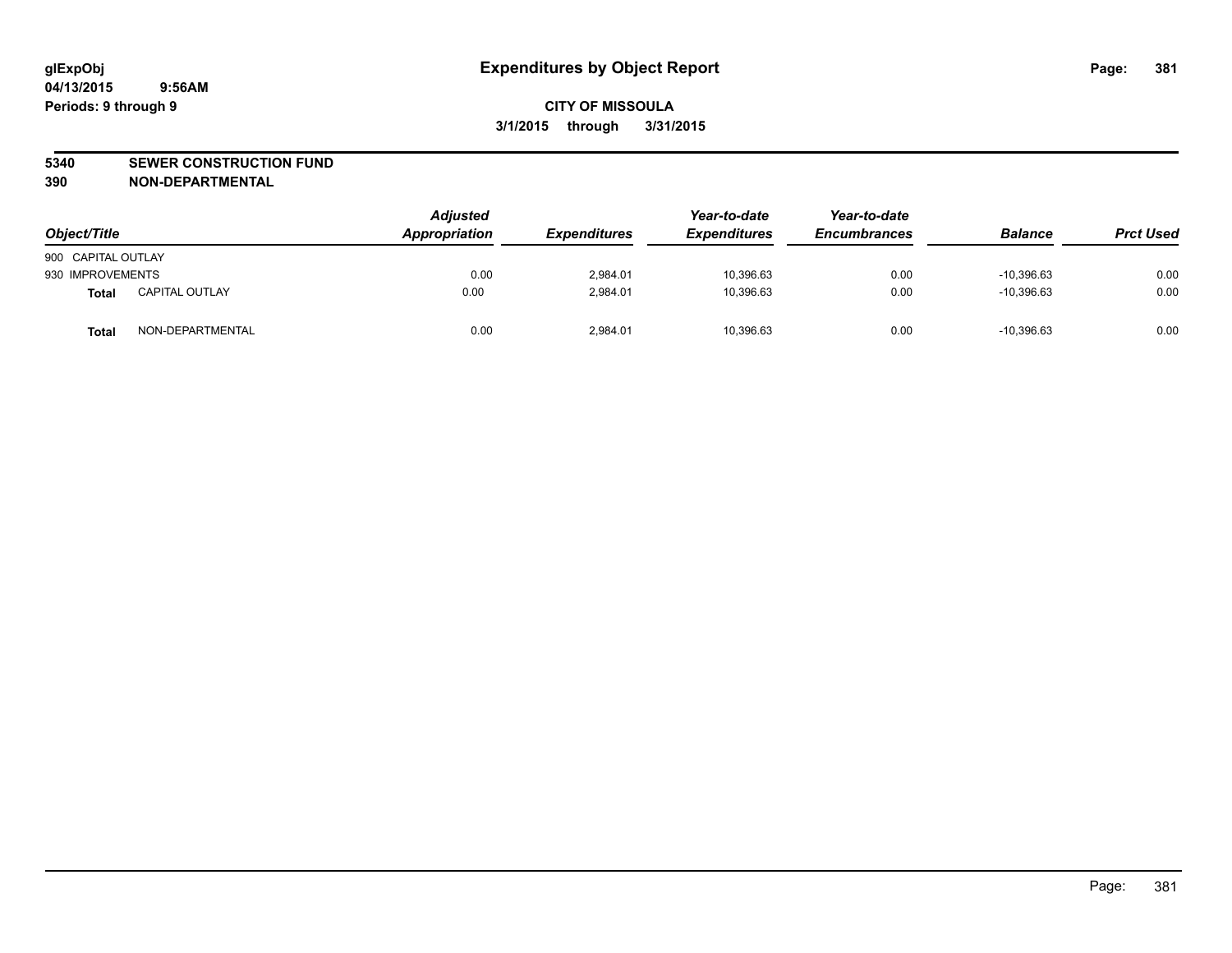## **5340 SEWER CONSTRUCTION FUND**

| Object/Title           |                              | <b>Adjusted</b><br>Appropriation | <b>Expenditures</b> | Year-to-date<br><b>Expenditures</b> | Year-to-date<br><b>Encumbrances</b> | <b>Balance</b> | <b>Prct Used</b> |
|------------------------|------------------------------|----------------------------------|---------------------|-------------------------------------|-------------------------------------|----------------|------------------|
| 300 PURCHASED SERVICES |                              |                                  |                     |                                     |                                     |                |                  |
|                        | 350 PROFESSIONAL SERVICES    | 20,000.00                        | 0.00                | 0.00                                | 0.00                                | 20,000.00      | 0.00             |
| <b>Total</b>           | <b>PURCHASED SERVICES</b>    | 20,000.00                        | 0.00                | 0.00                                | 0.00                                | 20,000.00      | 0.00             |
| 800 OTHER OBJECTS      |                              |                                  |                     |                                     |                                     |                |                  |
|                        | 820 TRANSFERS TO OTHER FUNDS | 0.00                             | 0.00                | 0.00                                | 0.00                                | 0.00           | 0.00             |
| Total                  | OTHER OBJECTS                | 0.00                             | 0.00                | 0.00                                | 0.00                                | 0.00           | 0.00             |
| 900 CAPITAL OUTLAY     |                              |                                  |                     |                                     |                                     |                |                  |
| 930 IMPROVEMENTS       |                              | 900,000.00                       | 2,984.01            | 10,396.63                           | 0.00                                | 889,603.37     | 1.16             |
|                        | 940 MACHINERY & EQUIPMENT    | 0.00                             | 0.00                | 0.00                                | 0.00                                | 0.00           | 0.00             |
| Total                  | <b>CAPITAL OUTLAY</b>        | 900,000.00                       | 2,984.01            | 10,396.63                           | 0.00                                | 889,603.37     | 1.16             |
| <b>Total</b>           | SEWER CONSTRUCTION FUND      | 920,000.00                       | 2,984.01            | 10,396.63                           | 0.00                                | 909.603.37     | 1.13             |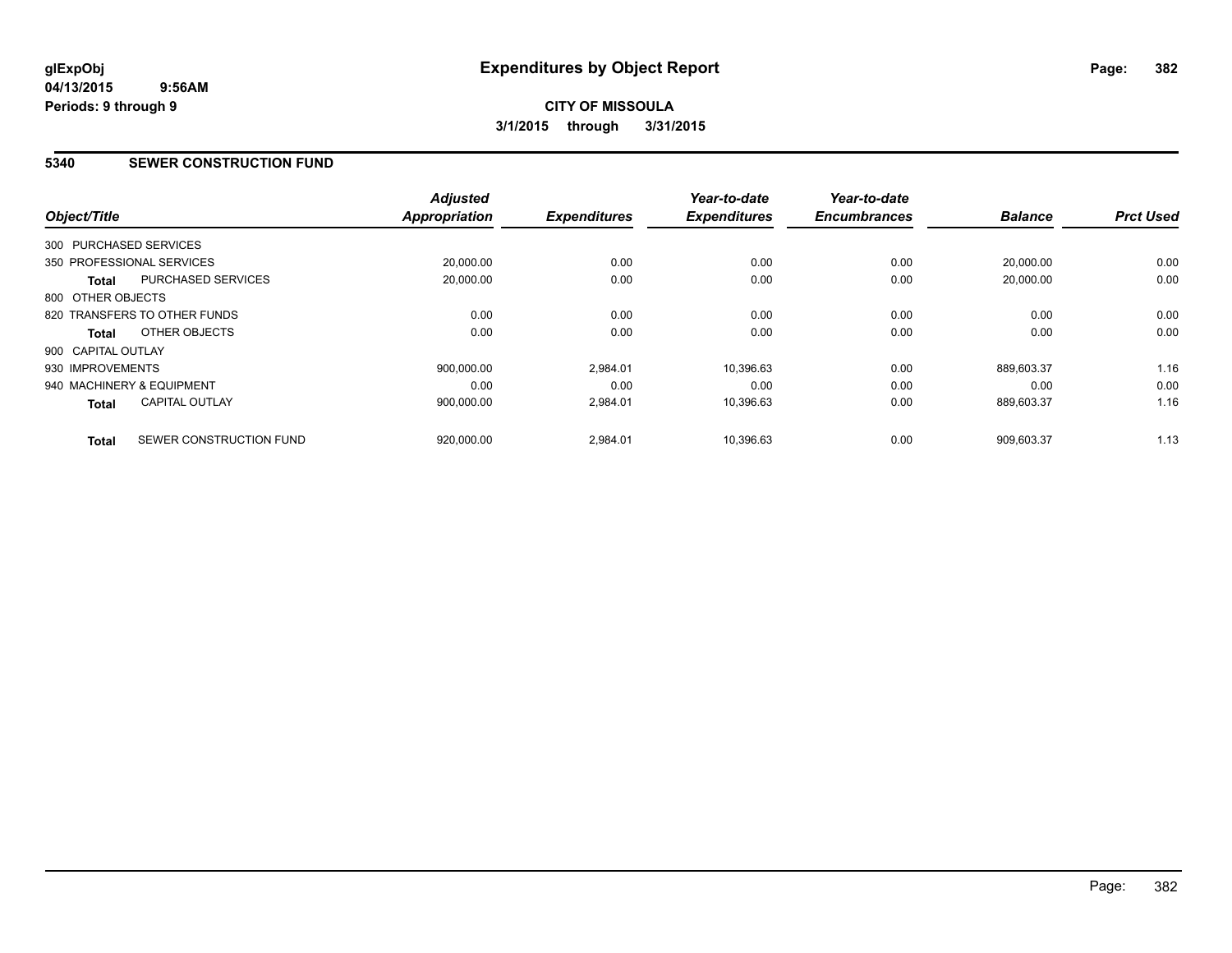#### **5361 2001 SEWER REVENUE BONDS-DEBT SERVICE**

| Object/Title                        | <b>Adjusted</b><br>Appropriation | <b>Expenditures</b> | Year-to-date<br><b>Expenditures</b> | Year-to-date<br><b>Encumbrances</b> | <b>Balance</b> | <b>Prct Used</b> |
|-------------------------------------|----------------------------------|---------------------|-------------------------------------|-------------------------------------|----------------|------------------|
| 600 DEBT SERVICE                    |                                  |                     |                                     |                                     |                |                  |
| 610 PRINCIPAL                       | 27,000.00                        | 0.00                | 13,000.00                           | 0.00                                | 14,000.00      | 48.15            |
| 620 INTEREST / SERVICE FEES         | 3,590.00                         | 0.00                | 1,860.00                            | 0.00                                | 1.730.00       | 51.81            |
| <b>DEBT SERVICE</b><br><b>Total</b> | 30,590.00                        | 0.00                | 14.860.00                           | 0.00                                | 15,730.00      | 48.58            |
| WASTEWATER<br>Total                 | 30,590.00                        | 0.00                | 14,860.00                           | 0.00                                | 15,730.00      | 48.58            |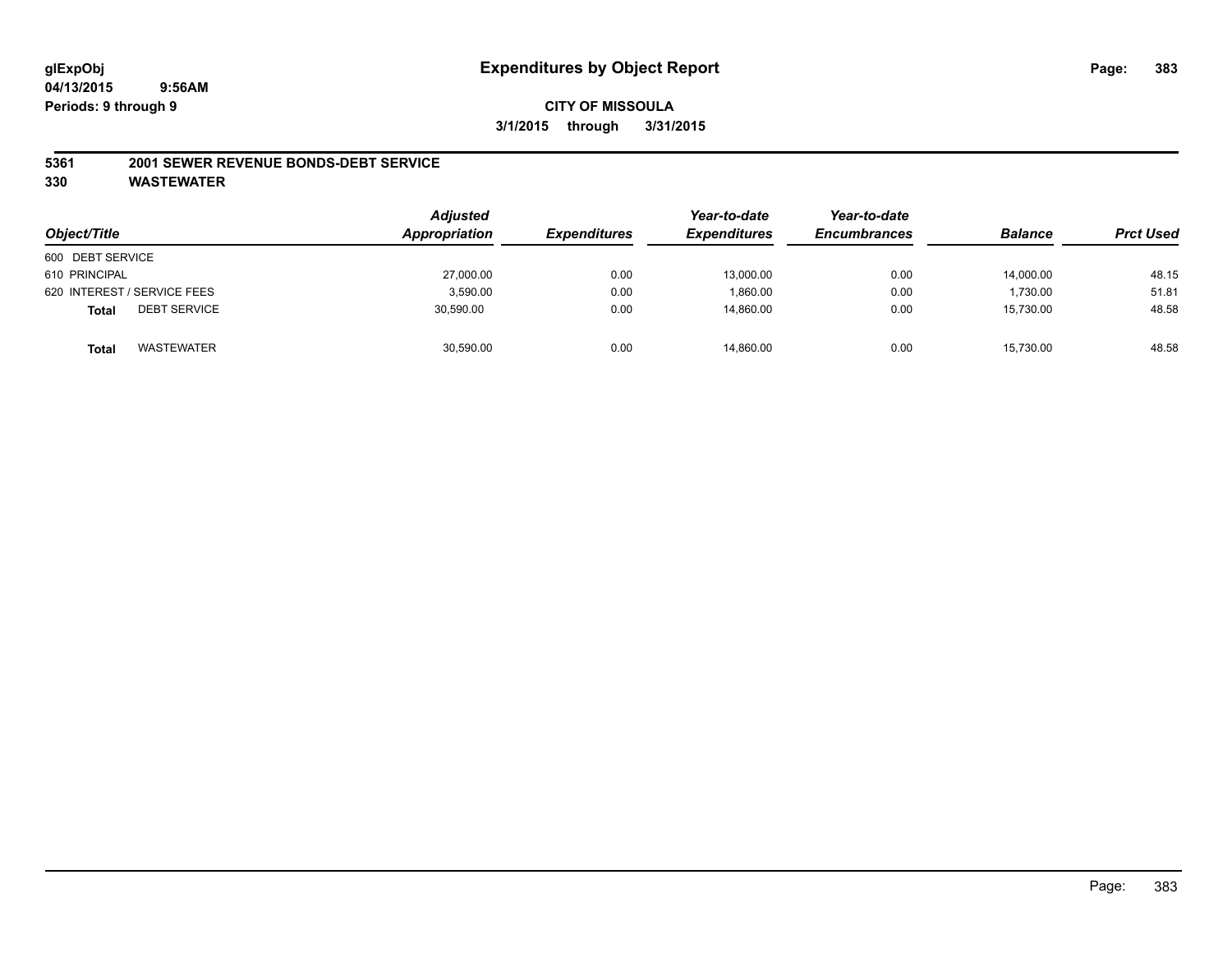**CITY OF MISSOULA 3/1/2015 through 3/31/2015**

## **5361 2001 SEWER REVENUE BONDS-DEBT SERVICE**

| Object/Title     |                                  | <b>Adjusted</b><br>Appropriation | <b>Expenditures</b> | Year-to-date<br><b>Expenditures</b> | Year-to-date<br><b>Encumbrances</b> | <b>Balance</b> | <b>Prct Used</b> |
|------------------|----------------------------------|----------------------------------|---------------------|-------------------------------------|-------------------------------------|----------------|------------------|
| 600 DEBT SERVICE |                                  |                                  |                     |                                     |                                     |                |                  |
| 610 PRINCIPAL    |                                  | 27,000.00                        | 0.00                | 13,000.00                           | 0.00                                | 14.000.00      | 48.15            |
|                  | 620 INTEREST / SERVICE FEES      | 3,590.00                         | 0.00                | 1.860.00                            | 0.00                                | 1,730.00       | 51.81            |
| <b>Total</b>     | <b>DEBT SERVICE</b>              | 30,590.00                        | 0.00                | 14.860.00                           | 0.00                                | 15,730.00      | 48.58            |
| <b>Total</b>     | 2001 SEWER REVENUE BONDS-DEBT SE | 30,590.00                        | 0.00                | 14.860.00                           | 0.00                                | 15.730.00      | 48.58            |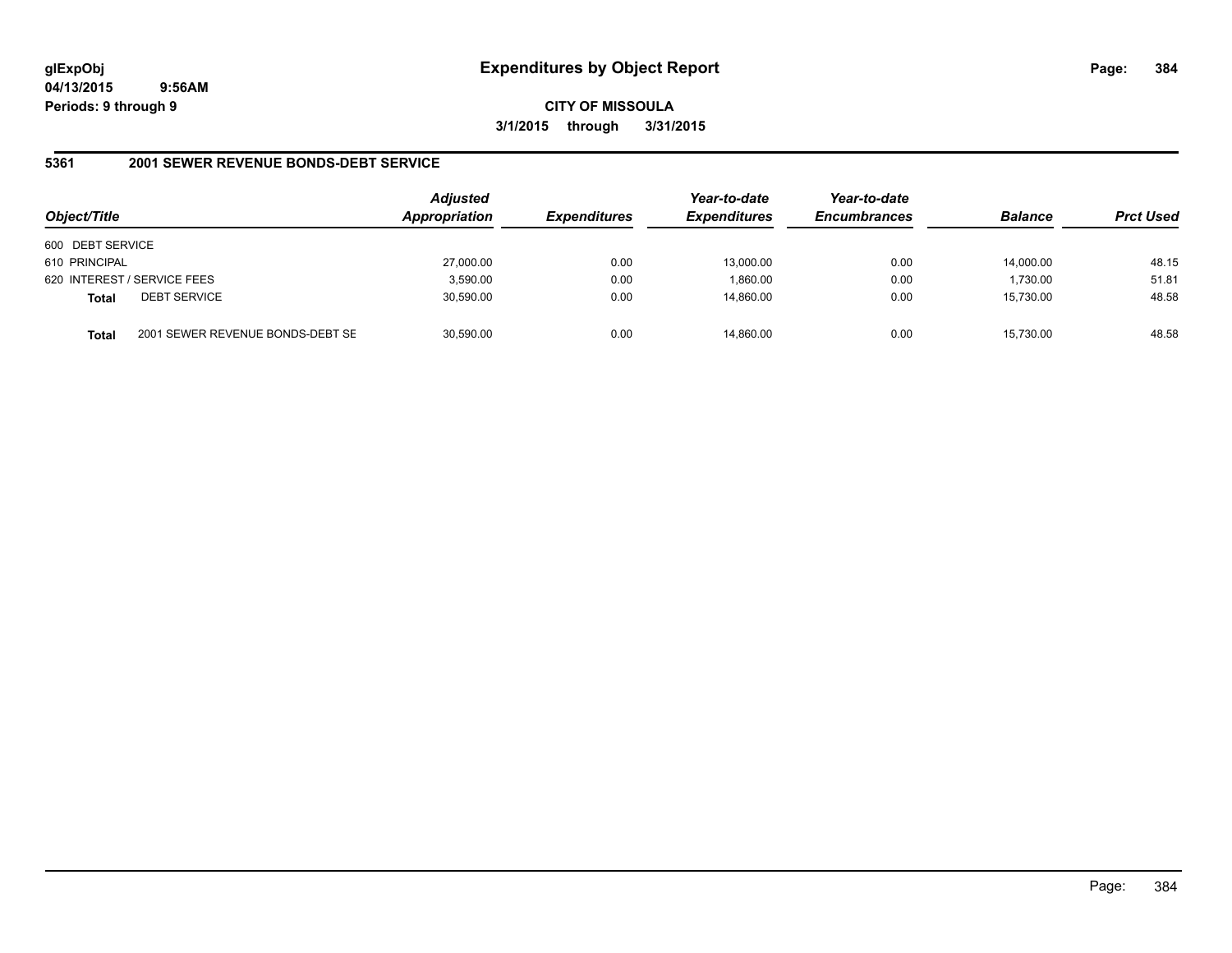## **5362 00 SEWER REVENUE BOND - SERIES B DEBT SE**

|                                   | <b>Adjusted</b> |                     | Year-to-date        | Year-to-date        |                |                  |
|-----------------------------------|-----------------|---------------------|---------------------|---------------------|----------------|------------------|
| Object/Title                      | Appropriation   | <b>Expenditures</b> | <b>Expenditures</b> | <b>Encumbrances</b> | <b>Balance</b> | <b>Prct Used</b> |
| 600 DEBT SERVICE                  |                 |                     |                     |                     |                |                  |
| 610 PRINCIPAL                     | 44.000.00       | 0.00                | 22.000.00           | 0.00                | 22.000.00      | 50.00            |
| 620 INTEREST / SERVICE FEES       | 5.240.00        | 0.00                | 2,730.00            | 0.00                | 2,510.00       | 52.10            |
| <b>DEBT SERVICE</b><br>Total      | 49.240.00       | 0.00                | 24,730.00           | 0.00                | 24.510.00      | 50.22            |
| 800 OTHER OBJECTS                 |                 |                     |                     |                     |                |                  |
| 820 TRANSFERS TO OTHER FUNDS      | 0.00            | 0.00                | 0.00                | 0.00                | 0.00           | 0.00             |
| OTHER OBJECTS<br><b>Total</b>     | 0.00            | 0.00                | 0.00                | 0.00                | 0.00           | 0.00             |
| <b>WASTEWATER</b><br><b>Total</b> | 49.240.00       | 0.00                | 24.730.00           | 0.00                | 24.510.00      | 50.22            |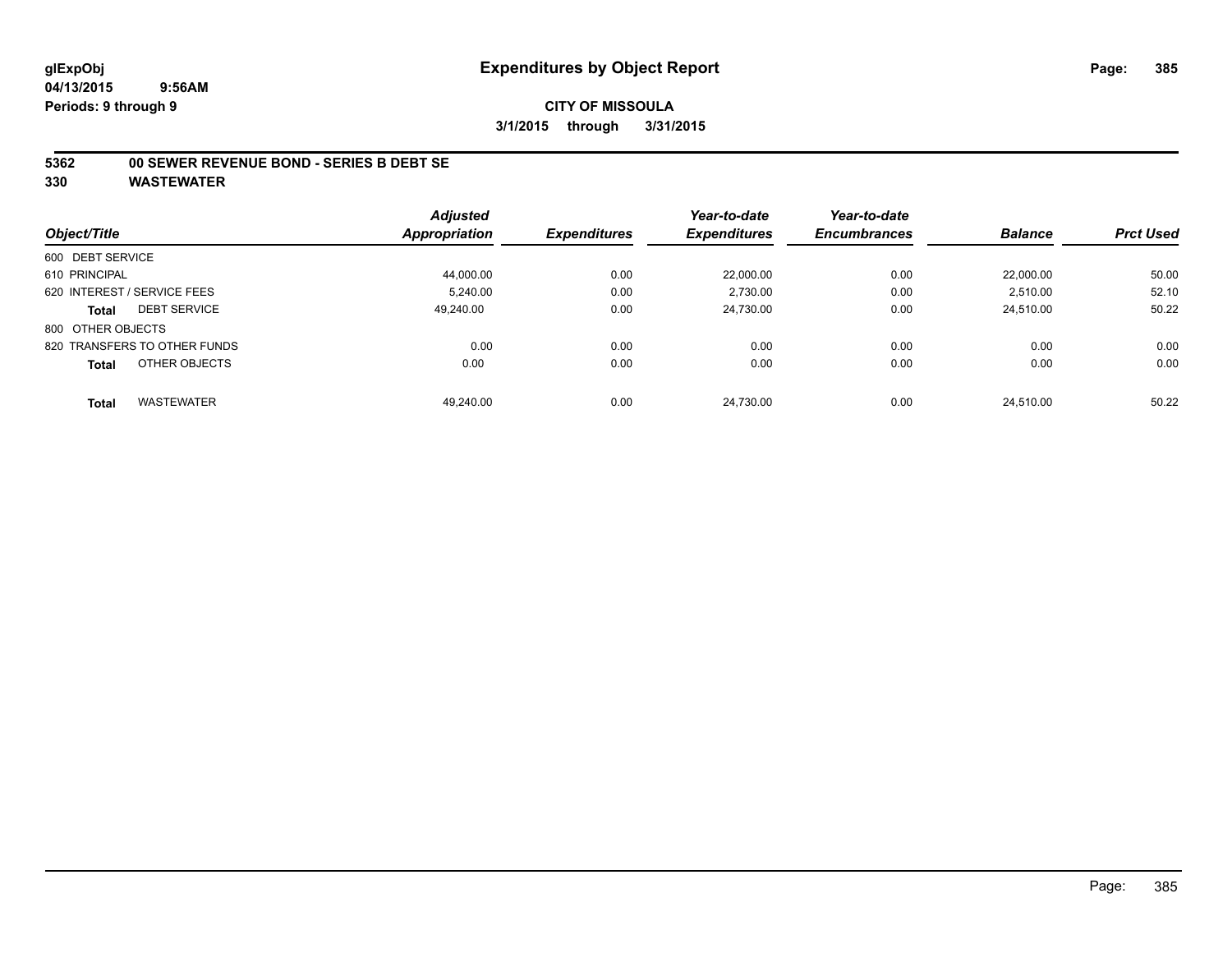**CITY OF MISSOULA 3/1/2015 through 3/31/2015**

## **5362 00 SEWER REVENUE BOND - SERIES B DEBT SE**

| Object/Title      |                                    | <b>Adjusted</b><br><b>Appropriation</b> | <b>Expenditures</b> | Year-to-date<br><b>Expenditures</b> | Year-to-date<br><b>Encumbrances</b> | <b>Balance</b> | <b>Prct Used</b> |
|-------------------|------------------------------------|-----------------------------------------|---------------------|-------------------------------------|-------------------------------------|----------------|------------------|
| 600 DEBT SERVICE  |                                    |                                         |                     |                                     |                                     |                |                  |
| 610 PRINCIPAL     |                                    | 44,000.00                               | 0.00                | 22,000.00                           | 0.00                                | 22.000.00      | 50.00            |
|                   | 620 INTEREST / SERVICE FEES        | 5.240.00                                | 0.00                | 2.730.00                            | 0.00                                | 2.510.00       | 52.10            |
| <b>Total</b>      | <b>DEBT SERVICE</b>                | 49.240.00                               | 0.00                | 24,730.00                           | 0.00                                | 24.510.00      | 50.22            |
| 800 OTHER OBJECTS |                                    |                                         |                     |                                     |                                     |                |                  |
|                   | 820 TRANSFERS TO OTHER FUNDS       | 0.00                                    | 0.00                | 0.00                                | 0.00                                | 0.00           | 0.00             |
| <b>Total</b>      | OTHER OBJECTS                      | 0.00                                    | 0.00                | 0.00                                | 0.00                                | 0.00           | 0.00             |
| <b>Total</b>      | 00 SEWER REVENUE BOND - SERIES B D | 49.240.00                               | 0.00                | 24.730.00                           | 0.00                                | 24.510.00      | 50.22            |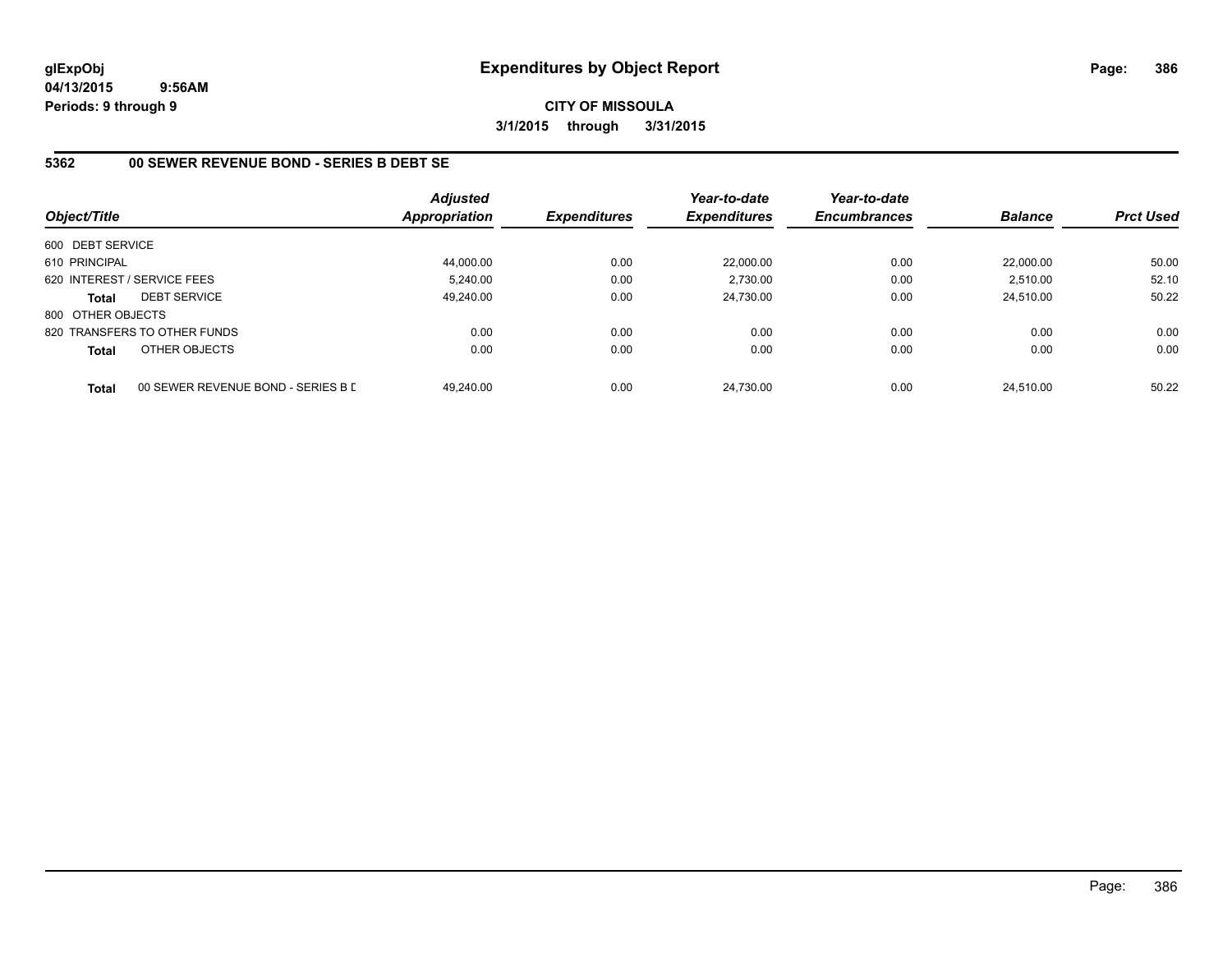## **CITY OF MISSOULA 3/1/2015 through 3/31/2015**

## **5363 92 SEWER REVENUE BOND SERIES A DEBT SERV**

| Object/Title                        | <b>Adjusted</b><br>Appropriation | <b>Expenditures</b> | Year-to-date<br><b>Expenditures</b> | Year-to-date<br><b>Encumbrances</b> | <b>Balance</b> | <b>Prct Used</b> |
|-------------------------------------|----------------------------------|---------------------|-------------------------------------|-------------------------------------|----------------|------------------|
| 600 DEBT SERVICE                    |                                  |                     |                                     |                                     |                |                  |
| 610 PRINCIPAL                       | 0.00                             | 0.00                | 0.00                                | 0.00                                | 0.00           | 0.00             |
| 620 INTEREST / SERVICE FEES         | 0.00                             | 0.00                | 0.00                                | 0.00                                | 0.00           | 0.00             |
| <b>DEBT SERVICE</b><br><b>Total</b> | 0.00                             | 0.00                | 0.00                                | 0.00                                | 0.00           | 0.00             |
| <b>WASTEWATER</b><br><b>Total</b>   | 0.00                             | 0.00                | 0.00                                | 0.00                                | 0.00           | 0.00             |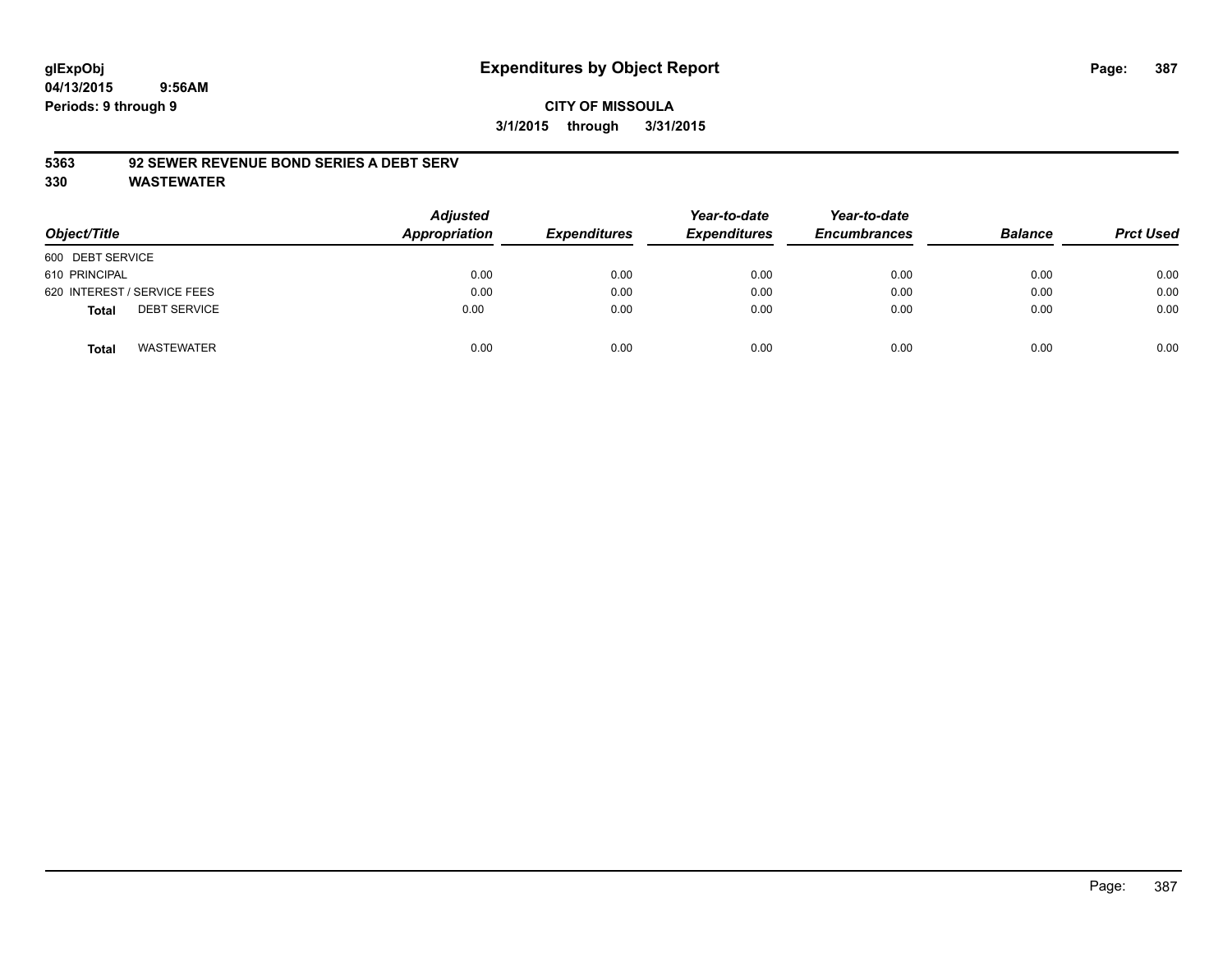**04/13/2015 9:56AM Periods: 9 through 9**

**CITY OF MISSOULA 3/1/2015 through 3/31/2015**

## **5363 92 SEWER REVENUE BOND SERIES A DEBT SERV**

| Object/Title     |                                   | <b>Adjusted</b><br>Appropriation | <b>Expenditures</b> | Year-to-date<br><b>Expenditures</b> | Year-to-date<br><b>Encumbrances</b> | <b>Balance</b> | <b>Prct Used</b> |
|------------------|-----------------------------------|----------------------------------|---------------------|-------------------------------------|-------------------------------------|----------------|------------------|
| 600 DEBT SERVICE |                                   |                                  |                     |                                     |                                     |                |                  |
| 610 PRINCIPAL    |                                   | 0.00                             | 0.00                | 0.00                                | 0.00                                | 0.00           | 0.00             |
|                  | 620 INTEREST / SERVICE FEES       | 0.00                             | 0.00                | 0.00                                | 0.00                                | 0.00           | 0.00             |
| <b>Total</b>     | <b>DEBT SERVICE</b>               | 0.00                             | 0.00                | 0.00                                | 0.00                                | 0.00           | 0.00             |
| <b>Total</b>     | 92 SEWER REVENUE BOND SERIES A DE | 0.00                             | 0.00                | 0.00                                | 0.00                                | 0.00           | 0.00             |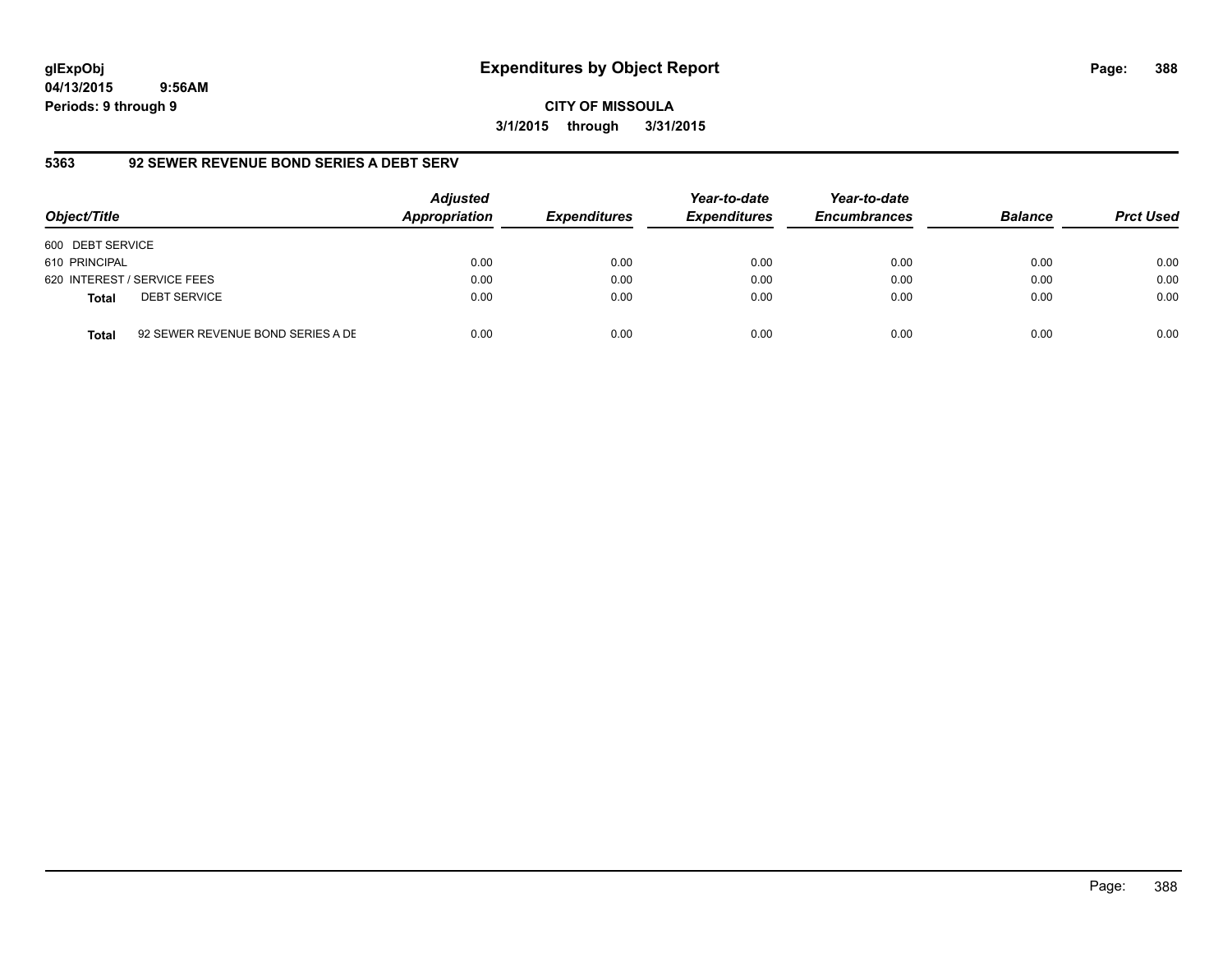**04/13/2015 9:56AM Periods: 9 through 9**

## **5364 92 SEWER REVENUE BOND - SERIES B DEBT S**

| Object/Title                        | <b>Adjusted</b><br><b>Appropriation</b> | <b>Expenditures</b> | Year-to-date<br><b>Expenditures</b> | Year-to-date<br><b>Encumbrances</b> | <b>Balance</b> | <b>Prct Used</b> |
|-------------------------------------|-----------------------------------------|---------------------|-------------------------------------|-------------------------------------|----------------|------------------|
| 600 DEBT SERVICE                    |                                         |                     |                                     |                                     |                |                  |
| 610 PRINCIPAL                       | 0.00                                    | 0.00                | 0.00                                | 0.00                                | 0.00           | 0.00             |
| 620 INTEREST / SERVICE FEES         | 0.00                                    | 0.00                | 0.00                                | 0.00                                | 0.00           | 0.00             |
| <b>DEBT SERVICE</b><br><b>Total</b> | 0.00                                    | 0.00                | 0.00                                | 0.00                                | 0.00           | 0.00             |
| <b>WASTEWATER</b><br><b>Total</b>   | 0.00                                    | 0.00                | 0.00                                | 0.00                                | 0.00           | 0.00             |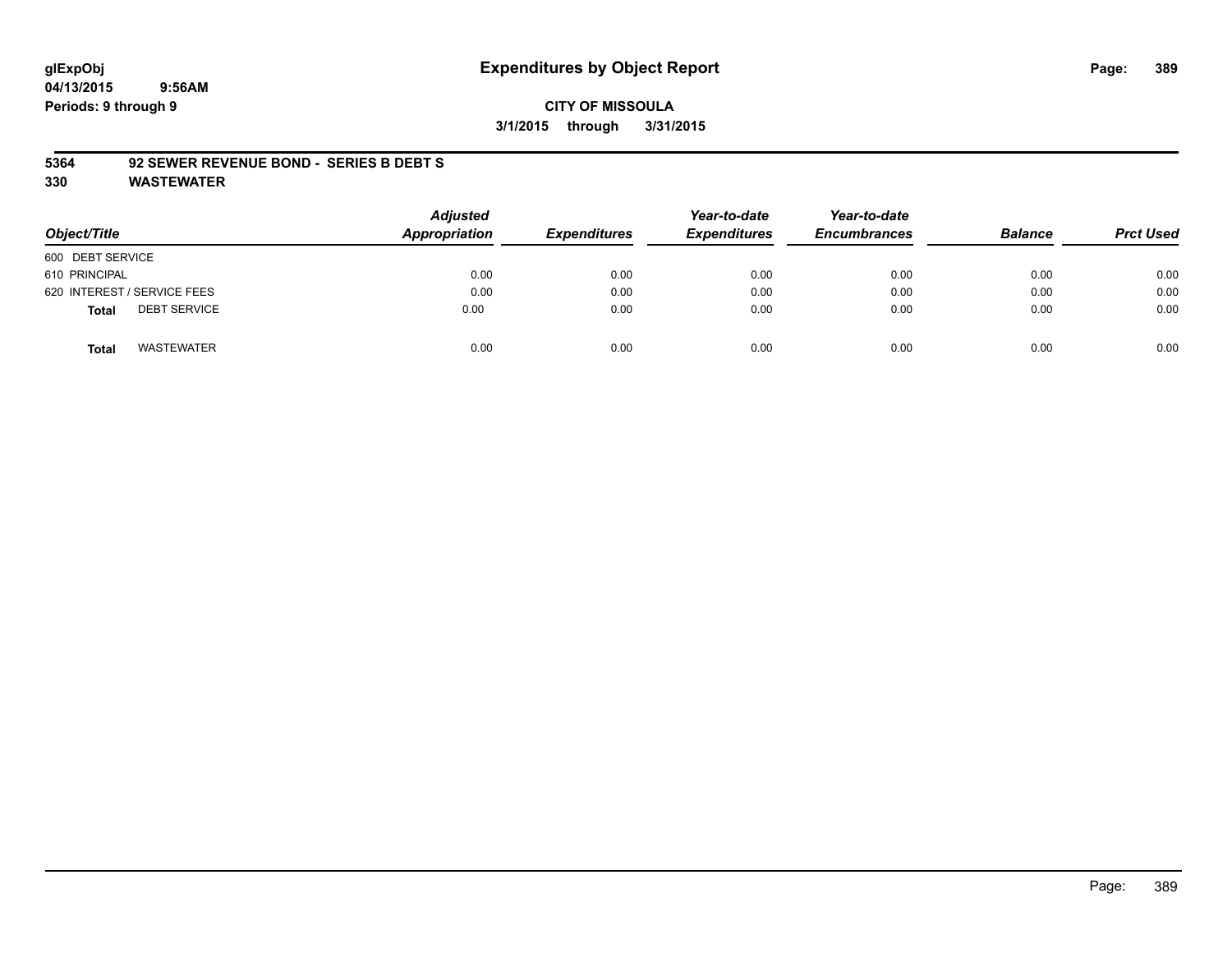**04/13/2015 9:56AM Periods: 9 through 9**

**CITY OF MISSOULA 3/1/2015 through 3/31/2015**

## **5364 92 SEWER REVENUE BOND - SERIES B DEBT S**

| Object/Title                                       | <b>Adjusted</b><br>Appropriation | <b>Expenditures</b> | Year-to-date<br><b>Expenditures</b> | Year-to-date<br><b>Encumbrances</b> | <b>Balance</b> | <b>Prct Used</b> |
|----------------------------------------------------|----------------------------------|---------------------|-------------------------------------|-------------------------------------|----------------|------------------|
| 600 DEBT SERVICE                                   |                                  |                     |                                     |                                     |                |                  |
| 610 PRINCIPAL                                      | 0.00                             | 0.00                | 0.00                                | 0.00                                | 0.00           | 0.00             |
| 620 INTEREST / SERVICE FEES                        | 0.00                             | 0.00                | 0.00                                | 0.00                                | 0.00           | 0.00             |
| <b>DEBT SERVICE</b><br><b>Total</b>                | 0.00                             | 0.00                | 0.00                                | 0.00                                | 0.00           | 0.00             |
| 92 SEWER REVENUE BOND - SERIES B I<br><b>Total</b> | 0.00                             | 0.00                | 0.00                                | 0.00                                | 0.00           | 0.00             |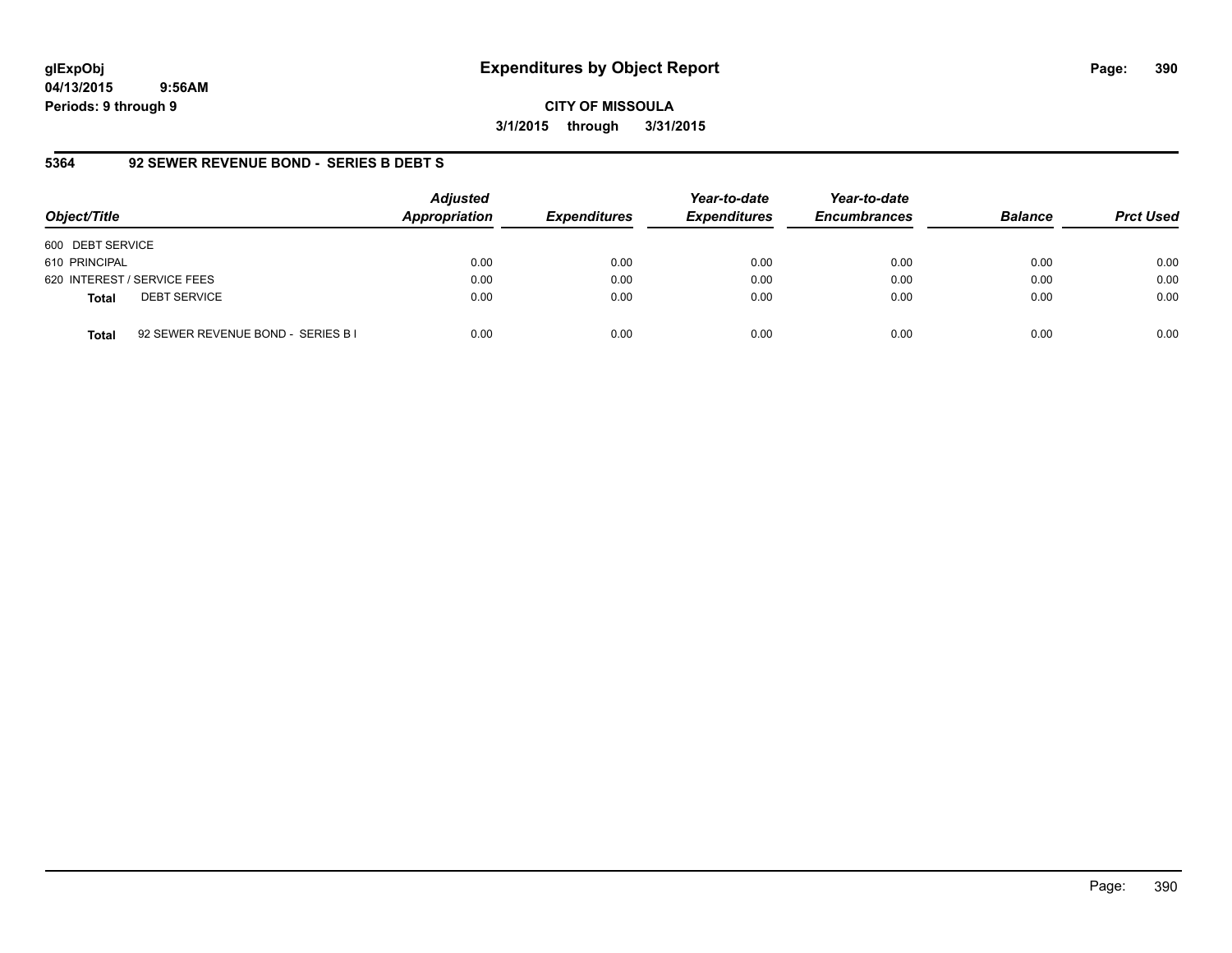## **CITY OF MISSOULA 3/1/2015 through 3/31/2015**

## **5365 99 SEWER REVENUE BONDS DEBT SERVICE FUND**

| Object/Title                        | <b>Adjusted</b><br>Appropriation | <i><b>Expenditures</b></i> | Year-to-date<br><b>Expenditures</b> | Year-to-date<br><b>Encumbrances</b> | <b>Balance</b> | <b>Prct Used</b> |
|-------------------------------------|----------------------------------|----------------------------|-------------------------------------|-------------------------------------|----------------|------------------|
| 600 DEBT SERVICE                    |                                  |                            |                                     |                                     |                |                  |
| 610 PRINCIPAL                       | 113,000.00                       | 0.00                       | 57,000.00                           | 0.00                                | 56,000.00      | 50.44            |
| 620 INTEREST / SERVICE FEES         | 11,180.00                        | 0.00                       | 4.870.00                            | 0.00                                | 6.310.00       | 43.56            |
| <b>DEBT SERVICE</b><br><b>Total</b> | 124.180.00                       | 0.00                       | 61.870.00                           | 0.00                                | 62.310.00      | 49.82            |
| WASTEWATER<br><b>Total</b>          | 124,180.00                       | 0.00                       | 61,870.00                           | 0.00                                | 62,310.00      | 49.82            |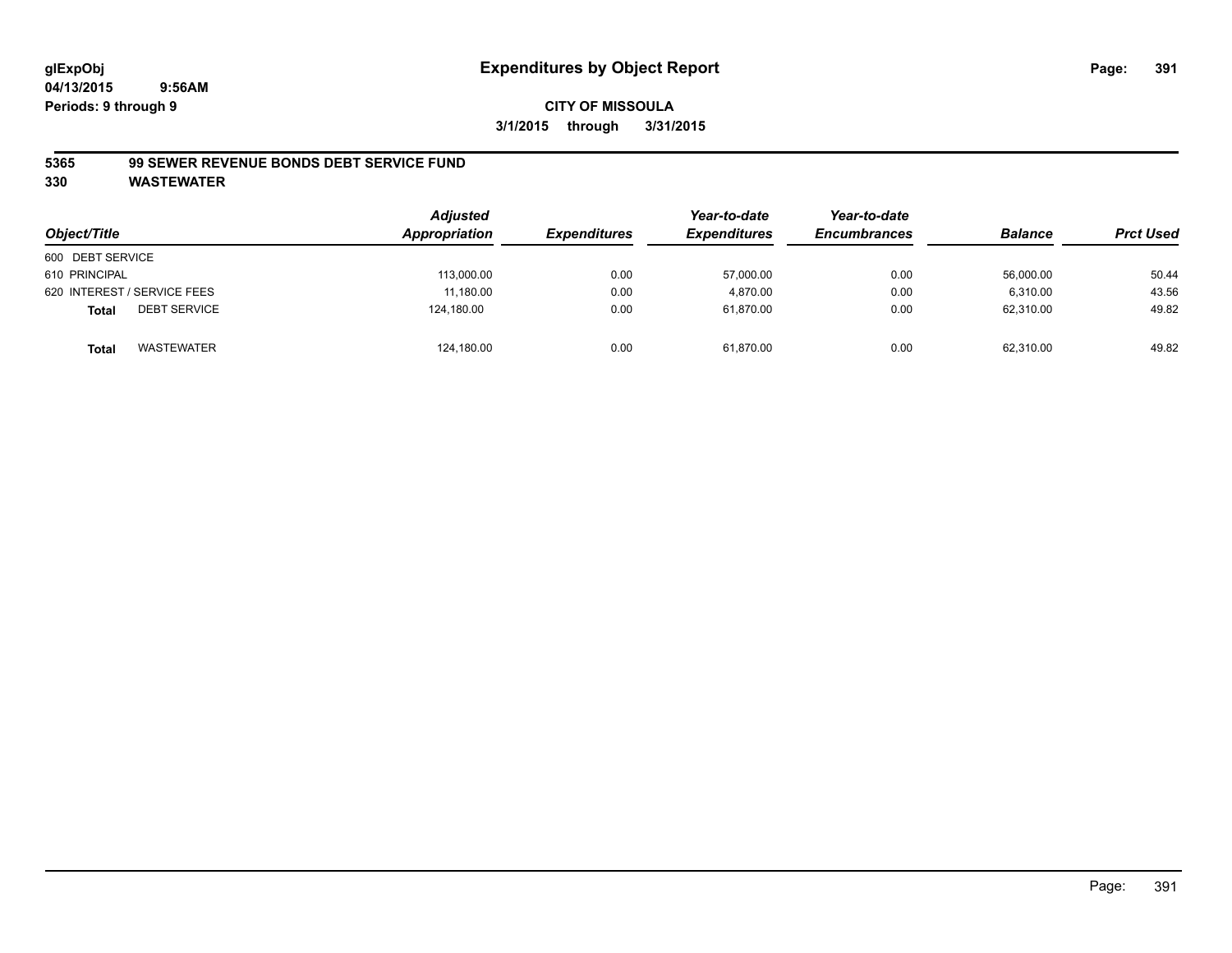**04/13/2015 9:56AM Periods: 9 through 9**

**CITY OF MISSOULA 3/1/2015 through 3/31/2015**

## **5365 99 SEWER REVENUE BONDS DEBT SERVICE FUND**

| Object/Title     |                                  | <b>Adjusted</b><br>Appropriation | <b>Expenditures</b> | Year-to-date<br><b>Expenditures</b> | Year-to-date<br><b>Encumbrances</b> | <b>Balance</b> | <b>Prct Used</b> |
|------------------|----------------------------------|----------------------------------|---------------------|-------------------------------------|-------------------------------------|----------------|------------------|
| 600 DEBT SERVICE |                                  |                                  |                     |                                     |                                     |                |                  |
| 610 PRINCIPAL    |                                  | 113,000.00                       | 0.00                | 57,000.00                           | 0.00                                | 56.000.00      | 50.44            |
|                  | 620 INTEREST / SERVICE FEES      | 11,180.00                        | 0.00                | 4.870.00                            | 0.00                                | 6.310.00       | 43.56            |
| <b>Total</b>     | <b>DEBT SERVICE</b>              | 124,180.00                       | 0.00                | 61,870.00                           | 0.00                                | 62,310.00      | 49.82            |
| Total            | 99 SEWER REVENUE BONDS DEBT SERN | 124,180.00                       | 0.00                | 61,870.00                           | 0.00                                | 62,310.00      | 49.82            |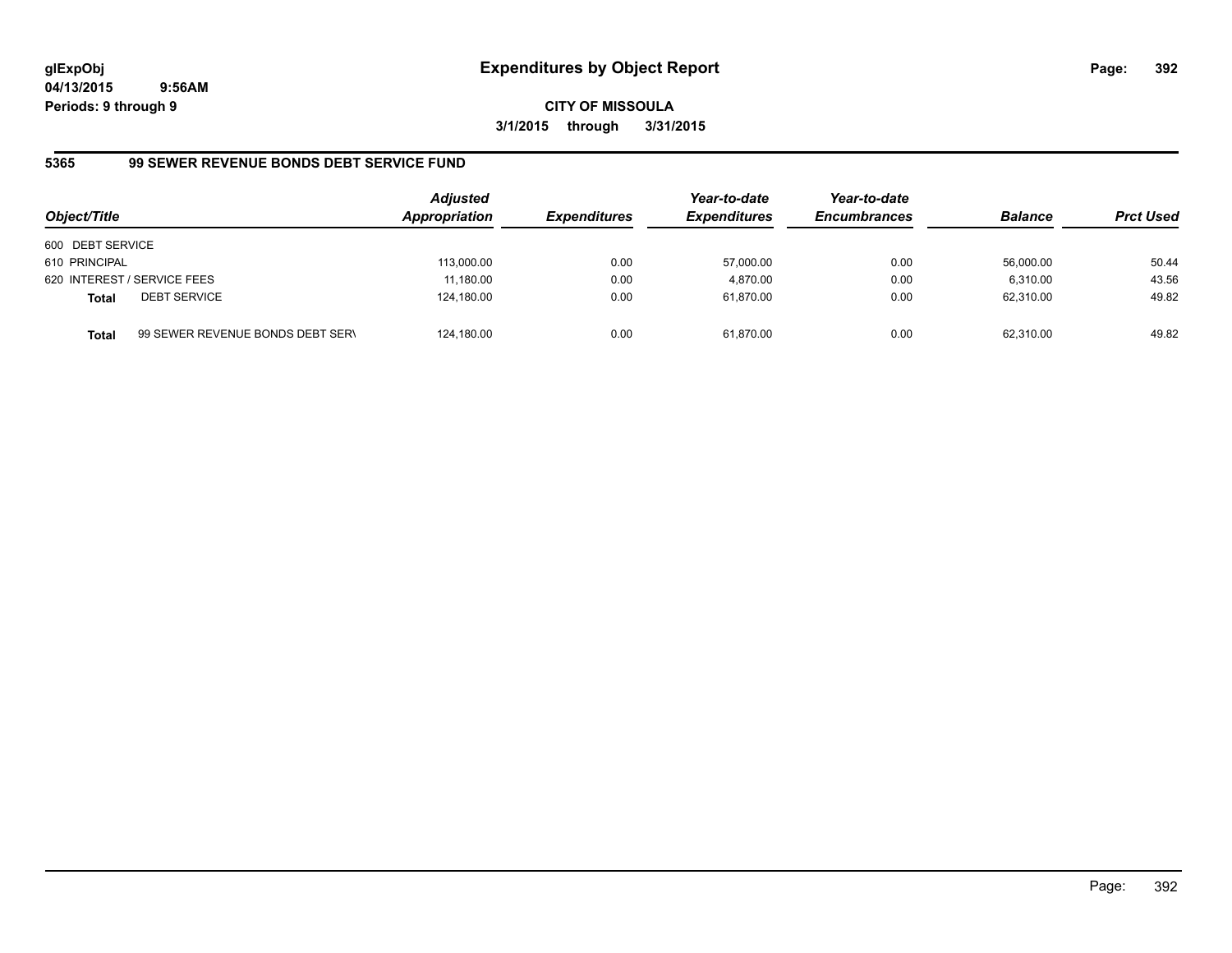## **CITY OF MISSOULA 3/1/2015 through 3/31/2015**

## **5366 92 SEWER REVENUE BOND - SERIES A BOND RE**

| Object/Title                      | <b>Adjusted</b><br>Appropriation | <b>Expenditures</b> | Year-to-date<br><b>Expenditures</b> | Year-to-date<br><b>Encumbrances</b> | <b>Balance</b> | <b>Prct Used</b> |
|-----------------------------------|----------------------------------|---------------------|-------------------------------------|-------------------------------------|----------------|------------------|
| 800 OTHER OBJECTS                 |                                  |                     |                                     |                                     |                |                  |
| 820 TRANSFERS TO OTHER FUNDS      | 0.00                             | 0.00                | 0.00                                | 0.00                                | 0.00           | 0.00             |
| OTHER OBJECTS<br>Total            | 0.00                             | 0.00                | 0.00                                | 0.00                                | 0.00           | 0.00             |
| <b>WASTEWATER</b><br><b>Total</b> | 0.00                             | 0.00                | 0.00                                | 0.00                                | 0.00           | 0.00             |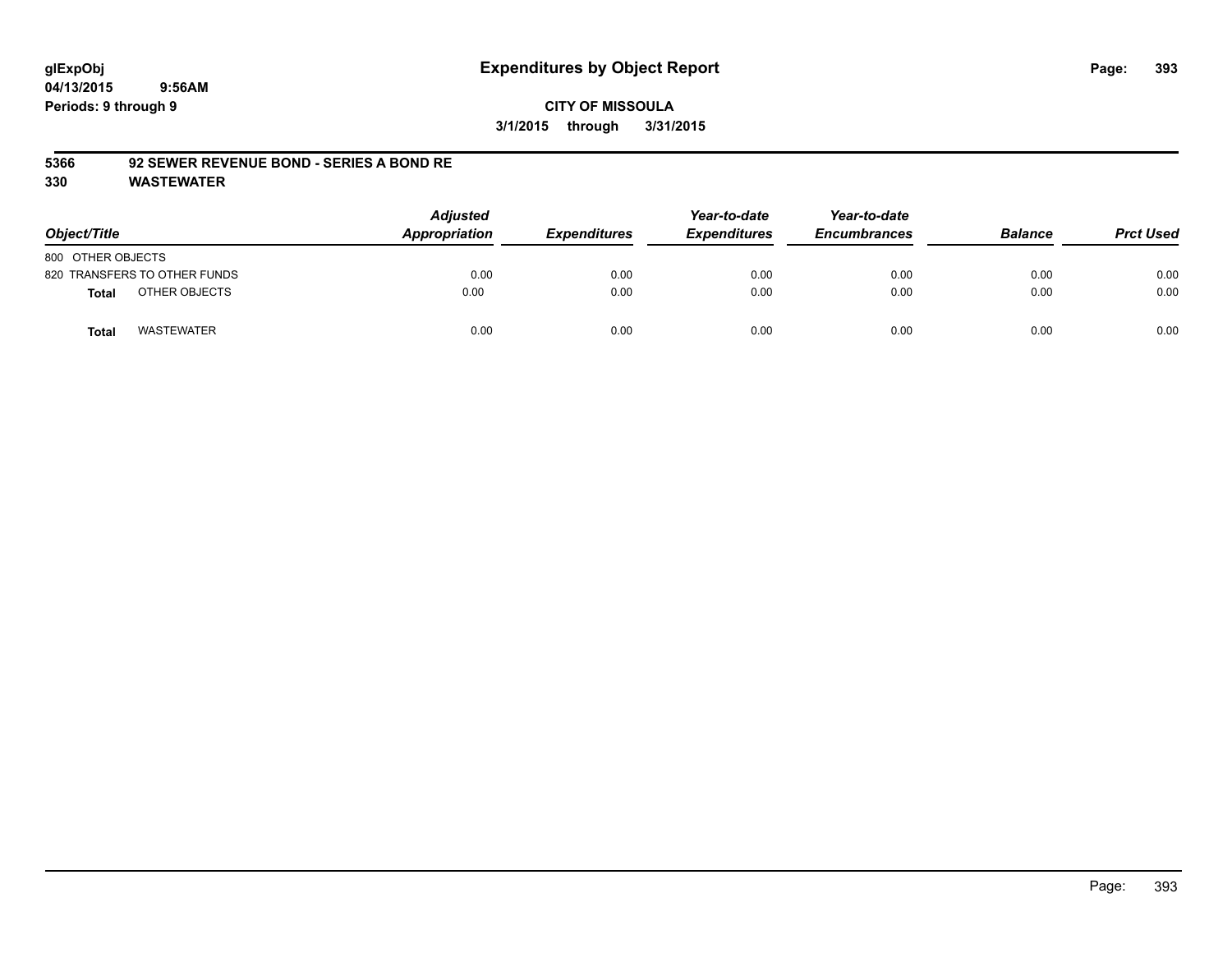**04/13/2015 9:56AM Periods: 9 through 9**

**CITY OF MISSOULA 3/1/2015 through 3/31/2015**

## **5366 92 SEWER REVENUE BOND - SERIES A BOND RE**

| Object/Title                                       | <b>Adjusted</b><br>Appropriation | <b>Expenditures</b> | Year-to-date<br><b>Expenditures</b> | Year-to-date<br><b>Encumbrances</b> | <b>Balance</b> | <b>Prct Used</b> |
|----------------------------------------------------|----------------------------------|---------------------|-------------------------------------|-------------------------------------|----------------|------------------|
| 800 OTHER OBJECTS                                  |                                  |                     |                                     |                                     |                |                  |
| 820 TRANSFERS TO OTHER FUNDS                       | 0.00                             | 0.00                | 0.00                                | 0.00                                | 0.00           | 0.00             |
| OTHER OBJECTS<br><b>Total</b>                      | 0.00                             | 0.00                | 0.00                                | 0.00                                | 0.00           | 0.00             |
| 92 SEWER REVENUE BOND - SERIES A B<br><b>Total</b> | 0.00                             | 0.00                | 0.00                                | 0.00                                | 0.00           | 0.00             |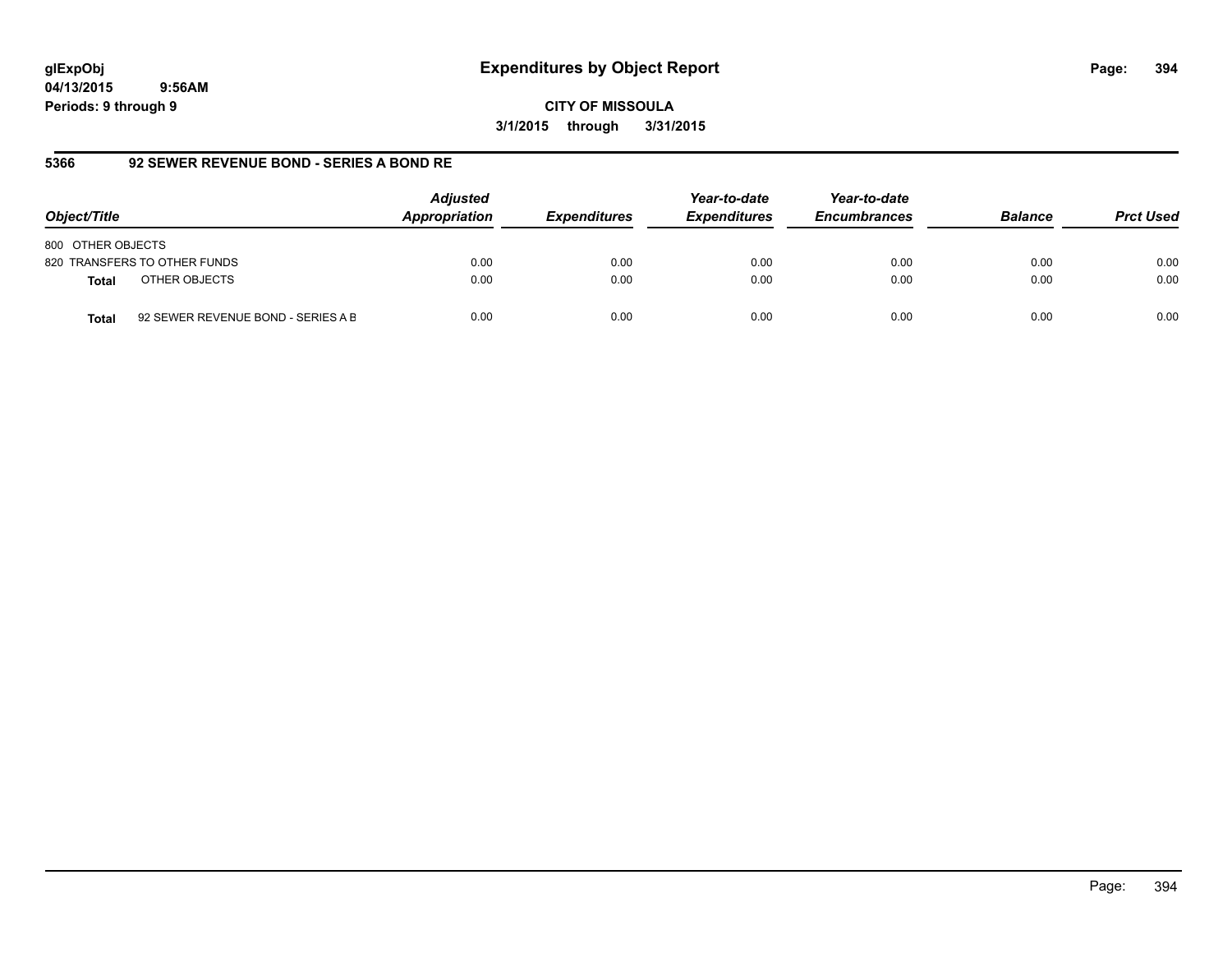## **CITY OF MISSOULA 3/1/2015 through 3/31/2015**

## **5367 92 SEWER REVENUE BOND - SERIES B BOND RE**

| Object/Title                      | <b>Adjusted</b><br>Appropriation | <b>Expenditures</b> | Year-to-date<br><b>Expenditures</b> | Year-to-date<br><b>Encumbrances</b> | <b>Balance</b> | <b>Prct Used</b> |
|-----------------------------------|----------------------------------|---------------------|-------------------------------------|-------------------------------------|----------------|------------------|
| 800 OTHER OBJECTS                 |                                  |                     |                                     |                                     |                |                  |
| 820 TRANSFERS TO OTHER FUNDS      | 0.00                             | 0.00                | 0.00                                | 0.00                                | 0.00           | 0.00             |
| OTHER OBJECTS<br><b>Total</b>     | 0.00                             | 0.00                | 0.00                                | 0.00                                | 0.00           | 0.00             |
| <b>WASTEWATER</b><br><b>Total</b> | 0.00                             | 0.00                | 0.00                                | 0.00                                | 0.00           | 0.00             |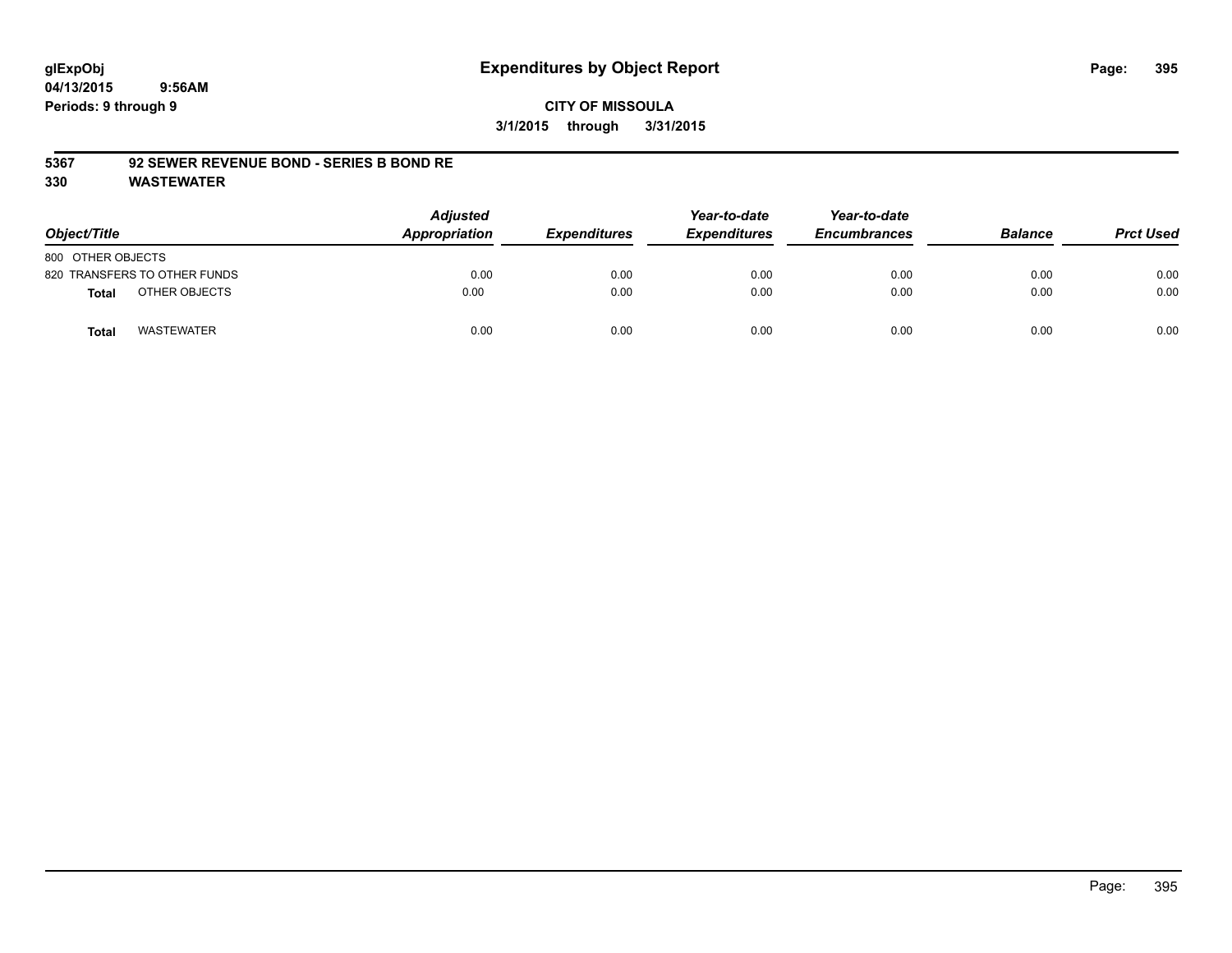**04/13/2015 9:56AM Periods: 9 through 9**

**CITY OF MISSOULA 3/1/2015 through 3/31/2015**

## **5367 92 SEWER REVENUE BOND - SERIES B BOND RE**

| Object/Title                                       | <b>Adjusted</b><br>Appropriation | <i><b>Expenditures</b></i> | Year-to-date<br><b>Expenditures</b> | Year-to-date<br><b>Encumbrances</b> | <b>Balance</b> | <b>Prct Used</b> |
|----------------------------------------------------|----------------------------------|----------------------------|-------------------------------------|-------------------------------------|----------------|------------------|
| 800 OTHER OBJECTS                                  |                                  |                            |                                     |                                     |                |                  |
| 820 TRANSFERS TO OTHER FUNDS                       | 0.00                             | 0.00                       | 0.00                                | 0.00                                | 0.00           | 0.00             |
| OTHER OBJECTS<br><b>Total</b>                      | 0.00                             | 0.00                       | 0.00                                | 0.00                                | 0.00           | 0.00             |
| 92 SEWER REVENUE BOND - SERIES B E<br><b>Total</b> | 0.00                             | 0.00                       | 0.00                                | 0.00                                | 0.00           | 0.00             |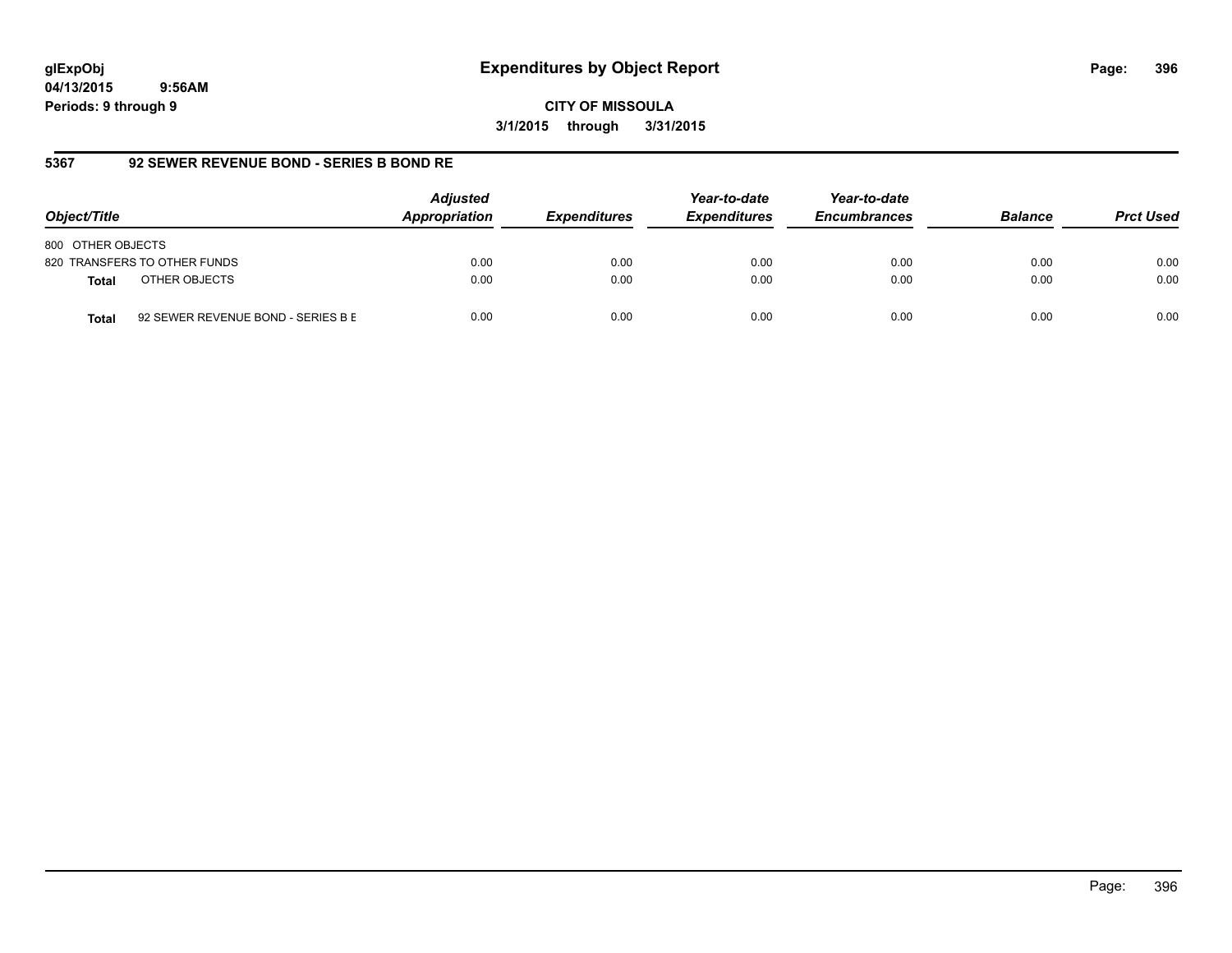#### **5368 00 SEWER REVENUE BOND RESERVE FUND**

| Object/Title      |                              | Adjusted<br>Appropriation | <b>Expenditures</b> | Year-to-date<br><b>Expenditures</b> | Year-to-date<br><b>Encumbrances</b> | <b>Balance</b> | <b>Prct Used</b> |
|-------------------|------------------------------|---------------------------|---------------------|-------------------------------------|-------------------------------------|----------------|------------------|
| 800 OTHER OBJECTS |                              |                           |                     |                                     |                                     |                |                  |
|                   | 820 TRANSFERS TO OTHER FUNDS | 4,280.00                  | 0.00                | 0.00                                | 0.00                                | 4,280.00       | 0.00             |
| <b>Total</b>      | OTHER OBJECTS                | 4,280.00                  | 0.00                | 0.00                                | 0.00                                | 4,280.00       | 0.00             |
| <b>Total</b>      | <b>WASTEWATER</b>            | 4,280.00                  | 0.00                | 0.00                                | 0.00                                | 4,280.00       | 0.00             |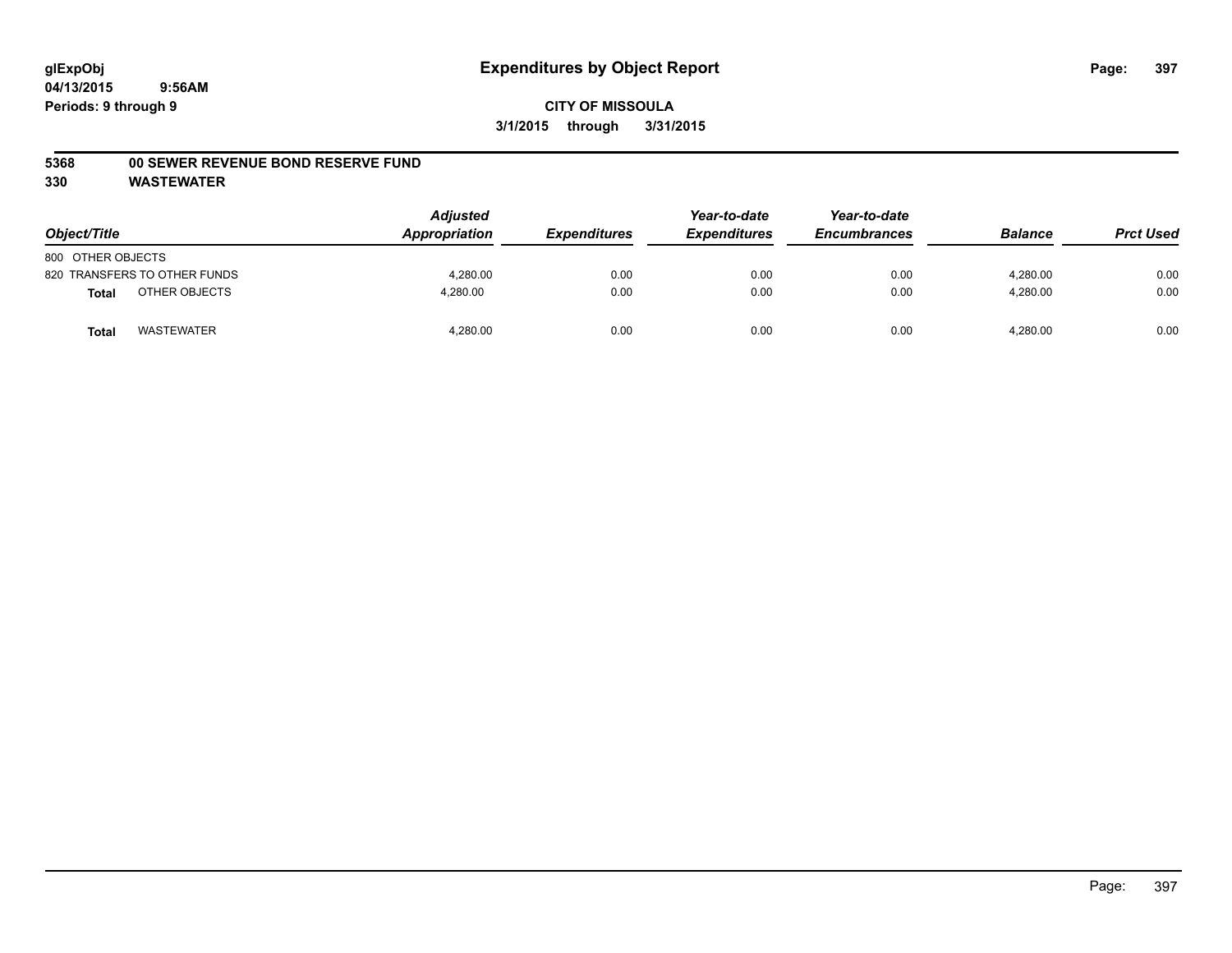**CITY OF MISSOULA 3/1/2015 through 3/31/2015**

# **5368 00 SEWER REVENUE BOND RESERVE FUND**

| Object/Title                              | <b>Adjusted</b><br>Appropriation | <b>Expenditures</b> | Year-to-date<br><b>Expenditures</b> | Year-to-date<br><b>Encumbrances</b> | <b>Balance</b> | <b>Prct Used</b> |
|-------------------------------------------|----------------------------------|---------------------|-------------------------------------|-------------------------------------|----------------|------------------|
| 800 OTHER OBJECTS                         |                                  |                     |                                     |                                     |                |                  |
| 820 TRANSFERS TO OTHER FUNDS              | 4.280.00                         | 0.00                | 0.00                                | 0.00                                | 4.280.00       | 0.00             |
| OTHER OBJECTS<br><b>Total</b>             | 4.280.00                         | 0.00                | 0.00                                | 0.00                                | 4.280.00       | 0.00             |
| 00 SEWER REVENUE BOND RESERVE FL<br>Total | 4.280.00                         | 0.00                | 0.00                                | 0.00                                | 4.280.00       | 0.00             |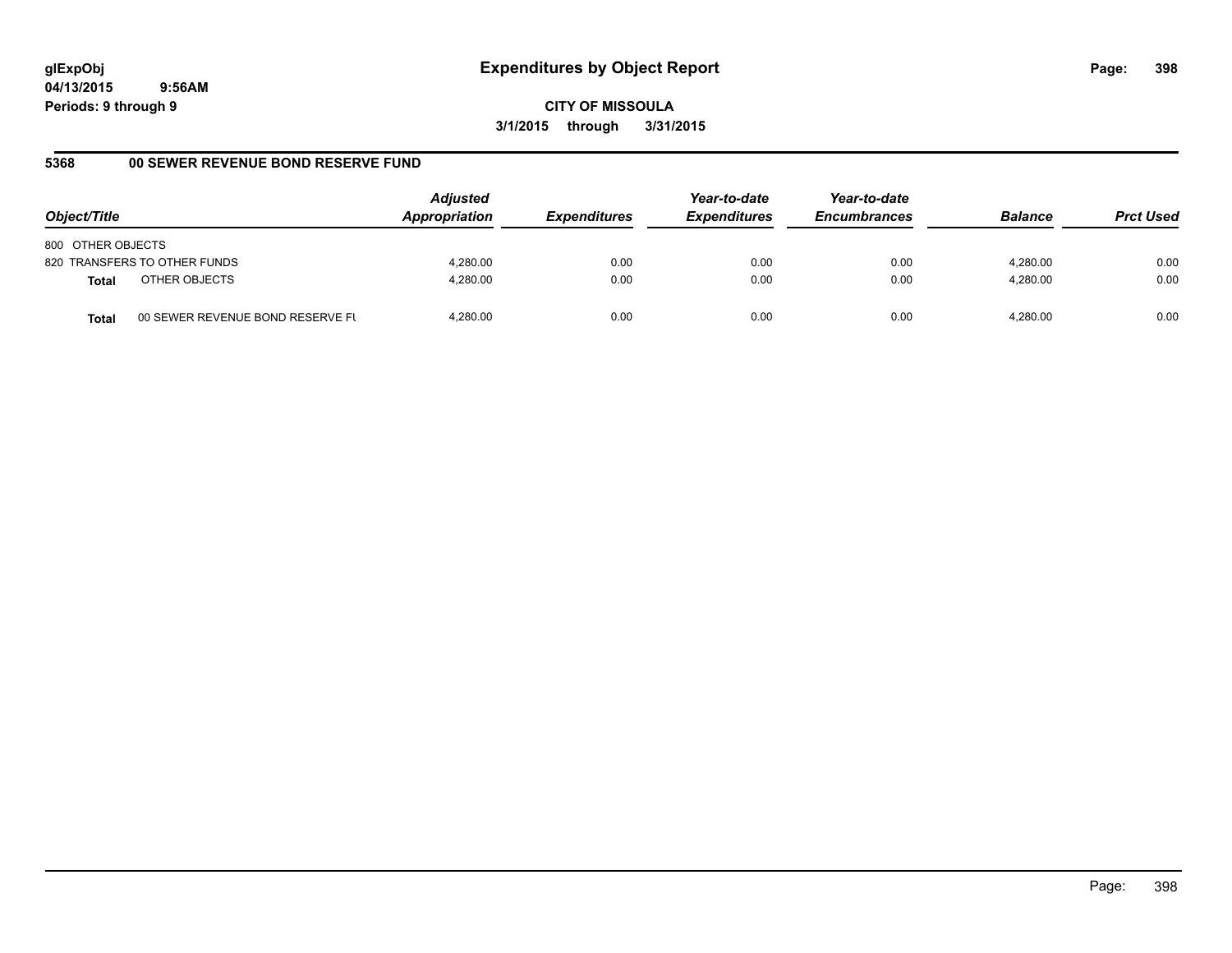## **5369 2001 SEWER REVENUE BOND**

| Object/Title                      | <b>Adjusted</b><br>Appropriation | <b>Expenditures</b> | Year-to-date<br><b>Expenditures</b> | Year-to-date<br><b>Encumbrances</b> | <b>Balance</b> | <b>Prct Used</b> |
|-----------------------------------|----------------------------------|---------------------|-------------------------------------|-------------------------------------|----------------|------------------|
| 800 OTHER OBJECTS                 |                                  |                     |                                     |                                     |                |                  |
| 820 TRANSFERS TO OTHER FUNDS      | 2,290.00                         | 0.00                | 0.00                                | 0.00                                | 2,290.00       | 0.00             |
| OTHER OBJECTS<br>Total            | 2.290.00                         | 0.00                | 0.00                                | 0.00                                | 2,290.00       | 0.00             |
| <b>WASTEWATER</b><br><b>Total</b> | 2,290.00                         | 0.00                | 0.00                                | 0.00                                | 2,290.00       | 0.00             |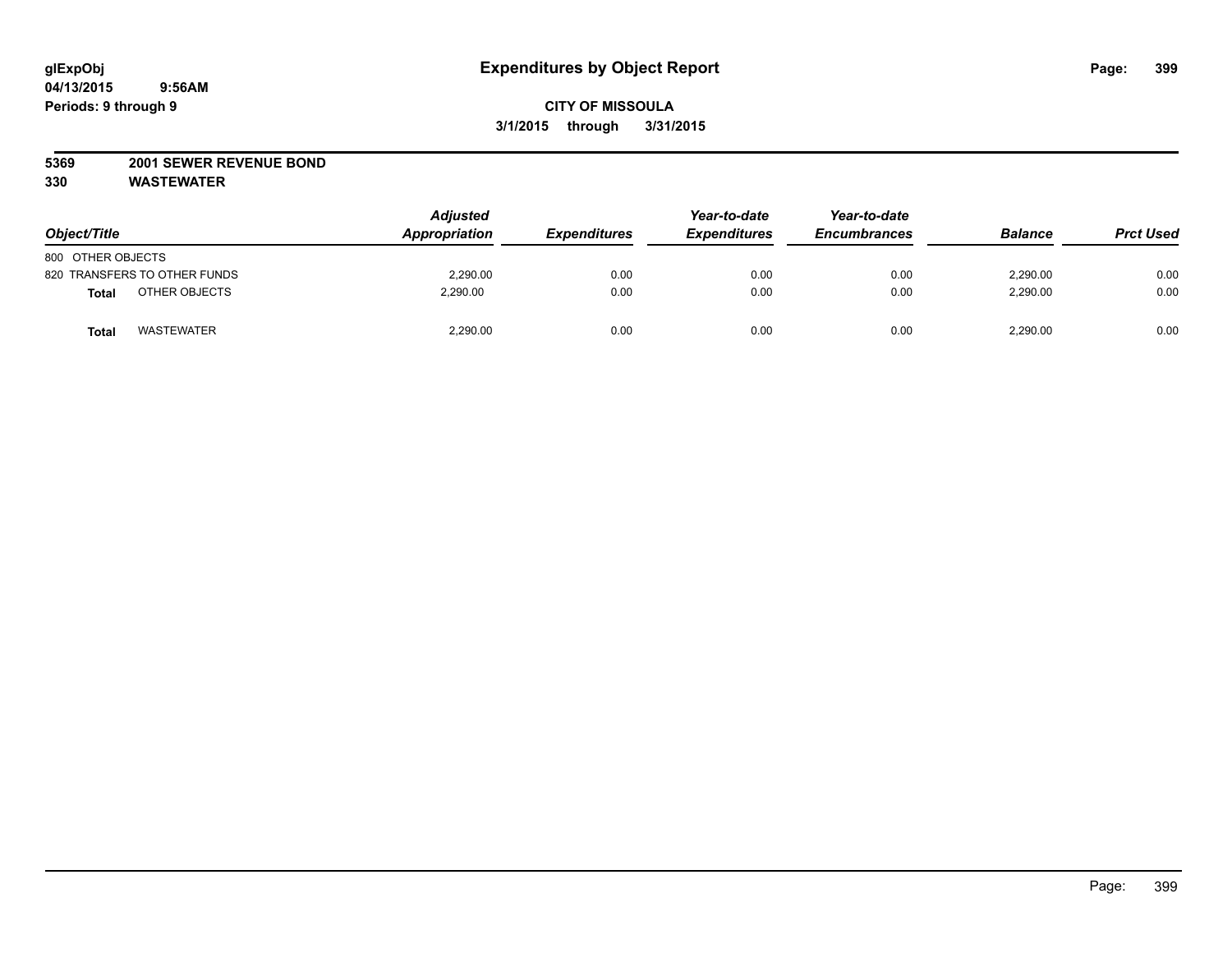#### **5369 2001 SEWER REVENUE BOND**

| Object/Title                            | <b>Adjusted</b><br>Appropriation | <i><b>Expenditures</b></i> | Year-to-date<br><b>Expenditures</b> | Year-to-date<br><b>Encumbrances</b> | <b>Balance</b> | <b>Prct Used</b> |
|-----------------------------------------|----------------------------------|----------------------------|-------------------------------------|-------------------------------------|----------------|------------------|
| 800 OTHER OBJECTS                       |                                  |                            |                                     |                                     |                |                  |
| 820 TRANSFERS TO OTHER FUNDS            | 2,290.00                         | 0.00                       | 0.00                                | 0.00                                | 2.290.00       | 0.00             |
| OTHER OBJECTS<br><b>Total</b>           | 2.290.00                         | 0.00                       | 0.00                                | 0.00                                | 2.290.00       | 0.00             |
| 2001 SEWER REVENUE BOND<br><b>Total</b> | 2.290.00                         | 0.00                       | 0.00                                | 0.00                                | 2.290.00       | 0.00             |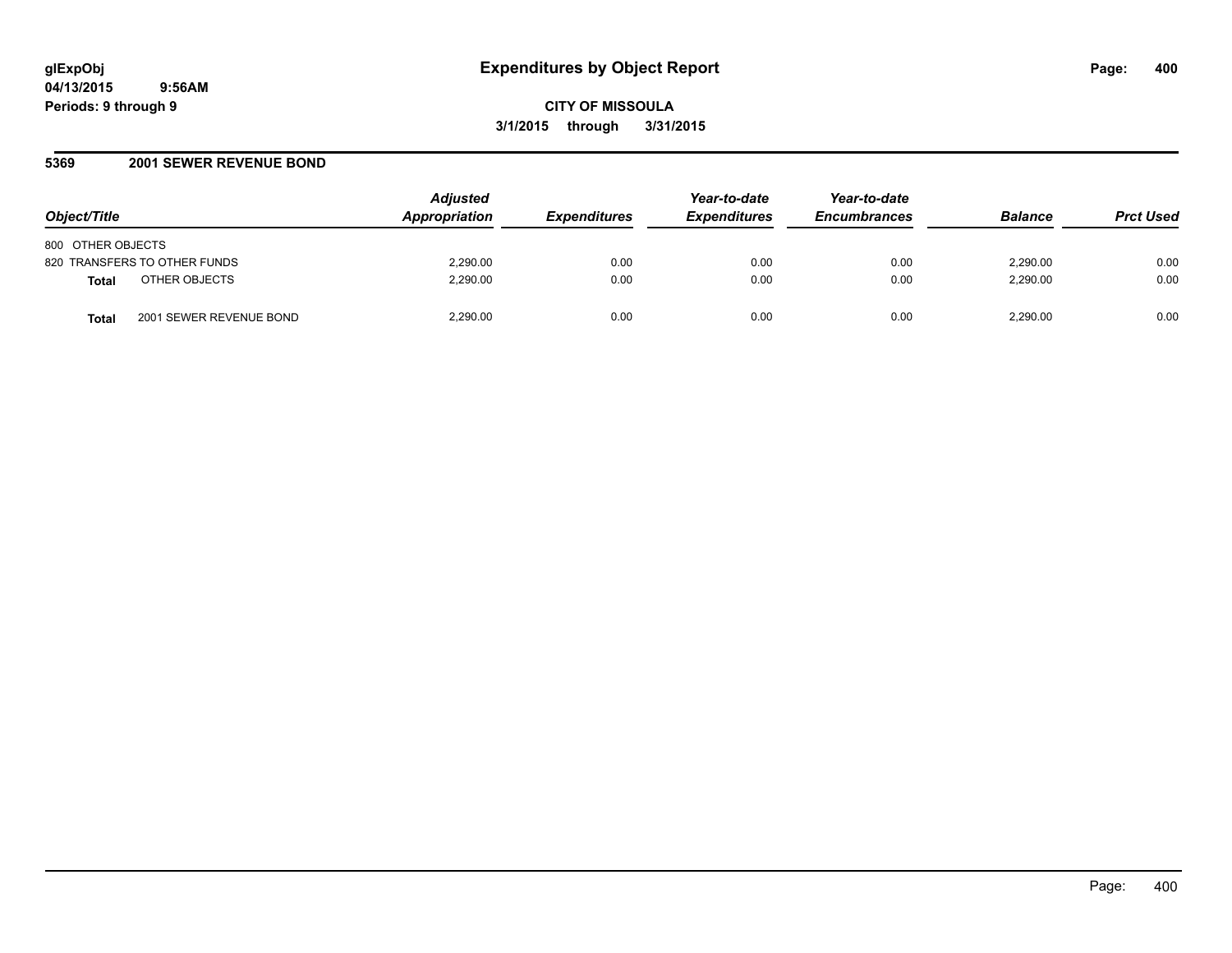#### **5370 99 SEWER REVENUE BOND RESERVE FUND**

| Object/Title                  | <b>Adjusted</b><br>Appropriation | <b>Expenditures</b> | Year-to-date<br><b>Expenditures</b> | Year-to-date<br><b>Encumbrances</b> | <b>Balance</b> | <b>Prct Used</b> |
|-------------------------------|----------------------------------|---------------------|-------------------------------------|-------------------------------------|----------------|------------------|
| 800 OTHER OBJECTS             |                                  |                     |                                     |                                     |                |                  |
| 820 TRANSFERS TO OTHER FUNDS  | 8,970.00                         | 0.00                | 0.00                                | 0.00                                | 8,970.00       | 0.00             |
| OTHER OBJECTS<br><b>Total</b> | 8,970.00                         | 0.00                | 0.00                                | 0.00                                | 8,970.00       | 0.00             |
| <b>WASTEWATER</b><br>Tota     | 8,970.00                         | 0.00                | 0.00                                | 0.00                                | 8,970.00       | 0.00             |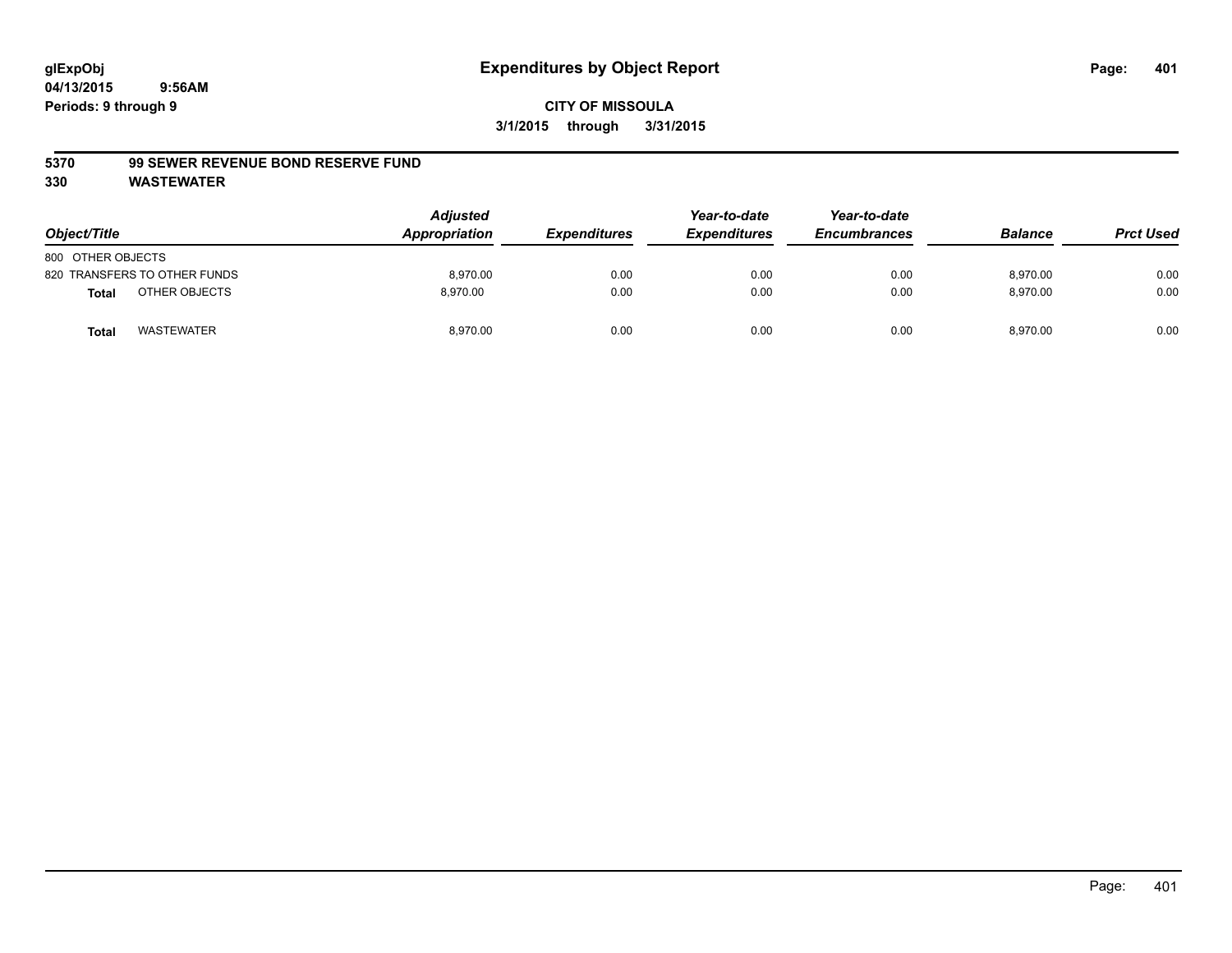**CITY OF MISSOULA 3/1/2015 through 3/31/2015**

# **5370 99 SEWER REVENUE BOND RESERVE FUND**

| Object/Title                  |                                  | <b>Adjusted</b><br>Appropriation | <b>Expenditures</b> | Year-to-date<br><b>Expenditures</b> | Year-to-date<br><b>Encumbrances</b> | <b>Balance</b> | <b>Prct Used</b> |
|-------------------------------|----------------------------------|----------------------------------|---------------------|-------------------------------------|-------------------------------------|----------------|------------------|
| 800 OTHER OBJECTS             |                                  |                                  |                     |                                     |                                     |                |                  |
| 820 TRANSFERS TO OTHER FUNDS  |                                  | 8.970.00                         | 0.00                | 0.00                                | 0.00                                | 8.970.00       | 0.00             |
| OTHER OBJECTS<br><b>Total</b> |                                  | 8.970.00                         | 0.00                | 0.00                                | 0.00                                | 8.970.00       | 0.00             |
| <b>Total</b>                  | 99 SEWER REVENUE BOND RESERVE FL | 8.970.00                         | 0.00                | 0.00                                | 0.00                                | 8.970.00       | 0.00             |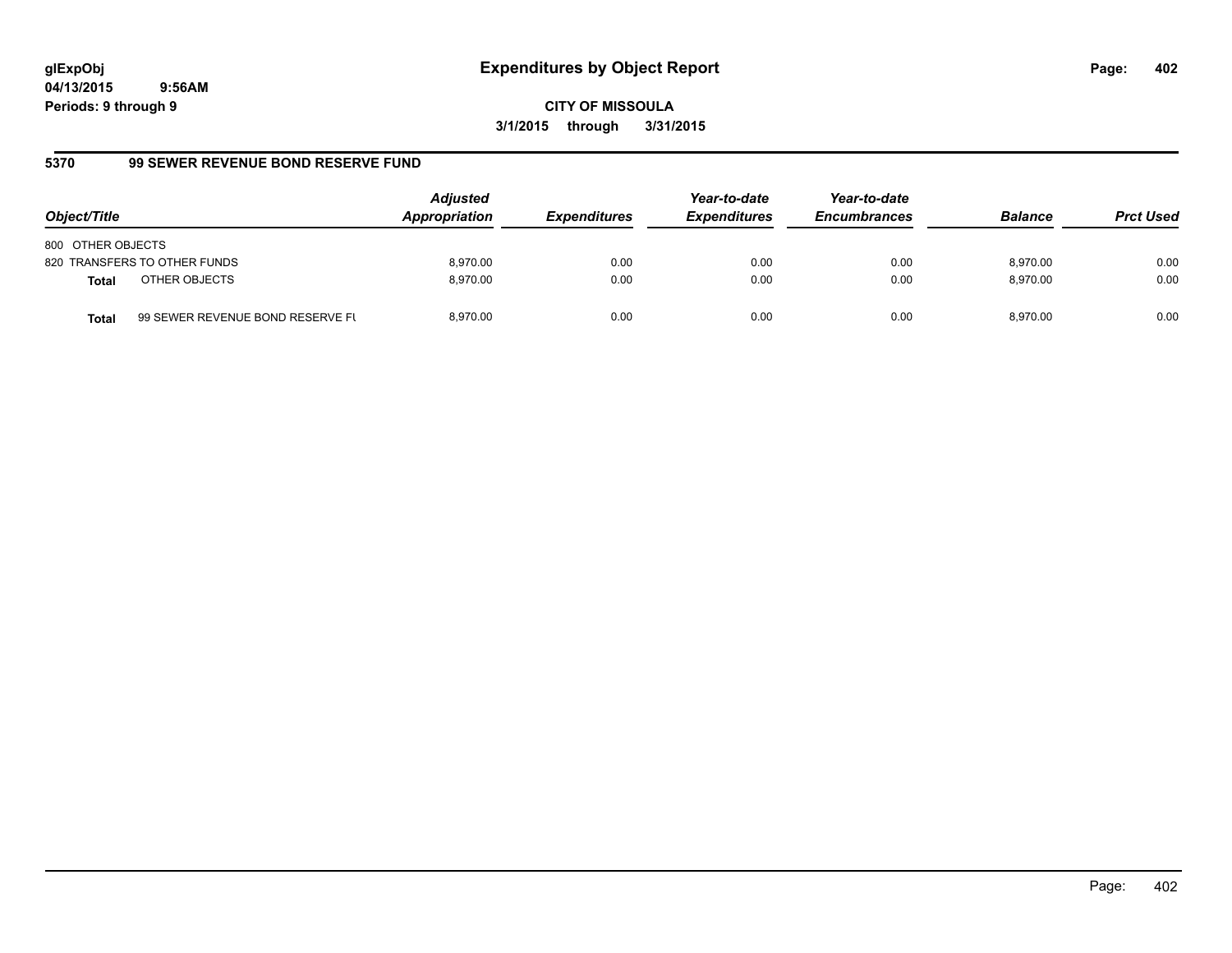#### **5371 2002 SEWER BONDS 330 WASTEWATER**

|                                     | <b>Adjusted</b><br>Appropriation | <i><b>Expenditures</b></i> | Year-to-date        | Year-to-date        | <b>Balance</b> | <b>Prct Used</b> |
|-------------------------------------|----------------------------------|----------------------------|---------------------|---------------------|----------------|------------------|
| Object/Title                        |                                  |                            | <b>Expenditures</b> | <b>Encumbrances</b> |                |                  |
| 600 DEBT SERVICE                    |                                  |                            |                     |                     |                |                  |
| 610 PRINCIPAL                       | 74,000.00                        | 0.00                       | 37,000.00           | 0.00                | 37,000.00      | 50.00            |
| 620 INTEREST / SERVICE FEES         | 11,410.00                        | 0.00                       | 5,890.00            | 0.00                | 5,520.00       | 51.62            |
| <b>DEBT SERVICE</b><br><b>Total</b> | 85,410.00                        | 0.00                       | 42,890.00           | 0.00                | 42,520.00      | 50.22            |
| WASTEWATER<br><b>Total</b>          | 85,410.00                        | 0.00                       | 42.890.00           | 0.00                | 42,520.00      | 50.22            |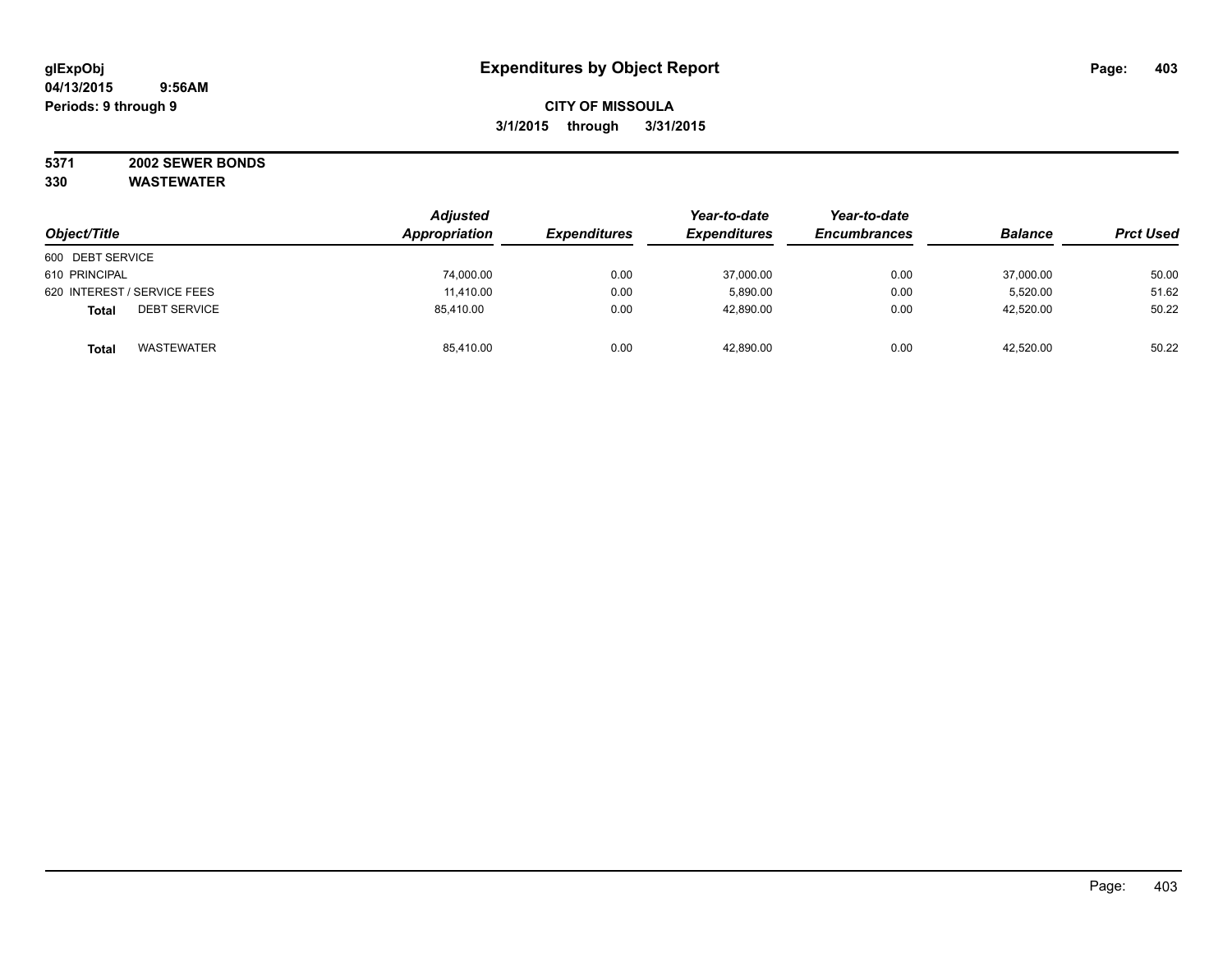**CITY OF MISSOULA 3/1/2015 through 3/31/2015**

**5371 2002 SEWER BONDS**

| Object/Title                        | <b>Adjusted</b><br>Appropriation | <b>Expenditures</b> | Year-to-date<br><b>Expenditures</b> | Year-to-date<br><b>Encumbrances</b> | <b>Balance</b> | <b>Prct Used</b> |
|-------------------------------------|----------------------------------|---------------------|-------------------------------------|-------------------------------------|----------------|------------------|
| 600 DEBT SERVICE                    |                                  |                     |                                     |                                     |                |                  |
| 610 PRINCIPAL                       | 74,000.00                        | 0.00                | 37,000.00                           | 0.00                                | 37,000.00      | 50.00            |
| 620 INTEREST / SERVICE FEES         | 11,410.00                        | 0.00                | 5,890.00                            | 0.00                                | 5,520.00       | 51.62            |
| <b>DEBT SERVICE</b><br><b>Total</b> | 85,410.00                        | 0.00                | 42,890.00                           | 0.00                                | 42,520.00      | 50.22            |
| 2002 SEWER BONDS<br><b>Total</b>    | 85.410.00                        | 0.00                | 42.890.00                           | 0.00                                | 42.520.00      | 50.22            |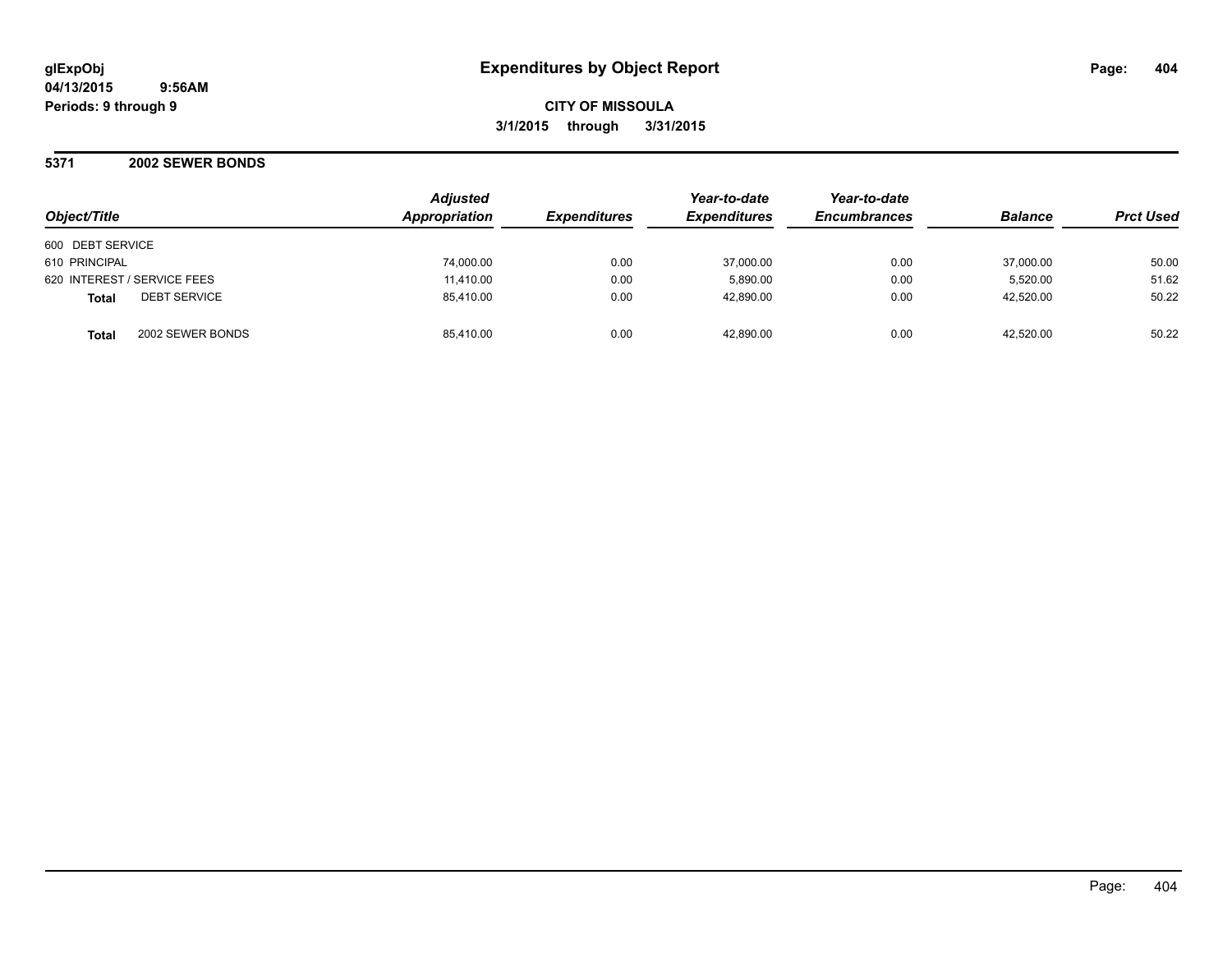## **5372 2002 SEWER REVENUE BOND**

| Object/Title                      | <b>Adjusted</b><br>Appropriation | <b>Expenditures</b> | Year-to-date<br><b>Expenditures</b> | Year-to-date<br><b>Encumbrances</b> | <b>Balance</b> | <b>Prct Used</b> |
|-----------------------------------|----------------------------------|---------------------|-------------------------------------|-------------------------------------|----------------|------------------|
| 800 OTHER OBJECTS                 |                                  |                     |                                     |                                     |                |                  |
| 820 TRANSFERS TO OTHER FUNDS      | 8,840.00                         | 0.00                | 0.00                                | 0.00                                | 8,840.00       | 0.00             |
| OTHER OBJECTS<br><b>Total</b>     | 8.840.00                         | 0.00                | 0.00                                | 0.00                                | 8.840.00       | 0.00             |
| <b>WASTEWATER</b><br><b>Total</b> | 8,840.00                         | 0.00                | 0.00                                | 0.00                                | 8,840.00       | 0.00             |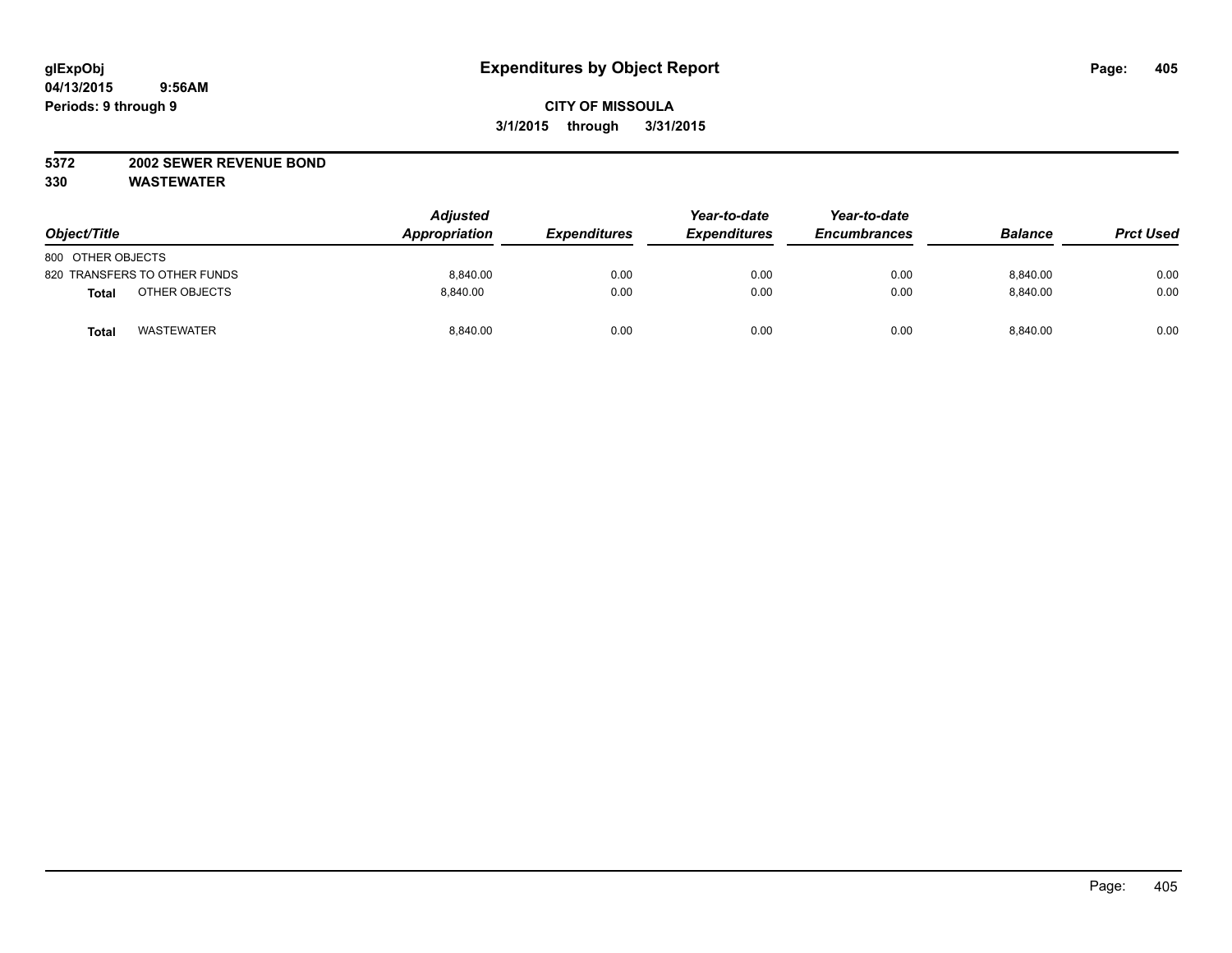## **5372 2002 SEWER REVENUE BOND**

| Object/Title                            | <b>Adjusted</b><br>Appropriation | <b>Expenditures</b> | Year-to-date<br><b>Expenditures</b> | Year-to-date<br><b>Encumbrances</b> | <b>Balance</b> | <b>Prct Used</b> |
|-----------------------------------------|----------------------------------|---------------------|-------------------------------------|-------------------------------------|----------------|------------------|
| 800 OTHER OBJECTS                       |                                  |                     |                                     |                                     |                |                  |
| 820 TRANSFERS TO OTHER FUNDS            | 8,840.00                         | 0.00                | 0.00                                | 0.00                                | 8.840.00       | 0.00             |
| OTHER OBJECTS<br><b>Total</b>           | 8.840.00                         | 0.00                | 0.00                                | 0.00                                | 8,840.00       | 0.00             |
| 2002 SEWER REVENUE BOND<br><b>Total</b> | 8.840.00                         | 0.00                | 0.00                                | 0.00                                | 8.840.00       | 0.00             |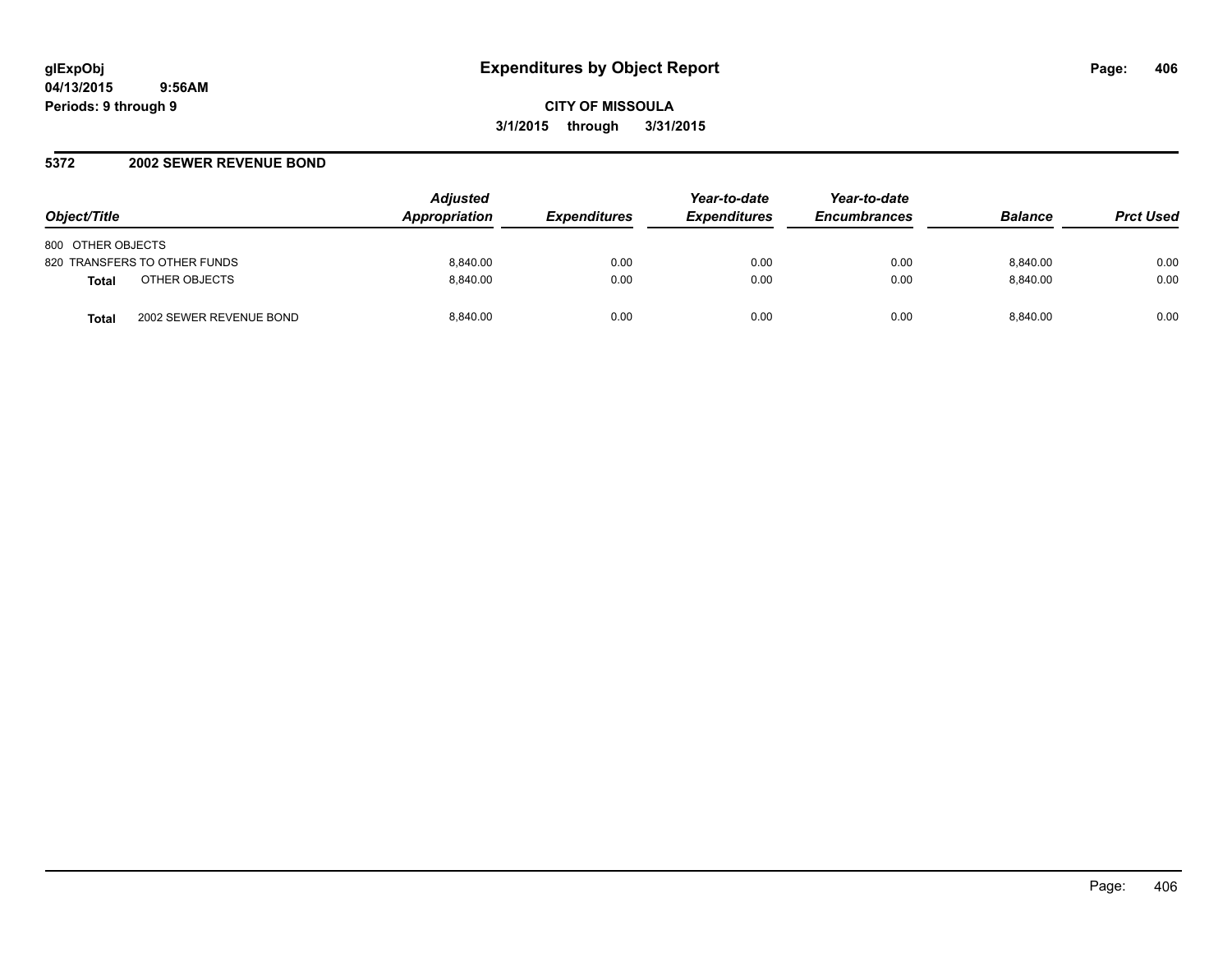## **5373 2002 WWTP UPGRADE REVENUE BOND**

| Object/Title                        | <b>Adjusted</b><br>Appropriation | <i><b>Expenditures</b></i> | Year-to-date<br><b>Expenditures</b> | Year-to-date<br><b>Encumbrances</b> | <b>Balance</b> | <b>Prct Used</b> |
|-------------------------------------|----------------------------------|----------------------------|-------------------------------------|-------------------------------------|----------------|------------------|
| 600 DEBT SERVICE                    |                                  |                            |                                     |                                     |                |                  |
| 610 PRINCIPAL                       | 284,000.00                       | 0.00                       | 141,000.00                          | 0.00                                | 143.000.00     | 49.65            |
| 620 INTEREST / SERVICE FEES         | 47,350.00                        | 0.00                       | 24.380.00                           | 0.00                                | 22.970.00      | 51.49            |
| <b>DEBT SERVICE</b><br><b>Total</b> | 331,350.00                       | 0.00                       | 165.380.00                          | 0.00                                | 165.970.00     | 49.91            |
| WASTEWATER<br><b>Total</b>          | 331,350.00                       | 0.00                       | 165,380.00                          | 0.00                                | 165,970.00     | 49.91            |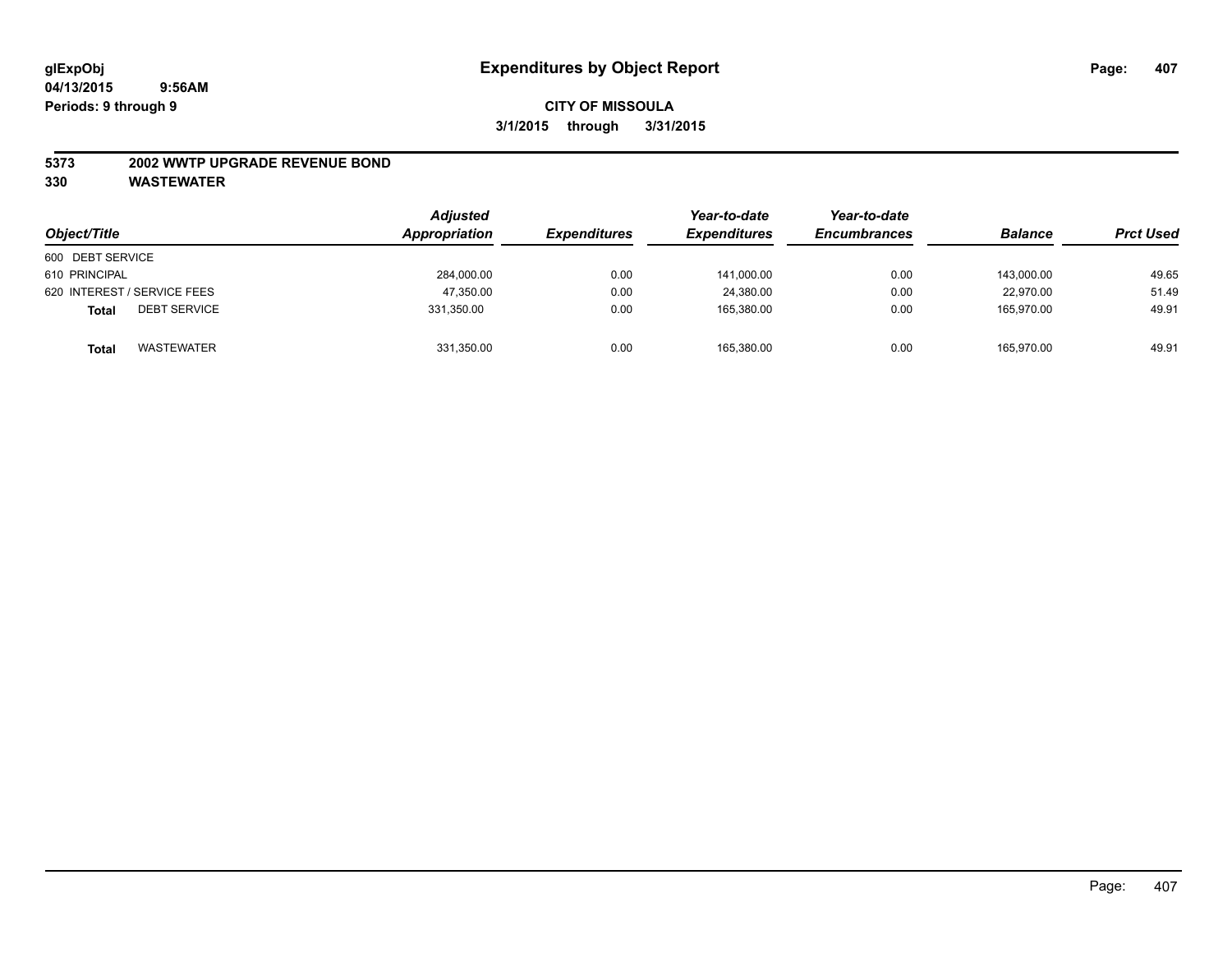**CITY OF MISSOULA 3/1/2015 through 3/31/2015**

# **5373 2002 WWTP UPGRADE REVENUE BOND**

| Object/Title                |                                | <b>Adjusted</b><br>Appropriation | <b>Expenditures</b> | Year-to-date<br><b>Expenditures</b> | Year-to-date<br><b>Encumbrances</b> | <b>Balance</b> | <b>Prct Used</b> |
|-----------------------------|--------------------------------|----------------------------------|---------------------|-------------------------------------|-------------------------------------|----------------|------------------|
| 600 DEBT SERVICE            |                                |                                  |                     |                                     |                                     |                |                  |
| 610 PRINCIPAL               |                                | 284.000.00                       | 0.00                | 141.000.00                          | 0.00                                | 143.000.00     | 49.65            |
| 620 INTEREST / SERVICE FEES |                                | 47,350.00                        | 0.00                | 24,380.00                           | 0.00                                | 22.970.00      | 51.49            |
| <b>Total</b>                | <b>DEBT SERVICE</b>            | 331,350.00                       | 0.00                | 165.380.00                          | 0.00                                | 165.970.00     | 49.91            |
| <b>Total</b>                | 2002 WWTP UPGRADE REVENUE BOND | 331,350.00                       | 0.00                | 165,380.00                          | 0.00                                | 165.970.00     | 49.91            |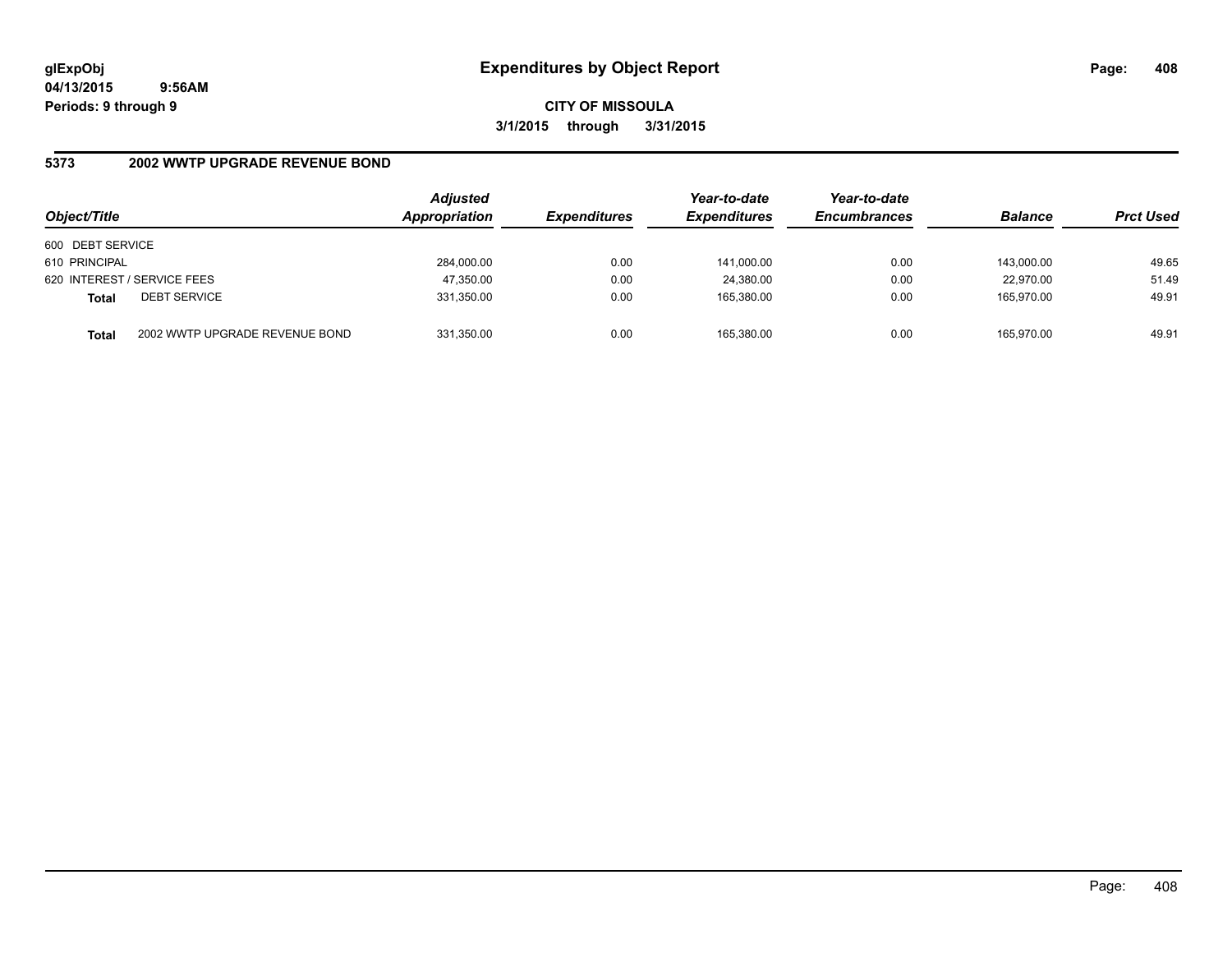#### **5374 2002 WWTP UPGRADE RESERVE**

|                                     | <b>Adjusted</b>      |                     | Year-to-date        | Year-to-date        |                |                  |
|-------------------------------------|----------------------|---------------------|---------------------|---------------------|----------------|------------------|
| Object/Title                        | <b>Appropriation</b> | <b>Expenditures</b> | <b>Expenditures</b> | <b>Encumbrances</b> | <b>Balance</b> | <b>Prct Used</b> |
| 600 DEBT SERVICE                    |                      |                     |                     |                     |                |                  |
| 610 PRINCIPAL                       | 0.00                 | 0.00                | 0.00                | 0.00                | 0.00           | 0.00             |
| 620 INTEREST / SERVICE FEES         | 0.00                 | 0.00                | 0.00                | 0.00                | 0.00           | 0.00             |
| <b>DEBT SERVICE</b><br><b>Total</b> | 0.00                 | 0.00                | 0.00                | 0.00                | 0.00           | 0.00             |
| 800 OTHER OBJECTS                   |                      |                     |                     |                     |                |                  |
| 820 TRANSFERS TO OTHER FUNDS        | 30.132.00            | 0.00                | 0.00                | 0.00                | 30.132.00      | 0.00             |
| OTHER OBJECTS<br><b>Total</b>       | 30,132.00            | 0.00                | 0.00                | 0.00                | 30,132.00      | 0.00             |
| <b>WASTEWATER</b><br><b>Total</b>   | 30.132.00            | 0.00                | 0.00                | 0.00                | 30.132.00      | 0.00             |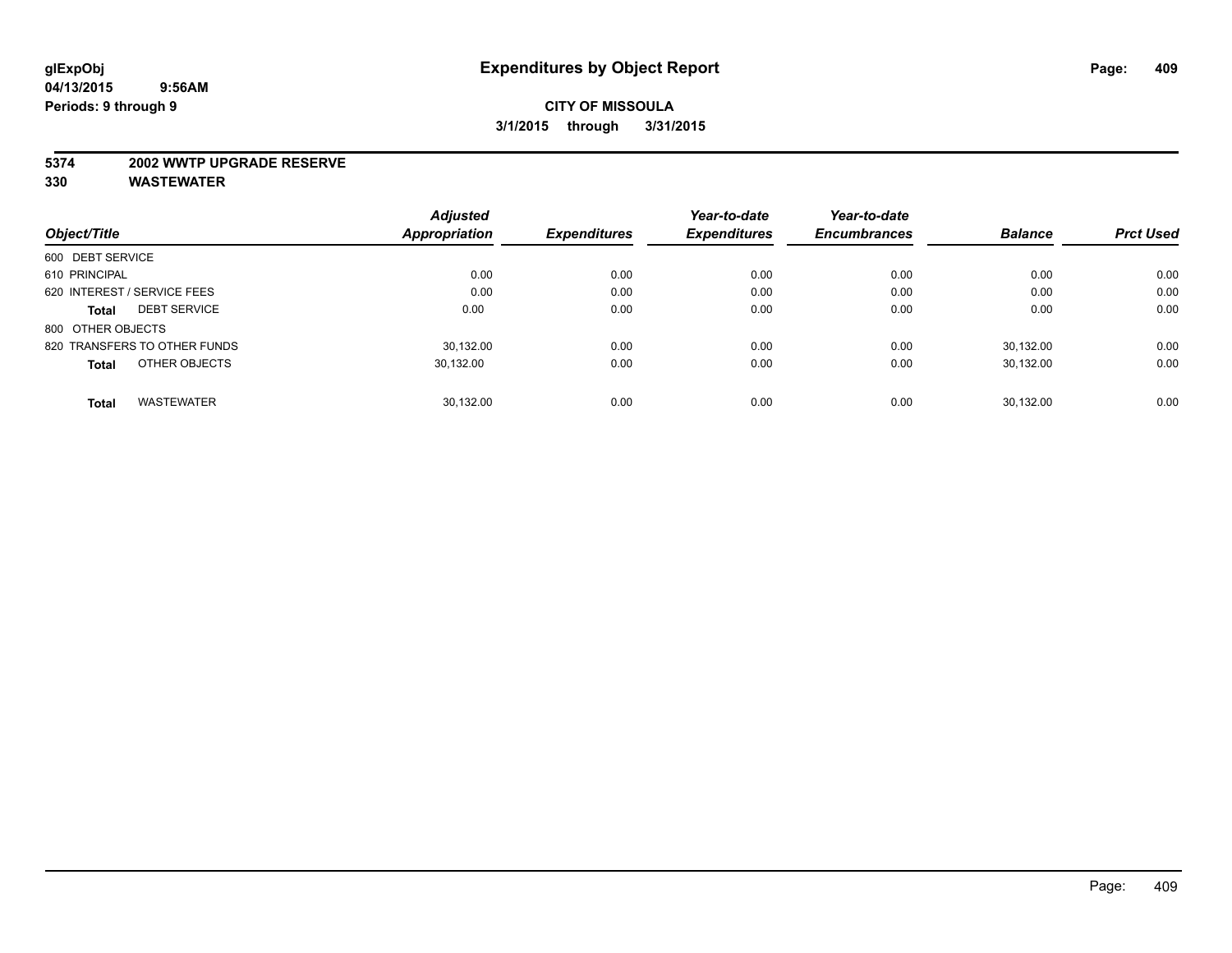**CITY OF MISSOULA 3/1/2015 through 3/31/2015**

#### **5374 2002 WWTP UPGRADE RESERVE**

|                   |                              | <b>Adjusted</b>      |                     | Year-to-date        | Year-to-date        |                |                  |
|-------------------|------------------------------|----------------------|---------------------|---------------------|---------------------|----------------|------------------|
| Object/Title      |                              | <b>Appropriation</b> | <b>Expenditures</b> | <b>Expenditures</b> | <b>Encumbrances</b> | <b>Balance</b> | <b>Prct Used</b> |
| 600 DEBT SERVICE  |                              |                      |                     |                     |                     |                |                  |
| 610 PRINCIPAL     |                              | 0.00                 | 0.00                | 0.00                | 0.00                | 0.00           | 0.00             |
|                   | 620 INTEREST / SERVICE FEES  | 0.00                 | 0.00                | 0.00                | 0.00                | 0.00           | 0.00             |
| <b>Total</b>      | <b>DEBT SERVICE</b>          | 0.00                 | 0.00                | 0.00                | 0.00                | 0.00           | 0.00             |
| 800 OTHER OBJECTS |                              |                      |                     |                     |                     |                |                  |
|                   | 820 TRANSFERS TO OTHER FUNDS | 30.132.00            | 0.00                | 0.00                | 0.00                | 30.132.00      | 0.00             |
| <b>Total</b>      | <b>OTHER OBJECTS</b>         | 30.132.00            | 0.00                | 0.00                | 0.00                | 30.132.00      | 0.00             |
| <b>Total</b>      | 2002 WWTP UPGRADE RESERVE    | 30.132.00            | 0.00                | 0.00                | 0.00                | 30.132.00      | 0.00             |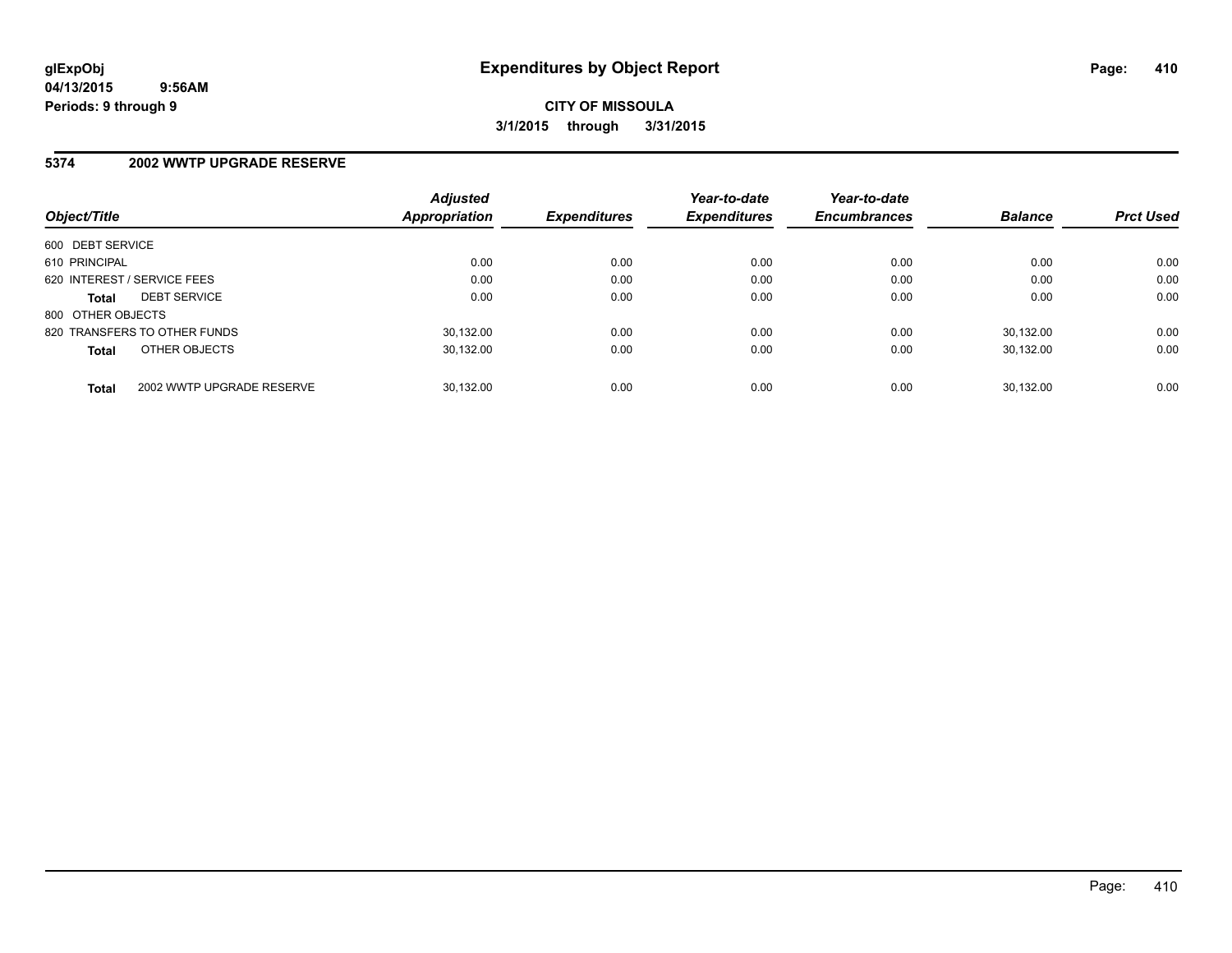## **5375 2003 WWTP SRF \$3.8M EPA DEBT**

| Object/Title                      | <b>Adjusted</b><br>Appropriation | <b>Expenditures</b> | Year-to-date<br><b>Expenditures</b> | Year-to-date<br><b>Encumbrances</b> | <b>Balance</b> | <b>Prct Used</b> |
|-----------------------------------|----------------------------------|---------------------|-------------------------------------|-------------------------------------|----------------|------------------|
| 600 DEBT SERVICE                  |                                  |                     |                                     |                                     |                |                  |
| 610 PRINCIPAL                     | 206,000.00                       | 0.00                | 102,000.00                          | 0.00                                | 104.000.00     | 49.51            |
| 620 INTEREST / SERVICE FEES       | 44,595.00                        | 0.00                | 22.871.25                           | 0.00                                | 21.723.75      | 51.29            |
| <b>DEBT SERVICE</b><br>Total      | 250,595.00                       | 0.00                | 124.871.25                          | 0.00                                | 125.723.75     | 49.83            |
| <b>WASTEWATER</b><br><b>Total</b> | 250,595.00                       | 0.00                | 124,871.25                          | 0.00                                | 125,723.75     | 49.83            |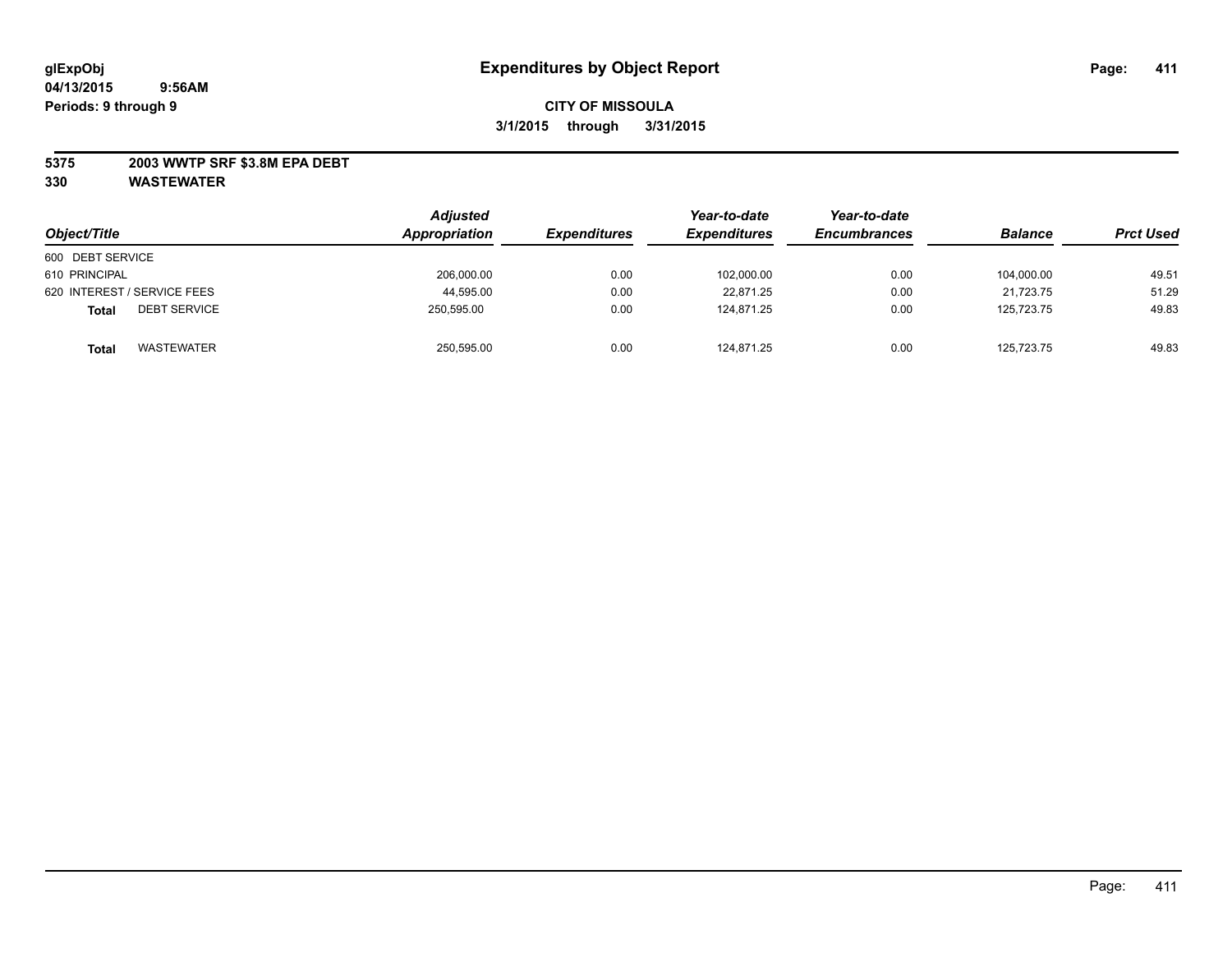**CITY OF MISSOULA 3/1/2015 through 3/31/2015**

## **5375 2003 WWTP SRF \$3.8M EPA DEBT**

| Object/Title                |                               | <b>Adjusted</b><br>Appropriation | <b>Expenditures</b> | Year-to-date<br><b>Expenditures</b> | Year-to-date<br><b>Encumbrances</b> | <b>Balance</b> | <b>Prct Used</b> |
|-----------------------------|-------------------------------|----------------------------------|---------------------|-------------------------------------|-------------------------------------|----------------|------------------|
| 600 DEBT SERVICE            |                               |                                  |                     |                                     |                                     |                |                  |
| 610 PRINCIPAL               |                               | 206.000.00                       | 0.00                | 102,000.00                          | 0.00                                | 104.000.00     | 49.51            |
| 620 INTEREST / SERVICE FEES |                               | 44,595.00                        | 0.00                | 22,871.25                           | 0.00                                | 21,723.75      | 51.29            |
| <b>Total</b>                | <b>DEBT SERVICE</b>           | 250,595.00                       | 0.00                | 124,871.25                          | 0.00                                | 125.723.75     | 49.83            |
| <b>Total</b>                | 2003 WWTP SRF \$3.8M EPA DEBT | 250,595.00                       | 0.00                | 124.871.25                          | 0.00                                | 125.723.75     | 49.83            |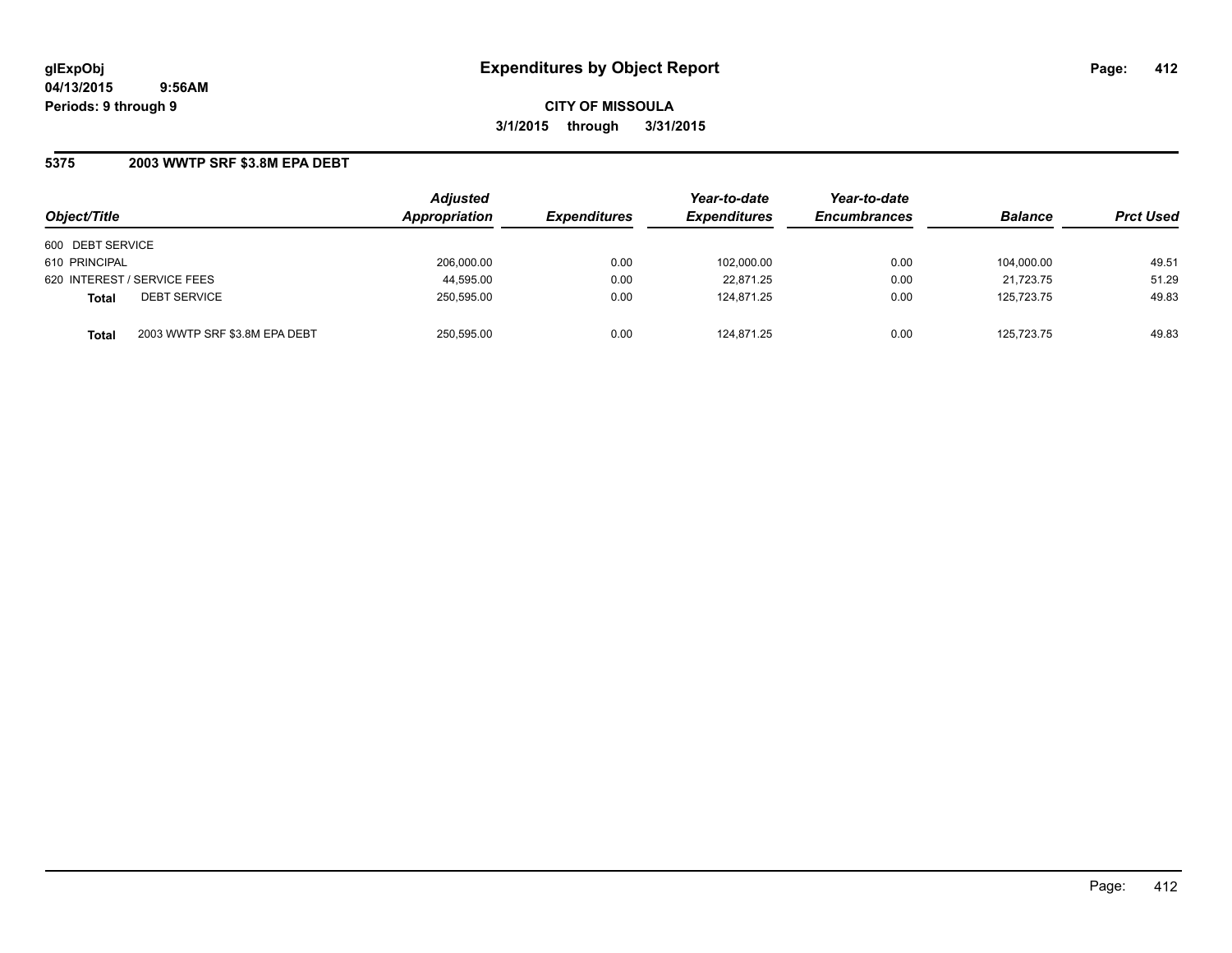## **5376 2003 WWTP SRF \$3.8M EPA RESERVE**

| Object/Title                 | <b>Adjusted</b><br>Appropriation | <b>Expenditures</b> | Year-to-date<br><b>Expenditures</b> | Year-to-date<br><b>Encumbrances</b> | <b>Balance</b> | <b>Prct Used</b> |
|------------------------------|----------------------------------|---------------------|-------------------------------------|-------------------------------------|----------------|------------------|
| 800 OTHER OBJECTS            |                                  |                     |                                     |                                     |                |                  |
| 820 TRANSFERS TO OTHER FUNDS | 21,190.00                        | 0.00                | 0.00                                | 0.00                                | 21,190.00      | 0.00             |
| OTHER OBJECTS<br>Total       | 21.190.00                        | 0.00                | 0.00                                | 0.00                                | 21.190.00      | 0.00             |
| <b>WASTEWATER</b><br>Total   | 21,190.00                        | 0.00                | 0.00                                | 0.00                                | 21,190.00      | 0.00             |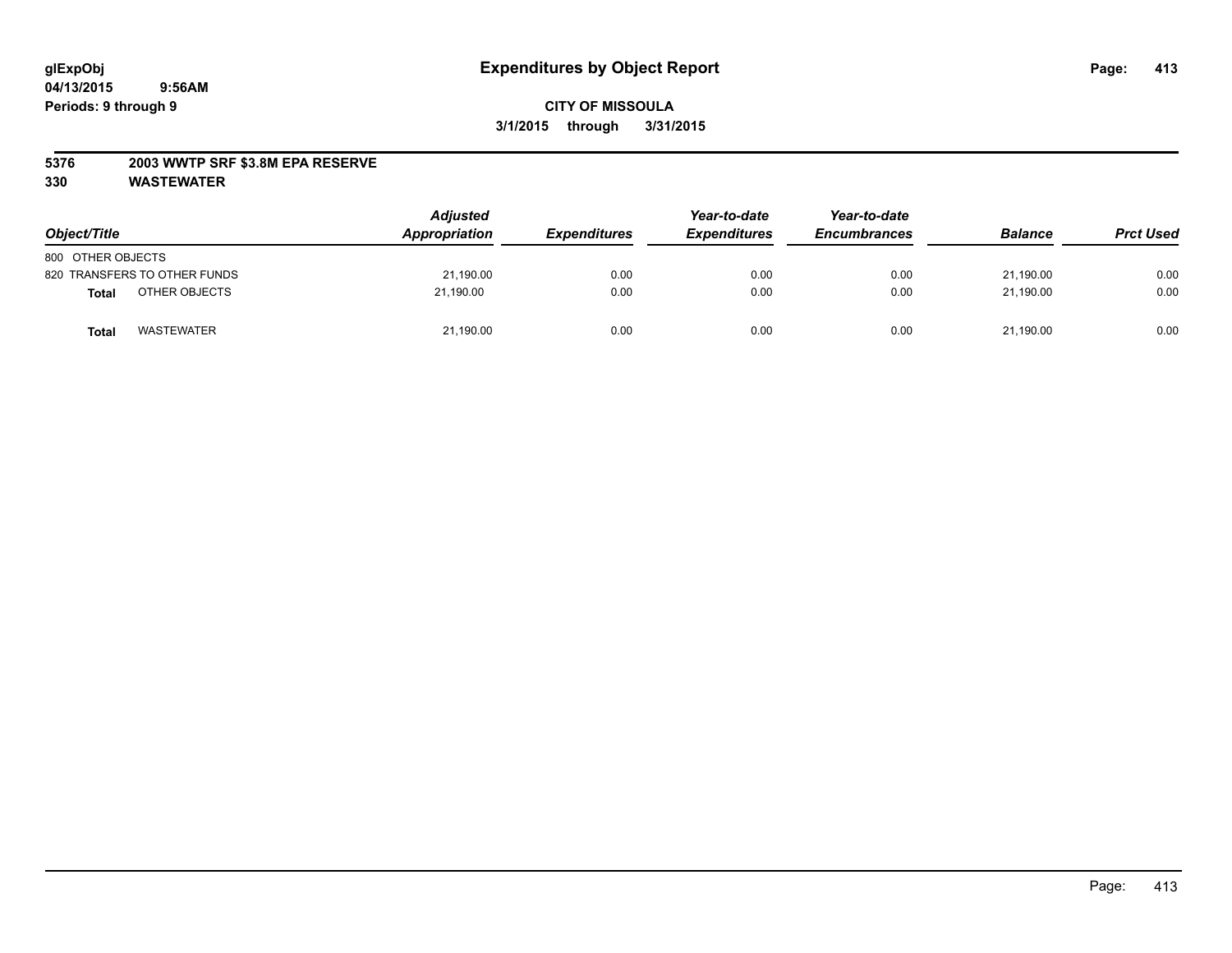**CITY OF MISSOULA 3/1/2015 through 3/31/2015**

# **5376 2003 WWTP SRF \$3.8M EPA RESERVE**

| Object/Title                              | <b>Adjusted</b><br>Appropriation | <b>Expenditures</b> | Year-to-date<br><b>Expenditures</b> | Year-to-date<br><b>Encumbrances</b> | <b>Balance</b> | <b>Prct Used</b> |
|-------------------------------------------|----------------------------------|---------------------|-------------------------------------|-------------------------------------|----------------|------------------|
| 800 OTHER OBJECTS                         |                                  |                     |                                     |                                     |                |                  |
| 820 TRANSFERS TO OTHER FUNDS              | 21,190.00                        | 0.00                | 0.00                                | 0.00                                | 21.190.00      | 0.00             |
| OTHER OBJECTS<br><b>Total</b>             | 21,190.00                        | 0.00                | 0.00                                | 0.00                                | 21.190.00      | 0.00             |
| 2003 WWTP SRF \$3.8M EPA RESERVE<br>Total | 21,190.00                        | 0.00                | 0.00                                | 0.00                                | 21.190.00      | 0.00             |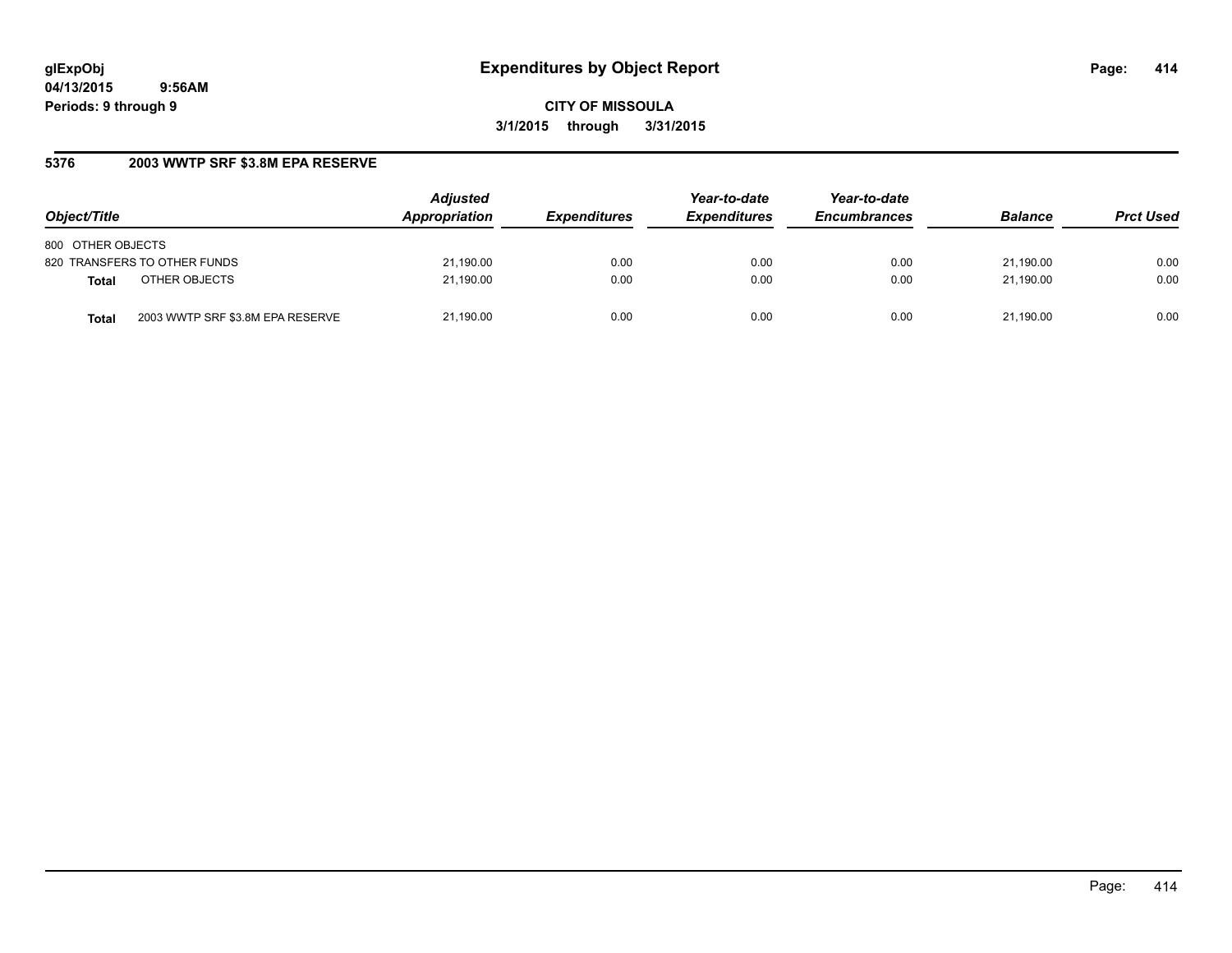## **5377 2004 WWTP \$3.023 LOAN DEBT SERVICE**

| Object/Title                        | <b>Adjusted</b><br>Appropriation | <b>Expenditures</b> | Year-to-date<br><b>Expenditures</b> | Year-to-date<br><b>Encumbrances</b> | <b>Balance</b> | <b>Prct Used</b> |
|-------------------------------------|----------------------------------|---------------------|-------------------------------------|-------------------------------------|----------------|------------------|
| 600 DEBT SERVICE                    |                                  |                     |                                     |                                     |                |                  |
| 610 PRINCIPAL                       | 197,000.00                       | 0.00                | 98,000.00                           | 0.00                                | 99,000.00      | 49.75            |
| 620 INTEREST / SERVICE FEES         | 45.473.00                        | 0.00                | 23.287.50                           | 0.00                                | 22.185.50      | 51.21            |
| <b>DEBT SERVICE</b><br><b>Total</b> | 242.473.00                       | 0.00                | 121.287.50                          | 0.00                                | 121.185.50     | 50.02            |
| <b>WASTEWATER</b><br><b>Total</b>   | 242,473.00                       | 0.00                | 121,287.50                          | 0.00                                | 121.185.50     | 50.02            |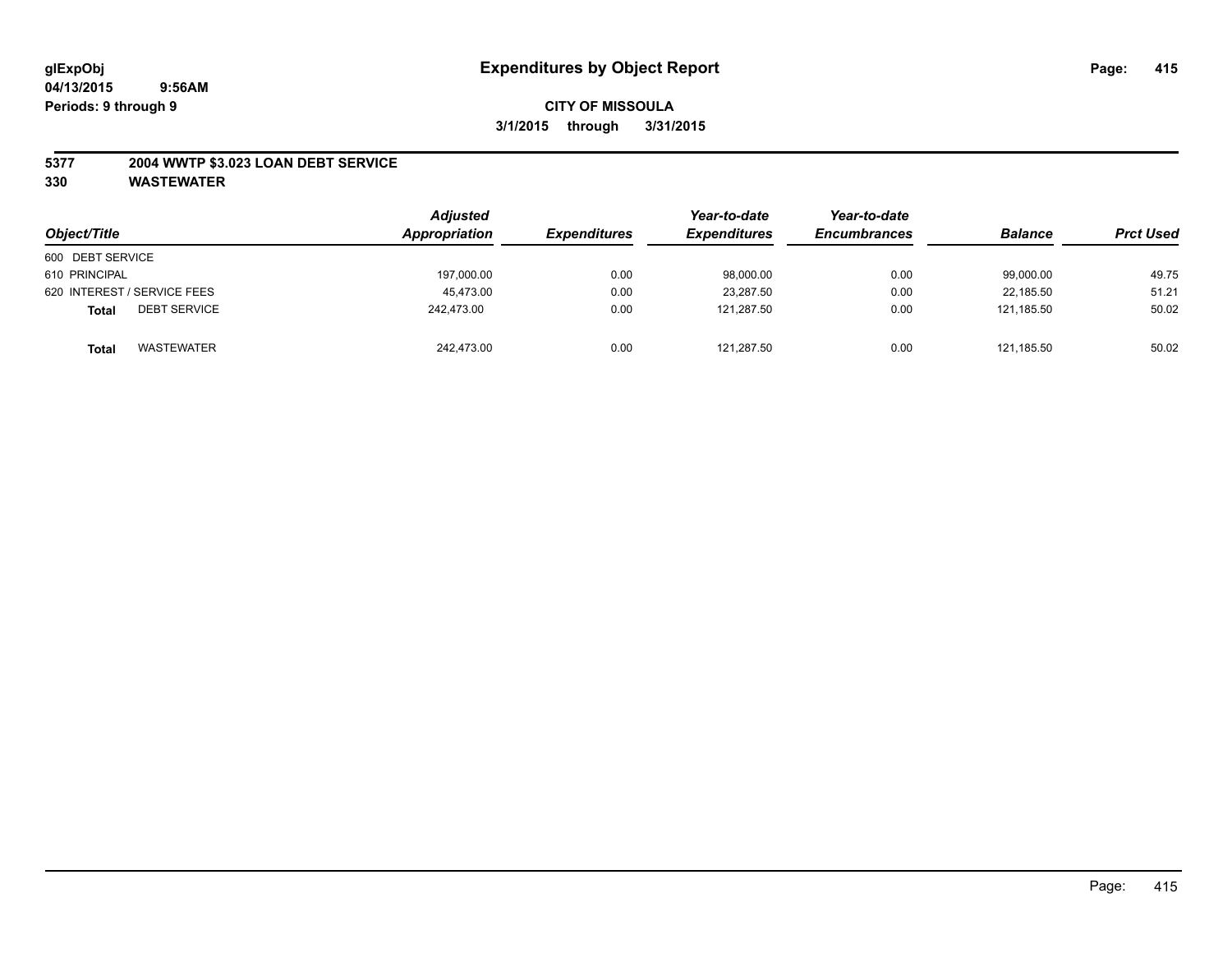**CITY OF MISSOULA 3/1/2015 through 3/31/2015**

## **5377 2004 WWTP \$3.023 LOAN DEBT SERVICE**

| Object/Title     |                                     | <b>Adjusted</b><br>Appropriation | <b>Expenditures</b> | Year-to-date<br><b>Expenditures</b> | Year-to-date<br><b>Encumbrances</b> | <b>Balance</b> | <b>Prct Used</b> |
|------------------|-------------------------------------|----------------------------------|---------------------|-------------------------------------|-------------------------------------|----------------|------------------|
| 600 DEBT SERVICE |                                     |                                  |                     |                                     |                                     |                |                  |
| 610 PRINCIPAL    |                                     | 197,000.00                       | 0.00                | 98,000.00                           | 0.00                                | 99,000.00      | 49.75            |
|                  | 620 INTEREST / SERVICE FEES         | 45,473.00                        | 0.00                | 23,287.50                           | 0.00                                | 22,185.50      | 51.21            |
| <b>Total</b>     | <b>DEBT SERVICE</b>                 | 242.473.00                       | 0.00                | 121.287.50                          | 0.00                                | 121.185.50     | 50.02            |
| <b>Total</b>     | 2004 WWTP \$3.023 LOAN DEBT SERVICE | 242.473.00                       | 0.00                | 121.287.50                          | 0.00                                | 121.185.50     | 50.02            |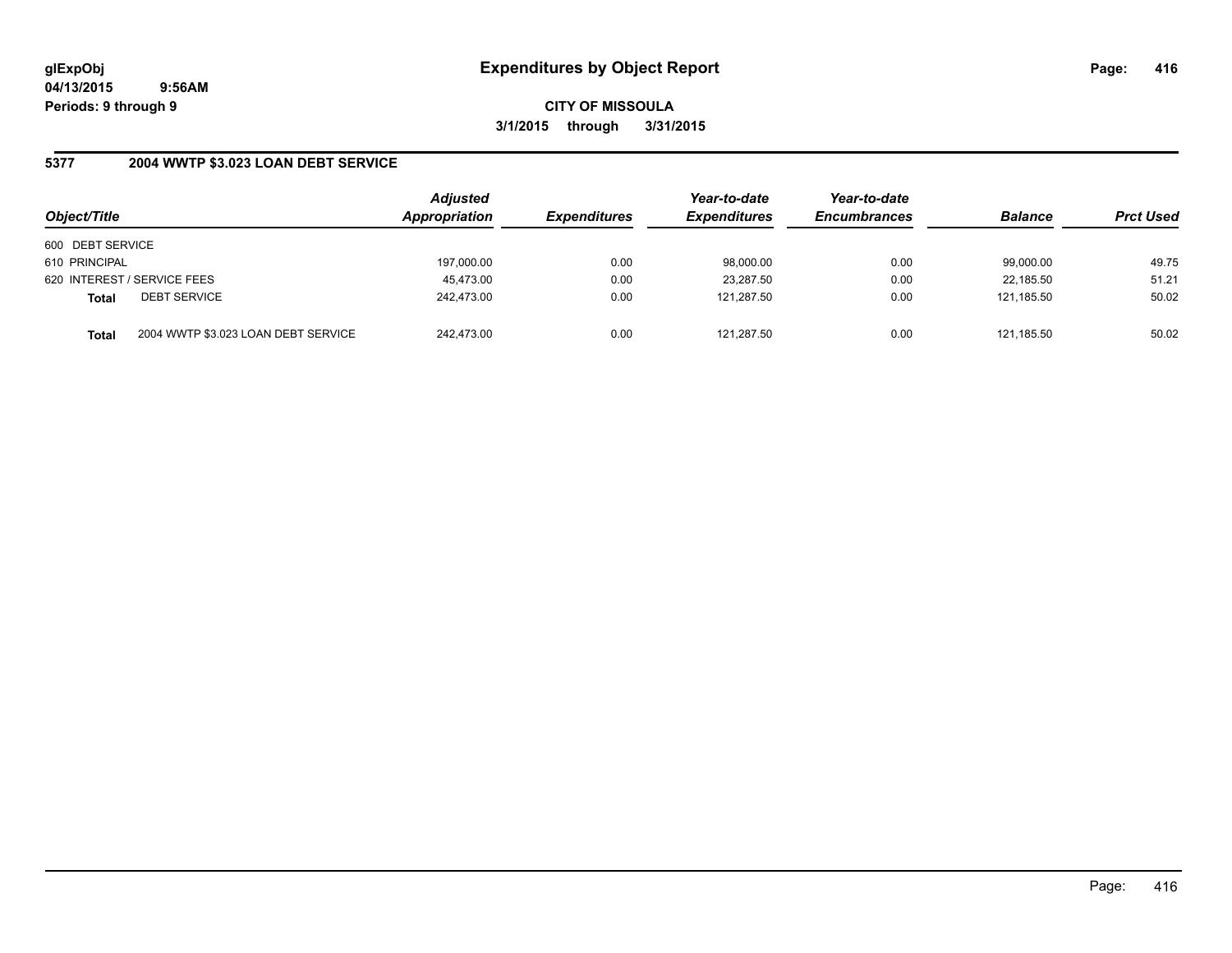## **5378 2004 WWTP \$3.023 LOAN RESERVE**

|                                     | <b>Adjusted</b> |                     | Year-to-date        | Year-to-date        |                |                  |
|-------------------------------------|-----------------|---------------------|---------------------|---------------------|----------------|------------------|
| Object/Title                        | Appropriation   | <b>Expenditures</b> | <b>Expenditures</b> | <b>Encumbrances</b> | <b>Balance</b> | <b>Prct Used</b> |
| 600 DEBT SERVICE                    |                 |                     |                     |                     |                |                  |
| 610 PRINCIPAL                       | 0.00            | 0.00                | 0.00                | 0.00                | 0.00           | 0.00             |
| 620 INTEREST / SERVICE FEES         | 0.00            | 0.00                | 0.00                | 0.00                | 0.00           | 0.00             |
| <b>DEBT SERVICE</b><br><b>Total</b> | 0.00            | 0.00                | 0.00                | 0.00                | 0.00           | 0.00             |
| 800 OTHER OBJECTS                   |                 |                     |                     |                     |                |                  |
| 820 TRANSFERS TO OTHER FUNDS        | 21.200.00       | 0.00                | 0.00                | 0.00                | 21.200.00      | 0.00             |
| OTHER OBJECTS<br><b>Total</b>       | 21.200.00       | 0.00                | 0.00                | 0.00                | 21.200.00      | 0.00             |
| <b>WASTEWATER</b><br>Total          | 21.200.00       | 0.00                | 0.00                | 0.00                | 21,200.00      | 0.00             |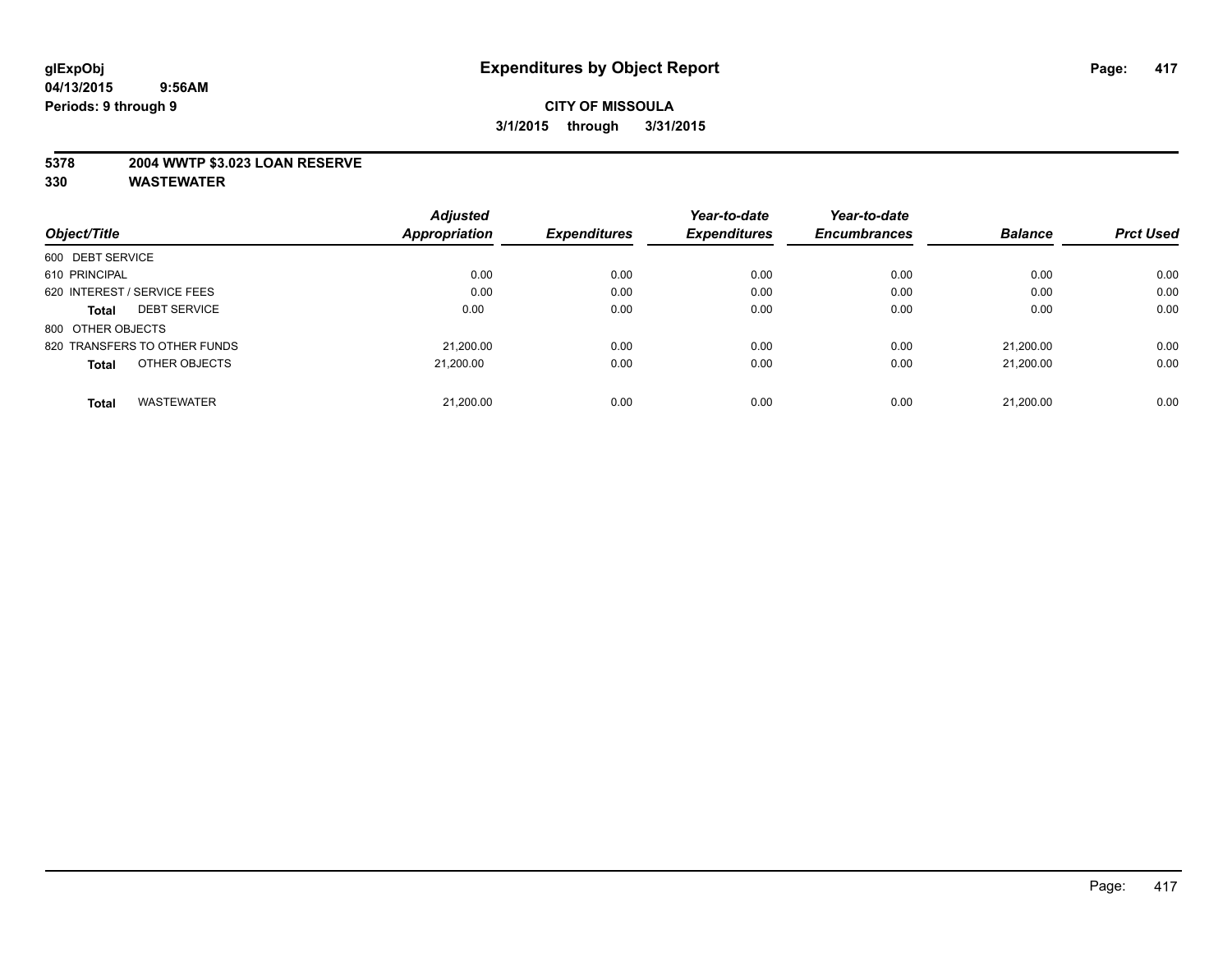**CITY OF MISSOULA 3/1/2015 through 3/31/2015**

## **5378 2004 WWTP \$3.023 LOAN RESERVE**

| Object/Title      |                                | <b>Adjusted</b><br>Appropriation | <b>Expenditures</b> | Year-to-date<br><b>Expenditures</b> | Year-to-date<br><b>Encumbrances</b> | <b>Balance</b> | <b>Prct Used</b> |
|-------------------|--------------------------------|----------------------------------|---------------------|-------------------------------------|-------------------------------------|----------------|------------------|
|                   |                                |                                  |                     |                                     |                                     |                |                  |
| 600 DEBT SERVICE  |                                |                                  |                     |                                     |                                     |                |                  |
| 610 PRINCIPAL     |                                | 0.00                             | 0.00                | 0.00                                | 0.00                                | 0.00           | 0.00             |
|                   | 620 INTEREST / SERVICE FEES    | 0.00                             | 0.00                | 0.00                                | 0.00                                | 0.00           | 0.00             |
| <b>Total</b>      | <b>DEBT SERVICE</b>            | 0.00                             | 0.00                | 0.00                                | 0.00                                | 0.00           | 0.00             |
| 800 OTHER OBJECTS |                                |                                  |                     |                                     |                                     |                |                  |
|                   | 820 TRANSFERS TO OTHER FUNDS   | 21,200.00                        | 0.00                | 0.00                                | 0.00                                | 21.200.00      | 0.00             |
| <b>Total</b>      | OTHER OBJECTS                  | 21.200.00                        | 0.00                | 0.00                                | 0.00                                | 21.200.00      | 0.00             |
|                   |                                |                                  |                     |                                     |                                     |                |                  |
| <b>Total</b>      | 2004 WWTP \$3.023 LOAN RESERVE | 21.200.00                        | 0.00                | 0.00                                | 0.00                                | 21.200.00      | 0.00             |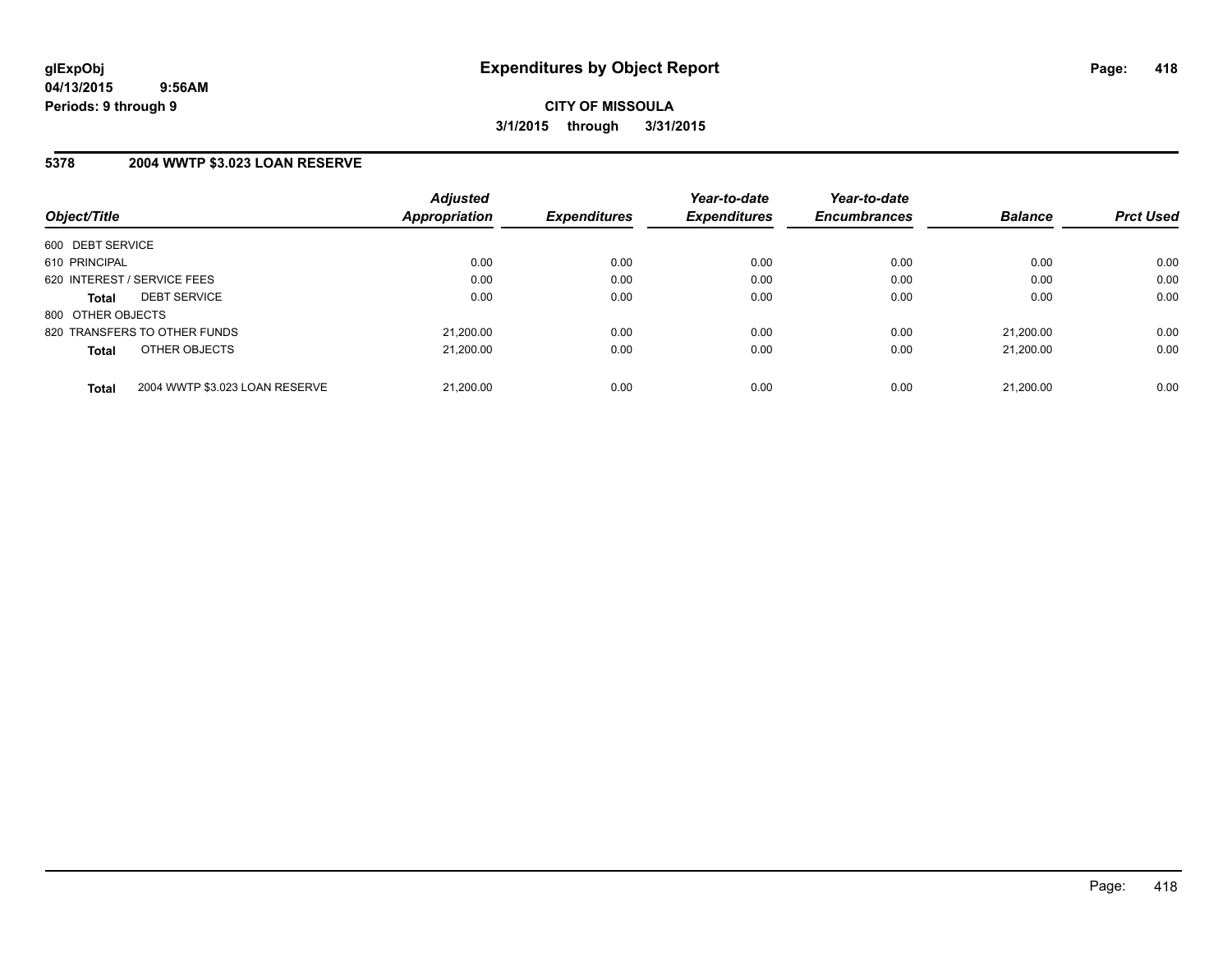#### **5379 2005 BRICH/BRDY/LIN/GIL SRF DEBT**

|                                     | <b>Adjusted</b> |                     | Year-to-date        | Year-to-date        |                |                  |
|-------------------------------------|-----------------|---------------------|---------------------|---------------------|----------------|------------------|
| Object/Title                        | Appropriation   | <b>Expenditures</b> | <b>Expenditures</b> | <b>Encumbrances</b> | <b>Balance</b> | <b>Prct Used</b> |
| 600 DEBT SERVICE                    |                 |                     |                     |                     |                |                  |
| 610 PRINCIPAL                       | 86,000.00       | 0.00                | 43.000.00           | 0.00                | 43.000.00      | 50.00            |
| 620 INTEREST / SERVICE FEES         | 23.389.00       | 0.00                | 11.936.25           | 0.00                | 11.452.75      | 51.03            |
| <b>DEBT SERVICE</b><br><b>Total</b> | 109,389.00      | 0.00                | 54.936.25           | 0.00                | 54.452.75      | 50.22            |
| 800 OTHER OBJECTS                   |                 |                     |                     |                     |                |                  |
| 820 TRANSFERS TO OTHER FUNDS        | 0.00            | 0.00                | 0.00                | 0.00                | 0.00           | 0.00             |
| OTHER OBJECTS<br><b>Total</b>       | 0.00            | 0.00                | 0.00                | 0.00                | 0.00           | 0.00             |
| <b>WASTEWATER</b><br><b>Total</b>   | 109.389.00      | 0.00                | 54.936.25           | 0.00                | 54.452.75      | 50.22            |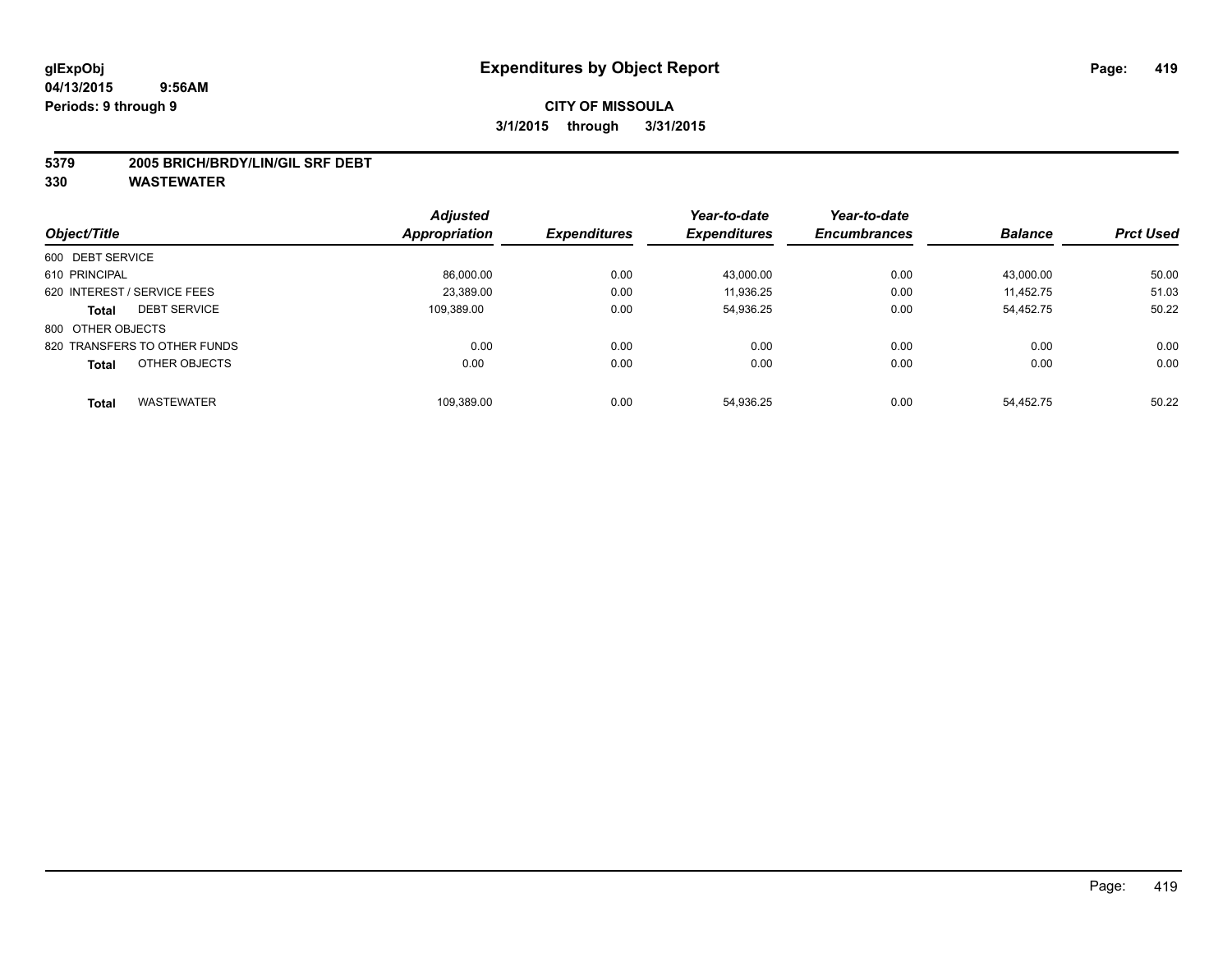**CITY OF MISSOULA 3/1/2015 through 3/31/2015**

## **5379 2005 BRICH/BRDY/LIN/GIL SRF DEBT**

| Object/Title      |                                  | <b>Adjusted</b><br><b>Appropriation</b> | <b>Expenditures</b> | Year-to-date<br><b>Expenditures</b> | Year-to-date<br><b>Encumbrances</b> | <b>Balance</b> | <b>Prct Used</b> |
|-------------------|----------------------------------|-----------------------------------------|---------------------|-------------------------------------|-------------------------------------|----------------|------------------|
| 600 DEBT SERVICE  |                                  |                                         |                     |                                     |                                     |                |                  |
| 610 PRINCIPAL     |                                  | 86,000.00                               | 0.00                | 43,000.00                           | 0.00                                | 43.000.00      | 50.00            |
|                   | 620 INTEREST / SERVICE FEES      | 23,389.00                               | 0.00                | 11,936.25                           | 0.00                                | 11.452.75      | 51.03            |
| <b>Total</b>      | <b>DEBT SERVICE</b>              | 109.389.00                              | 0.00                | 54,936.25                           | 0.00                                | 54.452.75      | 50.22            |
| 800 OTHER OBJECTS |                                  |                                         |                     |                                     |                                     |                |                  |
|                   | 820 TRANSFERS TO OTHER FUNDS     | 0.00                                    | 0.00                | 0.00                                | 0.00                                | 0.00           | 0.00             |
| <b>Total</b>      | OTHER OBJECTS                    | 0.00                                    | 0.00                | 0.00                                | 0.00                                | 0.00           | 0.00             |
| <b>Total</b>      | 2005 BRICH/BRDY/LIN/GIL SRF DEBT | 109.389.00                              | 0.00                | 54.936.25                           | 0.00                                | 54.452.75      | 50.22            |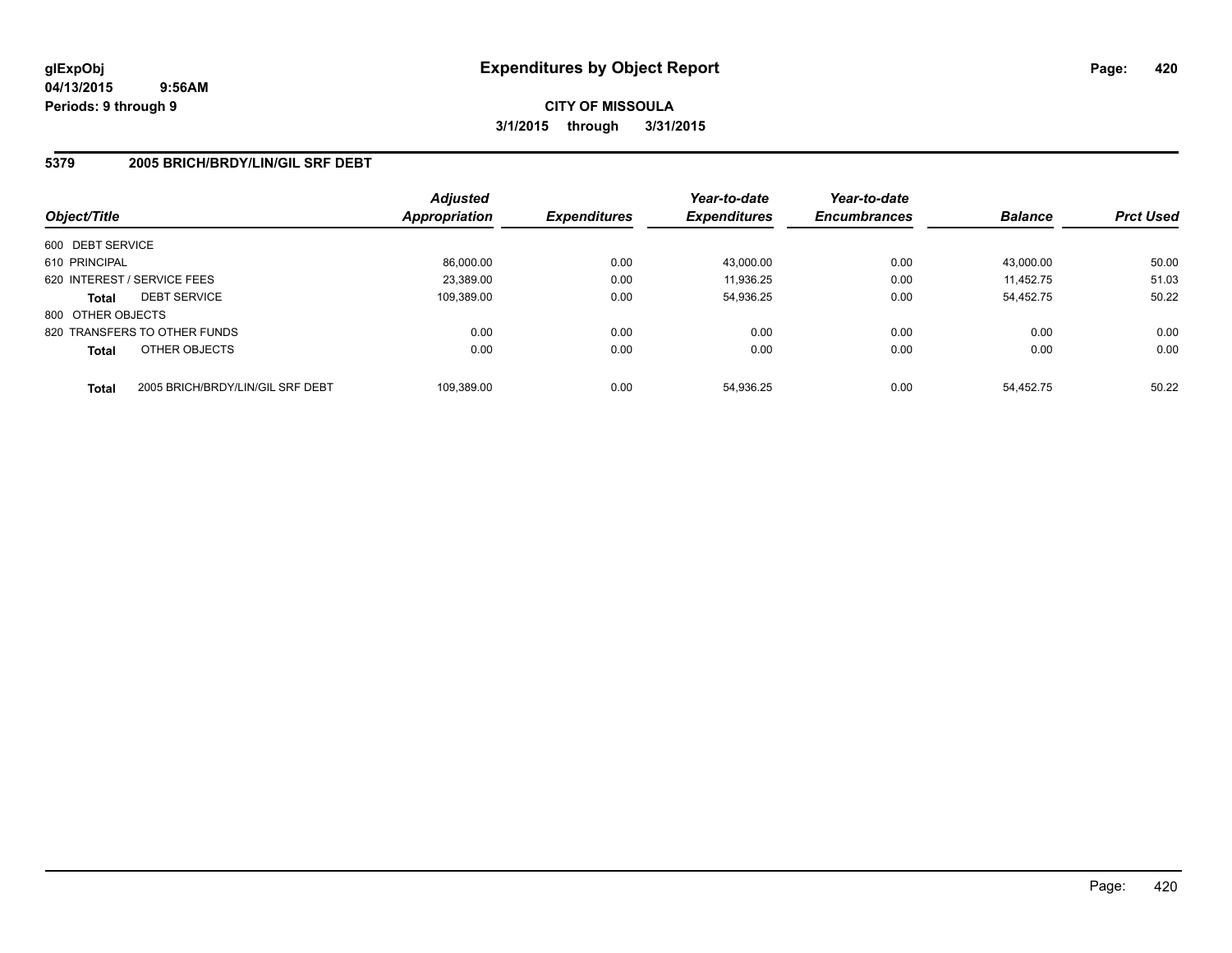## **5380 BRDWY/BIRCH/GILBERT/LINCOLNWOOD**

|                                   | <b>Adjusted</b>      |                     | Year-to-date        | Year-to-date        |                |                  |
|-----------------------------------|----------------------|---------------------|---------------------|---------------------|----------------|------------------|
| Object/Title                      | <b>Appropriation</b> | <b>Expenditures</b> | <b>Expenditures</b> | <b>Encumbrances</b> | <b>Balance</b> | <b>Prct Used</b> |
| 600 DEBT SERVICE                  |                      |                     |                     |                     |                |                  |
| 610 PRINCIPAL                     | 0.00                 | 0.00                | 0.00                | 0.00                | 0.00           | 0.00             |
| 620 INTEREST / SERVICE FEES       | 0.00                 | 0.00                | 0.00                | 0.00                | 0.00           | 0.00             |
| <b>DEBT SERVICE</b><br>Total      | 0.00                 | 0.00                | 0.00                | 0.00                | 0.00           | 0.00             |
| 800 OTHER OBJECTS                 |                      |                     |                     |                     |                |                  |
| 820 TRANSFERS TO OTHER FUNDS      | 10.840.00            | 0.00                | 0.00                | 0.00                | 10.840.00      | 0.00             |
| OTHER OBJECTS<br><b>Total</b>     | 10.840.00            | 0.00                | 0.00                | 0.00                | 10.840.00      | 0.00             |
| <b>WASTEWATER</b><br><b>Total</b> | 10.840.00            | 0.00                | 0.00                | 0.00                | 10.840.00      | 0.00             |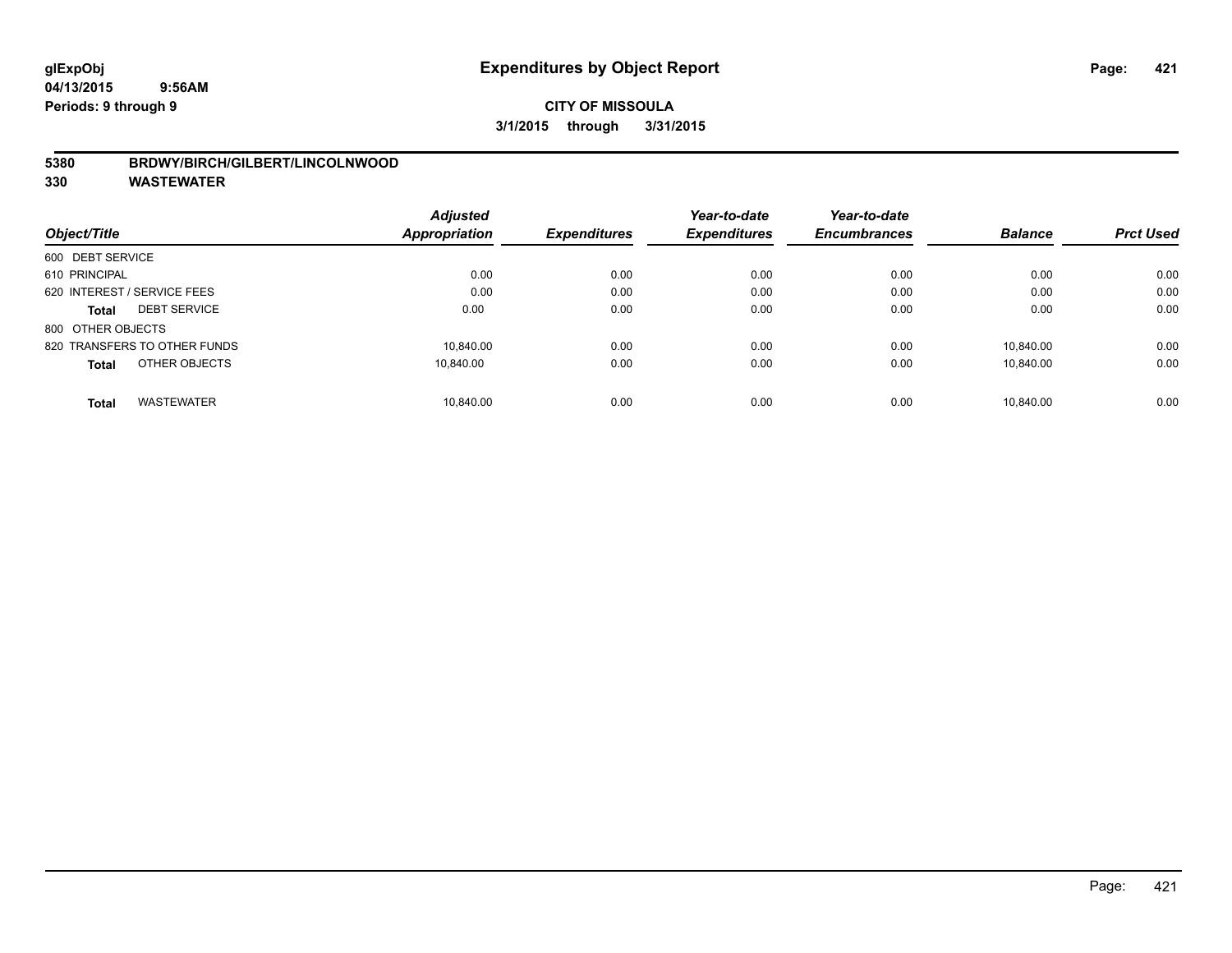**CITY OF MISSOULA 3/1/2015 through 3/31/2015**

## **5380 BRDWY/BIRCH/GILBERT/LINCOLNWOOD**

| Object/Title      |                                 | <b>Adjusted</b><br><b>Appropriation</b> | <b>Expenditures</b> | Year-to-date<br><b>Expenditures</b> | Year-to-date<br><b>Encumbrances</b> | <b>Balance</b> | <b>Prct Used</b> |
|-------------------|---------------------------------|-----------------------------------------|---------------------|-------------------------------------|-------------------------------------|----------------|------------------|
| 600 DEBT SERVICE  |                                 |                                         |                     |                                     |                                     |                |                  |
| 610 PRINCIPAL     |                                 | 0.00                                    | 0.00                | 0.00                                | 0.00                                | 0.00           | 0.00             |
|                   | 620 INTEREST / SERVICE FEES     | 0.00                                    | 0.00                | 0.00                                | 0.00                                | 0.00           | 0.00             |
| <b>Total</b>      | <b>DEBT SERVICE</b>             | 0.00                                    | 0.00                | 0.00                                | 0.00                                | 0.00           | 0.00             |
| 800 OTHER OBJECTS |                                 |                                         |                     |                                     |                                     |                |                  |
|                   | 820 TRANSFERS TO OTHER FUNDS    | 10.840.00                               | 0.00                | 0.00                                | 0.00                                | 10.840.00      | 0.00             |
| <b>Total</b>      | OTHER OBJECTS                   | 10.840.00                               | 0.00                | 0.00                                | 0.00                                | 10.840.00      | 0.00             |
| <b>Total</b>      | BRDWY/BIRCH/GILBERT/LINCOLNWOOD | 10.840.00                               | 0.00                | 0.00                                | 0.00                                | 10.840.00      | 0.00             |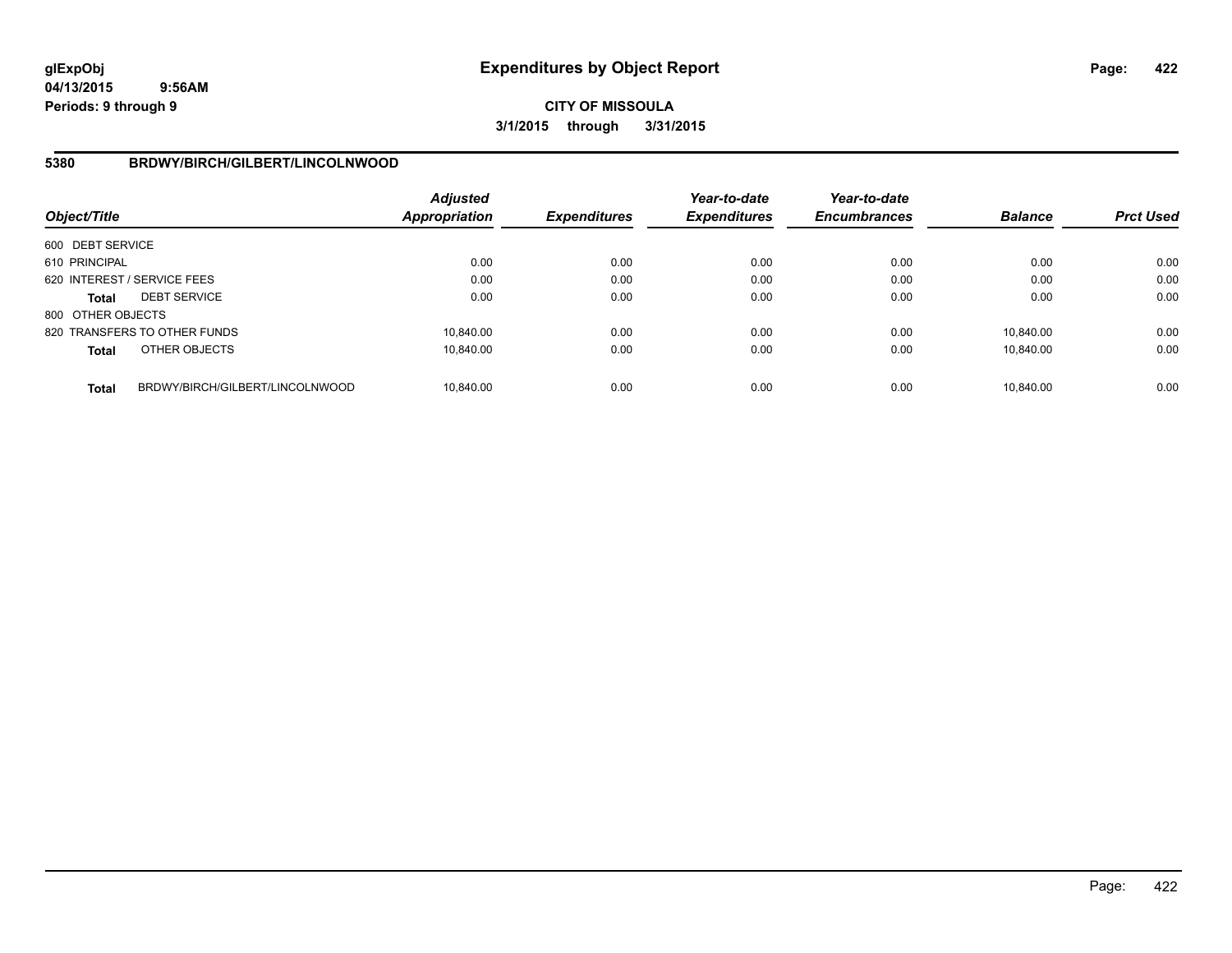# **CITY OF MISSOULA 3/1/2015 through 3/31/2015**

#### **5381 LINCOLNWOOD PH2 DEBT SERVICE**

|                                     | <b>Adjusted</b>      |                     | Year-to-date        | Year-to-date        |                |                  |
|-------------------------------------|----------------------|---------------------|---------------------|---------------------|----------------|------------------|
| Object/Title                        | <b>Appropriation</b> | <b>Expenditures</b> | <b>Expenditures</b> | <b>Encumbrances</b> | <b>Balance</b> | <b>Prct Used</b> |
| 600 DEBT SERVICE                    |                      |                     |                     |                     |                |                  |
| 610 PRINCIPAL                       | 0.00                 | 0.00                | 0.00                | 0.00                | 0.00           | 0.00             |
| 620 INTEREST / SERVICE FEES         | 0.00                 | 0.00                | 0.00                | 0.00                | 0.00           | 0.00             |
| <b>DEBT SERVICE</b><br><b>Total</b> | 0.00                 | 0.00                | 0.00                | 0.00                | 0.00           | 0.00             |
| 800 OTHER OBJECTS                   |                      |                     |                     |                     |                |                  |
| 820 TRANSFERS TO OTHER FUNDS        | 0.00                 | 0.00                | 0.00                | 0.00                | 0.00           | 0.00             |
| OTHER OBJECTS<br><b>Total</b>       | 0.00                 | 0.00                | 0.00                | 0.00                | 0.00           | 0.00             |
| <b>WASTEWATER</b><br>Total          | 0.00                 | 0.00                | 0.00                | 0.00                | 0.00           | 0.00             |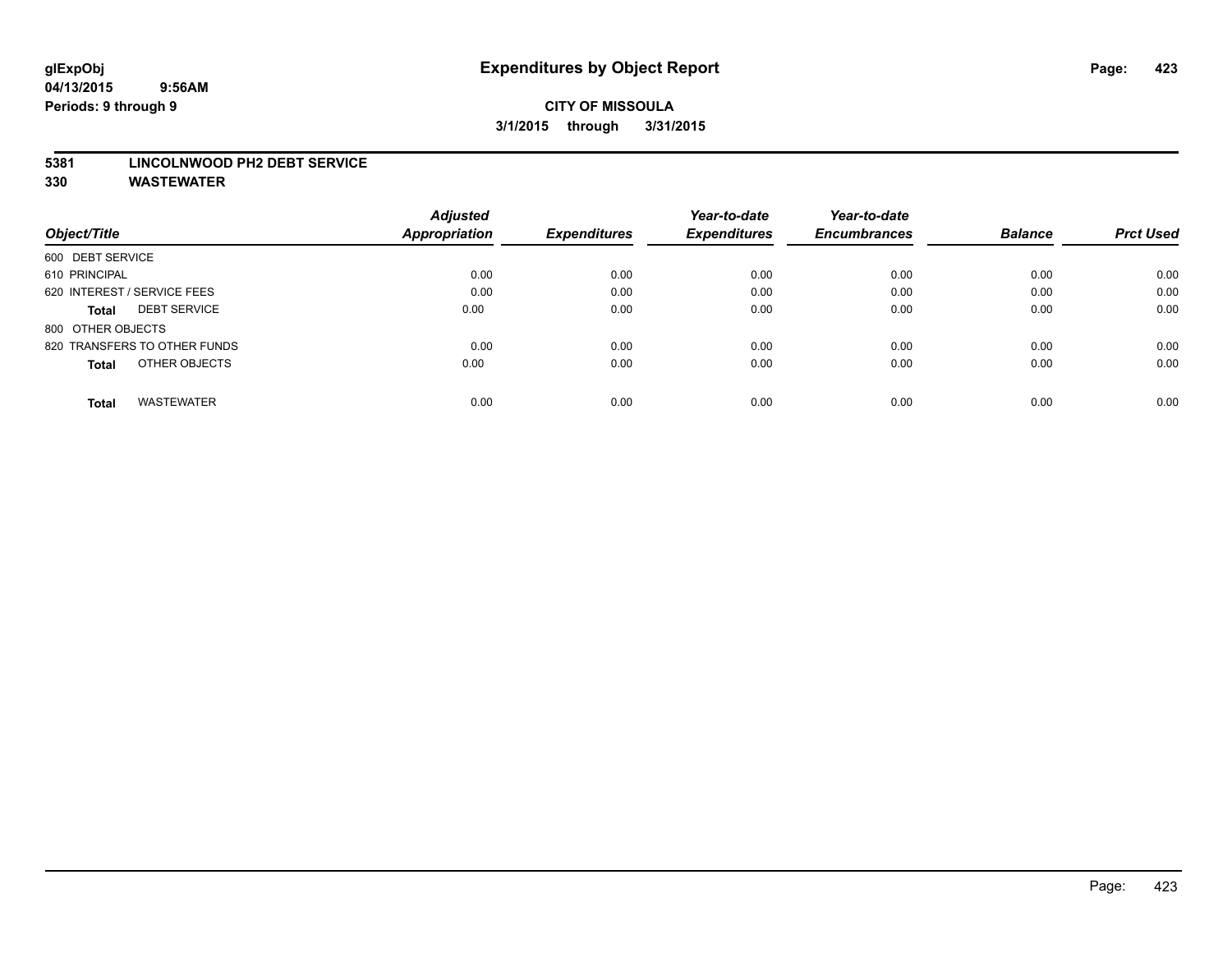**CITY OF MISSOULA 3/1/2015 through 3/31/2015**

## **5381 LINCOLNWOOD PH2 DEBT SERVICE**

| Object/Title                |                              | <b>Adjusted</b><br><b>Appropriation</b> | <b>Expenditures</b> | Year-to-date<br><b>Expenditures</b> | Year-to-date<br><b>Encumbrances</b> | <b>Balance</b> | <b>Prct Used</b> |
|-----------------------------|------------------------------|-----------------------------------------|---------------------|-------------------------------------|-------------------------------------|----------------|------------------|
| 600 DEBT SERVICE            |                              |                                         |                     |                                     |                                     |                |                  |
| 610 PRINCIPAL               |                              | 0.00                                    | 0.00                | 0.00                                | 0.00                                | 0.00           | 0.00             |
| 620 INTEREST / SERVICE FEES |                              | 0.00                                    | 0.00                | 0.00                                | 0.00                                | 0.00           | 0.00             |
| <b>Total</b>                | <b>DEBT SERVICE</b>          | 0.00                                    | 0.00                | 0.00                                | 0.00                                | 0.00           | 0.00             |
| 800 OTHER OBJECTS           |                              |                                         |                     |                                     |                                     |                |                  |
|                             | 820 TRANSFERS TO OTHER FUNDS | 0.00                                    | 0.00                | 0.00                                | 0.00                                | 0.00           | 0.00             |
| <b>Total</b>                | OTHER OBJECTS                | 0.00                                    | 0.00                | 0.00                                | 0.00                                | 0.00           | 0.00             |
| <b>Total</b>                | LINCOLNWOOD PH2 DEBT SERVICE | 0.00                                    | 0.00                | 0.00                                | 0.00                                | 0.00           | 0.00             |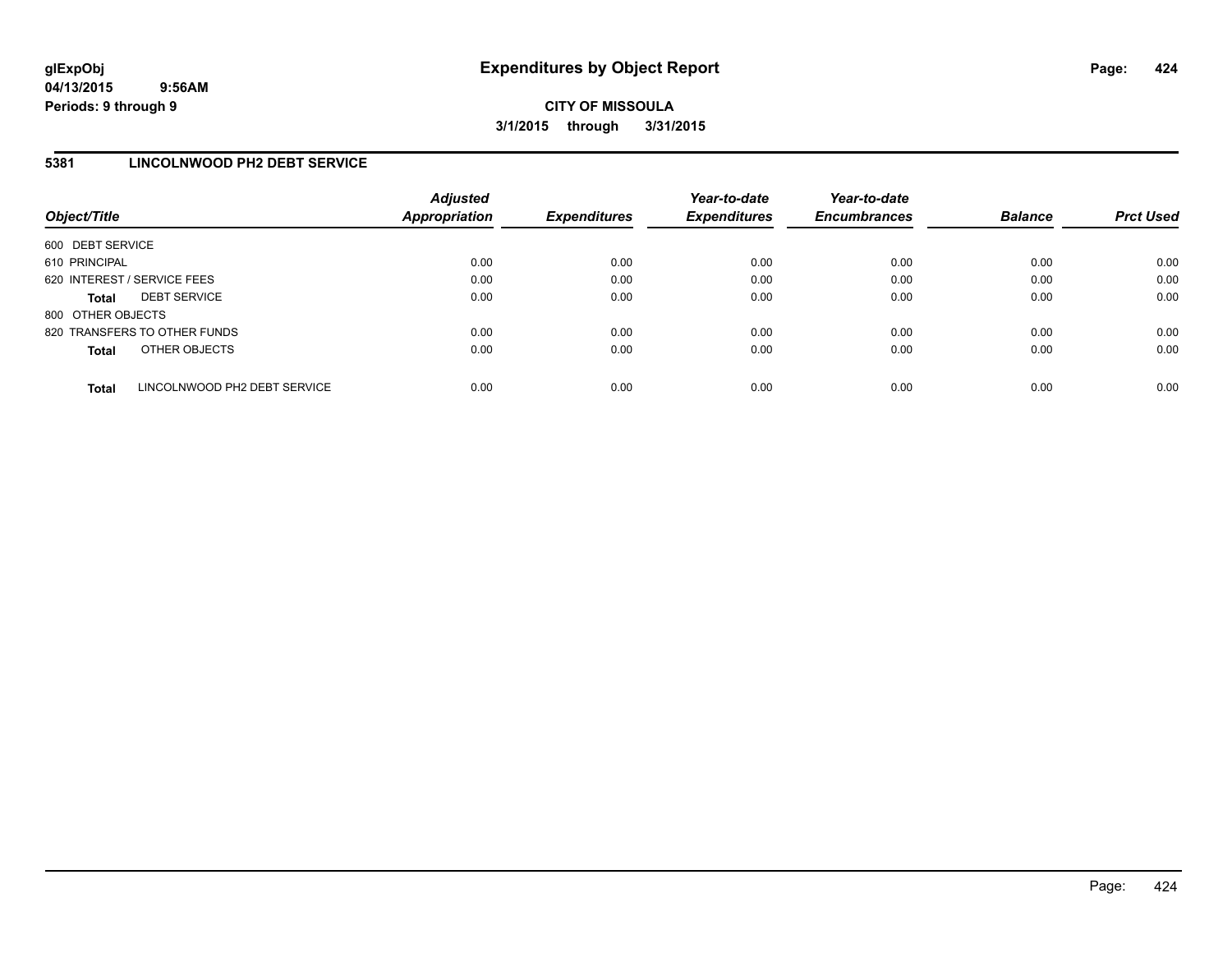#### **5382 LINCOLNWOOD PH2 RESERVE FUND**

|                                   | <b>Adjusted</b>      |                     | Year-to-date        | Year-to-date        |                |                  |
|-----------------------------------|----------------------|---------------------|---------------------|---------------------|----------------|------------------|
| Object/Title                      | <b>Appropriation</b> | <b>Expenditures</b> | <b>Expenditures</b> | <b>Encumbrances</b> | <b>Balance</b> | <b>Prct Used</b> |
| 600 DEBT SERVICE                  |                      |                     |                     |                     |                |                  |
| 610 PRINCIPAL                     | 0.00                 | 0.00                | 0.00                | 0.00                | 0.00           | 0.00             |
| 620 INTEREST / SERVICE FEES       | 0.00                 | 0.00                | 0.00                | 0.00                | 0.00           | 0.00             |
| <b>DEBT SERVICE</b><br>Total      | 0.00                 | 0.00                | 0.00                | 0.00                | 0.00           | 0.00             |
| 800 OTHER OBJECTS                 |                      |                     |                     |                     |                |                  |
| 820 TRANSFERS TO OTHER FUNDS      | 21,850.00            | 0.00                | 0.00                | 0.00                | 21.850.00      | 0.00             |
| OTHER OBJECTS<br><b>Total</b>     | 21.850.00            | 0.00                | 0.00                | 0.00                | 21.850.00      | 0.00             |
| <b>WASTEWATER</b><br><b>Total</b> | 21,850.00            | 0.00                | 0.00                | 0.00                | 21,850.00      | 0.00             |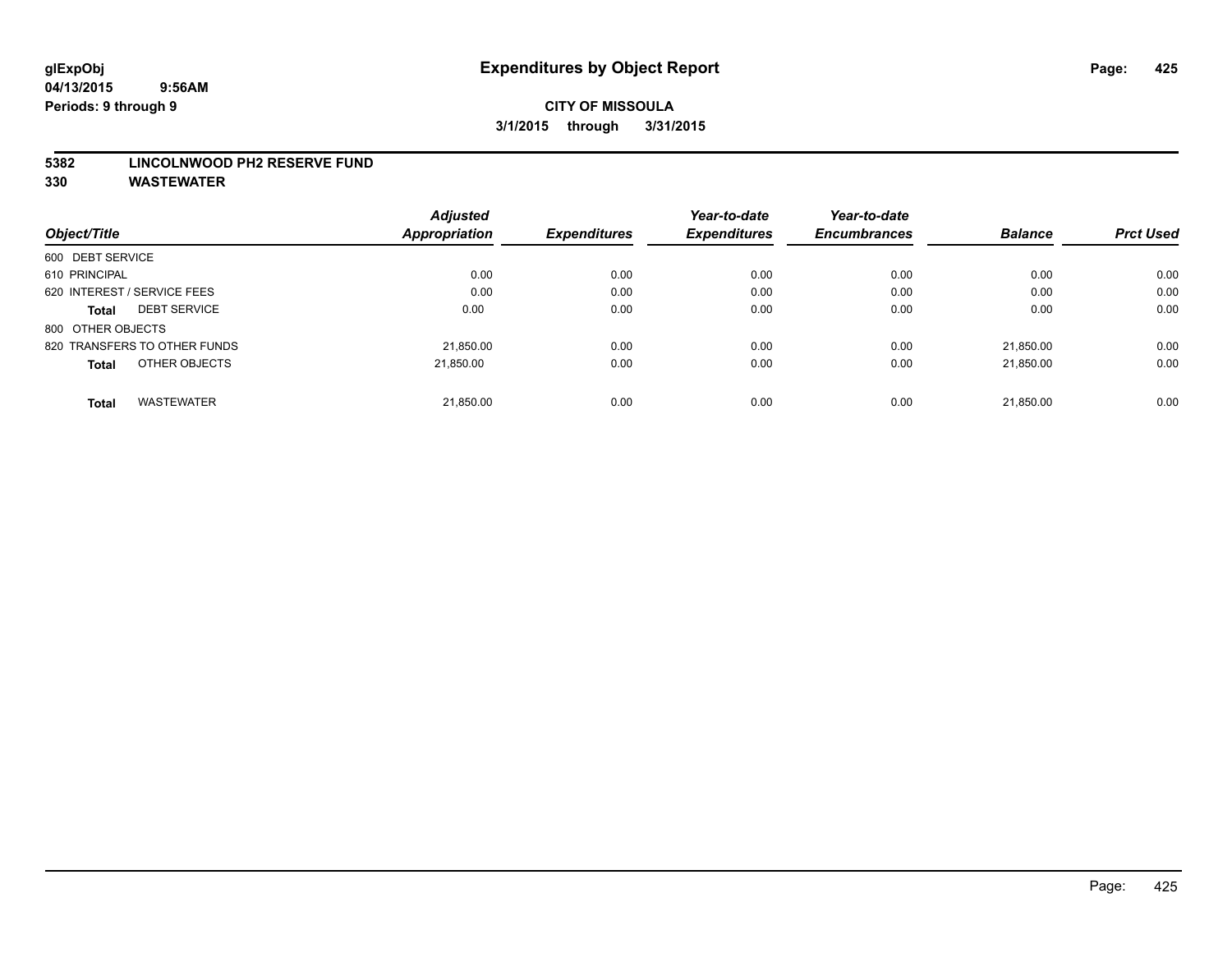**CITY OF MISSOULA 3/1/2015 through 3/31/2015**

## **5382 LINCOLNWOOD PH2 RESERVE FUND**

| Object/Title      |                              | <b>Adjusted</b><br>Appropriation | <b>Expenditures</b> | Year-to-date<br><b>Expenditures</b> | Year-to-date<br><b>Encumbrances</b> | <b>Balance</b> | <b>Prct Used</b> |
|-------------------|------------------------------|----------------------------------|---------------------|-------------------------------------|-------------------------------------|----------------|------------------|
| 600 DEBT SERVICE  |                              |                                  |                     |                                     |                                     |                |                  |
| 610 PRINCIPAL     |                              | 0.00                             | 0.00                | 0.00                                | 0.00                                | 0.00           | 0.00             |
|                   | 620 INTEREST / SERVICE FEES  | 0.00                             | 0.00                | 0.00                                | 0.00                                | 0.00           | 0.00             |
| <b>Total</b>      | <b>DEBT SERVICE</b>          | 0.00                             | 0.00                | 0.00                                | 0.00                                | 0.00           | 0.00             |
| 800 OTHER OBJECTS |                              |                                  |                     |                                     |                                     |                |                  |
|                   | 820 TRANSFERS TO OTHER FUNDS | 21,850.00                        | 0.00                | 0.00                                | 0.00                                | 21.850.00      | 0.00             |
| <b>Total</b>      | OTHER OBJECTS                | 21,850.00                        | 0.00                | 0.00                                | 0.00                                | 21.850.00      | 0.00             |
| <b>Total</b>      | LINCOLNWOOD PH2 RESERVE FUND | 21,850.00                        | 0.00                | 0.00                                | 0.00                                | 21.850.00      | 0.00             |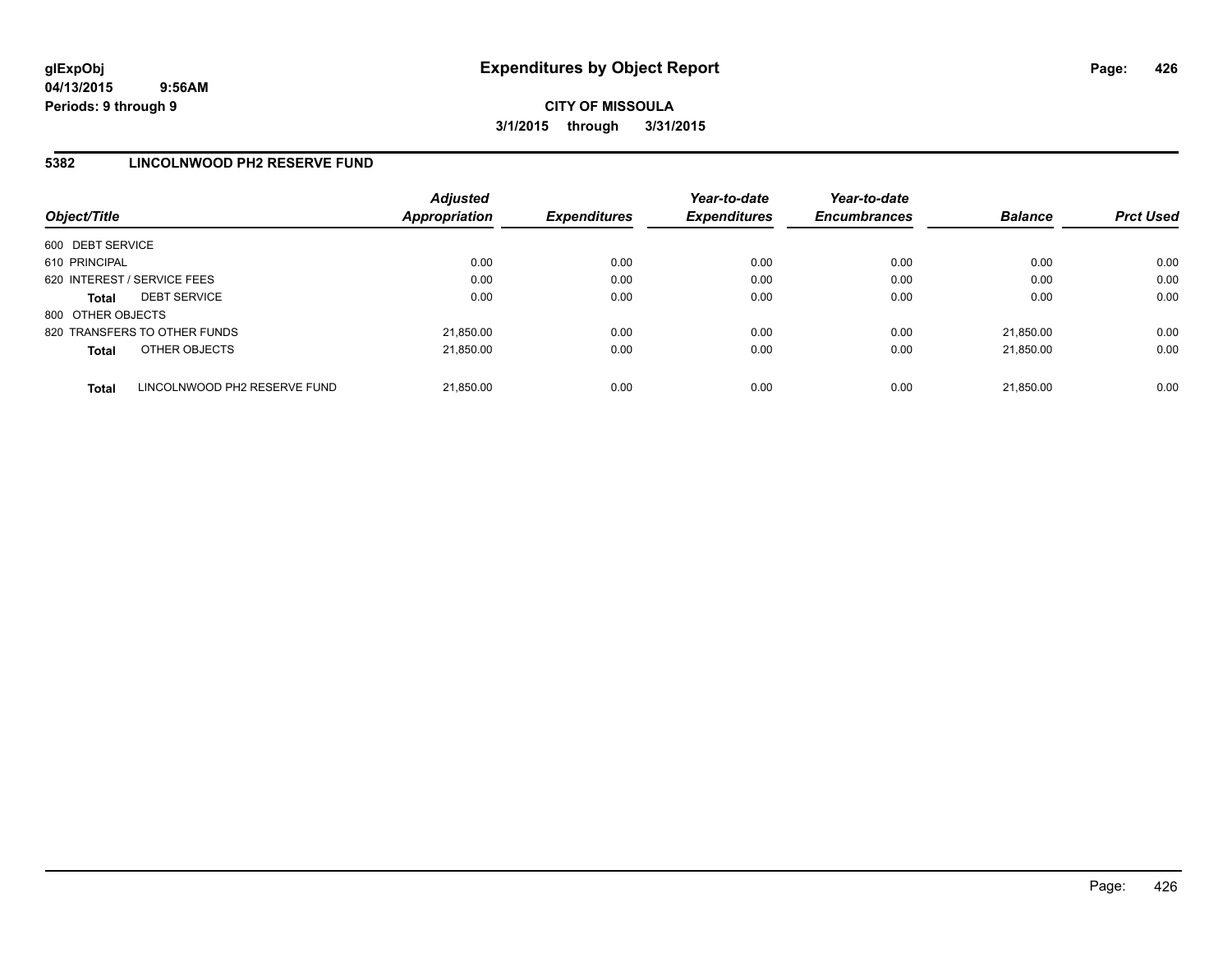# **CITY OF MISSOULA 3/1/2015 through 3/31/2015**

#### **5383 FY09 RATTLESNAKE SEWER DEBT SVS**

|                                     | <b>Adjusted</b> |                     | Year-to-date        | Year-to-date        |                |                  |
|-------------------------------------|-----------------|---------------------|---------------------|---------------------|----------------|------------------|
| Object/Title                        | Appropriation   | <b>Expenditures</b> | <b>Expenditures</b> | <b>Encumbrances</b> | <b>Balance</b> | <b>Prct Used</b> |
| 600 DEBT SERVICE                    |                 |                     |                     |                     |                |                  |
| 610 PRINCIPAL                       | 0.00            | 0.00                | 0.00                | 0.00                | 0.00           | 0.00             |
| 620 INTEREST / SERVICE FEES         | 0.00            | 0.00                | 0.00                | 0.00                | 0.00           | 0.00             |
| <b>DEBT SERVICE</b><br><b>Total</b> | 0.00            | 0.00                | 0.00                | 0.00                | 0.00           | 0.00             |
| 800 OTHER OBJECTS                   |                 |                     |                     |                     |                |                  |
| 820 TRANSFERS TO OTHER FUNDS        | 0.00            | 0.00                | 0.00                | 0.00                | 0.00           | 0.00             |
| OTHER OBJECTS<br><b>Total</b>       | 0.00            | 0.00                | 0.00                | 0.00                | 0.00           | 0.00             |
| <b>WASTEWATER</b><br><b>Total</b>   | 0.00            | 0.00                | 0.00                | 0.00                | 0.00           | 0.00             |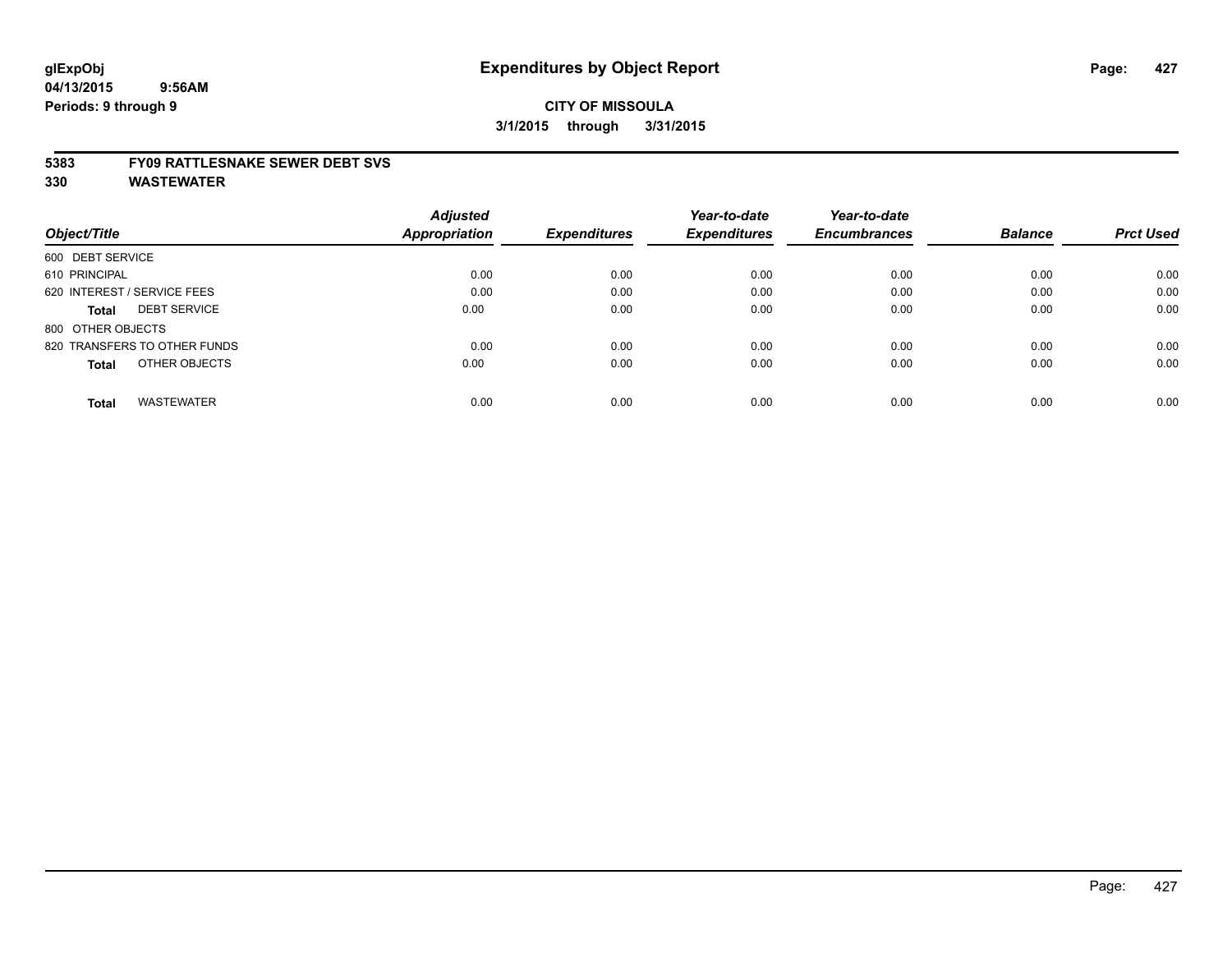#### **5383 FY09 RATTLESNAKE SEWER DEBT SVS**

**550 SID 544 PROJECT**

|                              | <b>Adjusted</b> |                     | Year-to-date        | Year-to-date        |                |                  |
|------------------------------|-----------------|---------------------|---------------------|---------------------|----------------|------------------|
| Object/Title                 | Appropriation   | <b>Expenditures</b> | <b>Expenditures</b> | <b>Encumbrances</b> | <b>Balance</b> | <b>Prct Used</b> |
| 600 DEBT SERVICE             |                 |                     |                     |                     |                |                  |
| 610 PRINCIPAL                | 20,000.00       | 0.00                | 10,000.00           | 0.00                | 10,000.00      | 50.00            |
| 620 INTEREST / SERVICE FEES  | 11,550.00       | 0.00                | 5.850.00            | 0.00                | 5,700.00       | 50.65            |
| <b>DEBT SERVICE</b><br>Total | 31,550.00       | 0.00                | 15,850.00           | 0.00                | 15,700.00      | 50.24            |
| SID 544 PROJECT<br>Total     | 31,550.00       | 0.00                | 15.850.00           | 0.00                | 15,700.00      | 50.24            |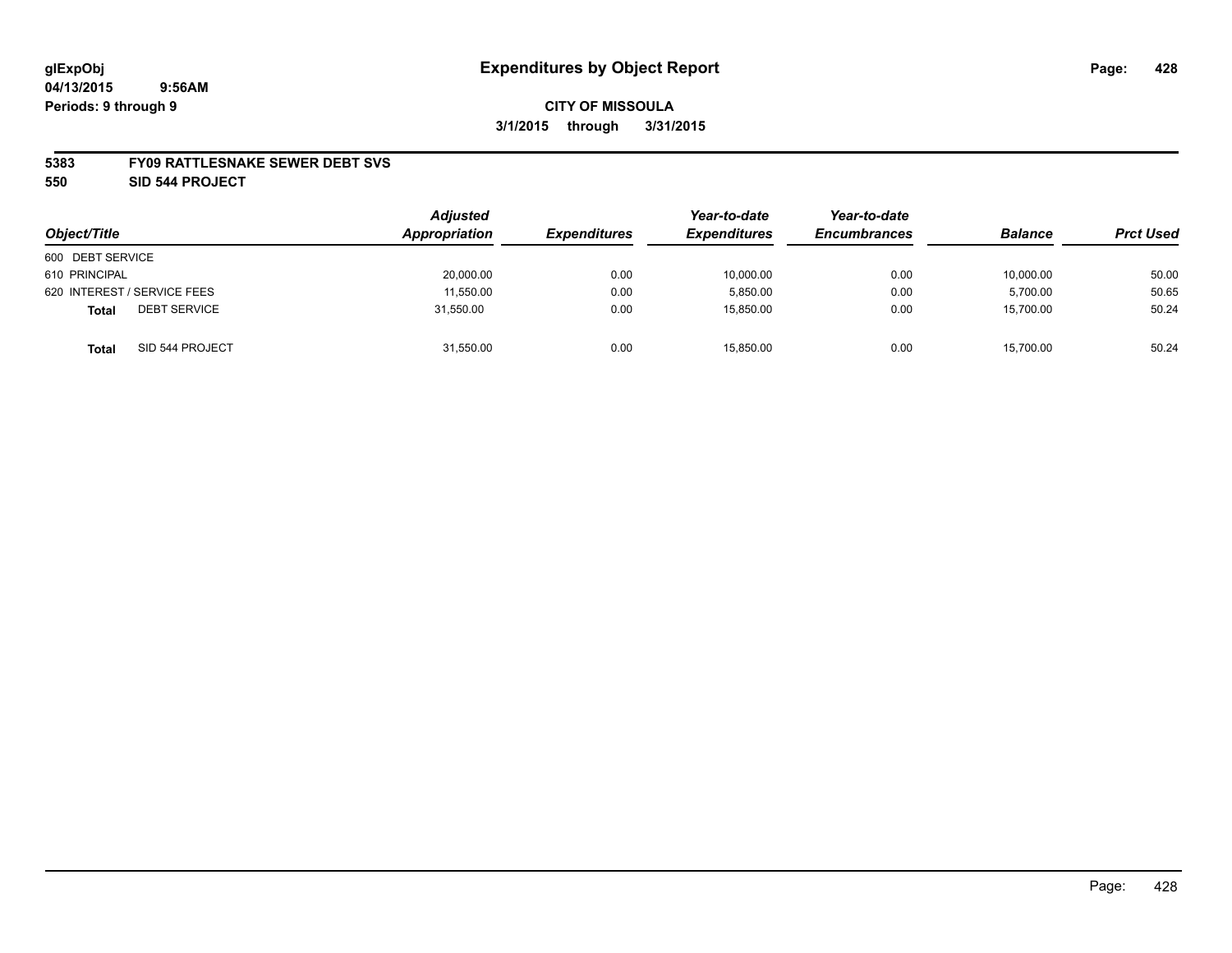**CITY OF MISSOULA 3/1/2015 through 3/31/2015**

# **5383 FY09 RATTLESNAKE SEWER DEBT SVS**

| Object/Title      |                                 | <b>Adjusted</b><br><b>Appropriation</b> | <b>Expenditures</b> | Year-to-date<br><b>Expenditures</b> | Year-to-date<br><b>Encumbrances</b> | <b>Balance</b> | <b>Prct Used</b> |
|-------------------|---------------------------------|-----------------------------------------|---------------------|-------------------------------------|-------------------------------------|----------------|------------------|
| 600 DEBT SERVICE  |                                 |                                         |                     |                                     |                                     |                |                  |
| 610 PRINCIPAL     |                                 | 20,000.00                               | 0.00                | 10,000.00                           | 0.00                                | 10.000.00      | 50.00            |
|                   | 620 INTEREST / SERVICE FEES     | 11,550.00                               | 0.00                | 5,850.00                            | 0.00                                | 5,700.00       | 50.65            |
| <b>Total</b>      | <b>DEBT SERVICE</b>             | 31.550.00                               | 0.00                | 15.850.00                           | 0.00                                | 15.700.00      | 50.24            |
| 800 OTHER OBJECTS |                                 |                                         |                     |                                     |                                     |                |                  |
|                   | 820 TRANSFERS TO OTHER FUNDS    | 0.00                                    | 0.00                | 0.00                                | 0.00                                | 0.00           | 0.00             |
| <b>Total</b>      | OTHER OBJECTS                   | 0.00                                    | 0.00                | 0.00                                | 0.00                                | 0.00           | 0.00             |
| <b>Total</b>      | FY09 RATTLESNAKE SEWER DEBT SVS | 31.550.00                               | 0.00                | 15.850.00                           | 0.00                                | 15.700.00      | 50.24            |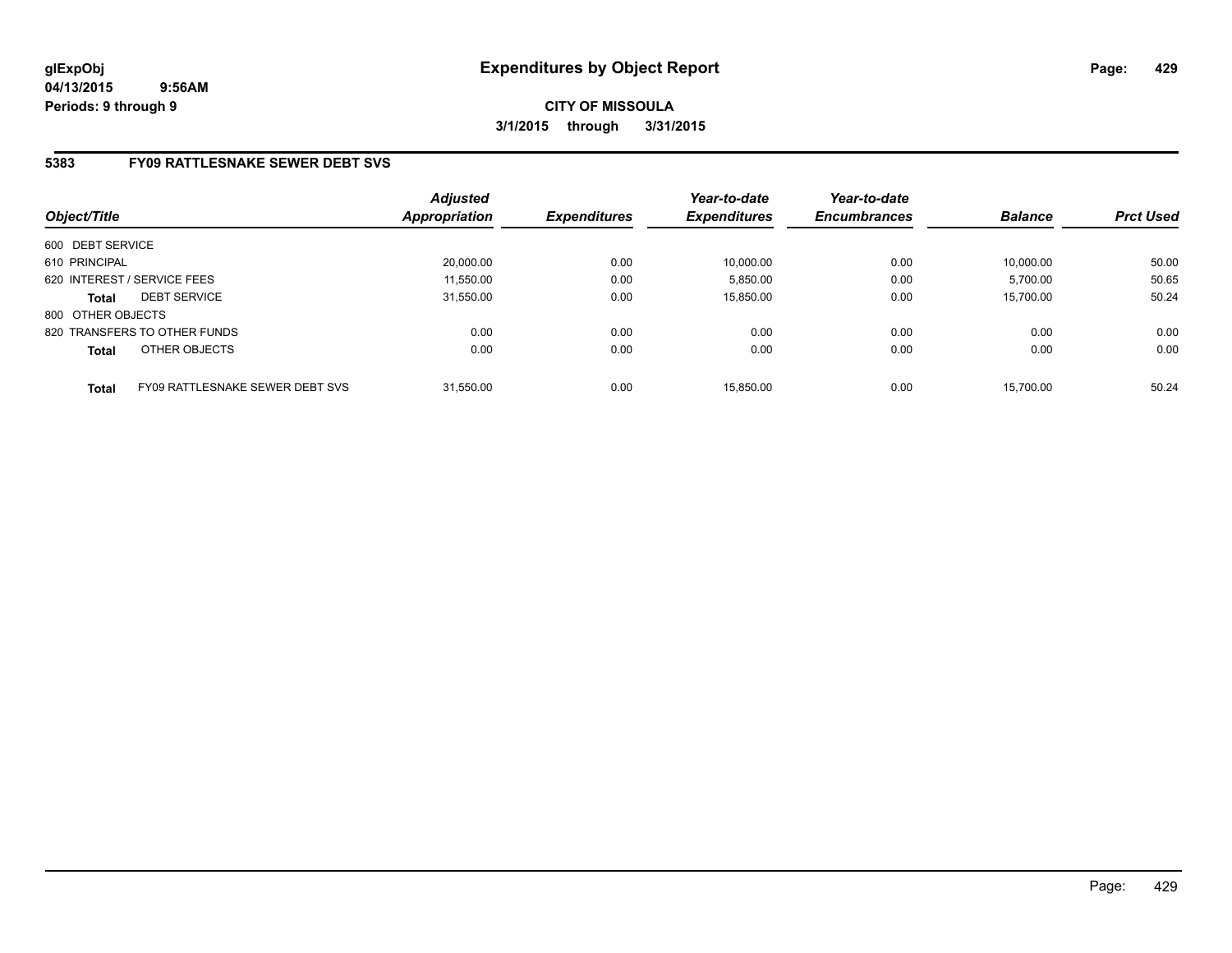# **CITY OF MISSOULA 3/1/2015 through 3/31/2015**

# **5384 09 LOLO BOND RESERVE**

| Object/Title                      | <b>Adjusted</b><br>Appropriation | <b>Expenditures</b> | Year-to-date<br><b>Expenditures</b> | Year-to-date<br><b>Encumbrances</b> | <b>Balance</b> | <b>Prct Used</b> |
|-----------------------------------|----------------------------------|---------------------|-------------------------------------|-------------------------------------|----------------|------------------|
| 800 OTHER OBJECTS                 |                                  |                     |                                     |                                     |                |                  |
| 820 TRANSFERS TO OTHER FUNDS      | 4.644.00                         | 0.00                | 0.00                                | 0.00                                | 4.644.00       | 0.00             |
| OTHER OBJECTS<br>Total            | 4.644.00                         | 0.00                | 0.00                                | 0.00                                | 4.644.00       | 0.00             |
| <b>WASTEWATER</b><br><b>Total</b> | 4,644.00                         | 0.00                | 0.00                                | 0.00                                | 4,644.00       | 0.00             |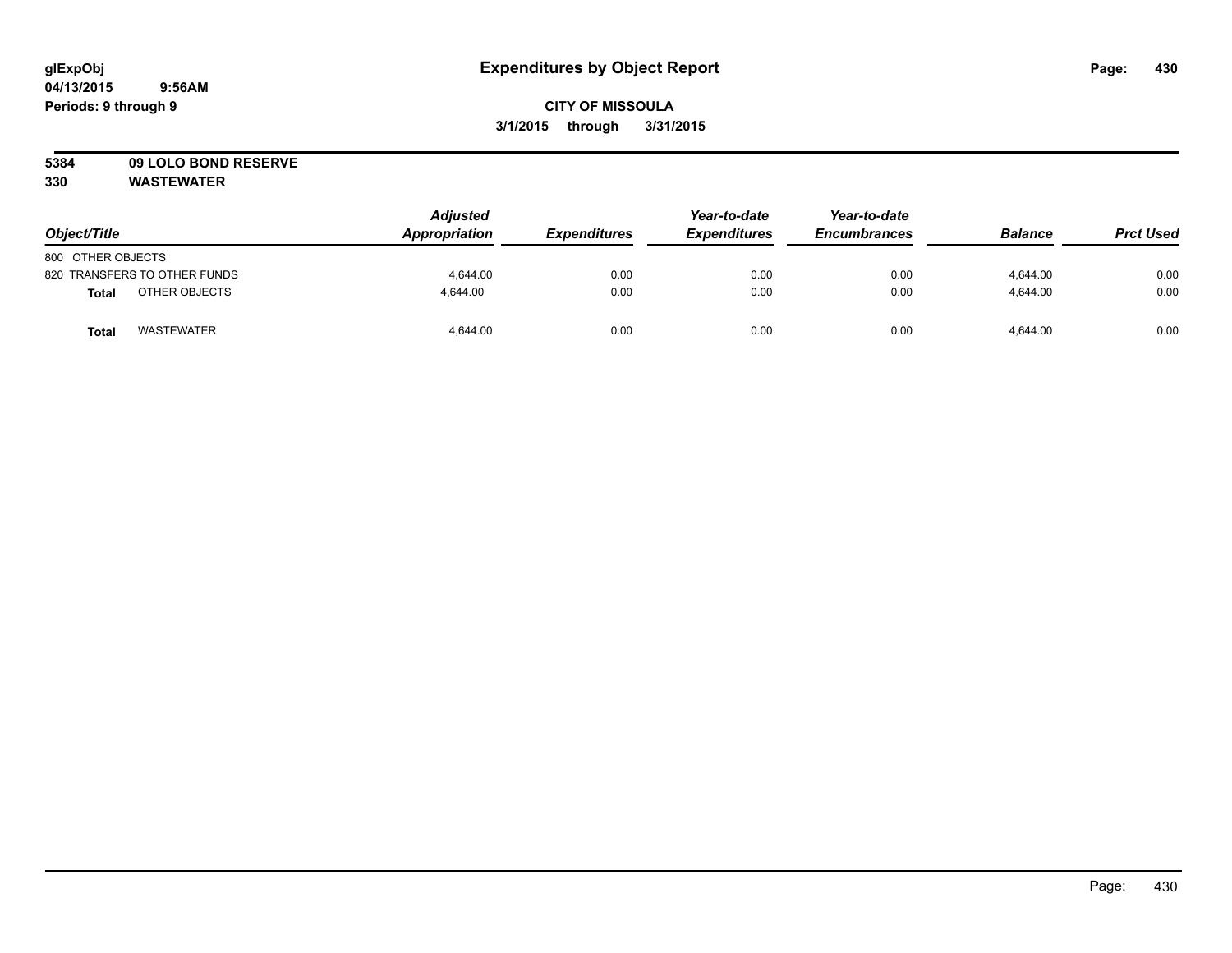**CITY OF MISSOULA 3/1/2015 through 3/31/2015**

## **5384 09 LOLO BOND RESERVE**

| Object/Title                         | <b>Adjusted</b><br>Appropriation | <b>Expenditures</b> | Year-to-date<br><b>Expenditures</b> | Year-to-date<br><b>Encumbrances</b> | <b>Balance</b> | <b>Prct Used</b> |
|--------------------------------------|----------------------------------|---------------------|-------------------------------------|-------------------------------------|----------------|------------------|
| 800 OTHER OBJECTS                    |                                  |                     |                                     |                                     |                |                  |
| 820 TRANSFERS TO OTHER FUNDS         | 4.644.00                         | 0.00                | 0.00                                | 0.00                                | 4.644.00       | 0.00             |
| OTHER OBJECTS<br><b>Total</b>        | 4.644.00                         | 0.00                | 0.00                                | 0.00                                | 4.644.00       | 0.00             |
| 09 LOLO BOND RESERVE<br><b>Total</b> | 4.644.00                         | 0.00                | 0.00                                | 0.00                                | 4.644.00       | 0.00             |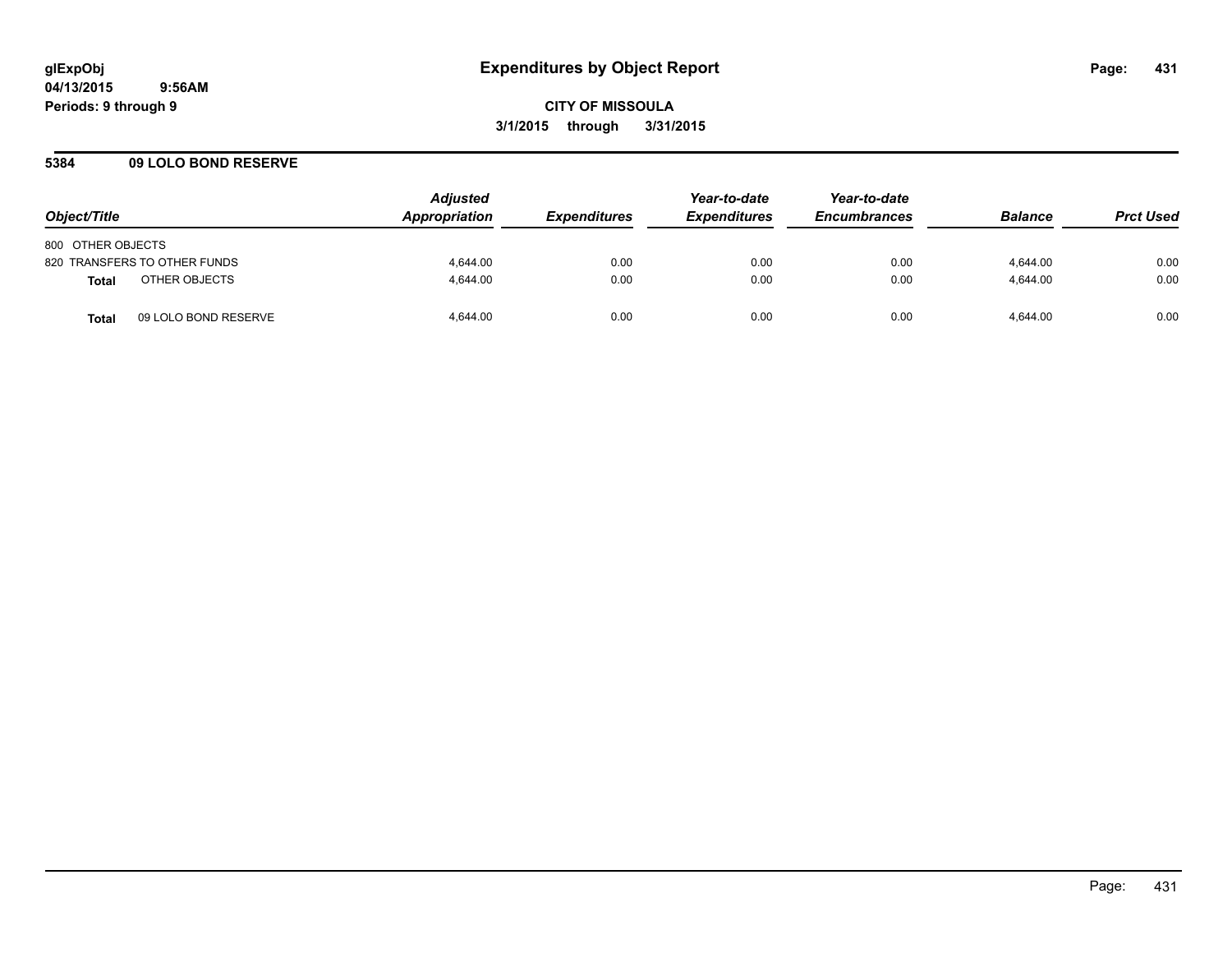# **CITY OF MISSOULA 3/1/2015 through 3/31/2015**

#### **5386 FY10 HEADWORKS DEBT SERVICE**

| Object/Title                        | <b>Adjusted</b><br>Appropriation | <b>Expenditures</b> | Year-to-date<br><b>Expenditures</b> | Year-to-date<br><b>Encumbrances</b> | <b>Balance</b> | <b>Prct Used</b> |
|-------------------------------------|----------------------------------|---------------------|-------------------------------------|-------------------------------------|----------------|------------------|
| 600 DEBT SERVICE                    |                                  |                     |                                     |                                     |                |                  |
| 610 PRINCIPAL                       | 130,000.00                       | 0.00                | 0.00                                | 0.00                                | 130.000.00     | 0.00             |
| 620 INTEREST / SERVICE FEES         | 566.949.00                       | 0.00                | 283.874.34                          | 0.00                                | 283.074.66     | 50.07            |
| <b>DEBT SERVICE</b><br><b>Total</b> | 696,949.00                       | 0.00                | 283.874.34                          | 0.00                                | 413.074.66     | 40.73            |
| <b>WASTEWATER</b><br><b>Total</b>   | 696,949.00                       | 0.00                | 283.874.34                          | 0.00                                | 413.074.66     | 40.73            |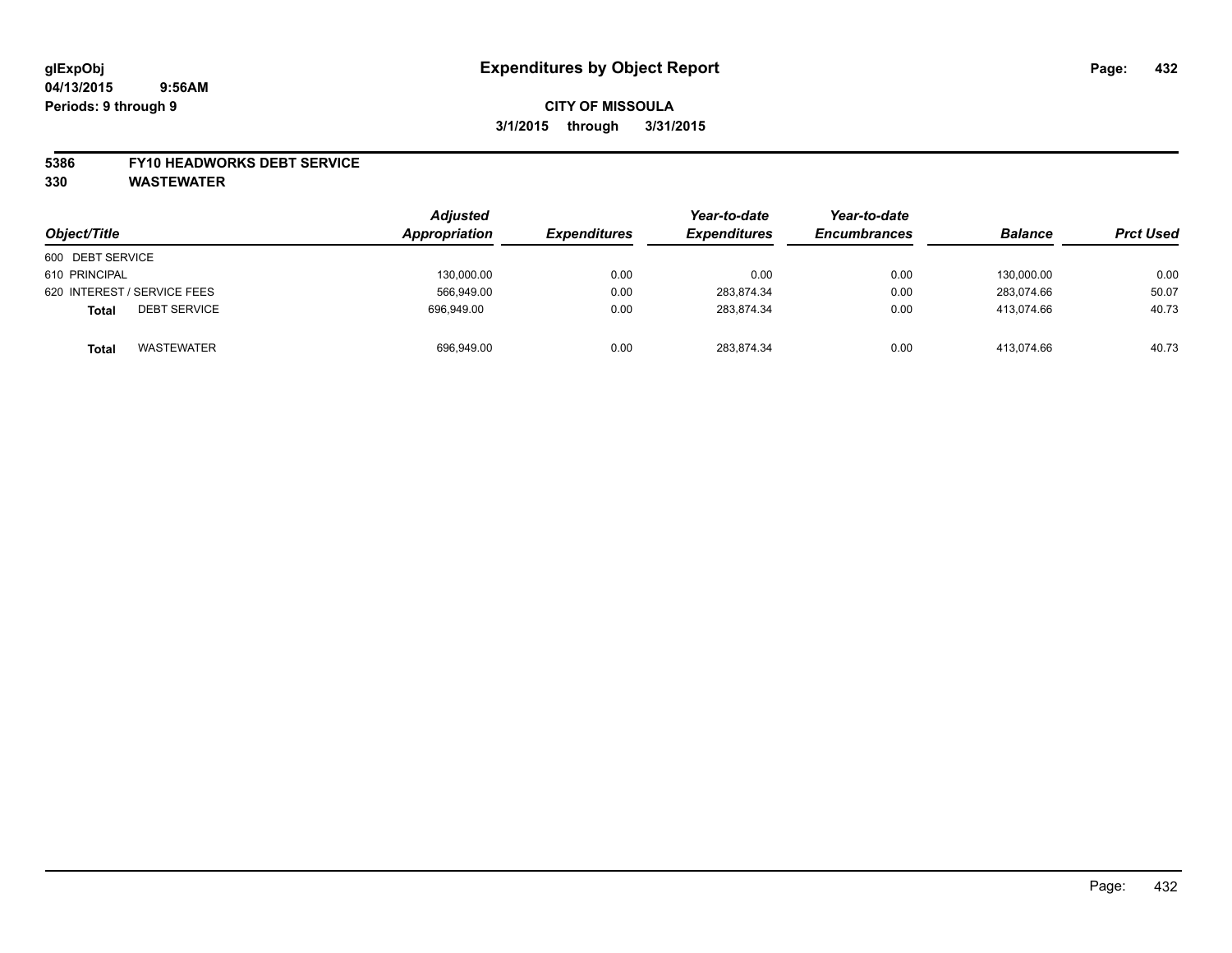**CITY OF MISSOULA 3/1/2015 through 3/31/2015**

### **5386 FY10 HEADWORKS DEBT SERVICE**

| Object/Title     |                             | <b>Adjusted</b><br>Appropriation | <i><b>Expenditures</b></i> | Year-to-date<br><b>Expenditures</b> | Year-to-date<br><b>Encumbrances</b> | <b>Balance</b> | <b>Prct Used</b> |
|------------------|-----------------------------|----------------------------------|----------------------------|-------------------------------------|-------------------------------------|----------------|------------------|
| 600 DEBT SERVICE |                             |                                  |                            |                                     |                                     |                |                  |
| 610 PRINCIPAL    |                             | 130,000.00                       | 0.00                       | 0.00                                | 0.00                                | 130.000.00     | 0.00             |
|                  | 620 INTEREST / SERVICE FEES | 566,949.00                       | 0.00                       | 283,874.34                          | 0.00                                | 283.074.66     | 50.07            |
| <b>Total</b>     | <b>DEBT SERVICE</b>         | 696,949.00                       | 0.00                       | 283.874.34                          | 0.00                                | 413.074.66     | 40.73            |
| <b>Total</b>     | FY10 HEADWORKS DEBT SERVICE | 696.949.00                       | 0.00                       | 283.874.34                          | 0.00                                | 413.074.66     | 40.73            |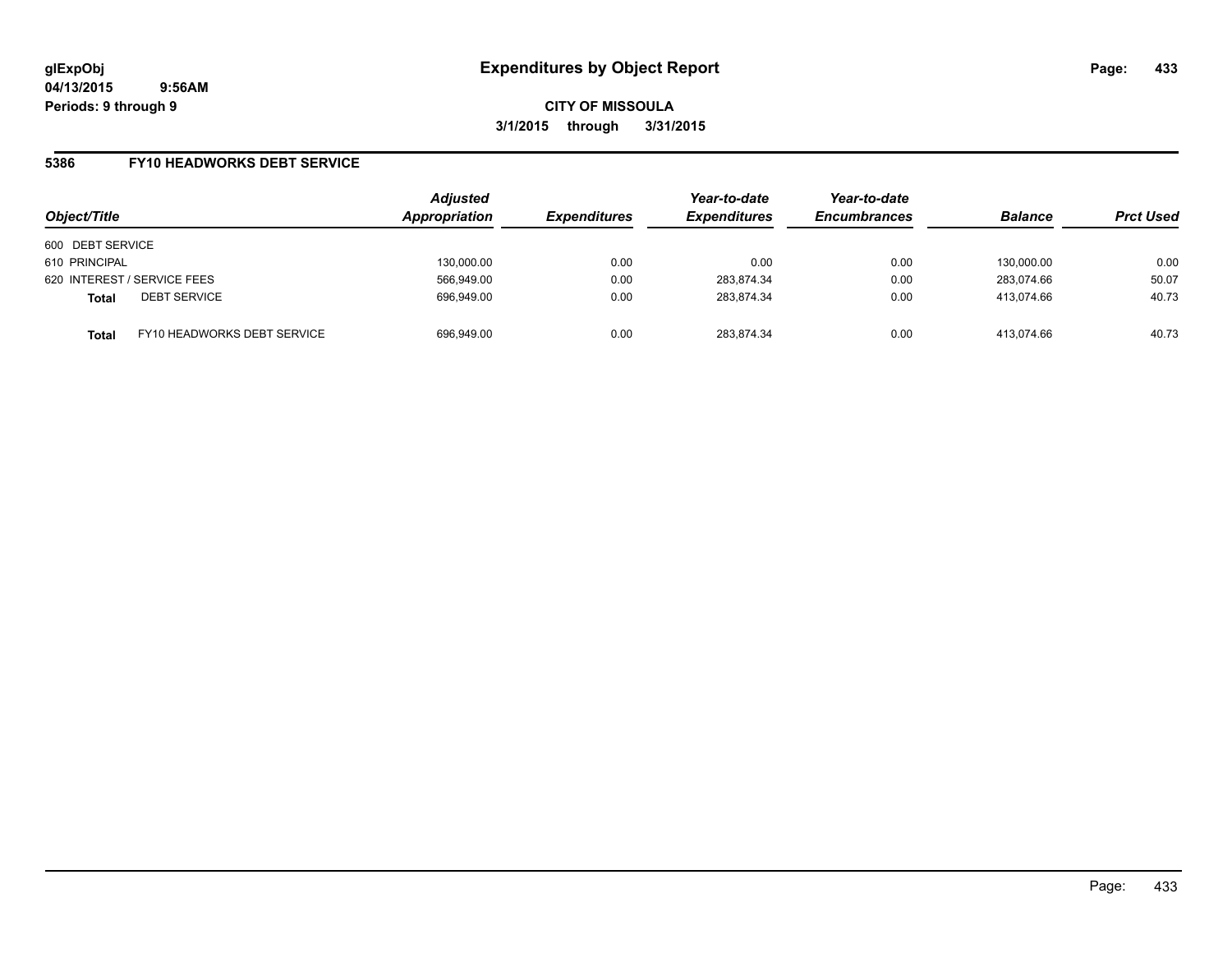#### **5387 FY11 SEWER \$1.29M BOND DEBT SERVICE**

**330 WASTEWATER**

| Object/Title                        | <b>Adjusted</b><br>Appropriation | <b>Expenditures</b> | Year-to-date<br><b>Expenditures</b> | Year-to-date<br><b>Encumbrances</b> | <b>Balance</b> | <b>Prct Used</b> |
|-------------------------------------|----------------------------------|---------------------|-------------------------------------|-------------------------------------|----------------|------------------|
| 600 DEBT SERVICE                    |                                  |                     |                                     |                                     |                |                  |
| 610 PRINCIPAL                       | 45,000.00                        | 0.00                | 0.00                                | 0.00                                | 45.000.00      | 0.00             |
| 620 INTEREST / SERVICE FEES         | 58,430.00                        | 0.00                | 29.040.00                           | 0.00                                | 29.390.00      | 49.70            |
| <b>DEBT SERVICE</b><br><b>Total</b> | 103.430.00                       | 0.00                | 29,040.00                           | 0.00                                | 74,390.00      | 28.08            |
| <b>WASTEWATER</b><br><b>Total</b>   | 103,430.00                       | 0.00                | 29,040.00                           | 0.00                                | 74,390.00      | 28.08            |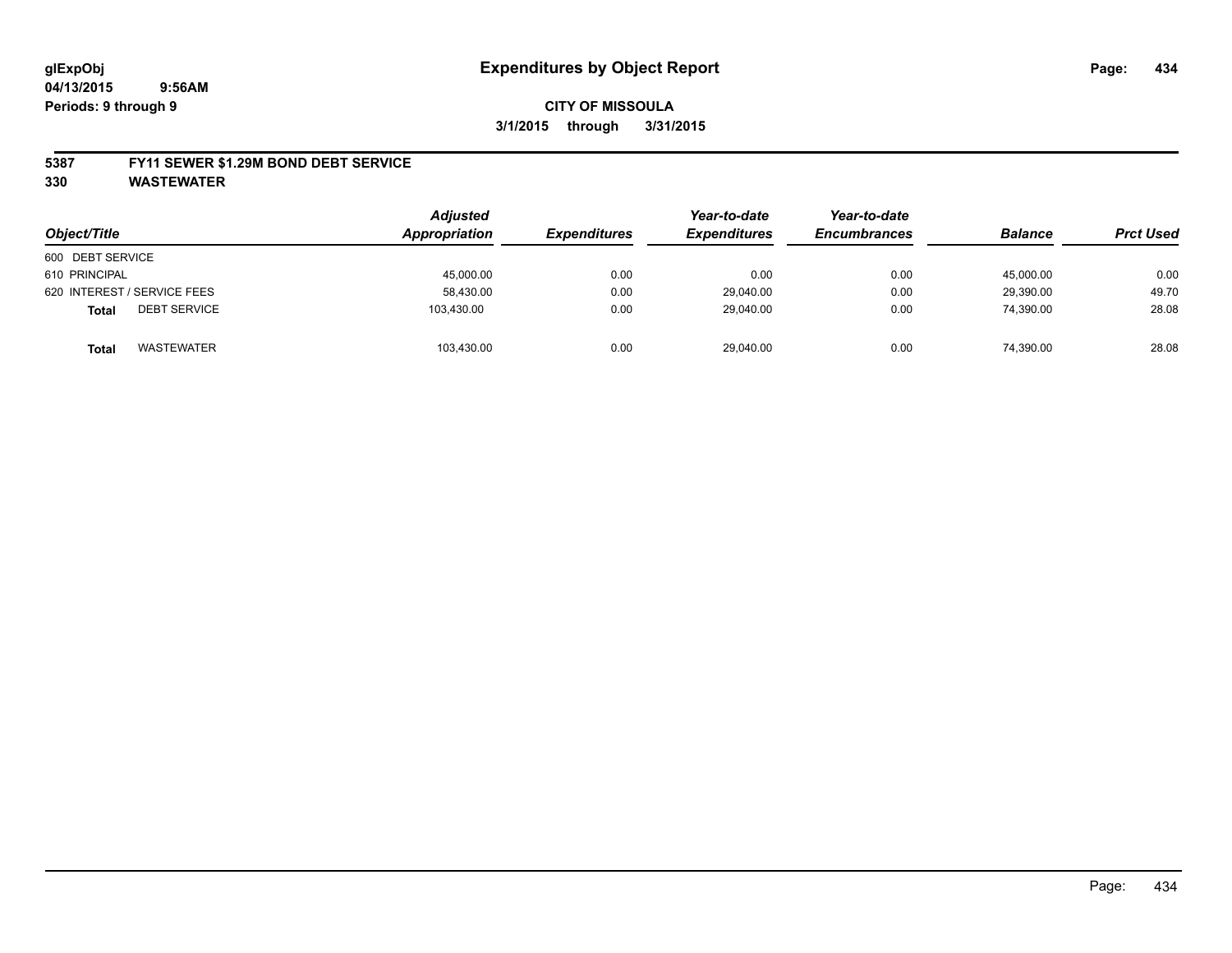**CITY OF MISSOULA 3/1/2015 through 3/31/2015**

# **5387 FY11 SEWER \$1.29M BOND DEBT SERVICE**

| Object/Title                                        | <b>Adjusted</b><br>Appropriation | <b>Expenditures</b> | Year-to-date<br><b>Expenditures</b> | Year-to-date<br><b>Encumbrances</b> | <b>Balance</b> | <b>Prct Used</b> |
|-----------------------------------------------------|----------------------------------|---------------------|-------------------------------------|-------------------------------------|----------------|------------------|
| 600 DEBT SERVICE                                    |                                  |                     |                                     |                                     |                |                  |
| 610 PRINCIPAL                                       | 45,000.00                        | 0.00                | 0.00                                | 0.00                                | 45,000.00      | 0.00             |
| 620 INTEREST / SERVICE FEES                         | 58,430.00                        | 0.00                | 29,040.00                           | 0.00                                | 29,390.00      | 49.70            |
| <b>DEBT SERVICE</b><br><b>Total</b>                 | 103.430.00                       | 0.00                | 29.040.00                           | 0.00                                | 74.390.00      | 28.08            |
| FY11 SEWER \$1.29M BOND DEBT SERVIC<br><b>Total</b> | 103.430.00                       | 0.00                | 29.040.00                           | 0.00                                | 74.390.00      | 28.08            |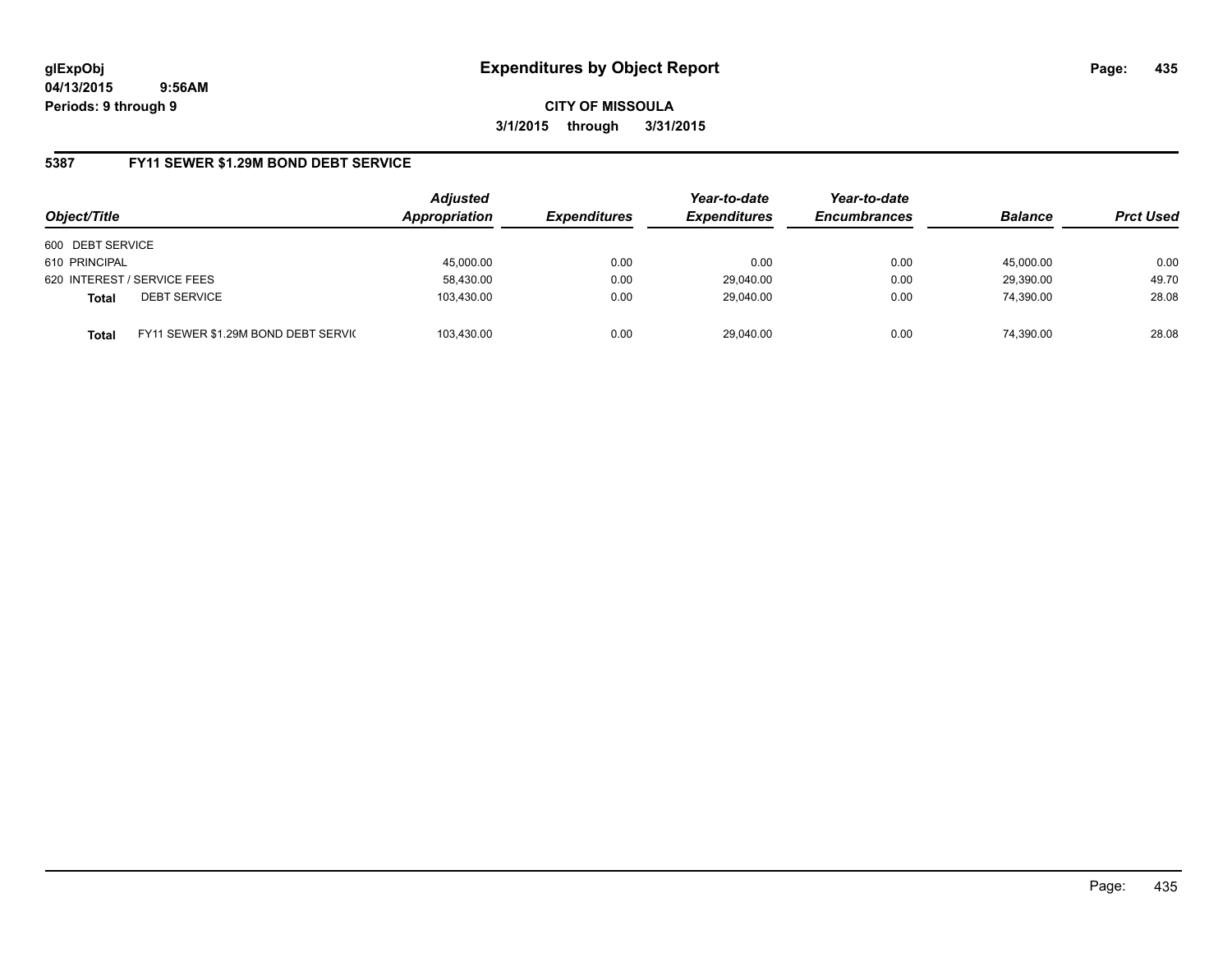# **glExpObj Expenditures by Object Report Page: 436**

**04/13/2015 9:56AM Periods: 9 through 9**

### **5388 FY11 \$1.29M SEWER BOND RESERVE**

**330 WASTEWATER**

| Object/Title                 | <b>Adjusted</b><br>Appropriation | <b>Expenditures</b> | Year-to-date<br><b>Expenditures</b> | Year-to-date<br><b>Encumbrances</b> | <b>Balance</b> | <b>Prct Used</b> |
|------------------------------|----------------------------------|---------------------|-------------------------------------|-------------------------------------|----------------|------------------|
| 800 OTHER OBJECTS            |                                  |                     |                                     |                                     |                |                  |
| 820 TRANSFERS TO OTHER FUNDS | 0.00                             | 0.00                | 0.00                                | 0.00                                | 0.00           | 0.00             |
| OTHER OBJECTS<br>Total       | 0.00                             | 0.00                | 0.00                                | 0.00                                | 0.00           | 0.00             |
| <b>WASTEWATER</b><br>Total   | 0.00                             | 0.00                | 0.00                                | 0.00                                | 0.00           | 0.00             |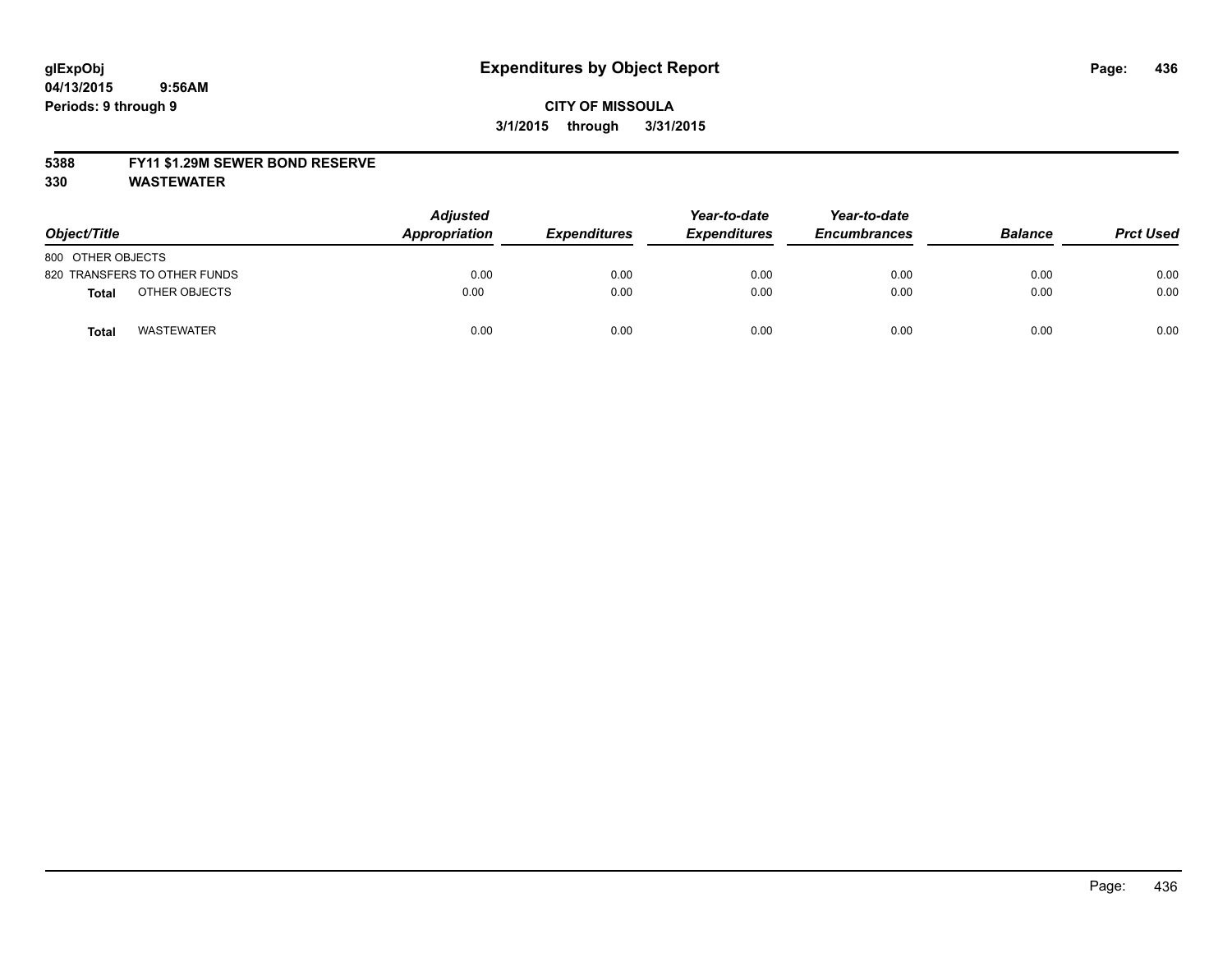**CITY OF MISSOULA 3/1/2015 through 3/31/2015**

# **5388 FY11 \$1.29M SEWER BOND RESERVE**

| Object/Title                                    | <b>Adjusted</b><br>Appropriation | <b>Expenditures</b> | Year-to-date<br><b>Expenditures</b> | Year-to-date<br><b>Encumbrances</b> | <b>Balance</b> | <b>Prct Used</b> |
|-------------------------------------------------|----------------------------------|---------------------|-------------------------------------|-------------------------------------|----------------|------------------|
| 800 OTHER OBJECTS                               |                                  |                     |                                     |                                     |                |                  |
| 820 TRANSFERS TO OTHER FUNDS                    | 0.00                             | 0.00                | 0.00                                | 0.00                                | 0.00           | 0.00             |
| OTHER OBJECTS<br><b>Total</b>                   | 0.00                             | 0.00                | 0.00                                | 0.00                                | 0.00           | 0.00             |
| FY11 \$1.29M SEWER BOND RESERVE<br><b>Total</b> | 0.00                             | 0.00                | 0.00                                | 0.00                                | 0.00           | 0.00             |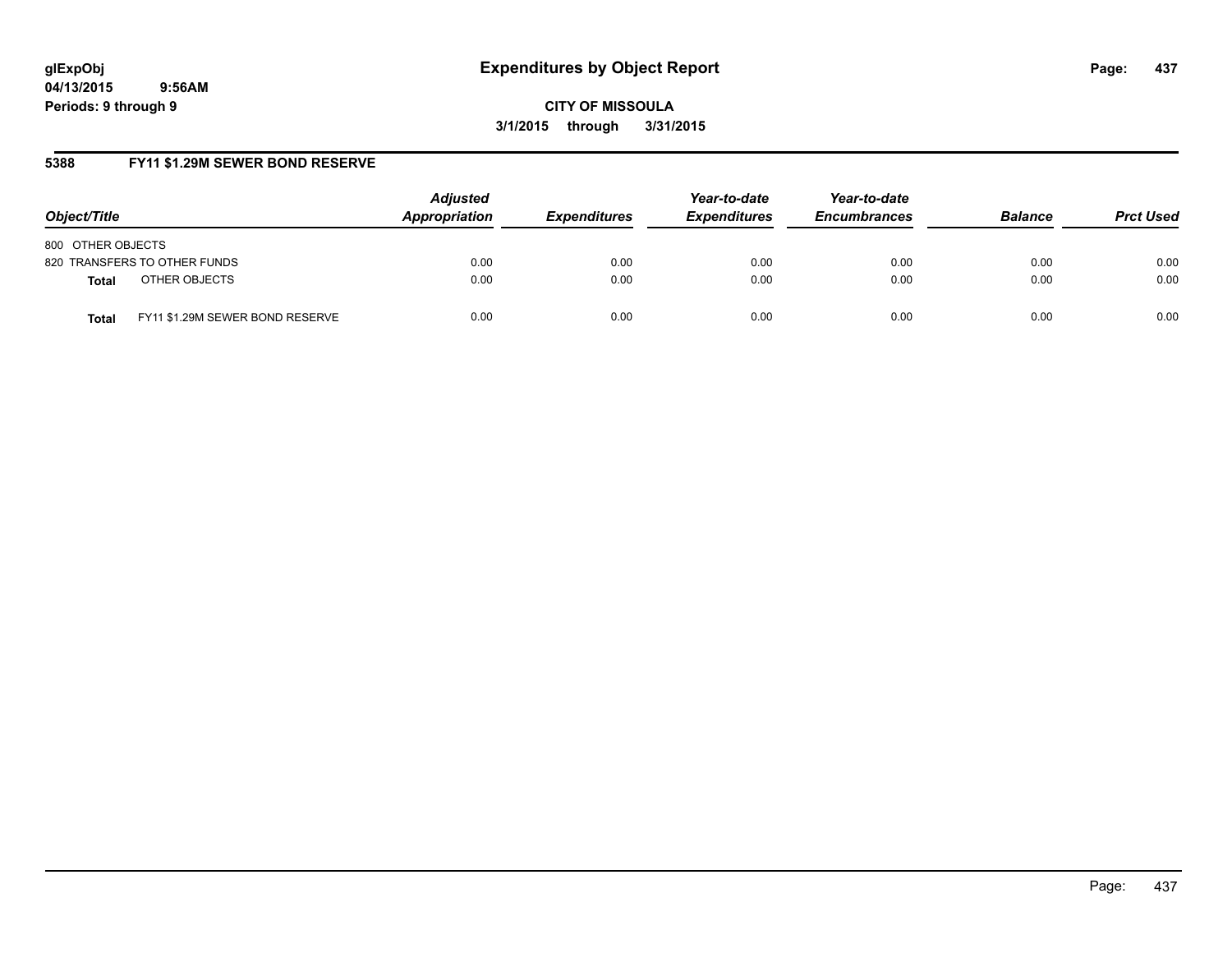### **5711 AQUATICS**

**370 PARKS & RECREATION**

|                                     | <b>Adjusted</b> |                     | Year-to-date        | Year-to-date        |                |                  |
|-------------------------------------|-----------------|---------------------|---------------------|---------------------|----------------|------------------|
| Object/Title                        | Appropriation   | <b>Expenditures</b> | <b>Expenditures</b> | <b>Encumbrances</b> | <b>Balance</b> | <b>Prct Used</b> |
| 100 PERSONAL SERVICES               |                 |                     |                     |                     |                |                  |
| 110 SALARIES AND WAGES              | 528,564.00      | 31,267.77           | 391,148.53          | 0.00                | 137,415.47     | 74.00            |
| 120 OVERTIME/TERMINATION            | 1,000.00        | 0.00                | 187.46              | 0.00                | 812.54         | 18.75            |
| 135 OPEB EXPENSE                    | 0.00            | 0.00                | 0.00                | 0.00                | 0.00           | 0.00             |
| 140 EMPLOYER CONTRIBUTIONS          | 132,782.00      | 8,770.42            | 99,867.76           | 0.00                | 32,914.24      | 75.21            |
| 141 STATE RETIREMENT CONTRIBUTIONS  | 0.00            | 31.27               | 526.72              | 0.00                | $-526.72$      | 0.00             |
| 145 OPEB CONTRIBUTION               | 0.00            | 0.00                | 0.00                | 0.00                | 0.00           | 0.00             |
| PERSONAL SERVICES<br><b>Total</b>   | 662,346.00      | 40,069.46           | 491,730.47          | 0.00                | 170,615.53     | 74.24            |
| 200 SUPPLIES                        |                 |                     |                     |                     |                |                  |
| 210 OFFICE SUPPLIES                 | 4,500.00        | 308.60              | 440.81              | 0.00                | 4,059.19       | 9.80             |
| 220 OPERATING SUPPLIES              | 45,000.00       | 457.01              | 6,378.21            | 0.00                | 38,621.79      | 14.17            |
| 230 REPAIR/MAINTENANCE              | 68,000.00       | 1,484.42            | 53,206.20           | 0.00                | 14,793.80      | 78.24            |
| 231 GASOLINE                        | 0.00            | 0.00                | 0.00                | 0.00                | 0.00           | 0.00             |
| 240 OTHER SUPPLIES                  | 121,000.00      | 1,002.46            | 57,712.14           | 0.00                | 63,287.86      | 47.70            |
| 250 SUPPLIES FOR RESALE             | 0.00            | 0.00                | 0.00                | 0.00                | 0.00           | 0.00             |
| <b>SUPPLIES</b><br>Total            | 238,500.00      | 3,252.49            | 117,737.36          | 0.00                | 120,762.64     | 49.37            |
| 300 PURCHASED SERVICES              |                 |                     |                     |                     |                |                  |
| 310 COMMUNICATIONS                  | 500.00          | 0.00                | 0.00                | 0.00                | 500.00         | 0.00             |
| 320 PRINTING & DUPLICATING          | 10,500.00       | 0.00                | 1,570.00            | 0.00                | 8,930.00       | 14.95            |
| 330 PUBLICITY, SUBSCRIPTIONS & DUES | 17,200.00       | 1,468.53            | 16,172.58           | 0.00                | 1,027.42       | 94.03            |
| 340 SEWER                           | 10.275.00       | 0.00                | 13.032.54           | 0.00                | $-2,757.54$    | 126.84           |
| 341 ELECTRICITY & NATURAL GAS       | 191,000.00      | 10,660.51           | 107,889.20          | 0.00                | 83,110.80      | 56.49            |
| 343 WATER CHARGES                   | 13,644.00       | 801.76              | 15,357.05           | 0.00                | $-1,713.05$    | 112.56           |
| 344 TELEPHONE SERVICE               | 7,539.00        | 402.21              | 5,954.53            | 0.00                | 1,584.47       | 78.98            |
| 345 GARBAGE                         | 4,651.00        | 179.10              | 1,706.86            | 0.00                | 2,944.14       | 36.70            |
| 350 PROFESSIONAL SERVICES           | 40,000.00       | 16.50               | 15,435.60           | 0.00                | 24,564.40      | 38.59            |
| 360 REPAIR & MAINTENANCE            | 20,500.00       | 602.63              | 10,072.35           | 0.00                | 10,427.65      | 49.13            |
| 370 TRAVEL                          | 2,000.00        | 0.00                | 0.00                | 0.00                | 2,000.00       | 0.00             |
| 380 TRAINING                        | 5,000.00        | 210.00              | 1,849.00            | 0.00                | 3,151.00       | 36.98            |
| 390 OTHER PURCHASED SERVICES        | 19,300.00       | 5,359.03            | 7,372.77            | 0.00                | 11,927.23      | 38.20            |
| PURCHASED SERVICES<br><b>Total</b>  | 342,109.00      | 19,700.27           | 196,412.48          | 0.00                | 145,696.52     | 57.41            |
| 500 FIXED CHARGES                   |                 |                     |                     |                     |                |                  |
| 500 FIXED CHARGES                   | 381.00          | 0.00                | 0.00                | 0.00                | 381.00         | 0.00             |
| 550 MERCHANT SERVICE FEES           | 14,000.00       | 0.00                | 0.00                | 0.00                | 14,000.00      | 0.00             |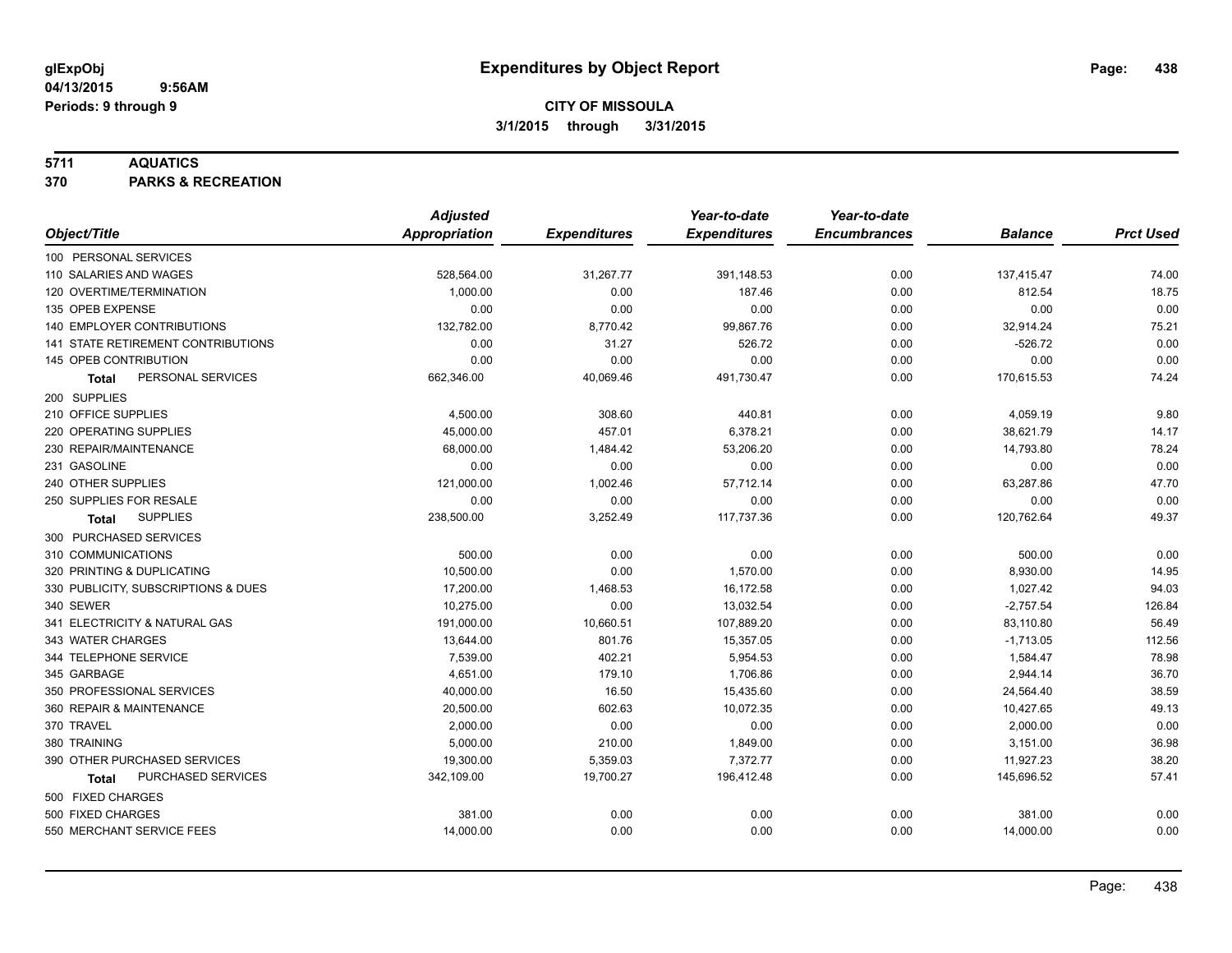### **5711 AQUATICS**

**370 PARKS & RECREATION**

|                    |                              | <b>Adjusted</b> |                     | Year-to-date        | Year-to-date        |                |                  |
|--------------------|------------------------------|-----------------|---------------------|---------------------|---------------------|----------------|------------------|
| Object/Title       |                              | Appropriation   | <b>Expenditures</b> | <b>Expenditures</b> | <b>Encumbrances</b> | <b>Balance</b> | <b>Prct Used</b> |
| <b>Total</b>       | <b>FIXED CHARGES</b>         | 14,381.00       | 0.00                | 0.00                | 0.00                | 14,381.00      | 0.00             |
| 600 DEBT SERVICE   |                              |                 |                     |                     |                     |                |                  |
| 610 PRINCIPAL      |                              | 12,377.00       | 0.00                | 0.00                | 0.00                | 12,377.00      | 0.00             |
|                    | 620 INTEREST / SERVICE FEES  | 0.00            | 0.00                | 0.00                | 0.00                | 0.00           | 0.00             |
| Total              | <b>DEBT SERVICE</b>          | 12,377.00       | 0.00                | 0.00                | 0.00                | 12,377.00      | 0.00             |
| 800 OTHER OBJECTS  |                              |                 |                     |                     |                     |                |                  |
|                    | 820 TRANSFERS TO OTHER FUNDS | 0.00            | 0.00                | 0.00                | 0.00                | 0.00           | 0.00             |
| <b>Total</b>       | OTHER OBJECTS                | 0.00            | 0.00                | 0.00                | 0.00                | 0.00           | 0.00             |
| 900 CAPITAL OUTLAY |                              |                 |                     |                     |                     |                |                  |
| 920 BUILDINGS      |                              | 45,000.00       | 0.00                | 0.00                | 0.00                | 45,000.00      | 0.00             |
| 930 IMPROVEMENTS   |                              | 70,000.00       | 0.00                | 26,569.40           | 0.00                | 43,430.60      | 37.96            |
|                    | 940 MACHINERY & EQUIPMENT    | 20,000.00       | 0.00                | 0.00                | 0.00                | 20,000.00      | 0.00             |
| <b>Total</b>       | <b>CAPITAL OUTLAY</b>        | 135,000.00      | 0.00                | 26,569.40           | 0.00                | 108,430.60     | 19.68            |
| <b>Total</b>       | PARKS & RECREATION           | 1,404,713.00    | 63,022.22           | 832,449.71          | 0.00                | 572,263.29     | 59.26            |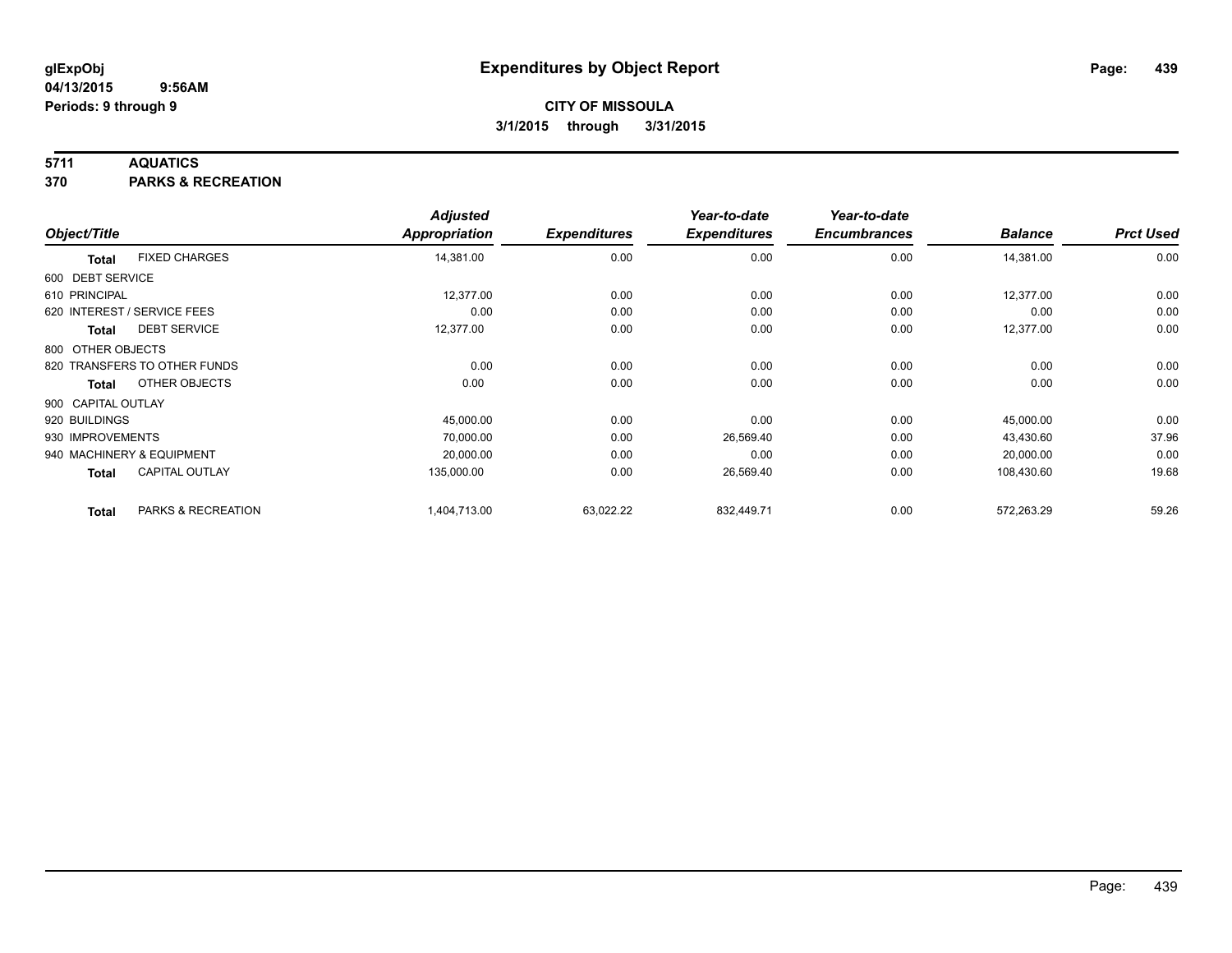### **5711 AQUATICS**

**371 AQUATICS SALARIES**

|                                          | <b>Adjusted</b>      |                     | Year-to-date        | Year-to-date        |                |                  |
|------------------------------------------|----------------------|---------------------|---------------------|---------------------|----------------|------------------|
| Object/Title                             | <b>Appropriation</b> | <b>Expenditures</b> | <b>Expenditures</b> | <b>Encumbrances</b> | <b>Balance</b> | <b>Prct Used</b> |
| 100 PERSONAL SERVICES                    |                      |                     |                     |                     |                |                  |
| 110 SALARIES AND WAGES                   | 0.00                 | 0.00                | 0.00                | 0.00                | 0.00           | 0.00             |
| 120 OVERTIME/TERMINATION                 | 0.00                 | 0.00                | 0.00                | 0.00                | 0.00           | 0.00             |
| 135 OPEB EXPENSE                         | 0.00                 | 0.00                | 0.00                | 0.00                | 0.00           | 0.00             |
| 140 EMPLOYER CONTRIBUTIONS               | 0.00                 | 0.00                | 0.00                | 0.00                | 0.00           | 0.00             |
| 141 STATE RETIREMENT CONTRIBUTIONS       | 0.00                 | 0.00                | 0.00                | 0.00                | 0.00           | 0.00             |
| 145 OPEB CONTRIBUTION                    | 0.00                 | 0.00                | 0.00                | 0.00                | 0.00           | 0.00             |
| PERSONAL SERVICES<br><b>Total</b>        | 0.00                 | 0.00                | 0.00                | 0.00                | 0.00           | 0.00             |
| <b>AQUATICS SALARIES</b><br><b>Total</b> | 0.00                 | 0.00                | 0.00                | 0.00                | 0.00           | 0.00             |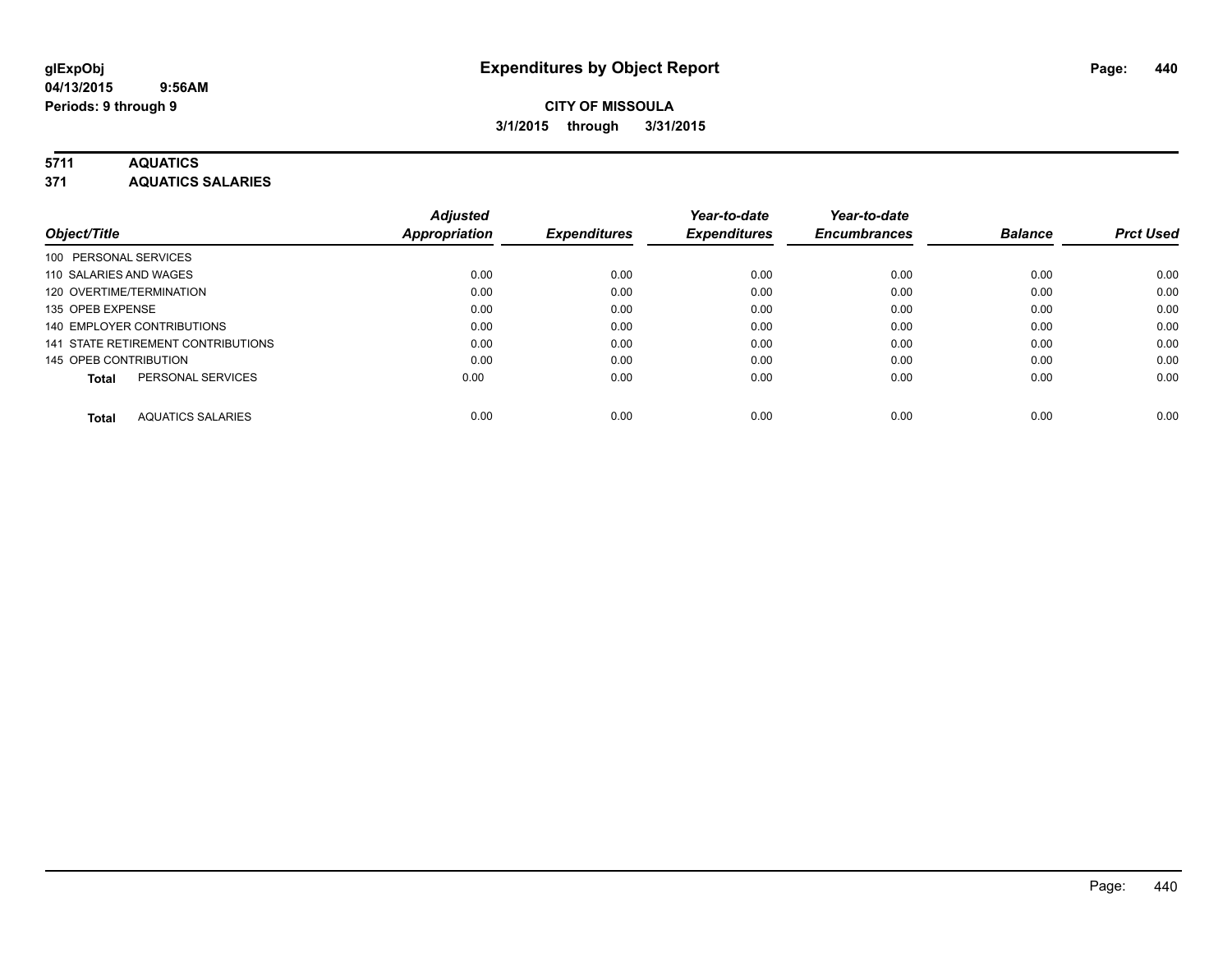### **5711 AQUATICS**

**390 NON-DEPARTMENTAL**

| Object/Title                          | <b>Adjusted</b><br><b>Appropriation</b> | <b>Expenditures</b> | Year-to-date<br><b>Expenditures</b> | Year-to-date<br><b>Encumbrances</b> | <b>Balance</b> | <b>Prct Used</b> |
|---------------------------------------|-----------------------------------------|---------------------|-------------------------------------|-------------------------------------|----------------|------------------|
| 800 OTHER OBJECTS                     |                                         |                     |                                     |                                     |                |                  |
| 830 DEPRECIATION                      | 0.00                                    | 0.00                | 0.00                                | 0.00                                | 0.00           | 0.00             |
| OTHER OBJECTS<br><b>Total</b>         | 0.00                                    | 0.00                | 0.00                                | 0.00                                | 0.00           | 0.00             |
| 900 CAPITAL OUTLAY                    |                                         |                     |                                     |                                     |                |                  |
| 900 CAPITAL OUTLAY                    | 0.00                                    | 0.00                | 0.00                                | 0.00                                | 0.00           | 0.00             |
| <b>CAPITAL OUTLAY</b><br><b>Total</b> | 0.00                                    | 0.00                | 0.00                                | 0.00                                | 0.00           | 0.00             |
| NON-DEPARTMENTAL<br><b>Total</b>      | 0.00                                    | 0.00                | 0.00                                | 0.00                                | 0.00           | 0.00             |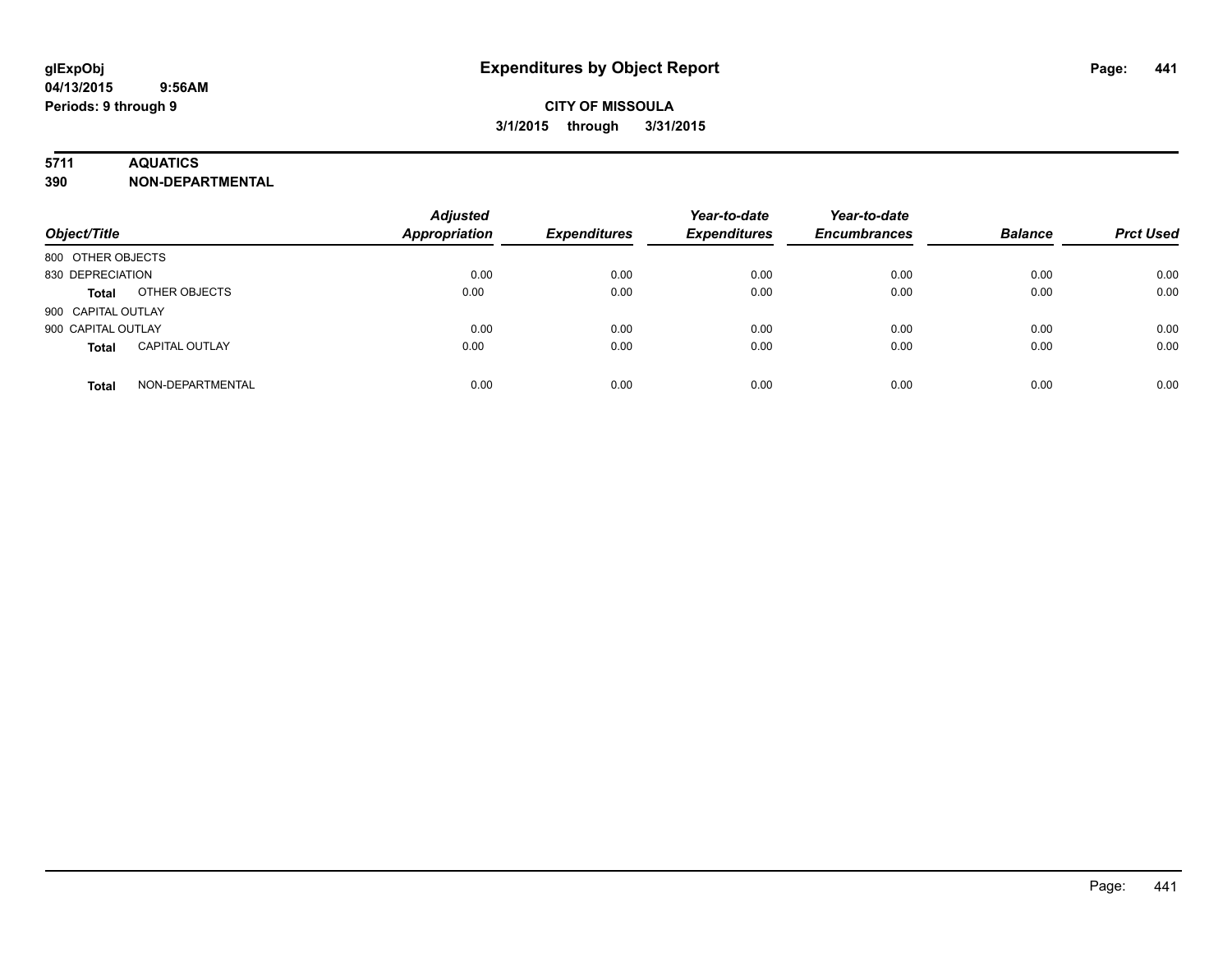**5711 AQUATICS**

|                                      | <b>Adjusted</b>      |                     | Year-to-date        | Year-to-date        |                |                  |
|--------------------------------------|----------------------|---------------------|---------------------|---------------------|----------------|------------------|
| Object/Title                         | <b>Appropriation</b> | <b>Expenditures</b> | <b>Expenditures</b> | <b>Encumbrances</b> | <b>Balance</b> | <b>Prct Used</b> |
| 100 PERSONAL SERVICES                |                      |                     |                     |                     |                |                  |
| 110 SALARIES AND WAGES               | 528,564.00           | 31,267.77           | 391,148.53          | 0.00                | 137,415.47     | 74.00            |
| 120 OVERTIME/TERMINATION             | 1,000.00             | 0.00                | 187.46              | 0.00                | 812.54         | 18.75            |
| 135 OPEB EXPENSE                     | 0.00                 | 0.00                | 0.00                | 0.00                | 0.00           | 0.00             |
| 140 EMPLOYER CONTRIBUTIONS           | 132,782.00           | 8,770.42            | 99,867.76           | 0.00                | 32,914.24      | 75.21            |
| 141 STATE RETIREMENT CONTRIBUTIONS   | 0.00                 | 31.27               | 526.72              | 0.00                | $-526.72$      | 0.00             |
| 145 OPEB CONTRIBUTION                | 0.00                 | 0.00                | 0.00                | 0.00                | 0.00           | 0.00             |
| PERSONAL SERVICES<br><b>Total</b>    | 662,346.00           | 40,069.46           | 491,730.47          | 0.00                | 170,615.53     | 74.24            |
| 200 SUPPLIES                         |                      |                     |                     |                     |                |                  |
| 210 OFFICE SUPPLIES                  | 4,500.00             | 308.60              | 440.81              | 0.00                | 4,059.19       | 9.80             |
| 220 OPERATING SUPPLIES               | 45,000.00            | 457.01              | 6,378.21            | 0.00                | 38,621.79      | 14.17            |
| 230 REPAIR/MAINTENANCE               | 68,000.00            | 1,484.42            | 53,206.20           | 0.00                | 14,793.80      | 78.24            |
| 231 GASOLINE                         | 0.00                 | 0.00                | 0.00                | 0.00                | 0.00           | 0.00             |
| 240 OTHER SUPPLIES                   | 121,000.00           | 1,002.46            | 57,712.14           | 0.00                | 63,287.86      | 47.70            |
| 250 SUPPLIES FOR RESALE              | 0.00                 | 0.00                | 0.00                | 0.00                | 0.00           | 0.00             |
| <b>SUPPLIES</b><br>Total             | 238,500.00           | 3,252.49            | 117,737.36          | 0.00                | 120,762.64     | 49.37            |
| 300 PURCHASED SERVICES               |                      |                     |                     |                     |                |                  |
| 310 COMMUNICATIONS                   | 500.00               | 0.00                | 0.00                | 0.00                | 500.00         | 0.00             |
| 320 PRINTING & DUPLICATING           | 10,500.00            | 0.00                | 1,570.00            | 0.00                | 8,930.00       | 14.95            |
| 330 PUBLICITY, SUBSCRIPTIONS & DUES  | 17,200.00            | 1,468.53            | 16,172.58           | 0.00                | 1,027.42       | 94.03            |
| 340 SEWER                            | 10,275.00            | 0.00                | 13,032.54           | 0.00                | $-2,757.54$    | 126.84           |
| 341 ELECTRICITY & NATURAL GAS        | 191,000.00           | 10,660.51           | 107,889.20          | 0.00                | 83,110.80      | 56.49            |
| 343 WATER CHARGES                    | 13,644.00            | 801.76              | 15,357.05           | 0.00                | $-1,713.05$    | 112.56           |
| 344 TELEPHONE SERVICE                | 7,539.00             | 402.21              | 5,954.53            | 0.00                | 1,584.47       | 78.98            |
| 345 GARBAGE                          | 4,651.00             | 179.10              | 1,706.86            | 0.00                | 2,944.14       | 36.70            |
| 350 PROFESSIONAL SERVICES            | 40,000.00            | 16.50               | 15,435.60           | 0.00                | 24,564.40      | 38.59            |
| 360 REPAIR & MAINTENANCE             | 20,500.00            | 602.63              | 10,072.35           | 0.00                | 10,427.65      | 49.13            |
| 370 TRAVEL                           | 2,000.00             | 0.00                | 0.00                | 0.00                | 2,000.00       | 0.00             |
| 380 TRAINING                         | 5,000.00             | 210.00              | 1,849.00            | 0.00                | 3,151.00       | 36.98            |
| 390 OTHER PURCHASED SERVICES         | 19,300.00            | 5,359.03            | 7,372.77            | 0.00                | 11,927.23      | 38.20            |
| PURCHASED SERVICES<br>Total          | 342,109.00           | 19,700.27           | 196,412.48          | 0.00                | 145,696.52     | 57.41            |
| 500 FIXED CHARGES                    |                      |                     |                     |                     |                |                  |
| 500 FIXED CHARGES                    | 381.00               | 0.00                | 0.00                | 0.00                | 381.00         | 0.00             |
| 550 MERCHANT SERVICE FEES            | 14,000.00            | 0.00                | 0.00                | 0.00                | 14,000.00      | 0.00             |
| <b>FIXED CHARGES</b><br><b>Total</b> | 14,381.00            | 0.00                | 0.00                | 0.00                | 14,381.00      | 0.00             |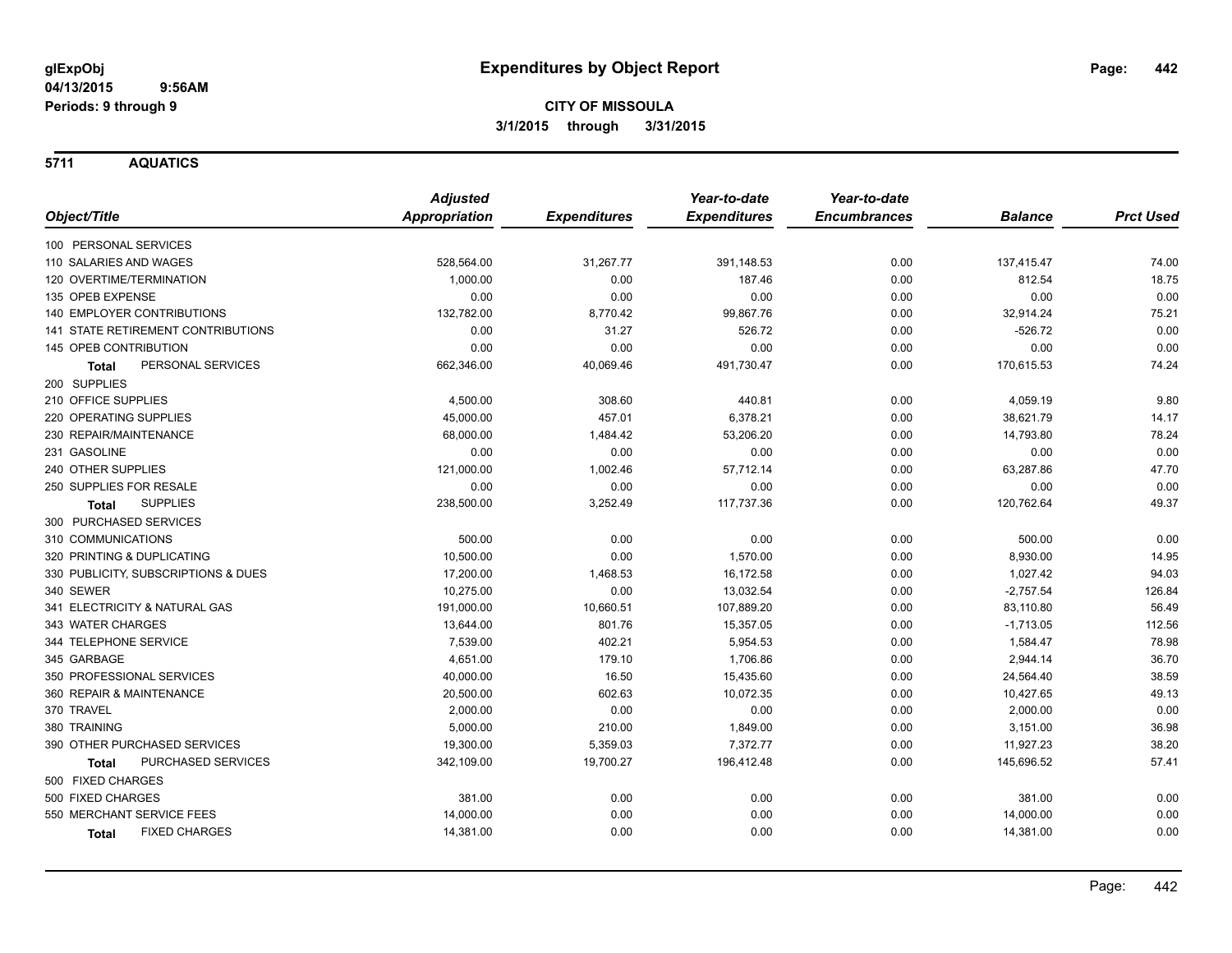**5711 AQUATICS**

|                                       | <b>Adjusted</b> | <b>Expenditures</b> | Year-to-date<br><b>Expenditures</b> | Year-to-date<br><b>Encumbrances</b> | <b>Balance</b> | <b>Prct Used</b> |
|---------------------------------------|-----------------|---------------------|-------------------------------------|-------------------------------------|----------------|------------------|
| Object/Title                          | Appropriation   |                     |                                     |                                     |                |                  |
| 600 DEBT SERVICE                      |                 |                     |                                     |                                     |                |                  |
| 610 PRINCIPAL                         | 12,377.00       | 0.00                | 0.00                                | 0.00                                | 12,377.00      | 0.00             |
| 620 INTEREST / SERVICE FEES           | 0.00            | 0.00                | 0.00                                | 0.00                                | 0.00           | 0.00             |
| <b>DEBT SERVICE</b><br><b>Total</b>   | 12,377.00       | 0.00                | 0.00                                | 0.00                                | 12,377.00      | 0.00             |
| 800 OTHER OBJECTS                     |                 |                     |                                     |                                     |                |                  |
| 820 TRANSFERS TO OTHER FUNDS          | 0.00            | 0.00                | 0.00                                | 0.00                                | 0.00           | 0.00             |
| 830 DEPRECIATION                      | 0.00            | 0.00                | 0.00                                | 0.00                                | 0.00           | 0.00             |
| OTHER OBJECTS<br><b>Total</b>         | 0.00            | 0.00                | 0.00                                | 0.00                                | 0.00           | 0.00             |
| 900 CAPITAL OUTLAY                    |                 |                     |                                     |                                     |                |                  |
| 900 CAPITAL OUTLAY                    | 0.00            | 0.00                | 0.00                                | 0.00                                | 0.00           | 0.00             |
| 920 BUILDINGS                         | 45,000.00       | 0.00                | 0.00                                | 0.00                                | 45,000.00      | 0.00             |
| 930 IMPROVEMENTS                      | 70,000.00       | 0.00                | 26,569.40                           | 0.00                                | 43,430.60      | 37.96            |
| 940 MACHINERY & EQUIPMENT             | 20,000.00       | 0.00                | 0.00                                | 0.00                                | 20,000.00      | 0.00             |
| <b>CAPITAL OUTLAY</b><br><b>Total</b> | 135,000.00      | 0.00                | 26,569.40                           | 0.00                                | 108,430.60     | 19.68            |
| <b>AQUATICS</b><br><b>Total</b>       | 1,404,713.00    | 63,022.22           | 832,449.71                          | 0.00                                | 572,263.29     | 59.26            |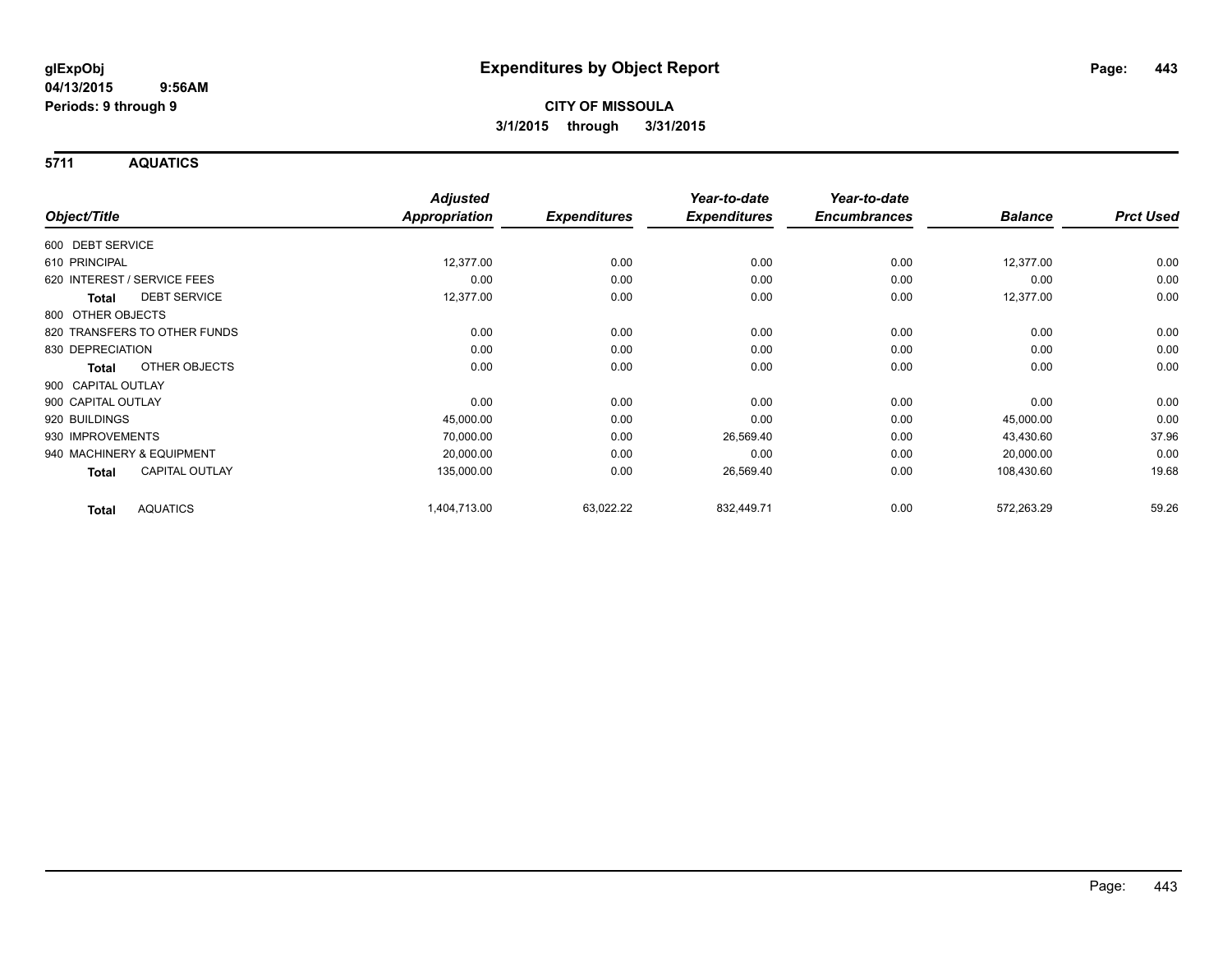#### **6050 EMPLOYEE BENEFIT PLAN FUND**

**390 NON-DEPARTMENTAL**

|                                           | <b>Adjusted</b> | <b>Expenditures</b> | Year-to-date<br><b>Expenditures</b> | Year-to-date<br><b>Encumbrances</b> | <b>Balance</b> | <b>Prct Used</b> |
|-------------------------------------------|-----------------|---------------------|-------------------------------------|-------------------------------------|----------------|------------------|
| Object/Title                              | Appropriation   |                     |                                     |                                     |                |                  |
| 300 PURCHASED SERVICES                    |                 |                     |                                     |                                     |                |                  |
| 350 PROFESSIONAL SERVICES                 | 51.840.00       | 0.00                | 4.716.30                            | 0.00                                | 47.123.70      | 9.10             |
| 351 INSURANCE CLAIMS                      | 5,091,229.00    | 595.345.86          | 3.298.658.16                        | 0.00                                | 1.792.570.84   | 64.79            |
| 352 HEALTH PROGRAMS                       | 80.000.00       | 10.223.32           | 59.318.23                           | 0.00                                | 20.681.77      | 74.15            |
| 353 ADMINISTRATION EXPENDITURES           | 582.161.00      | 108.632.08          | 545.297.84                          | 0.00                                | 36.863.16      | 93.67            |
| 354 TRANSITIONAL REINSURANCE PROGRAM      | 0.00            | 0.00                | 66.780.00                           | 0.00                                | $-66.780.00$   | 0.00             |
| <b>PURCHASED SERVICES</b><br><b>Total</b> | 5.805.230.00    | 714.201.26          | 3.974.770.53                        | 0.00                                | 1.830.459.47   | 68.47            |
| NON-DEPARTMENTAL<br><b>Total</b>          | 5.805.230.00    | 714.201.26          | 3.974.770.53                        | 0.00                                | 1.830.459.47   | 68.47            |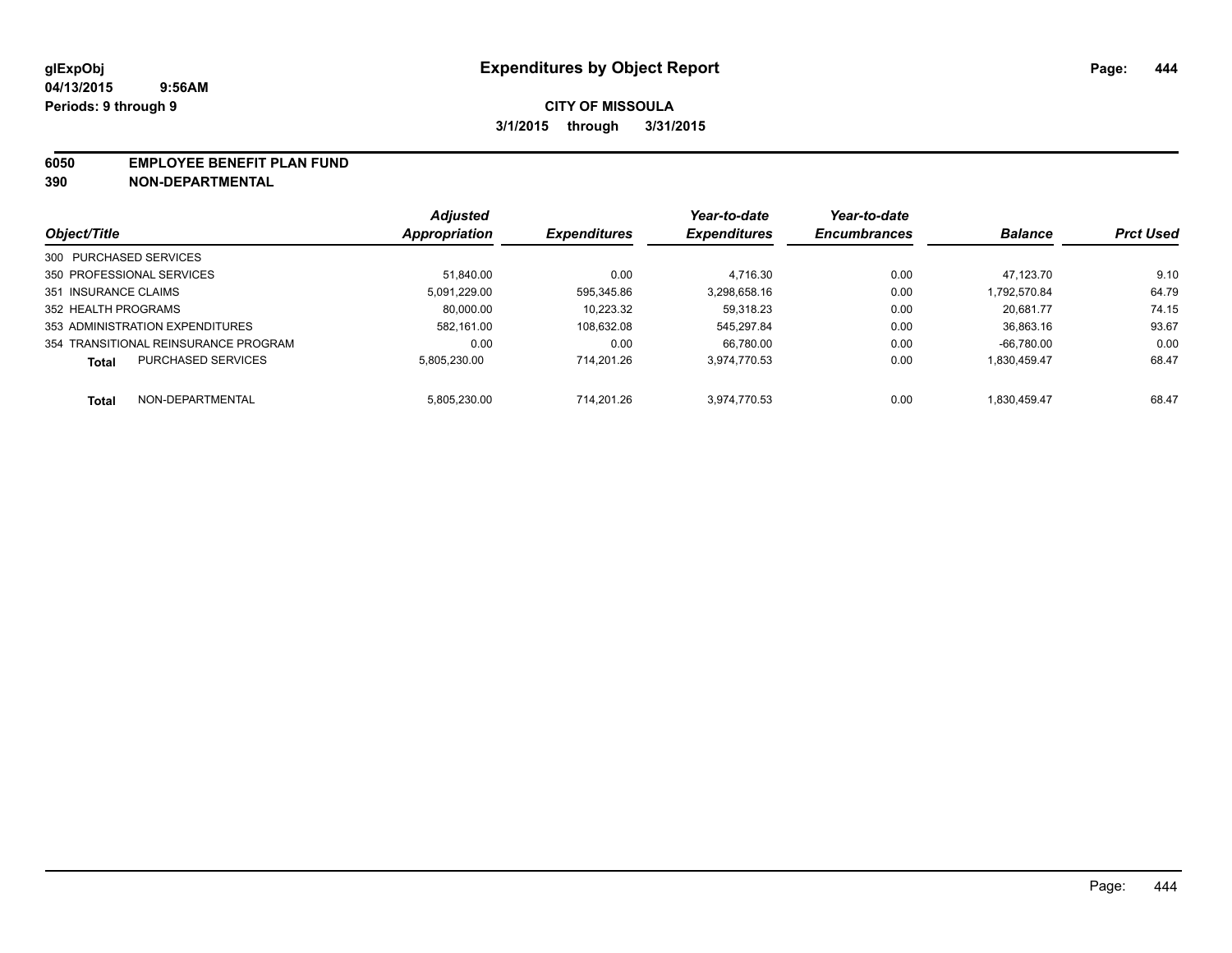**CITY OF MISSOULA 3/1/2015 through 3/31/2015**

### **6050 EMPLOYEE BENEFIT PLAN FUND**

|                                            | <b>Adjusted</b> |                     | Year-to-date        | Year-to-date        |                |                  |
|--------------------------------------------|-----------------|---------------------|---------------------|---------------------|----------------|------------------|
| Object/Title                               | Appropriation   | <b>Expenditures</b> | <b>Expenditures</b> | <b>Encumbrances</b> | <b>Balance</b> | <b>Prct Used</b> |
| 300 PURCHASED SERVICES                     |                 |                     |                     |                     |                |                  |
| 350 PROFESSIONAL SERVICES                  | 51.840.00       | 0.00                | 4.716.30            | 0.00                | 47.123.70      | 9.10             |
| 351 INSURANCE CLAIMS                       | 5.091.229.00    | 595.345.86          | 3.298.658.16        | 0.00                | 1.792.570.84   | 64.79            |
| 352 HEALTH PROGRAMS                        | 80.000.00       | 10.223.32           | 59.318.23           | 0.00                | 20.681.77      | 74.15            |
| 353 ADMINISTRATION EXPENDITURES            | 582.161.00      | 108.632.08          | 545.297.84          | 0.00                | 36.863.16      | 93.67            |
| 354 TRANSITIONAL REINSURANCE PROGRAM       | 0.00            | 0.00                | 66.780.00           | 0.00                | $-66.780.00$   | 0.00             |
| <b>PURCHASED SERVICES</b><br><b>Total</b>  | 5.805.230.00    | 714.201.26          | 3.974.770.53        | 0.00                | 1.830.459.47   | 68.47            |
| EMPLOYEE BENEFIT PLAN FUND<br><b>Total</b> | 5.805.230.00    | 714.201.26          | 3.974.770.53        | 0.00                | 1.830.459.47   | 68.47            |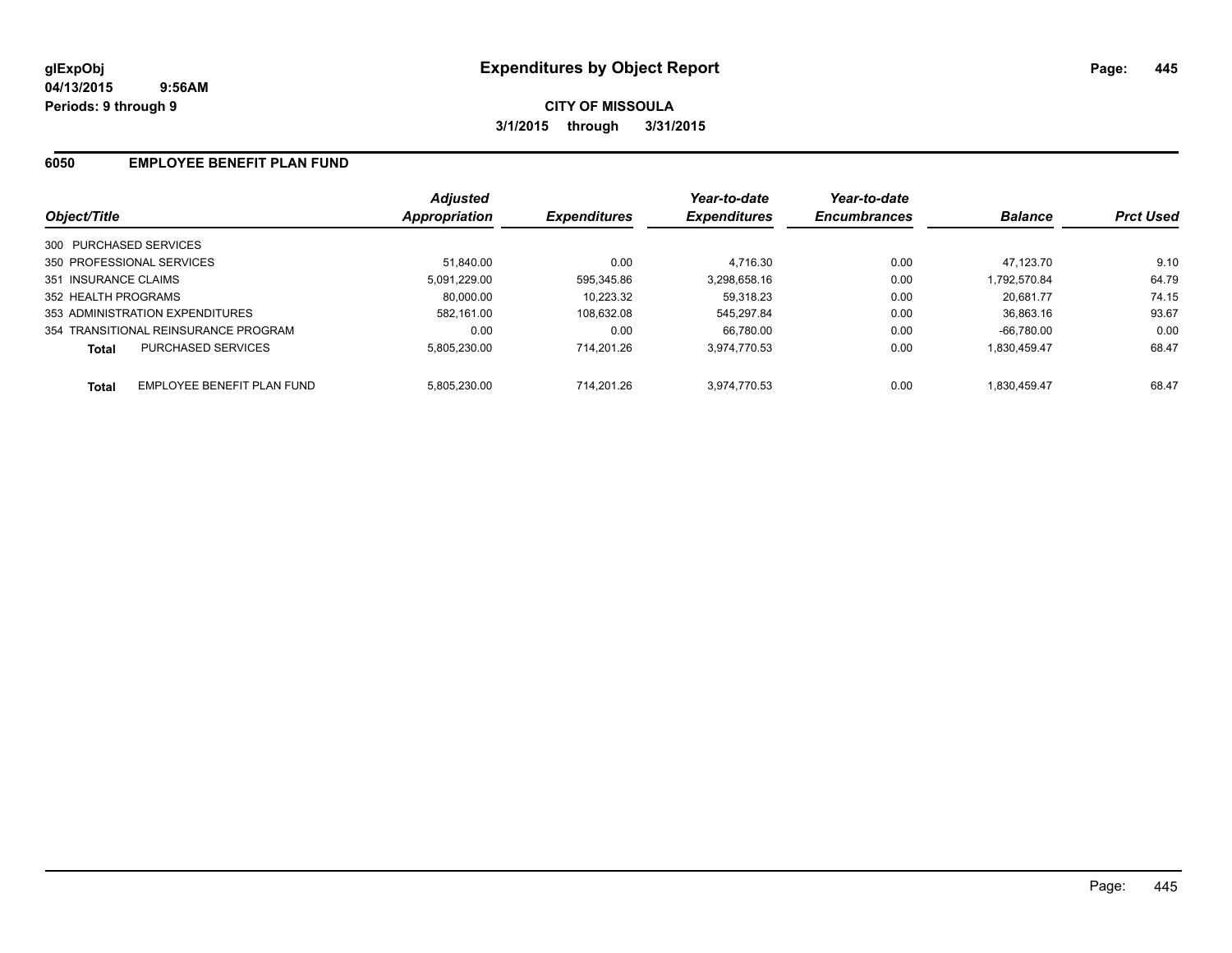### **7370 PARKING COMMISSION FUND**

|                                           | <b>Adjusted</b>      |                     | Year-to-date        | Year-to-date        |                |                  |
|-------------------------------------------|----------------------|---------------------|---------------------|---------------------|----------------|------------------|
| Object/Title                              | <b>Appropriation</b> | <b>Expenditures</b> | <b>Expenditures</b> | <b>Encumbrances</b> | <b>Balance</b> | <b>Prct Used</b> |
| 100 PERSONAL SERVICES                     |                      |                     |                     |                     |                |                  |
| 110 SALARIES AND WAGES                    | 417,868.00           | 32,426.88           | 323,164.08          | 0.00                | 94,703.92      | 77.34            |
| 120 OVERTIME/TERMINATION                  | 7,234.00             | 15.13               | 295.76              | 0.00                | 6,938.24       | 4.09             |
| 130 OTHER                                 | 0.00                 | 0.00                | 0.00                | 0.00                | 0.00           | 0.00             |
| 135 OPEB EXPENSE                          | 0.00                 | 0.00                | 0.00                | 0.00                | 0.00           | 0.00             |
| <b>140 EMPLOYER CONTRIBUTIONS</b>         | 198,517.00           | 15,467.82           | 147,658.67          | 0.00                | 50,858.33      | 74.38            |
| <b>141 STATE RETIREMENT CONTRIBUTIONS</b> | 0.00                 | 32.43               | 384.04              | 0.00                | $-384.04$      | 0.00             |
| 145 OPEB CONTRIBUTION                     | 0.00                 | 0.00                | 0.00                | 0.00                | 0.00           | 0.00             |
| PERSONAL SERVICES<br>Total                | 623,619.00           | 47,942.26           | 471,502.55          | 0.00                | 152,116.45     | 75.61            |
| 200 SUPPLIES                              |                      |                     |                     |                     |                |                  |
| 210 OFFICE SUPPLIES                       | 5,400.00             | $-89.49$            | 4,349.92            | 0.00                | 1,050.08       | 80.55            |
| 220 OPERATING SUPPLIES                    | 15,000.00            | 190.86              | 12,870.61           | 0.00                | 2,129.39       | 85.80            |
| 230 REPAIR/MAINTENANCE                    | 18,000.00            | 221.70              | 637.11              | 0.00                | 17,362.89      | 3.54             |
| 231 GASOLINE                              | 8,000.00             | 690.22              | 3,087.43            | 0.00                | 4,912.57       | 38.59            |
| <b>SUPPLIES</b><br>Total                  | 46,400.00            | 1,013.29            | 20,945.07           | 0.00                | 25,454.93      | 45.14            |
| 300 PURCHASED SERVICES                    |                      |                     |                     |                     |                |                  |
| 310 COMMUNICATIONS                        | 17,338.00            | 818.50              | 6,896.75            | 0.00                | 10,441.25      | 39.78            |
| 320 PRINTING & DUPLICATING                | 10,000.00            | 0.00                | 6,426.85            | 0.00                | 3,573.15       | 64.27            |
| 330 PUBLICITY, SUBSCRIPTIONS & DUES       | 5,000.00             | 717.00              | 1,838.22            | 0.00                | 3,161.78       | 36.76            |
| 340 SEWER                                 | 137.00               | 0.00                | 140.50              | 0.00                | $-3.50$        | 102.55           |
| 341 ELECTRICITY & NATURAL GAS             | 36,440.00            | 5,877.06            | 31,827.75           | 0.00                | 4,612.25       | 87.34            |
| 343 WATER CHARGES                         | 4,000.00             | 345.75              | 5,011.21            | 0.00                | $-1,011.21$    | 125.28           |
| 344 TELEPHONE SERVICE                     | 5,200.00             | 991.87              | 3,175.43            | 0.00                | 2,024.57       | 61.07            |
| 345 GARBAGE                               | 3,000.00             | 358.45              | 2,927.92            | 0.00                | 72.08          | 97.60            |
| 350 PROFESSIONAL SERVICES                 | 61,250.00            | 7,751.10            | 33,841.11           | 0.00                | 27,408.89      | 55.25            |
| 360 REPAIR & MAINTENANCE                  | 72,500.00            | 4,400.69            | 68,723.46           | 0.00                | 3,776.54       | 94.79            |
| 370 TRAVEL                                | 1,600.00             | 0.00                | 3,025.32            | 0.00                | $-1,425.32$    | 189.08           |
| 380 TRAINING                              | 1,900.00             | 0.00                | 210.43              | 0.00                | 1,689.57       | 11.08            |
| 390 OTHER PURCHASED SERVICES              | 161,059.00           | 1,594.36            | 101,670.58          | 0.00                | 59,388.42      | 63.13            |
| PURCHASED SERVICES<br>Total               | 379,424.00           | 22,854.78           | 265,715.53          | 0.00                | 113,708.47     | 70.03            |
| 400 BUILDING MATERIALS                    |                      |                     |                     |                     |                |                  |
| <b>400 BUILDING MATERIALS</b>             | 0.00                 | 0.00                | 0.00                | 0.00                | 0.00           | 0.00             |
| <b>BUILDING MATERIALS</b><br>Total        | 0.00                 | 0.00                | 0.00                | 0.00                | 0.00           | 0.00             |
| 500 FIXED CHARGES                         |                      |                     |                     |                     |                |                  |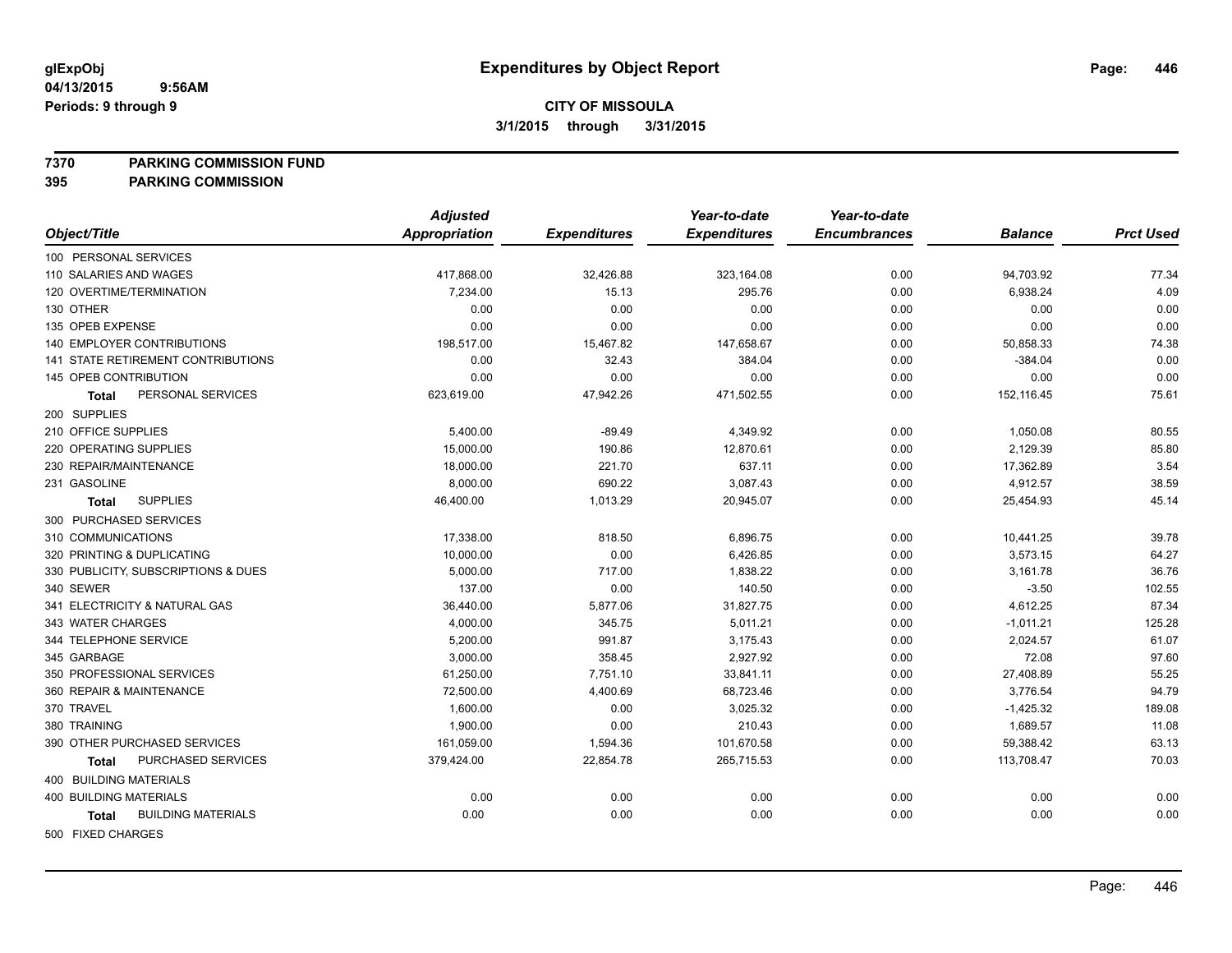#### **7370 PARKING COMMISSION FUND**

|                                                   | <b>Adjusted</b>      |                     | Year-to-date        | Year-to-date        |                |                  |
|---------------------------------------------------|----------------------|---------------------|---------------------|---------------------|----------------|------------------|
| Object/Title                                      | <b>Appropriation</b> | <b>Expenditures</b> | <b>Expenditures</b> | <b>Encumbrances</b> | <b>Balance</b> | <b>Prct Used</b> |
| 500 FIXED CHARGES                                 | 190,121.00           | 0.00                | 22,884.39           | 0.00                | 167,236.61     | 12.04            |
| 550 MERCHANT SERVICE FEES                         | 0.00                 | 0.00                | 0.00                | 0.00                | 0.00           | 0.00             |
| <b>FIXED CHARGES</b><br><b>Total</b>              | 190,121.00           | 0.00                | 22,884.39           | 0.00                | 167,236.61     | 12.04            |
| 600 DEBT SERVICE                                  |                      |                     |                     |                     |                |                  |
| 610 PRINCIPAL                                     | 0.00                 | 0.00                | 0.00                | 0.00                | 0.00           | 0.00             |
| 620 INTEREST / SERVICE FEES                       | 0.00                 | 0.00                | 0.00                | 0.00                | 0.00           | 0.00             |
| <b>DEBT SERVICE</b><br><b>Total</b>               | 0.00                 | 0.00                | 0.00                | 0.00                | 0.00           | 0.00             |
| 700 GRANTS & CONTRIBUTIONS                        |                      |                     |                     |                     |                |                  |
| 700 GRANTS & CONTRIBUTIONS                        | 74,000.00            | 2,500.00            | 55,488.50           | 0.00                | 18,511.50      | 74.98            |
| <b>GRANTS &amp; CONTRIBUTIONS</b><br><b>Total</b> | 74,000.00            | 2,500.00            | 55,488.50           | 0.00                | 18,511.50      | 74.98            |
| 800 OTHER OBJECTS                                 |                      |                     |                     |                     |                |                  |
| 820 TRANSFERS TO OTHER FUNDS                      | 162,328.00           | 240,725.34          | 240,725.34          | 0.00                | $-78,397.34$   | 148.30           |
| 845 CONTINGENCY                                   | 48,965.00            | 0.00                | 0.00                | 0.00                | 48,965.00      | 0.00             |
| OTHER OBJECTS<br><b>Total</b>                     | 211,293.00           | 240,725.34          | 240,725.34          | 0.00                | $-29,432.34$   | 113.93           |
| 900 CAPITAL OUTLAY                                |                      |                     |                     |                     |                |                  |
| 920 BUILDINGS                                     | 0.00                 | 0.00                | 0.00                | 0.00                | 0.00           | 0.00             |
| 930 IMPROVEMENTS                                  | 0.00                 | 0.00                | 0.00                | 0.00                | 0.00           | 0.00             |
| 940 MACHINERY & EQUIPMENT                         | 1,000,000.00         | 1,006.60            | 25,668.30           | 0.00                | 974,331.70     | 2.57             |
| <b>CAPITAL OUTLAY</b><br>Total                    | 1,000,000.00         | 1,006.60            | 25,668.30           | 0.00                | 974,331.70     | 2.57             |
| PARKING COMMISSION<br><b>Total</b>                | 2,524,857.00         | 316,042.27          | 1,102,929.68        | 0.00                | 1,421,927.32   | 43.68            |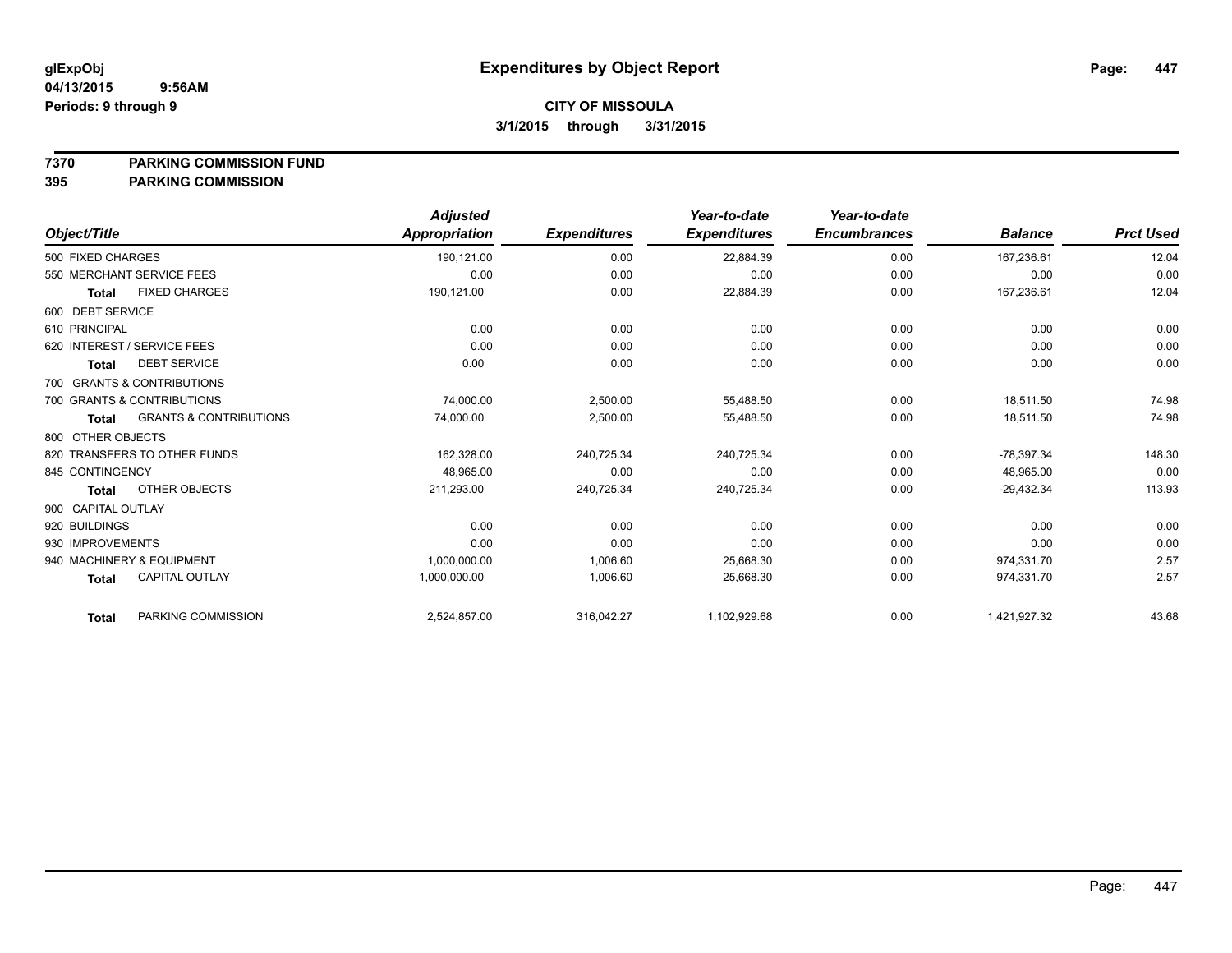### **7370 PARKING COMMISSION FUND**

**900 DEPRECIATION**

| Object/Title                          | <b>Adjusted</b><br><b>Appropriation</b> | <b>Expenditures</b> | Year-to-date<br><b>Expenditures</b> | Year-to-date<br><b>Encumbrances</b> | <b>Balance</b> | <b>Prct Used</b> |
|---------------------------------------|-----------------------------------------|---------------------|-------------------------------------|-------------------------------------|----------------|------------------|
| 800 OTHER OBJECTS                     |                                         |                     |                                     |                                     |                |                  |
| 830 DEPRECIATION                      | 0.00                                    | 0.00                | 0.00                                | 0.00                                | 0.00           | 0.00             |
| OTHER OBJECTS<br><b>Total</b>         | 0.00                                    | 0.00                | 0.00                                | 0.00                                | 0.00           | 0.00             |
| 900 CAPITAL OUTLAY                    |                                         |                     |                                     |                                     |                |                  |
| 940 MACHINERY & EQUIPMENT             | 0.00                                    | 0.00                | 0.00                                | 0.00                                | 0.00           | 0.00             |
| <b>CAPITAL OUTLAY</b><br><b>Total</b> | 0.00                                    | 0.00                | 0.00                                | 0.00                                | 0.00           | 0.00             |
| <b>DEPRECIATION</b><br><b>Total</b>   | 0.00                                    | 0.00                | 0.00                                | 0.00                                | 0.00           | 0.00             |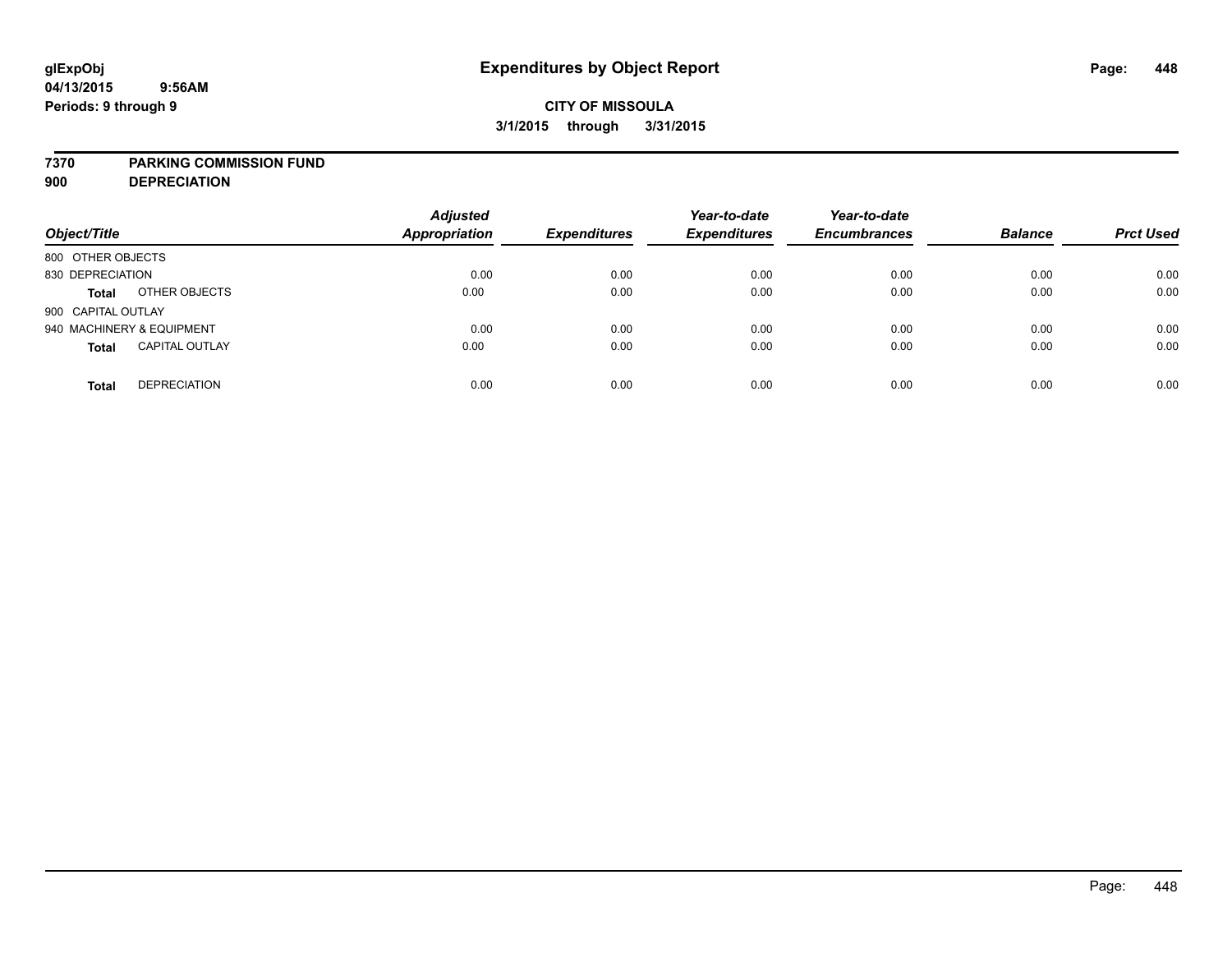### **7370 PARKING COMMISSION FUND**

|                                           | <b>Adjusted</b> |                     | Year-to-date        | Year-to-date        |                |                  |
|-------------------------------------------|-----------------|---------------------|---------------------|---------------------|----------------|------------------|
| Object/Title                              | Appropriation   | <b>Expenditures</b> | <b>Expenditures</b> | <b>Encumbrances</b> | <b>Balance</b> | <b>Prct Used</b> |
| 100 PERSONAL SERVICES                     |                 |                     |                     |                     |                |                  |
| 110 SALARIES AND WAGES                    | 417,868.00      | 32,426.88           | 323,164.08          | 0.00                | 94,703.92      | 77.34            |
| 120 OVERTIME/TERMINATION                  | 7,234.00        | 15.13               | 295.76              | 0.00                | 6,938.24       | 4.09             |
| 130 OTHER                                 | 0.00            | 0.00                | 0.00                | 0.00                | 0.00           | 0.00             |
| 135 OPEB EXPENSE                          | 0.00            | 0.00                | 0.00                | 0.00                | 0.00           | 0.00             |
| <b>140 EMPLOYER CONTRIBUTIONS</b>         | 198,517.00      | 15,467.82           | 147,658.67          | 0.00                | 50,858.33      | 74.38            |
| 141 STATE RETIREMENT CONTRIBUTIONS        | 0.00            | 32.43               | 384.04              | 0.00                | $-384.04$      | 0.00             |
| 145 OPEB CONTRIBUTION                     | 0.00            | 0.00                | 0.00                | 0.00                | 0.00           | 0.00             |
| PERSONAL SERVICES<br>Total                | 623,619.00      | 47,942.26           | 471,502.55          | 0.00                | 152,116.45     | 75.61            |
| 200 SUPPLIES                              |                 |                     |                     |                     |                |                  |
| 210 OFFICE SUPPLIES                       | 5,400.00        | $-89.49$            | 4,349.92            | 0.00                | 1,050.08       | 80.55            |
| 220 OPERATING SUPPLIES                    | 15,000.00       | 190.86              | 12,870.61           | 0.00                | 2,129.39       | 85.80            |
| 230 REPAIR/MAINTENANCE                    | 18,000.00       | 221.70              | 637.11              | 0.00                | 17,362.89      | 3.54             |
| 231 GASOLINE                              | 8,000.00        | 690.22              | 3,087.43            | 0.00                | 4,912.57       | 38.59            |
| <b>SUPPLIES</b><br><b>Total</b>           | 46,400.00       | 1,013.29            | 20,945.07           | 0.00                | 25,454.93      | 45.14            |
| 300 PURCHASED SERVICES                    |                 |                     |                     |                     |                |                  |
| 310 COMMUNICATIONS                        | 17,338.00       | 818.50              | 6,896.75            | 0.00                | 10,441.25      | 39.78            |
| 320 PRINTING & DUPLICATING                | 10,000.00       | 0.00                | 6,426.85            | 0.00                | 3,573.15       | 64.27            |
| 330 PUBLICITY, SUBSCRIPTIONS & DUES       | 5,000.00        | 717.00              | 1,838.22            | 0.00                | 3,161.78       | 36.76            |
| 340 SEWER                                 | 137.00          | 0.00                | 140.50              | 0.00                | $-3.50$        | 102.55           |
| 341 ELECTRICITY & NATURAL GAS             | 36,440.00       | 5,877.06            | 31,827.75           | 0.00                | 4,612.25       | 87.34            |
| 343 WATER CHARGES                         | 4,000.00        | 345.75              | 5,011.21            | 0.00                | $-1,011.21$    | 125.28           |
| 344 TELEPHONE SERVICE                     | 5,200.00        | 991.87              | 3,175.43            | 0.00                | 2,024.57       | 61.07            |
| 345 GARBAGE                               | 3,000.00        | 358.45              | 2,927.92            | 0.00                | 72.08          | 97.60            |
| 350 PROFESSIONAL SERVICES                 | 61,250.00       | 7,751.10            | 33,841.11           | 0.00                | 27,408.89      | 55.25            |
| 360 REPAIR & MAINTENANCE                  | 72,500.00       | 4,400.69            | 68,723.46           | 0.00                | 3,776.54       | 94.79            |
| 370 TRAVEL                                | 1,600.00        | 0.00                | 3,025.32            | 0.00                | $-1,425.32$    | 189.08           |
| 380 TRAINING                              | 1,900.00        | 0.00                | 210.43              | 0.00                | 1,689.57       | 11.08            |
| 390 OTHER PURCHASED SERVICES              | 161,059.00      | 1,594.36            | 101,670.58          | 0.00                | 59,388.42      | 63.13            |
| PURCHASED SERVICES<br><b>Total</b>        | 379,424.00      | 22,854.78           | 265,715.53          | 0.00                | 113,708.47     | 70.03            |
| 400 BUILDING MATERIALS                    |                 |                     |                     |                     |                |                  |
| 400 BUILDING MATERIALS                    | 0.00            | 0.00                | 0.00                | 0.00                | 0.00           | 0.00             |
| <b>BUILDING MATERIALS</b><br><b>Total</b> | 0.00            | 0.00                | 0.00                | 0.00                | 0.00           | 0.00             |
| 500 FIXED CHARGES                         |                 |                     |                     |                     |                |                  |
| 500 FIXED CHARGES                         | 190,121.00      | 0.00                | 22,884.39           | 0.00                | 167,236.61     | 12.04            |
|                                           |                 |                     |                     |                     |                |                  |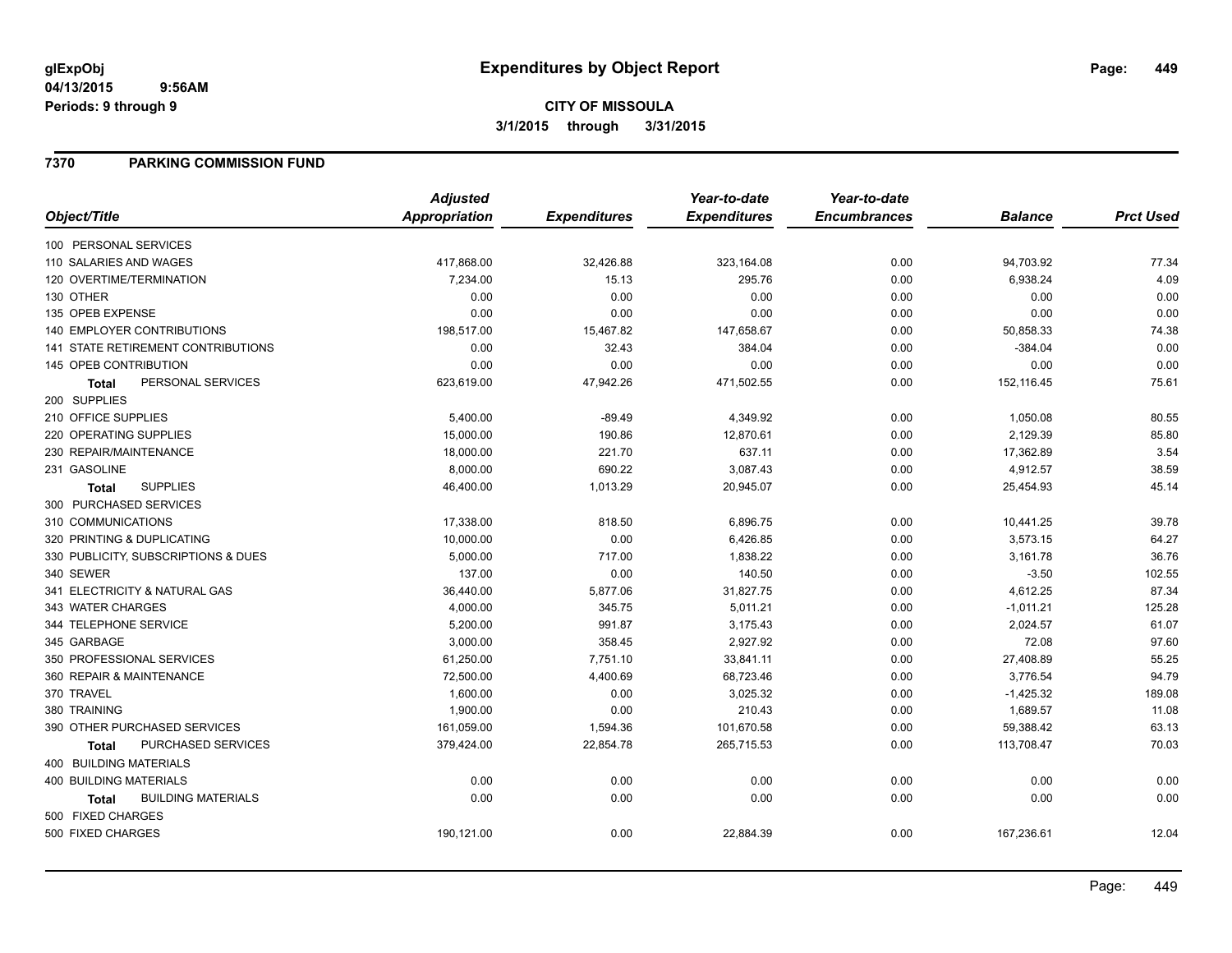## **7370 PARKING COMMISSION FUND**

|                    |                                   | <b>Adjusted</b> |                     | Year-to-date        | Year-to-date        |                |                  |
|--------------------|-----------------------------------|-----------------|---------------------|---------------------|---------------------|----------------|------------------|
| Object/Title       |                                   | Appropriation   | <b>Expenditures</b> | <b>Expenditures</b> | <b>Encumbrances</b> | <b>Balance</b> | <b>Prct Used</b> |
|                    | 550 MERCHANT SERVICE FEES         | 0.00            | 0.00                | 0.00                | 0.00                | 0.00           | 0.00             |
| <b>Total</b>       | <b>FIXED CHARGES</b>              | 190,121.00      | 0.00                | 22,884.39           | 0.00                | 167,236.61     | 12.04            |
| 600 DEBT SERVICE   |                                   |                 |                     |                     |                     |                |                  |
| 610 PRINCIPAL      |                                   | 0.00            | 0.00                | 0.00                | 0.00                | 0.00           | 0.00             |
|                    | 620 INTEREST / SERVICE FEES       | 0.00            | 0.00                | 0.00                | 0.00                | 0.00           | 0.00             |
| <b>Total</b>       | <b>DEBT SERVICE</b>               | 0.00            | 0.00                | 0.00                | 0.00                | 0.00           | 0.00             |
|                    | 700 GRANTS & CONTRIBUTIONS        |                 |                     |                     |                     |                |                  |
|                    | 700 GRANTS & CONTRIBUTIONS        | 74,000.00       | 2,500.00            | 55,488.50           | 0.00                | 18,511.50      | 74.98            |
| <b>Total</b>       | <b>GRANTS &amp; CONTRIBUTIONS</b> | 74,000.00       | 2,500.00            | 55,488.50           | 0.00                | 18,511.50      | 74.98            |
| 800 OTHER OBJECTS  |                                   |                 |                     |                     |                     |                |                  |
|                    | 820 TRANSFERS TO OTHER FUNDS      | 162,328.00      | 240,725.34          | 240,725.34          | 0.00                | $-78,397.34$   | 148.30           |
| 830 DEPRECIATION   |                                   | 0.00            | 0.00                | 0.00                | 0.00                | 0.00           | 0.00             |
| 845 CONTINGENCY    |                                   | 48,965.00       | 0.00                | 0.00                | 0.00                | 48,965.00      | 0.00             |
| Total              | <b>OTHER OBJECTS</b>              | 211,293.00      | 240,725.34          | 240,725.34          | 0.00                | $-29,432.34$   | 113.93           |
| 900 CAPITAL OUTLAY |                                   |                 |                     |                     |                     |                |                  |
| 920 BUILDINGS      |                                   | 0.00            | 0.00                | 0.00                | 0.00                | 0.00           | 0.00             |
| 930 IMPROVEMENTS   |                                   | 0.00            | 0.00                | 0.00                | 0.00                | 0.00           | 0.00             |
|                    | 940 MACHINERY & EQUIPMENT         | 1,000,000.00    | 1,006.60            | 25,668.30           | 0.00                | 974,331.70     | 2.57             |
| <b>Total</b>       | <b>CAPITAL OUTLAY</b>             | 1,000,000.00    | 1,006.60            | 25,668.30           | 0.00                | 974,331.70     | 2.57             |
| Total              | PARKING COMMISSION FUND           | 2,524,857.00    | 316,042.27          | 1,102,929.68        | 0.00                | 1,421,927.32   | 43.68            |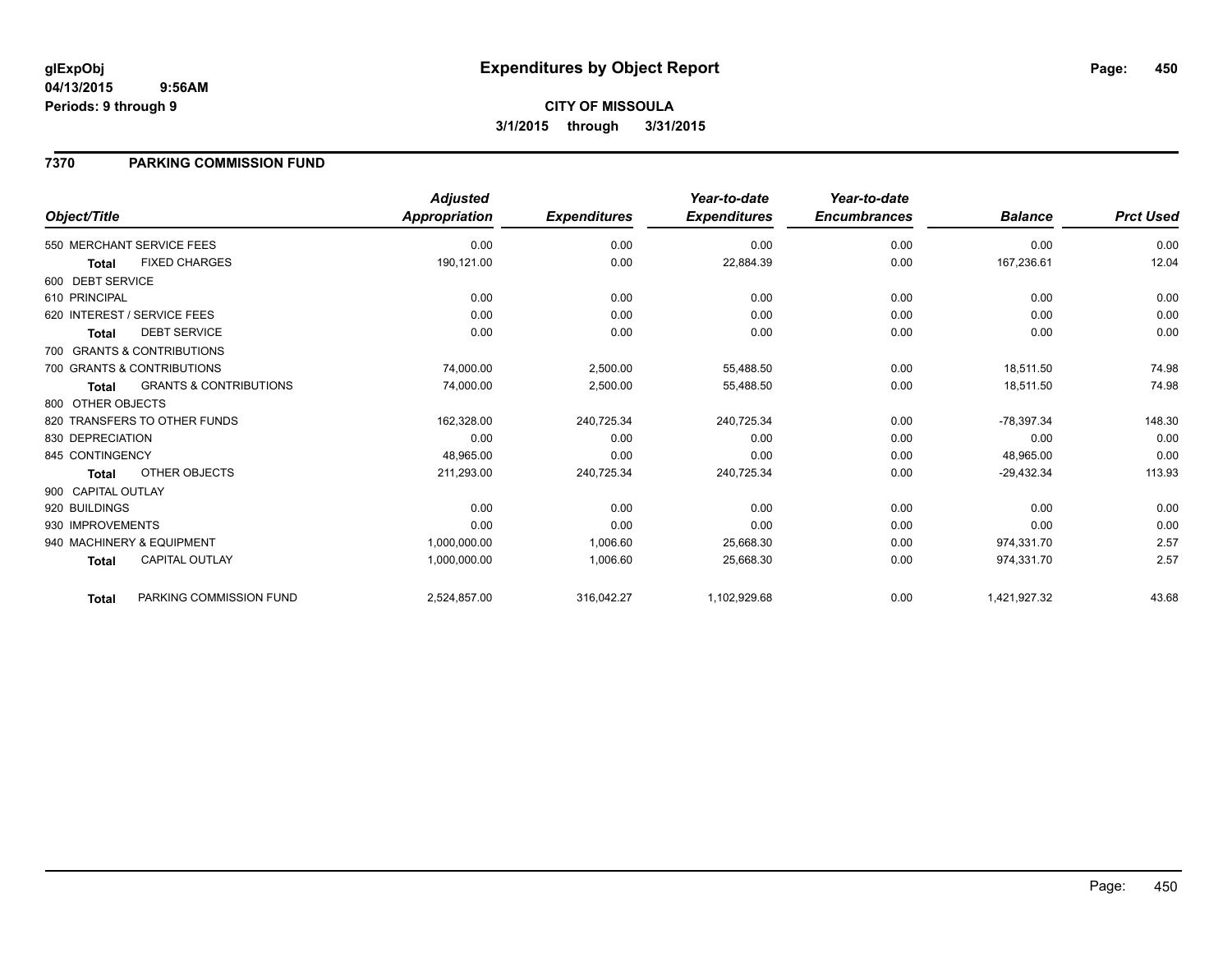#### **7371 FRONT STREET PARKING BONDS**

| Object/Title                        |                    | <b>Adjusted</b><br><b>Appropriation</b> | <i><b>Expenditures</b></i> | Year-to-date<br><b>Expenditures</b> | Year-to-date<br><b>Encumbrances</b> | <b>Balance</b> | <b>Prct Used</b> |
|-------------------------------------|--------------------|-----------------------------------------|----------------------------|-------------------------------------|-------------------------------------|----------------|------------------|
| 600 DEBT SERVICE                    |                    |                                         |                            |                                     |                                     |                |                  |
| 620 INTEREST / SERVICE FEES         |                    | 269,059.00                              | 137.212.51                 | 207,093.45                          | 0.00                                | 61.965.55      | 76.97            |
| <b>DEBT SERVICE</b><br><b>Total</b> |                    | 269.059.00                              | 137.212.51                 | 207,093.45                          | 0.00                                | 61.965.55      | 76.97            |
| 800 OTHER OBJECTS                   |                    |                                         |                            |                                     |                                     |                |                  |
| 820 TRANSFERS TO OTHER FUNDS        |                    | 0.00                                    | 0.00                       | 0.00                                | 0.00                                | 0.00           | 0.00             |
| <b>Total</b>                        | OTHER OBJECTS      | 0.00                                    | 0.00                       | 0.00                                | 0.00                                | 0.00           | 0.00             |
| <b>Total</b>                        | PARKING COMMISSION | 269.059.00                              | 137.212.51                 | 207.093.45                          | 0.00                                | 61.965.55      | 76.97            |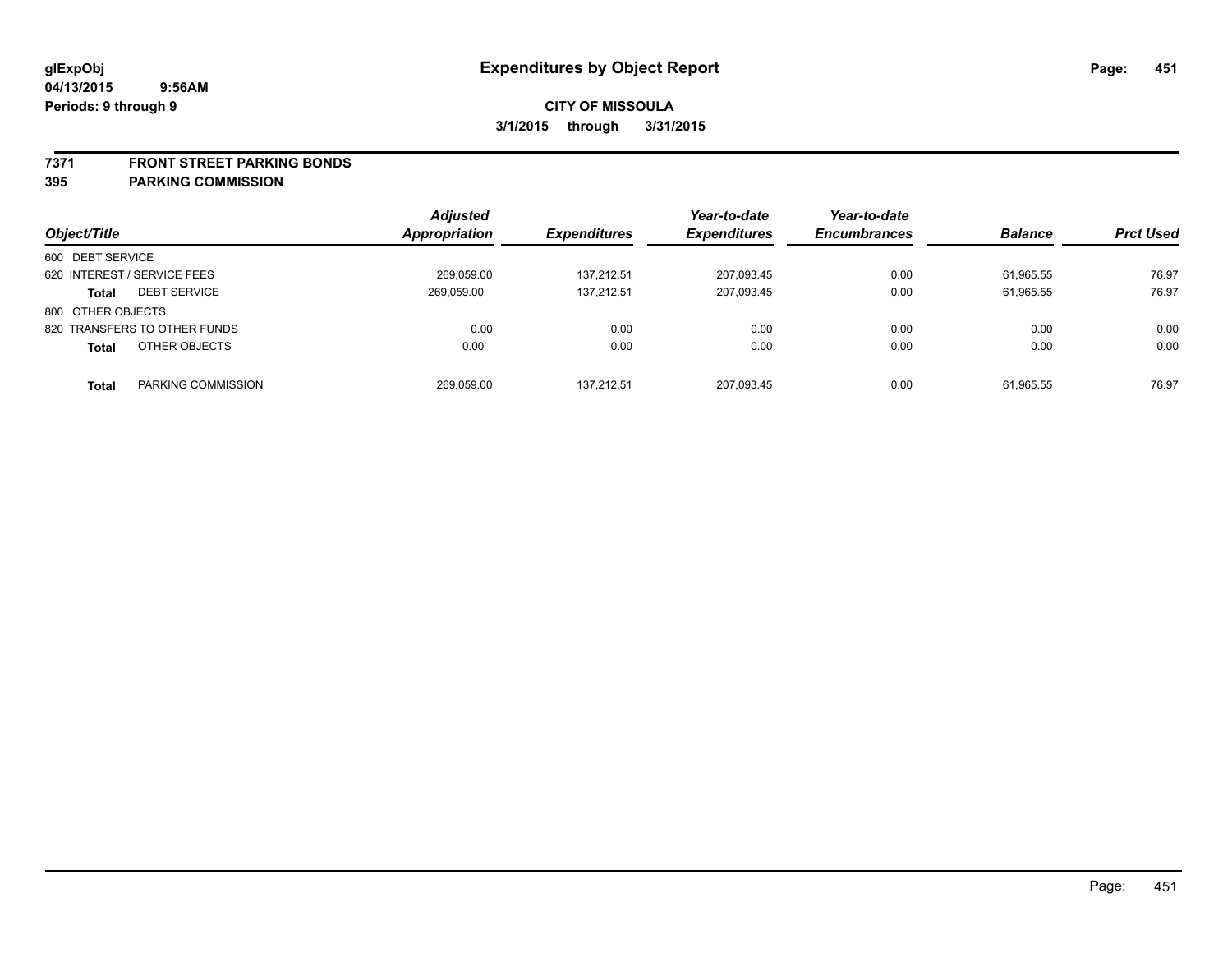**CITY OF MISSOULA 3/1/2015 through 3/31/2015**

### **7371 FRONT STREET PARKING BONDS**

| Object/Title                |                                   | <b>Adjusted</b><br><b>Appropriation</b> | <b>Expenditures</b> | Year-to-date<br><b>Expenditures</b> | Year-to-date<br><b>Encumbrances</b> | <b>Balance</b> | <b>Prct Used</b> |
|-----------------------------|-----------------------------------|-----------------------------------------|---------------------|-------------------------------------|-------------------------------------|----------------|------------------|
| 600 DEBT SERVICE            |                                   |                                         |                     |                                     |                                     |                |                  |
| 620 INTEREST / SERVICE FEES |                                   | 269,059.00                              | 137.212.51          | 207,093.45                          | 0.00                                | 61.965.55      | 76.97            |
| Total                       | <b>DEBT SERVICE</b>               | 269,059.00                              | 137.212.51          | 207,093.45                          | 0.00                                | 61,965.55      | 76.97            |
| 800 OTHER OBJECTS           |                                   |                                         |                     |                                     |                                     |                |                  |
|                             | 820 TRANSFERS TO OTHER FUNDS      | 0.00                                    | 0.00                | 0.00                                | 0.00                                | 0.00           | 0.00             |
| <b>Total</b>                | OTHER OBJECTS                     | 0.00                                    | 0.00                | 0.00                                | 0.00                                | 0.00           | 0.00             |
| <b>Total</b>                | <b>FRONT STREET PARKING BONDS</b> | 269,059.00                              | 137.212.51          | 207.093.45                          | 0.00                                | 61.965.55      | 76.97            |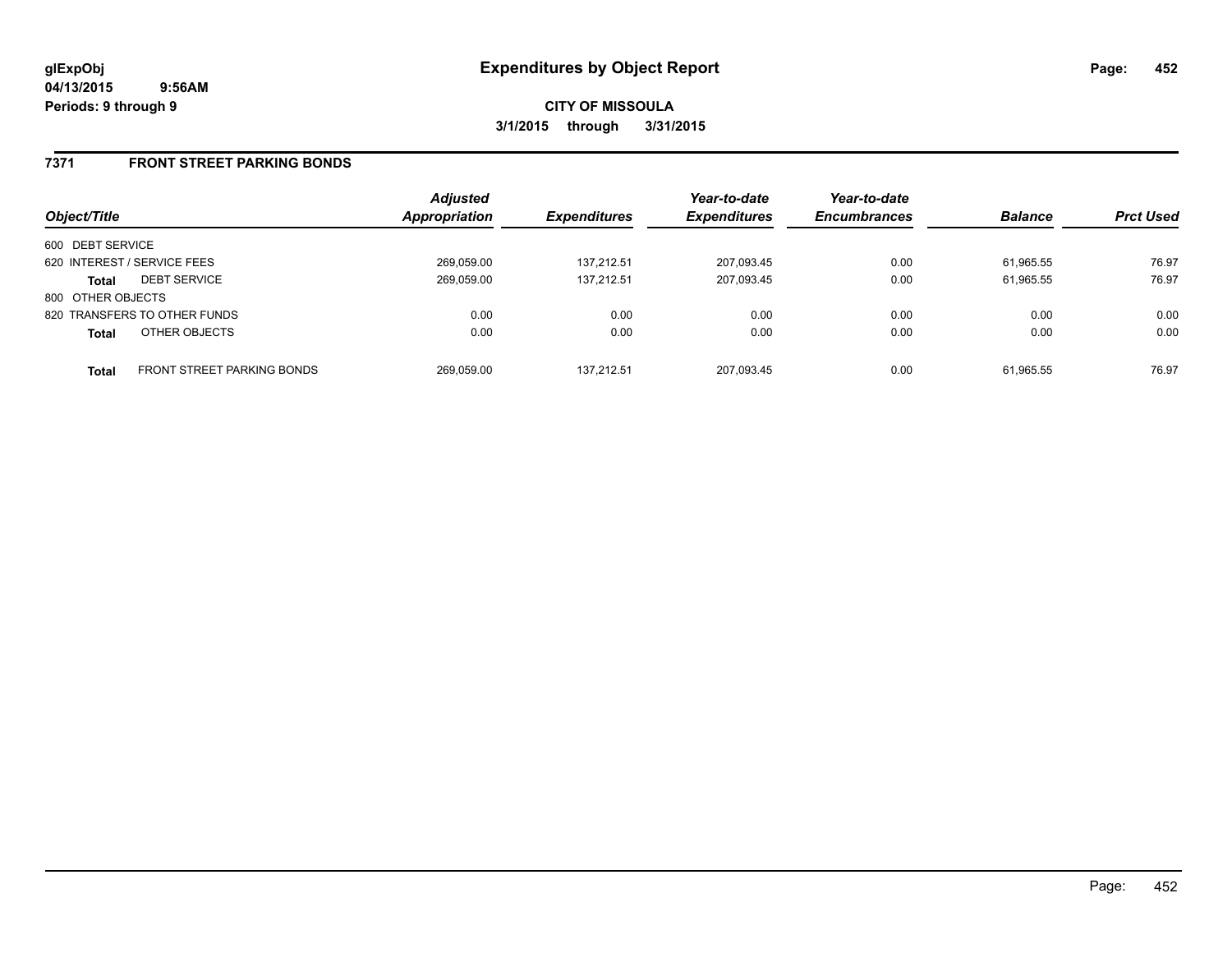#### **7372 SINKING FUND/FRONT ST PARKING BONDS**

|                                     | <b>Adjusted</b> | <b>Expenditures</b> | Year-to-date<br><b>Expenditures</b> | Year-to-date<br><b>Encumbrances</b> | <b>Balance</b> | <b>Prct Used</b> |
|-------------------------------------|-----------------|---------------------|-------------------------------------|-------------------------------------|----------------|------------------|
| Object/Title                        | Appropriation   |                     |                                     |                                     |                |                  |
| 600 DEBT SERVICE                    |                 |                     |                                     |                                     |                |                  |
| 610 PRINCIPAL                       | 40.000.00       | 0.00                | 40.000.00                           | 0.00                                | 0.00           | 100.00           |
| 620 INTEREST / SERVICE FEES         | 0.00            | 0.00                | 0.00                                | 0.00                                | 0.00           | 0.00             |
| <b>DEBT SERVICE</b><br><b>Total</b> | 40.000.00       | 0.00                | 40,000.00                           | 0.00                                | 0.00           | 100.00           |
| 800 OTHER OBJECTS                   |                 |                     |                                     |                                     |                |                  |
| 820 TRANSFERS TO OTHER FUNDS        | 0.00            | 0.00                | 0.00                                | 0.00                                | 0.00           | 0.00             |
| OTHER OBJECTS<br><b>Total</b>       | 0.00            | 0.00                | 0.00                                | 0.00                                | 0.00           | 0.00             |
| PARKING COMMISSION<br><b>Total</b>  | 40,000.00       | 0.00                | 40.000.00                           | 0.00                                | 0.00           | 100.00           |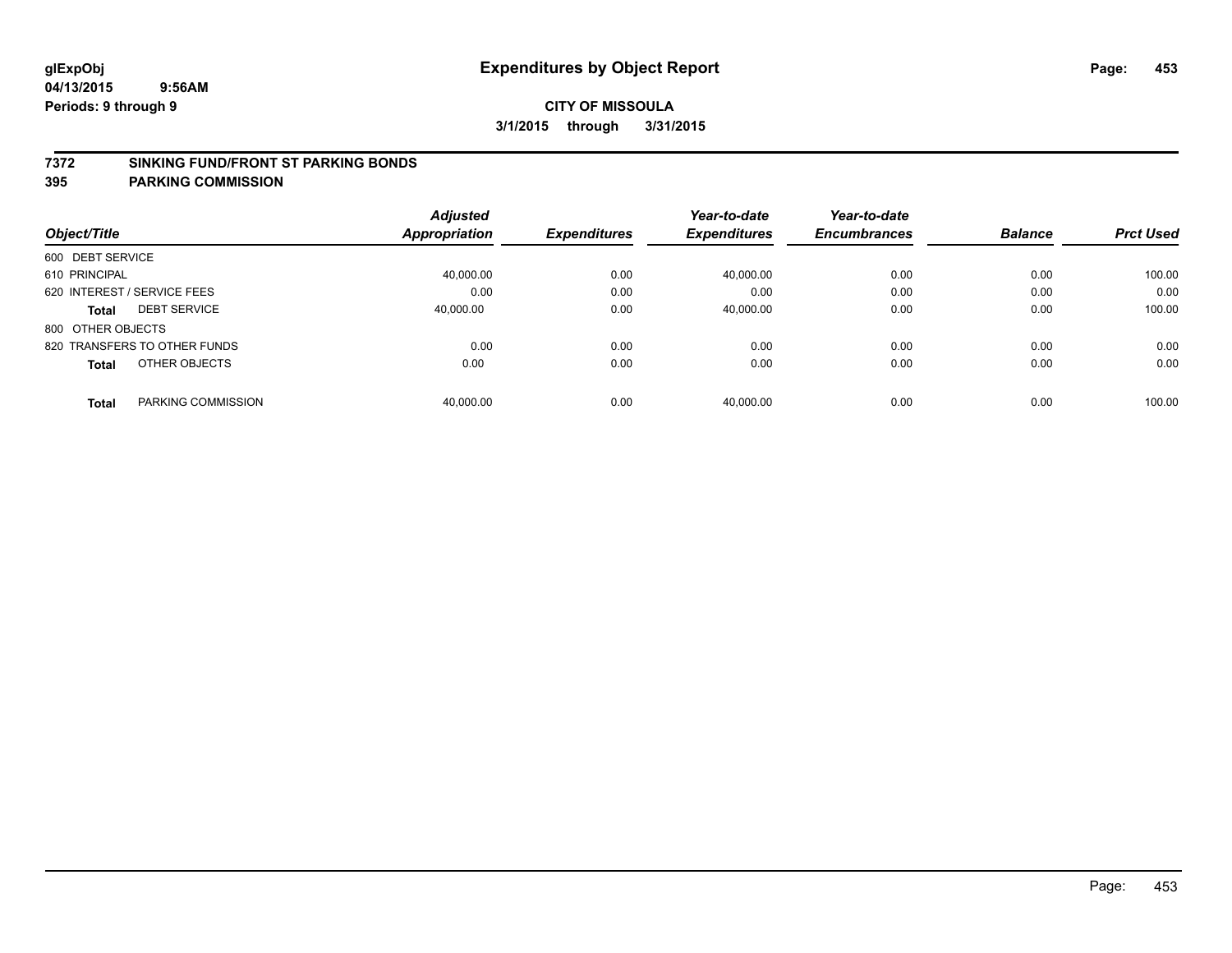**CITY OF MISSOULA 3/1/2015 through 3/31/2015**

### **7372 SINKING FUND/FRONT ST PARKING BONDS**

| Object/Title      |                                   | <b>Adjusted</b><br><b>Appropriation</b> | <b>Expenditures</b> | Year-to-date<br><b>Expenditures</b> | Year-to-date<br><b>Encumbrances</b> | <b>Balance</b> | <b>Prct Used</b> |
|-------------------|-----------------------------------|-----------------------------------------|---------------------|-------------------------------------|-------------------------------------|----------------|------------------|
| 600 DEBT SERVICE  |                                   |                                         |                     |                                     |                                     |                |                  |
| 610 PRINCIPAL     |                                   | 40,000.00                               | 0.00                | 40,000.00                           | 0.00                                | 0.00           | 100.00           |
|                   | 620 INTEREST / SERVICE FEES       | 0.00                                    | 0.00                | 0.00                                | 0.00                                | 0.00           | 0.00             |
| <b>Total</b>      | <b>DEBT SERVICE</b>               | 40,000.00                               | 0.00                | 40,000.00                           | 0.00                                | 0.00           | 100.00           |
| 800 OTHER OBJECTS |                                   |                                         |                     |                                     |                                     |                |                  |
|                   | 820 TRANSFERS TO OTHER FUNDS      | 0.00                                    | 0.00                | 0.00                                | 0.00                                | 0.00           | 0.00             |
| <b>Total</b>      | OTHER OBJECTS                     | 0.00                                    | 0.00                | 0.00                                | 0.00                                | 0.00           | 0.00             |
| <b>Total</b>      | SINKING FUND/FRONT ST PARKING BON | 40.000.00                               | 0.00                | 40.000.00                           | 0.00                                | 0.00           | 100.00           |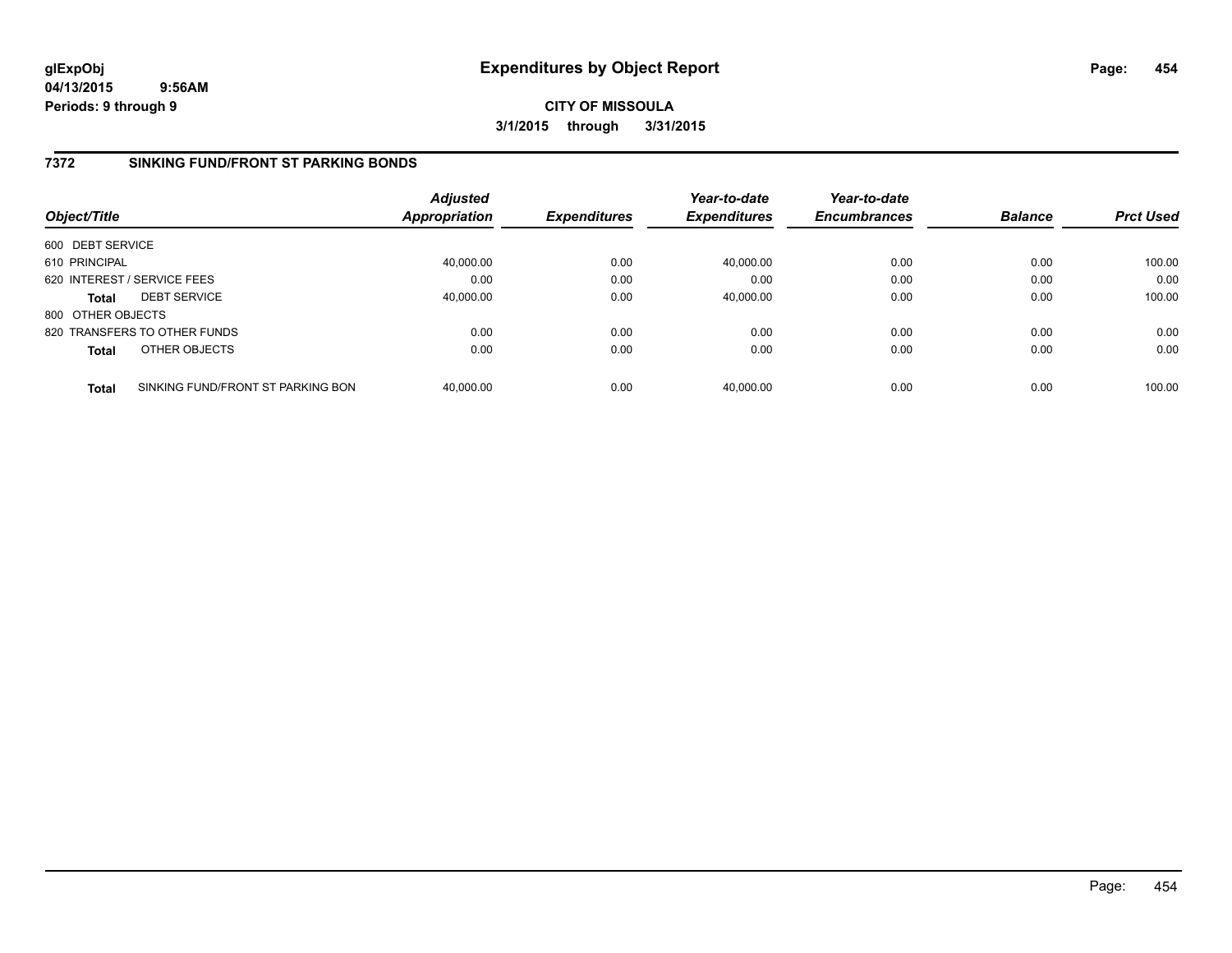#### **7373 MPC SERIES 2010B CONSTRUCTION**

|                    |                              | <b>Adjusted</b>      |                     | Year-to-date        | Year-to-date        |                |                  |
|--------------------|------------------------------|----------------------|---------------------|---------------------|---------------------|----------------|------------------|
| Object/Title       |                              | <b>Appropriation</b> | <b>Expenditures</b> | <b>Expenditures</b> | <b>Encumbrances</b> | <b>Balance</b> | <b>Prct Used</b> |
|                    | 300 PURCHASED SERVICES       |                      |                     |                     |                     |                |                  |
|                    | 350 PROFESSIONAL SERVICES    | 0.00                 | 0.00                | 0.00                | 0.00                | 0.00           | 0.00             |
|                    | 390 OTHER PURCHASED SERVICES | 0.00                 | 0.00                | 0.00                | 0.00                | 0.00           | 0.00             |
| <b>Total</b>       | PURCHASED SERVICES           | 0.00                 | 0.00                | 0.00                | 0.00                | 0.00           | 0.00             |
| 600 DEBT SERVICE   |                              |                      |                     |                     |                     |                |                  |
| 600 DEBT SERVICE   |                              | 0.00                 | 0.00                | 0.00                | 0.00                | 0.00           | 0.00             |
| 610 PRINCIPAL      |                              | 0.00                 | 0.00                | 0.00                | 0.00                | 0.00           | 0.00             |
|                    | 620 INTEREST / SERVICE FEES  | 0.00                 | 0.00                | 0.00                | 0.00                | 0.00           | 0.00             |
| <b>Total</b>       | <b>DEBT SERVICE</b>          | 0.00                 | 0.00                | 0.00                | 0.00                | 0.00           | 0.00             |
| 800 OTHER OBJECTS  |                              |                      |                     |                     |                     |                |                  |
|                    | 820 TRANSFERS TO OTHER FUNDS | 0.00                 | 0.00                | 0.00                | 0.00                | 0.00           | 0.00             |
| <b>Total</b>       | OTHER OBJECTS                | 0.00                 | 0.00                | 0.00                | 0.00                | 0.00           | 0.00             |
| 900 CAPITAL OUTLAY |                              |                      |                     |                     |                     |                |                  |
| 900 CAPITAL OUTLAY |                              | 0.00                 | 0.00                | 0.00                | 0.00                | 0.00           | 0.00             |
| 920 BUILDINGS      |                              | 0.00                 | 0.00                | 0.00                | 0.00                | 0.00           | 0.00             |
| 930 IMPROVEMENTS   |                              | 0.00                 | 0.00                | 0.00                | 0.00                | 0.00           | 0.00             |
| <b>Total</b>       | <b>CAPITAL OUTLAY</b>        | 0.00                 | 0.00                | 0.00                | 0.00                | 0.00           | 0.00             |
| <b>Total</b>       | PARKING COMMISSION           | 0.00                 | 0.00                | 0.00                | 0.00                | 0.00           | 0.00             |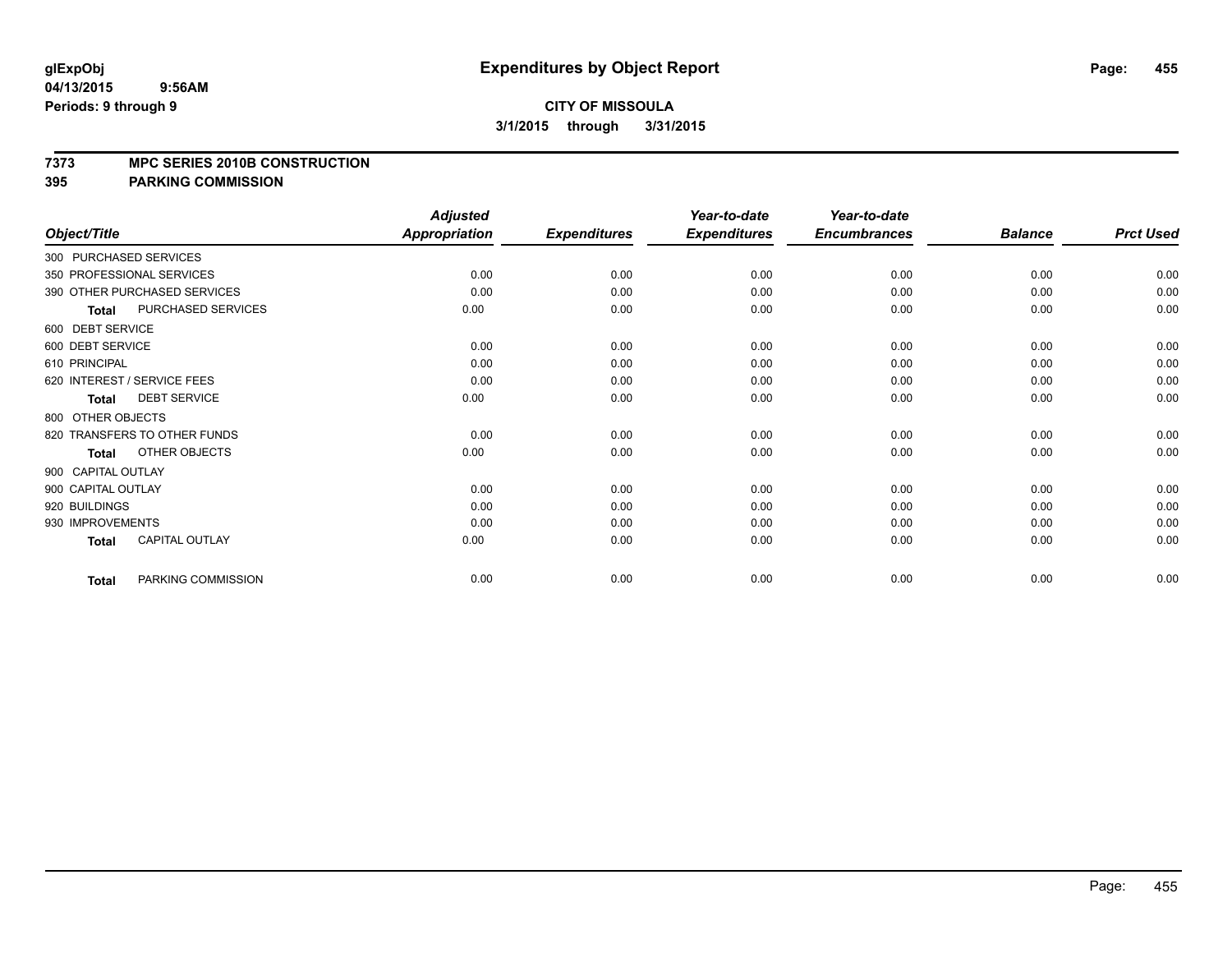# **CITY OF MISSOULA 3/1/2015 through 3/31/2015**

#### **7373 MPC SERIES 2010B CONSTRUCTION**

**900 DEPRECIATION**

| Object/Title      |                     | <b>Adjusted</b><br>Appropriation | <b>Expenditures</b> | Year-to-date<br><b>Expenditures</b> | Year-to-date<br><b>Encumbrances</b> | <b>Balance</b> | <b>Prct Used</b> |
|-------------------|---------------------|----------------------------------|---------------------|-------------------------------------|-------------------------------------|----------------|------------------|
| 800 OTHER OBJECTS |                     |                                  |                     |                                     |                                     |                |                  |
| 830 DEPRECIATION  |                     | 0.00                             | 0.00                | 0.00                                | 0.00                                | 0.00           | 0.00             |
| <b>Total</b>      | OTHER OBJECTS       | 0.00                             | 0.00                | 0.00                                | 0.00                                | 0.00           | 0.00             |
| <b>Total</b>      | <b>DEPRECIATION</b> | 0.00                             | 0.00                | 0.00                                | 0.00                                | 0.00           | 0.00             |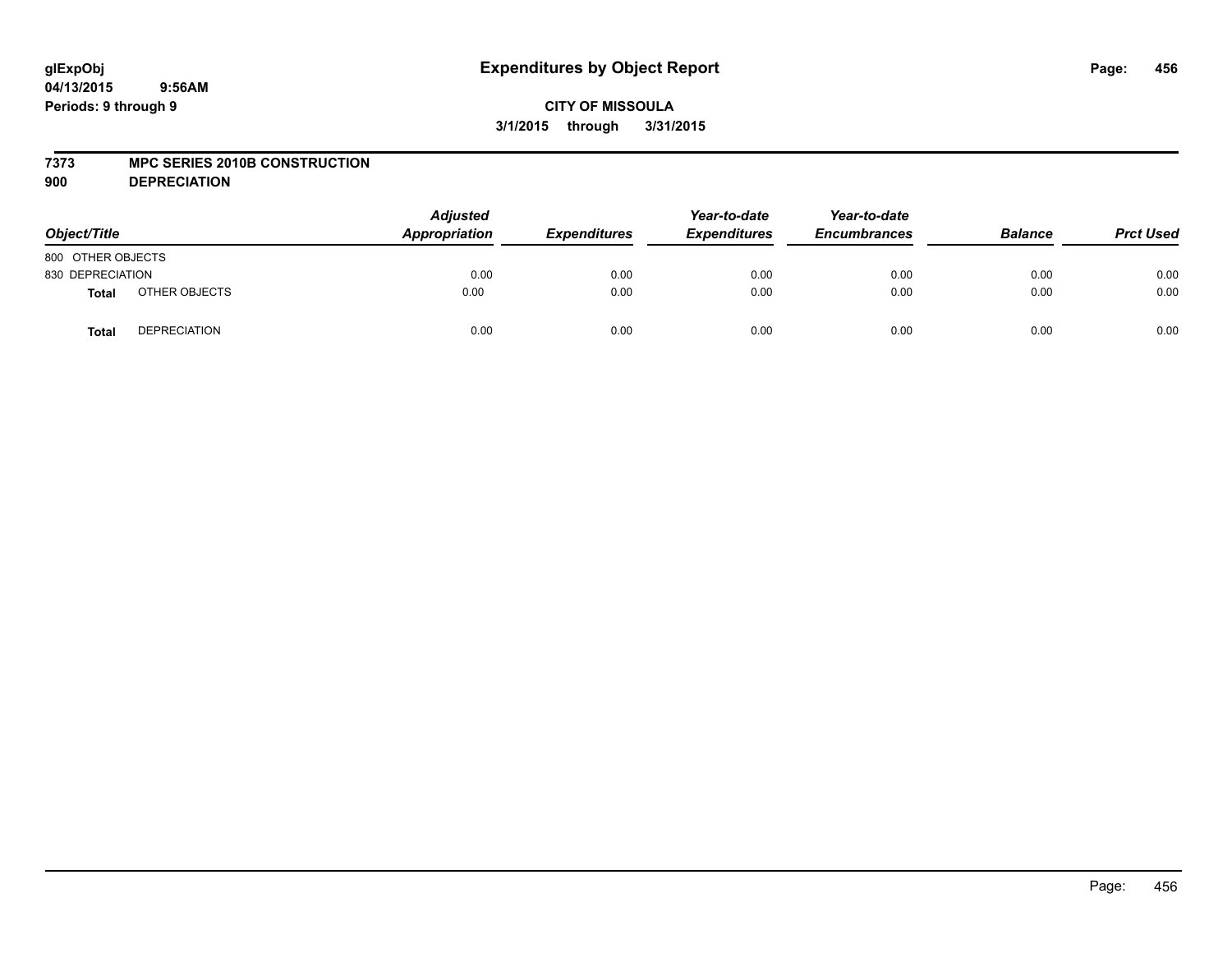## **7373 MPC SERIES 2010B CONSTRUCTION**

| Object/Title           |                               | <b>Adjusted</b>      |                     | Year-to-date        | Year-to-date<br><b>Encumbrances</b> |                | <b>Prct Used</b> |
|------------------------|-------------------------------|----------------------|---------------------|---------------------|-------------------------------------|----------------|------------------|
|                        |                               | <b>Appropriation</b> | <b>Expenditures</b> | <b>Expenditures</b> |                                     | <b>Balance</b> |                  |
| 300 PURCHASED SERVICES |                               |                      |                     |                     |                                     |                |                  |
|                        | 350 PROFESSIONAL SERVICES     | 0.00                 | 0.00                | 0.00                | 0.00                                | 0.00           | 0.00             |
|                        | 390 OTHER PURCHASED SERVICES  | 0.00                 | 0.00                | 0.00                | 0.00                                | 0.00           | 0.00             |
| <b>Total</b>           | PURCHASED SERVICES            | 0.00                 | 0.00                | 0.00                | 0.00                                | 0.00           | 0.00             |
| 600 DEBT SERVICE       |                               |                      |                     |                     |                                     |                |                  |
| 600 DEBT SERVICE       |                               | 0.00                 | 0.00                | 0.00                | 0.00                                | 0.00           | 0.00             |
| 610 PRINCIPAL          |                               | 0.00                 | 0.00                | 0.00                | 0.00                                | 0.00           | 0.00             |
|                        | 620 INTEREST / SERVICE FEES   | 0.00                 | 0.00                | 0.00                | 0.00                                | 0.00           | 0.00             |
| <b>Total</b>           | <b>DEBT SERVICE</b>           | 0.00                 | 0.00                | 0.00                | 0.00                                | 0.00           | 0.00             |
| 800 OTHER OBJECTS      |                               |                      |                     |                     |                                     |                |                  |
|                        | 820 TRANSFERS TO OTHER FUNDS  | 0.00                 | 0.00                | 0.00                | 0.00                                | 0.00           | 0.00             |
| 830 DEPRECIATION       |                               | 0.00                 | 0.00                | 0.00                | 0.00                                | 0.00           | 0.00             |
| <b>Total</b>           | OTHER OBJECTS                 | 0.00                 | 0.00                | 0.00                | 0.00                                | 0.00           | 0.00             |
| 900 CAPITAL OUTLAY     |                               |                      |                     |                     |                                     |                |                  |
| 900 CAPITAL OUTLAY     |                               | 0.00                 | 0.00                | 0.00                | 0.00                                | 0.00           | 0.00             |
| 920 BUILDINGS          |                               | 0.00                 | 0.00                | 0.00                | 0.00                                | 0.00           | 0.00             |
| 930 IMPROVEMENTS       |                               | 0.00                 | 0.00                | 0.00                | 0.00                                | 0.00           | 0.00             |
| <b>Total</b>           | <b>CAPITAL OUTLAY</b>         | 0.00                 | 0.00                | 0.00                | 0.00                                | 0.00           | 0.00             |
| <b>Total</b>           | MPC SERIES 2010B CONSTRUCTION | 0.00                 | 0.00                | 0.00                | 0.00                                | 0.00           | 0.00             |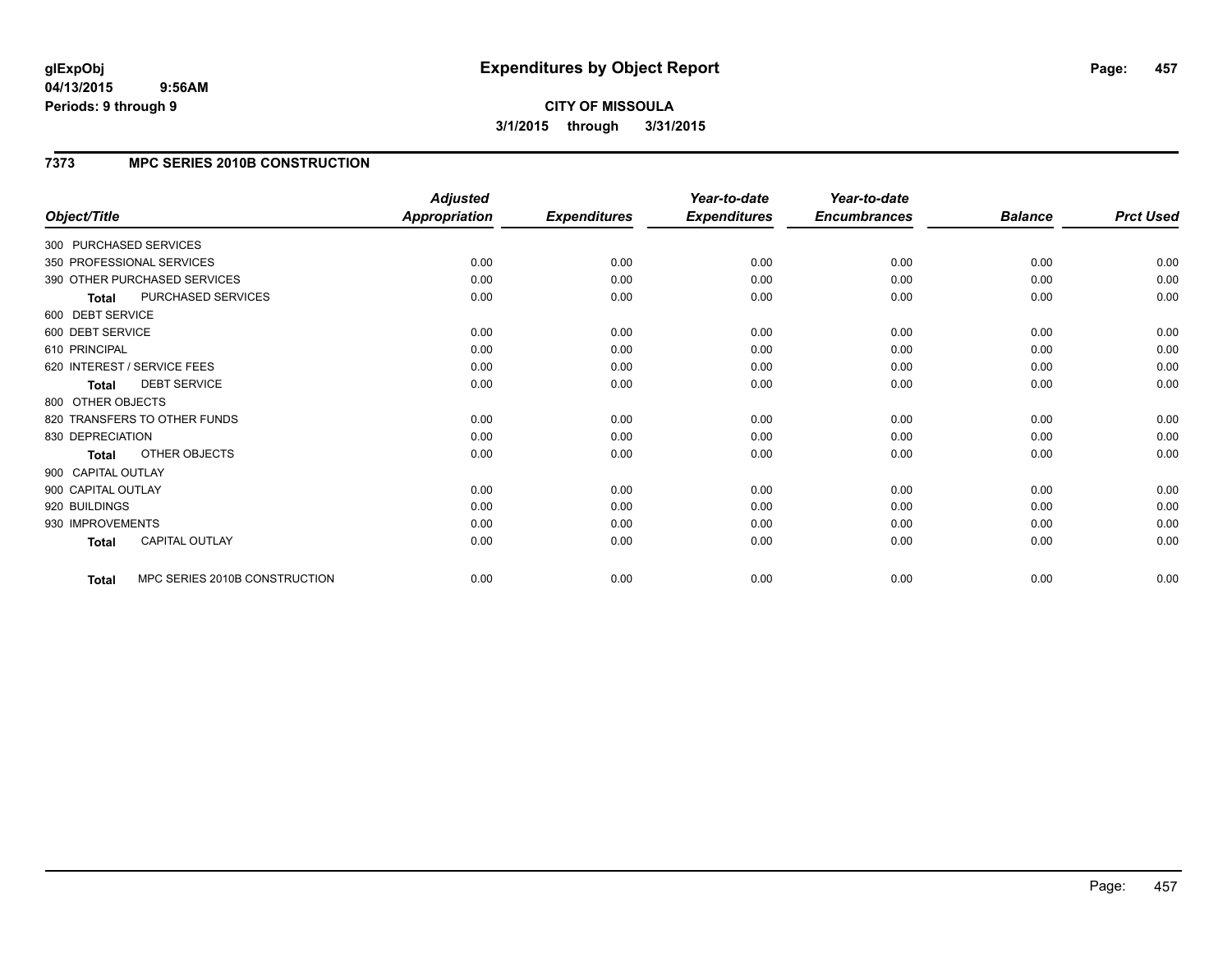### **7374 RESERVE FUND-PARKING BONDS**

| Object/Title       |                       | <b>Adjusted</b><br><b>Appropriation</b> | <b>Expenditures</b> | Year-to-date<br><b>Expenditures</b> | Year-to-date<br><b>Encumbrances</b> | <b>Balance</b> | <b>Prct Used</b> |
|--------------------|-----------------------|-----------------------------------------|---------------------|-------------------------------------|-------------------------------------|----------------|------------------|
| 900 CAPITAL OUTLAY |                       |                                         |                     |                                     |                                     |                |                  |
| 920 BUILDINGS      |                       | 0.00                                    | 0.00                | 0.00                                | 0.00                                | 0.00           | 0.00             |
| 930 IMPROVEMENTS   |                       | 0.00                                    | 0.00                | 0.00                                | 0.00                                | 0.00           | 0.00             |
| <b>Total</b>       | <b>CAPITAL OUTLAY</b> | 0.00                                    | 0.00                | 0.00                                | 0.00                                | 0.00           | 0.00             |
| <b>Total</b>       | PARKING COMMISSION    | 0.00                                    | 0.00                | 0.00                                | 0.00                                | 0.00           | 0.00             |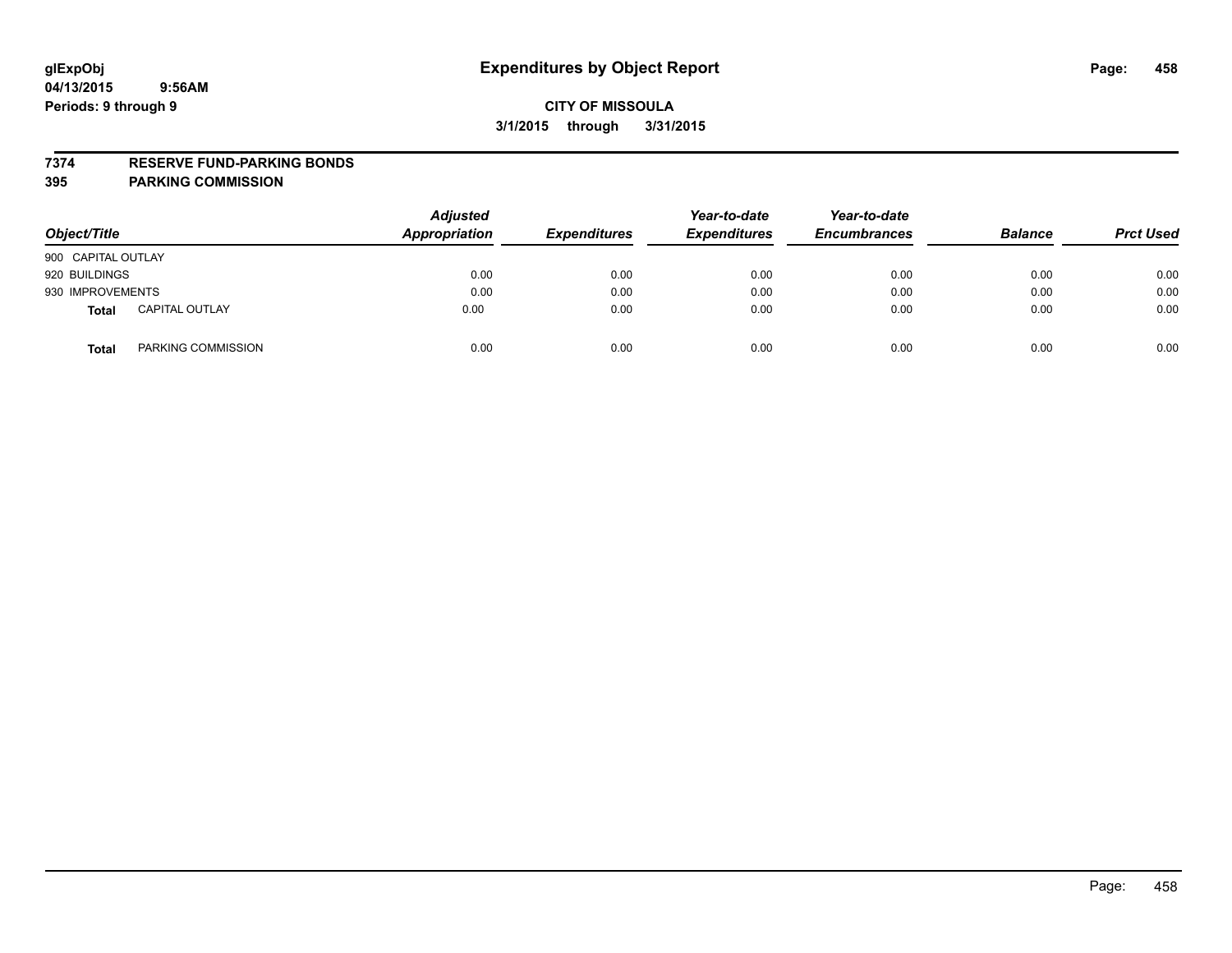# **glExpObj Expenditures by Object Report Page: 459**

**04/13/2015 9:56AM Periods: 9 through 9**

**CITY OF MISSOULA 3/1/2015 through 3/31/2015**

### **7374 RESERVE FUND-PARKING BONDS**

| Object/Title       |                            | <b>Adjusted</b><br>Appropriation | <b>Expenditures</b> | Year-to-date<br><b>Expenditures</b> | Year-to-date<br><b>Encumbrances</b> | <b>Balance</b> | <b>Prct Used</b> |
|--------------------|----------------------------|----------------------------------|---------------------|-------------------------------------|-------------------------------------|----------------|------------------|
| 900 CAPITAL OUTLAY |                            |                                  |                     |                                     |                                     |                |                  |
| 920 BUILDINGS      |                            | 0.00                             | 0.00                | 0.00                                | 0.00                                | 0.00           | 0.00             |
| 930 IMPROVEMENTS   |                            | 0.00                             | 0.00                | 0.00                                | 0.00                                | 0.00           | 0.00             |
| <b>Total</b>       | <b>CAPITAL OUTLAY</b>      | 0.00                             | 0.00                | 0.00                                | 0.00                                | 0.00           | 0.00             |
| <b>Total</b>       | RESERVE FUND-PARKING BONDS | 0.00                             | 0.00                | 0.00                                | 0.00                                | 0.00           | 0.00             |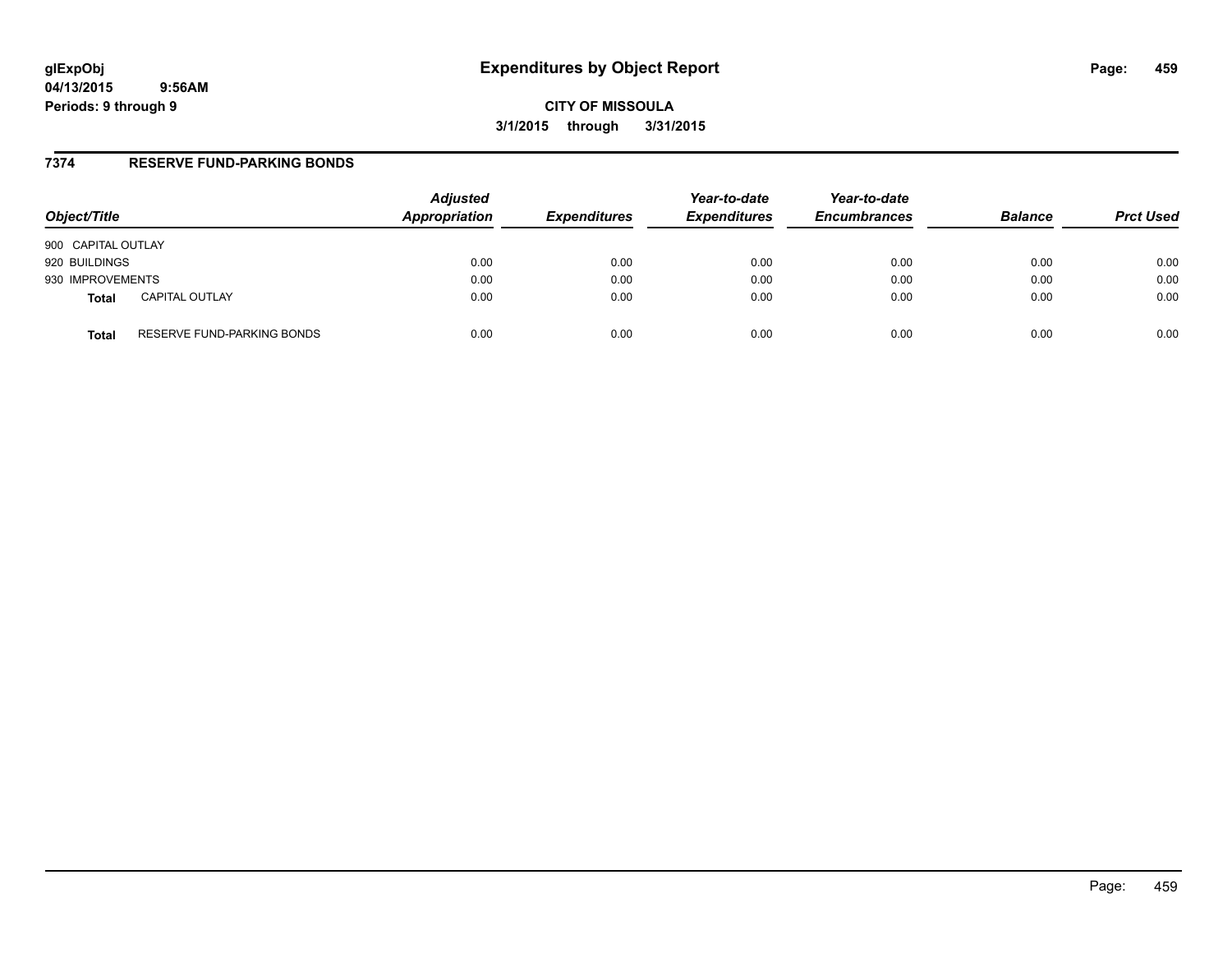#### **7375 PLEDGED TAX INCREMENT-2010B BOND**

| Object/Title                              | <b>Adjusted</b><br>Appropriation | <b>Expenditures</b> | Year-to-date<br><b>Expenditures</b> | Year-to-date<br><b>Encumbrances</b> | <b>Balance</b> | <b>Prct Used</b> |
|-------------------------------------------|----------------------------------|---------------------|-------------------------------------|-------------------------------------|----------------|------------------|
| 300 PURCHASED SERVICES                    |                                  |                     |                                     |                                     |                |                  |
| 390 OTHER PURCHASED SERVICES              | 121,431.00                       | 0.00                | 64,826.73                           | 0.00                                | 56,604.27      | 53.39            |
| <b>PURCHASED SERVICES</b><br><b>Total</b> | 121,431.00                       | 0.00                | 64,826.73                           | 0.00                                | 56.604.27      | 53.39            |
| 800 OTHER OBJECTS                         |                                  |                     |                                     |                                     |                |                  |
| 820 TRANSFERS TO OTHER FUNDS              | 146.731.00                       | 0.00                | 0.00                                | 0.00                                | 146.731.00     | 0.00             |
| OTHER OBJECTS<br><b>Total</b>             | 146.731.00                       | 0.00                | 0.00                                | 0.00                                | 146.731.00     | 0.00             |
| PARKING COMMISSION<br>Total               | 268.162.00                       | 0.00                | 64.826.73                           | 0.00                                | 203.335.27     | 24.17            |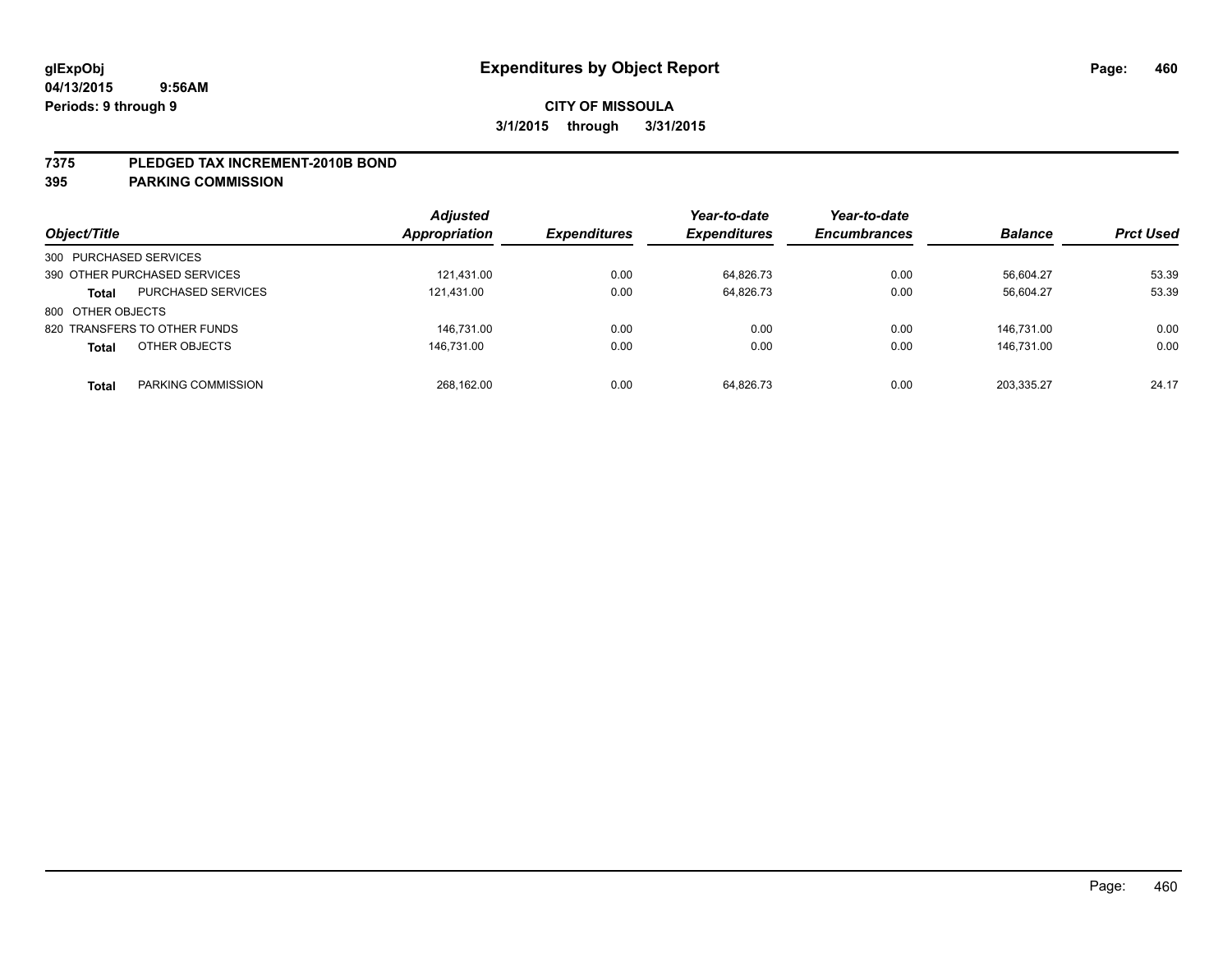**CITY OF MISSOULA 3/1/2015 through 3/31/2015**

## **7375 PLEDGED TAX INCREMENT-2010B BOND**

| Object/Title           |                                  | <b>Adjusted</b><br><b>Appropriation</b> | <b>Expenditures</b> | Year-to-date<br><b>Expenditures</b> | Year-to-date<br><b>Encumbrances</b> | <b>Balance</b> | <b>Prct Used</b> |
|------------------------|----------------------------------|-----------------------------------------|---------------------|-------------------------------------|-------------------------------------|----------------|------------------|
| 300 PURCHASED SERVICES |                                  |                                         |                     |                                     |                                     |                |                  |
|                        | 390 OTHER PURCHASED SERVICES     | 121,431.00                              | 0.00                | 64.826.73                           | 0.00                                | 56.604.27      | 53.39            |
| <b>Total</b>           | <b>PURCHASED SERVICES</b>        | 121,431.00                              | 0.00                | 64.826.73                           | 0.00                                | 56.604.27      | 53.39            |
| 800 OTHER OBJECTS      |                                  |                                         |                     |                                     |                                     |                |                  |
|                        | 820 TRANSFERS TO OTHER FUNDS     | 146.731.00                              | 0.00                | 0.00                                | 0.00                                | 146.731.00     | 0.00             |
| <b>Total</b>           | OTHER OBJECTS                    | 146,731.00                              | 0.00                | 0.00                                | 0.00                                | 146.731.00     | 0.00             |
| <b>Total</b>           | PLEDGED TAX INCREMENT-2010B BOND | 268.162.00                              | 0.00                | 64.826.73                           | 0.00                                | 203.335.27     | 24.17            |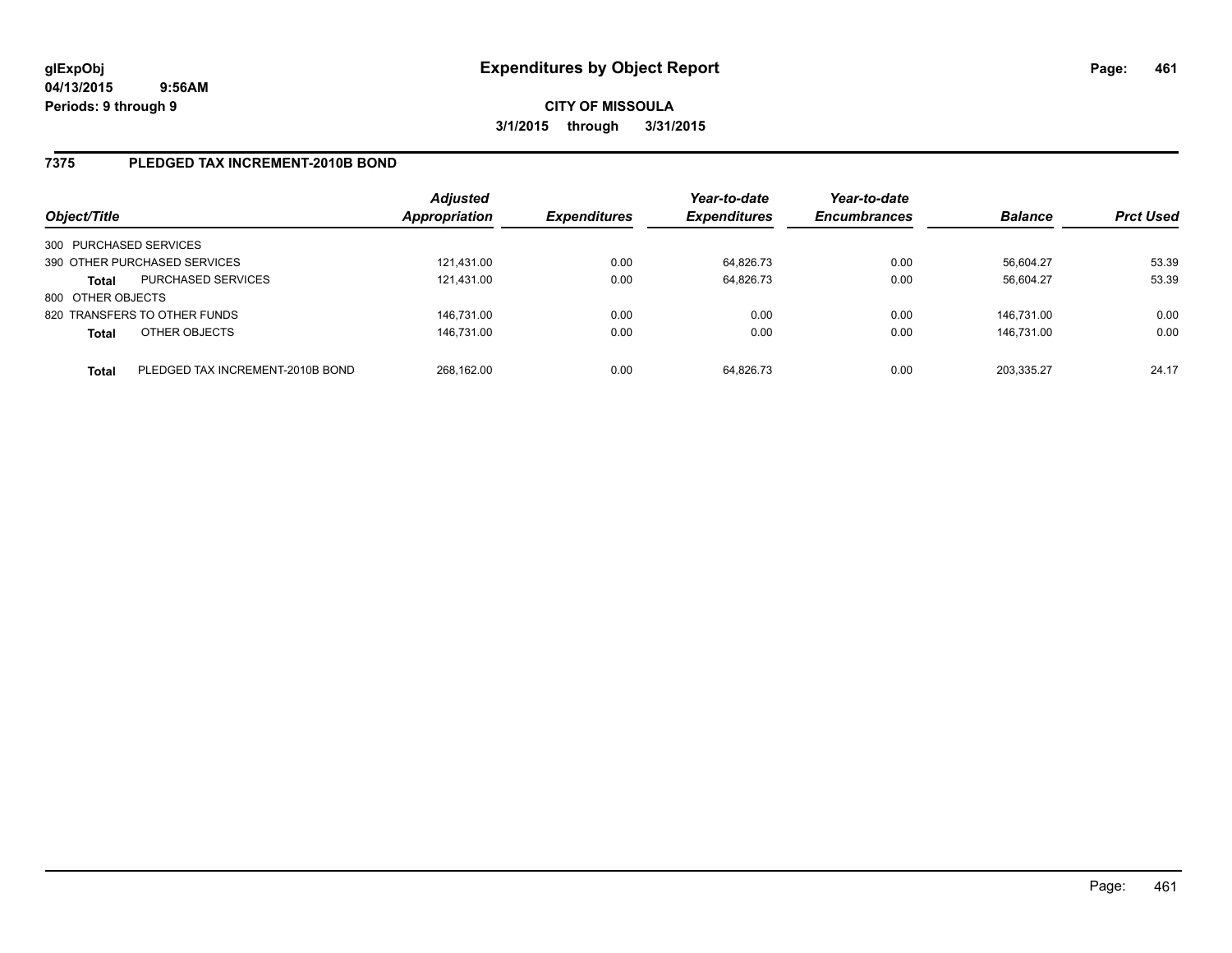#### **7376 MPC 2010A BONDS DEBT INTEREST**

| Object/Title                        | <b>Adjusted</b><br>Appropriation | <b>Expenditures</b> | Year-to-date<br><b>Expenditures</b> | Year-to-date<br><b>Encumbrances</b> | <b>Balance</b> | <b>Prct Used</b> |
|-------------------------------------|----------------------------------|---------------------|-------------------------------------|-------------------------------------|----------------|------------------|
| 600 DEBT SERVICE                    |                                  |                     |                                     |                                     |                |                  |
| 620 INTEREST / SERVICE FEES         | 0.00                             | 0.00                | 350.00                              | 0.00                                | $-350.00$      | 0.00             |
| <b>DEBT SERVICE</b><br><b>Total</b> | 0.00                             | 0.00                | 350.00                              | 0.00                                | $-350.00$      | 0.00             |
| 800 OTHER OBJECTS                   |                                  |                     |                                     |                                     |                |                  |
| 820 TRANSFERS TO OTHER FUNDS        | 0.00                             | 0.00                | 0.00                                | 0.00                                | 0.00           | 0.00             |
| OTHER OBJECTS<br><b>Total</b>       | 0.00                             | 0.00                | 0.00                                | 0.00                                | 0.00           | 0.00             |
| PARKING COMMISSION<br><b>Total</b>  | 0.00                             | 0.00                | 350.00                              | 0.00                                | $-350.00$      | 0.00             |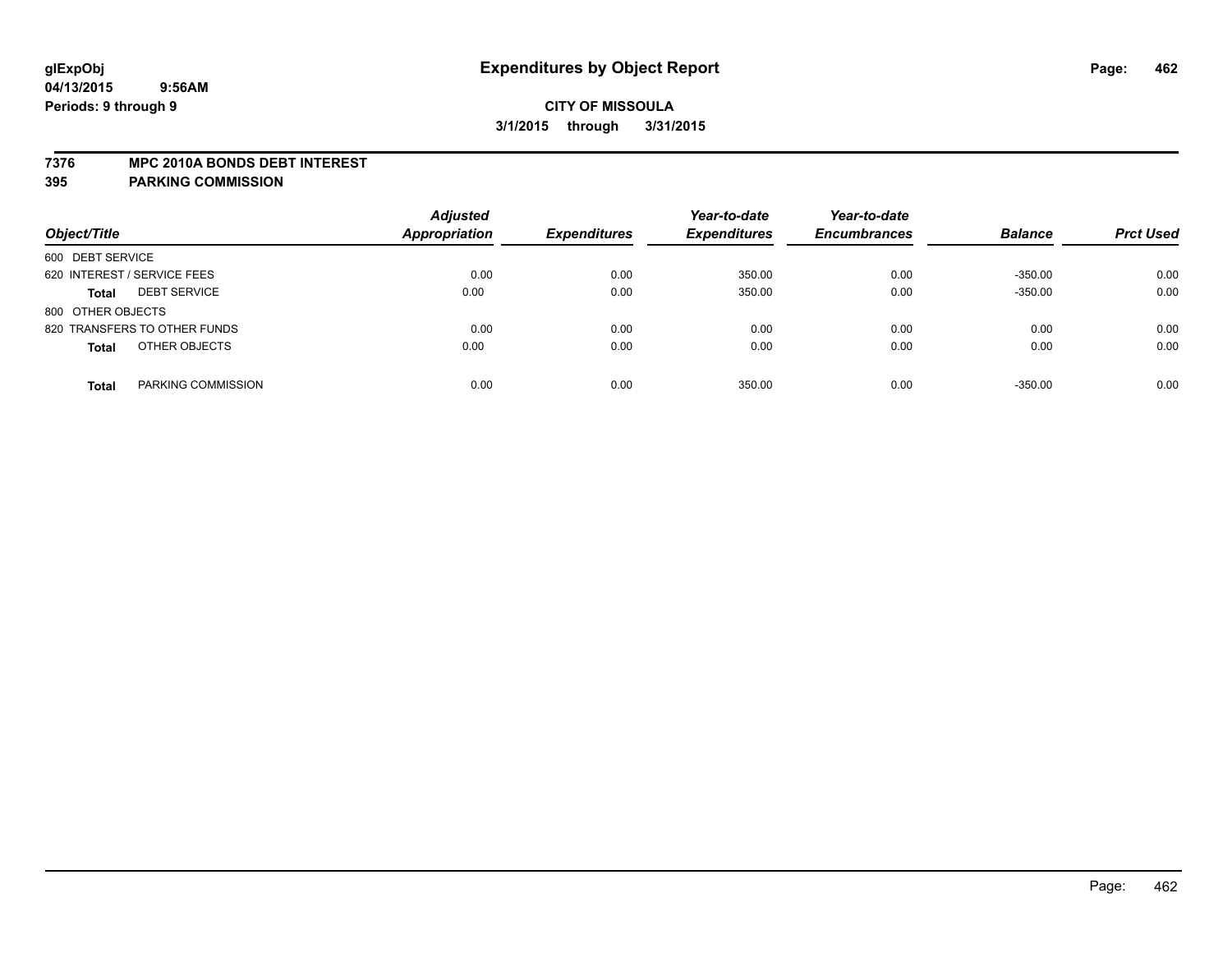# **7376 MPC 2010A BONDS DEBT INTEREST**

| Object/Title                |                               | <b>Adjusted</b><br><b>Appropriation</b> | <b>Expenditures</b> | Year-to-date<br><b>Expenditures</b> | Year-to-date<br><b>Encumbrances</b> | <b>Balance</b> | <b>Prct Used</b> |
|-----------------------------|-------------------------------|-----------------------------------------|---------------------|-------------------------------------|-------------------------------------|----------------|------------------|
| 600 DEBT SERVICE            |                               |                                         |                     |                                     |                                     |                |                  |
| 620 INTEREST / SERVICE FEES |                               | 0.00                                    | 0.00                | 350.00                              | 0.00                                | $-350.00$      | 0.00             |
| <b>Total</b>                | <b>DEBT SERVICE</b>           | 0.00                                    | 0.00                | 350.00                              | 0.00                                | $-350.00$      | 0.00             |
| 800 OTHER OBJECTS           |                               |                                         |                     |                                     |                                     |                |                  |
|                             | 820 TRANSFERS TO OTHER FUNDS  | 0.00                                    | 0.00                | 0.00                                | 0.00                                | 0.00           | 0.00             |
| <b>Total</b>                | OTHER OBJECTS                 | 0.00                                    | 0.00                | 0.00                                | 0.00                                | 0.00           | 0.00             |
| <b>Total</b>                | MPC 2010A BONDS DEBT INTEREST | 0.00                                    | 0.00                | 350.00                              | 0.00                                | $-350.00$      | 0.00             |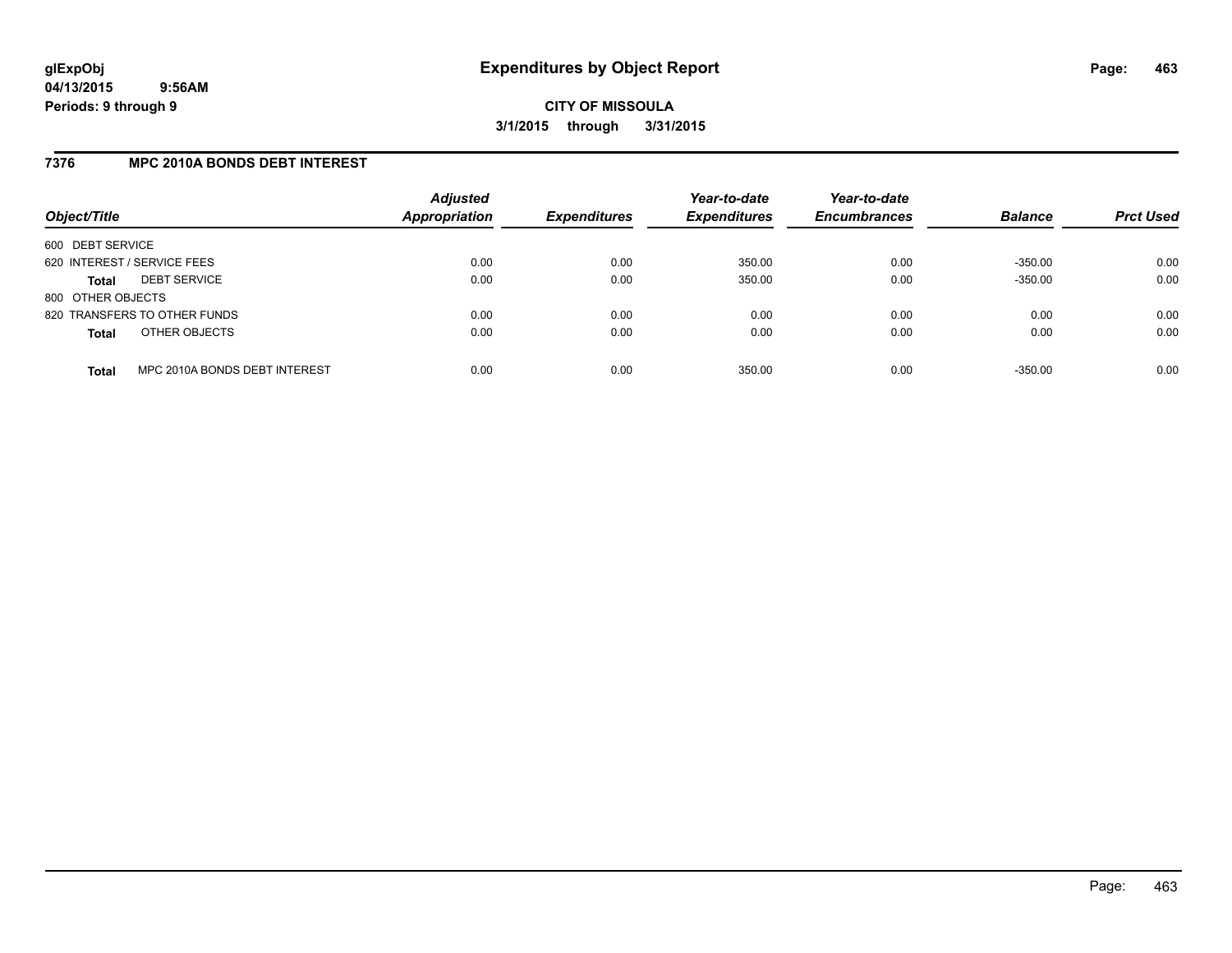#### **7377 MPC 2010A BONDS SINKING FUND**

|                                     | <b>Adjusted</b> |                     | Year-to-date        | Year-to-date        |                |                  |
|-------------------------------------|-----------------|---------------------|---------------------|---------------------|----------------|------------------|
| Object/Title                        | Appropriation   | <b>Expenditures</b> | <b>Expenditures</b> | <b>Encumbrances</b> | <b>Balance</b> | <b>Prct Used</b> |
| 600 DEBT SERVICE                    |                 |                     |                     |                     |                |                  |
| 610 PRINCIPAL                       | 0.00            | 0.00                | 0.00                | 0.00                | 0.00           | 0.00             |
| 620 INTEREST / SERVICE FEES         | 0.00            | 0.00                | 0.00                | 0.00                | 0.00           | 0.00             |
| <b>DEBT SERVICE</b><br><b>Total</b> | 0.00            | 0.00                | 0.00                | 0.00                | 0.00           | 0.00             |
| 800 OTHER OBJECTS                   |                 |                     |                     |                     |                |                  |
| 820 TRANSFERS TO OTHER FUNDS        | 0.00            | 0.00                | 0.00                | 0.00                | 0.00           | 0.00             |
| OTHER OBJECTS<br><b>Total</b>       | 0.00            | 0.00                | 0.00                | 0.00                | 0.00           | 0.00             |
| PARKING COMMISSION<br>Total         | 0.00            | 0.00                | 0.00                | 0.00                | 0.00           | 0.00             |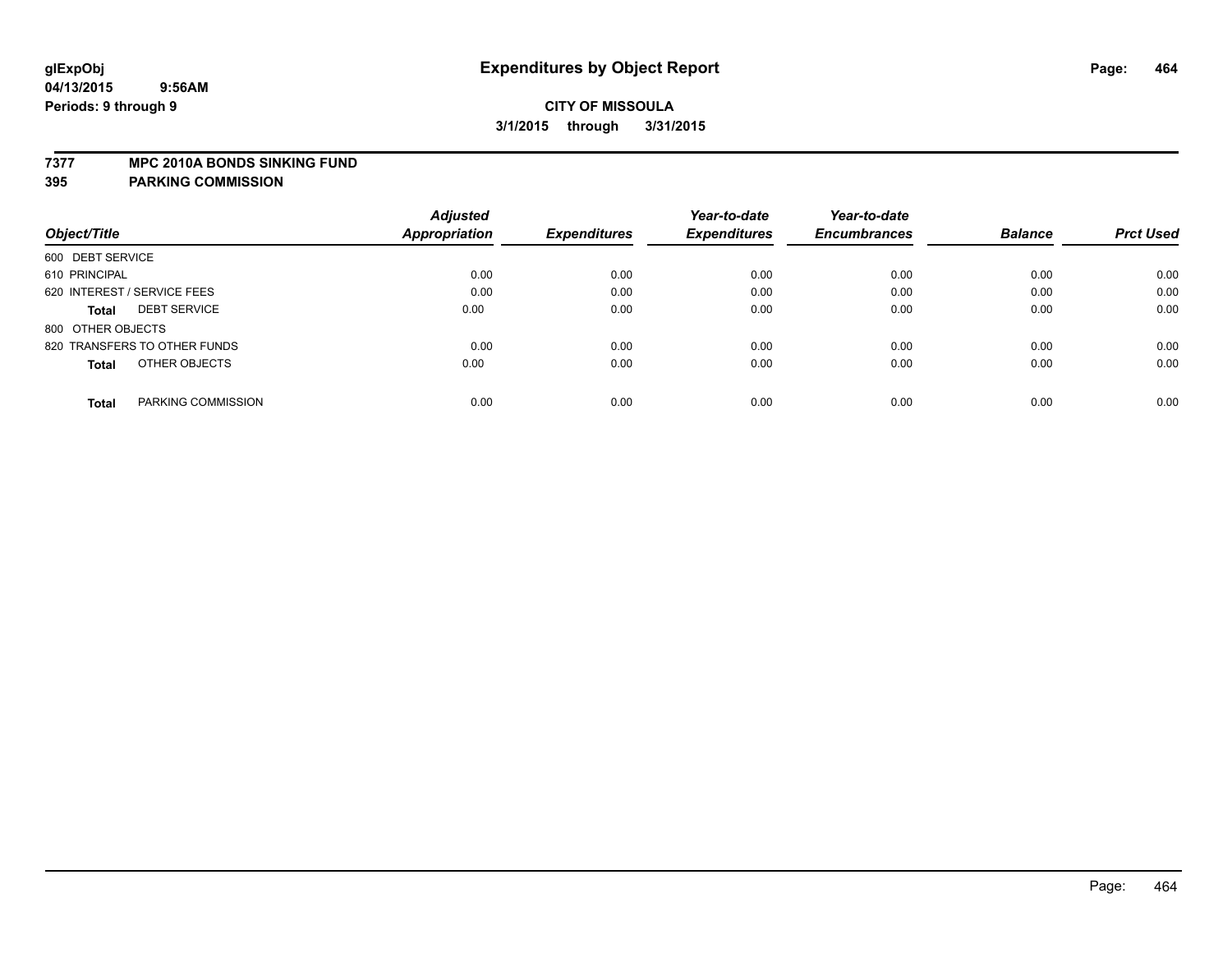**CITY OF MISSOULA 3/1/2015 through 3/31/2015**

### **7377 MPC 2010A BONDS SINKING FUND**

| Object/Title      |                              | <b>Adjusted</b><br>Appropriation | <b>Expenditures</b> | Year-to-date<br><b>Expenditures</b> | Year-to-date<br><b>Encumbrances</b> | <b>Balance</b> | <b>Prct Used</b> |
|-------------------|------------------------------|----------------------------------|---------------------|-------------------------------------|-------------------------------------|----------------|------------------|
| 600 DEBT SERVICE  |                              |                                  |                     |                                     |                                     |                |                  |
| 610 PRINCIPAL     |                              | 0.00                             | 0.00                | 0.00                                | 0.00                                | 0.00           | 0.00             |
|                   | 620 INTEREST / SERVICE FEES  | 0.00                             | 0.00                | 0.00                                | 0.00                                | 0.00           | 0.00             |
| <b>Total</b>      | <b>DEBT SERVICE</b>          | 0.00                             | 0.00                | 0.00                                | 0.00                                | 0.00           | 0.00             |
| 800 OTHER OBJECTS |                              |                                  |                     |                                     |                                     |                |                  |
|                   | 820 TRANSFERS TO OTHER FUNDS | 0.00                             | 0.00                | 0.00                                | 0.00                                | 0.00           | 0.00             |
| <b>Total</b>      | OTHER OBJECTS                | 0.00                             | 0.00                | 0.00                                | 0.00                                | 0.00           | 0.00             |
| <b>Total</b>      | MPC 2010A BONDS SINKING FUND | 0.00                             | 0.00                | 0.00                                | 0.00                                | 0.00           | 0.00             |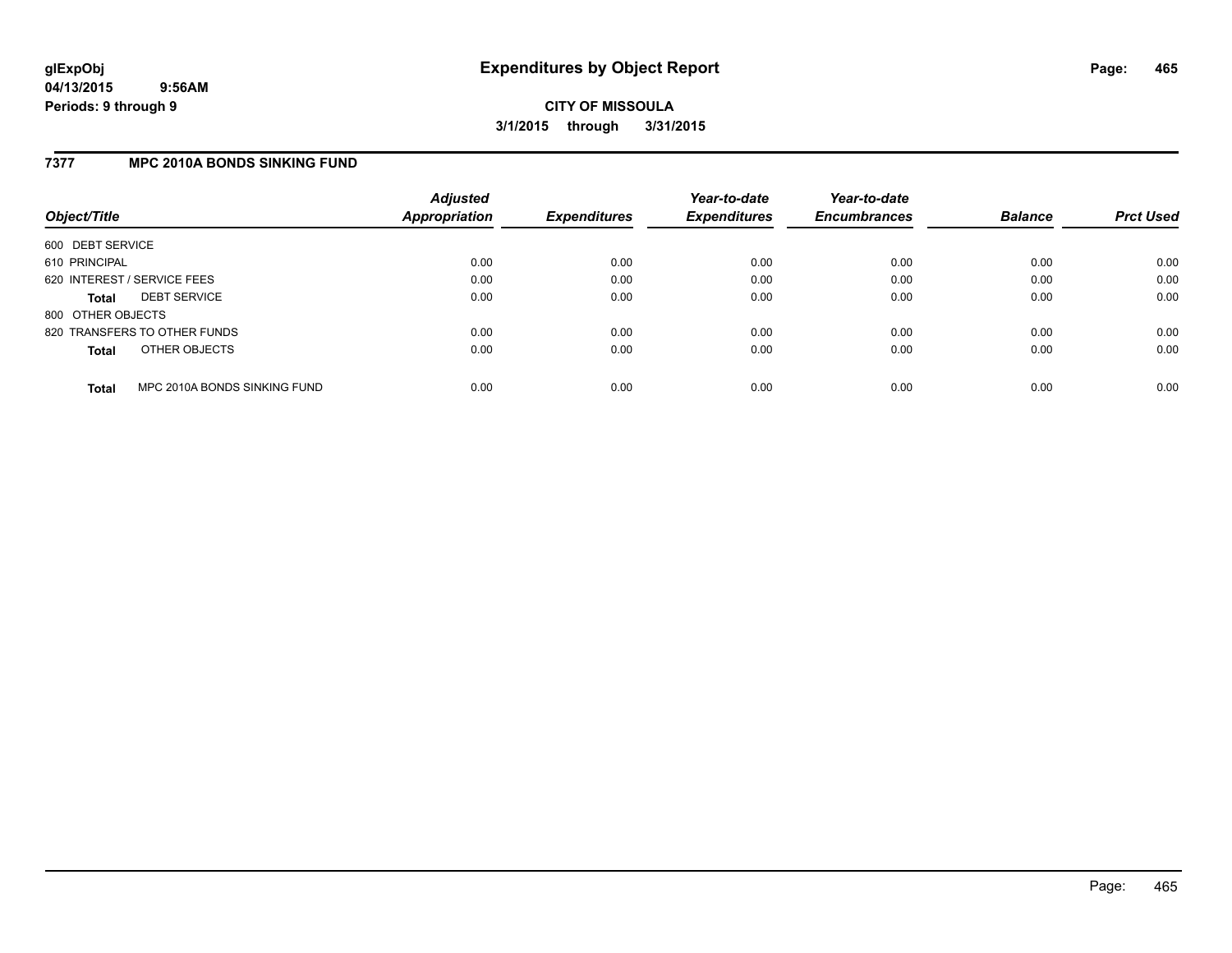**7378 MPC 2010A BOND RESERVE**

| Object/Title                 |                       | <b>Adjusted</b><br><b>Appropriation</b> | <b>Expenditures</b> | Year-to-date<br><b>Expenditures</b> | Year-to-date<br><b>Encumbrances</b> | <b>Balance</b> | <b>Prct Used</b> |
|------------------------------|-----------------------|-----------------------------------------|---------------------|-------------------------------------|-------------------------------------|----------------|------------------|
| 800 OTHER OBJECTS            |                       |                                         |                     |                                     |                                     |                |                  |
| 820 TRANSFERS TO OTHER FUNDS |                       | 0.00                                    | 0.00                | 0.00                                | 0.00                                | 0.00           | 0.00             |
| <b>Total</b>                 | OTHER OBJECTS         | 0.00                                    | 0.00                | 0.00                                | 0.00                                | 0.00           | 0.00             |
| 900 CAPITAL OUTLAY           |                       |                                         |                     |                                     |                                     |                |                  |
| 930 IMPROVEMENTS             |                       | 0.00                                    | 0.00                | 0.00                                | 0.00                                | 0.00           | 0.00             |
| <b>Total</b>                 | <b>CAPITAL OUTLAY</b> | 0.00                                    | 0.00                | 0.00                                | 0.00                                | 0.00           | 0.00             |
| <b>Total</b>                 | PARKING COMMISSION    | 0.00                                    | 0.00                | 0.00                                | 0.00                                | 0.00           | 0.00             |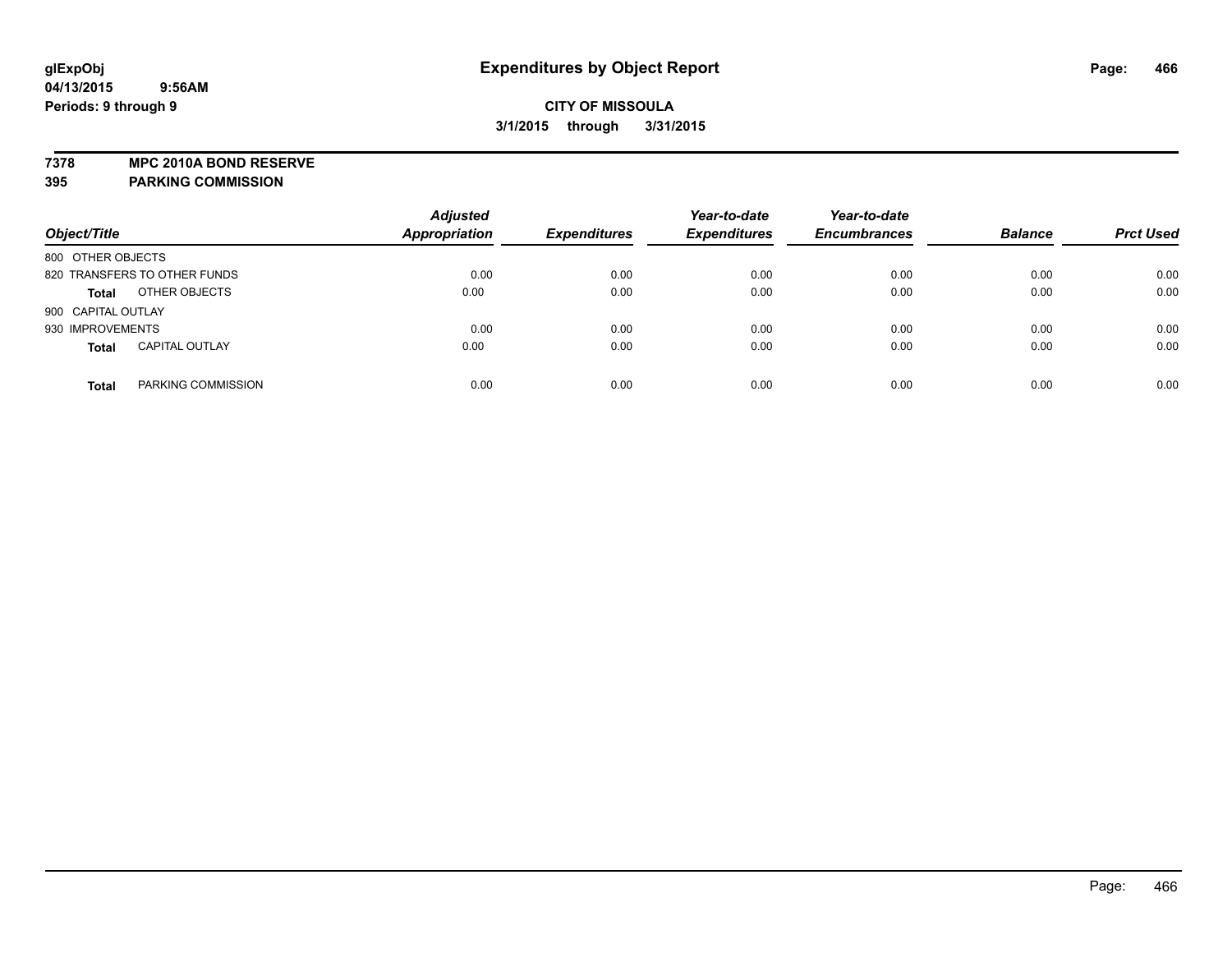## **7378 MPC 2010A BOND RESERVE**

| Object/Title       |                              | <b>Adjusted</b><br><b>Appropriation</b> | <b>Expenditures</b> | Year-to-date<br><b>Expenditures</b> | Year-to-date<br><b>Encumbrances</b> | <b>Balance</b> | <b>Prct Used</b> |
|--------------------|------------------------------|-----------------------------------------|---------------------|-------------------------------------|-------------------------------------|----------------|------------------|
| 800 OTHER OBJECTS  |                              |                                         |                     |                                     |                                     |                |                  |
|                    | 820 TRANSFERS TO OTHER FUNDS | 0.00                                    | 0.00                | 0.00                                | 0.00                                | 0.00           | 0.00             |
| <b>Total</b>       | OTHER OBJECTS                | 0.00                                    | 0.00                | 0.00                                | 0.00                                | 0.00           | 0.00             |
| 900 CAPITAL OUTLAY |                              |                                         |                     |                                     |                                     |                |                  |
| 930 IMPROVEMENTS   |                              | 0.00                                    | 0.00                | 0.00                                | 0.00                                | 0.00           | 0.00             |
| <b>Total</b>       | <b>CAPITAL OUTLAY</b>        | 0.00                                    | 0.00                | 0.00                                | 0.00                                | 0.00           | 0.00             |
| <b>Total</b>       | MPC 2010A BOND RESERVE       | 0.00                                    | 0.00                | 0.00                                | 0.00                                | 0.00           | 0.00             |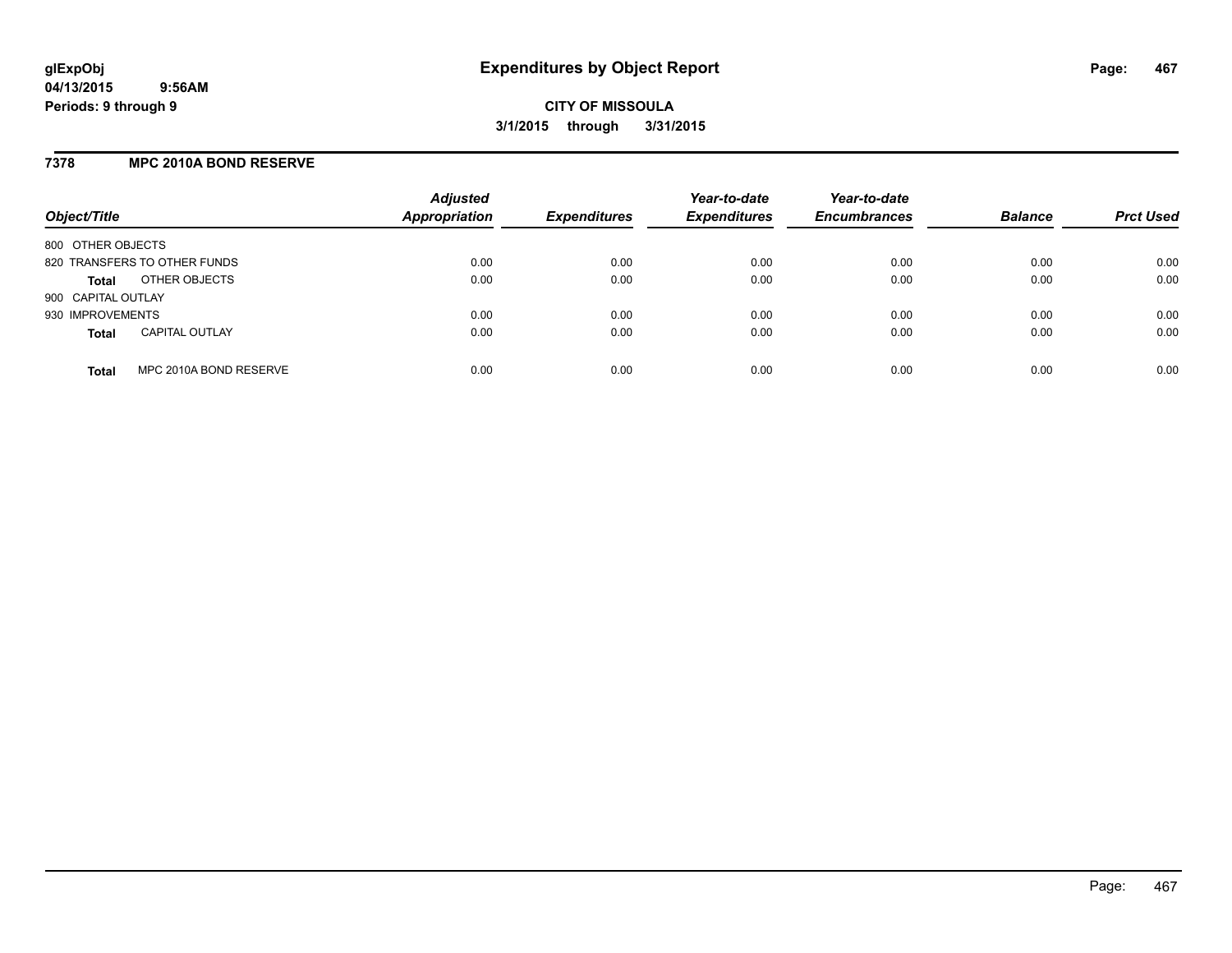#### **7379 MPC 2010A BOND CONSTRUCTION**

| Object/Title                          | <b>Adjusted</b><br>Appropriation | <b>Expenditures</b> | Year-to-date<br><b>Expenditures</b> | Year-to-date<br><b>Encumbrances</b> | <b>Balance</b> | <b>Prct Used</b> |
|---------------------------------------|----------------------------------|---------------------|-------------------------------------|-------------------------------------|----------------|------------------|
| 600 DEBT SERVICE                      |                                  |                     |                                     |                                     |                |                  |
|                                       |                                  |                     |                                     |                                     |                |                  |
| 610 PRINCIPAL                         | 0.00                             | 0.00                | 0.00                                | 0.00                                | 0.00           | 0.00             |
| 620 INTEREST / SERVICE FEES           | 0.00                             | 0.00                | 0.00                                | 0.00                                | 0.00           | 0.00             |
| <b>DEBT SERVICE</b><br>Total          | 0.00                             | 0.00                | 0.00                                | 0.00                                | 0.00           | 0.00             |
| 800 OTHER OBJECTS                     |                                  |                     |                                     |                                     |                |                  |
| 820 TRANSFERS TO OTHER FUNDS          | 0.00                             | 0.00                | 0.00                                | 0.00                                | 0.00           | 0.00             |
| OTHER OBJECTS<br><b>Total</b>         | 0.00                             | 0.00                | 0.00                                | 0.00                                | 0.00           | 0.00             |
| 900 CAPITAL OUTLAY                    |                                  |                     |                                     |                                     |                |                  |
| 930 IMPROVEMENTS                      | 0.00                             | 0.00                | 0.00                                | 0.00                                | 0.00           | 0.00             |
| <b>CAPITAL OUTLAY</b><br><b>Total</b> | 0.00                             | 0.00                | 0.00                                | 0.00                                | 0.00           | 0.00             |
|                                       |                                  |                     |                                     |                                     |                |                  |
| PARKING COMMISSION<br><b>Total</b>    | 0.00                             | 0.00                | 0.00                                | 0.00                                | 0.00           | 0.00             |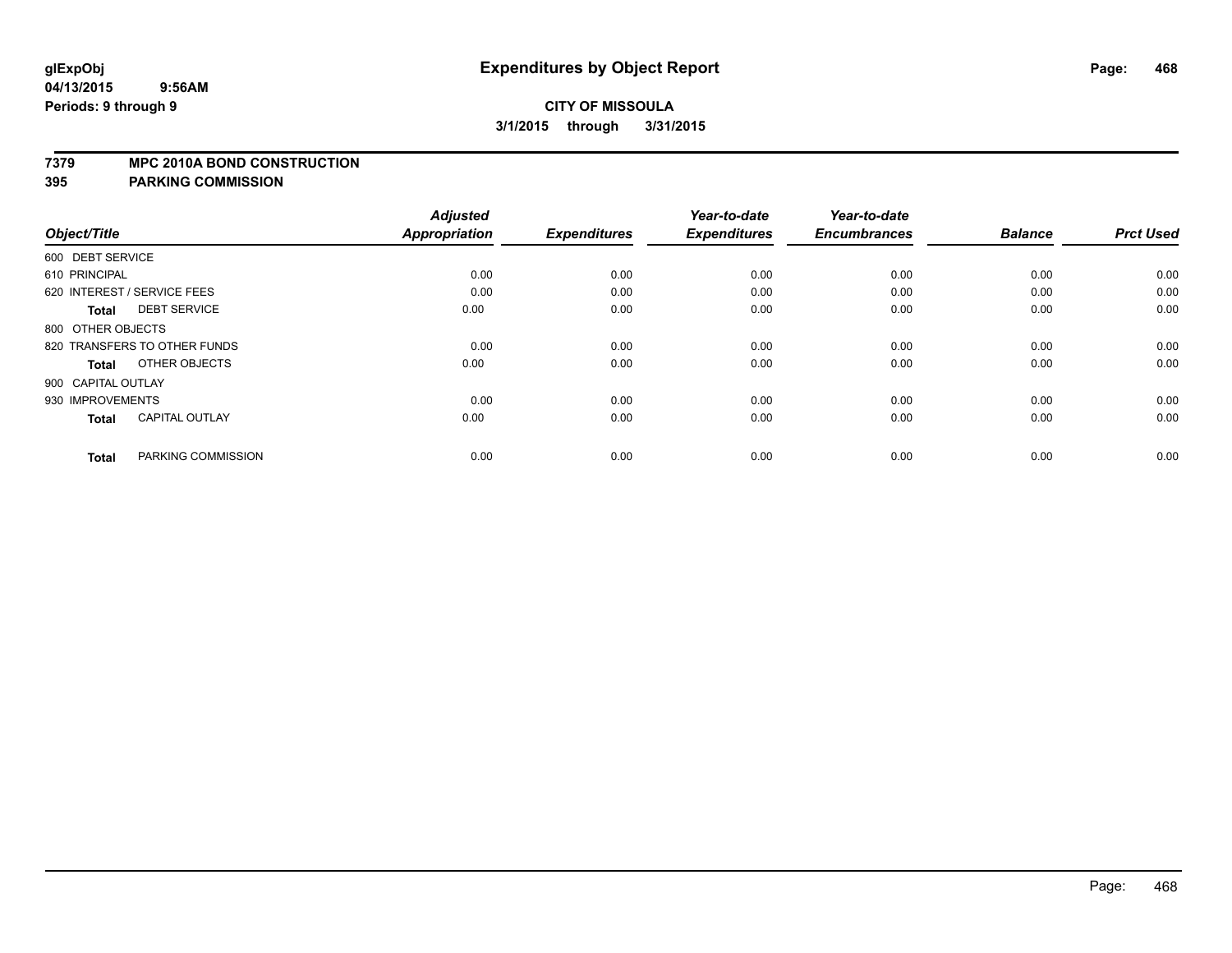# **CITY OF MISSOULA 3/1/2015 through 3/31/2015**

# **7379 MPC 2010A BOND CONSTRUCTION**

| Object/Title       |                              | <b>Adjusted</b><br><b>Appropriation</b> | <b>Expenditures</b> | Year-to-date<br><b>Expenditures</b> | Year-to-date<br><b>Encumbrances</b> | <b>Balance</b> | <b>Prct Used</b> |
|--------------------|------------------------------|-----------------------------------------|---------------------|-------------------------------------|-------------------------------------|----------------|------------------|
| 600 DEBT SERVICE   |                              |                                         |                     |                                     |                                     |                |                  |
| 610 PRINCIPAL      |                              | 0.00                                    | 0.00                | 0.00                                | 0.00                                | 0.00           | 0.00             |
|                    | 620 INTEREST / SERVICE FEES  | 0.00                                    | 0.00                | 0.00                                | 0.00                                | 0.00           | 0.00             |
| <b>Total</b>       | <b>DEBT SERVICE</b>          | 0.00                                    | 0.00                | 0.00                                | 0.00                                | 0.00           | 0.00             |
| 800 OTHER OBJECTS  |                              |                                         |                     |                                     |                                     |                |                  |
|                    | 820 TRANSFERS TO OTHER FUNDS | 0.00                                    | 0.00                | 0.00                                | 0.00                                | 0.00           | 0.00             |
| Total              | OTHER OBJECTS                | 0.00                                    | 0.00                | 0.00                                | 0.00                                | 0.00           | 0.00             |
| 900 CAPITAL OUTLAY |                              |                                         |                     |                                     |                                     |                |                  |
| 930 IMPROVEMENTS   |                              | 0.00                                    | 0.00                | 0.00                                | 0.00                                | 0.00           | 0.00             |
| <b>Total</b>       | <b>CAPITAL OUTLAY</b>        | 0.00                                    | 0.00                | 0.00                                | 0.00                                | 0.00           | 0.00             |
| <b>Total</b>       | MPC 2010A BOND CONSTRUCTION  | 0.00                                    | 0.00                | 0.00                                | 0.00                                | 0.00           | 0.00             |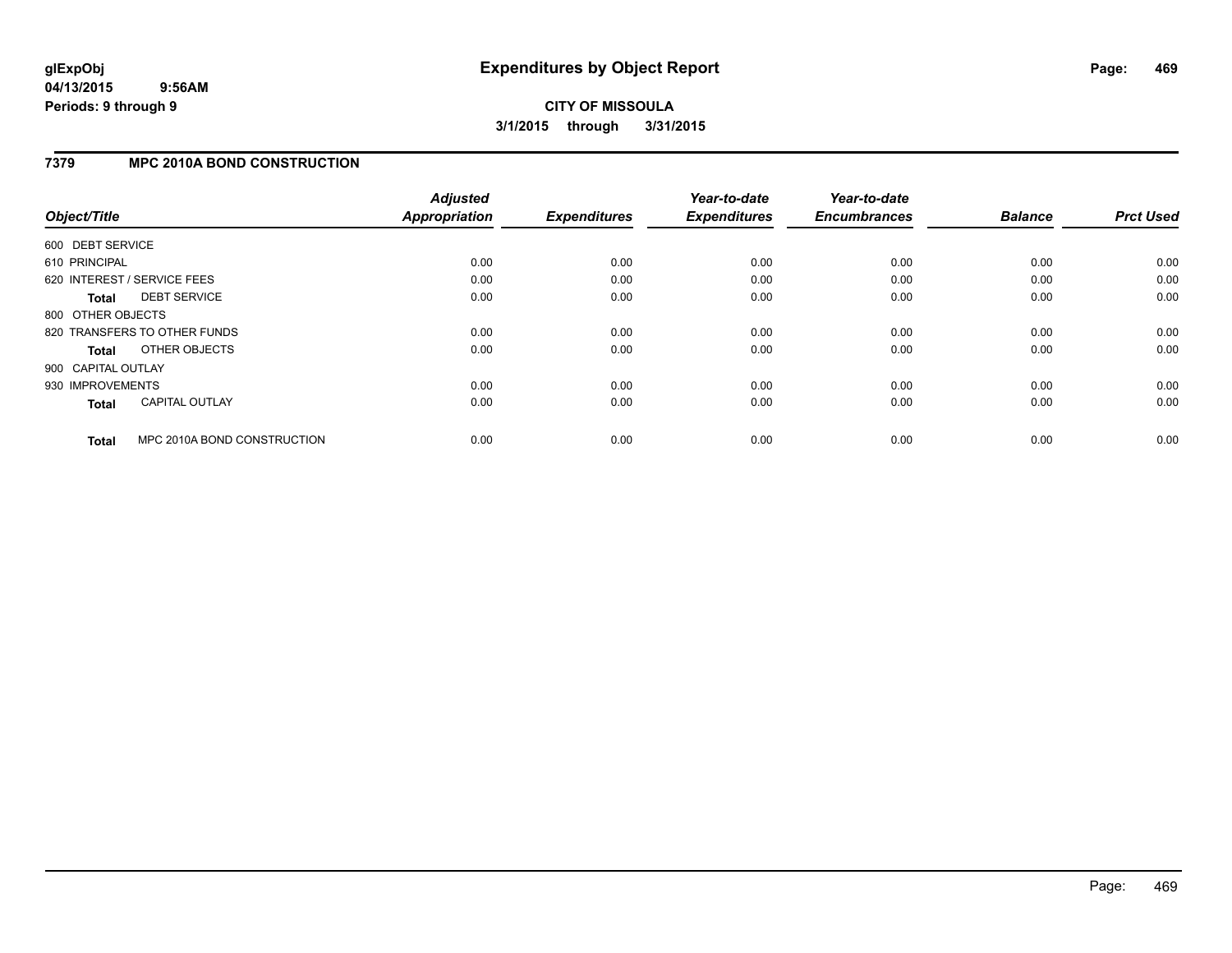#### **7380 BUSINESS IMPROVEMENT DISTRICT**

**375 BUSINESS IMPROVEMENT DISTRICT**

| Object/Title           |                                      | <b>Adjusted</b><br><b>Appropriation</b> | <b>Expenditures</b> | Year-to-date<br><b>Expenditures</b> | Year-to-date<br><b>Encumbrances</b> | <b>Balance</b> | <b>Prct Used</b> |
|------------------------|--------------------------------------|-----------------------------------------|---------------------|-------------------------------------|-------------------------------------|----------------|------------------|
| 300 PURCHASED SERVICES |                                      |                                         |                     |                                     |                                     |                |                  |
|                        | 350 PROFESSIONAL SERVICES            | 416.004.00                              | 60.000.00           | 260.000.00                          | 0.00                                | 156.004.00     | 62.50            |
| <b>Total</b>           | <b>PURCHASED SERVICES</b>            | 416.004.00                              | 60,000.00           | 260,000.00                          | 0.00                                | 156.004.00     | 62.50            |
| 800 OTHER OBJECTS      |                                      |                                         |                     |                                     |                                     |                |                  |
| 845 CONTINGENCY        |                                      | 5.000.00                                | 0.00                | 0.00                                | 0.00                                | 5.000.00       | 0.00             |
| <b>Total</b>           | OTHER OBJECTS                        | 5.000.00                                | 0.00                | 0.00                                | 0.00                                | 5,000.00       | 0.00             |
| <b>Total</b>           | <b>BUSINESS IMPROVEMENT DISTRICT</b> | 421.004.00                              | 60,000.00           | 260,000.00                          | 0.00                                | 161.004.00     | 61.76            |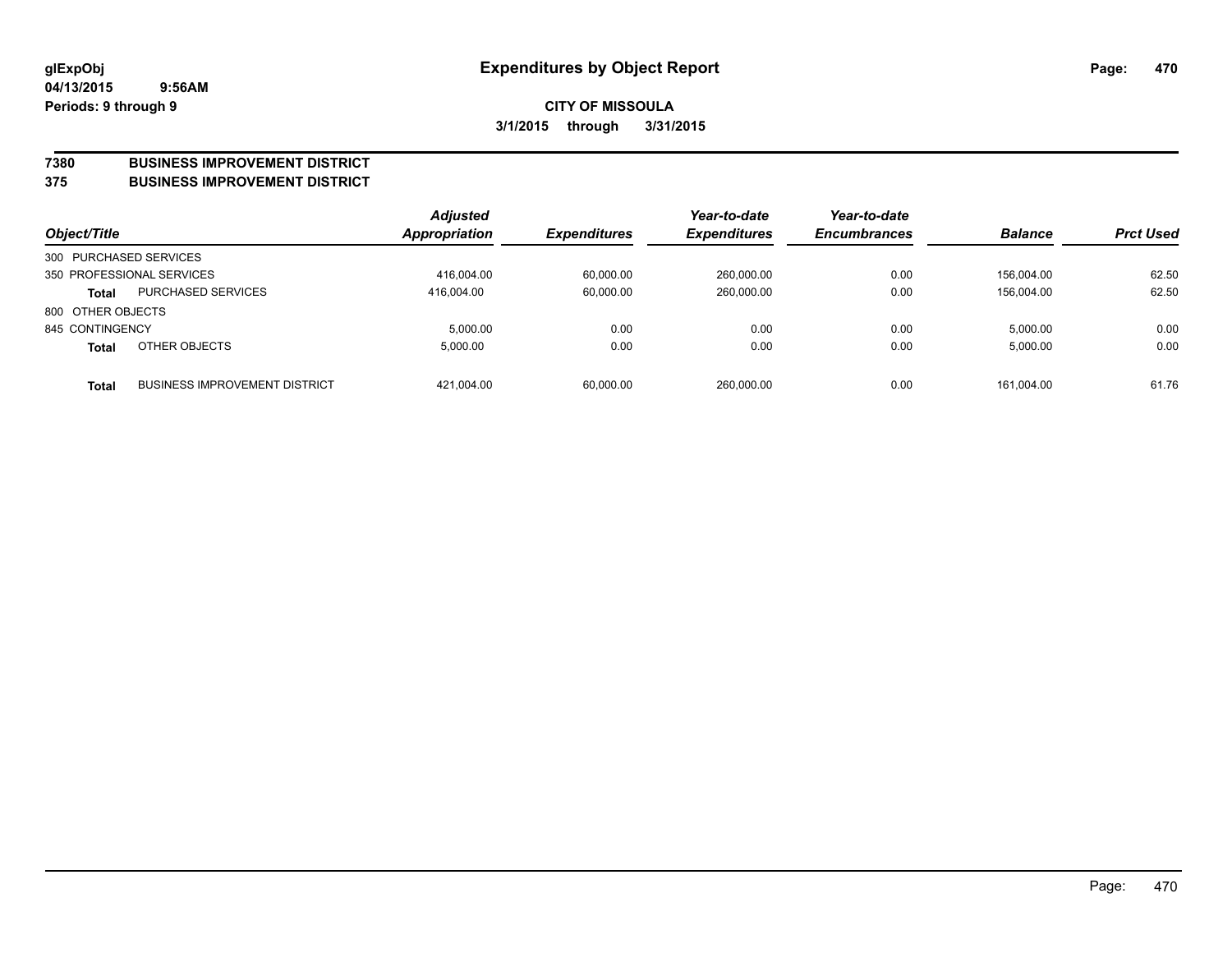**CITY OF MISSOULA 3/1/2015 through 3/31/2015**

#### **7380 BUSINESS IMPROVEMENT DISTRICT**

| Object/Title           |                                      | <b>Adjusted</b><br><b>Appropriation</b> | <b>Expenditures</b> | Year-to-date<br><b>Expenditures</b> | Year-to-date<br><b>Encumbrances</b> | <b>Balance</b> | <b>Prct Used</b> |
|------------------------|--------------------------------------|-----------------------------------------|---------------------|-------------------------------------|-------------------------------------|----------------|------------------|
| 300 PURCHASED SERVICES |                                      |                                         |                     |                                     |                                     |                |                  |
|                        | 350 PROFESSIONAL SERVICES            | 416.004.00                              | 60,000.00           | 260,000.00                          | 0.00                                | 156.004.00     | 62.50            |
| <b>Total</b>           | <b>PURCHASED SERVICES</b>            | 416.004.00                              | 60,000.00           | 260,000.00                          | 0.00                                | 156.004.00     | 62.50            |
| 800 OTHER OBJECTS      |                                      |                                         |                     |                                     |                                     |                |                  |
| 845 CONTINGENCY        |                                      | 5.000.00                                | 0.00                | 0.00                                | 0.00                                | 5.000.00       | 0.00             |
| <b>Total</b>           | OTHER OBJECTS                        | 5.000.00                                | 0.00                | 0.00                                | 0.00                                | 5,000.00       | 0.00             |
| <b>Total</b>           | <b>BUSINESS IMPROVEMENT DISTRICT</b> | 421.004.00                              | 60,000.00           | 260.000.00                          | 0.00                                | 161.004.00     | 61.76            |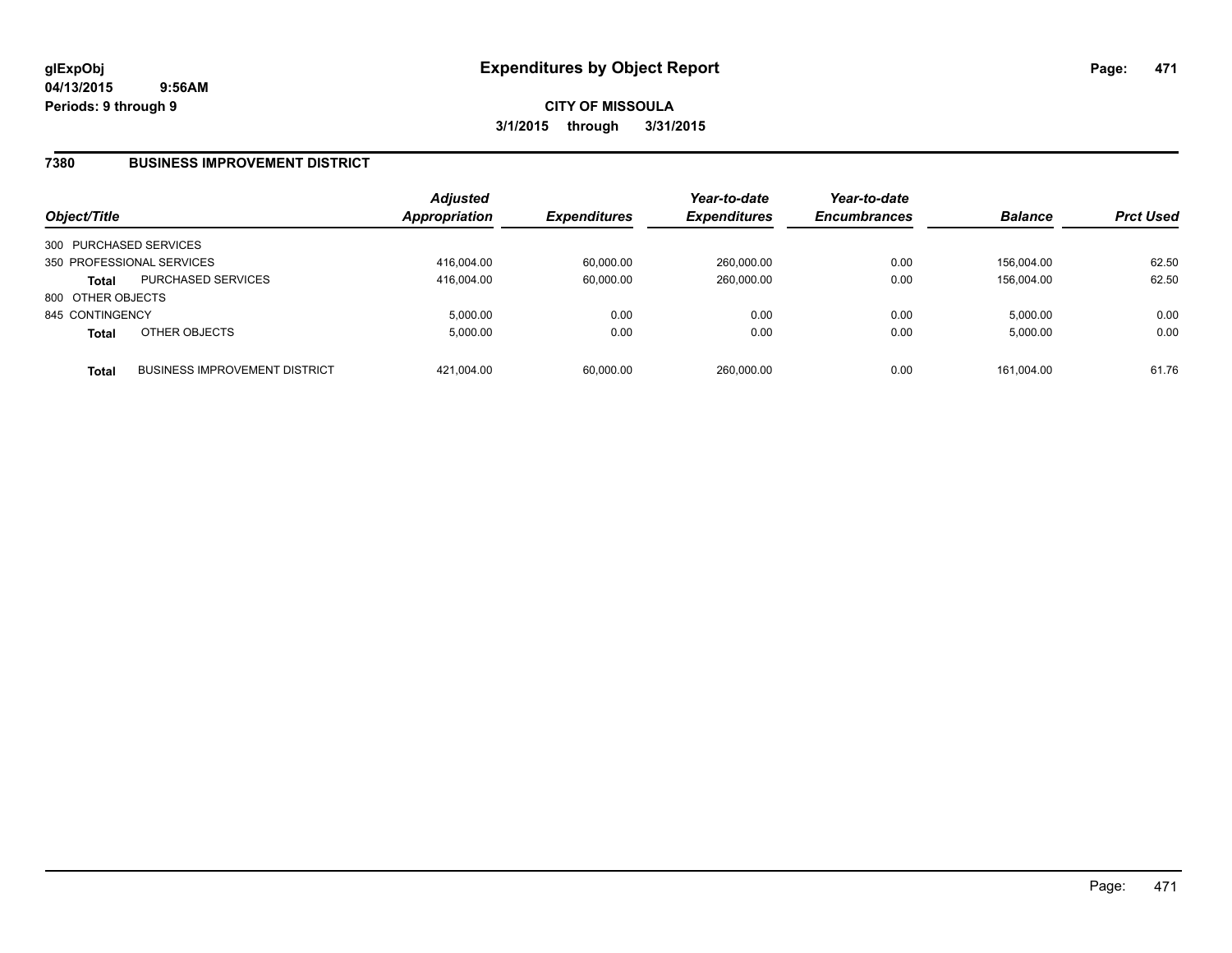#### **7381 TOURISM BUSINESS IMPROVEMENT DISTRICT**

#### **375 BUSINESS IMPROVEMENT DISTRICT**

| Object/Title                                         | <b>Adjusted</b><br>Appropriation | <i><b>Expenditures</b></i> | Year-to-date<br><b>Expenditures</b> | Year-to-date<br><b>Encumbrances</b> | <b>Balance</b> | <b>Prct Used</b> |
|------------------------------------------------------|----------------------------------|----------------------------|-------------------------------------|-------------------------------------|----------------|------------------|
| 300 PURCHASED SERVICES                               |                                  |                            |                                     |                                     |                |                  |
| 390 OTHER PURCHASED SERVICES                         | 620.494.00                       | 0.00                       | 0.00                                | 0.00                                | 620,494.00     | 0.00             |
| <b>PURCHASED SERVICES</b><br><b>Total</b>            | 620.494.00                       | 0.00                       | 0.00                                | 0.00                                | 620.494.00     | 0.00             |
| <b>BUSINESS IMPROVEMENT DISTRICT</b><br><b>Total</b> | 620,494.00                       | 0.00                       | 0.00                                | 0.00                                | 620,494.00     | 0.00             |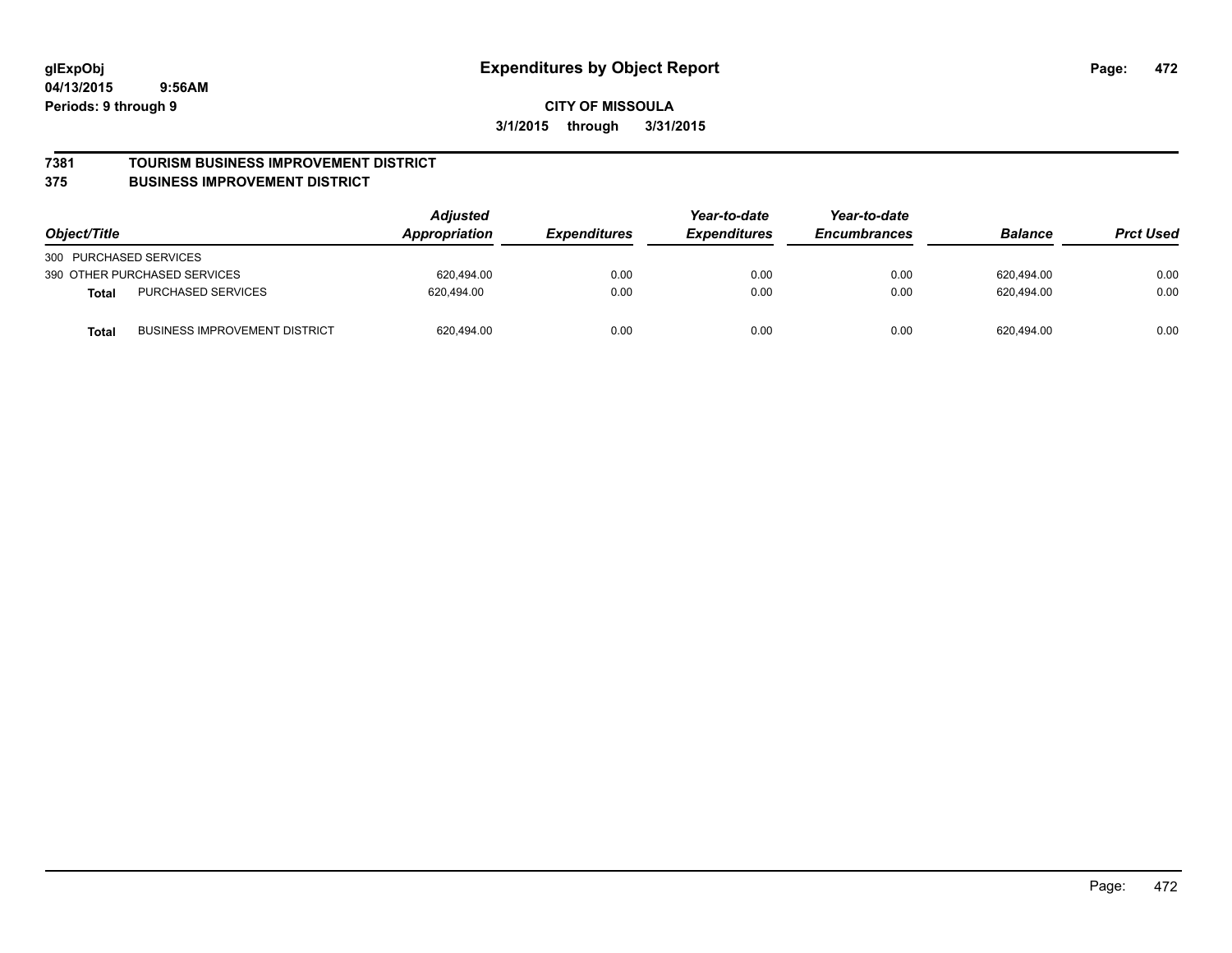**CITY OF MISSOULA 3/1/2015 through 3/31/2015**

# **7381 TOURISM BUSINESS IMPROVEMENT DISTRICT**

| Object/Title                                     | <b>Adjusted</b><br>Appropriation | <i><b>Expenditures</b></i> | Year-to-date<br><b>Expenditures</b> | Year-to-date<br><b>Encumbrances</b> | <b>Balance</b> | <b>Prct Used</b> |
|--------------------------------------------------|----------------------------------|----------------------------|-------------------------------------|-------------------------------------|----------------|------------------|
| 300 PURCHASED SERVICES                           |                                  |                            |                                     |                                     |                |                  |
| 390 OTHER PURCHASED SERVICES                     | 620.494.00                       | 0.00                       | 0.00                                | 0.00                                | 620.494.00     | 0.00             |
| PURCHASED SERVICES<br><b>Total</b>               | 620.494.00                       | 0.00                       | 0.00                                | 0.00                                | 620.494.00     | 0.00             |
| TOURISM BUSINESS IMPROVEMENT DIS<br><b>Total</b> | 620,494.00                       | 0.00                       | 0.00                                | 0.00                                | 620.494.00     | 0.00             |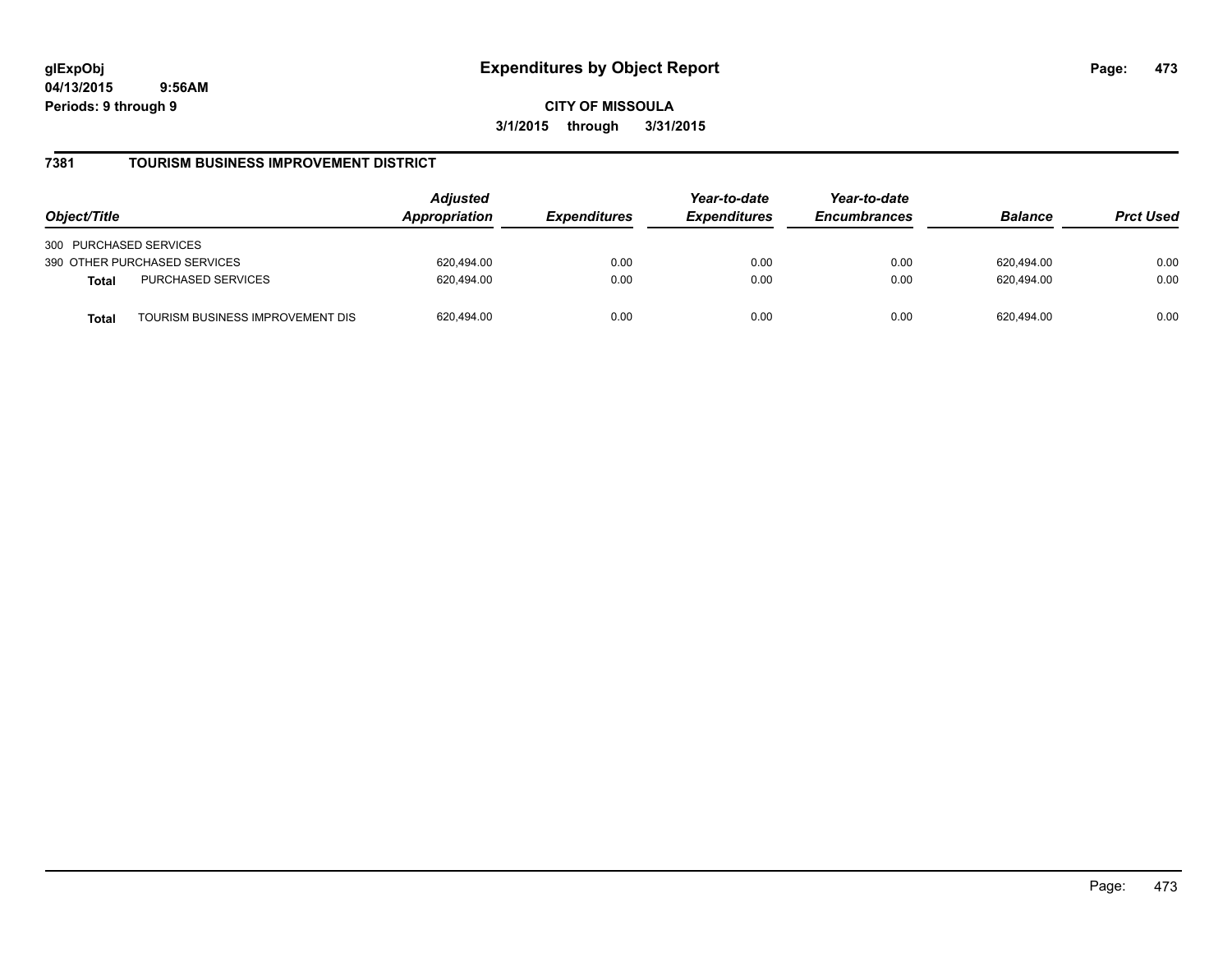# **7382 5.75M TIF RESERVE**

| Object/Title                     | <b>Adjusted</b><br>Appropriation | <b>Expenditures</b> | Year-to-date<br><b>Expenditures</b> | Year-to-date<br><b>Encumbrances</b> | <b>Balance</b> | <b>Prct Used</b> |
|----------------------------------|----------------------------------|---------------------|-------------------------------------|-------------------------------------|----------------|------------------|
| 800 OTHER OBJECTS                |                                  |                     |                                     |                                     |                |                  |
| 820 TRANSFERS TO OTHER FUNDS     | 0.00                             | 0.00                | 0.00                                | 0.00                                | 0.00           | 0.00             |
| OTHER OBJECTS<br><b>Total</b>    | 0.00                             | 0.00                | 0.00                                | 0.00                                | 0.00           | 0.00             |
| NON-DEPARTMENTAL<br><b>Total</b> | 0.00                             | 0.00                | 0.00                                | 0.00                                | 0.00           | 0.00             |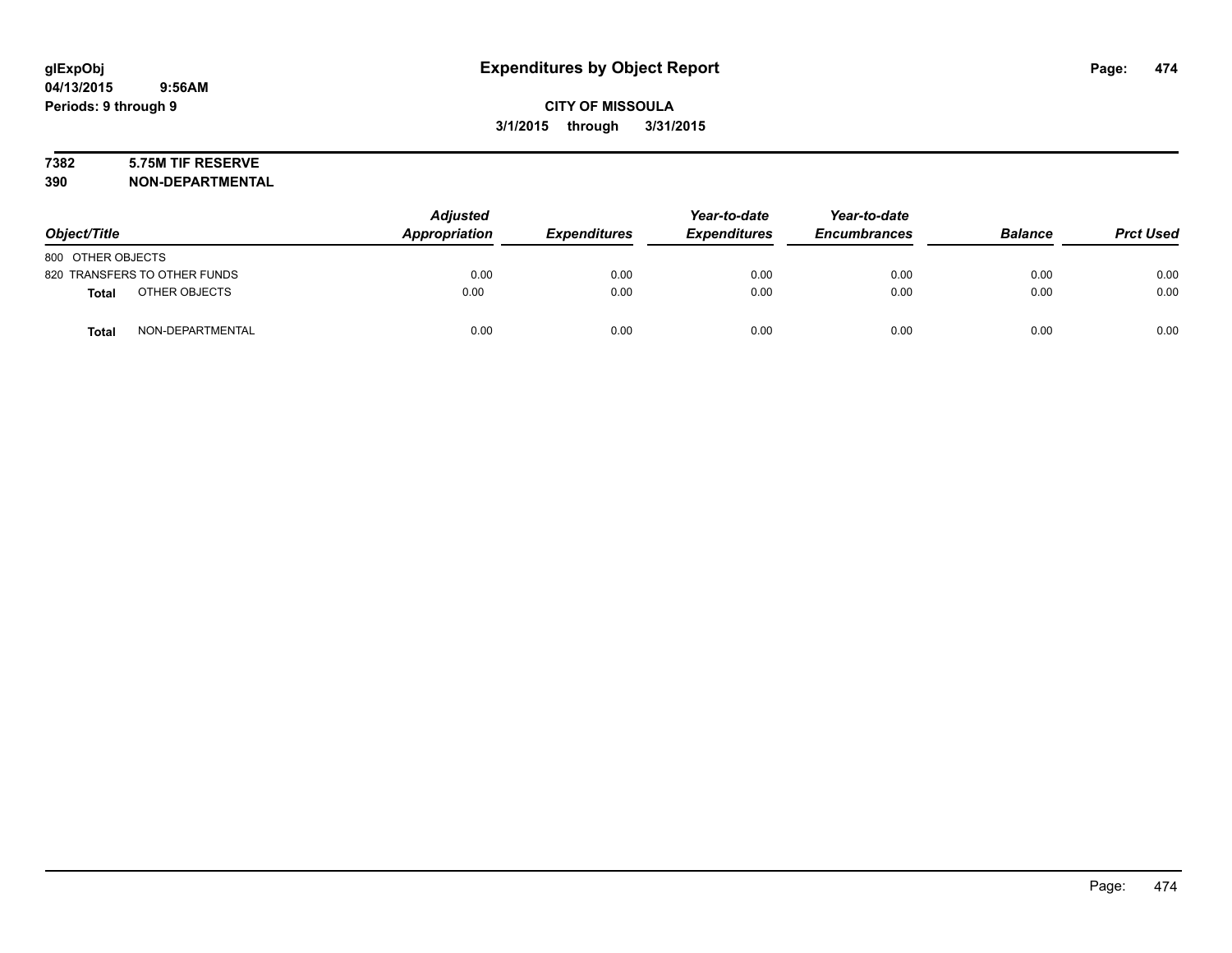**CITY OF MISSOULA 3/1/2015 through 3/31/2015**

# **7382 5.75M TIF RESERVE**

| Object/Title                      | <b>Adjusted</b><br>Appropriation | <b>Expenditures</b> | Year-to-date<br><b>Expenditures</b> | Year-to-date<br><b>Encumbrances</b> | <b>Balance</b> | <b>Prct Used</b> |
|-----------------------------------|----------------------------------|---------------------|-------------------------------------|-------------------------------------|----------------|------------------|
| 800 OTHER OBJECTS                 |                                  |                     |                                     |                                     |                |                  |
| 820 TRANSFERS TO OTHER FUNDS      | 0.00                             | 0.00                | 0.00                                | 0.00                                | 0.00           | 0.00             |
| OTHER OBJECTS<br><b>Total</b>     | 0.00                             | 0.00                | 0.00                                | 0.00                                | 0.00           | 0.00             |
| 5.75M TIF RESERVE<br><b>Total</b> | 0.00                             | 0.00                | 0.00                                | 0.00                                | 0.00           | 0.00             |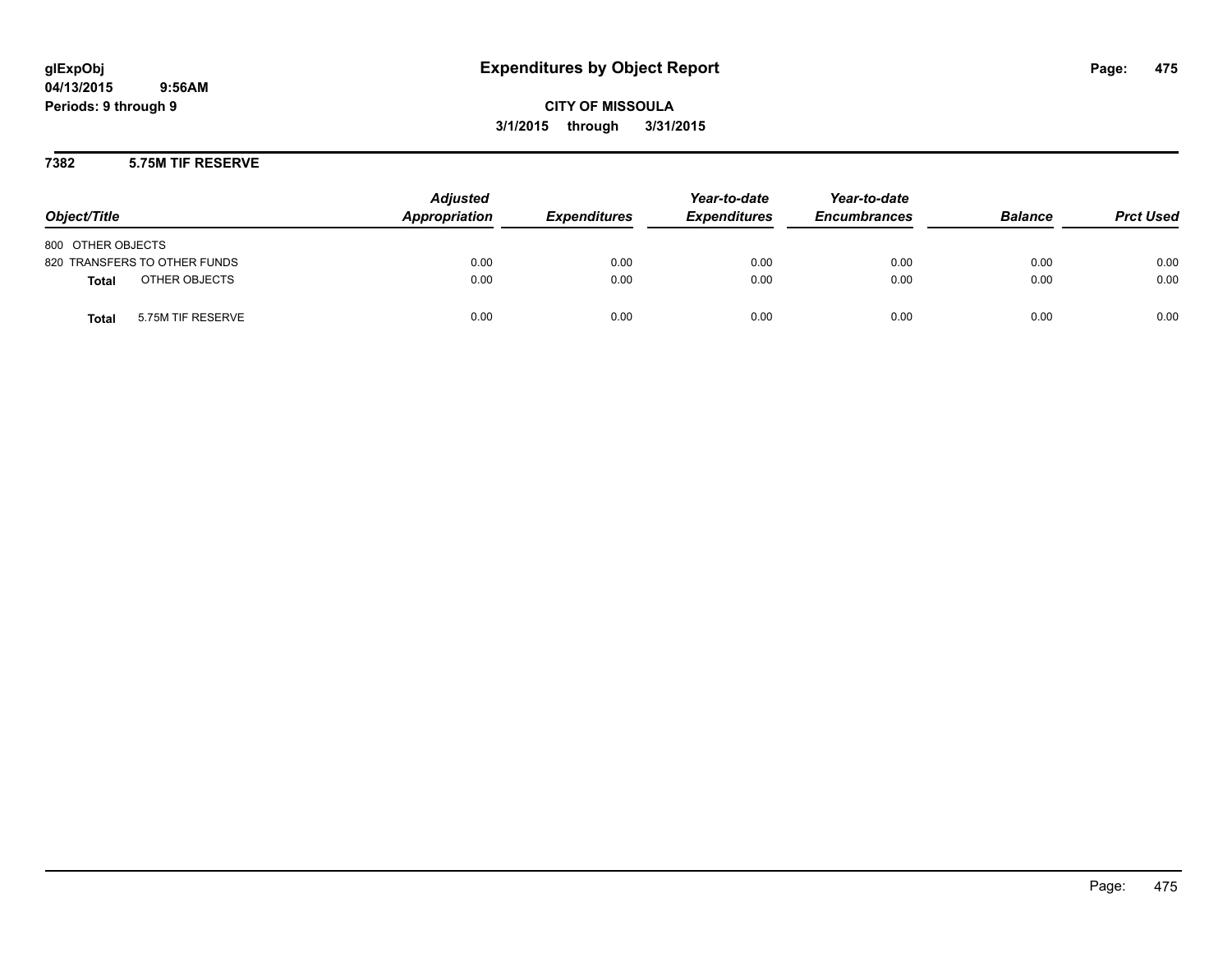#### **7383 RIVERFRONT TRIANGLE URD**

| Object/Title              |                                   | <b>Adjusted</b><br><b>Appropriation</b> | <b>Expenditures</b> | Year-to-date<br><b>Expenditures</b> | Year-to-date<br><b>Encumbrances</b> | <b>Balance</b> | <b>Prct Used</b> |
|---------------------------|-----------------------------------|-----------------------------------------|---------------------|-------------------------------------|-------------------------------------|----------------|------------------|
| 300 PURCHASED SERVICES    |                                   |                                         |                     |                                     |                                     |                |                  |
| 350 PROFESSIONAL SERVICES |                                   | 0.00                                    | 0.00                | 0.00                                | 0.00                                | 0.00           | 0.00             |
| <b>Total</b>              | <b>PURCHASED SERVICES</b>         | 0.00                                    | 0.00                | 0.00                                | 0.00                                | 0.00           | 0.00             |
|                           | 700 GRANTS & CONTRIBUTIONS        |                                         |                     |                                     |                                     |                |                  |
|                           | 700 GRANTS & CONTRIBUTIONS        | 15,000.00                               | 0.00                | 2,333.00                            | 0.00                                | 12,667.00      | 15.55            |
| <b>Total</b>              | <b>GRANTS &amp; CONTRIBUTIONS</b> | 15,000.00                               | 0.00                | 2,333.00                            | 0.00                                | 12,667.00      | 15.55            |
| 800 OTHER OBJECTS         |                                   |                                         |                     |                                     |                                     |                |                  |
|                           | 820 TRANSFERS TO OTHER FUNDS      | 0.00                                    | 0.00                | 0.00                                | 0.00                                | 0.00           | 0.00             |
| 845 CONTINGENCY           |                                   | 11,862.00                               | 0.00                | 0.00                                | 0.00                                | 11,862.00      | 0.00             |
| <b>Total</b>              | OTHER OBJECTS                     | 11,862.00                               | 0.00                | 0.00                                | 0.00                                | 11,862.00      | 0.00             |
| <b>Total</b>              | <b>MRA</b>                        | 26,862.00                               | 0.00                | 2,333.00                            | 0.00                                | 24,529.00      | 8.69             |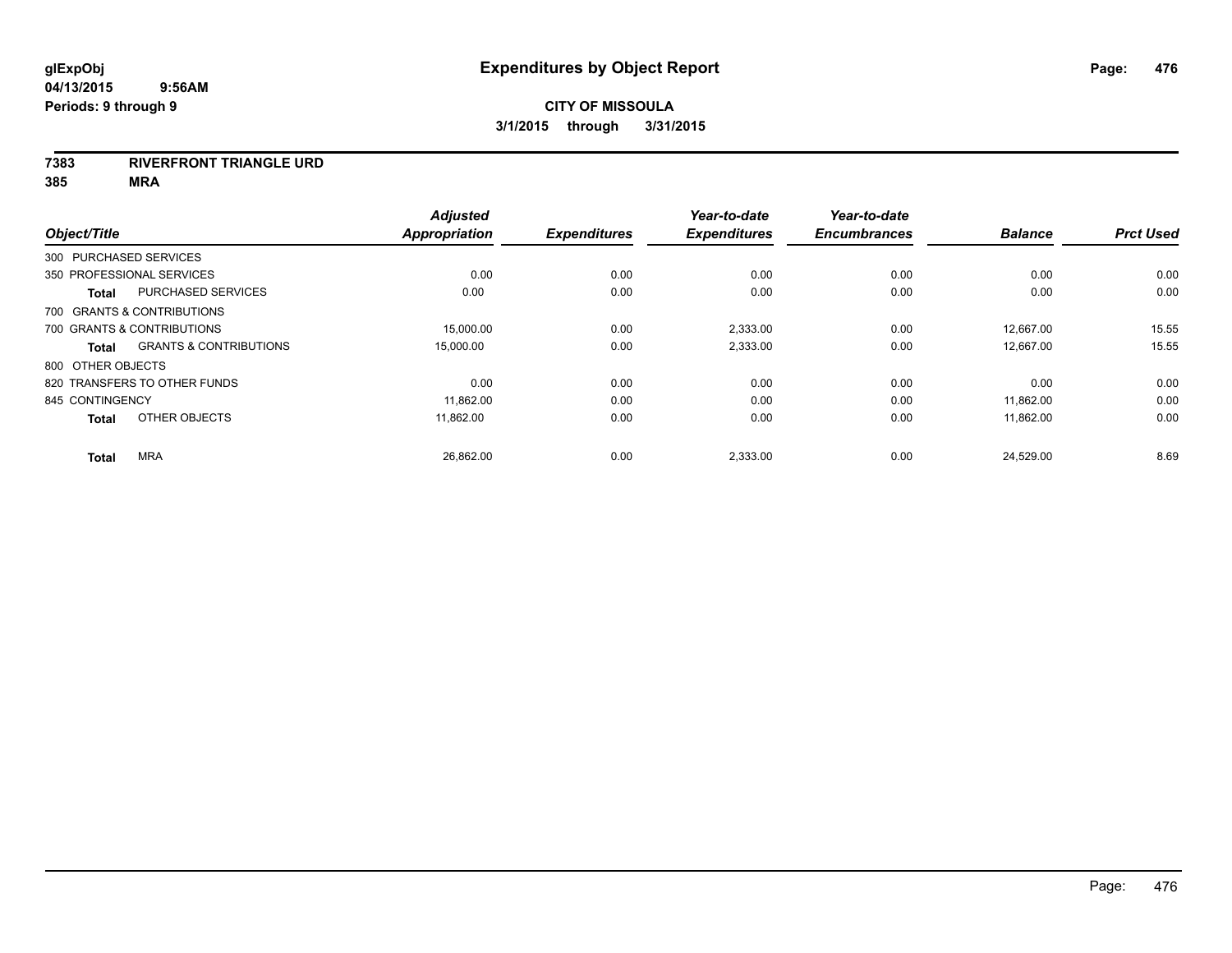# **7383 RIVERFRONT TRIANGLE URD**

|                   |                                   | <b>Adjusted</b>      |                     | Year-to-date        | Year-to-date        |                |                  |
|-------------------|-----------------------------------|----------------------|---------------------|---------------------|---------------------|----------------|------------------|
| Object/Title      |                                   | <b>Appropriation</b> | <b>Expenditures</b> | <b>Expenditures</b> | <b>Encumbrances</b> | <b>Balance</b> | <b>Prct Used</b> |
|                   | 300 PURCHASED SERVICES            |                      |                     |                     |                     |                |                  |
|                   | 350 PROFESSIONAL SERVICES         | 0.00                 | 0.00                | 0.00                | 0.00                | 0.00           | 0.00             |
| Total             | PURCHASED SERVICES                | 0.00                 | 0.00                | 0.00                | 0.00                | 0.00           | 0.00             |
|                   | 700 GRANTS & CONTRIBUTIONS        |                      |                     |                     |                     |                |                  |
|                   | 700 GRANTS & CONTRIBUTIONS        | 15,000.00            | 0.00                | 2,333.00            | 0.00                | 12.667.00      | 15.55            |
| Total             | <b>GRANTS &amp; CONTRIBUTIONS</b> | 15,000.00            | 0.00                | 2,333.00            | 0.00                | 12.667.00      | 15.55            |
| 800 OTHER OBJECTS |                                   |                      |                     |                     |                     |                |                  |
|                   | 820 TRANSFERS TO OTHER FUNDS      | 0.00                 | 0.00                | 0.00                | 0.00                | 0.00           | 0.00             |
| 845 CONTINGENCY   |                                   | 11,862.00            | 0.00                | 0.00                | 0.00                | 11.862.00      | 0.00             |
| <b>Total</b>      | OTHER OBJECTS                     | 11,862.00            | 0.00                | 0.00                | 0.00                | 11,862.00      | 0.00             |
| <b>Total</b>      | <b>RIVERFRONT TRIANGLE URD</b>    | 26,862.00            | 0.00                | 2,333.00            | 0.00                | 24,529.00      | 8.69             |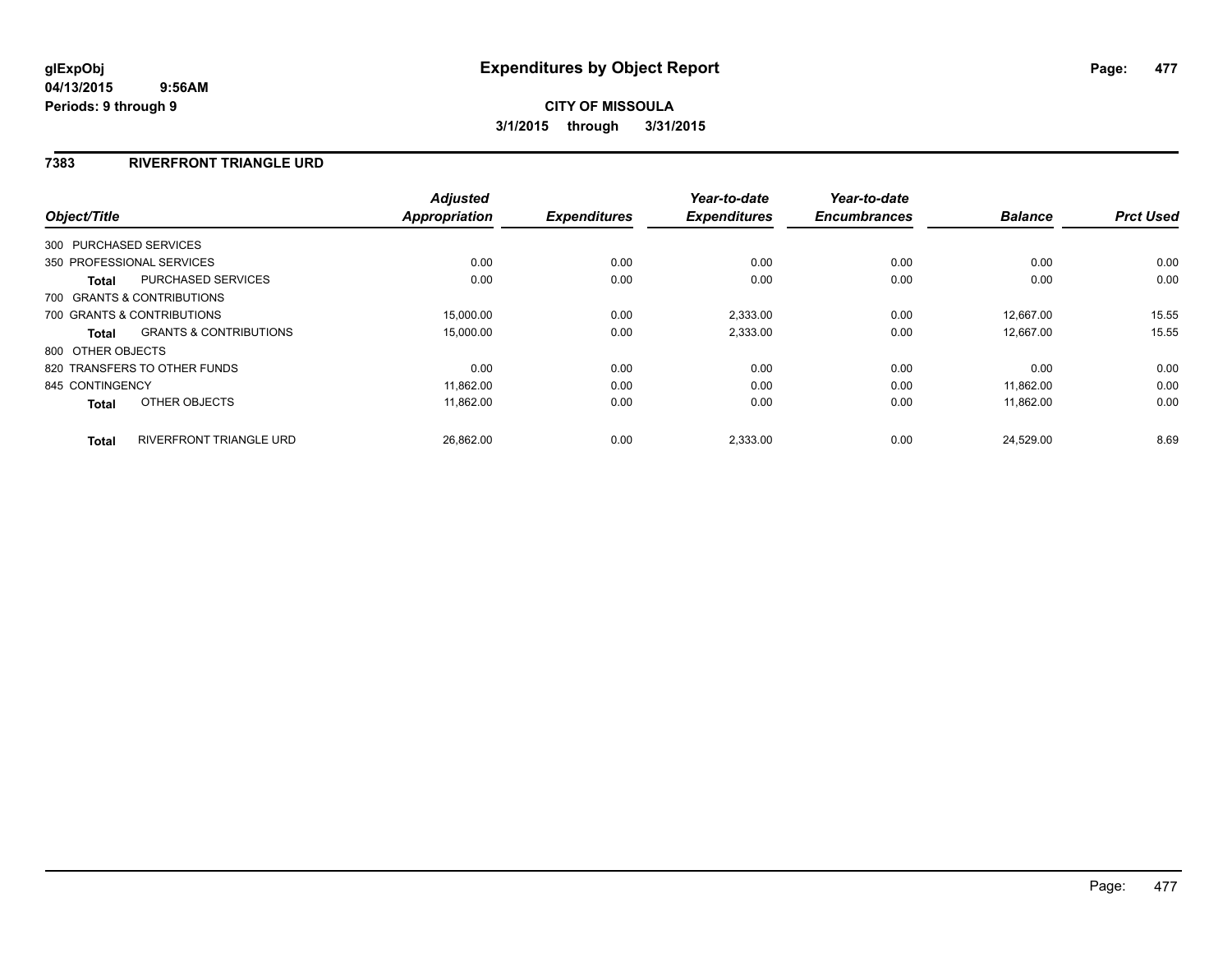## **7384 MILLSITE TAX INCREMENT FUND**

|                                     | <b>Adjusted</b>      |                     | Year-to-date        | Year-to-date        |                |                  |
|-------------------------------------|----------------------|---------------------|---------------------|---------------------|----------------|------------------|
| Object/Title                        | <b>Appropriation</b> | <b>Expenditures</b> | <b>Expenditures</b> | <b>Encumbrances</b> | <b>Balance</b> | <b>Prct Used</b> |
| 600 DEBT SERVICE                    |                      |                     |                     |                     |                |                  |
| 610 PRINCIPAL                       | 0.00                 | 0.00                | 0.00                | 0.00                | 0.00           | 0.00             |
| 620 INTEREST / SERVICE FEES         | 0.00                 | 0.00                | 0.00                | 0.00                | 0.00           | 0.00             |
| <b>DEBT SERVICE</b><br><b>Total</b> | 0.00                 | 0.00                | 0.00                | 0.00                | 0.00           | 0.00             |
| 800 OTHER OBJECTS                   |                      |                     |                     |                     |                |                  |
| 820 TRANSFERS TO OTHER FUNDS        | 0.00                 | 0.00                | 0.00                | 0.00                | 0.00           | 0.00             |
| OTHER OBJECTS<br><b>Total</b>       | 0.00                 | 0.00                | 0.00                | 0.00                | 0.00           | 0.00             |
| <b>MRA</b><br><b>Total</b>          | 0.00                 | 0.00                | 0.00                | 0.00                | 0.00           | 0.00             |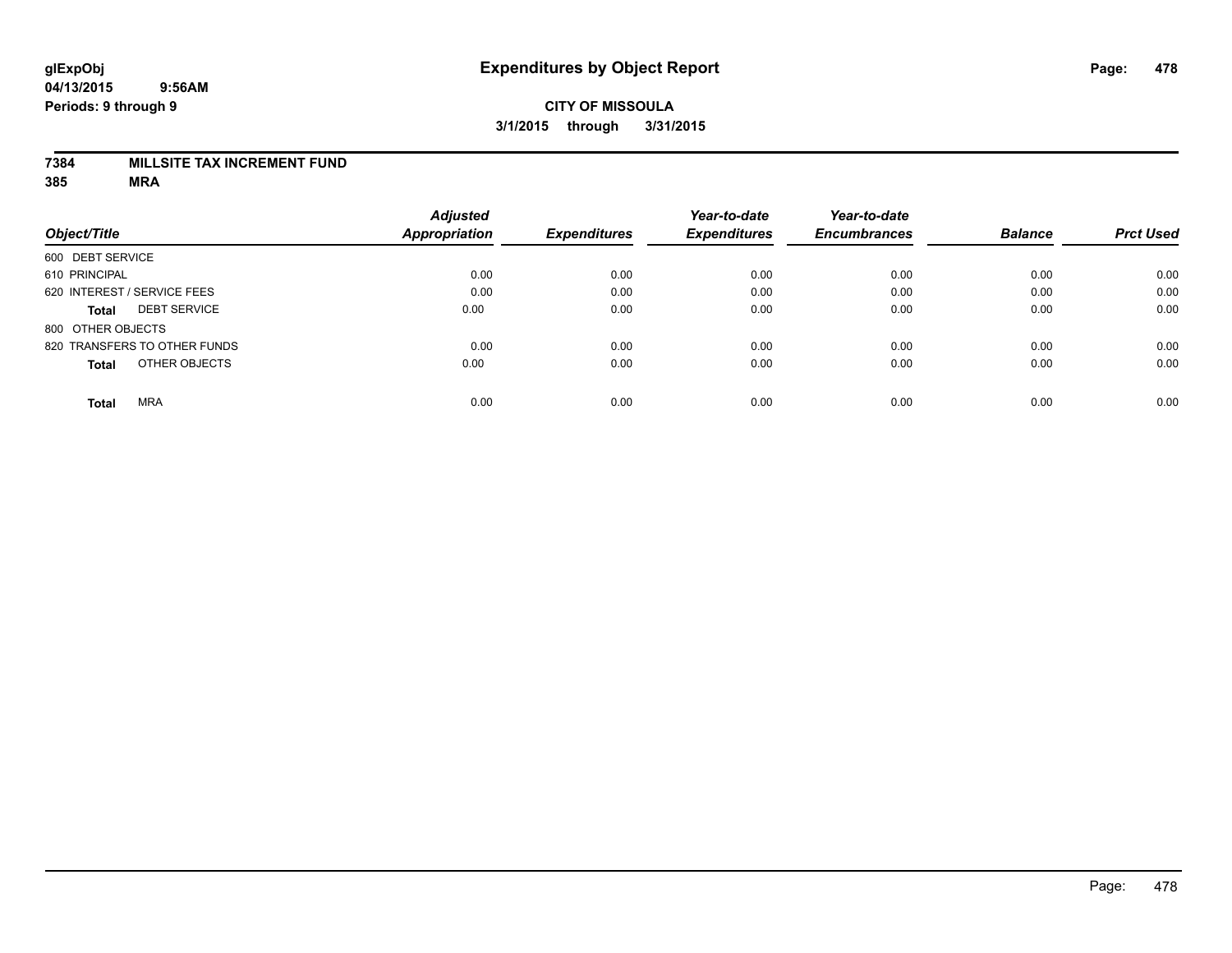## **7384 MILLSITE TAX INCREMENT FUND**

| Object/Title      |                              | <b>Adjusted</b><br><b>Appropriation</b> | <b>Expenditures</b> | Year-to-date<br><b>Expenditures</b> | Year-to-date<br><b>Encumbrances</b> | <b>Balance</b> | <b>Prct Used</b> |
|-------------------|------------------------------|-----------------------------------------|---------------------|-------------------------------------|-------------------------------------|----------------|------------------|
| 600 DEBT SERVICE  |                              |                                         |                     |                                     |                                     |                |                  |
| 610 PRINCIPAL     |                              | 0.00                                    | 0.00                | 0.00                                | 0.00                                | 0.00           | 0.00             |
|                   | 620 INTEREST / SERVICE FEES  | 0.00                                    | 0.00                | 0.00                                | 0.00                                | 0.00           | 0.00             |
| <b>Total</b>      | <b>DEBT SERVICE</b>          | 0.00                                    | 0.00                | 0.00                                | 0.00                                | 0.00           | 0.00             |
| 800 OTHER OBJECTS |                              |                                         |                     |                                     |                                     |                |                  |
|                   | 820 TRANSFERS TO OTHER FUNDS | 0.00                                    | 0.00                | 0.00                                | 0.00                                | 0.00           | 0.00             |
| <b>Total</b>      | OTHER OBJECTS                | 0.00                                    | 0.00                | 0.00                                | 0.00                                | 0.00           | 0.00             |
| <b>Total</b>      | MILLSITE TAX INCREMENT FUND  | 0.00                                    | 0.00                | 0.00                                | 0.00                                | 0.00           | 0.00             |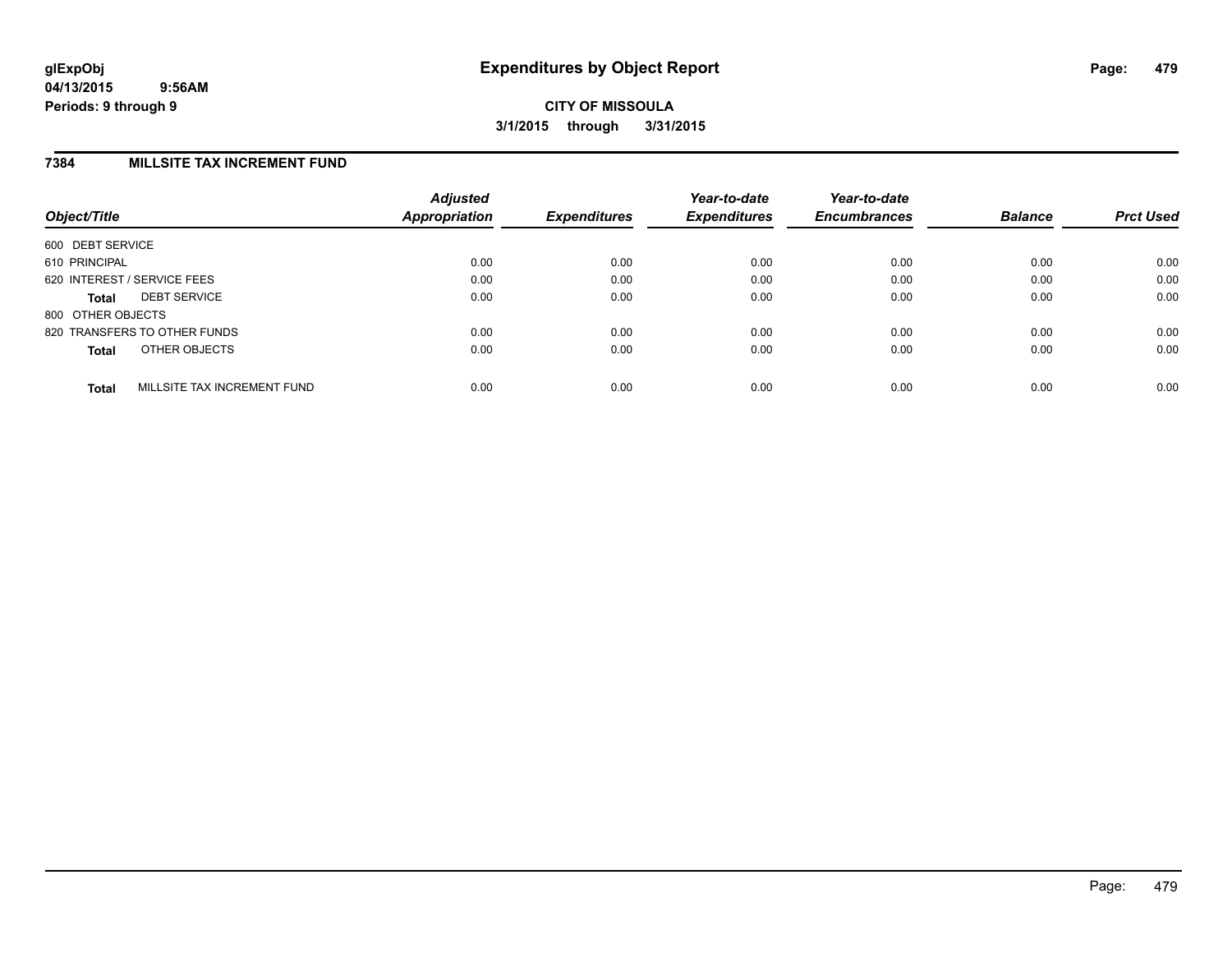# **7385 FRONT STREET URD**

|                    |                                   | <b>Adjusted</b>      |                     | Year-to-date        | Year-to-date        |                |                  |
|--------------------|-----------------------------------|----------------------|---------------------|---------------------|---------------------|----------------|------------------|
| Object/Title       |                                   | <b>Appropriation</b> | <b>Expenditures</b> | <b>Expenditures</b> | <b>Encumbrances</b> | <b>Balance</b> | <b>Prct Used</b> |
|                    | 300 PURCHASED SERVICES            |                      |                     |                     |                     |                |                  |
|                    | 350 PROFESSIONAL SERVICES         | 2,168.00             | 6,430.21            | 60,863.97           | 0.00                | $-58,695.97$   | 2,807.38         |
| <b>Total</b>       | PURCHASED SERVICES                | 2,168.00             | 6,430.21            | 60,863.97           | 0.00                | $-58,695.97$   | 2,807.38         |
|                    | 700 GRANTS & CONTRIBUTIONS        |                      |                     |                     |                     |                |                  |
|                    | 700 GRANTS & CONTRIBUTIONS        | 174,560.00           | 0.00                | 0.00                | 0.00                | 174,560.00     | 0.00             |
| <b>Total</b>       | <b>GRANTS &amp; CONTRIBUTIONS</b> | 174,560.00           | 0.00                | 0.00                | 0.00                | 174,560.00     | 0.00             |
| 800 OTHER OBJECTS  |                                   |                      |                     |                     |                     |                |                  |
| 845 CONTINGENCY    |                                   | 353.524.00           | 0.00                | 0.00                | 0.00                | 353.524.00     | 0.00             |
| <b>Total</b>       | OTHER OBJECTS                     | 353,524.00           | 0.00                | 0.00                | 0.00                | 353,524.00     | 0.00             |
| 900 CAPITAL OUTLAY |                                   |                      |                     |                     |                     |                |                  |
| 930 IMPROVEMENTS   |                                   | 0.00                 | 0.00                | 0.00                | 0.00                | 0.00           | 0.00             |
| <b>Total</b>       | <b>CAPITAL OUTLAY</b>             | 0.00                 | 0.00                | 0.00                | 0.00                | 0.00           | 0.00             |
| <b>Total</b>       | <b>MRA</b>                        | 530,252.00           | 6,430.21            | 60,863.97           | 0.00                | 469,388.03     | 11.48            |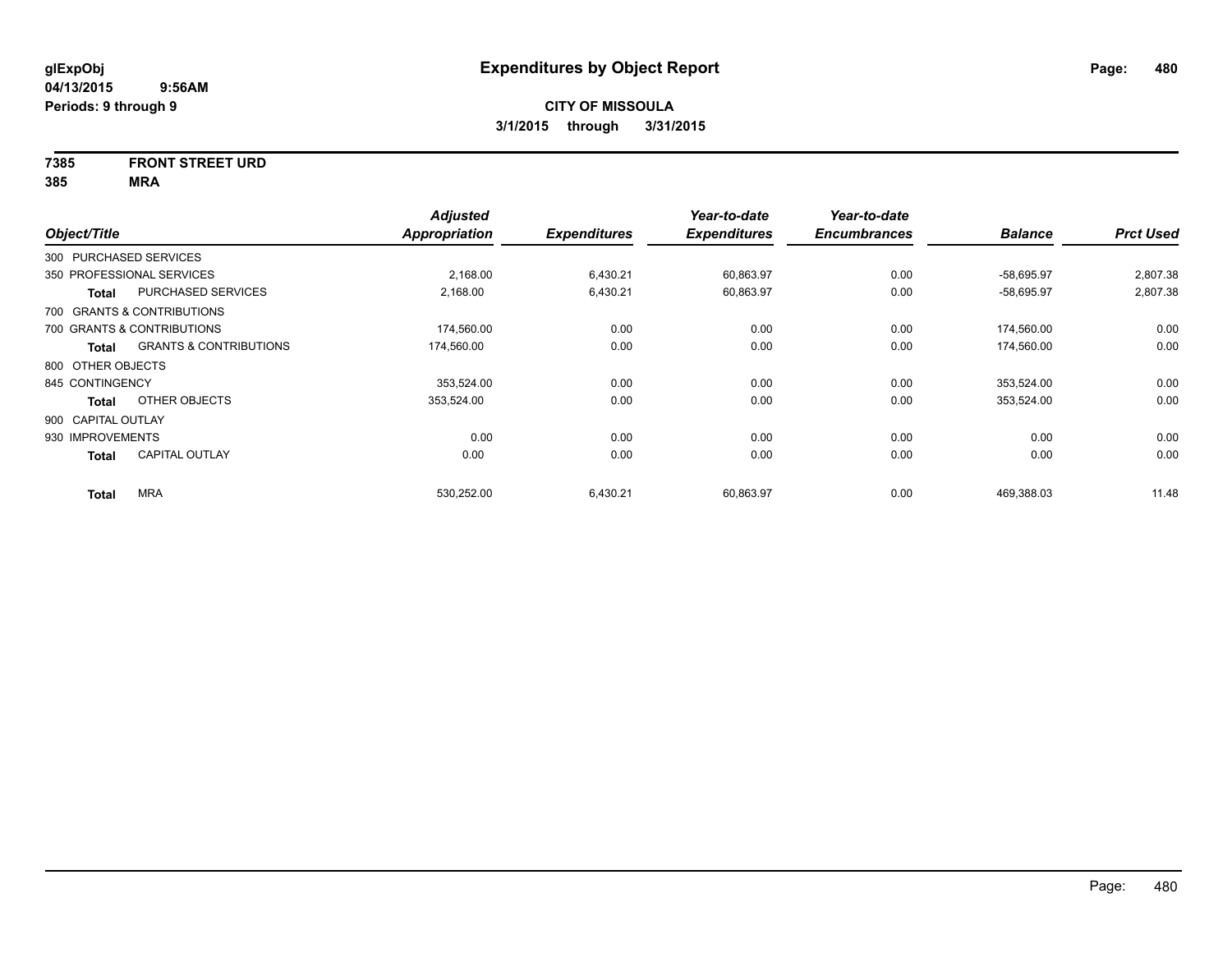## **7385 FRONT STREET URD**

|                    |                                   | <b>Adjusted</b> |                     | Year-to-date        | Year-to-date        |                |                  |
|--------------------|-----------------------------------|-----------------|---------------------|---------------------|---------------------|----------------|------------------|
| Object/Title       |                                   | Appropriation   | <b>Expenditures</b> | <b>Expenditures</b> | <b>Encumbrances</b> | <b>Balance</b> | <b>Prct Used</b> |
|                    | 300 PURCHASED SERVICES            |                 |                     |                     |                     |                |                  |
|                    | 350 PROFESSIONAL SERVICES         | 2,168.00        | 6,430.21            | 60,863.97           | 0.00                | $-58,695.97$   | 2,807.38         |
| <b>Total</b>       | PURCHASED SERVICES                | 2,168.00        | 6,430.21            | 60,863.97           | 0.00                | $-58,695.97$   | 2,807.38         |
|                    | 700 GRANTS & CONTRIBUTIONS        |                 |                     |                     |                     |                |                  |
|                    | 700 GRANTS & CONTRIBUTIONS        | 174,560.00      | 0.00                | 0.00                | 0.00                | 174,560.00     | 0.00             |
| <b>Total</b>       | <b>GRANTS &amp; CONTRIBUTIONS</b> | 174,560.00      | 0.00                | 0.00                | 0.00                | 174,560.00     | 0.00             |
| 800 OTHER OBJECTS  |                                   |                 |                     |                     |                     |                |                  |
| 845 CONTINGENCY    |                                   | 353,524.00      | 0.00                | 0.00                | 0.00                | 353,524.00     | 0.00             |
| <b>Total</b>       | OTHER OBJECTS                     | 353,524.00      | 0.00                | 0.00                | 0.00                | 353,524.00     | 0.00             |
| 900 CAPITAL OUTLAY |                                   |                 |                     |                     |                     |                |                  |
| 930 IMPROVEMENTS   |                                   | 0.00            | 0.00                | 0.00                | 0.00                | 0.00           | 0.00             |
| Total              | <b>CAPITAL OUTLAY</b>             | 0.00            | 0.00                | 0.00                | 0.00                | 0.00           | 0.00             |
| <b>Total</b>       | <b>FRONT STREET URD</b>           | 530,252.00      | 6,430.21            | 60,863.97           | 0.00                | 469,388.03     | 11.48            |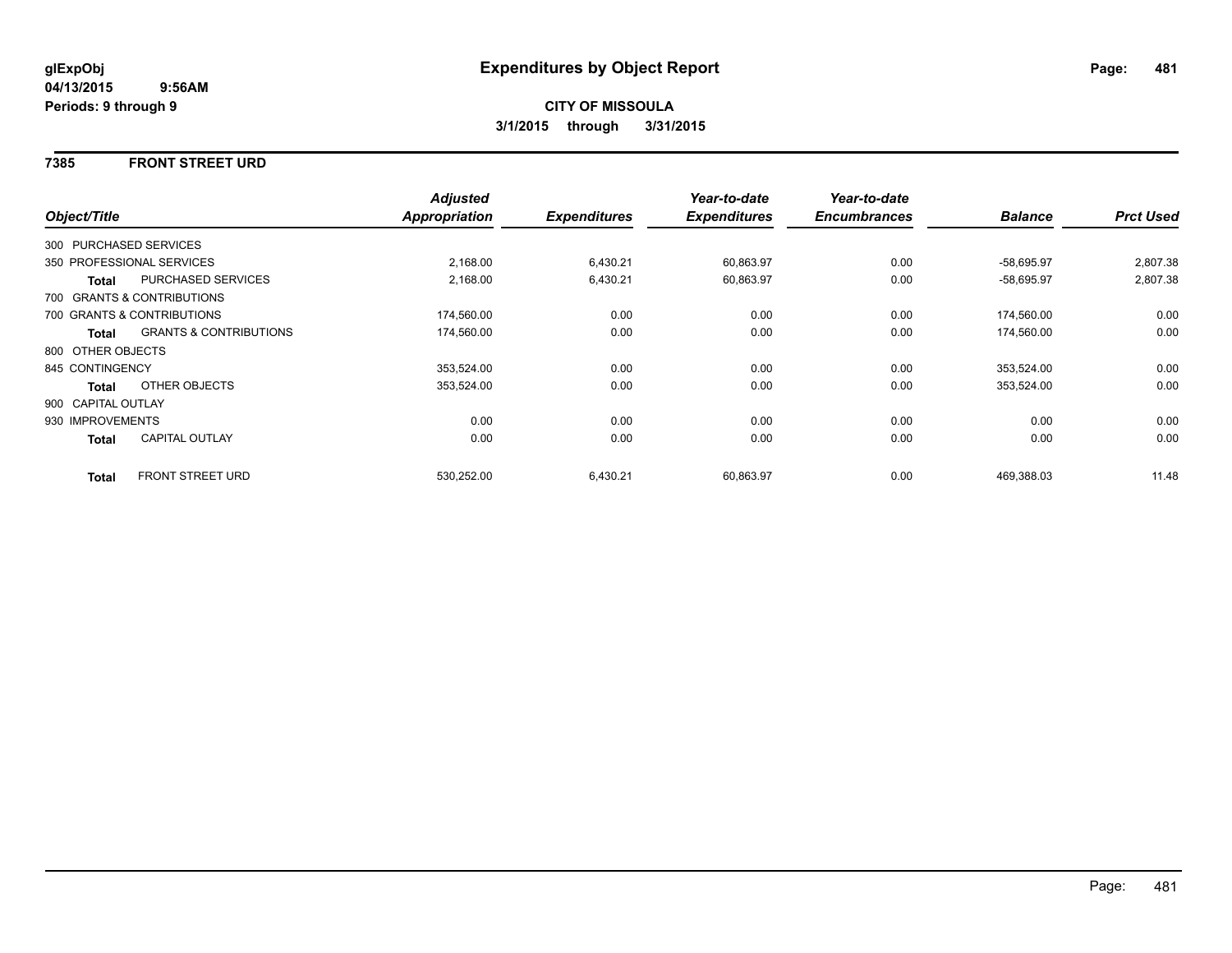# **CITY OF MISSOULA 3/1/2015 through 3/31/2015**

# **7386 DEBT SERVICE-SAFEWAY/ST PAT 1.5M**

| Object/Title       |                       | <b>Adjusted</b><br>Appropriation | <b>Expenditures</b> | Year-to-date<br><b>Expenditures</b> | Year-to-date<br><b>Encumbrances</b> | <b>Balance</b> | <b>Prct Used</b> |
|--------------------|-----------------------|----------------------------------|---------------------|-------------------------------------|-------------------------------------|----------------|------------------|
| 900 CAPITAL OUTLAY |                       |                                  |                     |                                     |                                     |                |                  |
| 930 IMPROVEMENTS   |                       | 0.00                             | 0.00                | 0.00                                | 0.00                                | 0.00           | 0.00             |
| Total              | <b>CAPITAL OUTLAY</b> | 0.00                             | 0.00                | 0.00                                | 0.00                                | 0.00           | 0.00             |
| Total              | <b>MRA</b>            | 0.00                             | 0.00                | 0.00                                | 0.00                                | 0.00           | 0.00             |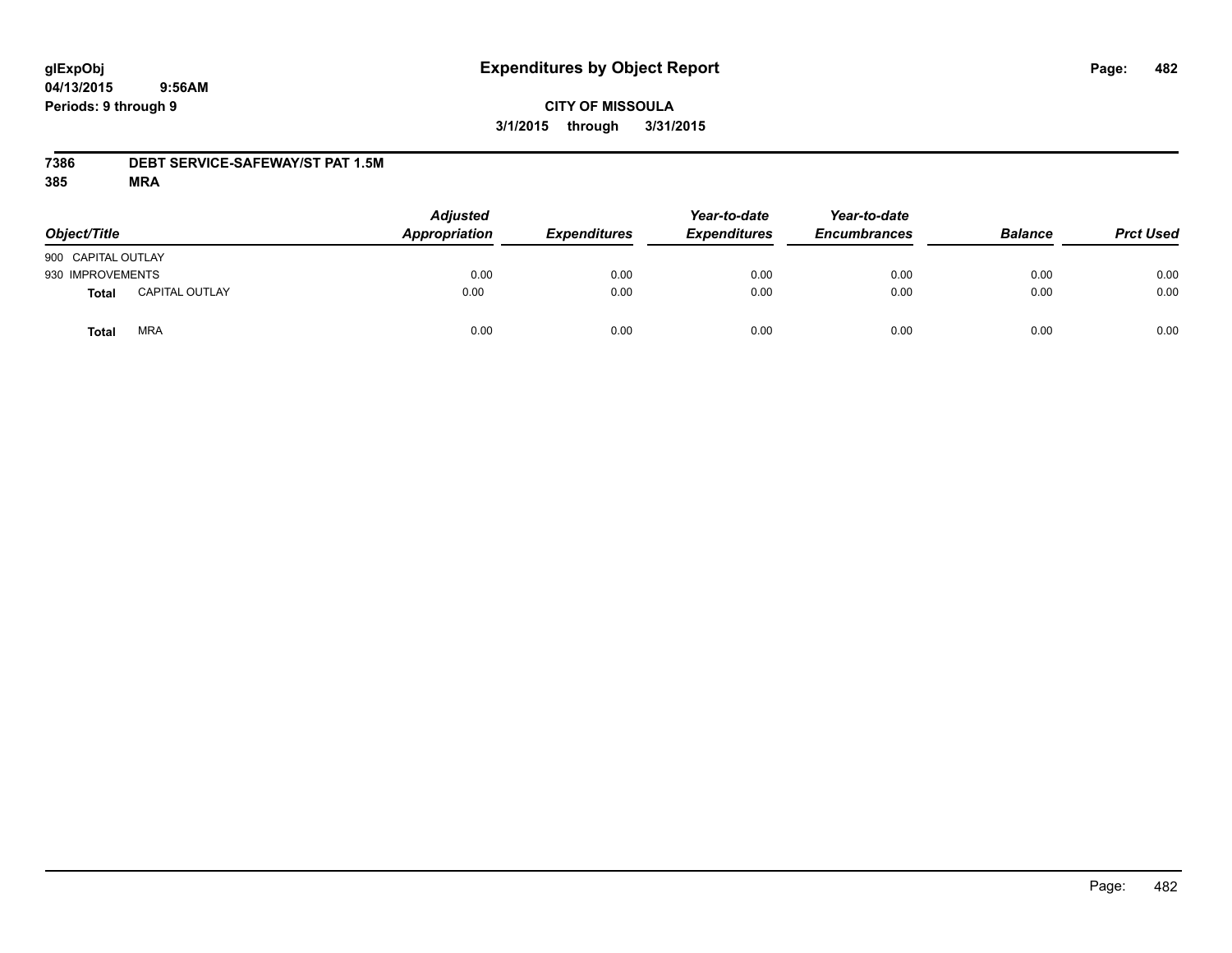#### **7386 DEBT SERVICE-SAFEWAY/ST PAT 1.5M**

| Object/Title                        | <b>Adjusted</b><br>Appropriation | <b>Expenditures</b> | Year-to-date<br><b>Expenditures</b> | Year-to-date<br><b>Encumbrances</b> | <b>Balance</b> | <b>Prct Used</b> |
|-------------------------------------|----------------------------------|---------------------|-------------------------------------|-------------------------------------|----------------|------------------|
| 600 DEBT SERVICE                    |                                  |                     |                                     |                                     |                |                  |
| 610 PRINCIPAL                       | 61,147.00                        | 0.00                | 58.060.75                           | 0.00                                | 3,086.25       | 94.95            |
| 620 INTEREST / SERVICE FEES         | 94.728.00                        | 0.00                | 94.727.50                           | 0.00                                | 0.50           | 100.00           |
| <b>DEBT SERVICE</b><br><b>Total</b> | 155.875.00                       | 0.00                | 152.788.25                          | 0.00                                | 3,086.75       | 98.02            |
| NON-DEPARTMENTAL<br><b>Total</b>    | 155,875.00                       | 0.00                | 152.788.25                          | 0.00                                | 3,086.75       | 98.02            |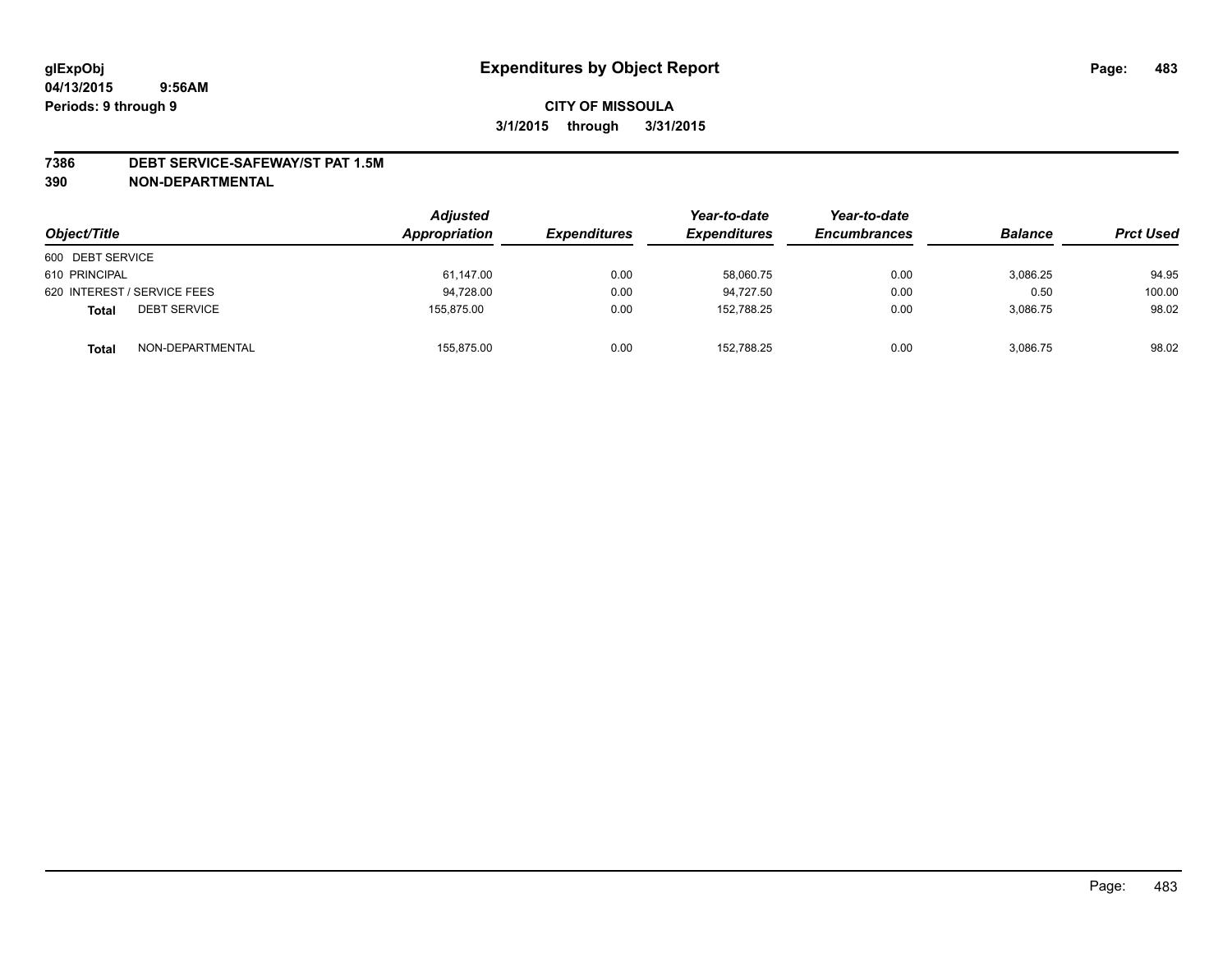**CITY OF MISSOULA 3/1/2015 through 3/31/2015**

# **7386 DEBT SERVICE-SAFEWAY/ST PAT 1.5M**

| Object/Title       |                                  | <b>Adjusted</b><br>Appropriation | <b>Expenditures</b> | Year-to-date<br><b>Expenditures</b> | Year-to-date<br><b>Encumbrances</b> | <b>Balance</b> | <b>Prct Used</b> |
|--------------------|----------------------------------|----------------------------------|---------------------|-------------------------------------|-------------------------------------|----------------|------------------|
| 600 DEBT SERVICE   |                                  |                                  |                     |                                     |                                     |                |                  |
| 610 PRINCIPAL      |                                  | 61,147.00                        | 0.00                | 58,060.75                           | 0.00                                | 3,086.25       | 94.95            |
|                    | 620 INTEREST / SERVICE FEES      | 94,728.00                        | 0.00                | 94.727.50                           | 0.00                                | 0.50           | 100.00           |
| <b>Total</b>       | <b>DEBT SERVICE</b>              | 155.875.00                       | 0.00                | 152.788.25                          | 0.00                                | 3,086.75       | 98.02            |
| 900 CAPITAL OUTLAY |                                  |                                  |                     |                                     |                                     |                |                  |
| 930 IMPROVEMENTS   |                                  | 0.00                             | 0.00                | 0.00                                | 0.00                                | 0.00           | 0.00             |
| <b>Total</b>       | <b>CAPITAL OUTLAY</b>            | 0.00                             | 0.00                | 0.00                                | 0.00                                | 0.00           | 0.00             |
| <b>Total</b>       | DEBT SERVICE-SAFEWAY/ST PAT 1.5M | 155.875.00                       | 0.00                | 152.788.25                          | 0.00                                | 3.086.75       | 98.02            |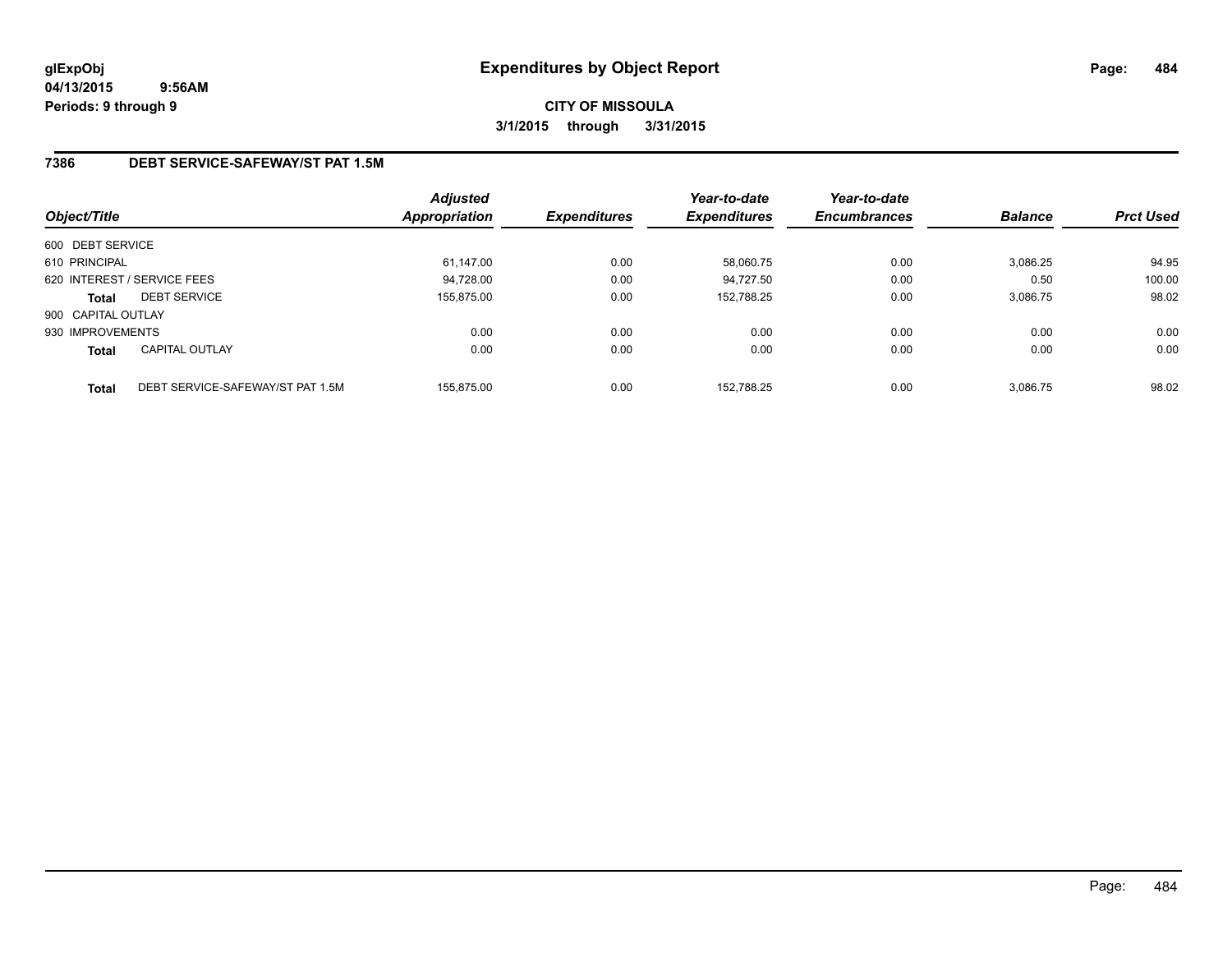#### **7387 DEBT SERVICE-BROWNFIELD RLF 1.125M**

| Object/Title                        | <b>Adjusted</b><br>Appropriation | <i><b>Expenditures</b></i> | Year-to-date<br><b>Expenditures</b> | Year-to-date<br><b>Encumbrances</b> | <b>Balance</b> | <b>Prct Used</b> |
|-------------------------------------|----------------------------------|----------------------------|-------------------------------------|-------------------------------------|----------------|------------------|
| 600 DEBT SERVICE                    |                                  |                            |                                     |                                     |                |                  |
| 610 PRINCIPAL                       | 26,625.00                        | 0.00                       | 0.00                                | 0.00                                | 26.625.00      | 0.00             |
| 620 INTEREST / SERVICE FEES         | 5.316.00                         | 0.00                       | 12,558.00                           | 0.00                                | $-7.242.00$    | 236.23           |
| <b>DEBT SERVICE</b><br><b>Total</b> | 31.941.00                        | 0.00                       | 12.558.00                           | 0.00                                | 19,383.00      | 39.32            |
| NON-DEPARTMENTAL<br><b>Total</b>    | 31,941.00                        | 0.00                       | 12,558.00                           | 0.00                                | 19,383.00      | 39.32            |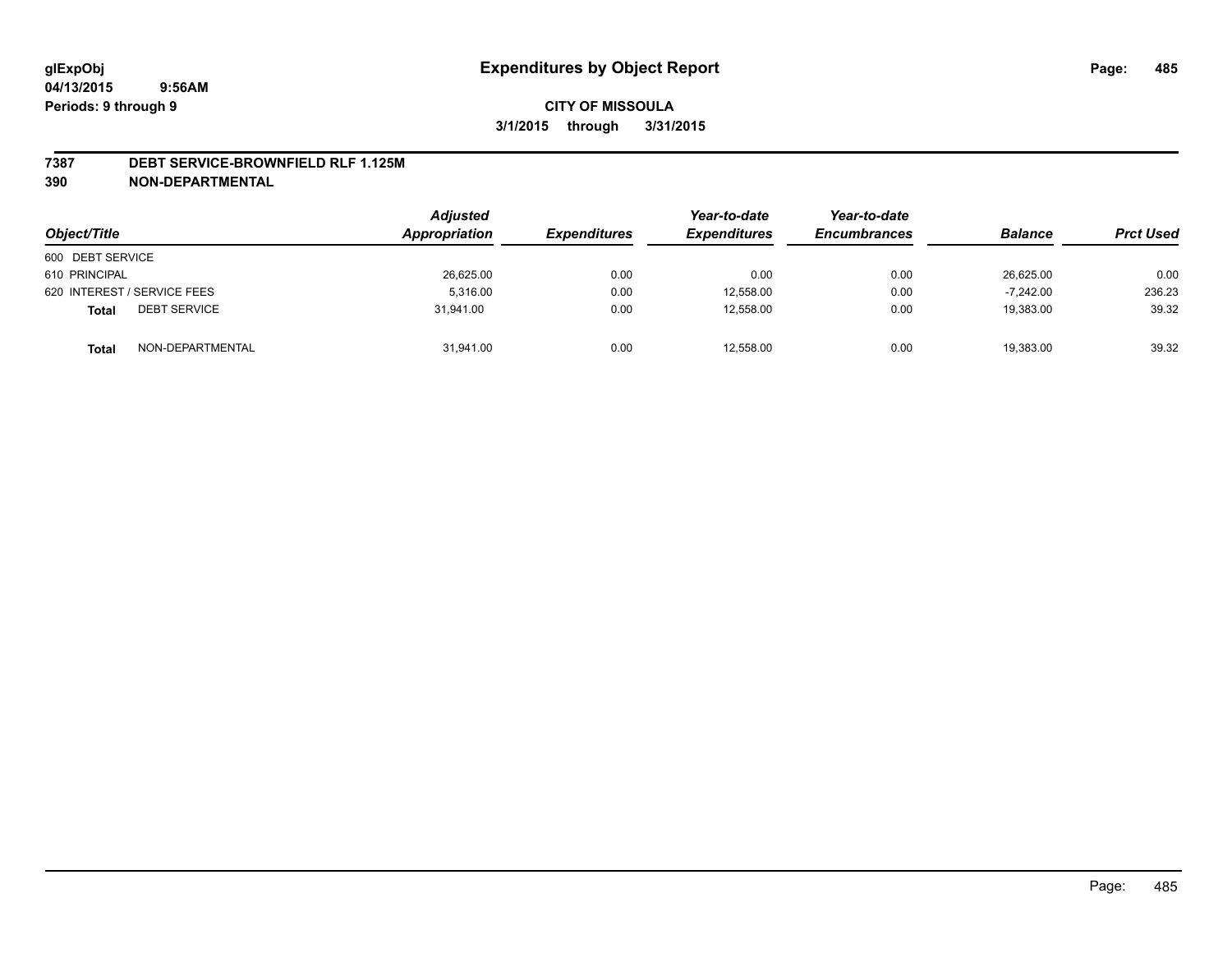**CITY OF MISSOULA 3/1/2015 through 3/31/2015**

# **7387 DEBT SERVICE-BROWNFIELD RLF 1.125M**

| Object/Title                                       | <b>Adjusted</b><br>Appropriation | <b>Expenditures</b> | Year-to-date<br><b>Expenditures</b> | Year-to-date<br><b>Encumbrances</b> | <b>Balance</b> | <b>Prct Used</b> |
|----------------------------------------------------|----------------------------------|---------------------|-------------------------------------|-------------------------------------|----------------|------------------|
| 600 DEBT SERVICE                                   |                                  |                     |                                     |                                     |                |                  |
| 610 PRINCIPAL                                      | 26,625.00                        | 0.00                | 0.00                                | 0.00                                | 26,625.00      | 0.00             |
| 620 INTEREST / SERVICE FEES                        | 5,316.00                         | 0.00                | 12,558.00                           | 0.00                                | $-7.242.00$    | 236.23           |
| <b>DEBT SERVICE</b><br><b>Total</b>                | 31.941.00                        | 0.00                | 12.558.00                           | 0.00                                | 19,383.00      | 39.32            |
| DEBT SERVICE-BROWNFIELD RLF 1.125M<br><b>Total</b> | 31.941.00                        | 0.00                | 12.558.00                           | 0.00                                | 19.383.00      | 39.32            |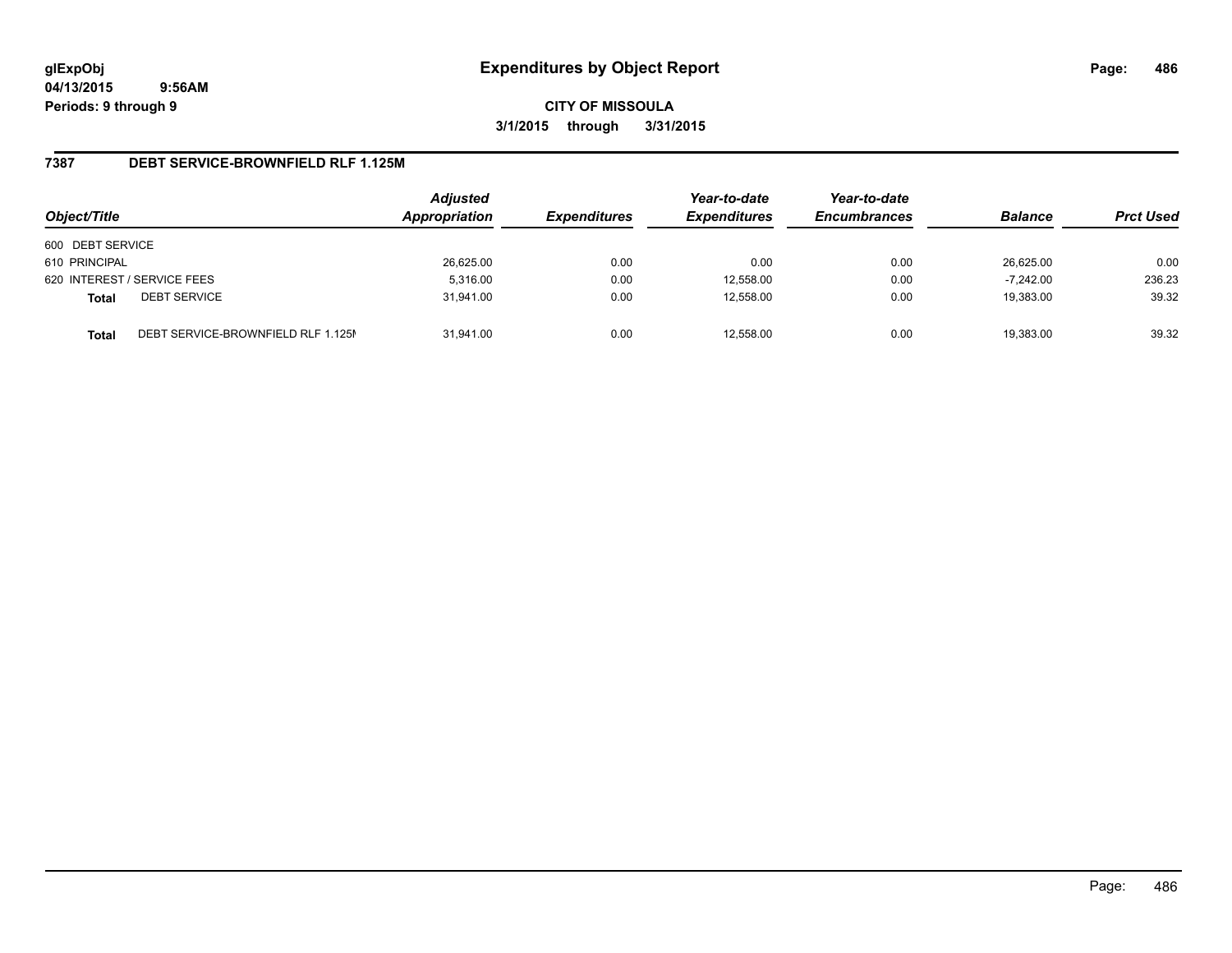# **7388 RESERVE-3.6m TIF**

| Object/Title                     | <b>Adjusted</b><br>Appropriation<br><b>Expenditures</b> | Year-to-date<br><b>Expenditures</b> | Year-to-date<br><b>Encumbrances</b> | <b>Balance</b> | <b>Prct Used</b> |      |
|----------------------------------|---------------------------------------------------------|-------------------------------------|-------------------------------------|----------------|------------------|------|
| 800 OTHER OBJECTS                |                                                         |                                     |                                     |                |                  |      |
| 820 TRANSFERS TO OTHER FUNDS     | 0.00                                                    | 0.00                                | 0.00                                | 0.00           | 0.00             | 0.00 |
| OTHER OBJECTS<br><b>Total</b>    | 0.00                                                    | 0.00                                | 0.00                                | 0.00           | 0.00             | 0.00 |
| NON-DEPARTMENTAL<br><b>Total</b> | 0.00                                                    | 0.00                                | 0.00                                | 0.00           | 0.00             | 0.00 |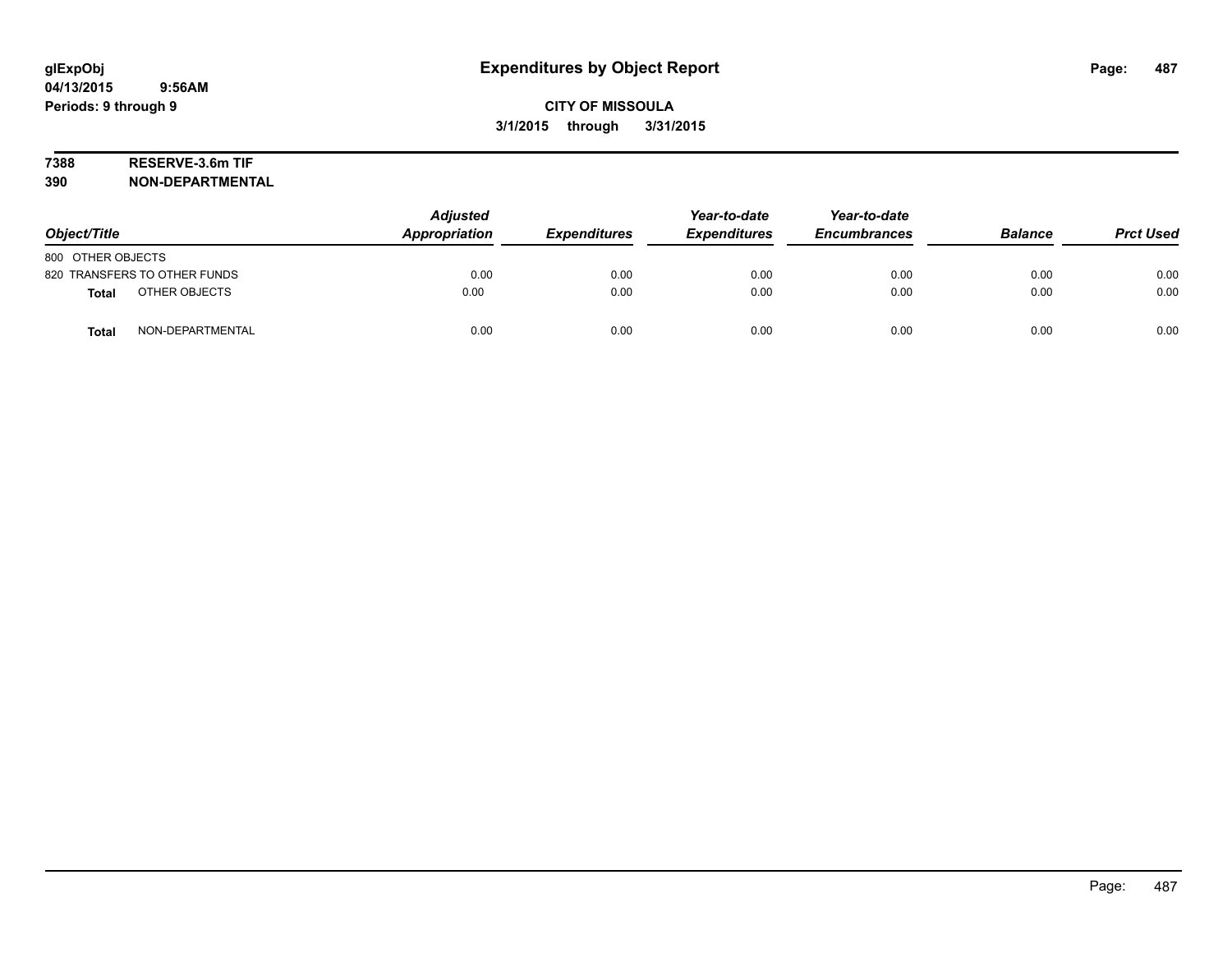**CITY OF MISSOULA 3/1/2015 through 3/31/2015**

**7388 RESERVE-3.6m TIF**

| Object/Title                     | <b>Adjusted</b><br>Appropriation | <b>Expenditures</b> | Year-to-date<br><b>Expenditures</b> | Year-to-date<br><b>Encumbrances</b> | <b>Balance</b> | <b>Prct Used</b> |
|----------------------------------|----------------------------------|---------------------|-------------------------------------|-------------------------------------|----------------|------------------|
| 800 OTHER OBJECTS                |                                  |                     |                                     |                                     |                |                  |
| 820 TRANSFERS TO OTHER FUNDS     | 0.00                             | 0.00                | 0.00                                | 0.00                                | 0.00           | 0.00             |
| OTHER OBJECTS<br><b>Total</b>    | 0.00                             | 0.00                | 0.00                                | 0.00                                | 0.00           | 0.00             |
| RESERVE-3.6m TIF<br><b>Total</b> | 0.00                             | 0.00                | 0.00                                | 0.00                                | 0.00           | 0.00             |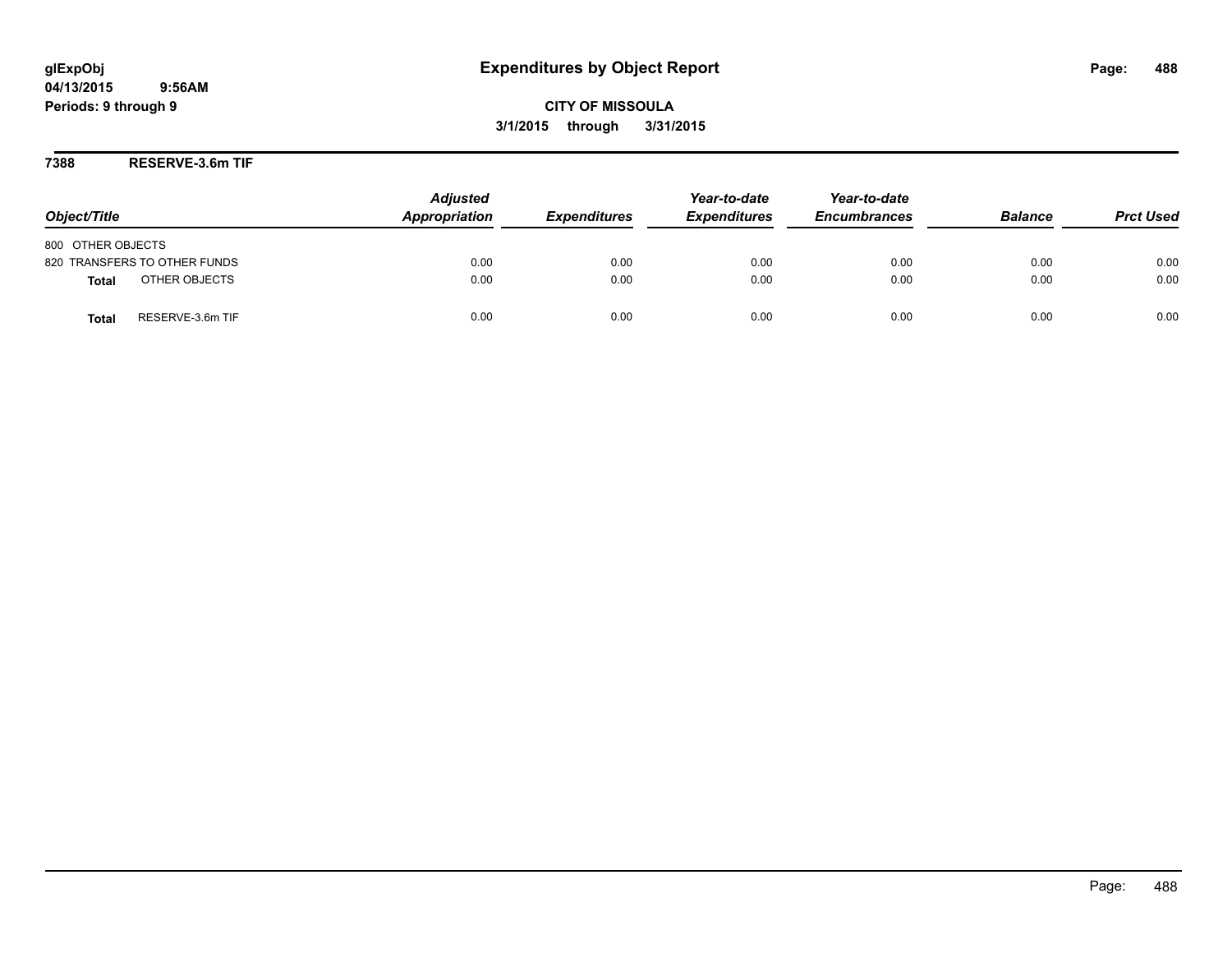# **CITY OF MISSOULA 3/1/2015 through 3/31/2015**

**7389 DEBT SERVICE - 3.6M/5.75M**

| Object/Title                 | <b>Adjusted</b><br>Appropriation | <b>Expenditures</b> | Year-to-date<br><b>Expenditures</b> | Year-to-date<br><b>Encumbrances</b> | <b>Balance</b> | <b>Prct Used</b> |
|------------------------------|----------------------------------|---------------------|-------------------------------------|-------------------------------------|----------------|------------------|
| 600 DEBT SERVICE             |                                  |                     |                                     |                                     |                |                  |
| 610 PRINCIPAL                | 500,000.00                       | 0.00                | 500.000.00                          | 0.00                                | 0.00           | 100.00           |
| 620 INTEREST / SERVICE FEES  | 0.00                             | 0.00                | 0.00                                | 0.00                                | 0.00           | 0.00             |
| <b>DEBT SERVICE</b><br>Total | 500,000.00                       | 0.00                | 500,000.00                          | 0.00                                | 0.00           | 100.00           |
| <b>MRA</b><br>Total          | 500,000.00                       | 0.00                | 500,000.00                          | 0.00                                | 0.00           | 100.00           |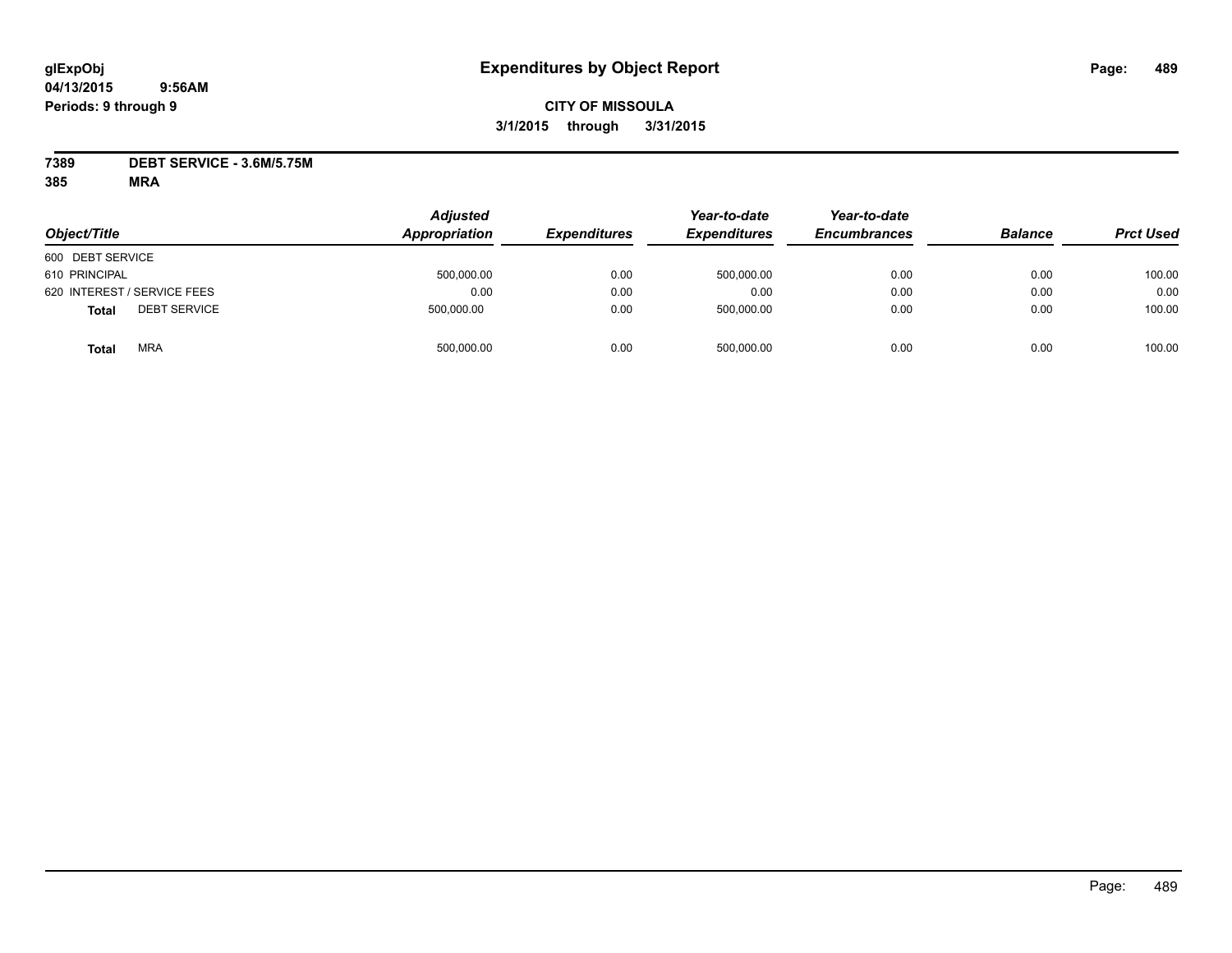**7389 DEBT SERVICE - 3.6M/5.75M**

|                                     | <b>Adjusted</b> |                     | Year-to-date        | Year-to-date        |                |                  |
|-------------------------------------|-----------------|---------------------|---------------------|---------------------|----------------|------------------|
| Object/Title                        | Appropriation   | <b>Expenditures</b> | <b>Expenditures</b> | <b>Encumbrances</b> | <b>Balance</b> | <b>Prct Used</b> |
| 600 DEBT SERVICE                    |                 |                     |                     |                     |                |                  |
| 610 PRINCIPAL                       | 362,000.00      | 0.00                | 125.000.00          | 0.00                | 237,000.00     | 34.53            |
| 620 INTEREST / SERVICE FEES         | 309,916.00      | 0.00                | 155.642.25          | 0.00                | 154,273.75     | 50.22            |
| <b>DEBT SERVICE</b><br><b>Total</b> | 671.916.00      | 0.00                | 280.642.25          | 0.00                | 391,273.75     | 41.77            |
| NON-DEPARTMENTAL<br><b>Total</b>    | 671,916.00      | 0.00                | 280.642.25          | 0.00                | 391,273.75     | 41.77            |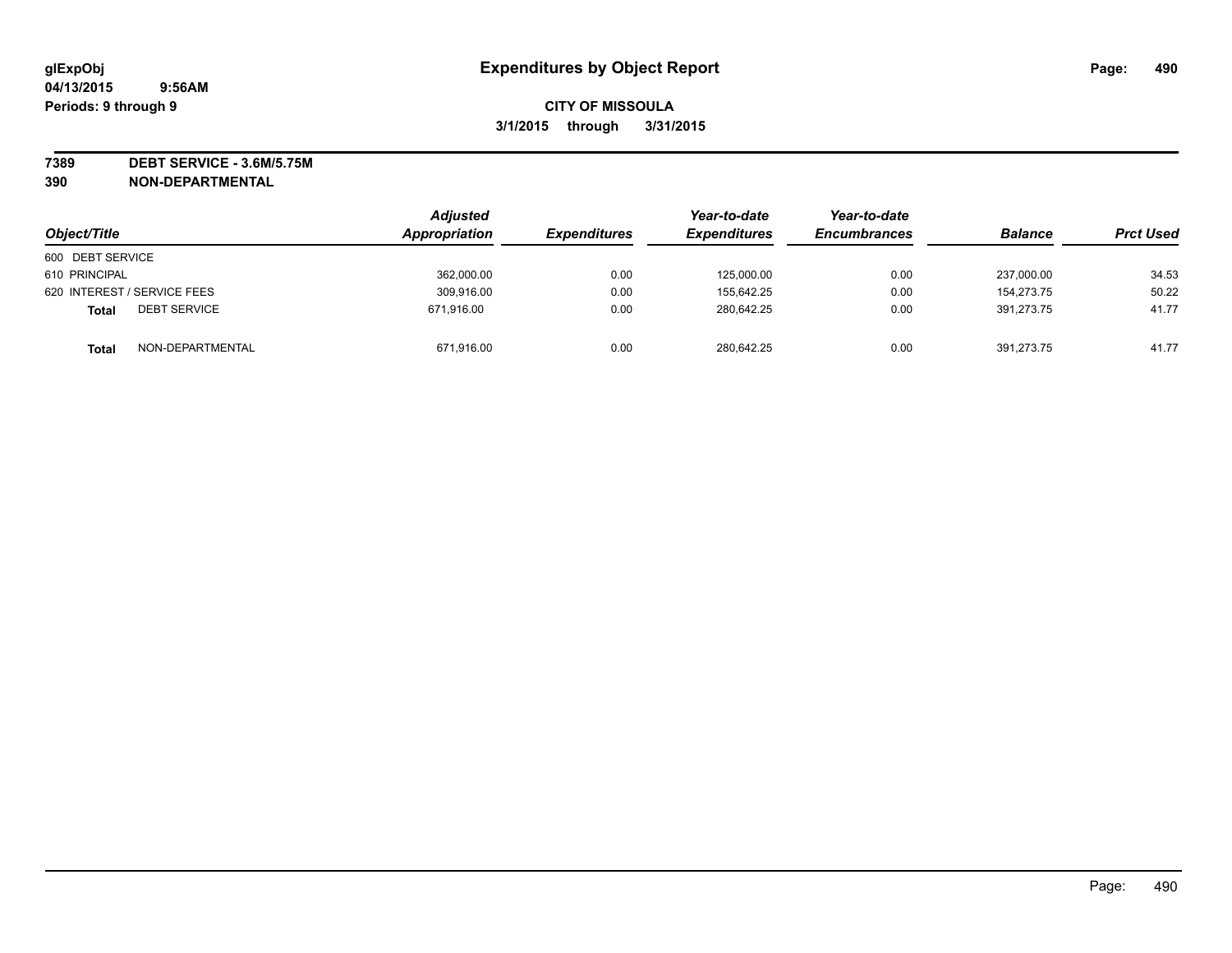**CITY OF MISSOULA 3/1/2015 through 3/31/2015**

## **7389 DEBT SERVICE - 3.6M/5.75M**

| Object/Title                |                           | <b>Adjusted</b><br>Appropriation | <b>Expenditures</b> | Year-to-date<br><b>Expenditures</b> | Year-to-date<br><b>Encumbrances</b> | <b>Balance</b> | <b>Prct Used</b> |
|-----------------------------|---------------------------|----------------------------------|---------------------|-------------------------------------|-------------------------------------|----------------|------------------|
|                             |                           |                                  |                     |                                     |                                     |                |                  |
| 600 DEBT SERVICE            |                           |                                  |                     |                                     |                                     |                |                  |
| 610 PRINCIPAL               |                           | 862.000.00                       | 0.00                | 625,000.00                          | 0.00                                | 237.000.00     | 72.51            |
| 620 INTEREST / SERVICE FEES |                           | 309,916.00                       | 0.00                | 155,642.25                          | 0.00                                | 154.273.75     | 50.22            |
| <b>Total</b>                | <b>DEBT SERVICE</b>       | 1,171,916.00                     | 0.00                | 780.642.25                          | 0.00                                | 391.273.75     | 66.61            |
| <b>Total</b>                | DEBT SERVICE - 3.6M/5.75M | 1,171,916.00                     | 0.00                | 780,642.25                          | 0.00                                | 391.273.75     | 66.61            |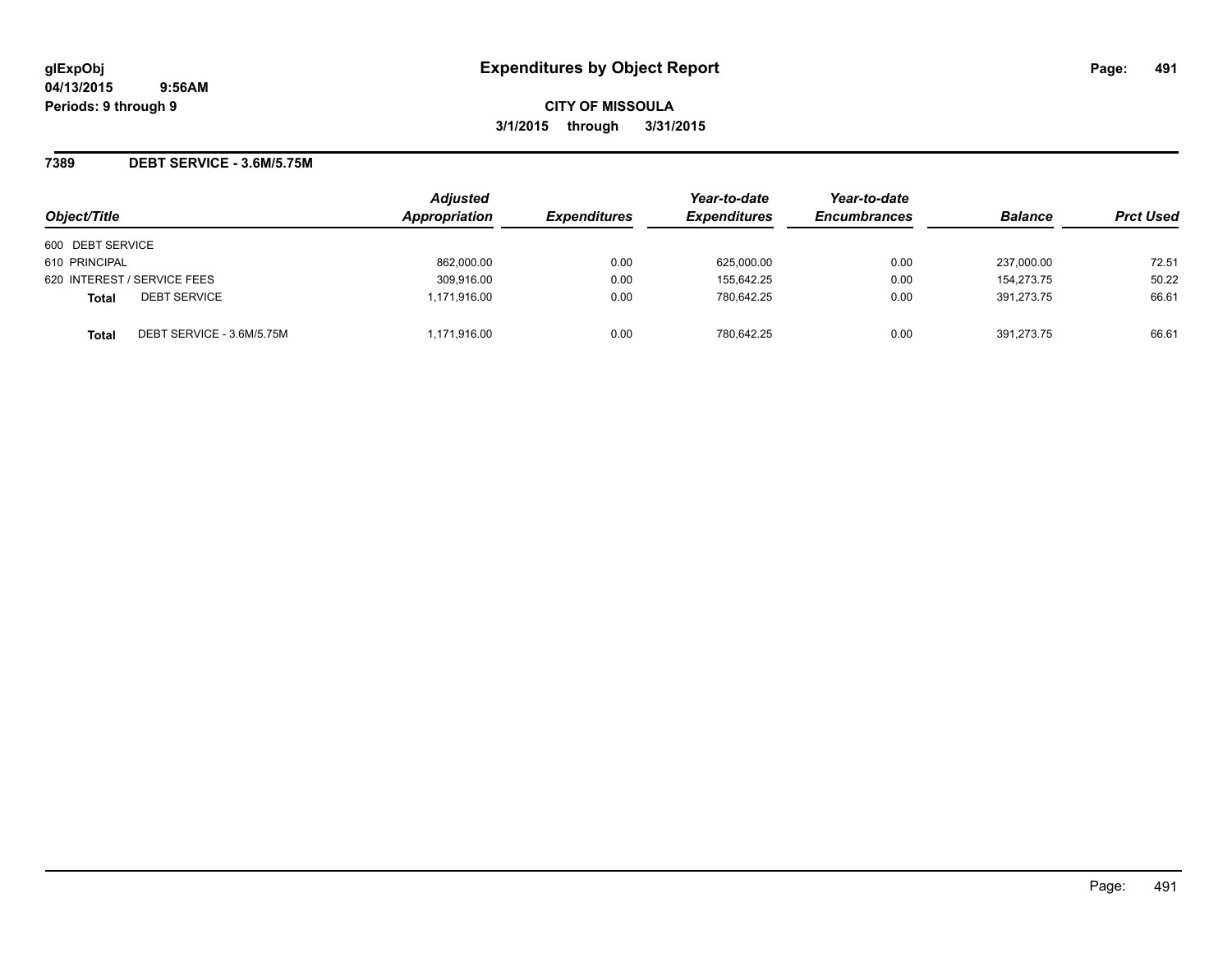# **CITY OF MISSOULA 3/1/2015 through 3/31/2015**

# **7390 URDII CLEARING - 3.6M TIF**

| Object/Title                  | <b>Adjusted</b><br><b>Appropriation</b> | <b>Expenditures</b> | Year-to-date<br><b>Expenditures</b> | Year-to-date<br><b>Encumbrances</b> | <b>Balance</b> | <b>Prct Used</b> |
|-------------------------------|-----------------------------------------|---------------------|-------------------------------------|-------------------------------------|----------------|------------------|
| 800 OTHER OBJECTS             |                                         |                     |                                     |                                     |                |                  |
| 820 TRANSFERS TO OTHER FUNDS  | 0.00                                    | 0.00                | 0.00                                | 0.00                                | 0.00           | 0.00             |
| OTHER OBJECTS<br><b>Total</b> | 0.00                                    | 0.00                | 0.00                                | 0.00                                | 0.00           | 0.00             |
| <b>MRA</b><br><b>Total</b>    | 0.00                                    | 0.00                | 0.00                                | 0.00                                | 0.00           | 0.00             |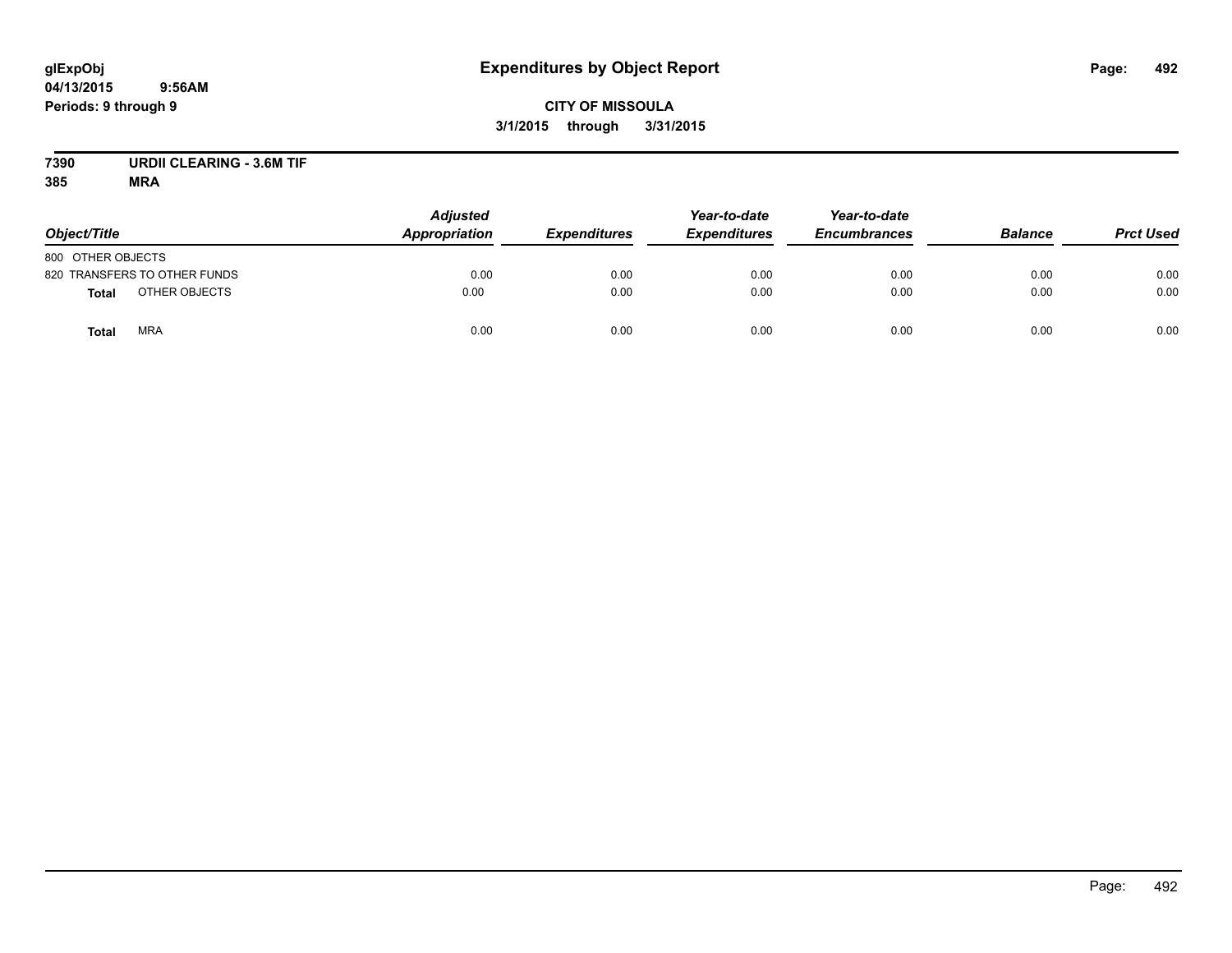**7390 URDII CLEARING - 3.6M TIF**

| Object/Title                  | <b>Adjusted</b><br>Appropriation | <b>Expenditures</b> | Year-to-date<br><b>Expenditures</b> | Year-to-date<br><b>Encumbrances</b> | <b>Balance</b> | <b>Prct Used</b> |
|-------------------------------|----------------------------------|---------------------|-------------------------------------|-------------------------------------|----------------|------------------|
| 800 OTHER OBJECTS             |                                  |                     |                                     |                                     |                |                  |
| 820 TRANSFERS TO OTHER FUNDS  | 1,872,885.00                     | 0.00                | 1,143,295.10                        | 0.00                                | 729.589.90     | 61.04            |
| OTHER OBJECTS<br><b>Total</b> | 1.872.885.00                     | 0.00                | 1.143.295.10                        | 0.00                                | 729.589.90     | 61.04            |
| NON-DEPARTMENTAL<br>Total     | 1,872,885.00                     | 0.00                | 143,295.10                          | 0.00                                | 729,589.90     | 61.04            |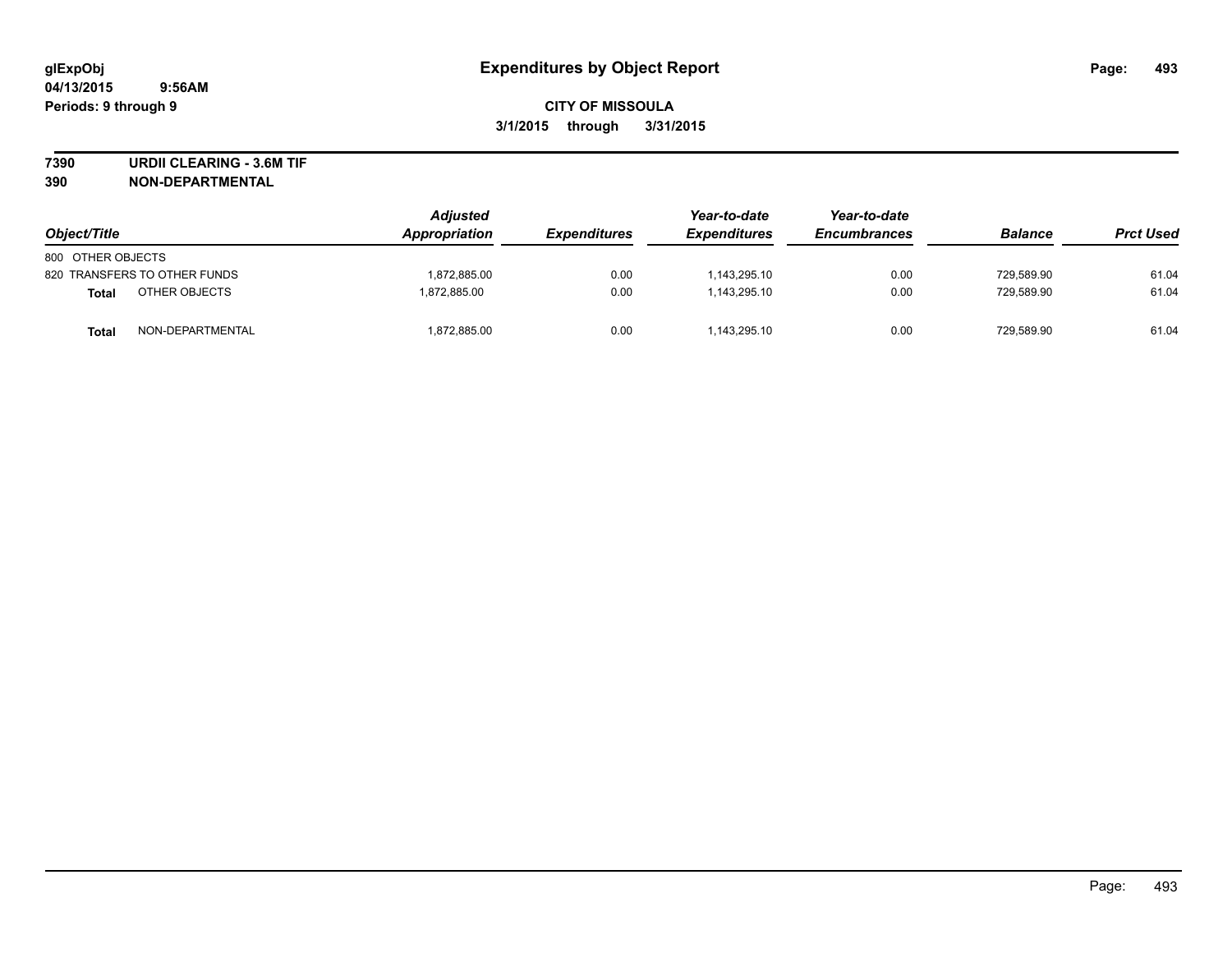**CITY OF MISSOULA 3/1/2015 through 3/31/2015**

## **7390 URDII CLEARING - 3.6M TIF**

| Object/Title                       | <b>Adjusted</b><br>Appropriation | <b>Expenditures</b> | Year-to-date<br><b>Expenditures</b> | Year-to-date<br><b>Encumbrances</b> | <b>Balance</b> | <b>Prct Used</b> |
|------------------------------------|----------------------------------|---------------------|-------------------------------------|-------------------------------------|----------------|------------------|
| 800 OTHER OBJECTS                  |                                  |                     |                                     |                                     |                |                  |
| 820 TRANSFERS TO OTHER FUNDS       | 1,872,885.00                     | 0.00                | 1,143,295.10                        | 0.00                                | 729,589.90     | 61.04            |
| OTHER OBJECTS<br><b>Total</b>      | 1,872,885.00                     | 0.00                | 1.143.295.10                        | 0.00                                | 729.589.90     | 61.04            |
| URDII CLEARING - 3.6M TIF<br>Total | 1,872,885.00                     | 0.00                | 1,143,295.10                        | 0.00                                | 729.589.90     | 61.04            |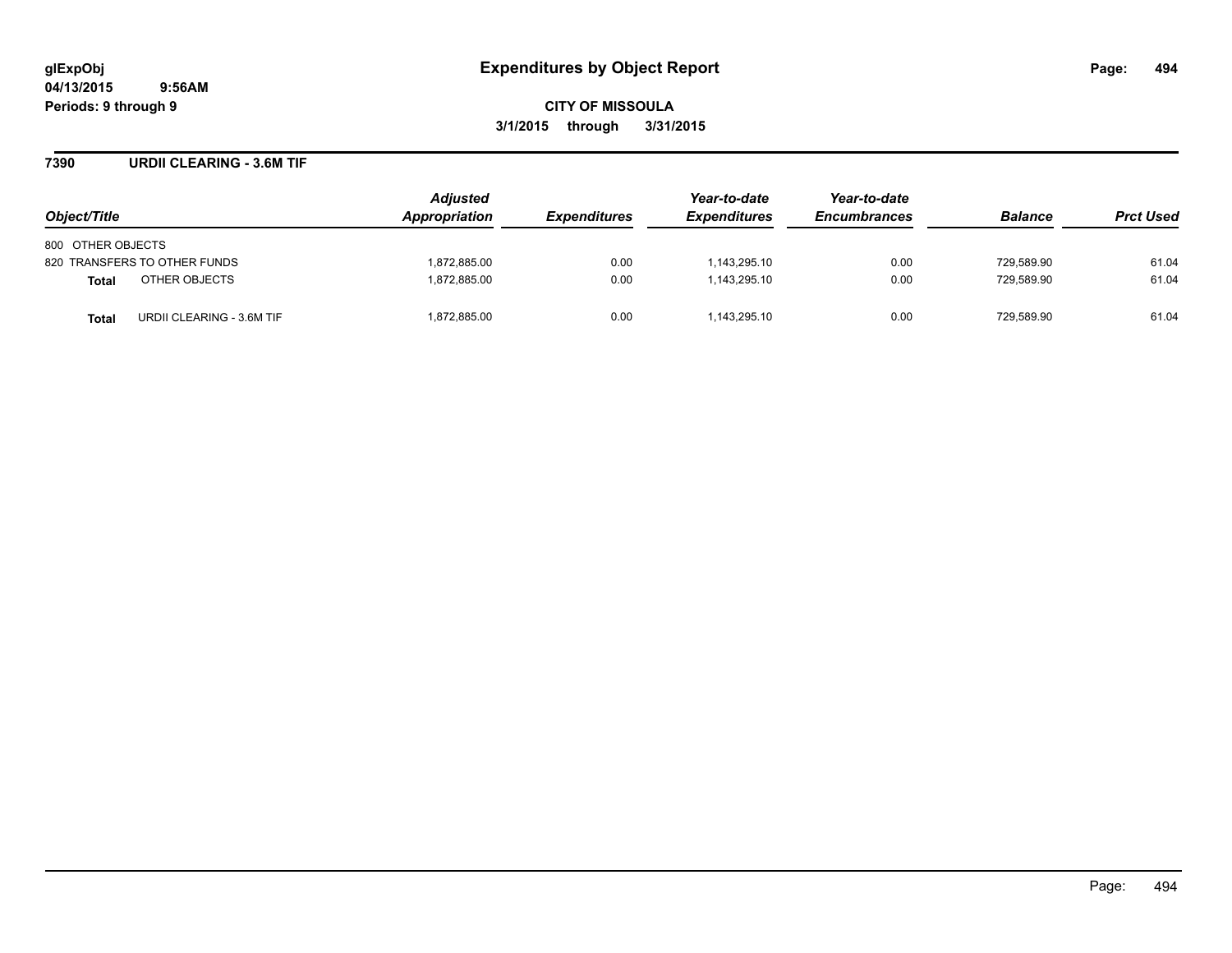**7392 MRA - URD II FUND**

|                        |                                   | <b>Adjusted</b>      |                     | Year-to-date        | Year-to-date        |                |                  |
|------------------------|-----------------------------------|----------------------|---------------------|---------------------|---------------------|----------------|------------------|
| Object/Title           |                                   | <b>Appropriation</b> | <b>Expenditures</b> | <b>Expenditures</b> | <b>Encumbrances</b> | <b>Balance</b> | <b>Prct Used</b> |
| 300 PURCHASED SERVICES |                                   |                      |                     |                     |                     |                |                  |
| 344 TELEPHONE SERVICE  |                                   | 0.00                 | 0.00                | 0.00                | 0.00                | 0.00           | 0.00             |
|                        | 350 PROFESSIONAL SERVICES         | 169,272.00           | 3,262.25            | 59,758.60           | 0.00                | 109,513.40     | 35.30            |
| <b>Total</b>           | PURCHASED SERVICES                | 169,272.00           | 3,262.25            | 59,758.60           | 0.00                | 109,513.40     | 35.30            |
|                        | 700 GRANTS & CONTRIBUTIONS        |                      |                     |                     |                     |                |                  |
|                        | 700 GRANTS & CONTRIBUTIONS        | 98,607.00            | 14,045.00           | 47,019.67           | 0.00                | 51,587.33      | 47.68            |
| Total                  | <b>GRANTS &amp; CONTRIBUTIONS</b> | 98,607.00            | 14,045.00           | 47,019.67           | 0.00                | 51,587.33      | 47.68            |
| 800 OTHER OBJECTS      |                                   |                      |                     |                     |                     |                |                  |
|                        | 820 TRANSFERS TO OTHER FUNDS      | 250,000.00           | 0.00                | 0.00                | 0.00                | 250,000.00     | 0.00             |
| 845 CONTINGENCY        |                                   | 611,369.00           | 0.00                | 0.00                | 0.00                | 611,369.00     | 0.00             |
| <b>Total</b>           | OTHER OBJECTS                     | 861,369.00           | 0.00                | 0.00                | 0.00                | 861,369.00     | 0.00             |
| 900 CAPITAL OUTLAY     |                                   |                      |                     |                     |                     |                |                  |
| 910 LAND               |                                   | 0.00                 | 0.00                | 115,264.00          | 0.00                | $-115,264.00$  | 0.00             |
| 920 BUILDINGS          |                                   | 0.00                 | 0.00                | 0.00                | 0.00                | 0.00           | 0.00             |
| 930 IMPROVEMENTS       |                                   | 680,000.00           | 35,191.62           | 569,279.04          | 0.00                | 110,720.96     | 83.72            |
| <b>Total</b>           | CAPITAL OUTLAY                    | 680,000.00           | 35,191.62           | 684,543.04          | 0.00                | $-4,543.04$    | 100.67           |
| <b>Total</b>           | <b>MRA</b>                        | 1,809,248.00         | 52,498.87           | 791,321.31          | 0.00                | 1,017,926.69   | 43.74            |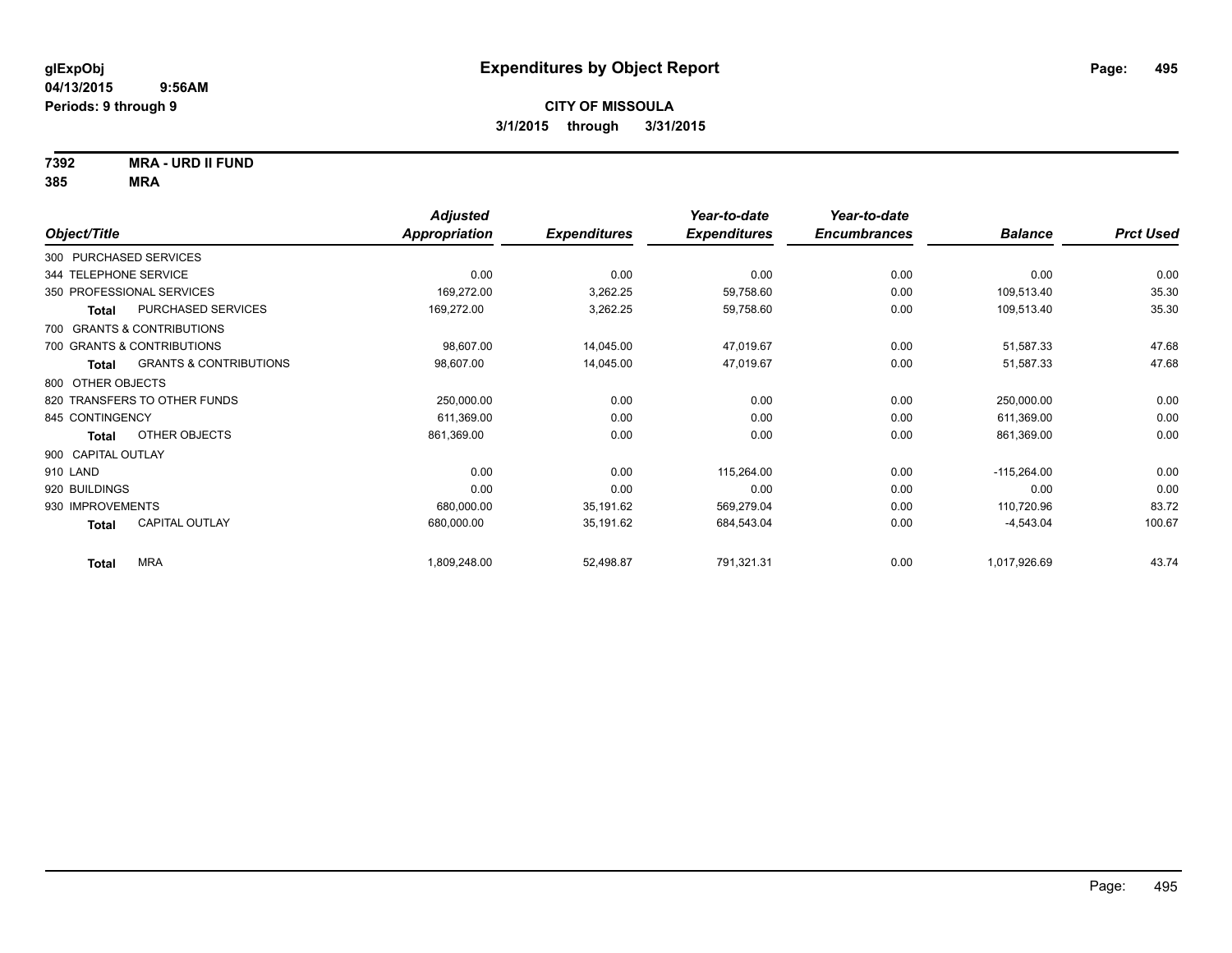## **7392 MRA - URD II FUND**

|                              |                                   | <b>Adjusted</b>      |                     | Year-to-date        | Year-to-date        |                |                  |
|------------------------------|-----------------------------------|----------------------|---------------------|---------------------|---------------------|----------------|------------------|
| Object/Title                 |                                   | <b>Appropriation</b> | <b>Expenditures</b> | <b>Expenditures</b> | <b>Encumbrances</b> | <b>Balance</b> | <b>Prct Used</b> |
| 300 PURCHASED SERVICES       |                                   |                      |                     |                     |                     |                |                  |
| 344 TELEPHONE SERVICE        |                                   | 0.00                 | 0.00                | 0.00                | 0.00                | 0.00           | 0.00             |
| 350 PROFESSIONAL SERVICES    |                                   | 169,272.00           | 3,262.25            | 59,758.60           | 0.00                | 109,513.40     | 35.30            |
| <b>Total</b>                 | PURCHASED SERVICES                | 169,272.00           | 3,262.25            | 59,758.60           | 0.00                | 109,513.40     | 35.30            |
| 700 GRANTS & CONTRIBUTIONS   |                                   |                      |                     |                     |                     |                |                  |
| 700 GRANTS & CONTRIBUTIONS   |                                   | 98,607.00            | 14,045.00           | 47,019.67           | 0.00                | 51,587.33      | 47.68            |
| Total                        | <b>GRANTS &amp; CONTRIBUTIONS</b> | 98,607.00            | 14,045.00           | 47,019.67           | 0.00                | 51,587.33      | 47.68            |
| 800 OTHER OBJECTS            |                                   |                      |                     |                     |                     |                |                  |
| 820 TRANSFERS TO OTHER FUNDS |                                   | 250,000.00           | 0.00                | 0.00                | 0.00                | 250,000.00     | 0.00             |
| 845 CONTINGENCY              |                                   | 611,369.00           | 0.00                | 0.00                | 0.00                | 611,369.00     | 0.00             |
| <b>Total</b>                 | <b>OTHER OBJECTS</b>              | 861,369.00           | 0.00                | 0.00                | 0.00                | 861,369.00     | 0.00             |
| 900 CAPITAL OUTLAY           |                                   |                      |                     |                     |                     |                |                  |
| 910 LAND                     |                                   | 0.00                 | 0.00                | 115,264.00          | 0.00                | $-115,264.00$  | 0.00             |
| 920 BUILDINGS                |                                   | 0.00                 | 0.00                | 0.00                | 0.00                | 0.00           | 0.00             |
| 930 IMPROVEMENTS             |                                   | 680,000.00           | 35,191.62           | 569,279.04          | 0.00                | 110,720.96     | 83.72            |
| <b>Total</b>                 | <b>CAPITAL OUTLAY</b>             | 680,000.00           | 35,191.62           | 684,543.04          | 0.00                | $-4,543.04$    | 100.67           |
| <b>Total</b>                 | MRA - URD II FUND                 | 1,809,248.00         | 52,498.87           | 791,321.31          | 0.00                | 1,017,926.69   | 43.74            |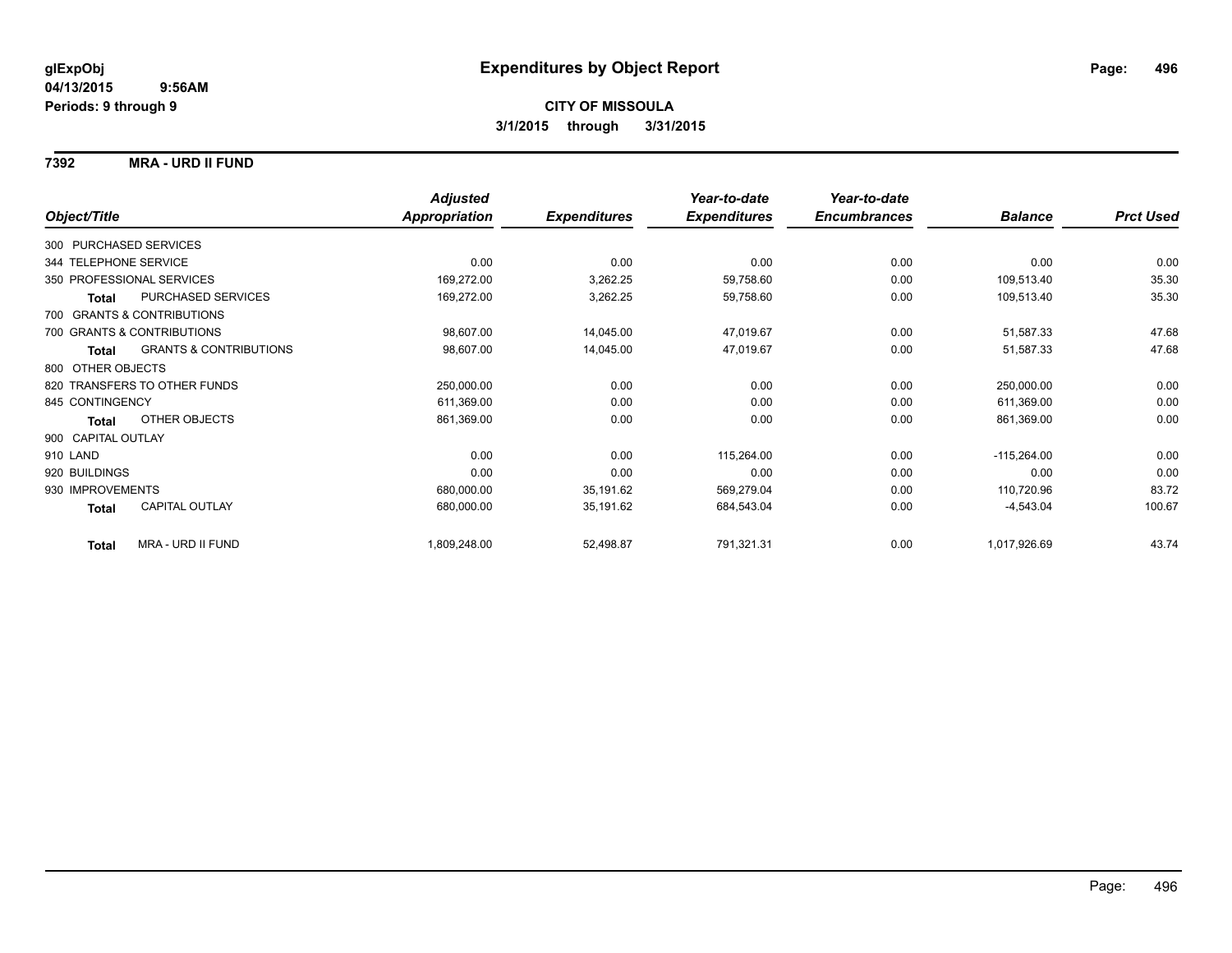**7393 MRA - URD III FUND**

|                                                   | <b>Adjusted</b>      |                     | Year-to-date        | Year-to-date        |                |                  |
|---------------------------------------------------|----------------------|---------------------|---------------------|---------------------|----------------|------------------|
| Object/Title                                      | <b>Appropriation</b> | <b>Expenditures</b> | <b>Expenditures</b> | <b>Encumbrances</b> | <b>Balance</b> | <b>Prct Used</b> |
| 100 PERSONAL SERVICES                             |                      |                     |                     |                     |                |                  |
| 110 SALARIES AND WAGES                            | 331,208.00           | 39,653.19           | 233,796.07          | 0.00                | 97,411.93      | 70.59            |
| 120 OVERTIME/TERMINATION                          | 5.000.00             | 0.00                | 0.00                | 0.00                | 5,000.00       | 0.00             |
| <b>140 EMPLOYER CONTRIBUTIONS</b>                 | 111,443.00           | 10,642.01           | 78,598.10           | 0.00                | 32,844.90      | 70.53            |
| <b>141 STATE RETIREMENT CONTRIBUTIONS</b>         | 319.00               | 39.65               | 268.51              | 0.00                | 50.49          | 84.17            |
| PERSONAL SERVICES<br>Total                        | 447,970.00           | 50,334.85           | 312,662.68          | 0.00                | 135,307.32     | 69.80            |
| 200 SUPPLIES                                      |                      |                     |                     |                     |                |                  |
| 210 OFFICE SUPPLIES                               | 4,000.00             | 0.00                | 752.28              | 0.00                | 3,247.72       | 18.81            |
| 220 OPERATING SUPPLIES                            | 500.00               | 0.00                | 0.00                | 0.00                | 500.00         | 0.00             |
| 230 REPAIR/MAINTENANCE                            | 828.00               | 51.00               | 124.72              | 0.00                | 703.28         | 15.06            |
| 231 GASOLINE                                      | 400.00               | 0.00                | 119.25              | 0.00                | 280.75         | 29.81            |
| 240 OTHER SUPPLIES                                | 3,398.00             | 0.00                | 0.00                | 0.00                | 3,398.00       | 0.00             |
| <b>SUPPLIES</b><br><b>Total</b>                   | 9,126.00             | 51.00               | 996.25              | 0.00                | 8,129.75       | 10.92            |
| 300 PURCHASED SERVICES                            |                      |                     |                     |                     |                |                  |
| 310 COMMUNICATIONS                                | 800.00               | 4.40                | 876.22              | 0.00                | $-76.22$       | 109.53           |
| 320 PRINTING & DUPLICATING                        | 3,000.00             | 0.00                | 1,174.58            | 0.00                | 1,825.42       | 39.15            |
| 330 PUBLICITY, SUBSCRIPTIONS & DUES               | 3,000.00             | 421.00              | 3,266.11            | 0.00                | $-266.11$      | 108.87           |
| 344 TELEPHONE SERVICE                             | 1,300.00             | 61.82               | 668.72              | 0.00                | 631.28         | 51.44            |
| 345 GARBAGE                                       | 565.00               | 43.05               | 361.95              | 0.00                | 203.05         | 64.06            |
| 350 PROFESSIONAL SERVICES                         | 498,807.00           | 22,944.44           | 343,882.97          | 0.00                | 154,924.03     | 68.94            |
| 360 REPAIR & MAINTENANCE                          | 6.990.00             | 316.81              | 2,543.50            | 0.00                | 4,446.50       | 36.39            |
| 370 TRAVEL                                        | 3,500.00             | 0.00                | 503.90              | 0.00                | 2,996.10       | 14.40            |
| 380 TRAINING                                      | 4,500.00             | 64.00               | 296.45              | 0.00                | 4,203.55       | 6.59             |
| 390 OTHER PURCHASED SERVICES                      | 500.00               | 0.00                | 0.00                | 0.00                | 500.00         | 0.00             |
| PURCHASED SERVICES<br><b>Total</b>                | 522,962.00           | 23,855.52           | 353,574.40          | 0.00                | 169,387.60     | 67.61            |
| 700 GRANTS & CONTRIBUTIONS                        |                      |                     |                     |                     |                |                  |
| 700 GRANTS & CONTRIBUTIONS                        | 2,198,424.00         | 0.00                | 1,081,970.65        | 0.00                | 1,116,453.35   | 49.22            |
| <b>GRANTS &amp; CONTRIBUTIONS</b><br><b>Total</b> | 2,198,424.00         | 0.00                | 1,081,970.65        | 0.00                | 1,116,453.35   | 49.22            |
| 800 OTHER OBJECTS                                 |                      |                     |                     |                     |                |                  |
| 820 TRANSFERS TO OTHER FUNDS                      | 0.00                 | 0.00                | 0.00                | 0.00                | 0.00           | 0.00             |
| 845 CONTINGENCY                                   | 784,332.00           | 0.00                | 0.00                | 0.00                | 784,332.00     | 0.00             |
| OTHER OBJECTS<br>Total                            | 784,332.00           | 0.00                | 0.00                | 0.00                | 784,332.00     | 0.00             |
| 900 CAPITAL OUTLAY                                |                      |                     |                     |                     |                |                  |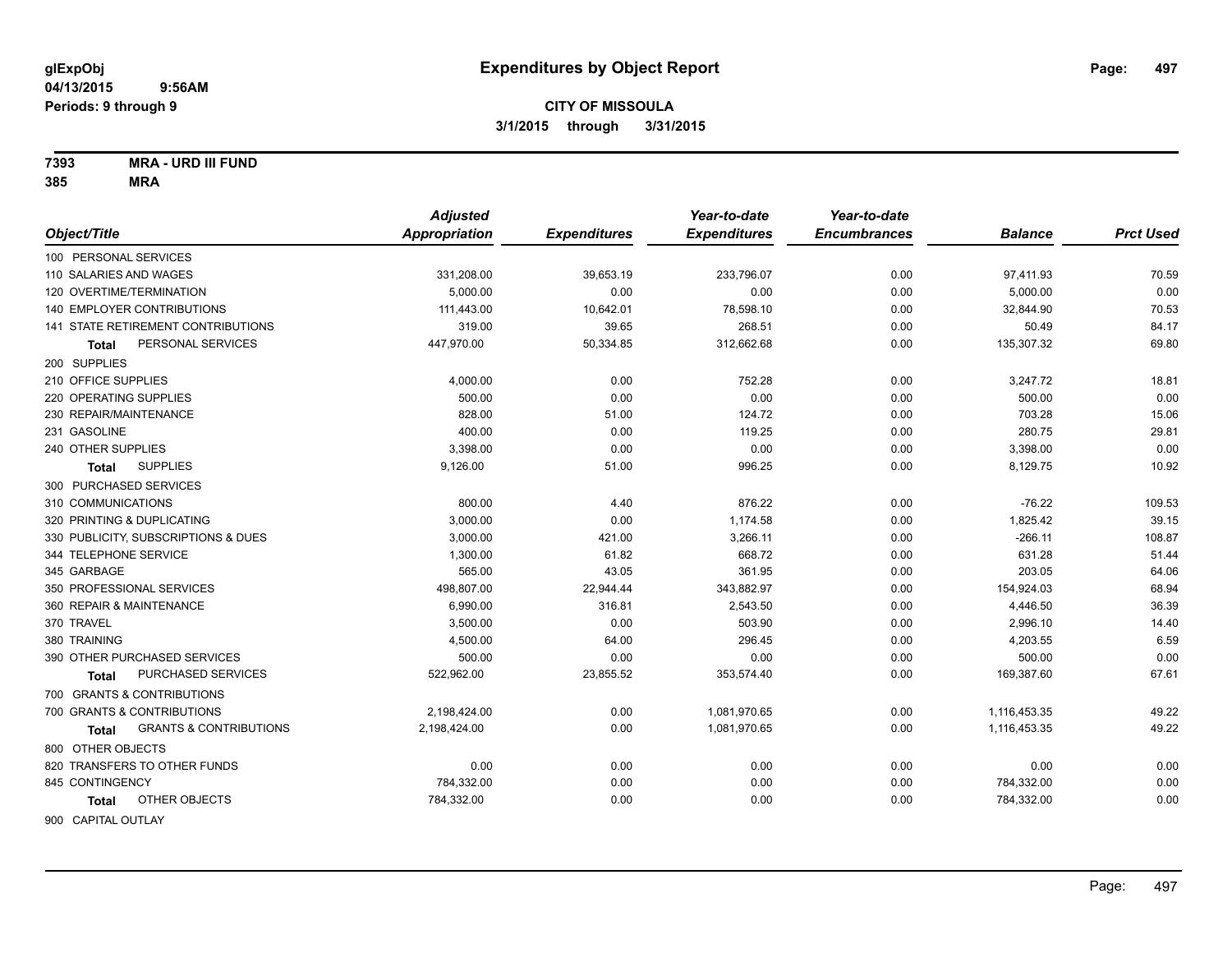# **CITY OF MISSOULA 3/1/2015 through 3/31/2015**

# **7393 MRA - URD III FUND**

| Object/Title              |                       | Adjusted<br>Appropriation |           | Year-to-date<br><b>Expenditures</b><br><i><b>Expenditures</b></i> | Year-to-date<br><b>Encumbrances</b> | <b>Balance</b> | <b>Prct Used</b> |
|---------------------------|-----------------------|---------------------------|-----------|-------------------------------------------------------------------|-------------------------------------|----------------|------------------|
|                           |                       |                           |           |                                                                   |                                     |                |                  |
| 930 IMPROVEMENTS          |                       | 2,115,956.00              | 0.00      | 398.500.82                                                        | 0.00                                | 1.717.455.18   | 18.83            |
| 940 MACHINERY & EQUIPMENT |                       | 30,000.00                 | 0.00      | 24,576.00                                                         | 0.00                                | 5.424.00       | 81.92            |
| <b>Total</b>              | <b>CAPITAL OUTLAY</b> | 2,145,956.00              | 0.00      | 423.076.82                                                        | 0.00                                | 1.722.879.18   | 19.72            |
| <b>Total</b>              | MRA                   | 6,108,770.00              | 74.241.37 | 2,172,280.80                                                      | 0.00                                | 3,936,489.20   | 35.56            |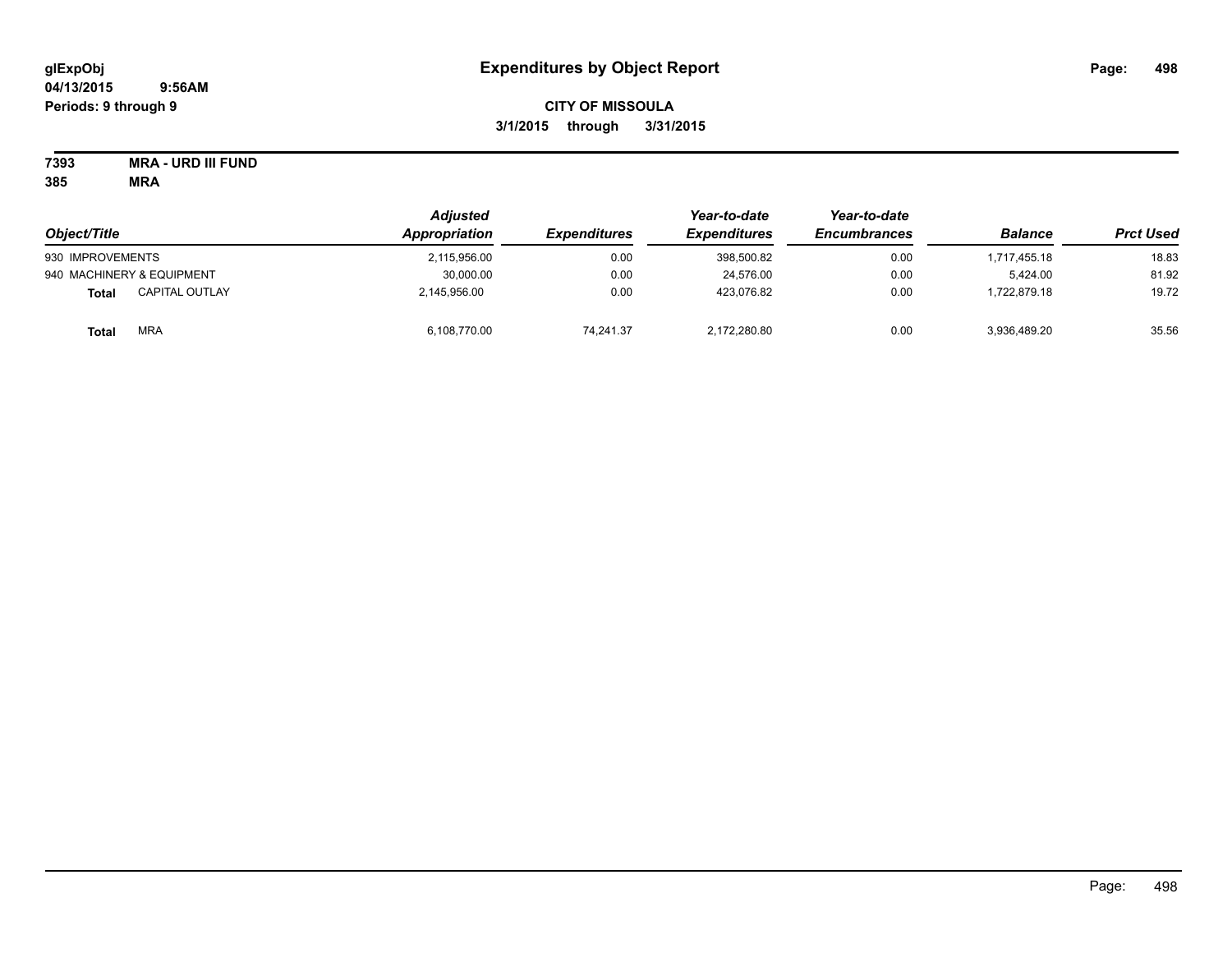# **7393 MRA - URD III FUND**

**900 DEPRECIATION**

| Object/Title      |                     | <b>Adjusted</b><br>Appropriation | <b>Expenditures</b> | Year-to-date<br><b>Expenditures</b> | Year-to-date<br><b>Encumbrances</b> | <b>Balance</b> | <b>Prct Used</b> |
|-------------------|---------------------|----------------------------------|---------------------|-------------------------------------|-------------------------------------|----------------|------------------|
| 800 OTHER OBJECTS |                     |                                  |                     |                                     |                                     |                |                  |
| 830 DEPRECIATION  |                     | 0.00                             | 0.00                | 0.00                                | 0.00                                | 0.00           | 0.00             |
| Total             | OTHER OBJECTS       | 0.00                             | 0.00                | 0.00                                | 0.00                                | 0.00           | 0.00             |
| Tota              | <b>DEPRECIATION</b> | 0.00                             | 0.00                | 0.00                                | 0.00                                | 0.00           | 0.00             |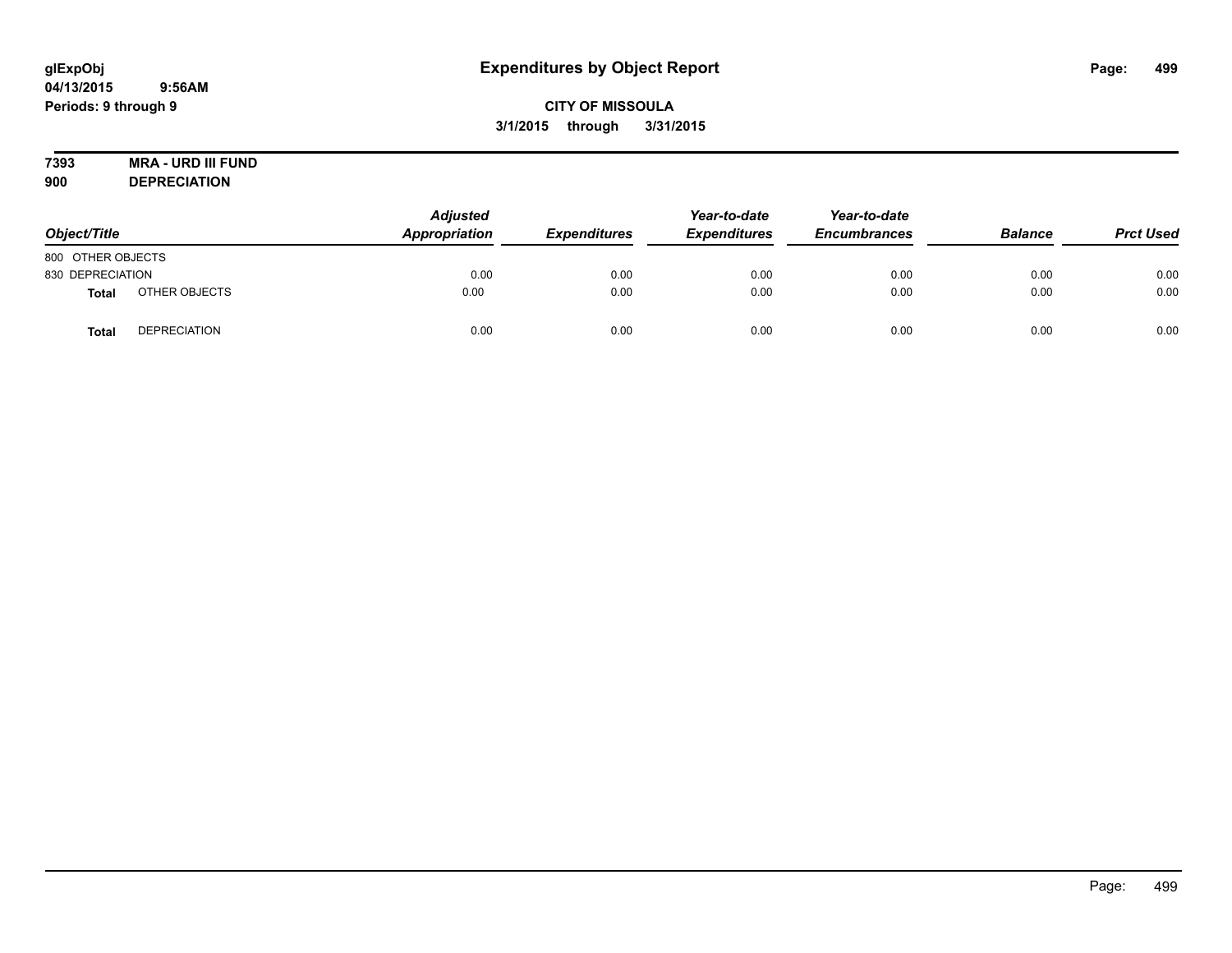**7393 MRA - URD III FUND**

|                                                   | <b>Adjusted</b> |                     | Year-to-date        | Year-to-date        |                |                  |
|---------------------------------------------------|-----------------|---------------------|---------------------|---------------------|----------------|------------------|
| Object/Title                                      | Appropriation   | <b>Expenditures</b> | <b>Expenditures</b> | <b>Encumbrances</b> | <b>Balance</b> | <b>Prct Used</b> |
| 100 PERSONAL SERVICES                             |                 |                     |                     |                     |                |                  |
| 110 SALARIES AND WAGES                            | 331,208.00      | 39,653.19           | 233,796.07          | 0.00                | 97,411.93      | 70.59            |
| 120 OVERTIME/TERMINATION                          | 5,000.00        | 0.00                | 0.00                | 0.00                | 5,000.00       | 0.00             |
| <b>140 EMPLOYER CONTRIBUTIONS</b>                 | 111,443.00      | 10,642.01           | 78,598.10           | 0.00                | 32,844.90      | 70.53            |
| 141 STATE RETIREMENT CONTRIBUTIONS                | 319.00          | 39.65               | 268.51              | 0.00                | 50.49          | 84.17            |
| PERSONAL SERVICES<br>Total                        | 447,970.00      | 50,334.85           | 312,662.68          | 0.00                | 135,307.32     | 69.80            |
| 200 SUPPLIES                                      |                 |                     |                     |                     |                |                  |
| 210 OFFICE SUPPLIES                               | 4,000.00        | 0.00                | 752.28              | 0.00                | 3,247.72       | 18.81            |
| 220 OPERATING SUPPLIES                            | 500.00          | 0.00                | 0.00                | 0.00                | 500.00         | 0.00             |
| 230 REPAIR/MAINTENANCE                            | 828.00          | 51.00               | 124.72              | 0.00                | 703.28         | 15.06            |
| 231 GASOLINE                                      | 400.00          | 0.00                | 119.25              | 0.00                | 280.75         | 29.81            |
| 240 OTHER SUPPLIES                                | 3,398.00        | 0.00                | 0.00                | 0.00                | 3,398.00       | 0.00             |
| <b>SUPPLIES</b><br>Total                          | 9,126.00        | 51.00               | 996.25              | 0.00                | 8,129.75       | 10.92            |
| 300 PURCHASED SERVICES                            |                 |                     |                     |                     |                |                  |
| 310 COMMUNICATIONS                                | 800.00          | 4.40                | 876.22              | 0.00                | $-76.22$       | 109.53           |
| 320 PRINTING & DUPLICATING                        | 3,000.00        | 0.00                | 1,174.58            | 0.00                | 1,825.42       | 39.15            |
| 330 PUBLICITY, SUBSCRIPTIONS & DUES               | 3,000.00        | 421.00              | 3,266.11            | 0.00                | $-266.11$      | 108.87           |
| 344 TELEPHONE SERVICE                             | 1,300.00        | 61.82               | 668.72              | 0.00                | 631.28         | 51.44            |
| 345 GARBAGE                                       | 565.00          | 43.05               | 361.95              | 0.00                | 203.05         | 64.06            |
| 350 PROFESSIONAL SERVICES                         | 498,807.00      | 22,944.44           | 343,882.97          | 0.00                | 154,924.03     | 68.94            |
| 360 REPAIR & MAINTENANCE                          | 6,990.00        | 316.81              | 2,543.50            | 0.00                | 4,446.50       | 36.39            |
| 370 TRAVEL                                        | 3,500.00        | 0.00                | 503.90              | 0.00                | 2,996.10       | 14.40            |
| 380 TRAINING                                      | 4,500.00        | 64.00               | 296.45              | 0.00                | 4,203.55       | 6.59             |
| 390 OTHER PURCHASED SERVICES                      | 500.00          | 0.00                | 0.00                | 0.00                | 500.00         | 0.00             |
| PURCHASED SERVICES<br><b>Total</b>                | 522,962.00      | 23,855.52           | 353,574.40          | 0.00                | 169,387.60     | 67.61            |
| 700 GRANTS & CONTRIBUTIONS                        |                 |                     |                     |                     |                |                  |
| 700 GRANTS & CONTRIBUTIONS                        | 2,198,424.00    | 0.00                | 1,081,970.65        | 0.00                | 1,116,453.35   | 49.22            |
| <b>GRANTS &amp; CONTRIBUTIONS</b><br><b>Total</b> | 2,198,424.00    | 0.00                | 1,081,970.65        | 0.00                | 1,116,453.35   | 49.22            |
| 800 OTHER OBJECTS                                 |                 |                     |                     |                     |                |                  |
| 820 TRANSFERS TO OTHER FUNDS                      | 0.00            | 0.00                | 0.00                | 0.00                | 0.00           | 0.00             |
| 830 DEPRECIATION                                  | 0.00            | 0.00                | 0.00                | 0.00                | 0.00           | 0.00             |
| 845 CONTINGENCY                                   | 784,332.00      | 0.00                | 0.00                | 0.00                | 784,332.00     | 0.00             |
| OTHER OBJECTS<br>Total                            | 784,332.00      | 0.00                | 0.00                | 0.00                | 784,332.00     | 0.00             |
| 900 CAPITAL OUTLAY                                |                 |                     |                     |                     |                |                  |
| 930 IMPROVEMENTS                                  | 2,115,956.00    | 0.00                | 398,500.82          | 0.00                | 1,717,455.18   | 18.83            |
|                                                   |                 |                     |                     |                     |                |                  |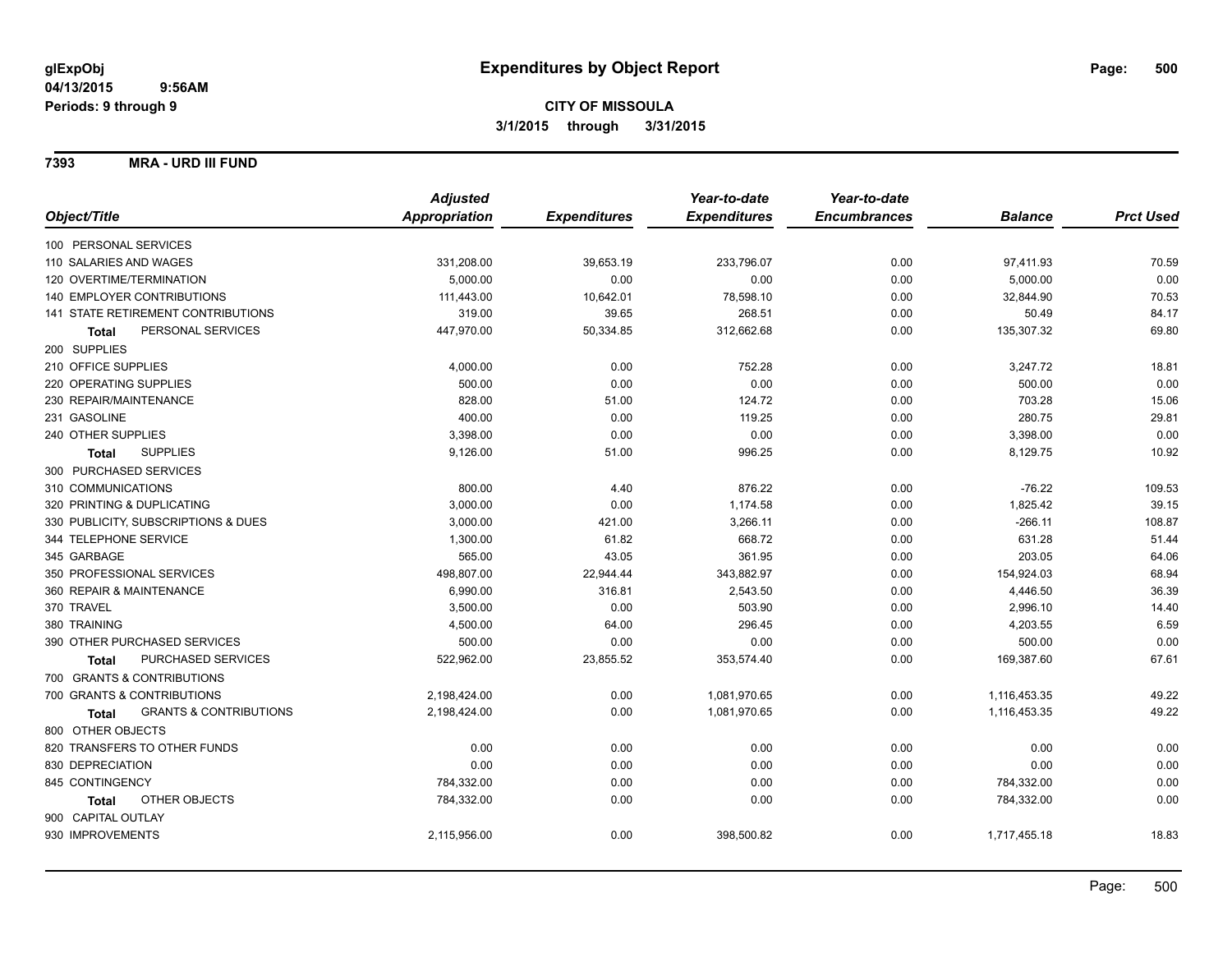**7393 MRA - URD III FUND**

|                                       | <b>Adjusted</b> |                            | Year-to-date<br><i><b>Expenditures</b></i> | Year-to-date<br><b>Encumbrances</b> | <b>Balance</b> | <b>Prct Used</b> |
|---------------------------------------|-----------------|----------------------------|--------------------------------------------|-------------------------------------|----------------|------------------|
| Object/Title                          | Appropriation   | <i><b>Expenditures</b></i> |                                            |                                     |                |                  |
| 940 MACHINERY & EQUIPMENT             | 30.000.00       | 0.00                       | 24.576.00                                  | 0.00                                | 5.424.00       | 81.92            |
| <b>CAPITAL OUTLAY</b><br><b>Total</b> | 2,145,956.00    | 0.00                       | 423.076.82                                 | 0.00                                | .722.879.18    | 19.72            |
| MRA - URD III FUND<br><b>Total</b>    | 6,108,770.00    | 74,241.37                  | 2,172,280.80                               | 0.00                                | 3,936,489.20   | 35.56            |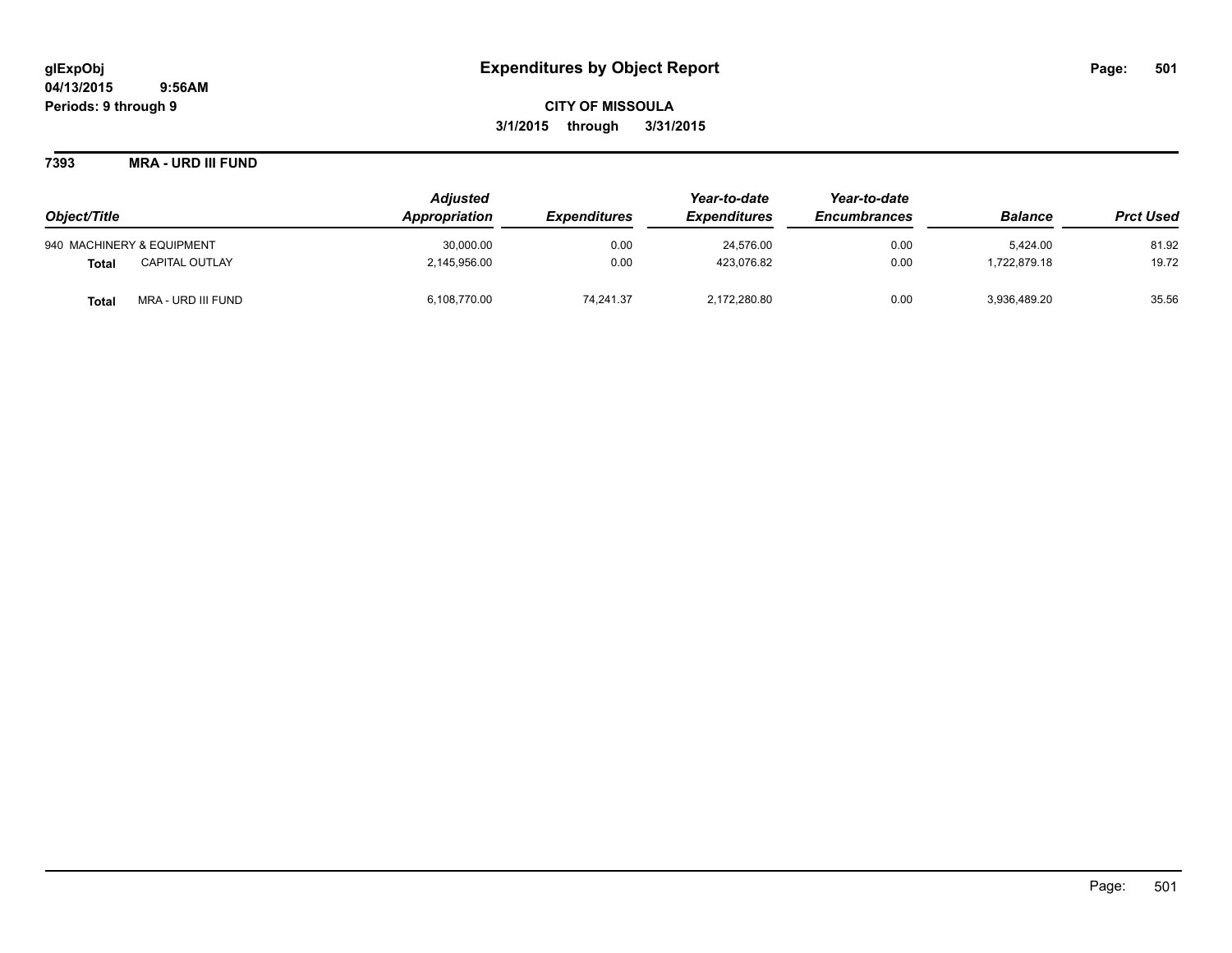#### **7394 MRA TAX INCREMENT DEBT CLEARING FUND**

| Object/Title      |                              | <b>Adjusted</b><br>Appropriation | <b>Expenditures</b> | Year-to-date<br><b>Expenditures</b> | Year-to-date<br><b>Encumbrances</b> | <b>Balance</b> | <b>Prct Used</b> |
|-------------------|------------------------------|----------------------------------|---------------------|-------------------------------------|-------------------------------------|----------------|------------------|
| 800 OTHER OBJECTS |                              |                                  |                     |                                     |                                     |                |                  |
|                   | 820 TRANSFERS TO OTHER FUNDS | 0.00                             | 0.00                | 0.00                                | 0.00                                | 0.00           | 0.00             |
| <b>Total</b>      | OTHER OBJECTS                | 0.00                             | 0.00                | 0.00                                | 0.00                                | 0.00           | 0.00             |
| <b>Total</b>      | NON-DEPARTMENTAL             | 0.00                             | 0.00                | 0.00                                | 0.00                                | 0.00           | 0.00             |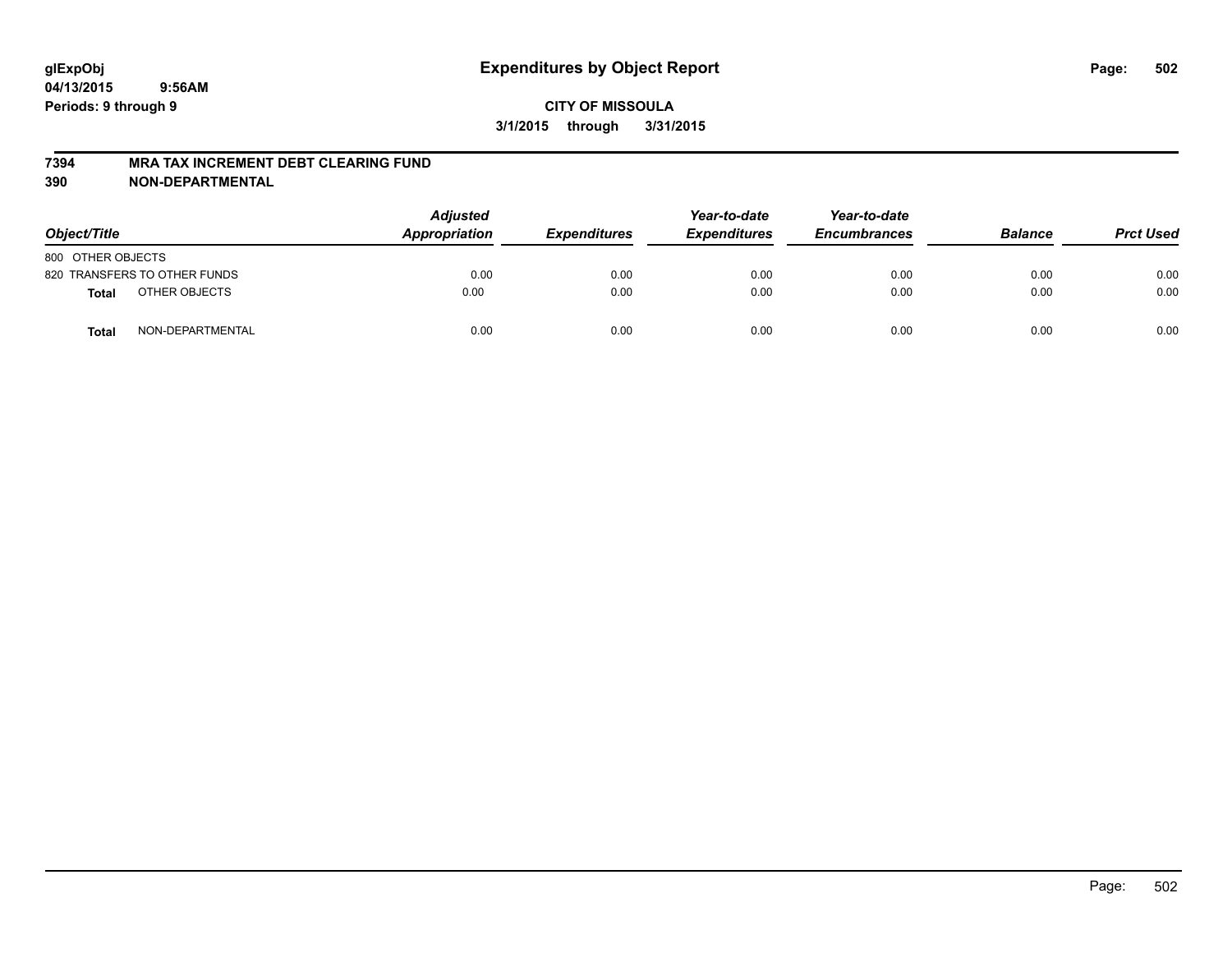**CITY OF MISSOULA 3/1/2015 through 3/31/2015**

# **7394 MRA TAX INCREMENT DEBT CLEARING FUND**

| Object/Title                                      | <b>Adjusted</b><br>Appropriation | <b>Expenditures</b> | Year-to-date<br><b>Expenditures</b> | Year-to-date<br><b>Encumbrances</b> | <b>Balance</b> | <b>Prct Used</b> |
|---------------------------------------------------|----------------------------------|---------------------|-------------------------------------|-------------------------------------|----------------|------------------|
| 800 OTHER OBJECTS                                 |                                  |                     |                                     |                                     |                |                  |
| 820 TRANSFERS TO OTHER FUNDS                      | 0.00                             | 0.00                | 0.00                                | 0.00                                | 0.00           | 0.00             |
| OTHER OBJECTS<br><b>Total</b>                     | 0.00                             | 0.00                | 0.00                                | 0.00                                | 0.00           | 0.00             |
| MRA TAX INCREMENT DEBT CLEARING F<br><b>Total</b> | 0.00                             | 0.00                | 0.00                                | 0.00                                | 0.00           | 0.00             |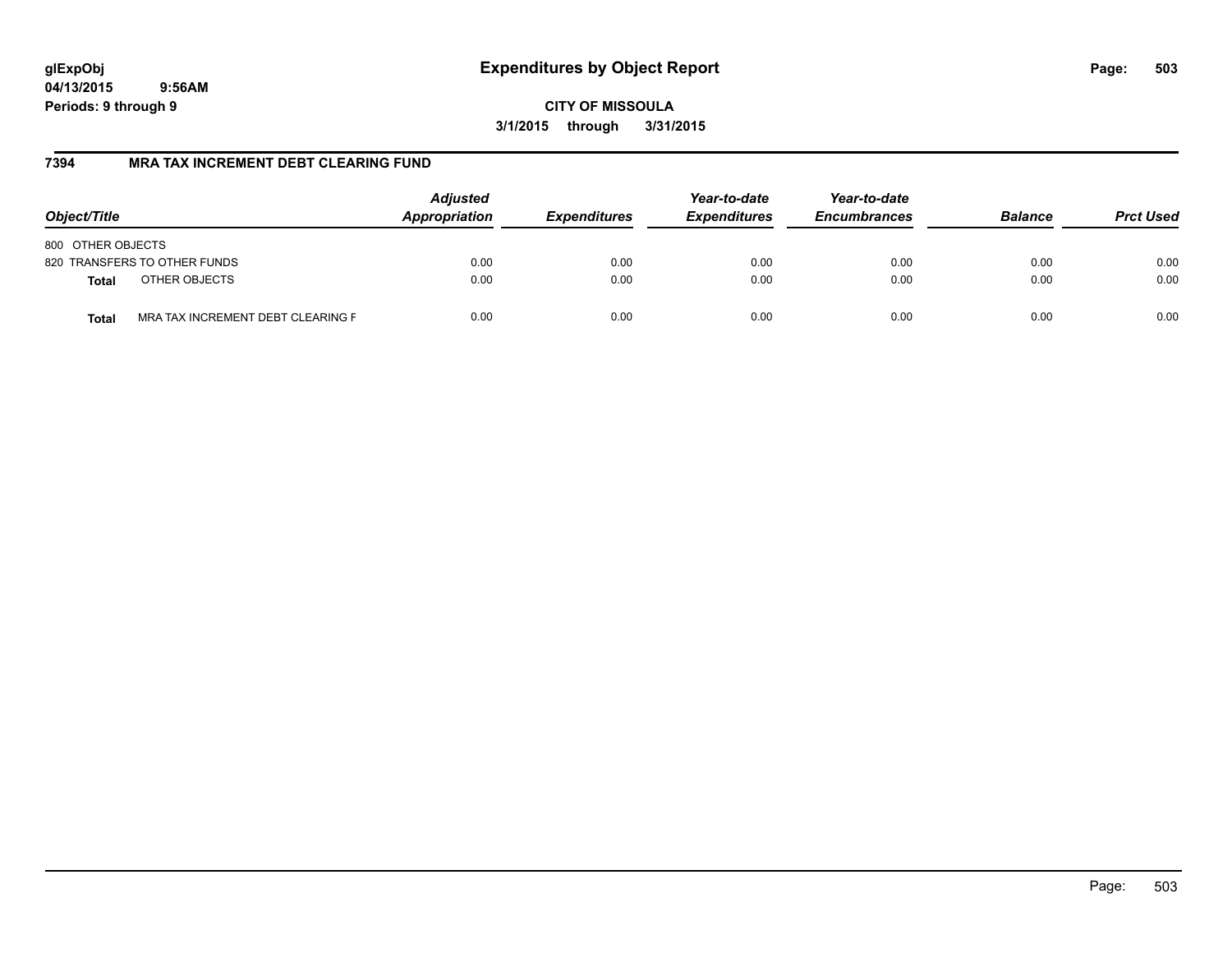# **CITY OF MISSOULA 3/1/2015 through 3/31/2015**

#### **7395 MRA TAX INCREMENT DEBT SERVICE INTEREST**

|                                     | <b>Adjusted</b>      |                     | Year-to-date        | Year-to-date<br><b>Encumbrances</b> | <b>Balance</b> | <b>Prct Used</b> |
|-------------------------------------|----------------------|---------------------|---------------------|-------------------------------------|----------------|------------------|
| Object/Title                        | <b>Appropriation</b> | <b>Expenditures</b> | <b>Expenditures</b> |                                     |                |                  |
| 600 DEBT SERVICE                    |                      |                     |                     |                                     |                |                  |
| 610 PRINCIPAL                       | 0.00                 | 0.00                | 0.00                | 0.00                                | 0.00           | 0.00             |
| 620 INTEREST / SERVICE FEES         | 0.00                 | 0.00                | 0.00                | 0.00                                | 0.00           | 0.00             |
| <b>DEBT SERVICE</b><br><b>Total</b> | 0.00                 | 0.00                | 0.00                | 0.00                                | 0.00           | 0.00             |
| 800 OTHER OBJECTS                   |                      |                     |                     |                                     |                |                  |
| 820 TRANSFERS TO OTHER FUNDS        | 0.00                 | 0.00                | 0.00                | 0.00                                | 0.00           | 0.00             |
| OTHER OBJECTS<br><b>Total</b>       | 0.00                 | 0.00                | 0.00                | 0.00                                | 0.00           | 0.00             |
| NON-DEPARTMENTAL<br>Total           | 0.00                 | 0.00                | 0.00                | 0.00                                | 0.00           | 0.00             |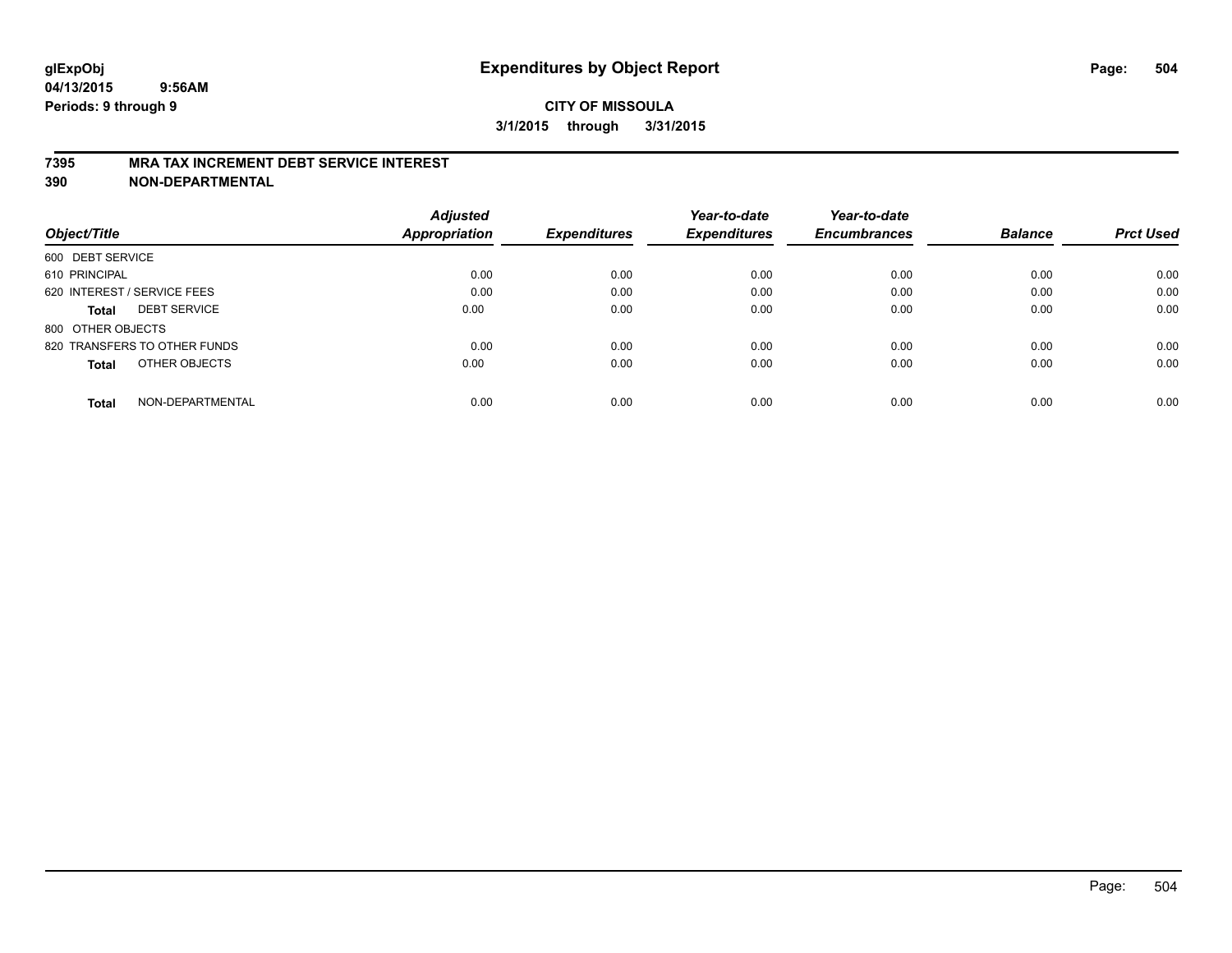**CITY OF MISSOULA 3/1/2015 through 3/31/2015**

## **7395 MRA TAX INCREMENT DEBT SERVICE INTEREST**

| Object/Title      |                                   | <b>Adjusted</b><br><b>Appropriation</b> | <b>Expenditures</b> | Year-to-date<br><b>Expenditures</b> | Year-to-date<br><b>Encumbrances</b> | <b>Balance</b> | <b>Prct Used</b> |
|-------------------|-----------------------------------|-----------------------------------------|---------------------|-------------------------------------|-------------------------------------|----------------|------------------|
| 600 DEBT SERVICE  |                                   |                                         |                     |                                     |                                     |                |                  |
| 610 PRINCIPAL     |                                   | 0.00                                    | 0.00                | 0.00                                | 0.00                                | 0.00           | 0.00             |
|                   | 620 INTEREST / SERVICE FEES       | 0.00                                    | 0.00                | 0.00                                | 0.00                                | 0.00           | 0.00             |
| <b>Total</b>      | <b>DEBT SERVICE</b>               | 0.00                                    | 0.00                | 0.00                                | 0.00                                | 0.00           | 0.00             |
| 800 OTHER OBJECTS |                                   |                                         |                     |                                     |                                     |                |                  |
|                   | 820 TRANSFERS TO OTHER FUNDS      | 0.00                                    | 0.00                | 0.00                                | 0.00                                | 0.00           | 0.00             |
| <b>Total</b>      | OTHER OBJECTS                     | 0.00                                    | 0.00                | 0.00                                | 0.00                                | 0.00           | 0.00             |
| <b>Total</b>      | MRA TAX INCREMENT DEBT SERVICE IN | 0.00                                    | 0.00                | 0.00                                | 0.00                                | 0.00           | 0.00             |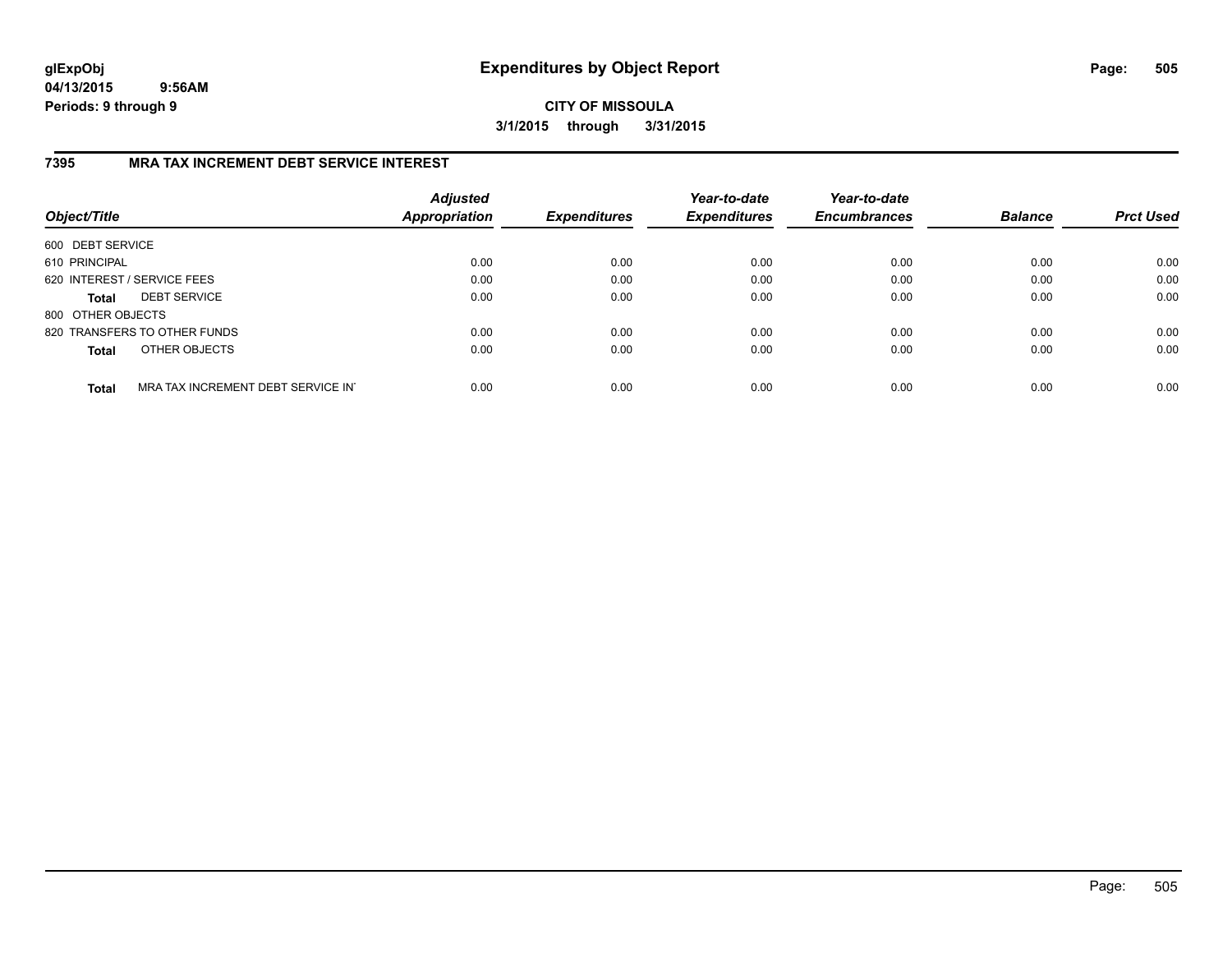#### **7396 MRA TAX INCREMENT DEBT SERVICE SINKING F**

**390 NON-DEPARTMENTAL**

| Object/Title                        | <b>Adjusted</b><br><b>Appropriation</b> | <b>Expenditures</b> | Year-to-date<br><b>Expenditures</b> | Year-to-date<br><b>Encumbrances</b> | <b>Balance</b> | <b>Prct Used</b> |
|-------------------------------------|-----------------------------------------|---------------------|-------------------------------------|-------------------------------------|----------------|------------------|
| 600 DEBT SERVICE                    |                                         |                     |                                     |                                     |                |                  |
| 610 PRINCIPAL                       | 0.00                                    | 0.00                | 0.00                                | 0.00                                | 0.00           | 0.00             |
| <b>DEBT SERVICE</b><br><b>Total</b> | 0.00                                    | 0.00                | 0.00                                | 0.00                                | 0.00           | 0.00             |
| 800 OTHER OBJECTS                   |                                         |                     |                                     |                                     |                |                  |
| 820 TRANSFERS TO OTHER FUNDS        | 0.00                                    | 0.00                | 0.00                                | 0.00                                | 0.00           | 0.00             |
| OTHER OBJECTS<br><b>Total</b>       | 0.00                                    | 0.00                | 0.00                                | 0.00                                | 0.00           | 0.00             |
| NON-DEPARTMENTAL<br><b>Total</b>    | 0.00                                    | 0.00                | 0.00                                | 0.00                                | 0.00           | 0.00             |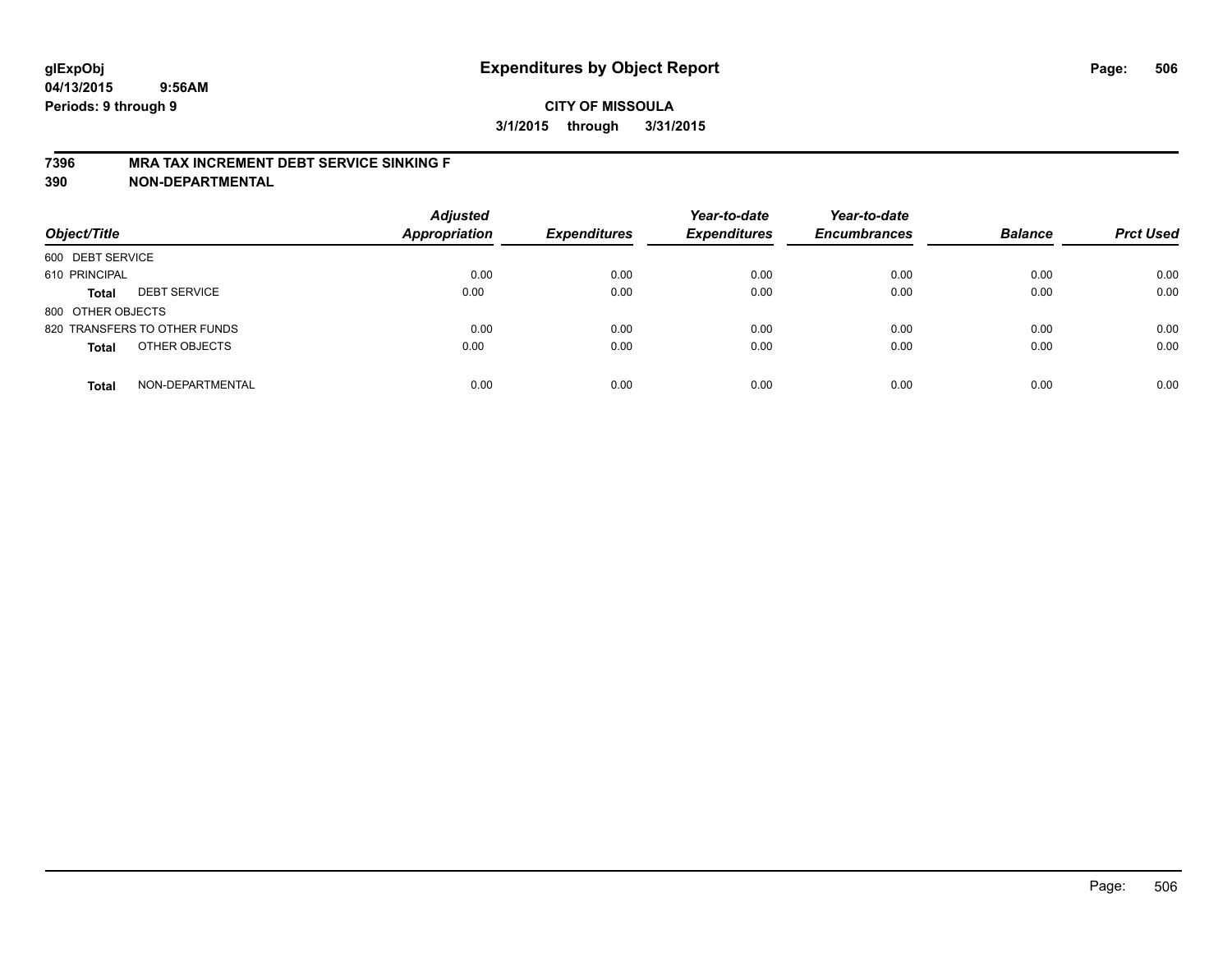**CITY OF MISSOULA 3/1/2015 through 3/31/2015**

### **7396 MRA TAX INCREMENT DEBT SERVICE SINKING F**

| Object/Title      |                                    | <b>Adjusted</b><br><b>Appropriation</b> | <b>Expenditures</b> | Year-to-date<br><b>Expenditures</b> | Year-to-date<br><b>Encumbrances</b> | <b>Balance</b> | <b>Prct Used</b> |
|-------------------|------------------------------------|-----------------------------------------|---------------------|-------------------------------------|-------------------------------------|----------------|------------------|
| 600 DEBT SERVICE  |                                    |                                         |                     |                                     |                                     |                |                  |
| 610 PRINCIPAL     |                                    | 0.00                                    | 0.00                | 0.00                                | 0.00                                | 0.00           | 0.00             |
| <b>Total</b>      | <b>DEBT SERVICE</b>                | 0.00                                    | 0.00                | 0.00                                | 0.00                                | 0.00           | 0.00             |
| 800 OTHER OBJECTS |                                    |                                         |                     |                                     |                                     |                |                  |
|                   | 820 TRANSFERS TO OTHER FUNDS       | 0.00                                    | 0.00                | 0.00                                | 0.00                                | 0.00           | 0.00             |
| <b>Total</b>      | OTHER OBJECTS                      | 0.00                                    | 0.00                | 0.00                                | 0.00                                | 0.00           | 0.00             |
| <b>Total</b>      | MRA TAX INCREMENT DEBT SERVICE SII | 0.00                                    | 0.00                | 0.00                                | 0.00                                | 0.00           | 0.00             |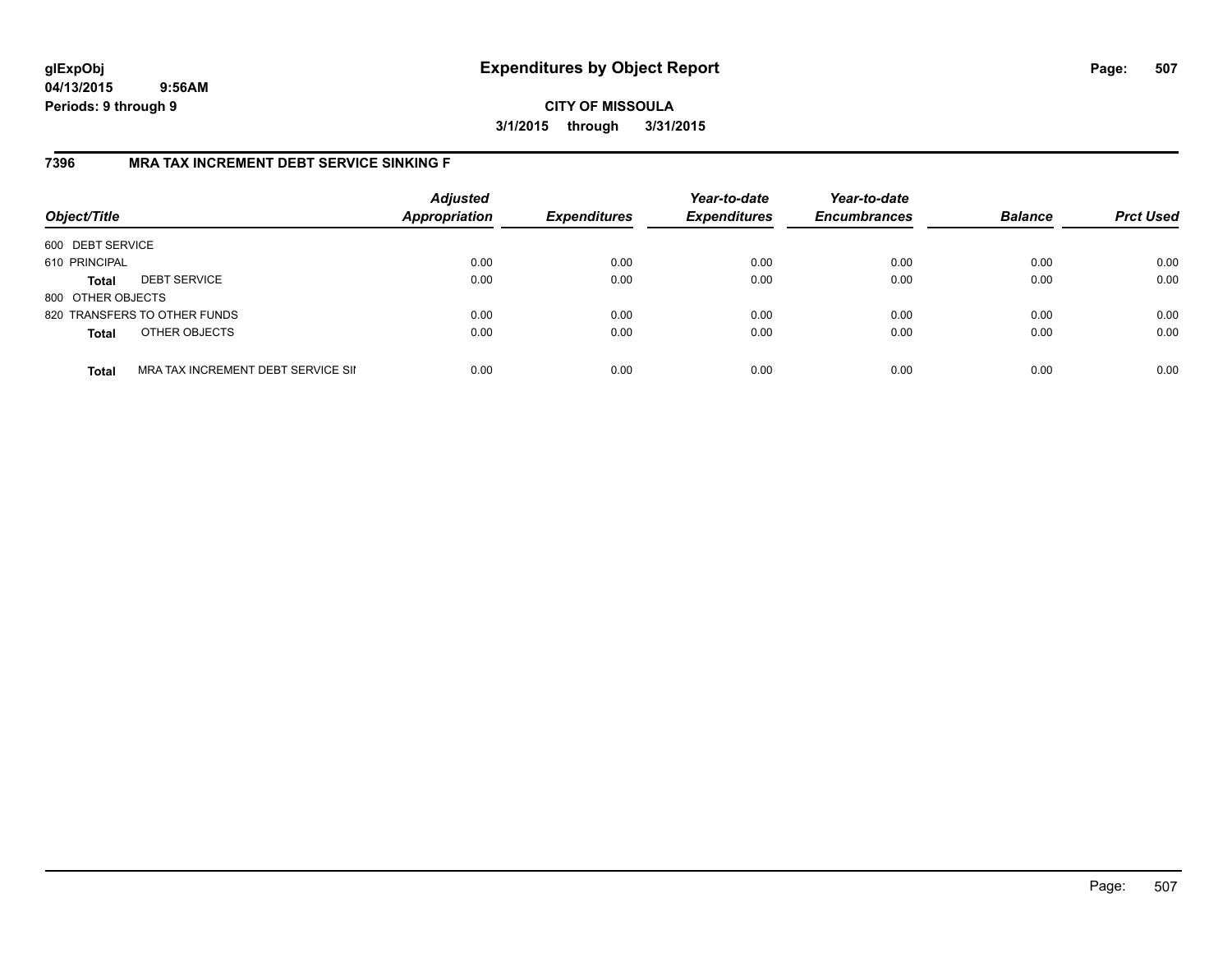#### **7397 MRA TAX INCREMENT BOND RESERVE FUND**

**390 NON-DEPARTMENTAL**

| Object/Title                     | <b>Adjusted</b><br><b>Appropriation</b> | <b>Expenditures</b> | Year-to-date<br><b>Expenditures</b> | Year-to-date<br><b>Encumbrances</b> | <b>Balance</b> | <b>Prct Used</b> |
|----------------------------------|-----------------------------------------|---------------------|-------------------------------------|-------------------------------------|----------------|------------------|
| 800 OTHER OBJECTS                |                                         |                     |                                     |                                     |                |                  |
| 820 TRANSFERS TO OTHER FUNDS     | 0.00                                    | 0.00                | 0.00                                | 0.00                                | 0.00           | 0.00             |
| OTHER OBJECTS<br><b>Total</b>    | 0.00                                    | 0.00                | 0.00                                | 0.00                                | 0.00           | 0.00             |
| NON-DEPARTMENTAL<br><b>Total</b> | 0.00                                    | 0.00                | 0.00                                | 0.00                                | 0.00           | 0.00             |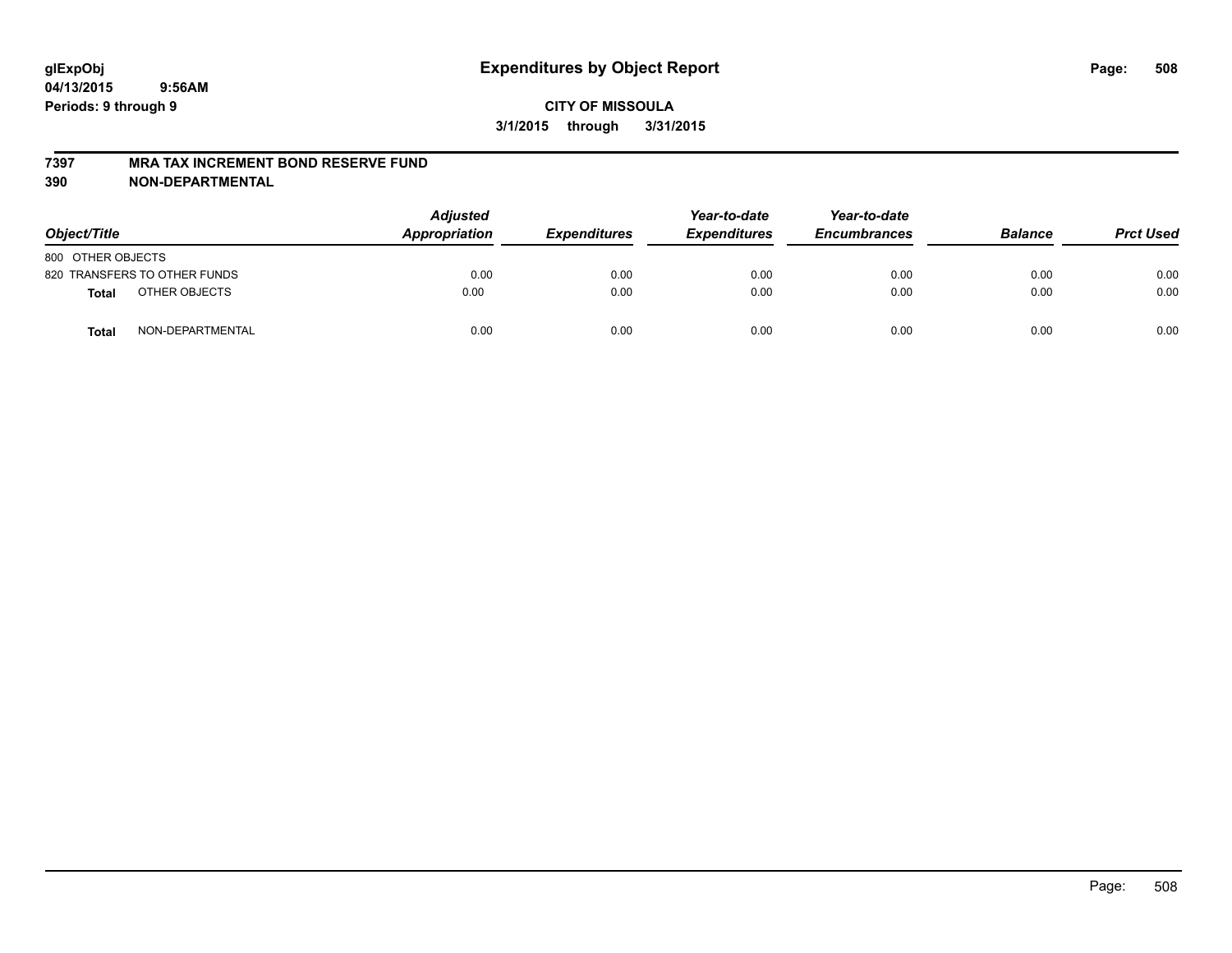# **glExpObj Expenditures by Object Report Page: 509**

**04/13/2015 9:56AM Periods: 9 through 9**

**3/1/2015 through 3/31/2015**

# **7397 MRA TAX INCREMENT BOND RESERVE FUND**

| Object/Title                                     | <b>Adjusted</b><br>Appropriation<br><b>Expenditures</b> | Year-to-date<br><b>Expenditures</b> | Year-to-date<br><b>Encumbrances</b> | <b>Balance</b> | <b>Prct Used</b> |      |
|--------------------------------------------------|---------------------------------------------------------|-------------------------------------|-------------------------------------|----------------|------------------|------|
| 800 OTHER OBJECTS                                |                                                         |                                     |                                     |                |                  |      |
| 820 TRANSFERS TO OTHER FUNDS                     | 0.00                                                    | 0.00                                | 0.00                                | 0.00           | 0.00             | 0.00 |
| OTHER OBJECTS<br><b>Total</b>                    | 0.00                                                    | 0.00                                | 0.00                                | 0.00           | 0.00             | 0.00 |
| MRA TAX INCREMENT BOND RESERVE F<br><b>Total</b> | 0.00                                                    | 0.00                                | 0.00                                | 0.00           | 0.00             | 0.00 |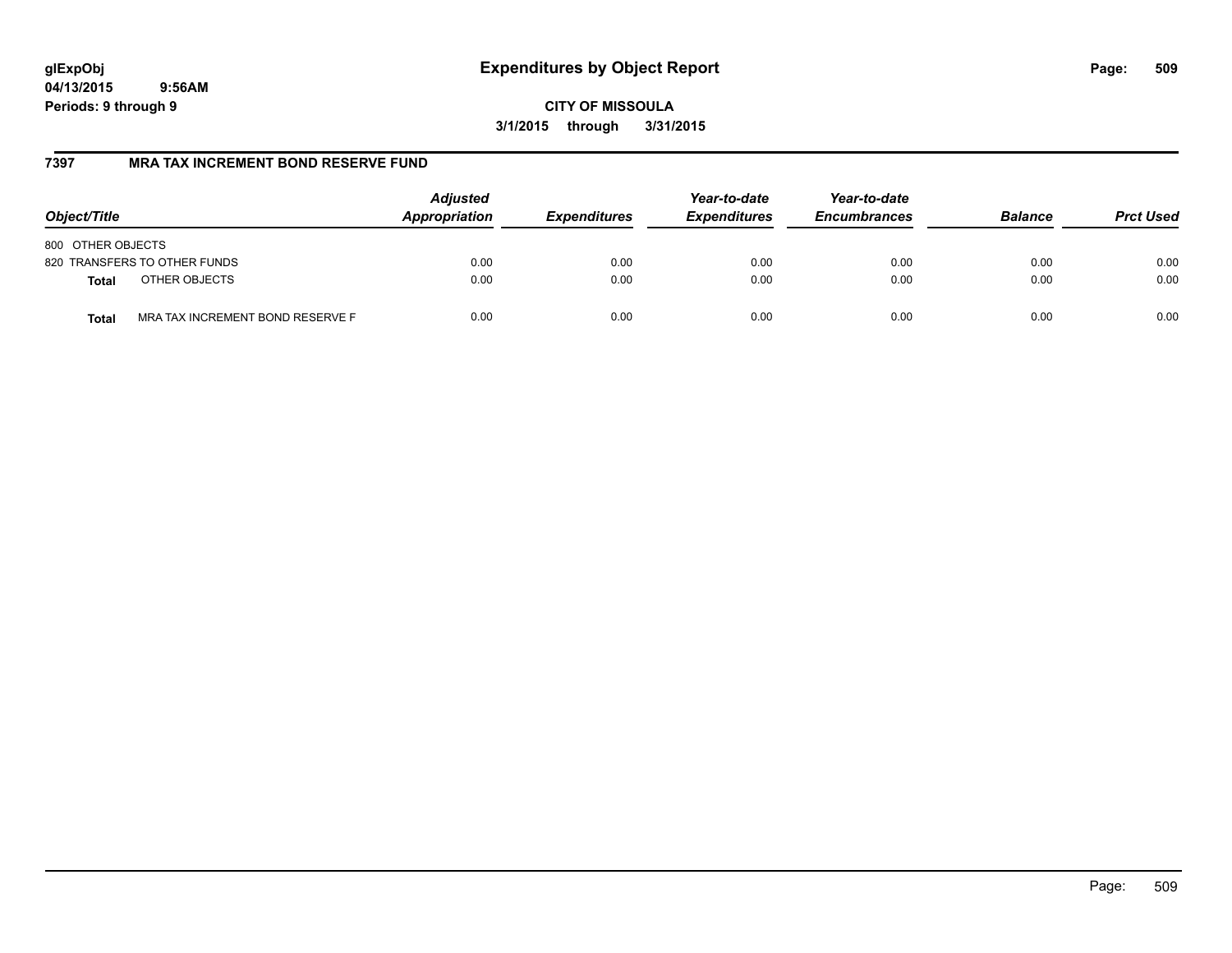### **7399 INTERMOUNTAIN BOND DEBT SERVICE**

**385 MRA**

| Object/Title                        | <b>Adjusted</b><br>Appropriation | <b>Expenditures</b> | Year-to-date<br><b>Expenditures</b> | Year-to-date<br><b>Encumbrances</b> | <b>Balance</b> | <b>Prct Used</b> |
|-------------------------------------|----------------------------------|---------------------|-------------------------------------|-------------------------------------|----------------|------------------|
| 600 DEBT SERVICE                    |                                  |                     |                                     |                                     |                |                  |
| 610 PRINCIPAL                       | 72,000.00                        | 0.00                | 35,500.00                           | 0.00                                | 36,500.00      | 49.31            |
| 620 INTEREST / SERVICE FEES         | 73,769.00                        | 0.00                | 37,861.88                           | 0.00                                | 35,907.12      | 51.32            |
| <b>DEBT SERVICE</b><br><b>Total</b> | 145,769.00                       | 0.00                | 73.361.88                           | 0.00                                | 72,407.12      | 50.33            |
| <b>MRA</b><br><b>Total</b>          | 145,769.00                       | 0.00                | 73.361.88                           | 0.00                                | 72.407.12      | 50.33            |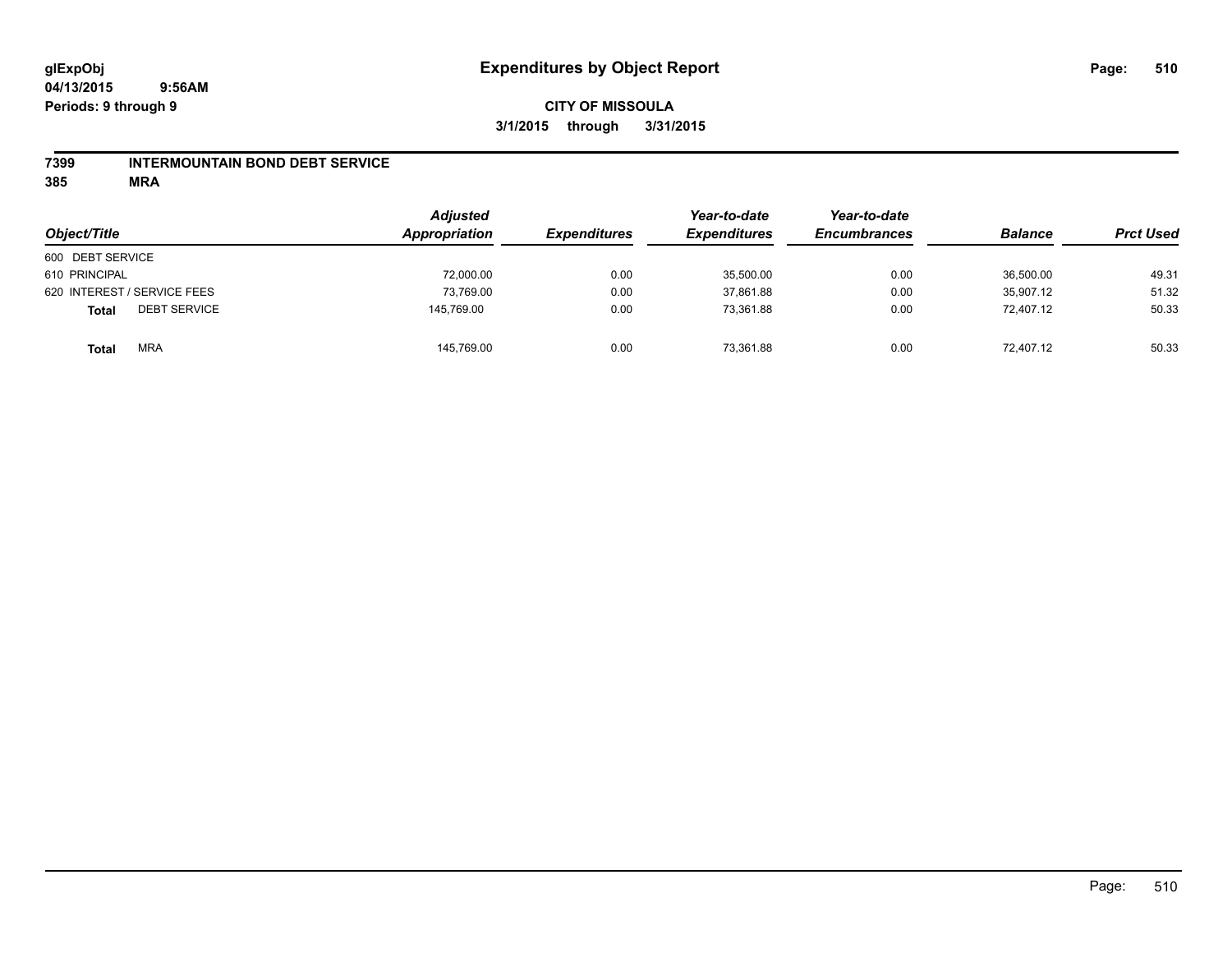#### **7399 INTERMOUNTAIN BOND DEBT SERVICE**

**390 NON-DEPARTMENTAL**

| Object/Title                     | <b>Adjusted</b><br>Appropriation | <b>Expenditures</b> | Year-to-date<br><b>Expenditures</b> | Year-to-date<br><b>Encumbrances</b> | <b>Balance</b> | <b>Prct Used</b> |
|----------------------------------|----------------------------------|---------------------|-------------------------------------|-------------------------------------|----------------|------------------|
| 800 OTHER OBJECTS                |                                  |                     |                                     |                                     |                |                  |
| 820 TRANSFERS TO OTHER FUNDS     | 0.00                             | 0.00                | 0.00                                | 0.00                                | 0.00           | 0.00             |
| OTHER OBJECTS<br><b>Total</b>    | 0.00                             | 0.00                | 0.00                                | 0.00                                | 0.00           | 0.00             |
| NON-DEPARTMENTAL<br><b>Total</b> | 0.00                             | 0.00                | 0.00                                | 0.00                                | 0.00           | 0.00             |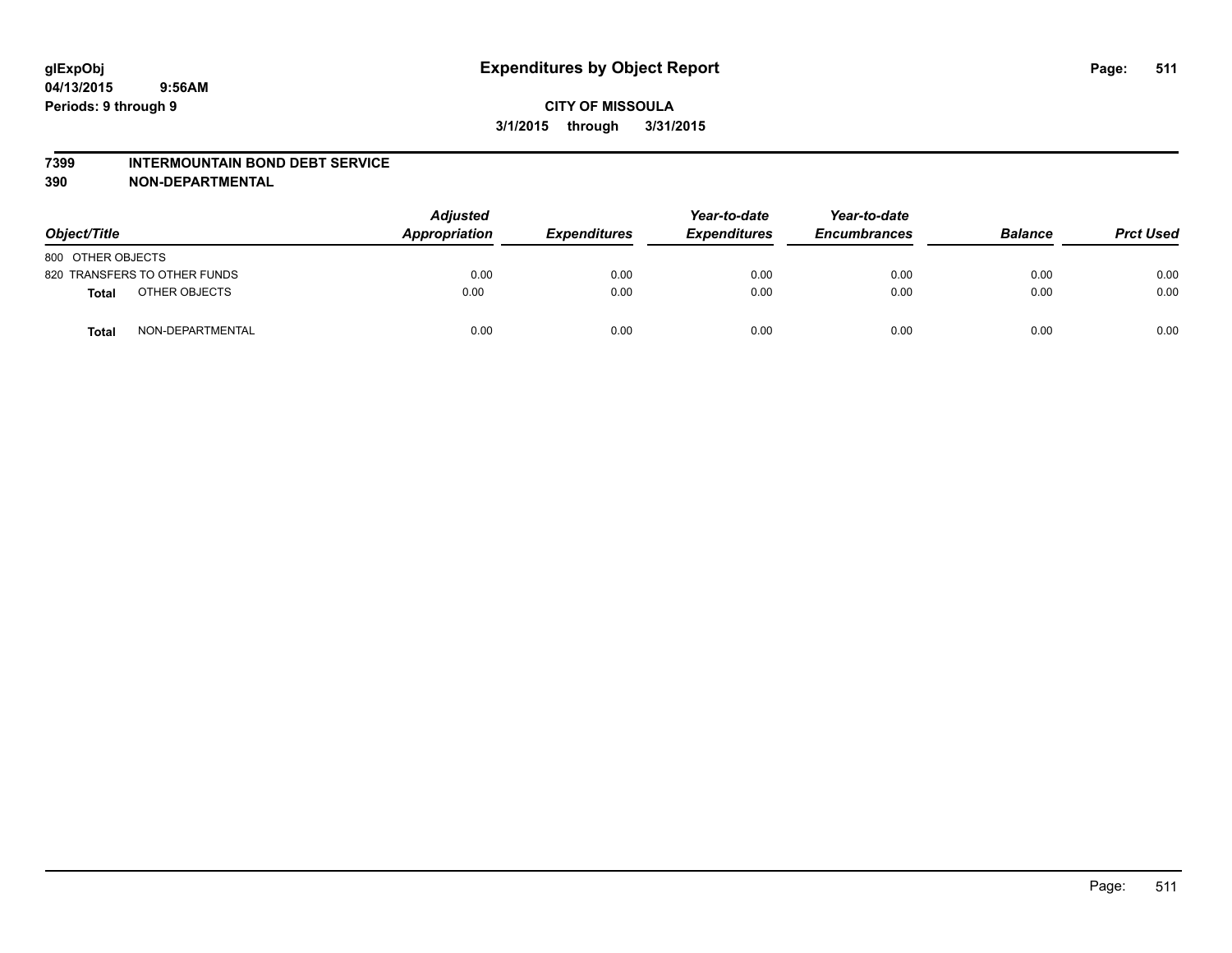**CITY OF MISSOULA 3/1/2015 through 3/31/2015**

## **7399 INTERMOUNTAIN BOND DEBT SERVICE**

| Object/Title                |                                 | <b>Adjusted</b><br>Appropriation | <b>Expenditures</b> | Year-to-date<br><b>Expenditures</b> | Year-to-date<br><b>Encumbrances</b> | <b>Balance</b> | <b>Prct Used</b> |
|-----------------------------|---------------------------------|----------------------------------|---------------------|-------------------------------------|-------------------------------------|----------------|------------------|
| 600 DEBT SERVICE            |                                 |                                  |                     |                                     |                                     |                |                  |
| 610 PRINCIPAL               |                                 | 72,000.00                        | 0.00                | 35,500.00                           | 0.00                                | 36.500.00      | 49.31            |
| 620 INTEREST / SERVICE FEES |                                 | 73,769.00                        | 0.00                | 37,861.88                           | 0.00                                | 35.907.12      | 51.32            |
| <b>Total</b>                | <b>DEBT SERVICE</b>             | 145.769.00                       | 0.00                | 73,361.88                           | 0.00                                | 72.407.12      | 50.33            |
| 800 OTHER OBJECTS           |                                 |                                  |                     |                                     |                                     |                |                  |
|                             | 820 TRANSFERS TO OTHER FUNDS    | 0.00                             | 0.00                | 0.00                                | 0.00                                | 0.00           | 0.00             |
| <b>Total</b>                | OTHER OBJECTS                   | 0.00                             | 0.00                | 0.00                                | 0.00                                | 0.00           | 0.00             |
| <b>Total</b>                | INTERMOUNTAIN BOND DEBT SERVICE | 145.769.00                       | 0.00                | 73.361.88                           | 0.00                                | 72.407.12      | 50.33            |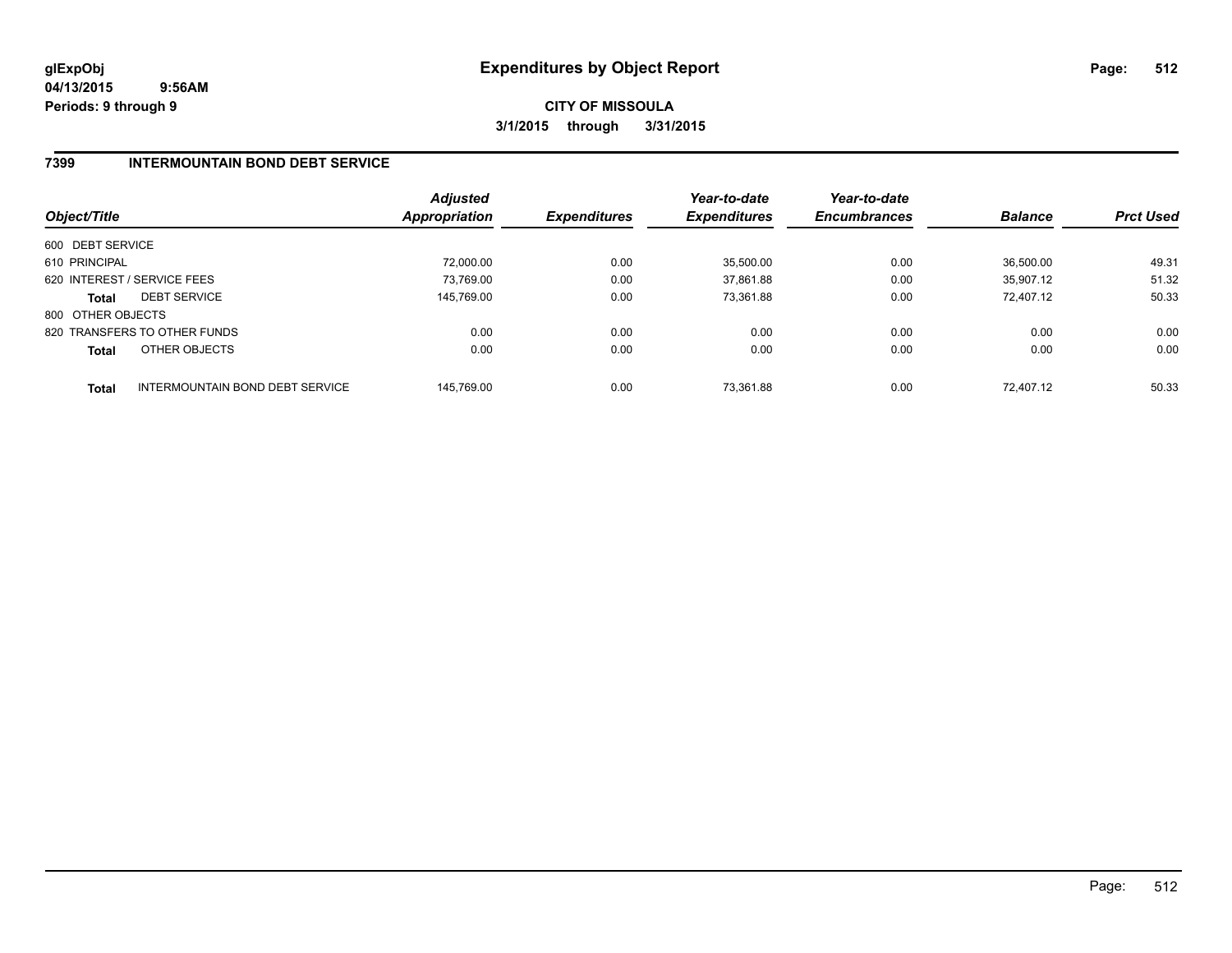**7400 FRONT ST BOND CLEARING**

**385 MRA**

| Object/Title      |                                   | <b>Adjusted</b><br>Appropriation | <b>Expenditures</b> | Year-to-date<br><b>Expenditures</b> | Year-to-date<br><b>Encumbrances</b> | <b>Balance</b> | <b>Prct Used</b> |
|-------------------|-----------------------------------|----------------------------------|---------------------|-------------------------------------|-------------------------------------|----------------|------------------|
|                   | 700 GRANTS & CONTRIBUTIONS        |                                  |                     |                                     |                                     |                |                  |
|                   | 700 GRANTS & CONTRIBUTIONS        | 0.00                             | 0.00                | 0.00                                | 0.00                                | 0.00           | 0.00             |
| <b>Total</b>      | <b>GRANTS &amp; CONTRIBUTIONS</b> | 0.00                             | 0.00                | 0.00                                | 0.00                                | 0.00           | 0.00             |
| 800 OTHER OBJECTS |                                   |                                  |                     |                                     |                                     |                |                  |
|                   | 820 TRANSFERS TO OTHER FUNDS      | 453.262.00                       | 254.807.00          | 254,807.00                          | 0.00                                | 198.455.00     | 56.22            |
| <b>Total</b>      | OTHER OBJECTS                     | 453.262.00                       | 254.807.00          | 254,807.00                          | 0.00                                | 198.455.00     | 56.22            |
| <b>Total</b>      | <b>MRA</b>                        | 453.262.00                       | 254.807.00          | 254.807.00                          | 0.00                                | 198.455.00     | 56.22            |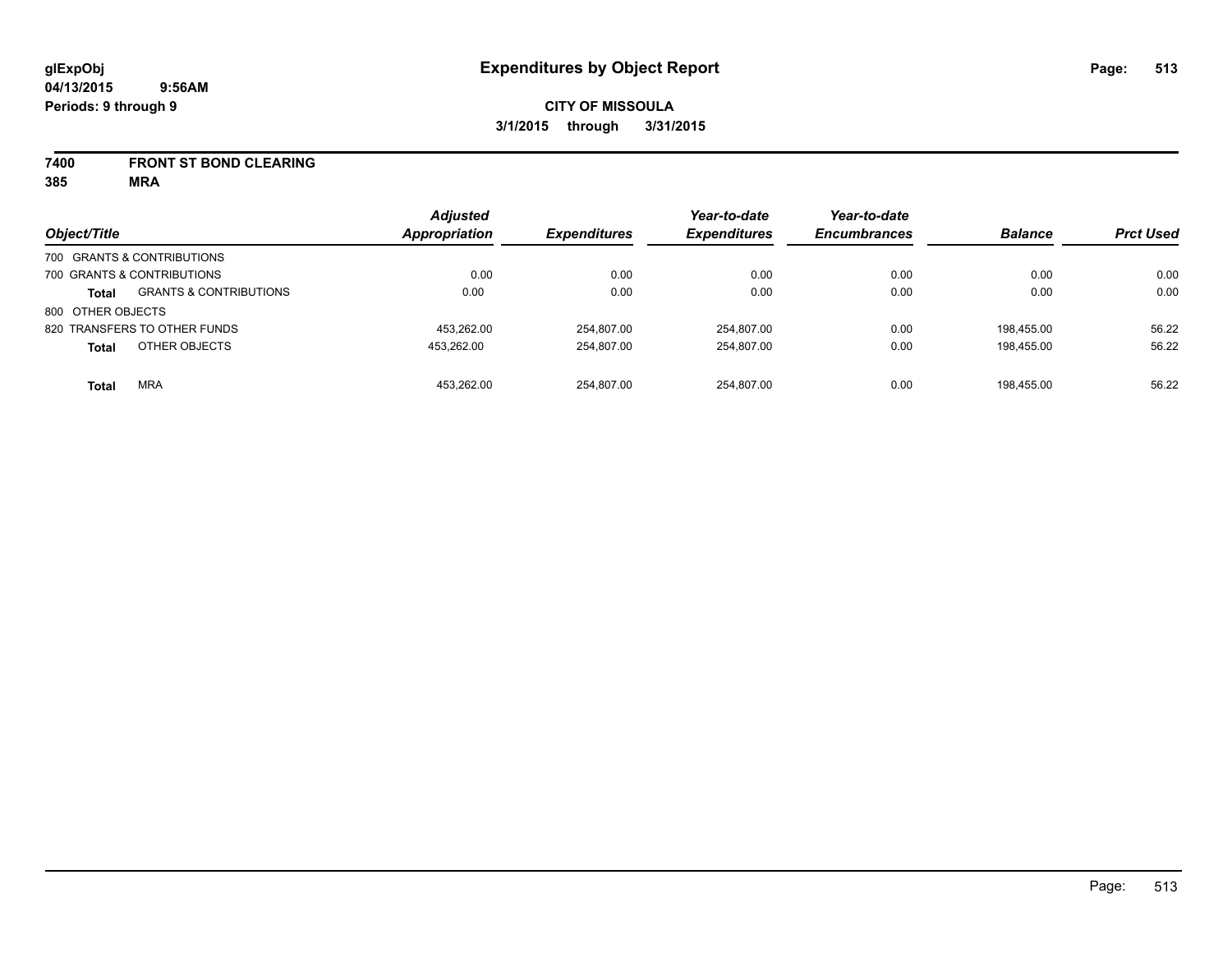#### **7400 FRONT ST BOND CLEARING**

| Object/Title      |                                   | <b>Adjusted</b><br><b>Appropriation</b> | <b>Expenditures</b> | Year-to-date<br><b>Expenditures</b> | Year-to-date<br><b>Encumbrances</b> | <b>Balance</b> | <b>Prct Used</b> |
|-------------------|-----------------------------------|-----------------------------------------|---------------------|-------------------------------------|-------------------------------------|----------------|------------------|
|                   | 700 GRANTS & CONTRIBUTIONS        |                                         |                     |                                     |                                     |                |                  |
|                   | 700 GRANTS & CONTRIBUTIONS        | 0.00                                    | 0.00                | 0.00                                | 0.00                                | 0.00           | 0.00             |
| <b>Total</b>      | <b>GRANTS &amp; CONTRIBUTIONS</b> | 0.00                                    | 0.00                | 0.00                                | 0.00                                | 0.00           | 0.00             |
| 800 OTHER OBJECTS |                                   |                                         |                     |                                     |                                     |                |                  |
|                   | 820 TRANSFERS TO OTHER FUNDS      | 453.262.00                              | 254.807.00          | 254.807.00                          | 0.00                                | 198.455.00     | 56.22            |
| <b>Total</b>      | OTHER OBJECTS                     | 453.262.00                              | 254.807.00          | 254,807.00                          | 0.00                                | 198.455.00     | 56.22            |
| <b>Total</b>      | <b>FRONT ST BOND CLEARING</b>     | 453.262.00                              | 254.807.00          | 254.807.00                          | 0.00                                | 198.455.00     | 56.22            |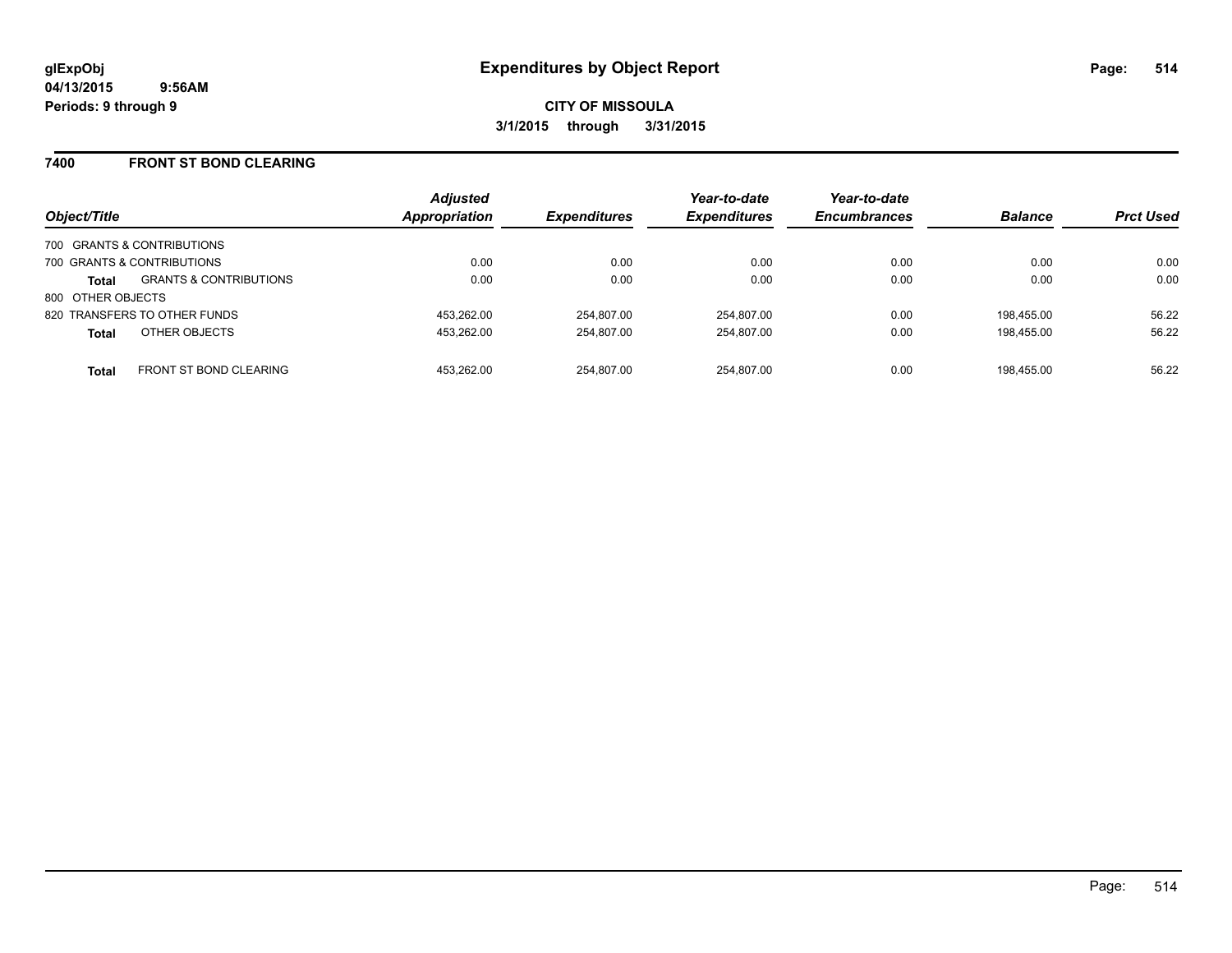#### **7401 FRONT ST PARKING STRUCTURE**

**385 MRA**

|                        |                              | <b>Adjusted</b>      |                     | Year-to-date        | Year-to-date        |                |                  |
|------------------------|------------------------------|----------------------|---------------------|---------------------|---------------------|----------------|------------------|
| Object/Title           |                              | <b>Appropriation</b> | <b>Expenditures</b> | <b>Expenditures</b> | <b>Encumbrances</b> | <b>Balance</b> | <b>Prct Used</b> |
| 300 PURCHASED SERVICES |                              |                      |                     |                     |                     |                |                  |
|                        | 390 OTHER PURCHASED SERVICES | 0.00                 | 0.00                | 0.00                | 0.00                | 0.00           | 0.00             |
| <b>Total</b>           | <b>PURCHASED SERVICES</b>    | 0.00                 | 0.00                | 0.00                | 0.00                | 0.00           | 0.00             |
| 600 DEBT SERVICE       |                              |                      |                     |                     |                     |                |                  |
| 610 PRINCIPAL          |                              | 30,000.00            | 0.00                | 16,000.00           | 0.00                | 14,000.00      | 53.33            |
|                        | 620 INTEREST / SERVICE FEES  | 116,134.00           | 54,885.00           | 103,270.09          | 0.00                | 12,863.91      | 88.92            |
| <b>Total</b>           | <b>DEBT SERVICE</b>          | 146.134.00           | 54,885.00           | 119,270.09          | 0.00                | 26,863.91      | 81.62            |
| 800 OTHER OBJECTS      |                              |                      |                     |                     |                     |                |                  |
|                        | 820 TRANSFERS TO OTHER FUNDS | 0.00                 | 0.00                | 0.00                | 0.00                | 0.00           | 0.00             |
| <b>Total</b>           | OTHER OBJECTS                | 0.00                 | 0.00                | 0.00                | 0.00                | 0.00           | 0.00             |
| <b>Total</b>           | <b>MRA</b>                   | 146,134.00           | 54,885.00           | 119,270.09          | 0.00                | 26,863.91      | 81.62            |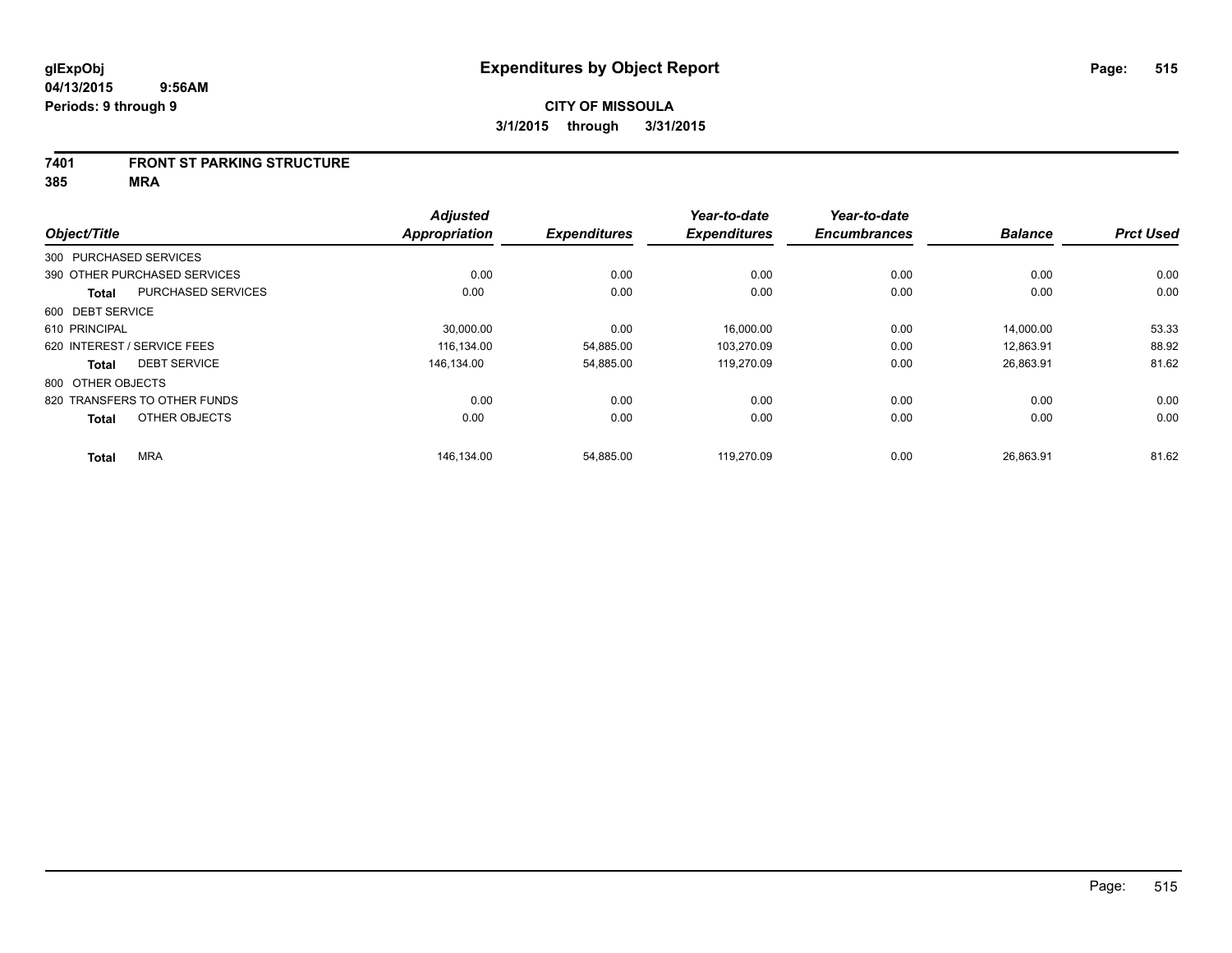### **7401 FRONT ST PARKING STRUCTURE**

| Object/Title                                      | <b>Adjusted</b><br>Appropriation | <b>Expenditures</b> | Year-to-date<br><b>Expenditures</b> | Year-to-date<br><b>Encumbrances</b> | <b>Balance</b> | <b>Prct Used</b> |
|---------------------------------------------------|----------------------------------|---------------------|-------------------------------------|-------------------------------------|----------------|------------------|
| 300 PURCHASED SERVICES                            |                                  |                     |                                     |                                     |                |                  |
| 390 OTHER PURCHASED SERVICES                      | 0.00                             | 0.00                | 0.00                                | 0.00                                | 0.00           | 0.00             |
| <b>PURCHASED SERVICES</b><br><b>Total</b>         | 0.00                             | 0.00                | 0.00                                | 0.00                                | 0.00           | 0.00             |
| 600 DEBT SERVICE                                  |                                  |                     |                                     |                                     |                |                  |
| 610 PRINCIPAL                                     | 30,000.00                        | 0.00                | 16,000.00                           | 0.00                                | 14.000.00      | 53.33            |
| 620 INTEREST / SERVICE FEES                       | 116.134.00                       | 54,885.00           | 103,270.09                          | 0.00                                | 12,863.91      | 88.92            |
| <b>DEBT SERVICE</b><br><b>Total</b>               | 146,134.00                       | 54,885.00           | 119.270.09                          | 0.00                                | 26,863.91      | 81.62            |
| 800 OTHER OBJECTS                                 |                                  |                     |                                     |                                     |                |                  |
| 820 TRANSFERS TO OTHER FUNDS                      | 0.00                             | 0.00                | 0.00                                | 0.00                                | 0.00           | 0.00             |
| OTHER OBJECTS<br><b>Total</b>                     | 0.00                             | 0.00                | 0.00                                | 0.00                                | 0.00           | 0.00             |
| <b>FRONT ST PARKING STRUCTURE</b><br><b>Total</b> | 146.134.00                       | 54.885.00           | 119.270.09                          | 0.00                                | 26.863.91      | 81.62            |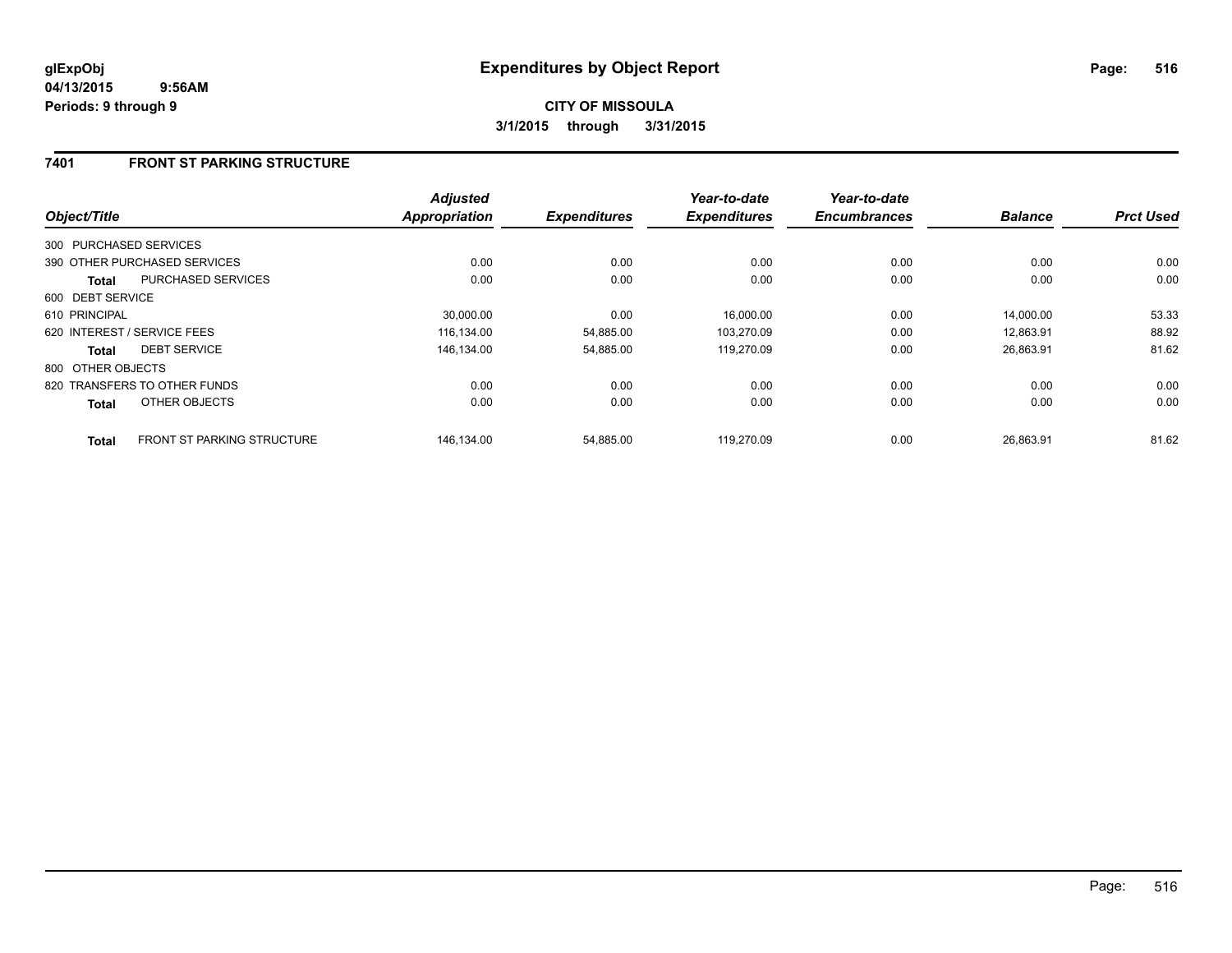## **7402 FRONT ST SUBORDINATE LIEN NOTE**

**385 MRA**

|                                                   | <b>Adjusted</b>      |                     | Year-to-date        | Year-to-date        |                |                  |
|---------------------------------------------------|----------------------|---------------------|---------------------|---------------------|----------------|------------------|
| Object/Title                                      | <b>Appropriation</b> | <b>Expenditures</b> | <b>Expenditures</b> | <b>Encumbrances</b> | <b>Balance</b> | <b>Prct Used</b> |
| 600 DEBT SERVICE                                  |                      |                     |                     |                     |                |                  |
| 610 PRINCIPAL                                     | 67,309.00            | 0.00                | 67,308.88           | 0.00                | 0.12           | 100.00           |
| 620 INTEREST / SERVICE FEES                       | 99.248.00            | 0.00                | 50,359.32           | 0.00                | 48,888.68      | 50.74            |
| <b>DEBT SERVICE</b><br><b>Total</b>               | 166,557.00           | 0.00                | 117,668.20          | 0.00                | 48,888.80      | 70.65            |
| 700 GRANTS & CONTRIBUTIONS                        |                      |                     |                     |                     |                |                  |
| 700 GRANTS & CONTRIBUTIONS                        | 0.00                 | 0.00                | 0.00                | 0.00                | 0.00           | 0.00             |
| <b>GRANTS &amp; CONTRIBUTIONS</b><br><b>Total</b> | 0.00                 | 0.00                | 0.00                | 0.00                | 0.00           | 0.00             |
| 800 OTHER OBJECTS                                 |                      |                     |                     |                     |                |                  |
| 820 TRANSFERS TO OTHER FUNDS                      | 0.00                 | 0.00                | 0.00                | 0.00                | 0.00           | 0.00             |
| OTHER OBJECTS<br><b>Total</b>                     | 0.00                 | 0.00                | 0.00                | 0.00                | 0.00           | 0.00             |
|                                                   |                      |                     |                     |                     |                |                  |
| <b>MRA</b><br><b>Total</b>                        | 166,557.00           | 0.00                | 117,668.20          | 0.00                | 48,888.80      | 70.65            |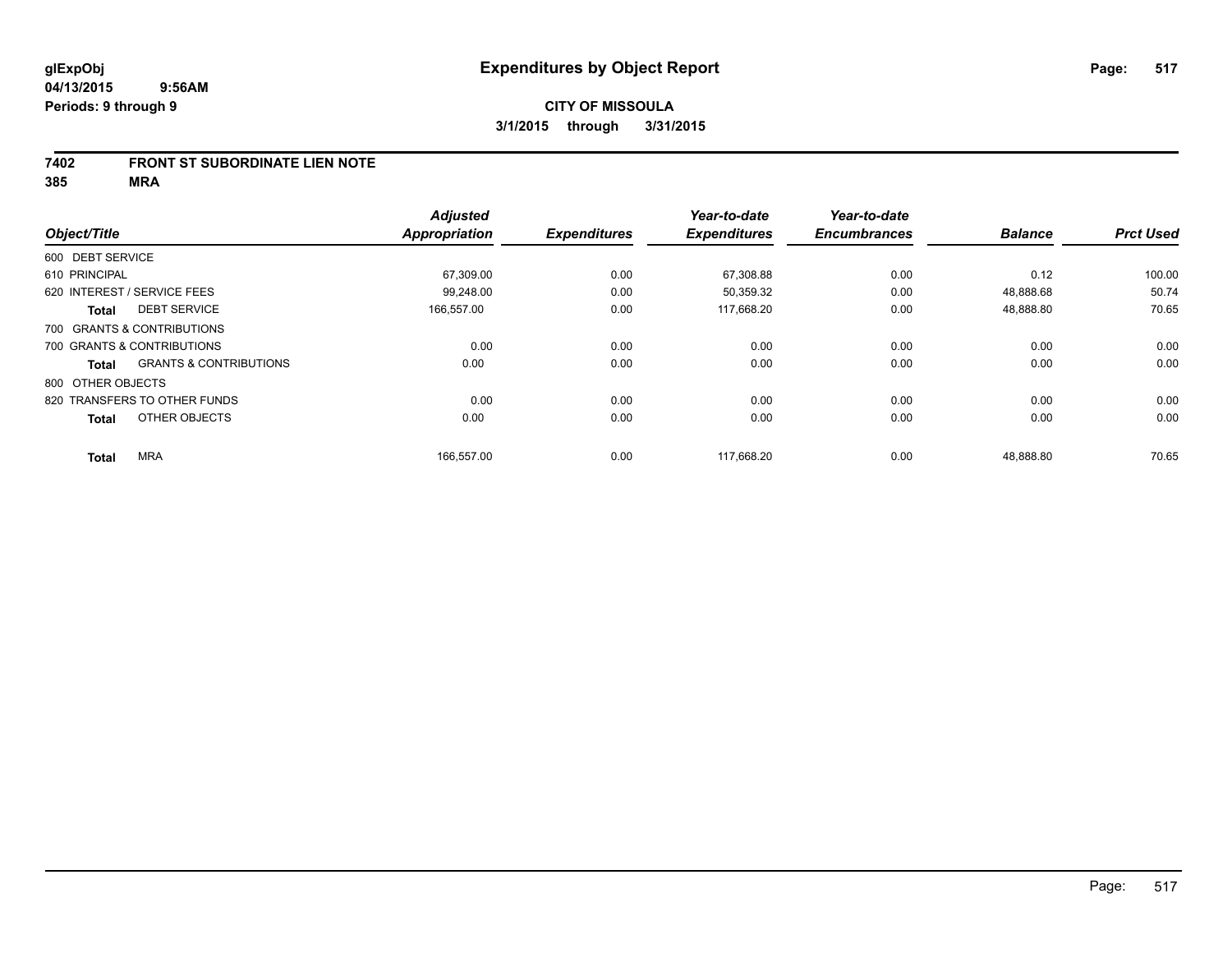# **7402 FRONT ST SUBORDINATE LIEN NOTE**

| Object/Title      |                                       | <b>Adjusted</b><br><b>Appropriation</b> | <b>Expenditures</b> | Year-to-date<br><b>Expenditures</b> | Year-to-date<br><b>Encumbrances</b> | <b>Balance</b> | <b>Prct Used</b> |
|-------------------|---------------------------------------|-----------------------------------------|---------------------|-------------------------------------|-------------------------------------|----------------|------------------|
|                   |                                       |                                         |                     |                                     |                                     |                |                  |
| 600 DEBT SERVICE  |                                       |                                         |                     |                                     |                                     |                |                  |
| 610 PRINCIPAL     |                                       | 67.309.00                               | 0.00                | 67,308.88                           | 0.00                                | 0.12           | 100.00           |
|                   | 620 INTEREST / SERVICE FEES           | 99.248.00                               | 0.00                | 50.359.32                           | 0.00                                | 48.888.68      | 50.74            |
| <b>Total</b>      | <b>DEBT SERVICE</b>                   | 166,557.00                              | 0.00                | 117,668.20                          | 0.00                                | 48,888.80      | 70.65            |
|                   | 700 GRANTS & CONTRIBUTIONS            |                                         |                     |                                     |                                     |                |                  |
|                   | 700 GRANTS & CONTRIBUTIONS            | 0.00                                    | 0.00                | 0.00                                | 0.00                                | 0.00           | 0.00             |
| Total             | <b>GRANTS &amp; CONTRIBUTIONS</b>     | 0.00                                    | 0.00                | 0.00                                | 0.00                                | 0.00           | 0.00             |
| 800 OTHER OBJECTS |                                       |                                         |                     |                                     |                                     |                |                  |
|                   | 820 TRANSFERS TO OTHER FUNDS          | 0.00                                    | 0.00                | 0.00                                | 0.00                                | 0.00           | 0.00             |
| Total             | OTHER OBJECTS                         | 0.00                                    | 0.00                | 0.00                                | 0.00                                | 0.00           | 0.00             |
| <b>Total</b>      | <b>FRONT ST SUBORDINATE LIEN NOTE</b> | 166.557.00                              | 0.00                | 117.668.20                          | 0.00                                | 48.888.80      | 70.65            |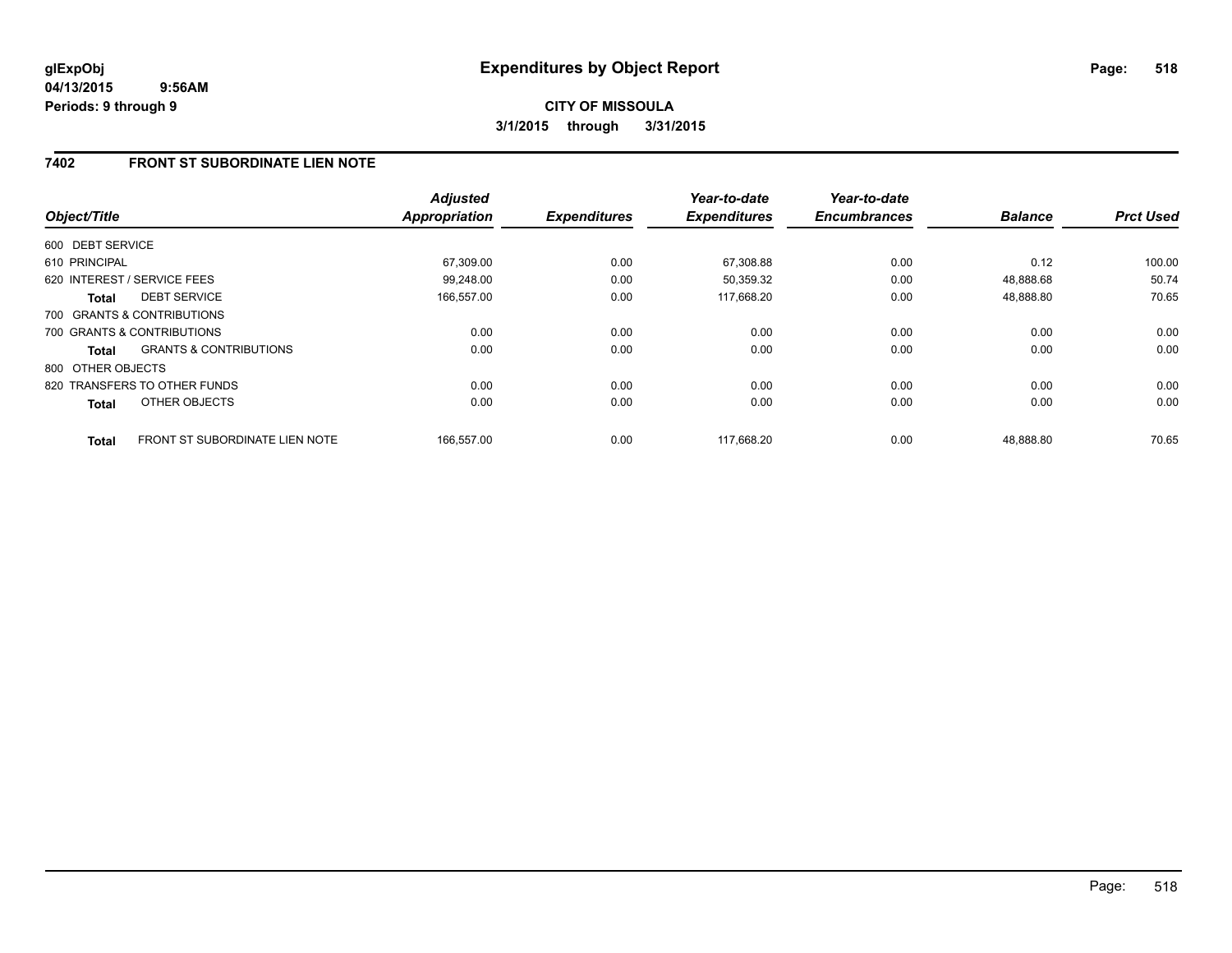#### **7447 COURT COLLECTED PARKING FINES**

**230 MUNICIPAL COURT**

| Object/Title      |                        | <b>Adjusted</b><br>Appropriation | <b>Expenditures</b> | Year-to-date<br><b>Expenditures</b> | Year-to-date<br><b>Encumbrances</b> | <b>Balance</b> | <b>Prct Used</b> |
|-------------------|------------------------|----------------------------------|---------------------|-------------------------------------|-------------------------------------|----------------|------------------|
| 500 FIXED CHARGES |                        |                                  |                     |                                     |                                     |                |                  |
| 500 FIXED CHARGES |                        | 0.00                             | 0.00                | 0.00                                | 0.00                                | 0.00           | 0.00             |
| <b>Total</b>      | <b>FIXED CHARGES</b>   | 0.00                             | 0.00                | 0.00                                | 0.00                                | 0.00           | 0.00             |
| Total             | <b>MUNICIPAL COURT</b> | 0.00                             | 0.00                | 0.00                                | 0.00                                | 0.00           | 0.00             |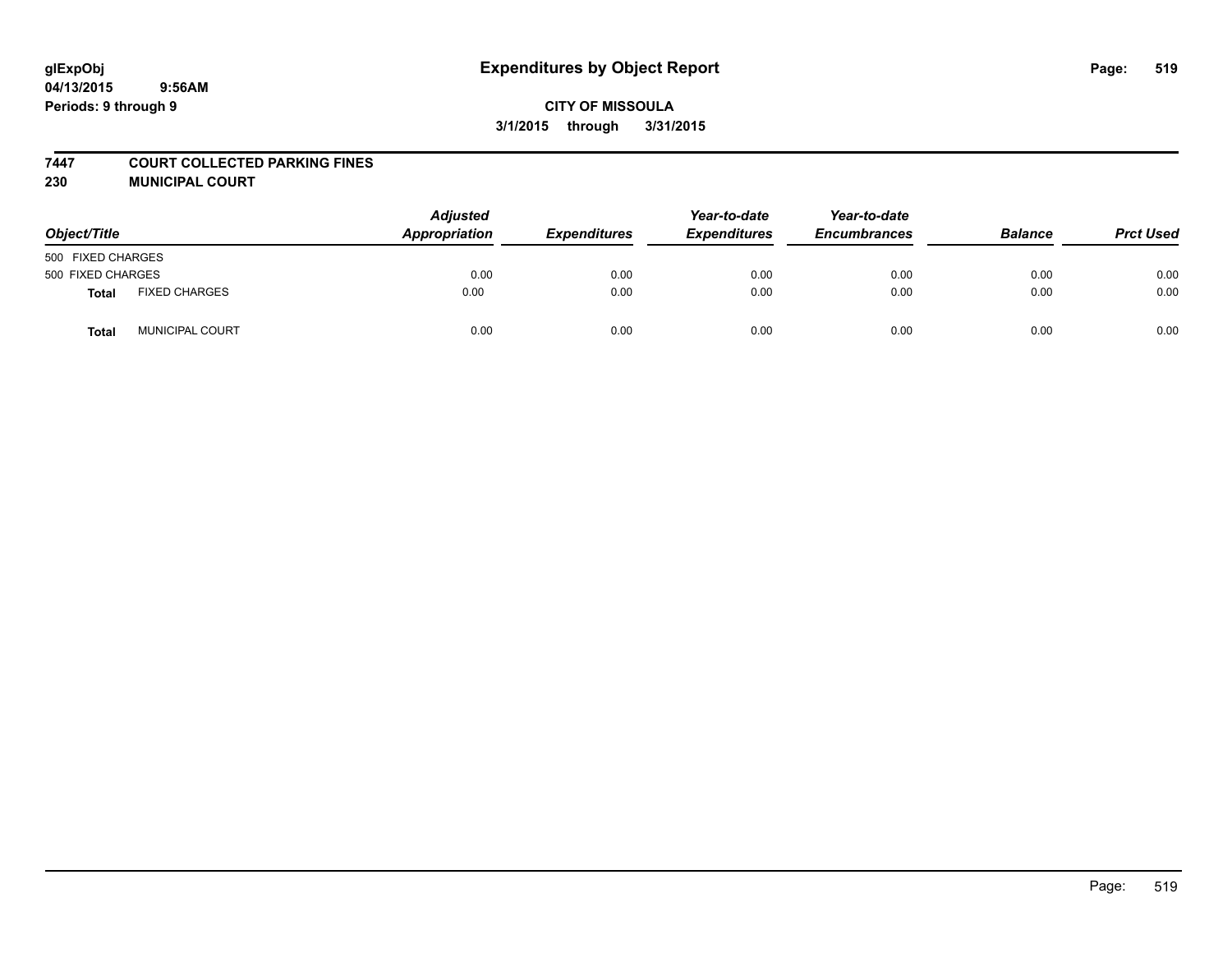# **glExpObj Expenditures by Object Report Page: 520**

**04/13/2015 9:56AM Periods: 9 through 9**

**CITY OF MISSOULA 3/1/2015 through 3/31/2015**

### **7447 COURT COLLECTED PARKING FINES**

| Object/Title                                  | <b>Adjusted</b><br>Appropriation | <b>Expenditures</b> | Year-to-date<br><b>Expenditures</b> | Year-to-date<br><b>Encumbrances</b> | <b>Balance</b> | <b>Prct Used</b> |
|-----------------------------------------------|----------------------------------|---------------------|-------------------------------------|-------------------------------------|----------------|------------------|
| 500 FIXED CHARGES                             |                                  |                     |                                     |                                     |                |                  |
| 500 FIXED CHARGES                             | 0.00                             | 0.00                | 0.00                                | 0.00                                | 0.00           | 0.00             |
| <b>FIXED CHARGES</b><br><b>Total</b>          | 0.00                             | 0.00                | 0.00                                | 0.00                                | 0.00           | 0.00             |
| <b>COURT COLLECTED PARKING FINES</b><br>Total | 0.00                             | 0.00                | 0.00                                | 0.00                                | 0.00           | 0.00             |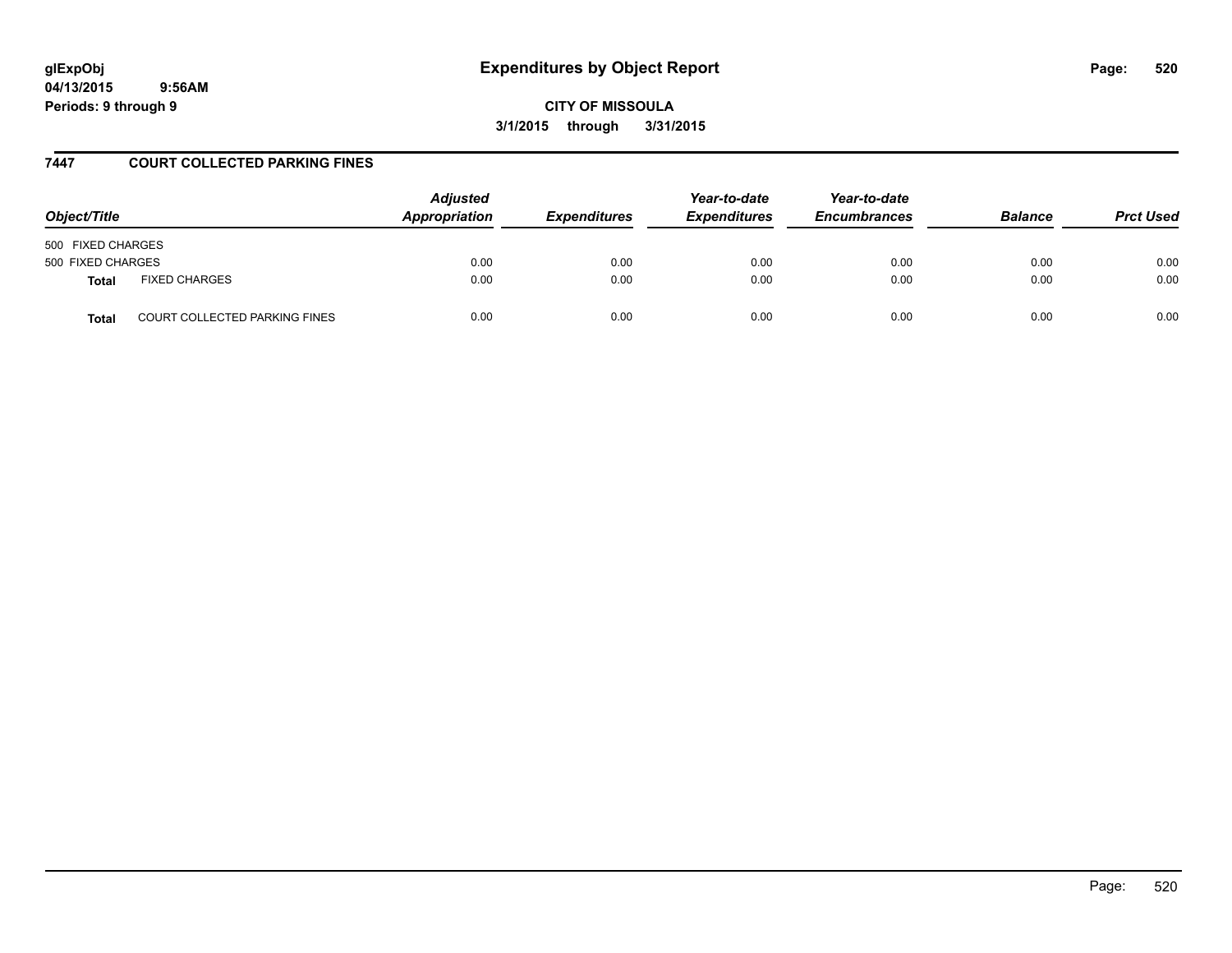## **7458 COURT SURCHARGE**

**230 MUNICIPAL COURT**

| Object/Title      |                      | Adjusted<br>Appropriation | <b>Expenditures</b> | Year-to-date<br><b>Expenditures</b> | Year-to-date<br><b>Encumbrances</b> | <b>Balance</b> | <b>Prct Used</b> |
|-------------------|----------------------|---------------------------|---------------------|-------------------------------------|-------------------------------------|----------------|------------------|
| 500 FIXED CHARGES |                      |                           |                     |                                     |                                     |                |                  |
| 500 FIXED CHARGES |                      | 0.00                      | 0.00                | 0.00                                | 0.00                                | 0.00           | 0.00             |
| <b>Total</b>      | <b>FIXED CHARGES</b> | 0.00                      | 0.00                | 0.00                                | 0.00                                | 0.00           | 0.00             |
| Total             | MUNICIPAL COURT      | 0.00                      | 0.00                | 0.00                                | 0.00                                | 0.00           | 0.00             |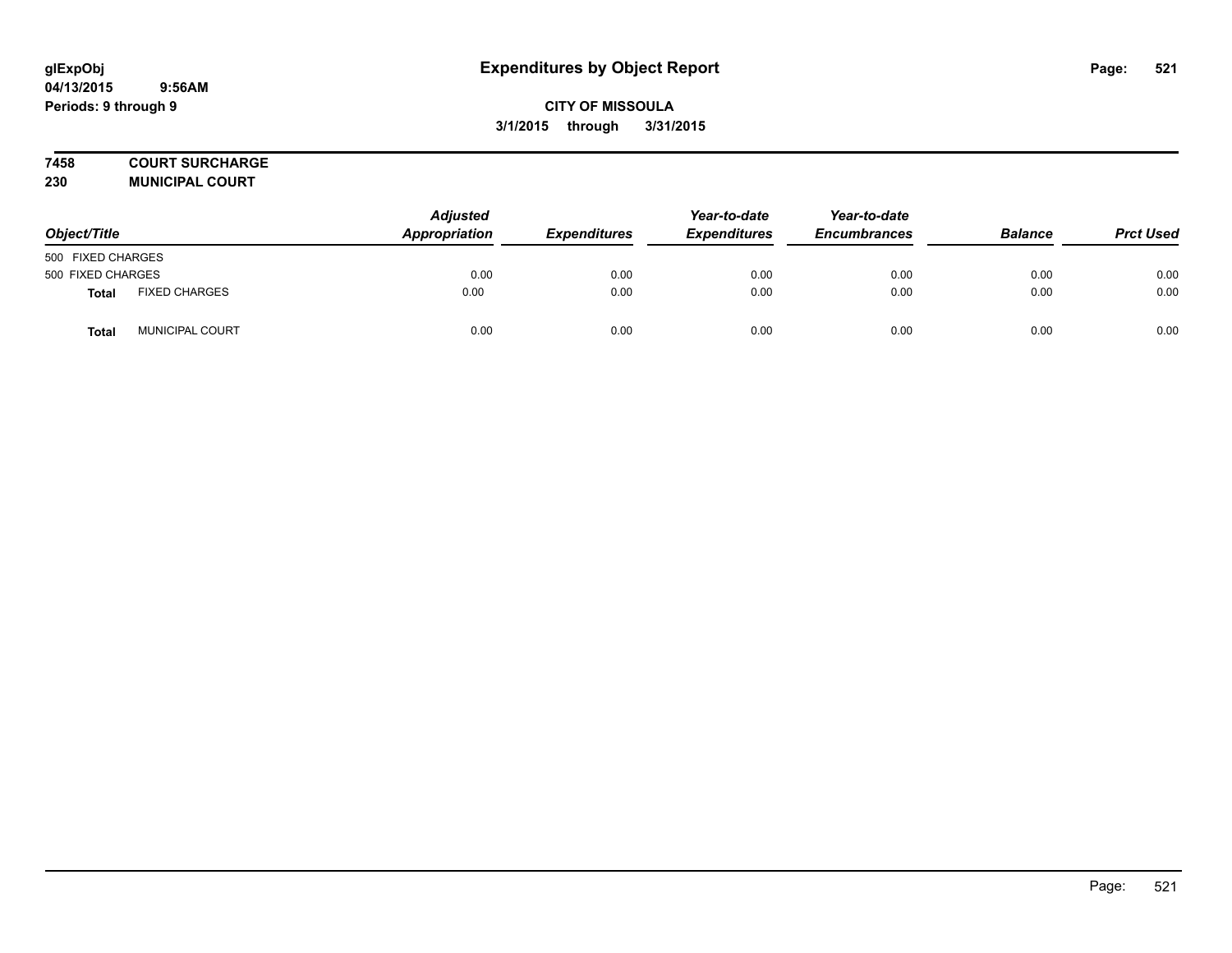**CITY OF MISSOULA 3/1/2015 through 3/31/2015**

#### **7458 COURT SURCHARGE**

| Object/Title      |                        | <b>Adjusted</b><br>Appropriation | <b>Expenditures</b> | Year-to-date<br><b>Expenditures</b> | Year-to-date<br><b>Encumbrances</b> | <b>Balance</b> | <b>Prct Used</b> |
|-------------------|------------------------|----------------------------------|---------------------|-------------------------------------|-------------------------------------|----------------|------------------|
| 500 FIXED CHARGES |                        |                                  |                     |                                     |                                     |                |                  |
| 500 FIXED CHARGES |                        | 0.00                             | 0.00                | 0.00                                | 0.00                                | 0.00           | 0.00             |
| Total             | <b>FIXED CHARGES</b>   | 0.00                             | 0.00                | 0.00                                | 0.00                                | 0.00           | 0.00             |
| <b>Total</b>      | <b>COURT SURCHARGE</b> | 0.00                             | 0.00                | 0.00                                | 0.00                                | 0.00           | 0.00             |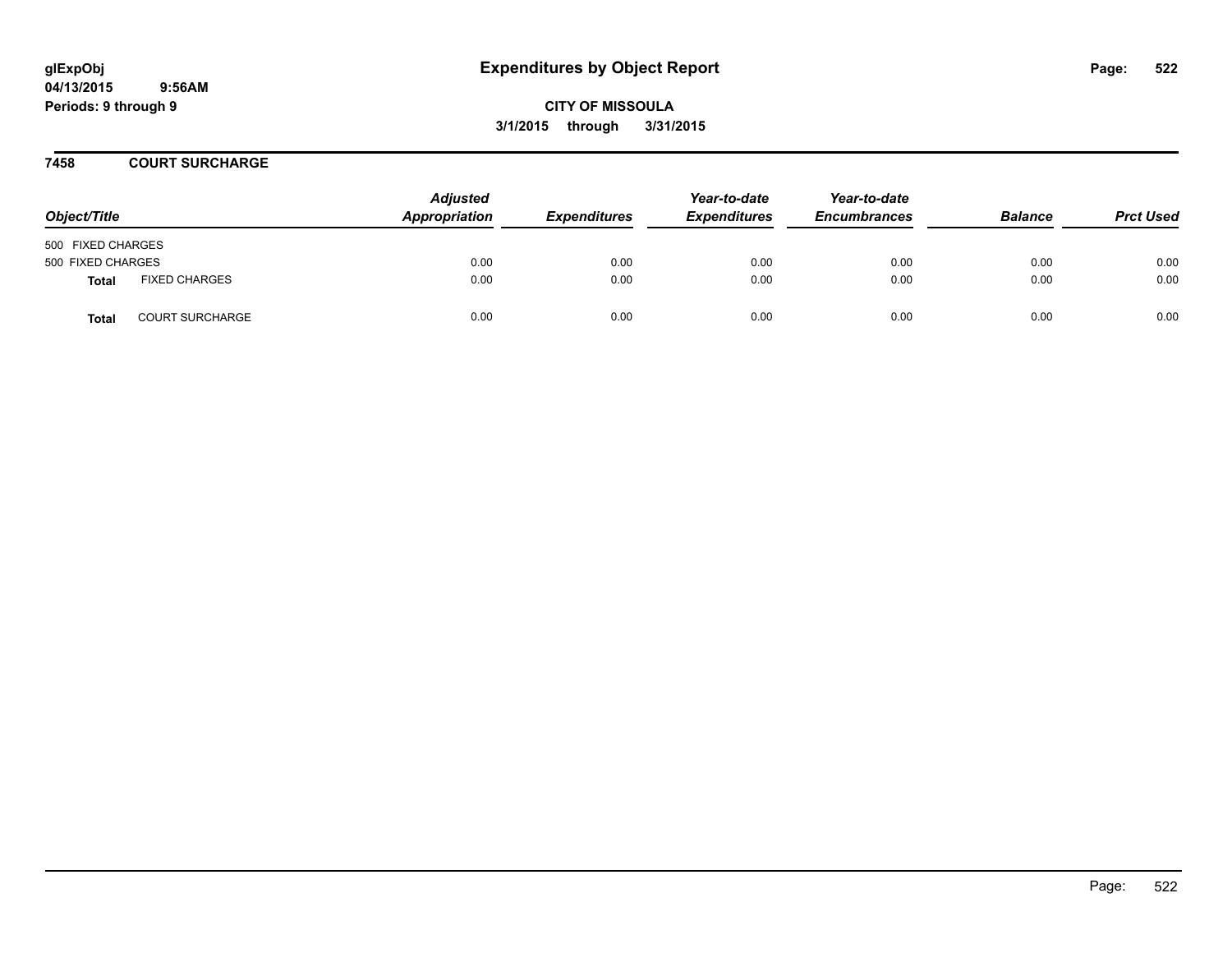# **CITY OF MISSOULA 3/1/2015 through 3/31/2015**

**7469 PUBLIC DEFENDER FEES 230 MUNICIPAL COURT**

| Object/Title      |                        | <b>Adjusted</b><br>Appropriation | <b>Expenditures</b> | Year-to-date<br><b>Expenditures</b> | Year-to-date<br><b>Encumbrances</b> | <b>Balance</b> | <b>Prct Used</b> |
|-------------------|------------------------|----------------------------------|---------------------|-------------------------------------|-------------------------------------|----------------|------------------|
| 500 FIXED CHARGES |                        |                                  |                     |                                     |                                     |                |                  |
| 500 FIXED CHARGES |                        | 0.00                             | 0.00                | 0.00                                | 0.00                                | 0.00           | 0.00             |
| <b>Total</b>      | <b>FIXED CHARGES</b>   | 0.00                             | 0.00                | 0.00                                | 0.00                                | 0.00           | 0.00             |
| Total             | <b>MUNICIPAL COURT</b> | 0.00                             | 0.00                | 0.00                                | 0.00                                | 0.00           | 0.00             |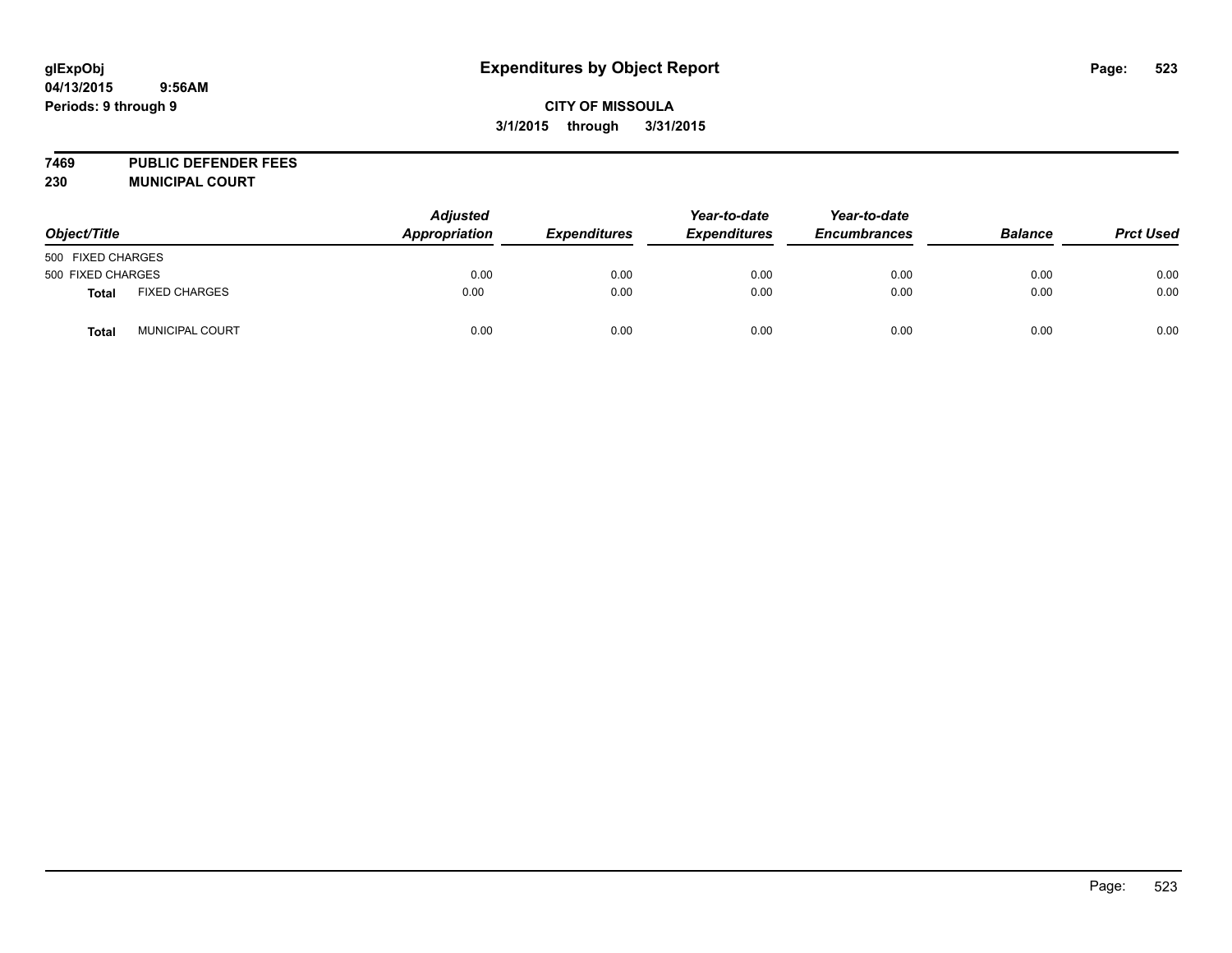**CITY OF MISSOULA 3/1/2015 through 3/31/2015**

#### **7469 PUBLIC DEFENDER FEES**

| Object/Title      |                      | <b>Adjusted</b><br>Appropriation | <b>Expenditures</b> | Year-to-date<br><b>Expenditures</b> | Year-to-date<br><b>Encumbrances</b> | <b>Balance</b> | <b>Prct Used</b> |
|-------------------|----------------------|----------------------------------|---------------------|-------------------------------------|-------------------------------------|----------------|------------------|
| 500 FIXED CHARGES |                      |                                  |                     |                                     |                                     |                |                  |
| 500 FIXED CHARGES |                      | 0.00                             | 0.00                | 0.00                                | 0.00                                | 0.00           | 0.00             |
| Total             | <b>FIXED CHARGES</b> | 0.00                             | 0.00                | 0.00                                | 0.00                                | 0.00           | 0.00             |
| Total             | PUBLIC DEFENDER FEES | 0.00                             | 0.00                | 0.00                                | 0.00                                | 0.00           | 0.00             |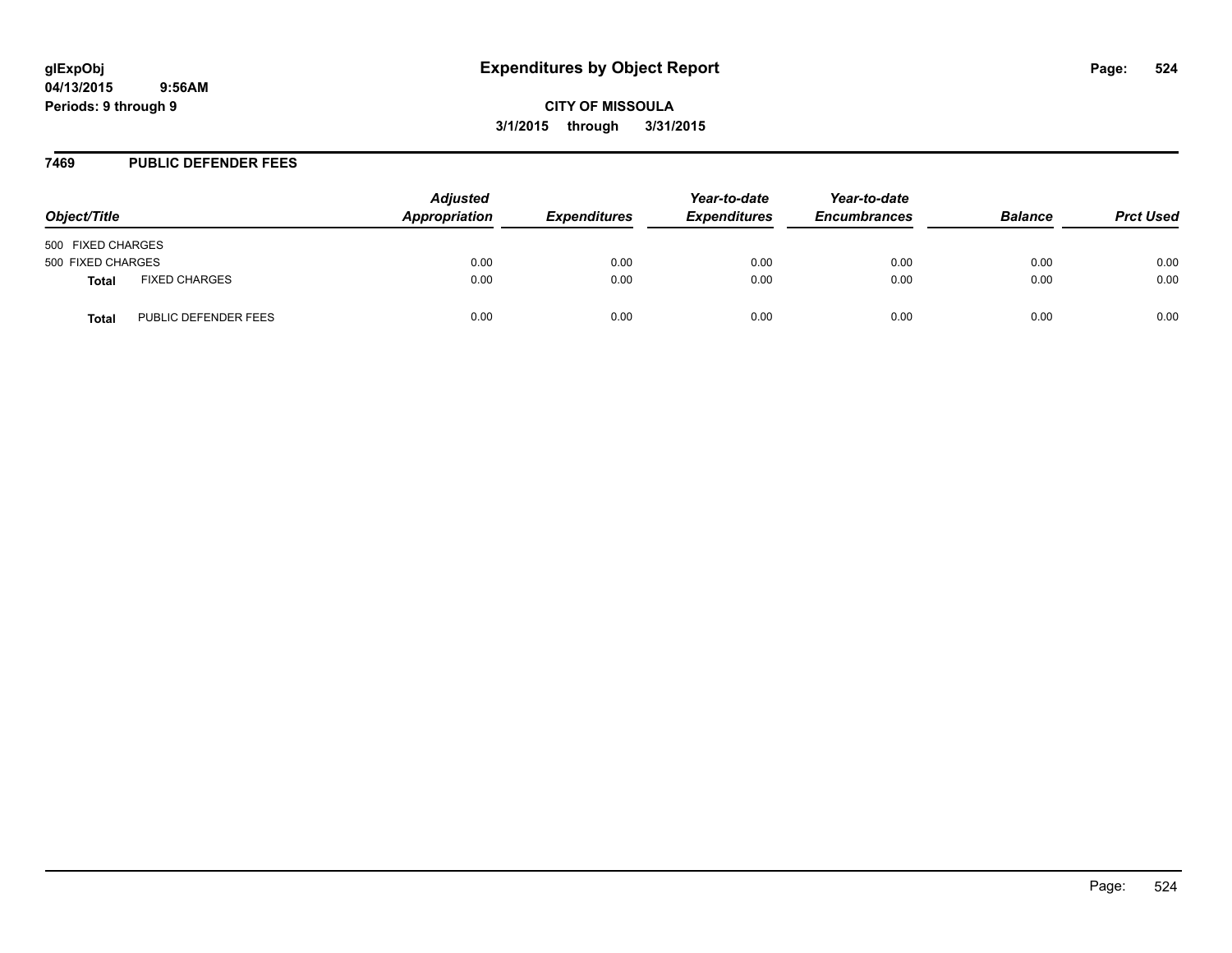# **7903 COUNTY CLEARING**

**390 NON-DEPARTMENTAL**

| Object/Title      |                  | <b>Adjusted</b><br>Appropriation | <b>Expenditures</b> | Year-to-date<br><b>Expenditures</b> | Year-to-date<br><b>Encumbrances</b> | <b>Balance</b> | <b>Prct Used</b> |
|-------------------|------------------|----------------------------------|---------------------|-------------------------------------|-------------------------------------|----------------|------------------|
| 800 OTHER OBJECTS |                  |                                  |                     |                                     |                                     |                |                  |
| 845 CONTINGENCY   |                  | 0.00                             | 145.00              | 4.322.00                            | 0.00                                | $-4.322.00$    | 0.00             |
| Total             | OTHER OBJECTS    | 0.00                             | 145.00              | 4.322.00                            | 0.00                                | $-4,322.00$    | 0.00             |
| Total             | NON-DEPARTMENTAL | 0.00                             | 145.00              | 4.322.00                            | 0.00                                | -4,322.00      | 0.00             |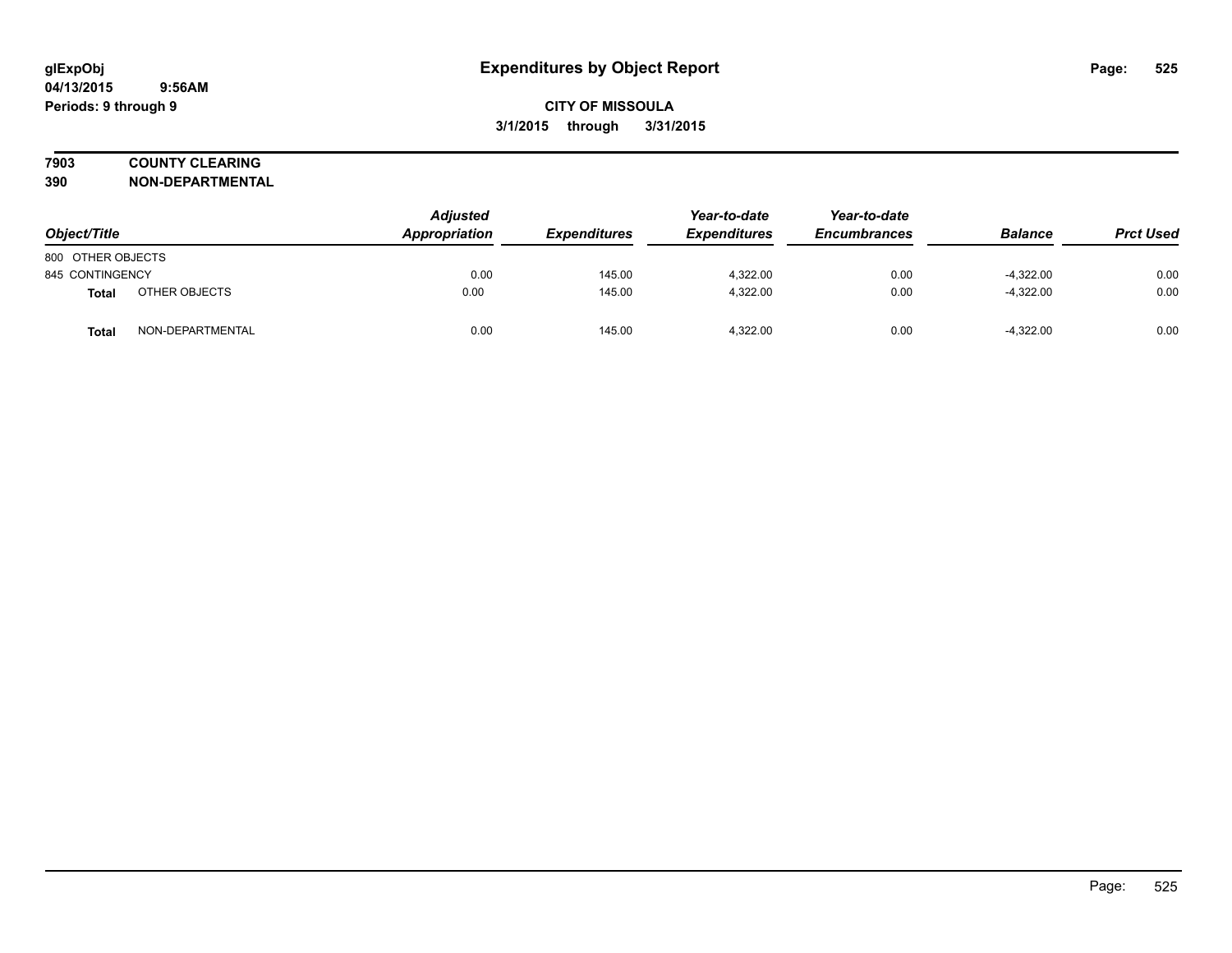**CITY OF MISSOULA 3/1/2015 through 3/31/2015**

**7903 COUNTY CLEARING**

| Object/Title      |                        | <b>Adjusted</b><br>Appropriation | <b>Expenditures</b> | Year-to-date<br><b>Expenditures</b> | Year-to-date<br><b>Encumbrances</b> | <b>Balance</b> | <b>Prct Used</b> |
|-------------------|------------------------|----------------------------------|---------------------|-------------------------------------|-------------------------------------|----------------|------------------|
| 800 OTHER OBJECTS |                        |                                  |                     |                                     |                                     |                |                  |
| 845 CONTINGENCY   |                        | 0.00                             | 145.00              | 4.322.00                            | 0.00                                | $-4.322.00$    | 0.00             |
| <b>Total</b>      | OTHER OBJECTS          | 0.00                             | 145.00              | 4.322.00                            | 0.00                                | $-4.322.00$    | 0.00             |
| <b>Total</b>      | <b>COUNTY CLEARING</b> | 0.00                             | 145.00              | 4.322.00                            | 0.00                                | $-4.322.00$    | 0.00             |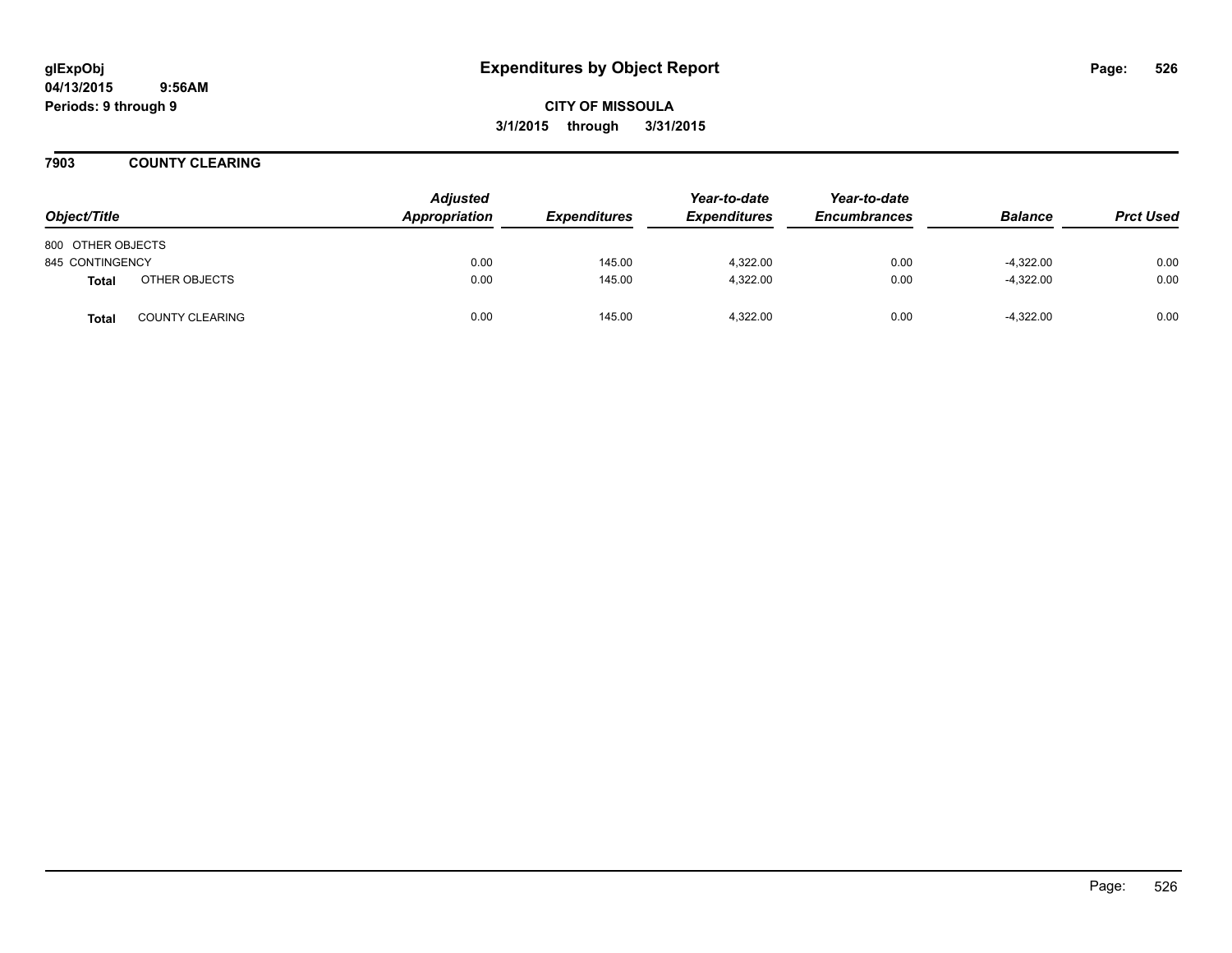### **CITY OF MISSOULA 3/1/2015 through 3/31/2015**

#### **7904 SEWER REBATE**

**280 PUBLIC WORKS ADMIN/ENGINEERING**

| Object/Title      |                                | <b>Adjusted</b><br>Appropriation | <b>Expenditures</b> | Year-to-date<br><b>Expenditures</b> | Year-to-date<br><b>Encumbrances</b> | <b>Balance</b> | <b>Prct Used</b> |
|-------------------|--------------------------------|----------------------------------|---------------------|-------------------------------------|-------------------------------------|----------------|------------------|
| 500 FIXED CHARGES |                                |                                  |                     |                                     |                                     |                |                  |
| 500 FIXED CHARGES |                                | 0.00                             | 0.00                | 0.00                                | 0.00                                | 0.00           | 0.00             |
| <b>Total</b>      | <b>FIXED CHARGES</b>           | 0.00                             | 0.00                | 0.00                                | 0.00                                | 0.00           | 0.00             |
| 800 OTHER OBJECTS |                                |                                  |                     |                                     |                                     |                |                  |
|                   | 820 TRANSFERS TO OTHER FUNDS   | 0.00                             | 0.00                | 0.00                                | 0.00                                | 0.00           | 0.00             |
| <b>Total</b>      | OTHER OBJECTS                  | 0.00                             | 0.00                | 0.00                                | 0.00                                | 0.00           | 0.00             |
| <b>Total</b>      | PUBLIC WORKS ADMIN/ENGINEERING | 0.00                             | 0.00                | 0.00                                | 0.00                                | 0.00           | 0.00             |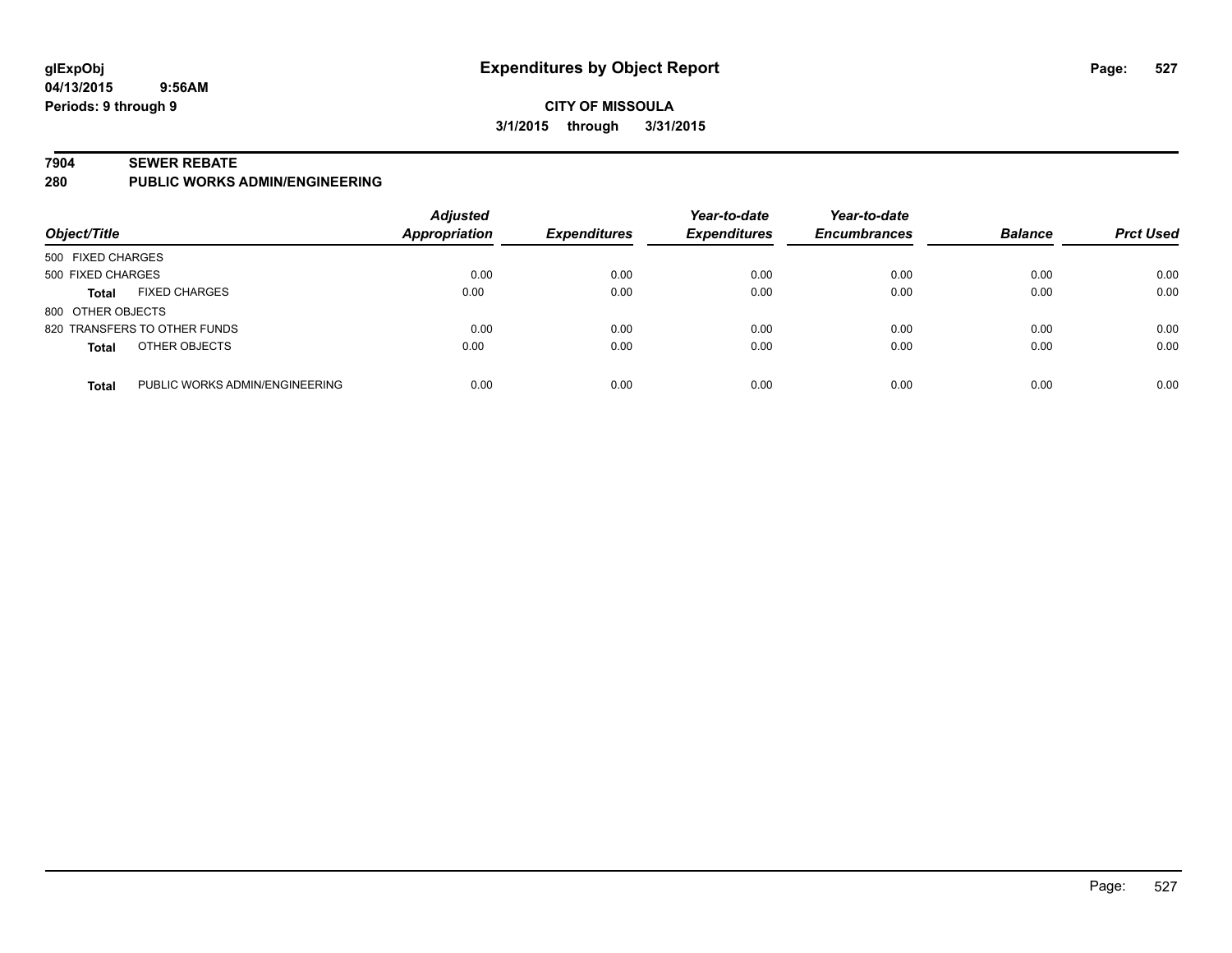### **7904 SEWER REBATE**

| Object/Title                 |                      | <b>Adjusted</b><br><b>Appropriation</b> | <b>Expenditures</b> | Year-to-date<br><b>Expenditures</b> | Year-to-date<br><b>Encumbrances</b> | <b>Balance</b> | <b>Prct Used</b> |
|------------------------------|----------------------|-----------------------------------------|---------------------|-------------------------------------|-------------------------------------|----------------|------------------|
| 500 FIXED CHARGES            |                      |                                         |                     |                                     |                                     |                |                  |
| 500 FIXED CHARGES            |                      | 0.00                                    | 0.00                | 0.00                                | 0.00                                | 0.00           | 0.00             |
| Total                        | <b>FIXED CHARGES</b> | 0.00                                    | 0.00                | 0.00                                | 0.00                                | 0.00           | 0.00             |
| 800 OTHER OBJECTS            |                      |                                         |                     |                                     |                                     |                |                  |
| 820 TRANSFERS TO OTHER FUNDS |                      | 0.00                                    | 0.00                | 0.00                                | 0.00                                | 0.00           | 0.00             |
| <b>Total</b>                 | OTHER OBJECTS        | 0.00                                    | 0.00                | 0.00                                | 0.00                                | 0.00           | 0.00             |
| <b>Total</b>                 | <b>SEWER REBATE</b>  | 0.00                                    | 0.00                | 0.00                                | 0.00                                | 0.00           | 0.00             |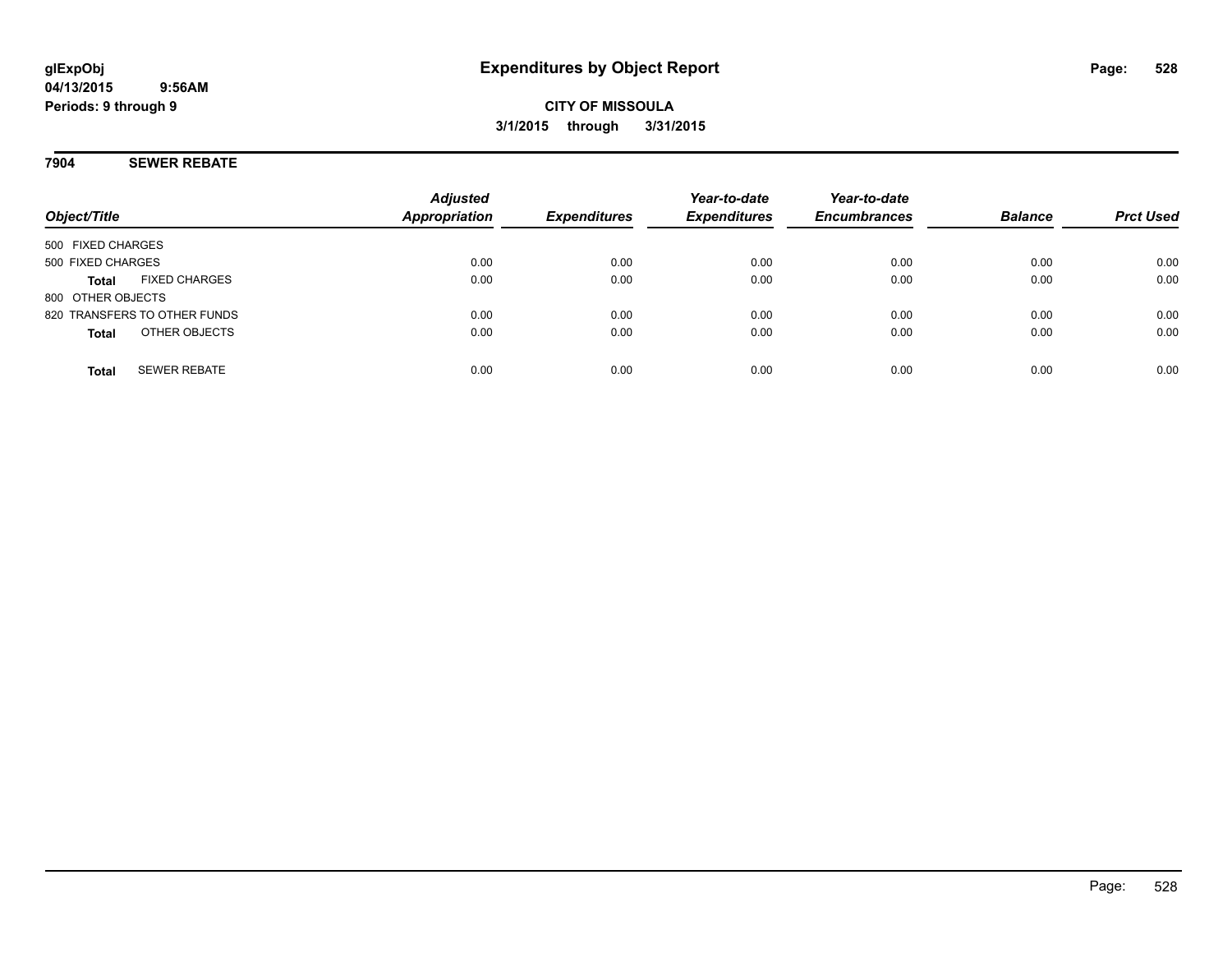#### **7905 WYE SEWER RSID 8489**

**280 PUBLIC WORKS ADMIN/ENGINEERING**

| Object/Title      |                                | <b>Adjusted</b><br>Appropriation | <b>Expenditures</b> | Year-to-date<br><b>Expenditures</b> | Year-to-date<br><b>Encumbrances</b> | <b>Balance</b> | <b>Prct Used</b> |
|-------------------|--------------------------------|----------------------------------|---------------------|-------------------------------------|-------------------------------------|----------------|------------------|
| 500 FIXED CHARGES |                                |                                  |                     |                                     |                                     |                |                  |
| 500 FIXED CHARGES |                                | 0.00                             | 0.00                | 0.00                                | 0.00                                | 0.00           | 0.00             |
| <b>Total</b>      | <b>FIXED CHARGES</b>           | 0.00                             | 0.00                | 0.00                                | 0.00                                | 0.00           | 0.00             |
| <b>Total</b>      | PUBLIC WORKS ADMIN/ENGINEERING | 0.00                             | 0.00                | 0.00                                | 0.00                                | 0.00           | 0.00             |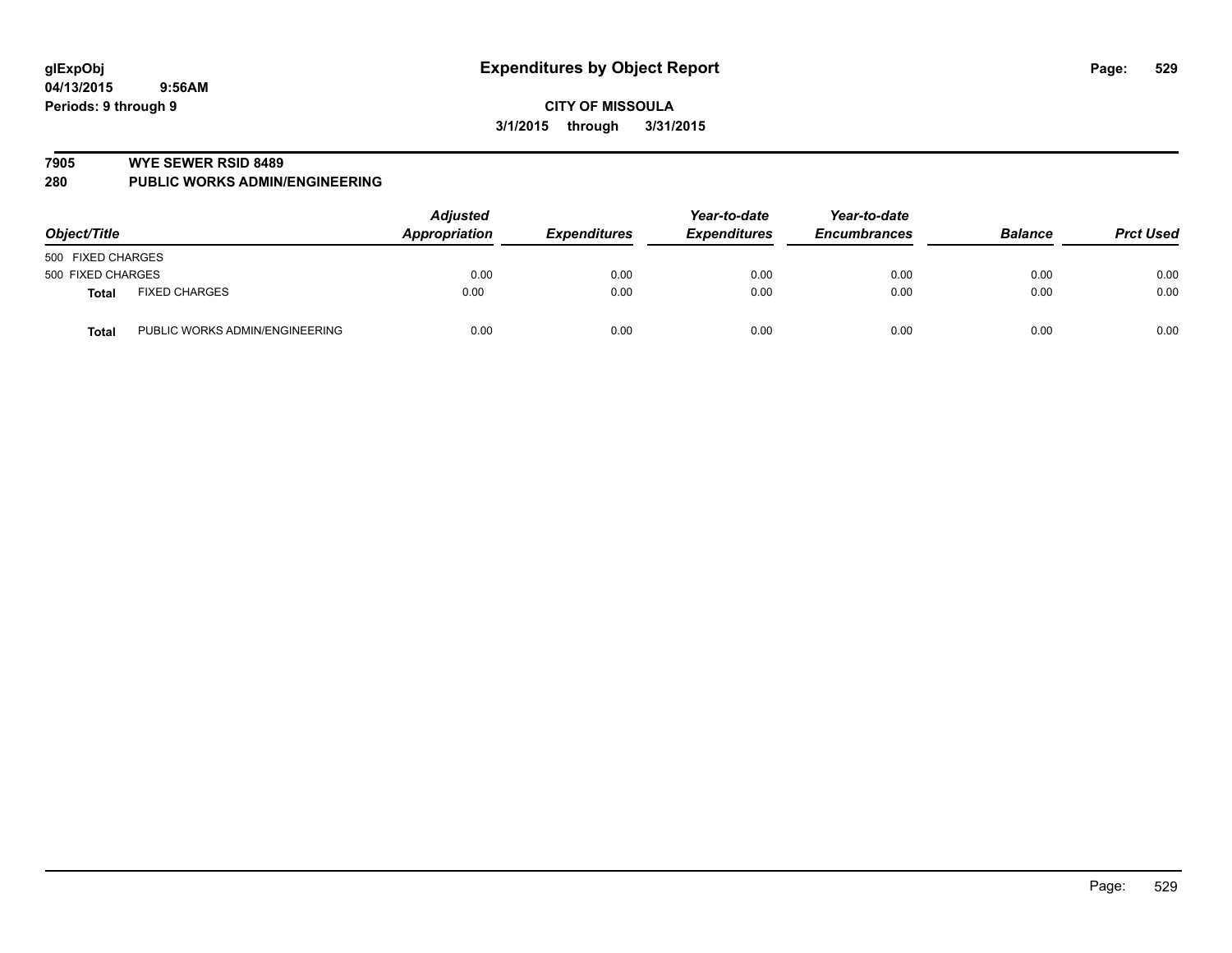**CITY OF MISSOULA 3/1/2015 through 3/31/2015**

#### **7905 WYE SEWER RSID 8489**

| Object/Title      |                      | <b>Adjusted</b><br>Appropriation | <b>Expenditures</b> | Year-to-date<br><b>Expenditures</b> | Year-to-date<br><b>Encumbrances</b> | <b>Balance</b> | <b>Prct Used</b> |
|-------------------|----------------------|----------------------------------|---------------------|-------------------------------------|-------------------------------------|----------------|------------------|
| 500 FIXED CHARGES |                      |                                  |                     |                                     |                                     |                |                  |
| 500 FIXED CHARGES |                      | 0.00                             | 0.00                | 0.00                                | 0.00                                | 0.00           | 0.00             |
| <b>Total</b>      | <b>FIXED CHARGES</b> | 0.00                             | 0.00                | 0.00                                | 0.00                                | 0.00           | 0.00             |
| Total             | WYE SEWER RSID 8489  | 0.00                             | 0.00                | 0.00                                | 0.00                                | 0.00           | 0.00             |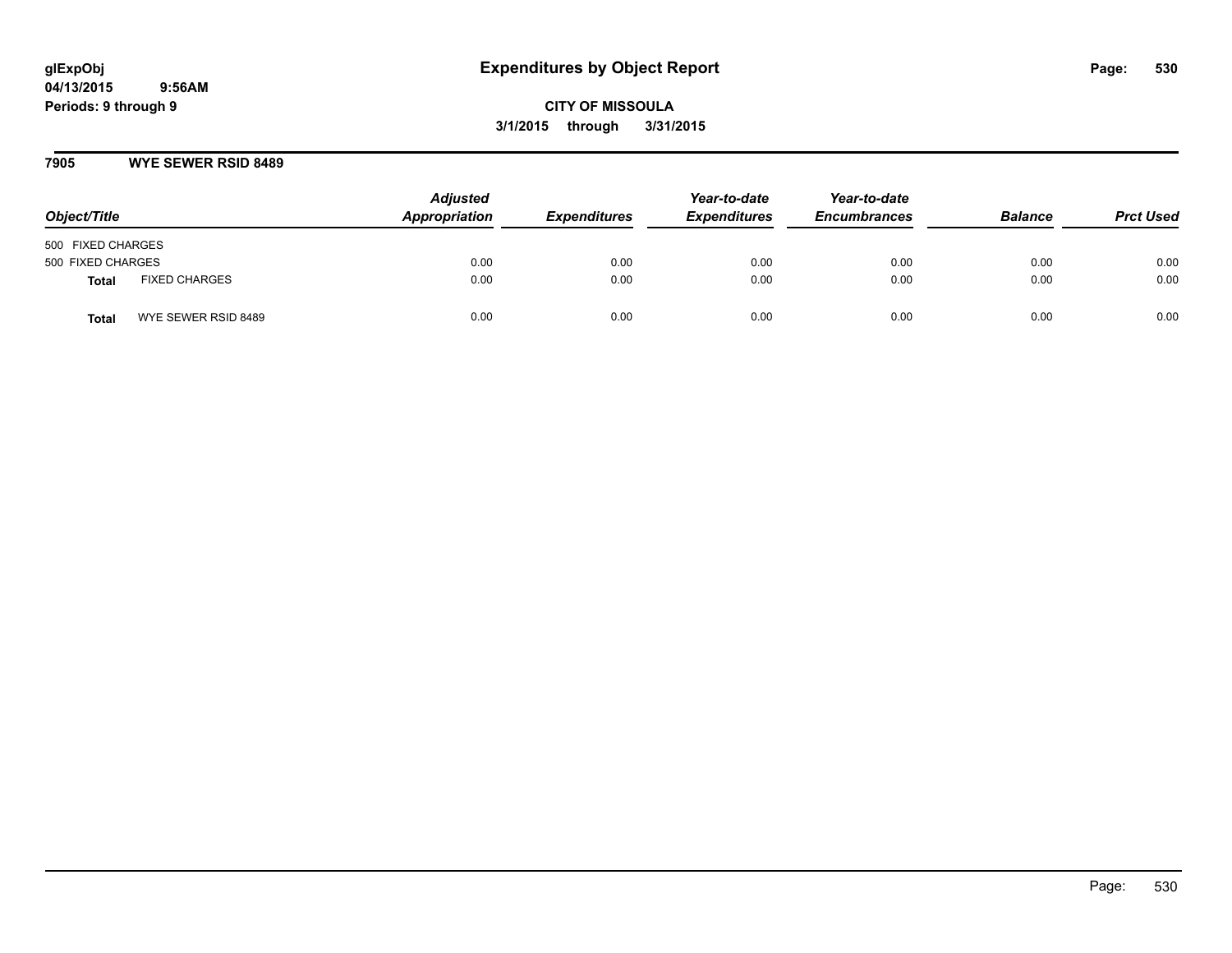#### **7911 RESIDENTIAL INSPECTION FUND**

**310 BUILDING INSPECTION**

|                                            | <b>Adjusted</b> |                     | Year-to-date        | Year-to-date        |                |                  |
|--------------------------------------------|-----------------|---------------------|---------------------|---------------------|----------------|------------------|
| Object/Title                               | Appropriation   | <b>Expenditures</b> | <b>Expenditures</b> | <b>Encumbrances</b> | <b>Balance</b> | <b>Prct Used</b> |
| 200 SUPPLIES                               |                 |                     |                     |                     |                |                  |
| 220 OPERATING SUPPLIES                     | 0.00            | 0.00                | 0.00                | 0.00                | 0.00           | 0.00             |
| 240 OTHER SUPPLIES                         | 0.00            | 0.00                | 0.00                | 0.00                | 0.00           | 0.00             |
| <b>SUPPLIES</b><br><b>Total</b>            | 0.00            | 0.00                | 0.00                | 0.00                | 0.00           | 0.00             |
| 300 PURCHASED SERVICES                     |                 |                     |                     |                     |                |                  |
| 310 COMMUNICATIONS                         | 0.00            | 0.00                | 45.00               | 0.00                | $-45.00$       | 0.00             |
| 320 PRINTING & DUPLICATING                 | 0.00            | 0.00                | 0.00                | 0.00                | 0.00           | 0.00             |
| 330 PUBLICITY, SUBSCRIPTIONS & DUES        | 0.00            | 0.00                | 0.00                | 0.00                | 0.00           | 0.00             |
| <b>PURCHASED SERVICES</b><br><b>Total</b>  | 0.00            | 0.00                | 45.00               | 0.00                | $-45.00$       | 0.00             |
| <b>BUILDING INSPECTION</b><br><b>Total</b> | 0.00            | 0.00                | 45.00               | 0.00                | $-45.00$       | 0.00             |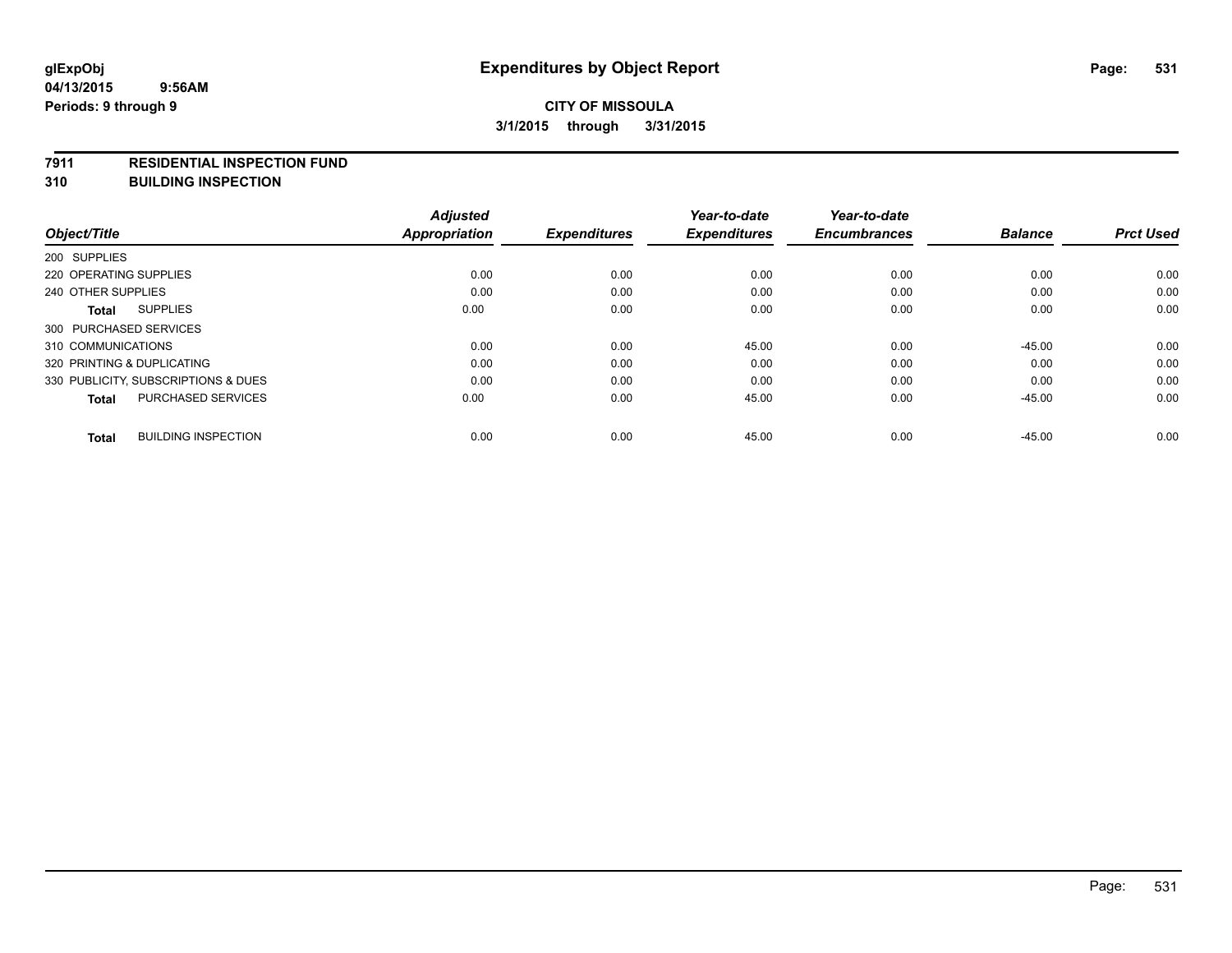**CITY OF MISSOULA 3/1/2015 through 3/31/2015**

#### **7911 RESIDENTIAL INSPECTION FUND**

| Object/Title                                       | <b>Adjusted</b><br><b>Appropriation</b> | <b>Expenditures</b> | Year-to-date<br><b>Expenditures</b> | Year-to-date<br><b>Encumbrances</b> | <b>Balance</b> | <b>Prct Used</b> |
|----------------------------------------------------|-----------------------------------------|---------------------|-------------------------------------|-------------------------------------|----------------|------------------|
| 200 SUPPLIES                                       |                                         |                     |                                     |                                     |                |                  |
|                                                    |                                         |                     |                                     |                                     |                |                  |
| 220 OPERATING SUPPLIES                             | 0.00                                    | 0.00                | 0.00                                | 0.00                                | 0.00           | 0.00             |
| 240 OTHER SUPPLIES                                 | 0.00                                    | 0.00                | 0.00                                | 0.00                                | 0.00           | 0.00             |
| <b>SUPPLIES</b><br>Total                           | 0.00                                    | 0.00                | 0.00                                | 0.00                                | 0.00           | 0.00             |
| 300 PURCHASED SERVICES                             |                                         |                     |                                     |                                     |                |                  |
| 310 COMMUNICATIONS                                 | 0.00                                    | 0.00                | 45.00                               | 0.00                                | $-45.00$       | 0.00             |
| 320 PRINTING & DUPLICATING                         | 0.00                                    | 0.00                | 0.00                                | 0.00                                | 0.00           | 0.00             |
| 330 PUBLICITY, SUBSCRIPTIONS & DUES                | 0.00                                    | 0.00                | 0.00                                | 0.00                                | 0.00           | 0.00             |
| <b>PURCHASED SERVICES</b><br><b>Total</b>          | 0.00                                    | 0.00                | 45.00                               | 0.00                                | $-45.00$       | 0.00             |
| <b>RESIDENTIAL INSPECTION FUND</b><br><b>Total</b> | 0.00                                    | 0.00                | 45.00                               | 0.00                                | $-45.00$       | 0.00             |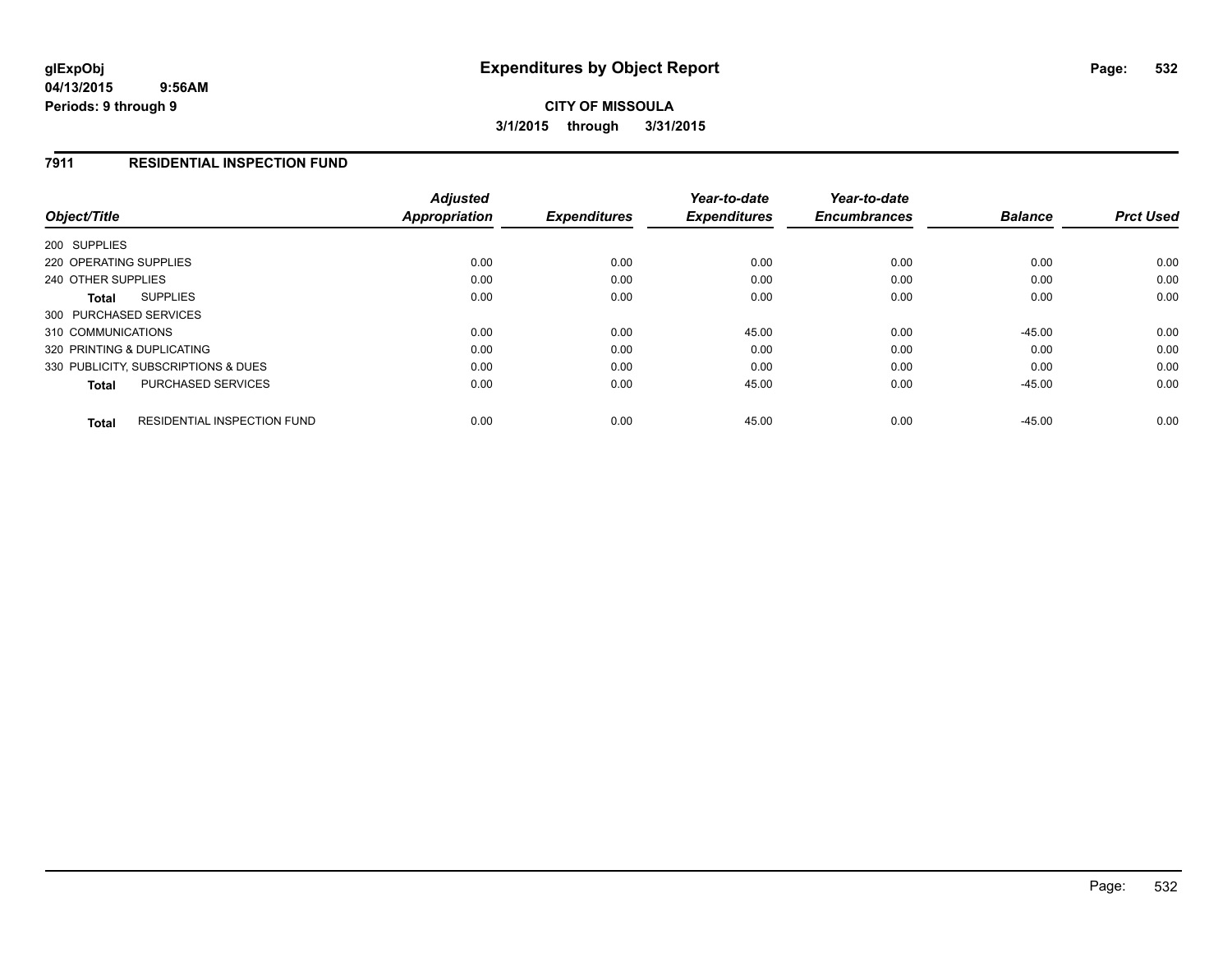# **glExpObj Expenditures by Object Report Page: 533**

**04/13/2015 9:56AM Periods: 9 through 9**

#### **9000 GENERAL FIXED ASSETS ACCOUNT GROUP**

**900 DEPRECIATION**

| Object/Title                          | <b>Adjusted</b><br><b>Appropriation</b> | <b>Expenditures</b> | Year-to-date<br><b>Expenditures</b> | Year-to-date<br><b>Encumbrances</b> | <b>Balance</b> | <b>Prct Used</b> |
|---------------------------------------|-----------------------------------------|---------------------|-------------------------------------|-------------------------------------|----------------|------------------|
| 800 OTHER OBJECTS                     |                                         |                     |                                     |                                     |                |                  |
| 830 DEPRECIATION                      | 0.00                                    | 0.00                | 0.00                                | 0.00                                | 0.00           | 0.00             |
| OTHER OBJECTS<br>Total                | 0.00                                    | 0.00                | 0.00                                | 0.00                                | 0.00           | 0.00             |
| 900 CAPITAL OUTLAY                    |                                         |                     |                                     |                                     |                |                  |
| 900 CAPITAL OUTLAY                    | 0.00                                    | 0.00                | 0.00                                | 0.00                                | 0.00           | 0.00             |
| <b>CAPITAL OUTLAY</b><br><b>Total</b> | 0.00                                    | 0.00                | 0.00                                | 0.00                                | 0.00           | 0.00             |
| <b>DEPRECIATION</b><br><b>Total</b>   | 0.00                                    | 0.00                | 0.00                                | 0.00                                | 0.00           | 0.00             |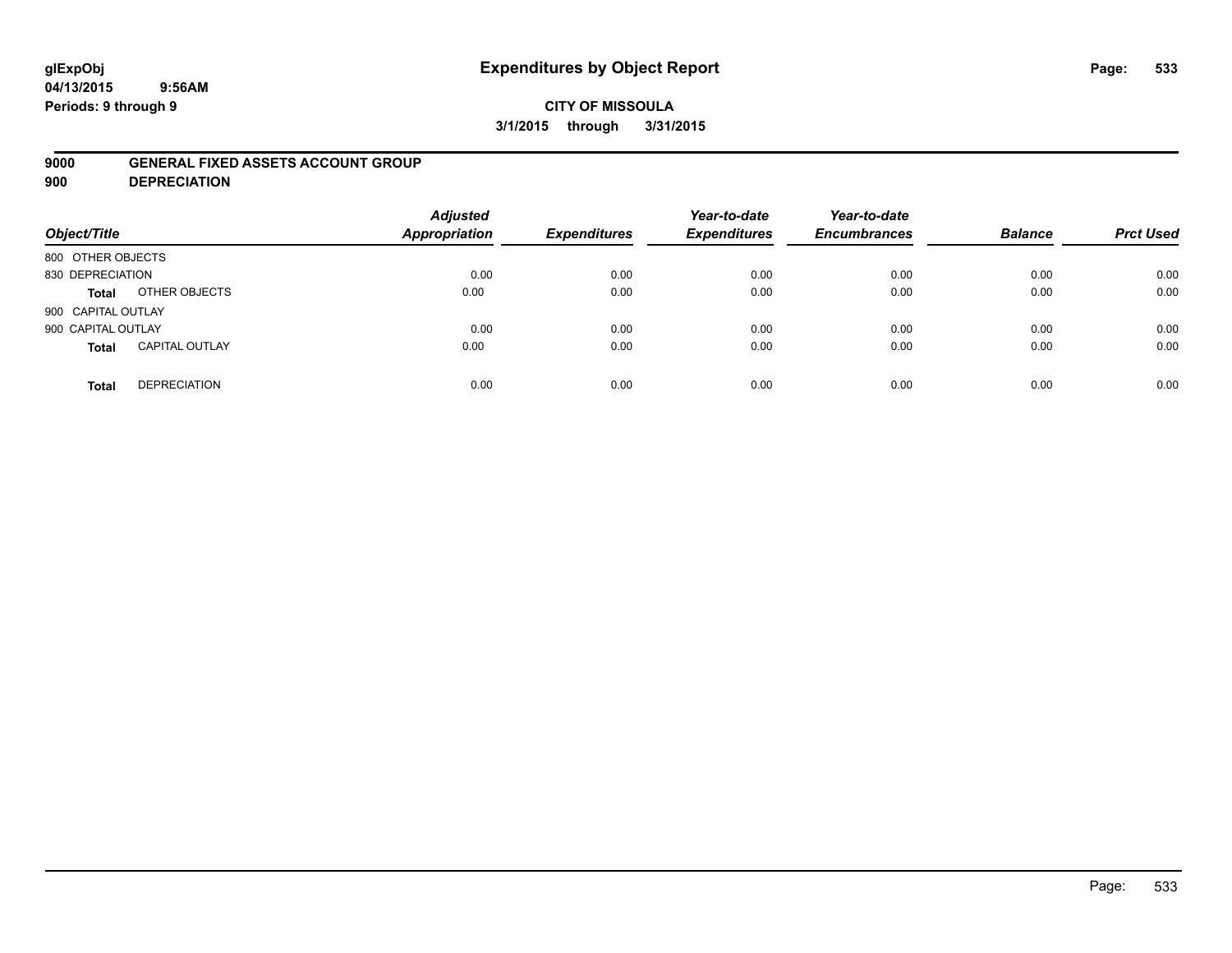**CITY OF MISSOULA 3/1/2015 through 3/31/2015**

#### **9000 GENERAL FIXED ASSETS ACCOUNT GROUP**

| Object/Title       |                                         | <b>Adjusted</b><br><b>Appropriation</b> | <b>Expenditures</b> | Year-to-date<br><b>Expenditures</b> | Year-to-date<br><b>Encumbrances</b> | <b>Balance</b> | <b>Prct Used</b> |
|--------------------|-----------------------------------------|-----------------------------------------|---------------------|-------------------------------------|-------------------------------------|----------------|------------------|
| 800 OTHER OBJECTS  |                                         |                                         |                     |                                     |                                     |                |                  |
| 830 DEPRECIATION   |                                         | 0.00                                    | 0.00                | 0.00                                | 0.00                                | 0.00           | 0.00             |
| <b>Total</b>       | OTHER OBJECTS                           | 0.00                                    | 0.00                | 0.00                                | 0.00                                | 0.00           | 0.00             |
| 900 CAPITAL OUTLAY |                                         |                                         |                     |                                     |                                     |                |                  |
| 900 CAPITAL OUTLAY |                                         | 0.00                                    | 0.00                | 0.00                                | 0.00                                | 0.00           | 0.00             |
| <b>Total</b>       | <b>CAPITAL OUTLAY</b>                   | 0.00                                    | 0.00                | 0.00                                | 0.00                                | 0.00           | 0.00             |
| <b>Total</b>       | <b>GENERAL FIXED ASSETS ACCOUNT GRC</b> | 0.00                                    | 0.00                | 0.00                                | 0.00                                | 0.00           | 0.00             |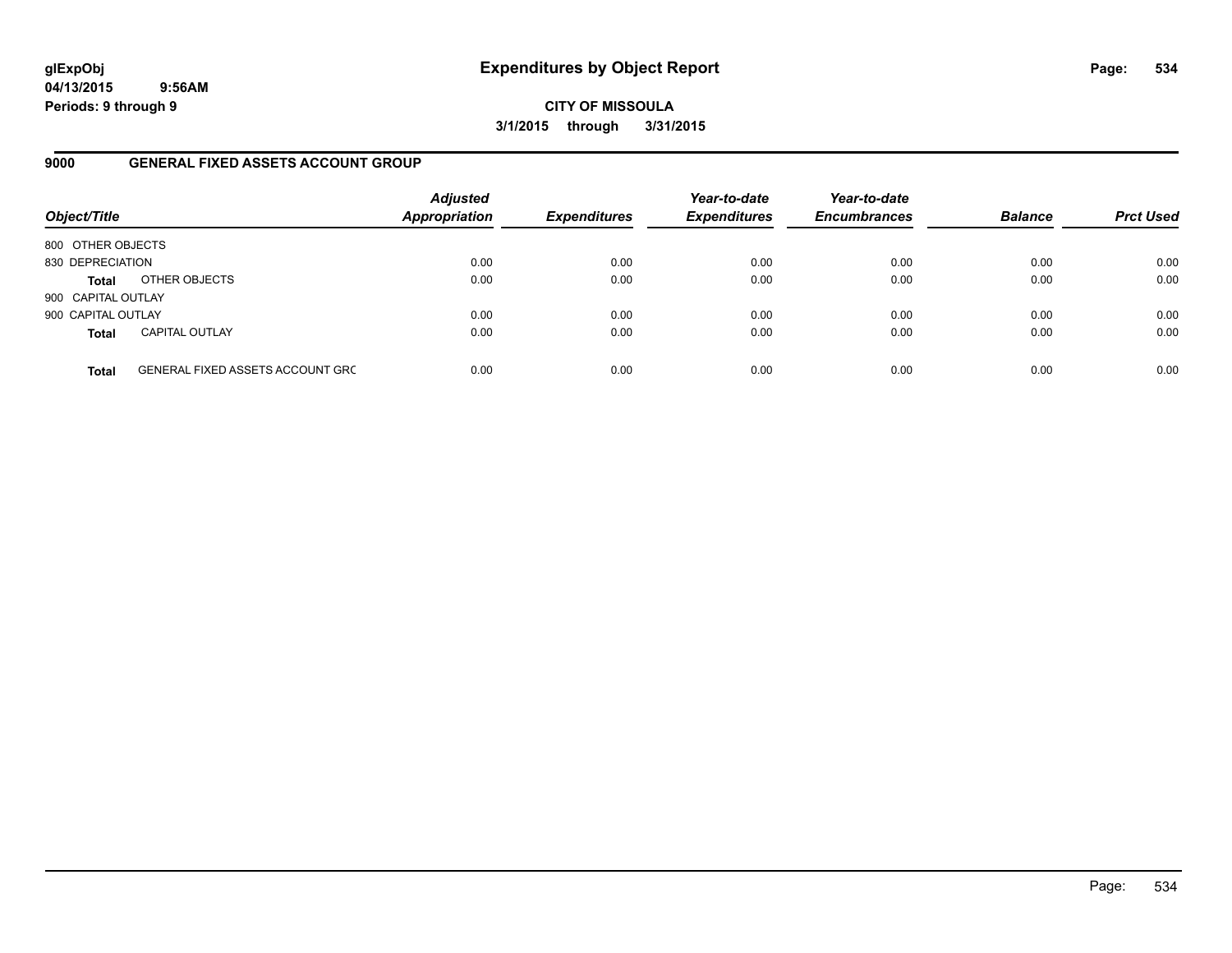#### *Grand Totals*

|                                       | <b>Adjusted</b> |                     | Year-to-date        | Year-to-date        |                 |                  |
|---------------------------------------|-----------------|---------------------|---------------------|---------------------|-----------------|------------------|
| Object/Title                          | Appropriation   | <b>Expenditures</b> | <b>Expenditures</b> | <b>Encumbrances</b> | <b>Balance</b>  | <b>Prct User</b> |
| 100 PERSONAL SERVICES                 |                 |                     |                     |                     |                 |                  |
| 110 SALARIES AND WAGES                | 28,763,417.00   | 2,078,331.75        | 19,952,969.83       | 0.00                | 8,810,447.17    | 69.3             |
| 115 SALARIES/HEALTH INSURANCE BENEFIT | 629,280.00      | 108,870.00          | 928,102.50          | 0.00                | $-298,822.50$   | 147.4            |
| 120 OVERTIME/TERMINATION              | 1,136,021.00    | 48,662.29           | 837,995.51          | 0.00                | 298,025.49      | 73.7             |
| 121 OUTSIDE HIRE OVERTIME             | 75,000.00       | 2,261.27            | 74,386.88           | 0.00                | 613.12          | 99.1             |
| 122 COURT OVERTIME                    | 0.00            | 1.232.74            | 9,916.03            | 0.00                | $-9,916.03$     | 0.0              |
| 130 OTHER                             | 285,339.00      | 0.00                | 121,145.94          | 0.00                | 164,193.06      | 42.4             |
| 135 OPEB EXPENSE                      | 0.00            | 0.00                | 0.00                | 0.00                | 0.00            | 0.0              |
| 140 EMPLOYER CONTRIBUTIONS            | 11,679,264.00   | 715,382.91          | 6,916,025.23        | 0.00                | 4,763,238.77    | 59.2             |
| 141 STATE RETIREMENT CONTRIBUTIONS    | 2,265,089.00    | 348,006.25          | 3,277,994.40        | 0.00                | $-1,012,905.40$ | 144.7            |
| 145 OPEB CONTRIBUTION                 | 0.00            | 0.00                | 0.00                | 0.00                | 0.00            | 0.0              |
| PERSONAL SERVICES<br><b>Total</b>     | 44,833,410.00   | 3,302,747.21        | 32, 118, 536. 32    | 0.00                | 12,714,873.68   | 71.6             |
| 200 SUPPLIES                          |                 |                     |                     |                     |                 |                  |
| 210 OFFICE SUPPLIES                   | 151,744.00      | 9,206.01            | 95,159.50           | 0.00                | 56,584.50       | 62.7             |
| 220 OPERATING SUPPLIES                | 1,320,489.00    | 84,025.62           | 806,994.12          | 0.00                | 513,494.88      | 61.1             |
| 230 REPAIR/MAINTENANCE                | 932,701.00      | 66,588.73           | 561,844.71          | 0.00                | 370,856.29      | 60.2             |
| 231 GASOLINE                          | 679,390.00      | 64,924.20           | 406,658.06          | 0.00                | 272,731.94      | 59.8             |
| 240 OTHER SUPPLIES                    | 223,197.30      | 12,146.66           | 102,709.22          | 0.00                | 120,488.08      | 46.0             |
| 250 SUPPLIES FOR RESALE               | 500.00          | 0.00                | 0.00                | 0.00                | 500.00          | 0.0              |
| <b>SUPPLIES</b><br><b>Total</b>       | 3,308,021.30    | 236,891.22          | 1,973,365.61        | 0.00                | 1,334,655.69    | 59.6             |
| 300 PURCHASED SERVICES                |                 |                     |                     |                     |                 |                  |
| 310 COMMUNICATIONS                    | 142,297.00      | 8,098.58            | 94,987.85           | 0.00                | 47,309.15       | 66.7             |
| 320 PRINTING & DUPLICATING            | 106,127.00      | 1,704.08            | 29,677.63           | 0.00                | 76,449.37       | 27.9             |
| 330 PUBLICITY, SUBSCRIPTIONS & DUES   | 359,040.00      | 16,867.10           | 295.550.46          | 0.00                | 63,489.54       | 82.3             |
| 340 SEWER                             | 16,540.00       | 0.00                | 17,960.09           | 0.00                | $-1,420.09$     | 108.5            |
| 341 ELECTRICITY & NATURAL GAS         | 1,571,479.00    | 159,121.29          | 1,150,836.46        | 0.00                | 420,642.54      | 73.2             |
| 343 WATER CHARGES                     | 226,493.00      | 3,895.13            | 183, 161.53         | 0.00                | 43,331.47       | 80.8             |
| 344 TELEPHONE SERVICE                 | 306,192.00      | 34,491.68           | 200,877.72          | 0.00                | 105,314.28      | 65.6             |
| 345 GARBAGE                           | 116,491.00      | 6,355.66            | 66,824.44           | 0.00                | 49,666.56       | 57.3             |
| 350 PROFESSIONAL SERVICES             | 4,080,888.00    | 281,256.56          | 3,446,595.03        | 0.00                | 634,292.97      | 84.4             |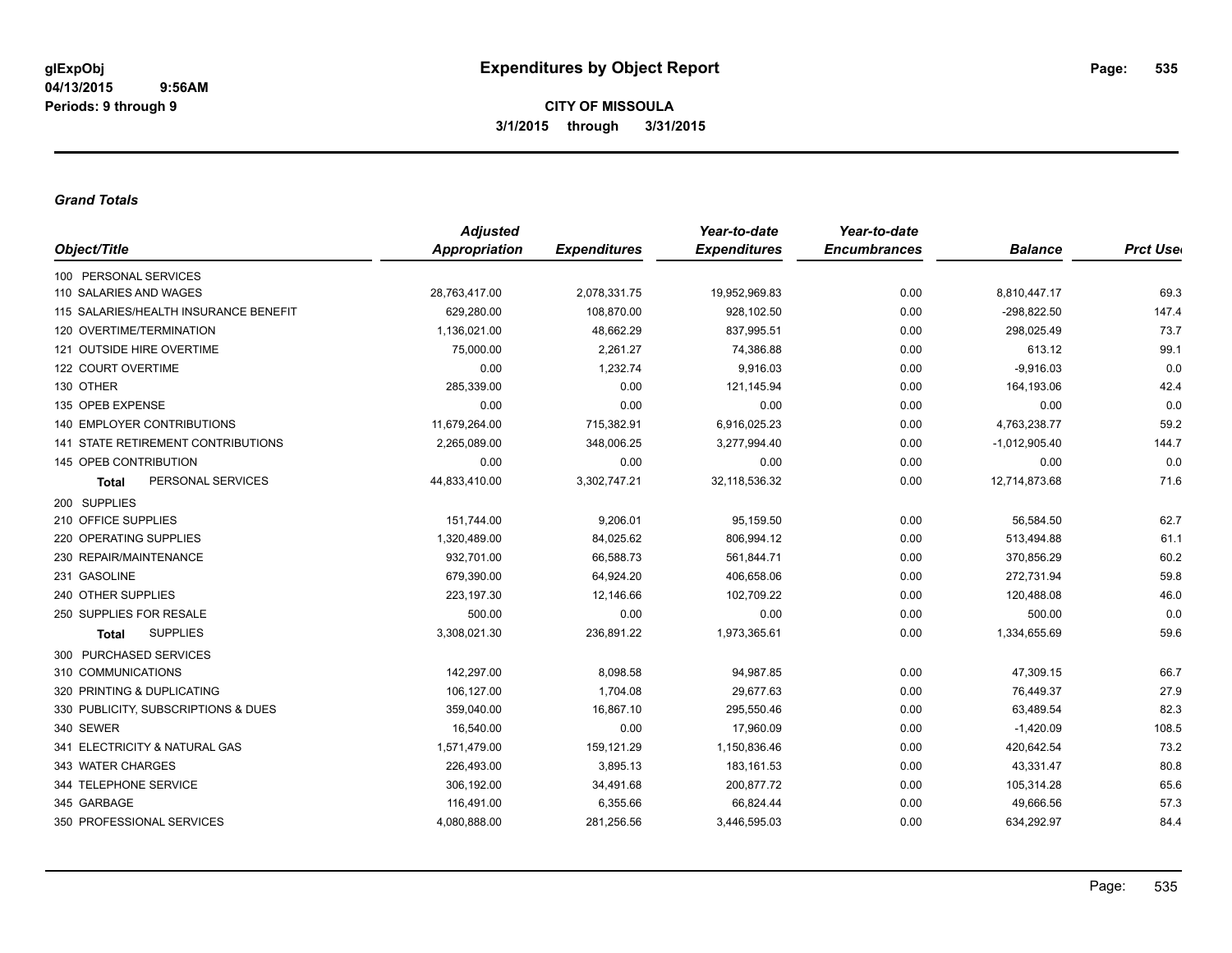*Grand Totals [Continued]*

|                                            | <b>Adjusted</b> |                     | Year-to-date        | Year-to-date        |                |                 |
|--------------------------------------------|-----------------|---------------------|---------------------|---------------------|----------------|-----------------|
| Object/Title                               | Appropriation   | <b>Expenditures</b> | <b>Expenditures</b> | <b>Encumbrances</b> | <b>Balance</b> | <b>Prct Use</b> |
| 351 INSURANCE CLAIMS                       | 5,091,229.00    | 595,345.86          | 3,298,658.16        | 0.00                | 1,792,570.84   | 64.7            |
| 352 HEALTH PROGRAMS                        | 80,000.00       | 10,223.32           | 59,318.23           | 0.00                | 20,681.77      | 74.1            |
| 353 ADMINISTRATION EXPENDITURES            | 582,161.00      | 108,632.08          | 545,297.84          | 0.00                | 36,863.16      | 93.6            |
| 354 TRANSITIONAL REINSURANCE PROGRAM       | 0.00            | 0.00                | 66,780.00           | 0.00                | $-66,780.00$   | 0.0             |
| 360 REPAIR & MAINTENANCE                   | 1,342,787.00    | 92,685.45           | 847,551.70          | 0.00                | 495,235.30     | 63.1            |
| 370 TRAVEL                                 | 189,791.00      | 9,865.81            | 69,025.39           | 0.00                | 120,765.61     | 36.3            |
| 380 TRAINING                               | 163,524.00      | 23,844.47           | 87,044.62           | 0.00                | 76,479.38      | 53.2            |
| 390 OTHER PURCHASED SERVICES               | 1,972,751.00    | 50.622.68           | 686,637.76          | 0.00                | 1,286,113.24   | 34.8            |
| <b>PURCHASED SERVICES</b><br>Total         | 16,347,790.00   | 1,403,009.75        | 11,146,784.91       | 0.00                | 5,201,005.09   | 68.1            |
| <b>400 BUILDING MATERIALS</b>              |                 |                     |                     |                     |                |                 |
| <b>400 BUILDING MATERIALS</b>              | 247,164.00      | 7,959.82            | 79,149.08           | 0.00                | 168,014.92     | 32.0            |
| <b>BUILDING MATERIALS</b><br>Total         | 247.164.00      | 7,959.82            | 79,149.08           | 0.00                | 168,014.92     | 32.0            |
| 500 FIXED CHARGES                          |                 |                     |                     |                     |                |                 |
| 500 FIXED CHARGES                          | 3,103,827.00    | 50,524.03           | 1,646,656.56        | 0.00                | 1,457,170.44   | 53.0            |
| 530 EQUIPMENT RENTAL                       | 500.00          | 79.50               | 388.00              | 0.00                | 112.00         | 77.6            |
| 550 MERCHANT SERVICE FEES                  | 43,700.00       | 5,226.23            | 17,730.24           | 0.00                | 25,969.76      | 40.5            |
| <b>FIXED CHARGES</b><br>Total              | 3,148,027.00    | 55,829.76           | 1,664,774.80        | 0.00                | 1,483,252.20   | 52.8            |
| 600 DEBT SERVICE                           |                 |                     |                     |                     |                |                 |
| 600 DEBT SERVICE                           | 0.00            | 0.00                | 0.00                | 0.00                | 0.00           | 0.0             |
| 610 PRINCIPAL                              | 6,524,338.00    | 0.00                | 3,276,411.21        | 0.00                | 3,247,926.79   | 50.2            |
| 615 JUDGMENT LEVY DEBT PAYMENT             | 0.00            | 0.00                | 0.00                | 0.00                | 0.00           | 0.0             |
| 620 INTEREST / SERVICE FEES                | 2,907,349.00    | 192,097.51          | 1,658,266.02        | 0.00                | 1,249,082.98   | 57.0            |
| <b>DEBT SERVICE</b><br>Total               | 9,431,687.00    | 192,097.51          | 4,934,677.23        | 0.00                | 4,497,009.77   | 52.3            |
| 700 GRANTS & CONTRIBUTIONS                 |                 |                     |                     |                     |                |                 |
| 700 GRANTS & CONTRIBUTIONS                 | 6,668,761.00    | 296,082.29          | 3,901,716.53        | 0.00                | 2,767,044.47   | 58.5            |
| 751 RECREATION SCHOLARSHIPS                | 0.00            | 0.00                | 0.00                | 0.00                | 0.00           | 0.0             |
| 780 INTERGOVERNMENTAL TRANSFER             | 0.00            | 0.00                | 0.00                | 0.00                | 0.00           | 0.0             |
| <b>GRANTS &amp; CONTRIBUTIONS</b><br>Total | 6,668,761.00    | 296,082.29          | 3,901,716.53        | 0.00                | 2,767,044.47   | 58.5            |
| 800 OTHER OBJECTS                          |                 |                     |                     |                     |                |                 |
| 800 OTHER OBJECTS                          | 0.00            | 0.00                | 0.00                | 0.00                | 0.00           | 0.0             |
| 820 TRANSFERS TO OTHER FUNDS               | 17,508,471.00   | 501,868.79          | 4,295,419.68        | 0.00                | 13,213,051.32  | 24.5            |